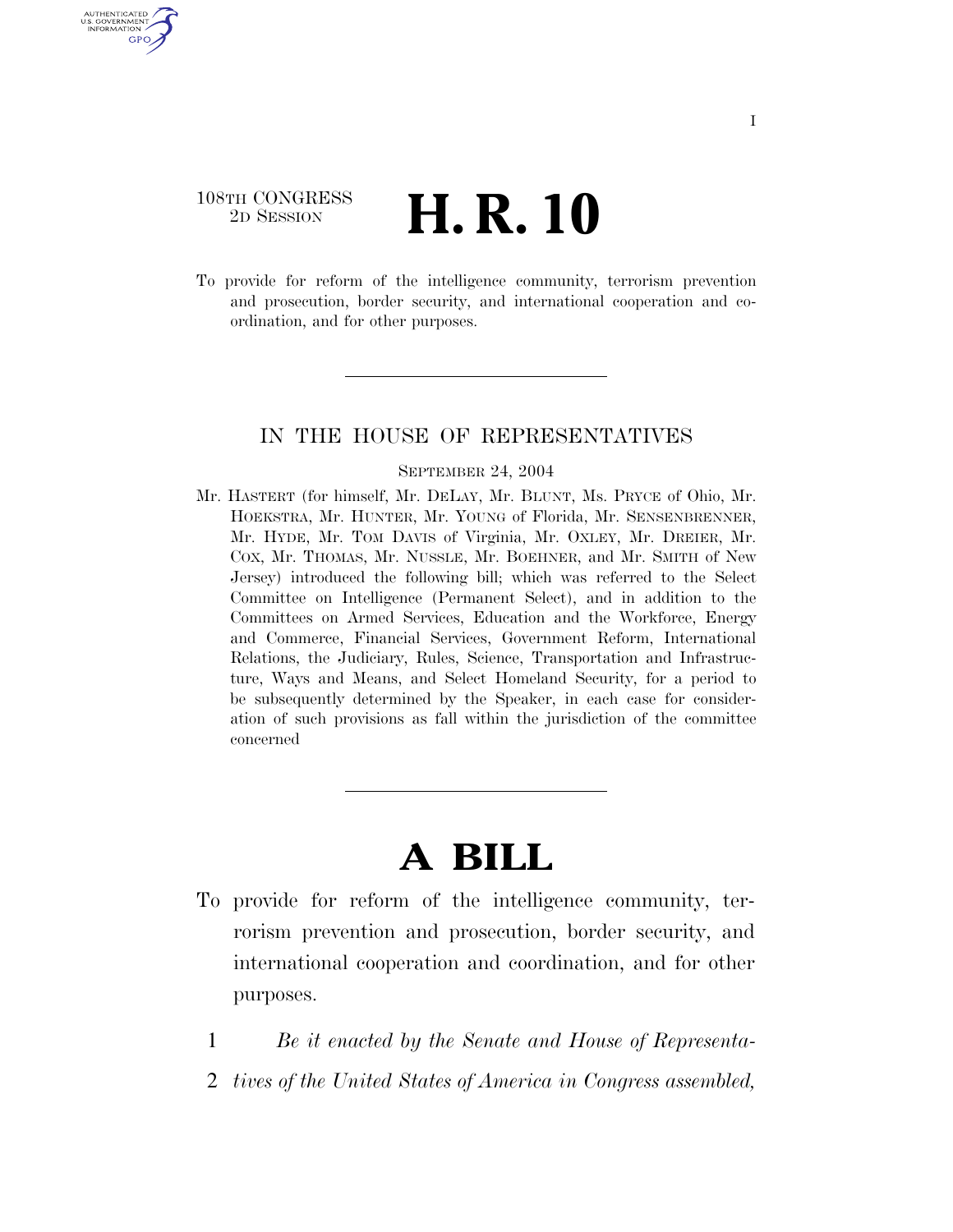# 1 **SECTION 1. SHORT TITLE.**

- 2 This Act may be cited as the ''9/11 Recommendations
- 3 Implementation Act''.

# 4 **SEC. 2. TABLE OF CONTENTS.**

5 The table of contents for this Act is as follows:

# **TITLE I—REFORM OF THE INTELLIGENCE COMMUNITY**

Sec. 1001. Short title.

Subtitle A—Establishment of National Intelligence Director

- Sec. 1011. Reorganization and improvement of management of intelligence community.
- Sec. 1012. Revised definition of national intelligence.
- Sec. 1013. Joint procedures for operational coordination between Department of Defense and Central Intelligence Agency.
- Sec. 1014. Role of National Intelligence Director in appointment of certain officials responsible for intelligence-related activities.
- Sec. 1015. Initial appointment of the National Intelligence Director.
- Sec. 1016. Executive schedule matters.

Subtitle B—National Counterterrorism Center and Civil Liberties Protections

- Sec. 1021. National Counterterrorism Center.
- Sec. 1022. Civil Liberties Protection Officer.

Subtitle C—Joint Intelligence Community Council

Sec. 1031. Joint Intelligence Community Council.

Subtitle D—Improvement of Human Intelligence (HUMINT)

- Sec. 1041. Human intelligence as an increasingly critical component of the intelligence community.
- Sec. 1042. Improvement of human intelligence capacity.

Subtitle E—Improvement of Education for the Intelligence Community

- Sec. 1051. Modification of obligated service requirements under National Security Education Program.
- Sec. 1052. Improvements to the National Flagship Language Initiative.
- Sec. 1053. Establishment of scholarship program for English language studies for heritage community citizens of the United States within the National Security Education Program.
- Sec. 1054. Sense of Congress with respect to language and education for the intelligence community; reports.
- Sec. 1055. Advancement of foreign languages critical to the intelligence community.
- Sec. 1056. Pilot project for Civilian Linguist Reserve Corps.
- Sec. 1057. Codification of establishment of the National Virtual Translation Center.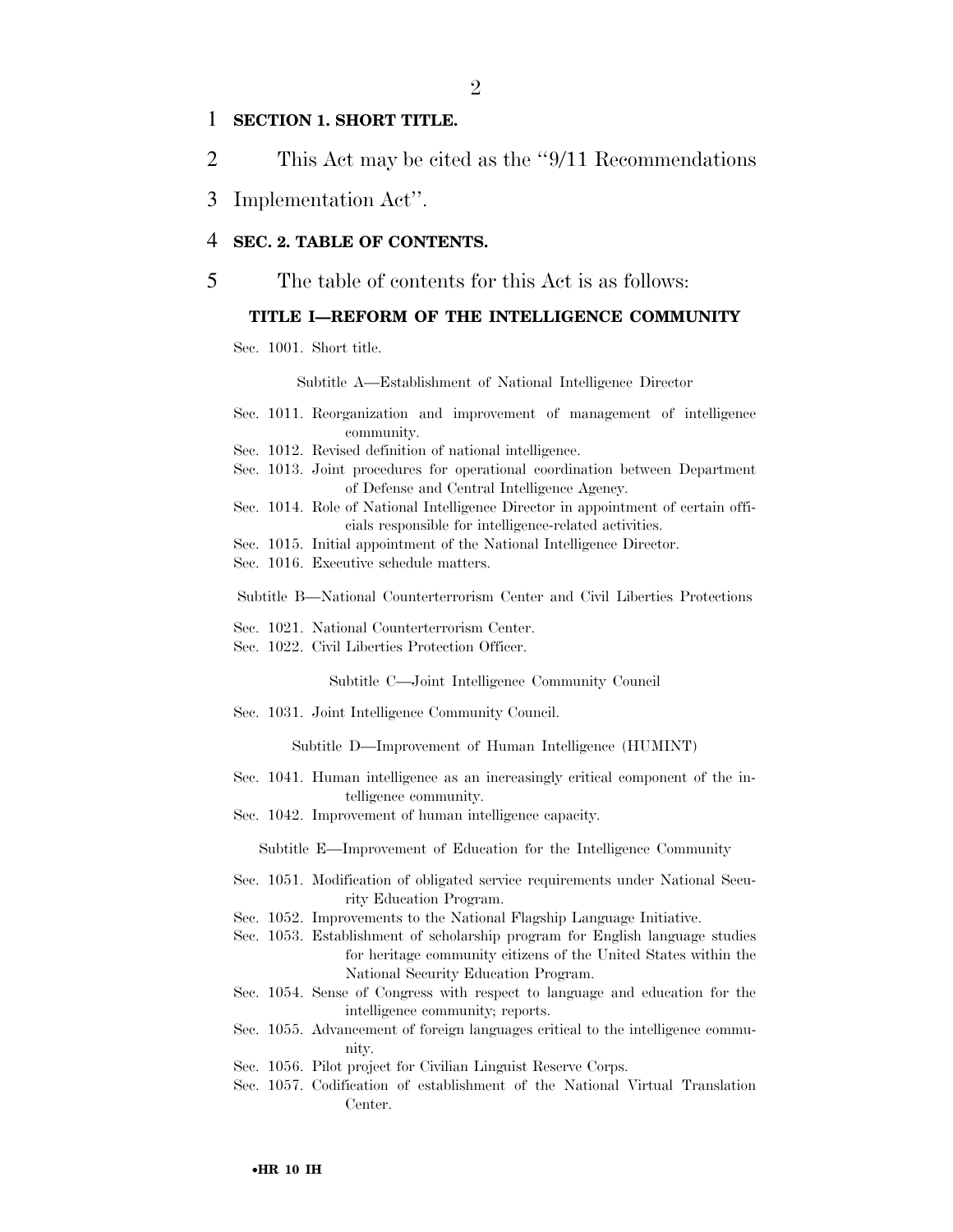Sec. 1058. Report on recruitment and retention of qualified instructors of the Defense Language Institute.

Subtitle F—Additional Improvements of Intelligence Activities

- Sec. 1061. Permanent extension of Central Intelligence Agency Voluntary Separation Incentive Program.
- Sec. 1062. National Security Agency Emerging Technologies Panel.

Subtitle G—Conforming and Other Amendments

- Sec. 1071. Conforming amendments relating to roles of National Intelligence Director and Director of the Central Intelligence Agency.
- Sec. 1072. Other conforming amendments.
- Sec. 1073. Elements of intelligence community under National Security Act of 1947.
- Sec. 1074. Redesignation of National Foreign Intelligence Program as National Intelligence Program.
- Sec. 1075. Repeal of superseded authorities.
- Sec. 1076. Clerical amendments to National Security Act of 1947.
- Sec. 1077. Conforming amendments relating to prohibiting dual service of the Director of the Central Intelligence Agency.
- Sec. 1078. Access to Inspector General protections.
- Sec. 1079. General references.
- Sec. 1080. Application of other laws.

Subtitle H—Transfer, Termination, Transition and Other Provisions

- Sec. 1091. Transfer of community management staff.
- Sec. 1092. Transfer of terrorist threat integration center.
- Sec. 1093. Termination of positions of Assistant Directors of Central Intelligence.
- Sec. 1094. Implementation plan.
- Sec. 1095. Transitional authorities.
- Sec. 1096. Effective dates.

Subtitle I—Grand Jury Information Sharing

Sec. 1101. Grand jury information sharing.

#### Subtitle J—Other Matters

- Sec. 1111. Interoperable law enforcement and intelligence data system.
- Sec. 1112. Improvement of intelligence capabilities of the Federal Bureau of Investigation.

# **TITLE II—TERRORISM PREVENTION AND PROSECUTION**

Subtitle A—Individual Terrorists as Agents of Foreign Powers

Sec. 2001. Individual terrorists as agents of foreign powers.

Subtitle B—Stop Terrorist and Military Hoaxes Act of 2004

- Sec. 2021. Short title.
- Sec. 2022. Hoaxes and recovery costs.
- Sec. 2023. Obstruction of justice and false statements in terrorism cases.

Sec. 2024. Clarification of definition.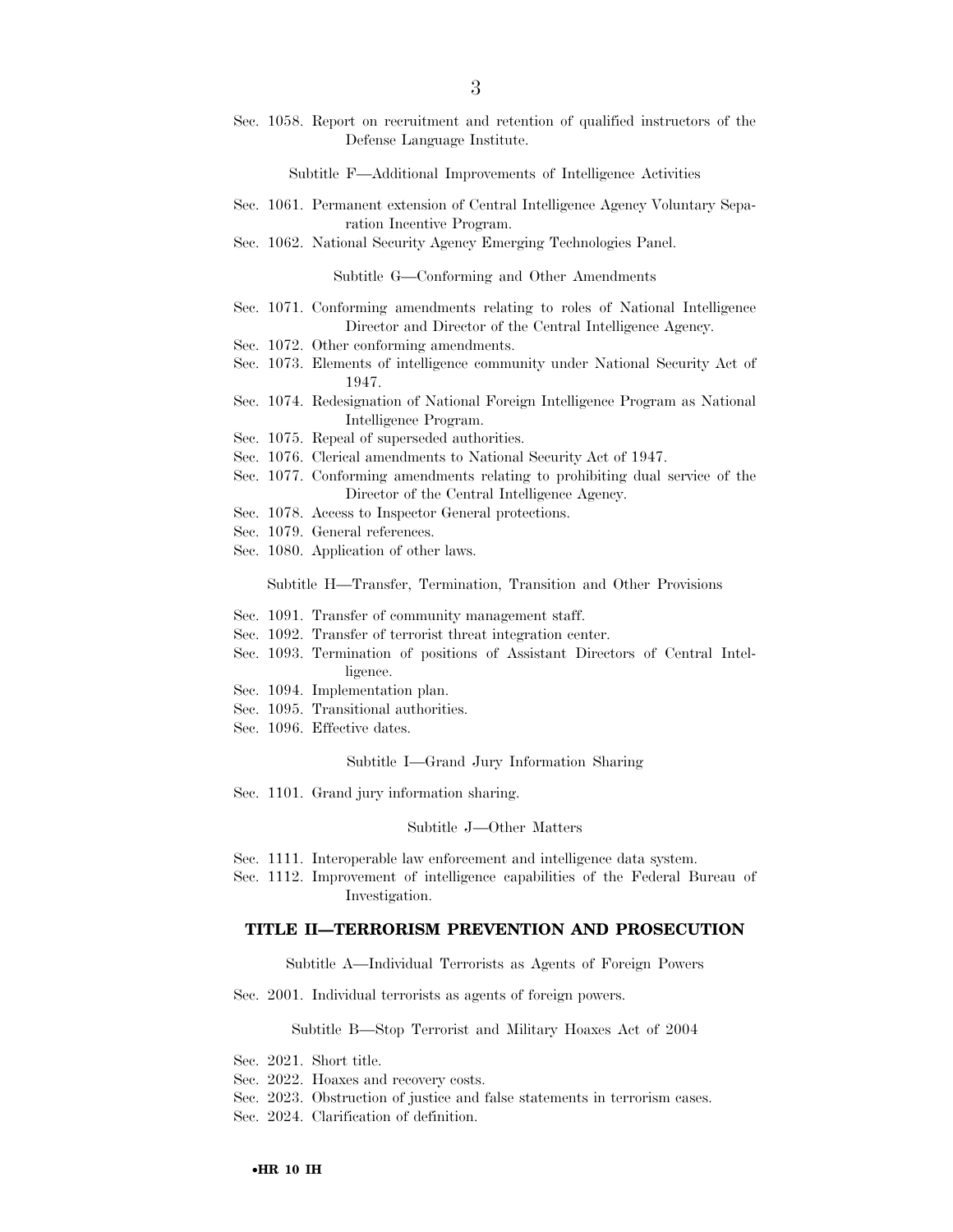Subtitle C—Material Support to Terrorism Prohibition Enhancement Act of 2004

- Sec. 2041. Short title.
- Sec. 2042. Receiving military-type training from a foreign terrorist organization.
- Sec. 2043. Providing material support to terrorism.
- Sec. 2044. Financing of terrorism.
	- Subtitle D—Weapons of Mass Destruction Prohibition Improvement Act of 2004
- Sec. 2051. Short title.
- Sec. 2052. Weapons of mass destruction.
- Sec. 2053. Participation in nuclear and weapons of mass destruction threats to the United States.

#### Subtitle E—Money Laundering and Terrorist Financing

# CHAPTER 1—FUNDING TO COMBAT FINANCIAL CRIMES INCLUDING TERRORIST FINANCING

- Sec. 2101. Additional authorization for FinCEN.
- Sec. 2102. Money laundering and financial crimes strategy reauthorization.

CHAPTER 2—ENFORCEMENT TOOLS TO COMBAT FINANCIAL CRIMES INCLUDING TERRORIST FINANCING

#### SUBCHAPTER A—MONEY LAUNDERING ABATEMENT AND FINANCIAL ANTITERRORISM TECHNICAL CORRECTIONS

- Sec. 2111. Short title.
- Sec. 2112. Technical corrections to Public Law 107–56.
- Sec. 2113. Technical corrections to other provisions of law.
- Sec. 2114. Repeal of review.
- Sec. 2115. Effective date.

#### SUBCHAPTER B—ADDITIONAL ENFORCEMENT TOOLS

- Sec. 2121. Bureau of Engraving and Printing security printing.
- Sec. 2122. Conduct in aid of counterfeiting.

#### Subtitle F—Criminal History Background Checks

- Sec. 2141. Short title.
- Sec. 2142. Criminal history information checks.

# Subtitle G—Protection of United States Aviation System from Terrorist Attacks

- Sec. 2171. Provision for the use of biometric or other technology.
- Sec. 2172. Transportation security strategic planning.
- Sec. 2173. Next generation airline passenger prescreening.
- Sec. 2174. Deployment and use of explosive detection equipment at airport screening checkpoints.
- Sec. 2175. Pilot program to evaluate use of blast-resistant cargo and baggage containers.
- Sec. 2176. Air cargo screening technology.
- Sec. 2177. Airport checkpoint screening explosive detection.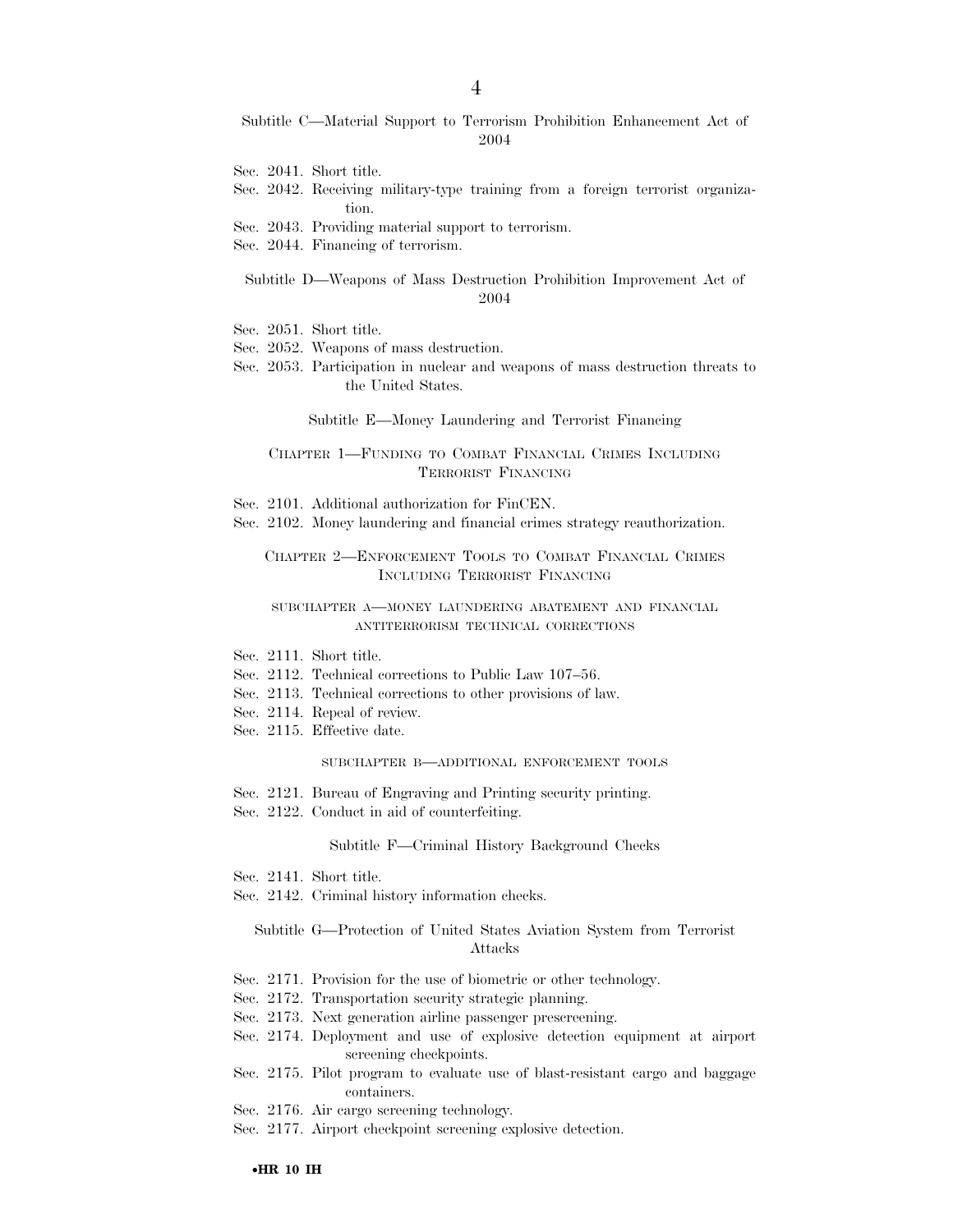- Sec. 2178. Next generation security checkpoint.
- Sec. 2179. Penalty for failure to secure cockpit door.
- Sec. 2180. Federal air marshal anonymity.
- Sec. 2181. Federal law enforcement in-flight counterterrorism training.
- Sec. 2182. Federal flight deck officer weapon carriage pilot program.
- Sec. 2183. Registered traveler program.
- Sec. 2184. Wireless communication.
- Sec. 2185. Secondary flight deck barriers.
- Sec. 2186. Extension.
- Sec. 2187. Perimeter Security.
- Sec. 2188. Definitions.

#### Subtitle H—Other Matters

- Sec. 2191. Grand jury information sharing.
- Sec. 2192. Interoperable law enforcement and intelligence data system.
- Sec. 2193. Improvement of intelligence capabilities of the Federal Bureau of Investigation.

# **TITLE III—BORDER SECURITY AND TERRORIST TRAVEL**

Subtitle A—Immigration Reform in the National Interest

#### CHAPTER 1—GENERAL PROVISIONS

- Sec. 3001. Eliminating the ''Western Hemisphere'' exception for citizens.
- Sec. 3002. Modification of waiver authority with respect to documentation requirements for nationals of foreign contiguous territories and adjacent islands.
- Sec. 3003. Increase in full-time border patrol agents.
- Sec. 3004. Increase in full-time immigration and customs enforcement investigators.
- Sec. 3005. Alien identification standards.
- Sec. 3006. Expedited removal.
- Sec. 3007. Preventing terrorists from obtaining asylum.
- Sec. 3008. Revocation of visas and other travel documentation.
- Sec. 3009. Judicial review of orders of removal.

## CHAPTER 2—DEPORTATION OF TERRORISTS AND SUPPORTERS OF **TERRORISM**

- Sec. 3031. Expanded inapplicability of restriction on removal.
- Sec. 3032. Exception to restriction on removal for terrorists and criminals.
- Sec. 3033. Additional removal authorities.

#### Subtitle B—Identity Management Security

# CHAPTER 1—IMPROVED SECURITY FOR DRIVERS' LICENSES AND PERSONAL IDENTIFICATION CARDS

- Sec. 3051. Definitions.
- Sec. 3052. Minimum document requirements and issuance standards for Federal recognition.
- Sec. 3053. Linking of databases.
- Sec. 3054. Trafficking in authentication features for use in false identification documents.
- Sec. 3055. Grants to States.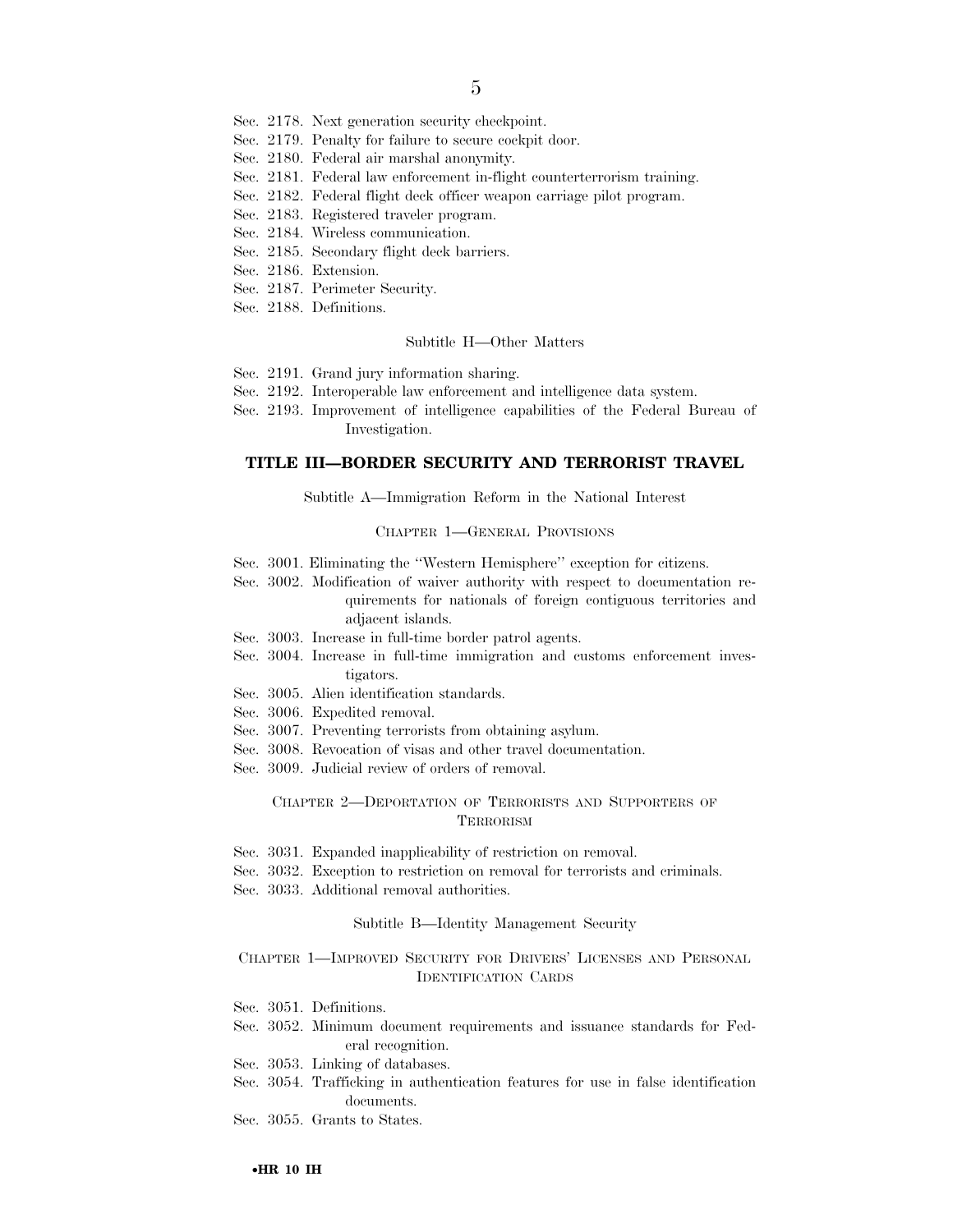Sec. 3056. Authority.

#### CHAPTER 2—IMPROVED SECURITY FOR BIRTH CERTIFICATES

- Sec. 3061. Definitions.
- Sec. 3062. Applicability of minimum standards to local governments.
- Sec. 3063. Minimum standards for Federal recognition.
- Sec. 3064. Establishment of electronic birth and death registration systems.
- Sec. 3065. Electronic verification of vital events.
- Sec. 3066. Grants to States.
- Sec. 3067. Authority.

# CHAPTER 3—MEASURES TO ENHANCE PRIVACY AND INTEGRITY OF SOCIAL SECURITY ACCOUNT NUMBERS

- Sec. 3071. Prohibition of the display of social security account numbers on driver's licenses or motor vehicle registrations.
- Sec. 3072. Independent verification of birth records provided in support of applications for social security account numbers.
- Sec. 3073. Enumeration at birth.
- Sec. 3074. Study relating to use of photographic identification in connection with applications for benefits, social security account numbers, and social security cards.
- Sec. 3075. Restrictions on issuance of multiple replacement social security cards.
- Sec. 3076. Study relating to modification of the social security account numbering system to show work authorization status.

#### Subtitle C—Targeting Terrorist Travel

- Sec. 3081. Studies on machine-readable passports and travel history database.
- Sec. 3082. Expanded preinspection at foreign airports.
- Sec. 3083. Immigration security initiative.
- Sec. 3084. Responsibilities and functions of consular officers.
- Sec. 3085. Increase in penalties for fraud and related activity.
- Sec. 3086. Criminal penalty for false claim to citizenship.
- Sec. 3087. Antiterrorism assistance training of the Department of State.
- Sec. 3088. International agreements to track and curtail terrorist travel through the use of fraudulently obtained documents.
- Sec. 3089. International standards for translation of names into the Roman alphabet for international travel documents and name-based watchlist systems.
- Sec. 3090. Biometric entry and exit data system.
- Sec. 3091. Enhanced responsibilities of the Coordinator for Counterterrorism.
- Sec. 3092. Establishment of Office of Visa and Passport Security in the Department of State.

#### Subtitle D—Terrorist Travel

- Sec. 3101. Information sharing and coordination.
- Sec. 3102. Terrorist travel program.
- Sec. 3103. Training program.
- Sec. 3104. Technology acquisition and dissemination plan.

#### Subtitle E—Maritime Security Requirements

Sec. 3111. Deadlines for implementation of maritime security requirements.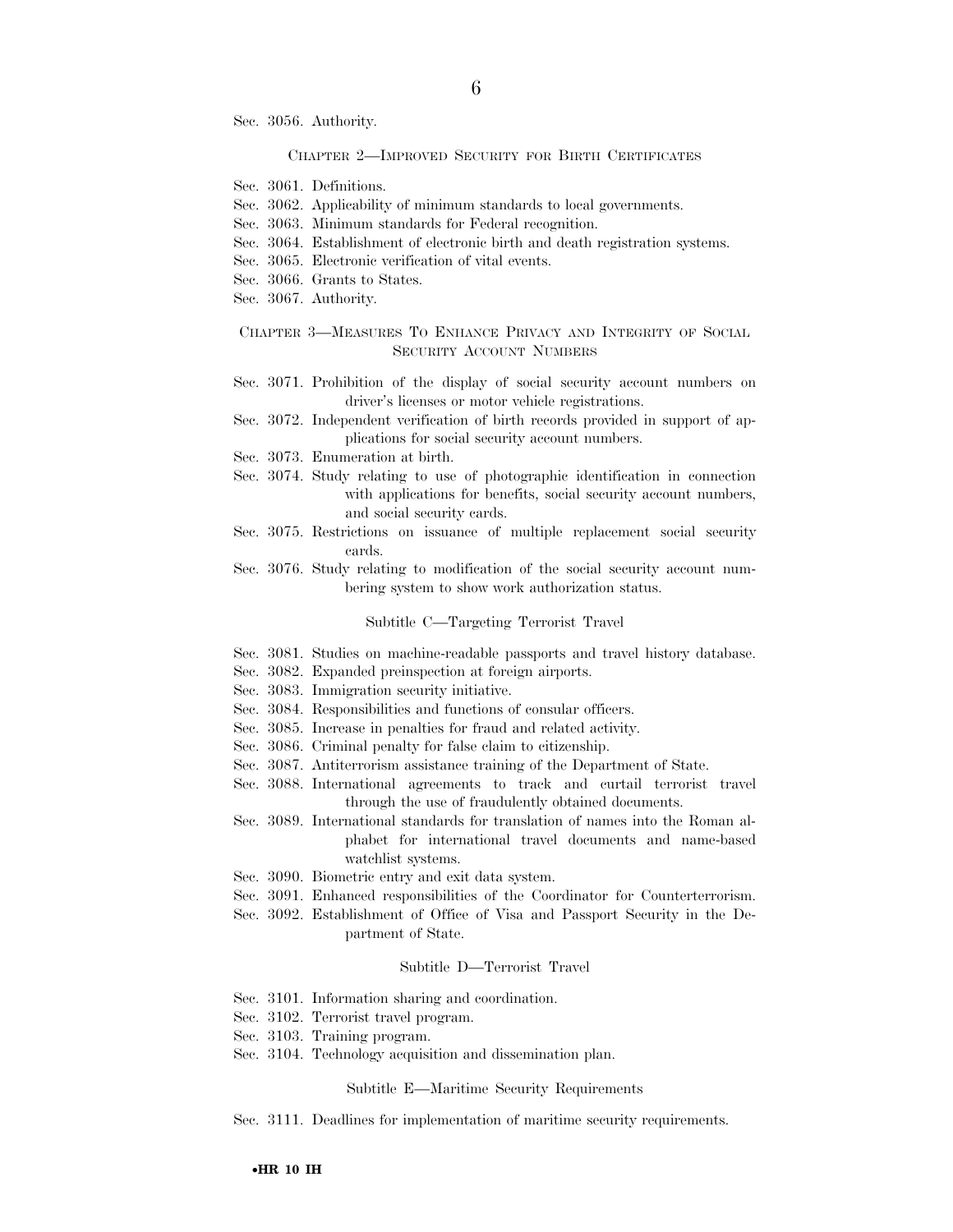# **TITLE IV—INTERNATIONAL COOPERATION AND COORDINATION**

Subtitle A—Attack Terrorists and Their Organizations

#### CHAPTER 1—PROVISIONS RELATING TO TERRORIST SANCTUARIES

- Sec. 4001. United States policy on terrorist sanctuaries.
- Sec. 4002. Reports on terrorist sanctuaries.
- Sec. 4003. Amendments to existing law to include terrorist sanctuaries.

#### CHAPTER 2—OTHER PROVISIONS

- Sec. 4011. Appointments to fill vacancies in Arms Control and Nonproliferation Advisory Board.
- Sec. 4012. Review of United States policy on proliferation of weapons of mass destruction and control of strategic weapons.
- Sec. 4013. International agreements to interdict acts of international terrorism.
- Sec. 4014. Effective Coalition approach toward detention and humane treatment of captured terrorists.
- Sec. 4015. Sense of Congress and report regarding counter-drug efforts in Afghanistan.

Subtitle B—Prevent the Continued Growth of Terrorism

#### CHAPTER 1—UNITED STATES PUBLIC DIPLOMACY

- Sec. 4021. Annual review and assessment of public diplomacy strategy.
- Sec. 4022. Public diplomacy training.
- Sec. 4023. Promoting direct exchanges with Muslim countries.
- Sec. 4024. Public diplomacy required for promotion in Foreign Service.

#### CHAPTER 2—UNITED STATES MULTILATERAL DIPLOMACY

- Sec. 4031. Purpose.
- Sec. 4032. Support and expansion of democracy caucus.
- Sec. 4033. Leadership and membership of international organizations.
- Sec. 4034. Increased training in multilateral diplomacy.
- Sec. 4035. Implementation and establishment of Office on Multilateral Negotiations.

#### CHAPTER 3—OTHER PROVISIONS

- Sec. 4041. Pilot program to provide grants to American-sponsored schools in predominantly Muslim countries to provide scholarships.
- Sec. 4042. Enhancing free and independent media.
- Sec. 4043. Combating biased or false foreign media coverage of the United States.
- Sec. 4044. Report on broadcast outreach strategy.
- Sec. 4045. Office relocation.
- Sec. 4046. Strengthening the Community of Democracies for Muslim countries.

Subtitle C—Reform of Designation of Foreign Terrorist Organizations

Sec. 4051. Designation of foreign terrorist organizations.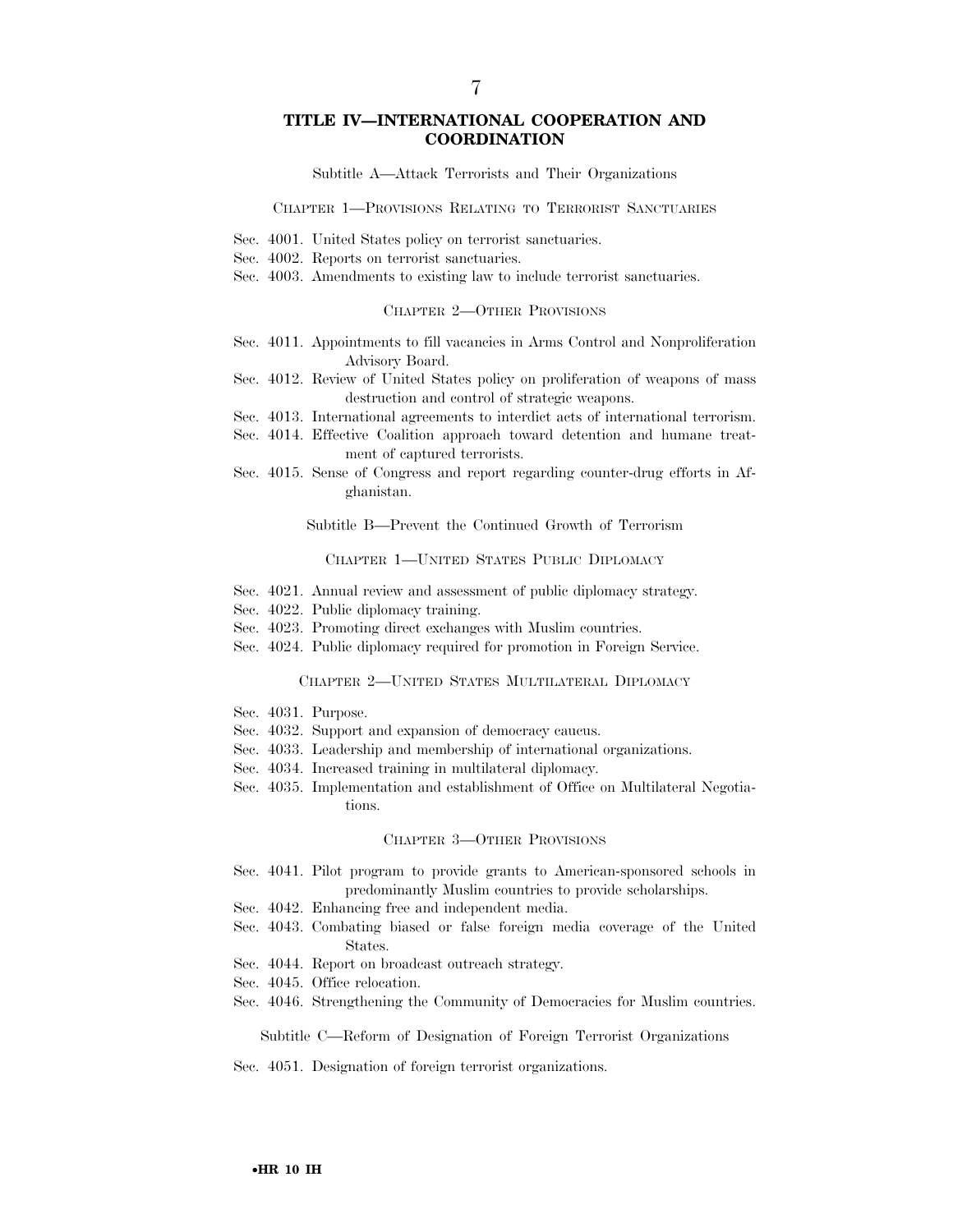Sec. 4052. Inclusion in annual Department of State country reports on terrorism of information on terrorist groups that seek weapons of mass destruction and groups that have been designated as foreign terrorist organizations.

Subtitle D—Afghanistan Freedom Support Act Amendments of 2004

- Sec. 4061. Short title.
- Sec. 4062. Coordination of assistance for Afghanistan.
- Sec. 4063. General provisions relating to the Afghanistan Freedom Support Act of 2002.
- Sec. 4064. Rule of law and related issues.
- Sec. 4065. Monitoring of assistance.
- Sec. 4066. United States policy to support disarmament of private militias and to support expansion of international peacekeeping and security operations in Afghanistan.
- Sec. 4067. Efforts to expand international peacekeeping and security operations in Afghanistan.
- Sec. 4068. Provisions relating to counternarcotics efforts in Afghanistan.
- Sec. 4069. Additional amendments to the Afghanistan Freedom Support Act of 2002.
- Sec. 4070. Repeal.

Subtitle E—Provisions Relating to Saudi Arabia and Pakistan

- Sec. 4081. New United States strategy for relationship with Saudi Arabia.
- Sec. 4082. United States commitment to the future of Pakistan.
- Sec. 4083. Extension of Pakistan waivers.

#### Subtitle F—Oversight Provisions

Sec. 4091. Case-Zablocki Act requirements.

Subtitle G—Additional Protections of United States Aviation System from Terrorist Attacks

- Sec. 4101. International agreements to allow maximum deployment of Federal flight deck officers.
- Sec. 4102. Federal air marshal training.
- Sec. 4103. Man-portable air defense systems (MANPADS).

Subtitle H—Improving International Standards and Cooperation to Fight Terrorist Financing

- Sec. 4111. Sense of the Congress regarding success in multilateral organizations.
- Sec. 4112. Expanded reporting requirement for the Secretary of the Treasury.
- Sec. 4113. International Terrorist Finance Coordinating Council.
- Sec. 4114. Definitions.

#### **TITLE V—GOVERNMENT RESTRUCTURING**

Subtitle A—Faster and Smarter Funding for First Responders

- Sec. 5001. Short title.
- Sec. 5002. Findings.
- Sec. 5003. Faster and smarter funding for first responders.
- Sec. 5004. Modification of homeland security advisory system.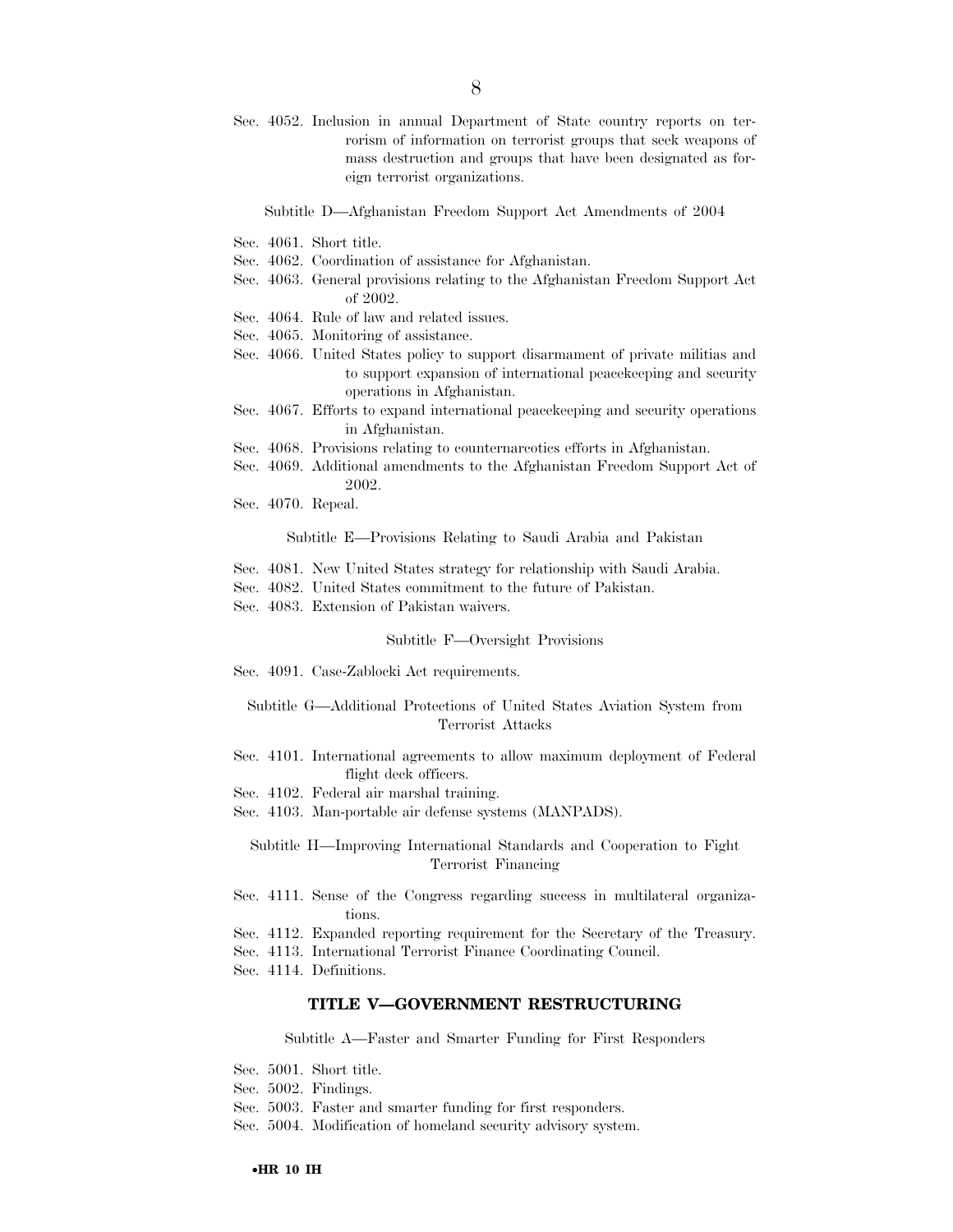- Sec. 5005. Coordination of industry efforts.
- Sec. 5006. Superseded provision.
- Sec. 5007. Sense of Congress regarding interoperable communications.
- Sec. 5008. Sense of Congress regarding citizen corps councils.
- Sec. 5009. Study regarding nationwide emergency notification system.
- Sec. 5010. Required coordination.

Subtitle B—Government Reorganization Authority

Sec. 5021. Authorization of intelligence community reorganization plans.

Subtitle C—Restructuring Relating to the Department of Homeland Security and Congressional Oversight

- Sec. 5025. Responsibilities of Counternarcotics Office.
- Sec. 5026. Use of counternarcotics enforcement activities in certain employee performance appraisals.
- Sec. 5027. Sense of the House of Representatives on addressing homeland security for the American people.

#### Subtitle D—Improvements to Information Security

Sec. 5031. Amendments to Clinger-Cohen provisions to enhance agency planning for information security needs.

Subtitle E—Personnel Management Improvements

CHAPTER 1—APPOINTMENTS PROCESS REFORM

- Sec. 5041. Appointments to national security positions.
- Sec. 5042. Presidential inaugural transitions.
- Sec. 5043. Public financial disclosure for the intelligence community.
- Sec. 5044. Reduction of positions requiring appointment with Senate confirmation.
- Sec. 5045. Effective dates.

#### CHAPTER 2—FEDERAL BUREAU OF INVESTIGATION REVITALIZATION

- Sec. 5051. Mandatory separation age.
- Sec. 5052. Retention and relocation bonuses.
- Sec. 5053. Federal Bureau of Investigation Reserve Service.
- Sec. 5054. Critical positions in the Federal Bureau of Investigation intelligence directorate.

#### CHAPTER 3—MANAGEMENT AUTHORITY

Sec. 5061. Management authority.

#### Subtitle F—Security Clearance Modernization

- Sec. 5071. Definitions.
- Sec. 5072. Security clearance and investigative programs oversight and administration.
- Sec. 5073. Reciprocity of security clearance and access determinations.
- Sec. 5074. Establishment of national database.
- Sec. 5075. Use of available technology in clearance investigations.
- Sec. 5076. Reduction in length of personnel security clearance process.
- Sec. 5077. Security clearances for presidential transition.

Sec. 5078. Reports.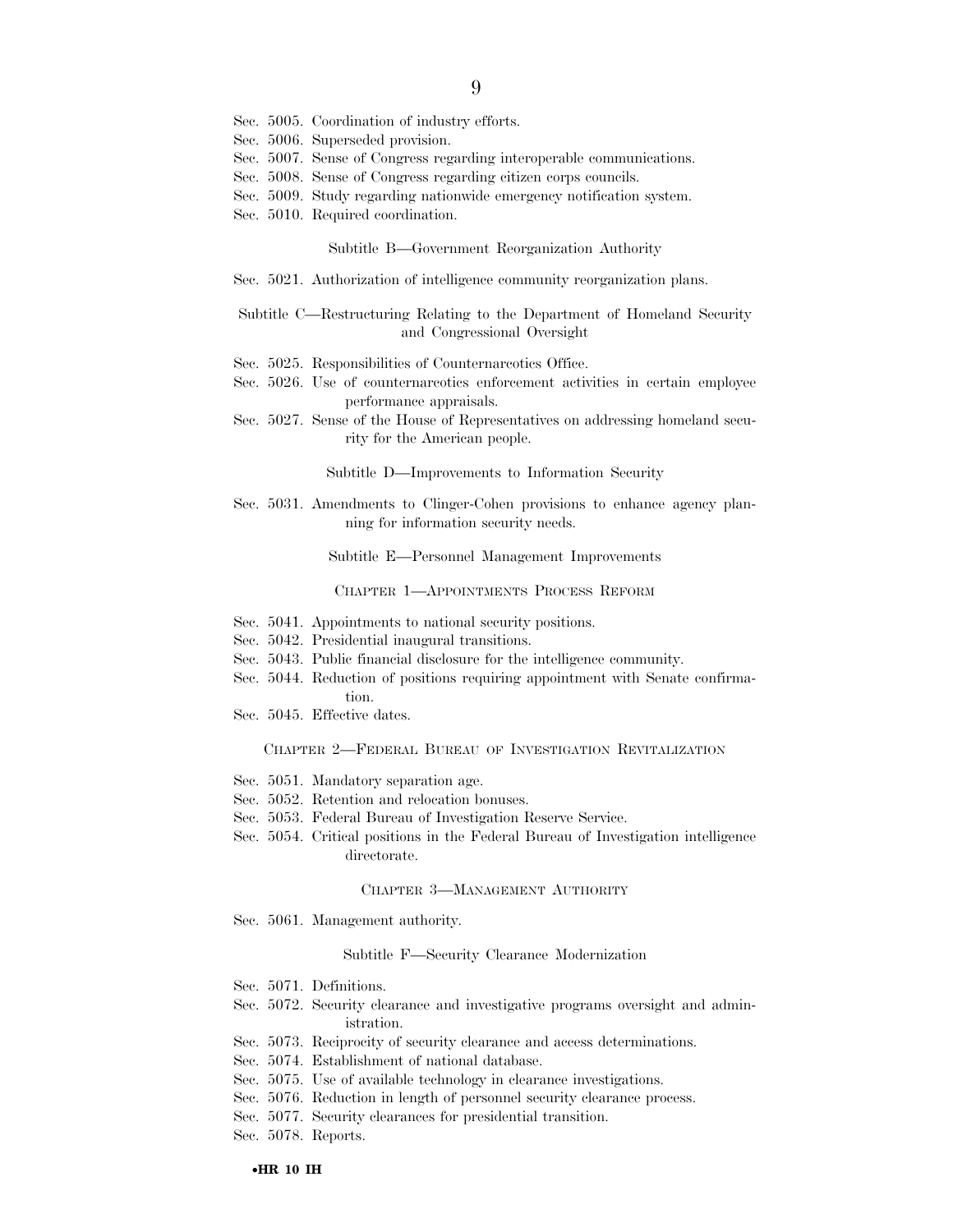#### Subtitle G—Emergency Financial Preparedness

- Sec. 5081. Delegation authority of the Secretary of the Treasury.
- Sec. 5082. Extension of emergency order authority of the securities and exchange commission.
- Sec. 5083. Parallel authority of the Secretary of the Treasury with respect to government securities.

#### Subtitle H—Other Matters

#### CHAPTER 1—PRIVACY MATTERS

- Sec. 5091. Requirement that agency rulemaking take into consideration impacts on individual privacy.
- Sec. 5092. Chief privacy officers for agencies with law enforcement or anti-terrorism functions.

#### CHAPTER 2—MUTUAL AID AND LITIGATION MANAGEMENT

- Sec. 5101. Short title.
- Sec. 5102. Mutual aid authorized.
- Sec. 5103. Litigation management agreements.
- Sec. 5104. Additional provisions.
- Sec. 5105. Definitions.

## CHAPTER 3—MISCELLANEOUS MATTERS

Sec. 5131. Enhancement of public safety communications interoperability.

Sec. 5132. Sense of Congress regarding the incident command system.

Sec. 5133. Sense of Congress regarding United States Northern Command plans and strategies.

# 1 **TITLE I—REFORM OF THE**

# 2 **INTELLIGENCE COMMUNITY**

# 3 **SEC. 1001. SHORT TITLE.**

4 This title may be cited as the ''National Security In-

5 telligence Improvement Act of 2004''.

# 6 **Subtitle A—Establishment of**

# 7 **National Intelligence Director**

# 8 **SEC. 1011. REORGANIZATION AND IMPROVEMENT OF MAN-**

# 9 **AGEMENT OF INTELLIGENCE COMMUNITY.**

- 10 (a) IN GENERAL.—Title I of the National Security
- 11 Act of 1947 (50 U.S.C. 402 et seq.) is amended by strik-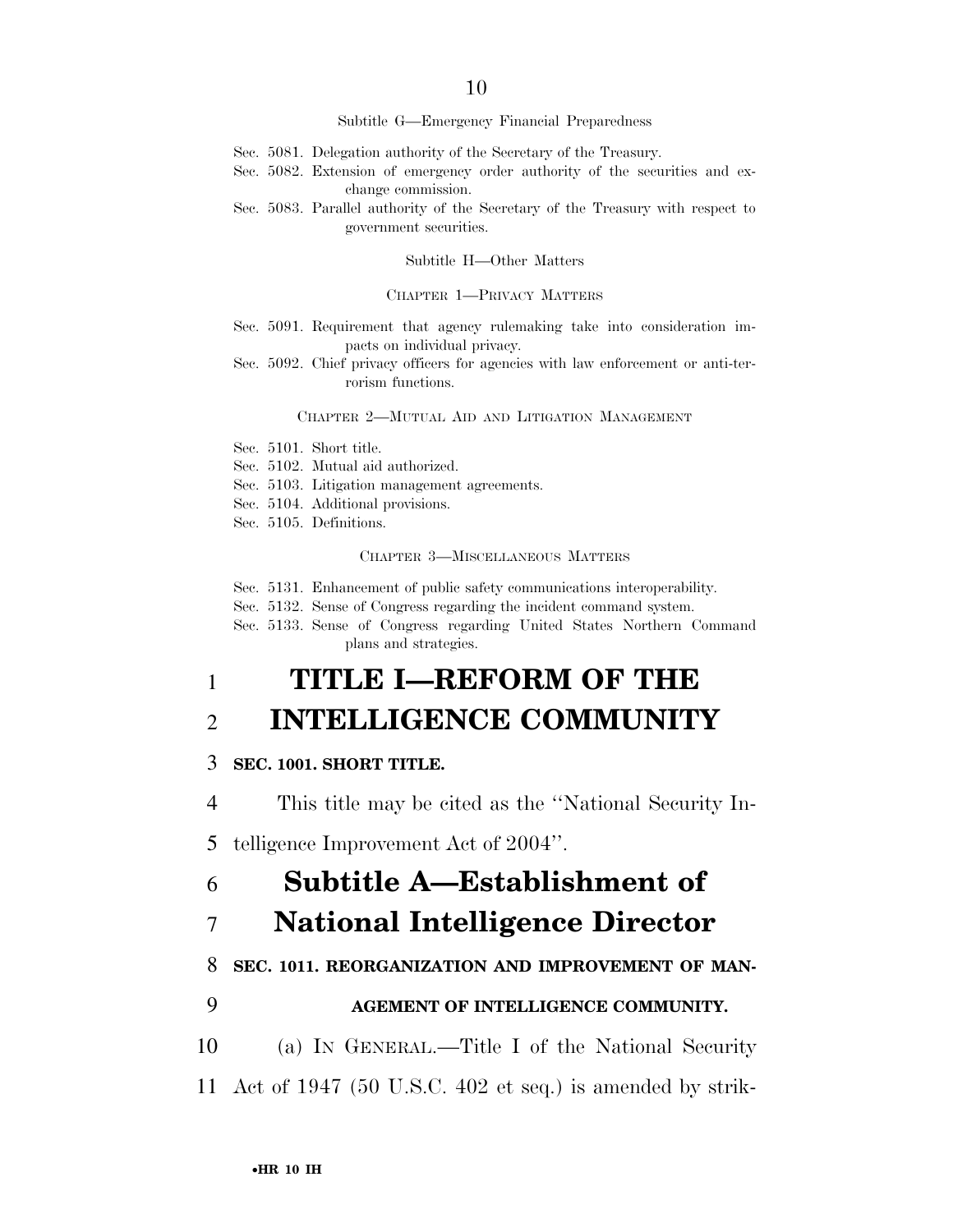ing sections 102 through 104 and inserting the following new sections:

 ''NATIONAL INTELLIGENCE DIRECTOR ''SEC. 102. (a) NATIONAL INTELLIGENCE DIREC- TOR.—(1) There is a National Intelligence Director who shall be appointed by the President, by and with the advice and consent of the Senate. ''(2) The National Intelligence Director shall not be located within the Executive Office of the President. ''(b) PRINCIPAL RESPONSIBILITY.—Subject to the authority, direction, and control of the President, the Na- tional Intelligence Director shall—  $\frac{13}{2}$   $\frac{13}{2}$  serve as head of the intelligence commu- nity; ''(2) act as the principal adviser to the Presi- dent, to the National Security Council, and the Homeland Security Council for intelligence matters related to the national security; and 19 ''(3) through the heads of the departments con- taining elements of the intelligence community, and the Central Intelligence Agency, manage and oversee the execution of the National Intelligence Program and direct the National Intelligence Program. ''(c) PROHIBITION ON DUAL SERVICE.—The indi- vidual serving in the position of National Intelligence Di-rector shall not, while so serving, also serve as the Director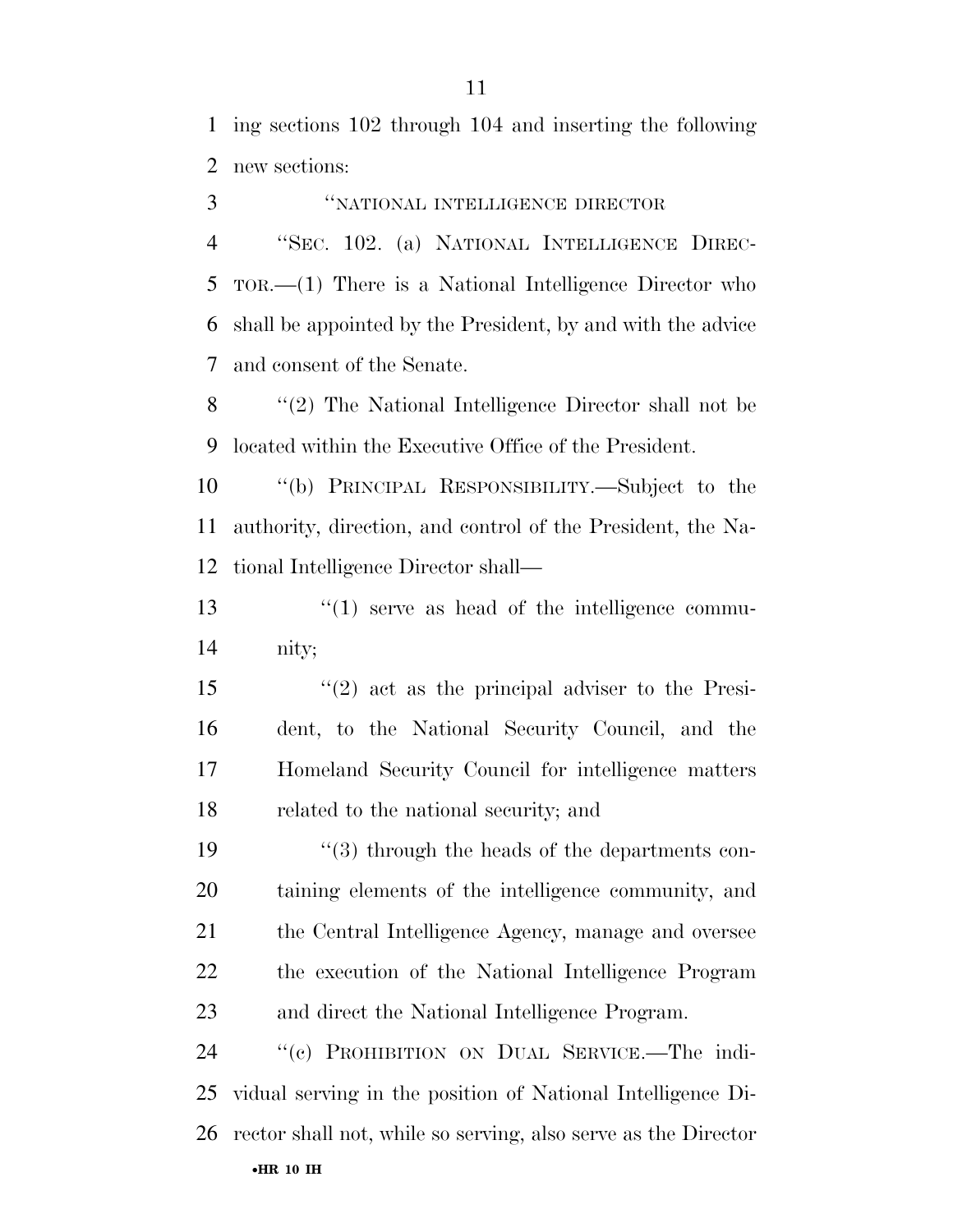| $\mathbf{1}$   | of the Central Intelligence Agency or as the head of any    |
|----------------|-------------------------------------------------------------|
| $\overline{2}$ | other element of the intelligence community.                |
| 3              | "RESPONSIBILITIES AND AUTHORITIES OF THE                    |
| $\overline{4}$ | NATIONAL INTELLIGENCE DIRECTOR                              |
| 5              | "SEC. 102A. (a) PROVISION OF INTELLIGENCE.— $(1)$           |
| 6              | Under the direction of the President, the National Intel-   |
| 7              | ligence Director shall be responsible for ensuring that na- |
| 8              | tional intelligence is provided—                            |
| 9              | $\lq\lq$ to the President;                                  |
| 10             | $\lq$ (B) to the heads of departments and agencies          |
| 11             | of the executive branch;                                    |
| 12             | " $(C)$ to the Chairman of the Joint Chiefs of              |
| 13             | Staff and senior military commanders;                       |
| 14             | "(D) where appropriate, to the Senate and                   |
| 15             | House of Representatives and the committees there-          |
| 16             | of; and                                                     |
| 17             | $\lq\lq$ to such other persons as the National In-          |
| 18             | telligence Director determines to be appropriate.           |
| 19             | $\lq(2)$ Such national intelligence should be timely, ob-   |
| 20             | jective, independent of political considerations, and based |
| 21             | upon all sources available to the intelligence community    |
| 22             | and other appropriate entities.                             |
| 23             | "(b) ACCESS TO INTELLIGENCE.—To the extent ap-              |
| 24             | proved by the President, the National Intelligence Director |
| 25             | shall have access to all national intelligence and intel-   |
| 26             | ligence related to the national security which is collected |
|                | $\bullet$ HR 10 IH                                          |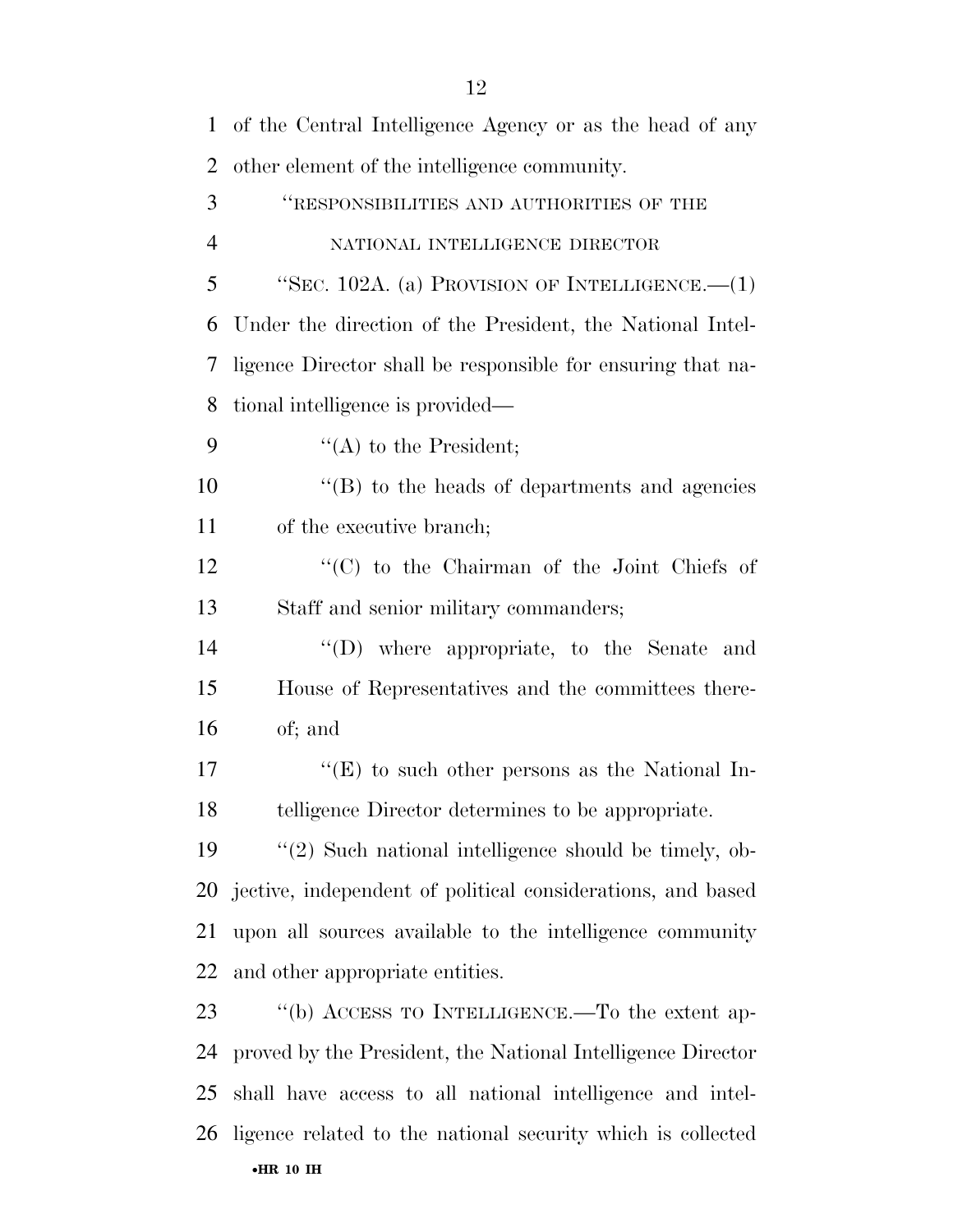by any Federal department, agency, or other entity, except as otherwise provided by law or, as appropriate, under guidelines agreed upon by the Attorney General and the National Intelligence Director.

 "(c) BUDGET AUTHORITIES.  $-(1)(A)$  The National Intelligence Director shall develop and present to the President on an annual basis a budget for intelligence and intelligence-related activities of the United States.

 ''(B) In carrying out subparagraph (A) for any fiscal year for the components of the budget that comprise the National Intelligence Program, the National Intelligence Director shall provide guidance to the heads of depart- ments containing elements of the intelligence community, and to the heads of the elements of the intelligence com- munity, for development of budget inputs to the National Intelligence Director.

 "'(2)(A) The National Intelligence Director shall par- ticipate in the development by the Secretary of Defense of the annual budgets for the Joint Military Intelligence Program and for Tactical Intelligence and Related Activi-ties.

 ''(B) The National Intelligence Director shall provide guidance for the development of the annual budget for each element of the intelligence community that is not within the National Intelligence Program.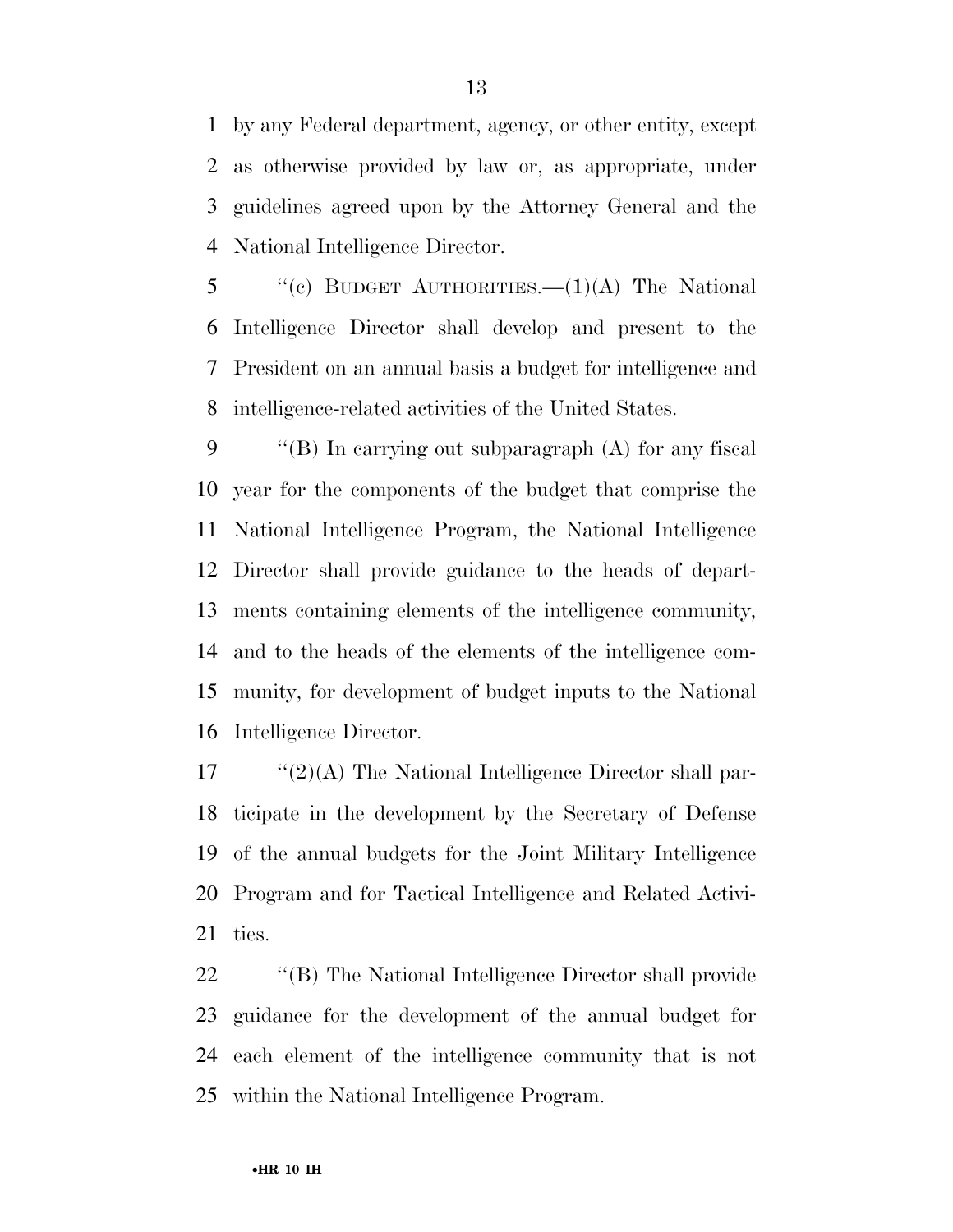$\qquad$  "(3) In carrying out paragraphs (1) and (2), the Na- tional Intelligence Director may, as appropriate, obtain the advice of the Joint Intelligence Community Council. ''(4) The National Intelligence Director shall ensure the effective execution of the annual budget for intel-ligence and intelligence-related activities.

 ''(5)(A) The National Intelligence Director shall fa- cilitate the management and execution of funds appro-priated for the National Intelligence Program.

 ''(B) Notwithstanding any other provision of law, in receiving funds pursuant to relevant appropriations Acts for the National Intelligence Program, the Office of Man- agement and Budget shall apportion funds appropriated for the National Intelligence Program to the National In- telligence Director for allocation to the elements of the in- telligence community through the host executive depart- ments that manage programs and activities that are part of the National Intelligence Program.

 ''(C) The National Intelligence Director shall monitor the implementation and execution of the National Intel- ligence Program by the heads of the elements of the intel- ligence community that manage programs and activities that are part of the National Intelligence Program, which may include audits and evaluations, as necessary and fea-sible.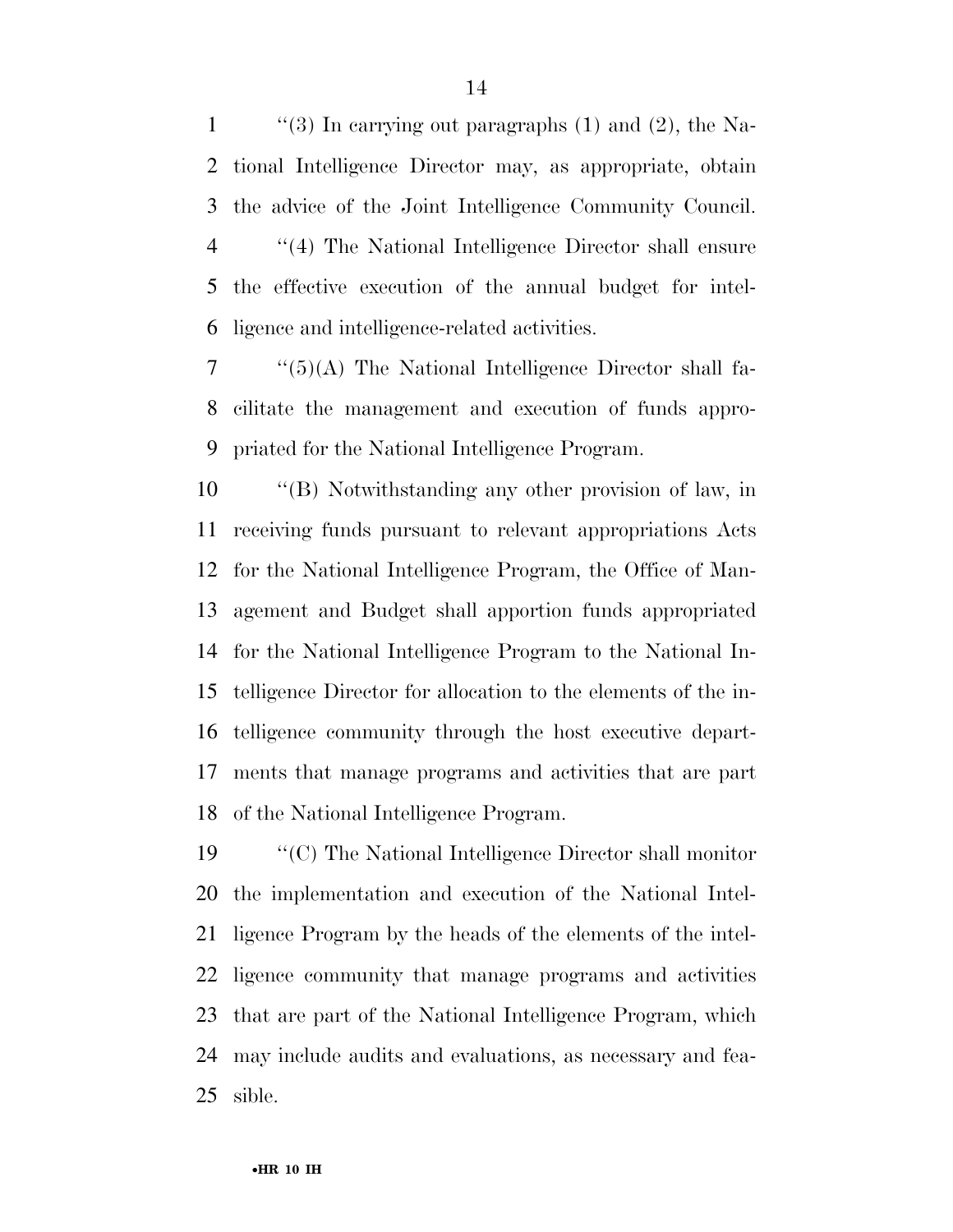''(6) Apportionment and allotment of funds under this subsection shall be subject to chapter 13 and section 1517 of title 31, United States Code, and the Congres- sional Budget and Impoundment Control Act of 1974 (2 U.S.C. 621 et seq.).

 "'(7)(A) The National Intelligence Director shall pro- vide a quarterly report, beginning April 1, 2005, and end- ing April 1, 2007, to the President and the Congress re-garding implementation of this section.

 ''(B) The National Intelligence Director shall report to the President and the Congress not later than 5 days after learning of any instance in which a departmental comptroller acts in a manner inconsistent with the law (in- cluding permanent statutes, authorization Acts, and ap- propriations Acts), or the direction of the National Intel- ligence Director, in carrying out the National Intelligence Program.

18 "(d) ROLE OF NATIONAL INTELLIGENCE DIRECTOR IN REPROGRAMMING.—(1) No funds made available under the National Intelligence Program may be transferred or reprogrammed without the prior approval of the National Intelligence Director, except in accordance with proce-dures prescribed by the National Intelligence Director.

 ''(2) The Secretary of Defense shall consult with the National Intelligence Director before transferring or re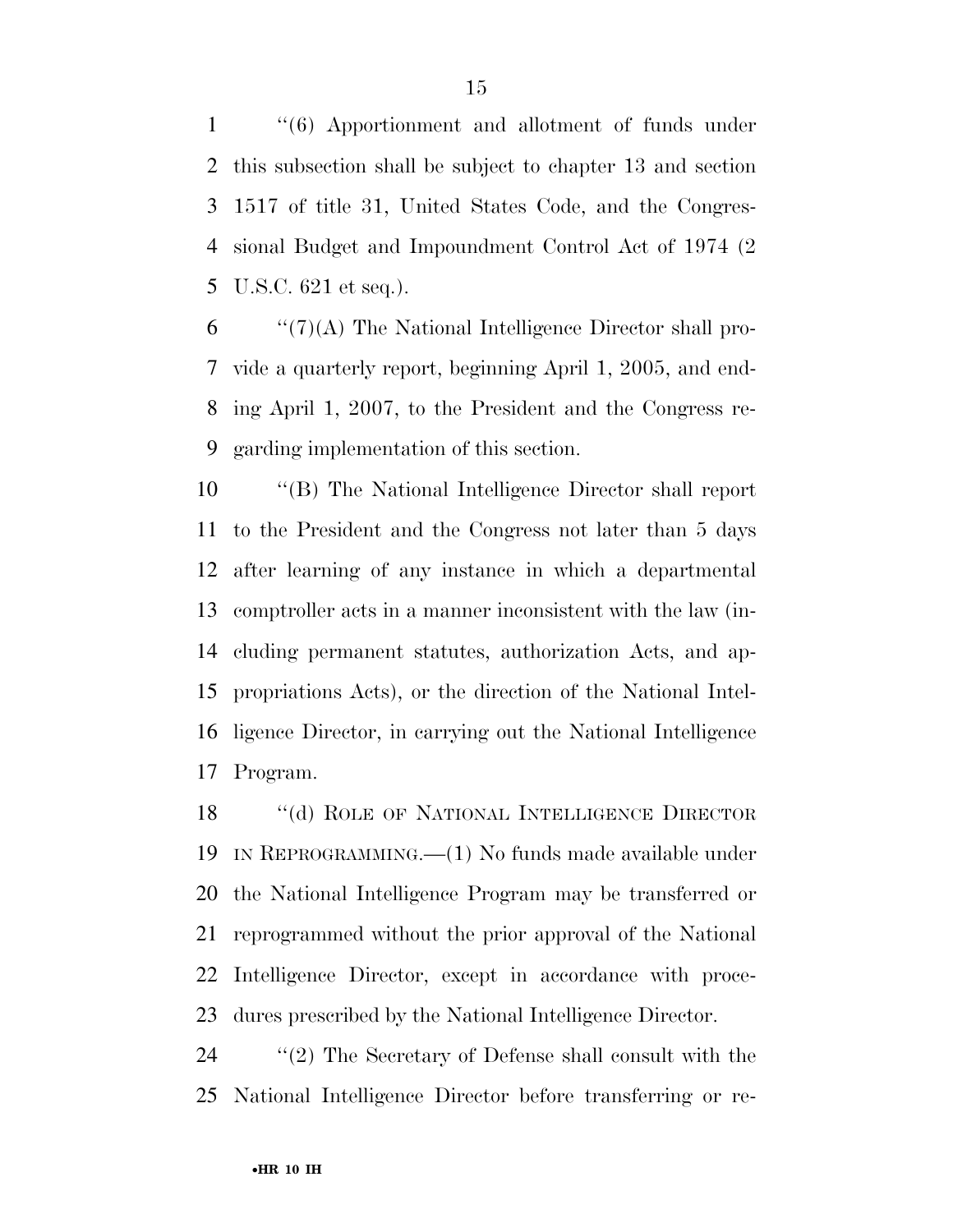programming funds made available under the Joint Mili-tary Intelligence Program.

 ''(e) TRANSFER OF FUNDS OR PERSONNEL WITHIN NATIONAL INTELLIGENCE PROGRAM.—(1) In addition to any other authorities available under law for such pur- poses, the National Intelligence Director, with the ap- proval of the Director of the Office of Management and Budget—

9 "(A) may transfer funds appropriated for a program within the National Intelligence Program to another such program; and

12 ''(B) in accordance with procedures to be devel- oped by the National Intelligence Director and the heads of the departments and agencies concerned, may transfer personnel authorized for an element of the intelligence community to another such element for periods up to one year.

18 ''(2) The amounts available for transfer in the Na- tional Intelligence Program in any given fiscal year, and the terms and conditions governing such transfers, are subject to the provisions of annual appropriations Acts and this subsection.

 ''(3)(A) A transfer of funds or personnel may be made under this subsection only if—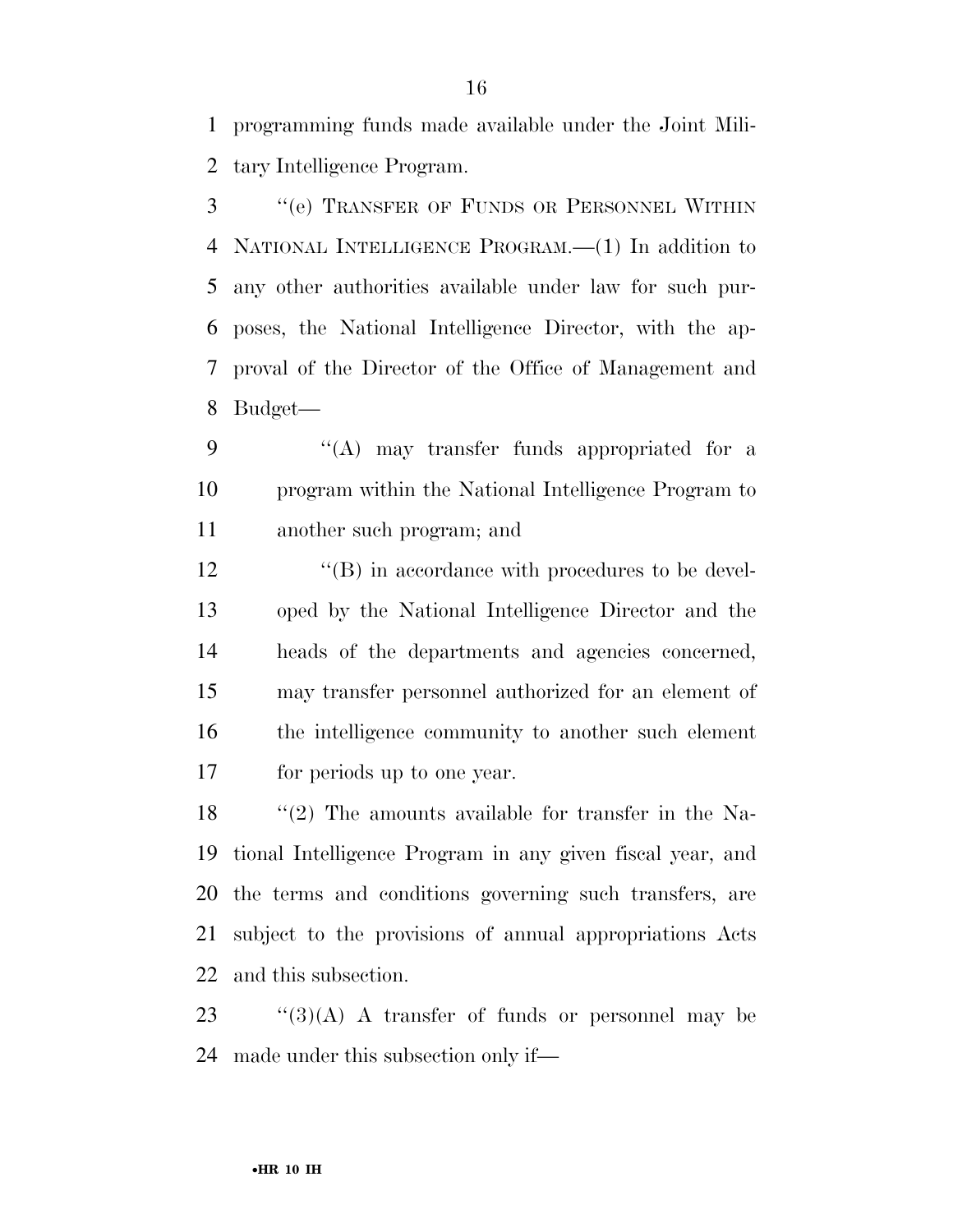| $\mathbf{1}$   | "(i) the funds or personnel are being trans-                 |
|----------------|--------------------------------------------------------------|
| $\overline{2}$ | ferred to an activity that is a higher priority intel-       |
| 3              | ligence activity;                                            |
| $\overline{4}$ | "(ii) the need for funds or personnel for such               |
| 5              | activity is based on unforeseen requirements;                |
| 6              | "(iii) the transfer does not involve a transfer of           |
| 7              | funds to the Reserve for Contingencies of the Cen-           |
| 8              | tral Intelligence Agency;                                    |
| 9              | "(iv) in the case of a transfer of funds, the                |
| 10             | transfer results in a cumulative transfer of funds out       |
| 11             | of any department or agency, as appropriate, funded          |
| 12             | in the National Intelligence Program in a single fis-        |
|                |                                                              |
| 13             | cal year—                                                    |
| 14             | "(I) that is less than $$100,000,000$ , and                  |
| 15             | "(II) that is less than $5$ percent of                       |
| 16             | amounts available to a department or agency                  |
| 17             | under the National Intelligence Program; and                 |
| 18             | $f'(v)$ the transfer does not terminate a program.           |
| 19             | $\lq$ (B) A transfer may be made without regard to a         |
| 20             | limitation set forth in clause (iv) or (v) of subparagraph   |
| 21             | $(A)$ if the transfer has the concurrence of the head of the |
| 22             | department or agency involved. The authority to provide      |
| 23             | such concurrence may only be delegated by the head of        |
| 24             | the department or agency involved to the deputy of such      |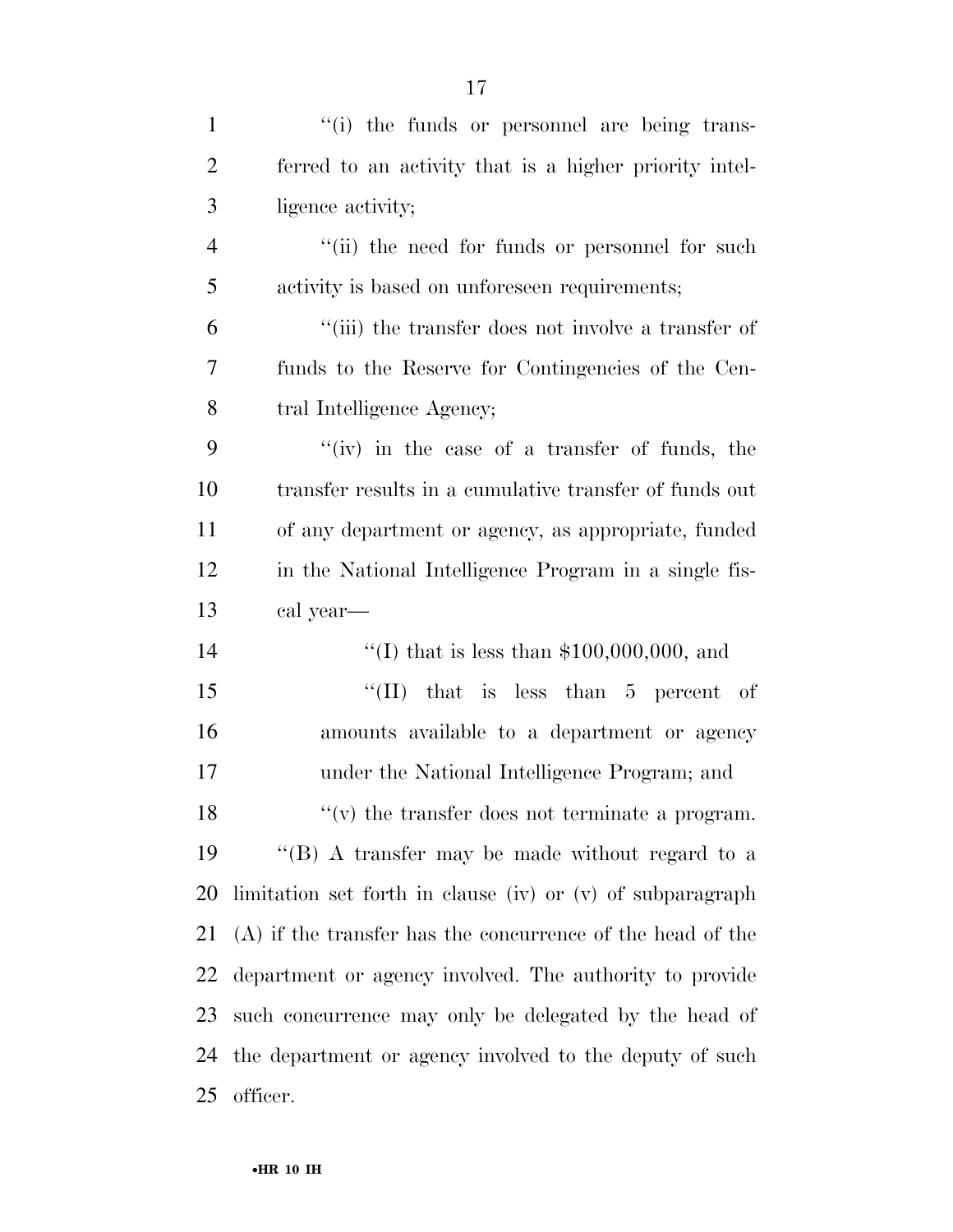''(4) Funds transferred under this subsection shall remain available for the same period as the appropriations account to which transferred.

 ''(5) Any transfer of funds under this subsection shall be carried out in accordance with existing procedures ap- plicable to reprogramming notifications for the appro- priate congressional committees. Any proposed transfer for which notice is given to the appropriate congressional committees shall be accompanied by a report explaining the nature of the proposed transfer and how it satisfies the requirements of this subsection. In addition, the con- gressional intelligence committees shall be promptly noti- fied of any transfer of funds made pursuant to this sub- section in any case in which the transfer would not have otherwise required reprogramming notification under pro- cedures in effect as of the date of the enactment of this subsection.

 ''(6)(A) The National Intelligence Director shall promptly submit to—

20  $\frac{1}{20}$  The congressional intelligence committees,

21 ''(ii) in the case of the transfer of personnel to or from the Department of Defense, the Committee on Armed Services of the Senate and the Committee on Armed Services of the House of Representatives, and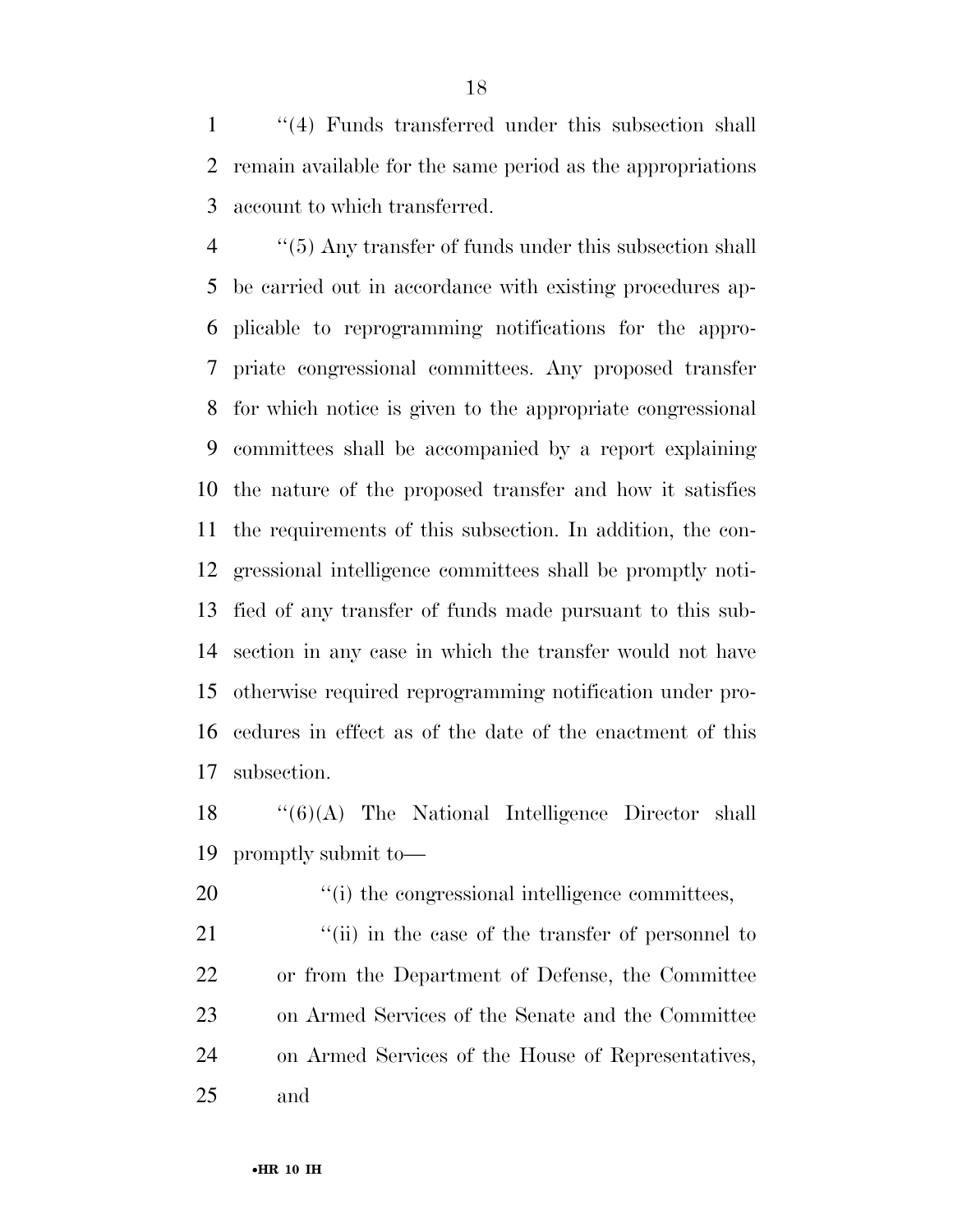1 ''(iii) in the case of the transfer of personnel to or from the Department of Justice, to the Commit- tees on the Judiciary of the Senate and the House of Representatives,

 a report on any transfer of personnel made pursuant to this subsection.

 ''(B) The Director shall include in any such report an explanation of the nature of the transfer and how it satisfies the requirements of this subsection.

10  $\text{``(f)}$  TASKING AND OTHER AUTHORITIES.  $-(1)(A)$ The National Intelligence Director shall—

 ''(i) develop collection objectives, priorities, and guidance for the intelligence community to ensure timely and effective collection, processing, analysis, and dissemination (including access by users to col- lected data consistent with applicable law and, as appropriate, the guidelines referred to in subsection (b) and analytic products generated by or within the intelligence community) of national intelligence;

 $\frac{1}{20}$  (ii) determine and establish requirements and priorities for, and manage and direct the tasking of, collection, analysis, production, and dissemination of national intelligence by elements of the intelligence community, including—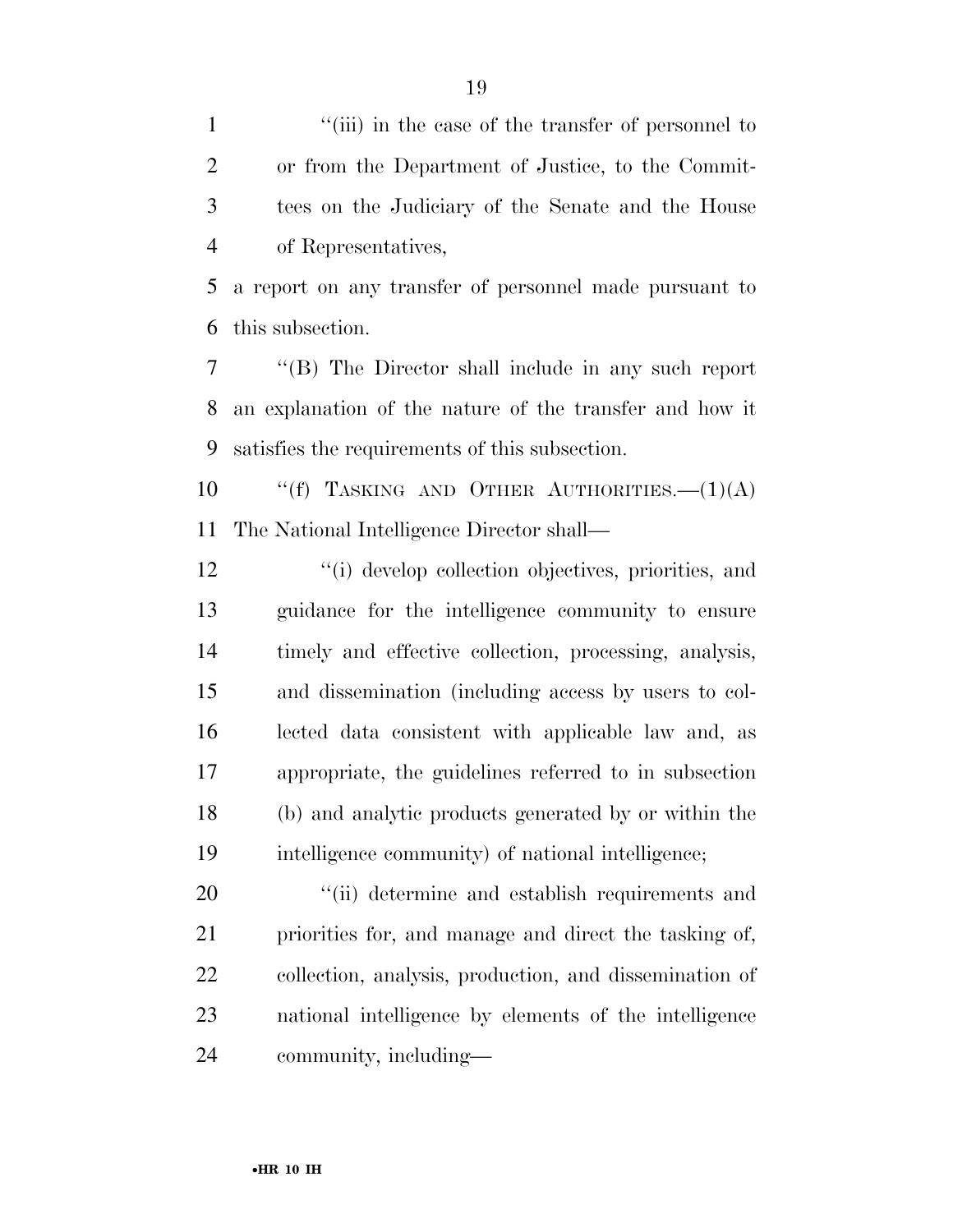| $\mathbf{1}$   | "(I) approving requirements for collection              |
|----------------|---------------------------------------------------------|
| $\overline{2}$ | and analysis, and                                       |
| 3              | "(II) resolving conflicts in collection re-             |
| $\overline{4}$ | quirements and in the tasking of national col-          |
| 5              | lection assets of the elements of the intelligence      |
| 6              | community; and                                          |
| 7              | "(iii) provide advisory tasking to intelligence         |
| 8              | elements of those agencies and departments not          |
| 9              | within the National Intelligence Program.               |
| 10             | "(B) The authority of the National Intelligence Di-     |
| 11             | rector under subparagraph $(A)$ shall not apply—        |
| 12             | "(i) insofar as the President so directs;               |
| 13             | "(ii) with respect to clause (ii) of subparagraph       |
| 14             | (A), insofar as the Secretary of Defense exercises      |
| 15             | tasking authority under plans or arrangements           |
| 16             | agreed upon by the Secretary of Defense and the         |
| 17             | National Intelligence Director; or                      |
| 18             | "(iii) to the direct dissemination of information       |
| 19             | to State government and local government officials      |
| 20             | and private sector entities pursuant to sections 201    |
| 21             | and 892 of the Homeland Security Act of 2002 (6)        |
| 22             | U.S.C. 121, 482).                                       |
| 23             | $"(2)$ The National Intelligence Director shall oversee |
| 24             | the National Counterterrorism Center and may establish  |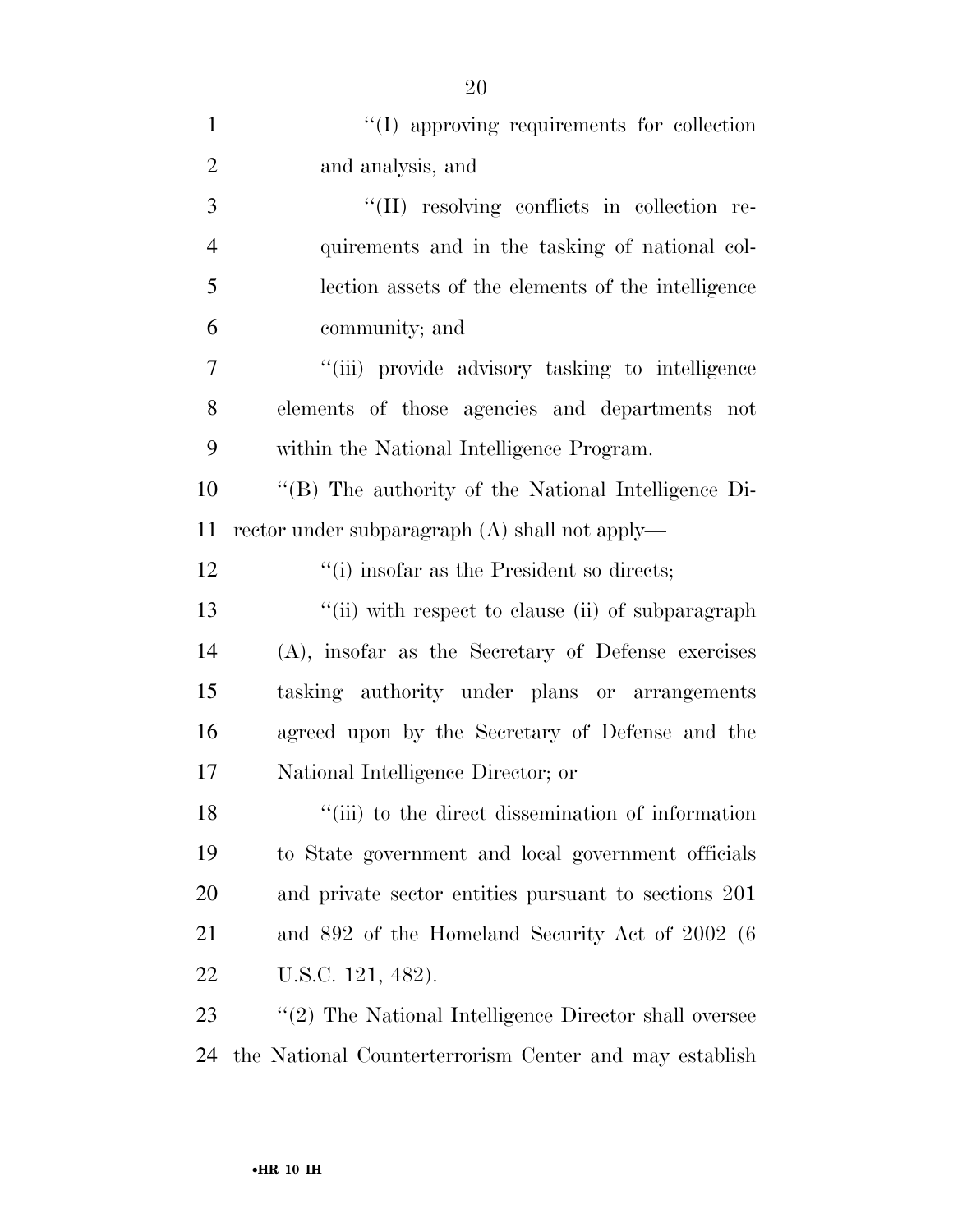such other national intelligence centers as the Director de-termines necessary.

 ''(3)(A) The National Intelligence Director shall pre-scribe community-wide personnel policies that—

 ''(i) facilitate assignments across community elements and to the intelligence centers;

 ''(ii) establish overarching standards for intel-ligence education and training; and

 ''(iii) promote the most effective analysis and collection of intelligence by ensuring a diverse work- force, including the recruitment and training of women, minorities, and individuals with diverse, eth-nic, and linguistic backgrounds.

 ''(B) In developing the policies prescribed under sub- paragraph (A), the National Intelligence Director shall consult with the heads of the departments containing the elements of the intelligence community.

 ''(C) Policies prescribed under subparagraph (A) shall not be inconsistent with the personnel policies other-wise applicable to members of the uniformed services.

21 ''(4) The National Intelligence Director shall ensure compliance with the Constitution and laws of the United States by the Central Intelligence Agency and shall ensure such compliance by other elements of the intelligence com-munity through the host executive departments that man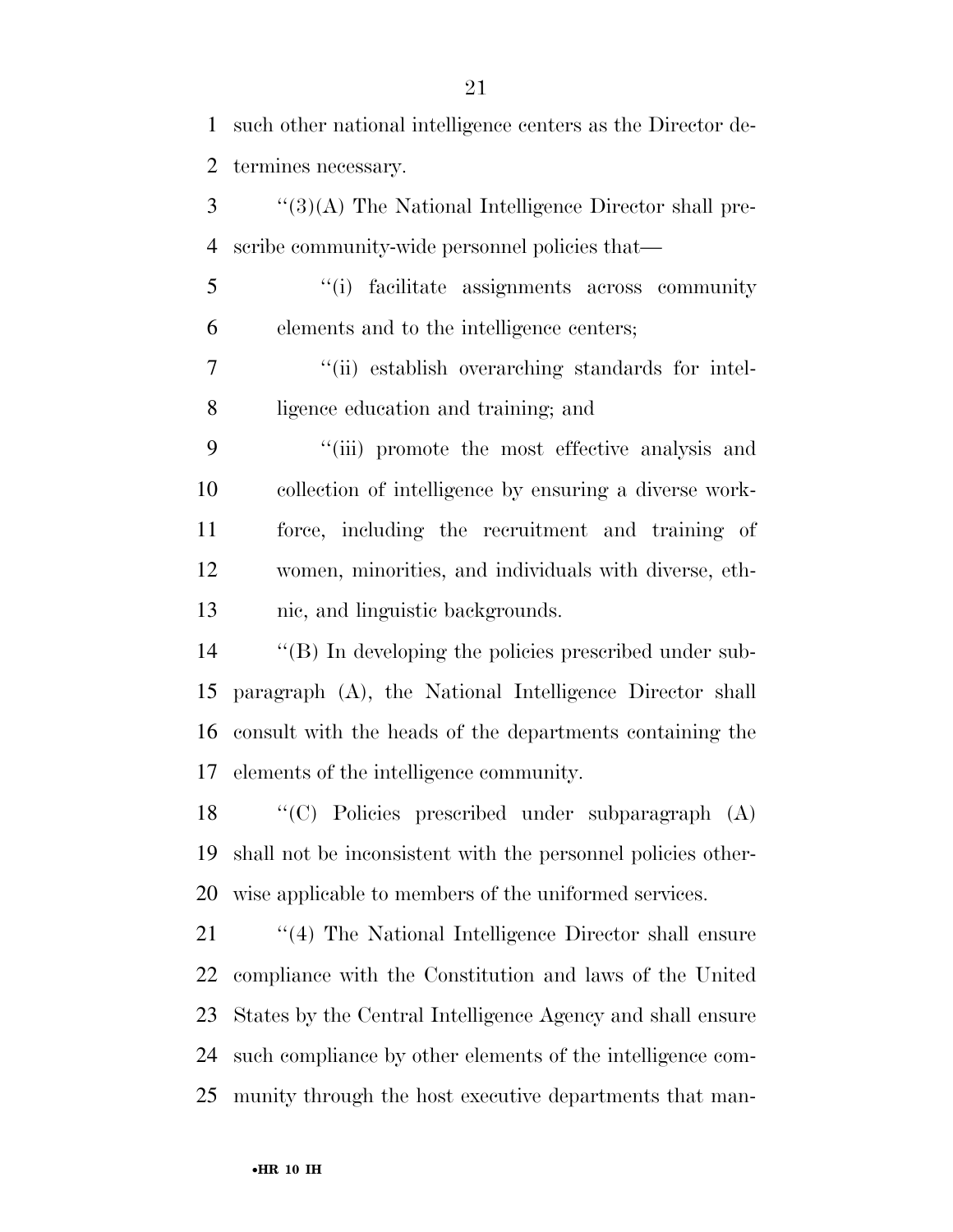age the programs and activities that are part of the Na-tional Intelligence Program.

 ''(5) The National Intelligence Director shall ensure the elimination of waste and unnecessary duplication with-in the intelligence community.

 ''(6) The National Intelligence Director shall perform such other functions as the President may direct.

 Nothing in this Act shall be construed as affecting the role of the Department of Justice or the Attorney General with respect to applications under the Foreign Intelligence Surveillance Act of 1978.

 ''(g) INTELLIGENCE INFORMATION SHARING.—(1) The National Intelligence Director shall have principal au- thority to ensure maximum availability of and access to intelligence information within the intelligence community consistent with national security requirements. The Na-tional Intelligence Director shall—

18 ''(A) establish uniform security standards and procedures;

20 <sup>"</sup>(B) establish common information technology standards, protocols, and interfaces;

22  $\langle ^{\prime}(C) \rangle$  ensure development of information tech- nology systems that include multi-level security and intelligence integration capabilities; and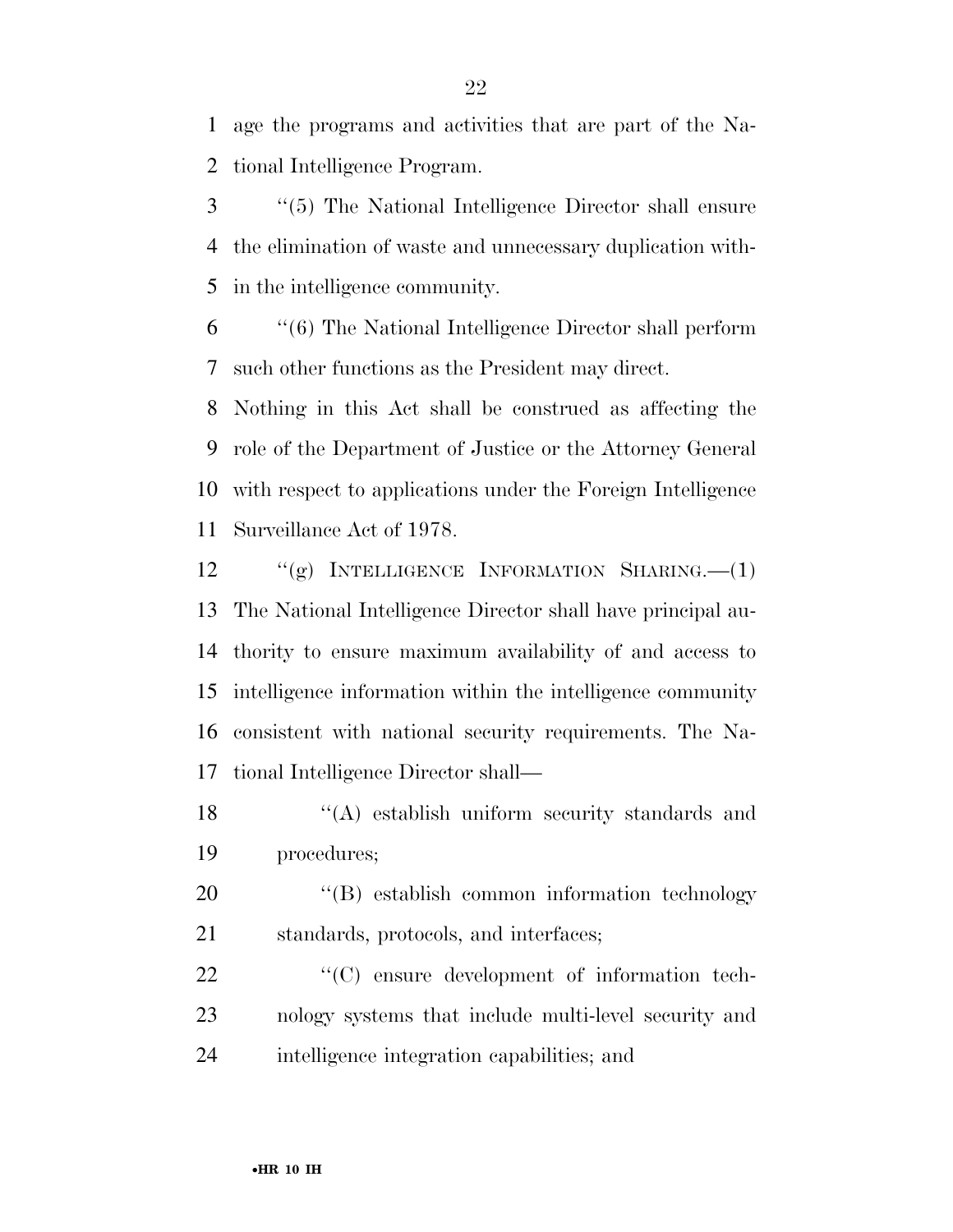$\langle (D) \rangle$  establish policies and procedures to resolve conflicts between the need to share intelligence infor- mation and the need to protect intelligence sources and methods.

 ''(2) The President shall ensure that the National In- telligence Director has all necessary support and authori-ties to fully and effectively implement paragraph (1).

 ''(3) Except as otherwise directed by the President or with the specific written agreement of the head of the department or agency in question, a Federal agency or official shall not be considered to have met any obligation to provide any information, report, assessment, or other material (including unevaluated intelligence information) to that department or agency solely by virtue of having provided that information, report, assessment, or other material to the National Intelligence Director or the Na-tional Counterterrorism Center.

 ''(4) Not later than February 1 of each year, the Na- tional Intelligence Director shall submit to the President and to the Congress an annual report that identifies any statute, regulation, policy, or practice that the Director believes impedes the ability of the Director to fully and effectively implement paragraph (1).

 ''(h) ANALYSIS.—(1) The National Intelligence Di-rector shall ensure that all elements of the intelligence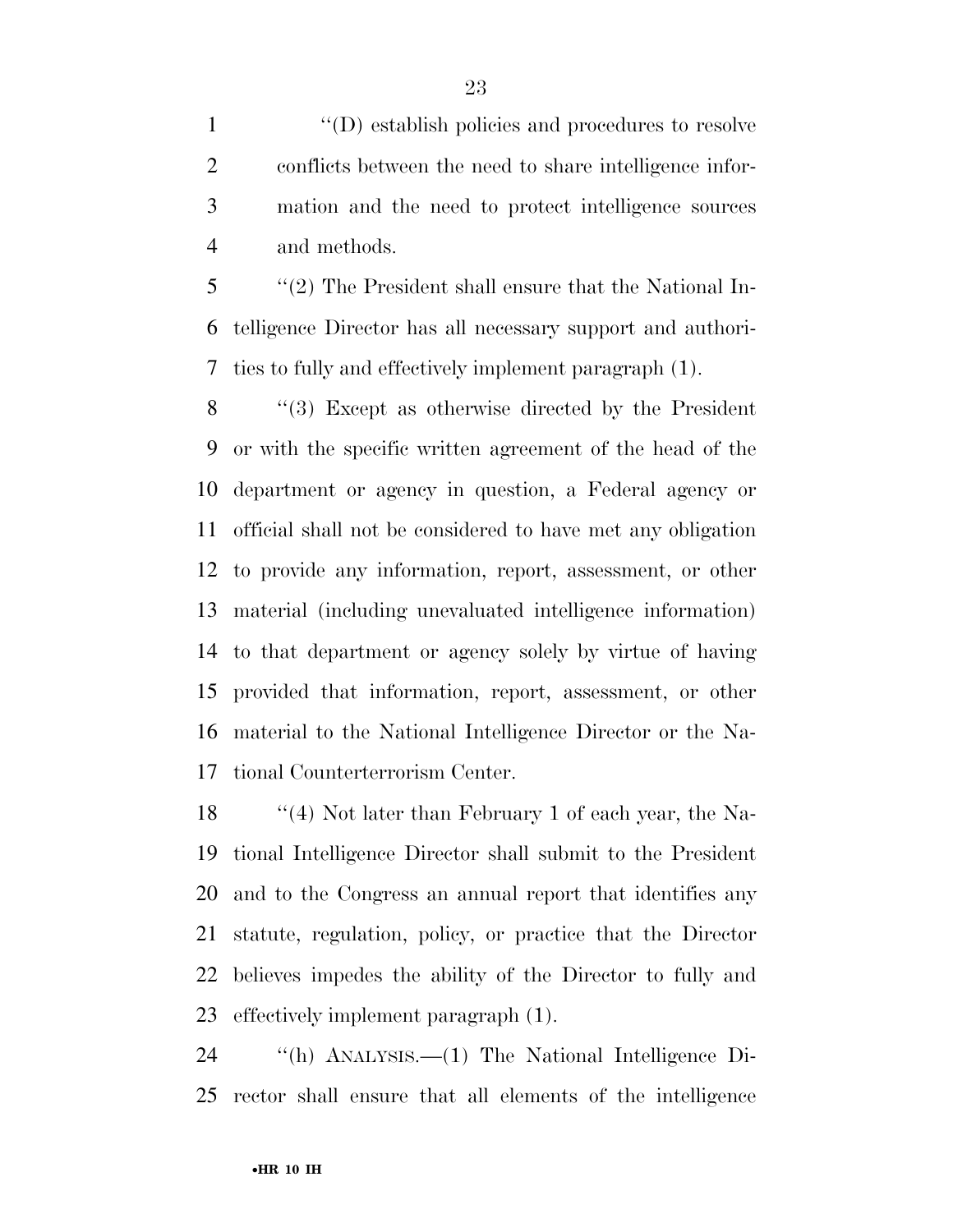community strive for the most accurate analysis of intel- ligence derived from all sources to support national secu-rity needs.

 ''(2) The National Intelligence Director shall ensure that intelligence analysis generally receives the highest pri- ority when distributing resources within the intelligence community and shall carry out duties under this sub-section in a manner that—

''(A) develops all-source analysis techniques;

10  $"$ (B) ensures competitive analysis;

11  $\langle ^{\prime}(C) \rangle$  ensures that differences in judgment are fully considered and brought to the attention of pol-icymakers; and

 ''(D) builds relationships between intelligence collectors and analysts to facilitate greater under-standing of the needs of analysts.

17 "(i) PROTECTION OF INTELLIGENCE SOURCES AND METHODS.—(1) In order to protect intelligence sources and methods from unauthorized disclosure and, consistent with that protection, to maximize the dissemination of in- telligence, the National Intelligence Director shall estab- lish and implement guidelines for the intelligence commu-nity for the following purposes:

24  $\cdot$  (A) Classification of information.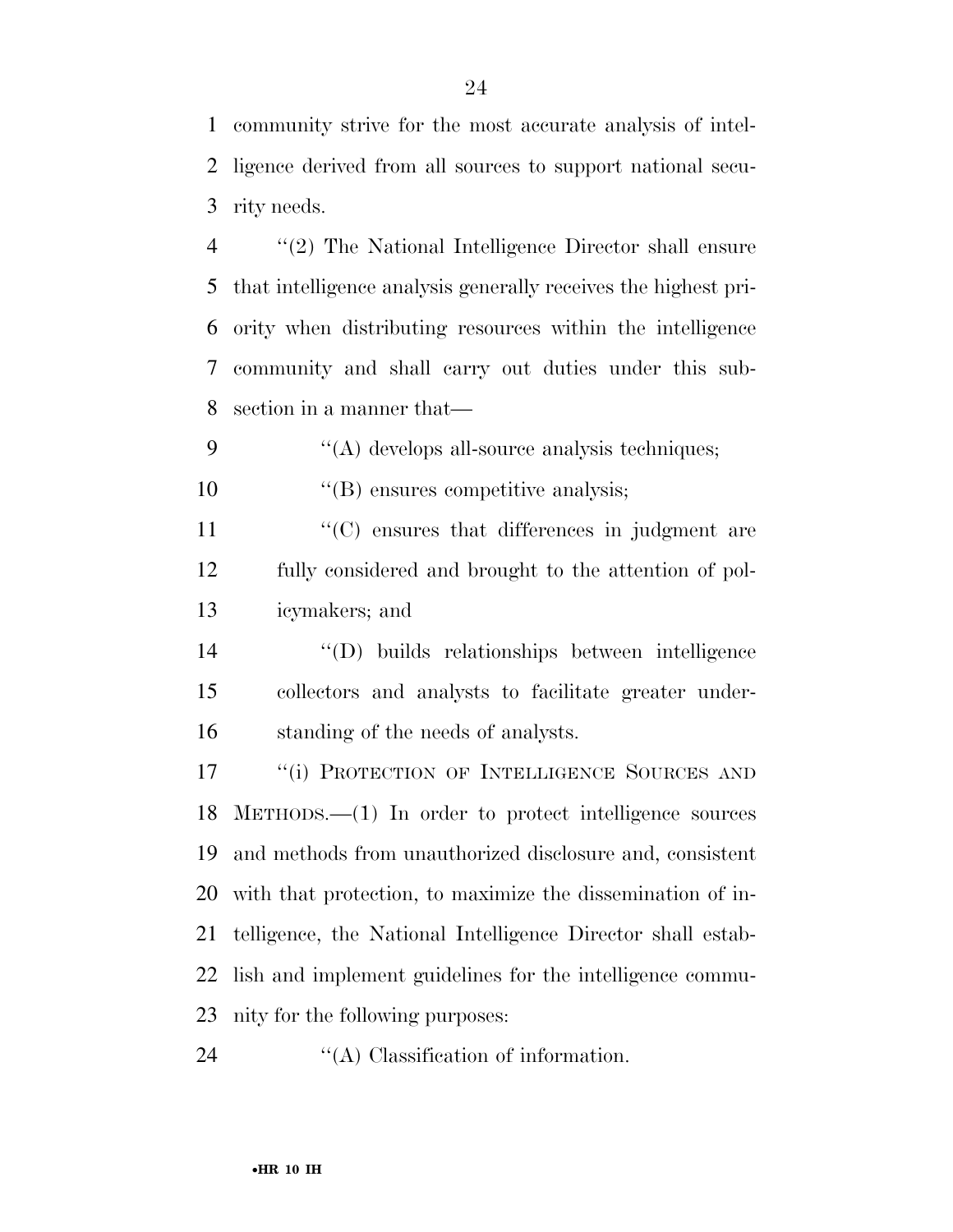''(B) Access to and dissemination of intel- ligence, both in final form and in the form when ini-tially gathered.

 ''(C) Preparation of intelligence products in such a way that source information is removed to allow for dissemination at the lowest level of classi- fication possible or in unclassified form to the extent practicable.

 ''(2) The Director may only delegate a duty or au- thority given the Director under this subsection to the Deputy National Intelligence Director.

12 "(j) UNIFORM PROCEDURES FOR SENSITIVE COM- PARTMENTED INFORMATION.—The President, acting through the National Intelligence Director, shall—

 ''(1) establish uniform standards and proce- dures for the grant of access to sensitive compart- mented information to any officer or employee of any agency or department of the United States and to employees of contractors of those agencies or de-partments;

 $\frac{1}{21}$  ''(2) ensure the consistent implementation of those standards and procedures throughout such agencies and departments;

24 ''(3) ensure that security clearances granted by individual elements of the intelligence community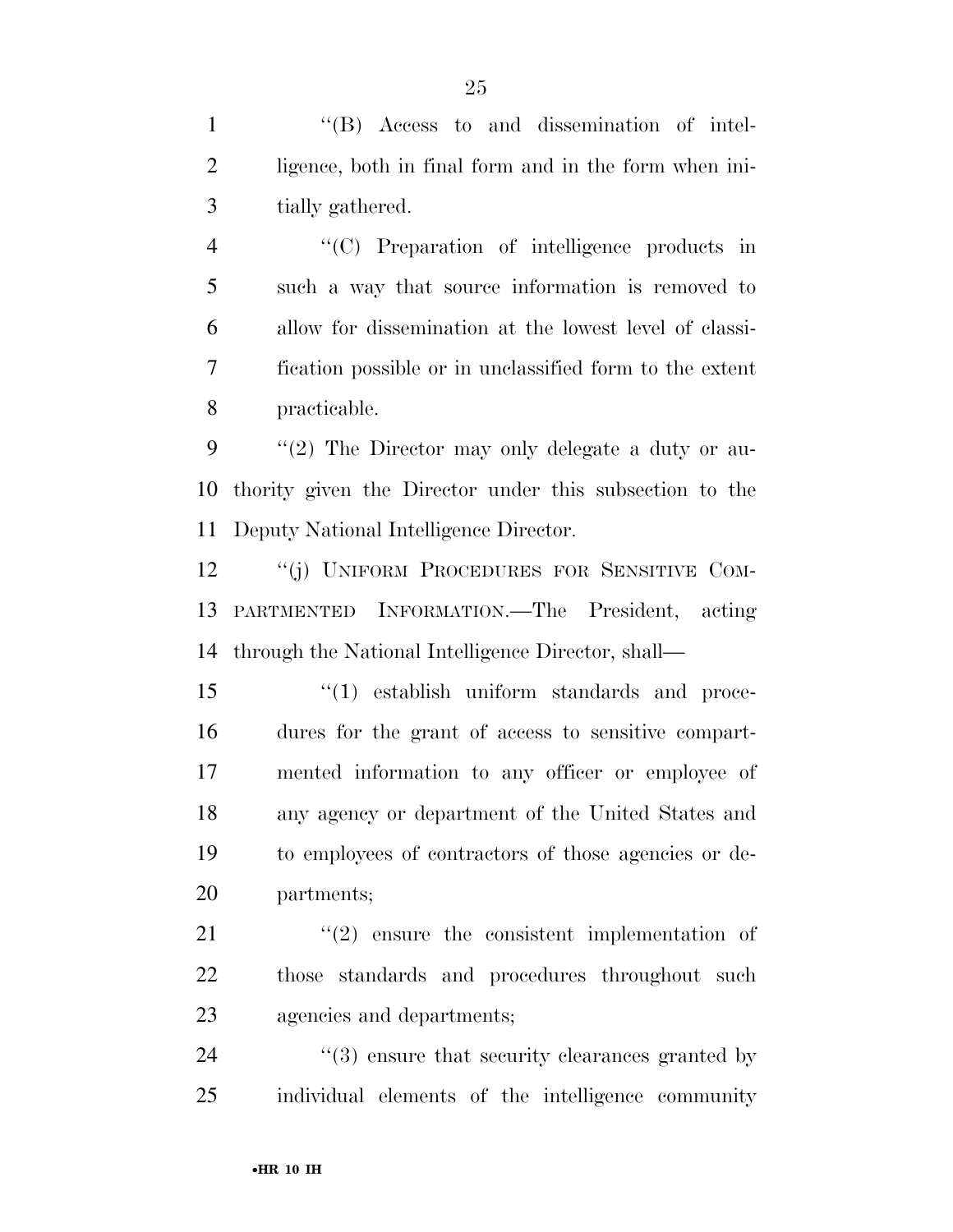are recognized by all elements of the intelligence community, and under contracts entered into by those agencies; and

 ''(4) ensure that the process for investigation and adjudication of an application for access to sen- sitive compartmented information is performed in the most expeditious manner possible consistent with applicable standards for national security.

 ''(k) COORDINATION WITH FOREIGN GOVERN- MENTS.—Under the direction of the President and in a manner consistent with section 207 of the Foreign Service Act of 1980 (22 U.S.C. 3927), the National Intelligence Director shall oversee the coordination of the relationships between elements of the intelligence community and the intelligence or security services of foreign governments on all matters involving intelligence related to the national security or involving intelligence acquired through clandes-tine means.

19 "(1) ENHANCED PERSONNEL MANAGEMENT. - (1)(A) The National Intelligence Director shall, under regulations prescribed by the Director, provide incentives for per- sonnel of elements of the intelligence community to serve—

24 ''(i) on the staff of the National Intelligence Di-rector;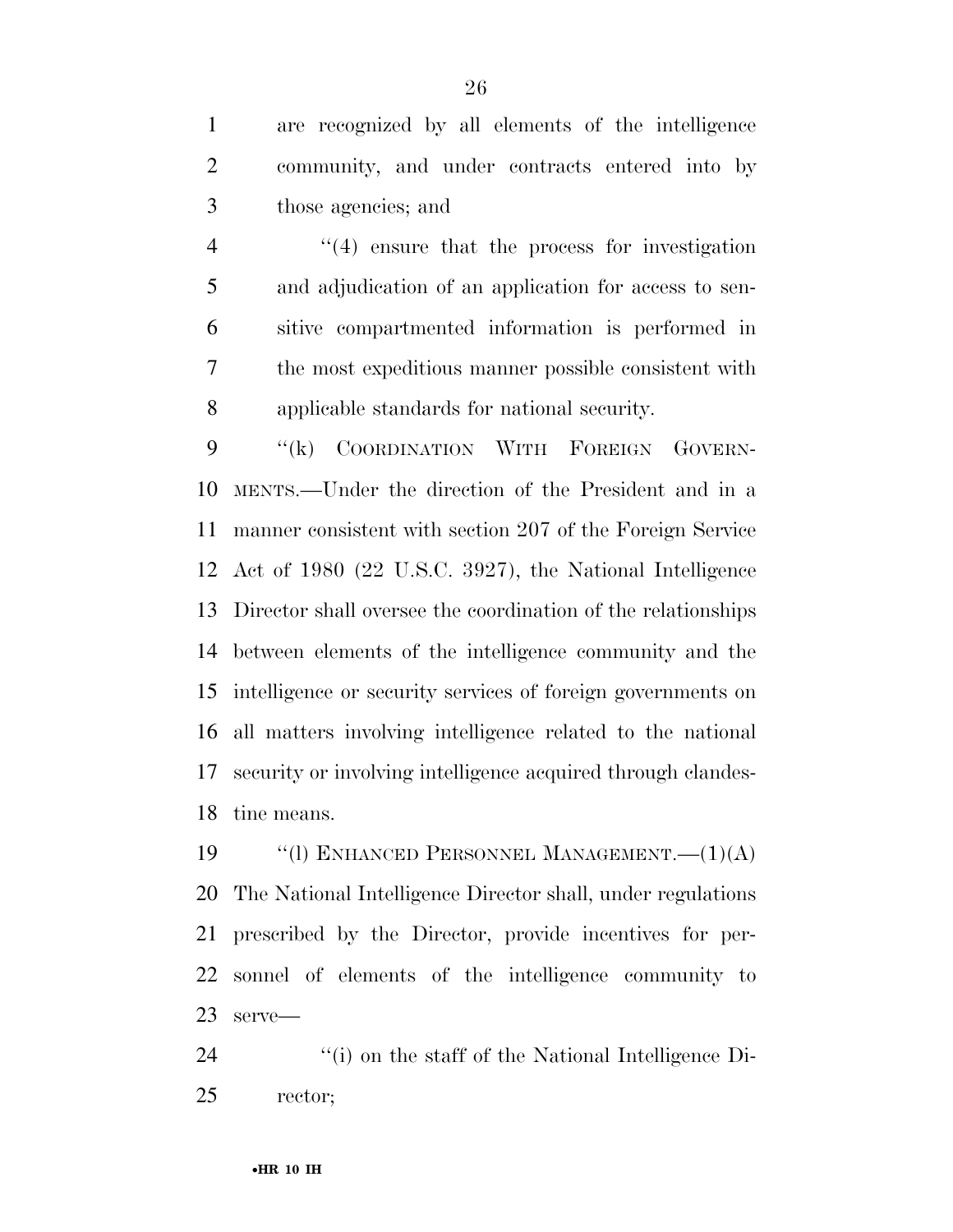1 ''(ii) on the staff of the national intelligence centers;

 ''(iii) on the staff of the National Counterterrorism Center; and

 ''(iv) in other positions in support of the intel- ligence community management functions of the Di-rector.

 ''(B) Incentives under subparagraph (A) may include financial incentives, bonuses, and such other awards and incentives as the Director considers appropriate.

 $\frac{1}{2}(2)$  Notwithstanding any other provision of law, the personnel of an element of the intelligence community 13 who are assigned or detailed under paragraph  $(1)(A)$  to service under the National Intelligence Director shall be promoted at rates equivalent to or better than personnel of such element who are not so assigned or detailed.

 ''(B) The Director may prescribe regulations to carry out this section.

 $\frac{1}{3}(A)$  The National Intelligence Director shall pre- scribe mechanisms to facilitate the rotation of personnel of the intelligence community through various elements of the intelligence community in the course of their careers in order to facilitate the widest possible understanding by such personnel of the variety of intelligence requirements, methods, users, and capabilities.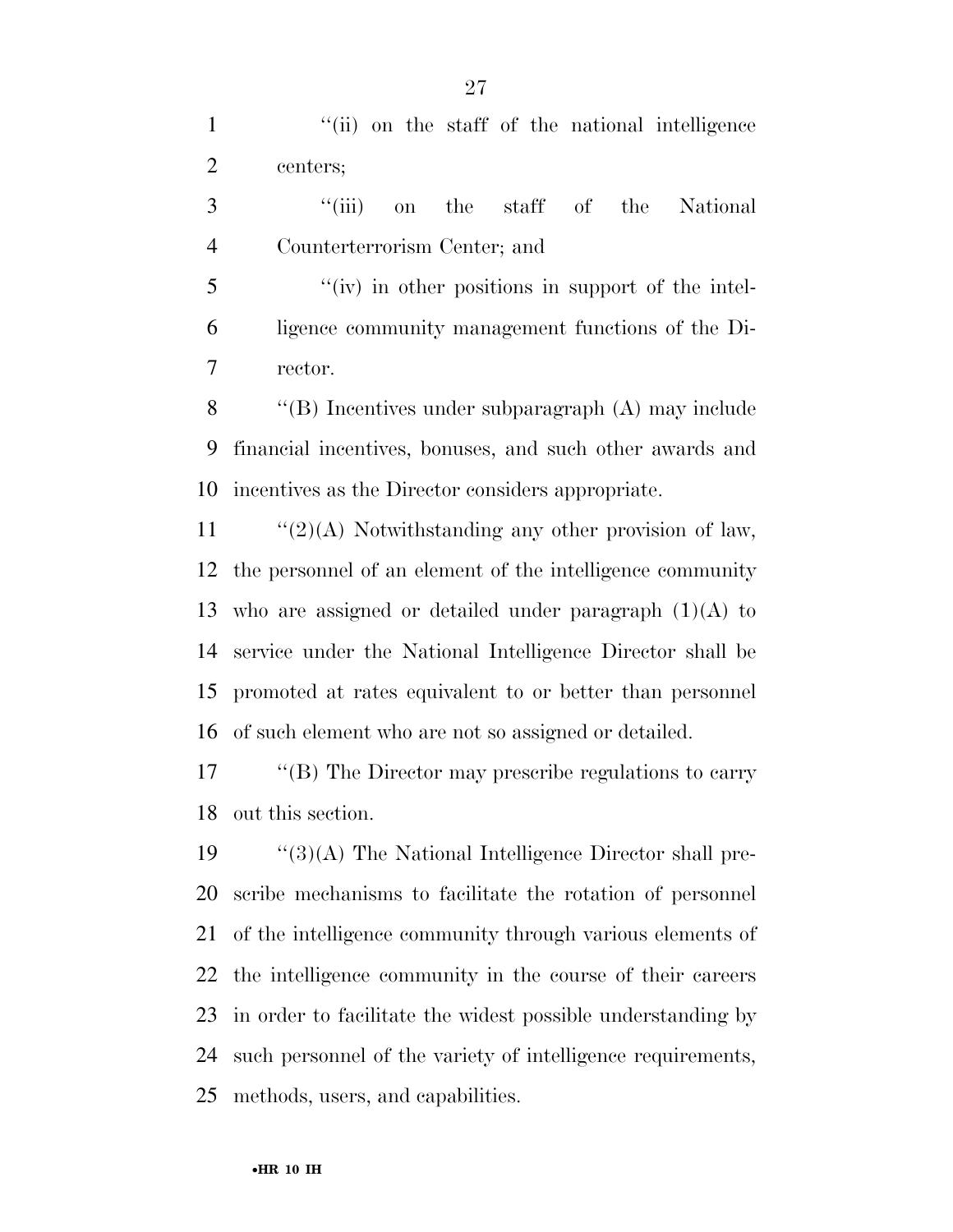''(B) The mechanisms prescribed under subpara-graph (A) may include the following:

 ''(i) The establishment of special occupational categories involving service, over the course of a ca- reer, in more than one element of the intelligence community.

 $\frac{1}{10}$  The provision of rewards for service in po- sitions undertaking analysis and planning of oper- ations involving two or more elements of the intel-ligence community.

 $\frac{1}{\sin}$  The establishment of requirements for education, training, service, and evaluation that in- volve service in more than one element of the intel-ligence community.

 ''(C) It is the sense of Congress that the mechanisms prescribed under this subsection should, to the extent practical, seek to duplicate for civilian personnel within the intelligence community the joint officer management policies established by chapter 38 of title 10, United States Code, and the other amendments made by title IV of the Goldwater–Nichols Department of Defense Reorga-nization Act of 1986 (Public Law 99–433).

23  $\frac{1}{2}$  (4)(A) This subsection shall not apply with respect to personnel of the elements of the intelligence community who are members of the uniformed services or law enforce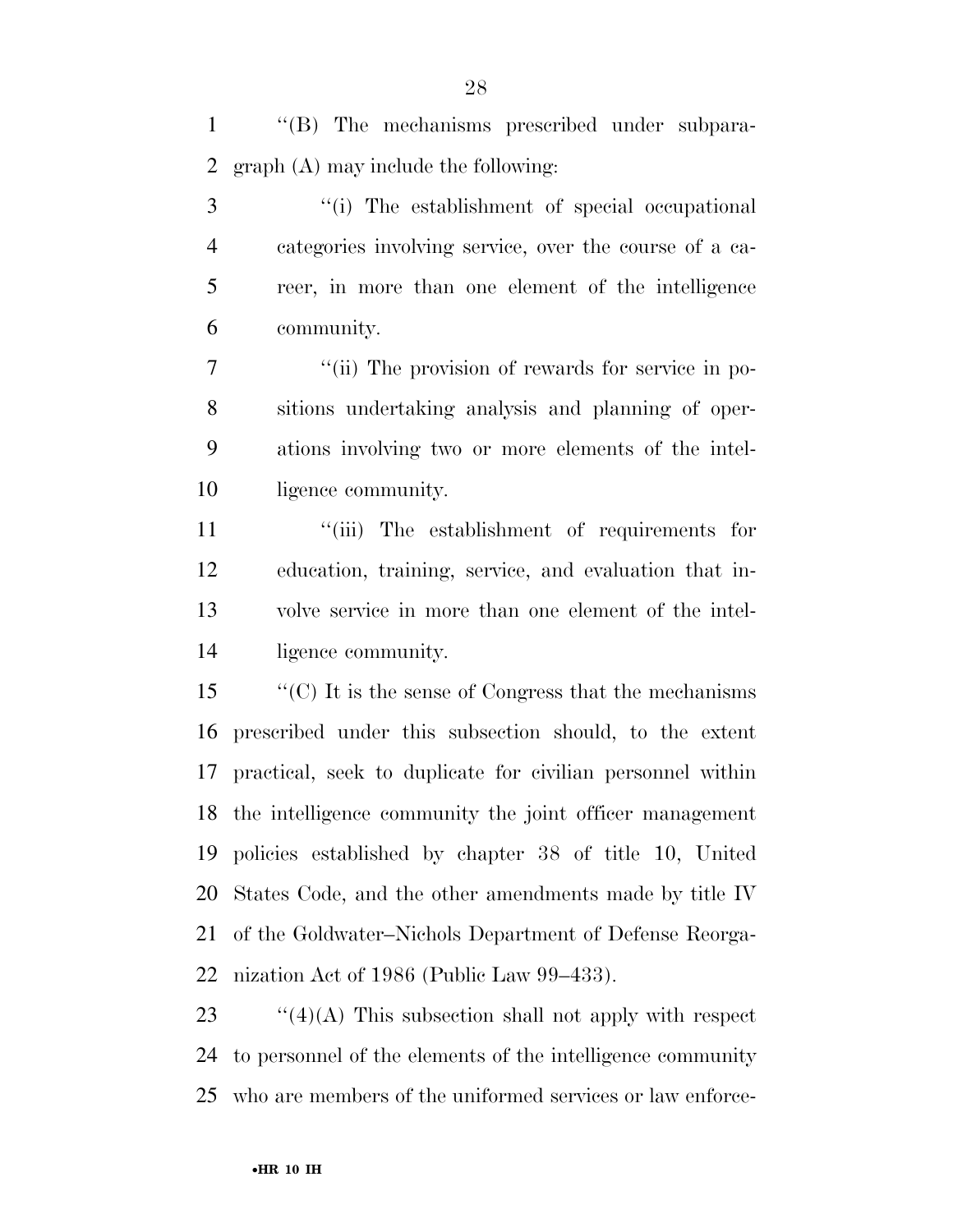ment officers (as that term is defined in section 5541(3) of title 5, United States Code).

 ''(B) Assignment to the Office of the National Intel- ligence Director of commissioned officers of the Armed Forces shall be considered a joint-duty assignment for purposes of the joint officer management policies pre- scribed by chapter 38 of title 10, United States Code, and other provisions of that title.

9 "(m) ADDITIONAL AUTHORITY WITH RESPECT TO PERSONNEL.—(1) In addition to the authorities under subsection (f)(3), the National Intelligence Director may exercise with respect to the personnel of the Office of the National Intelligence Director any authority of the Direc- tor of the Central Intelligence Agency with respect to the personnel of the Central Intelligence Agency under the Central Intelligence Agency Act of 1949 (50 U.S.C. 403a et seq.), and other applicable provisions of law, as of the date of the enactment of this subsection to the same ex- tent, and subject to the same conditions and limitations, that the Director of the Central Intelligence Agency may exercise such authority with respect to personnel of the Central Intelligence Agency.

23 ''(2) Employees and applicants for employment of the Office of the National Intelligence Director shall have the same rights and protections under the Office of the Na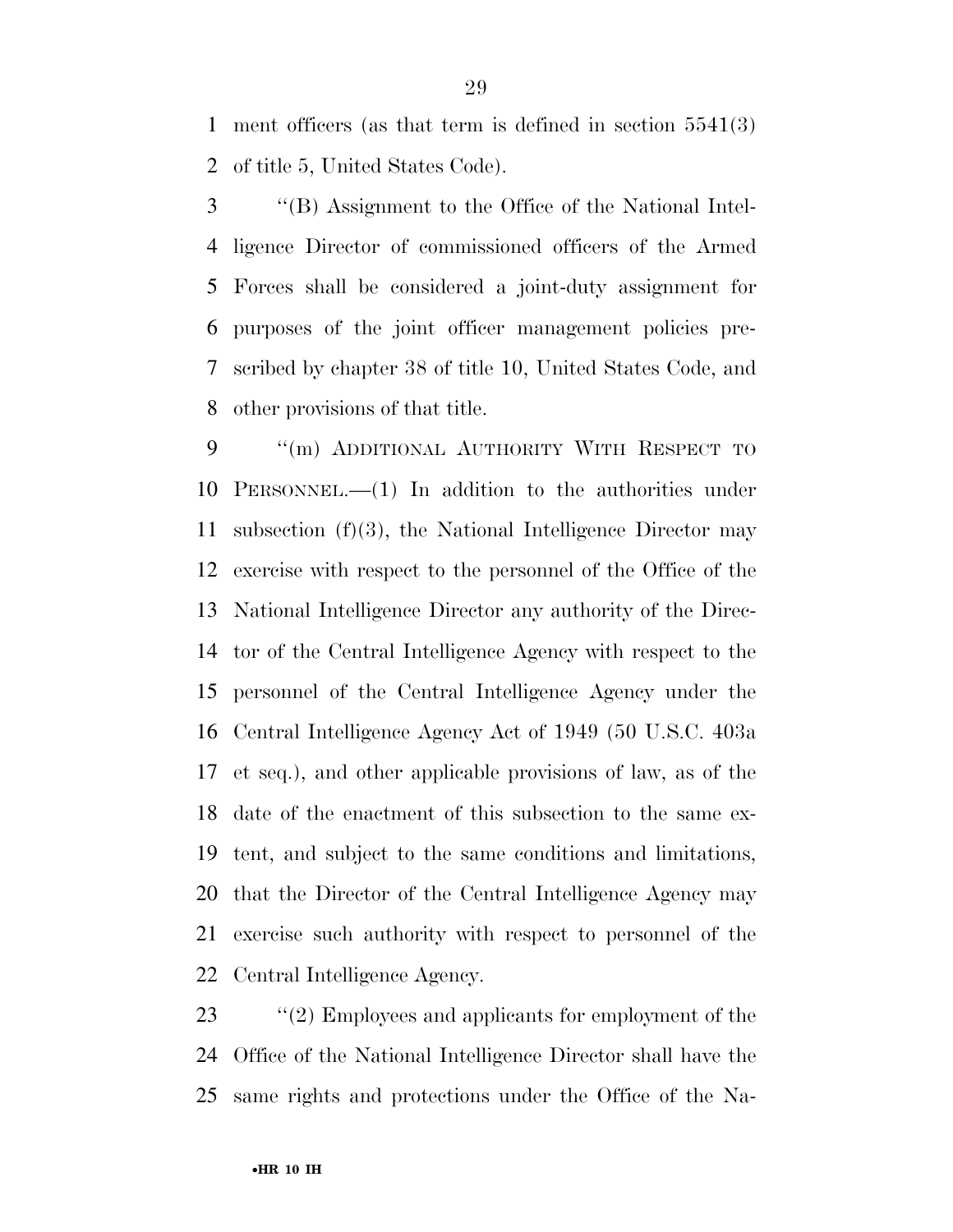tional Intelligence Director as employees of the Central In- telligence Agency have under the Central Intelligence Agency Act of 1949, and other applicable provisions of law, as of the date of the enactment of this subsection. ''(n) ACQUISITION AUTHORITIES.—(1) In carrying out the responsibilities and authorities under this section, the National Intelligence Director may exercise the acqui- sition authorities referred to in the Central Intelligence Agency Act of 1949 (50 U.S.C. 403a et seq.).

 ''(2) For the purpose of the exercise of any authority referred to in paragraph (1), a reference to the head of an agency shall be deemed to be a reference to the Na- tional Intelligence Director or the Deputy National Intel-ligence Director.

 "(3)(A) Any determination or decision to be made under an authority referred to in paragraph (1) by the head of an agency may be made with respect to individual purchases and contracts or with respect to classes of pur-chases or contracts, and shall be final.

 ''(B) Except as provided in subparagraph (C), the National Intelligence Director or the Deputy National In- telligence Director may, in such official's discretion, dele- gate to any officer or other official of the Office of the National Intelligence Director any authority to make a de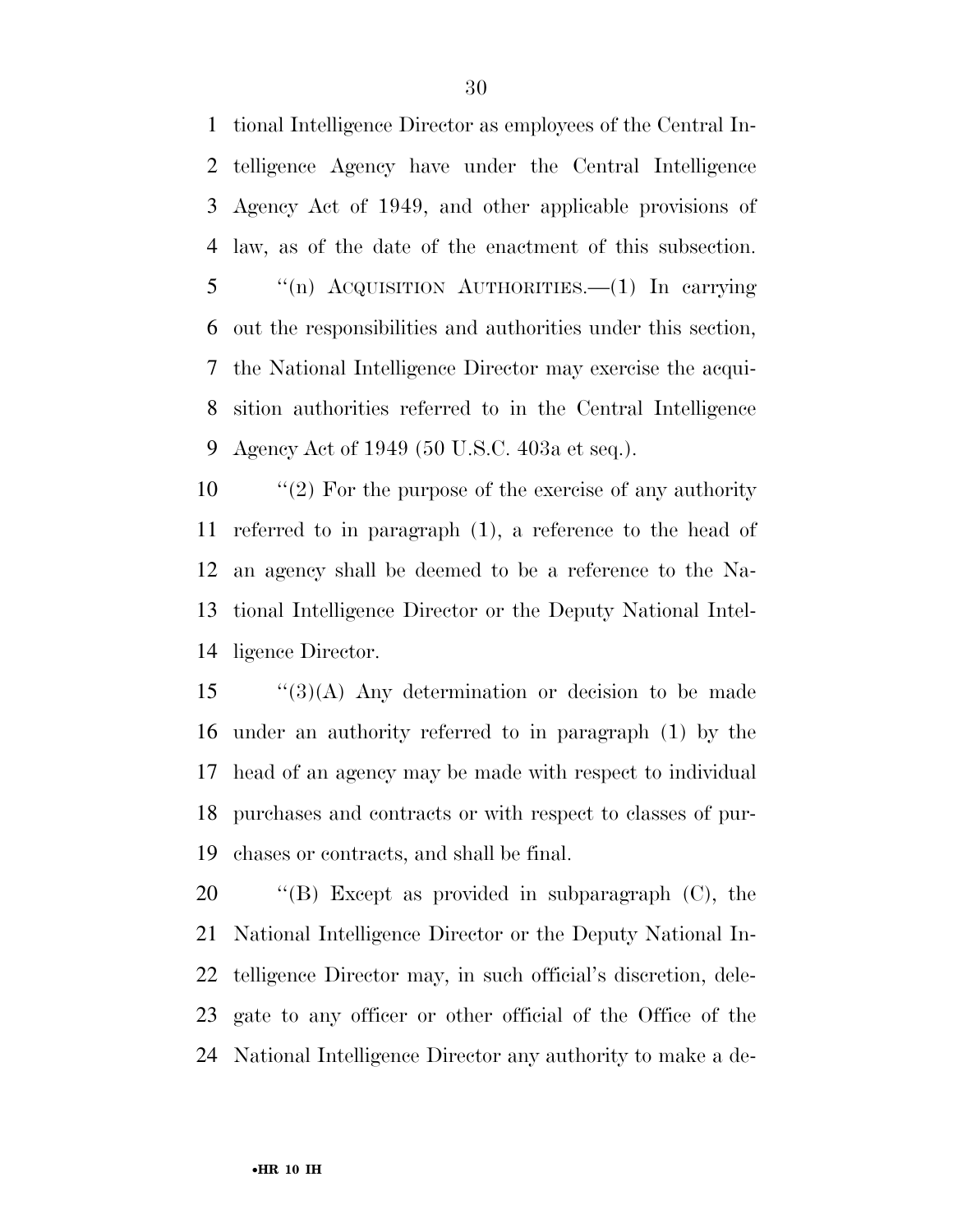termination or decision as the head of the agency under an authority referred to in paragraph (1).

 ''(C) The limitations and conditions set forth in sec- tion 3(d) of the Central Intelligence Agency Act of 1949 (50 U.S.C. 403c(d)) shall apply to the exercise by the Na- tional Intelligence Director of an authority referred to in paragraph (1).

 ''(D) Each determination or decision required by an authority referred to in the second sentence of section 3(d) of the Central Intelligence Agency Act of 1949 shall be based upon written findings made by the official making such determination or decision, which findings shall be final and shall be available within the Office of the Na- tional Intelligence Director for a period of at least six years following the date of such determination or decision. 16 "(o) CONSIDERATION OF VIEWS OF ELEMENTS OF THE INTELLIGENCE COMMUNITY.—In carrying out the duties and responsibilities under this section, the National Intelligence Director shall take into account the views of a head of a department containing an element of the intel- ligence community and of the Director of the Central In-telligence Agency.

**'**'OFFICE OF THE NATIONAL INTELLIGENCE DIRECTOR

•**HR 10 IH**  ''SEC. 103. (a) ESTABLISHMENT OF OFFICE; FUNC- TION.—(1) There is an Office of the National Intelligence Director. The Office of the National Intelligence Director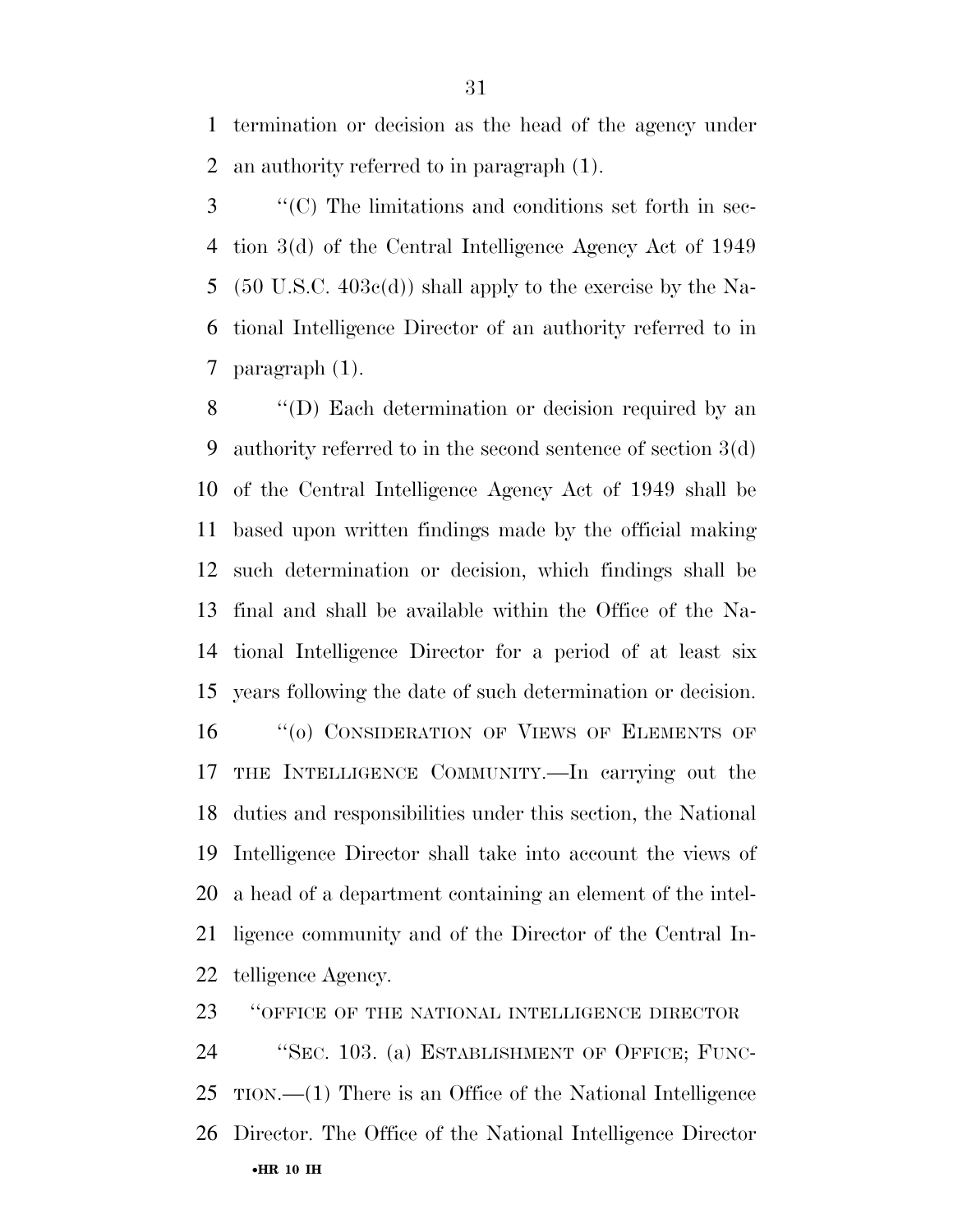shall not be located within the Executive Office of the President.

 ''(2) The function of the Office is to assist the Na- tional Intelligence Director in carrying out the duties and responsibilities of the Director under this Act and to carry out such other duties as may be prescribed by the Presi-dent or by law.

8 "(3) Any authority, power, or function vested by law in any officer, employee, or part of the Office of the Na- tional Intelligence Director is vested in, or may be exer-cised by, the National Intelligence Director.

 ''(4) Exemptions, exceptions, and exclusions for the Central Intelligence Agency or for personnel, resources, or activities of such Agency from otherwise applicable laws, 15 other than the exception contained in section  $104A(c)(1)$  shall apply in the same manner to the Office of the Na- tional Intelligence Director and the personnel, resources, or activities of such Office.

 ''(b) OFFICE OF NATIONAL INTELLIGENCE DIREC- TOR.—(1) The Office of the National Intelligence Director is composed of the following:

22 "(A) The National Intelligence Director.

23 "(B) The Deputy National Intelligence Direc-tor.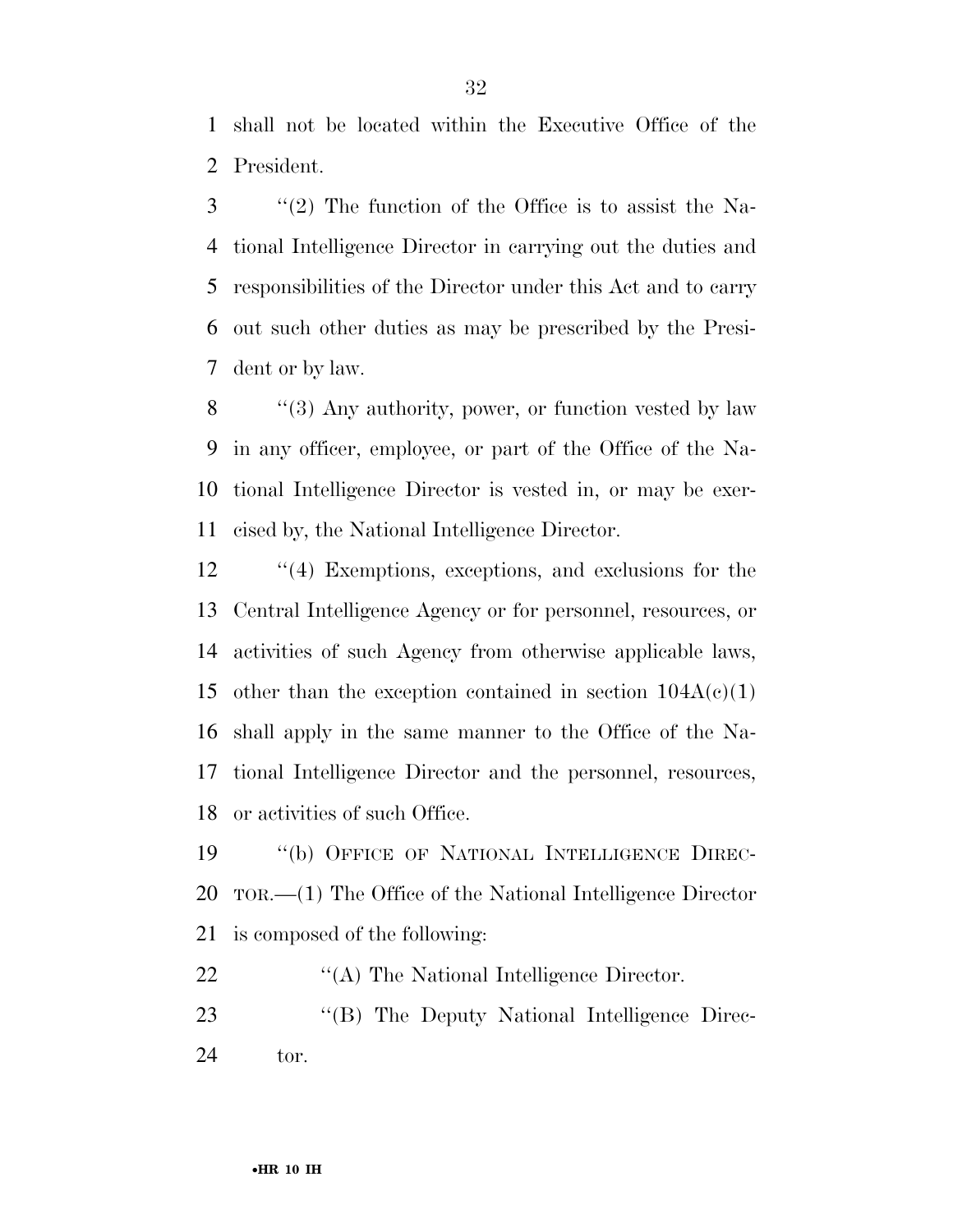| $\mathbf{1}$   | "(C) The Deputy National Intelligence Director                        |
|----------------|-----------------------------------------------------------------------|
| $\overline{2}$ | for Operations.                                                       |
| 3              | "(D) The Deputy National Intelligence Director                        |
| $\overline{4}$ | for Community Management and Resources.                               |
| 5              | "(E) The Associate National Intelligence Direc-                       |
| 6              | tor for Military Support.                                             |
| 7              | "(F) The Associate National Intelligence Direc-                       |
| 8              | tor for Domestic Security.                                            |
| 9              | "(G) The Associate National Intelligence Direc-                       |
| 10             | tor for Diplomatic Affairs.                                           |
| 11             | "(H) The National Intelligence Council.                               |
| 12             | "(I) The General Counsel to the National Intel-                       |
| 13             | ligence Director.                                                     |
| 14             | "(J) Such other offices and officials as may be                       |
| 15             | established by law or the National Intelligence Di-                   |
| 16             | rector may establish or designate in the Office.                      |
| 17             | $f'(2)$ To assist the National Intelligence Director in               |
| 18             | fulfilling the duties and responsibilities of the Director, the       |
| 19             | Director shall employ and utilize in the Office of the Na-            |
| 20             | tional Intelligence Director a staff having expertise in              |
| 21             | matters relating to such duties and responsibilities and              |
| 22             | may establish permanent positions and appropriate rates               |
| 23             | of pay with respect to such staff.                                    |
| 24             | DEPUTY NATIONAL INTELLIGENCE<br>``(e)<br>DIREC-                       |
| 25             | $TOR. \rightarrow (1)$ There is a Deputy National Intelligence Direc- |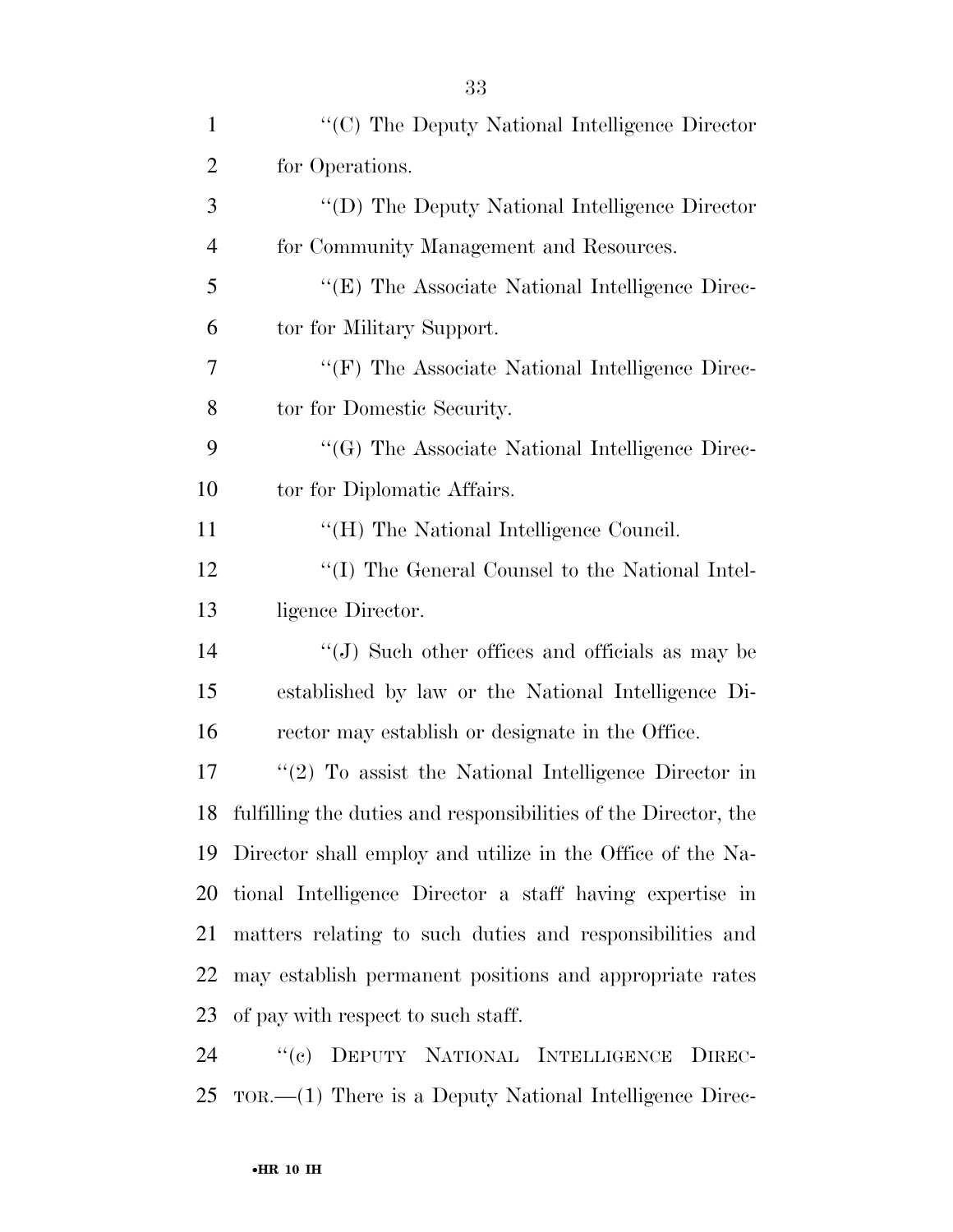tor who shall be appointed by the President, by and with the advice and consent of the Senate.

 ''(2) The Deputy National Intelligence Director shall assist the National Intelligence Director in carrying out the responsibilities of the National Intelligence Director under this Act.

 ''(3) The Deputy National Intelligence Director shall act for, and exercise the powers of, the National Intel- ligence Director during the absence or disability of the Na- tional Intelligence Director or during a vacancy in the po-sition of the National Intelligence Director.

12 ''(4) The Deputy National Intelligence Director takes precedence in the Office of the National Intelligence Direc- tor immediately after the National Intelligence Director. ''(d) DEPUTY NATIONAL INTELLIGENCE DIRECTOR FOR OPERATIONS.—(1) There is a Deputy National Intel-ligence Director for Operations.

 ''(2) The Deputy National Intelligence Director for Operations shall—

 $\langle (A)$  assist the National Intelligence Director in all aspects of intelligence operations, including intel- ligence tasking, requirements, collection, and anal-ysis;

24 ''(B) assist the National Intelligence Director in overseeing the national intelligence centers; and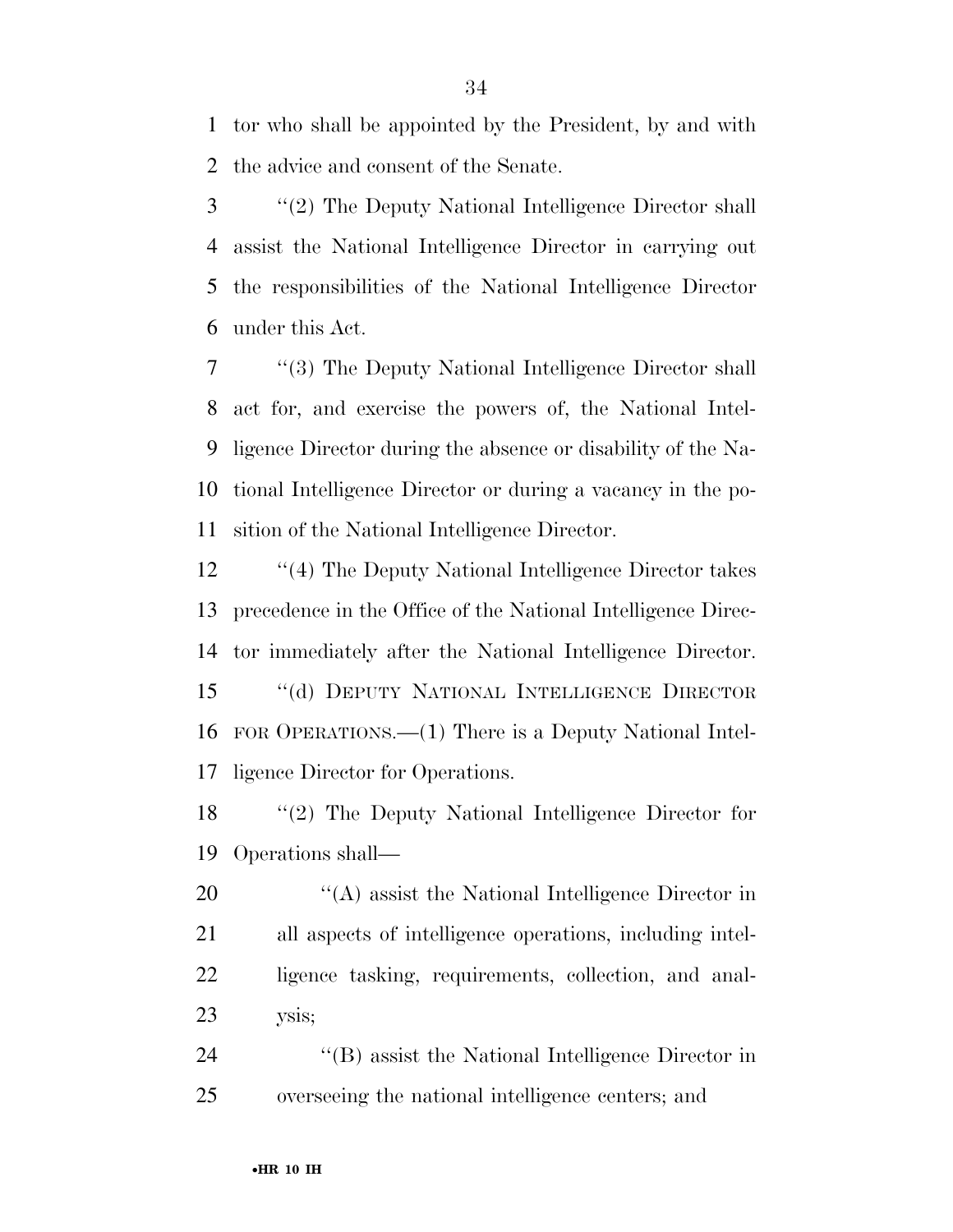1 ''(C) perform such other duties and exercise such powers as National Intelligence Director may prescribe.

 ''(e) DEPUTY NATIONAL INTELLIGENCE DIRECTOR FOR COMMUNITY MANAGEMENT AND RESOURCES.—(1) There is a Deputy National Intelligence Director for Com-munity Management and Resources.

 ''(2) The Deputy National Intelligence Director for Community Management and Resources shall—

 ''(A) assist the National Intelligence Director in all aspects of management and resources, including administration, budgeting, information security, per-sonnel, training, and programmatic functions; and

 ''(B) perform such other duties and exercise such powers as the National Intelligence Director may prescribe.

 ''(f) ASSOCIATE NATIONAL INTELLIGENCE DIREC- TOR FOR MILITARY SUPPORT.—(1) There is an Associate National Intelligence Director for Military Support who shall be appointed by the National Intelligence Director, in consultation with the Secretary of Defense.

22 "'(2) The Associate National Intelligence Director for Military Support shall—

24 ''(A) ensure that the intelligence needs of the Department of Defense are met; and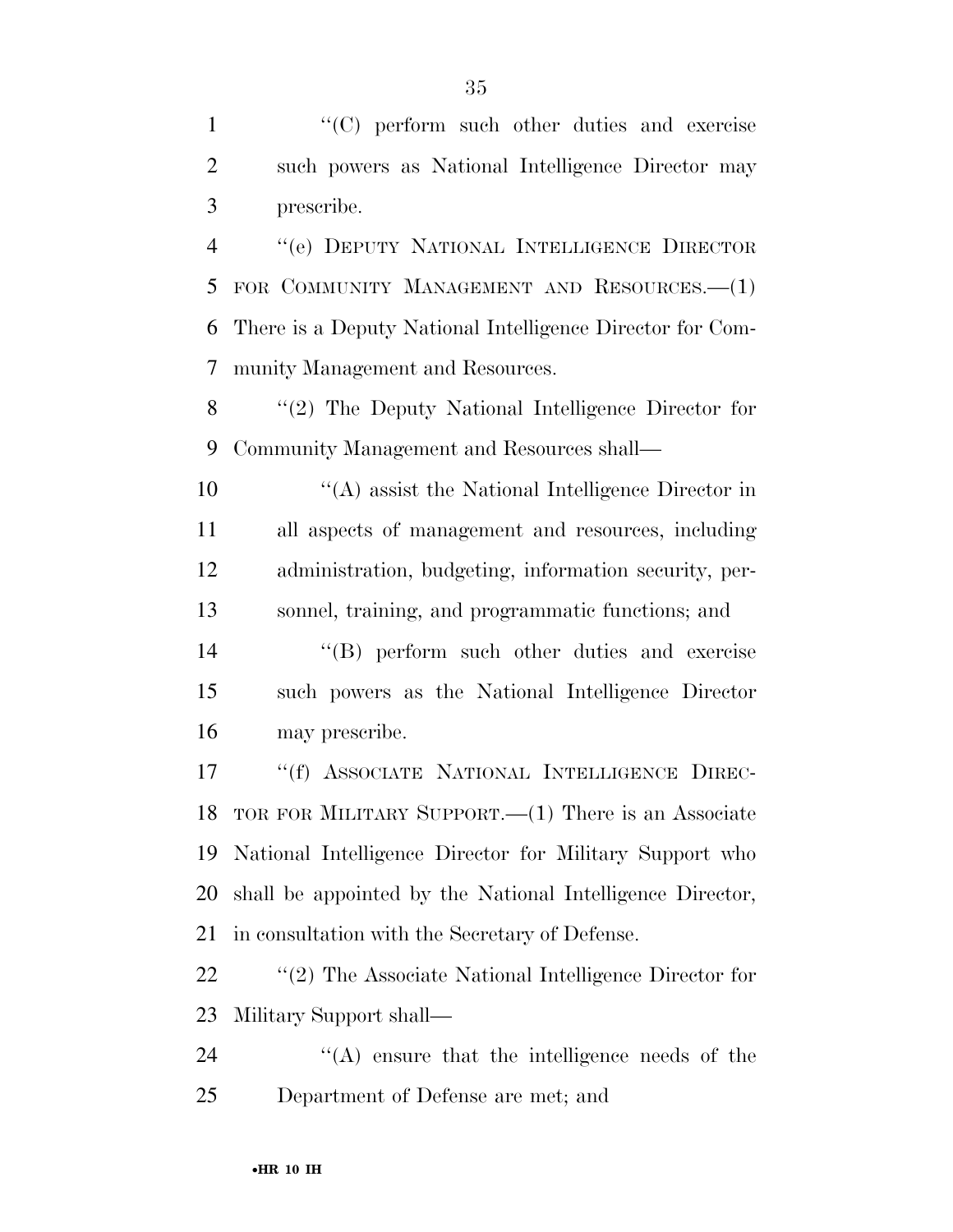1 ''(B) perform such other duties and exercise such powers as the National Intelligence Director may prescribe.

 ''(g) ASSOCIATE NATIONAL INTELLIGENCE DIREC- TOR FOR DOMESTIC SECURITY.—(1) There is an Asso- ciate National Intelligence Director for Domestic Security who shall be appointed by the National Intelligence Direc- tor in consultation with the Attorney General and the Sec-retary of Homeland Security.

 ''(2) The Associate National Intelligence Director for Domestic Security shall—

 $'(\mathbf{A})$  ensure that the intelligence needs of the Department of Justice, the Department of Home- land Security, and other relevant executive depart-ments and agencies are met; and

 ''(B) perform such other duties and exercise such powers as the National Intelligence Director may prescribe, except that the National Intelligence Director may not make such officer responsible for disseminating any domestic or homeland security in- formation to State government or local government officials or any private sector entity.

 ''(h) ASSOCIATE NATIONAL INTELLIGENCE DIREC- TOR FOR DIPLOMATIC AFFAIRS.—(1) There is an Asso-ciate National Intelligence Director for Diplomatic Affairs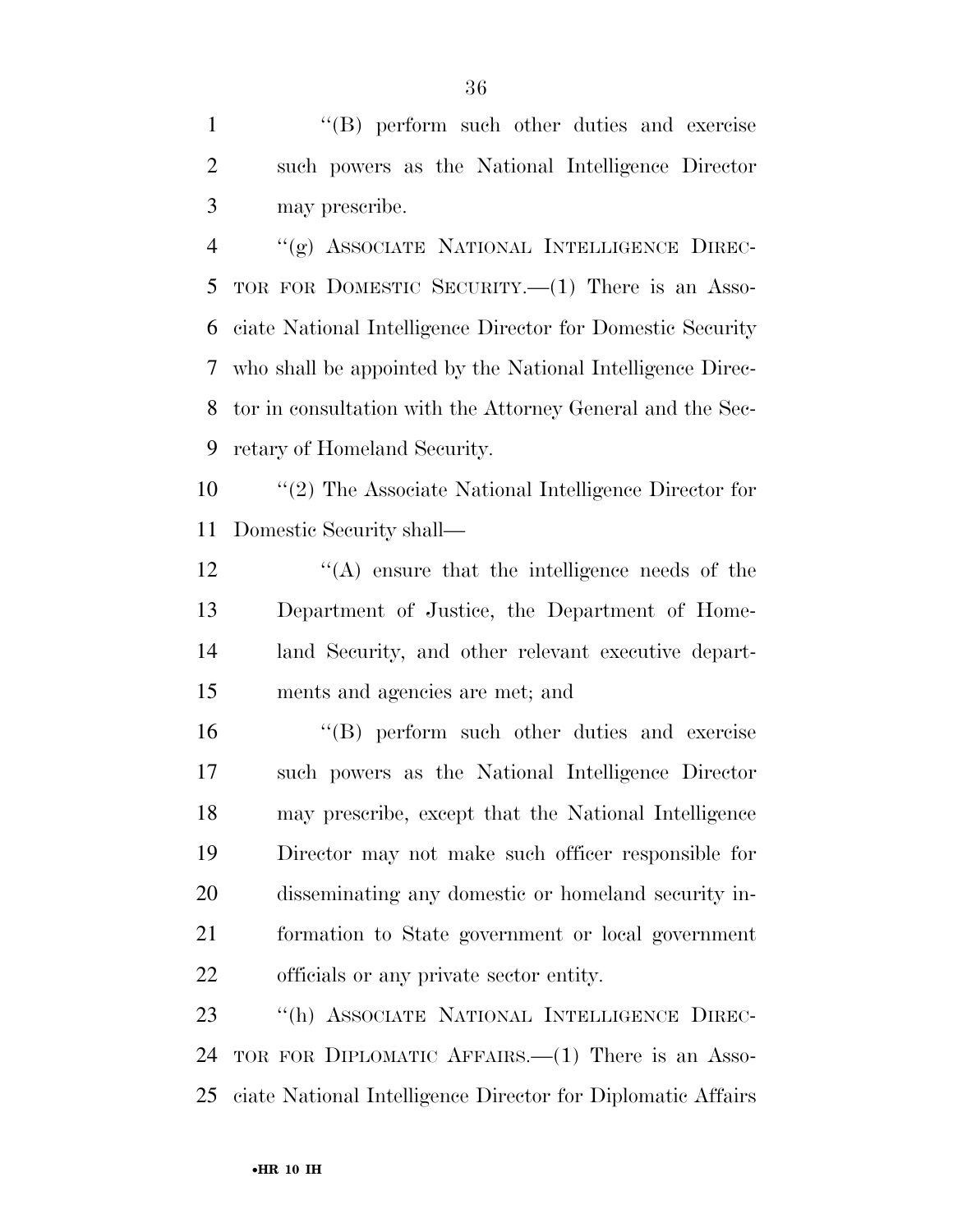who shall be appointed by the National Intelligence Direc- tor in consultation with the Secretary of State. ''(2) The Associate National Intelligence Director for Diplomatic Affairs shall— ''(A) ensure that the intelligence needs of the Department of State are met; and ''(B) perform such other duties and exercise such powers as the National Intelligence Director may prescribe. 10 <sup>"</sup>(i) MILITARY STATUS OF DIRECTOR AND DEPUTY DIRECTORS.—(1) Not more than one of the individuals serving in the positions specified in paragraph (2) may be a commissioned officer of the Armed Forces in active status. ''(2) The positions referred to in this paragraph are the following: 17 "(A) The National Intelligence Director. 18 "(B) The Deputy National Intelligence Direc- tor.  $\frac{1}{20}$  (3) It is the sense of Congress that, under ordinary circumstances, it is desirable that one of the individuals serving in the positions specified in paragraph (2)—  $\langle A \rangle$  be a commissioned officer of the Armed Forces, in active status; or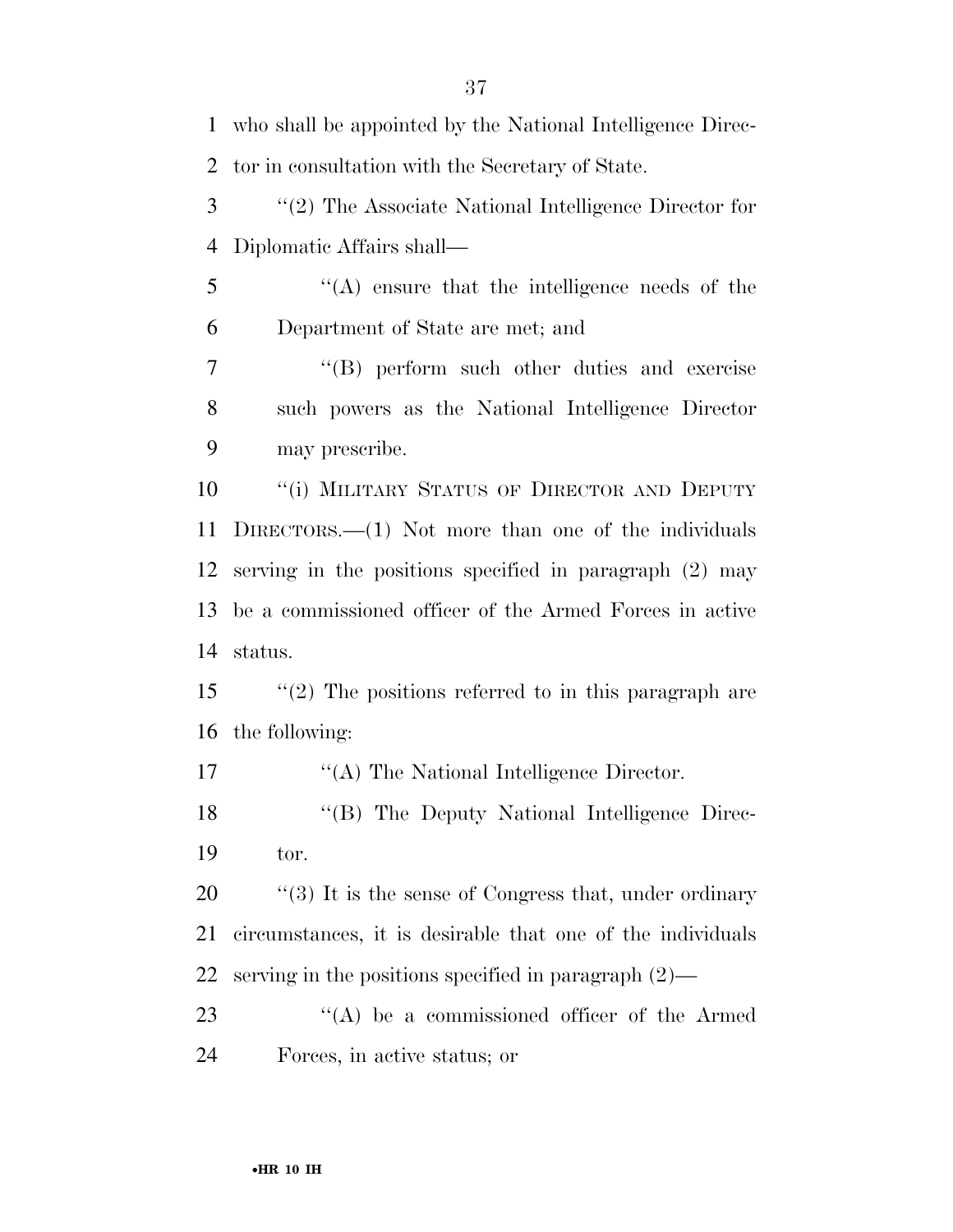$\langle (B) \rangle$  have, by training or experience, an appre- ciation of military intelligence activities and require- ments. ''(4) A commissioned officer of the Armed Forces, while serving in a position specified in paragraph (2)— ''(A) shall not be subject to supervision or con- trol by the Secretary of Defense or by any officer or employee of the Department of Defense; ''(B) shall not exercise, by reason of the offi- cer's status as a commissioned officer, any super- vision or control with respect to any of the military or civilian personnel of the Department of Defense except as otherwise authorized by law; and ''(C) shall not be counted against the numbers and percentages of commissioned officers of the rank and grade of such officer authorized for the military department of that officer.  $\langle$  ''(5) Except as provided in subparagraph (A) or (B) of paragraph (4), the appointment of an officer of the Armed Forces to a position specified in paragraph (2) shall not affect the status, position, rank, or grade of such officer in the Armed Forces, or any emolument, perquisite, right, privilege, or benefit incident to or arising out of such status, position, rank, or grade.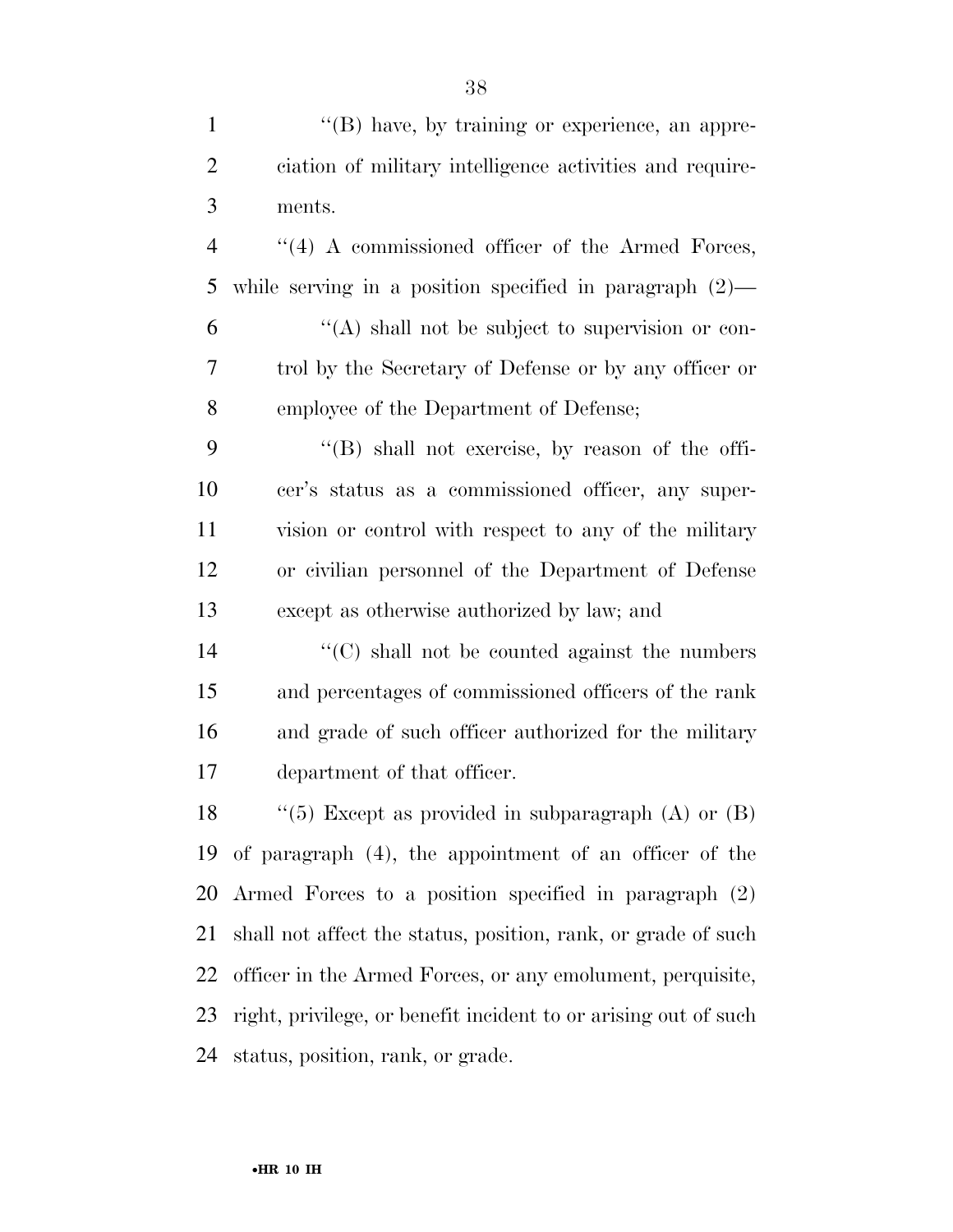''(6) A commissioned officer of the Armed Forces on active duty who is appointed to a position specified in paragraph (2), while serving in such position and while remaining on active duty, shall continue to receive military pay and allowances and shall not receive the pay pre- scribed for such position. Funds from which such pay and allowances are paid shall be reimbursed from funds avail-able to the National Intelligence Director.

9 "(j) NATIONAL INTELLIGENCE COUNCIL.—(1) With- in the Office of the Deputy National Intelligence Director for Operations, there is a National Intelligence Council. "(2)(A) The National Intelligence Council shall be composed of senior analysts within the intelligence com- munity and substantive experts from the public and pri- vate sector, who shall be appointed by and report to the Deputy National Intelligence Director for Operations.

 ''(B) The Director shall prescribe appropriate secu- rity requirements for personnel appointed from the private sector as a condition of service on the Council, or as con- tractors of the Council or employees of such contractors, to ensure the protection of intelligence sources and meth- ods while avoiding, wherever possible, unduly intrusive re- quirements which the Director considers to be unnecessary for this purpose.

25 ''(3) The National Intelligence Council shall—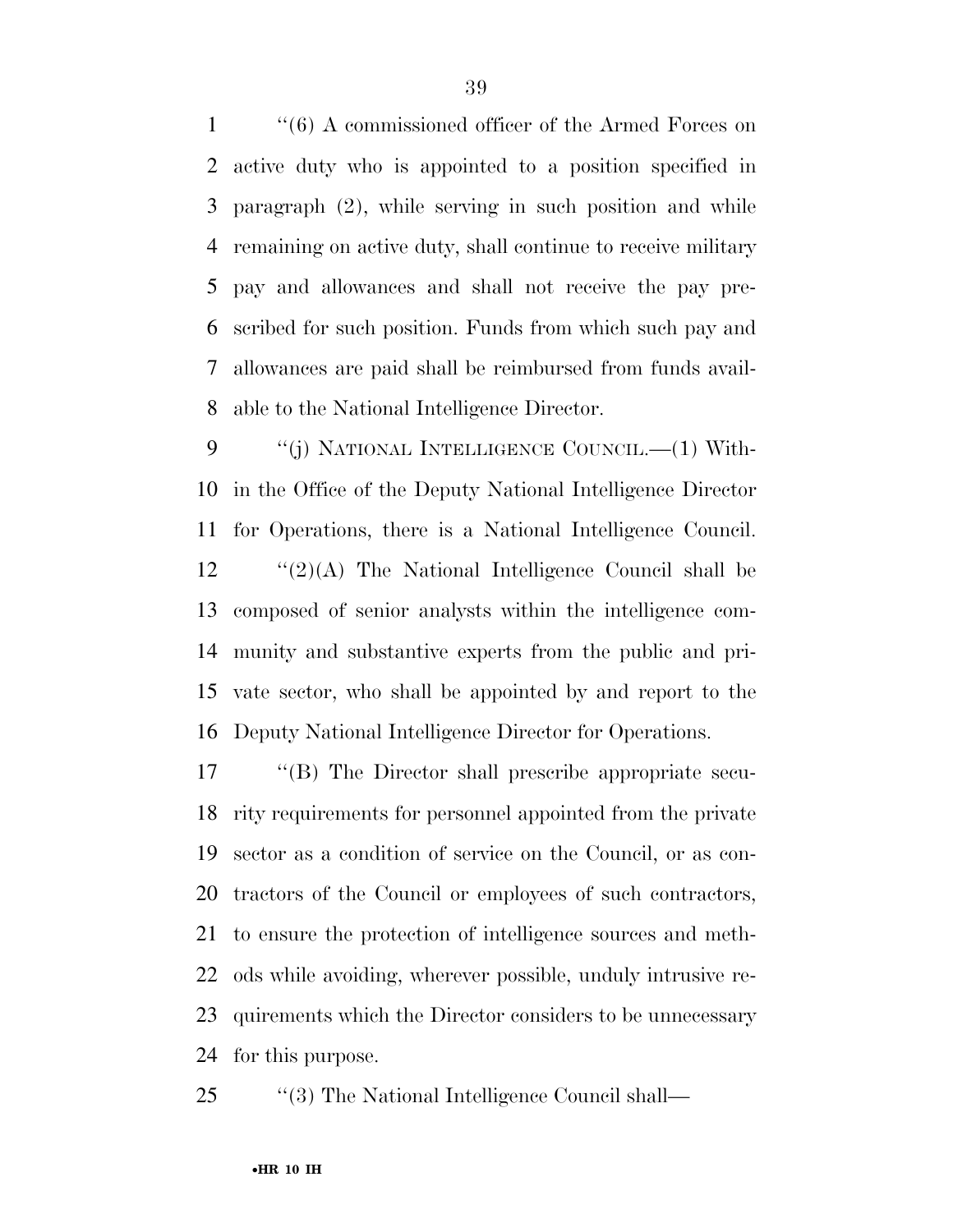| $\mathbf{1}$   | $\lq\lq$ produce national intelligence estimates for          |
|----------------|---------------------------------------------------------------|
| $\overline{2}$ | the United States Government, which shall include             |
| 3              | as a part of such estimates in their entirety, alter-         |
| $\overline{4}$ | native views, if any, held by elements of the intel-          |
| 5              | ligence community;                                            |
| 6              | "(B) evaluate community-wide collection and                   |
| 7              | production of intelligence by the intelligence commu-         |
| 8              | nity and the requirements and resources of such col-          |
| 9              | lection and production; and                                   |
| 10             | "(C) otherwise assist the National Intelligence               |
| 11             | Director in carrying out the responsibility of the Na-        |
| 12             | tional Intelligence Director to provide national intel-       |
| 13             | ligence.                                                      |
| 14             | $\cdot$ (4) Within their respective areas of expertise and    |
| 15             | under the direction of the Deputy National Intelligence       |
| 16             | Director for Operations, the members of the National In-      |
| 17             | telligence Council shall constitute the senior intelligence   |
| 18             | advisers of the intelligence community for purposes of rep-   |
| 19             | resenting the views of the intelligence community within      |
| 20             | the United States Government.                                 |
| 21             | $\cdot$ (5) Subject to the direction and control of the Dep-  |
| 22             | uty National Intelligence Director for Operations, the Na-    |
| 23             | tional Intelligence Council may carry out its responsibil-    |
| 24             | ities under this section by contract, including contracts for |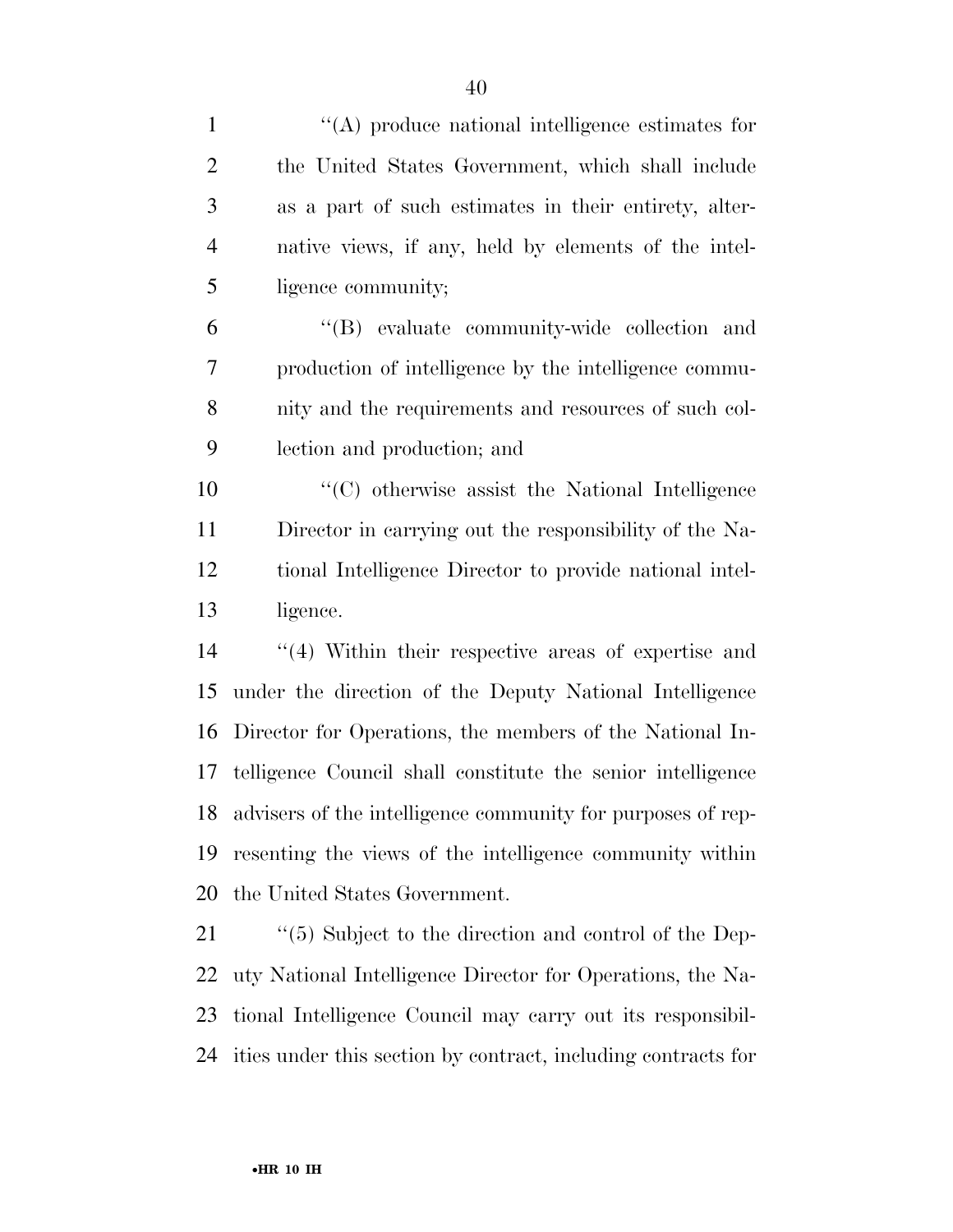substantive experts necessary to assist the Council with particular assessments under this subsection.

 ''(6) The Deputy National Intelligence Director for Operations shall make available to the National Intel- ligence Council such personnel as may be necessary to per- mit the Council to carry out its responsibilities under this section.

 ''(7) The heads of the elements of the intelligence community shall, as appropriate, furnish such support to the National Intelligence Council, including the prepara- tion of intelligence analyses, as may be required by the National Intelligence Director.

13 "(k) GENERAL COUNSEL TO THE NATIONAL INTEL- LIGENCE DIRECTOR.—(1) There is a General Counsel to the National Intelligence Director.

 ''(2) The individual serving in the position of General Counsel to the National Intelligence Director may not, while so serving, also serve as the General Counsel of any other agency or department of the United States.

20  $\text{``(3)}$  The General Counsel to the National Intel- ligence Director is the chief legal officer for the National Intelligence Director.

 ''(4) The General Counsel to the National Intel- ligence Director shall perform such functions as the Na-tional Intelligence Director may prescribe.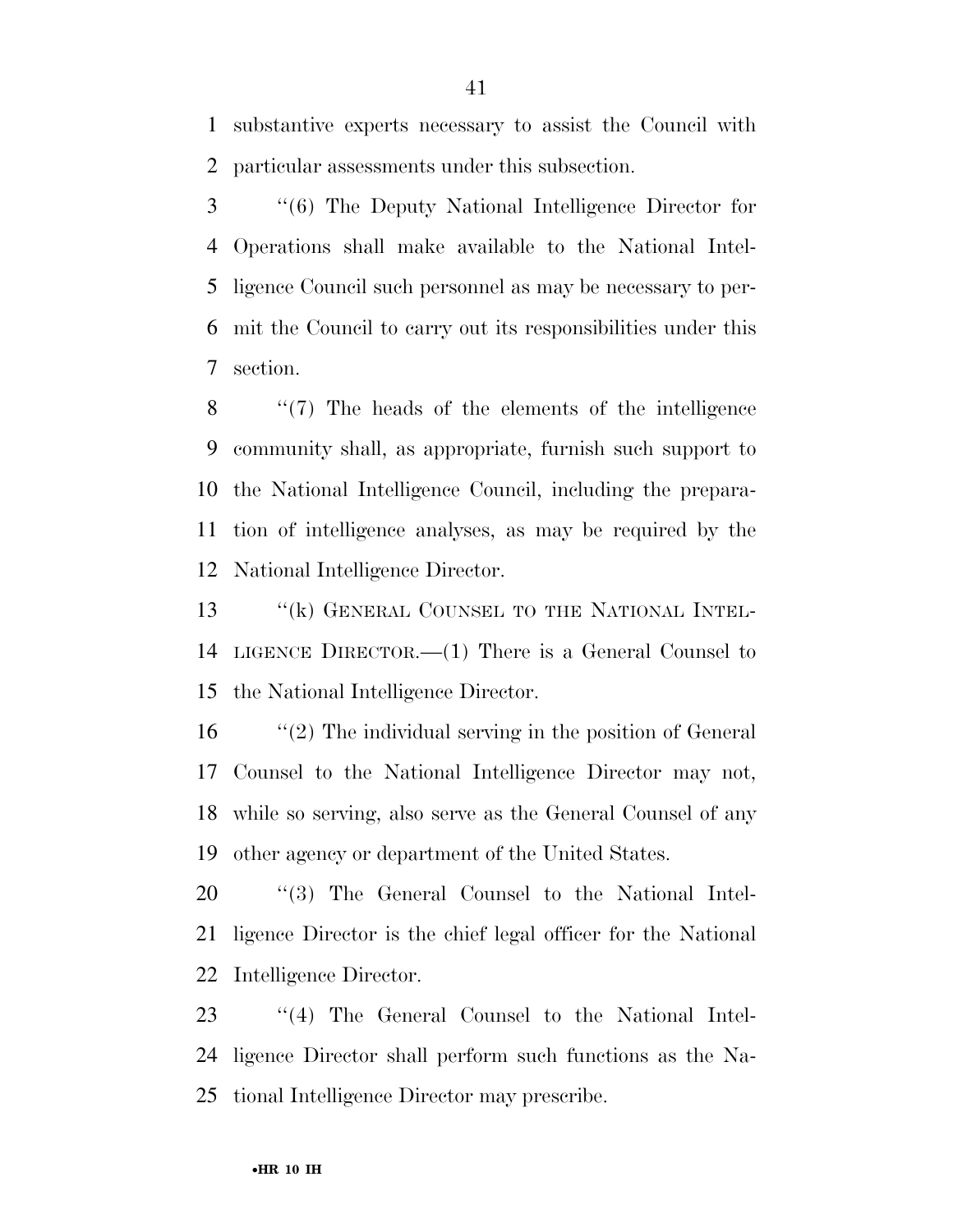''(l) INTELLIGENCE COMMUNITY INFORMATION TECHNOLOGY OFFICER.—(1) There is an Intelligence Community Information Technology Officer who shall be appointed by the National Intelligence Director.

 ''(2) The mission of the Intelligence Community In- formation Technology Officer is to assist the National In- telligence Director in ensuring the sharing of information in the fullest and most prompt manner between and among elements of the intelligence community consistent 10 with section  $102A(g)$ .

11 "(3) The Intelligence Community Information Tech-nology Officer shall—

 ''(A) assist the Deputy National Intelligence Director for Community Management and Resources in developing and implementing an integrated infor-mation technology network;

 ''(B) develop an enterprise architecture for the intelligence community and assist the Deputy Na- tional Intelligence Director for Community Manage- ment and Resources in ensuring that elements of the 21 intelligence community comply with such architec-ture;

23  $\langle ^{\prime}(C) \rangle$  have procurement approval authority over all enterprise architecture-related information tech-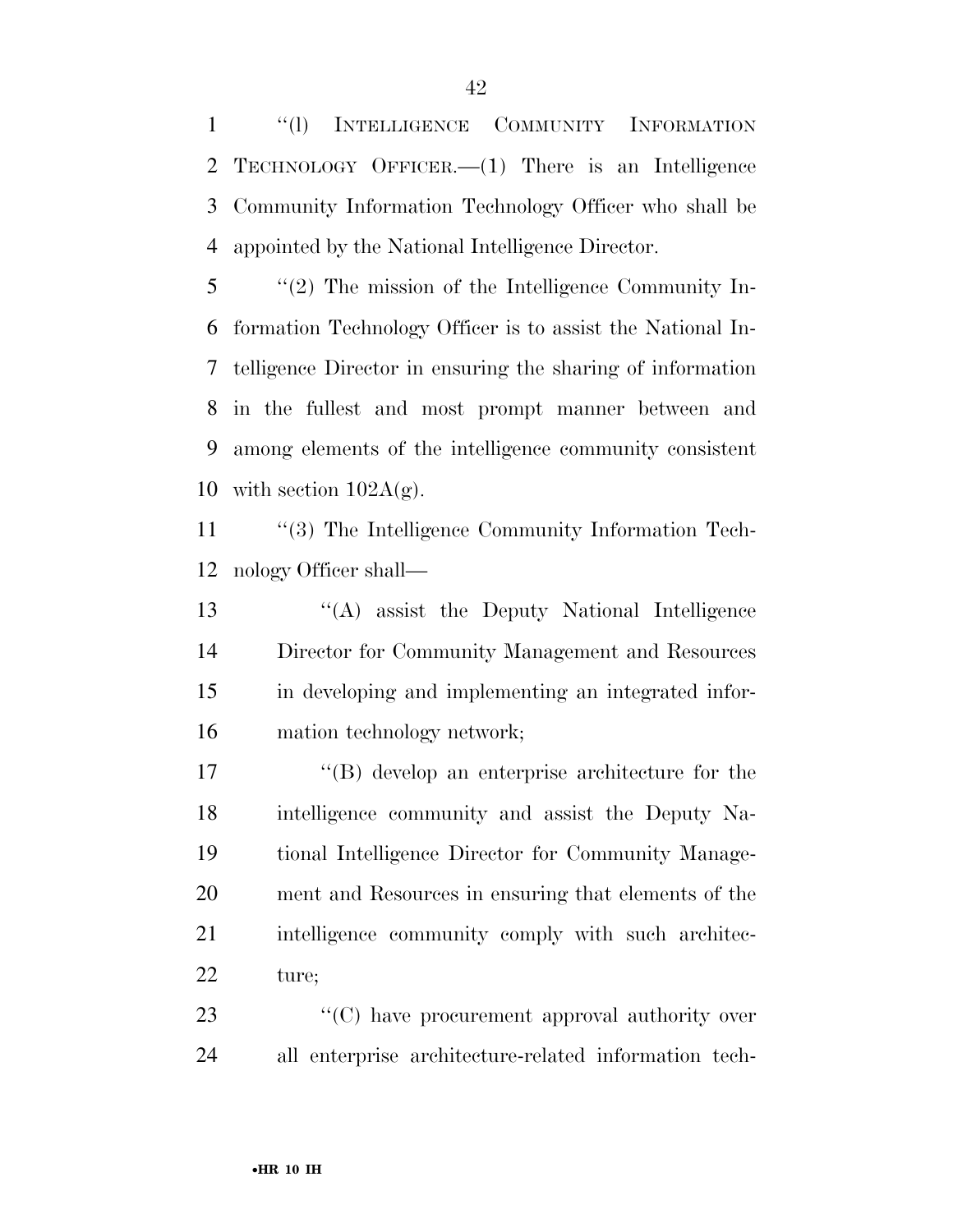nology items funded in the National Intelligence Program;

| 3              | "(D) ensure that all such elements have the            |
|----------------|--------------------------------------------------------|
| $\overline{4}$ | most direct and continuous electronic access to all    |
| 5              | information (including unevaluated intelligence con-   |
| 6              | sistent with existing laws and the guidelines referred |
| 7              | to in section $102A(b)$ necessary for appropriately    |
| 8              | cleared analysts to conduct comprehensive all-source   |
| 9              | analysis and for appropriately cleared policymakers    |
| 10             | to perform their duties—                               |
| 11             | $``(i)$ directly, in the case of the elements of       |
| 12             | the intelligence community within the National         |
| 13             | Intelligence Program, and                              |
| 14             | "(ii) in conjunction with the Secretary of             |
| 15             | Defense and other applicable heads of depart-          |
| 16             | ments with intelligence elements outside the           |
| 17             | National Intelligence Program;                         |
| 18             | $\lq\lq(E)$ review and provide recommendations to      |
| 19             | the Deputy National Intelligence Director for Com-     |
| 20             | munity Management and Resources on National In-        |
| 21             | telligence Program budget requests for information     |
| 22             | technology and national security systems;              |
| 23             | "(F) assist the Deputy National Intelligence           |
| 24             | Director for Community Management and Resources        |
| $25\,$         | in promulgating and enforcing standards on infor-      |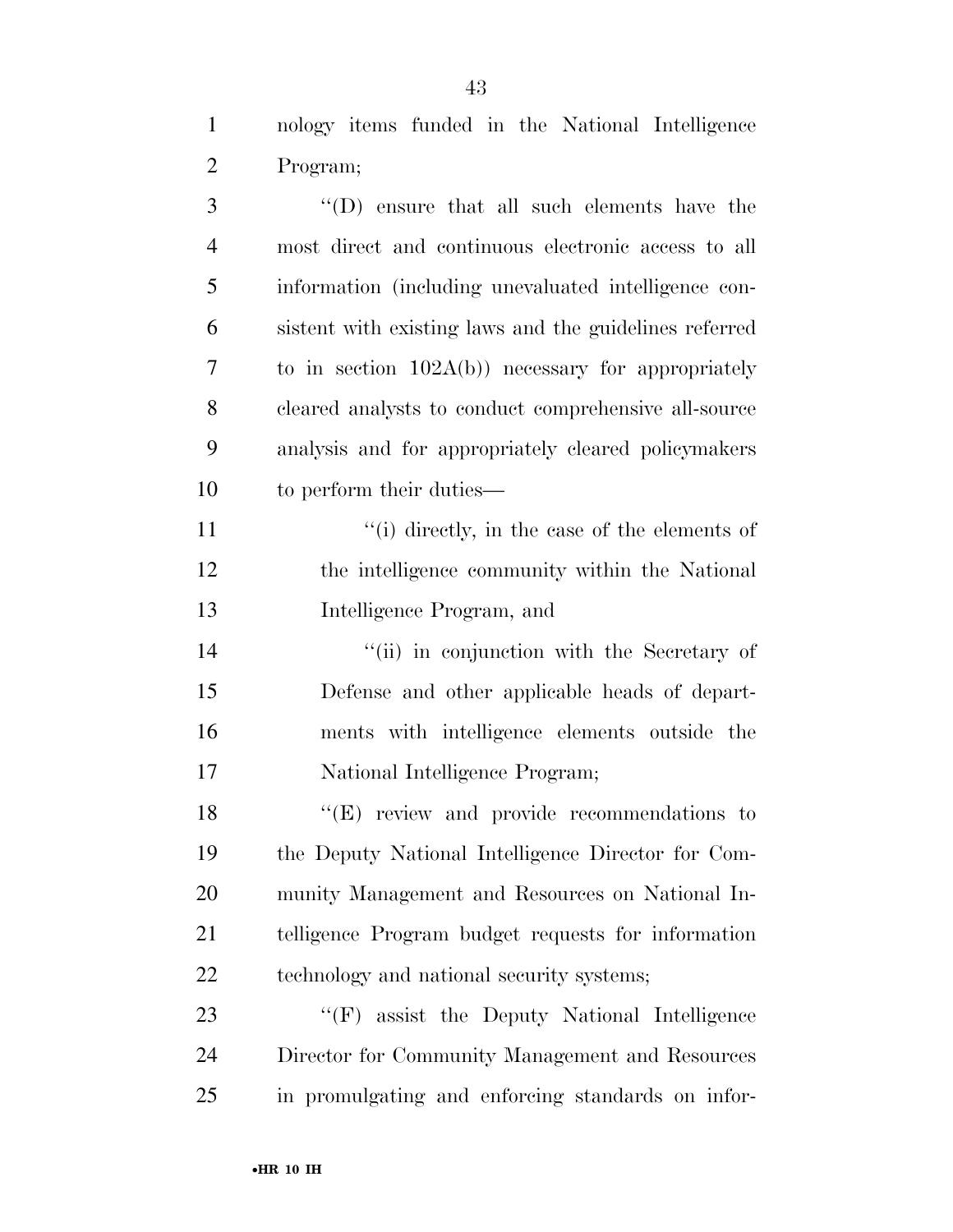| $\mathbf{1}$   | mation technology and national security systems             |
|----------------|-------------------------------------------------------------|
| $\overline{2}$ | that apply throughout the elements of the intel-            |
| 3              | ligence community;                                          |
| $\overline{4}$ | $\lq\lq(G)$ ensure that within and between the ele-         |
| 5              | ments of the National Intelligence Program, duplica-        |
| 6              | tive and unnecessary information technology and na-         |
| 7              | tional security systems are eliminated; and                 |
| 8              | "(H) pursuant to the direction of the National              |
| 9              | Intelligence Director, consult with the Director of         |
| 10             | the Office of Management and Budget to ensure               |
| 11             | that the Office of the National Intelligence Director       |
| 12             | coordinates and complies with national security re-         |
| 13             | quirements consistent with applicable law, Executive        |
| 14             | orders, and guidance; and                                   |
| 15             | $\lq(1)$ perform such other duties with respect to          |
| 16             | the information systems and information technology          |
| 17             | of the Office of the National Intelligence Director as      |
| 18             | may be prescribed by the Deputy National Intel-             |
| 19             | ligence Director for Community Management and               |
| 20             | Resources or specified by law.                              |
| 21             | "CENTRAL INTELLIGENCE AGENCY                                |
| 22             | "SEC. 104. (a) CENTRAL INTELLIGENCE AGENCY.-                |
| 23             | There is a Central Intelligence Agency.                     |
| 24             | "(b) FUNCTION.—The function of the Central Intel-           |
| 25             | ligence Agency is to assist the Director of the Central In- |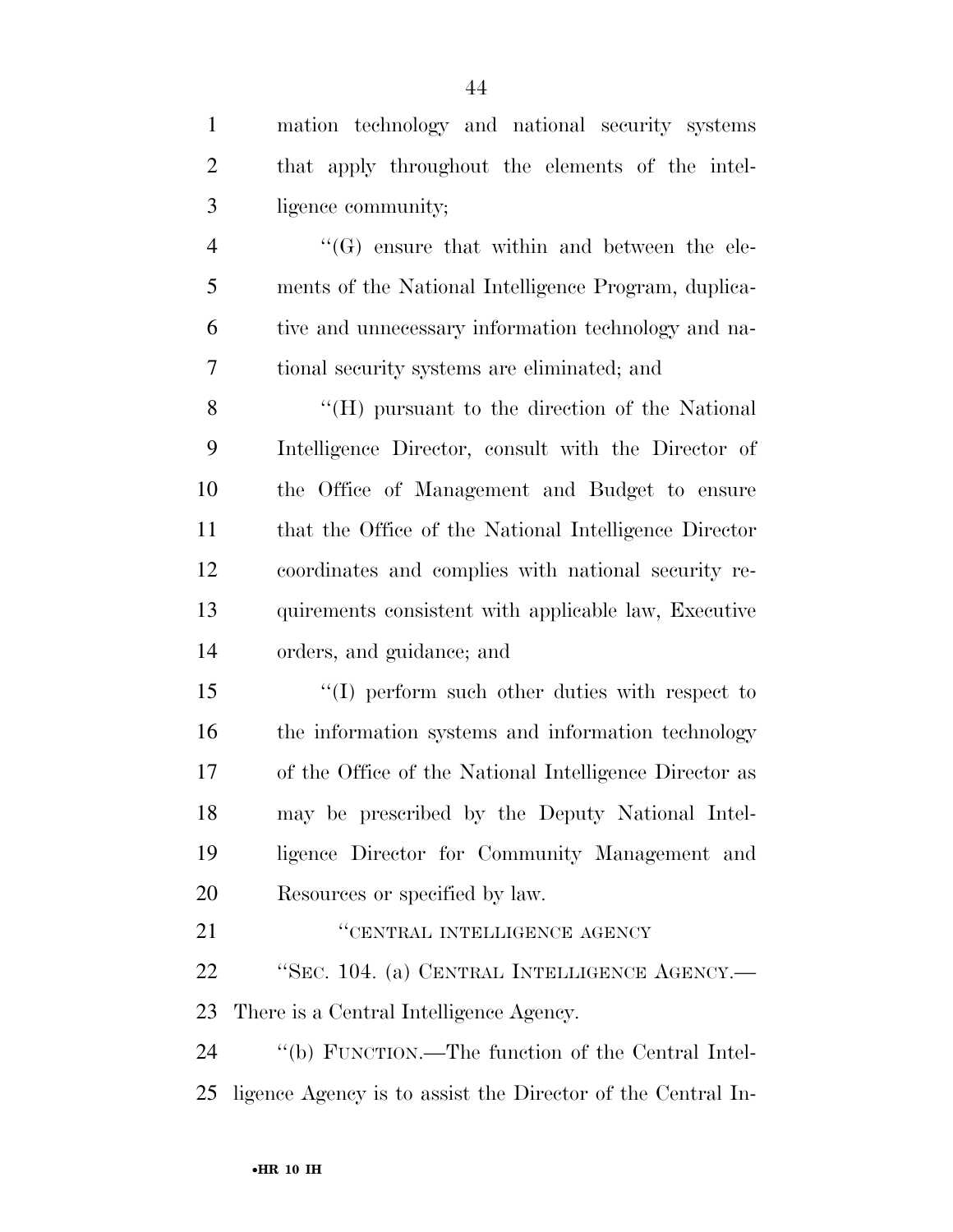telligence Agency in carrying out the responsibilities speci-2 fied in section  $104A(c)$ .

''DIRECTOR OF THE CENTRAL INTELLIGENCE AGENCY

 ''SEC. 104A. (a) DIRECTOR OF CENTRAL INTEL- LIGENCE AGENCY.—There is a Director of the Central In- telligence Agency who shall be appointed by the President, by and with the advice and consent of the Senate. The Director shall be under the authority, direction, and con- trol of the National Intelligence Director, except as other-wise determined by the President.

 ''(b) DUTIES.—In the capacity as Director of the Central Intelligence Agency, the Director of the Central Intelligence Agency shall—

14  $\frac{1}{2}$  (1) carry out the responsibilities specified in subsection (c); and

16 ''(2) serve as the head of the Central Intel-ligence Agency.

 ''(c) RESPONSIBILITIES.—The Director of the Cen-tral Intelligence Agency shall—

 $\frac{1}{20}$  (1) collect intelligence through human sources and by other appropriate means, except that the Di- rector of the Central Intelligence Agency shall have no police, subpoena, or law enforcement powers or internal security functions;

•**HR 10 IH**   $(2)$  provide overall direction for the collection of national intelligence through human sources by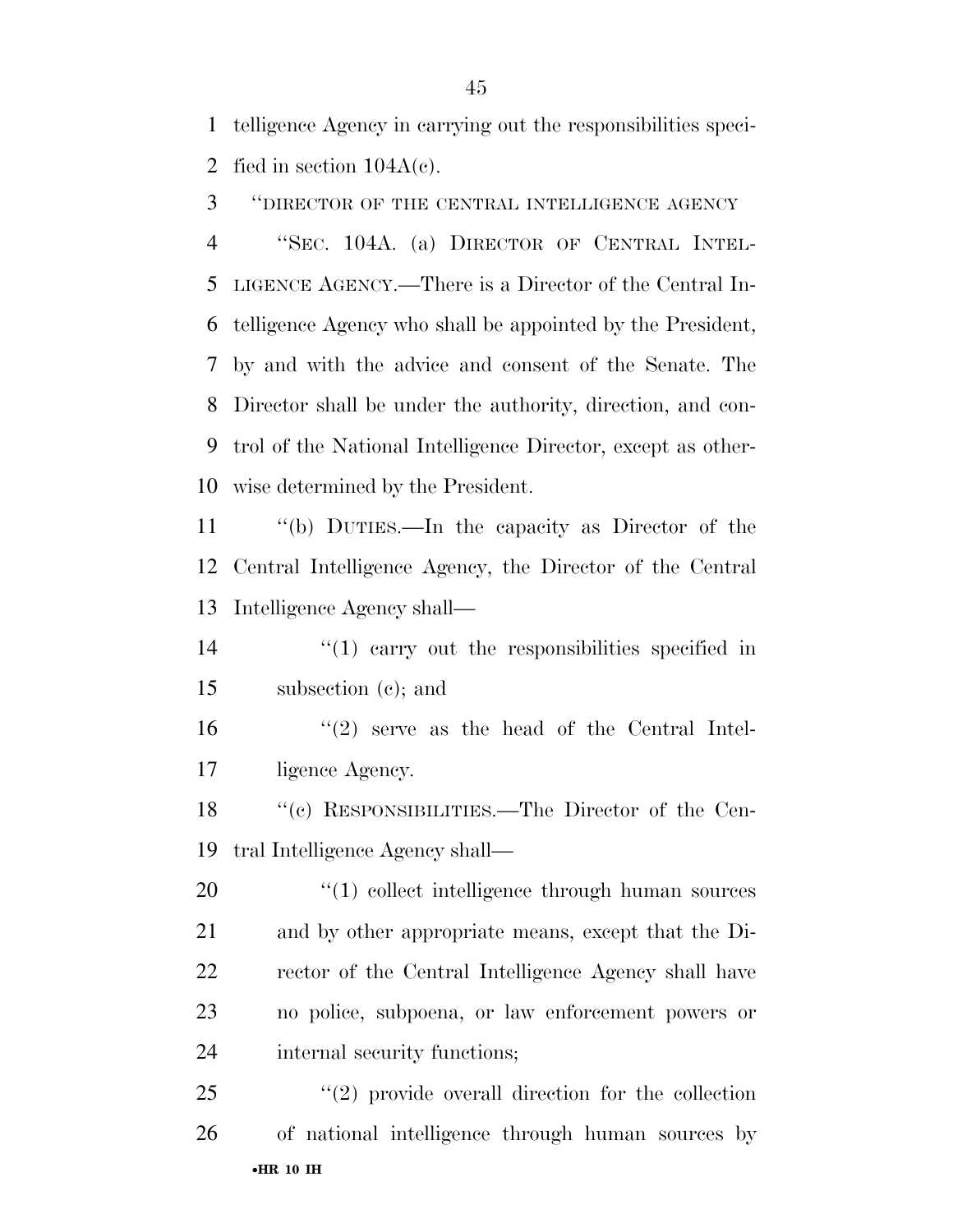| $\mathbf{1}$   | elements of the intelligence community authorized to             |
|----------------|------------------------------------------------------------------|
| $\overline{2}$ | undertake such collection and, in coordination with              |
| 3              | other agencies of the Government which are author-               |
| $\overline{4}$ | ized to undertake such collection, ensure that the               |
| 5              | most effective use is made of resources and that the             |
| 6              | risks to the United States and those involved in such            |
| 7              | collection are minimized;                                        |
| 8              | $\cdot\cdot\cdot(3)$ correlate and evaluate intelligence related |
| 9              | to the national security and provide appropriate dis-            |
| 10             | semination of such intelligence;                                 |
| 11             | $\cdot$ (4) perform such additional services as are of           |
| 12             | common concern to the elements of the intelligence               |
| 13             | community, which services the National Intelligence              |
| 14             | Director determines can be more efficiently accom-               |
| 15             | plished centrally; and                                           |
| 16             | $\cdot\cdot$ (5) perform such other functions and duties         |
| 17             | related to intelligence affecting the national security          |
| 18             | as the President or the National Intelligence Direc-             |
| 19             | tor may direct.                                                  |
| 20             | "(d) DEPUTY DIRECTOR OF THE CENTRAL INTEL-                       |
| 21             | LIGENCE AGENCY.—There is a Deputy Director of the                |
| 22             | Central Intelligence Agency who shall be appointed by the        |
| 23             | President. The Deputy Director shall perform such func-          |
| 24             | tions as the Director may prescribe and shall perform the        |
| 25             | duties of the Director during the Director's absence or dis-     |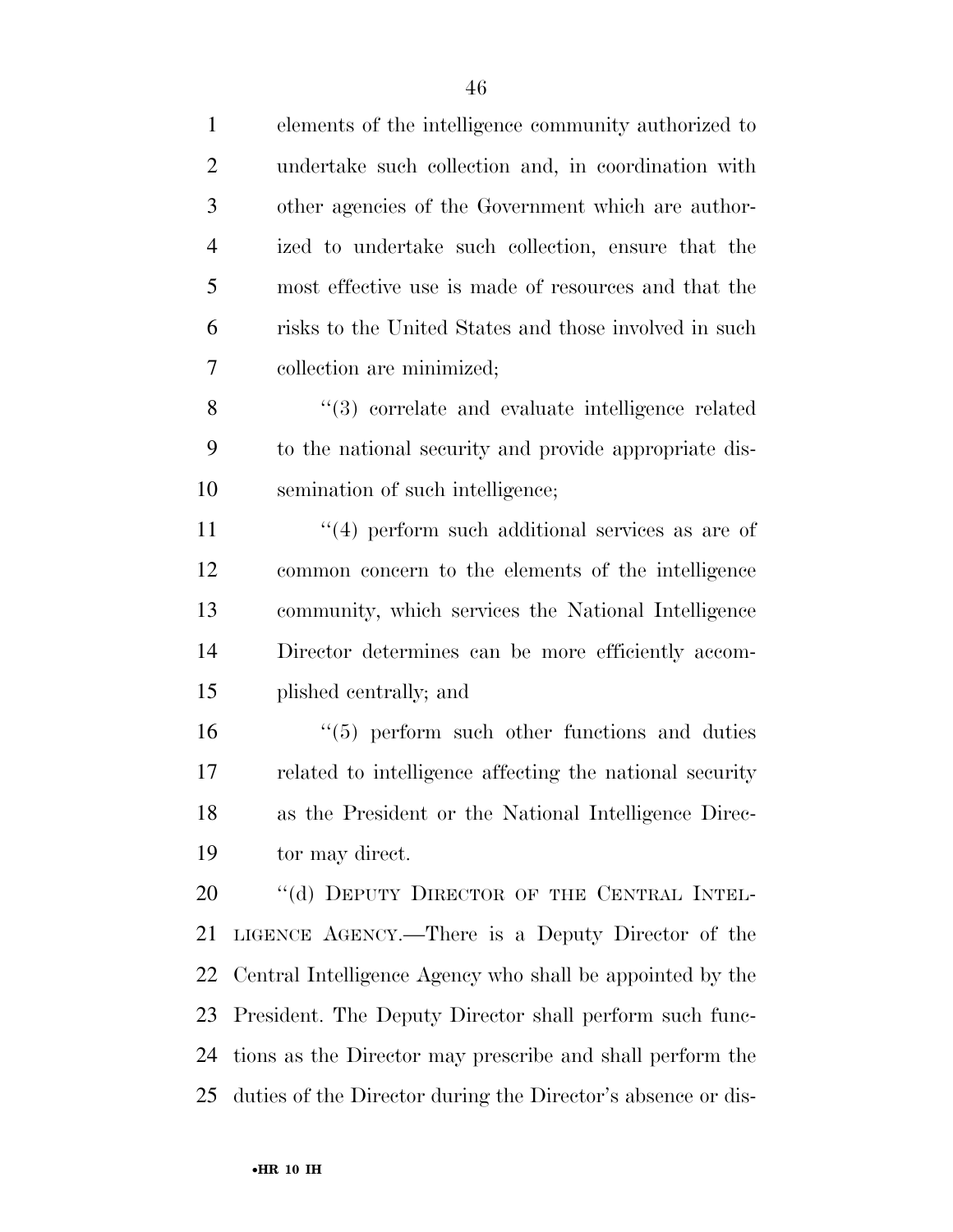ability or during a vacancy in the position of the Director of the Central Intelligence Agency.

3 "(e) TERMINATION OF EMPLOYMENT OF CIA EM- PLOYEES.—(1) Notwithstanding the provisions of any other law, the Director of the Central Intelligence Agency may, in the discretion of the Director, terminate the em- ployment of any officer or employee of the Central Intel- ligence Agency whenever the Director considers the termi- nation of employment of such officer or employee nec-essary or advisable in the interests of the United States.

11 ''(2) Any termination of employment of an officer or employee under paragraph (1) shall not affect the right of the officer or employee to seek or accept employment in any other department, agency, or element of the United States Government if declared eligible for such employ-ment by the Office of Personnel Management.''.

 (b) FIRST DIRECTOR.—(1) When the Senate receives the nomination of a person for the initial appointment by the President for the position of National Intelligence Di- rector, it shall consider and dispose of such nomination within a period of 30 legislative days.

 (2) If the Senate does not dispose of such nomination referred to in paragraph (1) within such period—

(A) Senate confirmation is not required; and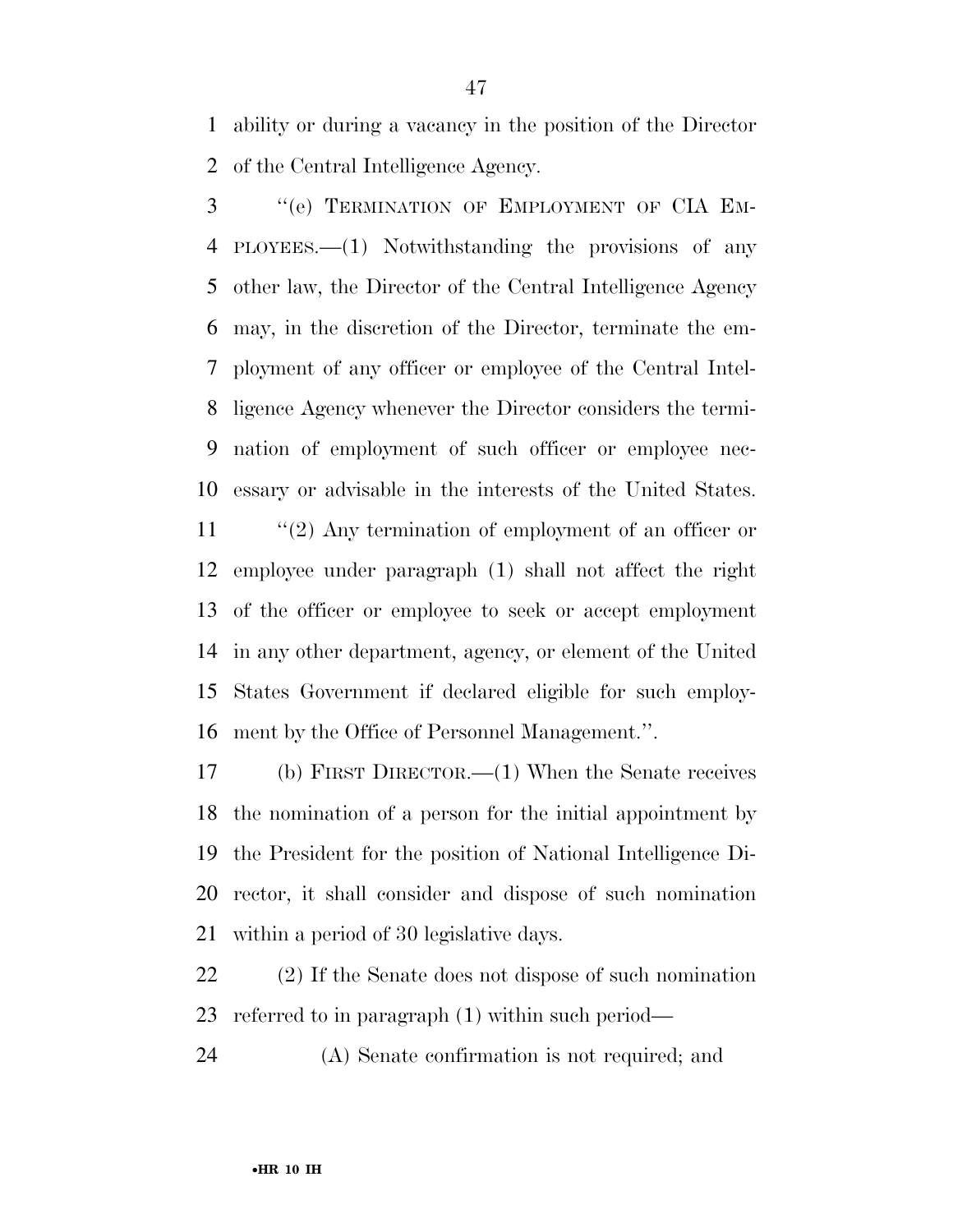(B) the appointment of such nominee as Na- tional Intelligence Director takes effect upon admin-istration of the oath of office.

 (3) For the purposes of this subsection, the term ''legislative day'' means a day on which the Senate is in session.

### **SEC. 1012. REVISED DEFINITION OF NATIONAL INTEL-LIGENCE.**

 Paragraph (5) of section 3 of the National Security Act of 1947 (50 U.S.C. 401a) is amended to read as fol-lows:

 $\frac{1}{5}$  The terms 'national intelligence' and 'intel- ligence related to national security' refer to all intel- ligence, regardless of the source from which derived and including information gathered within or outside the United States, that—

 ''(A) pertains, as determined consistent with any guidance issued by the President, to more than one United States Government agen-cy; and

21  $"$ (B) that involves—

22  $\frac{1}{1}$  threats to the United States, its people, property, or interests;

24  $\qquad \qquad \text{(ii) the development, proliferation, or}$ use of weapons of mass destruction; or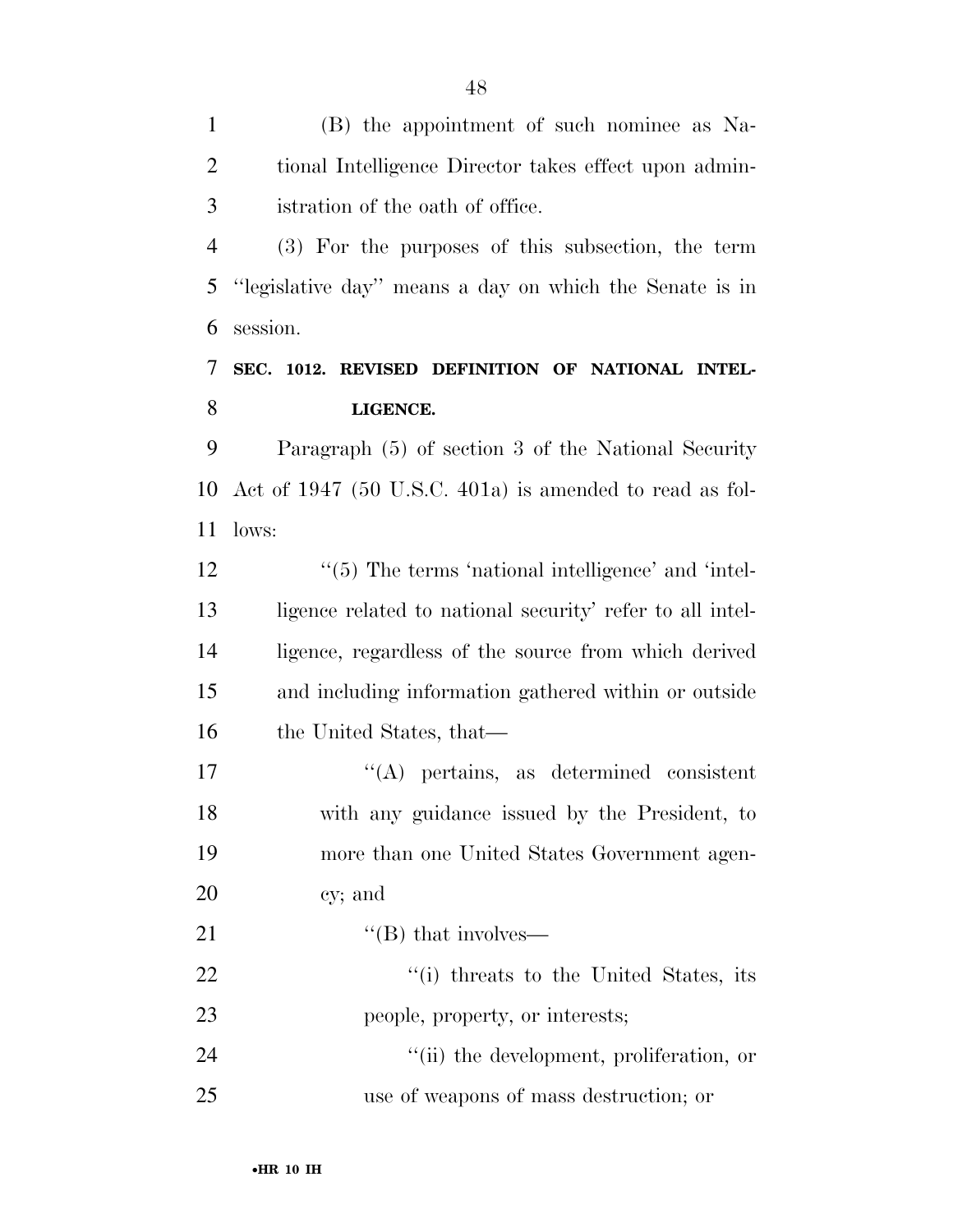1 ''(iii) any other matter bearing on United States national or homeland secu-rity.''.

 **SEC. 1013. JOINT PROCEDURES FOR OPERATIONAL CO- ORDINATION BETWEEN DEPARTMENT OF DE- FENSE AND CENTRAL INTELLIGENCE AGEN-CY.** 

 (a) DEVELOPMENT OF PROCEDURES.—The National Intelligence Director, in consultation with the Secretary of Defense and the Director of the Central Intelligence Agency, shall develop joint procedures to be used by the Department of Defense and the Central Intelligence Agen- cy to improve the coordination and deconfliction of oper- ations that involve elements of both the Armed Forces and the Central Intelligence Agency consistent with national security and the protection of human intelligence sources and methods. Those procedures shall, at a minimum, pro-vide the following:

 (1) Methods by which the Director of the Cen- tral Intelligence Agency and the Secretary of De- fense can improve communication and coordination in the planning, execution, and sustainment of oper-ations, including, as a minimum—

 (A) information exchange between senior officials of the Central Intelligence Agency and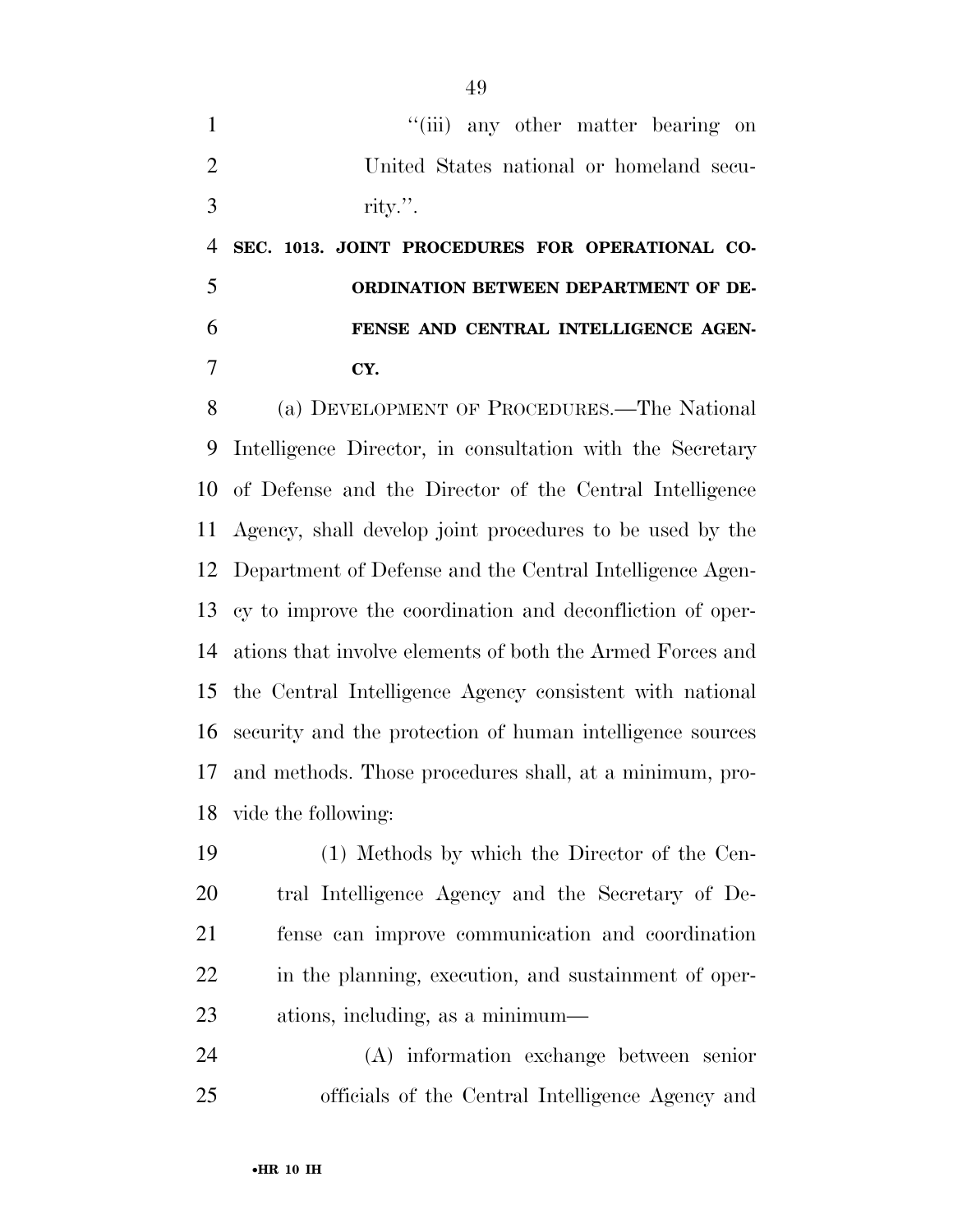senior officers and officials of the Department of Defense when planning for such an operation commences by either organization; and

 (B) exchange of information between the Secretary and the Director of the Central Intel- ligence Agency to ensure that senior operational officials in both the Department of Defense and the Central Intelligence Agency have knowledge of the existence of the ongoing operations of the other.

 (2) When appropriate, in cases where the De- partment of Defense and the Central Intelligence Agency are conducting separate missions in the same geographical area, mutual agreement on the tactical and strategic objectives for the region and a clear delineation of operational responsibilities to prevent conflict and duplication of effort.

 (b) IMPLEMENTATION REPORT.—Not later than 180 days after the date of the enactment of the Act, the Na- tional Intelligence Director shall submit to the congres- sional defense committees (as defined in section 101 of title 10, United States Code) and the congressional intel- ligence committees (as defined in section 3(7) of the Na-24 tional Security Act of 1947  $(50 \text{ U.S.C. } 401a(7))$  a report describing the procedures established pursuant to sub-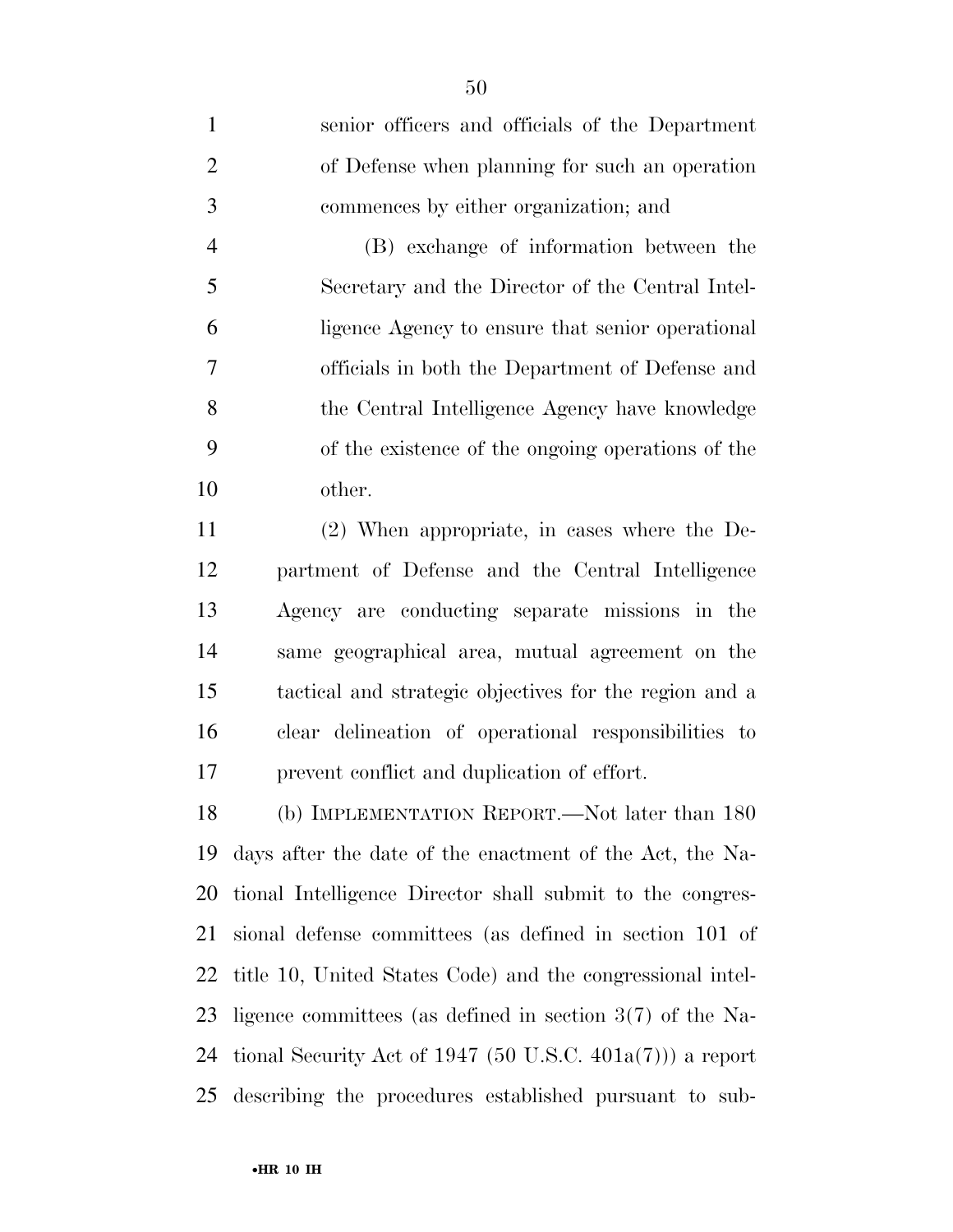section (a) and the status of the implementation of those procedures.

| 3              | SEC. 1014. ROLE OF NATIONAL INTELLIGENCE DIRECTOR              |
|----------------|----------------------------------------------------------------|
| $\overline{4}$ | IN APPOINTMENT OF CERTAIN OFFICIALS RE-                        |
| 5              | SPONSIBLE FOR INTELLIGENCE-RELATED AC-                         |
| 6              | <b>TIVITIES.</b>                                               |
| 7              | Section 106 of the National Security Act of 1947 (50)          |
| 8              | U.S.C. $403-6$ ) is amended by striking all after the heading  |
| 9              | and inserting the following:                                   |
| 10             | "(a) RECOMMENDATION OF NID IN CERTAIN AP-                      |
| 11             | POINTMENTS.— $(1)$ In the event of a vacancy in a position     |
| 12             | referred to in paragraph $(2)$ , the National Intelligence Di- |
| 13             | rector shall recommend to the President an individual for      |
| 14             | nomination to fill the vacancy.                                |
| 15             | "(2) Paragraph $(1)$ applies to the following positions:       |
| 16             | "(A) The Deputy National Intelligence Direc-                   |
| 17             | tor.                                                           |
| 18             | "(B) The Director of the Central Intelligence                  |

Agency.

20 "(b) CONCURRENCE OF NID IN APPOINTMENTS TO POSITIONS IN THE INTELLIGENCE COMMUNITY.—(1) In the event of a vacancy in a position referred to in para- graph (2), the head of the department or agency having jurisdiction over the position shall obtain the concurrence of the National Intelligence Director before appointing an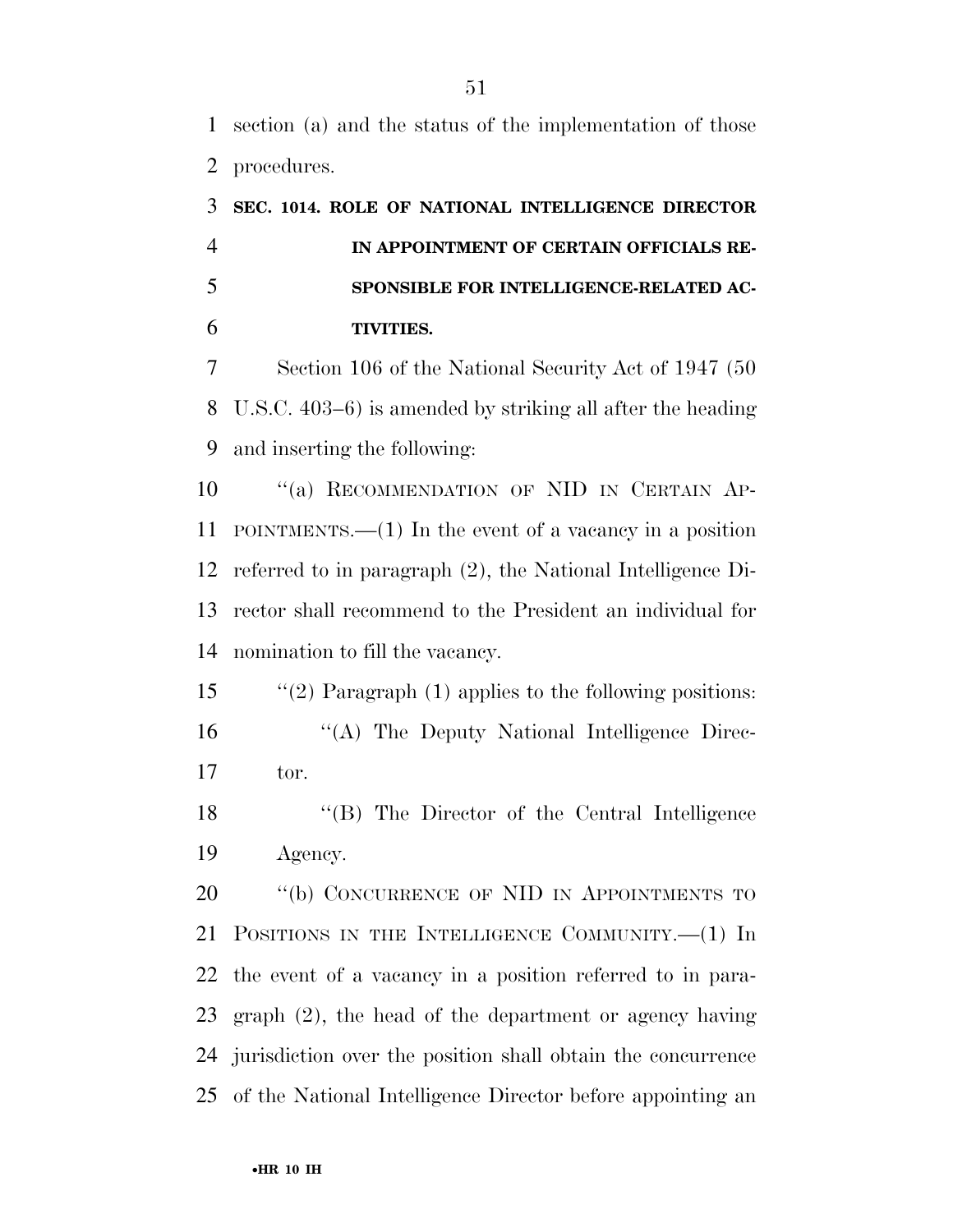individual to fill the vacancy or recommending to the President an individual to be nominated to fill the va- cancy. If the Director does not concur in the recommenda- tion, the head of the department or agency concerned may not fill the vacancy or make the recommendation to the President (as the case may be).

 $7 \cdot \text{``(2)}$  Paragraph (1) applies to the following positions: 8 "(A) The Director of the National Security Agency.

10 "(B) The Director of the National Reconnais-sance Office.

12 "(C) The Director of the National Geospatial-Intelligence Agency.

 ''(c) CONSULTATION WITH NATIONAL INTEL- LIGENCE DIRECTOR IN CERTAIN POSITIONS.—(1) In the event of a vacancy in a position referred to in paragraph (2), the head of the department or agency having jurisdic- tion over the position shall consult with the National Intel- ligence Director before appointing an individual to fill the vacancy or recommending to the President an individual to be nominated to fill the vacancy.

22  $\frac{1}{2}$  (2) Paragraph (1) applies to the following positions: 23 "(A) The Director of the Defense Intelligence Agency.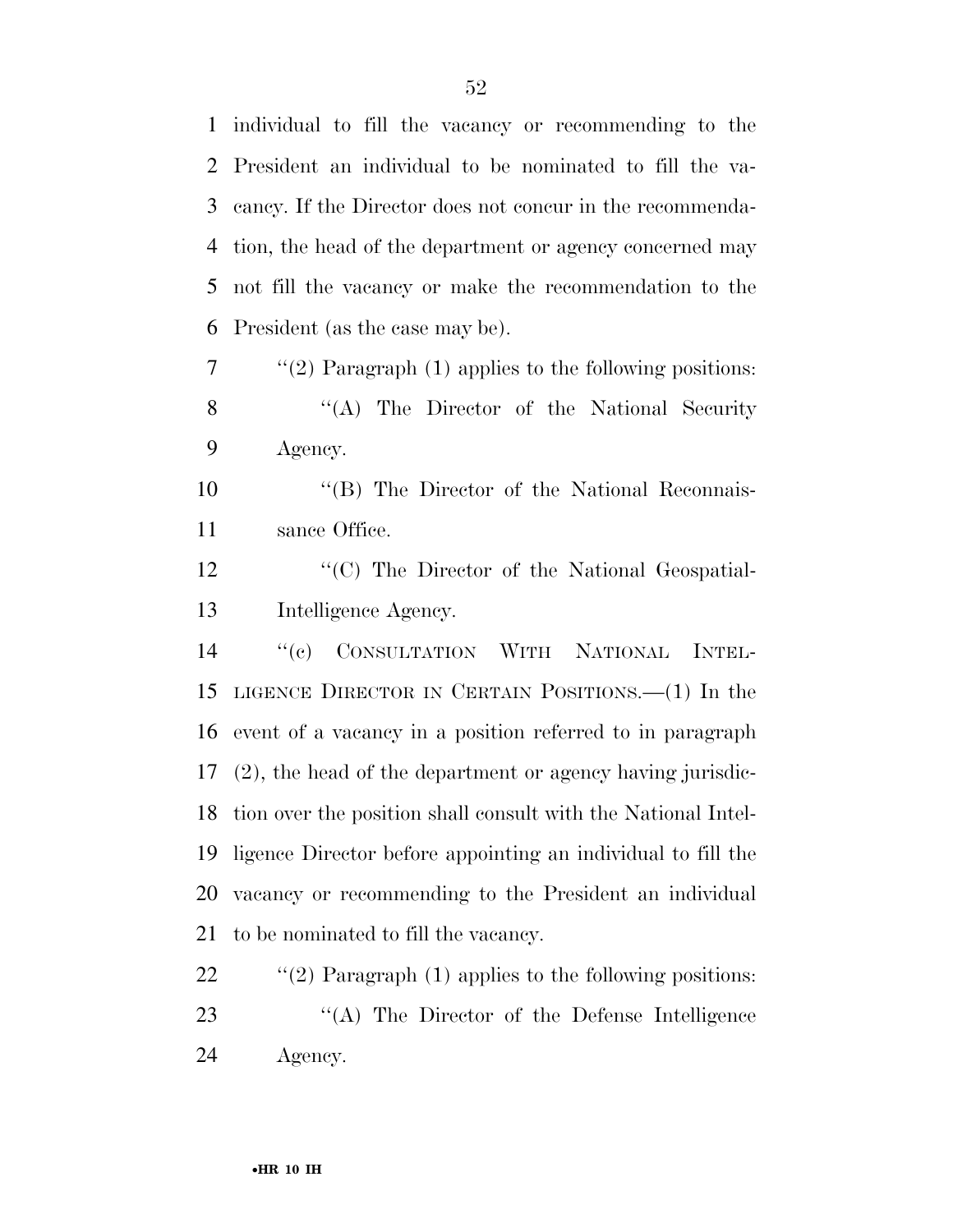| $\mathbf{1}$   | "(B) The Assistant Secretary of State for Intel-              |
|----------------|---------------------------------------------------------------|
| $\overline{2}$ | ligence and Research.                                         |
| 3              | "(C) The Director of the Office of Intelligence               |
| $\overline{4}$ | of the Department of Energy.                                  |
| 5              | "(D) The Director of the Office of Counter-                   |
| 6              | intelligence of the Department of Energy.                     |
| 7              | "(E) The Assistant Secretary for Intelligence                 |
| 8              | and Analysis of the Department of the Treasury.               |
| 9              | "(F) The Executive Assistant Director for In-                 |
| 10             | telligence of the Federal Bureau of Investigation.            |
| 11             | "(G) The Under Secretary of Homeland Secu-                    |
| 12             | rity for Information Analysis and Infrastructure              |
| 13             | Protection.                                                   |
| 14             | "(H) The Deputy Assistant Commandant of the                   |
| 15             | Coast Guard for Intelligence.                                 |
| 16             | SEC. 1015. INITIAL APPOINTMENT OF THE NATIONAL IN-            |
| 17             | TELLIGENCE DIRECTOR.                                          |
| 18             | (a) INITIAL APPOINTMENT OF THE NATIONAL IN-                   |
| 19             | DIRECTOR.—Notwithstanding<br>TELLIGENCE<br>section            |
| 20             | $102(a)(1)$ of the National Security Act of 1947, as added    |
| 21             | by section $1011(a)$ , the individual serving as the Director |
| 22             | of Central Intelligence on the date immediately preceding     |
| 23             | the date of the enactment of this Act may, at the discre-     |
| 24             | tion of the President, become the National Intelligence Di-   |
| 25             | rector as of the date of the enactment of this Act.           |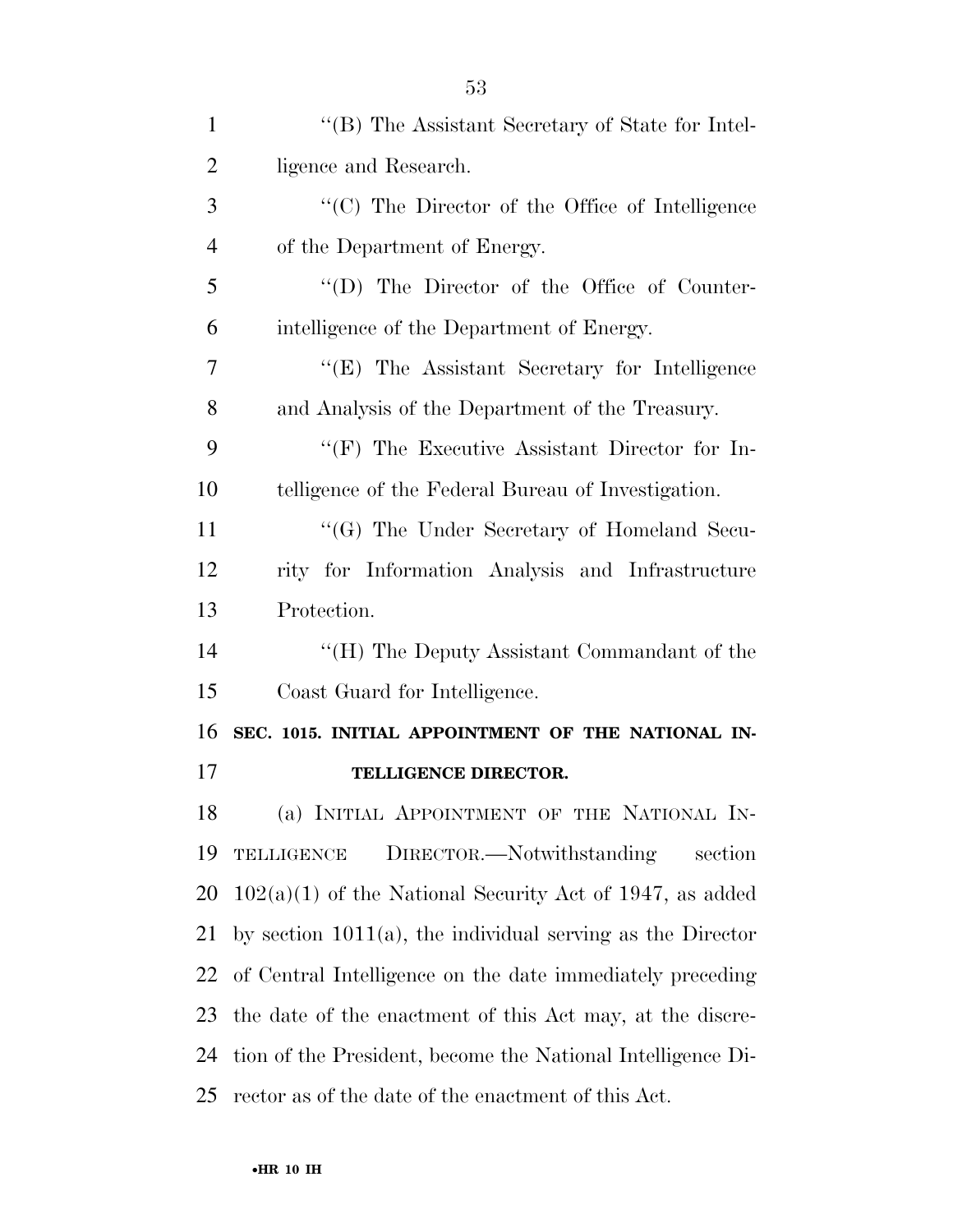(b) GENERAL REFERENCES.—(1) Any reference to the Director of Central Intelligence in the Director's ca- pacity as the head of the intelligence community in any law, regulation, document, paper, or other record of the United States shall be deemed to be a reference to the National Intelligence Director.

 (2) Any reference to the Director of Central Intel- ligence in the Director's capacity as the head of the Cen- tral Intelligence Agency in any law, regulation, document, paper, or other record of the United States shall be deemed to be a reference to the Director of the Central Intelligence Agency.

 (3) Any reference to the Deputy Director of Central Intelligence in the Deputy Director's capacity as deputy to the head of the intelligence community in any law, regu- lation, document, paper, or other record of the United States shall be deemed to be a reference to the Deputy National Intelligence Director.

 (4) Any reference to the Deputy Director of Central Intelligence for Community Management in any law, regu- lation, document, paper, or other record of the United States shall be deemed to be a reference to the Deputy National Intelligence Director for Community Manage-ment and Resources.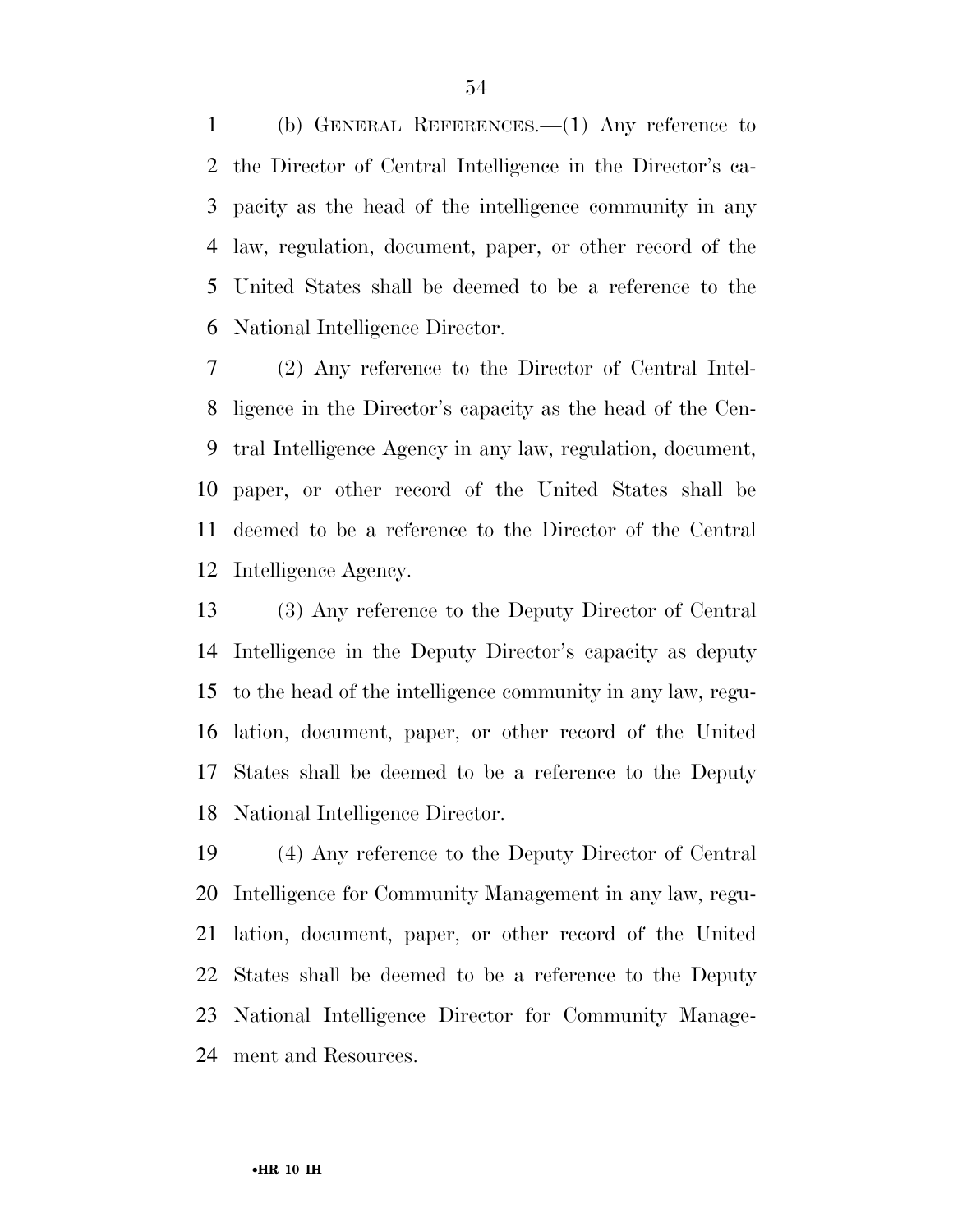#### **SEC. 1016. EXECUTIVE SCHEDULE MATTERS.**

 (a) EXECUTIVE SCHEDULE LEVEL I.—Section 5312 of title 5, United States Code, is amended by adding the end the following new item:

''National Intelligence Director.''.

 (b) EXECUTIVE SCHEDULE LEVEL II.—Section 5313 of title 5, United States Code, is amended by adding at the end the following new items:

''Deputy National Intelligence Director.

 ''Director of the National Counterterrorism Center.''.

 (c) EXECUTIVE SCHEDULE LEVEL IV.—Section 5315 of title 5, United States Code, is amended by strik- ing the item relating to the Assistant Directors of Central Intelligence.

# **Subtitle B—National Counterterrorism Center and Civil Liberties Protections SEC. 1021. NATIONAL COUNTERTERRORISM CENTER.**

 (a) IN GENERAL.—Title I of the National Security Act of 1947 (50 U.S.C. 402 et seq.) is amended by adding at the end the following new section:

''NATIONAL COUNTERTERRORISM CENTER

''SEC. 119. (a) ESTABLISHMENT OF CENTER.—

There is within the Office of the National Intelligence Di-

rector a National Counterterrorism Center.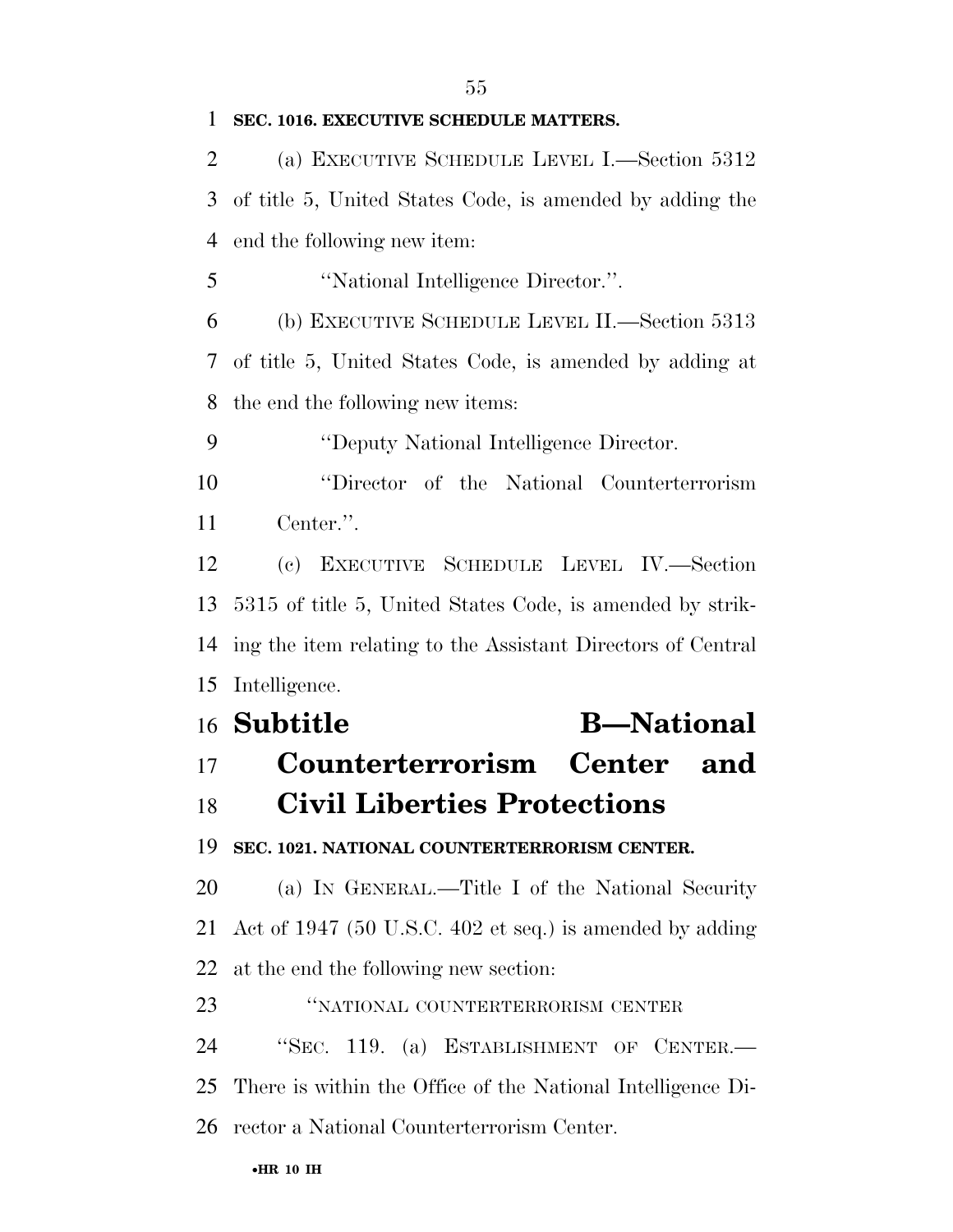| $\mathbf{1}$ | "(b) DIRECTOR OF NATIONAL COUNTERTERRORISM                   |
|--------------|--------------------------------------------------------------|
| 2            | CENTER.—There is a Director of the National                  |
| 3            | Counterterrorism Center, who shall be the head of the Na-    |
| 4            | tional Counterterrorism Center, who shall be appointed by    |
| 5            | National Intelligence Director.                              |
| 6            | "(c) SUPERVISION.—The Director of the National               |
| 7            | Counterterrorism Center shall report to the National In-     |
| 8            | telligence Director on-                                      |
| 9            | $\lq(1)$ the budget and programs of the National             |
| 10           | Counterterrorism Center;                                     |
| 11           | $\lq(2)$ the activities of the Directorate of Intel-         |
| 12           | ligence of the National Counterterrorism Center              |
| 13           | under subsection (h);                                        |
| 14           | $\lq(3)$ the conduct of intelligence operations im-          |
| 15           | plemented by other elements of the intelligence com-         |
| 16           | munity; and                                                  |
| 17           | $\lq(4)$ the planning and progress of joint                  |
| 18           | counterterrorism operations (other than intelligence         |
| 19           | operations).                                                 |
| 20           | The National Intelligence Director shall carry out this sec- |
| 21           | tion through the Deputy National Intelligence Director for   |
| 22           | Operations.                                                  |
| 23           | "(d) PRIMARY MISSIONS.—The primary missions of               |
| 24           | the National Counterterrorism Center shall be as follows:    |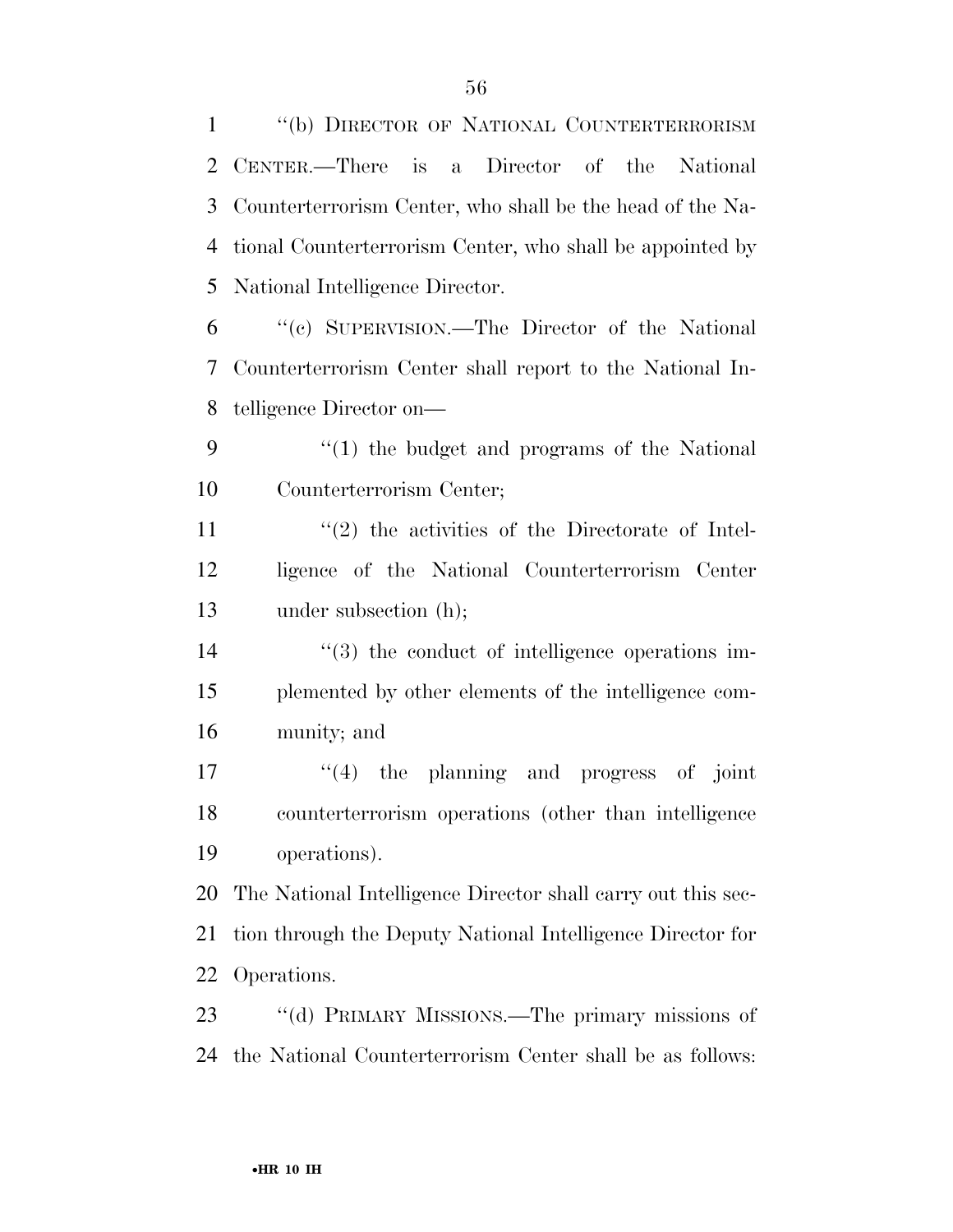$\frac{1}{1}$  ''(1) To serve as the primary organization in the United States Government for analyzing and in- tegrating all intelligence possessed or acquired by the United States Government pertaining to ter- rorism and counterterrorism, excepting intelligence pertaining exclusively to domestic counterterrorism.  $\frac{1}{2}$  To conduct strategic operational planning for counterterrorism activities, integrating all instru- ments of national power, including diplomatic, finan- cial, military, intelligence, homeland security, and law enforcement activities within and among agen- cies. 13 ''(3) To support operational responsibilities as- signed to lead agencies for counterterrorism activi- ties by ensuring that such agencies have access to and receive intelligence needed to accomplish their assigned activities.  $\frac{18}{18}$  ''(4) To ensure that agencies, as appropriate, have access to and receive all-source intelligence sup- port needed to execute their counterterrorism plans or perform independent, alternative analysis. ''(e) DOMESTIC COUNTERTERRORISM INTEL- LIGENCE.—(1) The Center may, consistent with applicable law, the direction of the President, and the guidelines re-ferred to in section 102A(b), receive intelligence pertaining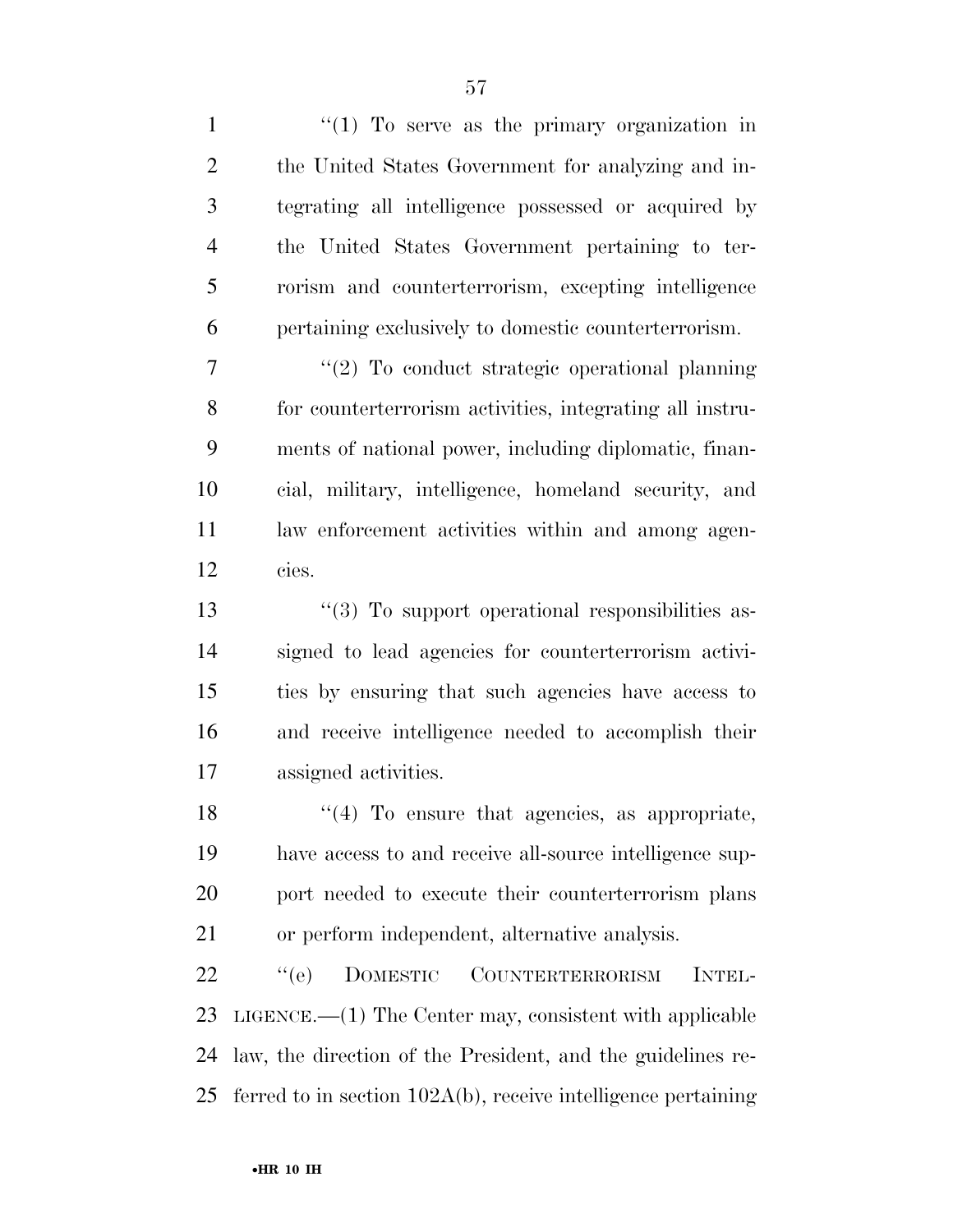exclusively to domestic counterterrorism from any Fed- eral, State, or local government or other source necessary to fulfill its responsibilities and retain and disseminate such intelligence.

 ''(2) Any agency authorized to conduct counterterrorism activities may request information from the Center to assist it in its responsibilities, consistent with applicable law and the guidelines referred to in sec-tion 102A(b).

 ''(f) DUTIES AND RESPONSIBILITIES OF DIREC- TOR.—The Director of the National Counterterrorism Center shall—

13 ''(1) serve as the principal adviser to the Na- tional Intelligence Director on intelligence operations relating to counterterrorism;

 ''(2) provide strategic guidance and plans for the civilian and military counterterrorism efforts of the United States Government and for the effective integration of counterterrorism intelligence and op- erations across agency boundaries, both inside and outside the United States;

22 "(3) advise the National Intelligence Director on the extent to which the counterterrorism program recommendations and budget proposals of the de-partments, agencies, and elements of the United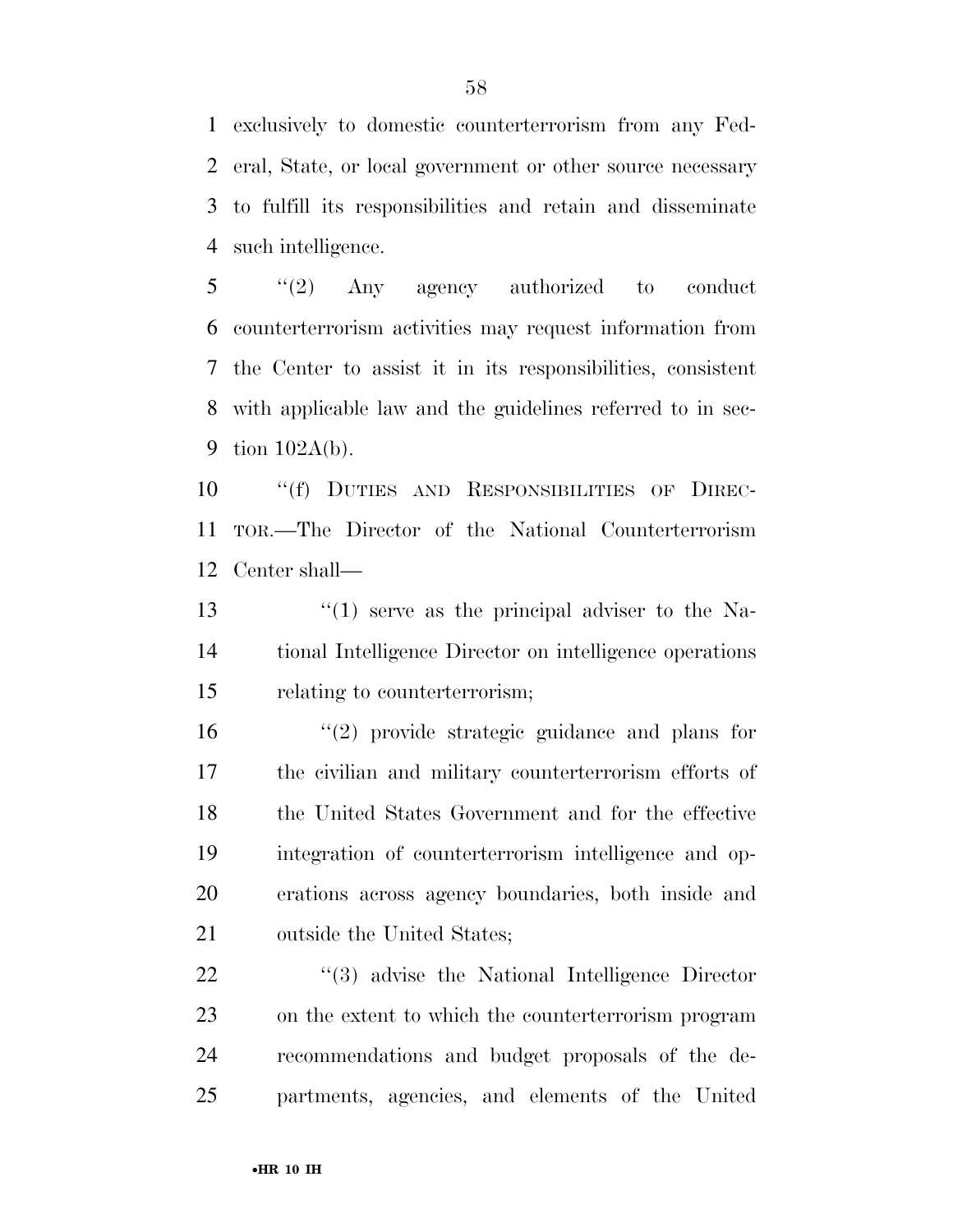States Government conform to the priorities estab-2 lished by the President;

3 (4) disseminate terrorism information, includ- ing current terrorism threat analysis, to the Presi- dent, the Vice President, the Secretaries of State, Defense, and Homeland Security, the Attorney Gen- eral, the Director of the Central Intelligence Agency, and other officials of the executive branch as appro- priate, and to the appropriate committees of Con-gress;

 ''(5) support the Department of Justice and the Department of Homeland Security, and other appro- priate agencies, in fulfillment of their responsibilities to disseminate terrorism information, consistent with applicable law, Executive Orders and other Presi- dential guidance, to State and local government offi- cials, and other entities, and coordinate dissemina- tion of terrorism information to foreign governments as approved by the National Intelligence Director;

 $\frac{4}{6}$  consistent with priorities approved by the President, assist the National Intelligence Director in establishing requirements for the intelligence com- munity for the collection of terrorism information; and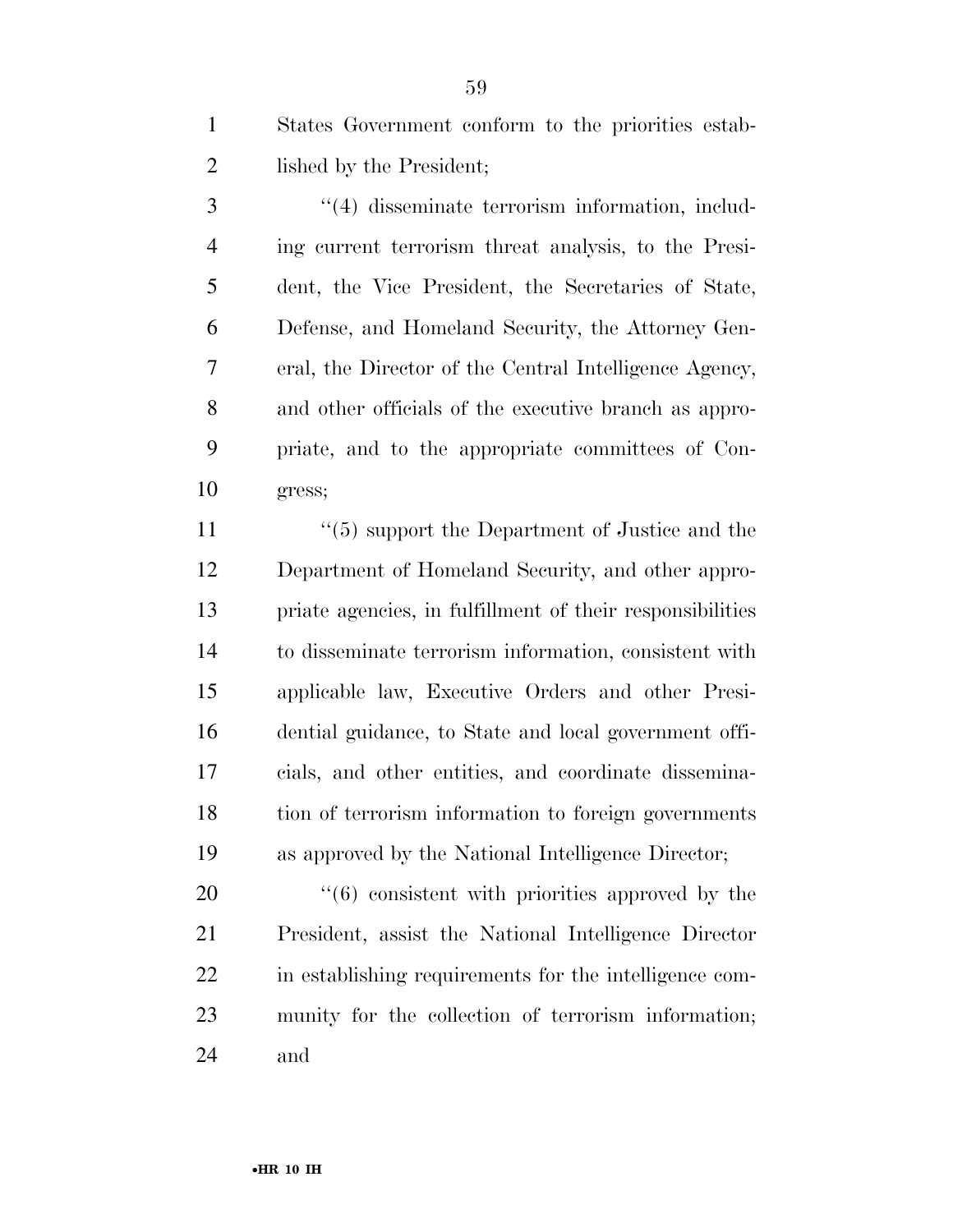1 ''(7) perform such other duties as the National Intelligence Director may prescribe or are prescribed by law.

 ''(g) LIMITATION.—The Director of the National Counterterrorism Center may not direct the execution of counterterrorism operations.

 ''(h) RESOLUTION OF DISPUTES.—The National In- telligence Director shall resolve disagreements between the National Counterterrorism Center and the head of a de- partment, agency, or element of the United States Govern- ment on designations, assignments, plans, or responsibil- ities. The head of such a department, agency, or element may appeal the resolution of the disagreement by the Na-tional Intelligence Director to the President.

 ''(i) DIRECTORATE OF INTELLIGENCE.—The Direc- tor of the National Counterterrorism Center shall estab- lish and maintain within the National Counterterrorism Center a Directorate of Intelligence which shall have pri- mary responsibility within the United States Government for analysis of terrorism and terrorist organizations (ex- cept for purely domestic terrorism and domestic terrorist organizations) from all sources of intelligence, whether col-lected inside or outside the United States.

24 "(j) DIRECTORATE OF STRATEGIC PLANNING.—The Director of the National Counterterrorism Center shall es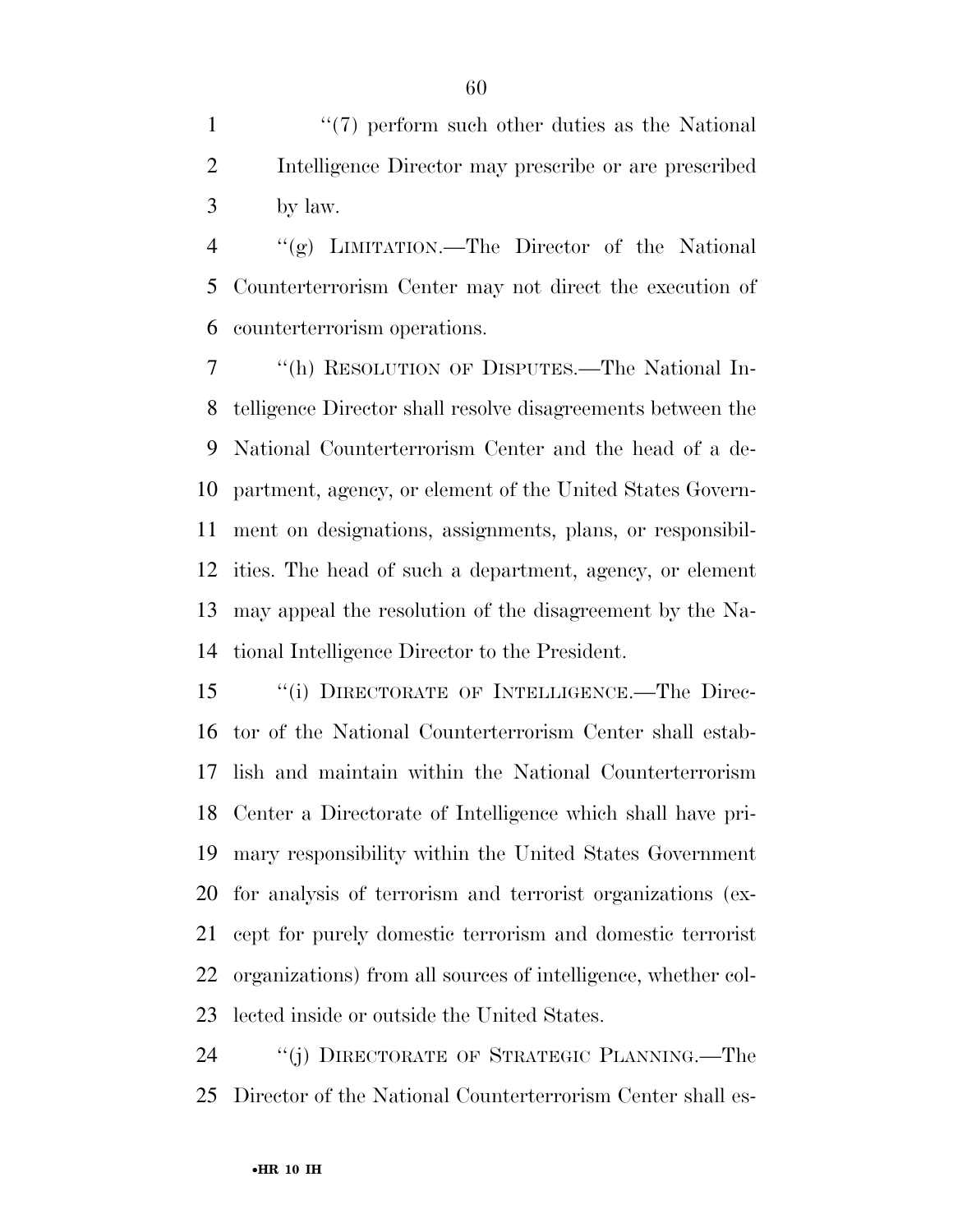tablish and maintain within the National Counterterrorism Center a Directorate of Strategic Plan- ning which shall provide strategic guidance and plans for counterterrorism operations conducted by the United States Government.''.

 (b) CLERICAL AMENDMENT.—The table of sections for the National Security Act of 1947 is amended by in- serting after the item relating to section 118 the following new item:

''Sec. 119. National Counterterrorism Center.''.

#### **SEC. 1022. CIVIL LIBERTIES PROTECTION OFFICER.**

 (a) CIVIL LIBERTIES PROTECTION OFFICER.—(1) Within the Office of the National Intelligence Director, there is a Civil Liberties Protection Officer who shall be appointed by the National Intelligence Director.

 (2) The Civil Liberties Protection Officer shall report directly to the National Intelligence Director.

 (b) DUTIES.—The Civil Liberties Protection Officer shall—

 (1) ensure that the protection of civil liberties and privacy is appropriately incorporated in the poli- cies and procedures developed for and implemented by the Office of the National Intelligence Director and the elements of the intelligence community with-in the National Intelligence Program;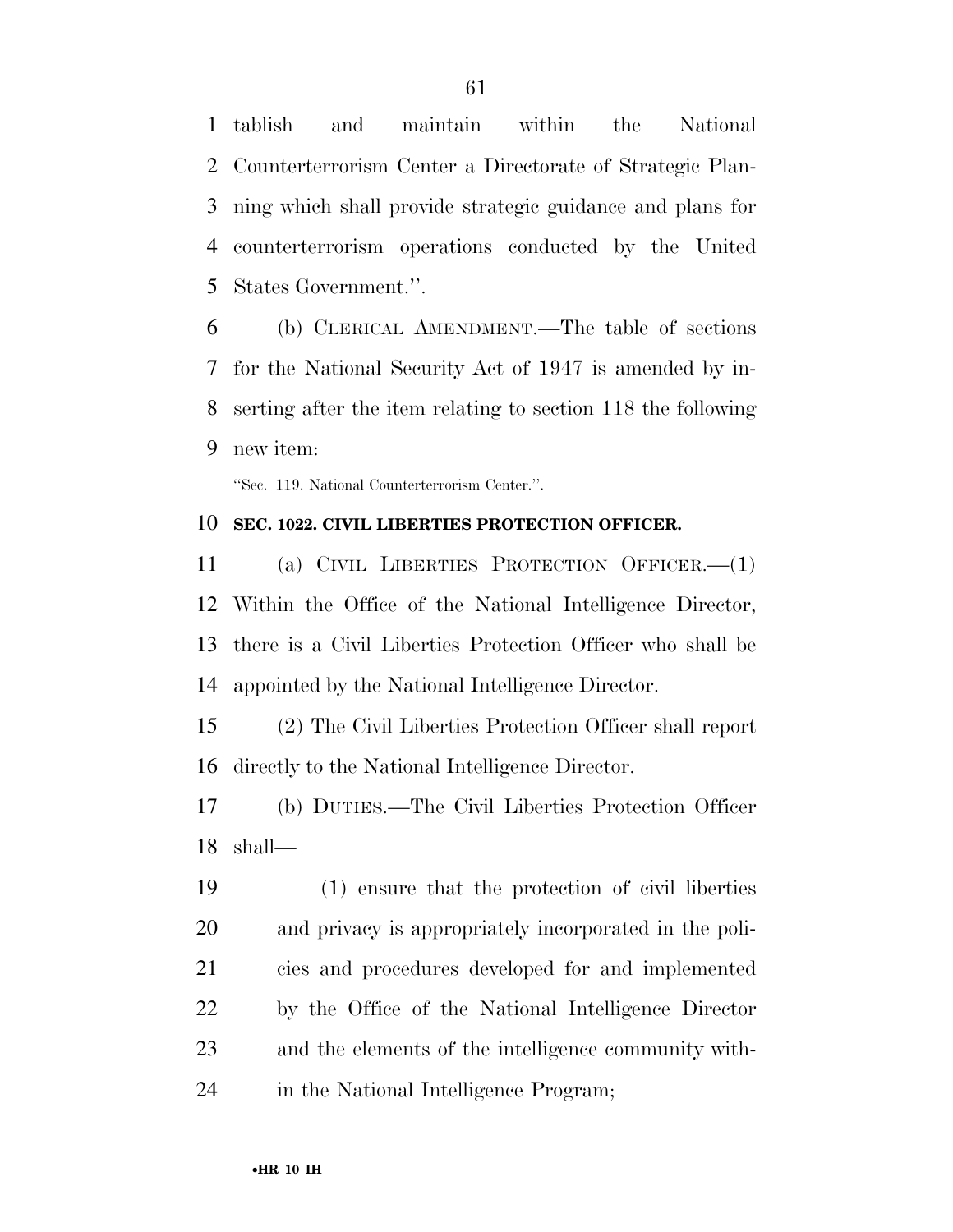| $\mathbf{1}$   | (2) oversee compliance by the Office and the            |
|----------------|---------------------------------------------------------|
| $\overline{2}$ | National Intelligence Director with requirements        |
| 3              | under the Constitution and all laws, regulations, Ex-   |
| $\overline{4}$ | ecutive orders, and implementing guidelines relating    |
| 5              | to civil liberties and privacy;                         |
| 6              | (3) review and assess complaints and other in-          |
| 7              | formation indicating possible abuses of civil liberties |
| 8              | and privacy in the administration of the programs       |
| 9              | and operations of the Office and the National Intel-    |
| 10             | ligence Director and, as appropriate, investigate any   |
| 11             | such complaint or information;                          |
| 12             | (4) ensure that the use of technologies sustain,        |
| 13             | and do not erode, privacy protections relating to the   |
| 14             | use, collection, and disclosure of personal informa-    |
| 15             | tion;                                                   |
| 16             | (5) ensure that personal information contained          |
| 17             | in a system of records subject to section 552a of       |
| 18             | title 5, United States Code (popularly referred to as   |
| 19             | the 'Privacy Act'), is handled in full compliance with  |
| 20             | fair information practices as set out in that section;  |
| 21             | $(6)$ conduct privacy impact assessments when           |
| 22             | appropriate or as required by law; and                  |
| 23             | (7) perform such other duties as may be pre-            |
| 24             | scribed by the National Intelligence Director or spec-  |
| 25             | ified by law.                                           |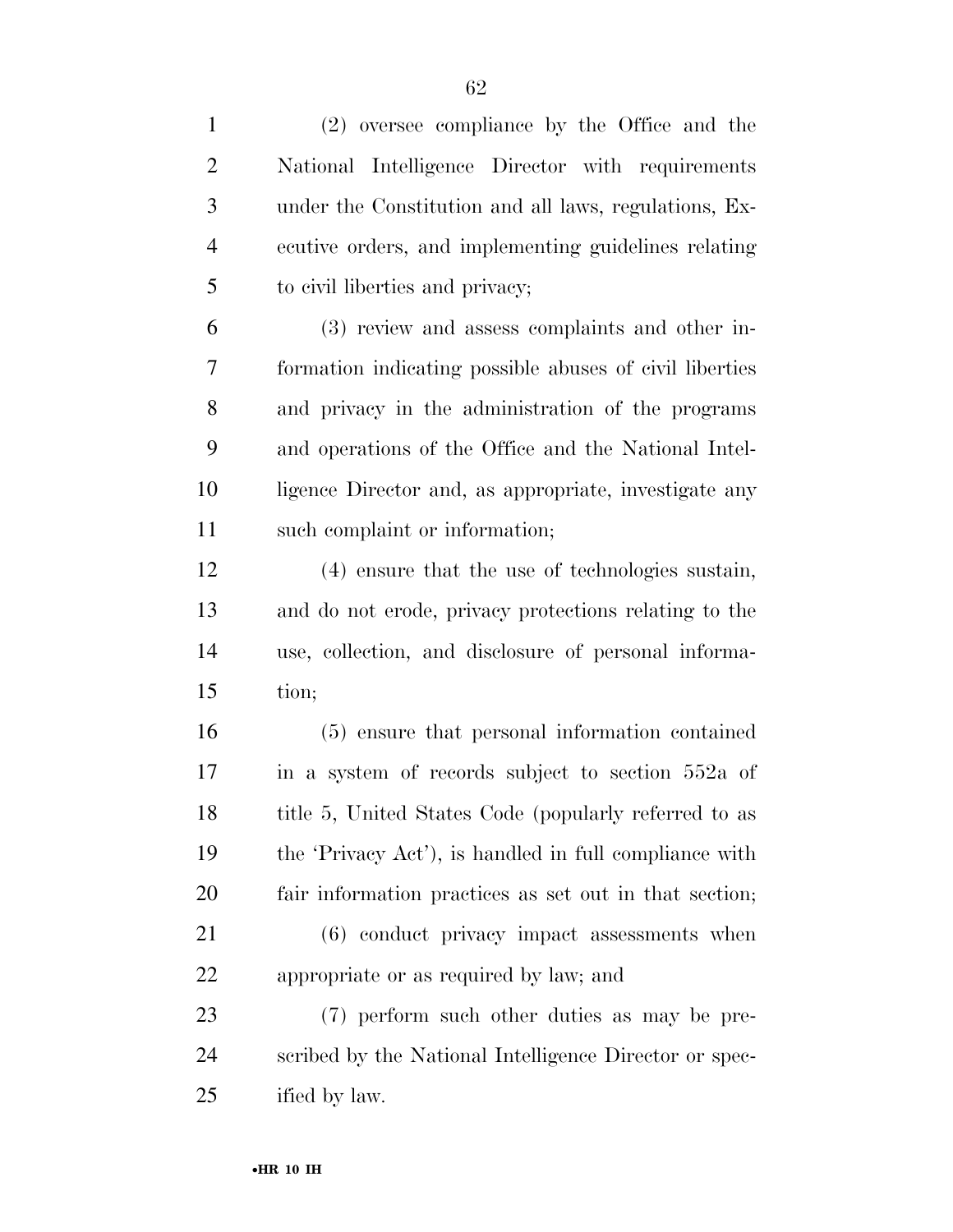(c) USE OF AGENCY INSPECTORS GENERAL.—When appropriate, the Civil Liberties Protection Officer may refer the Office of Inspector General having responsibility for the affected element of the department or agency of the intelligence community to conduct an investigation under paragraph (3) of subsection (b).

# **Subtitle C—Joint Intelligence Community Council**

#### **SEC. 1031. JOINT INTELLIGENCE COMMUNITY COUNCIL.**

 (a) ESTABLISHMENT.—(1) There is hereby estab-lished a Joint Intelligence Community Council.

 (b) FUNCTIONS.—(1) The Joint Intelligence Commu- nity Council shall provide advice to the National Intel-ligence Director as appropriate.

 (2) The National Intelligence Director shall consult with the Joint Intelligence Community Council in devel- oping guidance for the development of the annual National Intelligence Program budget.

 (c) MEMBERSHIP.—The Joint Intelligence Commu-nity Council shall consist of the following:

- (1) The National Intelligence Director, who shall chair the Council.
- (2) The Secretary of State.
- (3) The Secretary of the Treasury.
- (4) The Secretary of Defense.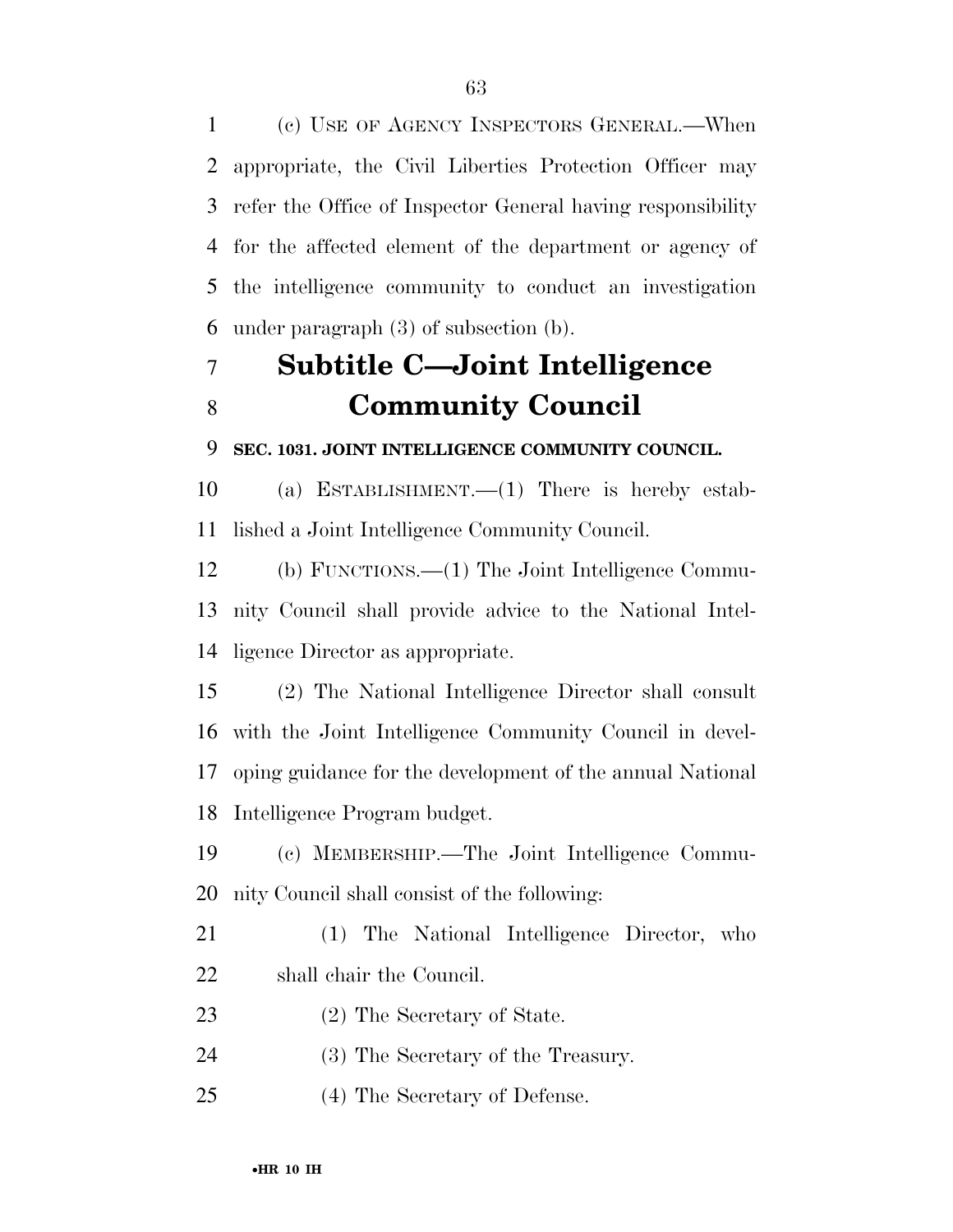| $\mathbf{1}$   | (5) The Attorney General.                                                |
|----------------|--------------------------------------------------------------------------|
| $\overline{2}$ | (6) The Secretary of Energy.                                             |
| 3              | (7) The Secretary of Homeland Security.                                  |
| $\overline{4}$ | (8) Such other officials of the executive branch                         |
| 5              | as the President may designate.                                          |
| 6              | <b>Subtitle D-Improvement of</b>                                         |
| 7              | Human Intelligence (HUMINT)                                              |
| 8              | SEC. 1041. HUMAN INTELLIGENCE AS AN INCREASINGLY                         |
| 9              | <b>COMPONENT</b><br><b>CRITICAL</b><br>OF<br><b>THE</b><br><b>INTEL-</b> |
| 10             | LIGENCE COMMUNITY.                                                       |
| 11             | It is a sense of Congress that—                                          |
| 12             | (1) the human intelligence officers of the intel-                        |
| 13             | ligence community have performed admirably and                           |
| 14             | honorably in the face of great personal dangers;                         |
| 15             | (2) during an extended period of unprecedented                           |
| 16             | investment and improvements in technical collection                      |
| 17             | means, the human intelligence capabilities of the                        |
| 18             | United States have not received the necessary and                        |
| 19             | commensurate priorities;                                                 |
| 20             | (3) human intelligence is becoming an increas-                           |
| 21             | ingly important capability to provide information on                     |
| 22             | the asymmetric threats to the national security of                       |
| 23             | the United States;                                                       |
| 24             | (4) the continued development and improve-                               |
| 25             | ment of a robust and empowered and flexible human                        |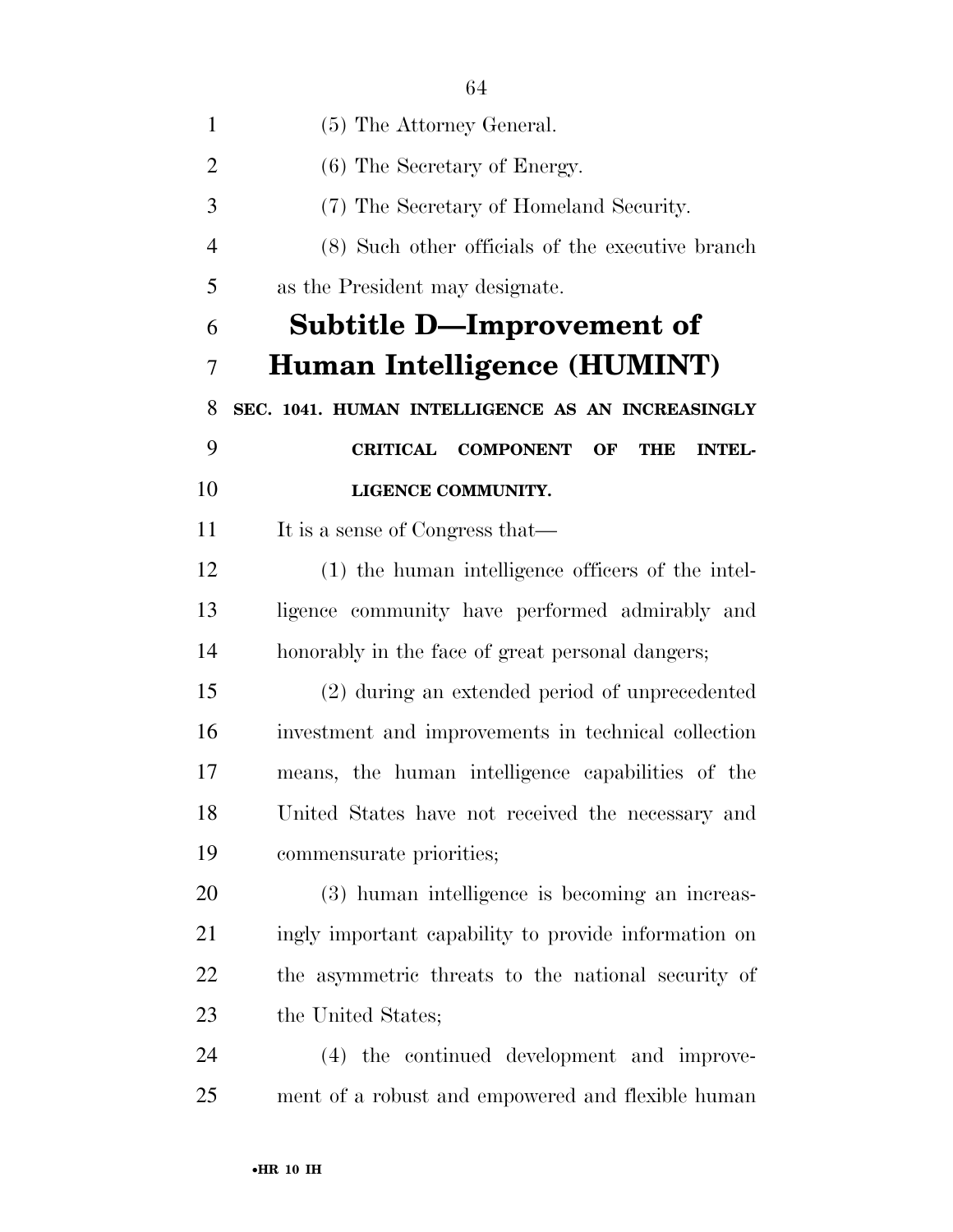| $\mathbf{1}$   | intelligence work force is critical to identifying, un-    |
|----------------|------------------------------------------------------------|
| $\overline{2}$ | derstanding, and countering the plans and intentions       |
| 3              | of the adversaries of the United States; and               |
| $\overline{4}$ | (5) an increased emphasis on, and resources ap-            |
| 5              | plied to, enhancing the depth and breadth of human         |
| 6              | intelligence capabilities of the United States intel-      |
| 7              | ligence community must be among the top priorities         |
| 8              | of the National Intelligence Director.                     |
| 9              | SEC. 1042. IMPROVEMENT OF HUMAN INTELLIGENCE CA-           |
| 10             | PACITY.                                                    |
| 11             | Not later than 6 months after the date of the enact-       |
| 12             | ment of this Act, the National Intelligence Director shall |
| 13             | submit to Congress a report on existing human intel-       |
| 14             | ligence (HUMINT) capacity which shall include a plan to    |
| 15             | implement changes, as necessary, to accelerate improve-    |
| 16             | ments to, and increase the capacity of, HUMINT across      |
| 17             | the intelligence community.                                |
|                | 18 Subtitle E-Improvement of Edu-                          |
| 19             | cation for the Intelligence Com-                           |
| 20             | munity                                                     |
| 21             | SEC. 1051. MODIFICATION OF OBLIGATED SERVICE RE-           |
| 22             | QUIREMENTS UNDER NATIONAL SECURITY                         |
| 23             | <b>EDUCATION PROGRAM.</b>                                  |
| 24             | (a) IN GENERAL.—(1) Subsection (b)(2) of section           |
| 25             | 802 of the David L. Boren National Security Education      |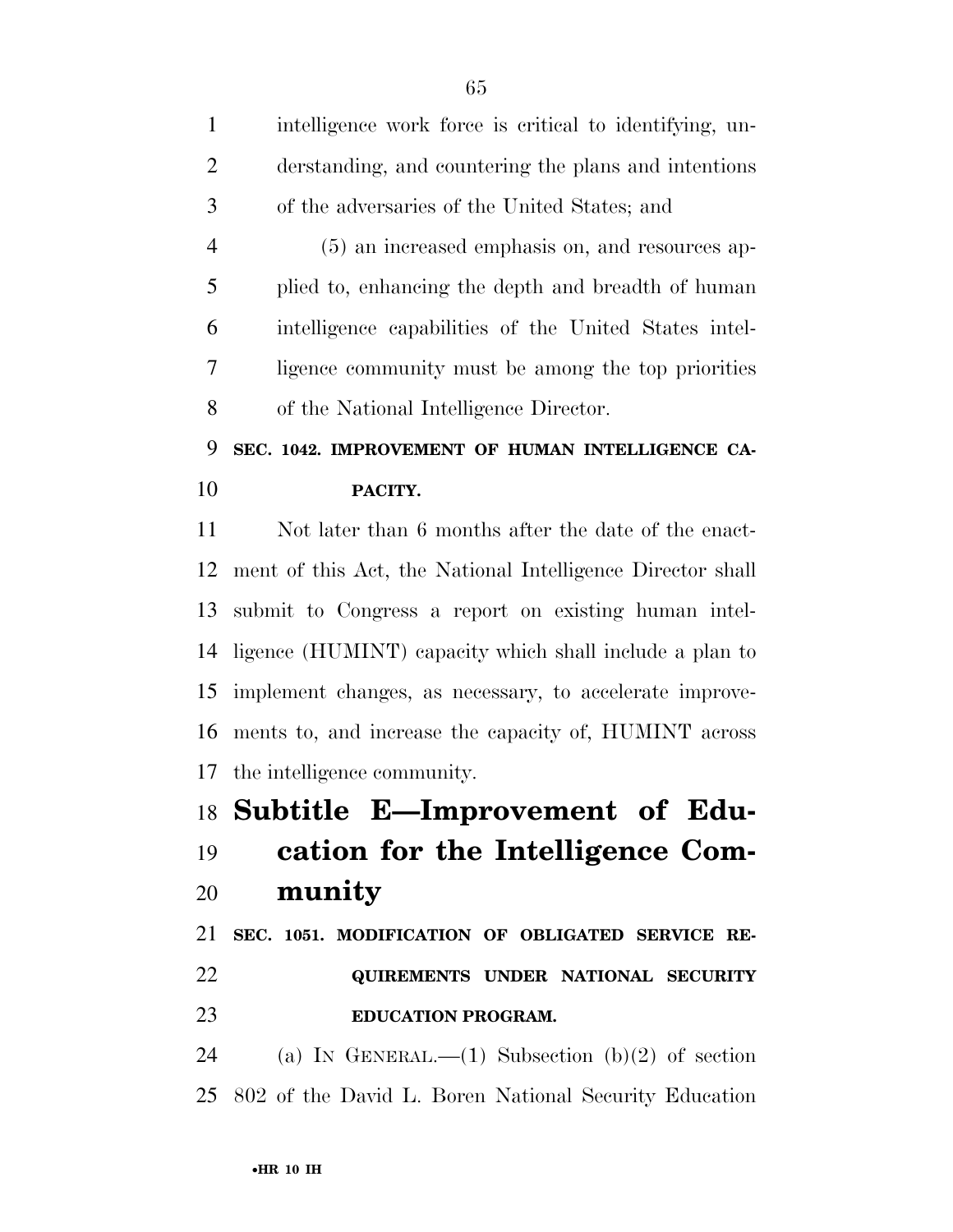Act of 1991 (50 U.S.C. 1902) is amended to read as fol-lows:

 ''(2) will meet the requirements for obligated service described in subsection (j); and''.

 (2) Such section is further amended by adding at the end the following new subsection:

 ''(j) REQUIREMENTS FOR OBLIGATED SERVICE IN THE GOVERNMENT.—(1) Each recipient of a scholarship or a fellowship under the program shall work in a specified national security position. In this subsection, the term 'specified national security position' means a position of a department or agency of the United States that the Sec- retary certifies is appropriate to use the unique language and region expertise acquired by the recipient pursuant to the study for which scholarship or fellowship assistance (as the case may be) was provided under the program.

17 ''(2) Each such recipient shall commence work in a specified national security position as soon as practicable but in no case later than two years after the completion by the recipient of the study for which scholarship or fel- lowship assistance (as the case may be) was provided under the program.

23 ''(3) Each such recipient shall work in a specified na- tional security position for a period specified by the Sec-retary, which period shall include—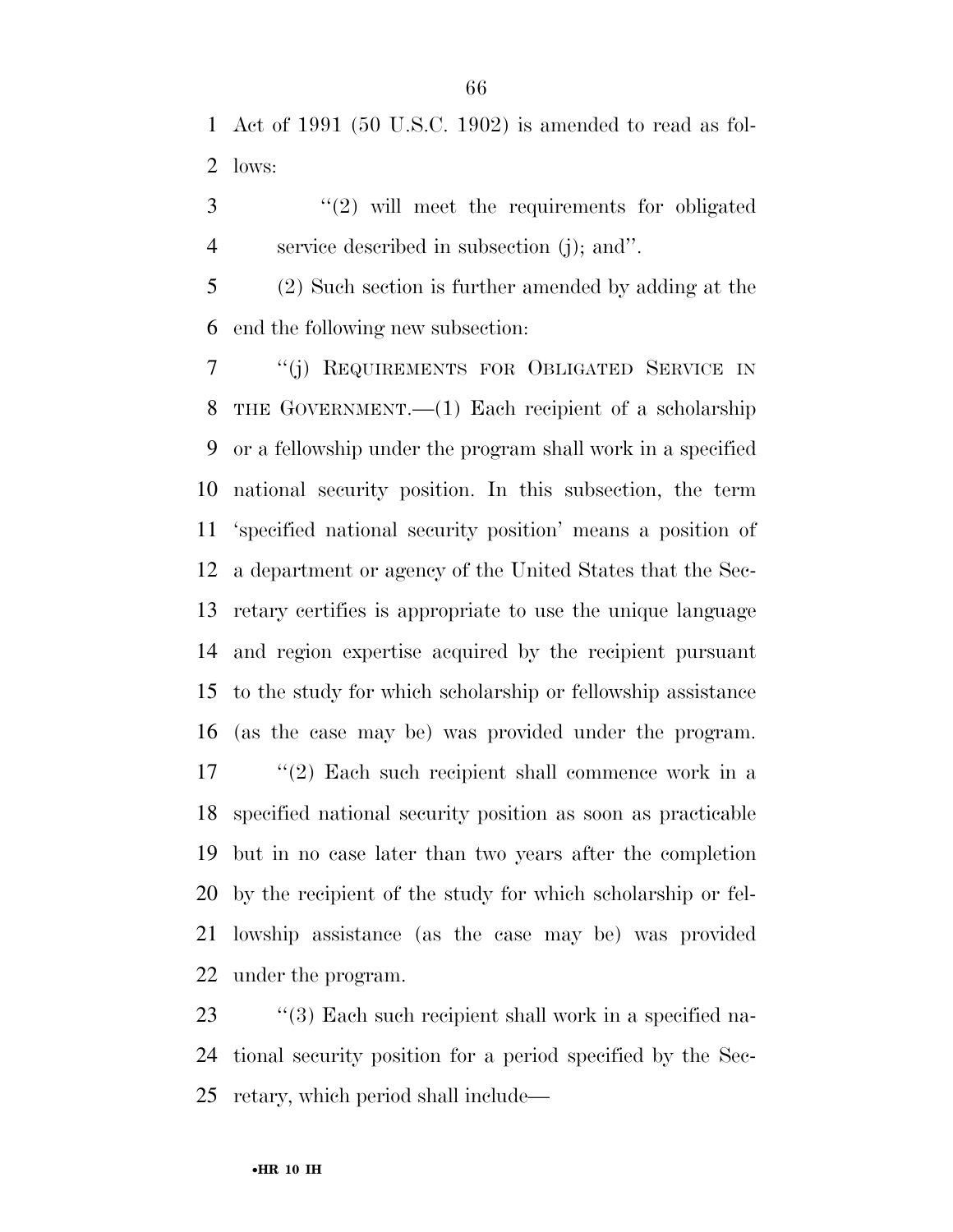| $\mathbf{1}$   | "(A) in the case of a recipient of a scholarship,            |
|----------------|--------------------------------------------------------------|
| $\overline{2}$ | one year of service for each year, or portion thereof,       |
| 3              | for which such scholarship assistance was provided,          |
| $\overline{4}$ | and                                                          |
| 5              | " $(B)$ in the case of a recipient of a fellowship,          |
| 6              | not less than one nor more than three years for each         |
| 7              | year, or portion thereof, for which such fellowship          |
| 8              | assistance was provided.                                     |
| 9              | "(4) Recipients shall seek specified national security       |
| 10             | positions as follows:                                        |
| 11             | "(A) In the Department of Defense or in any                  |
| 12             | element of the intelligence community.                       |
| 13             | "(B) In the Department of State or in the De-                |
| 14             | partment of Homeland Security, if the recipient              |
| 15             | demonstrates to the Secretary that no position is            |
| 16             | available in the Department of Defense or in any             |
| 17             | element of the intelligence community.                       |
| 18             | "(C) In any other Federal department or agen-                |
| 19             | cy not referred to in subparagraphs $(A)$ and $(B)$ , if     |
| 20             | the recipient demonstrates to the Secretary that no          |
| 21             | position is available in a Federal department or             |
| 22             | agency specified in such paragraphs.".                       |
| 23             | (b) REGULATIONS.—The Secretary of Defense shall              |
| 24             | prescribe regulations to carry out subsection (j) of section |
| 25             | 802 of the David L. Boren National Security Education        |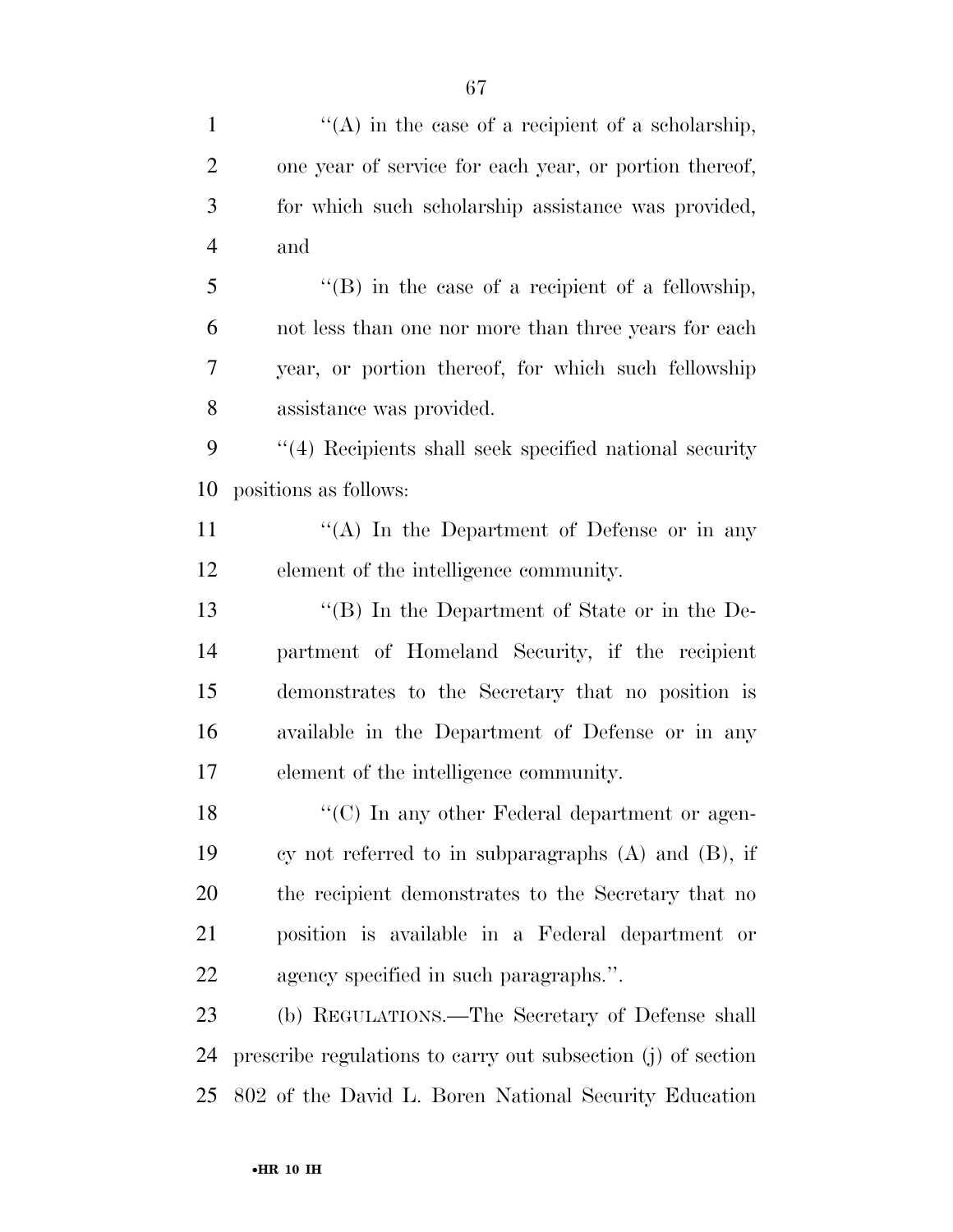Act of 1991, as added by subsection (a). In prescribing such regulations, the Secretary shall establish standards that recipients of scholarship and fellowship assistance under the program under section 802 of the David L. Boren National Security Education Act of 1991 are re- quired to demonstrate in order to satisfy the requirement of a good faith effort to gain employment as required under such subsection.

 (c) APPLICABILITY.—(1) The amendments made by subsection (a) shall apply with respect to service agree- ments entered into under the David L. Boren National Security Education Act of 1991 on or after the date of the enactment of this Act.

 (2) The amendments made by subsection (a) shall not affect the force, validity, or terms of any service agreement entered into under the David L. Boren National Security Education Act of 1991 before the date of the enactment of this Act that is in force as of that date.

## **SEC. 1052. IMPROVEMENTS TO THE NATIONAL FLAGSHIP LANGUAGE INITIATIVE.**

 (a) INCREASE IN ANNUAL AUTHORIZATION OF AP- PROPRIATIONS.—(1) Title VIII of the Intelligence Author- ization Act for Fiscal Year 1992 (Public Law 102–183; 24 105 Stat. 1271), as amended by section  $311(c)$  of the In-telligence Authorization Act for Fiscal Year 1994 (Public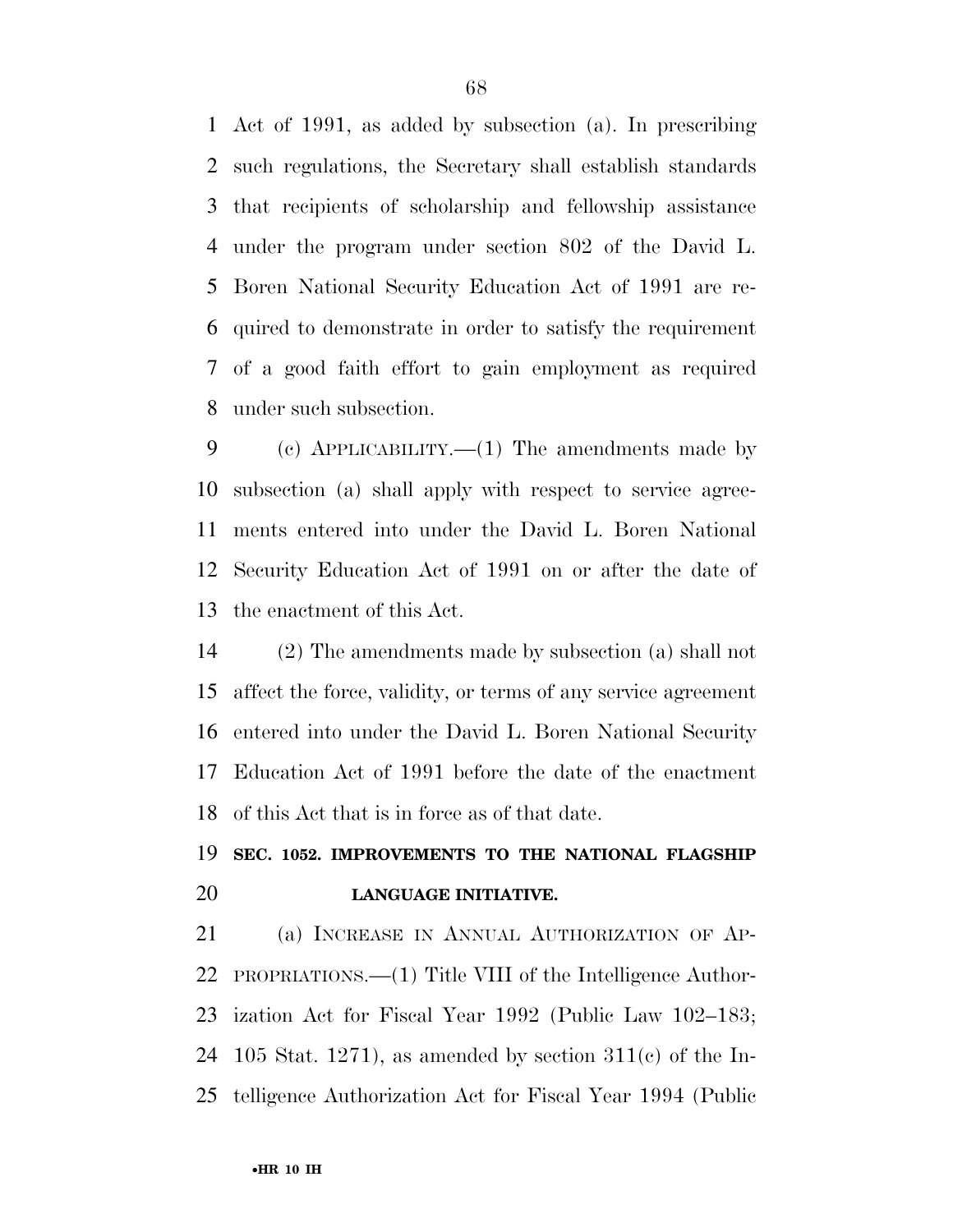Law 103–178; 107 Stat. 2037) and by section 333(b) of the Intelligence Authorization Act for Fiscal Year 2003 (Public Law 107–306; 116 Stat. 2397), is amended in subsection (a) of section 811 by striking ''there is author- ized to be appropriated to the Secretary for each fiscal year, beginning with fiscal year 2003, \$10,000,000,'' and inserting ''there is authorized to be appropriated to the Secretary for each of fiscal years 2003 and 2004, \$10,000,000, and for fiscal year 2005 and each subse-quent fiscal year, \$12,000,000,''.

 (2) Subsection (b) of such section is amended by in- serting ''for fiscal years 2003 and 2004 only'' after ''au-thorization of appropriations under subsection (a)''.

 (b) REQUIREMENT FOR EMPLOYMENT AGREE- MENTS.—(1) Section 802(i) of the David L. Boren Na- tional Security Education Act of 1991 (50 U.S.C. 1902(i)) is amended by adding at the end the following new para-graph:

 $\frac{1}{5}(A)$  In the case of an undergraduate or graduate student that participates in training in programs under paragraph (1), the student shall enter into an agreement described in subsection (b), other than such a student who has entered into such an agreement pursuant to subpara-24 graph  $(A)(ii)$  or  $(B)(ii)$  of section  $802(a)(1)$ .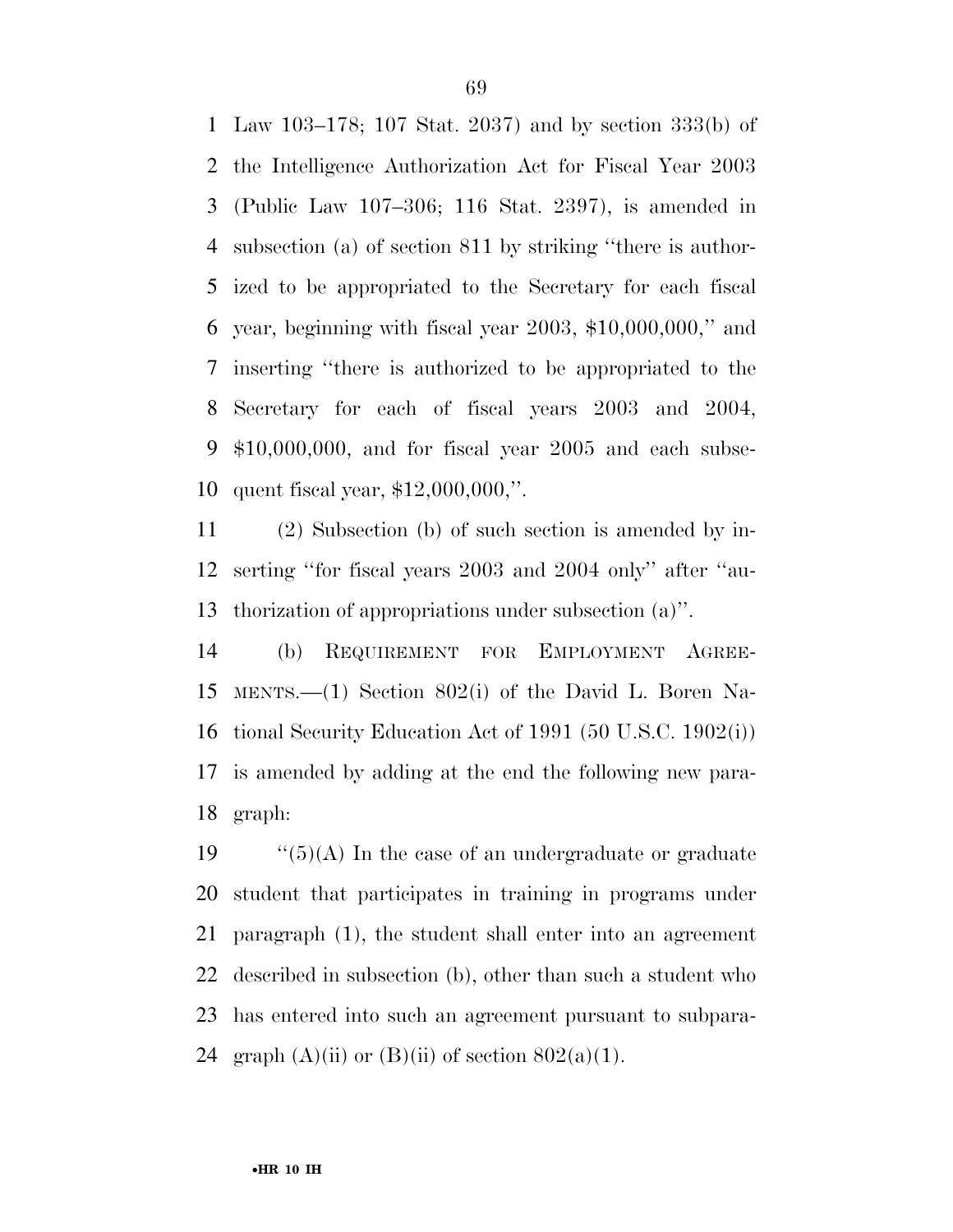''(B) In the case of an employee of an agency or de- partment of the Federal Government that participates in training in programs under paragraph (1), the employee shall agree in writing—

 ''(i) to continue in the service of the agency or department of the Federal Government employing the employee for the period of such training;

8 ''(ii) to continue in the service of such agency or department employing the employee following completion of such training for a period of two years for each year, or part of the year, of such training; 12 ''(iii) to reimburse the United States for the total cost of such training (excluding the employee's pay and allowances) provided to the employee if, be- fore the completion by the employee of the training, the employment of the employee by the agency or department is terminated due to misconduct by the employee or by the employee voluntarily; and

 ''(iv) to reimburse the United States if, after completing such training, the employment of the em- ployee by the agency or department is terminated ei-22 ther by the agency or department due to misconduct by the employee or by the employee voluntarily, be- fore the completion by the employee of the period of service required in clause (ii), in an amount that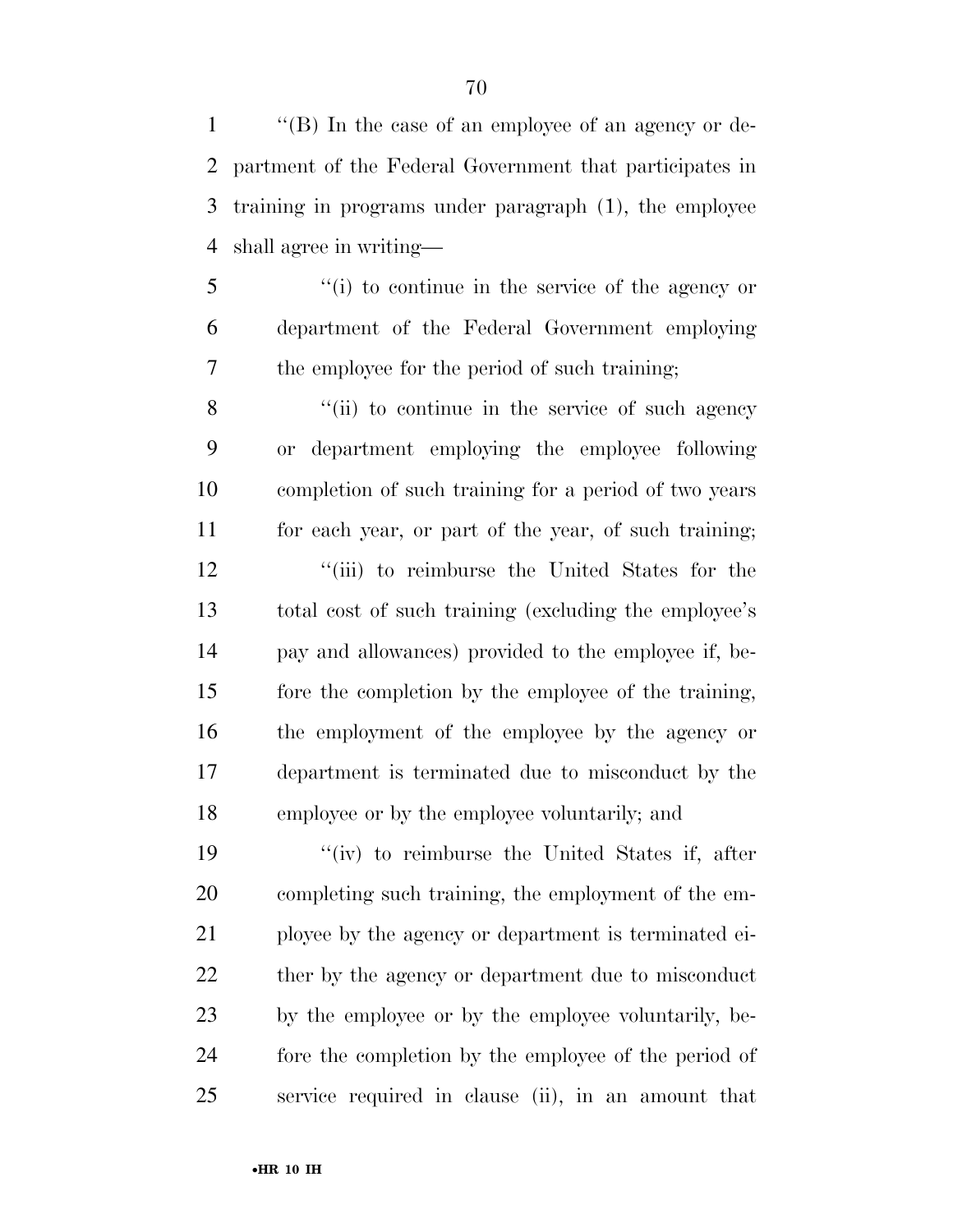bears the same ratio to the total cost of the training (excluding the employee's pay and allowances) pro- vided to the employee as the unserved portion of such period of service bears to the total period of service under clause (ii).

 "'(C) Subject to subparagraph (D), the obligation to reimburse the United States under an agreement under subparagraph (A) is for all purposes a debt owing the United States.

 ''(D) The head of an element of the intelligence com- munity may release an employee, in whole or in part, from the obligation to reimburse the United States under an agreement under subparagraph (A) when, in the discretion of the head of the element, the head of the element deter- mines that equity or the interests of the United States so require.''.

 (2) The amendment made by paragraph (1) shall apply to training that begins on or after the date that is 90 days after the date of the enactment of this Act.

 (c) INCREASE IN THE NUMBER OF PARTICIPATING EDUCATIONAL INSTITUTIONS.—The Secretary of Defense shall take such steps as the Secretary determines will in- crease the number of qualified educational institutions that receive grants under the National Flagship Language Initiative to establish, operate, or improve activities de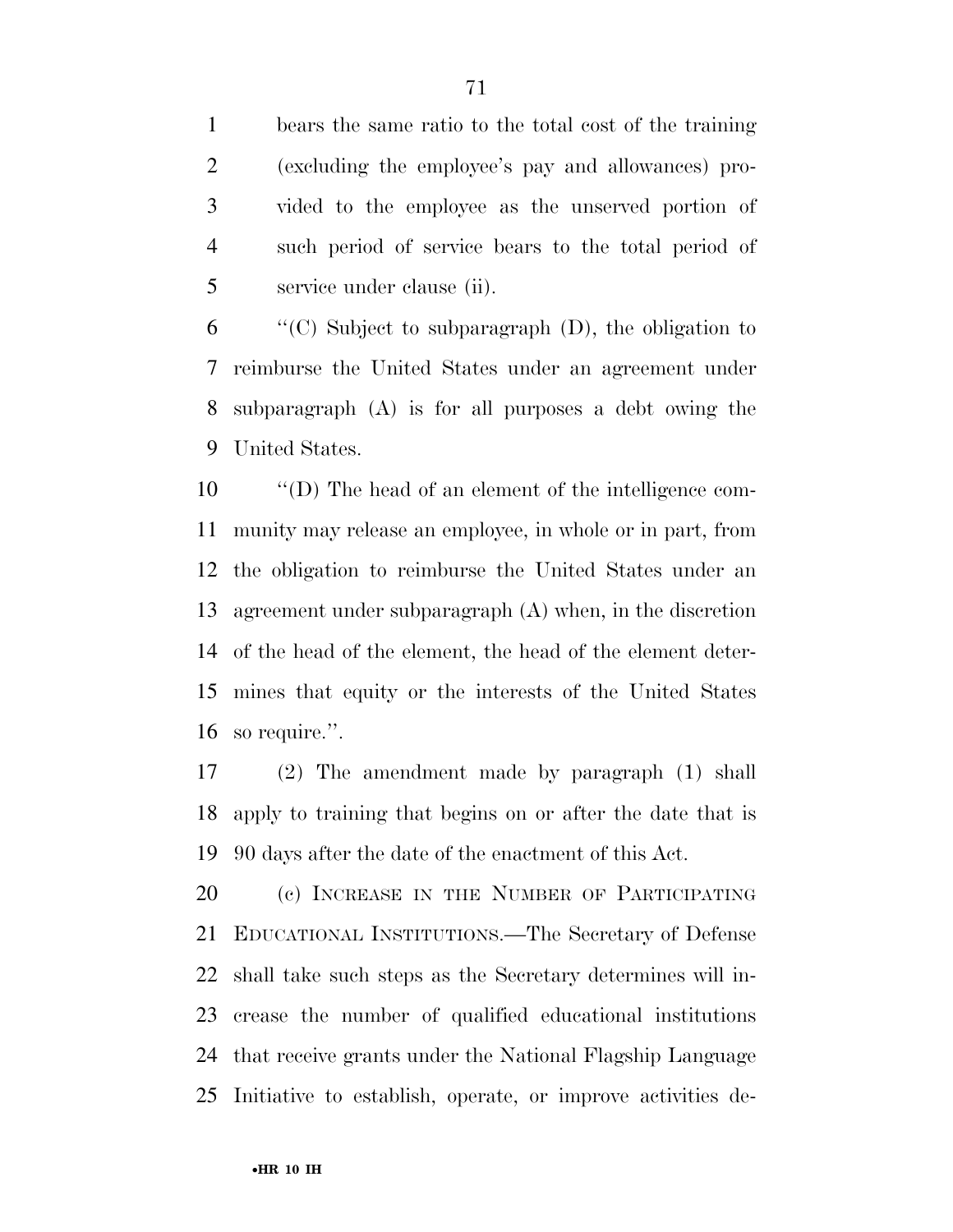signed to train students in programs in a range of dis- ciplines to achieve advanced levels of proficiency in those foreign languages that the Secretary identifies as being the most critical in the interests of the national security of the United States.

 (d) CLARIFICATION OF AUTHORITY TO SUPPORT STUDIES ABROAD.—Educational institutions that receive grants under the National Flagship Language Initiative may support students who pursue total immersion foreign language studies overseas of foreign languages that are critical to the national security of the United States.

**SEC. 1053. ESTABLISHMENT OF SCHOLARSHIP PROGRAM** 

 **FOR ENGLISH LANGUAGE STUDIES FOR HER- ITAGE COMMUNITY CITIZENS OF THE UNITED STATES WITHIN THE NATIONAL SECURITY EDUCATION PROGRAM.** 

 (a) SCHOLARSHIP PROGRAM FOR ENGLISH LAN- GUAGE STUDIES FOR HERITAGE COMMUNITY CITIZENS OF THE UNITED STATES.—(1) Subsection (a)(1) of sec- tion 802 of the David L. Boren National Security Edu-cation Act of 1991 (50 U.S.C. 1902) is amended—

 (A) by striking ''and'' at the end of subpara-23 graph  $(C)$ ;

 (B) by striking the period at the end of sub-25 paragraph (D) and inserting "; and"; and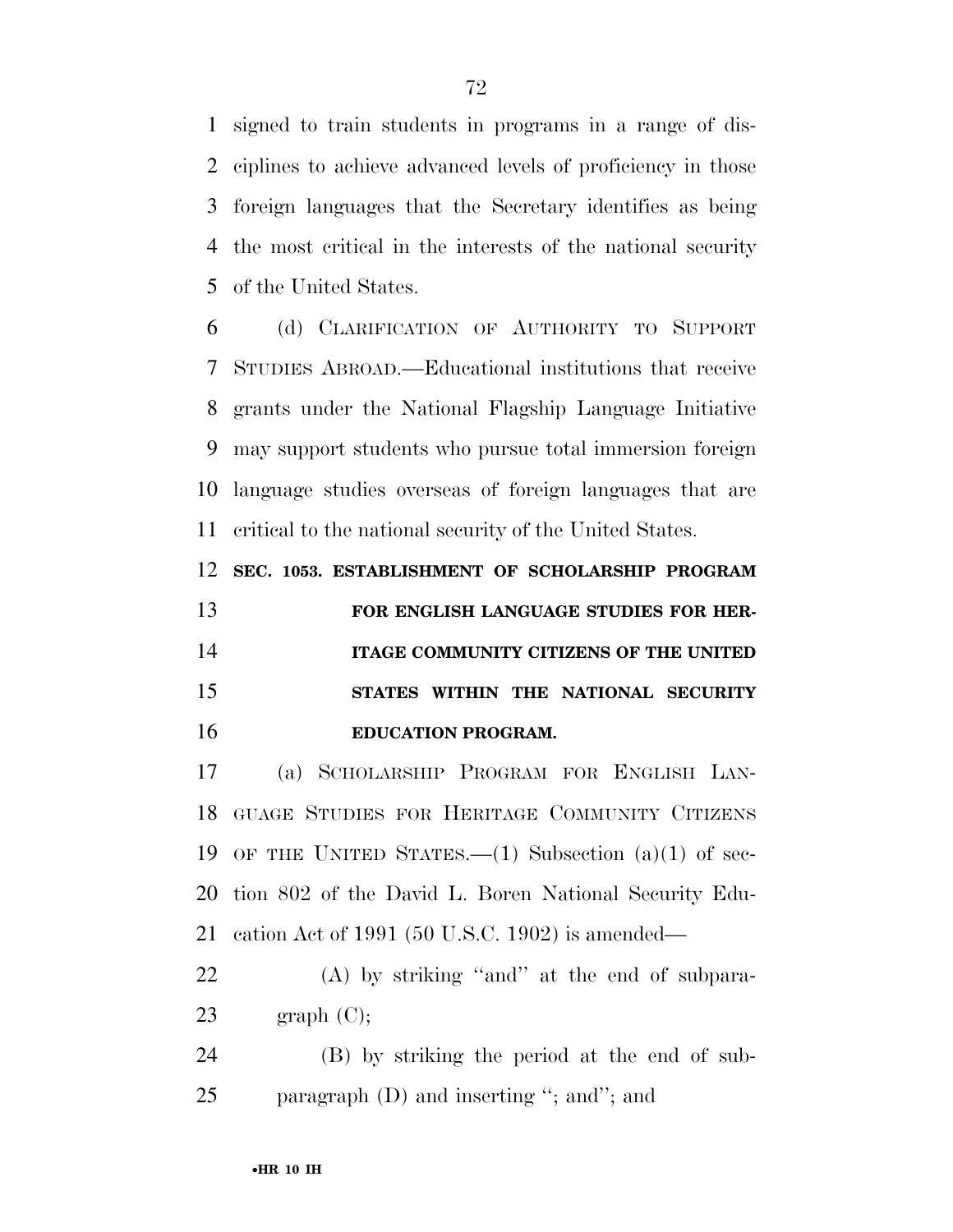| $\mathbf{1}$   | (C) by adding at the end the following new sub- |
|----------------|-------------------------------------------------|
| $\overline{2}$ | paragraph:                                      |
| 3              | $\lq\lq(E)$ awarding scholarships to students   |
| $\overline{4}$ | $who$ —                                         |
| 5              | "(i) are United States citizens who-            |
| 6              | $\lq\lq$ (I) are native speakers (com-          |
| $\overline{7}$ | monly referred to as heritage commu-            |
| 8              | nity residents) of a foreign language           |
| 9              | that is identified as critical to the na-       |
| 10             | tional security interests of the United         |
| 11             | States who should be actively re-               |
| 12             | cruited for employment by Federal se-           |
| 13             | curity agencies with a need for lin-            |
| 14             | guists; and                                     |
| 15             | "(II) are not proficient at a pro-              |
| 16             | fessional level in the English language         |
| 17             | with respect to reading, writing, and           |
| 18             | interpersonal skills required to carry          |
| 19             | out the national security interests of          |
| 20             | the United States, as determined by             |
| 21             | the Secretary,                                  |
| 22             | to enable such students to pursue English       |
| 23             | language studies at an institution of higher    |
| 24             | education of the United States to attain        |
| 25             | proficiency in those skills; and                |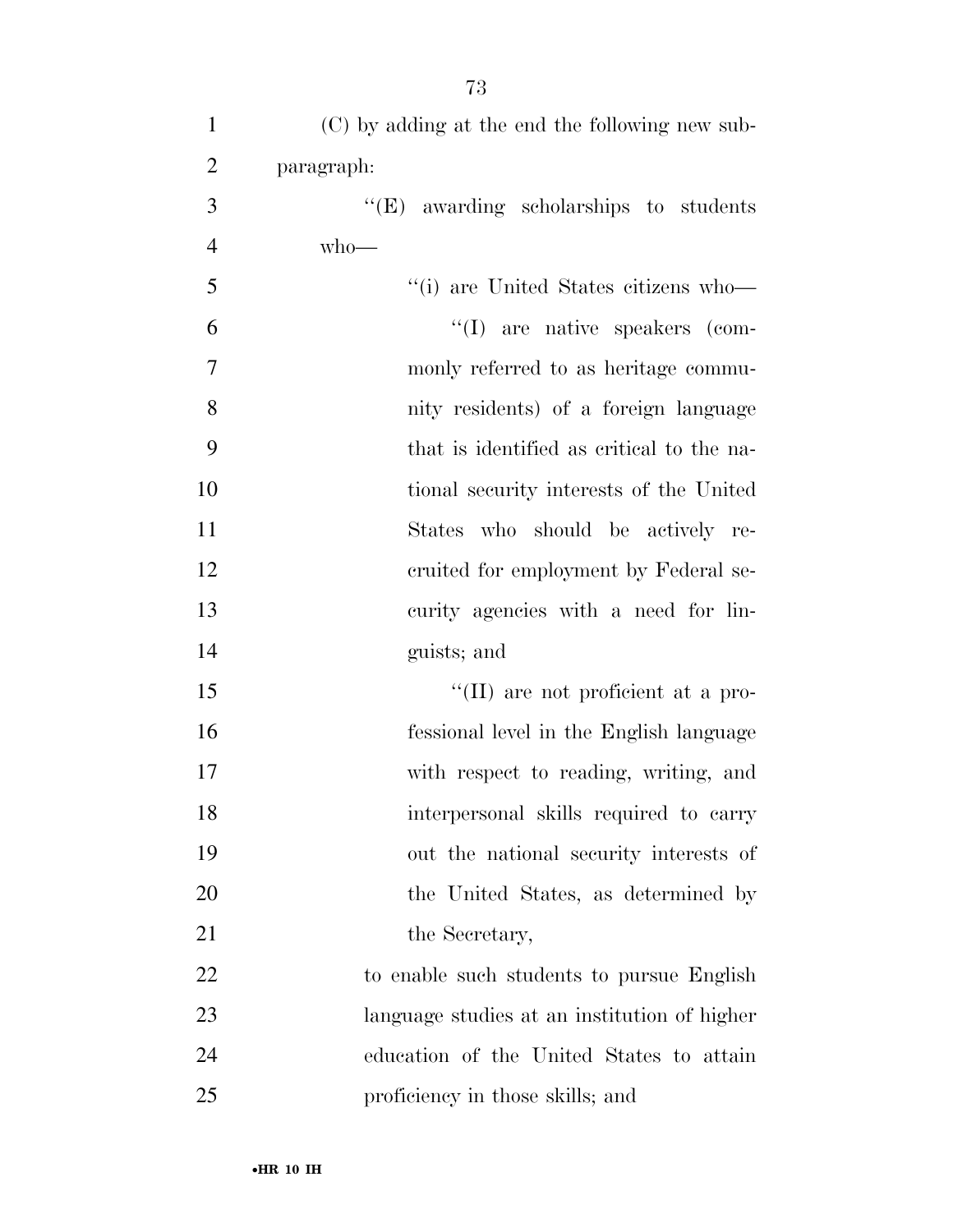1 ''(ii) enter into an agreement to work in a national security position or work in the field of education in the area of study for which the scholarship was awarded in a similar manner (as determined by the Secretary) as agreements entered into pur-7 suant to subsection  $(b)(2)(A)$ .". 8 (2) The matter following subsection  $(a)(2)$  of such section is amended—

 (A) in the first sentence, by inserting ''or for 11 the scholarship program under paragraph  $(1)(E)$ " after ''under paragraph (1)(D) for the National Flagship Language Initiative described in subsection 14 (i)"; and

 (B) by adding at the end the following: ''For the authorization of appropriations for the scholar- ship program under paragraph (1)(E), see section 812.''.

19 (3) Section  $803(d)(4)(E)$  of such Act (50 U.S.C. 20 1903(d)(4)(E)) is amended by inserting before the period 21 the following: "and section  $802(a)(1)(E)$  (relating to scholarship programs for advanced English language stud-ies by heritage community residents)''.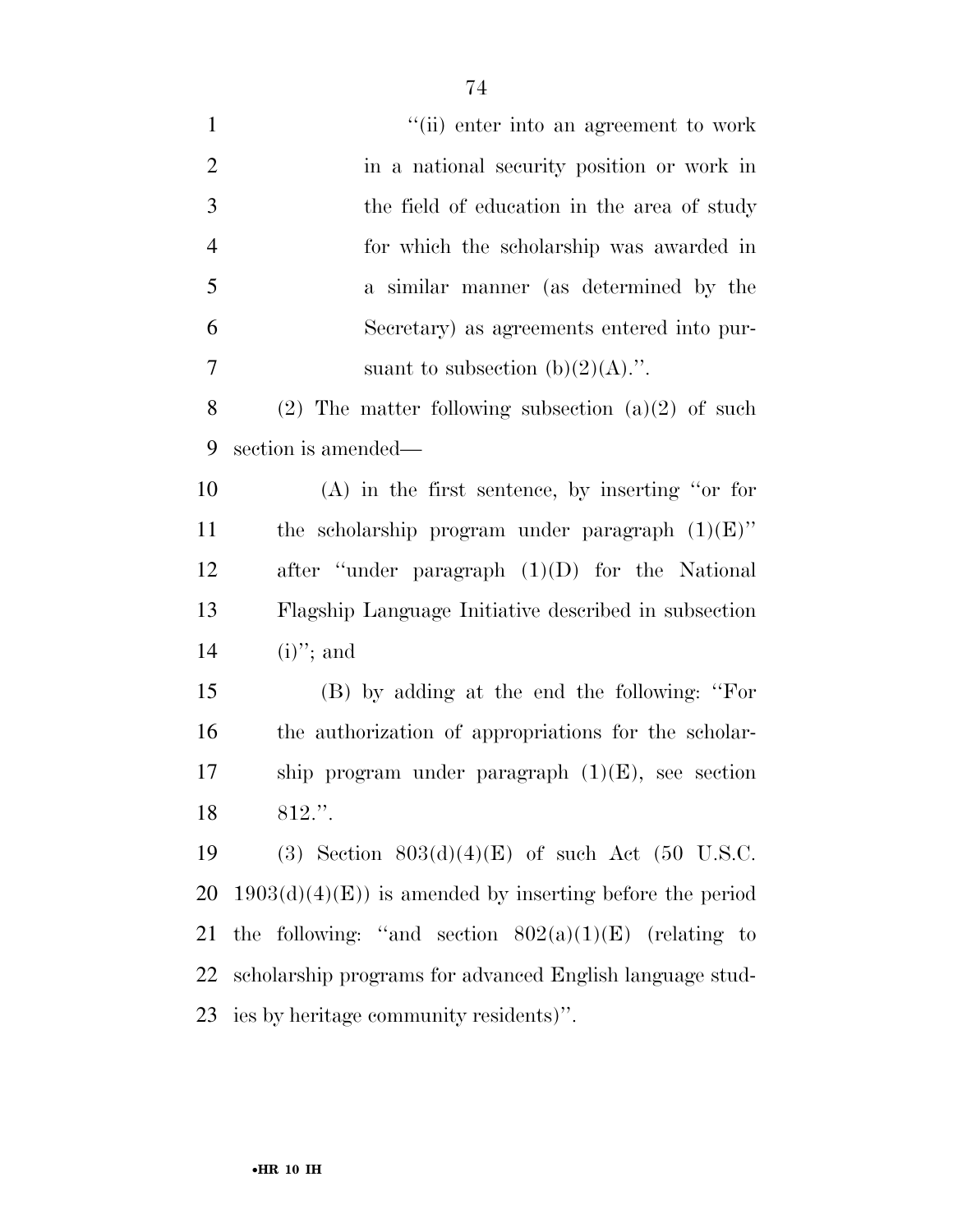(b) FUNDING.—The David L. Boren National Secu- rity Education Act of 1991 (50 U.S.C. 1901 et seq.) is amended by adding at the end the following new section: **''SEC. 812. FUNDING FOR SCHOLARSHIP PROGRAM FOR CERTAIN HERITAGE COMMUNITY RESIDENTS.** 

 ''There is authorized to be appropriated to the Sec- retary for each fiscal year, beginning with fiscal year 2005, \$4,000,000, to carry out the scholarship programs for English language studies by certain heritage commu-10 nity residents under section  $802(a)(1)(E)$ .

## **SEC. 1054. SENSE OF CONGRESS WITH RESPECT TO LAN- GUAGE AND EDUCATION FOR THE INTEL-LIGENCE COMMUNITY; REPORTS.**

 (a) SENSE OF CONGRESS.—It is the sense of Con- gress that there should be within the Office of the Na- tional Intelligence Director a senior official responsible to assist the National Intelligence Director in carrying out the Director's responsibilities for establishing policies and procedure for foreign language education and training of the intelligence community. The duties of such official should include the following:

 (1) Overseeing and coordinating requirements for foreign language education and training of the intelligence community.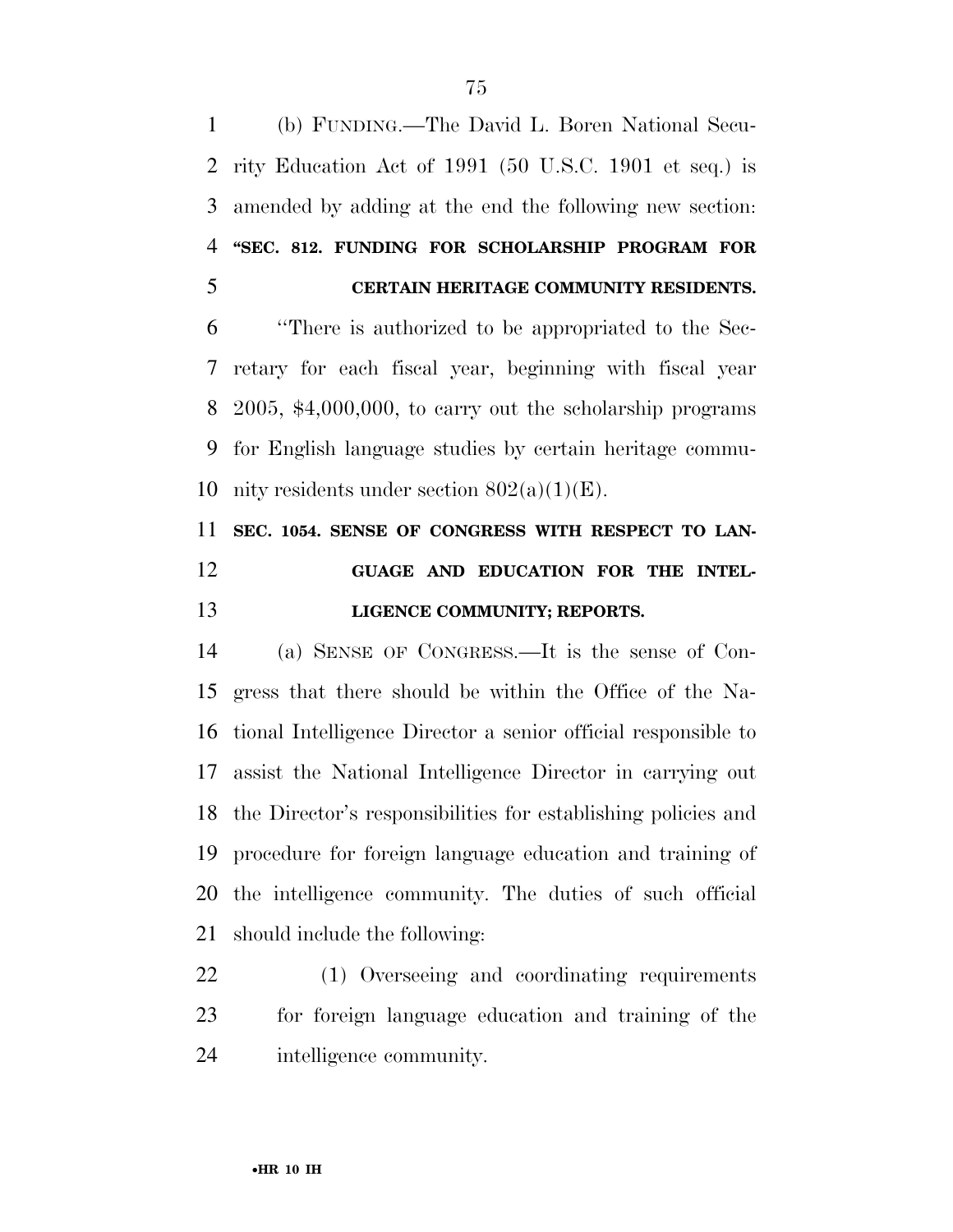| $\mathbf{1}$   | (2) Establishing policy, standards, and prior-              |
|----------------|-------------------------------------------------------------|
| $\overline{2}$ | ities relating to such requirements.                        |
| 3              | (3) Identifying languages that are critical to the          |
| $\overline{4}$ | capability of the intelligence community to carry out       |
| 5              | national security activities of the United States.          |
| 6              | (4) Monitoring the allocation of resources for              |
| 7              | foreign language education and training in order to         |
| 8              | ensure the requirements of the intelligence commu-          |
| 9              | nity with respect to foreign language proficiency are       |
| 10             | met.                                                        |
| 11             | (b) REPORTS.—Not later than one year after the date         |
| 12             | of the enactment of this Act, the National Intelligence Di- |
| 13             | rector shall submit to Congress the following reports:      |
| 14             | $(1)$ A report that identifies—                             |
| 15             | (A) skills and processes involved in learn-                 |
| 16             | ing a foreign language; and                                 |
| 17             | (B) characteristics and teaching techniques                 |
| 18             | that are most effective in teaching foreign lan-            |
| 19             | guages.                                                     |
| 20             | $(2)(A)$ A report that identifies foreign language          |
| 21             | heritage communities, particularly such communities         |
| 22             | that include speakers of languages that are critical        |
| 23             | to the national security of the United States.              |
| 24             | (B) For purposes of subparagraph (A), the                   |
| 25             | term "foreign language heritage community" means            |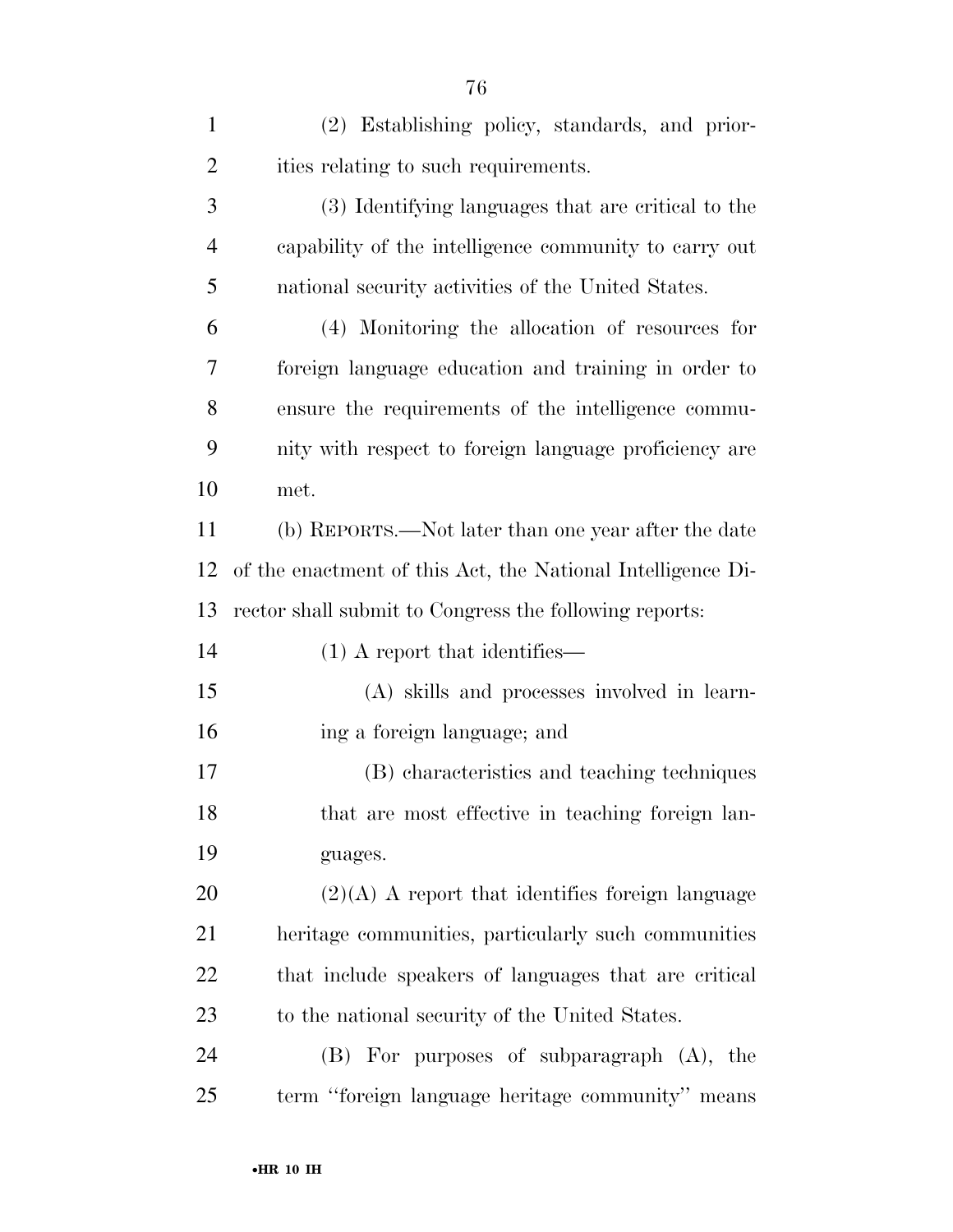| $\mathbf{1}$   | a community of residents or citizens of the United |
|----------------|----------------------------------------------------|
| $\overline{2}$ | States—                                            |
| 3              | (i) who are native speakers of, or who have        |
| $\overline{4}$ | fluency in, a foreign language; and                |
| 5              | (ii) who should be actively recruited for          |
| 6              | employment by Federal security agencies with a     |
| 7              | need for linguists.                                |
| 8              | $(3)$ A report on-                                 |
| 9              | (A) the estimated cost of establishing a           |
| 10             | program under which the heads of elements of       |
| 11             | the intelligence community agree to repay em-      |
| 12             | ployees of the intelligence community for any      |
| 13             | student loan taken out by that employee for the    |
| 14             | study of foreign languages critical for the na-    |
| 15             | tional security of the United States; and          |
| 16             | (B) the effectiveness of such a program in         |
| 17             | recruiting and retaining highly qualified per-     |
| 18             | sonnel in the intelligence community.              |
| 19             | SEC. 1055. ADVANCEMENT OF FOREIGN LANGUAGES CRIT-  |
| 20             | ICAL TO THE INTELLIGENCE COMMUNITY.                |
| 21             | (a) IN GENERAL.—Title X of the National Security   |
| 22             | Act of 1947 $(50 \text{ U.S.C.})$ is amended—      |
| 23             | $(1)$ by inserting before section 1001 (50 U.S.C.  |
| 24             | $441g$ ) the following:                            |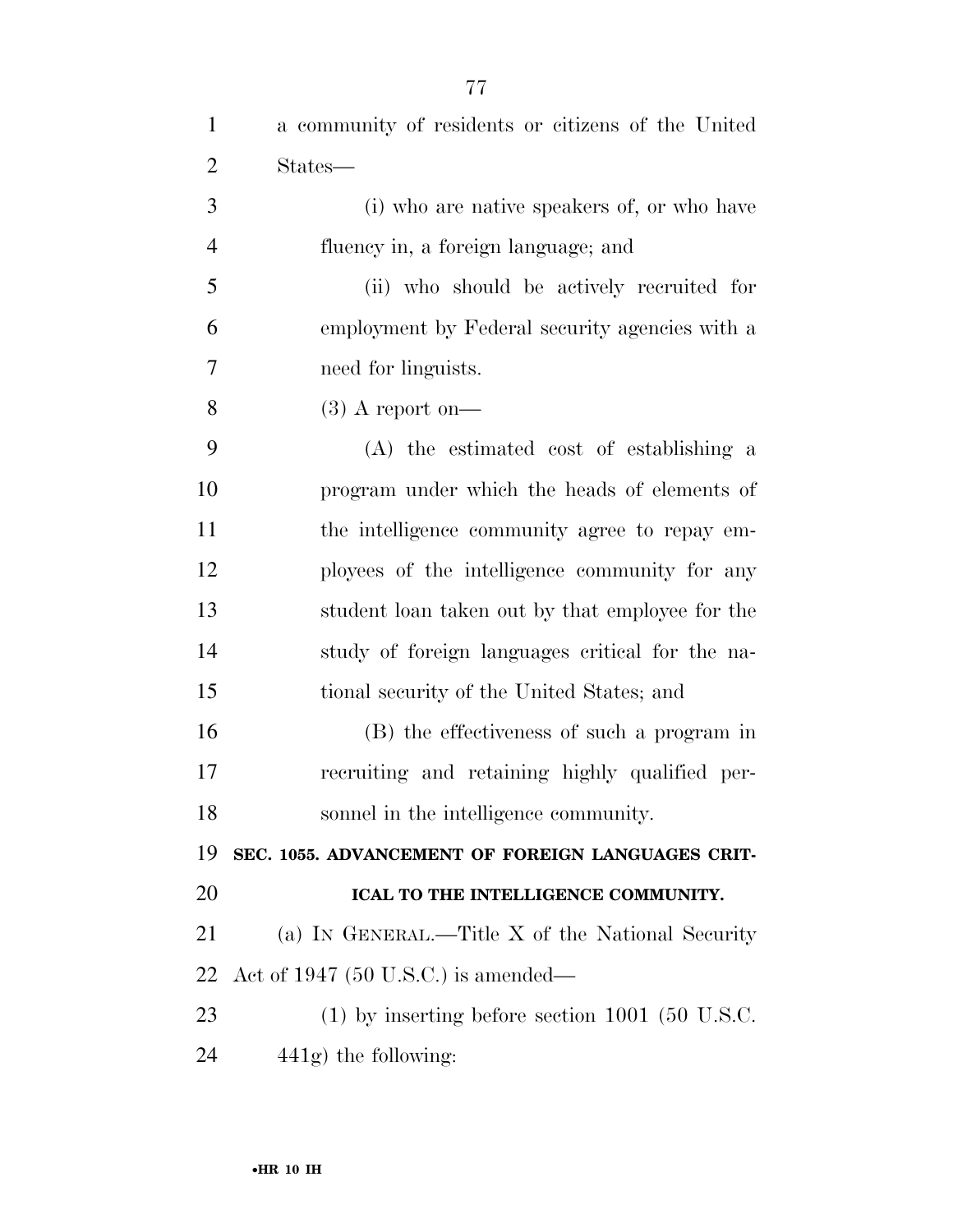# **''Subtitle A—Science and Technology''** ;

and

 (2) by adding at the end the following new sub-titles:

# **''Subtitle B—Foreign Languages Program**

''PROGRAM ON ADVANCEMENT OF FOREIGN LANGUAGES

CRITICAL TO THE INTELLIGENCE COMMUNITY

 ''SEC. 1011. (a) ESTABLISHMENT OF PROGRAM.— The Secretary of Defense and the National Intelligence Director may jointly establish a program to advance for- eign languages skills in languages that are critical to the capability of the intelligence community to carry out na- tional security activities of the United States (hereinafter in this subtitle referred to as the 'Foreign Languages Pro-gram').

18 "(b) IDENTIFICATION OF REQUISITE ACTIONS.—In order to carry out the Foreign Languages Program, the Secretary of Defense and the National Intelligence Direc- tor shall jointly determine actions required to improve the education of personnel in the intelligence community in foreign languages that are critical to the capability of the intelligence community to carry out national security ac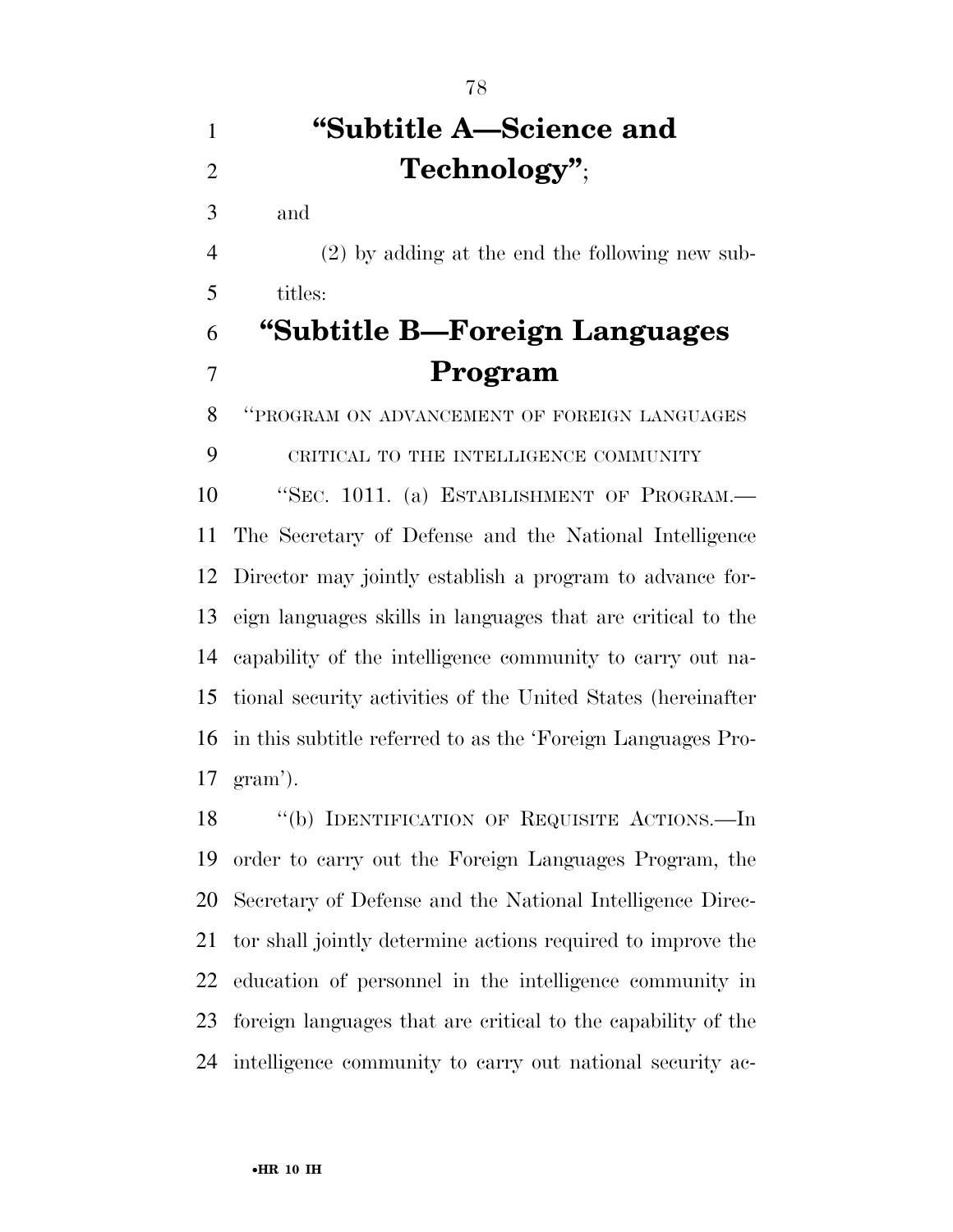tivities of the United States to meet the long-term intel-ligence needs of the United States.

#### ''EDUCATION PARTNERSHIPS

 ''SEC. 1012. (a) IN GENERAL.—In carrying out the Foreign Languages Program, the head of a department or agency containing an element of an intelligence commu- nity entity may enter into one or more education partner- ship agreements with educational institutions in the United States in order to encourage and enhance the study of foreign languages that are critical to the capa- bility of the intelligence community to carry out national security activities of the United States in educational insti-tutions.

 ''(b) ASSISTANCE PROVIDED UNDER EDUCATIONAL PARTNERSHIP AGREEMENTS.—Under an educational partnership agreement entered into with an educational institution pursuant to this section, the head of an element of an intelligence community entity may provide the fol-lowing assistance to the educational institution:

 $\frac{1}{20}$  The loan of equipment and instructional materials of the element of the intelligence commu- nity entity to the educational institution for any pur- pose and duration that the head determines to be appropriate.

•**HR 10 IH**  25 "(2) Notwithstanding any other provision of law relating to transfers of surplus property, the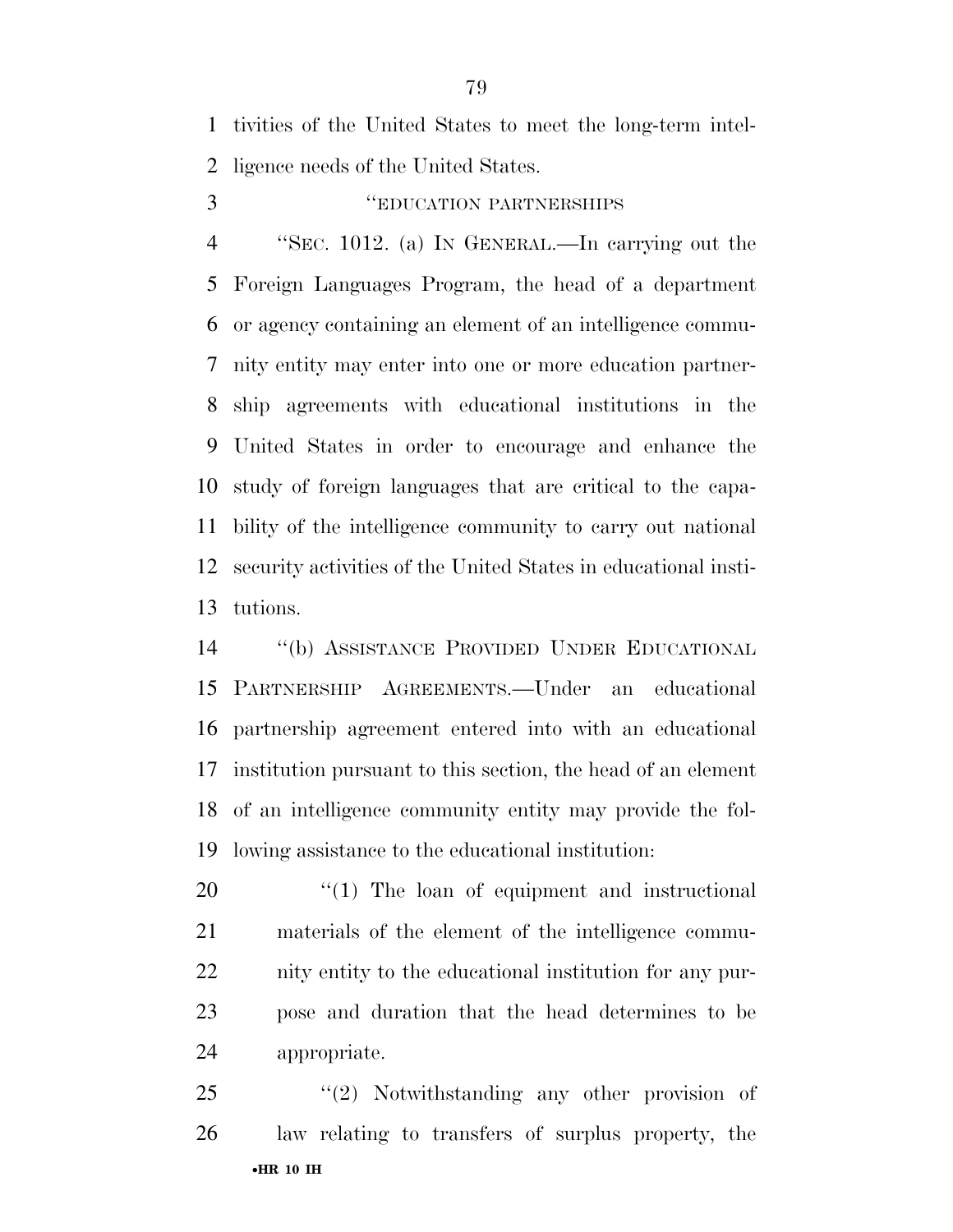| $\mathbf{1}$   | transfer to the educational institution of any com-     |
|----------------|---------------------------------------------------------|
| $\overline{2}$ | puter equipment, or other equipment, that is—           |
| 3              | $\lq\lq$ commonly used by educational insti-            |
| $\overline{4}$ | tutions;                                                |
| 5              | $\lq\lq$ surplus to the needs of the entity;            |
| 6              | and                                                     |
| $\tau$         | "(C) determined by the head of the ele-                 |
| 8              | ment to be appropriate for support of such              |
| 9              | agreement.                                              |
| 10             | $(3)$ The provision of dedicated personnel to the       |
| 11             | educational institution—                                |
| 12             | $\lq\lq$ to teach courses in foreign languages          |
| 13             | that are critical to the capability of the intel-       |
| 14             | ligence community to carry out national secu-           |
| 15             | rity activities of the United States; or                |
| 16             | $\lq\lq (B)$ to assist in the development of such       |
| 17             | courses and materials for the institution.              |
| 18             | $"$ (4) The involvement of faculty and students of      |
| 19             | the educational institution in research projects of the |
| 20             | element of the intelligence community entity.           |
| 21             | $\lq(5)$ Cooperation with the educational institu-      |
| 22             | tion in developing a program under which students       |
| 23             | receive a cademic credit at the educational institution |
| 24             | for work on research projects of the element of the     |
| 25             | intelligence community entity.                          |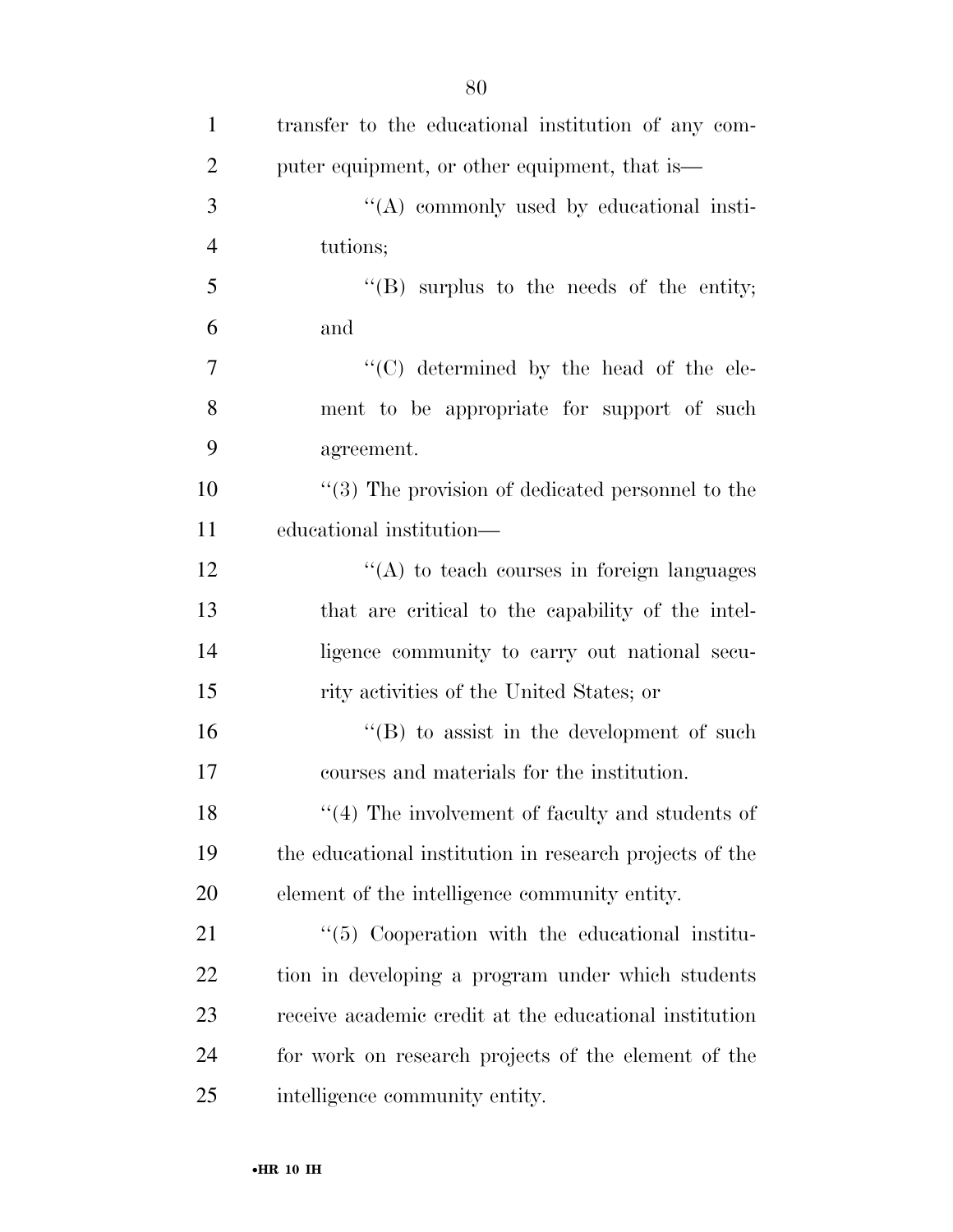1 ''(6) The provision of academic and career ad- vice and assistance to students of the educational in-stitution.

4 ''(7) The provision of cash awards and other items that the head of the element of the intelligence community entity determines to be appropriate.

**THE COLUNTARY SERVICES** 

 ''SEC. 1013. (a) AUTHORITY TO ACCEPT SERV- ICES.—Notwithstanding section 1342 of title 31, United States Code, and subject to subsection (b), the Foreign Languages Program under section 1011 shall include au- thority for the head of an element of an intelligence com- munity entity to accept from any individual who is dedi- cated personnel (as defined in section 1016(3)) voluntary services in support of the activities authorized by this sub-title.

17 "(b) REQUIREMENTS AND LIMITATIONS.—(1) In ac- cepting voluntary services from an individual under sub-section (a), the head of the element shall—

 $\langle \rangle$  (A) supervise the individual to the same extent as the head of the element would supervise a com- pensated employee of that element providing similar services; and

24  $\langle$  (B) ensure that the individual is licensed, priv-ileged, has appropriate educational or experiential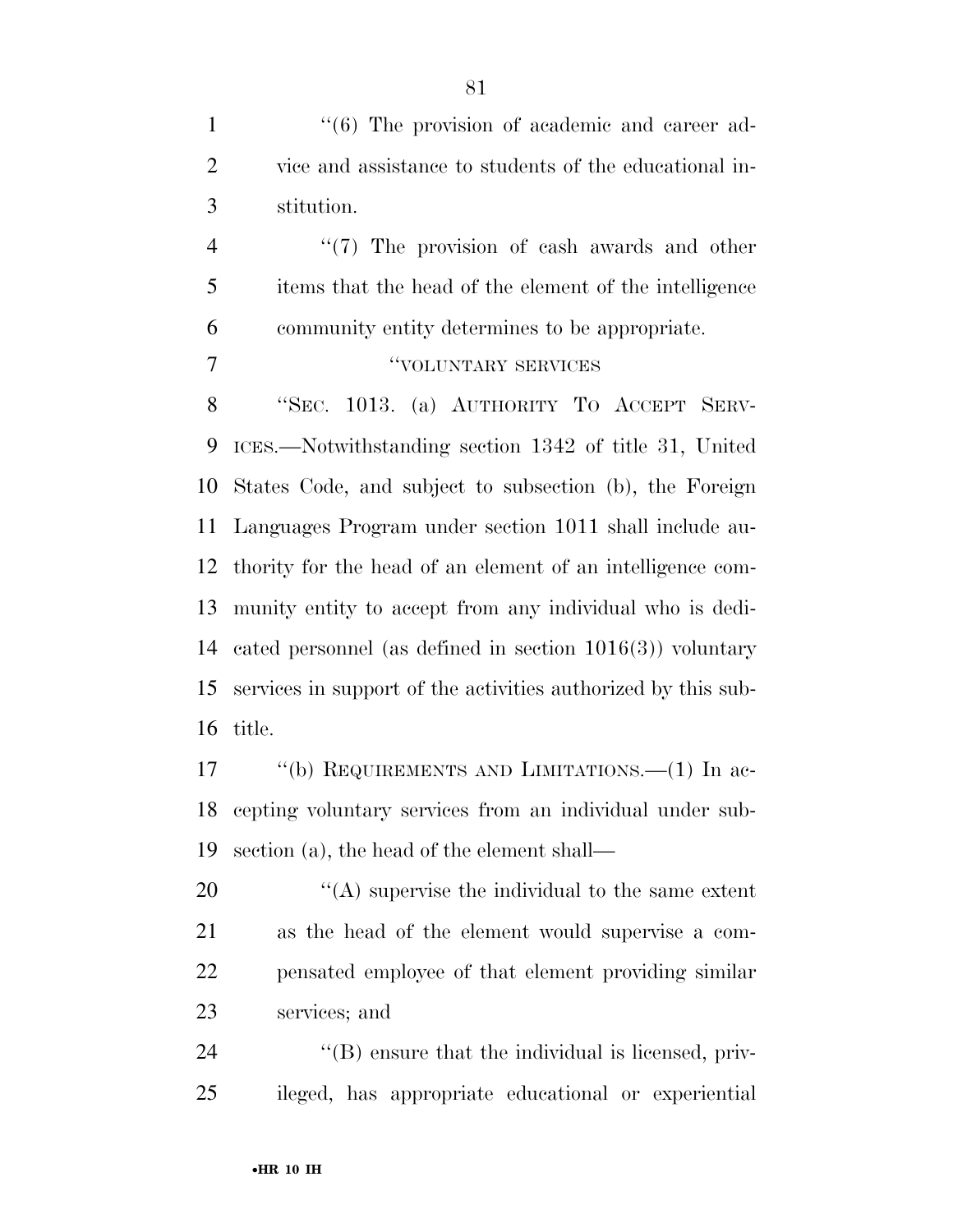| $\mathbf{1}$   | credentials, or is otherwise qualified under applicable     |
|----------------|-------------------------------------------------------------|
| $\overline{2}$ | law or regulations to provide such services.                |
| 3              | $\lq(2)$ In accepting voluntary services from an indi-      |
| $\overline{4}$ | vidual under subsection (a), the head of an element of the  |
| 5              | intelligence community entity may not—                      |
| 6              | $\lq\lq$ place the individual in a policy making po-        |
| 7              | sition, or other position performing inherently gov-        |
| 8              | ernment functions; or                                       |
| 9              | $\lq\lq$ compensate the individual for the provi-           |
| 10             | sion of such services.                                      |
| 11             | "(c) AUTHORITY TO RECRUIT AND TRAIN INDIVID-                |
| 12             | UALS PROVIDING SERVICES.—The head of an element of          |
| 13             | an intelligence community entity may recruit and train in-  |
| 14             | dividuals to provide voluntary services accepted under sub- |
| 15             | section (a).                                                |
| 16             | "(d) STATUS OF INDIVIDUALS PROVIDING SERV-                  |
| 17             | ICES.—(1) Subject to paragraph $(2)$ , while providing vol- |
| 18             | untary services accepted under subsection (a) or receiving  |
| 19             | training under subsection (c), an individual shall be con-  |
| 20             | sidered to be an employee of the Federal Government only    |
| 21             | for purposes of the following provisions of law:            |
| 22             | "(A) Section $552a$ of title 5, United States               |
| 23             | Code (relating to maintenance of records on individ-        |
|                |                                                             |

uals).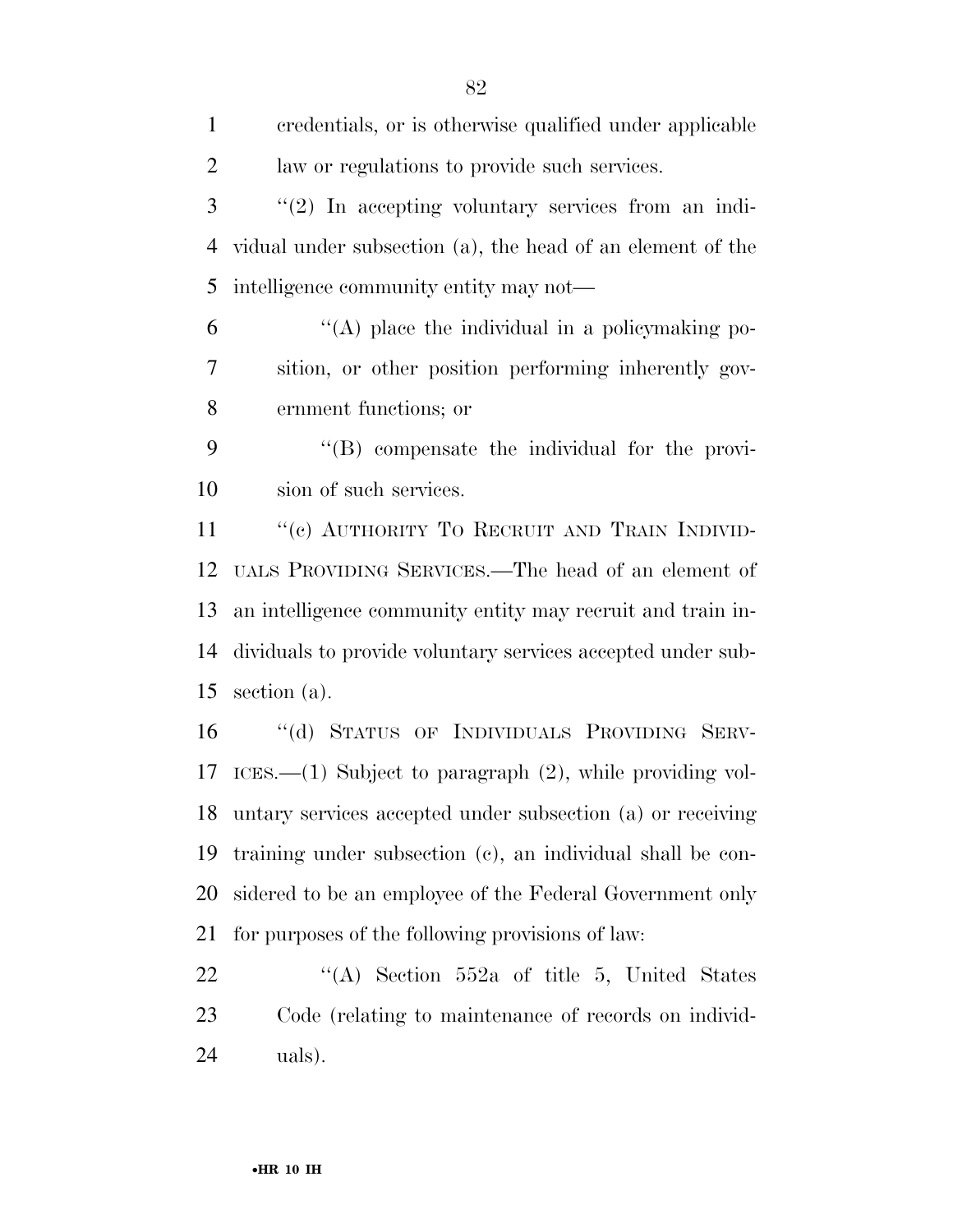''(B) Chapter 11 of title 18, United States Code (relating to conflicts of interest).

 ''(2)(A) With respect to voluntary services accepted under paragraph (1) provided by an individual that are within the scope of the services so accepted, the individual is deemed to be a volunteer of a governmental entity or nonprofit institution for purposes of the Volunteer Protec-tion Act of 1997 (42 U.S.C. 14501 et seq.).

 ''(B) In the case of any claim against such an indi- vidual with respect to the provision of such services, sec- tion 4(d) of such Act (42 U.S.C. 14503(d)) shall not apply.

13 ''(3) Acceptance of voluntary services under this sec- tion shall have no bearing on the issuance or renewal of a security clearance.

16 "(e) REIMBURSEMENT OF INCIDENTAL EXPENSES.— (1) The head of an element of the intelligence community entity may reimburse an individual for incidental expenses incurred by the individual in providing voluntary services accepted under subsection (a). The head of an element of the intelligence community entity shall determine which expenses are eligible for reimbursement under this sub-section.

 ''(2) Reimbursement under paragraph (1) may be made from appropriated or nonappropriated funds.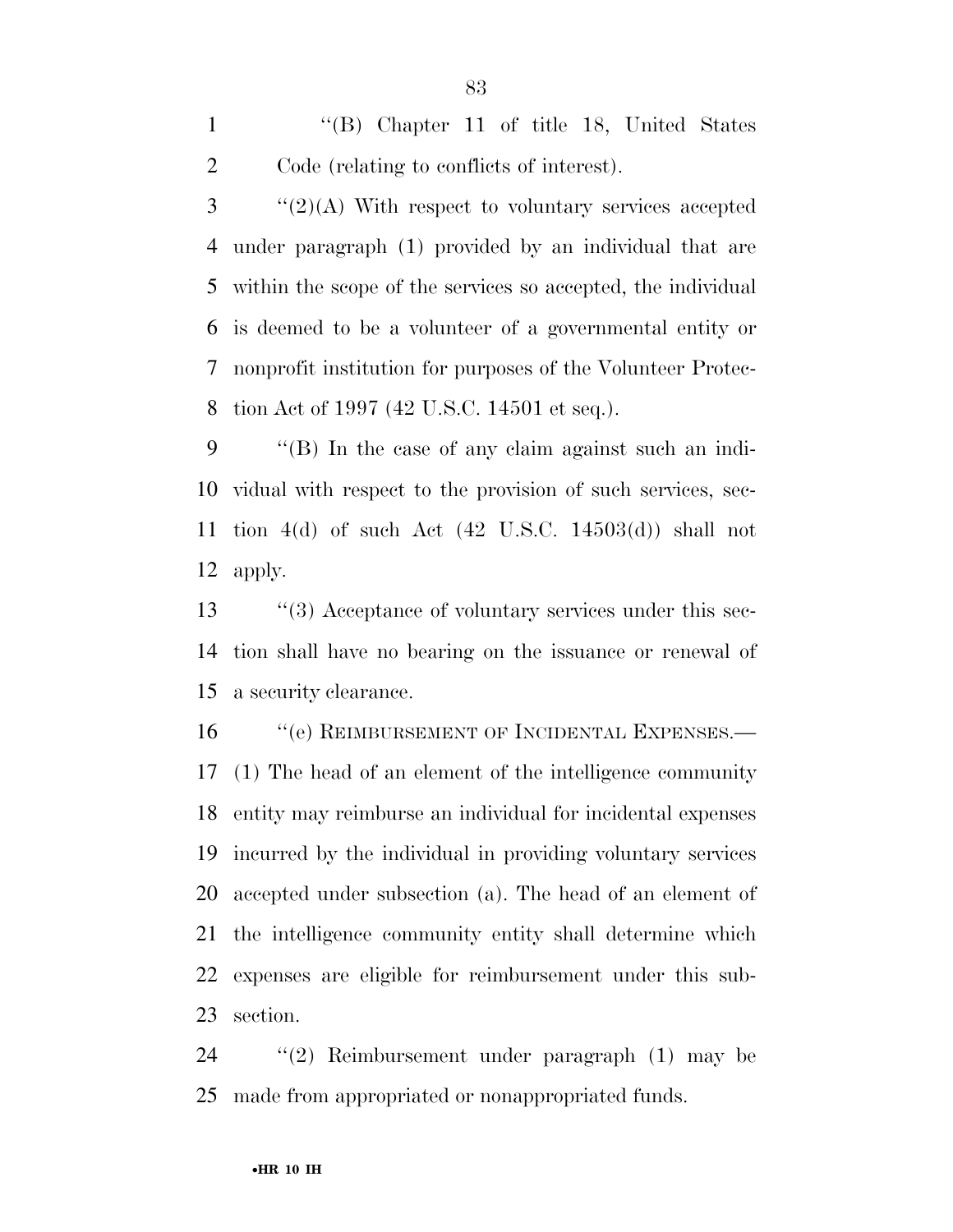''(f) AUTHORITY TO INSTALL EQUIPMENT.—(1) The head of an element of the intelligence community may in- stall telephone lines and any necessary telecommunication equipment in the private residences of individuals who pro-vide voluntary services accepted under subsection (a).

 ''(2) The head of an element of the intelligence com- munity may pay the charges incurred for the use of equip- ment installed under paragraph (1) for authorized pur-poses.

 ''(3) Notwithstanding section 1348 of title 31, United States Code, the head of an element of the intelligence community entity may use appropriated funds or non- appropriated funds of the element in carrying out this sub-section.

''REGULATIONS

 ''SEC. 1014. (a) IN GENERAL.—The Secretary of De- fense and the National Intelligence Director jointly shall promulgate regulations necessary to carry out the Foreign Languages Program authorized under this subtitle.

20 "(b) ELEMENTS OF THE INTELLIGENCE COMMU- NITY.—Each head of an element of an intelligence commu- nity entity shall prescribe regulations to carry out sections 1012 and 1013 with respect to that element including the following:

25  $\frac{1}{25}$  (1) Procedures to be utilized for the accept-ance of voluntary services under section 1013.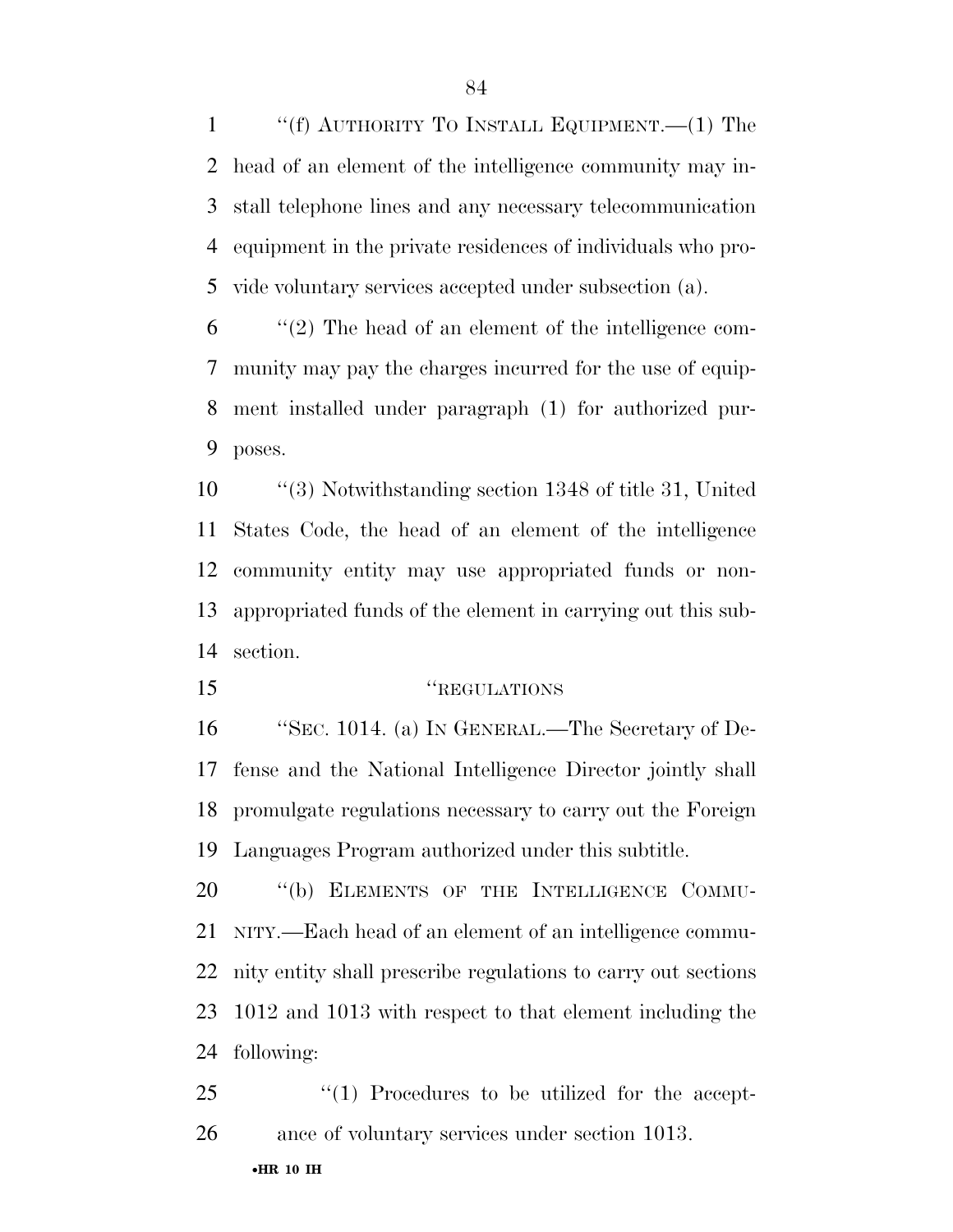| $\mathbf{1}$   | $\lq(2)$ Procedures and requirements relating to               |
|----------------|----------------------------------------------------------------|
| $\overline{2}$ | the installation of equipment under section $1013(g)$ .        |
| 3              | "DEFINITIONS                                                   |
| $\overline{4}$ | "SEC. 1015. In this subtitle:                                  |
| 5              | $\lq(1)$ The term 'intelligence community entity'              |
| 6              | means an agency, office, bureau, or element referred           |
| 7              | to in subparagraphs $(B)$ through $(K)$ of section 3(4).       |
| 8              | $\cdot\cdot\cdot(2)$ The term 'educational institution' means— |
| 9              | "(A) a local educational agency (as that                       |
| 10             | term is defined in section $9101(26)$ of the Ele-              |
| 11             | mentary and Secondary Education Act of 1965                    |
| 12             | $(20 \text{ U.S.C. } 7801(26))),$                              |
| 13             | "(B) an institution of higher education (as                    |
| 14             | defined in section 102 of the Higher Education                 |
| 15             | Act of $1965$ (20 U.S.C. 1002) other than insti-               |
| 16             | tutions referred to in subsection $(a)(1)(C)$ of               |
| 17             | such section), or                                              |
| 18             | $\lq\lq$ (C) any other nonprofit institution that              |
| 19             | provides instruction of foreign languages in lan-              |
| 20             | guages that are critical to the capability of the              |
| 21             | intelligence community to carry out national se-               |
| 22             | curity activities of the United States.                        |
| 23             | $\lq(3)$ The term 'dedicated personnel' means em-              |
| 24             | ployees of the intelligence community and private              |
| 25             | citizens (including former civilian employees of the           |
| 26             | Federal Government who have been voluntarily sepa-             |
|                | $\bullet$ HR 10 IH                                             |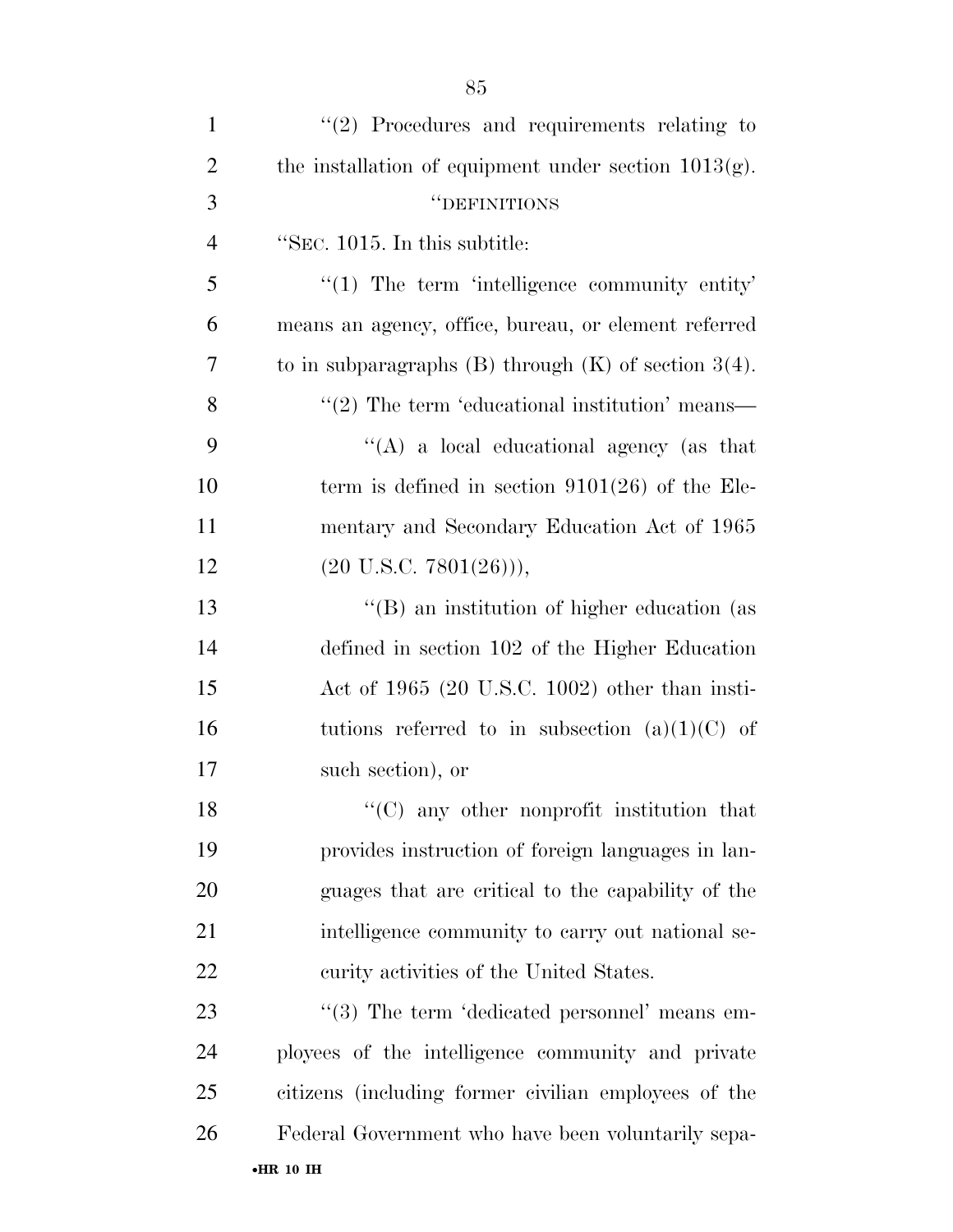rated, and members of the United States Armed Forces who have been honorably discharged or gen- erally discharged under honorable circumstances, and rehired on a voluntary basis specifically to per- form the activities authorized under this subtitle). **''Subtitle C—Additional Education Provisions "ASSIGNMENT OF INTELLIGENCE COMMUNITY**  PERSONNEL AS LANGUAGE STUDENTS ''SEC. 1021. (a) IN GENERAL.—(1) The National In- telligence Director, acting through the heads of the ele- ments of the intelligence community, may provide for the assignment of military and civilian personnel described in paragraph (2) as students at accredited professional, tech- nical, or other institutions of higher education for training at the graduate or undergraduate level in foreign lan- guages required for the conduct of duties and responsibil- ities of such positions. ''(2) Personnel referred to in paragraph (1) are per- sonnel of the elements of the intelligence community who serve in analysts positions in such elements and who re-quire foreign language expertise required for the conduct

 ''(b) AUTHORITY FOR REIMBURSEMENT OF COSTS OF TUITION AND TRAINING.—(1) The Director may reim-

of duties and responsibilities of such positions.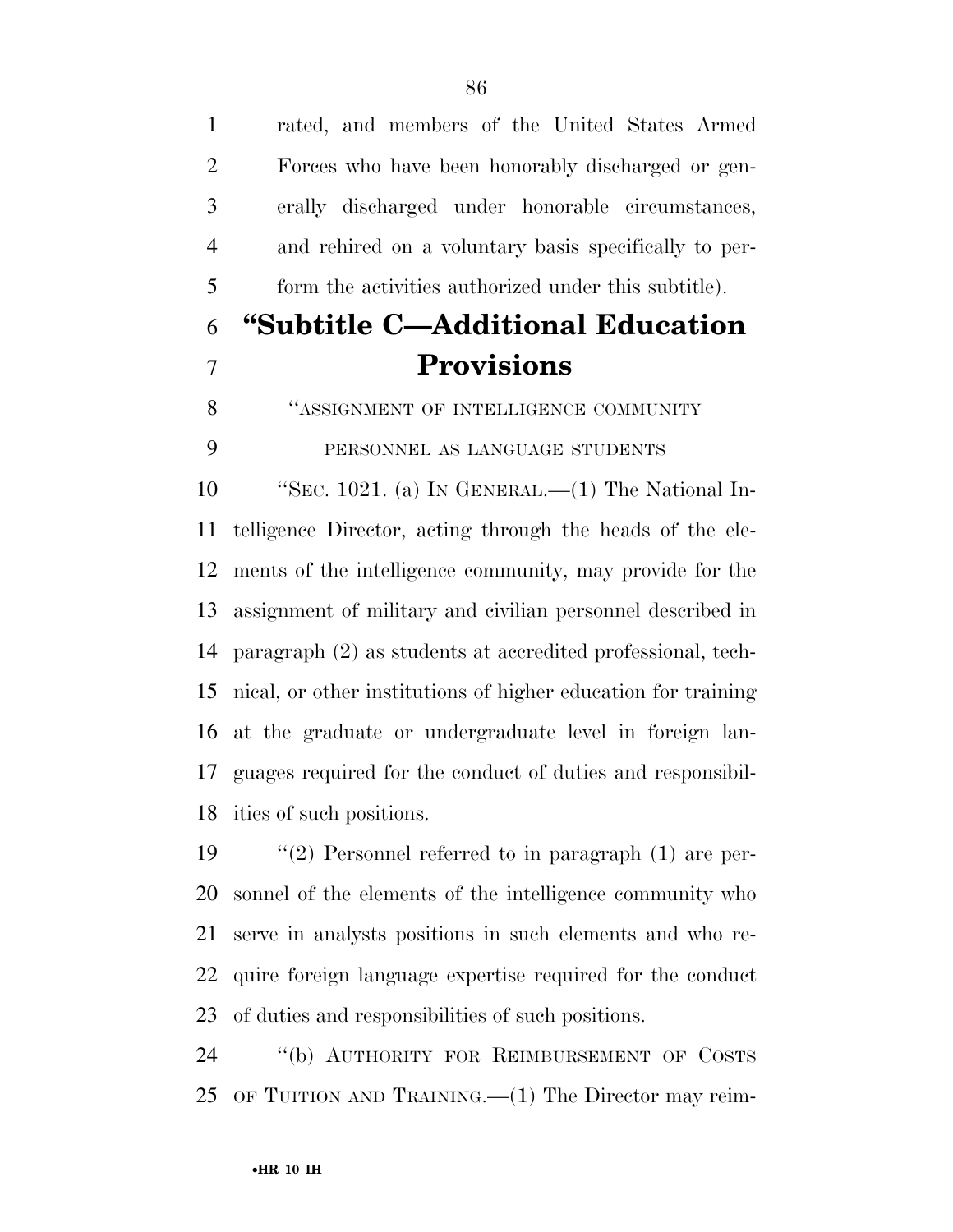burse an employee assigned under subsection (a) for the total cost of the training described in subsection (a), in- cluding costs of educational and supplementary reading materials.

5 ''(2) The authority under paragraph (1) shall apply 6 to employees who are assigned on a full-time or part-time 7 basis.

8 ''(3) Reimbursement under paragraph (1) may be 9 made from appropriated or nonappropriated funds.

10 <sup>"</sup>(c) RELATIONSHIP TO COMPENSATION AS AN ANA- LYST.—Reimbursement under this section to an employee who is an analyst is in addition to any benefits, allow- ances, travels, or other compensation the employee is enti- tled to by reason of serving in such an analyst position.''. (b) CLERICAL AMENDMENT.—The table of contents

16 for the National Security Act of 1947 is amended by strik-

17 ing the item relating to section 1001 and inserting the

18 following new items:

''Subtitle A—Science and Technology

''Sec. 1001. Scholarships and work-study for pursuit of graduate degrees in science and technology.

''Subtitle B—Foreign Languages Program

- ''Sec. 1011. Program on advancement of foreign languages critical to the intelligence community.
- ''Sec. 1012. Education partnerships.
- ''Sec. 1013. Voluntary services.
- ''Sec. 1014. Regulations.
- ''Sec. 1015. Definitions.

''Subtitle C—Additional Education Provisions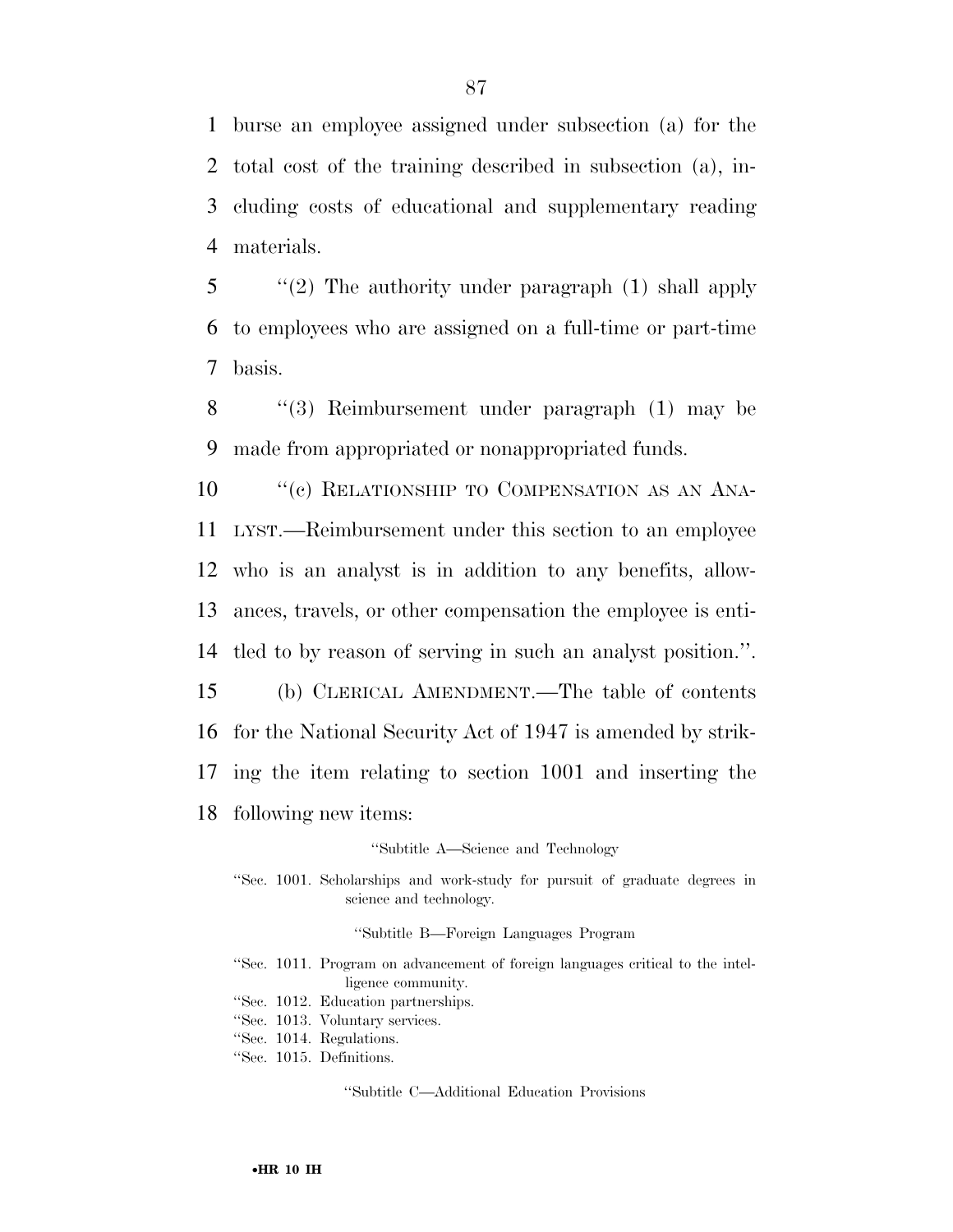''Sec. 1021. Assignment of intelligence community personnel as language students.''.

### **SEC. 1056. PILOT PROJECT FOR CIVILIAN LINGUIST RE-SERVE CORPS.**

 (a) PILOT PROJECT.—The National Intelligence Di- rector shall conduct a pilot project to establish a Civilian Linguist Reserve Corps comprised of United States citi- zens with advanced levels of proficiency in foreign lan- guages who would be available upon a call of the President to perform such service or duties with respect to such for- eign languages in the Federal Government as the Presi-dent may specify.

 (b) CONDUCT OF PROJECT.—Taking into account the findings and recommendations contained in the report re- quired under section 325 of the Intelligence Authorization Act for Fiscal Year 2003 (Public Law 107–306; 116 Stat. 2393), in conducting the pilot project under subsection (a) the National Intelligence Director shall—

 (1) identify several foreign languages that are critical for the national security of the United States;

 (2) identify United States citizens with ad- vanced levels of proficiency in those foreign lan- guages who would be available to perform the serv-ices and duties referred to in subsection (a); and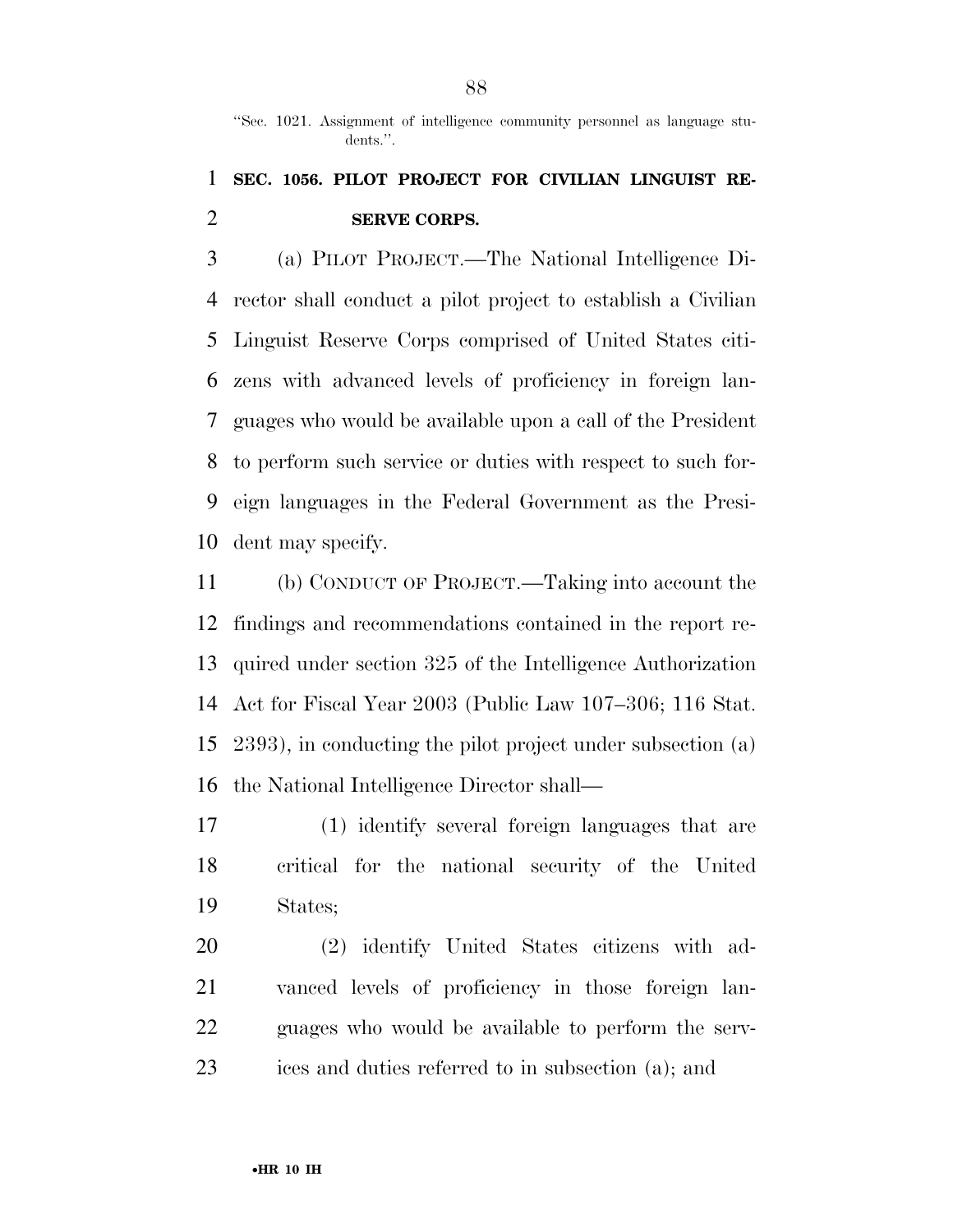(3) implement a call for the performance of such services and duties.

 (c) DURATION OF PROJECT.—The pilot project under subsection (a) shall be conducted for a three-year period. (d) AUTHORITY TO ENTER INTO CONTRACTS.—The National Intelligence Director may enter into contracts with appropriate agencies or entities to carry out the pilot project under subsection (a).

 (e) REPORTS.—(1) The National Intelligence Direc- tor shall submit to Congress an initial and a final report on the pilot project conducted under subsection (a).

 (2) Each report required under paragraph (1) shall contain information on the operation of the pilot project, the success of the pilot project in carrying out the objec- tives of the establishment of a Civilian Linguist Reserve Corps, and recommendations for the continuation or ex-pansion of the pilot project.

 (3) The final report shall be submitted not later than 6 months after the completion of the project.

 (f) AUTHORIZATION OF APPROPRIATIONS.—There are authorized to be appropriated to the National Intel- ligence Director such sums as are necessary for each of fiscal years 2005, 2006, and 2007 in order to carry out the pilot project under subsection (a).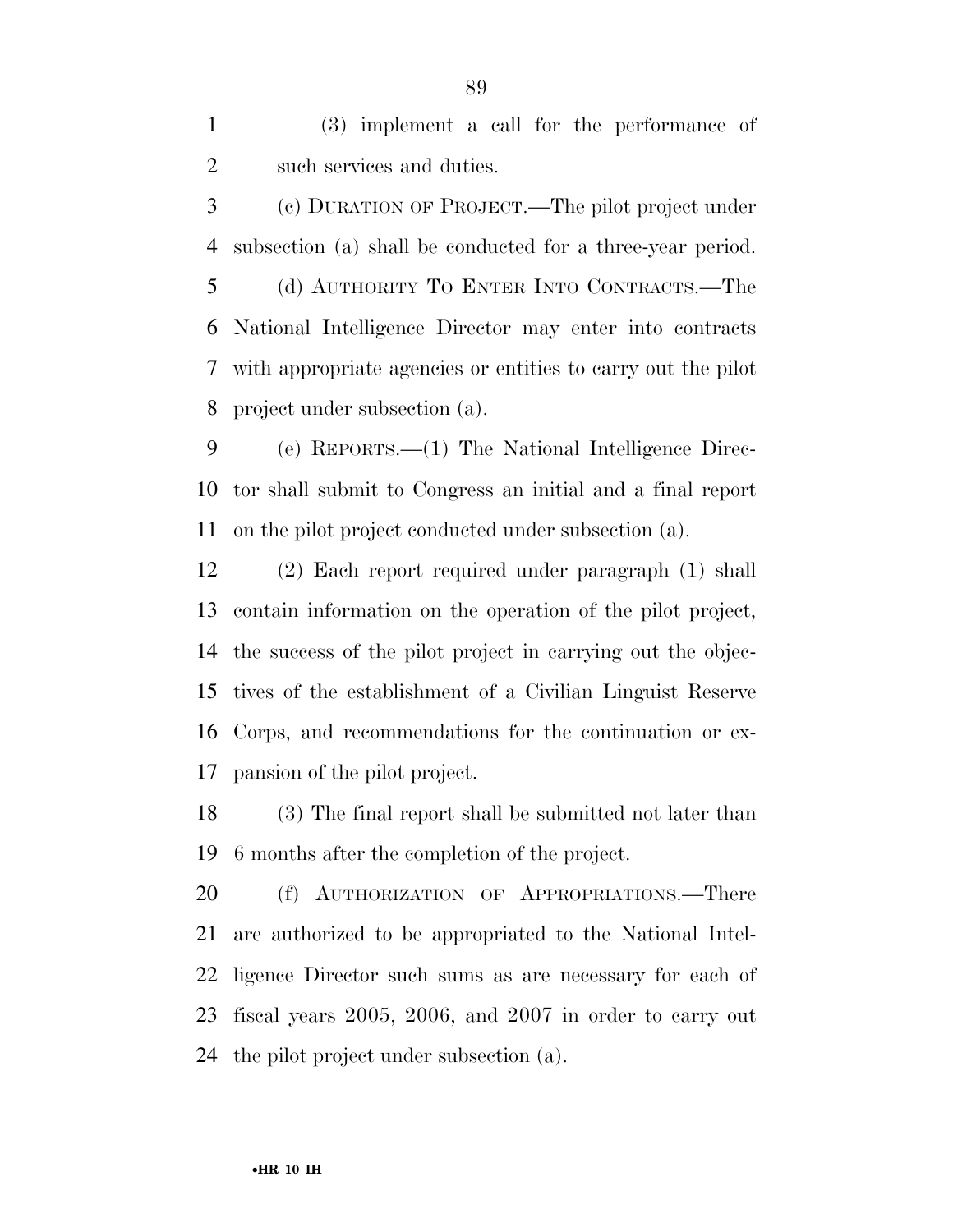**SEC. 1057. CODIFICATION OF ESTABLISHMENT OF THE NA-**

# **TIONAL VIRTUAL TRANSLATION CENTER.**  (a) IN GENERAL.—Title I of the National Security Act of 1947 (50 U.S.C. 402 et seq.), as amended by sec- tion 1021(a), is further amended by adding at the end the following new section: ''NATIONAL VIRTUAL TRANSLATION CENTER ''SEC. 120. (a) IN GENERAL.—There is an element of the intelligence community known as the National Vir- tual Translation Center under the direction of the Na- tional Intelligence Director. ''(b) FUNCTION.—The National Virtual Translation Center shall provide for timely and accurate translations of foreign intelligence for all other elements of the intel- ligence community. 16 "(c) FACILITATING ACCESS TO TRANSLATIONS.—In order to minimize the need for a central facility for the National Virtual Translation Center, the Center shall— ''(1) use state-of-the-art communications tech-nology;

  $\qquad$   $\qquad$   $\qquad$   $\qquad$   $\qquad$   $\qquad$   $\qquad$   $\qquad$   $\qquad$   $\qquad$   $\qquad$   $\qquad$   $\qquad$   $\qquad$   $\qquad$   $\qquad$   $\qquad$   $\qquad$   $\qquad$   $\qquad$   $\qquad$   $\qquad$   $\qquad$   $\qquad$   $\qquad$   $\qquad$   $\qquad$   $\qquad$   $\qquad$   $\qquad$   $\qquad$   $\qquad$   $\qquad$   $\qquad$   $\qquad$   $\qquad$  in the intelligence community; and

23 ''(3) use remote-connection capacities.

 ''(d) USE OF SECURE FACILITIES.—Personnel of the National Virtual Translation Center may carry out duties of the Center at any location that—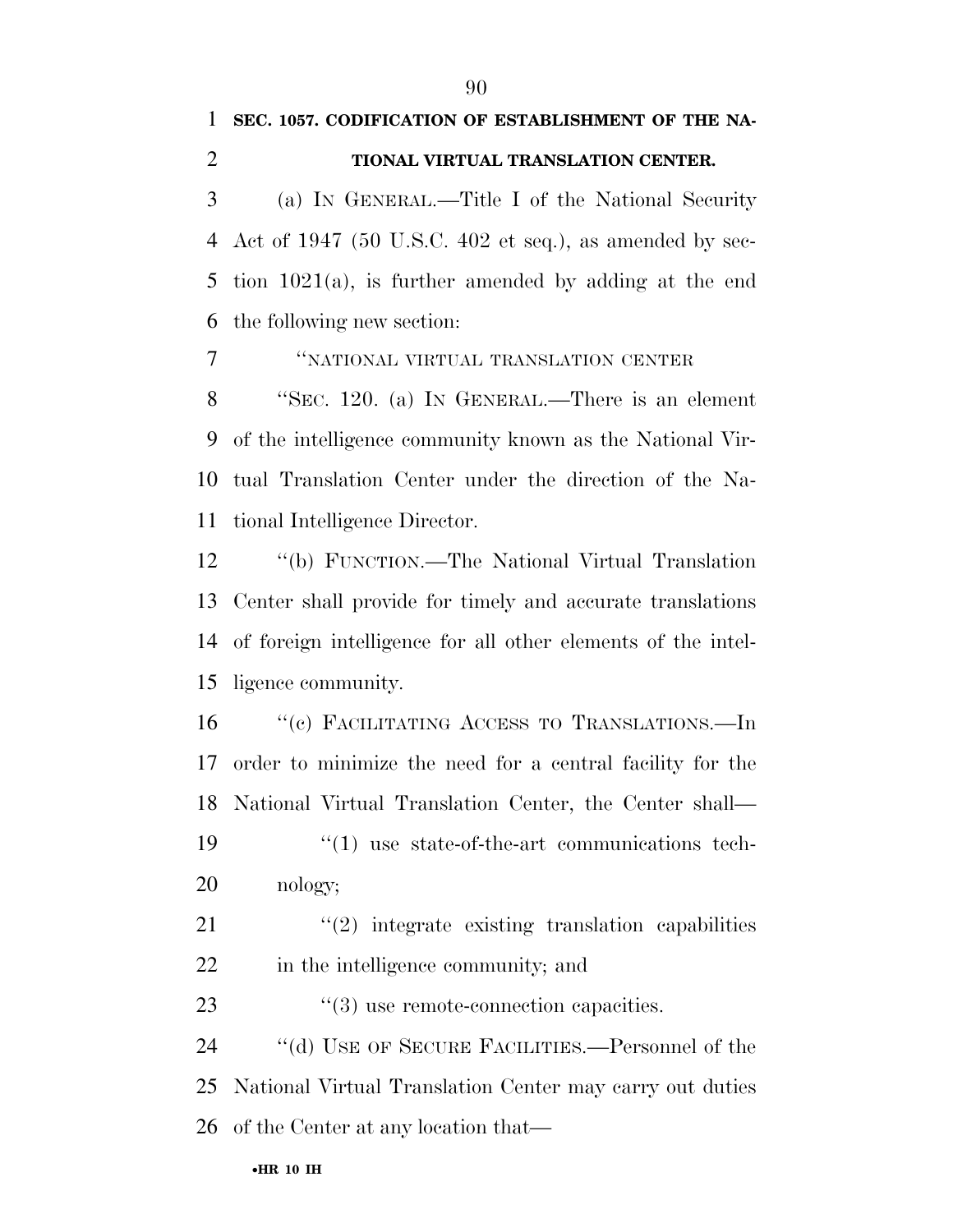| $\mathbf{1}$   | $\lq(1)$ has been certified as a secure facility by an     |
|----------------|------------------------------------------------------------|
| 2              | agency or department of the United States; and             |
| 3              | $\lq(2)$ the National Intelligence Director deter-         |
| $\overline{4}$ | mines to be appropriate for such purpose.".                |
| 5              | (b) CLERICAL AMENDMENT.—The table of sections              |
| 6              | for that Act, as amended by section $1021(b)$ , is further |
| 7              | amended by inserting after the item relating to section    |
| 8              | 119 the following new item:                                |
|                | "Sec. 120. National Virtual Translation Center.".          |
| 9              | SEC. 1058. REPORT ON RECRUITMENT AND RETENTION OF          |
| 10             | <b>QUALIFIED INSTRUCTORS OF THE DEFENSE</b>                |
| 11             | LANGUAGE INSTITUTE.                                        |
| 12             | (a) STIIDV — The Secretary of Defense shall conduct        |

 (a) STUDY.—The Secretary of Defense shall conduct a study on methods to improve the recruitment and reten- tion of qualified foreign language instructors at the For- eign Language Center of the Defense Language Institute. In conducting the study, the Secretary shall consider, in the case of a foreign language instructor who is an alien, to expeditiously adjust the status of the alien from a tem- porary status to that of an alien lawfully admitted for per-manent residence.

•**HR 10 IH**  (b) REPORT.—(1) Not later than one year after the date of the enactment of this Act, the Secretary of Defense shall submit to the appropriate congressional committees a report on the study conducted under subsection (a), and shall include in that report recommendations for such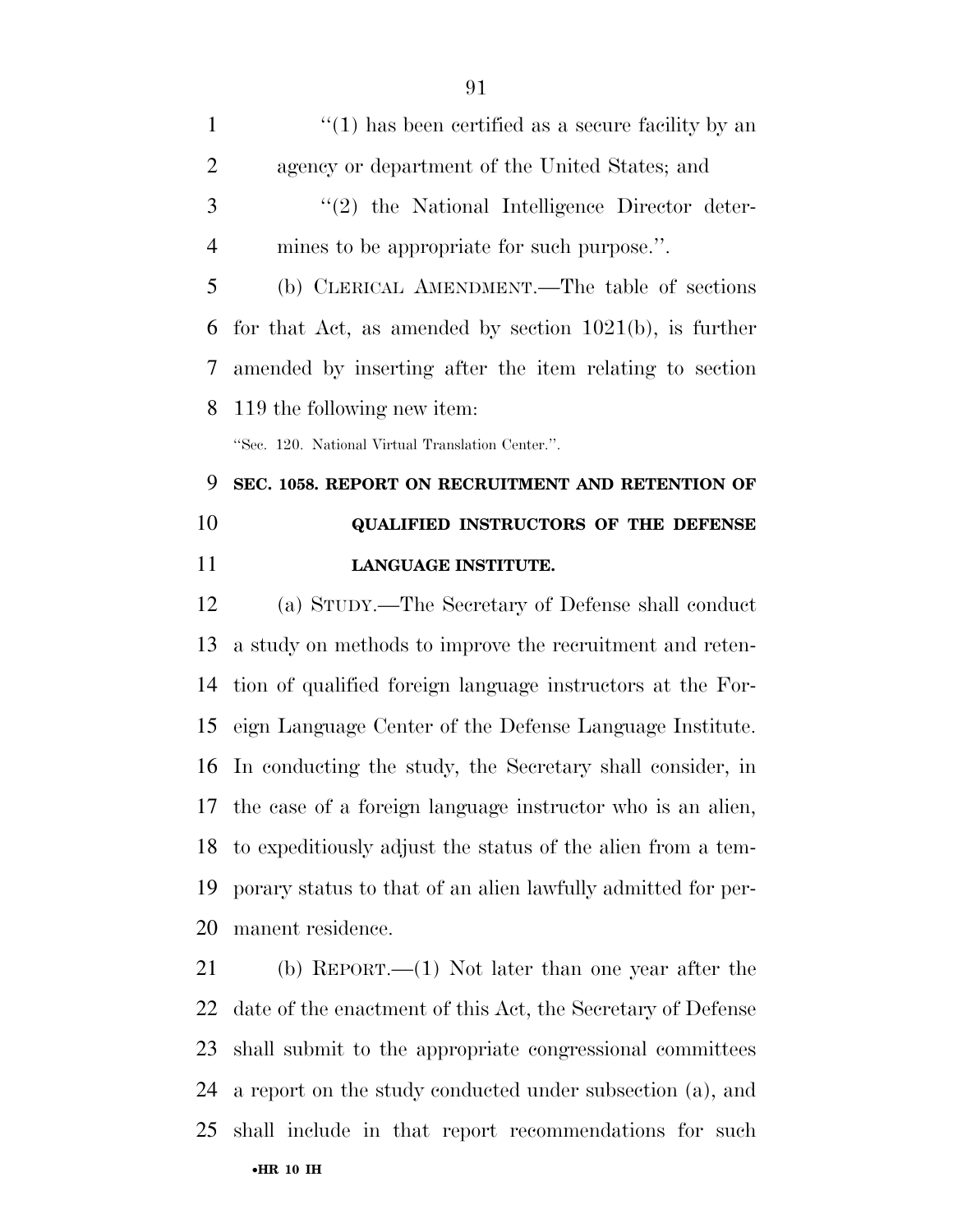changes in legislation and regulation as the Secretary de-termines to be appropriate.

 (2) DEFINITION.—In this subsection, the term ''ap- propriate congressional committees'' means the following: (A) The Select Committee on Intelligence and the Committee on Armed Services of the Senate. (B) The Permanent Select Committee on Intel- ligence and the Committee on Armed Services of the House of Representatives. **Subtitle F—Additional Improve- ments of Intelligence Activities SEC. 1061. PERMANENT EXTENSION OF CENTRAL INTEL- LIGENCE AGENCY VOLUNTARY SEPARATION INCENTIVE PROGRAM.**  (a) EXTENSION OF PROGRAM.—Section 2 of the Cen- tral Intelligence Agency Voluntary Separation Pay Act (50 U.S.C. 403–4 note) is amended— (1) by striking subsection (f); and (2) by redesignating subsections (g) and (h) as subsections (f) and (g), respectively. (b) TERMINATION OF FUNDS REMITTANCE RE- QUIREMENT.—(1) Section 2 of such Act (50 U.S.C. 403– 4 note) is further amended by striking subsection (i). 24 (2) Section  $4(a)(2)(B)(ii)$  of the Federal Workforce Restructuring Act of 1994 (5 U.S.C. 8331 note) is amend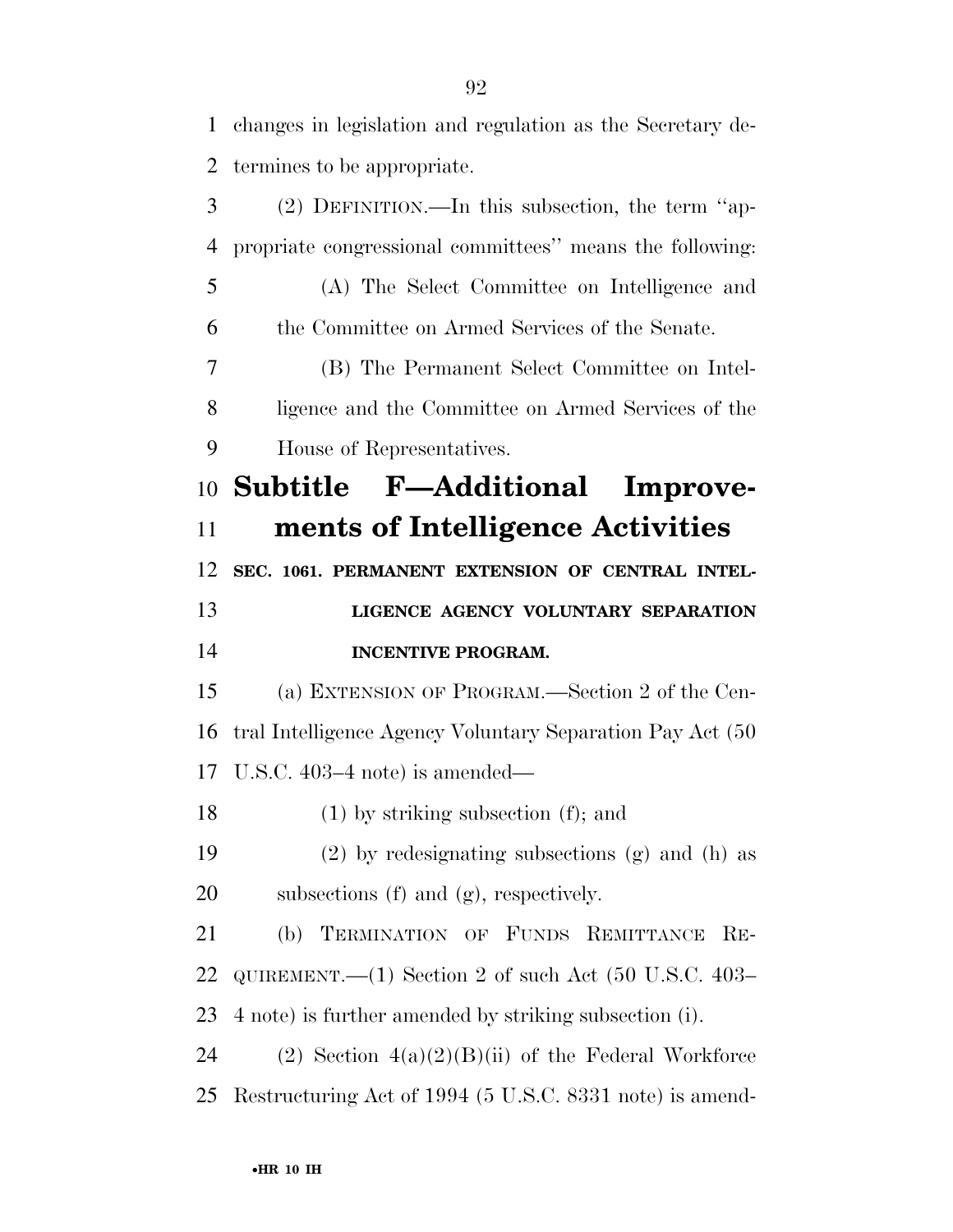ed by striking '', or section 2 of the Central Intelligence Agency Voluntary Separation Pay Act (Public Law 103– 36; 107 Stat. 104)''.

### **SEC. 1062. NATIONAL SECURITY AGENCY EMERGING TECH-NOLOGIES PANEL.**

 The National Security Agency Act of 1959 (50 U.S.C. 402 note) is amended by adding at the end the following new section:

 ''SEC. 19. (a) There is established the National Secu- rity Agency Emerging Technologies Panel. The panel is a standing panel of the National Security Agency. The panel shall be appointed by, and shall report directly to, the Director.

 ''(b) The National Security Agency Emerging Tech- nologies Panel shall study and assess, and periodically ad- vise the Director on, the research, development, and appli- cation of existing and emerging science and technology ad-vances, advances on encryption, and other topics.

19 ''(c) The Federal Advisory Committee Act (5 U.S.C. App.) shall not apply with respect to the National Security Agency Emerging Technologies Panel.''.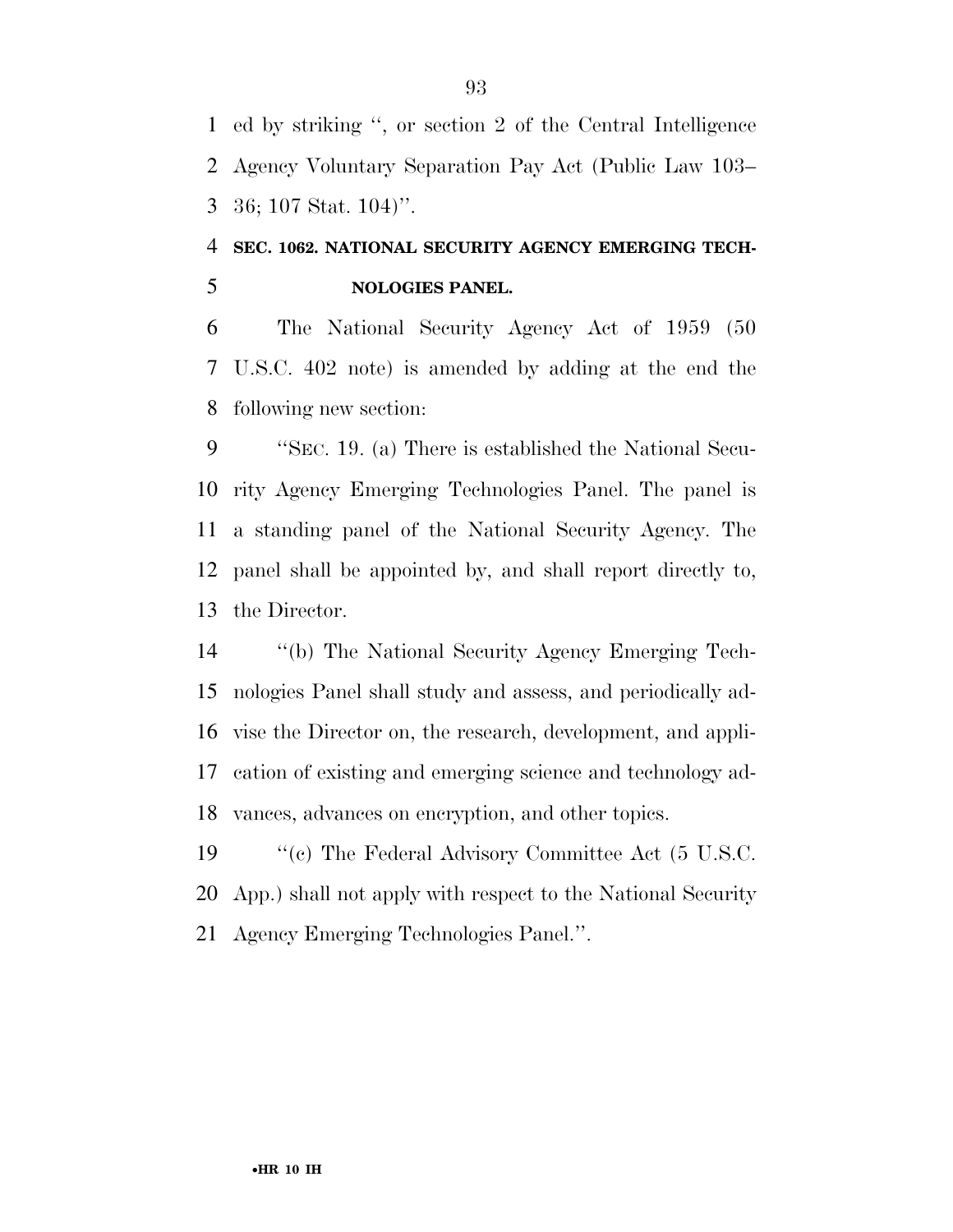# **Subtitle G—Conforming and Other Amendments**

 **SEC. 1071. CONFORMING AMENDMENTS RELATING TO ROLES OF NATIONAL INTELLIGENCE DIREC- TOR AND DIRECTOR OF THE CENTRAL INTEL-LIGENCE AGENCY.** 

 (a) NATIONAL SECURITY ACT OF 1947.—(1) The National Security Act of 1947 (50 U.S.C. 401 et seq.) is amended by striking ''Director of Central Intelligence'' each place it appears in the following provisions and in-serting ''National Intelligence Director'':

12 (A) Section  $3(5)(B)$  (50 U.S.C.  $401a(5)(B)$ ).

 (B) Section 101(h)(2)(A) (50 U.S.C. 14  $402(h)(2)(A)$ .

(C) Section 101(h)(5) (50 U.S.C. 402(h)(5)).

16 (D) Section  $101(i)(2)(A)$  (50 U.S.C. 17  $402(i)(2)(A)$ .

18 (E) Section 101(j)  $(50 \text{ U.S.C. } 402(j))$ .

19 (F) Section 105(a) (50 U.S.C. 403–5(a)).

 (G) Section 105(b)(6)(A) (50 U.S.C. 403– 21  $5(b)(6)(A)$ .

 (H) Section 105B(a)(1) (50 U.S.C. 403– 23  $5b(a)(1)$ .

 (I) Section 105B(b) (50 U.S.C. 403–5b(b)), the first place it appears.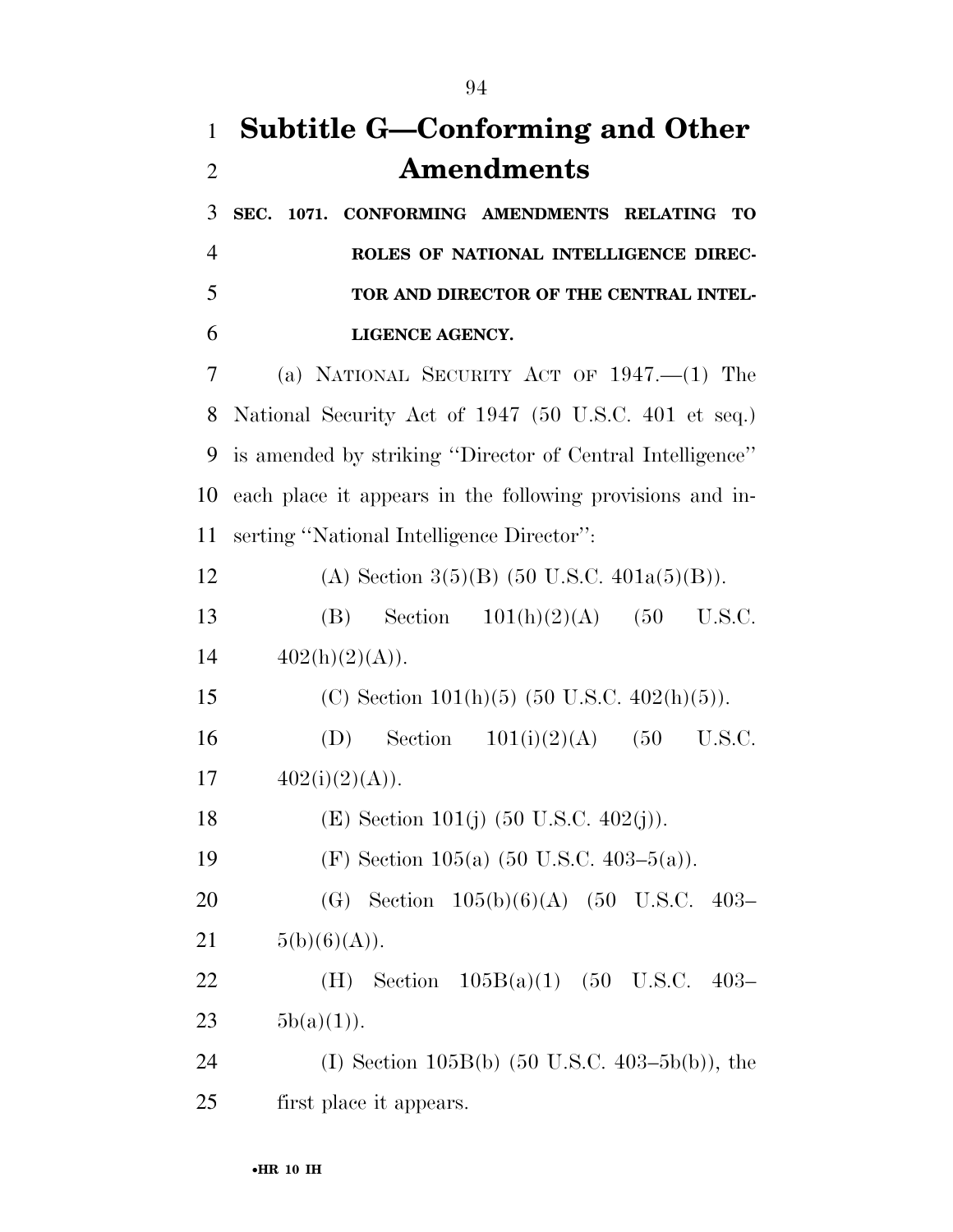| $\mathbf{1}$   | (J) Section 110(b) $(50 \text{ U.S.C. } 404e(b))$ .        |
|----------------|------------------------------------------------------------|
| $\overline{2}$ | (K) Section 110(c) $(50 \text{ U.S.C. } 404e(c))$ .        |
| 3              | (L) Section 112(a)(1) (50 U.S.C. $404g(a)(1)$ ).           |
| $\overline{4}$ | (M) Section 112(d)(1) (50 U.S.C. $404g(d)(1)$ ).           |
| 5              | Section<br>113(b)(2)(A)<br>(50)<br>U.S.C.<br>(N)           |
| 6              | 404h(b)(2)(A)).                                            |
| 7              | (0) Section 114(a)(1) (50 U.S.C. 404i(a)(1)).              |
| 8              | (P) Section 114(b)(1) (50 U.S.C. 404i(b)(1)).              |
| 9              | (R) Section 115(a)(1) (50 U.S.C. 404j(a)(1)).              |
| 10             | (S) Section 115(b) $(50 \text{ U.S.C. } 404j(b))$ .        |
| 11             | Section $115(e)(1)(B)$<br>(50)<br>(T)<br>U.S.C.            |
| 12             | $404j(e)(1)(B)$ .                                          |
| 13             | (U) Section 116(a) $(50 \text{ U.S.C. } 404\text{k(a)})$ . |
| 14             | (V) Section 117(a)(1) (50 U.S.C. 404l(a)(1)).              |
| 15             | (W) Section 303(a) $(50 \text{ U.S.C. } 405(a))$ , both    |
| 16             | places it appears.                                         |
| 17             | $(X)$ Section 501(d) (50 U.S.C. 413(d)).                   |
| 18             | (Y) Section 502(a) $(50 \text{ U.S.C. } 413a(a))$ .        |
| 19             | (Z) Section 502(c) $(50 \text{ U.S.C. } 413a(c))$ .        |
| 20             | $(AA)$ Section 503(b) $(50 \text{ U.S.C. } 413b(b))$ .     |
| 21             | (BB) Section $504(a)(3)(C)$ (50<br>U.S.C.                  |
| 22             | $414(a)(3)(C)$ .                                           |
| 23             | (CC) Section 504(d)(2) (50 U.S.C. 414(d)(2)).              |
| 24             | (DD) Section $506A(a)(1)$ (50 U.S.C. 415a-                 |
| 25             | 1(a)(1)).                                                  |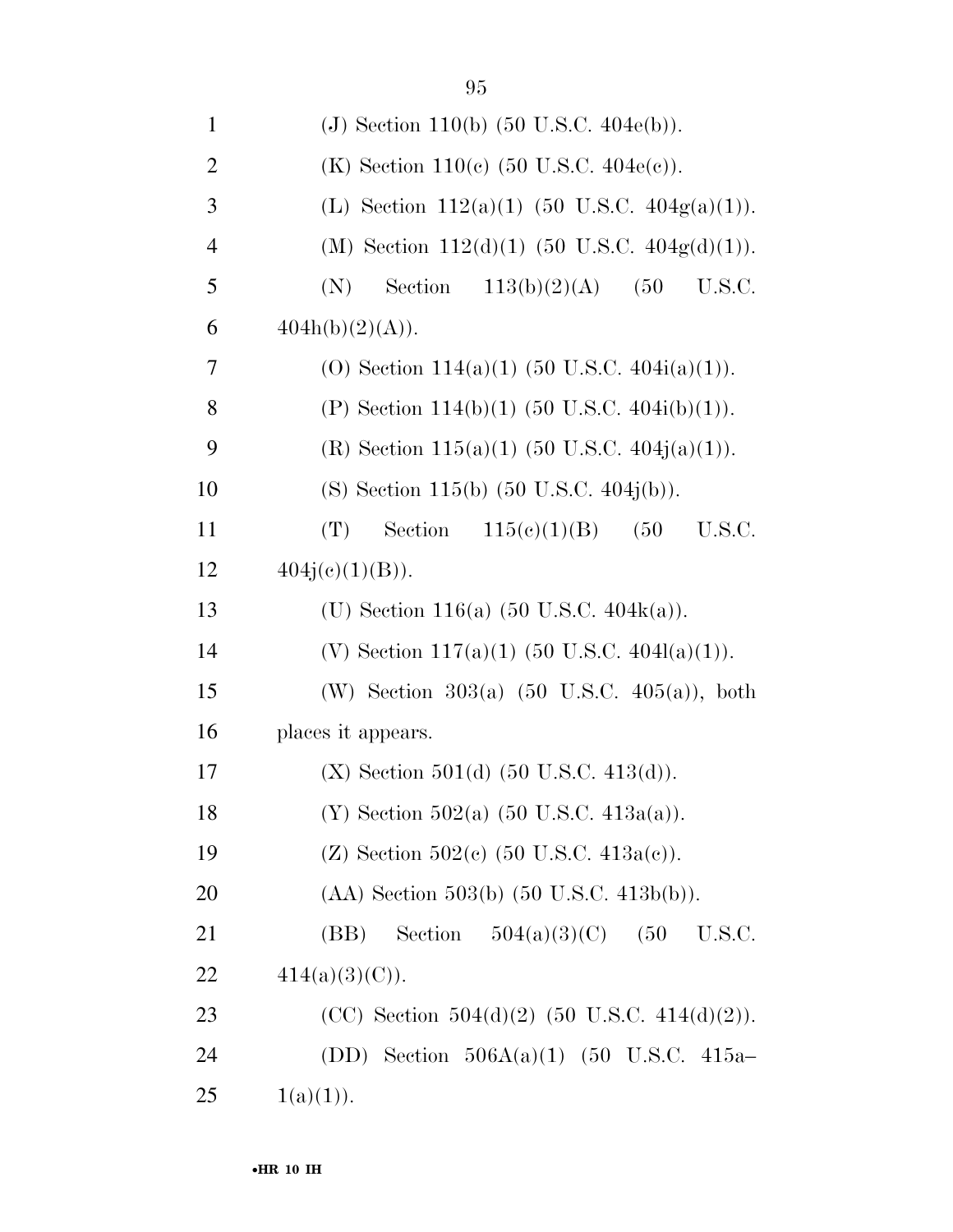|                | $\sum_{i=1}^n$                                          |
|----------------|---------------------------------------------------------|
| $\mathbf{2}$   | (FF) Section 702(a)(1) (50 U.S.C. 432(a)(1)).           |
| 3              | $(GG)$ Section 702(a)(6)(B)(viii) (50 U.S.C.            |
| $\overline{4}$ | $432(a)(6)(B)(viii)$ .                                  |
| 5              | (HH) Section 702(b)(1) (50 U.S.C. 432(b)(1)),           |
| 6              | both places it appears.                                 |
| 7              | (II) Section 703(a)(1) (50 U.S.C. 432a(a)(1)).          |
| 8              | (JJ) Section $703(a)(6)(B)(viii)$ (50 U.S.C.            |
| 9              | $432a(a)(6)(B)(viii)$ .                                 |
| 10             | Section $703(b)(1)$ $(50)$<br>(KK)<br>U.S.C.            |
| 11             | $432a(b)(1)$ , both places it appears.                  |
| 12             | (LL) Section 704(a)(1) (50 U.S.C. 432b(a)(1)).          |
| 13             | $(MM)$ Section $704(f)(2)(H)$<br>(50<br>U.S.C.          |
| 14             | $432b(f)(2)(H)$ .                                       |
| 15             | (50)<br>U.S.C.<br>$(NN)$ Section $704(g)(1)$            |
| 16             | $432b(g)(1)$ , both places it appears.                  |
| 17             | $(00)$ Section 1001(a) $(50 \text{ U.S.C. } 441g(a))$ . |
| 18             | Section<br>1102(a)(1)<br>(50<br>(PP)<br>U.S.C.          |
| 19             | $442a(a)(1)$ .                                          |
| 20             | Section<br>(QQ)<br>1102(b)(1)<br>(50)<br>U.S.C.         |
| 21             | $442a(b)(1)$ .                                          |
| 22             | Section<br>(RR)<br>1102(e)(1)<br>(50)<br>U.S.C.         |
| 23             | $442a(c)(1)$ .                                          |
| 24             | (SS) Section 1102(d) $(50 \text{ U.S.C. } 442a(d))$ .   |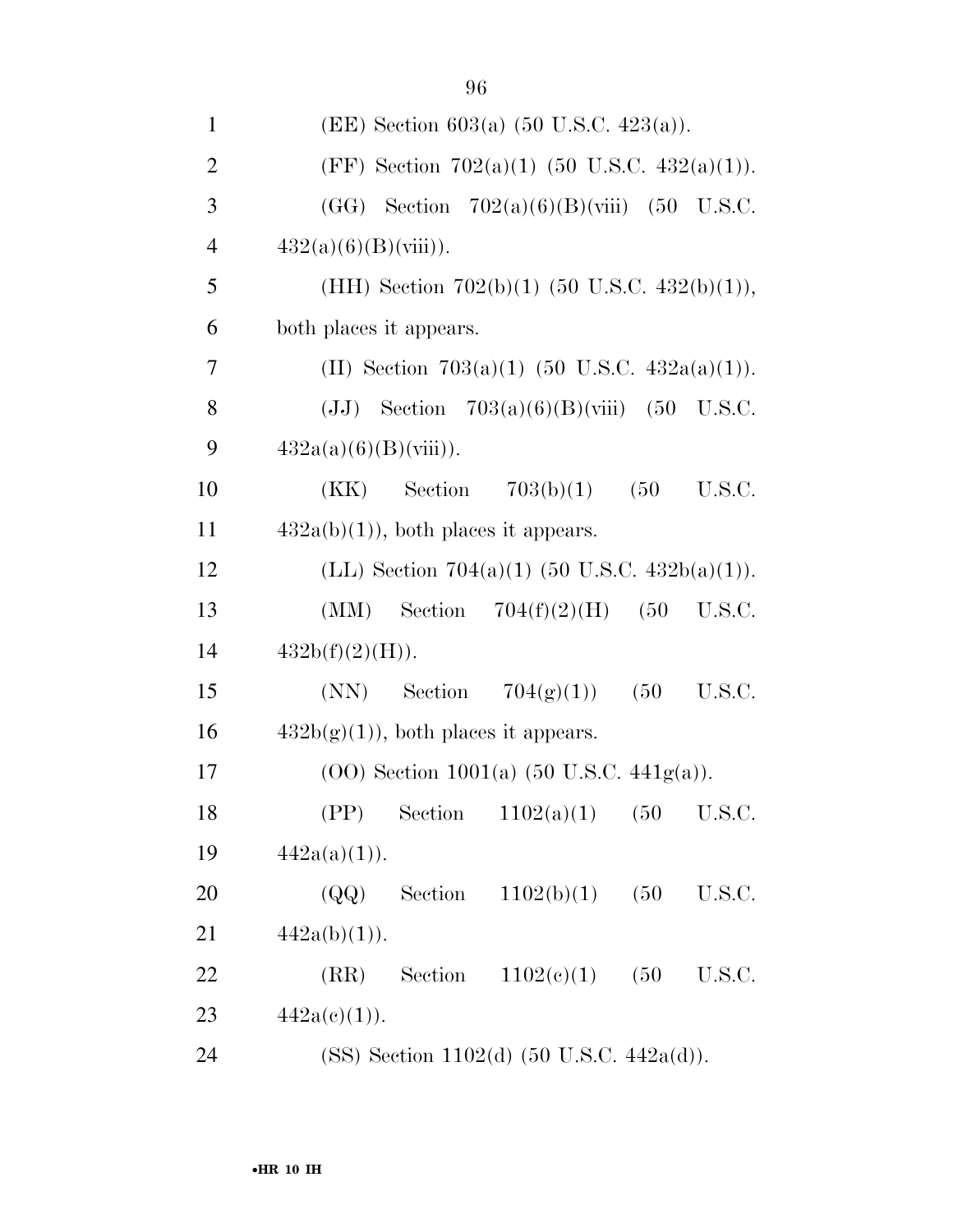| $\mathbf{1}$   | (2) That Act is further amended by striking "of Cen-                 |
|----------------|----------------------------------------------------------------------|
| 2              | tral Intelligence" each place it appears in the following            |
| 3              | provisions:                                                          |
| $\overline{4}$ | (A) Section $105(a)(2)$ (50 U.S.C. 403-5(a)(2)).                     |
| 5              | (B) Section $105B(a)(2)$ (50 U.S.C. 403-                             |
| 6              | $5b(a)(2)$ .                                                         |
| 7              | (C) Section 105B(b) $(50 \text{ U.S.C. } 403-5b(b)),$                |
| 8              | the second place it appears.                                         |
| 9              | (3) That Act is further amended by striking "Direc-                  |
| 10             | tor" each place it appears in the following provisions and           |
| 11             | inserting "National Intelligence Director":                          |
| 12             | (A) Section 114(c) $(50 \text{ U.S.C. } 404i(c))$ .                  |
| 13             | (B) Section 116(b) $(50 \text{ U.S.C. } 404\text{k(b)})$ .           |
| 14             | (C) Section 1001(b) $(50 \text{ U.S.C. } 441\text{g(b)})$ .          |
| 15             | (D) Section 1001(c) $(50 \text{ U.S.C. } 441g(c))$ , the             |
| 16             | first place it appears.                                              |
| 17             | Section $1001(d)(1)(B)$<br>(50)<br>U.S.C.<br>(E)                     |
| 18             | 441g(d)(1)(B)).                                                      |
| 19             | (F) Section 1001(e) $(50 \text{ U.S.C. } 441g(e))$ , the             |
| 20             | first place it appears.                                              |
| 21             | (4) Section 114A of that Act $(50 \text{ U.S.C. } 404\text{i}-1)$ is |
| 22             | amended by striking "Director of Central Intelligence"               |
| 23             | and inserting "National Intelligence Director, the Director          |
| 24             | of the Central Intelligence Agency".                                 |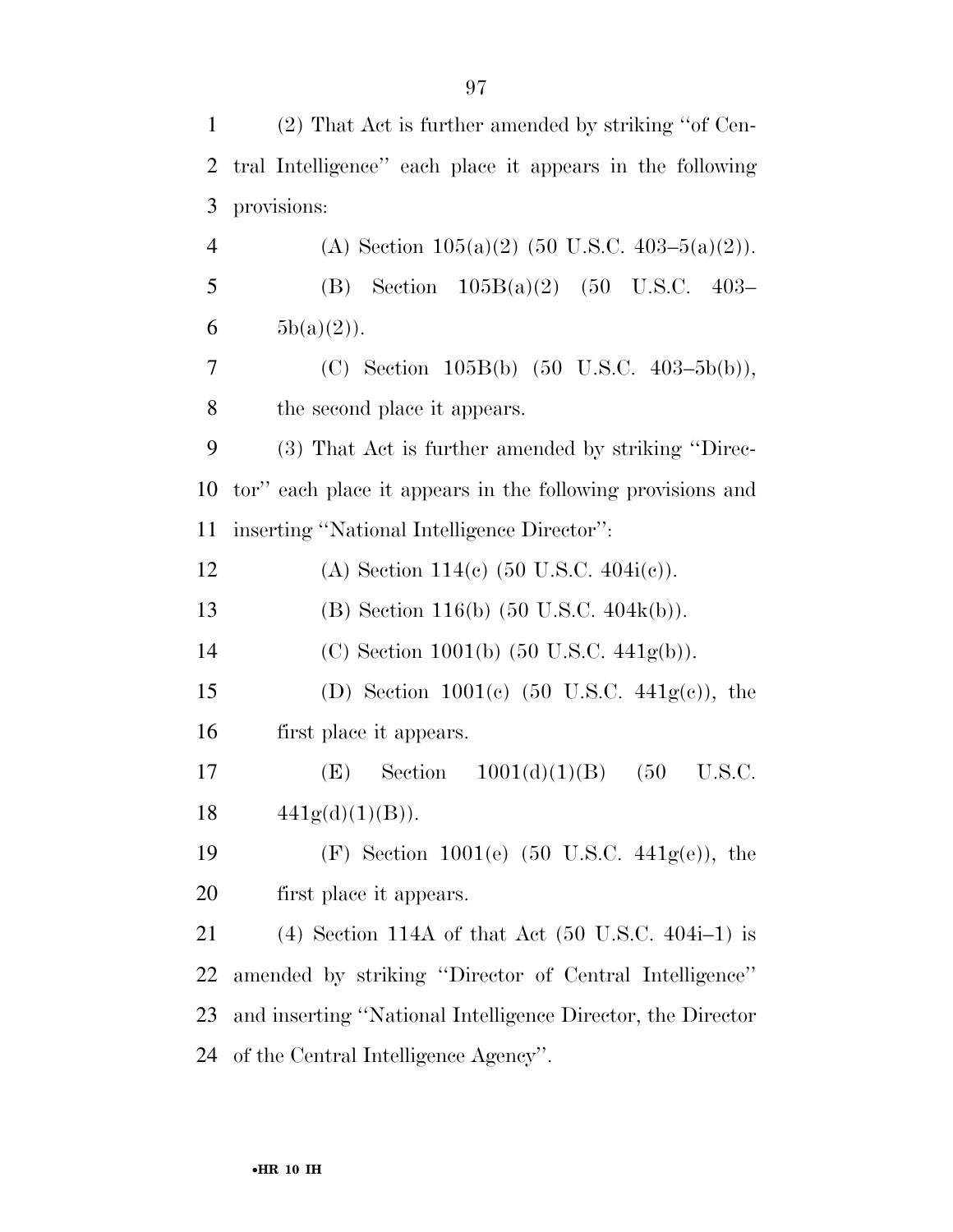(5) Section 504(a)(2) of that Act (50 U.S.C. 414(a)(2)) is amended by striking ''Director of Central In- telligence'' and inserting ''Director of the Central Intel-ligence Agency''.

 (6) Section 701 of that Act (50 U.S.C. 431) is amended—

 (A) in subsection (a), by striking ''Operational files of the Central Intelligence Agency may be ex- empted by the Director of Central Intelligence'' and inserting ''The Director of the Central Intelligence Agency, with the coordination of the National Intel- ligence Director, may exempt operational files of the Central Intelligence Agency''; and

14 (B) in subsection  $(g)(1)$ , by striking "Director of Central Intelligence'' and inserting ''Director of the Central Intelligence Agency and the National In-telligence Director''.

 (7) The heading for section 114 of that Act (50 U.S.C. 404i) is amended to read as follows:

''ADDITIONAL ANNUAL REPORTS FROM THE NATIONAL

**INTELLIGENCE DIRECTOR''.** 

 (b) CENTRAL INTELLIGENCE AGENCY ACT OF 1949.—(1) The Central Intelligence Agency Act of 1949 (50 U.S.C. 403a et seq.) is amended by striking ''Director of Central Intelligence'' each place it appears in the fol-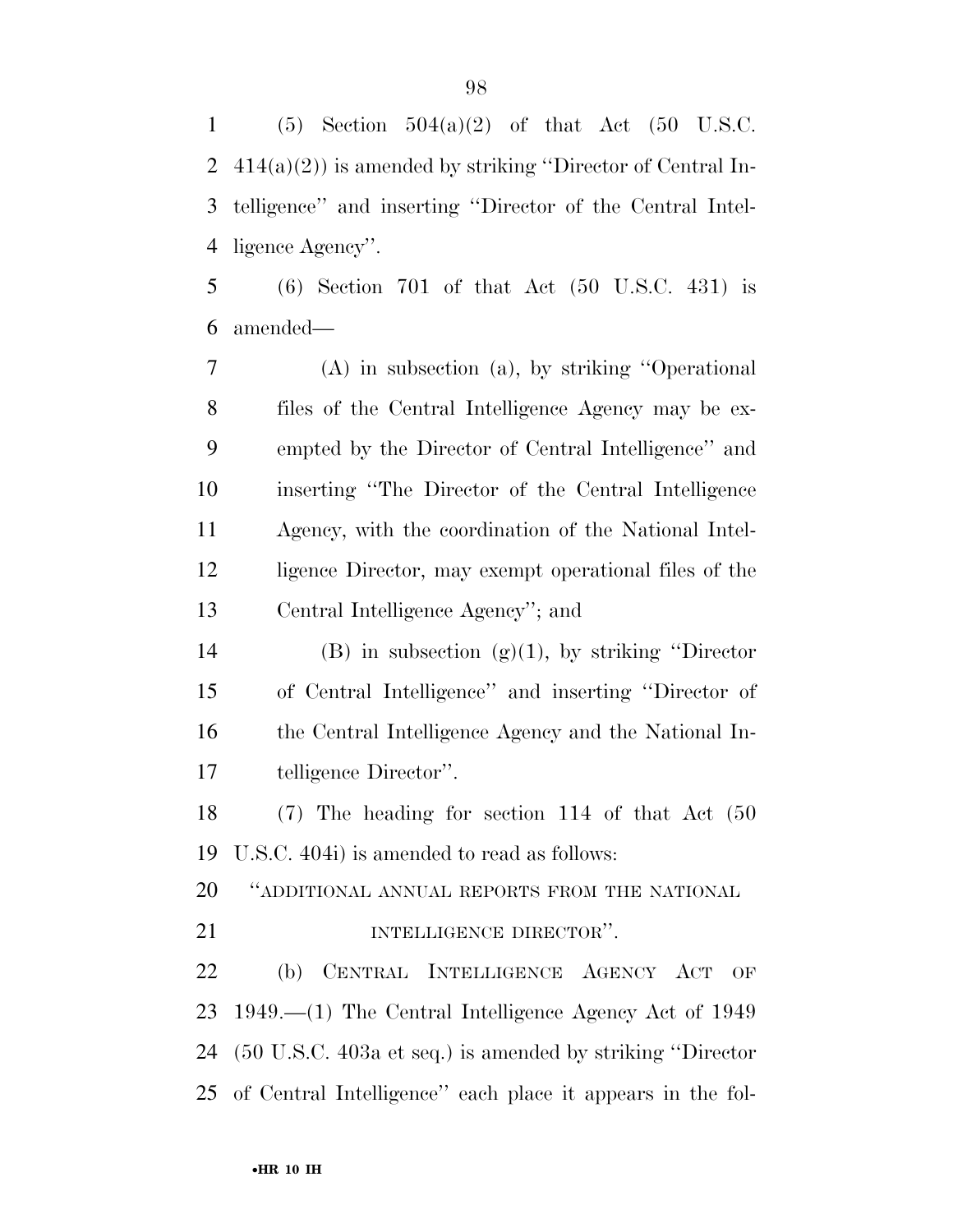| $\mathbf{1}$             | lowing provisions and inserting "National Intelligence Di-  |
|--------------------------|-------------------------------------------------------------|
| $\overline{2}$           | rector":                                                    |
| 3                        | (A) Section 6 (50 U.S.C. 403g).                             |
| $\overline{4}$           | (B) Section 17(f) $(50 \text{ U.S.C. } 403q(f))$ , both     |
| 5                        | places it appears.                                          |
| 6                        | (2) That Act is further amended by striking "of Cen-        |
| $\overline{\mathcal{L}}$ | tral Intelligence" in each of the following provisions:     |
| 8                        | (A) Section 2 (50 U.S.C. 403b).                             |
| 9                        | Section $16(e)(1)(B)$ (50<br>U.S.C.<br>(B)                  |
| 10                       | $403p(e)(1)(B)$ .                                           |
| 11                       | (C) Section $17(d)(1)$ (50 U.S.C. $403q(d)(1)$ ).           |
| 12                       | (D) Section 20(c) $(50 \text{ U.S.C. } 403t(c))$ .          |
| 13                       | (3) That Act is further amended by striking "Direc-         |
| 14                       | tor of Central Intelligence" each place it appears in the   |
| 15                       | following provisions and inserting "Director of the Central |
| 16                       | Intelligence Agency":                                       |
| 17                       | (A) Section 14(b) $(50 \text{ U.S.C. } 403n(b))$ .          |
| 18                       | (B) Section 16(b)(2) (50 U.S.C. 403p(b)(2)).                |
| 19                       | (C) Section 16(b)(3) (50 U.S.C. 403p(b)(3)),                |
| 20                       | both places it appears.                                     |
| 21                       | (D) Section 21(g)(1) (50 U.S.C. $403u(g)(1)$ ).             |
| 22                       | (E) Section 21(g)(2) (50 U.S.C. $403u(g)(2)$ ).             |
| 23                       | (c) CENTRAL INTELLIGENCE AGENCY RETIREMENT                  |
| 24                       | ACT.—Section 101 of the Central Intelligence Agency Re-     |
| 25                       | tirement Act (50 U.S.C. 2001) is amended by striking        |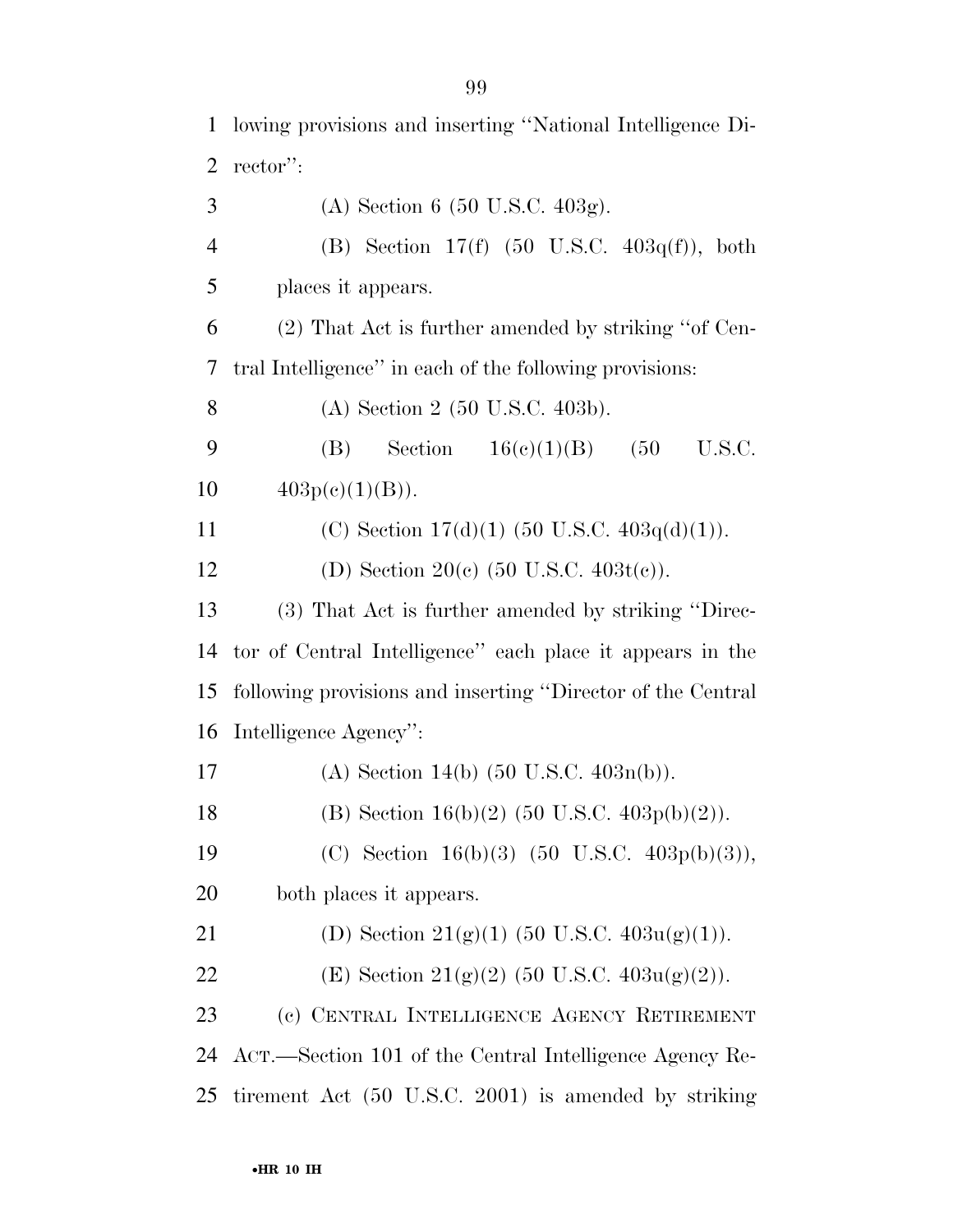paragraph (2) and inserting the following new paragraph  $2(2)$ :

3 "(2) DIRECTOR.—The term 'Director' means the Director of the Central Intelligence Agency.''.

 (d) CIA VOLUNTARY SEPARATION PAY ACT.—Sub-6 section  $(a)(1)$  of section 2 of the Central Intelligence Agency Voluntary Separation Pay Act (50 U.S.C. 2001 note) is amended to read as follows:

9 "(1) the term 'Director' means the Director of 10 the Central Intelligence Agency;".

 (e) FOREIGN INTELLIGENCE SURVEILLANCE ACT OF 1978.—(1) The Foreign Intelligence Surveillance Act of 1978 (50 U.S.C. 1801 et seq.) is amended by striking ''Di- rector of Central Intelligence'' each place it appears and inserting ''National Intelligence Director''.

 (f) CLASSIFIED INFORMATION PROCEDURES ACT.— Section 9(a) of the Classified Information Procedures Act (5 U.S.C. App.) is amended by striking ''Director of Cen- tral Intelligence'' and inserting ''National Intelligence Di-rector''.

21 (g) INTELLIGENCE AUTHORIZATION ACTS.—

22 (1) PUBLIC LAW 103-359. Section  $811(c)(6)(C)$  of the Counterintelligence and Security Enhance- ments Act of 1994 (title VIII of Public Law 103– 359) is amended by striking ''Director of Central In-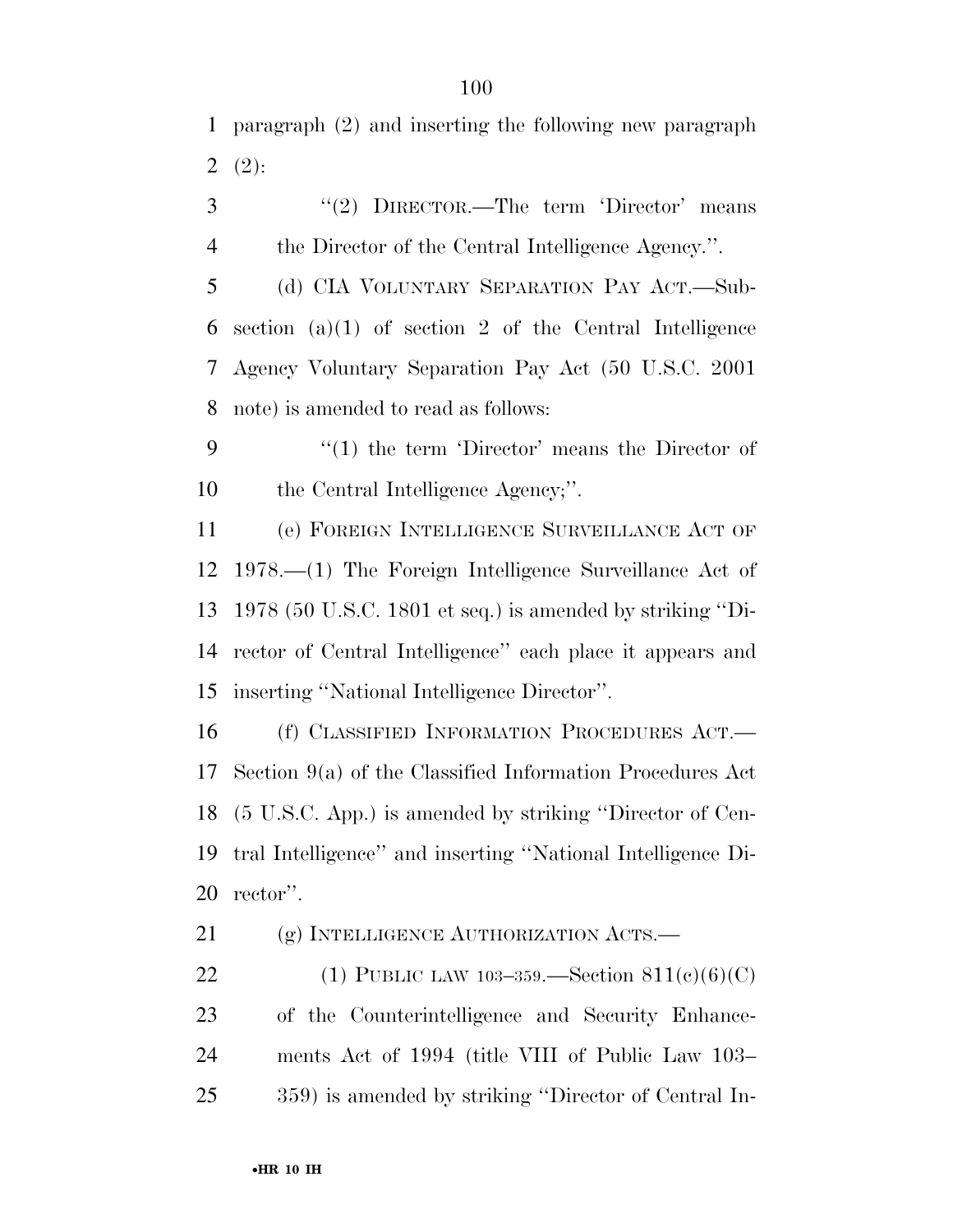| $\mathbf{1}$   | telligence" and inserting "National Intelligence Di-  |
|----------------|-------------------------------------------------------|
| $\overline{2}$ | rector".                                              |
| 3              | (2) PUBLIC LAW $107-306.$ (A) The Intelligence        |
| $\overline{4}$ | Authorization Act for Fiscal Year 2003 (Public Law    |
| 5              | $107-306$ ) is amended by striking "Director of Cen-  |
| 6              | tral Intelligence, acting as the head of the intel-   |
| 7              | ligence community," each place it appears in the fol- |
| 8              | lowing provisions and inserting "National Intel-      |
| 9              | ligence Director":                                    |
| 10             | (i) Section 313(a) $(50 \text{ U.S.C. } 404n(a))$ .   |
| 11             | (ii) Section $343(a)(1)$ (50 U.S.C. 404n-             |
| 12             | 2(a)(1))                                              |
| 13             | (B) That Act is further amended by striking           |
| 14             | "Director of Central Intelligence" each place it ap-  |
| 15             | pears in the following provisions and inserting "Na-  |
| 16             | tional Intelligence Director":                        |
| 17             | Section $902(a)(2)$<br>(i)<br>(50)<br>U.S.C.          |
| 18             | $402b(a)(2)$ .                                        |
| 19             | Section $904(e)(4)$ (50<br>(ii)<br>U.S.C.             |
| 20             | $402e(e)(4)$ .                                        |
| 21             | (iii) Section $904(e)(5)$ (50<br>U.S.C.               |
| 22             | $402e(e)(5)$ ).                                       |
| 23             | (iv) Section 904(h) $(50 \text{ U.S.C. } 402c(h)),$   |
| 24             | each place it appears.                                |
| 25             | (v) Section 904(m) (50 U.S.C. 402 $c(m)$ ).           |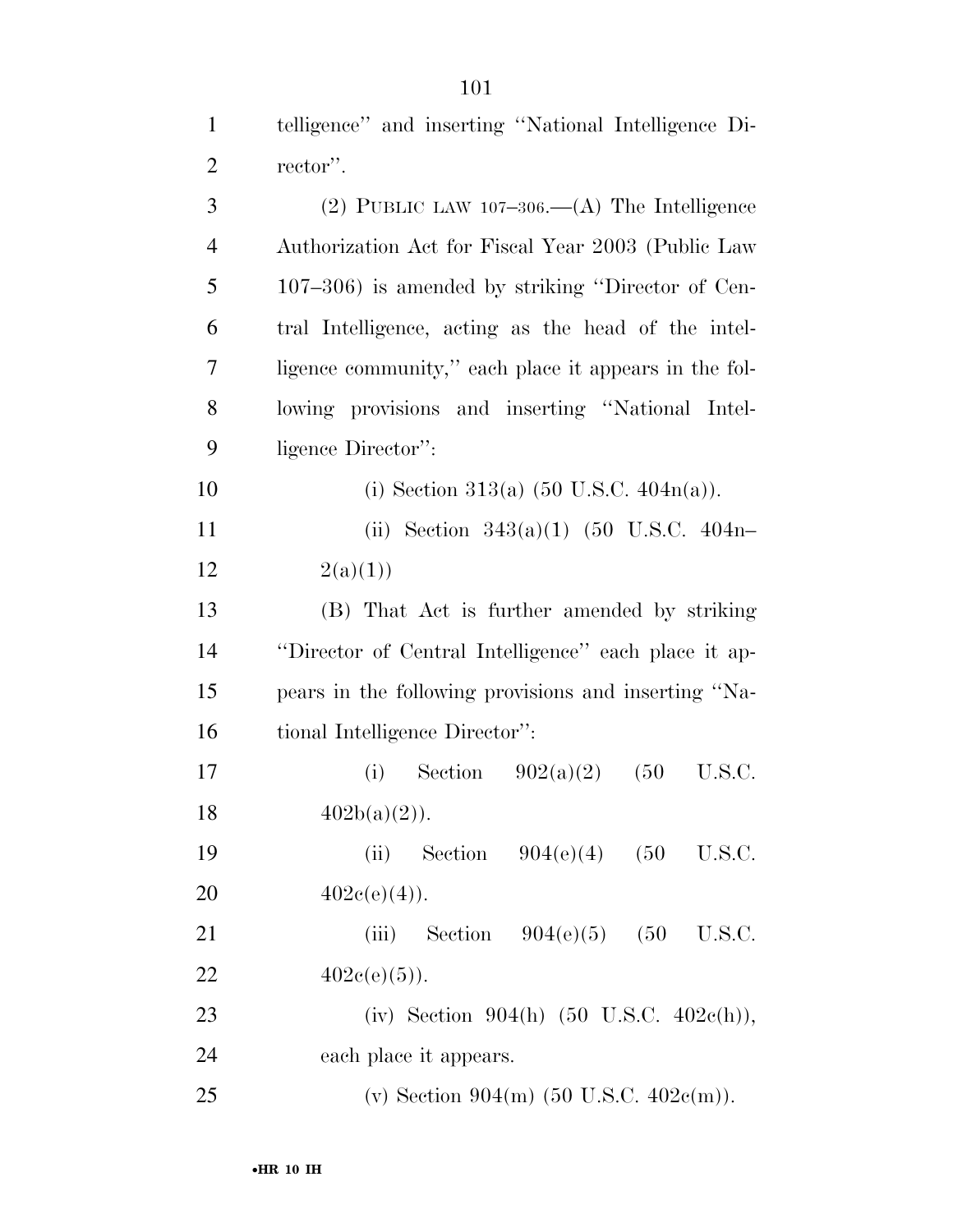| $\mathbf{1}$   | (C) Section 341 of that Act (50 U.S.C. 404n-                   |
|----------------|----------------------------------------------------------------|
| $\overline{2}$ | 1) is amended by striking "Director of Central Intel-          |
| 3              | ligence, acting as the head of the intelligence com-           |
| $\overline{4}$ | munity, shall establish in the Central Intelligence            |
| 5              | Agency" and inserting "National Intelligence Direc-            |
| 6              | tor shall establish within the Central Intelligence            |
| 7              | Agency".                                                       |
| 8              | (D) Section 352(b) of that Act $(50 \text{ U.S.C. } 404-$      |
| 9              | 3 note) is amended by striking "Director" and in-              |
| 10             | serting "National Intelligence Director".                      |
| 11             | (3) PUBLIC LAW $108-177-$ (A) The Intelligence                 |
| 12             | Authorization Act for Fiscal Year 2004 (Public Law             |
| 13             | 108–177) is amended by striking "Director of Cen-              |
| 14             | tral Intelligence" each place it appears in the fol-           |
| 15             | lowing provisions and inserting "National Intel-               |
| 16             | ligence Director":                                             |
| 17             | (i) Section 317(a) $(50 \text{ U.S.C. } 403-3 \text{ note}).$  |
| 18             | (ii) Section $317(h)(1)$ .                                     |
| 19             | (iii) Section 318(a) $(50 \text{ U.S.C. } 441 \text{g note}).$ |
| 20             | (iv) Section 319(b) $(50 \text{ U.S.C. } 403 \text{ note}).$   |
| 21             | (v) Section 341(b) $(28 \text{ U.S.C. } 519 \text{ note}).$    |
| 22             | (vi) Section 357(a) $(50 \text{ U.S.C. } 403 \text{ note}).$   |
| 23             | (vii) Section $504(a)$ (117 Stat. 2634), both                  |
| 24             | places it appears.                                             |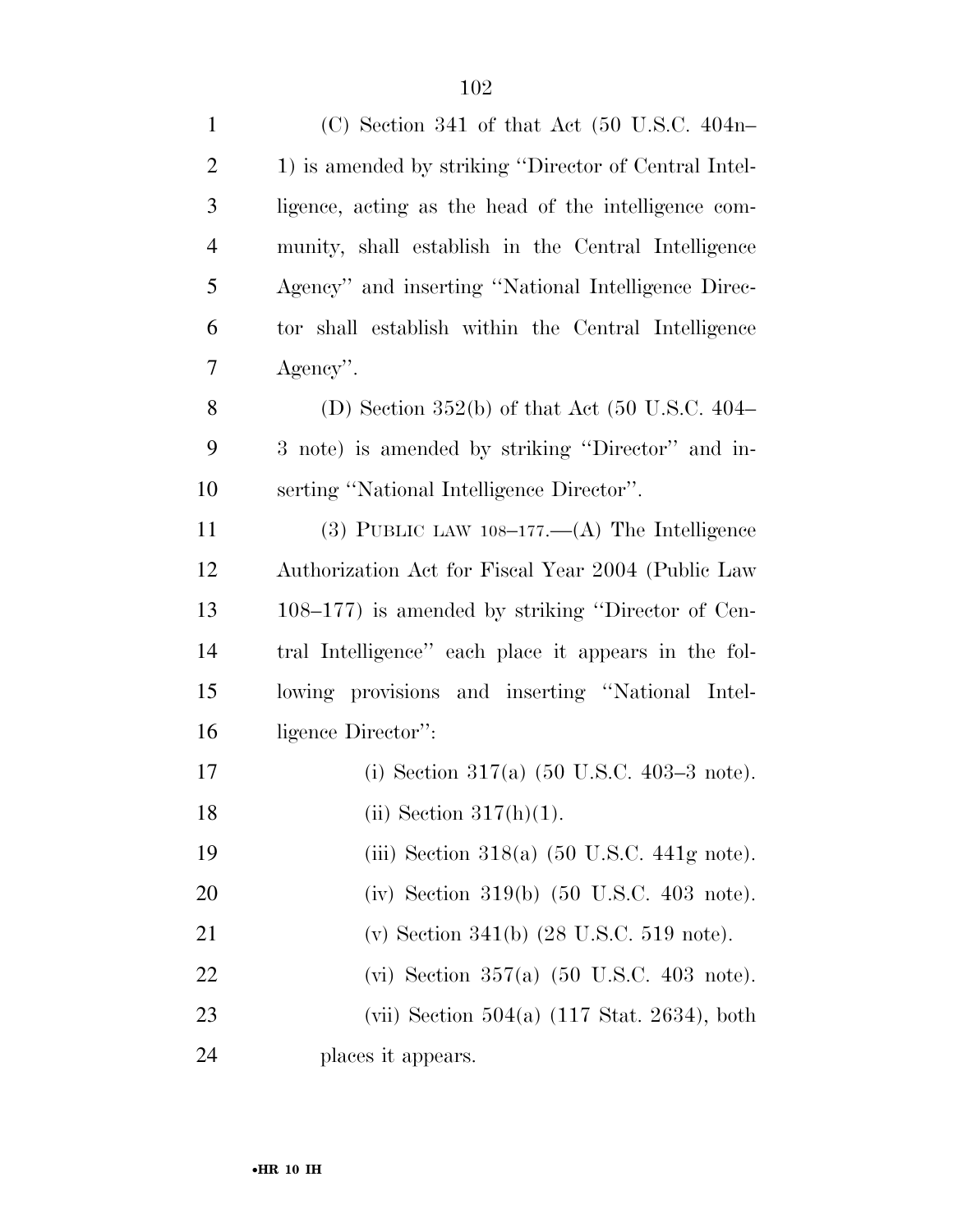1 (B) Section  $319(f)(2)$  of that Act (50 U.S.C. 403 note) is amended by striking ''Director'' the first place it appears and inserting ''National Intel-ligence Director''.

 (C) Section 404 of that Act (18 U.S.C. 4124 note) is amended by striking ''Director of Central Intelligence'' and inserting ''Director of the Central Intelligence Agency''.

#### **SEC. 1072. OTHER CONFORMING AMENDMENTS**

 (a) NATIONAL SECURITY ACT OF 1947.—(1) Section 101(j) of the National Security Act of 1947 (50 U.S.C. 402(j)) is amended by striking ''Deputy Director of Cen- tral Intelligence'' and inserting ''Deputy National Intel-ligence Director''.

 (2) Section 112(d)(1) of that Act (50 U.S.C. 16  $404g(d)(1)$  is amended by striking "section  $103(e)(6)$  of this Act'' and inserting ''section 102A(g) of this Act''.

 (3) Section 116(b) of that Act (50 U.S.C. 404k(b)) is amended by striking ''to the Deputy Director of Central Intelligence, or with respect to employees of the Central Intelligence Agency, the Director may delegate such au- thority to the Deputy Director for Operations'' and insert- ing ''to the Deputy National Intelligence Director, or with respect to employees of the Central Intelligence Agency, to the Director of the Central Intelligence Agency''.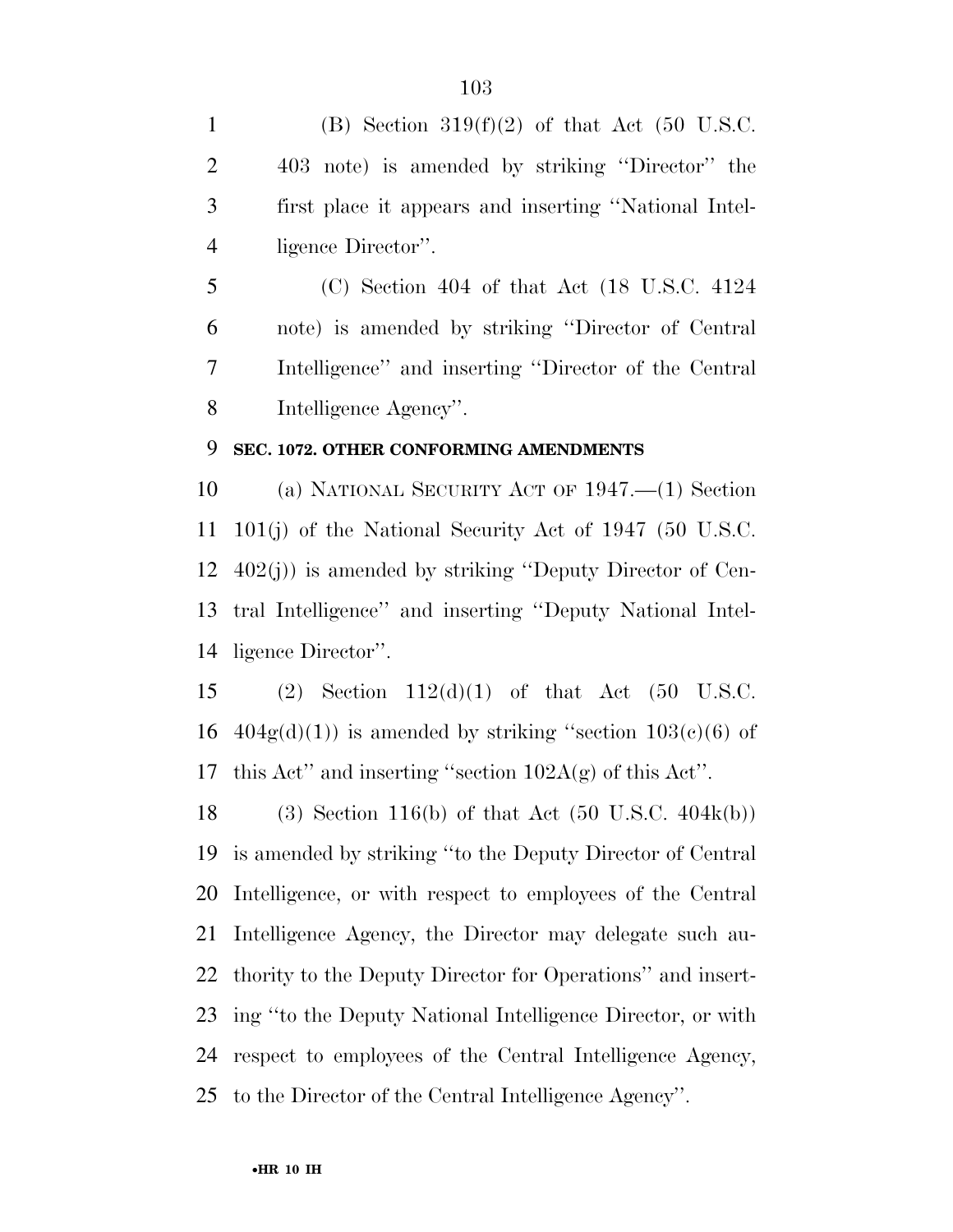1 (4) Section  $506A(b)(1)$  of that Act (50 U.S.C. 415a– 1(b)(1)) is amended by striking ''Office of the Deputy Di- rector of Central Intelligence'' and inserting ''Office of the National Intelligence Director''.

5 (5) Section  $701(c)(3)$  of that Act (50 U.S.C.  $6\quad 431(c)(3)$  is amended by striking "Office of the Director" of Central Intelligence'' and inserting ''Office of the Na-tional Intelligence Director''.

9 (6) Section 1001(b) of that Act  $(50 \text{ U.S.C. } 441\text{g(b)})$  is amended by striking ''Assistant Director of Central In- telligence for Administration'' and inserting ''Office of the National Intelligence Director''.

 (b) CENTRAL INTELLIGENCE ACT OF 1949.—Section 6 of the Central Intelligence Agency Act of 1949 (50 15 U.S.C. 403g) is amended by striking "section  $103(c)(7)$  of the National Security Act of 1947 (50 U.S.C. 403–  $3(e)(7)$ " and inserting "section  $102A(g)$  of the National Security Act of 1947''.

 (c) CENTRAL INTELLIGENCE AGENCY RETIREMENT ACT.—Section 201(c) of the Central Intelligence Agency Retirement Act (50 U.S.C. 2011(c)) is amended by strik- ing ''paragraph (6) of section 103(c) of the National Secu-23 rity Act of 1947 (50 U.S.C. 403–3 $(e)$ ) that the Director 24 of Central Intelligence" and inserting "section  $102A(g)$  of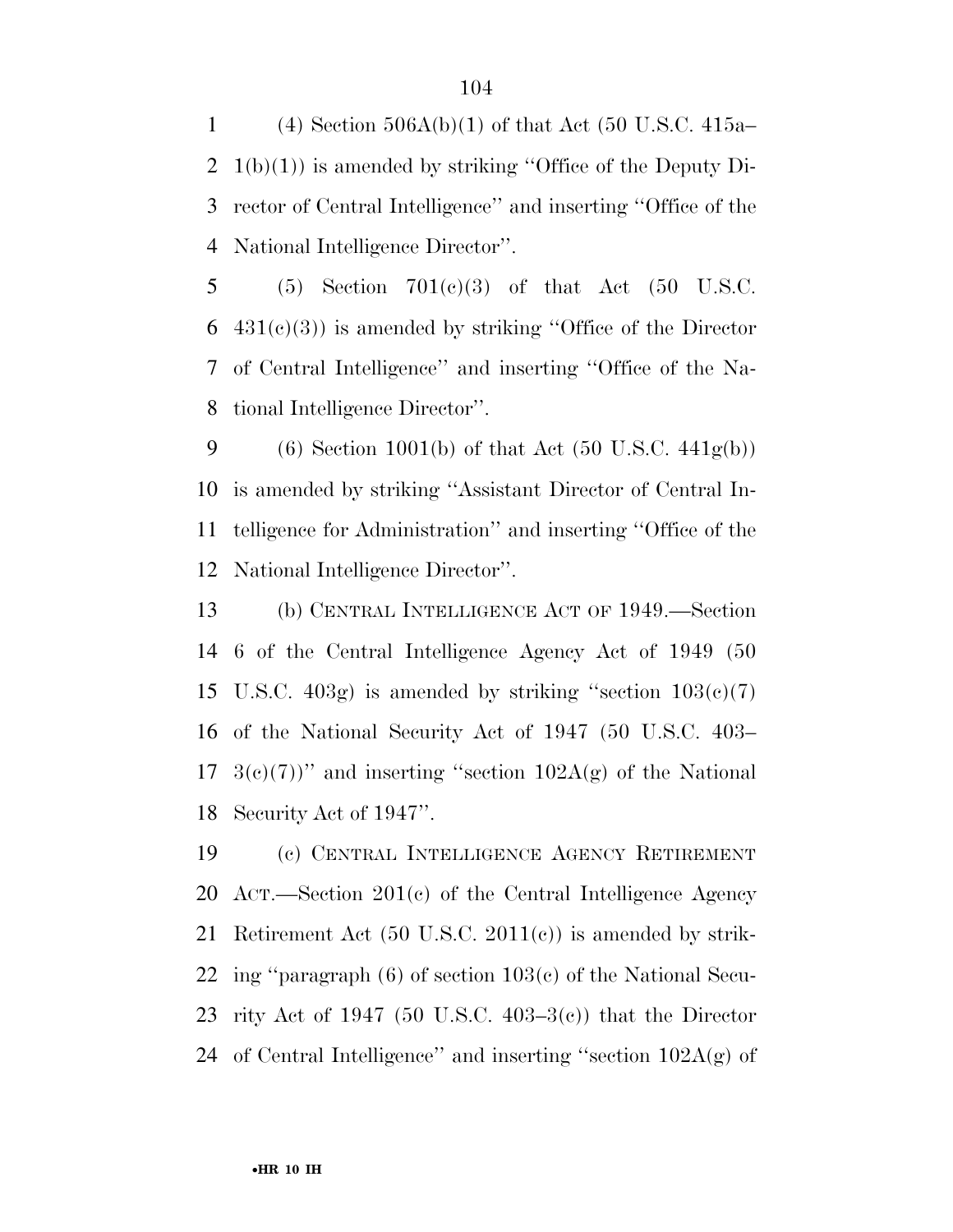| $\mathbf{1}$   | the National Security Act of 1947 (50 U.S.C. 403-         |
|----------------|-----------------------------------------------------------|
| $\overline{2}$ | $3(c)(1)$ that the National Intelligence Director".       |
| 3              | (d) INTELLIGENCE AUTHORIZATION ACTS.—                     |
| $\overline{4}$ | (1) PUBLIC LAW 107-306.—(A) Section $343(c)$              |
| 5              | of the Intelligence Authorization Act for Fiscal Year     |
| 6              | 2003 (Public Law 107-306; 50 U.S.C. 404n-2(c)) is         |
| 7              | amended by striking "section $103(c)(6)$ of the Na-       |
| 8              | tional Security Act of 1947 (50 U.S.C. 403–               |
| 9              | $3((e)(6))$ " and inserting "section 102A(g) of the Na-   |
| 10             | tional Security Act of 1947 (50 U.S.C. 403–               |
| 11             | $3(e)(1))$ ".                                             |
| 12             | $(B)$ Section 904 of that Act $(50 \text{ U.S.C. } 402c)$ |
| 13             | is amended—                                               |
| 14             | $(i)$ in subsection $(e)$ , by striking "Office of        |
| 15             | the Director of Central Intelligence" and insert-         |
| 16             | ing "Office of the National Intelligence Direc-           |
| 17             | tor''; and                                                |
| 18             | (ii) in subsection (l), by striking "Office of            |
| 19             | the Director of Central Intelligence" and insert-         |
| 20             | ing "Office of the National Intelligence Direc-           |
| 21             | tor".                                                     |
| <u>22</u>      | $(2)$ PUBLIC LAW 108-177.—Section 317 of the              |
| 23             | Intelligence Authorization Act for Fiscal Year 2004       |
| 24             | (Public Law 108-177; 50 U.S.C. 403-3 note) is             |
| 25             | amended—                                                  |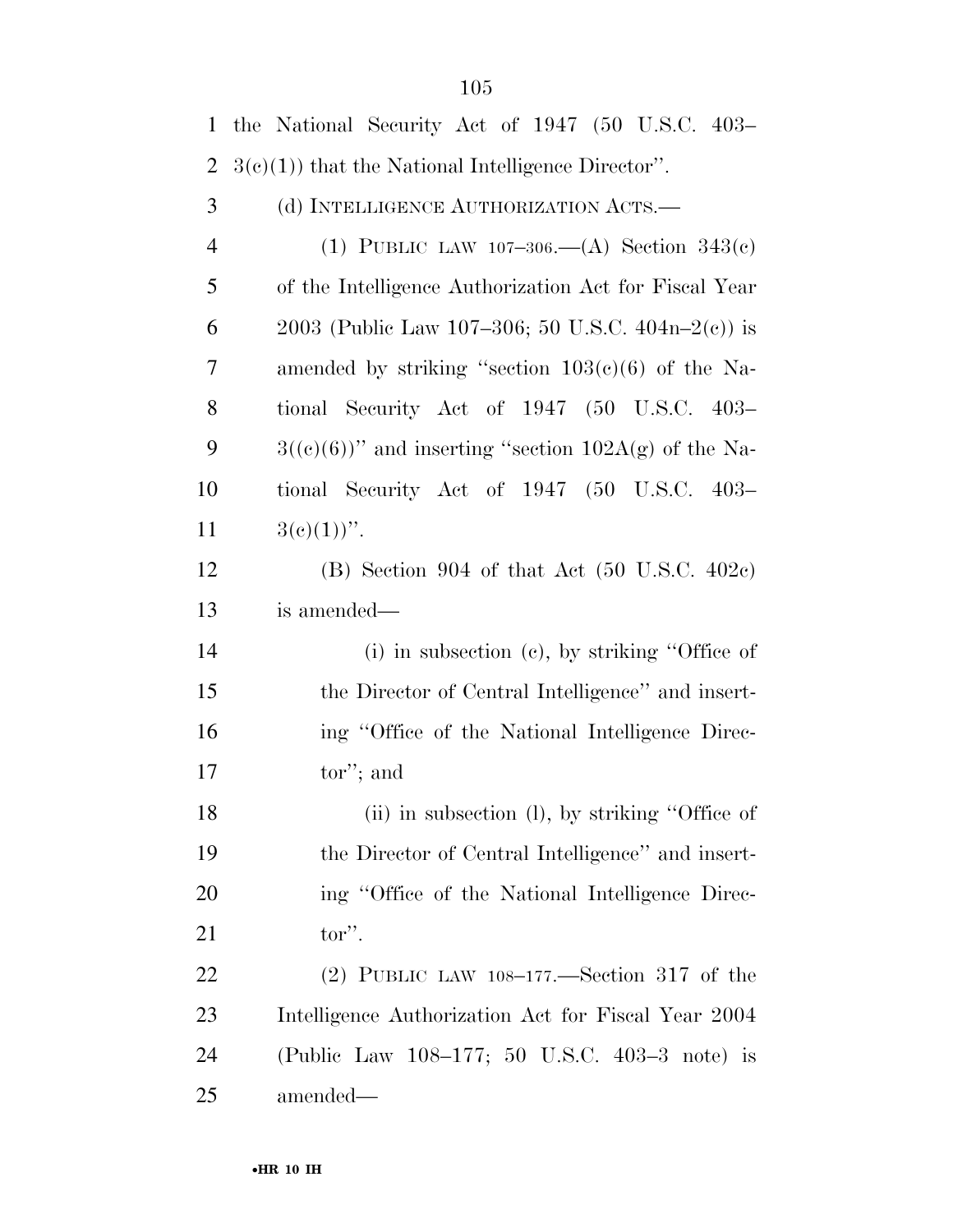| $(A)$ in subsection $(g)$ , by striking "Assist-        |
|---------------------------------------------------------|
|                                                         |
| ant Director of Central Intelligence for Analysis       |
| and Production" and inserting "Deputy Na-               |
| tional Intelligence Director"; and                      |
| (B) in subsection $(h)(2)(C)$ , by striking             |
| "Assistant Director" and inserting "Deputy              |
| National Intelligence Director".                        |
| SEC. 1073. ELEMENTS OF INTELLIGENCE COMMUNITY           |
| UNDER NATIONAL SECURITY ACT OF 1947.                    |
| Paragraph (4) of section 3 of the National Security     |
| Act of 1947 (50 U.S.C. 401a) is amended to read as fol- |
| lows:                                                   |
| $\cdot$ (4) The term 'intelligence community' includes  |
| the following:                                          |
| "(A) The Office of the National Intel-                  |
| ligence Director.                                       |
| "(B) The Central Intelligence Agency.                   |
| "(C) The National Security Agency.                      |
| "(D) The Defense Intelligence Agency.                   |
| "(E) The National Geospatial-Intelligence               |
| Agency.                                                 |
| $``$ (F) The National Reconnaissance Office.            |
| $\lq\lq (G)$ Other offices within the Department        |
| of Defense for the collection of specialized na-        |
|                                                         |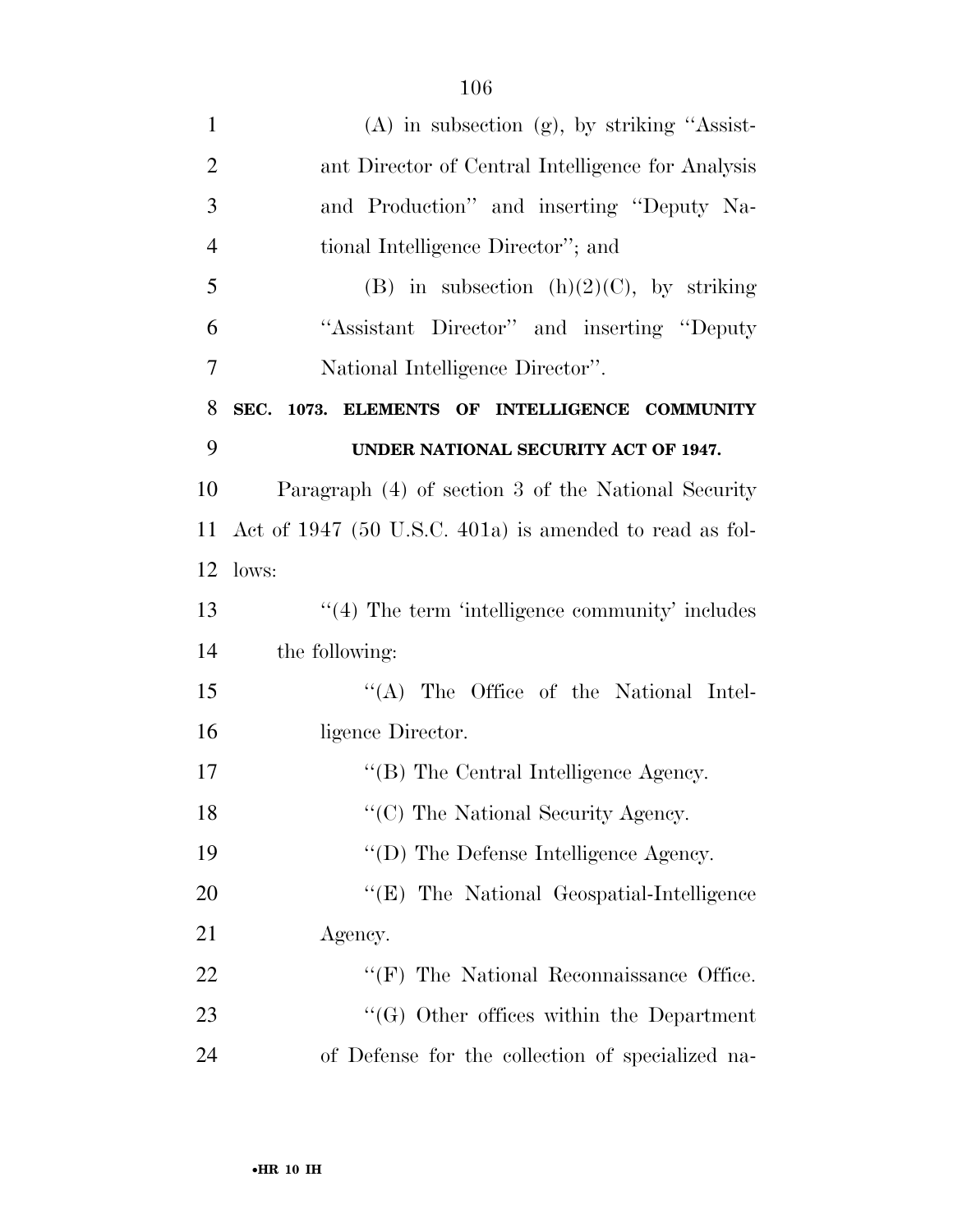| $\mathbf{1}$   | tional intelligence through reconnaissance pro-   |
|----------------|---------------------------------------------------|
| $\overline{2}$ | grams.                                            |
| 3              | "(H) The intelligence elements of the             |
| $\overline{4}$ | Army, the Navy, the Air Force, the Marine         |
| 5              | Corps, the Federal Bureau of Investigation, and   |
| 6              | the Department of Energy.                         |
| $\tau$         | "(I) The Bureau of Intelligence and Re-           |
| 8              | search of the Department of State.                |
| 9              | "(J) The Office of Intelligence and Anal-         |
| 10             | ysis of the Department of the Treasury.           |
| 11             | " $(K)$ The elements of the Department of         |
| 12             | Homeland Security concerned with the analysis     |
| 13             | of intelligence information, including the Office |
| 14             | of Intelligence of the Coast Guard.               |
| 15             | $\lq\lq$ . Such other elements of any other de-   |
| 16             | partment or agency as may be designated by        |
| 17             | the President, or designated jointly by the Na-   |
| 18             | tional Intelligence Director and the head of the  |
| 19             | department or agency concerned, as an element     |
| 20             | of the intelligence community.".                  |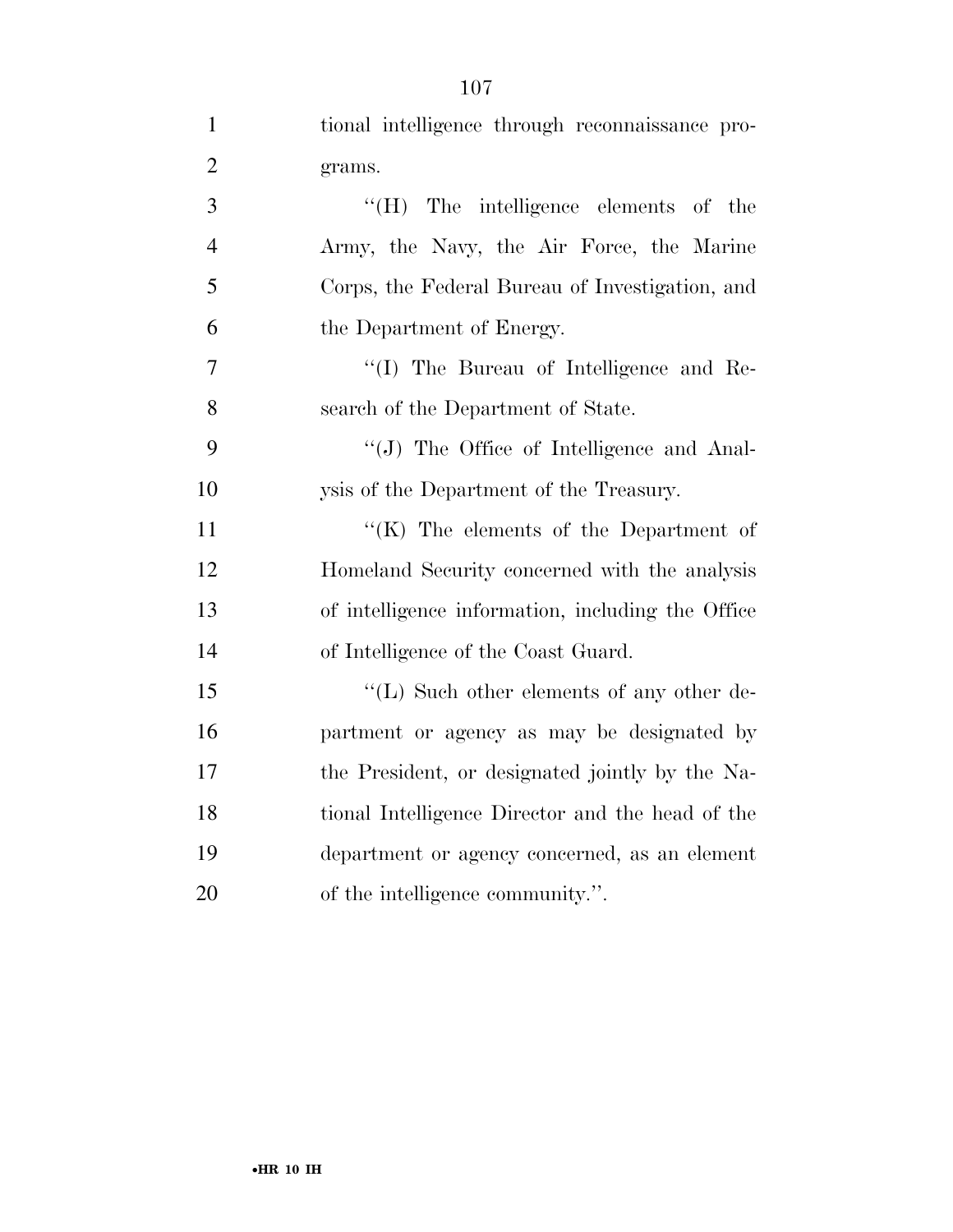## **SEC. 1074. REDESIGNATION OF NATIONAL FOREIGN INTEL- LIGENCE PROGRAM AS NATIONAL INTEL-LIGENCE PROGRAM.**

 (a) REDESIGNATION.—Paragraph (6) of section 3 of the National Security Act of 1947 (50 U.S.C. 401a) is amended by striking ''Foreign''.

 (b) CONFORMING AMENDMENTS.—(1) Section 506(a) of the National Security Act of 1947 (50 U.S.C. 415a(a)) is amended by striking ''National Foreign Intel- ligence Program'' and inserting ''National Intelligence Program''.

 (2) Section 17(f) of the Central Intelligence Agency 13 Act of 1949 (50 U.S.C.  $403q(f)$ ) is amended by striking ''National Foreign Intelligence Program'' and inserting ''National Intelligence Program''.

 (c) HEADING AMENDMENT.—The heading of section 506 of that Act is amended by striking ''FOREIGN''.

**SEC. 1075. REPEAL OF SUPERSEDED AUTHORITIES.** 

 (a) APPOINTMENT OF CERTAIN INTELLIGENCE OF- FICIALS.—Section 106 of the National Security Act of 1947 (50 U.S.C. 403–6) is repealed.

 (b) COLLECTION TASKING AUTHORITY.—Section 111 of the National Security Act of 1947 (50 U.S.C. 404f) is repealed.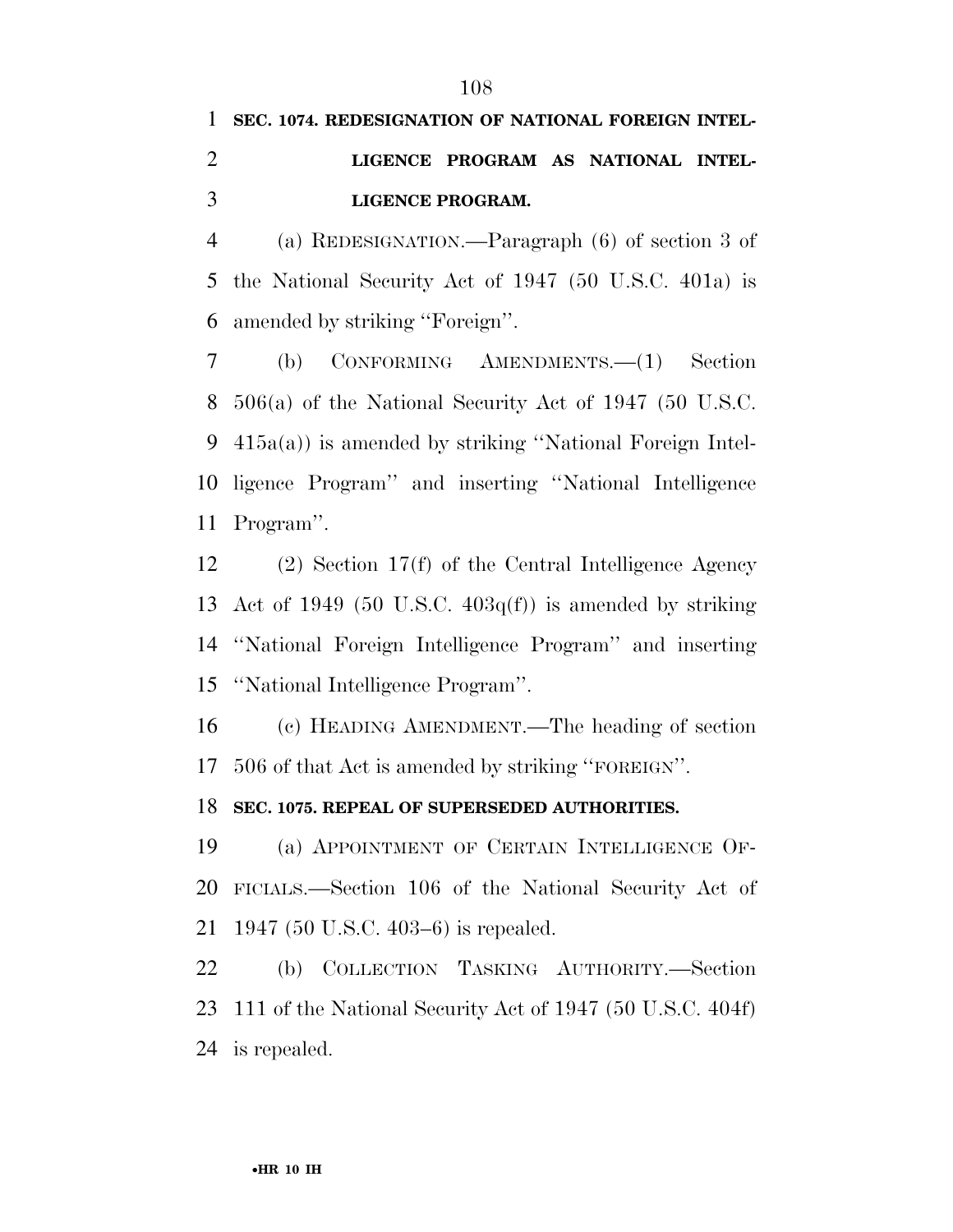| 1              | SEC. 1076. CLERICAL AMENDMENTS TO NATIONAL SECU-                                                                                                                                                                                                                                                       |
|----------------|--------------------------------------------------------------------------------------------------------------------------------------------------------------------------------------------------------------------------------------------------------------------------------------------------------|
| $\overline{2}$ | RITY ACT OF 1947.                                                                                                                                                                                                                                                                                      |
| 3              | The table of contents for the National Security Act                                                                                                                                                                                                                                                    |
| 4              | of $1947$ is amended—                                                                                                                                                                                                                                                                                  |
| 5              | $(1)$ by striking the items relating to sections                                                                                                                                                                                                                                                       |
| 6              | 102 through 104 and inserting the following new                                                                                                                                                                                                                                                        |
| 7              | items:                                                                                                                                                                                                                                                                                                 |
|                | "Sec. 102. National Intelligence Director.<br>"Sec. 102A. Responsibilities and authorities of National Intelligence Director.<br>"Sec. 103. Office of the National Intelligence Director.<br>"Sec. 104. Central Intelligence Agency.<br>"Sec. 104A. Director of the Central Intelligence Agency."; and |
| 8              | $(2)$ by striking the item relating to section 114                                                                                                                                                                                                                                                     |
| 9              | and inserting the following new item:                                                                                                                                                                                                                                                                  |
|                | "Sec. 114. Additional annual reports from the National Intelligence Director.";                                                                                                                                                                                                                        |
| 10             | and                                                                                                                                                                                                                                                                                                    |
| 11             | $(3)$ by striking the item relating to section 506                                                                                                                                                                                                                                                     |
| 12             | and inserting the following new item:                                                                                                                                                                                                                                                                  |
|                | "Sec. 506. Specificity of National Intelligence Program budget amounts for<br>counterterrorism, counterproliferation, counternarcotics, and<br>counterintelligence".                                                                                                                                   |
| 13             | SEC. 1077. CONFORMING AMENDMENTS RELATING TO PRO-                                                                                                                                                                                                                                                      |
| 14             | HIBITING DUAL SERVICE OF THE DIRECTOR                                                                                                                                                                                                                                                                  |
| 15             | OF THE CENTRAL INTELLIGENCE AGENCY.                                                                                                                                                                                                                                                                    |
| 16             | Section 1 of the Central Intelligence Agency Act of                                                                                                                                                                                                                                                    |
| 17             | 1949 (50 U.S.C. 403a) is amended—                                                                                                                                                                                                                                                                      |
| 18             | $(1)$ by redesignating paragraphs $(a)$ , $(b)$ , and                                                                                                                                                                                                                                                  |
| 19             | (c) as paragraphs $(1)$ , $(2)$ , and $(3)$ , respectively; and                                                                                                                                                                                                                                        |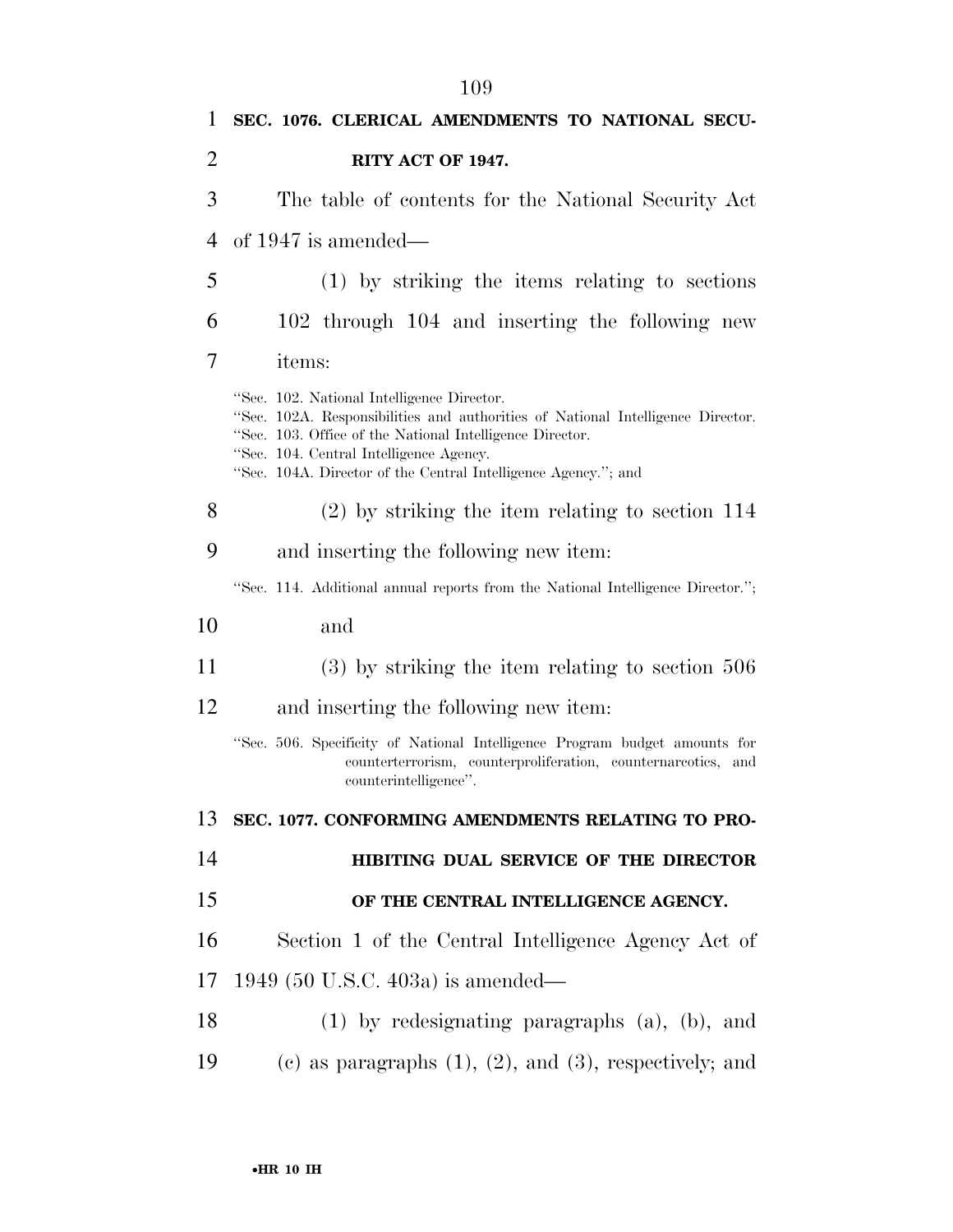(2) by striking paragraph (2), as so redesig- nated, and inserting the following new paragraph 3  $(2)$ :

 ''(2) 'Director' means the Director of the Central In-telligence Agency; and''.

### **SEC. 1078. ACCESS TO INSPECTOR GENERAL PROTECTIONS.**

 Section 17(a)(1) of the Central Intelligence Agency 8 Act of 1949 (50 U.S.C.  $403q(a)(1)$ ) is amended by insert- ing before the semicolon at the end the following: ''and to programs and operations of the Office of the National Intelligence Director''.

### **SEC. 1079. GENERAL REFERENCES.**

 (a) DIRECTOR OF CENTRAL INTELLIGENCE AS HEAD OF INTELLIGENCE COMMUNITY.—Any reference to the Director of Central Intelligence or the Director of the Cen- tral Intelligence Agency in the Director's capacity as the head of the intelligence community in any law, regulation, document, paper, or other record of the United States shall be deemed to be a reference to the National Intel-ligence Director.

 (b) DIRECTOR OF CENTRAL INTELLIGENCE AS HEAD OF CIA.—Any reference to the Director of Central Intel- ligence or the Director of the Central Intelligence Agency in the Director's capacity as the head of the Central Intel-ligence Agency in any law, regulation, document, paper,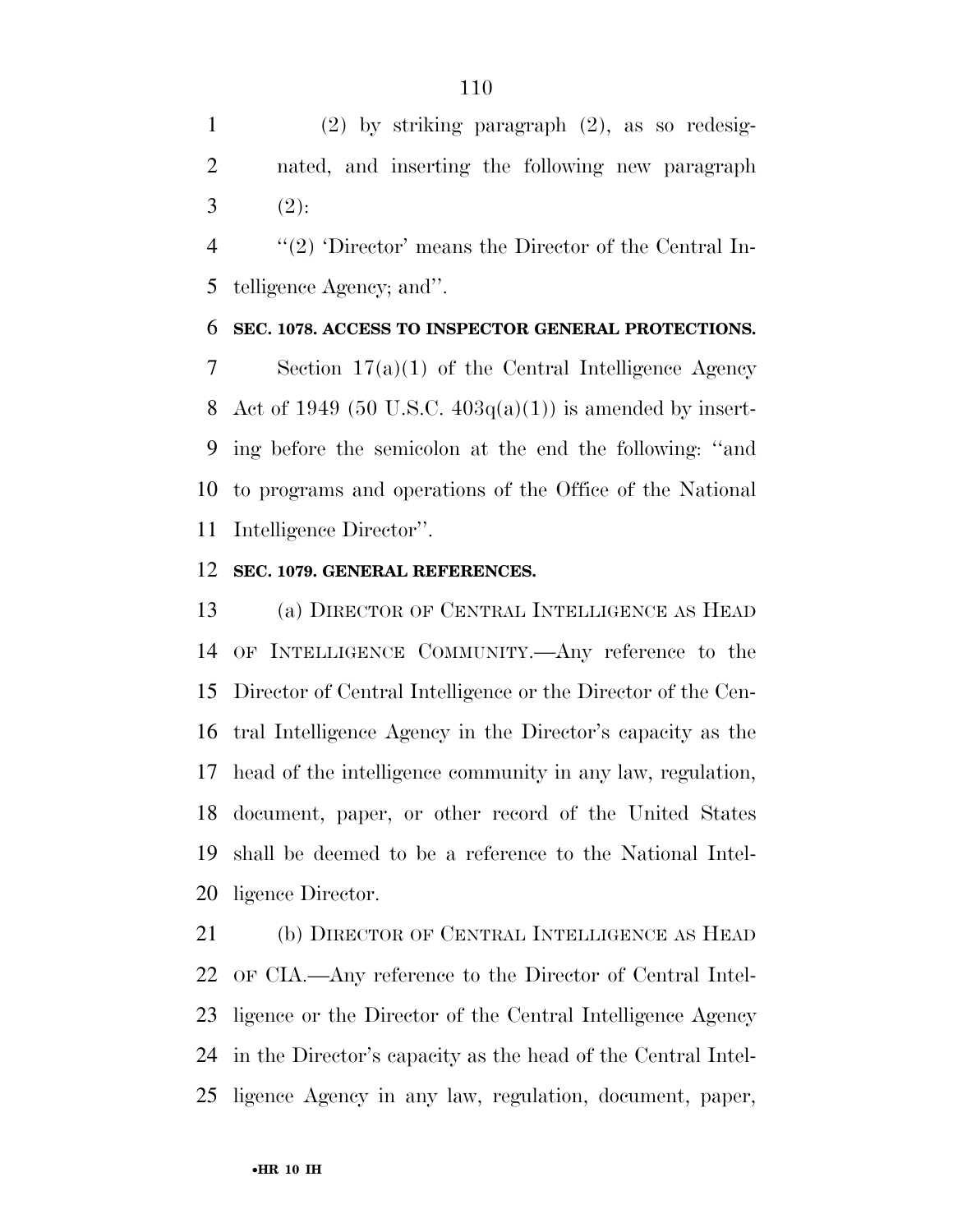or other record of the United States shall be deemed to be a reference to the Director of the Central Intelligence Agency.

 (c) COMMUNITY MANAGEMENT STAFF.—Any ref- erence to the Community Management Staff in any law, regulation, document, paper, or other record of the United States shall be deemed to be a reference to the staff of the Office of the National Intelligence Director.

### **SEC. 1080. APPLICATION OF OTHER LAWS.**

 (a) POLITICAL SERVICE OF PERSONNEL.—Section 7323(b)(2)(B)(i) of title 5, United States Code, is amend-ed—

 (1) in subclause (XII), by striking ''or'' at the end; and

 (2) by inserting after subclause (XIII) the fol-lowing new subclause:

17 "'(XIV) the Office of the National Intel-ligence Director; or''.

 (b) DELETION OF INFORMATION ABOUT FOREIGN GIFTS.—Section 7342(f)(4) of title 5, United States Code, is amended—

22 (1) by inserting " $(A)$ " after " $(4)$ ";

 (2) in subparagraph (A), as so designated, by striking ''the Director of Central Intelligence'' and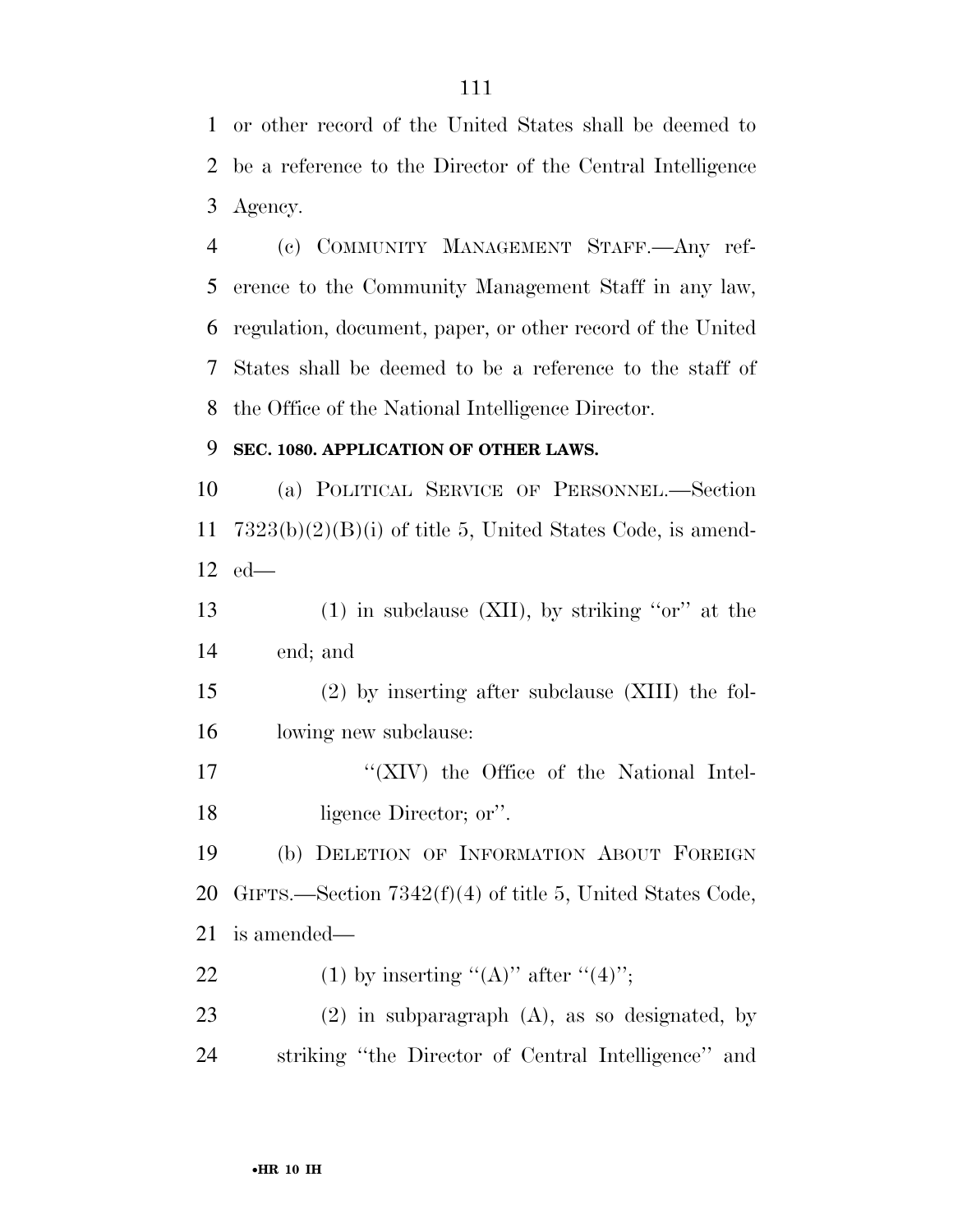inserting ''the Director of the Central Intelligence Agency''; and

 (3) by adding at the end the following new sub-paragraph:

 ''(B) In transmitting such listings for the Office of the National Intelligence Director, the National Intel- ligence Director may delete the information described in subparagraphs (A) and (C) of paragraphs (2) and (3) if the Director certifies in writing to the Secretary of State that the publication of such information could adversely affect United States intelligence sources.''.

 (c) EXEMPTION FROM FINANCIAL DISCLOSURES.— Section 105(a)(1) of the Ethics in Government Act (5 U.S.C. App.) is amended by inserting ''the Office of the National Intelligence Director,'' before ''the Central Intel-ligence Agency''.

# **Subtitle H—Transfer, Termination,**

**Transition and Other Provisions** 

 **SEC. 1091. TRANSFER OF COMMUNITY MANAGEMENT STAFF.** 

 (a) TRANSFER.—There shall be transferred to the Office of the National Intelligence Director the staff of the Community Management Staff as of the date of the enactment of this Act, including all functions and activi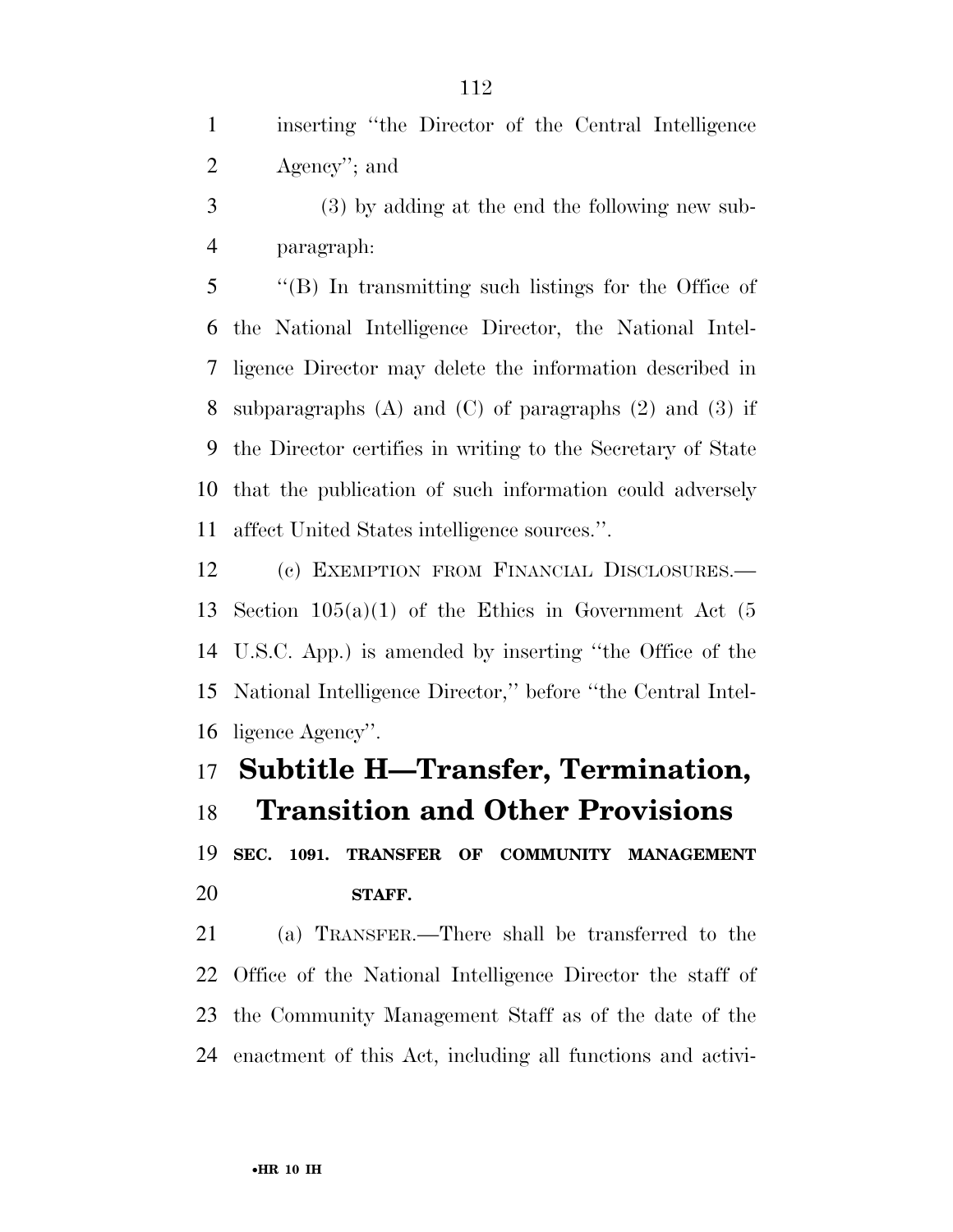ties discharged by the Community Management Staff as of that date.

 (b) ADMINISTRATION.—The National Intelligence Di- rector shall administer the Community Management Staff after the date of the enactment of this Act as a component of the Office of the National Intelligence Director under section 103(b) of the National Security Act of 1947, as amended by section 1011(a).

## **SEC. 1092. TRANSFER OF TERRORIST THREAT INTEGRA-TION CENTER.**

 (a) TRANSFER.—There shall be transferred to the National Counterterrorism Center the Terrorist Threat Integration Center (TTIC), including all functions and ac- tivities discharged by the Terrorist Threat Integration Center as of the date of the enactment of this Act.

 (b) ADMINISTRATION.—The Director of the National Counterterrorism Center shall administer the Terrorist Threat Integration Center after the date of the enactment of this Act as a component of the Directorate of Intel- ligence of the National Counterterrorism Center under section 119(i) of the National Security Act of 1947, as 22 added by section  $1021(a)$ .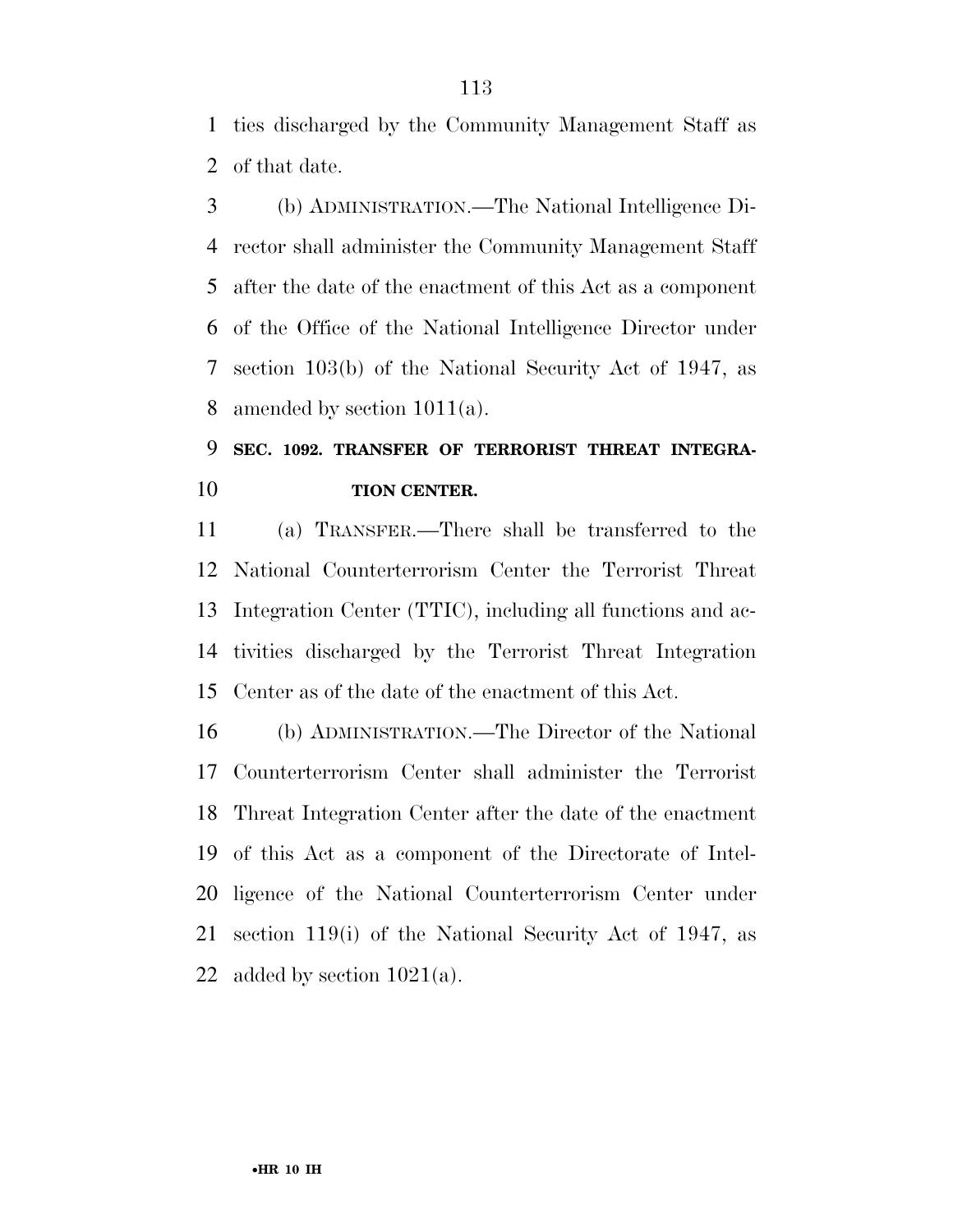| $\mathbf{1}$   | SEC. 1093. TERMINATION OF POSITIONS OF ASSISTANT DI-        |
|----------------|-------------------------------------------------------------|
| $\overline{2}$ | RECTORS OF CENTRAL INTELLIGENCE.                            |
| 3              | (a) TERMINATION.—The positions within the Central           |
| 4              | Intelligence Agency referred to in subsection (b) are here- |
| 5              | by abolished.                                               |
| 6              | (b) COVERED POSITIONS.—The positions within the             |
| 7              | Central Intelligence Agency referred to in this subsection  |
| 8              | are as follows:                                             |
| 9              | (1) The Assistant Director of Central Intel-                |
| 10             | ligence for Collection.                                     |
| 11             | (2) The Assistant Director of Central Intel-                |
| 12             | ligence for Analysis and Production.                        |
| 13             | (3) The Assistant Director of Central Intel-                |
| 14             | ligence for Administration.                                 |
| 15             | SEC. 1094. IMPLEMENTATION PLAN.                             |
| 16             | (a) SUBMISSION OF PLAN.—The President shall                 |
| 17             | transmit to Congress a plan for the implementation of this  |
| 18             | title and the amendments made by this title. The plan       |
| 19             | shall address, at a minimum, the following:                 |
| 20             | (1) The transfer of personnel, assets, and obli-            |
| 21             | gations to the National Intelligence Director pursu-        |
| 22             | ant to this title.                                          |
| 23             | Any consolidation, reorganization,<br>(2)<br><b>or</b>      |
| 24             | streamlining of activities transferred to the National      |
| 25             | Intelligence Director pursuant to this title.               |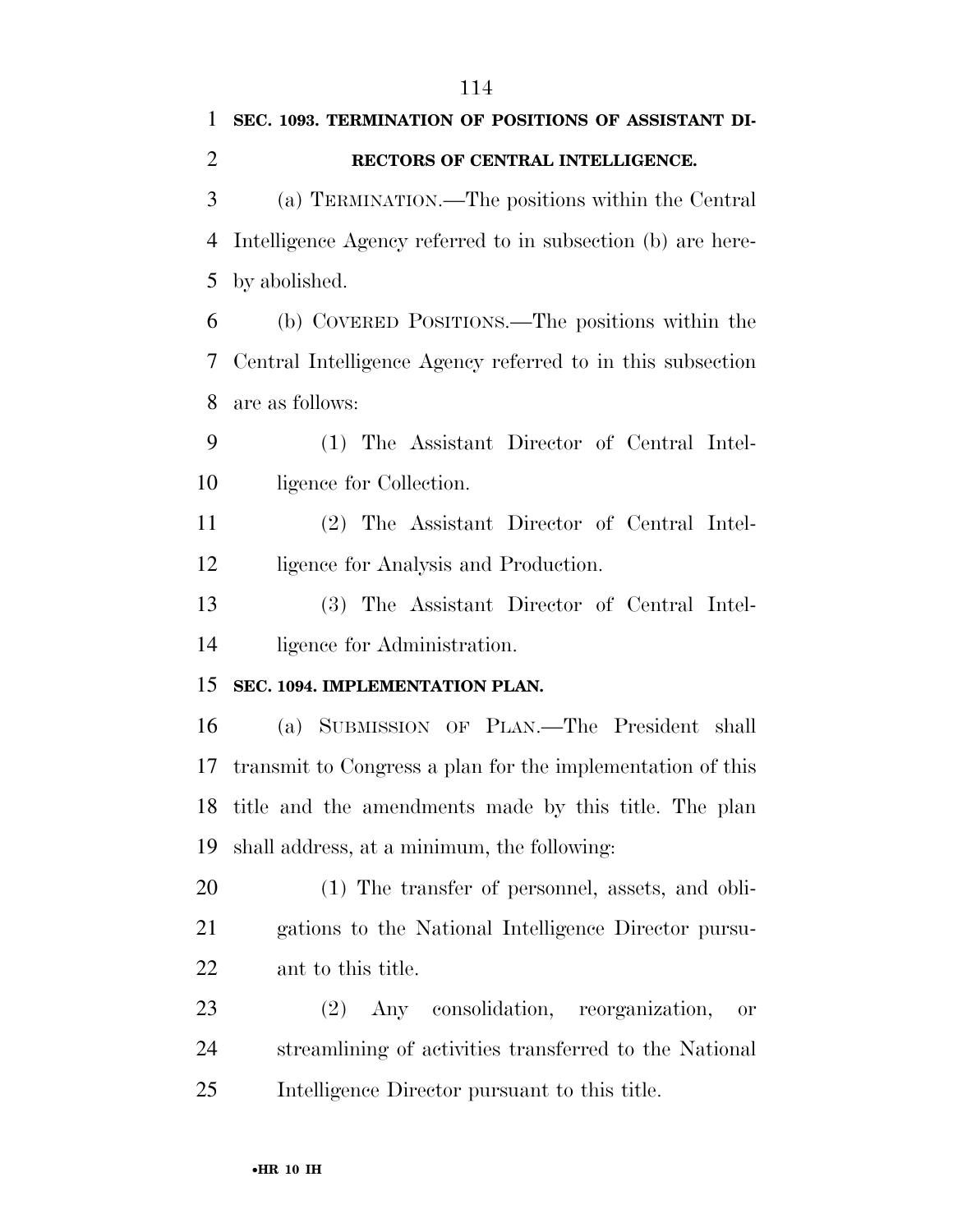| $\mathbf{1}$   | (3) The establishment of offices within the Of-             |
|----------------|-------------------------------------------------------------|
| $\overline{2}$ | fice of the National Intelligence Director to imple-        |
| 3              | ment the duties and responsibilities of the National        |
| $\overline{4}$ | Intelligence Director as described in this title.           |
| 5              | (4) Specification of any proposed disposition of            |
| 6              | property, facilities, contracts, records, and other as-     |
| 7              | sets and obligations to be transferred to the Na-           |
| 8              | tional Intelligence Director.                               |
| 9              | (5) Recommendations for additional legislative              |
| 10             | or administrative action as the Director considers          |
| 11             | appropriate.                                                |
| 12             | (b) SENSE OF CONGRESS.—It is the sense of Con-              |
| 13             | gress that the permanent location for the headquarters for  |
| 14             | the Office of the National Intelligence Director, should be |
| 15             | at a location other than the George Bush Center for Intel-  |
| 16             | ligence in Langley, Virginia.                               |
| 17             | SEC. 1095. TRANSITIONAL AUTHORITIES.                        |
| 18             | Upon the request of the National Intelligence Direc-        |
| 19             | tor, the head of any executive agency may, on a reimburs-   |
| 20             | able basis, provide services or detail personnel to the Na- |
| 21             | tional Intelligence Director.                               |
| 22             | SEC. 1096. EFFECTIVE DATES.                                 |

 (a) IN GENERAL.—Except as otherwise expressly provided in this Act, this title and the amendments made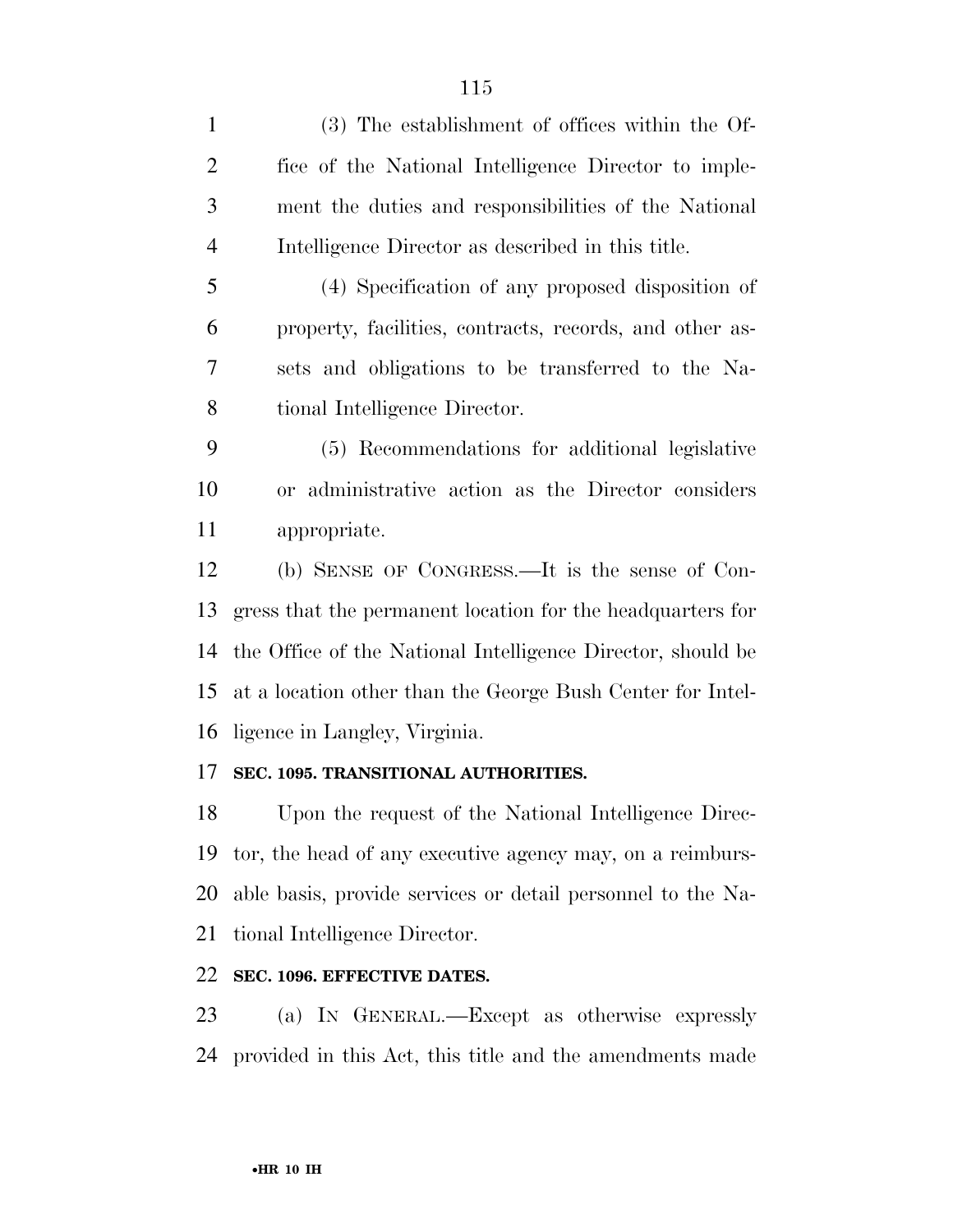by this title shall take effect on the date of the enactment of this Act.

 (b) SPECIFIC EFFECTIVE DATES.—(1)(A) Not later than 60 days after the date of the enactment of this Act, the National Intelligence Director shall first appoint indi- viduals to positions within the Office of the National Intel-ligence Director.

 (B) Subparagraph (A) shall not apply with respect to the Deputy National Intelligence Director.

 (2) Not later than 180 days after the date of the en- actment of this Act, the President shall transmit to Con- gress the implementation plan required under section 1904.

 (3) Not later than one year after the date of the en- actment of this Act, the National Intelligence Director shall prescribe regulations, policies, procedures, standards, and guidelines required under section 102A of the Na- tional Security Act of 1947, as amended by section 1011(a).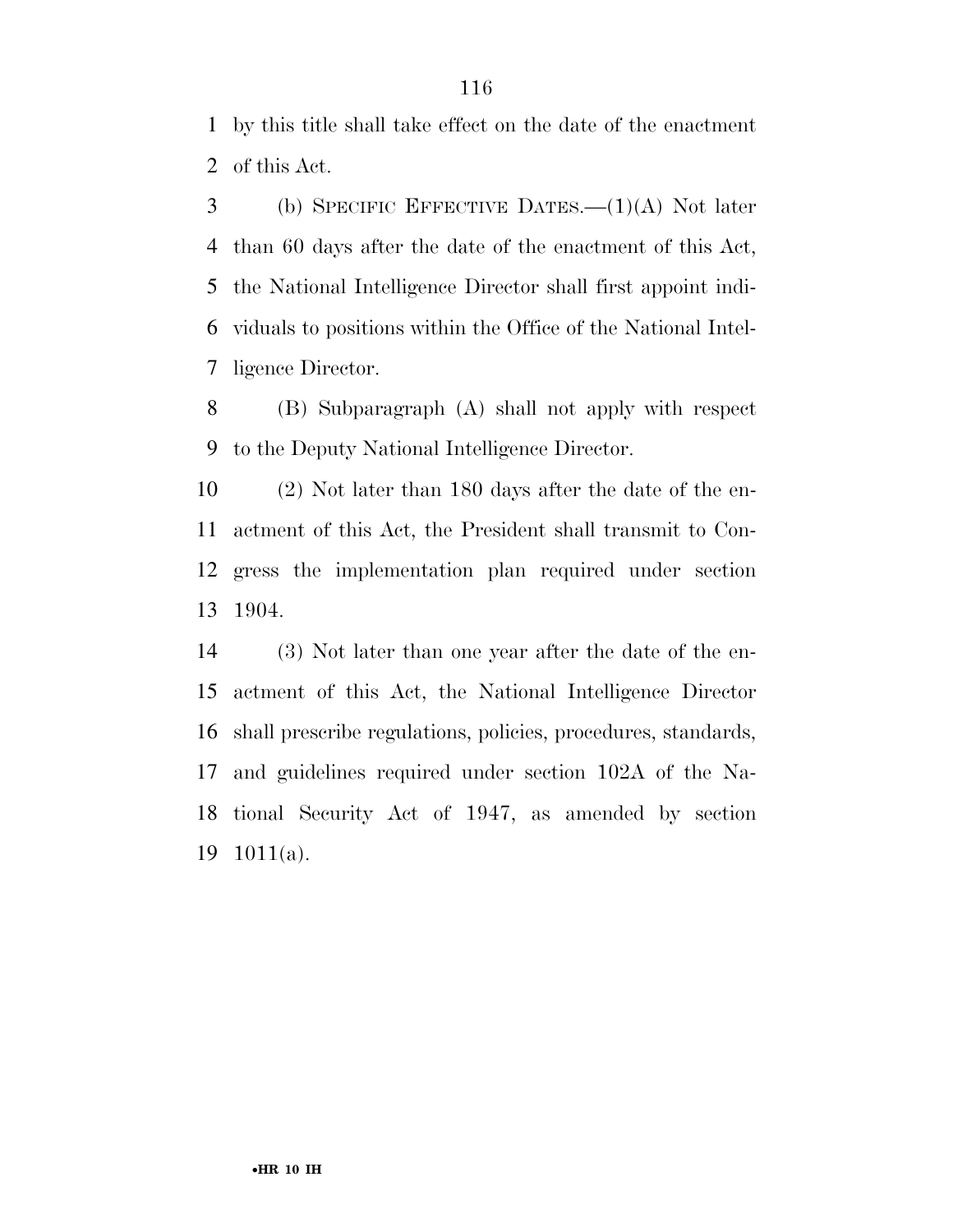| $\mathbf{1}$   | TITLE II—TERRORISM PREVEN-                                 |
|----------------|------------------------------------------------------------|
| $\overline{2}$ | <b>TION AND PROSECUTION</b>                                |
| 3              | <b>Subtitle A—Individual Terrorists</b>                    |
| $\overline{4}$ | as Agents of Foreign Powers                                |
| 5              | SECTION 2001. INDIVIDUAL TERRORISTS AS AGENTS OF           |
| 6              | <b>FOREIGN POWERS.</b>                                     |
| 7              | Section $101(b)(1)$ of the Foreign Intelligence Surveil-   |
| 8              | lance Act of 1978 (50 U.S.C. 1801(b)(1)) is amended by     |
| 9              | adding at the end the following new subparagraph:          |
| 10             | "(C) engages in international terrorism or                 |
| 11             | activities in preparation therefor; or".                   |
| 12             | <b>Subtitle B—Stop Terrorist and</b>                       |
| 13             | <b>Military Hoaxes Act of 2004</b>                         |
| 14             | SEC. 2021. SHORT TITLE.                                    |
| 15             | This subtitle may be cited as the "Stop Terrorist and      |
| 16             | Military Hoaxes Act of 2004".                              |
| 17             | SEC. 2022. HOAXES AND RECOVERY COSTS.                      |
| 18             | (a) PROHIBITION ON HOAXES.—Chapter 47 of title             |
| 19             | 18, United States Code, is amended by inserting after sec- |
| 20             | tion 1037 the following:                                   |
| 21             | "§1038. False information and hoaxes                       |
| 22             | "(a) CRIMINAL VIOLATION.—                                  |
| 23             | "(1) IN GENERAL.—Whoever engages in any                    |
| 24             | conduct with intent to convey false or misleading in-      |
| 25             | formation under circumstances where such informa-          |
|                |                                                            |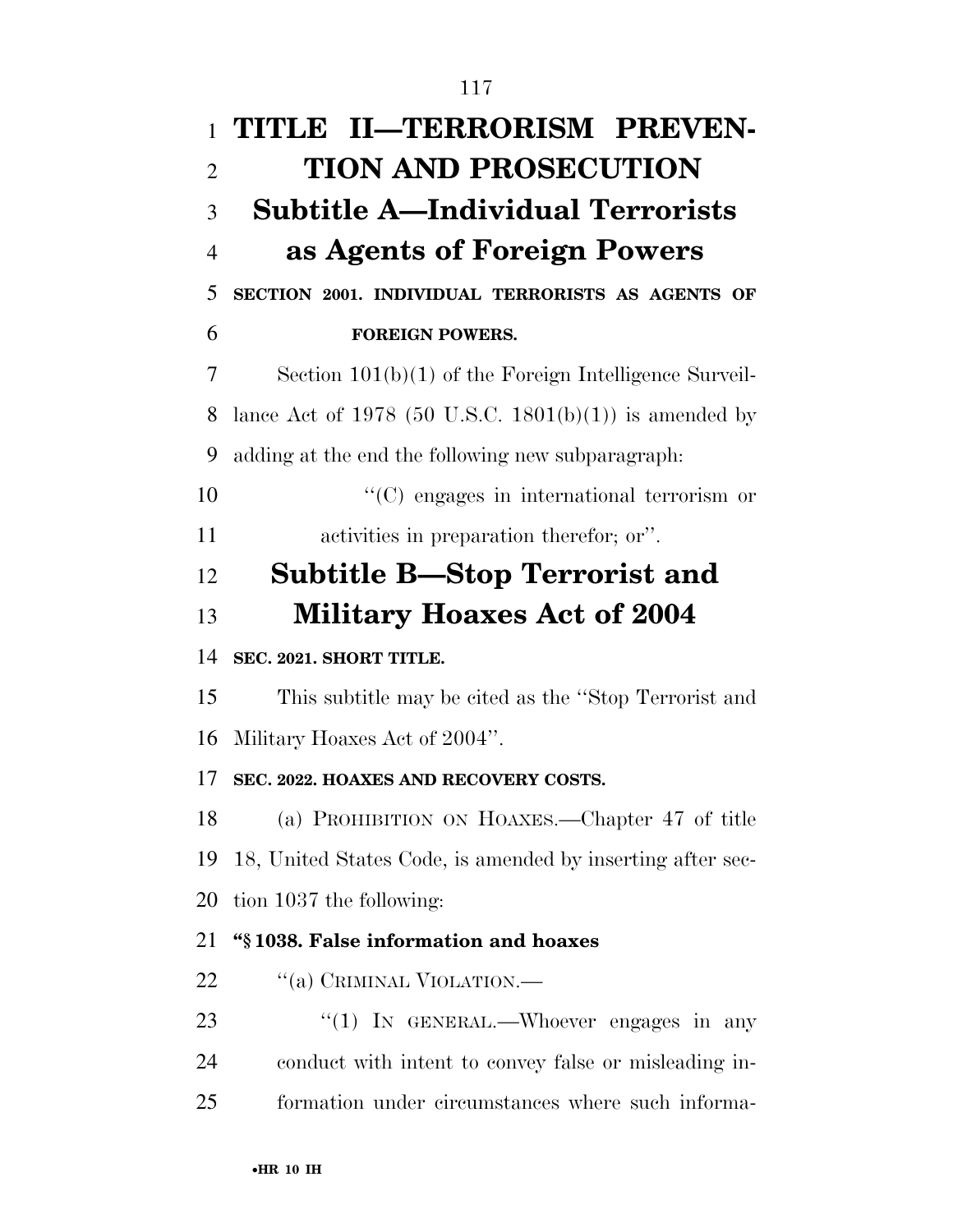| $\mathbf{1}$   | tion may reasonably be believed and where such in-      |
|----------------|---------------------------------------------------------|
| $\overline{2}$ | formation indicates that an activity has taken, is      |
| 3              | taking, or will take place that would constitute a vio- |
| $\overline{4}$ | lation of chapter 2, 10, 11B, 39, 40, 44, 111, or       |
| 5              | 113B of this title, section 236 of the Atomic Energy    |
| 6              | Act of 1954 (42 U.S.C. 2284), or section 46502, the     |
| 7              | second sentence of section 46504, section 46505         |
| 8              | $(b)(3)$ or (c), section 46506 if homicide or attempted |
| 9              | homicide is involved, or section $60123(b)$ of title 49 |
| 10             | shall—                                                  |
| 11             | $\lq\lq$ be fined under this title or impris-           |
| 12             | oned not more than 5 years, or both;                    |
| 13             | "(B) if serious bodily injury results, be               |
| 14             | fined under this title or imprisoned not more           |
| 15             | than 25 years, or both; and                             |
| 16             | $\lq\lq$ (C) if death results, be fined under this      |
| 17             | title or imprisoned for any number of years up          |
| 18             | to life, or both.                                       |
| 19             | $\lq(2)$ ARMED FORCES.—Whoever, without lawful          |
| 20             | authority, makes a false statement, with intent to      |
| 21             | convey false or misleading information, about the       |
| 22             | death, injury, capture, or disappearance of a mem-      |
| 23             | ber of the Armed Forces of the United States during     |
| 24             | a war or armed conflict in which the United States      |
| 25             | is engaged, shall—                                      |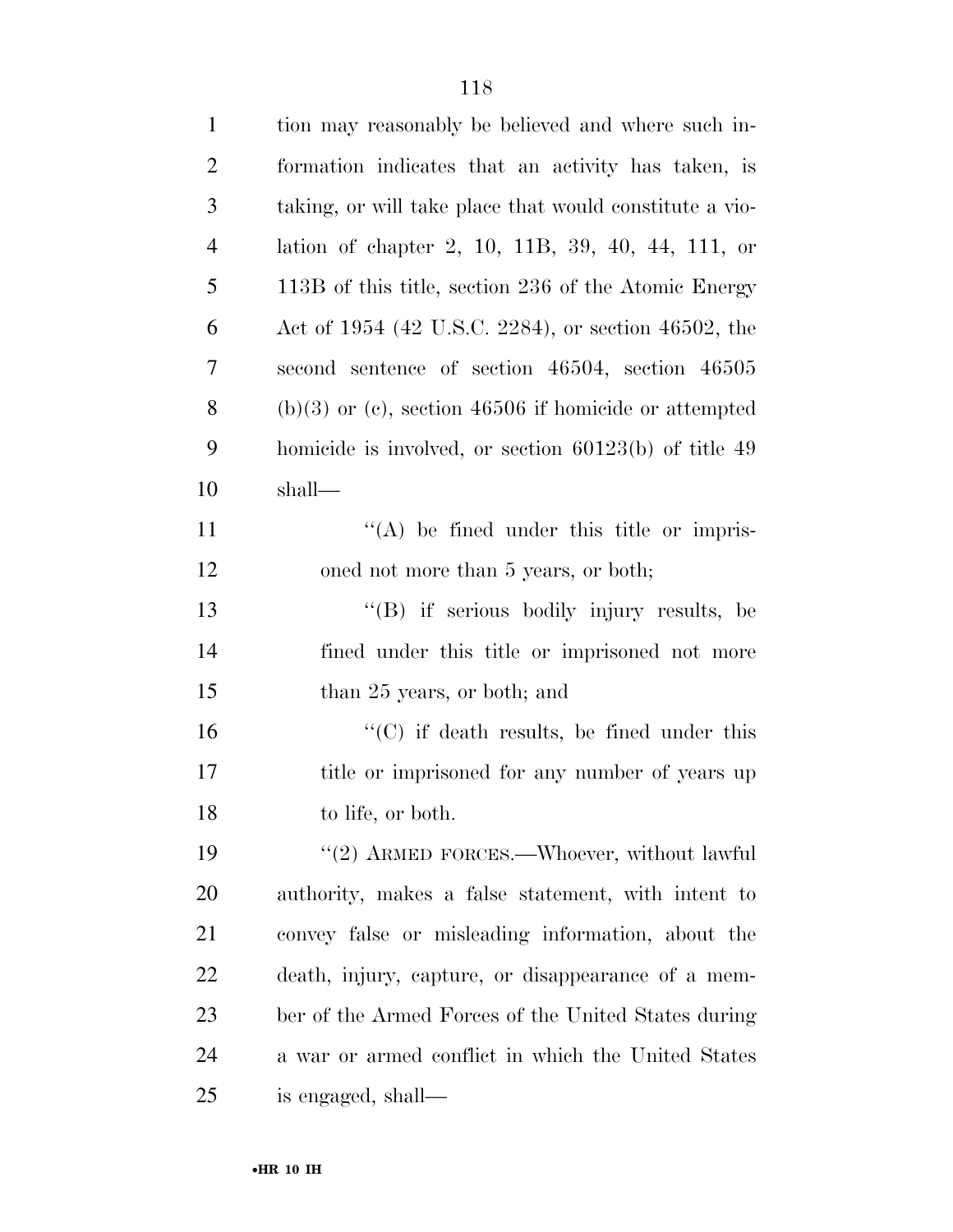| $\mathbf{1}$   | $\lq\lq$ be fined under this title or impris-                  |
|----------------|----------------------------------------------------------------|
| $\overline{2}$ | oned not more than 5 years, or both;                           |
| 3              | "(B) if serious bodily injury results, be                      |
| $\overline{4}$ | fined under this title or imprisoned not more                  |
| 5              | than 25 years, or both; and                                    |
| 6              | $\cdot$ (C) if death results, be fined under this              |
| 7              | title or imprisoned for any number of years up                 |
| 8              | to life, or both.                                              |
| 9              | "(b) CIVIL ACTION.—Whoever knowingly engages in                |
| 10             | any conduct with intent to convey false or misleading in-      |
| 11             | formation under circumstances where such information           |
| 12             | may reasonably be believed and where such information          |
| 13             | indicates that an activity has taken, is taking, or will take  |
| 14             | place that would constitute a violation of chapter $2, 10,$    |
| 15             | 11B, 39, 40, 44, 111, or 113B of this title, section $236$     |
|                | 16 of the Atomic Energy Act of 1954 (42 U.S.C. 2284), or       |
| 17             | section 46502, the second sentence of section 46504, sec-      |
| 18             | tion 46505 (b)(3) or (c), section 46506 if homicide or at-     |
| 19             | tempted homicide is involved, or section $60123(b)$ of title   |
| 20             | 49 is liable in a civil action to any party incurring expenses |
| 21             | incident to any emergency or investigative response to that    |
| 22             | conduct, for those expenses.                                   |
|                |                                                                |

23 "(c) REIMBURSEMENT.

24 ''(1) IN GENERAL.—The court, in imposing a sentence on a defendant who has been convicted of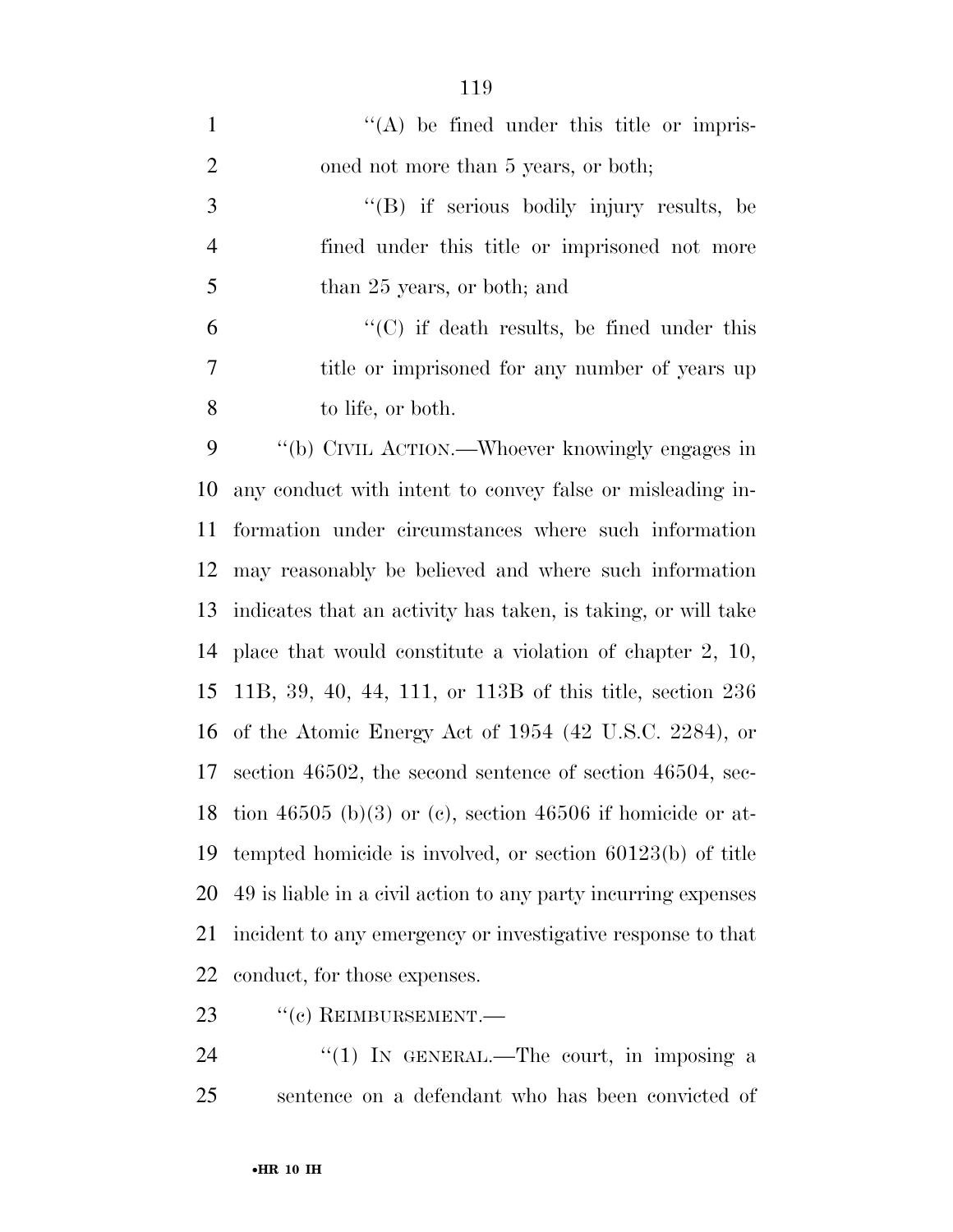an offense under subsection (a), shall order the de- fendant to reimburse any state or local government, or private not-for-profit organization that provides fire or rescue service incurring expenses incident to any emergency or investigative response to that con- duct, for those expenses.  $\frac{1}{2}$  ''(2) LIABILITY.—A person ordered to make re- imbursement under this subsection shall be jointly and severally liable for such expenses with each other person, if any, who is ordered to make reim- bursement under this subsection for the same ex- penses. 13 "(3) CIVIL JUDGMENT.—An order of reim- bursement under this subsection shall, for the pur- poses of enforcement, be treated as a civil judgment. 16 "(d) ACTIVITIES OF LAW ENFORCEMENT.—This sec- tion does not prohibit any lawfully authorized investiga- tive, protective, or intelligence activity of a law enforce- ment agency of the United States, a State, or political sub- division of a State, or of an intelligence agency of the United States.''.

 (b) CLERICAL AMENDMENT.—The table of sections as the beginning of chapter 47 of title 18, United States Code, is amended by adding after the item for section 1037 the following:

''1038. False information and hoaxes.''.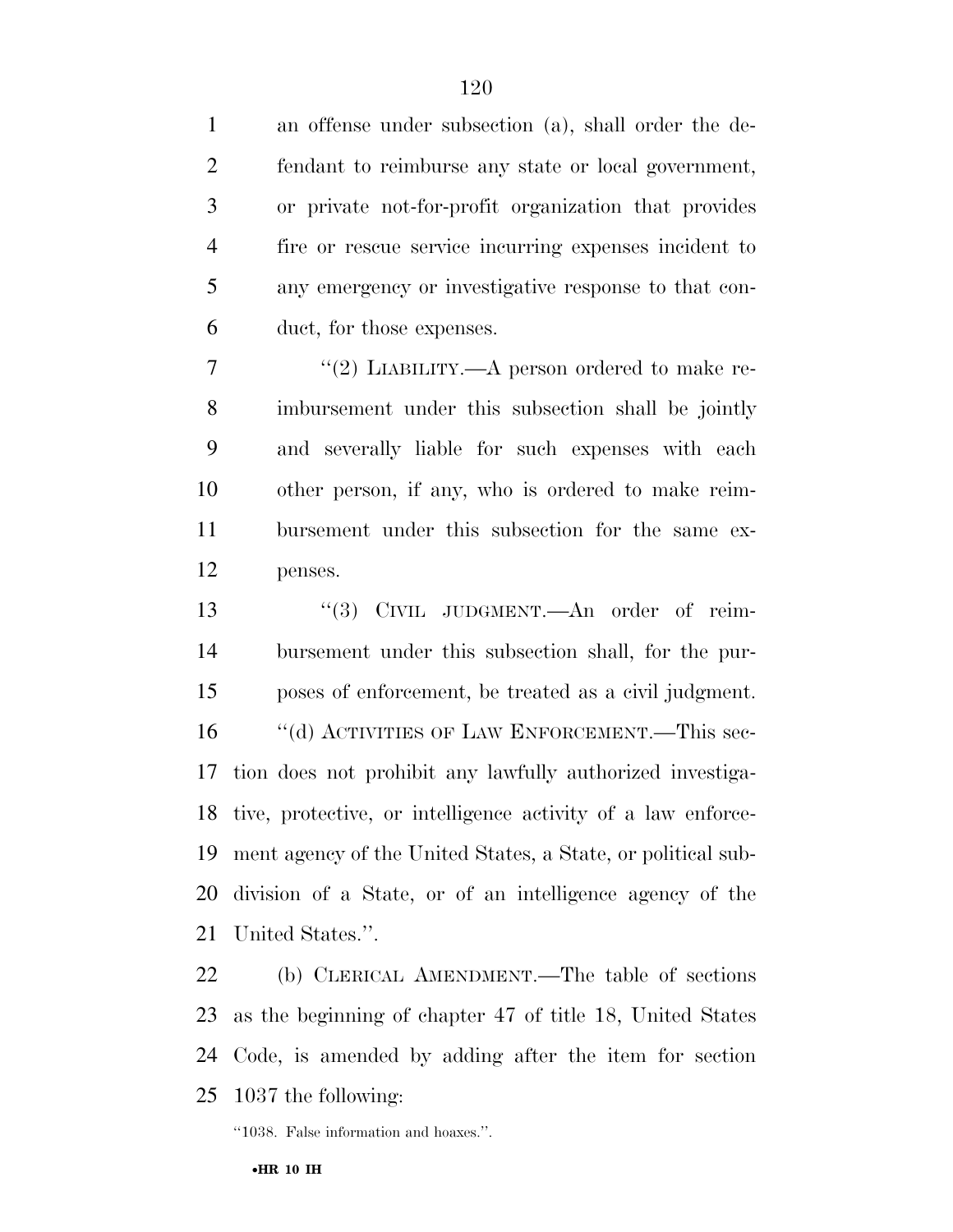### **SEC. 2023. OBSTRUCTION OF JUSTICE AND FALSE STATE-MENTS IN TERRORISM CASES.**

 (a) ENHANCED PENALTY.—Section 1001(a) and the third undesignated paragraph of section 1505 of title 18, United States Code, are amended by striking ''be fined under this title or imprisoned not more than 5 years, or both'' and inserting ''be fined under this title, imprisoned not more than 5 years or, if the matter relates to inter- national or domestic terrorism (as defined in section 2331), imprisoned not more than 10 years, or both''.

 (b) SENTENCING GUIDELINES.—Not later than 30 days of the enactment of this section, the United States Sentencing Commission shall amend the Sentencing Guidelines to provide for an increased offense level for an offense under sections 1001(a) and 1505 of title 18, United States Code, if the offense involves a matter relat- ing to international or domestic terrorism, as defined in section 2331 of such title.

### **SEC. 2024. CLARIFICATION OF DEFINITION.**

 Section 1958 of title 18, United States Code, is amended—

 (1) in subsection (a), by striking ''facility in'' 23 and inserting "facility of"; and

24 (2) in subsection  $(b)(2)$ , by inserting "or for-eign'' after ''interstate''.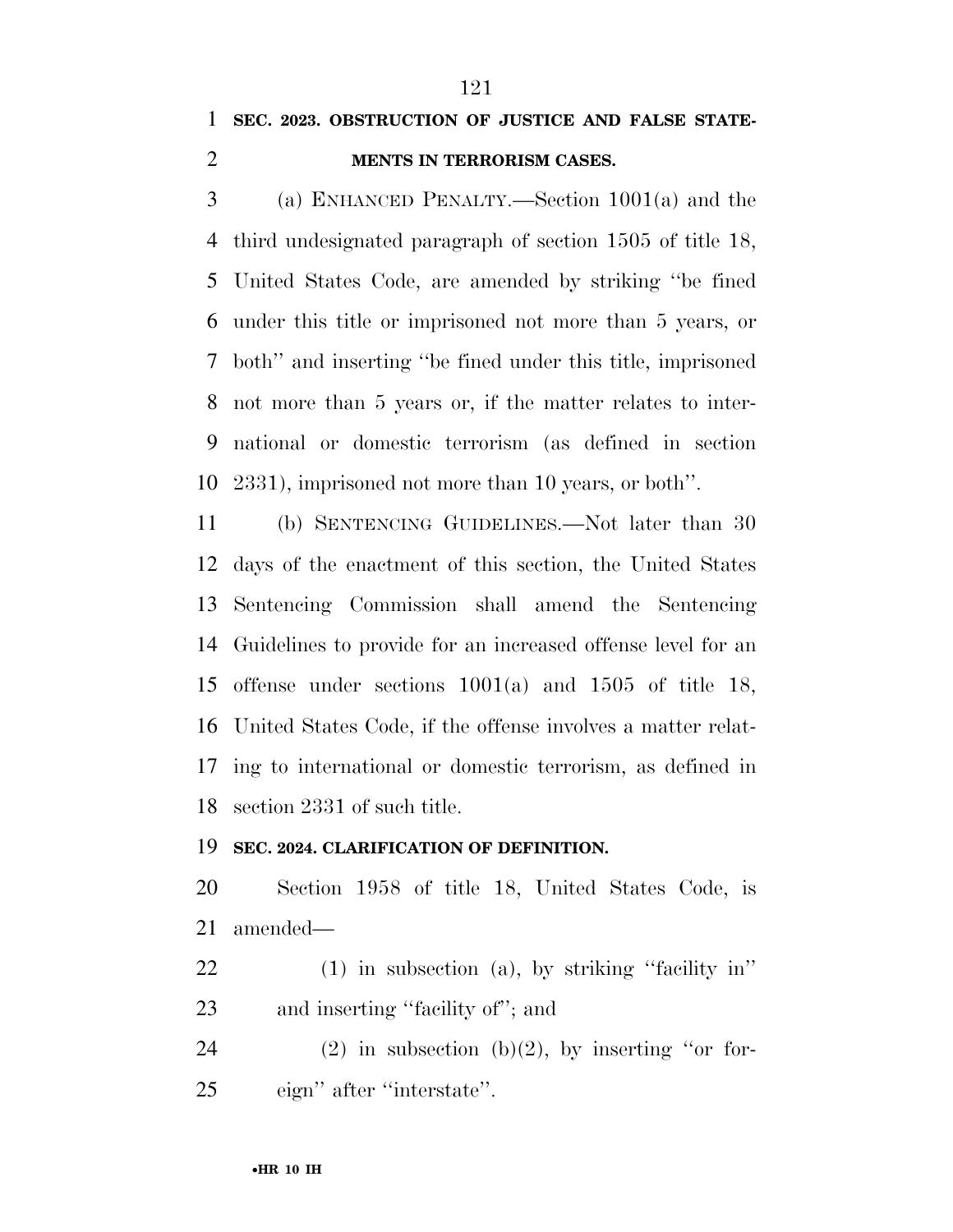# **Subtitle C—Material Support to Terrorism Prohibition Enhance-ment Act of 2004**

### **SEC. 2041. SHORT TITLE.**

 This subtitle may be cited as the ''Material Support to Terrorism Prohibition Enhancement Act of 2004''.

# **SEC. 2042. RECEIVING MILITARY-TYPE TRAINING FROM A FOREIGN TERRORIST ORGANIZATION.**

 Chapter 113B of title 18, United States Code, is amended by adding after section 2339C the following new section:

# **''§ 2339D. Receiving military-type training from a for-eign terrorist organization**

14 "(a) OFFENSE.—Whoever knowingly receives mili- tary-type training from or on behalf of any organization designated at the time of the training by the Secretary 17 of State under section  $219(a)(1)$  of the Immigration and Nationality Act as a foreign terrorist organization shall be fined under this title or imprisoned for ten years, or both. To violate this subsection, a person must have knowledge that the organization is a designated terrorist 22 organization (as defined in subsection  $(c)(4)$ ), that the or- ganization has engaged or engages in terrorist activity (as defined in section 212 of the Immigration and Nationality Act), or that the organization has engaged or engages in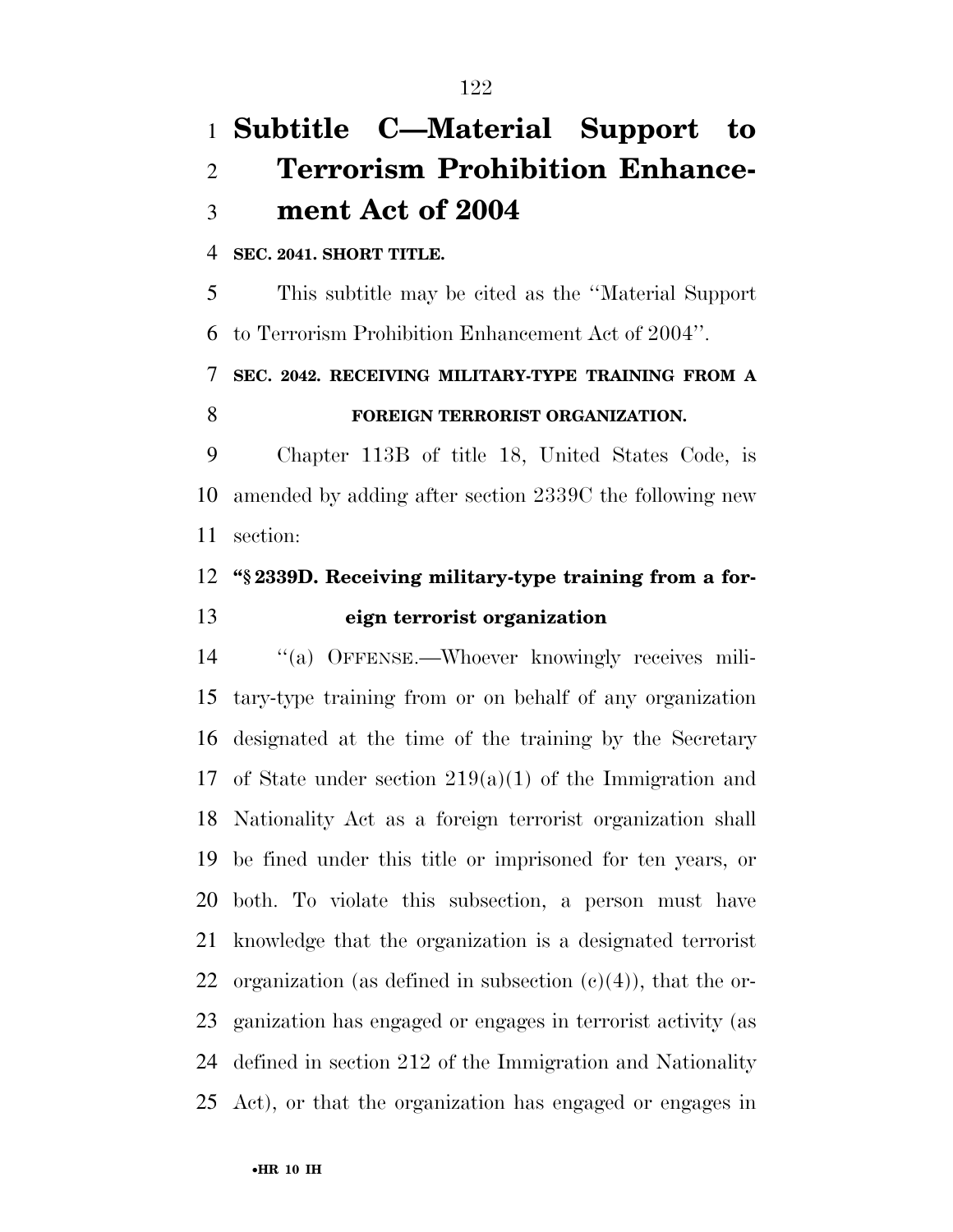terrorism (as defined in section 140(d)(2) of the Foreign Relations Authorization Act, Fiscal Years 1988 and 1989).

 ''(b) EXTRATERRITORIAL JURISDICTION.—There is extraterritorial Federal jurisdiction over an offense under this section. There is jurisdiction over an offense under subsection (a) if—

8 ''(1) an offender is a national of the United States (as defined in 101(a)(22) of the Immigration and Nationality Act) or an alien lawfully admitted for permanent residence in the United States (as de- fined in section 101(a)(20) of the Immigration and Nationality Act);

14  $\frac{1}{2}$  an offender is a stateless person whose ha-bitual residence is in the United States;

16 ''(3) after the conduct required for the offense occurs an offender is brought into or found in the United States, even if the conduct required for the offense occurs outside the United States;

 ''(4) the offense occurs in whole or in part with-21 in the United States;

22  $\frac{1}{2}$  (5) the offense occurs in or affects interstate or foreign commerce;

24  $(6)$  an offender aids or abets any person over whom jurisdiction exists under this paragraph in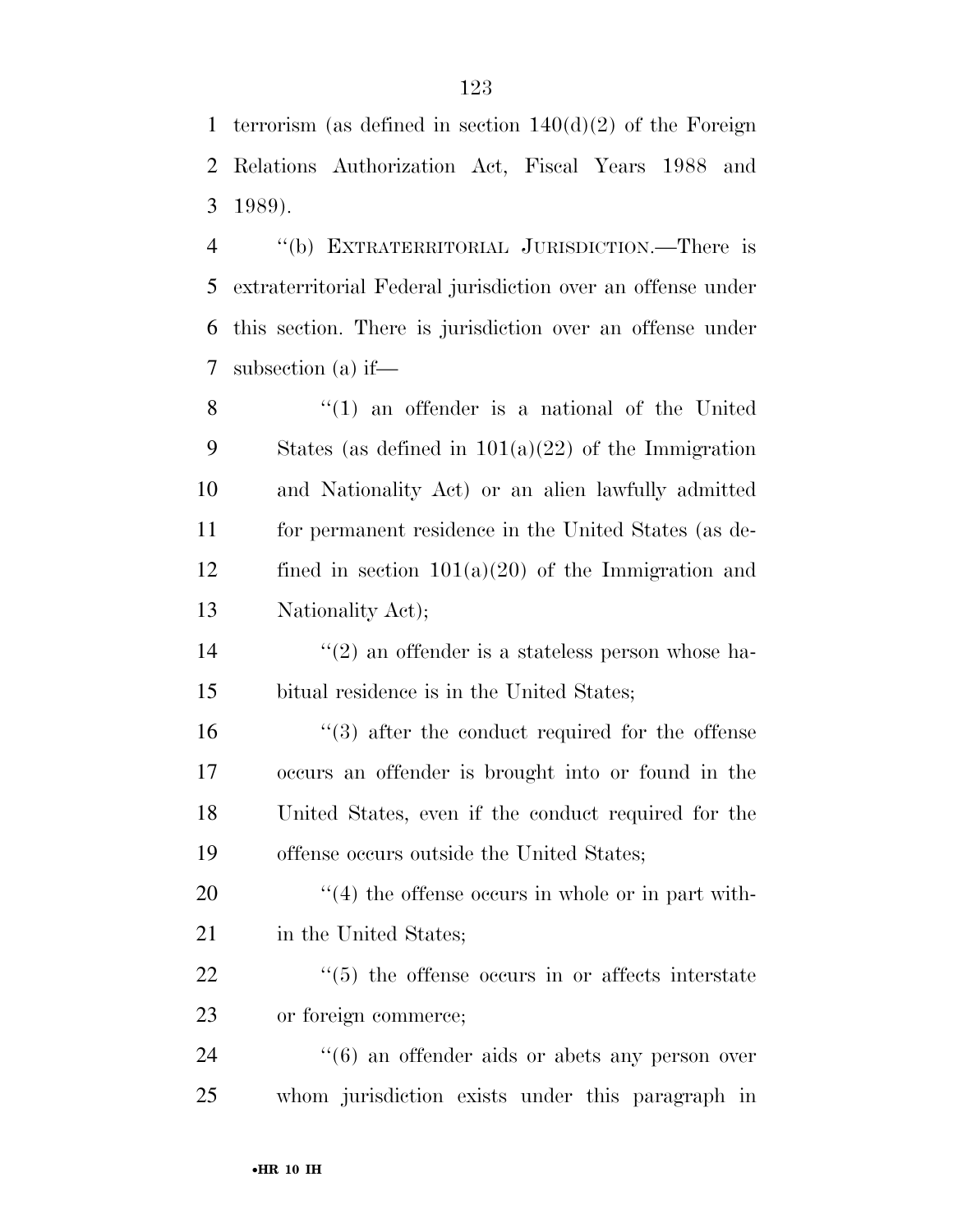committing an offense under subsection (a) or con- spires with any person over whom jurisdiction exists under this paragraph to commit an offense under subsection (a).

''(c) DEFINITIONS.—As used in this section—

 "(1) the term 'military-type training' includes training in means or methods that can cause death or serious bodily injury, destroy or damage property, or disrupt services to critical infrastructure, or train- ing on the use, storage, production, or assembly of any explosive, firearm or other weapon, including any weapon of mass destruction (as defined in sec-13 tion  $2232a(c)(2)$ ;

14  $(2)$  the term 'serious bodily injury' has the 15 meaning given that term in section  $1365(h)(3)$ ;

 "(3) the term 'critical infrastructure' means systems and assets vital to national defense, national security, economic security, public health or safety including both regional and national infrastructure. Critical infrastructure may be publicly or privately owned; examples of critical infrastructure include gas and oil production, storage, or delivery systems, water supply systems, telecommunications networks, electrical power generation or delivery systems, fi-nancing and banking systems, emergency services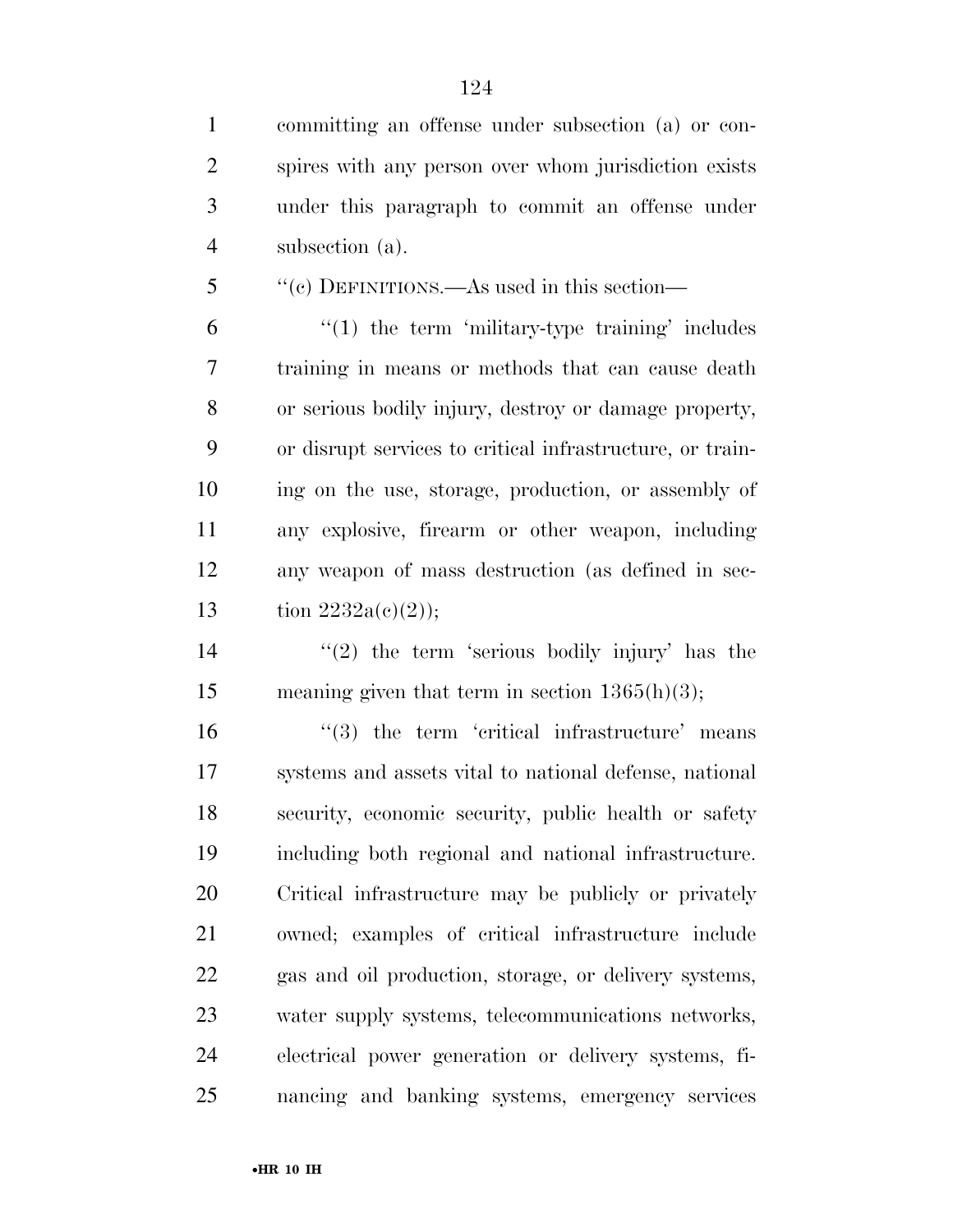| $\mathbf{1}$   | (including medical, police, fire, and rescue services),    |
|----------------|------------------------------------------------------------|
| $\overline{2}$ | and transportation systems and services (including         |
| 3              | highways, mass transit, airlines, and airports); and       |
| $\overline{4}$ | $\lq(4)$ the term 'foreign terrorist organization'         |
| 5              | means an organization designated as a terrorist or-        |
| 6              | ganization under section $219(a)(1)$ of the Immigra-       |
| 7              | tion and Nationality Act.".                                |
| 8              | SEC. 2043. PROVIDING MATERIAL SUPPORT<br><b>TO</b><br>TER- |
| 9              | RORISM.                                                    |
| 10             | (a) ADDITIONS TO OFFENSE OF PROVIDING MATE-                |
| 11             | RIAL SUPPORT TO TERRORISTS.—Section $2339A(a)$ of          |
| 12             | title 18, United States Code, is amended—                  |
| 13             | (1) by designating the first sentence as para-             |
| 14             | graph(1);                                                  |
| 15             | (2) by designating the second sentence as para-            |
| 16             | graph(3);                                                  |
| 17             | $(3)$ by inserting after paragraph $(1)$ as so des-        |
| 18             | ignated by this subsection the following:                  |
| 19             | $\lq(2)$ (A) Whoever in a circumstance described           |
| 20             | in subparagraph (B) provides material support or           |
| 21             | resources or conceals or disguises the nature, loca-       |
| 22             | tion, source, or ownership of material support or re-      |
| 23             | sources, knowing or intending that they are to be          |
| 24             | used in preparation for, or in carrying out, an act        |
| 25             | of international or domestic terrorism (as defined in      |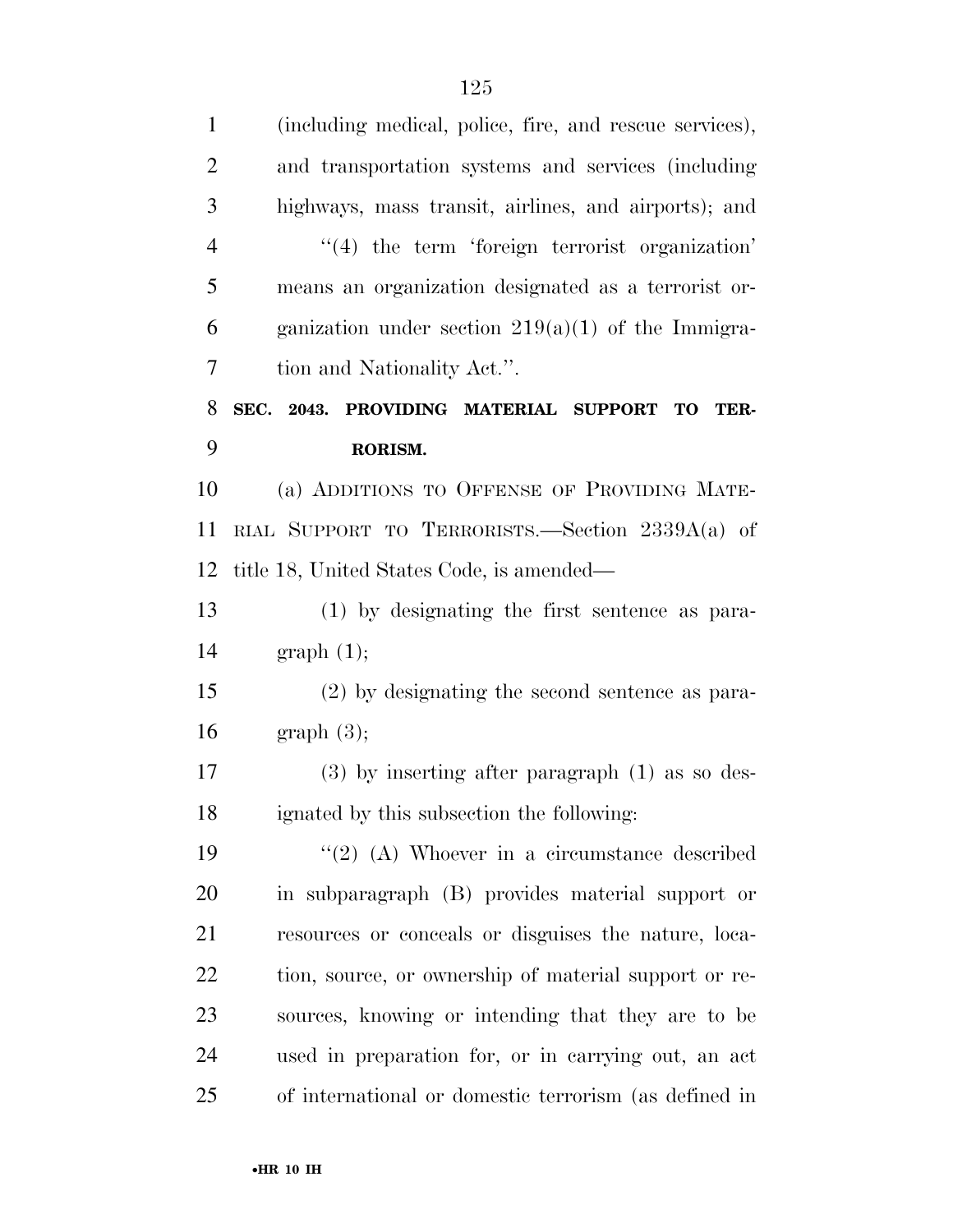| $\mathbf{1}$   | section 2331), or in preparation for, or in carrying |
|----------------|------------------------------------------------------|
| $\overline{2}$ | out, the concealment or escape from the commission   |
| 3              | of any such act, or attempts or conspires to do so,  |
| 4              | shall be punished as provided under paragraph (1)    |
| 5              | for an offense under that paragraph.                 |
| 6              | "(B) The circumstances referred to in subpara-       |
| 7              | $graph(A)$ are any of the following:                 |
| 8              | "(i) The offense occurs in or affects inter-         |
| 9              | state or foreign commerce.                           |
| 10             | "(ii) The act of terrorism is an act of              |
| 11             | international or domestic terrorism that violates    |
| 12             | the criminal law of the United States.               |
| 13             | "(iii) The act of terrorism is an act of do-         |
| 14             | mestic terrorism that appears to be intended to      |
| 15             | influence the policy, or affect the conduct, of      |
| 16             | the Government of the United States or a for-        |
| 17             | eign government.                                     |
| 18             | "(iv) An offender, acting within the United          |
| 19             | States or outside the territorial jurisdiction of    |
| 20             | the United States, is a national of the United       |
| 21             | States (as defined in section $101(a)(22)$ of the    |
| 22             | Immigration and Nationality Act, an alien law-       |
| 23             | fully admitted for permanent residence in the        |
| 24             | United States (as defined in section $101(a)(20)$ )  |
| 25             | of the Immigration and Nationality Act, or a         |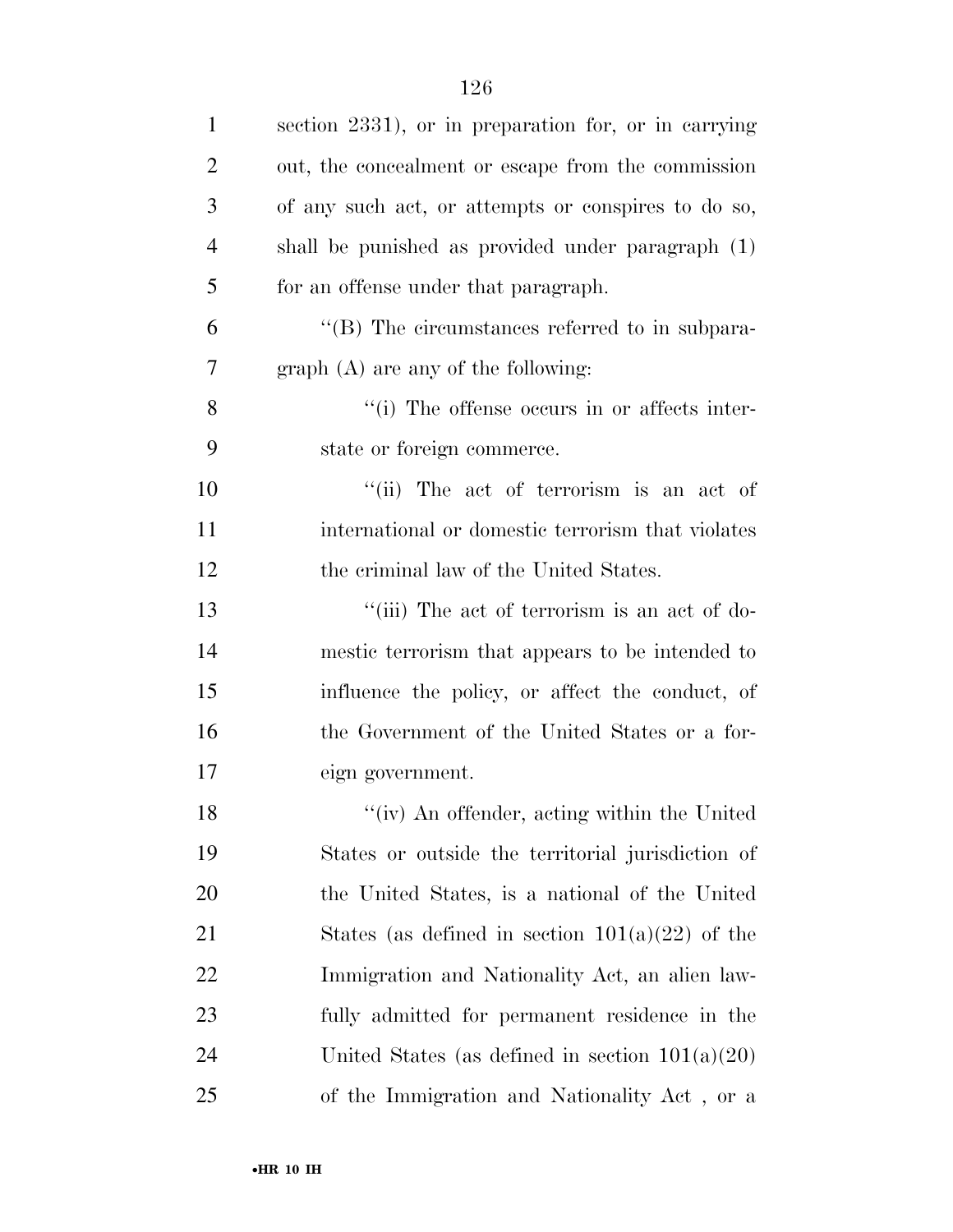stateless person whose habitual residence is in the United States, and the act of terrorism is an act of international terrorism that appears to be intended to influence the policy, or affect the conduct, of the Government of the United States or a foreign government. ''(v) An offender, acting within the United States, is an alien, and the act of terrorism is an act of international terrorism that appears to be intended to influence the policy, or affect the conduct, of the Government of the United States or a foreign government. ''(vi) An offender, acting outside the terri- torial jurisdiction of the United States, is an alien and the act of terrorism is an act of inter- national terrorism that appears to be intended to influence the policy of, or affect the conduct of, the Government of the United States. 19 ''(vii) An offender aids or abets any person over whom jurisdiction exists under this para- graph in committing an offense under this paragraph or conspires with any person over whom jurisdiction exists under this paragraph to commit an offense under this paragraph.''; and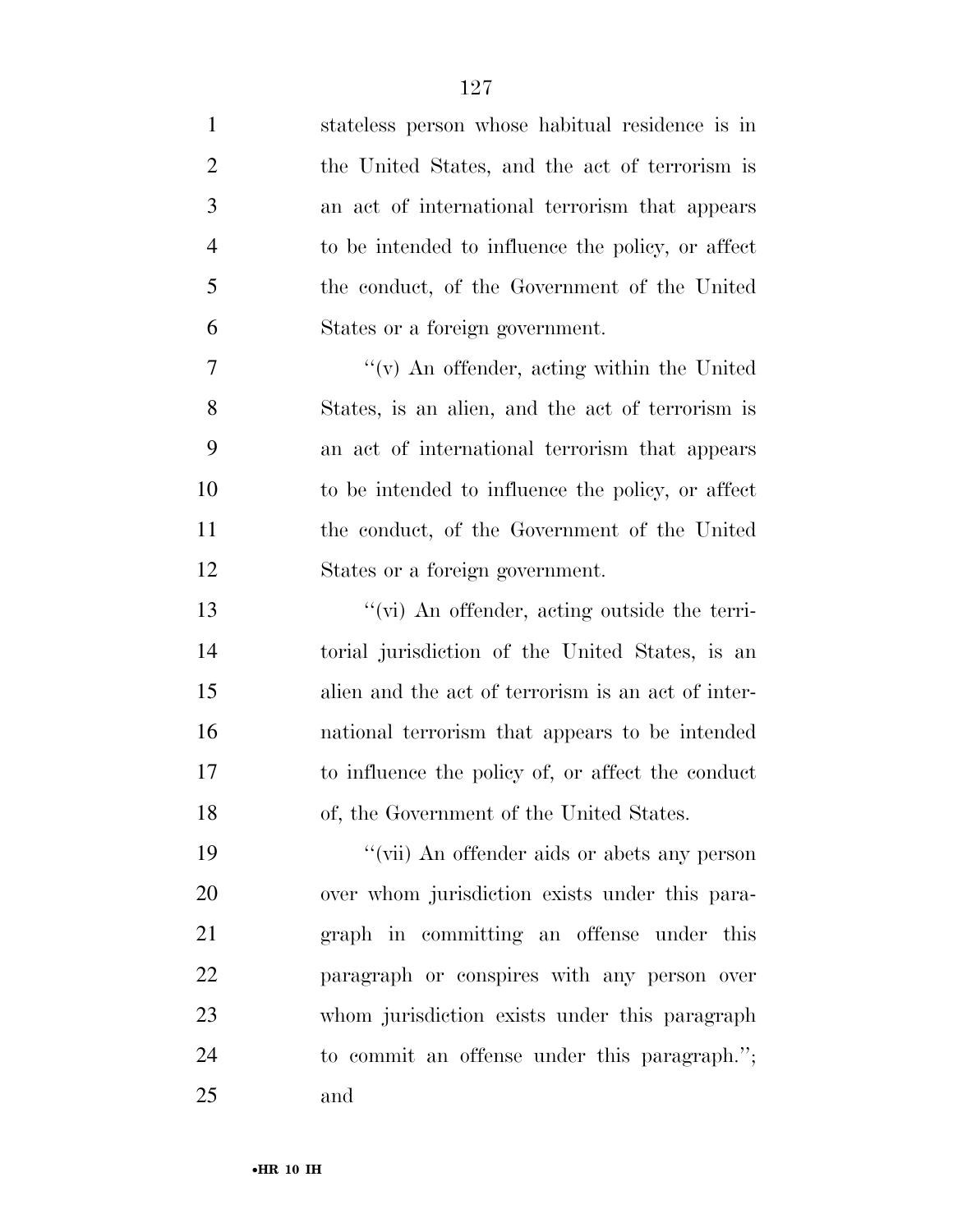(4) by inserting ''act or'' after ''underlying''. (b) DEFINITIONS.—Section 2339A(b) of title 18, United States Code, is amended— (1) by striking ''In this'' and inserting ''(1) In this"; (2) by inserting ''any property, tangible or in- tangible, or service, including'' after ''means''; (3) by inserting ''(one or more individuals who may be or include oneself)'' after ''personnel''; 10 (4) by inserting "and" before "transportation"; (5) by striking ''and other physical assets''; and (6) by adding at the end the following: ''(2) As used in this subsection, the term 'training' means instruction or teaching designed to impart a spe- cific skill, as opposed to general knowledge, and the term 'expert advice or assistance' means advice or assistance derived from scientific, technical or other specialized knowledge.''. (c) ADDITION TO OFFENSE OF PROVIDING MATE- RIAL SUPPORT TO TERRORIST ORGANIZATIONS.—Section  $21\quad 2339B(a)(1)$  of title 18, United States Code, is amend-ed—

 (1) by striking '', within the United States or subject to the jurisdiction of the United States,'' and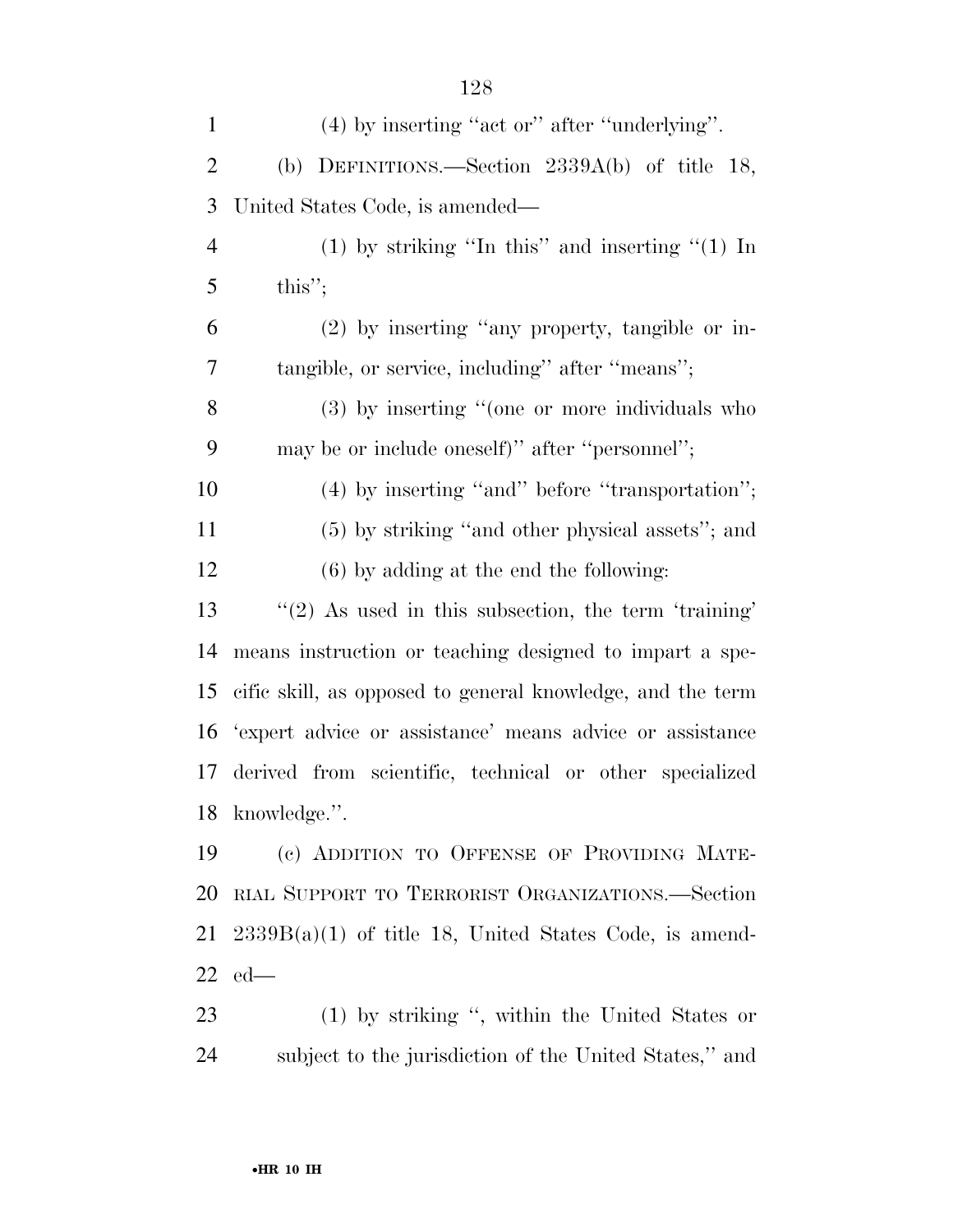inserting ''in a circumstance described in paragraph 2  $(2)$ "; and

 (2) by adding at the end the following: ''To vio- late this paragraph, a person must have knowledge that the organization is a designated terrorist orga-6 nization (as defined in subsection  $(g)(6)$ ), that the organization has engaged or engages in terrorist ac-8 tivity (as defined in section  $212(a)(3)(B)$  of the Im- migration and Nationality Act, or that the organiza- tion has engaged or engages in terrorism (as defined 11 in section  $140(d)(2)$  of the Foreign Relations Au- thorization Act, Fiscal Years 1988 and 1989.''. (d) FEDERAL AUTHORITY.—Section 2339B(d) of

title 18 is amended—

15 (1) by inserting " $(1)$ " before "There"; and

(2) by adding at the end the following:

17  $\frac{1}{2}$  The circumstances referred to in paragraph (1) are any of the following:

 ''(A) An offender is a national of the United 20 States (as defined in section  $101(a)(22)$  of the Im- migration and Nationality Act (8 U.S.C.  $22 \t1101(a)(22)$  or an alien lawfully admitted for per- manent residence in the United States (as defined in 24 section  $101(a)(20)$  of the Immigration and Nation-ality Act.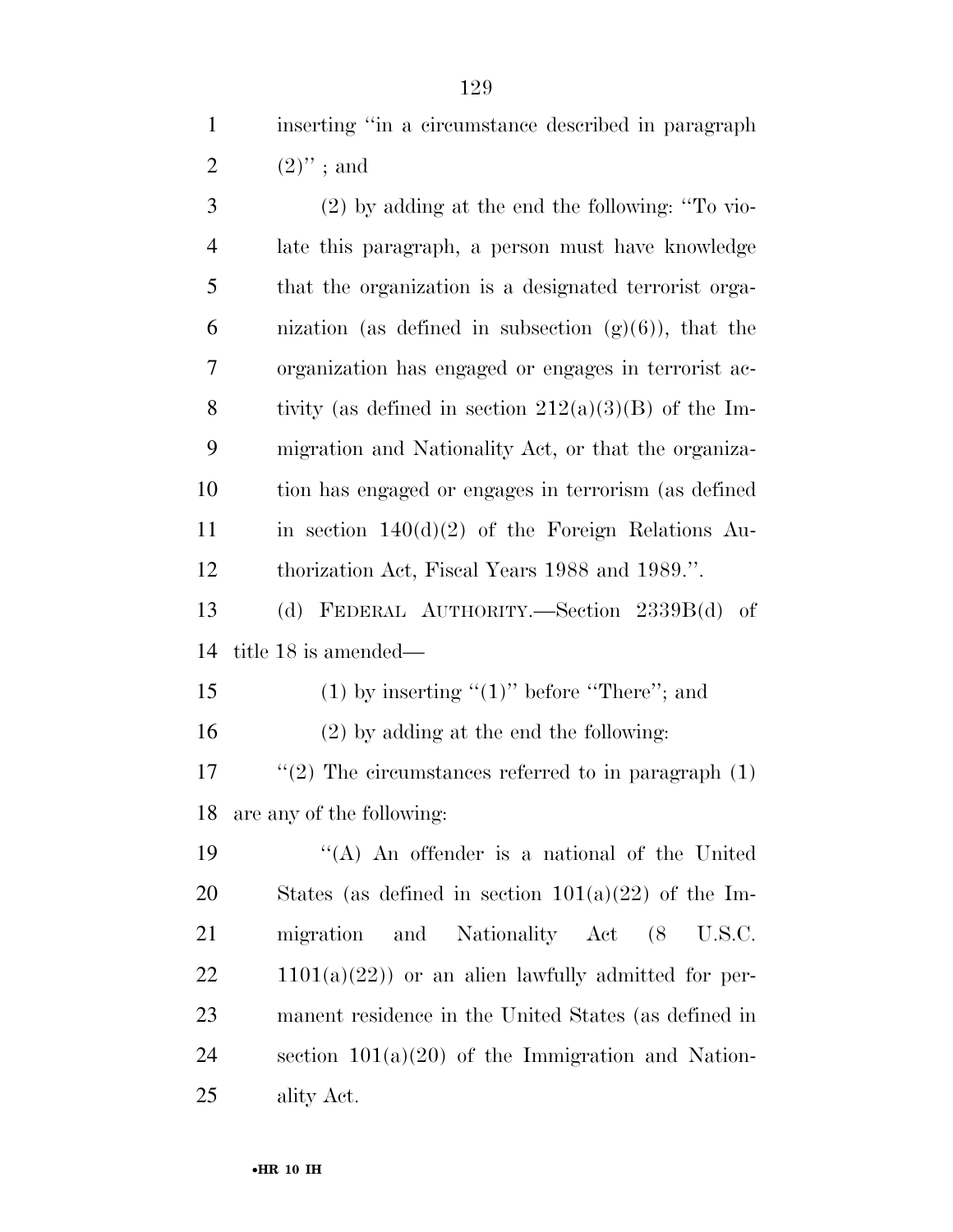| $\mathbf{1}$   | "(B) An offender is a stateless person whose                 |
|----------------|--------------------------------------------------------------|
| $\overline{2}$ | habitual residence is in the United States.                  |
| 3              | $\cdot$ (C) After the conduct required for the offense       |
| $\overline{4}$ | occurs an offender is brought into or found in the           |
| 5              | United States, even if the conduct required for the          |
| 6              | offense occurs outside the United States.                    |
| 7              | "(D) The offense occurs in whole or in part                  |
| 8              | within the United States.                                    |
| 9              | $\lq\lq(E)$ The offense occurs in or affects interstate      |
| 10             | or foreign commerce.                                         |
| 11             | "(F) An offender aids or abets any person over               |
| 12             | whom jurisdiction exists under this paragraph in             |
| 13             | committing an offense under subsection (a) or con-           |
| 14             | spires with any person over whom jurisdiction exists         |
| 15             | under this paragraph to commit an offense under              |
| 16             | subsection $(a)$ .".                                         |
| 17             | (e) DEFINITION.—Paragraph (4)<br>section<br>$\sigma f$       |
|                | 18 $2339B(g)$ of title 18, United States Code, is amended to |
| 19             | read as follows:                                             |
| 20             | $\cdot$ (4) the term 'material support or resources'         |
| 21             | has the same meaning given that term in section              |
| 22             | $2339A;$ ".                                                  |
| 23             | (f) ADDITIONAL PROVISIONS.—Section 2339B of                  |
| 24             | title 18, United States Code, is amended by adding at the    |
| 25             | end the following:                                           |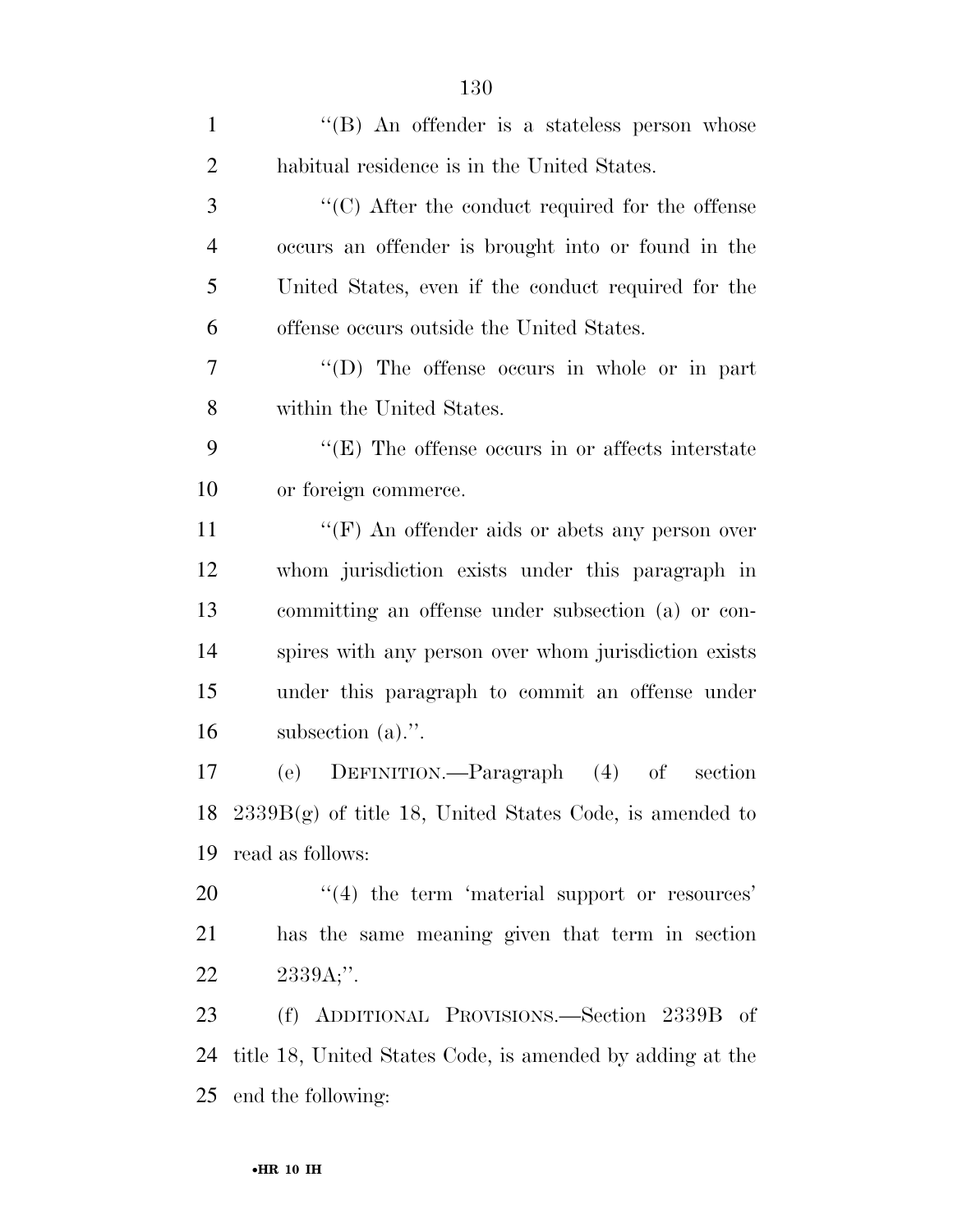''(h) PROVISION OF PERSONNEL.—No person may be prosecuted under this section in connection with the term 'personnel' unless that person has knowingly provided, at- tempted to provide, or conspired to provide a foreign ter- rorist organization with one or more individuals (who may be or include himself) to work under that terrorist organi- zation's direction or control or to organize, manage, super- vise, or otherwise direct the operation of that organization. Individuals who act entirely independently of the foreign terrorist organization to advance its goals or objectives shall not be considered to be working under the foreign terrorist organization's direction and control.

13 ""(i) RULE OF CONSTRUCTION.—Nothing in this sec- tion shall be construed or applied so as to abridge the ex- ercise of rights guaranteed under the First Amendment to the Constitution of the United States.''.

### **SEC. 2044. FINANCING OF TERRORISM.**

18 (a) FINANCING TERRORISM.—Section  $2339c(c)(2)$  of title 18, United States Code, is amended—

20 (1) by striking ", resources, or funds" and in- serting ''or resources, or any funds or proceeds of such funds'';

 (2) in subparagraph (A), by striking ''were pro- vided'' and inserting ''are to be provided, or knowing that the support or resources were provided,''; and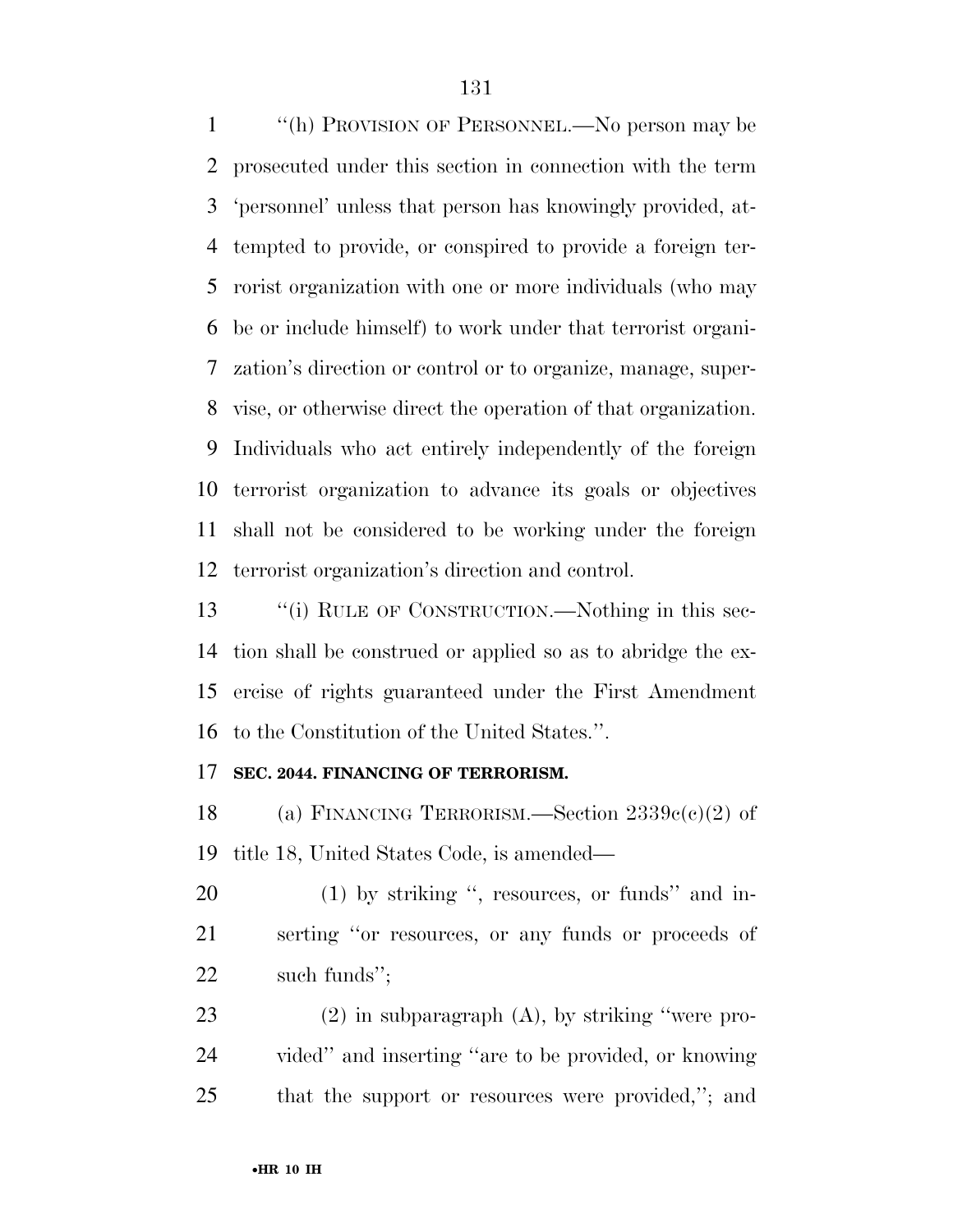| $\mathbf{1}$   | $(3)$ in subparagraph $(B)$ —                       |
|----------------|-----------------------------------------------------|
| $\overline{2}$ | (A) by striking "or any proceeds of such            |
| 3              | funds"; and                                         |
| $\overline{4}$ | (B) by striking "were provided or col-              |
| 5              | lected" and inserting "are to be provided or col-   |
| 6              | lected, or knowing that the funds were provided     |
| 7              | or collected,".                                     |
| 8              | (b) DEFINITIONS.—Section $2339c(e)$ of title 18,    |
| 9              | United States Code, is amended—                     |
| 10             | (1) by striking "and" at the end of paragraph       |
| 11             | (12);                                               |
| 12             | $(2)$ by redesignating paragraph $(13)$ as para-    |
| 13             | $graph (14)$ ; and                                  |
| 14             | $(3)$ by inserting after paragraph $(12)$ the fol-  |
| 15             | lowing:                                             |
| 16             | $"$ (13) the term 'material support or resources'   |
| 17             | has the same meaning given that term in section     |
| 18             | $2339B(g)(4)$ of this title; and".                  |
|                | 19 Subtitle D—Weapons of Mass De-                   |
| 20             | struction Prohibition Improve-                      |
| 21             | ment Act of 2004                                    |
| 22             | SEC. 2051. SHORT TITLE.                             |
| 23             | This subtitle may be cited as the "Weapons of Mass" |
| 24             | Destruction Prohibition Improvement Act of 2004".   |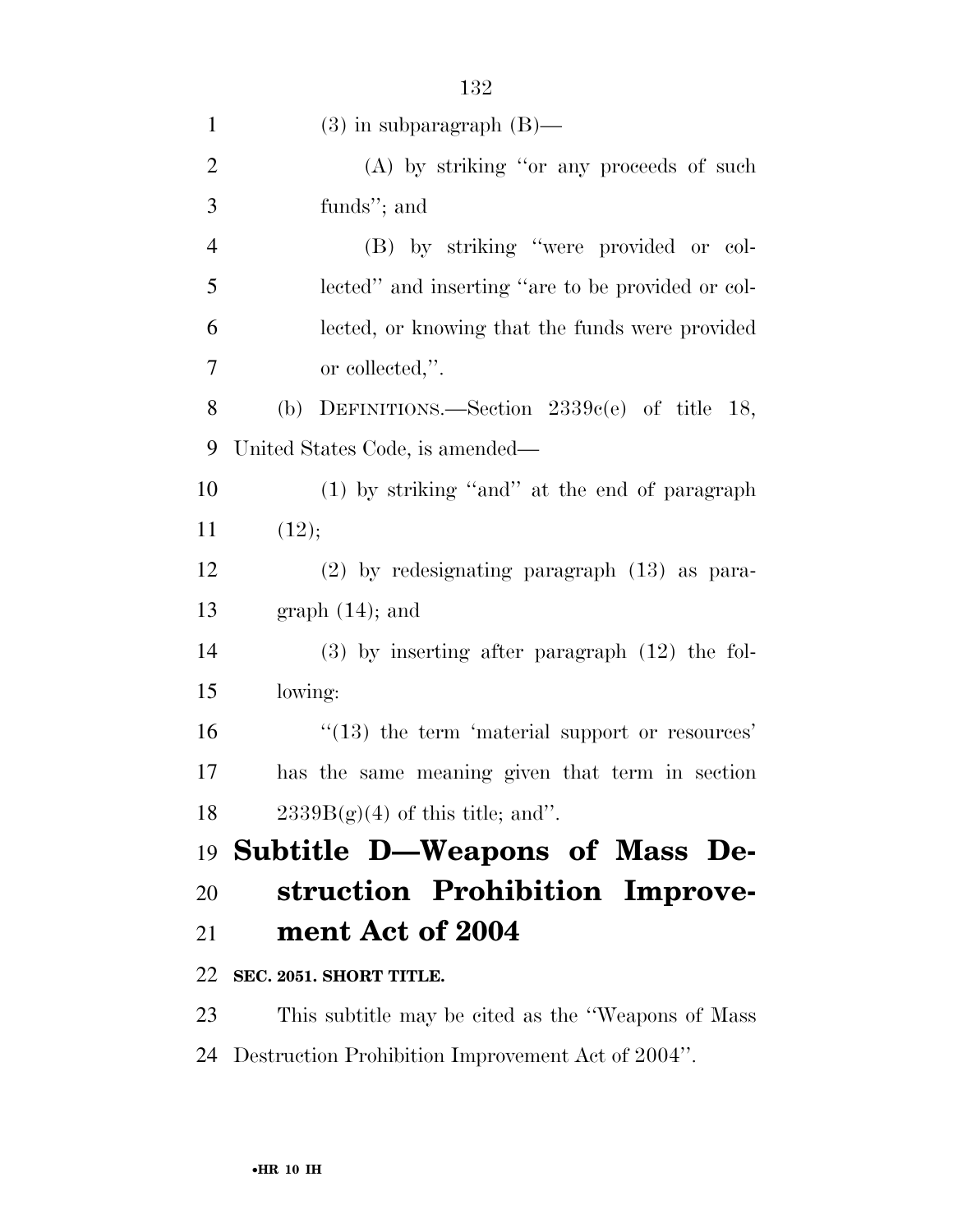| 1              | SEC. 2052. WEAPONS OF MASS DESTRUCTION.               |
|----------------|-------------------------------------------------------|
| $\overline{2}$ | (a) EXPANSION OF JURISDICTIONAL BASES AND             |
| 3              | SCOPE.—Section 2332a of title 18, United States Code, |
| 4              | is amended—                                           |
| 5              | $(1)$ so that paragraph $(2)$ of subsection $(a)$     |
| 6              | reads as follows:                                     |
| 7              | $f'(2)$ against any person or property within the     |
| 8              | United States, and                                    |
| 9              | $\lq\lq$ the mail or any facility of interstate       |
| 10             | or foreign commerce is used in furtherance of         |
| 11             | the offense;                                          |
| 12             | $\lq\lq (B)$ such property is used in interstate or   |
| 13             | foreign commerce or in an activity that affects       |
| 14             | interstate or foreign commerce;                       |
| 15             | $\lq\lq$ (C) any perpetrator travels in or causes     |
| 16             | another to travel in interstate or foreign com-       |
| 17             | merce in furtherance of the offense; or               |
| 18             | $\lq\lq$ the offense, or the results of the of-       |
| 19             | fense, affect interstate or foreign commerce, or,     |
| 20             | in the case of a threat, attempt, or conspiracy,      |
| 21             | would have affected interstate or foreign com-        |

 (2) in paragraph (3) of subsection (a), by strik-24 ing the comma at the end and inserting "; or";

 (3) in subsection (a), by adding the following at the end:

merce;'';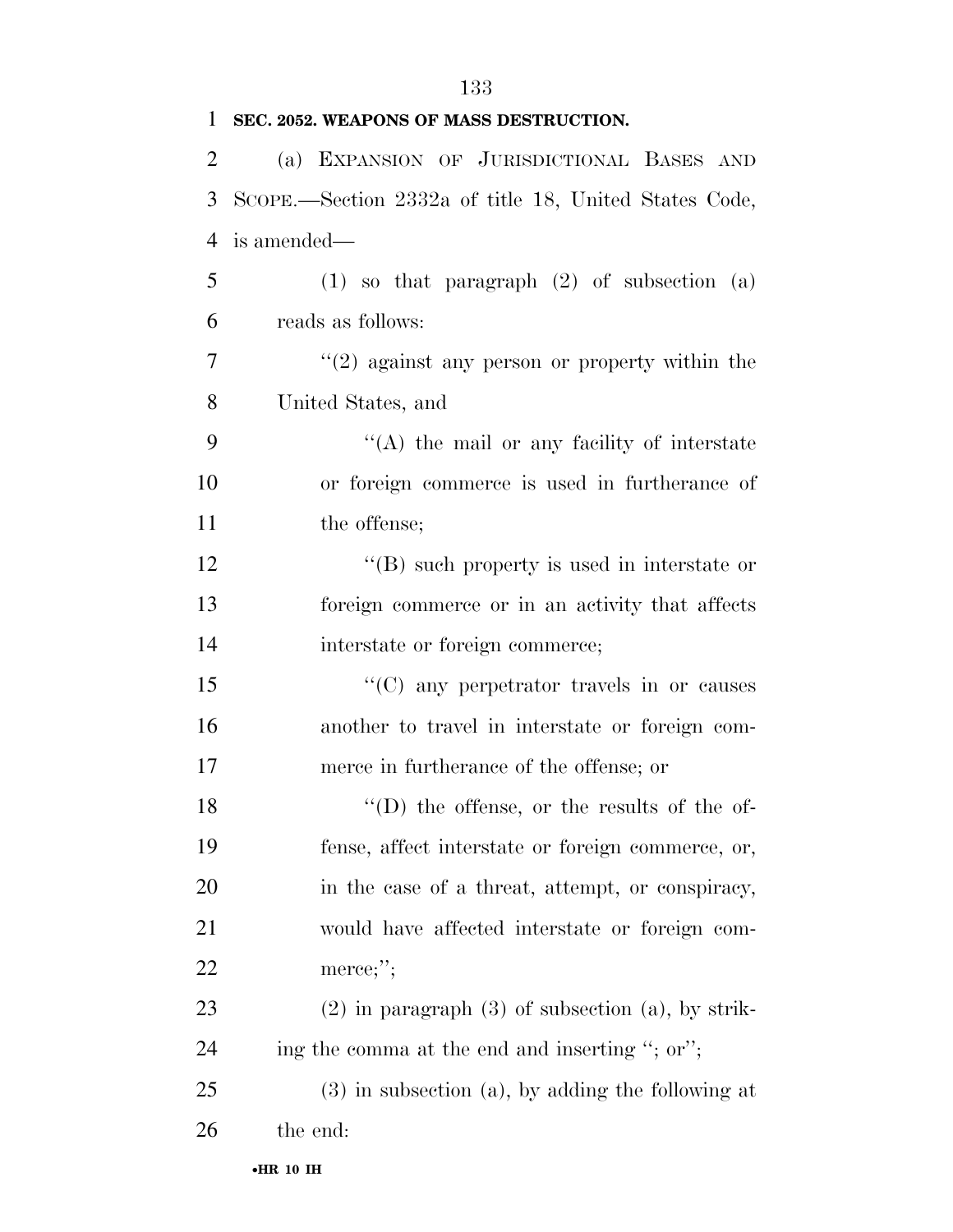| $\mathbf{1}$   | $"(4)$ against any property within the United                  |
|----------------|----------------------------------------------------------------|
| $\overline{2}$ | States that is owned, leased, or used by a foreign             |
| 3              | government,";                                                  |
| $\overline{4}$ | (4) at the end of subsection $(e)(1)$ , by                     |
| 5              | striking" and";                                                |
| 6              | $(5)$ in subsection $(c)(2)$ , by striking the period          |
| 7              | at the end and inserting "; and"; and                          |
| 8              | $(6)$ in subsection $(e)$ , by adding at the end the           |
| 9              | following:                                                     |
| 10             | $\cdot\cdot\cdot(3)$ the term 'property' includes all real and |
| 11             | personal property.".                                           |
| 12             | (b) RESTORATION OF THE COVERAGE OF CHEMICAL                    |
|                |                                                                |
| 13             | WEAPONS.—Section 2332a of title 18, United States              |
| 14             | Code, as amended by subsection $(a)$ , is further amended—     |
| 15             | $(1)$ in the section heading, by striking "cer-                |
| 16             | $\tanh$ ";                                                     |
| 17             | $(2)$ in subsection (a), by striking "(other than              |
| 18             | a chemical weapon as that term is defined in section           |
| 19             | $229F$ "; and                                                  |
| 20             | $(3)$ in subsection (b), by striking "(other than              |
| 21             | a chemical weapon (as that term is defined in sec-             |
| 22             | tion $229F)$ ".                                                |
| 23             | (c) EXPANSION OF CATEGORIES OF RESTRICTED                      |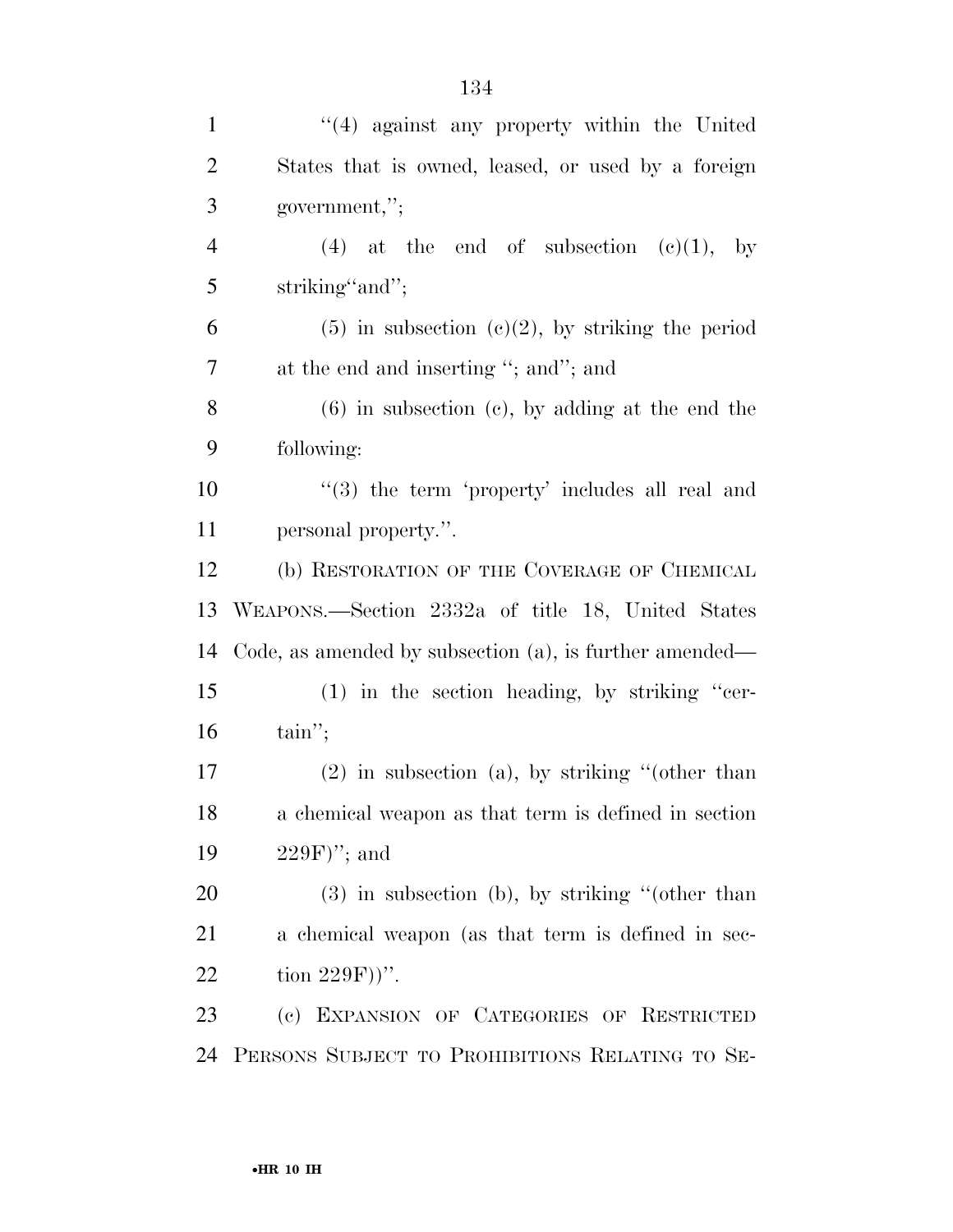| $\mathbf{1}$ | LECT AGENTS.—Section $175b(d)(2)$ of title 18, United |
|--------------|-------------------------------------------------------|
| 2            | States Code, is amended—                              |
| 3            | $(1)$ in subparagraph $(G)$ by—                       |
| 4            | (A) inserting "(i)" after " $(G)$ ";                  |
| 5            | $(B)$ inserting ", or (ii) acts for or on behalf      |
| 6            | of, or operates subject to the direction or con-      |
| 7            | trol of, a government or official of a country de-    |
| 8            | scribed in this subparagraph" after "ter-             |
| 9            | rorism"; and                                          |
| 10           | $(C)$ striking "or" after the semicolon.              |
| 11           | $(2)$ in subparagraph $(H)$ by striking the period    |
| 12           | and inserting "; or"; and                             |
| 13           | $(3)$ by adding at the end the following new sub-     |
| 14           | paragraph:                                            |
| 15           | "(I) is a member of, acts for or on behalf            |
| 16           | of, or operates subject to the direction or con-      |
| 17           | trol of, a terrorist organization as defined in       |
| 18           | section $212(a)(3)(B)(vi)$ of the Immigration and     |
| 19           | Nationality Act (8 U.S.C. $1182(a)(3)(B)(vi)$ ).".    |
| 20           | (d) CONFORMING AMENDMENT TO REGULATIONS.—             |
| 21           | $(1)$ Section $175b(a)(1)$ of title 18, United        |
| <u>22</u>    | States Code, is amended by striking "as a select"     |
| 23           | agent in Appendix A" and all that follows and in-     |
| 24           | serting the following: "as a non-overlap or overlap   |
| 25           | select biological agent or toxin in sections 73.4 and |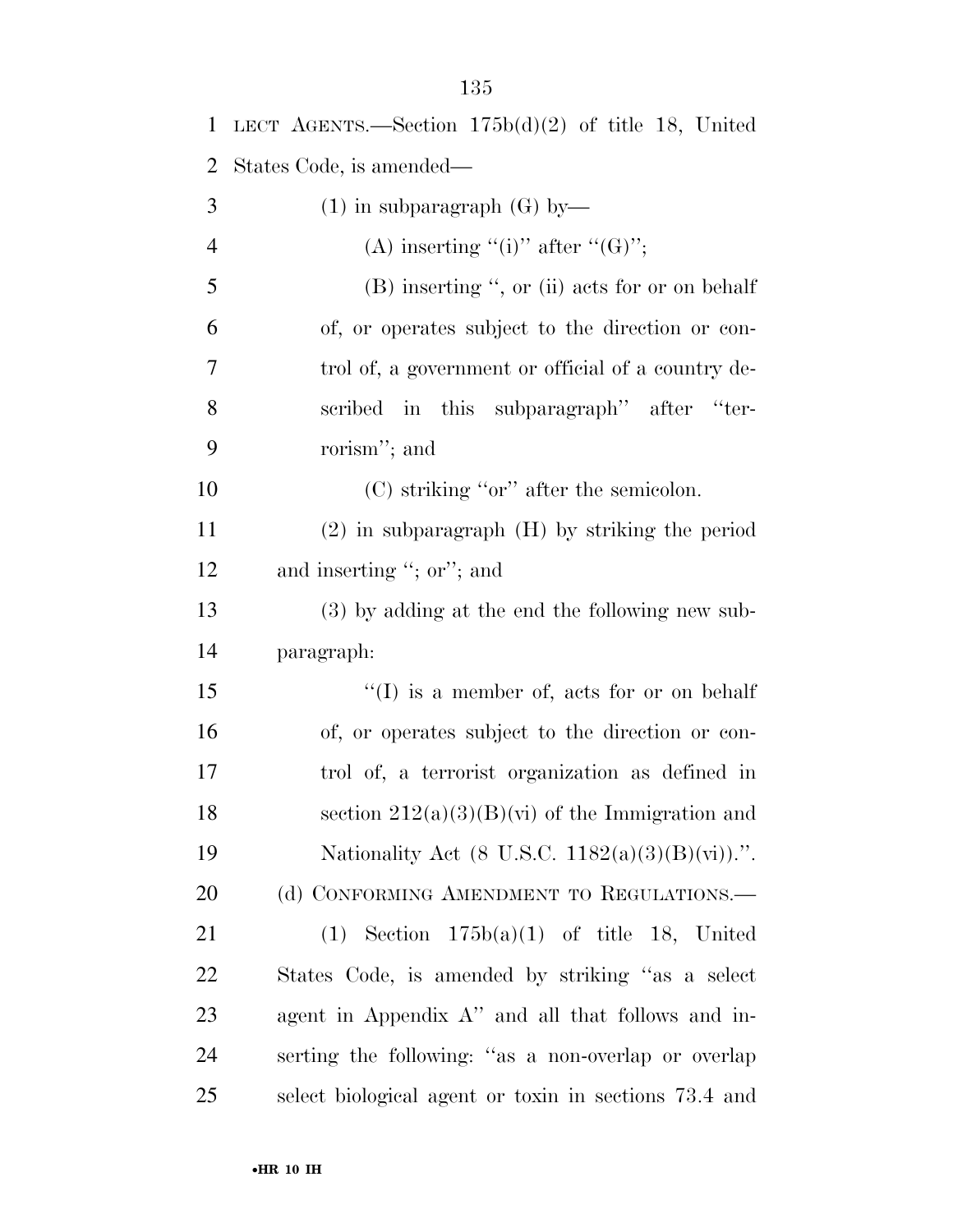| $\mathbf{1}$   | 73.5 of title 42, Code of Federal Regulations, pursu-                                             |
|----------------|---------------------------------------------------------------------------------------------------|
| $\overline{2}$ | ant to section 351A of the Public Health Service                                                  |
| 3              | Act, and is not excluded under sections 73.4 and                                                  |
| $\overline{4}$ | 73.5 or exempted under section 73.6 of title $42$ ,                                               |
| 5              | Code of Federal Regulations.".                                                                    |
| 6              | $(2)$ The amendment made by paragraph $(1)$                                                       |
| 7              | shall take effect at the same time that sections 73.4,                                            |
| 8              | 73.5, and 73.6 of title 42, Code of Federal Regula-                                               |
| 9              | tions, become effective.                                                                          |
| 10             | SEC. 2053. PARTICIPATION IN NUCLEAR AND WEAPONS OF                                                |
| 11             | DESTRUCTION THREATS<br><b>TO</b><br><b>MASS</b><br><b>THE</b>                                     |
|                | <b>UNITED STATES.</b>                                                                             |
| 12             |                                                                                                   |
| 13             | (a) Section $57(b)$ of the Atomic Energy Act of 1954                                              |
| 14             | $(42 \text{ U.S.C. } 2077(b))$ is amended by striking "in the pro-                                |
| 15             | duction of any special nuclear material" and inserting "or                                        |
| 16             | participate in the development or production of any special                                       |
|                | nuclear material or atomic weapon".                                                               |
| 17<br>18       | (b) Title 18, United States Code, is amended—                                                     |
| 19             | $(1)$ in the table of sections at the beginning of                                                |
| 20             | chapter 39, by inserting after the item relating to                                               |
| 21             | section 831 the following:                                                                        |
|                | "832. Participation in nuclear and weapons of mass destruction threats to the<br>United States."; |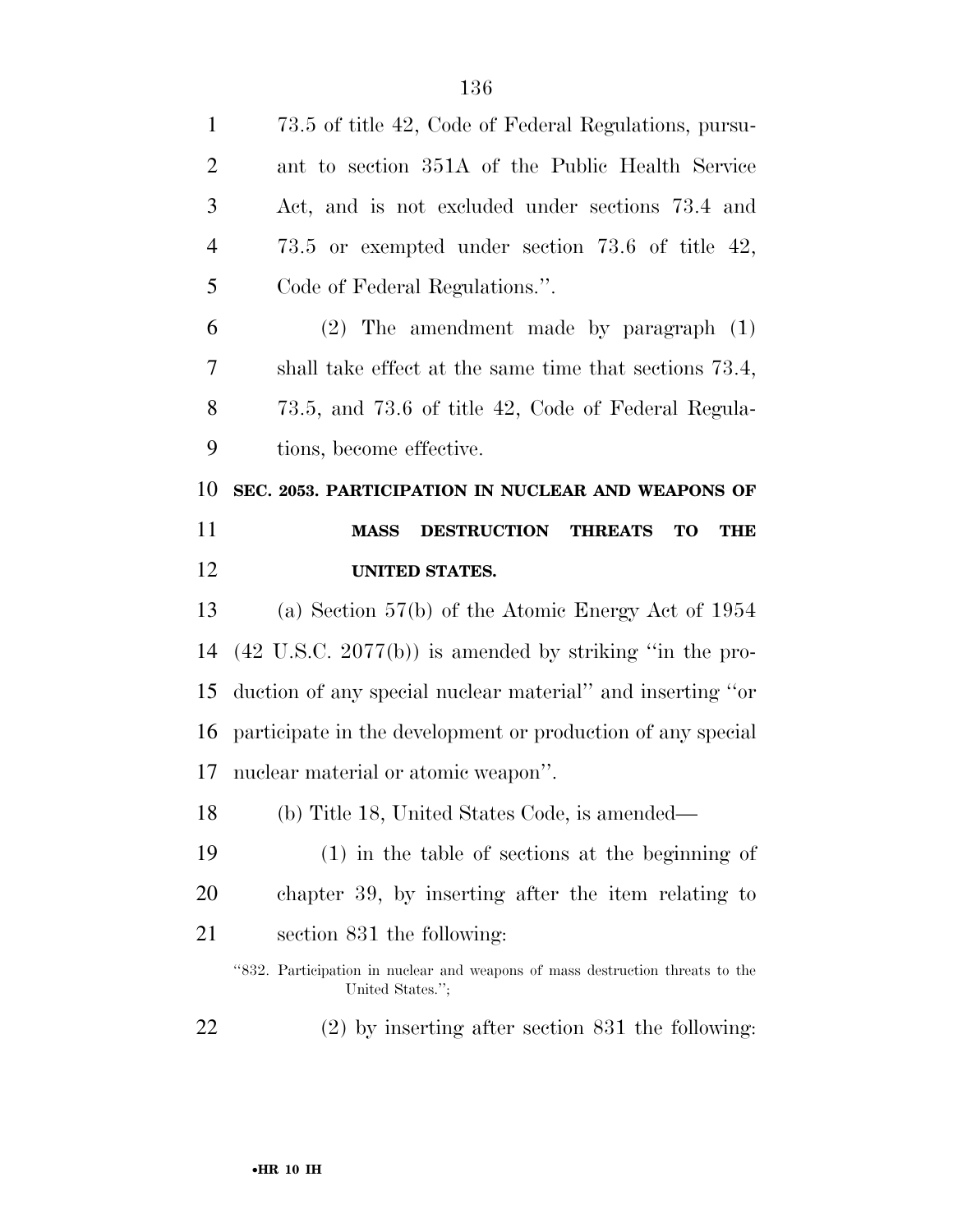## **''§ 832. Participation in nuclear and weapons of mass destruction threats to the United States**

 ''(a) Whoever, within the United States or subject to the jurisdiction of the United States, willfully participates in or provides material support or resources (as defined in section 2339A) to a nuclear weapons program or other weapons of mass destruction program of a foreign ter- rorist power, or attempts or conspires to do so, shall be imprisoned for not more than 20 years.

 ''(b) There is extraterritorial Federal jurisdiction over an offense under this section.

12  $\frac{1}{2}$  (c) As used in this section—

13  $\frac{1}{2}$   $\frac{1}{2}$  'nuclear weapons program' means a pro- gram or plan for the development, acquisition, or production of any nuclear weapon or weapons;

 $\frac{16}{2}$  'weapons of mass destruction program' means a program or plan for the development, ac- quisition, or production of any weapon or weapons 19 of mass destruction (as defined in section  $2332a(c)$ );

 $\frac{1}{2}$   $(3)$  'foreign terrorist power' means a terrorist organization designated under section 219 of the Immigration and Nationality Act, or a state sponsor of terrorism designated under section 6(j) of the Ex- port Administration Act of 1979 or section 620A of the Foreign Assistance Act of 1961; and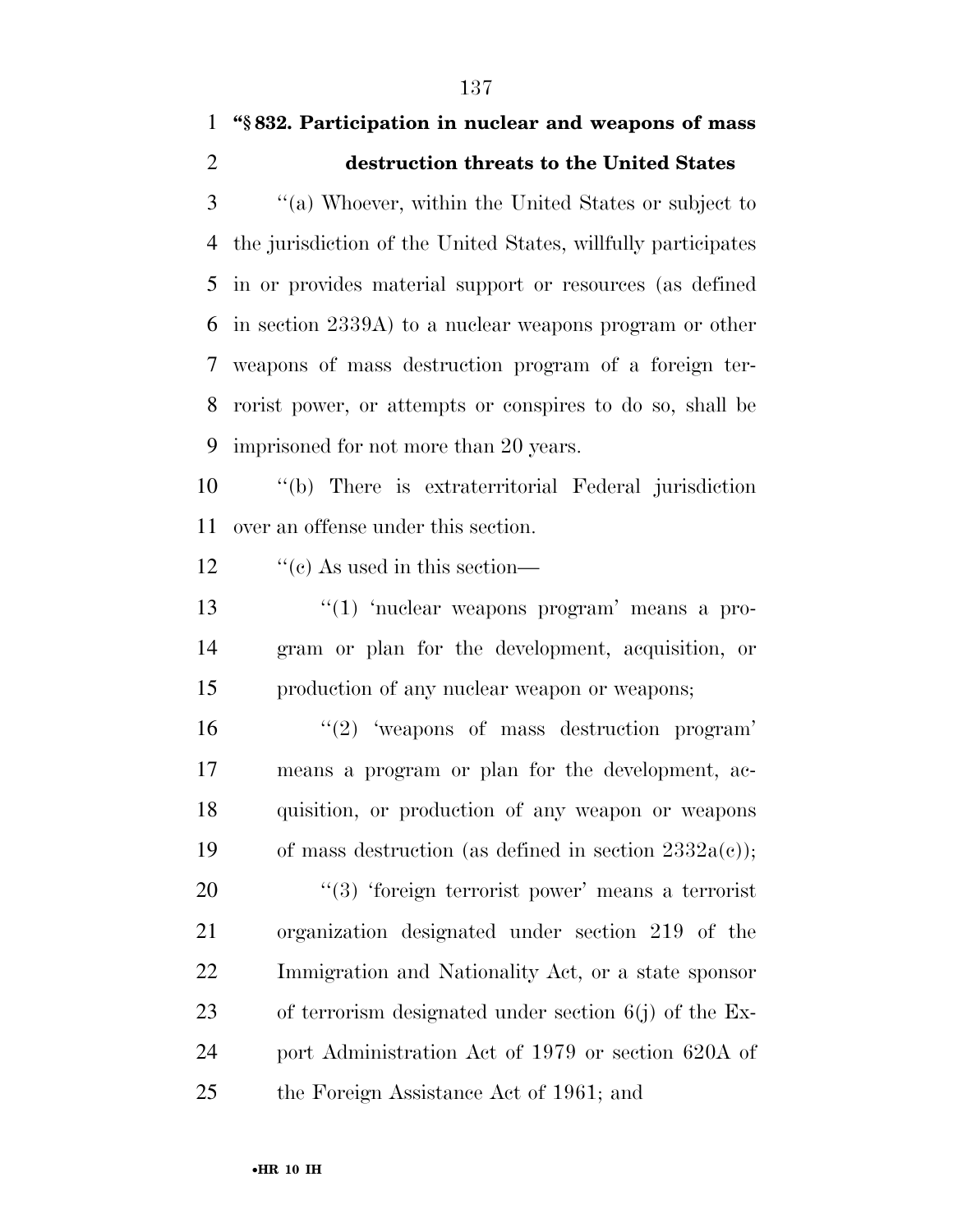$\frac{4}{4}$  'nuclear weapon' means any weapon that contains or uses nuclear material as defined in sec-3 tion  $831(f)(1)$ ."; and 4 (3) in section  $2332b(g)(5)(B)(i)$ , by inserting 5 after "nuclear materials)," the following: "832 (re- lating to participation in nuclear and weapons of mass destruction threats to the United States)''. **Subtitle E—Money Laundering and Terrorist Financing CHAPTER 1—FUNDING TO COMBAT FI- NANCIAL CRIMES INCLUDING TER- RORIST FINANCING SEC. 2101. ADDITIONAL AUTHORIZATION FOR FINCEN.**  Subsection (d) of section 310 of title 31, United States Code, is amended— (1) by striking ''APPROPRIATIONS.—There are authorized'' and inserting ''APPROPRIATIONS.— 18 "(1) IN GENERAL.—There are authorized"; and (2) by adding at the end the following new paragraph: 21 "(2) AUTHORIZATION FOR FUNDING KEY TECH- NOLOGICAL IMPROVEMENTS IN MISSION-CRITICAL FINCEN SYSTEMS.—There are authorized to be ap-propriated for fiscal year 2005 the following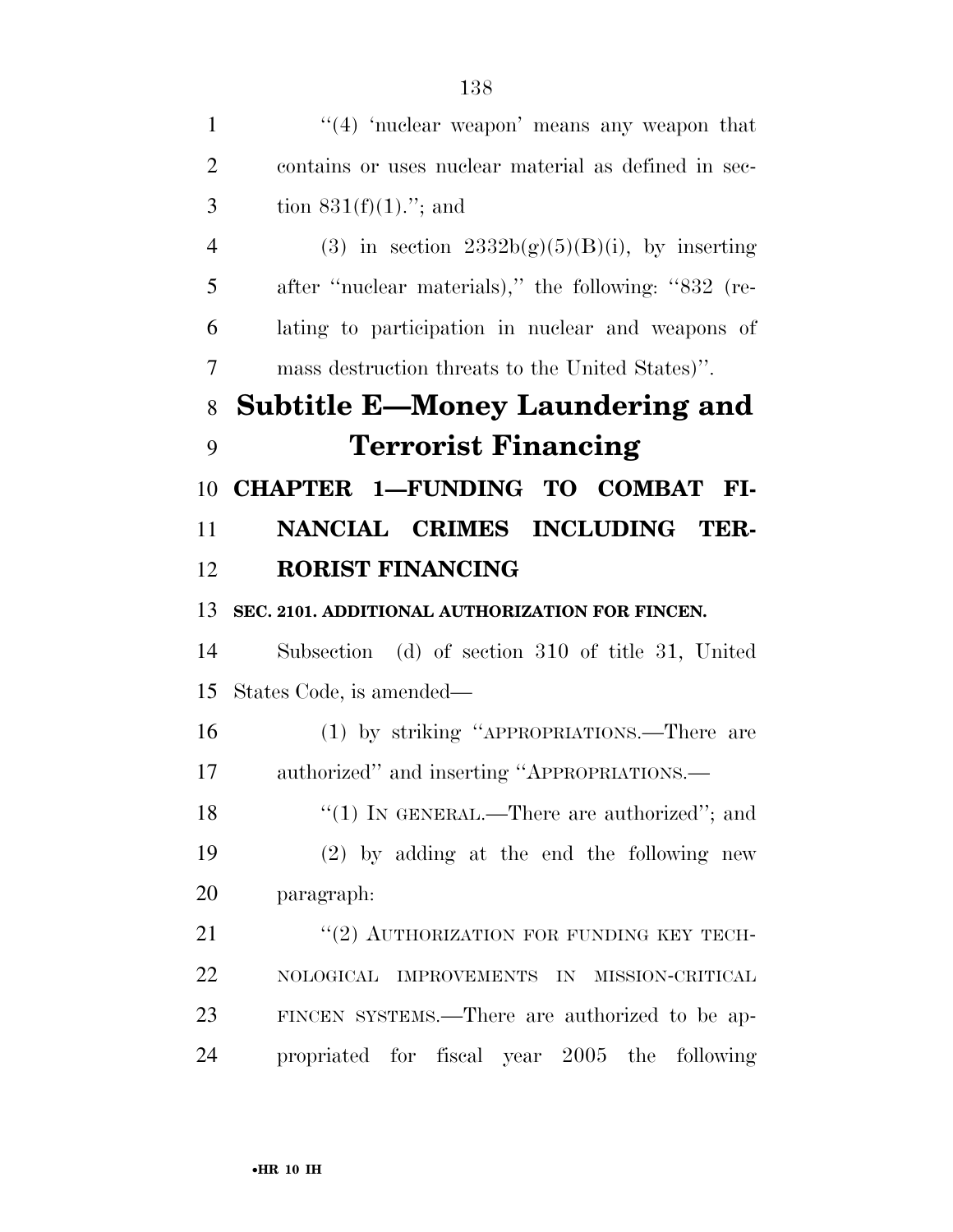amounts, which are authorized to remain available until expended:

3 "(A) BSA DIRECT.—For technological im- provements to provide authorized law enforce- ment and financial regulatory agencies with Web-based access to FinCEN data, to fully de- velop and implement the highly secure network required under section 362 of Public Law 107– 56 to expedite the filing of, and reduce the fil- ing costs for, financial institution reports, in- cluding suspicious activity reports, collected by FinCEN under chapter 53 and related provi- sions of law, and enable FinCEN to imme- diately alert financial institutions about sus- picious activities that warrant immediate and enhanced scrutiny, and to provide and upgrade advanced information-sharing technologies to materially improve the Government's ability to exploit the information in the FinCEN databanks \$16,500,000.

21 "(B) ADVANCED ANALYTICAL TECH- NOLOGIES.—To provide advanced analytical tools needed to ensure that the data collected by FinCEN under chapter 53 and related provi-sions of law are utilized fully and appropriately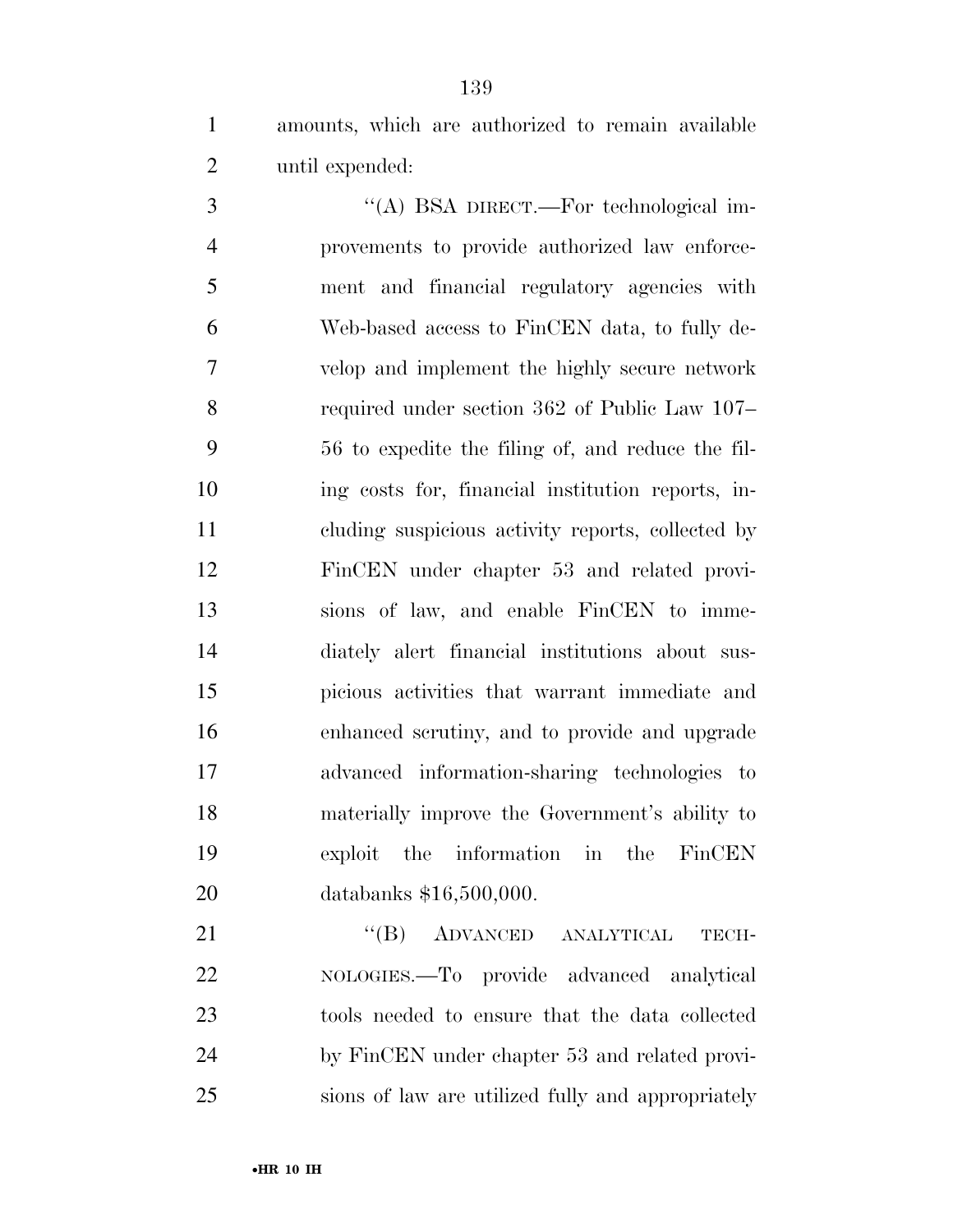| $\mathbf{1}$   | in safeguarding financial institutions and sup-          |
|----------------|----------------------------------------------------------|
| $\overline{2}$ | porting the war on terrorism, \$5,000,000.               |
| 3              | "(C) DATA NETWORKING MODERNIZA-                          |
| $\overline{4}$ | TION.—To improve the telecommunications in-              |
| 5              | frastructure to support the improved capabili-           |
| 6              | ties of the FinCEN systems, $$3,000,000$ .               |
| 7              | "(D) ENHANCED COMPLIANCE CAPA-                           |
| 8              | BILITY.—To improve the effectiveness of the              |
| 9              | Office of Compliance in FinCEN, \$3,000,000.             |
| 10             | "(E) DETECTION AND PREVENTION OF FI-                     |
| 11             | NANCIAL CRIMES AND TERRORISM.—To provide                 |
| 12             | development of, and training in the use of, tech-        |
| 13             | nology to detect and prevent financial crimes            |
| 14             | and terrorism within and without the United              |
| 15             | States, \$8,000,000."                                    |
| 16             | SEC. 2102. MONEY LAUNDERING AND FINANCIAL CRIMES         |
| 17             | STRATEGY REAUTHORIZATION.                                |
| 18             | (a) PROGRAM.—Section $5341(a)(2)$ of title 31,           |
| 19             | United States Code, is amended by striking "and 2003,"   |
| 20             | and inserting $"2003$ , and $2005,"$ .                   |
| 21             | (b) REAUTHORIZATION OF APPROPRIATIONS.-Sec-              |
| 22             | tion 5355 of title 31, United States Code, is amended by |
| 23             | adding at the end the following:                         |
|                |                                                          |

Fiscal year 2005 ....................................................................... \$15,000,000.''.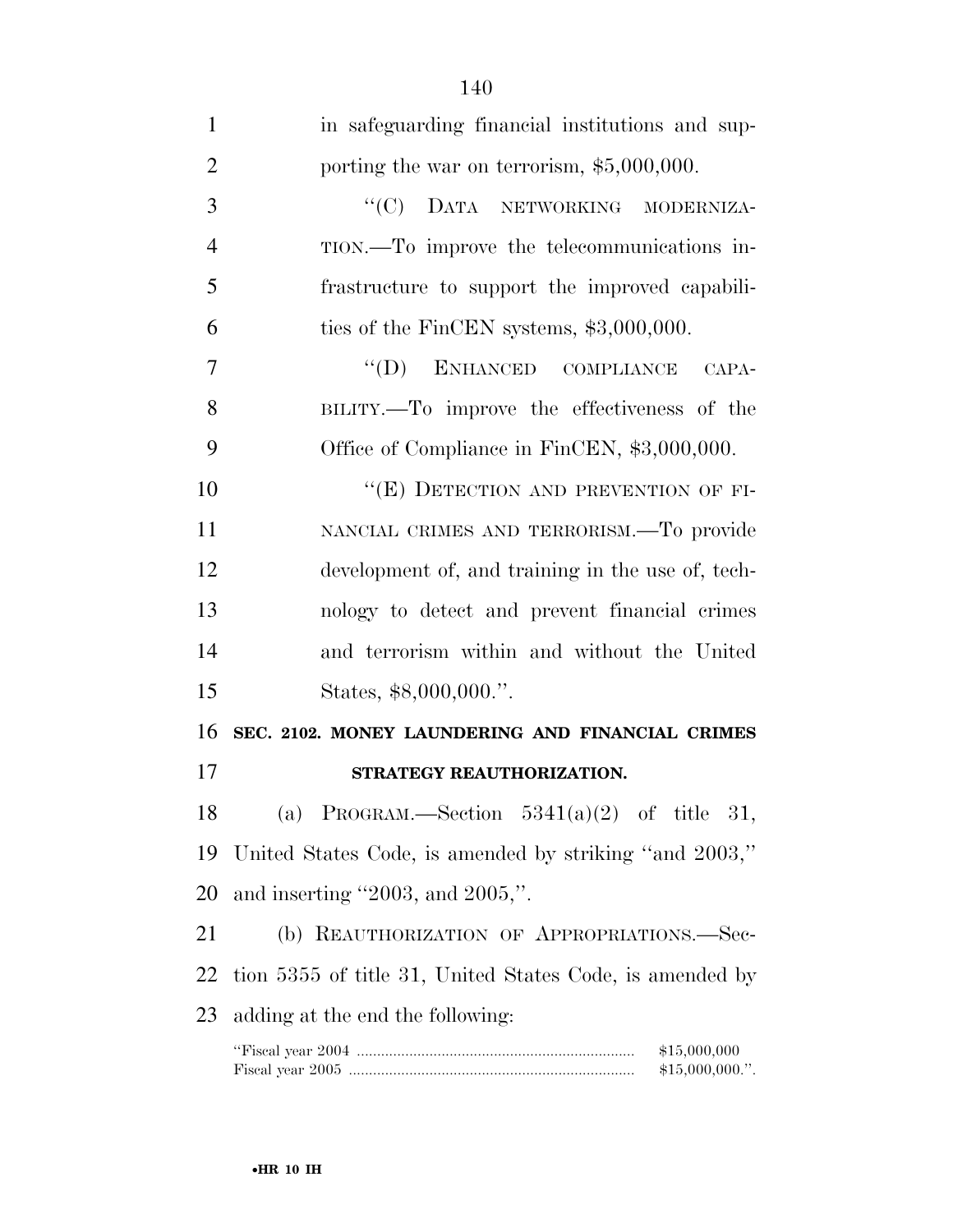| 1  | CHAPTER 2-ENFORCEMENT TOOLS TO                             |
|----|------------------------------------------------------------|
| 2  | <b>COMBAT FINANCIAL CRIMES INCLUD-</b>                     |
| 3  | <b>ING TERRORIST FINANCING</b>                             |
| 4  | Subchapter A-Money Laundering Abate-                       |
| 5  | ment and Financial Antiterrorism Tech-                     |
| 6  | nical Corrections                                          |
| 7  | SEC. 2111. SHORT TITLE.                                    |
| 8  | This subtitle may be cited as the "Money Laundering"       |
| 9  | Abatement and Financial Antiterrorism Technical Correc-    |
| 10 | tions Act of $2004$ ".                                     |
| 11 | SEC. 2112. TECHNICAL CORRECTIONS TO PUBLIC LAW 107-        |
| 12 | 56.                                                        |
| 13 | (a) The heading of title III of Public Law $107-56$        |
| 14 | is amended to read as follows:                             |
| 15 | <b>III-INTERNATIONAL</b><br>"TITLE                         |
| 16 | <b>MONEY LAUNDERING ABATE-</b>                             |
| 17 | <b>FINANCIAL</b><br><b>MENT</b><br>AND                     |
| 18 | <b>ANTITERRORISM</b><br><b>ACT</b><br>OF                   |
| 19 | $2001"$ .                                                  |
| 20 | (b) The table of contents of Public Law $107-56$ is        |
| 21 | amended by striking the item relating to title III and in- |
| 22 | serting the following new item:                            |

''TITLE III—INTERNATIONAL MONEY LAUNDERING ABATEMENT AND FINANCIAL ANTITERRORISM ACT OF 2001''.

(c) Section 302 of Public Law 107–56 is amended—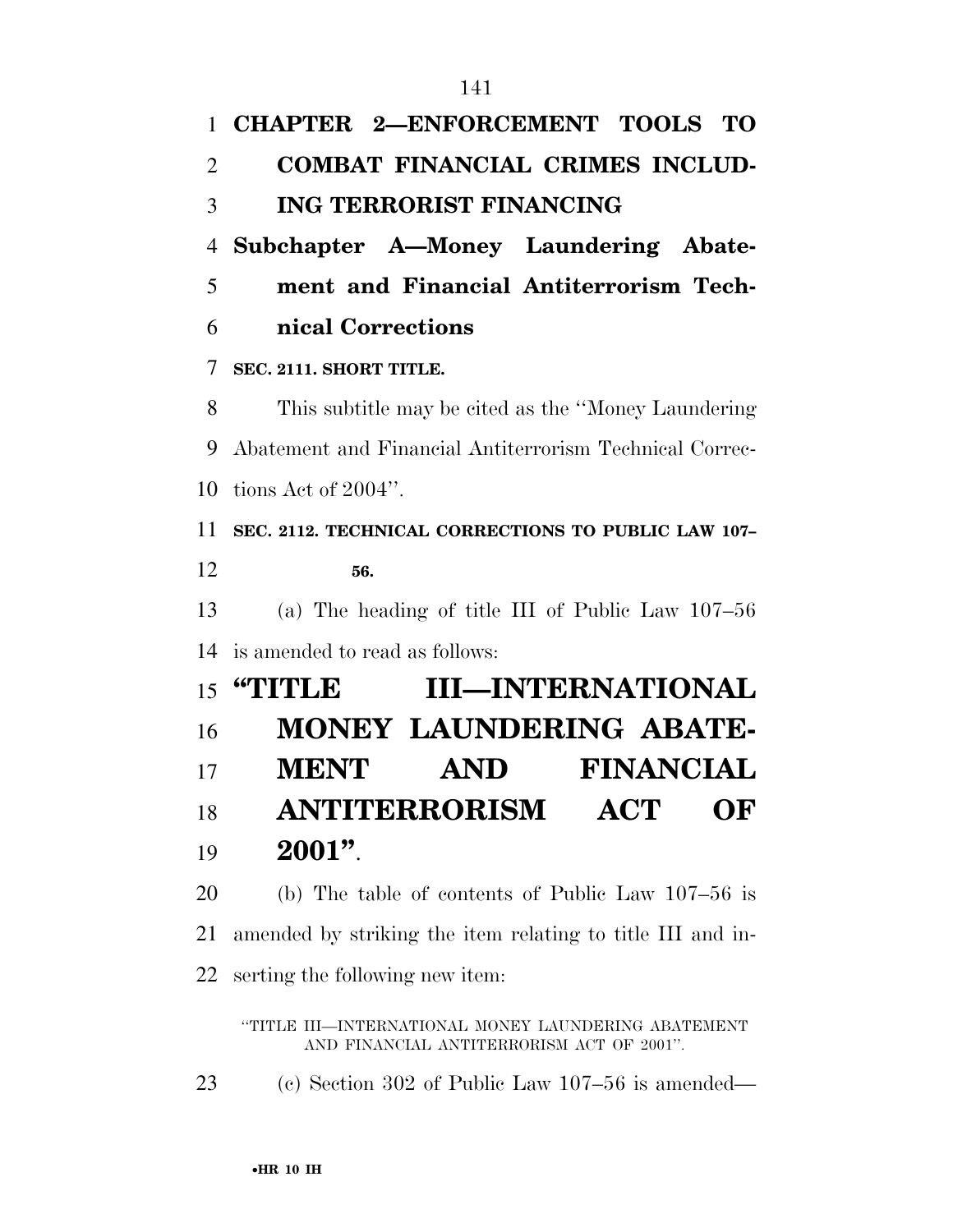| $\mathbf{1}$   | $(1)$ in subsection $(a)(4)$ , by striking the comma     |
|----------------|----------------------------------------------------------|
| $\overline{2}$ | after "movement of criminal funds";                      |
| 3              | $(2)$ in subsection (b)(7), by inserting "or types       |
| $\overline{4}$ | of accounts" after "classes of international trans-      |
| 5              | actions"; and                                            |
| 6              | $(3)$ in subsection $(b)(10)$ , by striking "sub-        |
| 7              | chapters II and III" and inserting "subchapter II".      |
| 8              | (d) Section $303(a)$ of Public Law $107-56$ is amended   |
| 9              | by striking "Anti-Terrorist Financing Act" and inserting |
| 10             | "Financial Antiterrorism Act".                           |
| 11             | (e) The heading for section 311 of Public Law $107-$     |
| 12             | 56 is amended by striking "OR INTERNATIONAL              |
| 13             | TRANSACTIONS" and inserting "INTERNATIONAL               |
| 14             | TRANSACTIONS, OR TYPES OF ACCOUNTS".                     |
|                |                                                          |
| 15             | (f) Section 314 of Public Law $107-56$ is amended—       |
| 16             | $(1)$ in paragraph $(1)$ —                               |
| 17             | $(A)$ by inserting a comma after "organiza-              |
| 18             | tions engaged in"; and                                   |
| 19             | (B) by inserting a comma after "credible"                |
| 20             | evidence of engaging in";                                |
| 21             | $(2)$ in paragraph $(2)(A)$ —                            |
| 22             | (A) by striking "and" after "nongovern-                  |
| 23             | mental organizations,"; and                              |
| 24             | (B) by inserting a comma after "unwit-                   |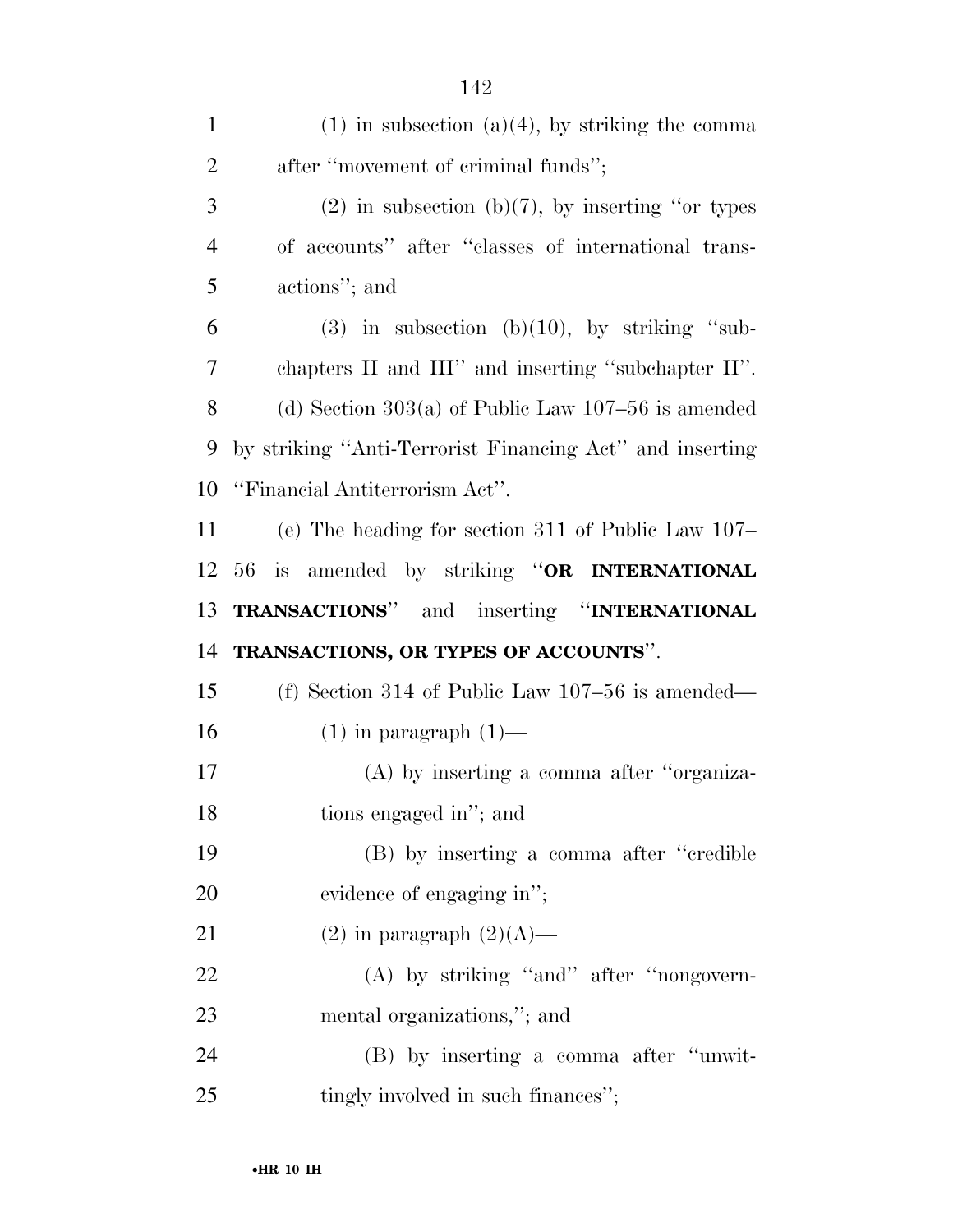1 (3) in paragraph  $(3)(A)$ — (A) by striking ''to monitor accounts of'' and inserting ''monitor accounts of,''; and (B) by striking the comma after ''organiza- tions identified''; and 6 (4) in paragraph  $(3)(B)$ , by inserting "finan- cial'' after ''size, and nature of the''. (g) Section 321 of Public Law 107–56 is amended 9 by striking "5312(2)" and inserting "5312(a)(2)". (h) Section 325 of Public Law 107–56 is amended by striking ''as amended by section 202 of this title,'' and inserting ''as amended by section 352,''. 13 (i) Subsections (a)(2) and (b)(2) of section 327 of Public Law 107–56 are each amended by inserting a pe- riod after ''December 31, 2001'' and striking all that fol- lows through the period at the end of each such sub- section. 18 (i) Section  $356(e)(4)$  of Public Law 107–56 is amended by striking ''or business or other grantor trust'' and inserting '', business trust, or other grantor trust''. (k) Section 358(e) of Public Law 107–56 is amend- ed— 23 (1) by striking "Section  $123(a)$ " and inserting

24  $\qquad$  "That portion of section 123(a)";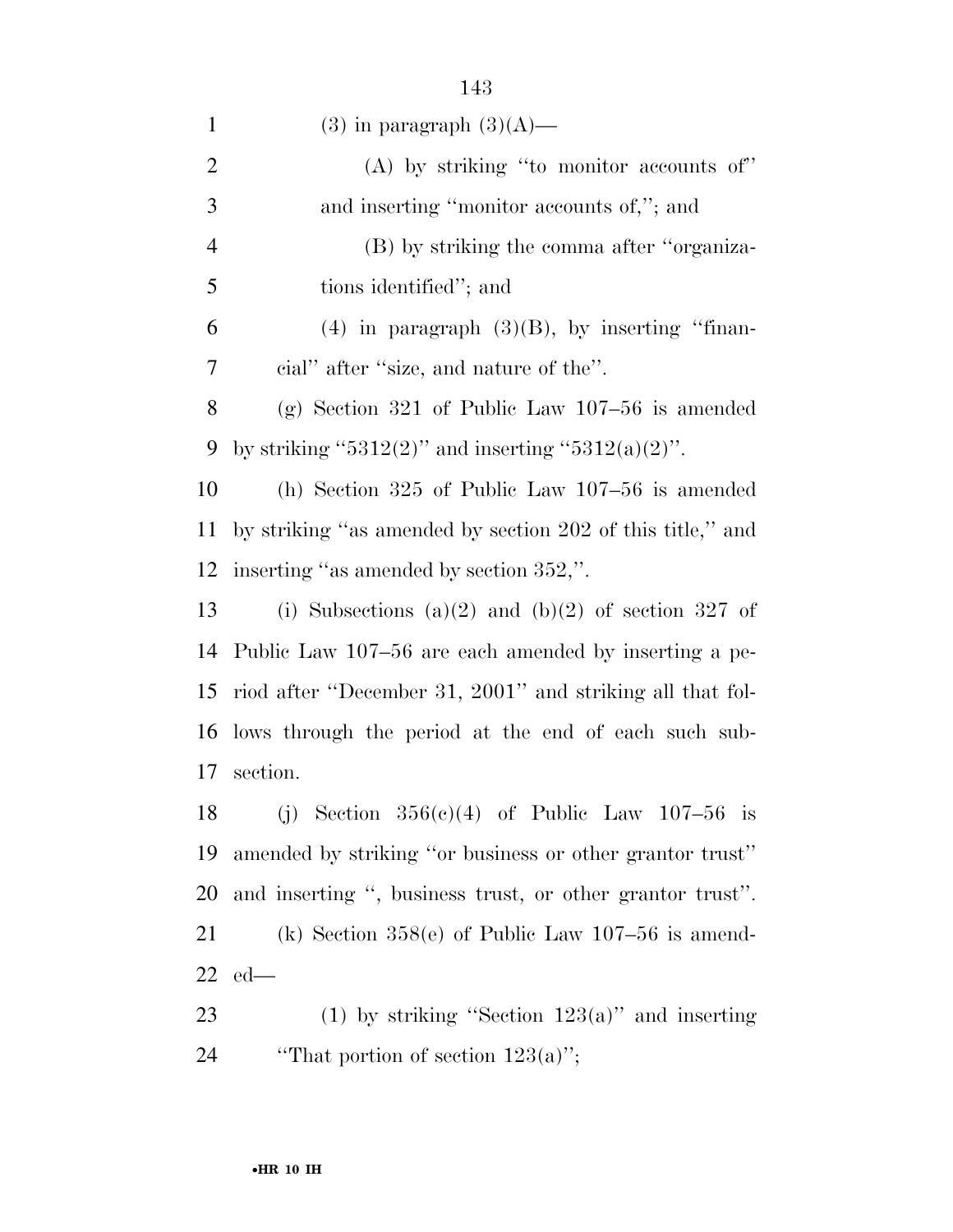| $\mathbf{1}$   | $(2)$ by striking "is amended to read" and in-              |
|----------------|-------------------------------------------------------------|
| $\overline{2}$ | serting "that precedes paragraph (1) of such section        |
| 3              | is amended to read"; and                                    |
| $\overline{4}$ | (3) by striking " $\therefore$ " at the end of such section |
| 5              | and inserting " $\rightarrow$ ".                            |
| 6              | (1) Section 360 of Public Law $107-56$ is amended—          |
| 7              | $(1)$ in subsection $(a)$ , by inserting "the" after        |
| 8              | "utilization of the funds of"; and                          |
| 9              | $(2)$ in subsection (b), by striking "at such insti-        |
| 10             | tutions" and inserting "at such institution".               |
| 11             | (m) Section $362(a)(1)$ of Public Law $107-56$ is           |
| 12             | amended by striking "subchapter II or III" and inserting    |
| 13             | "subchapter II".                                            |
| 14             | (n) Section 365 of Public Law $107 - 56$ is amended         |
| 15             | $\frac{1}{1}$                                               |
| 16             | $(1)$ by redesignating the 2nd of the 2 sub-                |
| 17             | sections designated as subsection (c) (relating to a        |
| 18             | elerical amendment) as subsection (d); and                  |
| 19             | $(2)$ by redesignating subsection $(f)$ as<br>sub-          |
| 20             | section (e).                                                |
| 21             | (o) Section $365(d)$ of Public Law $107-56$ (as so re-      |
| 22             | designated by subsection (n) of this section) is amended    |
| 23             | by striking "section 5332 (as added by section 112 of this  |
| 24             | title)" and inserting "section 5330".                       |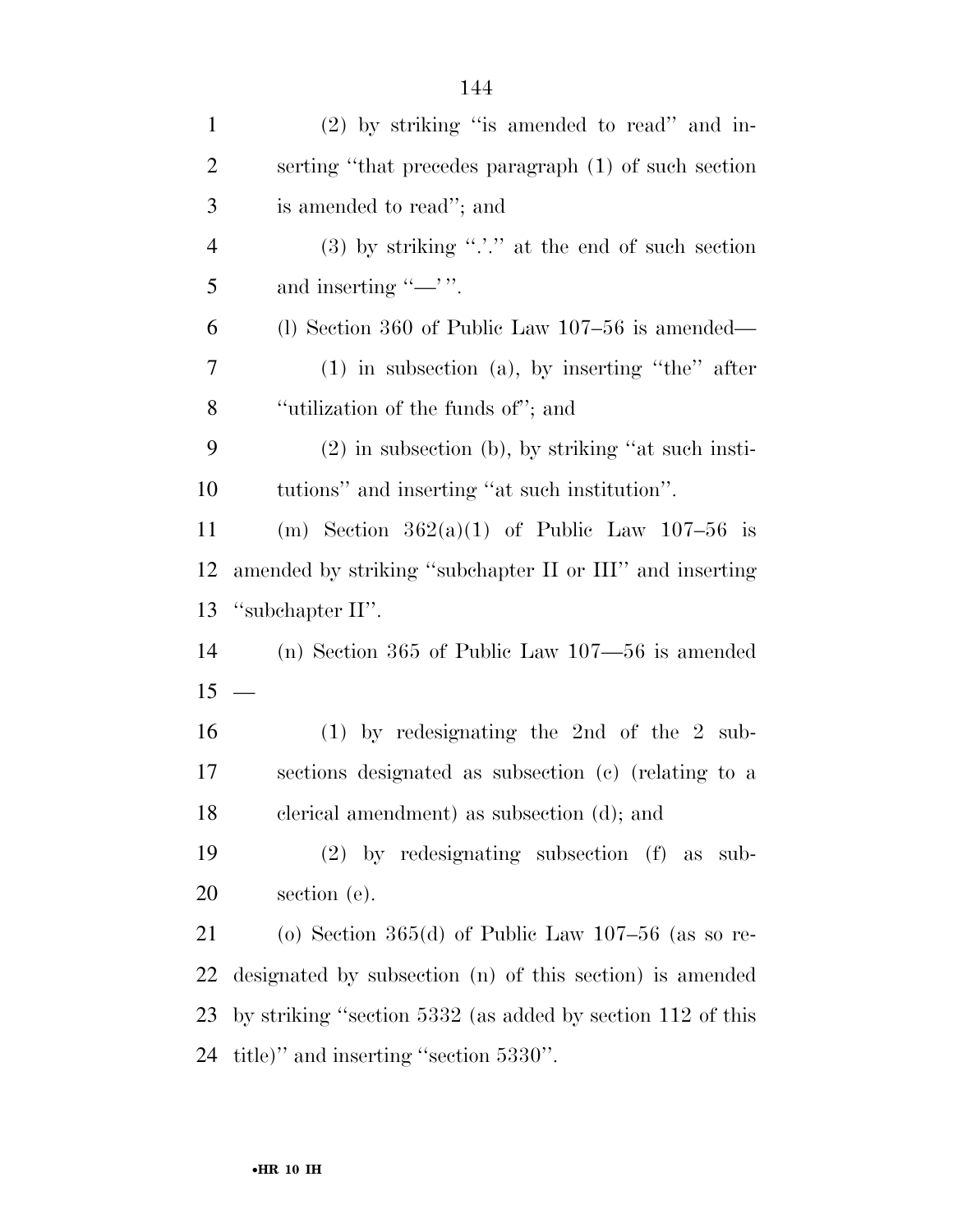## **SEC. 2113. TECHNICAL CORRECTIONS TO OTHER PROVI-SIONS OF LAW.**

 (a) Section 310(c) of title 31, United States Code, is amended by striking ''the Network'' each place such term appears and inserting ''FinCEN''.

6 (b) Section  $5312(a)(3)(C)$  of title 31, United States Code, is amended by striking ''sections 5333 and 5316'' and inserting ''sections 5316 and 5331''.

 (c) Section 5318(i) of title 31, United States Code, is amended—

11 (1) in paragraph  $(3)(B)$ , by inserting a comma after ''foreign political figure'' the 2nd place such term appears; and

 (2) in the heading of paragraph (4), by striking ''DEFINITION'' and inserting ''DEFINITIONS''.

16 (d) Section  $5318(k)(1)(B)$  of title 31, United States 17 Code, is amended by striking "section  $5318A(f)(1)(B)$ " 18 and inserting "section  $5318A(e)(1)(B)$ ".

 (e) The heading for section 5318A of title 31, United States Code, is amended to read as follows:

 **''§ 5318A Special measures for jurisdictions, financial institutions, international transactions, or types of accounts of primary money laundering concern''**.

 (f) Section 5318A of title 31, United States Code, is amended—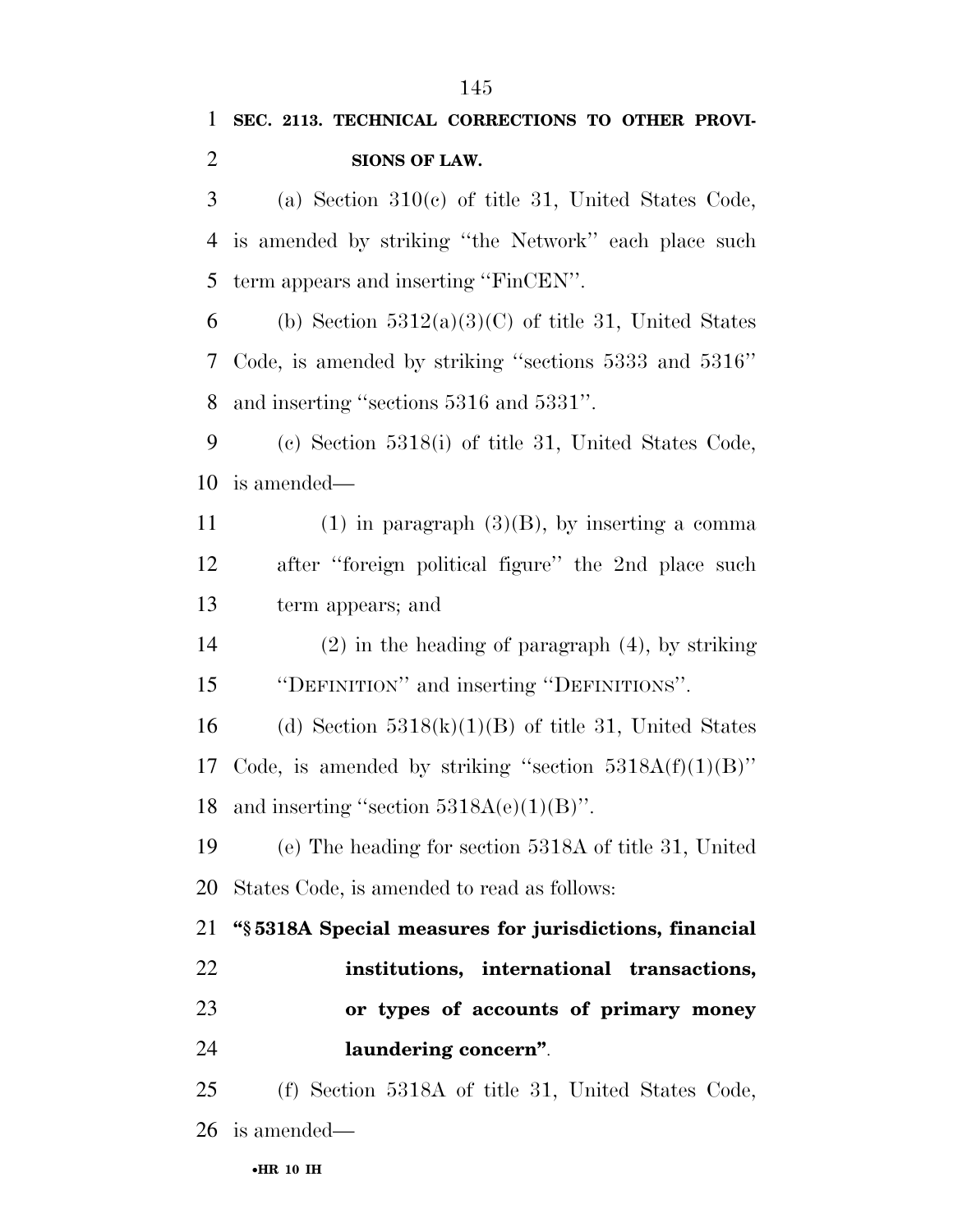| $(1)$ in subsection $(a)(4)(A)$ , by striking ", as de- |
|---------------------------------------------------------|
| fined in section 3 of the Federal Deposit Insurance     |
| Act," and inserting " (as defined in section 3 of the   |
| Federal Deposit Insurance Act)";                        |
| (2) in subsection (a)(4)(B)(iii), by striking "or       |
| class of transactions" and inserting "class of trans-   |
| actions, or type of account";                           |
| (3) in subsection (b)(1)(A), by striking "or            |
| class of transactions to be" and inserting "class of    |
| transactions, or type of account to be"; and            |
| $(4)$ in subsection (e)(3), by inserting "or sub-       |
| section (i) or (j) of section 5318" after "identifica-  |
| tion of individuals under this section".                |
| $(g)$ Section 5324(b) of title 31, United States Code,  |
| is amended by striking "5333" each place such term ap-  |
| pears and inserting "5331".                             |
| (h) Section 5332 of title 31, United States Code, is    |
| amended-                                                |
| $(1)$ in subsection $(b)(2)$ , by striking ", subject   |
| to subsection (d) of this section"; and                 |
| (2) in subsection (c)(1), by striking ", subject        |
| to subsection $(d)$ of this section,".                  |
| (i) The table of sections for subchapter II of chapter  |
|                                                         |
|                                                         |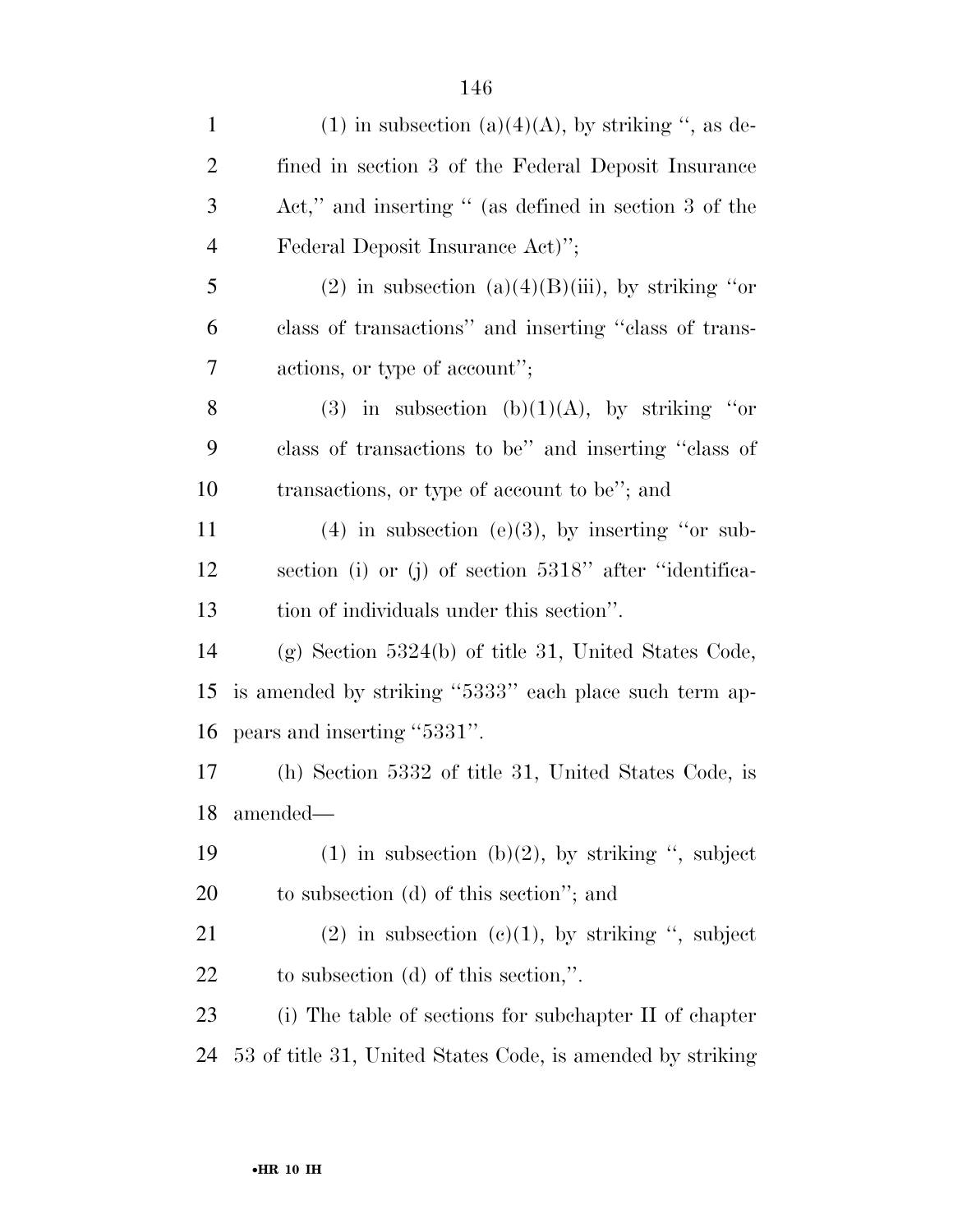lowing new item:

 (i) Section  $18(w)(3)$  of the Federal Deposit Insurance 4 Act (12 U.S.C.  $1828(w)(3)$ ) is amended by inserting a comma after ''agent of such institution''.

6 (k) Section  $21(a)(2)$  of the Federal Deposit Insur-7 ance Act  $(12 \text{ U.S.C. } 1829b(a)(2))$  is amended by striking ''recognizes that'' and inserting ''recognizing that''.

 (l) Section 626(e) of the Fair Credit Reporting Act (15 U.S.C. 1681v(e)) is amended by striking ''govern-mental agency'' and inserting ''government agency''.

### **SEC. 2114. REPEAL OF REVIEW.**

 Title III of Public Law 107–56 is amended by strik-ing section 303 (31 U.S.C. 5311 note).

#### **SEC. 2115. EFFECTIVE DATE.**

 The amendments made by this subtitle to Public Law 107–56, the United States Code, the Federal Deposit In- surance Act, and any other provision of law shall take ef- fect as if such amendments had been included in Public Law 107–56, as of the date of the enactment of such Pub- lic Law, and no amendment made by such Public Law that is inconsistent with an amendment made by this subtitle shall be deemed to have taken effect.

<sup>&#</sup>x27;'5318A. Special measures for jurisdictions, financial institutions, international transactions, or types of accounts of primary money laundering concern.''.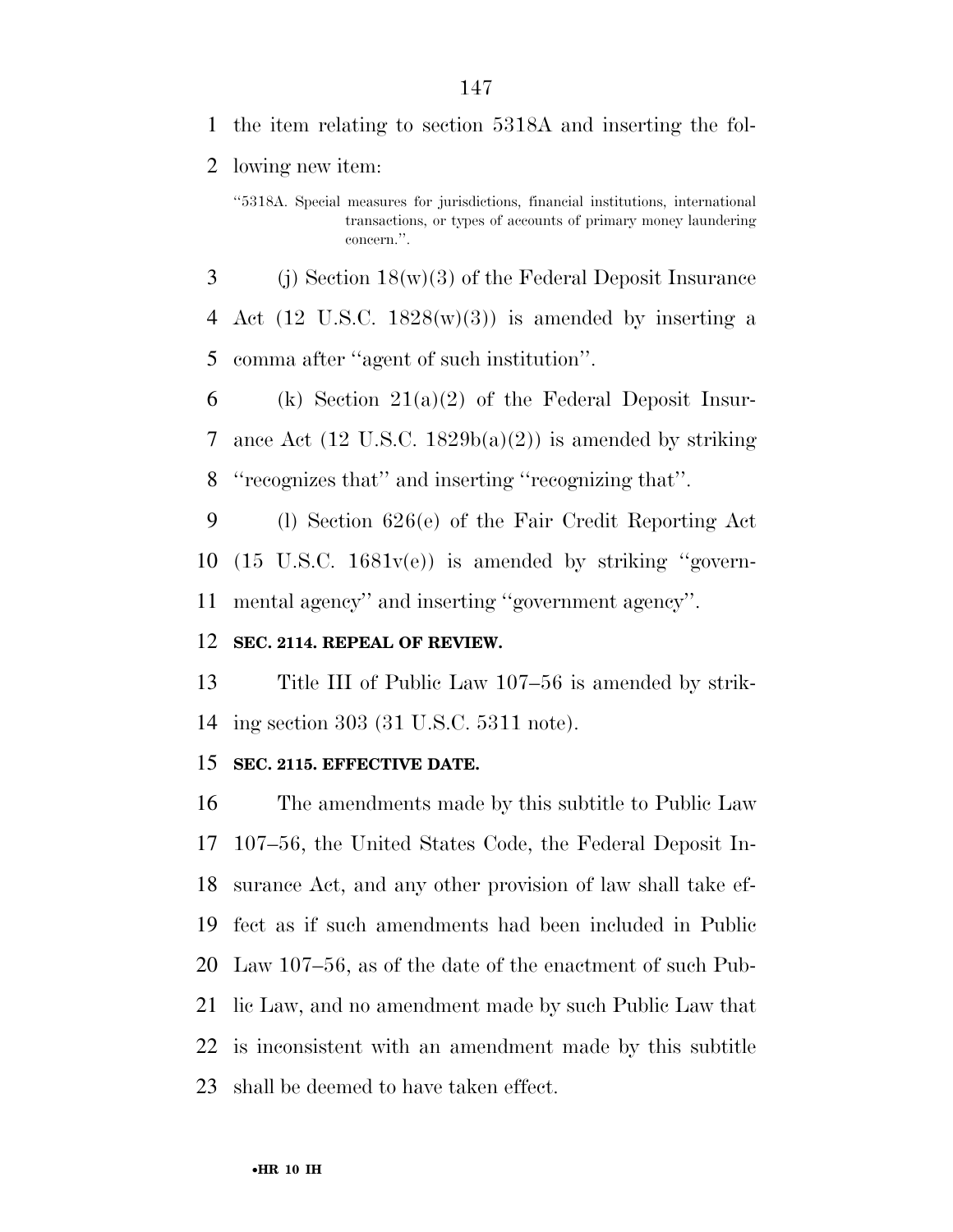| $\mathbf{1}$ | <b>Subchapter B-Additional Enforcement Tools</b>           |
|--------------|------------------------------------------------------------|
| 2            | SEC. 2121. BUREAU OF ENGRAVING AND PRINTING SECU-          |
| 3            | <b>RITY PRINTING.</b>                                      |
| 4            | (a) PRODUCTION OF DOCUMENTS.—Section $5114(a)$             |
| 5            | of title 31, United States Code (relating to engraving and |
| 6            | printing currency and security documents), is amended—     |
| 7            | $(1)$ by striking "(a) The Secretary of the Treas-         |
| 8            | ury" and inserting:                                        |
| 9            | "(a) AUTHORITY TO ENGRAVE AND PRINT.—                      |
| 10           | "(1) IN GENERAL.—The Secretary of the                      |
| 11           | Treasury"; and                                             |
| 12           | $(2)$ by adding at the end the following new               |
| 13           | paragraphs:                                                |
| 14           | "(2) ENGRAVING AND PRINTING FOR OTHER                      |
| 15           | GOVERNMENTS.—The Secretary of the Treasury                 |
| 16           | may produce currency, postage stamps, and other            |
| 17           | security documents for foreign governments if—             |
| 18           | "(A) the Secretary of the Treasury deter-                  |
| 19           | mines that such production will not interfere              |
| 20           | with engraving and printing needs of the                   |
| 21           | United States; and                                         |
| 22           | "(B) the Secretary of State determines                     |
| 23           | that such production would be consistent with              |
| 24           | the foreign policy of the United States.                   |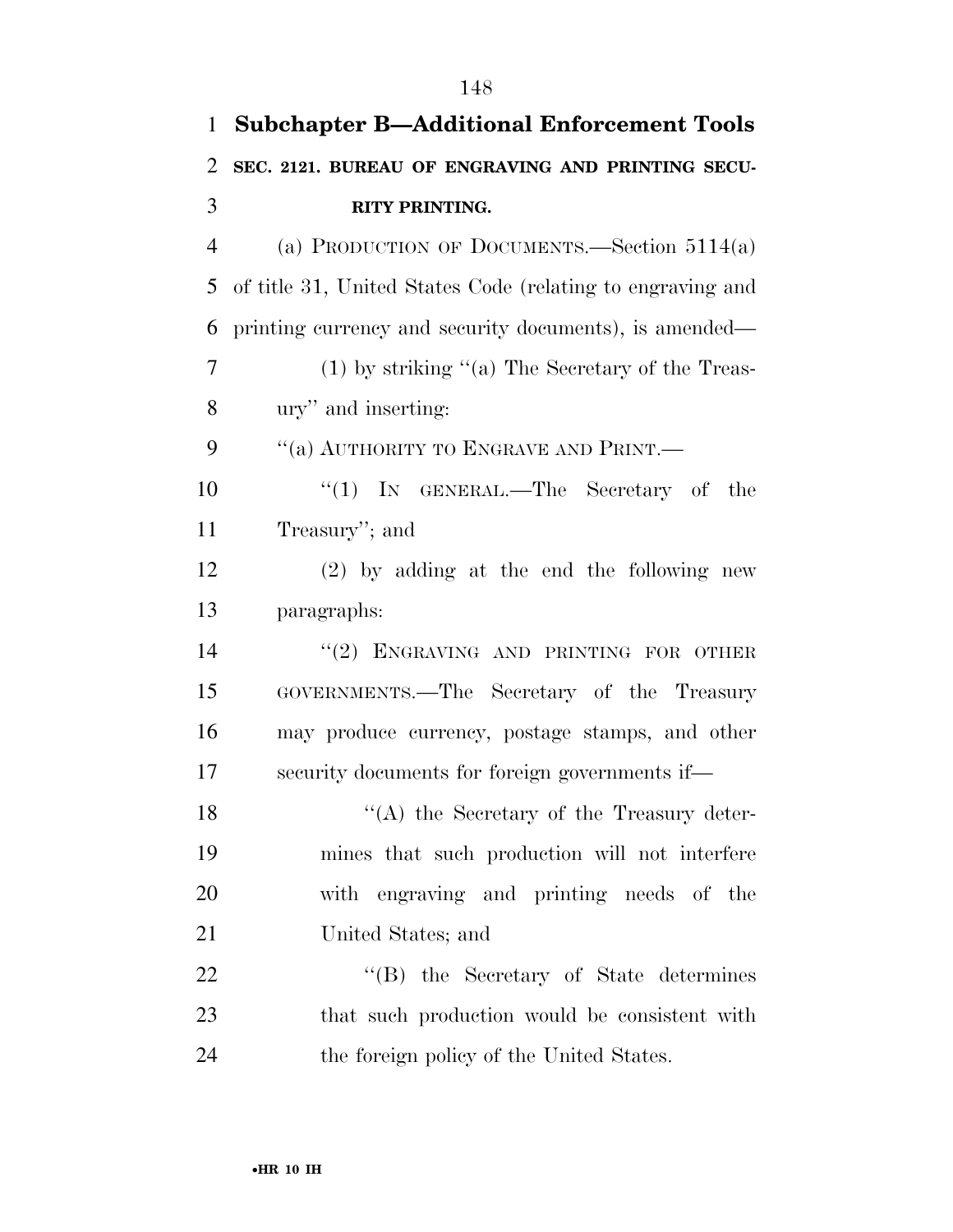''(3) PROCUREMENT GUIDELINES.—Articles, material, and supplies procured for use in the pro- duction of currency, postage stamps, and other secu- rity documents for foreign governments pursuant to paragraph (2) shall be treated in the same manner as articles, material, and supplies procured for pub- lic use within the United States for purposes of title III of the Act of March 3, 1933 (41 U.S.C. 10a et seq.; commonly referred to as the Buy American Act).''. (b) REIMBURSEMENT.—Section 5143 of title 31, United States Code (relating to payment for services of the Bureau of Engraving and Printing), is amended— (1) in the first sentence, by inserting ''or to a foreign government under section 5114'' after "agency": (2) in the second sentence, by inserting ''and other'' after ''including administrative''; and (3) in the last sentence, by inserting '', and the Secretary shall take such action, in coordination with the Secretary of State, as may be appropriate to ensure prompt payment by a foreign government of any invoice or statement of account submitted by the Secretary with respect to services rendered under section 5114'' before the period at the end.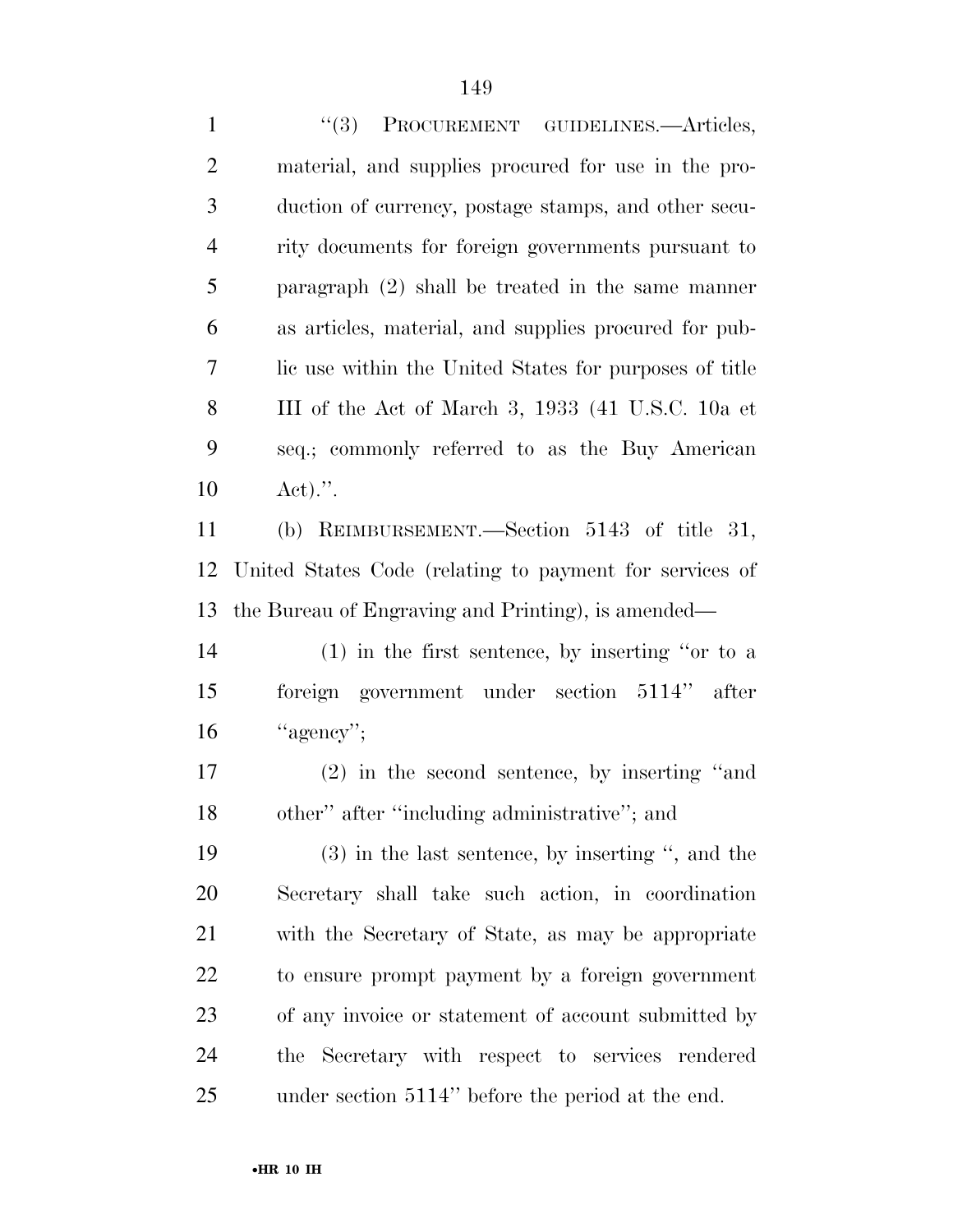### **SEC. 2122. CONDUCT IN AID OF COUNTERFEITING.**

 (a) IN GENERAL.—Section 474(a) of title 18, United States Code, is amended by inserting after the paragraph beginning ''Whoever has in his control, custody, or posses-sion any plate'' the following:

 ''Whoever, with intent to defraud, has in his custody, control, or possession any material that can be used to make, alter, forge or counterfeit any obligations and other securities of the United States or any part of such securi- ties and obligations, except under the authority of the Sec-retary of the Treasury; or''.

 (b) FOREIGN OBLIGATIONS AND SECURITIES.—Sec- tion 481 of title 18, United States Code, is amended by inserting after the paragraph beginning ''Whoever, with intent to defraud'' the following:

 ''Whoever, with intent to defraud, has in his custody, control, or possession any material that can be used to make, alter, forge or counterfeit any obligation or other security of any foreign government, bank or corporation; or''.

 (c) COUNTERFEIT ACTS.—Section 470 of title 18, United States Code, is amended by striking ''or 474'' and inserting ''474, or 474A''.

 (d) MATERIALS USED IN COUNTERFEITING.—Sec-tion 474A(b) of title 18, United States Code, is amended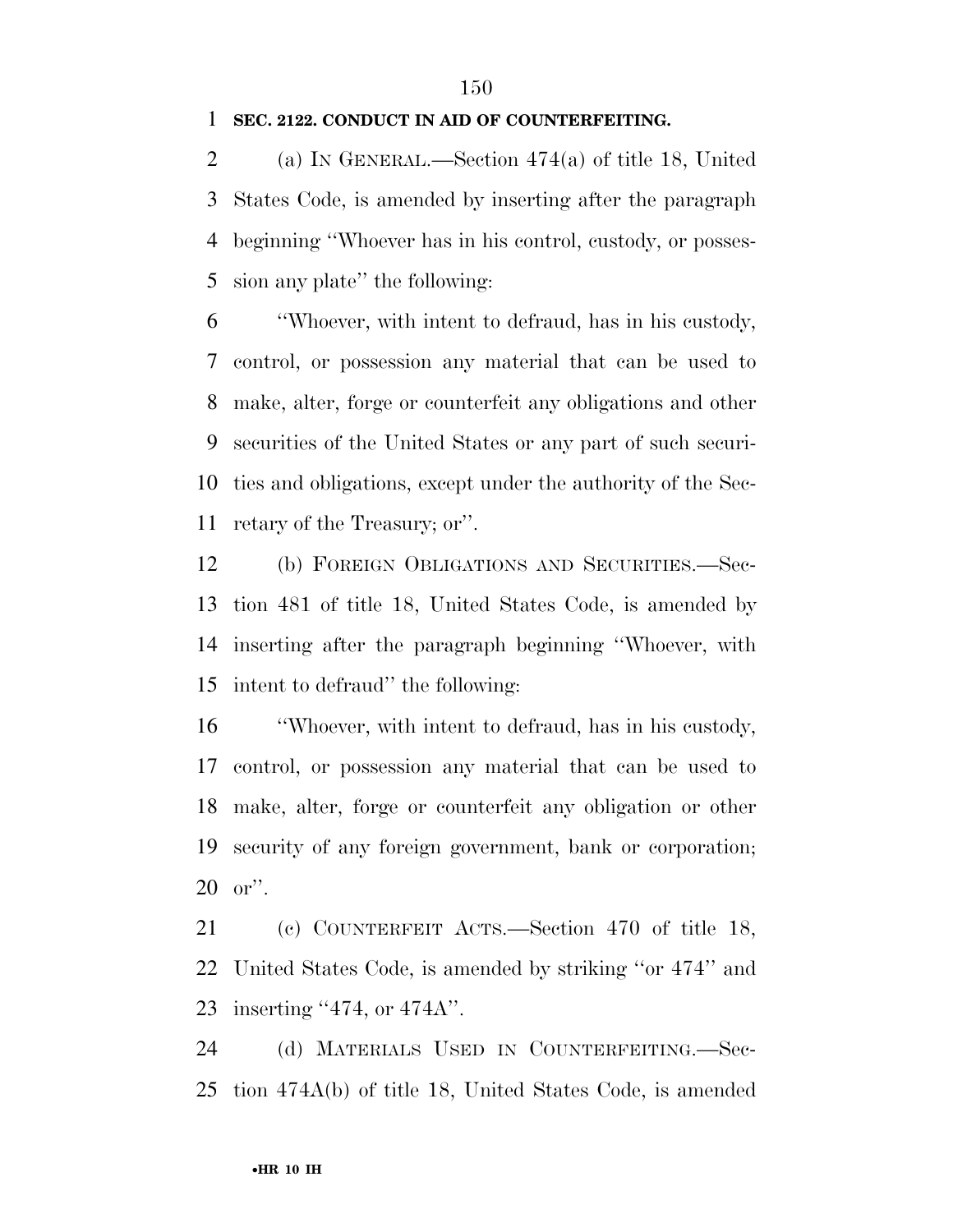by striking ''any essentially identical'' and inserting ''any thing or material made after or in the similitude of any''.

# **Subtitle F—Criminal History Background Checks**

### **SEC. 2141. SHORT TITLE.**

 This subtitle may be cited as the ''Criminal History Access Means Protection of Infrastructures and Our Na-tion''.

### **SEC. 2142. CRIMINAL HISTORY INFORMATION CHECKS.**

 (a) IN GENERAL.—Section 534 of title 28, United States Code, is amended by adding at the end the fol-lowing:

 $\cdot$  "(f)(1) Under rules prescribed by the Attorney Gen- eral, the Attorney General shall establish and maintain a system for providing to an employer criminal history infor-mation that—

17  $\langle (A)$  is in the possession of the Attorney Gen-eral; and

 $\langle G \rangle$  is requested by an employer as part of an employee criminal history investigation that has been authorized by the State where the employee works or where the employer has their principal place of busi-ness;

 in order to ensure that a prospective employee is suitable for certain employment positions.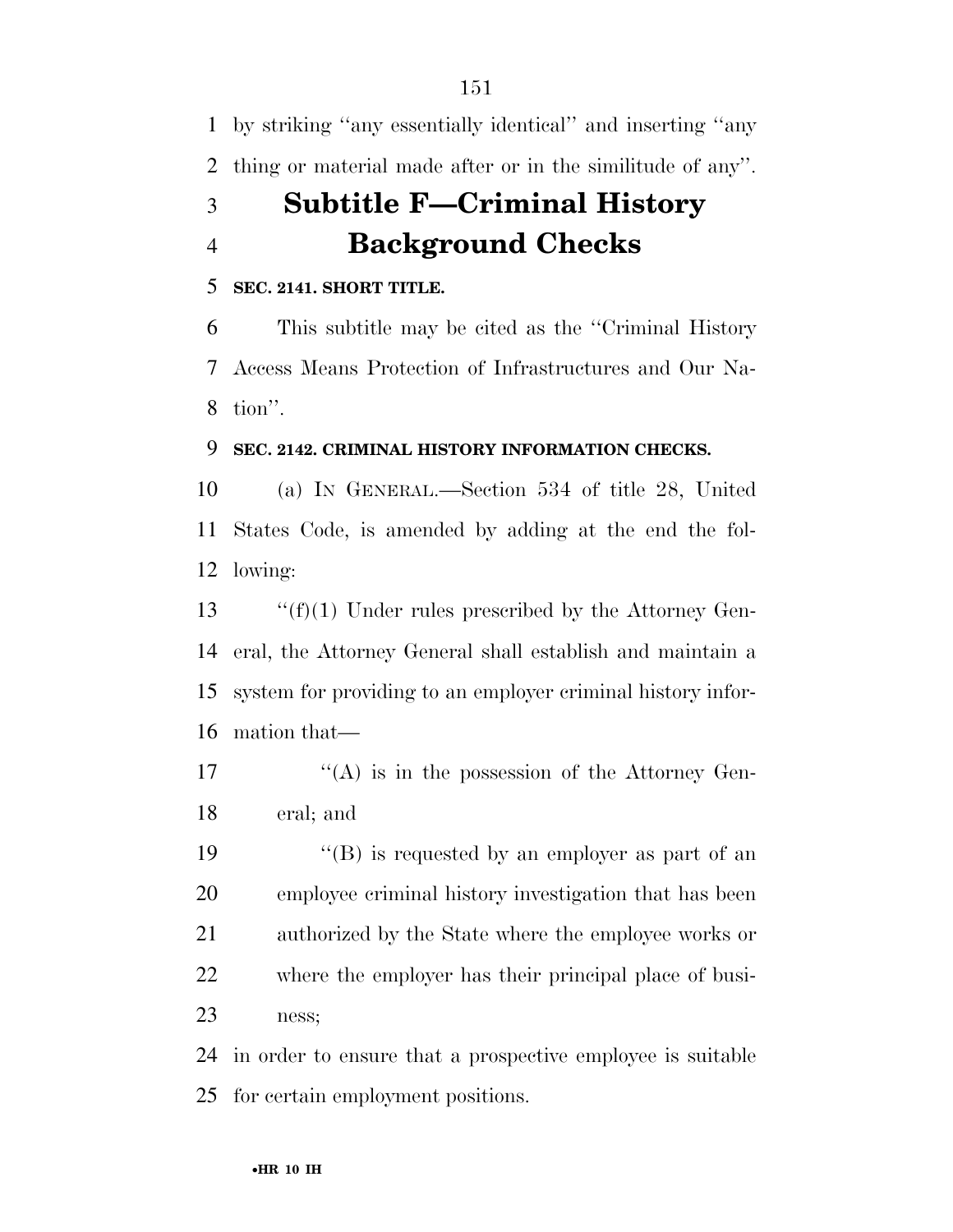''(2) The Attorney General shall require that an em- ployer seeking criminal history information of an employee request such information and submit fingerprints or other biometric identifiers as approved by the Attorney General to provide a positive and reliable identification of such pro-spective employee.

 ''(3) The Director of the Federal Bureau of Inves- tigation may require an employer to pay a reasonable fee for such information.

 ''(4) Upon receipt of fingerprints or other biometric identifiers, the Attorney General shall conduct an Inte- grated Fingerprint Identification System of the Federal Bureau of Investigation (IAFIS) check and provide the results of such check to the requester.

15  $\frac{15}{5}$   $\frac{15}{5}$  As used in this subsection,

 ''(A) the term 'criminal history information' and 'criminal history records' includes——

18 ''(i) an identifying description of the indi-vidual to whom it pertains;

20  $"$  (ii) notations of arrests, detentions, in- dictments, or other formal criminal charges per-22 taining to such individual; and

23 ''(iii) any disposition to a notation revealed in subparagraph (B), including acquittal, sen-tencing, correctional supervision, or release.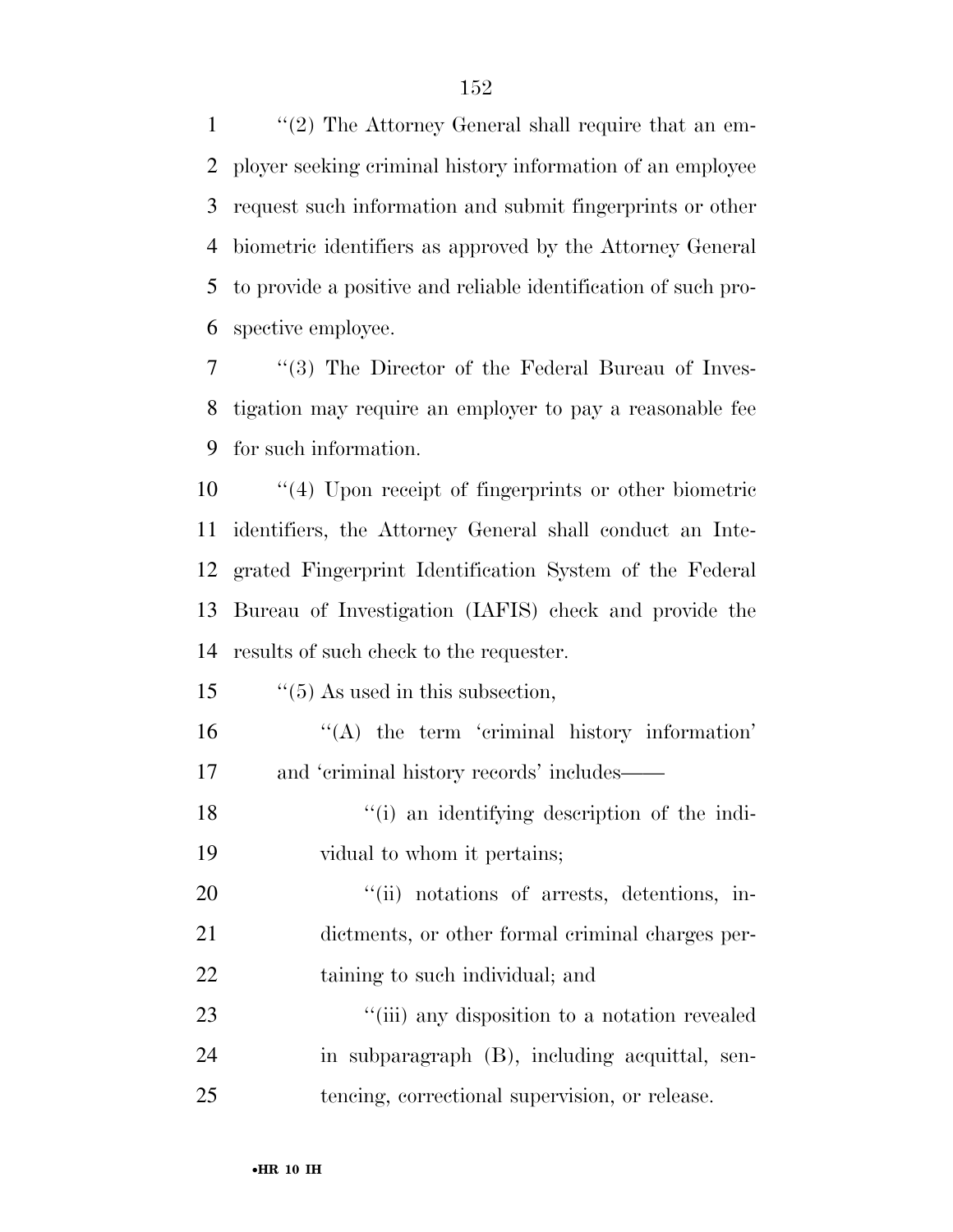1 "(B) the term 'Integrated Automated Finger- print Identification System of the Federal Bureau of Investigation (IAFIS)' means the national deposi- tory for fingerprint, biometric, and criminal history information, through which fingerprints are proc-essed electronically.

 ''(6) Nothing in this subsection shall preclude the At- torney General from authorizing or requiring criminal his- tory record checks on individuals employed or seeking em- ployment in positions vital to the Nation's critical infra- structure or key resources as those terms are defined in section 1016(e) of Public Law 107–56 (42 U.S.C. 5195c(e)) and section 2(9) of the Homeland Security Act of 2002 (6 U.S.C. 101(9)).''.

(b) REPORT TO CONGRESS.—

 (1) IN GENERAL.—Not later than 120 days after the date of the enactment of this Act, the At- torney General shall report to the appropriate com- mittees of Congress regarding all statutory require- ments for criminal history record checks that are re-21 quired to be conducted by the Department of Justice or any of its components.

 (2) IDENTIFICATION OF INFORMATION.—The Attorney General shall identify the number of records requested, including the type of information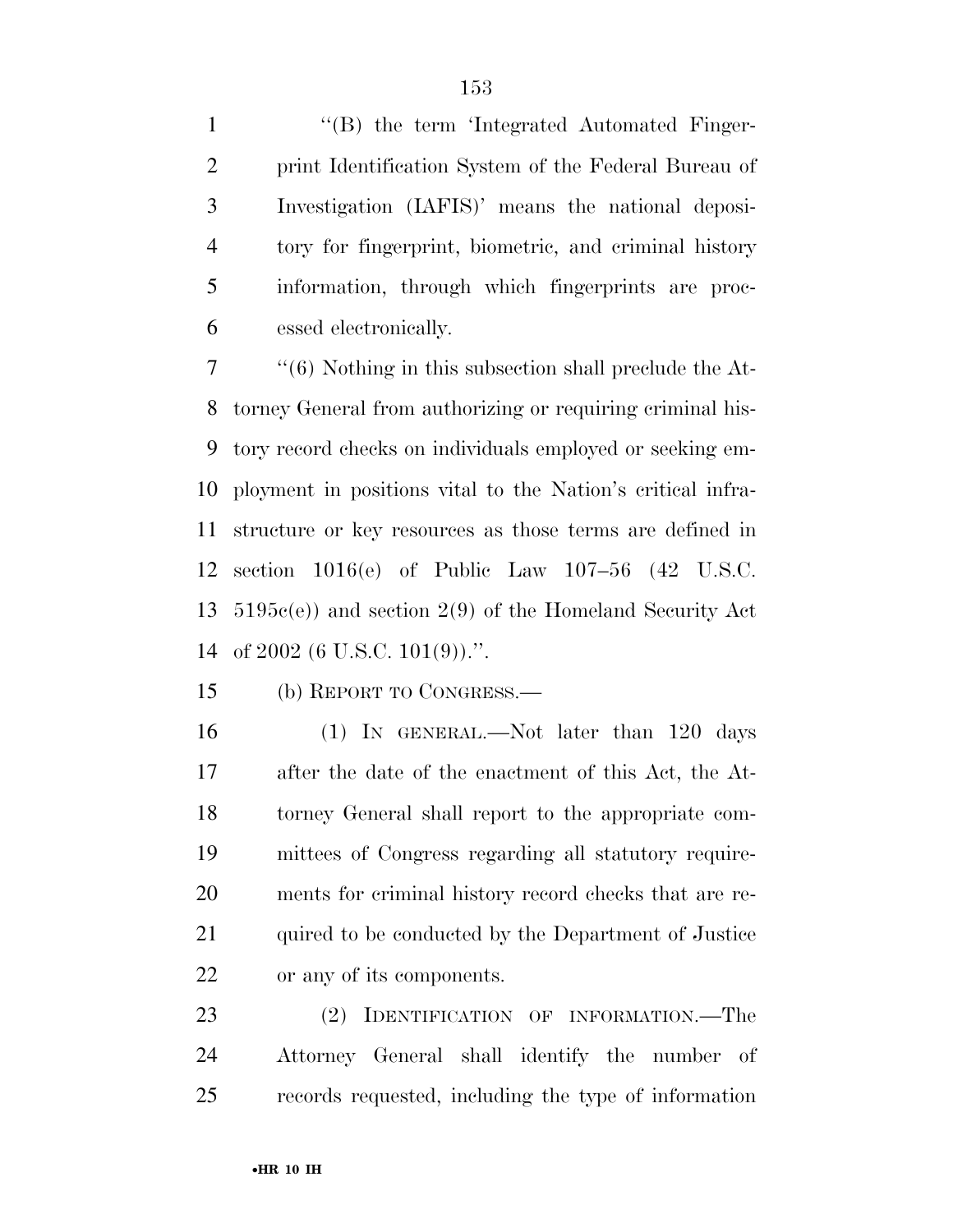requested, usage of different terms and definitions regarding criminal history information, and the vari- ation in fees charged for such information and who pays such fees. (3) RECOMMENDATIONS.—The Attorney Gen- eral shall make recommendations for consolidating the existing procedures into a unified procedure con- sistent with that provided in section 534(f) of title 28, United States Code, as amended by this subtitle. **Subtitle G—Protection of United States Aviation System From Terrorist Attacks SEC. 2171. PROVISION FOR THE USE OF BIOMETRIC OR OTHER TECHNOLOGY.**  (a) USE OF BIOMETRIC TECHNOLOGY.—Section 44903(h) of title 49, United States Code, is amended— 17 (1) in paragraph  $(4)(E)$  by striking "may pro- vide for'' and inserting ''shall issue, not later than 120 days after the date of enactment of paragraph (5), guidance for''; and (2) by adding at the end the following: 22 "(5) USE OF BIOMETRIC TECHNOLOGY IN AIR- PORT ACCESS CONTROL SYSTEMS.—In issuing guid-24 ance under paragraph  $(4)(E)$ , the Assistant Sec-retary of Homeland Security (Transportation Secu-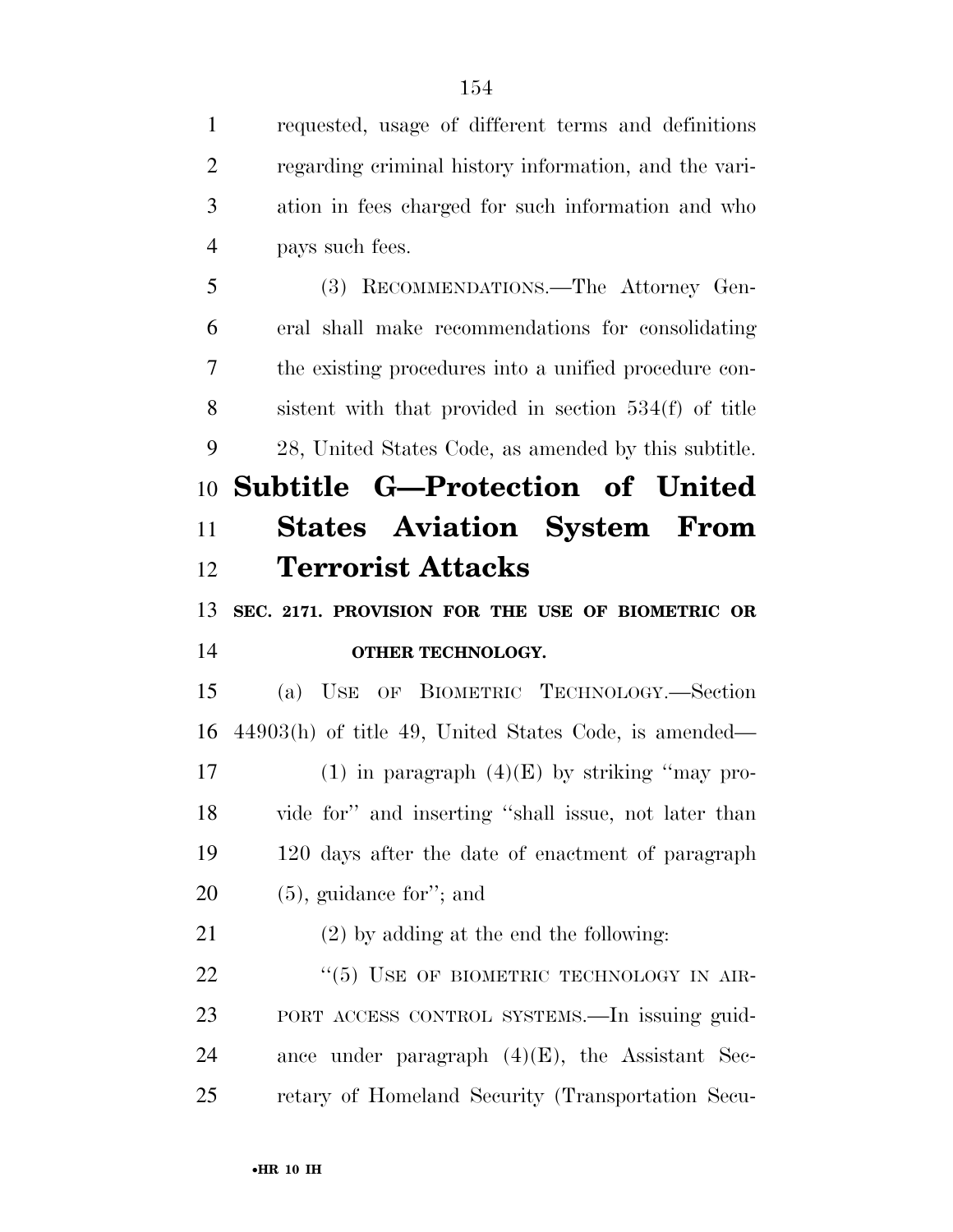| $\mathbf{1}$   | rity Administration), in consultation with represent-  |
|----------------|--------------------------------------------------------|
| $\overline{2}$ | atives of the aviation industry, the biometrics indus- |
| 3              | try, and the National Institute of Standards and       |
| $\overline{4}$ | Technology, shall establish, at a minimum—             |
| 5              | $\lq\lq$ comprehensive technical and oper-             |
| 6              | ational system requirements and performance            |
| 7              | standards for the use of biometrics in airport         |
| 8              | access control systems (including airport perim-       |
| 9              | eter access control systems) to ensure that the        |
| 10             | biometric systems are effective, reliable, and se-     |
| 11             | cure;                                                  |
| 12             | $\lq\lq (B)$ a list of products and vendors that       |
| 13             | meet such requirements and standards;                  |
| 14             | "(C) procedures for implementing biomet-               |
| 15             | ric systems—                                           |
| 16             | "(i) to ensure that individuals do not                 |
| 17             | use an assumed identity to enroll in a bio-            |
| 18             | metric system; and                                     |
| 19             | "(ii) to resolve failures to enroll, false             |
| 20             | matches, and false non-matches; and                    |
| 21             | $\lq\lq$ best practices for incorporating bio-         |
| 22             | metric technology into airport access control          |
| 23             | systems in the most effective manner, including        |
| 24             | a process to best utilize existing airport access      |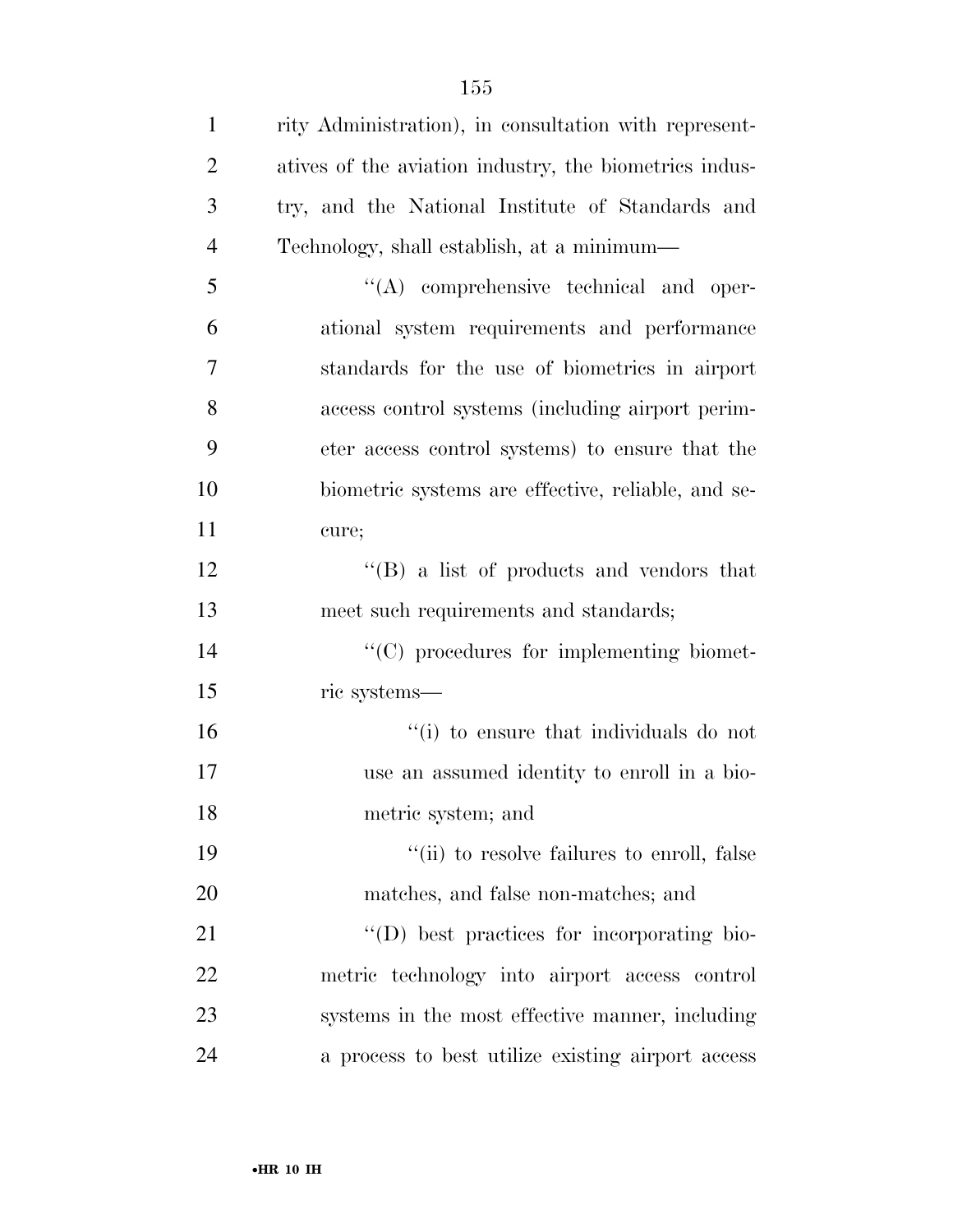| $\mathbf{1}$   | control systems, facilities, and equipment and |
|----------------|------------------------------------------------|
| $\overline{2}$ | existing data networks connecting airports.    |
| 3              | $``(6)$ USE OF BIOMETRIC TECHNOLOGY FOR        |
| $\overline{4}$ | LAW ENFORCEMENT OFFICER TRAVEL.-               |
| 5              | "(A) IN GENERAL.—Not later than $120$          |
| 6              | days after the date of enactment of this para- |
| 7              | graph, the Assistant Secretary shall—          |
| 8              | "(i) establish a law enforcement offi-         |
| 9              | cer travel credential that incorporates bio-   |
| 10             | metrics and is uniform across all Federal,     |
| 11             | State, and local government law enforce-       |
| 12             | ment agencies;                                 |
| 13             | "(ii) establish a process by which the         |
| 14             | travel credential will be used to verify the   |
| 15             | identity of a Federal, State, or local gov-    |
| 16             | ernment law enforcement officer seeking to     |
| 17             | carry a weapon on board an aircraft, with-     |
| 18             | out unnecessarily disclosing to the public     |
| 19             | that the individual is a law enforcement of-   |
| 20             | ficer;                                         |
| 21             | "(iii) establish procedures—                   |
| 22             | $\lq\lq$ (I) to ensure that only Federal,      |
| 23             | State, and local government law en-            |
| 24             | forcement officers are issued the trav-        |
| 25             | el credential;                                 |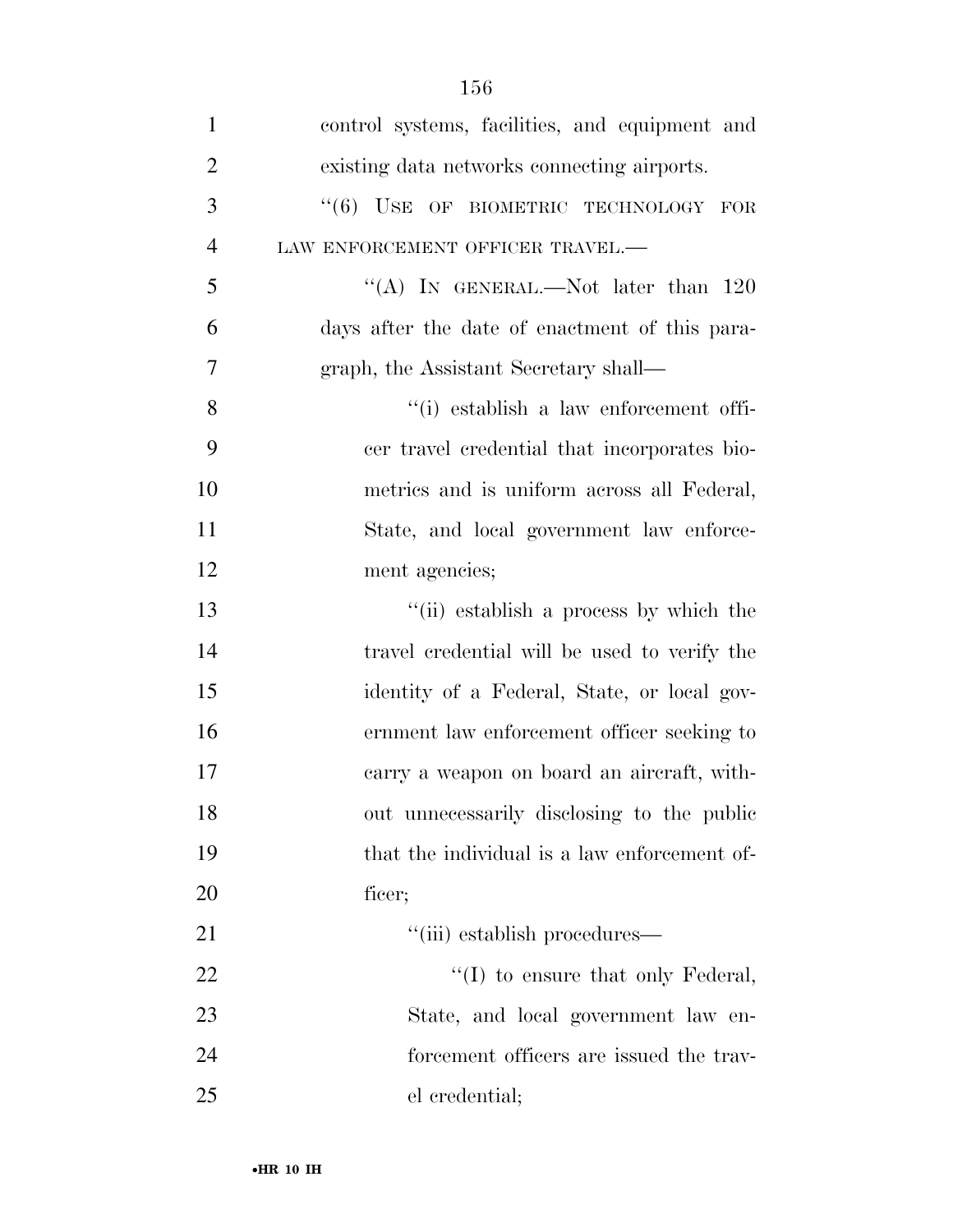$\text{``(II)}$  to resolve failures to enroll, false matches, and false non-matches relating to use of the travel credential; and  $\frac{1}{11}$  to invalidate any travel credential that is lost, stolen, or no longer authorized for use; 8 ''(iv) begin issuance of the travel cre- dential to each Federal, State, and local government law enforcement officer au- thorized by the Assistant Secretary to carry a weapon on board an aircraft; and ''(v) take such other actions with re- spect to the travel credential as the Sec- retary considers appropriate. ''(B) FUNDING.—There are authorized to be appropriated such sums as may be necessary to carry out this paragraph. ''(7) DEFINITIONS.—In this subsection, the fol- lowing definitions apply: 21 "(A) BIOMETRIC INFORMATION.—The term 'biometric information' means the distinct physical or behavioral characteristics that are

used for identification, or verification of the

identity, of an individual.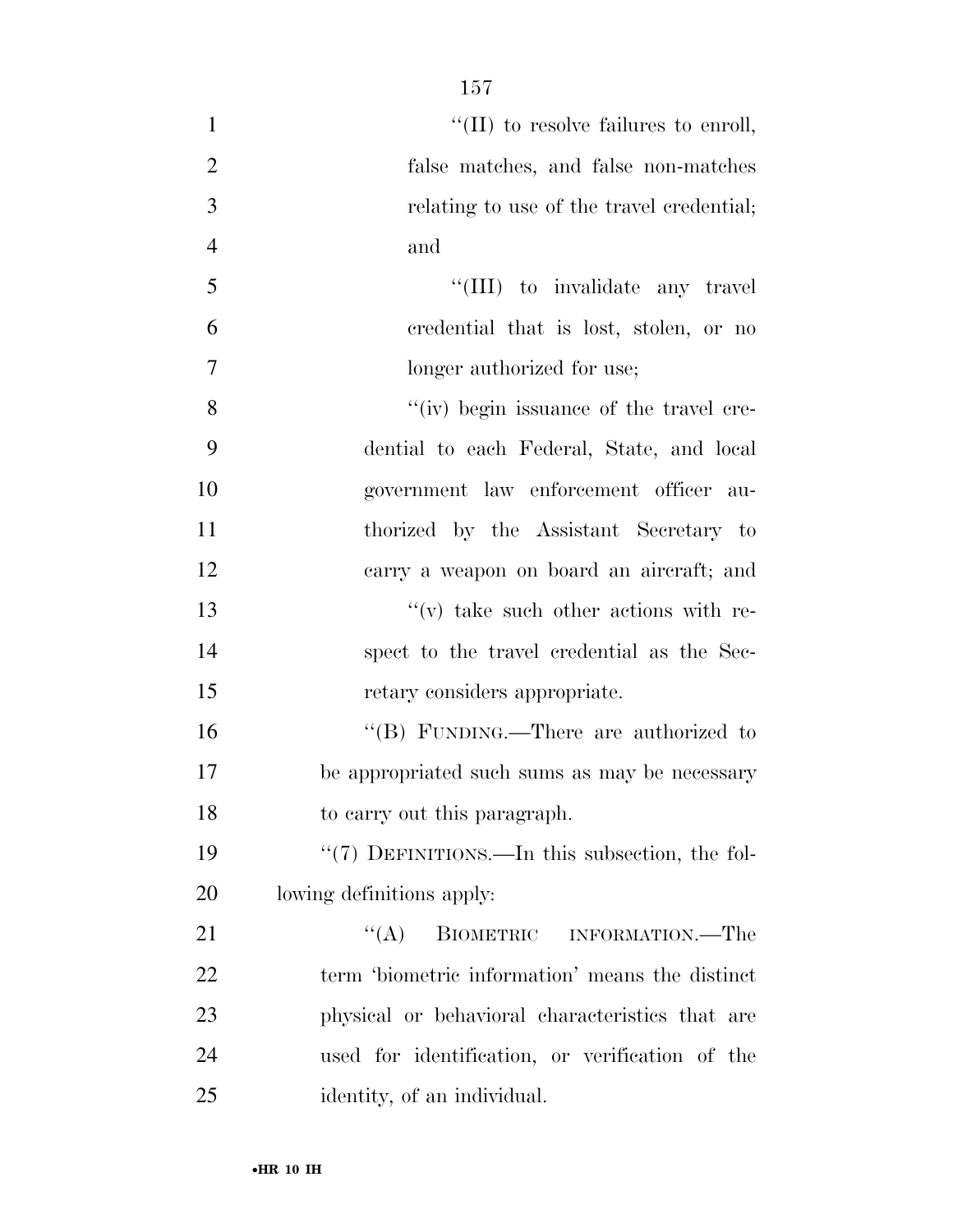1 ''(B) BIOMETRICS.—The term 'biometrics' means a technology that enables the automated identification, or verification of the identity, of an individual based on biometric information. ''(C) FAILURE TO ENROLL.—The term 'failure to enroll' means the inability of an indi- vidual to enroll in a biometric system due to an insufficiently distinctive biometric sample, the lack of a body part necessary to provide the bio- metric sample, a system design that makes it difficult to provide consistent biometric infor- mation, or other factors. 13 "(D) FALSE MATCH.—The term 'false match' means the incorrect matching of one in- dividual's biometric information to another indi- vidual's biometric information by a biometric system. 18 "(E) FALSE NON-MATCH.—The term 'false non-match' means the rejection of a valid iden-20 tity by a biometric system. 21 "'(F) SECURE AREA OF AN AIRPORT.—The term 'secure area of an airport' means the ster- ile area and the Secure Identification Display Area of an airport (as such terms are defined in section 1540.5 of title 49, Code of Federal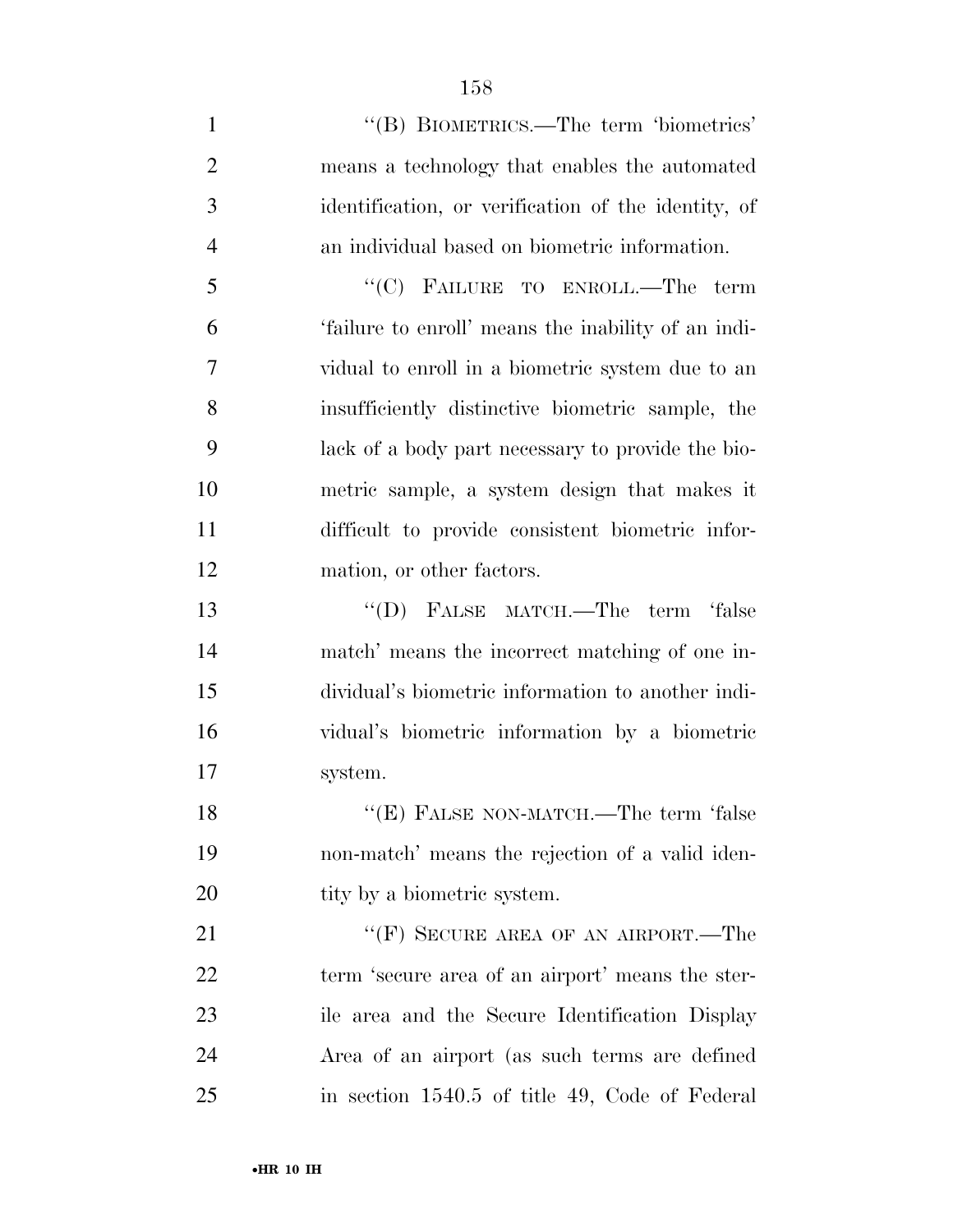| $\mathbf{1}$   | Regulations, or any successor regulation to such          |
|----------------|-----------------------------------------------------------|
| $\overline{2}$ | section).".                                               |
| 3              | (b) FUNDING FOR USE OF BIOMETRIC TECHNOLOGY               |
| $\overline{4}$ | IN AIRPORT ACCESS CONTROL SYSTEMS.-                       |
| 5              | (1) GRANT AUTHORITY. Section $44923(a)(4)$                |
| 6              | of title 49, United States Code, is amended—              |
| 7              | $(A)$ by striking "and" at the end of para-               |
| 8              | graph(3);                                                 |
| 9              | (B) by redesignating paragraph (4) as                     |
| 10             | paragraph $(5)$ ; and                                     |
| 11             | $(C)$ by inserting after paragraph $(3)$ the              |
| 12             | following:                                                |
| 13             | $\lq(4)$ for projects to implement biometric tech-        |
| 14             | nologies in accordance with guidance issued under         |
| 15             | section $44903(h)(4)(E)$ ; and".                          |
| 16             | (2) AUTHORIZATION OF APPROPRIATIONS.                      |
| 17             | Section $44923(i)(1)$ of such title is amended by         |
| 18             | striking " $$250,000,000$ for each of fiscal years $2004$ |
| 19             | through $2007$ " and inserting " $$250,000,000$ for fis-  |
| 20             | cal year 2004, \$345,000,000 for fiscal year 2005,        |
| 21             | and $$250,000,000$ for each of fiscal years $2006$ and    |
| 22             | $2007$ ".                                                 |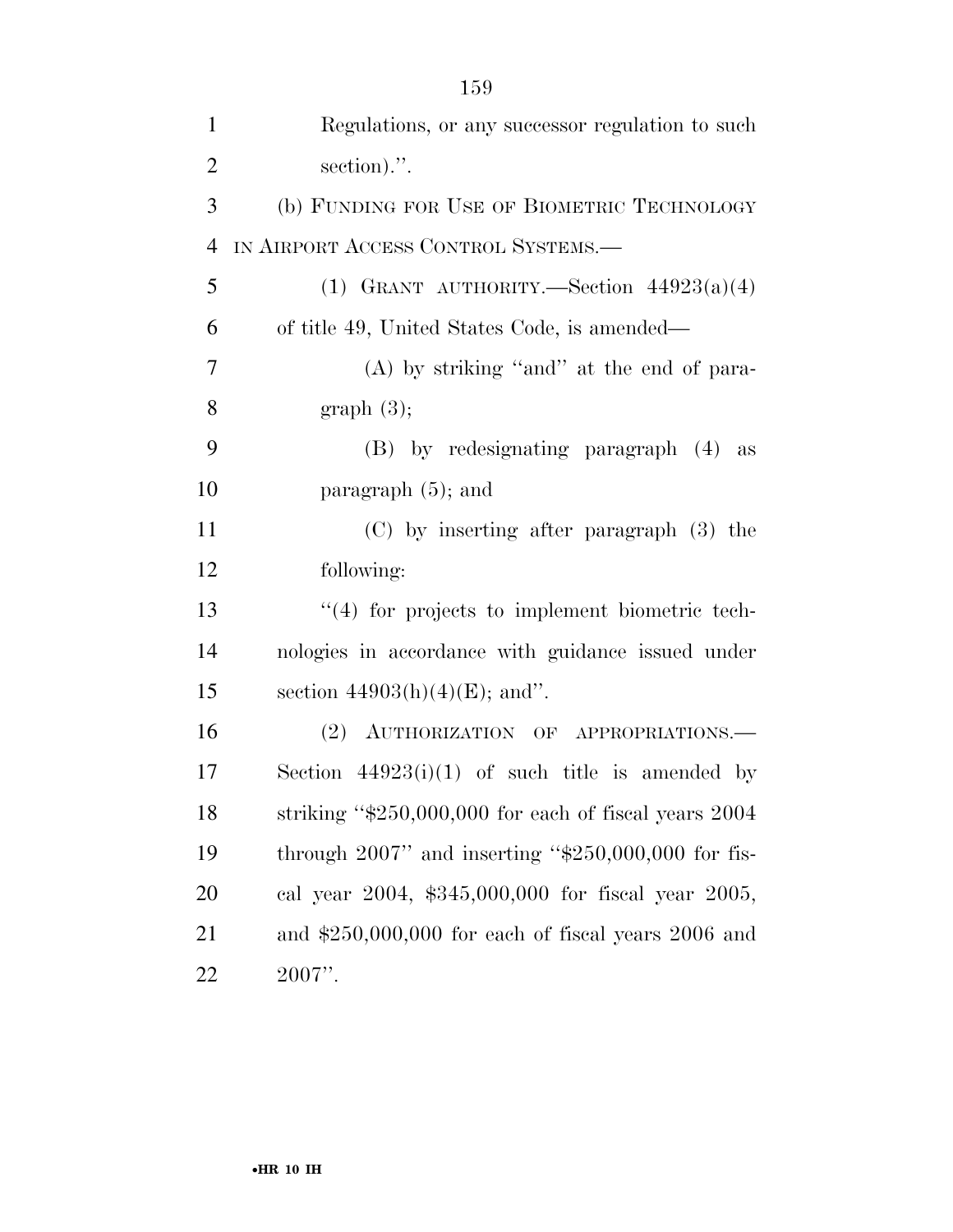**SEC. 2172. TRANSPORTATION SECURITY STRATEGIC PLAN- NING.**  Section 44904 of title 49, United States Code, is amended— (1) by redesignating subsection (c) as sub- section (e); and (2) by inserting after subsection (b) the fol- lowing: 9 "(c) TRANSPORTATION SECURITY STRATEGIC PLAN- NING.— 11 "(1) IN GENERAL.—The Secretary of Homeland Security shall prepare and update, as needed, a transportation sector specific plan and transpor- tation modal security plans in accordance with this section. 16 "(2) CONTENTS.—At a minimum, the modal se- curity plan for aviation prepared under paragraph (1) shall— 19 ''(A) set risk-based priorities for defending aviation assets; 21 ''(B) select the most practical and cost-ef- fective methods for defending aviation assets; 23 "'(C) assign roles and missions to Federal, State, regional, and local authorities and to stakeholders;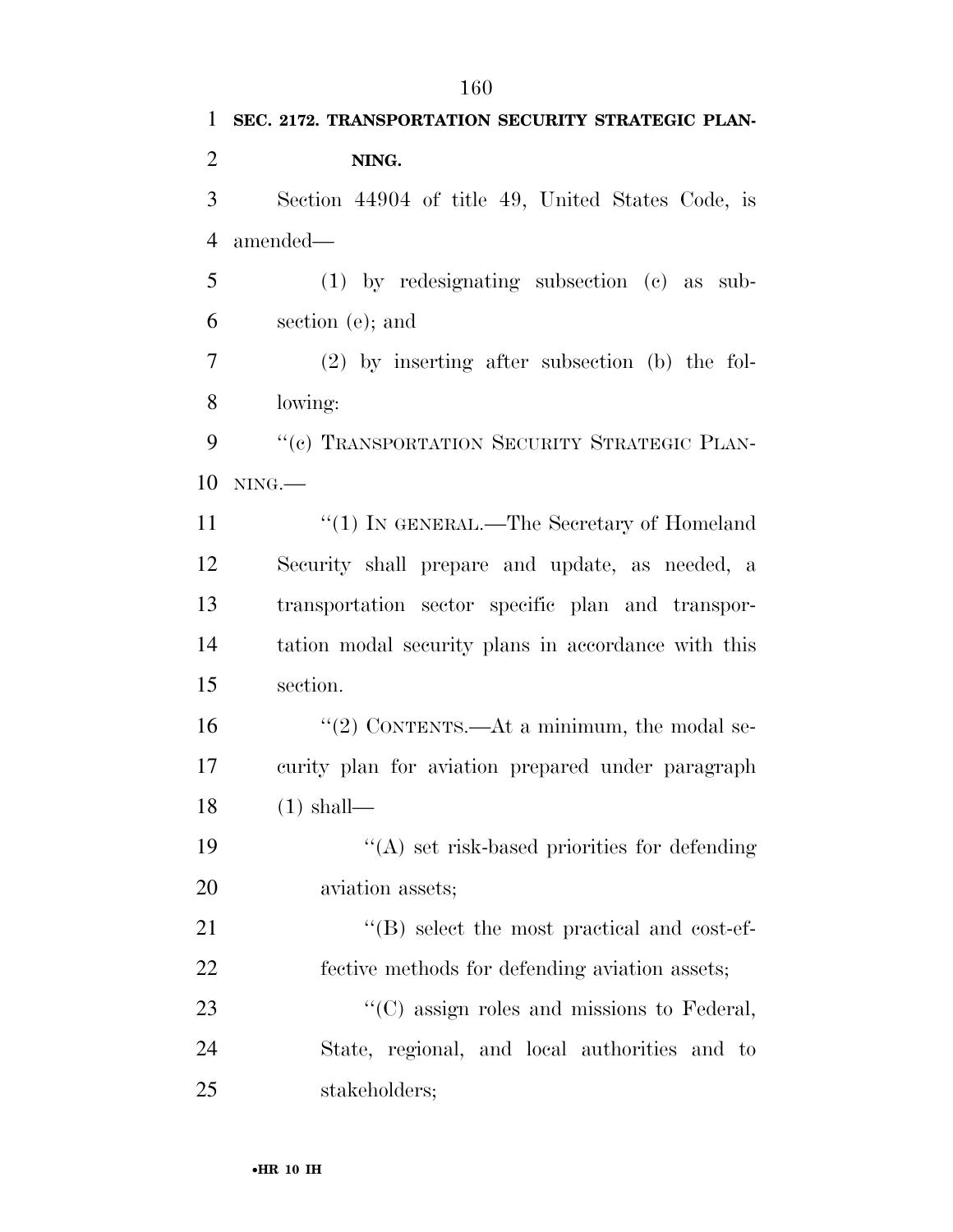| $\mathbf{1}$   | $\lq\lq$ establish a damage mitigation and re-               |
|----------------|--------------------------------------------------------------|
| $\overline{2}$ | covery plan for the aviation system in the event             |
| 3              | of a terrorist attack; and                                   |
| $\overline{4}$ | $\lq\lq(E)$ include a threat matrix document                 |
| 5              | that outlines each threat to the United States               |
| 6              | civil aviation system and the corresponding lay-             |
| 7              | ers of security in place to address such threat.             |
| 8              | "(3) REPORTS.—Not later than $180$ days after                |
| 9              | the date of enactment of the subsection and annually         |
| 10             | thereafter, the Secretary shall submit to the Com-           |
| 11             | mittee on Transportation and Infrastructure of the           |
| 12             | House of Representatives and the Committee on                |
| 13             | Commerce, Science, and Transportation of the Sen-            |
| 14             | ate a report containing the plans prepared under             |
| 15             | paragraph $(1)$ , including any updates to the plans.        |
| 16             | The report may be submitted in a classified format.          |
| 17             | "(d) OPERATIONAL CRITERIA.—Not later than 90                 |
| 18             | days after the date of submission of the report under sub-   |
| 19             | section $(c)(3)$ , the Assistant Secretary of Homeland Secu- |
| 20             | rity (Transportation Security Administration) shall issue    |
| 21             | operational criteria to protect airport infrastructure and   |
| 22             | operations against the threats identified in the plans pre-  |
| 23             | pared under subsection $(e)(1)$ and shall approve best prac- |
| 24             | tices guidelines for airport assets.".                       |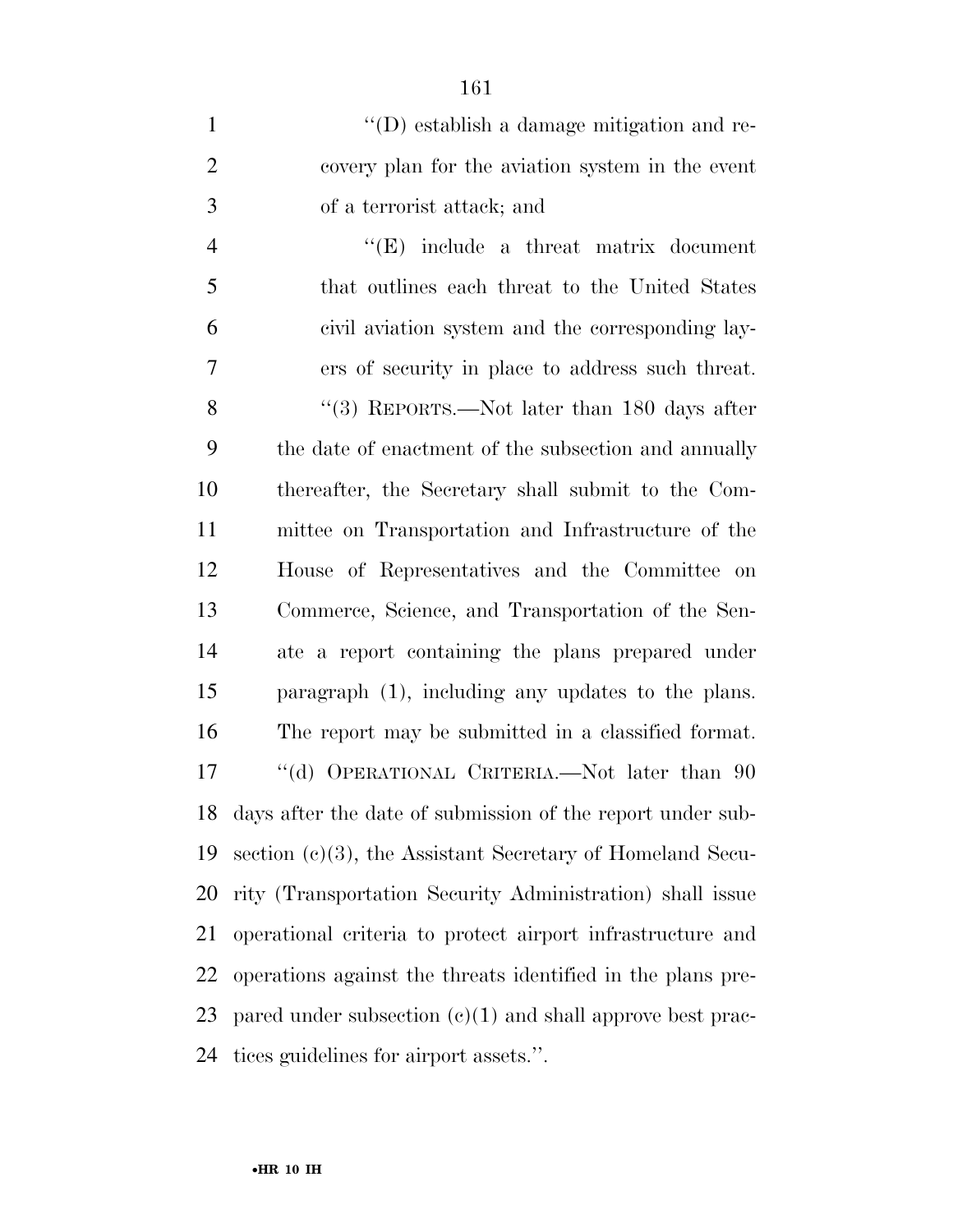| $\mathbf{1}$   |            |  | SEC. 2173. NEXT GENERATION AIRLINE PASSENGER            |      |
|----------------|------------|--|---------------------------------------------------------|------|
| $\overline{2}$ |            |  | PRESCREENING.                                           |      |
| 3              |            |  | (a) IN GENERAL.—Section $44903(j)(2)$ of title 49,      |      |
| $\overline{4}$ |            |  | United States Code, is amended by adding at the end the |      |
| 5              | following: |  |                                                         |      |
| 6              |            |  | "(C) NEXT GENERATION AIRLINE                            | PAS- |
| 7              |            |  | SENGER PRESCREENING.                                    |      |
| 8              |            |  | "(i) COMMENCEMENT OF TESTING.—                          |      |
| 9              |            |  | Not later than November 1, 2004, the As-                |      |
| 10             |            |  | sistant Secretary of Homeland Security                  |      |
| 11             |            |  | (Transportation Security Administration),               |      |
| 12             |            |  | or the designee of the Assistant Secretary,             |      |
| 13             |            |  | shall commence testing of a next genera-                |      |
| 14             |            |  | tion passenger prescreening system that                 |      |
| 15             |            |  | will allow the Department of Homeland Se-               |      |
| 16             |            |  | curity to assume the performance of com-                |      |
| 17             |            |  | paring passenger name records to the                    |      |
| 18             |            |  | automatic selectee and no fly lists, utilizing          |      |
| 19             |            |  | all appropriate records in the consolidated             |      |
| 20             |            |  | and integrated terrorist watchlist main-                |      |
| 21             |            |  | tained by the Federal Government.                       |      |
| 22             |            |  | "(ii) ASSUMPTION OF FUNCTION.-                          |      |
| 23             |            |  | Not later than 180 days after completion                |      |
| 24             |            |  | of testing under clause (i), the Assistant              |      |
| 25             |            |  | Secretary, or the designee of the Assistant             |      |
| 26             |            |  | Secretary, shall assume the performance of              |      |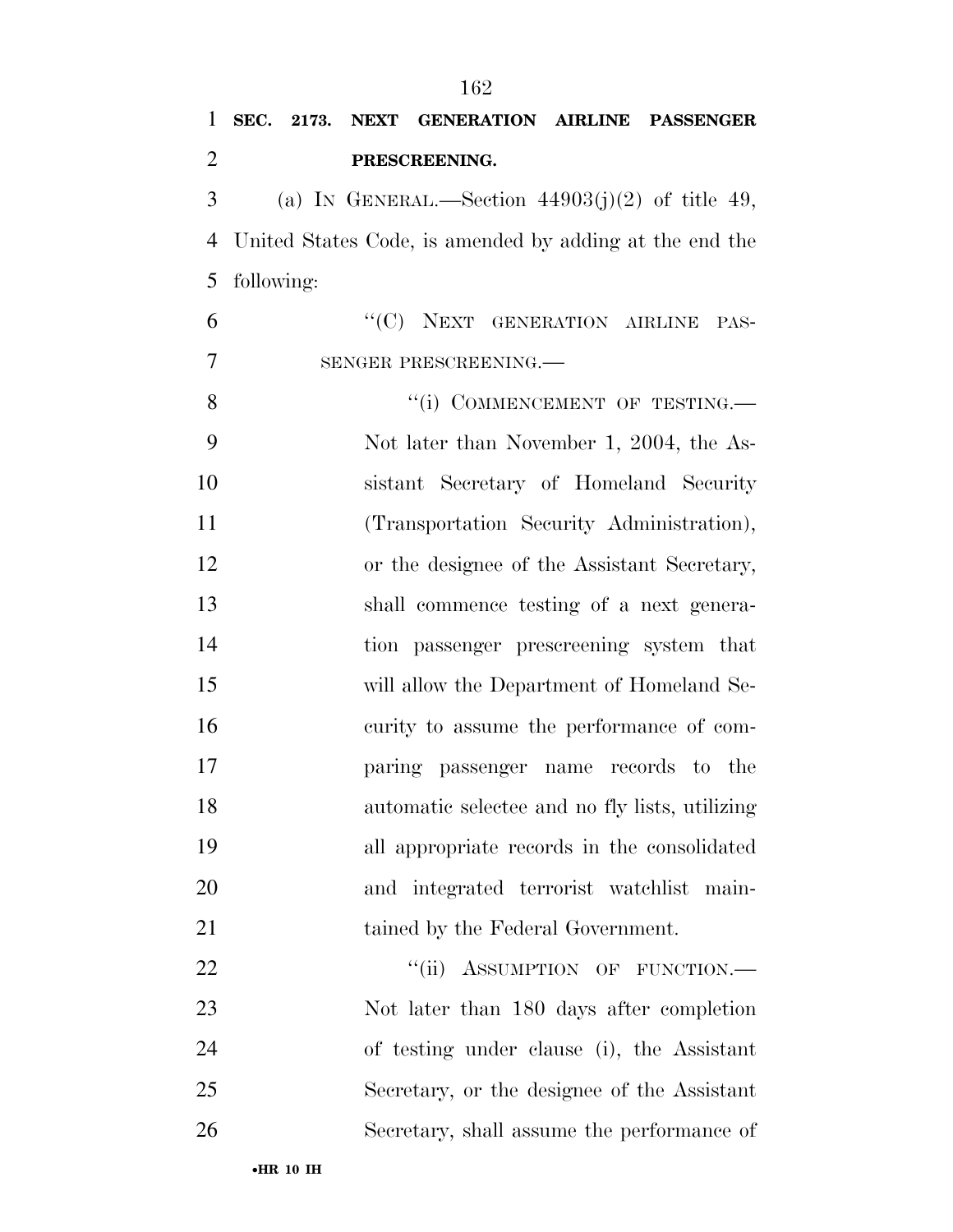| $\mathbf{1}$   | the passenger prescreening function of       |
|----------------|----------------------------------------------|
| $\overline{2}$ | comparing passenger name records to the      |
| $\mathfrak{Z}$ | automatic selectee and no fly lists and uti- |
| $\overline{4}$ | lize all appropriate records in the consoli- |
| 5              | dated and integrated terrorist watchlist     |
| 6              | maintained by the Federal Government in      |
| 7              | performing that function.                    |
| 8              | "(iii) REQUIREMENTS.—In assuming             |
| 9              | performance of the function under clause     |
| 10             | (i), the Assistant Secretary shall—          |
| 11             | $\lq\lq$ establish a procedure to en-        |
| 12             | able airline passengers, who are de-         |
| 13             | layed or prohibited from boarding a          |
| 14             | flight because the next generation           |
| 15             | passenger prescreening system deter-         |
| 16             | mined that they might pose a security        |
| 17             | threat, to appeal such determination         |
| 18             | and correct information contained in         |
| 19             | the system;                                  |
| 20             | $\lq\lq$ (II) ensure that Federal Gov-       |
| 21             | ernment databases that will be used          |
| 22             | to establish the identity of a pas-          |
| 23             | senger under the system will not             |
| 24             | produce a large number of false              |
| 25             | positives;                                   |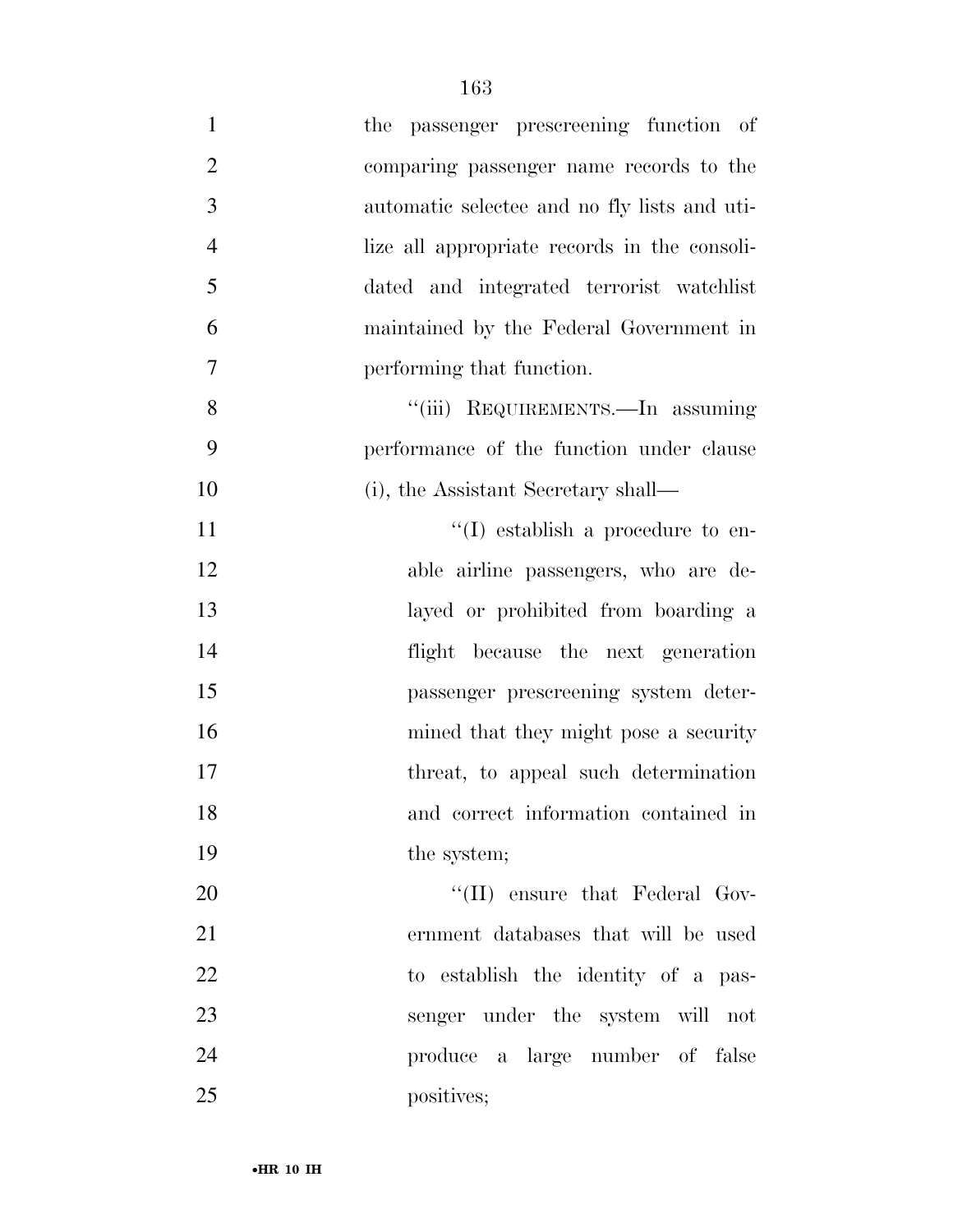| $\mathbf{1}$   | "(III) establish an internal over-          |
|----------------|---------------------------------------------|
| $\overline{2}$ | sight board to oversee and monitor          |
| 3              | the manner in which the system is           |
| $\overline{4}$ | being implemented;                          |
| 5              | $``(IV)$ establish sufficient oper-         |
| 6              | ational safeguards to reduce the op-        |
| $\overline{7}$ | portunities for abuse;                      |
| 8              | $\lq\lq(V)$ implement substantial secu-     |
| 9              | rity measures to protect the system         |
| 10             | from unauthorized access;                   |
| 11             | "(VI) adopt policies establishing           |
| 12             | effective oversight of the use and op-      |
| 13             | eration of the system; and                  |
| 14             | "(VII) ensure that there are no             |
| 15             | specific privacy concerns with the          |
| 16             | technological architecture of the sys-      |
| 17             | tem.                                        |
| 18             | "(iv) PASSENGER NAME RECORDS.-              |
| 19             | Not later than 60 days after the comple-    |
| 20             | tion of the testing of the next generation  |
| 21             | passenger prescreening system, the Assist-  |
| 22             | ant Secretary shall require air carriers to |
| 23             | supply to the Assistant Secretary the pas-  |
| 24             | senger name records needed to begin im-     |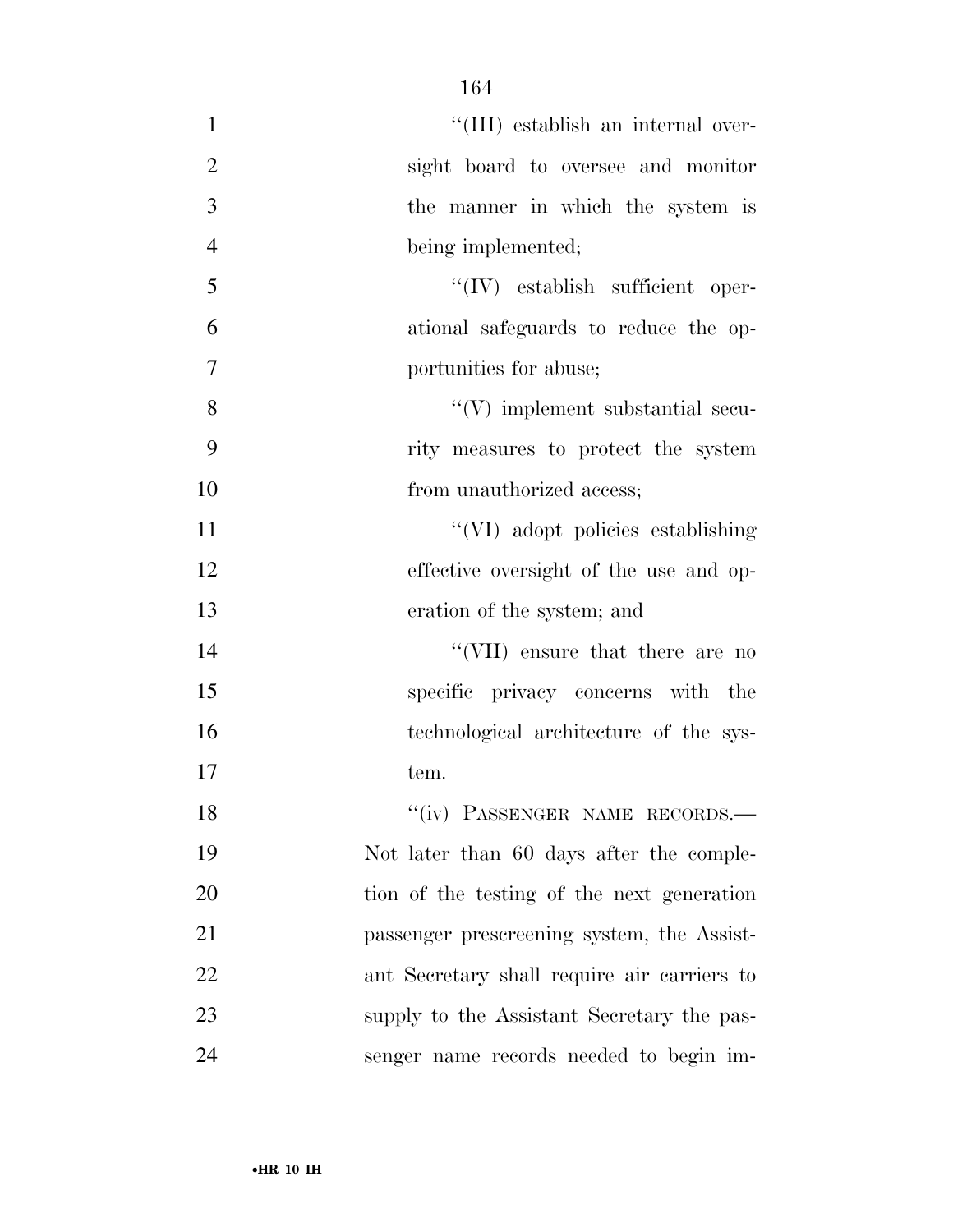| $\mathbf{1}$   | plementing the next generation passenger         |
|----------------|--------------------------------------------------|
| $\overline{2}$ | prescreening system.                             |
| 3              | "(D) SCREENING OF EMPLOYEES AGAINST              |
| $\overline{4}$ | WATCHLIST.—The Assistant Secretary of            |
| 5              | Homeland Security (Transportation Security       |
| 6              | Administration), in coordination with the Sec-   |
| 7              | retary of Transportation and the Administrator   |
| 8              | of the Federal Aviation Administration, shall    |
| 9              | ensure that individuals are screened against all |
| 10             | appropriate records in the consolidated and in-  |
| 11             | tegrated terrorist watchlist maintained by the   |
| 12             | Federal Government before—                       |
| 13             | "(i) being certificated by the Federal           |
| 14             | Aviation Administration;                         |
| 15             | "(ii) being issued a credential for ac-          |
| 16             | cess to the secure area of an airport; or        |
| 17             | "(iii) being issued a credential for ac-         |
| 18             | cess to the air operations area (as defined      |
| 19             | in section 1540.5 of title 49, Code of Fed-      |
| 20             | eral Regulations, or any successor regula-       |
| 21             | tion to such section) of an airport.             |
| 22             | "(E) APPEAL PROCEDURES.—The Assist-              |
| 23             | ant Secretary shall establish a timely and fair  |
| 24             | process for individuals identified as a threat   |
| 25             | under subparagraph (D) to appeal the deter-      |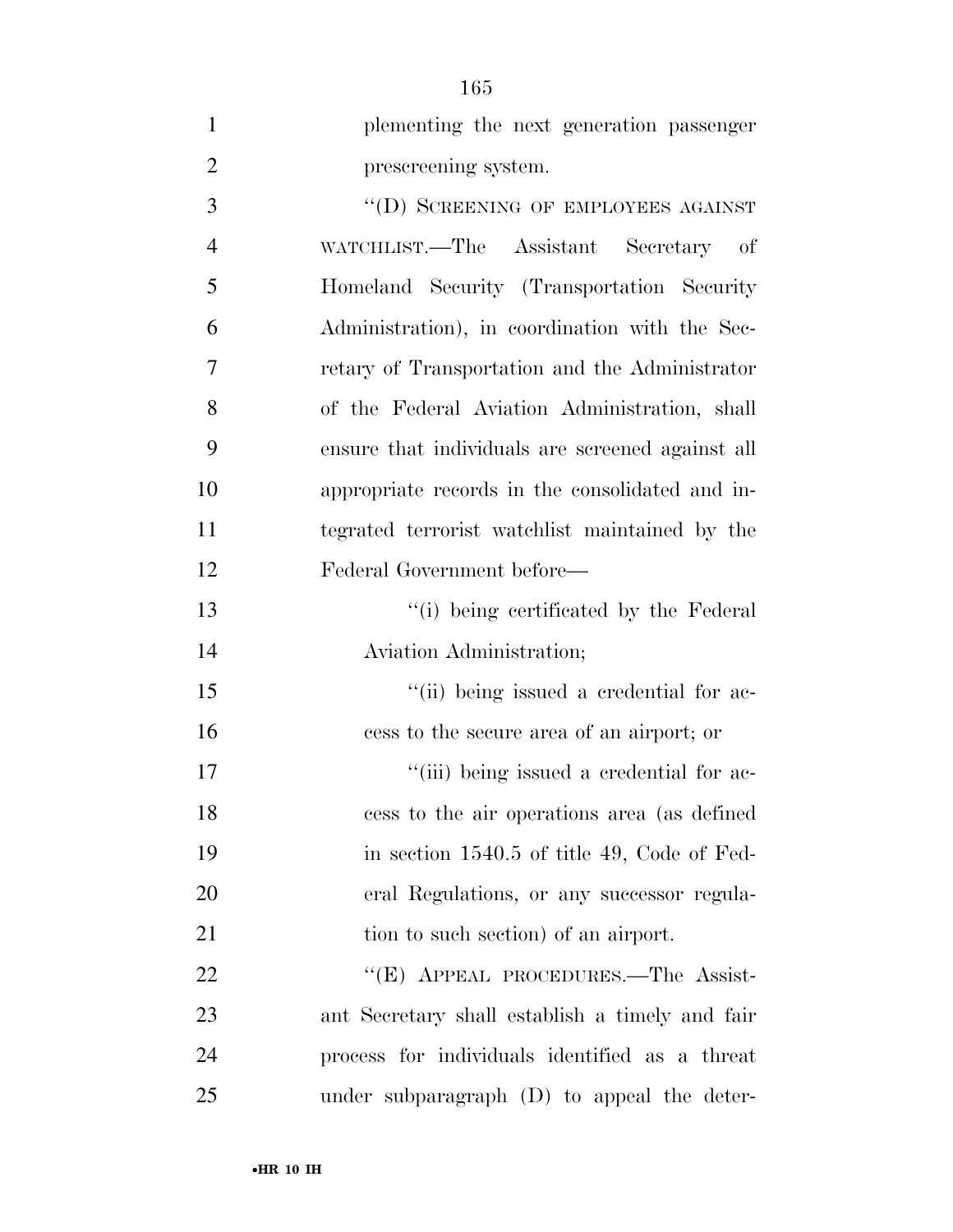mination and correct any erroneous informa-2 tion.

 ''(F) DEFINITION.—In this paragraph, the term 'secure area of an airport' means the ster- ile area and the Secure Identification Display Area of an airport (as such terms are defined in section 1540.5 of title 49, Code of Federal Regulations, or any successor regulation to such section).''.

(b) GAO REPORT.—

 (1) IN GENERAL.—Not later than 90 days after the date on which the Assistant Secretary of Home- land Security (Transportation Security Administra- tion) assumes performance of the passenger prescreening function under section  $44903(j)(2)(C)(ii)$  of title 49, United States Code, the Comptroller General shall submit to the appro- priate congressional committees a report on the as- sumption of such function. The report may be sub-mitted in a classified format.

 (2) CONTENTS.—The report under paragraph (1) shall address—

 (A) whether a system exists in the next generation passenger prescreening system whereby aviation passengers, determined to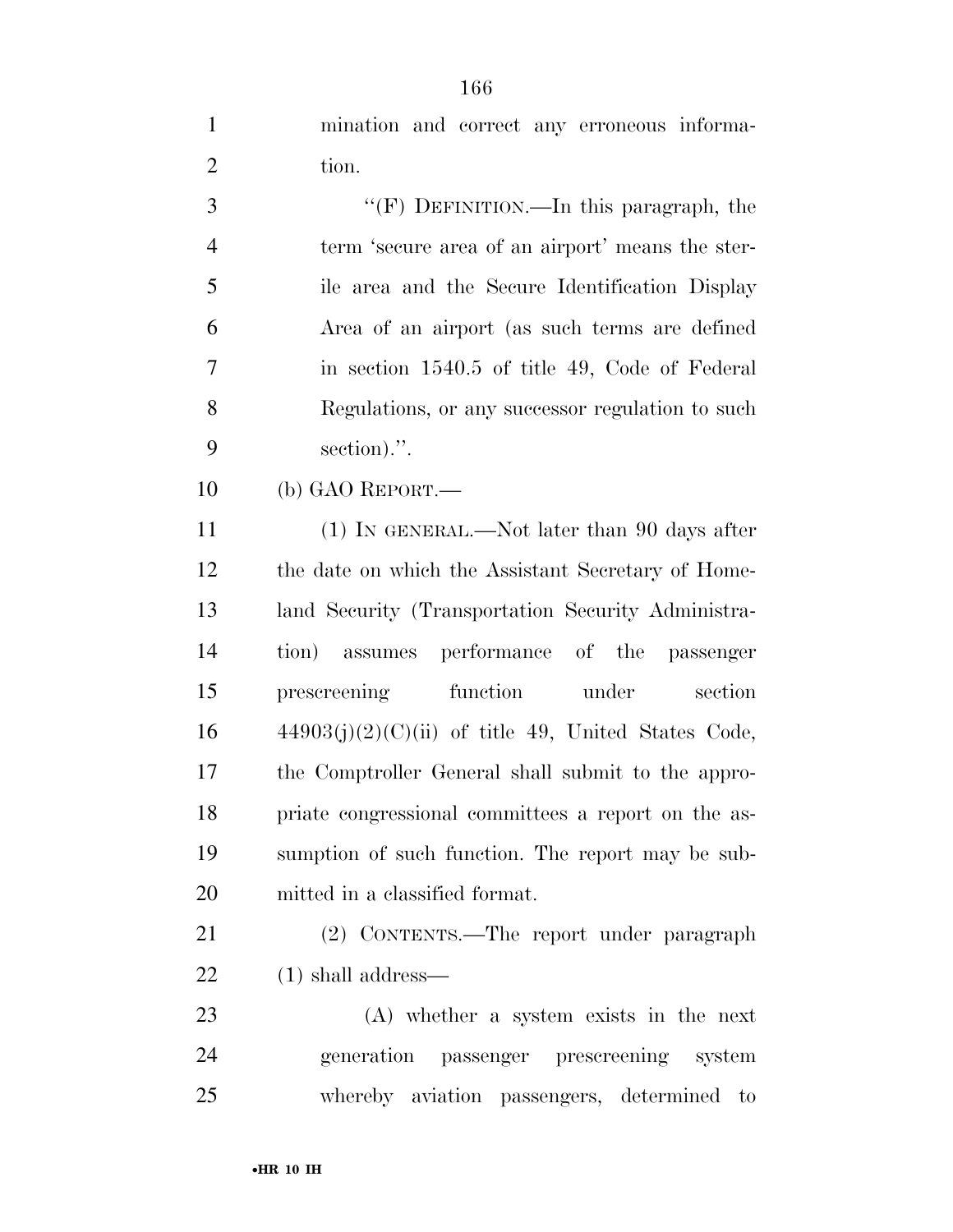| $\mathbf{1}$   | pose a threat and either delayed or prohibited                 |
|----------------|----------------------------------------------------------------|
| $\overline{2}$ | from boarding their scheduled flights by the                   |
| 3              | Transportation Security Administration, may                    |
| $\overline{4}$ | appeal such a decision and correct erroneous in-               |
| 5              | formation;                                                     |
| 6              | (B) the sufficiency of identifying informa-                    |
| 7              | tion contained in passenger name records and                   |
| 8              | any government databases for ensuring that a                   |
| 9              | large number of false positives will not result                |
| 10             | the<br>next generation passenger<br>under                      |
| 11             | prescreening system in a significant number of                 |
| 12             | passengers being treated as a threat mistakenly                |
| 13             | or in security resources being diverted;                       |
| 14             | (C) whether the Transportation Security                        |
| 15             | Administration stress tested the next generation               |
| 16             | passenger prescreening system;                                 |
| 17             | (D) whether an internal oversight board                        |
| 18             | has been established in the Department of                      |
| 19             | Homeland Security to monitor the next genera-                  |
| 20             | tion passenger prescreening system;                            |
| 21             | whether sufficient operational safe-<br>(E)                    |
| 22             | guards have been established to prevent the op-                |
| 23             | portunities for abuse of the system;                           |
| 24             | (F) whether substantial security measures                      |
| 25             | in<br>place<br>the<br>protect<br>$\rm{to}$<br>passenger<br>are |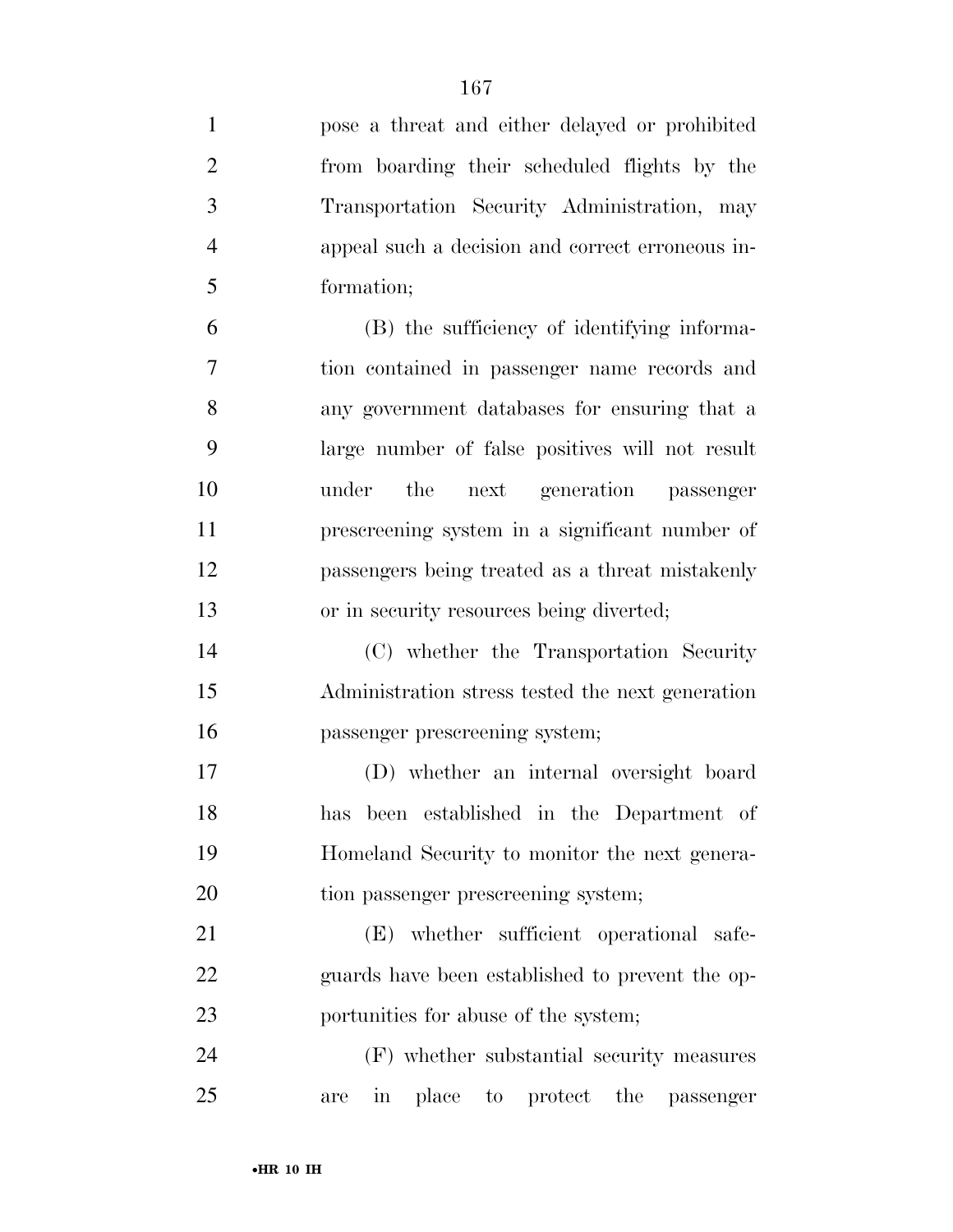| $\mathbf{1}$   | prescreening database from unauthorized ac-                  |
|----------------|--------------------------------------------------------------|
| $\overline{2}$ | cess;                                                        |
| 3              | (G) whether policies have been adopted for                   |
| $\overline{4}$ | the effective oversight of the use and operation             |
| 5              | of the system;                                               |
| 6              | (H) whether specific privacy concerns still                  |
| 7              | exist with the system; and                                   |
| 8              | (I) whether appropriate life cycle cost esti-                |
| 9              | mates have been developed, and a benefit and                 |
| 10             | cost analysis has been performed, for the sys-               |
| 11             | tem.                                                         |
| 12             | SEC. 2174. DEPLOYMENT AND USE OF EXPLOSIVE DETEC-            |
|                |                                                              |
| 13             | TION EQUIPMENT AT AIRPORT SCREENING                          |
| 14             | <b>CHECKPOINTS.</b>                                          |
| 15             | (a) NONMETALLIC WEAPONS AND EXPLOSIVES.—In                   |
| 16             | order to improve security, the Assistant Secretary of        |
| 17             | Homeland Security (Transportation Security Administra-       |
| 18             | tion) shall give priority to developing, testing, improving, |
| 19             | and deploying technology at screening checkpoints at air-    |
| 20             | ports that will detect nonmetallic weapons and explosives    |
| 21             | on the person of individuals, in their clothing, or in their |
| 22             | carry-on baggage or personal property and shall ensure       |
| 23             | that the equipment alone, or as part of an integrated sys-   |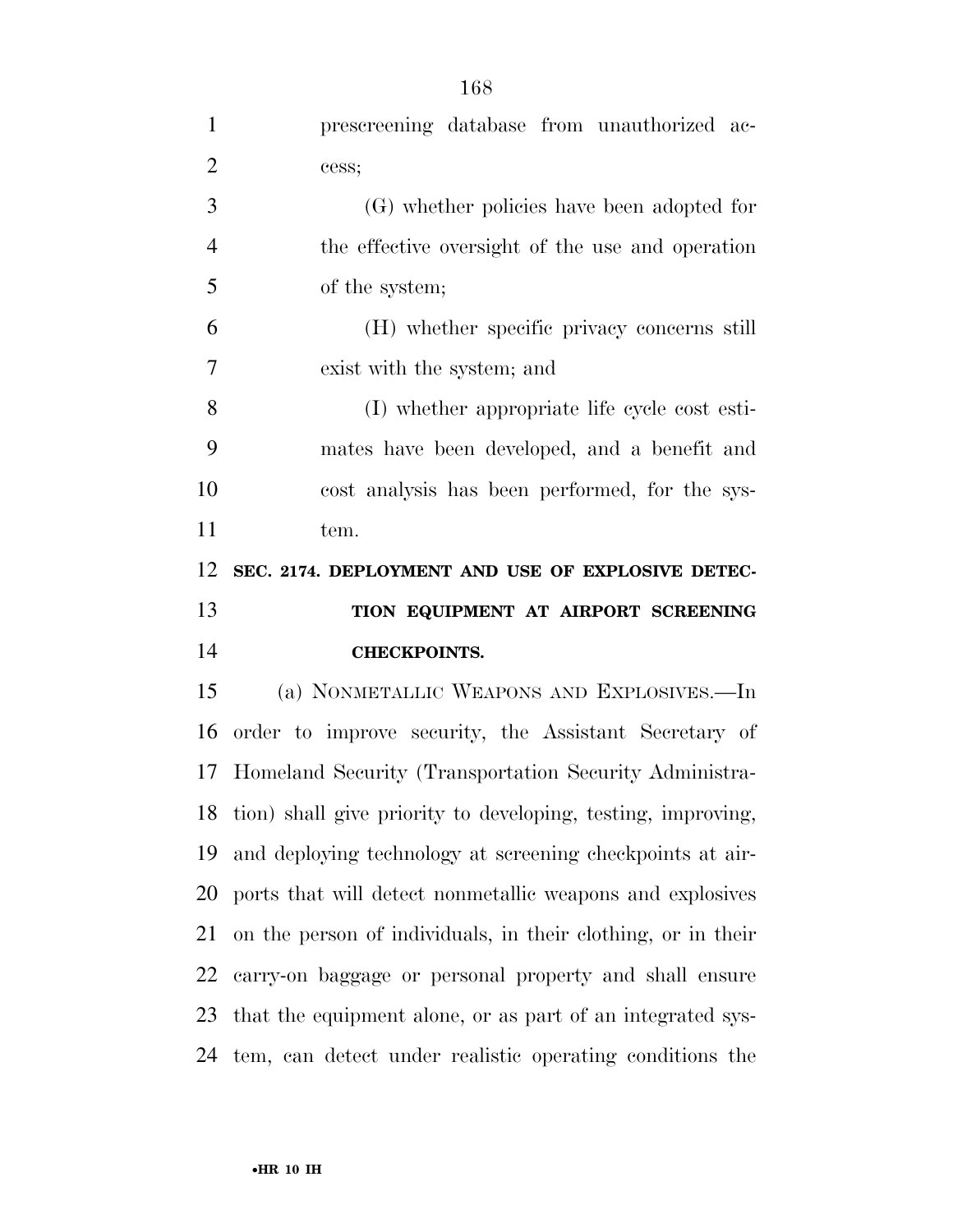types of nonmetallic weapons and explosives that terrorists would likely try to smuggle aboard an air carrier aircraft. (b) STRATEGIC PLAN FOR DEPLOYMENT AND USE OF EXPLOSIVE DETECTION EQUIPMENT AT AIRPORT SCREENING CHECKPOINTS.—

 (1) IN GENERAL.—Not later than 90 days after the date of enactment of this Act, the Assistant Sec- retary shall transmit to the appropriate congres- sional committees a strategic plan to promote the optimal utilization and deployment of explosive de- tection systems at airports to screen individuals and their carry-on baggage or personal property, includ- ing walk-through explosive detection portals, docu- ment scanners, shoe scanners, and any other explo- sive detection equipment for use at a screening checkpoint. The plan may be transmitted in a classi-fied format.

 (2) CONTENTS.—The strategic plan shall in- clude descriptions of the operational applications of explosive detection equipment at airport screening checkpoints, a deployment schedule and quantities of equipment needed to implement the plan, and fund- ing needs for implementation of the plan, including a financing plan that provides for leveraging non-Federal funding.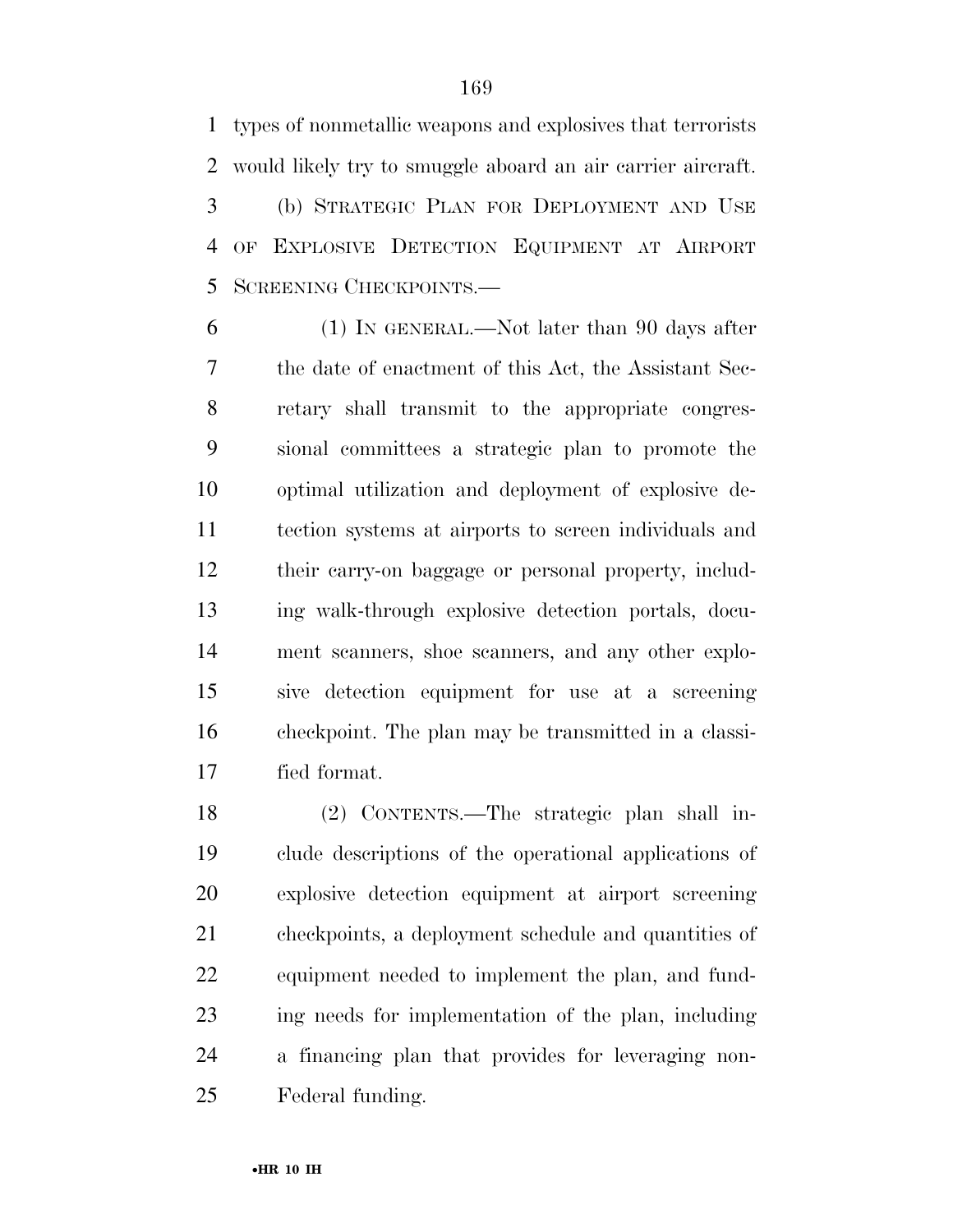## **SEC. 2175. PILOT PROGRAM TO EVALUATE USE OF BLAST- RESISTANT CARGO AND BAGGAGE CON-TAINERS.**

 (a) IN GENERAL.—Beginning not later than 180 days after the date of enactment of this Act, the Assistant Secretary of Homeland Security (Transportation Security Administration) shall carry out a pilot program to evalu- ate the use of blast-resistant containers for cargo and bag- gage on passenger aircraft to minimize the potential ef-fects of detonation of an explosive device.

 (b) INCENTIVES FOR PARTICIPATION IN PILOT PRO-GRAM.—

 (1) IN GENERAL.—As part of the pilot pro- gram, the Assistant Secretary shall provide incen- tives to air carriers to volunteer to test the use of blast-resistant containers for cargo and baggage on passenger aircraft.

 (2) APPLICATIONS.—To volunteer to participate in the incentive program, an air carrier shall submit to the Assistant Secretary an application that is in such form and contains such information as the As-sistant Secretary requires.

 (3) TYPES OF ASSISTANCE.—Assistance pro- vided by the Assistant Secretary to air carriers that volunteer to participate in the pilot program shall in-clude the use of blast-resistant containers and finan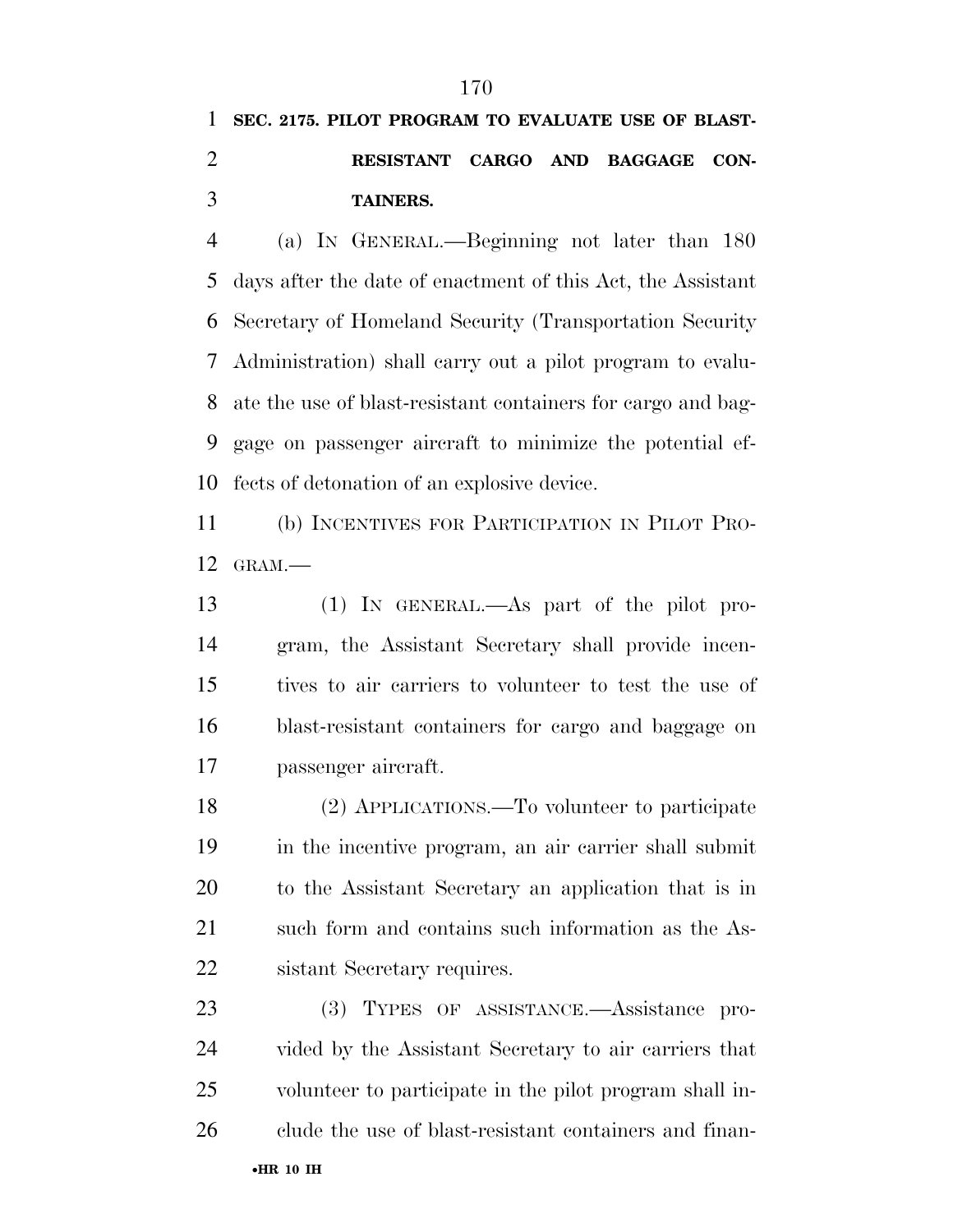cial assistance to cover increased costs to the car- riers associated with the use and maintenance of the containers, including increased fuel costs.

 (c) REPORT.—Not later than one year after the date of enactment of this Act, the Assistant Secretary shall submit to appropriate congressional committees a report on the results of the pilot program.

8 (d) AUTHORIZATION OF APPROPRIATIONS.—There are authorized to be appropriated to carry out this section \$2,000,000. Such sums shall remain available until ex-pended.

#### **SEC. 2176. AIR CARGO SCREENING TECHNOLOGY.**

 The Transportation Security Administration shall de- velop technology to better identify, track, and screen air cargo.

### **SEC. 2177. AIRPORT CHECKPOINT SCREENING EXPLOSIVE DETECTION.**

 Section 44940 of title 49, United States Code, is amended by adding at the end the following:

20 "(i) CHECKPOINT SCREENING SECURITY FUND.—

21 "(1) ESTABLISHMENT.—There is established in the Department of Homeland Security a fund to be known as the 'Checkpoint Screening Security Fund'. 24 "(2) DEPOSITS.—In each of fiscal years 2005 and 2006, after amounts are made available under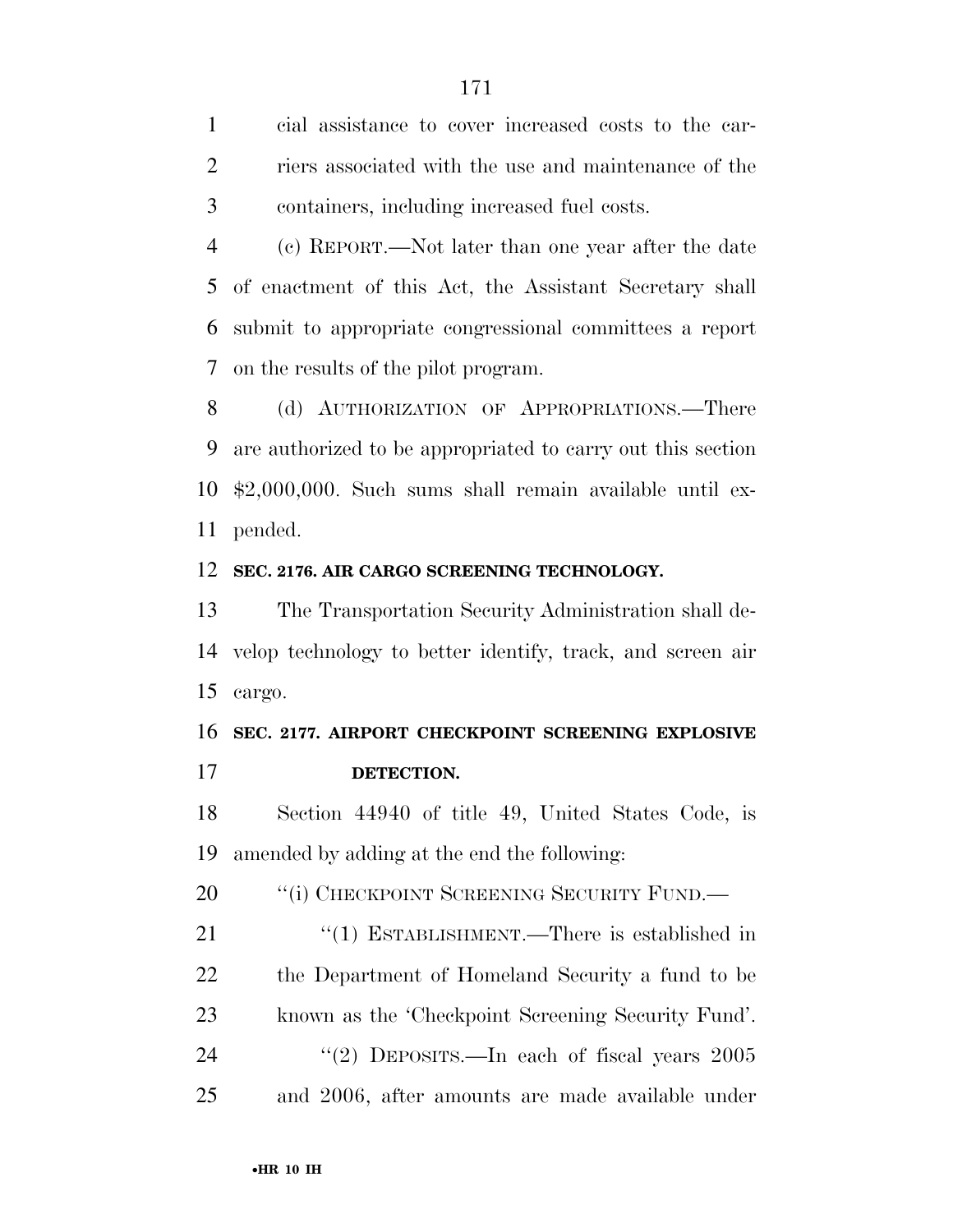section 44923(h), the next \$30,000,000 derived from fees received under subsection (a)(1) shall be avail-able to be deposited in the Fund.

4 "(3) FEES.—The Secretary of Homeland Secu- rity shall impose the fee authorized by subsection 6 (a)(1) so as to collect at least  $$30,000,000$  in each of fiscal years 2005 and 2006 for deposit into the Fund.

9 "(4) AVAILABILITY OF AMOUNTS.—Amounts in the Fund shall be available for the purchase, deploy- ment, and installation of equipment to improve the ability of security screening personnel at screening checkpoints to detect explosives.''.

### **SEC. 2178. NEXT GENERATION SECURITY CHECKPOINT.**

 (a) PILOT PROGRAM.—The Transportation Security Administration shall develop, not later than 120 days after the date of enactment of this Act, and conduct a pilot pro- gram to test, integrate, and deploy next generation secu- rity checkpoint screening technology at not less than 5 air-ports in the United States.

 (b) HUMAN FACTOR STUDIES.— The Administration shall conduct human factors studies to improve screener performance as part of the pilot program under subsection (a).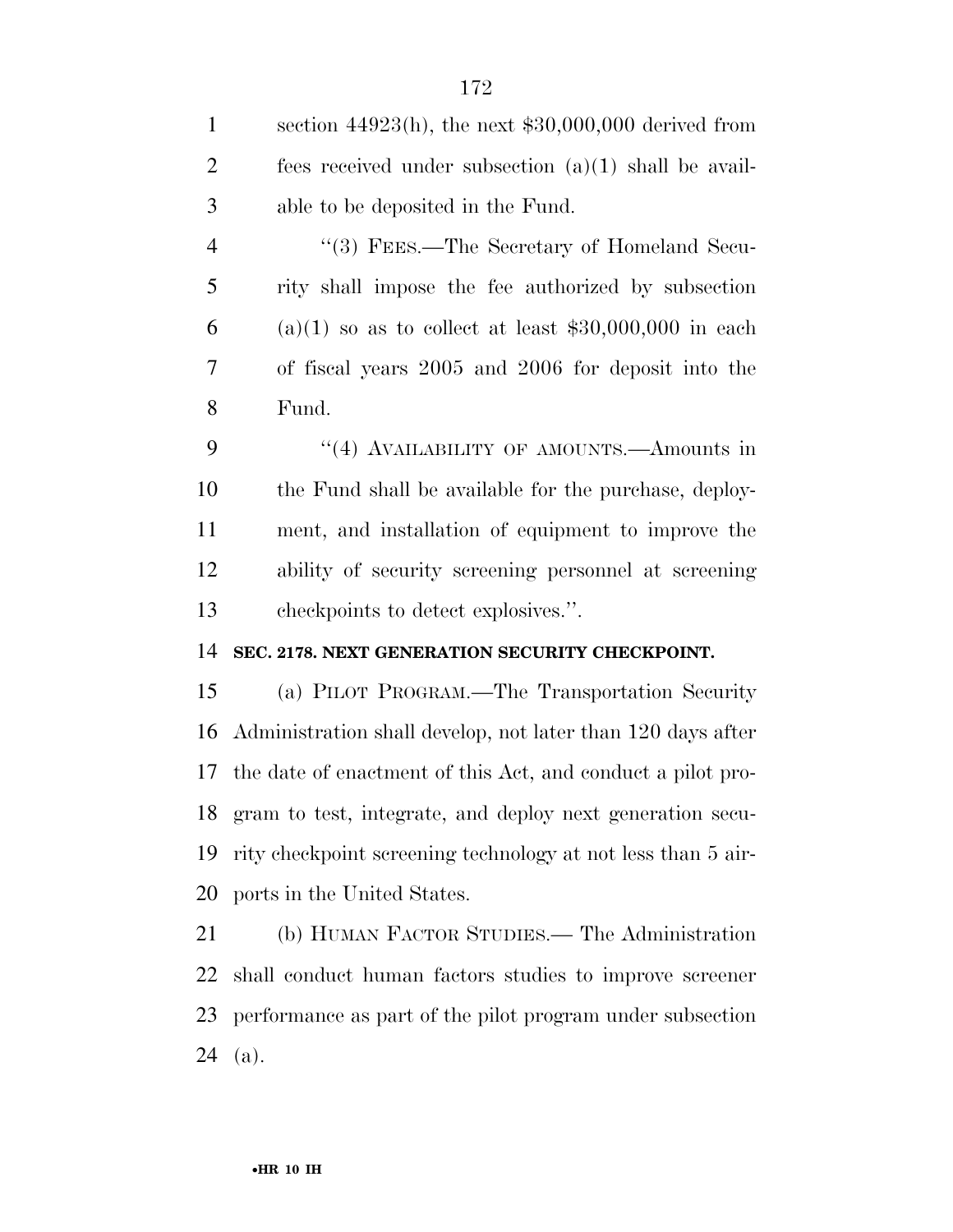## **SEC. 2179. PENALTY FOR FAILURE TO SECURE COCKPIT DOOR.**

 (a) CIVIL PENALTY.—Section 46301(a) of title 49, United States Code, is amended by adding at the end the following:

 ''(6) PENALTY FOR FAILURE TO SECURE FLIGHT DECK DOOR.—Any person holding a part 119 certificate under part of title 14, Code of Fed- eral Regulations, is liable to the Government for a civil penalty of not more than \$25,000 for each vio- lation, by the pilot in command of an aircraft owned or operated by such person, of any Federal regula- tion that requires that the flight deck door be closed and locked when the aircraft is being operated.''.

(b) TECHNICAL CORRECTIONS.—

16 (1) COMPROMISE AND SETOFF FOR FALSE IN- FORMATION.—Section 46302(b) of such title is amended by striking ''Secretary of Transportation'' and inserting ''Secretary of the Department of Homeland Security and, for a violation relating to section 46504, the Secretary of Transportation,''.

 (2) CARRYING A WEAPON.—Section 46303 of 23 such title is amended—

 (A) in subsection (b) by striking ''Sec- retary of Transportation'' and inserting ''Sec-retary of Homeland Security''; and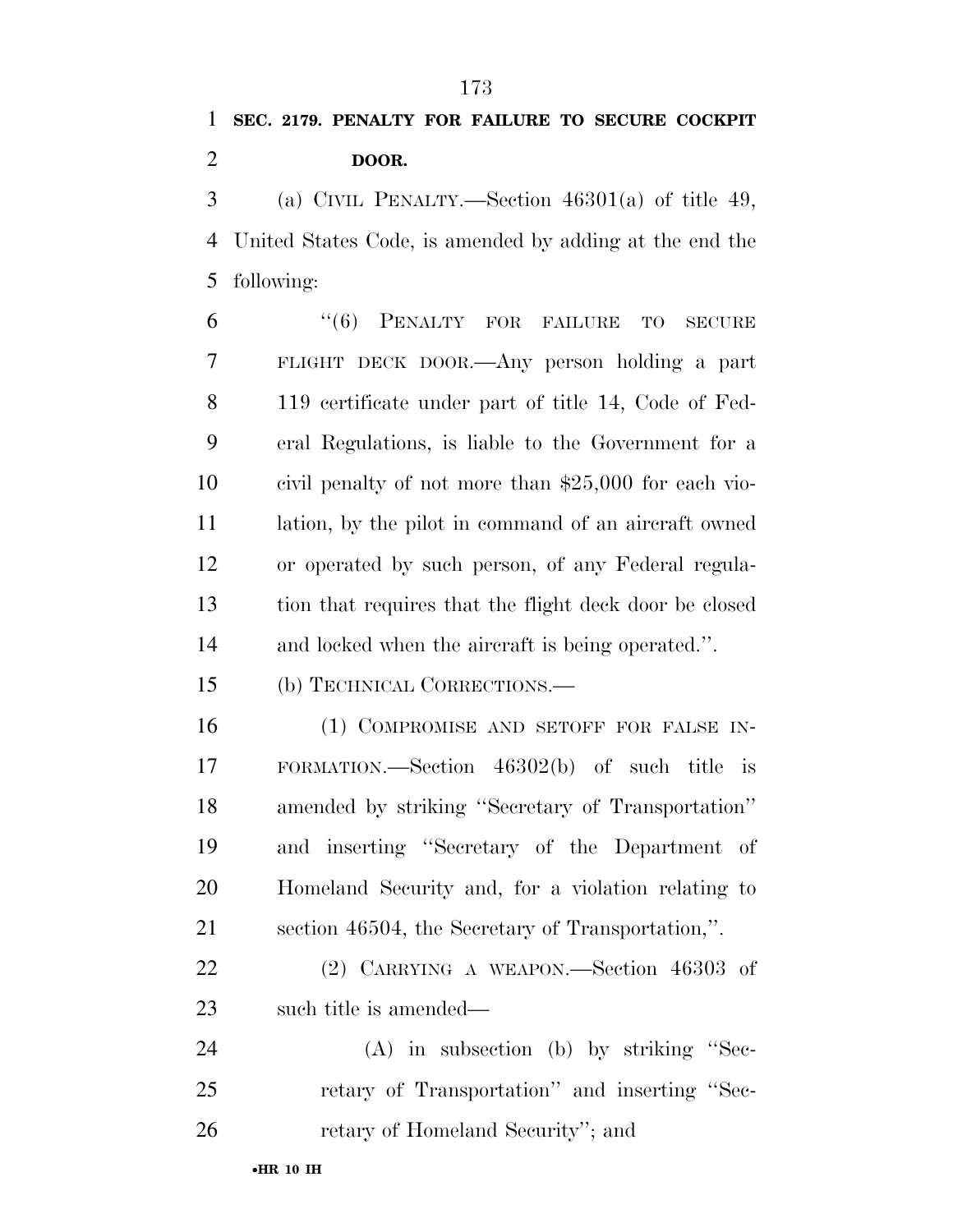| $\mathbf{1}$   | (B) in subsection $(c)(2)$ by striking                |
|----------------|-------------------------------------------------------|
| $\overline{2}$ | "Under Secretary of Transportation for Secu-          |
| 3              | rity" and inserting "Secretary of Homeland Se-        |
| $\overline{4}$ | curity".                                              |
| 5              | (3) ADMINISTRATIVE IMPOSITION OF PEN-                 |
| 6              | $\mu$ THES.—Section 46301(d) of such title is amend-  |
| 7              | $ed$ —                                                |
| 8              | $(A)$ in the first sentence of paragraph $(2)$        |
| 9              | by striking "46302, 46303," and inserting             |
| 10             | "46302 (for a violation relating to section           |
| 11             | $46504,$ "; and                                       |
| 12             | (B) in the second sentence of paragraph               |
| 13             | $(2)$ —                                               |
| 14             | (i) by striking "Under Secretary of                   |
| 15             | Transportation for Security" and inserting            |
| 16             | "Secretary of Homeland Security"; and                 |
| 17             | (ii) by striking "44909)" and insert-                 |
| 18             | ing "44909), 46302 (except for a violation            |
| 19             | relating to section 46504), 46303,";                  |
| 20             | $(C)$ in each of paragraphs $(2)$ , $(3)$ , and $(4)$ |
| 21             | by striking "Under Secretary or" and inserting        |
| 22             | "Secretary of Homeland Security"; and                 |
| 23             | (D) in paragraph $(4)(A)$ by moving clauses           |
| 24             | $(i)$ , $(ii)$ , and $(iii)$ 2 ems to the left.       |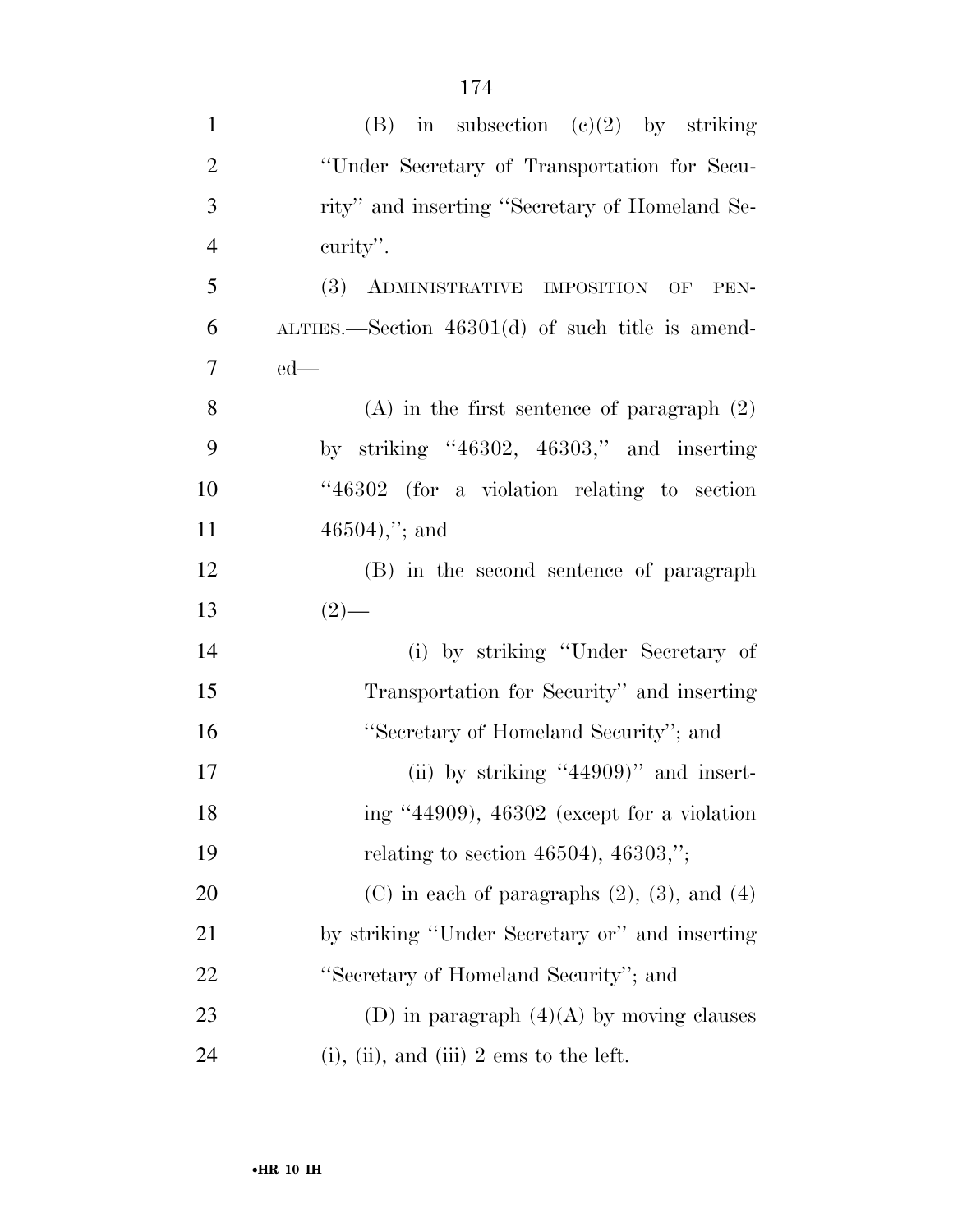### **SEC. 2180. FEDERAL AIR MARSHAL ANONYMITY.**

 The Director of the Federal Air Marshal Service of the Department of Homeland Security shall continue to develop operational initiatives to protect the anonymity of Federal air marshals.

### **SEC. 2181. FEDERAL LAW ENFORCEMENT IN-FLIGHT COUNTERTERRORISM TRAINING.**

 The Assistant Secretary for Immigration and Cus- toms Enforcement and the Director of Federal Air Mar- shal Service of the Department of Homeland Security, in coordination with the Assistant Secretary of Homeland Security (Transportation Security Administration), shall make available appropriate in-flight counterterrorism pro- cedures and tactics training to Federal law enforcement officers who fly while on duty.

### **SEC. 2182. FEDERAL FLIGHT DECK OFFICER WEAPON CAR-RIAGE PILOT PROGRAM.**

 (a) IN GENERAL.—Not later than 90 days after the date of enactment of this Act, the Assistant Secretary of Homeland Security (Transportation Security Administra- tion) shall implement a pilot program to allow pilots par- ticipating in the Federal flight deck officer program to transport their firearms on their persons. The Assistant Secretary may prescribe any training, equipment, or pro- cedures that the Assistant Secretary determines necessary to ensure safety and maximize weapon retention.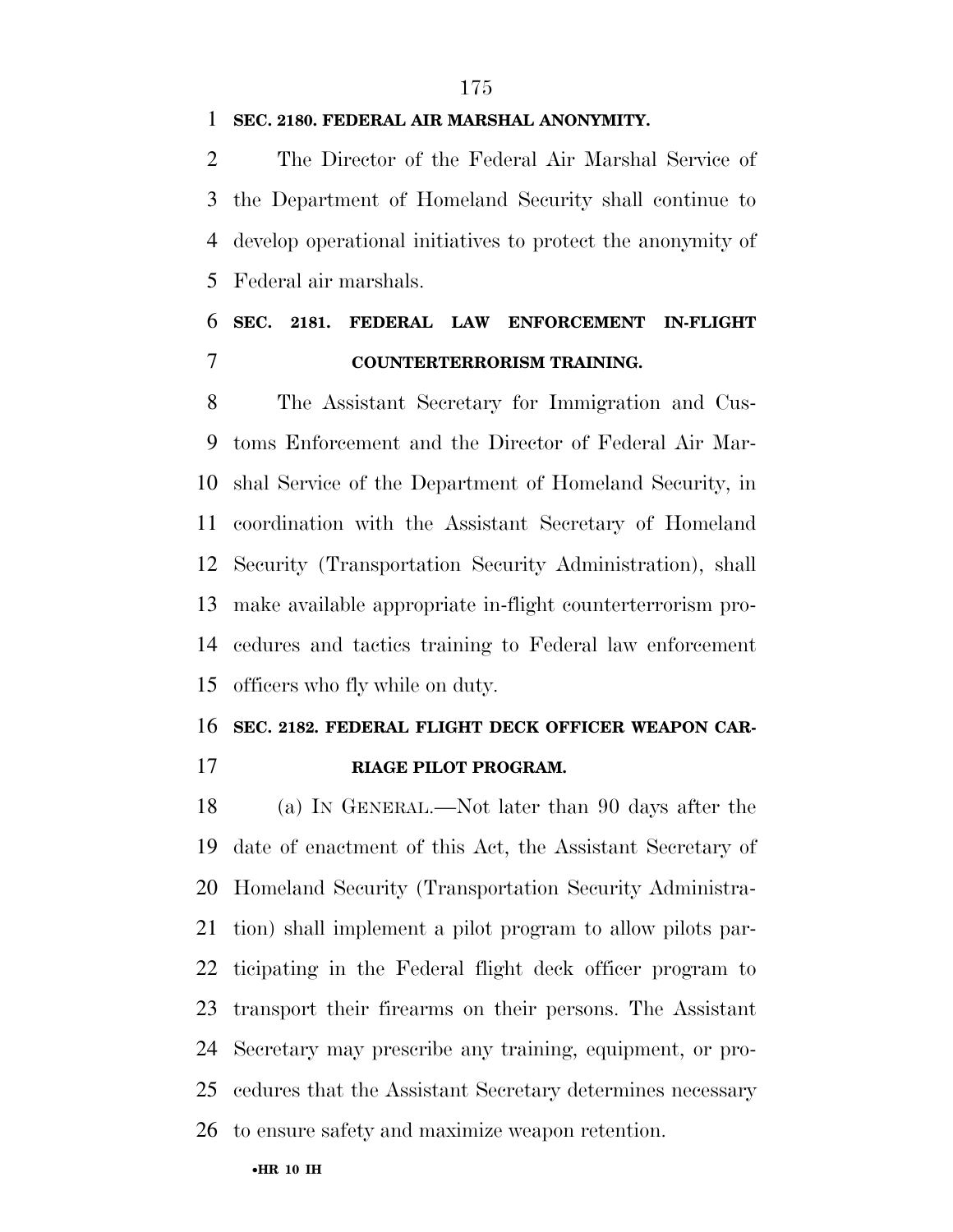(b) REVIEW.—Not later than 1 year after the date of initiation of the pilot program, the Assistant Secretary shall conduct a review of the safety record of the pilot program and transmit a report on the results of the review to the appropriate congressional committees.

 (c) OPTION.—If the Assistant Secretary as part of the review under subsection (b) determines that the safety level obtained under the pilot program is comparable to the safety level determined under existing methods of pi- lots carrying firearms on aircraft, the Assistant Secretary shall allow all pilots participating in the Federal flight deck officer program the option of carrying their firearm on their person subject to such requirements as the Assist-ant Secretary determines appropriate.

### **SEC. 2183. REGISTERED TRAVELER PROGRAM.**

 The Transportation Security Administration shall ex-pedite implementation of the registered traveler program.

### **SEC. 2184. WIRELESS COMMUNICATION.**

 (a) STUDY.—The Transportation Security Adminis- tration, in consultation with the Federal Aviation Admin- istration, shall conduct a study to determine the viability of providing devices or methods, including wireless meth- ods, to enable a flight crew to discreetly notify the pilot in the case of a security breach or safety issue occurring in the cabin.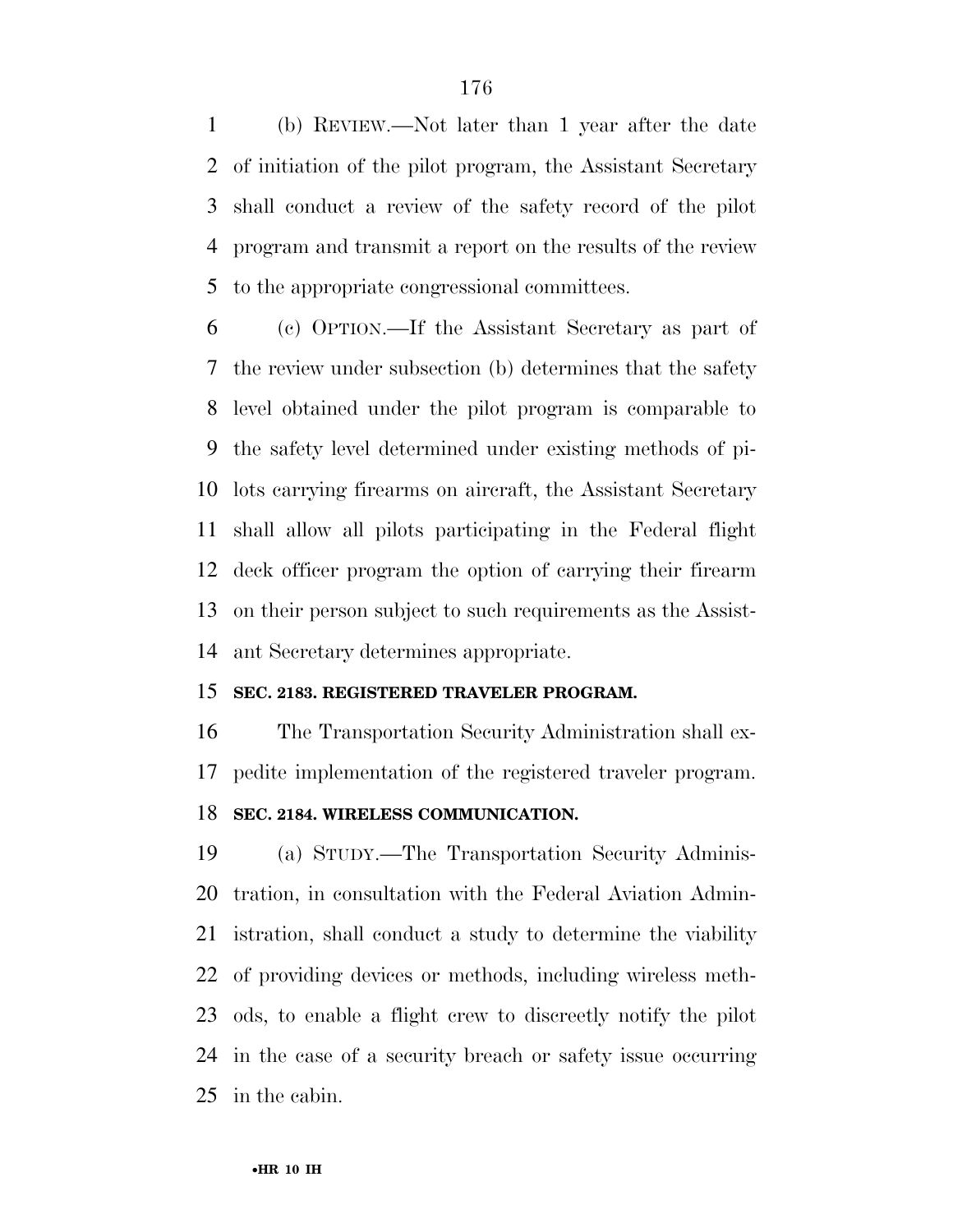(b) MATTERS TO BE CONSIDERED.—In conducting the study, the Transportation Security Administration and the Federal Aviation Administration shall consider technology that is readily available and can be quickly in- tegrated and customized for use aboard aircraft for flight crew communication.

 (c) REPORT.—Not later than 180 days after the date of enactment of this Act, the Transportation Security Ad- ministration shall submit to the appropriate congressional committees a report on the results of the study.

### **SEC. 2185. SECONDARY FLIGHT DECK BARRIERS.**

 Not later than 6 months after the date of enactment of this Act, the Assistant Secretary of Homeland Security (Transportation Security Administration) shall transmit to the appropriate congressional committees a report on the costs and benefits associated with the use of secondary flight deck barriers and whether the use of such barriers should be mandated for all air carriers. The Assistant Sec-retary may transmit the report in a classified format.

### **SEC. 2186. EXTENSION.**

 Section 48301(a) of title 49, United States Code, is amended by striking ''and 2005'' and inserting ''2005, and 2006''.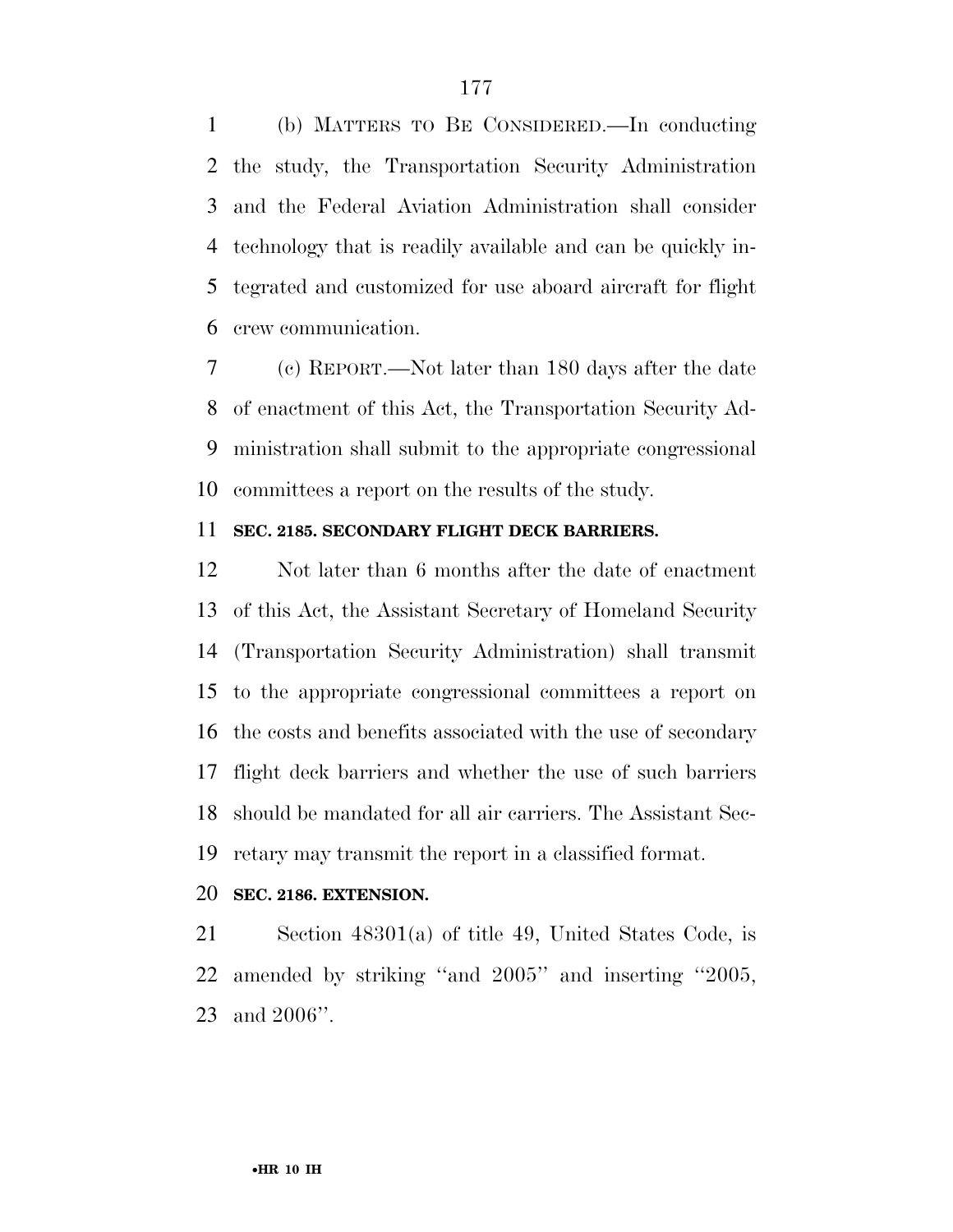### **SEC. 2187. PERIMETER SECURITY.**

 (a) REPORT.—Not later than 180 days after the date of enactment of this Act, the Assistant Secretary of Home- land Security (Transportation Security Administration), in consultation with airport operators and law enforce- ment authorities, shall develop and submit to the appro- priate congressional committee a report on airport perim- eter security. The report may be submitted in a classified format.

- (b) CONTENTS.—The report shall include—
- (1) an examination of the feasibility of access control technologies and procedures, including the use of biometrics and other methods of positively identifying individuals prior to entry into secure areas of airports, and provide best practices for en-hanced perimeter access control techniques; and

 (2) an assessment of the feasibility of physically screening all individuals prior to entry into secure areas of an airport and additional methods for strengthening the background vetting process for all individuals credentialed to gain access to secure areas of airports.

### **SEC. 2188. DEFINITIONS.**

In this title, the following definitions apply:

•**HR 10 IH**  (1) APPROPRIATE CONGRESSIONAL COM-MITTEE.—The term ''appropriate congressional com-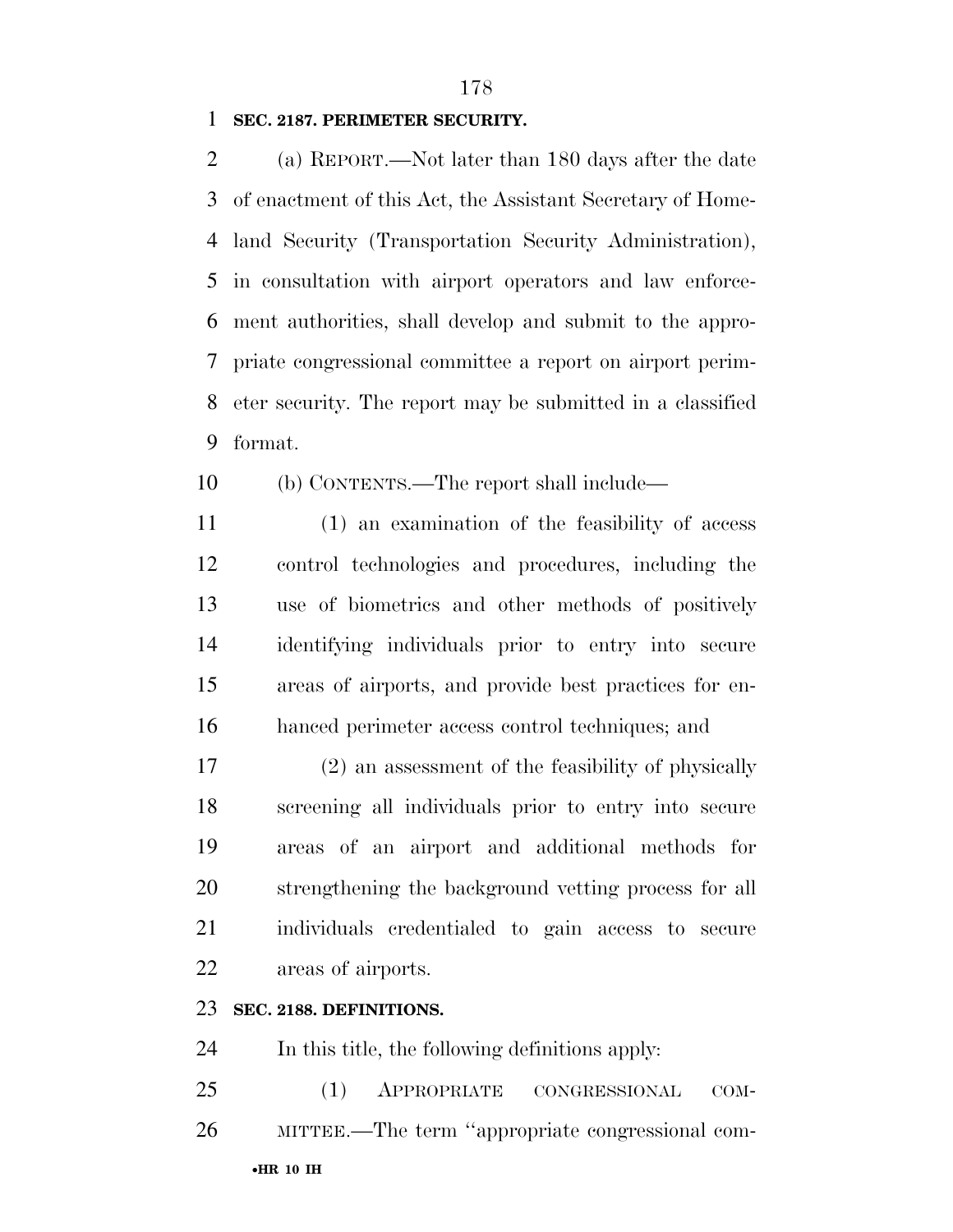| $\mathbf{1}$   | mittees" means the Committee on Transportation        |
|----------------|-------------------------------------------------------|
| $\overline{2}$ | and Infrastructure of the House of Representatives    |
| 3              | and the Committee on Commerce, Science, and           |
| $\overline{4}$ | Transportation of the Senate.                         |
| 5              | (2) AIR CARRIER.—The term "air carrier" has           |
| 6              | the meaning such term has under section 40102 of      |
| 7              | title 49, United States Code.                         |
| 8              | (3) SECURE AREA OF AN AIRPORT.—The term               |
| 9              | "secure area of an airport" means the sterile area    |
| 10             | and the Secure Identification Display Area of an air- |
| 11             | port (as such terms are defined in section 1540.5 of  |
| 12             | title 49, Code of Federal Regulations, or any suc-    |
|                |                                                       |
| 13             | cessor regulation to such section).                   |
| 14             | <b>Subtitle H-Other Matters</b>                       |
| 15             | SEC. 2191. GRAND JURY INFORMATION SHARING.            |
| 16             | (a) RULE AMENDMENTS.—Rule $6(e)$ of the Federal       |
| 17             | Rules of Criminal Procedure is amended—               |
| 18             | $(1)$ in paragraph $(3)$ —                            |
| 19             | $(A)$ in subparagraph $(A)(ii)$ , by striking         |
| <b>20</b>      | "or state subdivision or of an Indian tribe" and      |
| 21             | inserting ", state subdivision, Indian tribe, or      |
| 22             | foreign government";                                  |
| 23             | $(B)$ in subparagraph $(D)$ —                         |
| 24             | (i) by inserting after the first sentence             |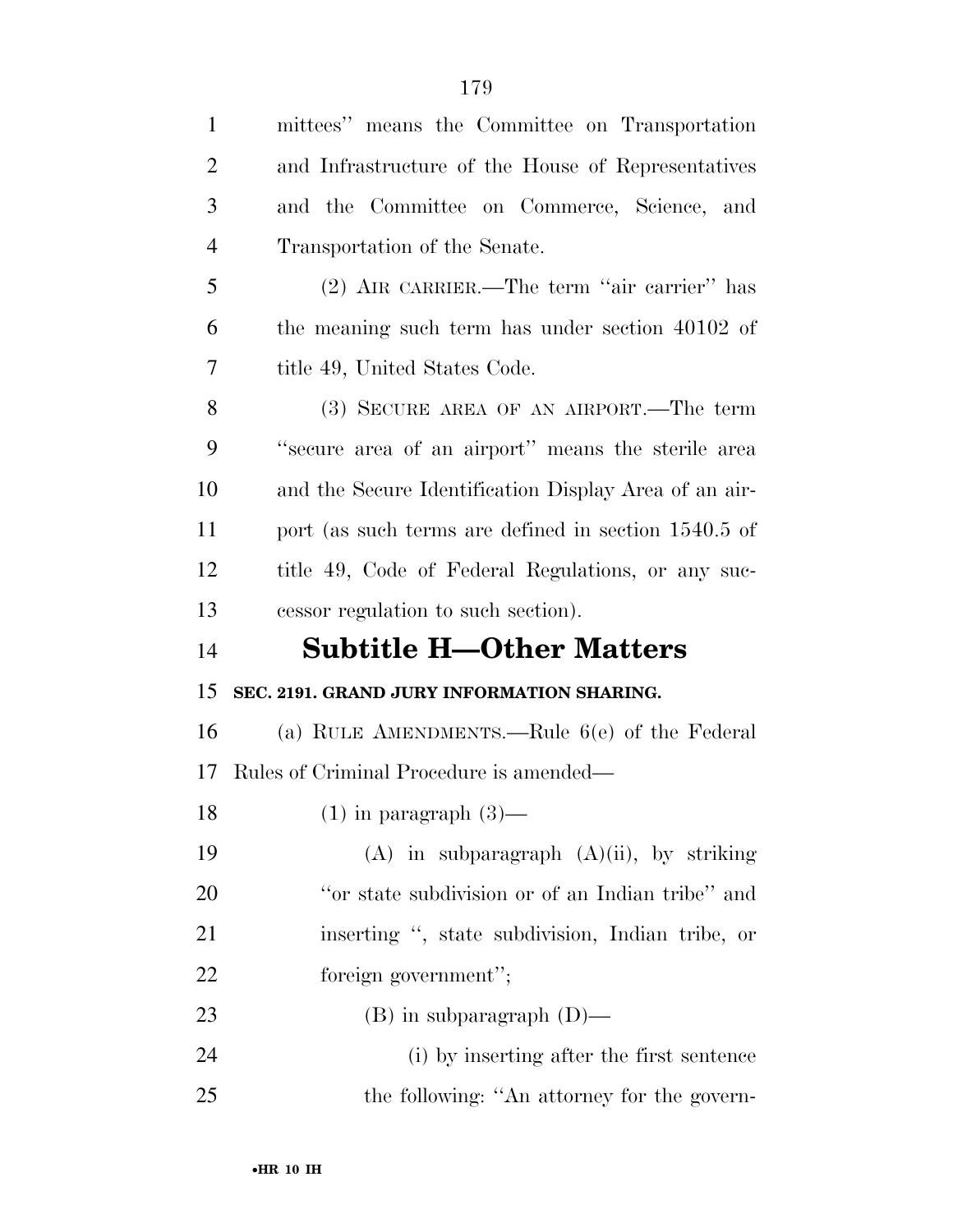ment may also disclose any grand-jury matter involving a threat of actual or po- tential attack or other grave hostile acts of a foreign power or an agent of a foreign power, domestic or international sabotage, domestic or international terrorism, or clandestine intelligence gathering activities by an intelligence service or network of a foreign power or by an agent of a foreign power, within the United States or else- where, to any appropriate Federal, State, state subdivision, Indian tribal, or foreign government official for the purpose of pre- venting or responding to such a threat.''; and (ii) in clause (i)— 17 (I) by striking "federal"; and 18 (II) by adding at the end the fol-lowing: ''Any State, state subdivision,

Indian tribal, or foreign government

official who receives information

22 under Rule  $6(e)(3)(D)$  may use the

23 information only consistent with such  $\frac{1}{2}$ 

guidelines as the Attorney General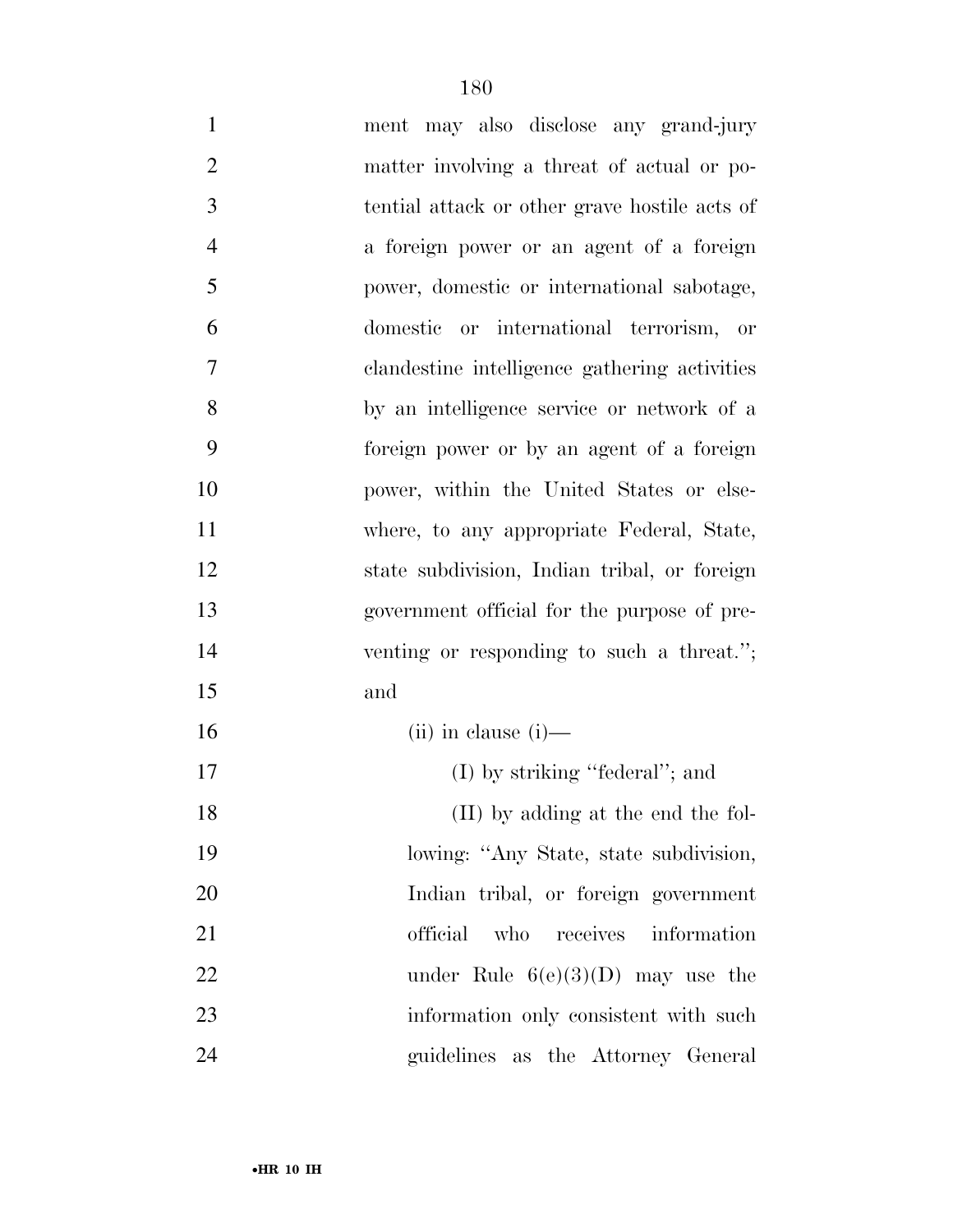| $\mathbf{1}$   | and the National Intellience Director                 |
|----------------|-------------------------------------------------------|
| $\overline{c}$ | shall jointly issue."; and                            |
| 3              | $(C)$ in subparagraph $(E)$ —                         |
| $\overline{4}$ | (i) by redesignating clauses (iii) and                |
| 5              | $(iv)$ as clauses $(iv)$ and $(v)$ , respectively;    |
| 6              | (ii) by inserting after clause (ii) the               |
| $\overline{7}$ | following:                                            |
| 8              | "(iii) at the request of the govern-                  |
| 9              | ment, when sought by a foreign court or               |
| 10             | prosecutor for use in an official criminal            |
| 11             | investigation;"; and                                  |
| 12             | (iii) in clause (iv), as redesignated—                |
| 13             | (I) by striking "state or Indian                      |
| 14             | tribal" and inserting "State, Indian                  |
| 15             | tribal, or foreign"; and                              |
| 16             | (II) by striking "or Indian tribal                    |
| 17             | official" and inserting "Indian tribal,               |
| 18             | or foreign government official"; and                  |
| 19             | $(2)$ in paragraph $(7)$ , by inserting ", or of      |
| 20             | guidelines jointly issued by the Attorney General and |
| 21             | Director of Central Intelligence pursuant to Rule 6," |
| 22             | after "Rule 6".                                       |
| 23             | (b) CONFORMING AMENDMENT.—Section $203(c)$ of         |
| 24             | Public Law 107-56 (18 U.S.C. 2517 note) is amended    |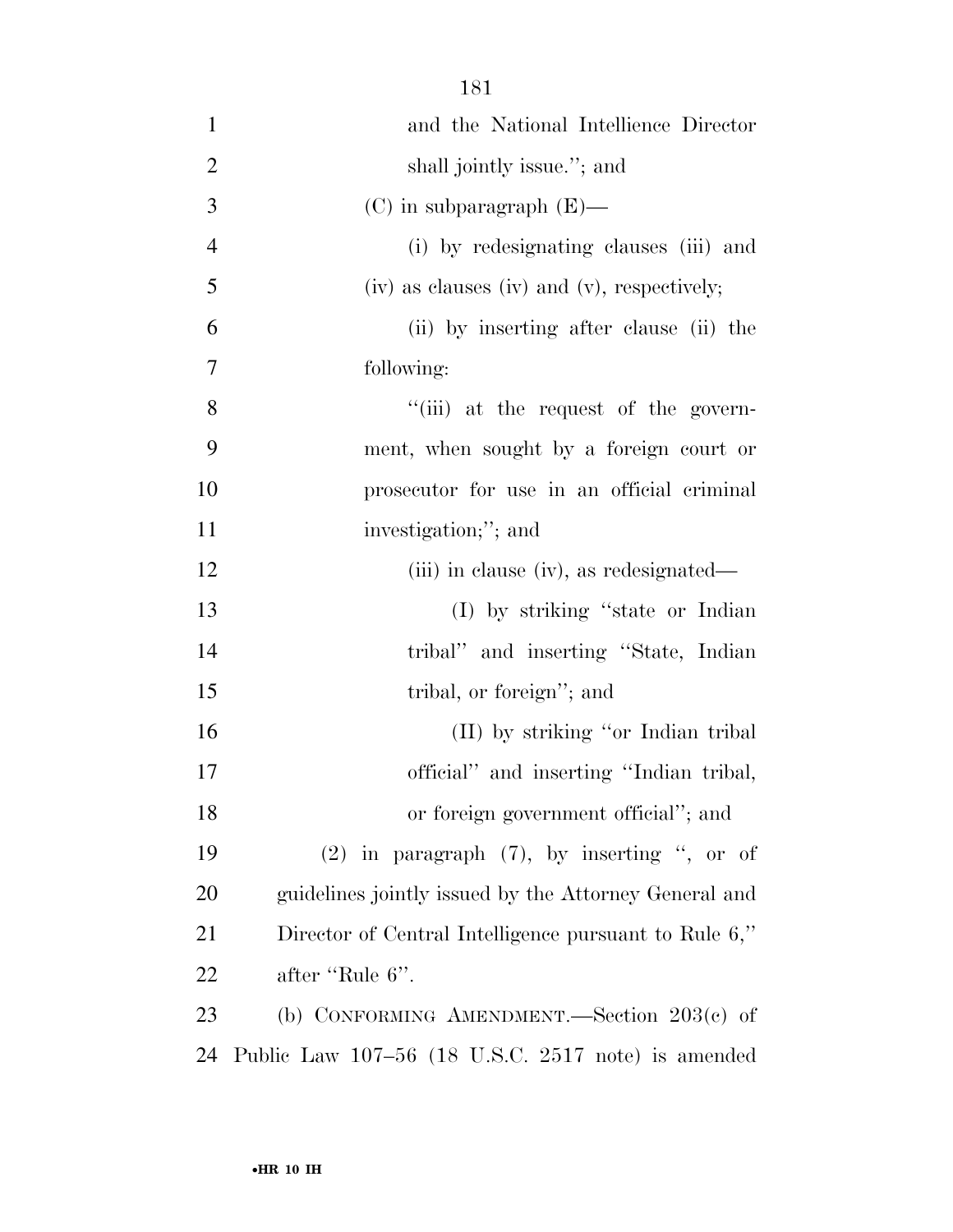1 by striking "Rule  $6(e)(3)(C)(i)(V)$  and  $(VI)$ " and inserting 2 "Rule  $6(e)(3)(D)$ ".

### **SEC. 2192. INTEROPERABLE LAW ENFORCEMENT AND IN-TELLIGENCE DATA SYSTEM.**

(a) FINDINGS.—The Congress finds as follows:

 (1) The interoperable electronic data system know as the ''Chimera system'', and required to be 8 developed and implemented by section  $202(a)(2)$  of the Enhanced Border Security and Visa Entry Re-10 form Act of 2002 (8 U.S.C. 1722(a)(2)), has not in any way been implemented.

 (2) Little progress has been made since the en- actment of such Act with regard to establishing a process to connect existing trusted systems operated independently by the respective intelligence agencies.

 (3) It is advisable, therefore, to assign such re-sponsibility to the National Intelligence Director.

 (4) The National Intelligence Director should, pursuant to the amendments made by subsection (c), begin systems planning immediately upon assuming office to deliver an interim system not later than 1 year after the date of the enactment of this Act, and to deliver the fully functional Chimera system not later than September 11, 2007.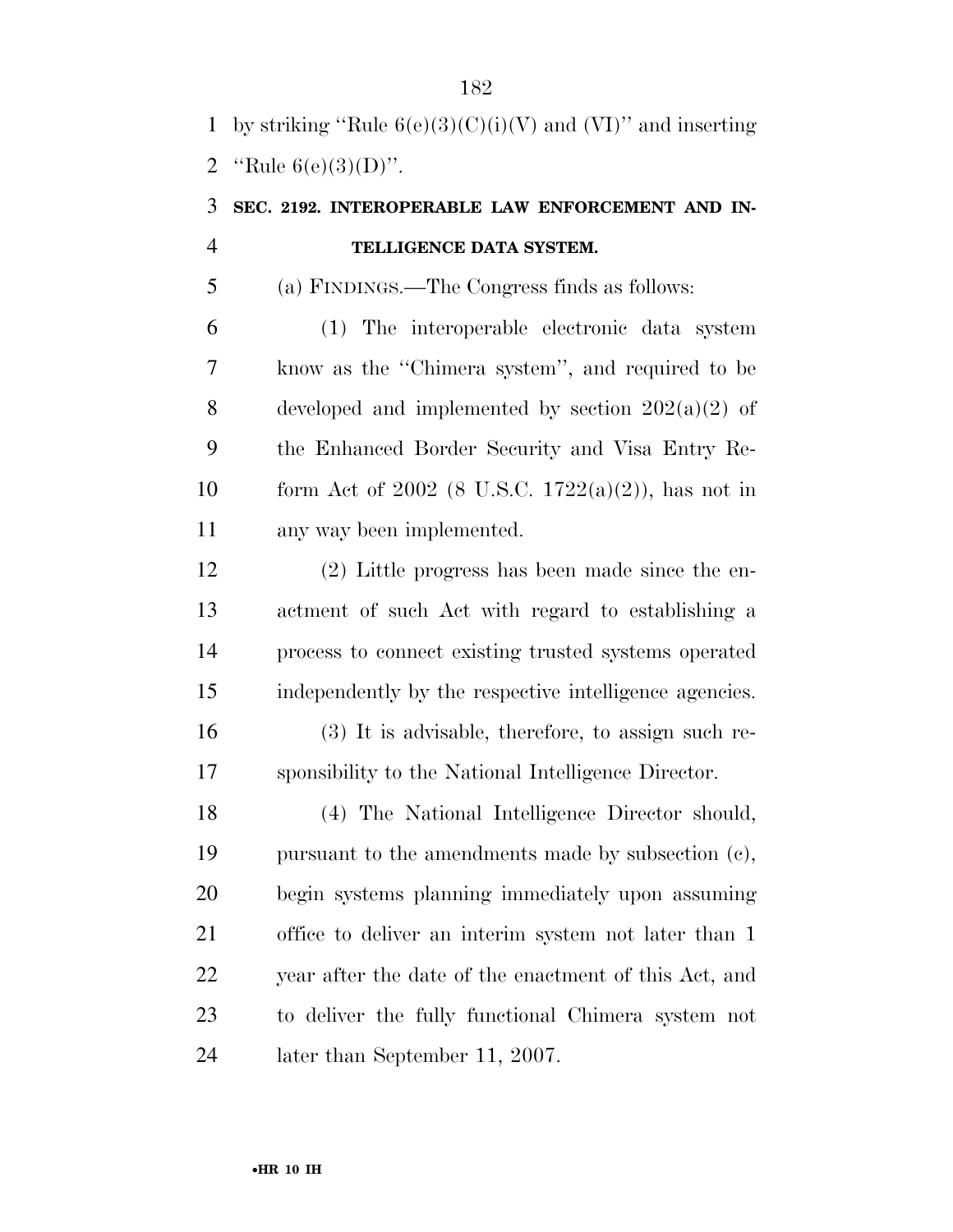| $\mathbf{1}$   | (5) Both the interim system, and the fully func-       |
|----------------|--------------------------------------------------------|
| $\overline{2}$ | tional Chimera system, should be designed so that      |
| 3              | intelligence officers, Federal law enforcement agen-   |
| $\overline{4}$ | cies (as defined in section 2 of such Act (8 U.S.C.    |
| 5              | 1701)), operational counter-terror support center      |
| 6              | personnel, consular officers, and Department of        |
| 7              | Homeland Security enforcement officers have access     |
| 8              | to them.                                               |
| 9              | (b) PURPOSES.—The purposes of this section are as      |
| 10             | follows:                                               |
| 11             | (1) To provide the National Intelligence Direc-        |
| 12             | tor with the necessary authority and resources to es-  |
| 13             | tablish both an interim data system and, subse-        |
| 14             | quently, a fully functional Chimera system, to collect |
| 15             | and share intelligence and operational information     |
| 16             | with the intelligence community (as defined in sec-    |
| 17             | tion $3(4)$ of the National Security Act of 1947 (50)  |
| 18             | U.S.C. $401a(4)$ ).                                    |
| 19             | (2) To require the National Intelligence Direc-        |
| 20             | tor to establish a state-of-the-art Chimera system     |
| 21             | with both biometric identification and linguistic ca-  |
| 22             | pabilities satisfying the best technology standards.   |
| 23             | (3) To ensure that the National Intelligence           |
| 24             | Center will have a fully functional capability, not    |
| 25             | later than September 11, 2007, for interoperable       |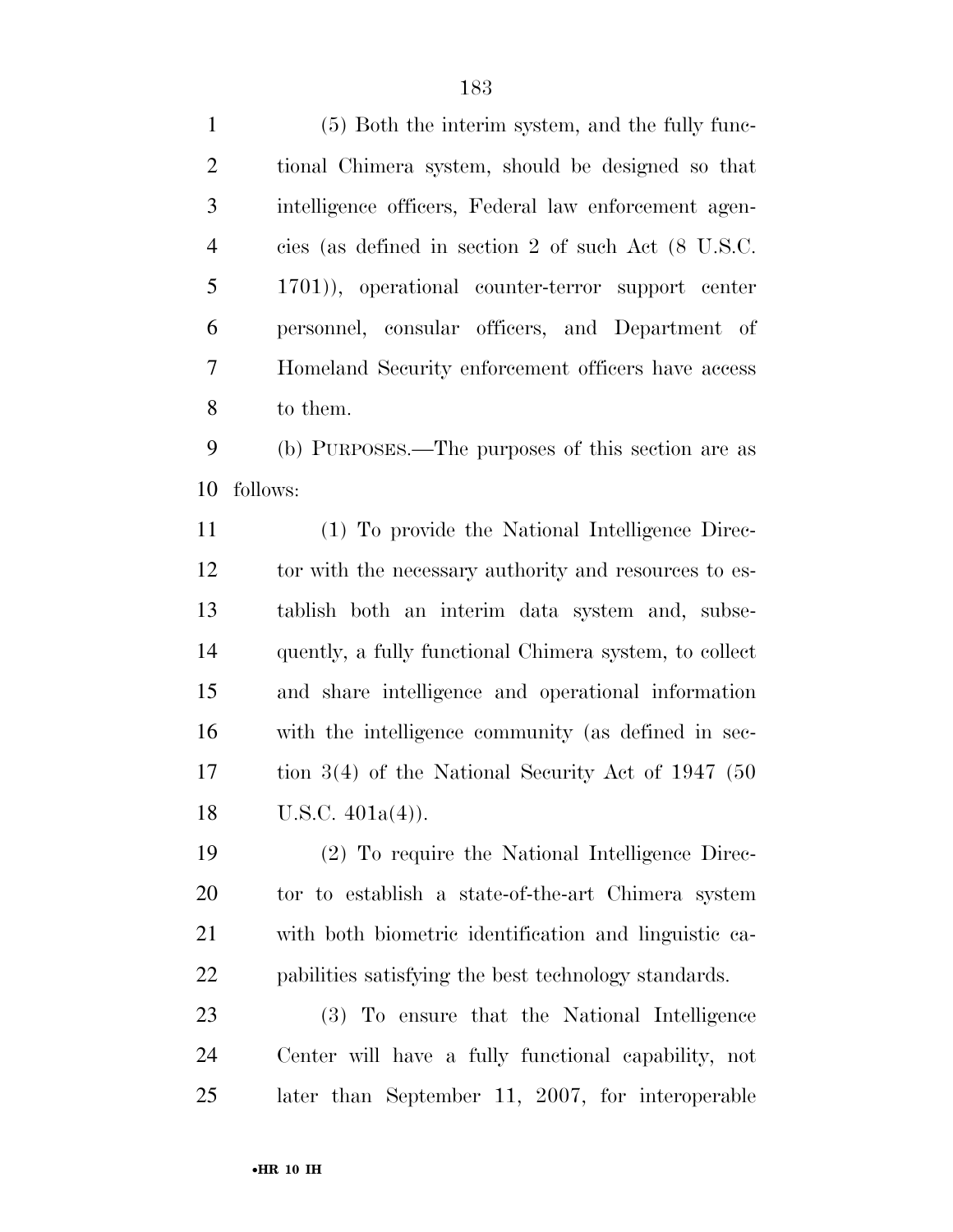| $\mathbf{1}$   | data and intelligence exchange with the agencies of    |
|----------------|--------------------------------------------------------|
| $\overline{2}$ | the intelligence community (as so defined).            |
| 3              | (c) AMENDMENTS.-                                       |
| $\overline{4}$ | (1) IN GENERAL.—Title II of the Enhanced               |
| 5              | Border Security and Visa Entry Reform Act of 2002      |
| 6              | $(8 \text{ U.S.C. } 1721 \text{ et seq.})$ is amended— |
| 7              | (A) in section $202(a)$ —                              |
| 8              | (i) by amending paragraphs $(1)$ and                   |
| 9              | $(2)$ to read as follows:                              |
| 10             | "(1) INTERIM INTEROPERABLE INTELLIGENCE                |
| 11             | DATA EXCHANGE SYSTEM.—Not later than 1 year            |
| 12             | after assuming office, the National Intelligence Di-   |
| 13             | rector shall establish an interim interoperable intel- |
| 14             | ligence data exchange system that will connect the     |
| 15             | data systems operated independently by the entities    |
| 16             | in the intelligence community and by the National      |
| 17             | Counterterrorism Center, so as to permit automated     |
| 18             | data exchange among all of these entities. Imme-       |
| 19             | diately upon assuming office, the National Intel-      |
| 20             | ligence Director shall begin the plans necessary to    |
| 21             | establish such interim system.                         |
| 22             | "(2) CHIMERA SYSTEM.—Not later than Sep-               |
| 23             | tember 11, 2007, the National Intelligence Director    |
| 24             | shall establish a fully functional interoperable law   |
| 25             | enforcement and intelligence electronic data system    |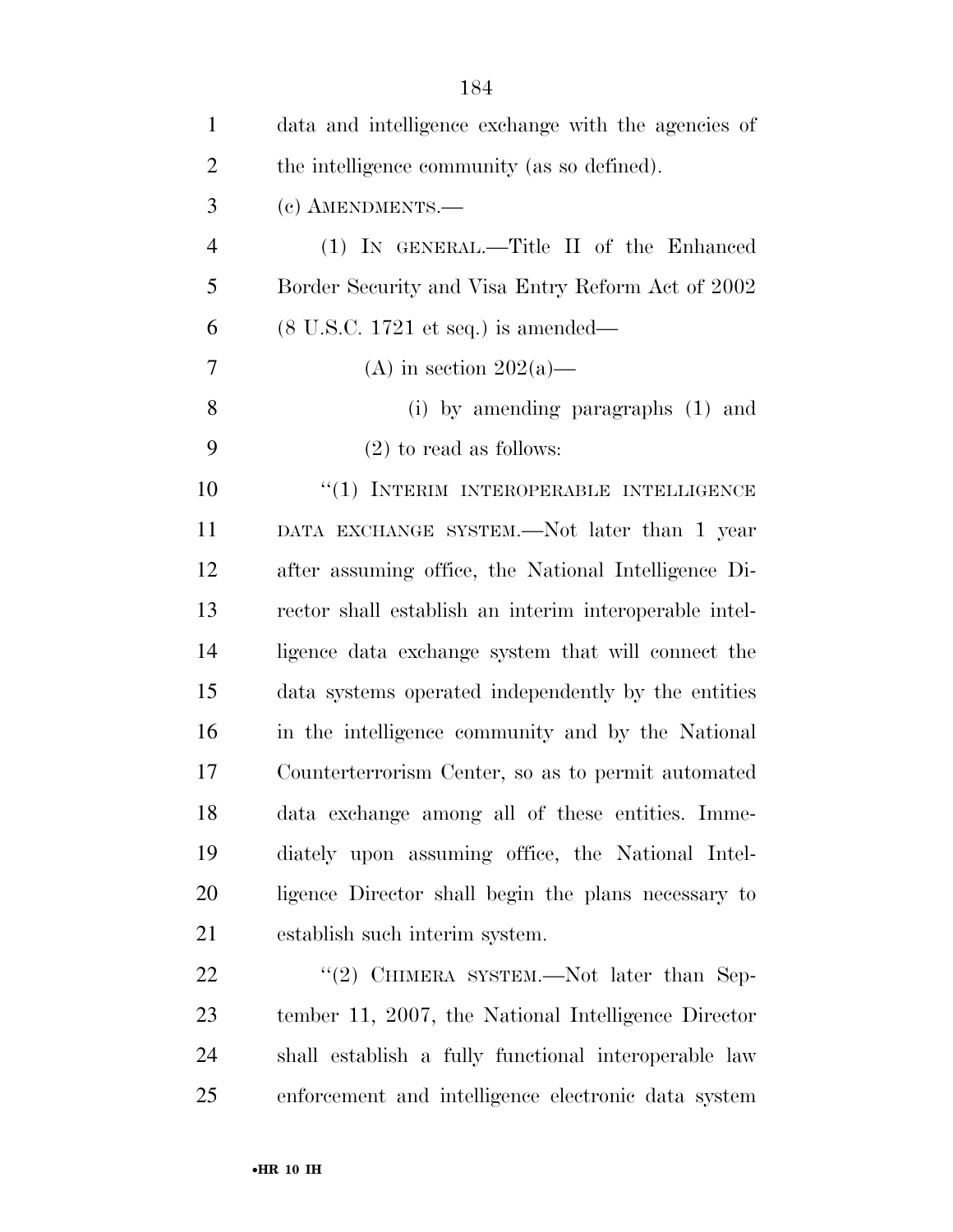| $\mathbf{1}$   | within the National Counterterrorism Center to pro-  |
|----------------|------------------------------------------------------|
| $\overline{2}$ | vide immediate access to information in databases of |
| 3              | Federal law enforcement agencies and the intel-      |
| $\overline{4}$ | ligence community that is necessary to identify ter- |
| 5              | rorists, and organizations and individuals that sup- |
| 6              | port terrorism. The system established under this    |
| 7              | paragraph shall referred to as the 'Chimera system'. |
| 8              | $"\,$                                                |
| 9              | (ii) in paragraph $(3)$ —                            |
| 10             | (I) by striking "President" and                      |
| 11             | inserting "National Intelligence Direc-              |
| 12             | tor"; and                                            |
| 13             | (II) by striking "the data sys-                      |
| 14             | tem" and inserting "the interim sys-                 |
| 15             | tem described in paragraph (1) and                   |
| 16             | the Chimera system described in para-                |
| 17             | graph $(2)$ ";                                       |
| 18             | (iii) in paragraph $(4)(A)$ , by striking            |
| 19             | "The data system" and all that follows               |
| 20             | through $\lq(2)$ ," and inserting "The interim       |
| 21             | system described in paragraph (1) and the            |
| 22             | Chimera system described in paragraph                |
| 23             | $(2)$ ";                                             |
| 24             | $(iv)$ in paragraph $(5)$ —                          |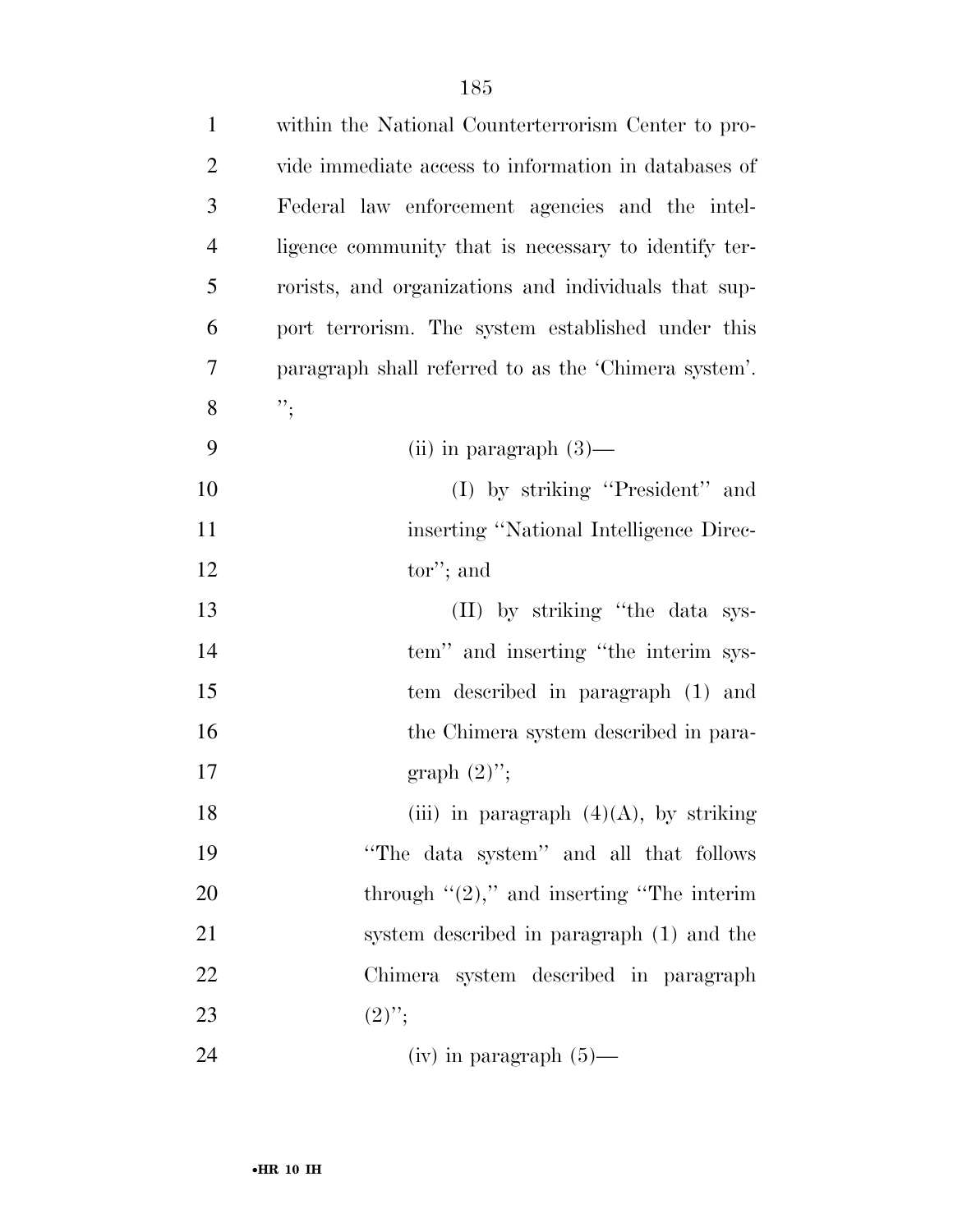| $\mathbf{1}$   | (I) in the matter preceding sub-                  |
|----------------|---------------------------------------------------|
| $\overline{2}$ | paragraph (A), by striking "data sys-             |
| 3              | tem under this subsection" and insert-            |
| $\overline{4}$ | ing "Chimera system described in                  |
| 5              | paragraph $(2)$ ";                                |
| 6              | $(II)$ in subparagraph $(B)$ , by                 |
| $\overline{7}$ | striking "and" at the end;                        |
| 8              | (III) in subparagraph $(C)$ , by                  |
| 9              | striking the period at the end and in-            |
| 10             | serting "; and"; and                              |
| 11             | (IV) by adding at the end the fol-                |
| 12             | lowing:                                           |
| 13             | "(D) to any Federal law enforcement or            |
| 14             | intelligence officer authorized to assist in the  |
| 15             | investigation, identification, or prosecution of  |
| 16             | terrorists, alleged terrorists, individuals sup-  |
| 17             | porting terrorist activities, and individuals al- |
| 18             | leged to support terrorist activities. "; and     |
| 19             | $(v)$ in paragraph $(6)$ —                        |
| 20             | $(I)$ by striking "President" and                 |
| 21             | inserting "National Intelligence Direc-           |
| 22             | $tor$ ";                                          |
| 23             | (II) by striking "the data sys-                   |
| 24             | tem" and all that follows through                 |
| 25             | $\lq(2)$ ," and inserting "the interim sys-       |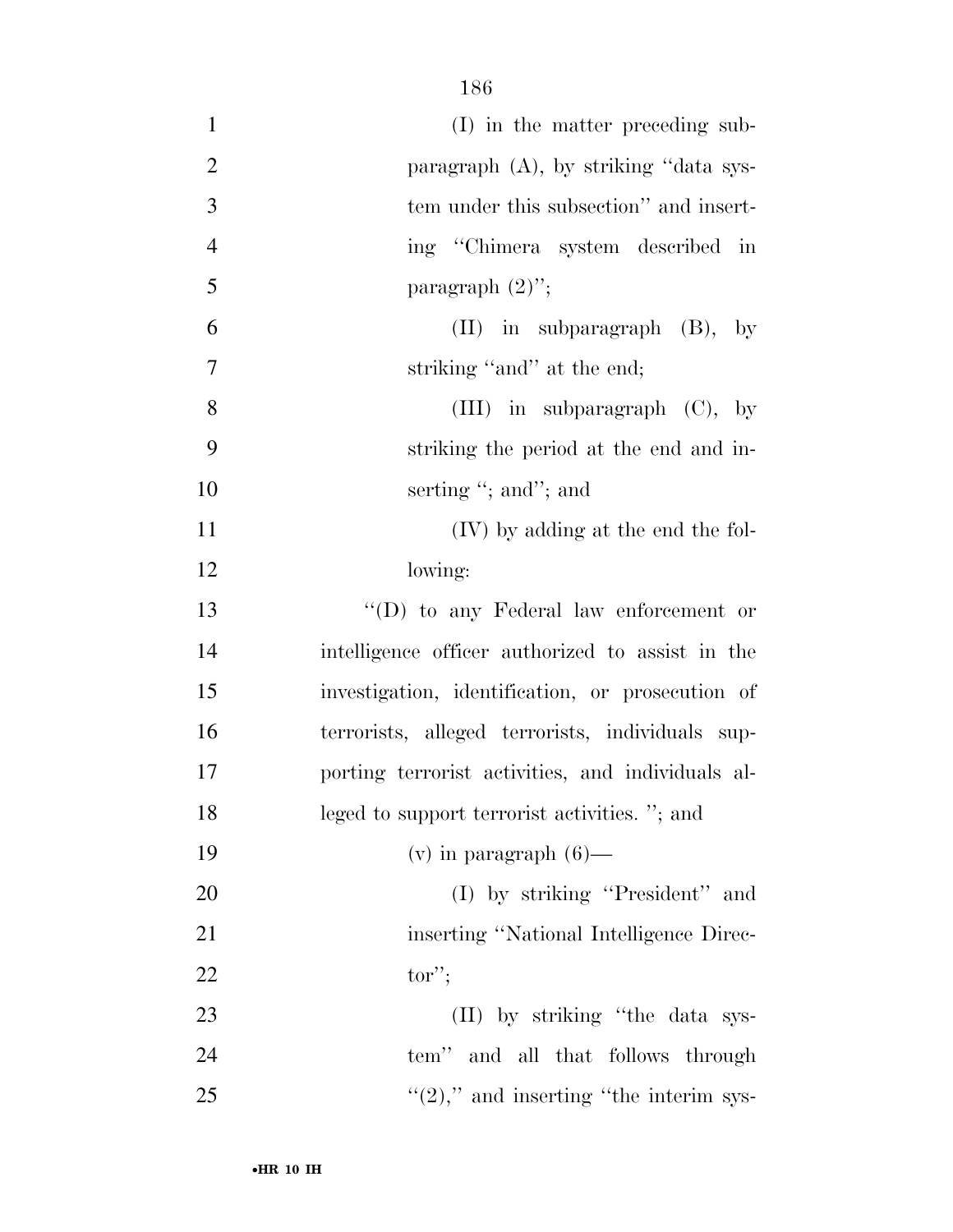| $\mathbf{1}$   | tem described in paragraph (1) and                   |
|----------------|------------------------------------------------------|
| $\overline{2}$ | the Chimera system described in para-                |
| 3              | graph $(2)$ ";                                       |
| $\overline{4}$ | (B) in section $202(b)$ —                            |
| 5              | $(i)$ in paragraph $(1)$ , by striking "The          |
| 6              | interoperable" and all that follows through          |
| $\tau$         | "subsection (a)" and inserting "the Chi-             |
| 8              | mera system described in subsection                  |
| 9              | $(a)(2)$ ";                                          |
| 10             | (ii) in paragraph $(2)$ , by striking                |
| 11             | "interoperable electronic database" and in-          |
| 12             | serting "Chimera system described in sub-            |
| 13             | section $(a)(2)$ "; and                              |
| 14             | (iii) by amending paragraph (4) to                   |
| 15             | read as follows:                                     |
| 16             | "(4) INTERIM REPORTS.—Not later than $6$             |
| 17             | months after assuming office, the National Intel-    |
| 18             | ligence Director shall submit a report to the appro- |
| 19             | priate committees of Congress on the progress in im- |
| 20             | plementing each requirement of this section.";       |
| 21             | $(C)$ in section 204—                                |
| 22             | (i) by striking "Attorney General"                   |
| 23             | each place such term appears and inserting           |
| 24             | "National Intelligence Director";                    |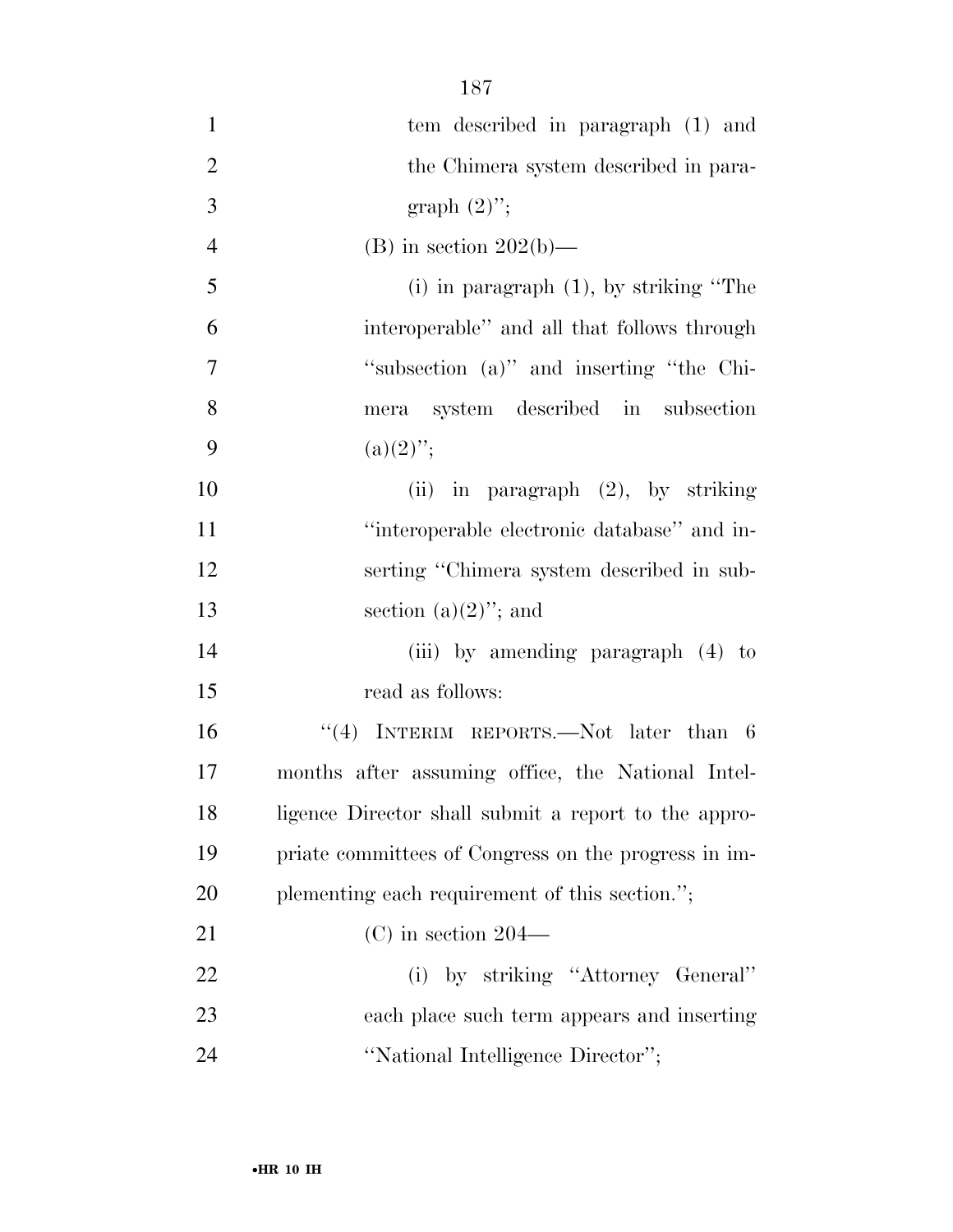| 1              | (ii) in subsection $(d)(1)$ , by striking               |
|----------------|---------------------------------------------------------|
| $\overline{2}$ | "Attorney General's" and inserting "Na-                 |
| 3              | tional Intelligence Director's"; and                    |
| $\overline{4}$ | (D) by striking section 203 and redesig-                |
| 5              | nating section 204 as section 203.                      |
| 6              | (2) CLERICAL AMENDMENT.—The table of con-               |
| 7              | tents for the Enhanced Border Security and Visa         |
| 8              | Entry Reform Act of $2002$ (8 U.S.C. 1701 et seq.)      |
| 9              | is amended—                                             |
| 10             | $(A)$ by striking the item relating to section          |
| 11             | $203;$ and                                              |
| 12             | (B) by redesignating the item relating to               |
| 13             | section 204 as relating to section 203.                 |
| 14             | SEC. 2193. IMPROVEMENT OF INTELLIGENCE CAPABILITIES     |
| 15             | OF THE FEDERAL BUREAU OF INVESTIGA-                     |
| 16             | TION.                                                   |
| 17             | (a) FINDINGS.—Consistent with the report of the Na-     |
| 18             | tional Commission on Terrorist Attacks Upon the United  |
| 19             | States and to meet the intelligence needs of the United |
| 20             | States, Congress makes the following findings:          |
| 21             | (1) The Federal Bureau of Investigation has             |
| 22             | made significant progress in improving its intel-       |
| 23             | ligence capabilities.                                   |
| 24             | (2) The Federal Bureau of Investigation must            |
| 25             | further enhance and fully institutionalize its ability  |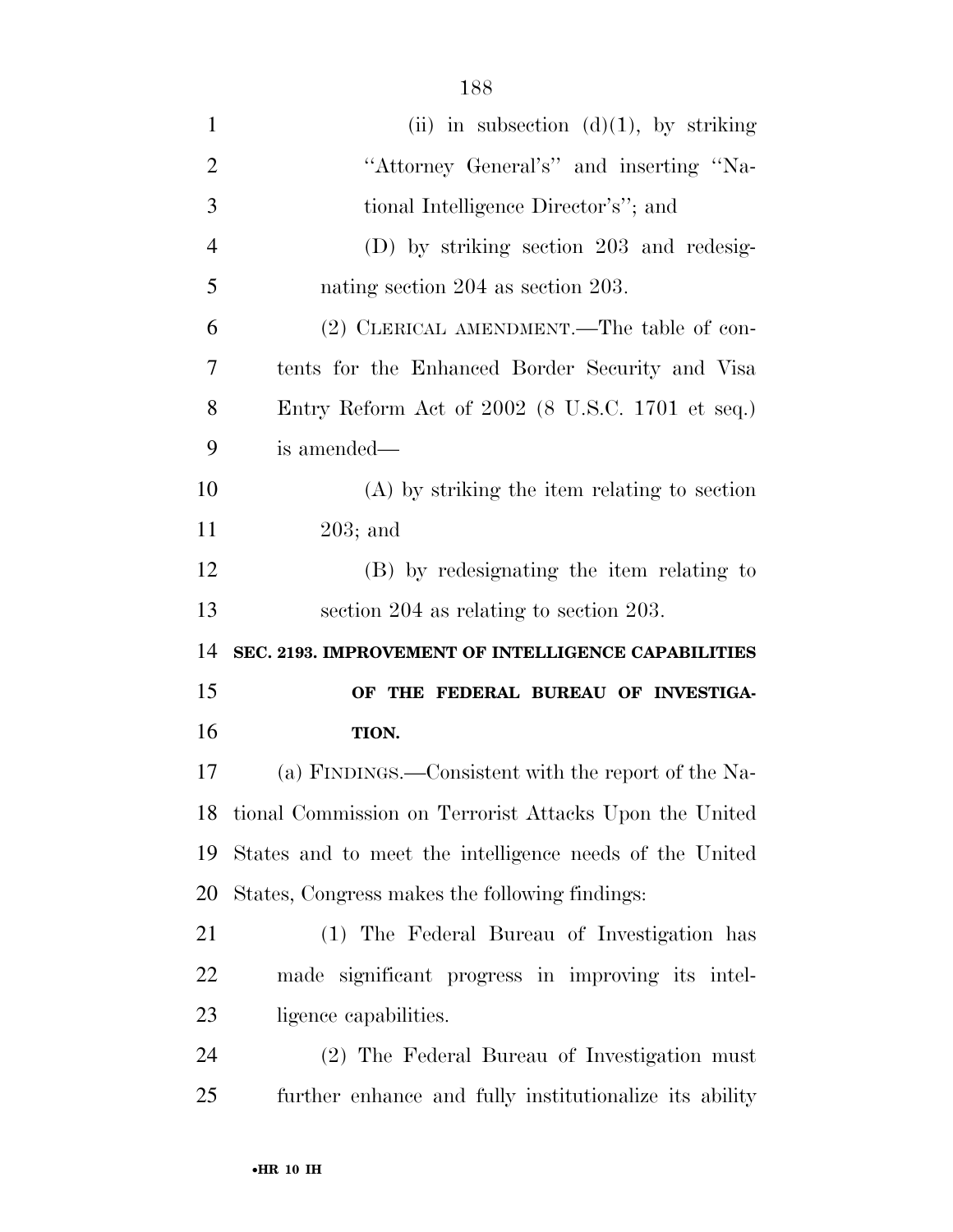to prevent, preempt, and disrupt terrorist threats to our homeland, our people, our allies, and our inter-ests.

 (3) The Federal Bureau of Investigation must collect, process, share, and disseminate, to the great- est extent permitted by applicable law, to the Presi- dent, the Vice President, and other officials in the Executive Branch, all terrorism information and other information necessary to safeguard our people and advance our national and homeland security in-terests.

 (4) The Federal Bureau of Investigation must move towards full and seamless coordination and co- operation with all other elements of the Intelligence Community, including full participation in, and sup-16 port to, the National Counterterrorism Center.

 (5) The Federal Bureau of Investigation must strengthen its pivotal role in coordination and co- operation with Federal, State, tribal, and local law enforcement agencies to ensure the necessary shar-21 ing of information for counterterrorism and criminal law enforcement purposes.

 (6) The Federal Bureau of Investigation must perform its vital intelligence functions in a manner consistent with both with national intelligence prior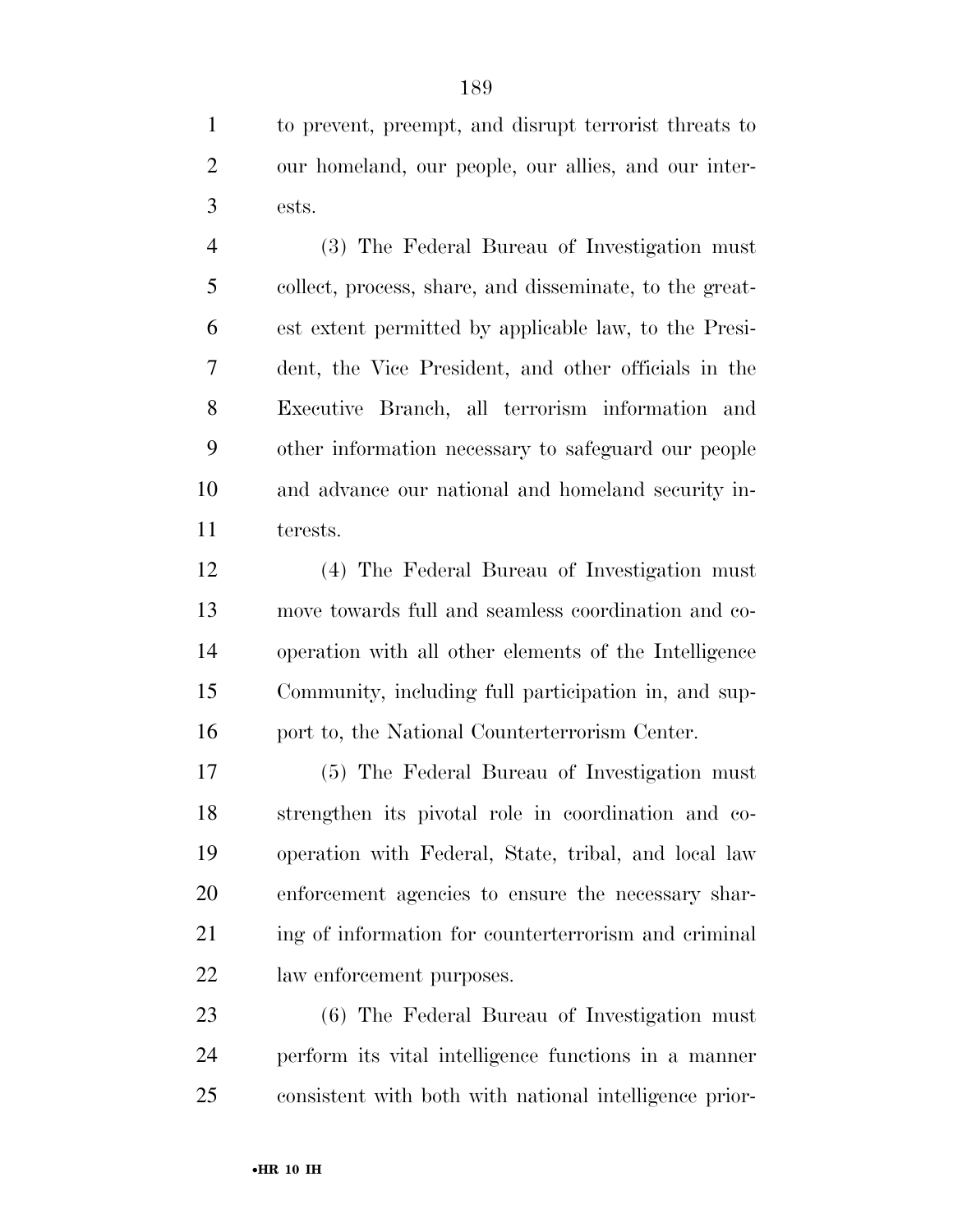ities and respect for privacy and other civil liberties under the Constitution and laws of the United States.

 (b) IMPROVEMENT OF INTELLIGENCE CAPABILI- TIES.—The Director of the Federal Bureau of Investiga- tion shall establish a comprehensive intelligence program for—

 (1) intelligence analysis, including recruitment and hiring of analysts, analyst training, priorities and status for analysis, and analysis performance measures;

 (2) intelligence production, including product standards, production priorities, information sharing and dissemination, and customer satisfaction meas-ures;

 (3) production of intelligence that is responsive to national intelligence requirements and priorities, including measures of the degree to which each FBI headquarters and field component is collecting and providing such intelligence;

 (4) intelligence sources, including source valida- tion, new source development, and performance measures;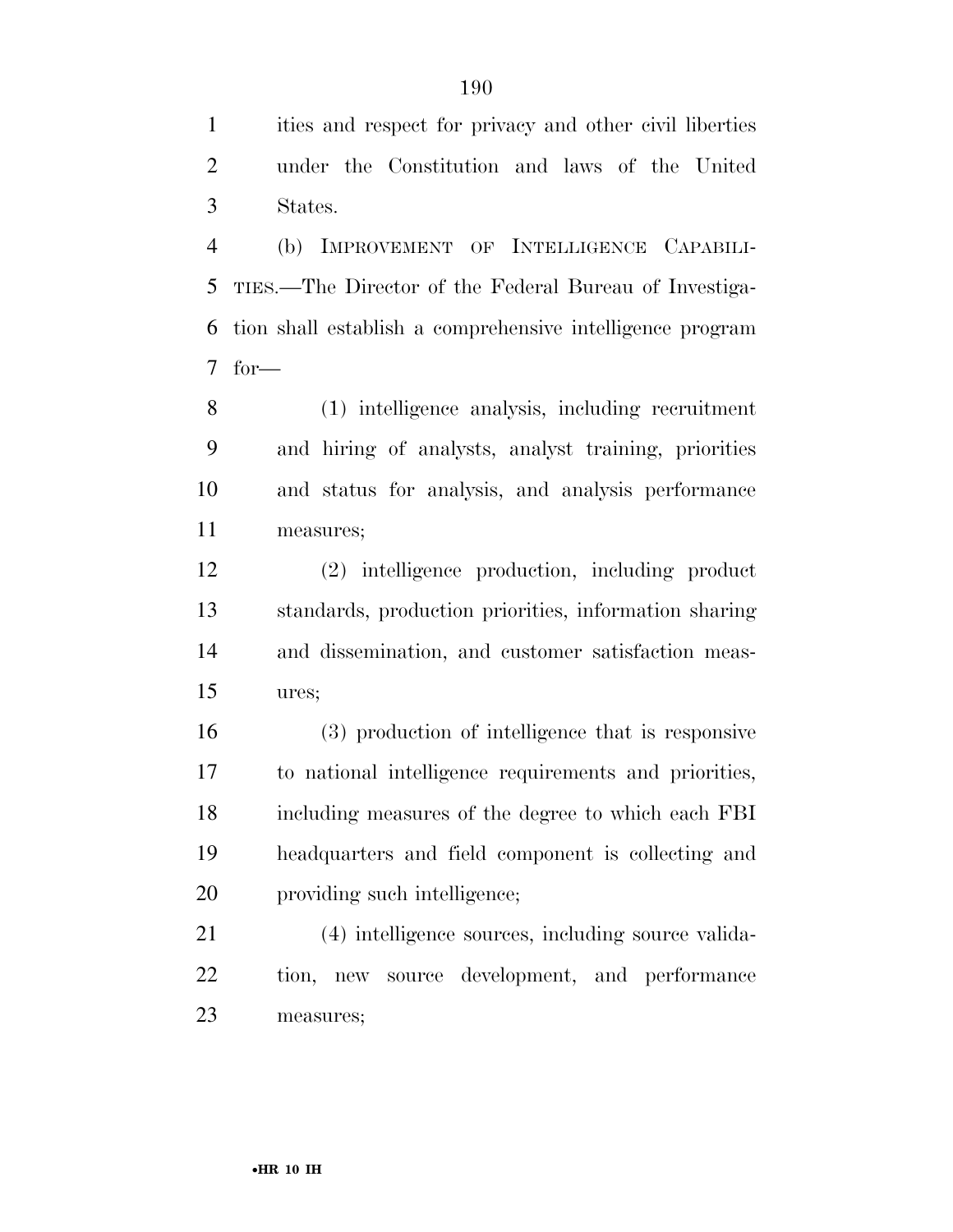(5) field intelligence operations, including staff- ing and infrastructure, management processes, pri- orities, and performance measures; (6) full and seamless coordination and coopera- tion with the other components of the Intelligence Community, consistent with their responsibilities; and (7) sharing of FBI intelligence and information across Federal, state, and local governments, with the private sector, and with foreign partners as pro- vided by law or by guidelines of the Attorney Gen- eral. (c) INTELLIGENCE DIRECTORATE.—The Director of the Federal Bureau of Investigation shall establish an In- telligence Directorate within the FBI. The Intelligence Di- rectorate shall have the authority to manage and direct the intelligence operations of all FBI headquarters and field components. The Intelligence Directorate shall have responsibility for all components and functions of the FBI necessary for— (1) oversight of FBI field intelligence oper- ations; 23 (2) FBI human source development and man-agement;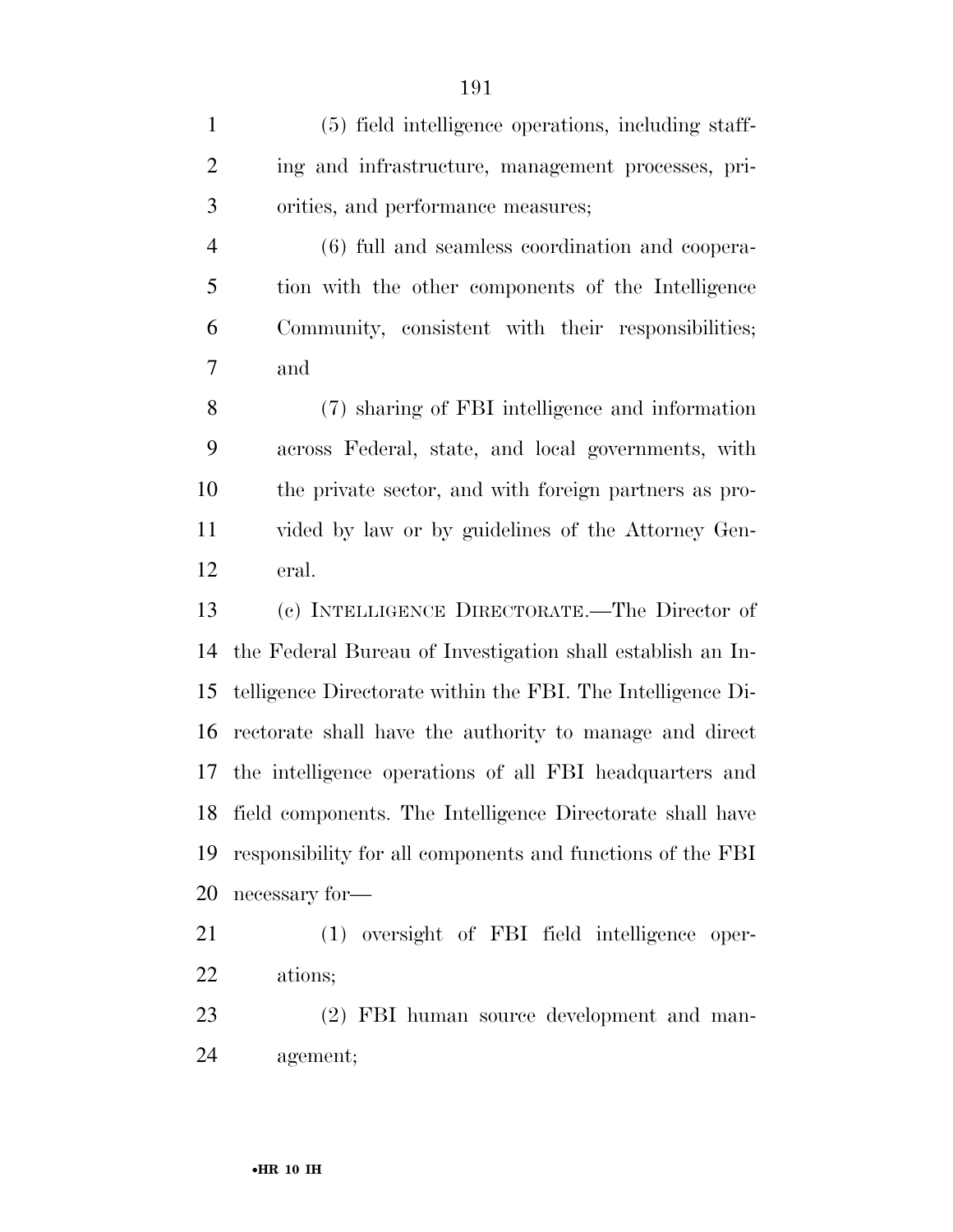| $\mathbf{1}$   | (3) FBI collection against nationally-determined           |
|----------------|------------------------------------------------------------|
| $\overline{2}$ | intelligence requirements;                                 |
| 3              | (4) language services;                                     |
| $\overline{4}$ | $(5)$ strategic analysis;                                  |
| 5              | (6) intelligence program and budget manage-                |
| 6              | ment; and                                                  |
| 7              | (7) the intelligence workforce.                            |
| 8              | (d) NATIONAL SECURITY WORKFORCE.-The Direc-                |
| 9              | tor of the Federal Bureau of Investigation shall establish |
| 10             | a specialized, integrated intelligence cadre composed of   |
| 11             | Special Agents, analysts, linguists, and surveillance spe- |
| 12             | cialists in a manner which creates and sustains within the |
| 13             | FBI a workforce with substantial expertise in, and com-    |
| 14             | mitment to, the intelligence mission of the FBI. The Di-   |
| 15             | rector shall—                                              |
| 16             | (1) ensure that these FBI employees may make               |
| 17             | their career, including promotion to the most senior       |
| 18             | positions in the FBI, within this career track;            |
| 19             | establish intelligence cadre requirements<br>(2)           |
| 20             | $for-$                                                     |
| 21             | $(A)$ training;                                            |
| 22             | (B) career development and certification;                  |
| 23             | (C) recruitment, hiring, and selection;                    |
| 24             | (D) integrating field intelligence teams;                  |
| 25             | and                                                        |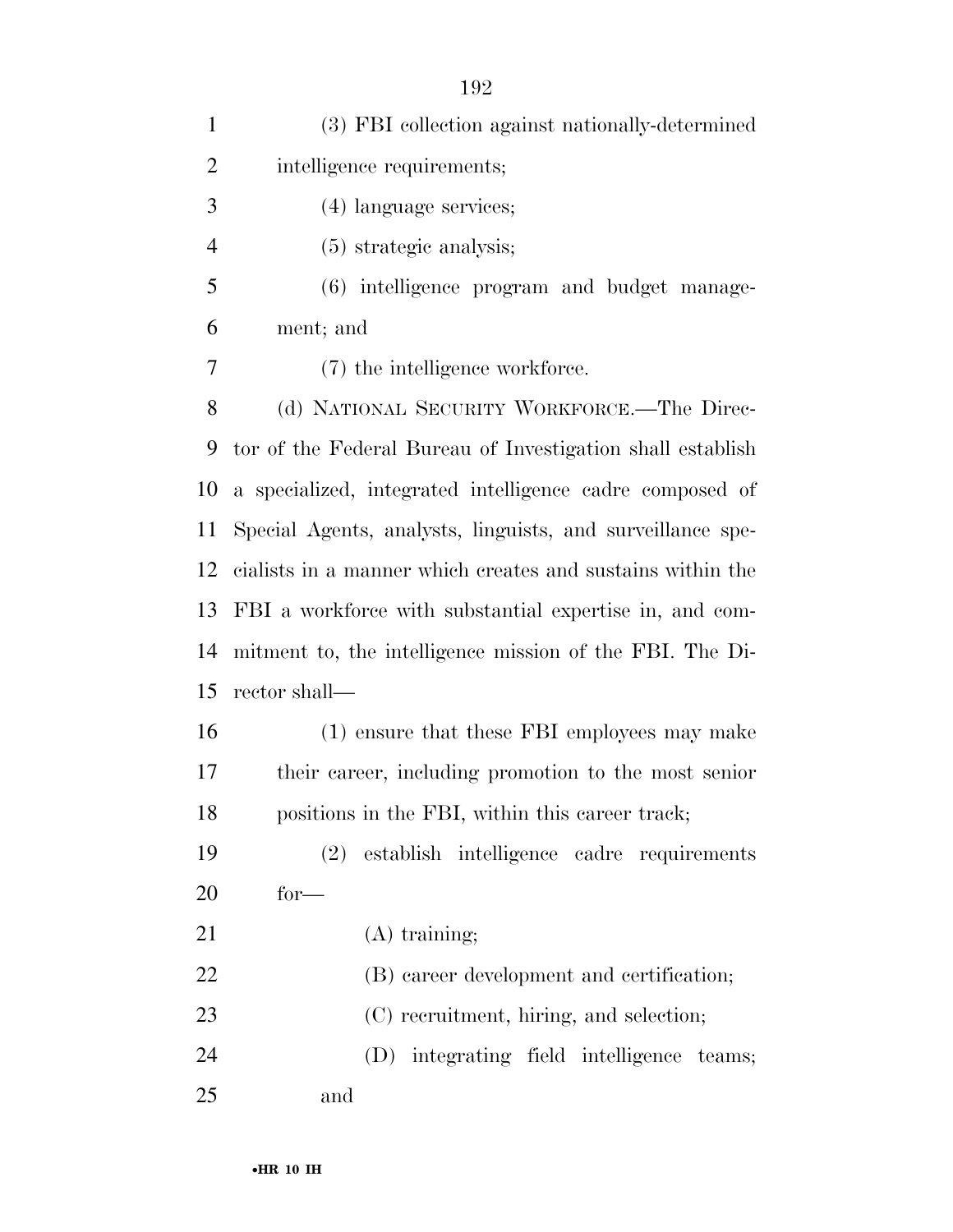| $\mathbf{1}$   | (E) senior level field management;                     |
|----------------|--------------------------------------------------------|
| $\overline{2}$ | (3) establish intelligence officer certification re-   |
| 3              | quirements, including requirements for training        |
| $\overline{4}$ | courses and assignments to other intelligence, na-     |
| 5              | tional security, or homeland security components of    |
| 6              | the Executive branch, in order to advance to senior    |
| 7              | operational management positions in the FBI;           |
| 8              | (4) ensure that the FBI's recruitment and              |
| 9              | training program enhances its ability to attract indi- |
| 10             | viduals with educational and professional back-        |
| 11             | grounds in intelligence, international relations, lan- |
| 12             | guage, technology, and other skills relevant to the    |
| 13             | intelligence mission of the FBI;                       |
| 14             | (5) ensure that all Special Agents and analysts        |
| 15             | employed by the FBI after the date of the enact-       |
| 16             | ment of this Act shall receive basic training in both  |
| 17             | criminal justice matters and intelligence matters;     |
| 18             | (6) ensure that all Special Agents employed by         |
| 19             | the FBI after the date of the enactment of this Act,   |
| 20             | to the maximum extent practicable, be given an op-     |
| 21             | portunity to undergo, during their early service with  |
| 22             | the FBI, meaningful assignments in criminal justice    |
| 23             | matters and in intelligence matters;                   |
| 24             | (7) ensure that, to the maximum extent prac-           |
| 25             | tical, Special Agents who specialize in intelligence   |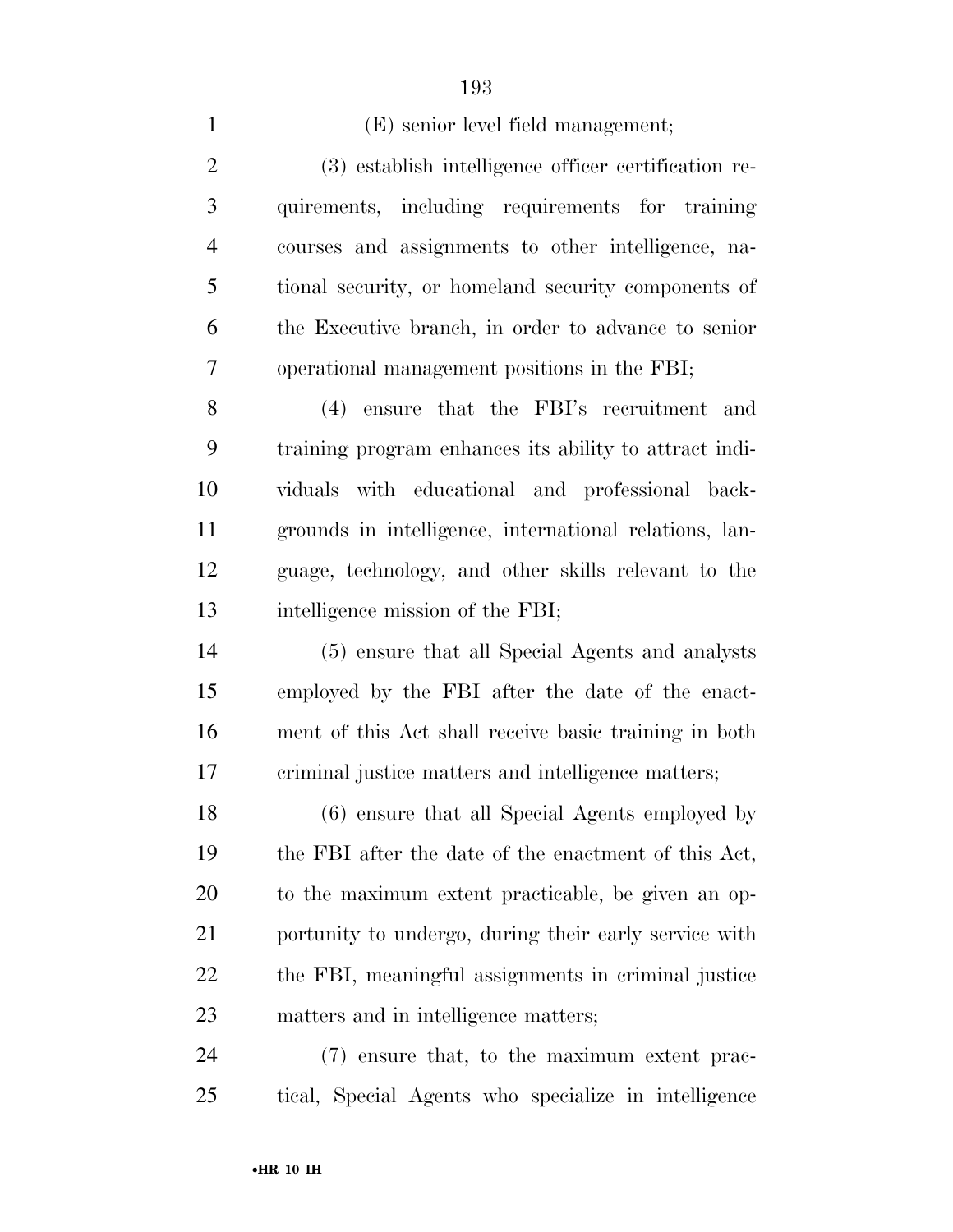are afforded the opportunity to work on intelligence matters over the remainder of their career with the FBI; and

 (8) ensure that, to the maximum extent prac- tical, analysts are afforded FBI training and career opportunities commensurate with the training and career opportunities afforded analysts in other ele-ments of the intelligence community.

 (e) FIELD OFFICE MATTERS.—The Director of the Federal Bureau of Investigation shall take appropriate ac- tions to ensure the integration of analysis, Special Agents, linguists, and surveillance personnel in FBI field intel- ligence components and to provide effective leadership and infrastructure to support FBI field intelligence compo-nents. The Director shall—

 (1) ensure that each FBI field office has an of- ficial at the level of Assistant Special Agent in Charge or higher with responsibility for the FBI field intelligence component; and

 (2) to the extent practicable, provide for such expansion of special compartmented information fa- cilities in FBI field offices as is necessary to ensure the discharge by the field intelligence components of the national security and criminal intelligence mis-sion of the FBI.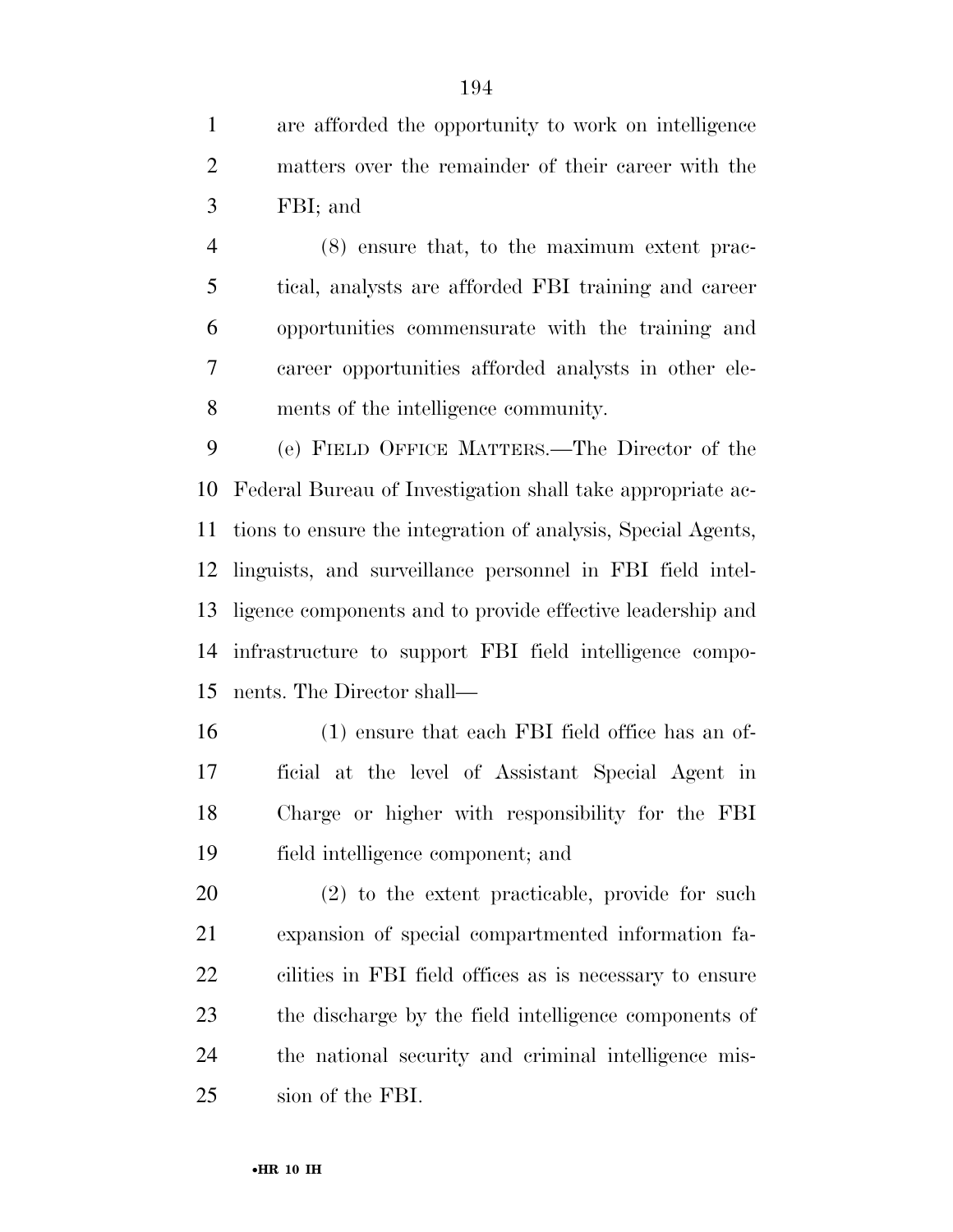| $\mathbf{1}$ | (g) BUDGET MATTERS.—The Director of the Federal             |
|--------------|-------------------------------------------------------------|
| 2            | Bureau of Investigation shall, in consultation with the Di- |
| 3            | rector of the Office of Management and Budget, modify       |
| 4            | the budget structure of the FBI in order to organize the    |
| 5            | budget according to its four main programs as follows:      |
| 6            | (1) Intelligence.                                           |
| 7            | (2) Counterterrorism and counterintelligence.               |
| 8            | (3) Criminal enterprise/Federal crimes.                     |
| 9            | (4) Criminal justice services.                              |
| 10           | (h) REPORTS.—                                               |
| 11           | $(1)(A)$ Not later than 180 days after the date             |
| 12           | of the enactment of this Act, and every twelve              |
| 13           | months thereafter, the Director of the Federal Bu-          |
| 14           | reau of Investigation shall submit to Congress a re-        |
| 15           | port on the progress made as of the date of such re-        |
| 16           | port in carrying out the requirements of this section.      |
| 17           | (B) The Director shall include in the first re-             |
| 18           | port required by subparagraph (A) an estimate of            |
| 19           | the resources required to complete the expansion of         |
| 20           | special compartmented information facilities to carry       |
| 21           | out the intelligence mission of FBI field intelligence      |
| <u>22</u>    | components.                                                 |
| 23           | (2) In each annual report required by para-                 |
| 24           | graph $(1)(A)$ the director shall include—                  |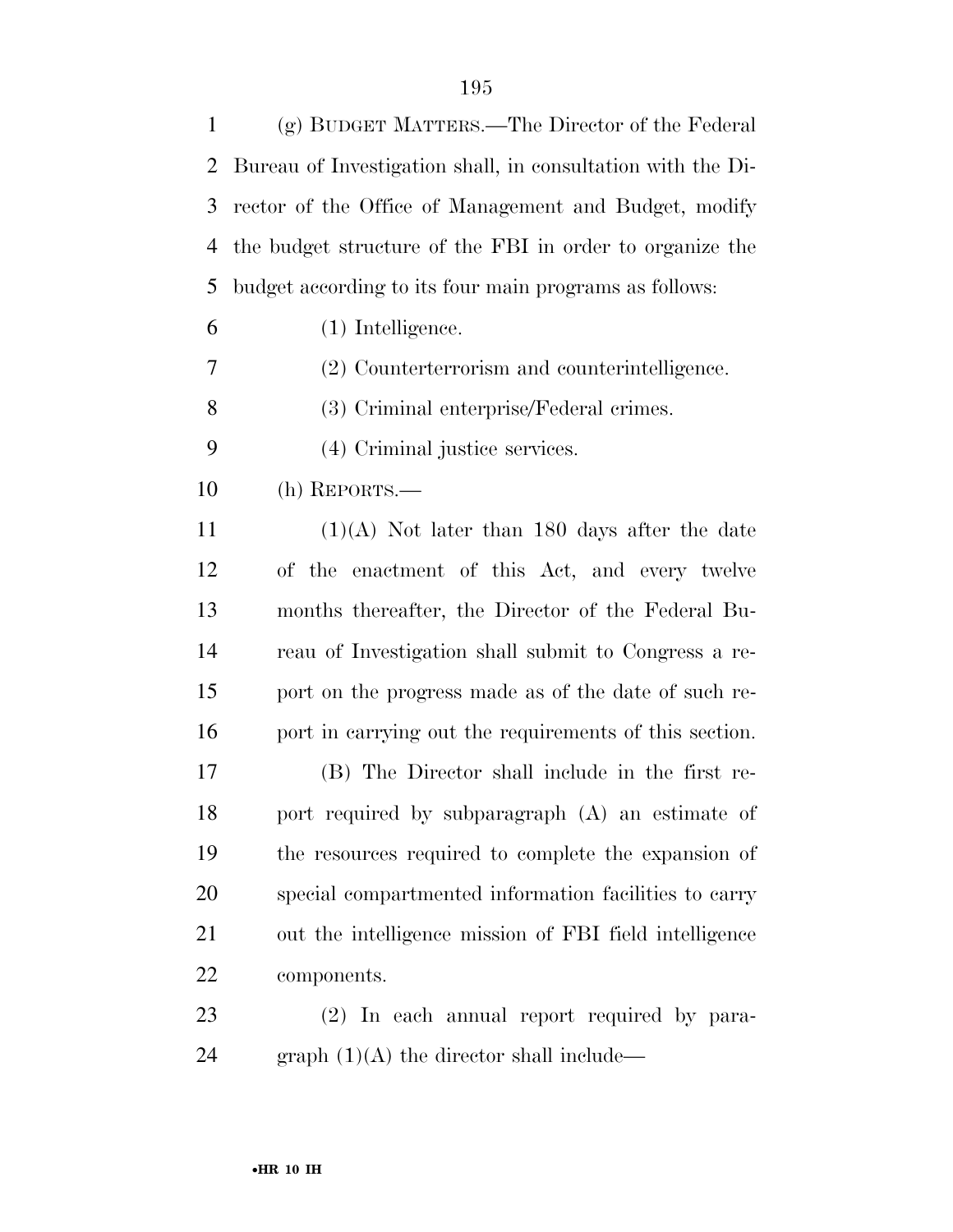| $\mathbf{1}$   | (A) a report on the progress made by each           |
|----------------|-----------------------------------------------------|
| $\overline{2}$ | FBI field office during the period covered by       |
| 3              | such review in addressing FBI and national in-      |
| $\overline{4}$ | telligence priorities;                              |
| 5              | (B) a report assessing the qualifications,          |
| 6              | status, and roles of analysts at FBI head-          |
| 7              | quarters and in FBI field offices; and              |
| 8              | (C) a report on the progress of the FBI in          |
| 9              | implementing information-sharing principles.        |
| 10             | (3) A report required by this subsection shall be   |
| 11             | submitted-                                          |
| 12             | (A) to each committee of Congress that              |
| 13             | has jurisdiction over the subject matter of such    |
| 14             | report; and                                         |
| 15             | (B) in unclassified form, but may include           |
| 16             | a classified annex.                                 |
| 17             | TITLE III–BORDER SECURITY                           |
| 18             | AND TERRORIST TRAVEL                                |
|                | 19 <b>Subtitle A—Immigration Reform in</b>          |
| 20             | the National Interest                               |
| 21             | <b>CHAPTER 1-GENERAL PROVISIONS</b>                 |
| 22             | SEC. 3001. ELIMINATING THE "WESTERN HEMISPHERE" EX- |
| 23             | <b>CEPTION FOR CITIZENS.</b>                        |
| 24             | (a) IN GENERAL.—                                    |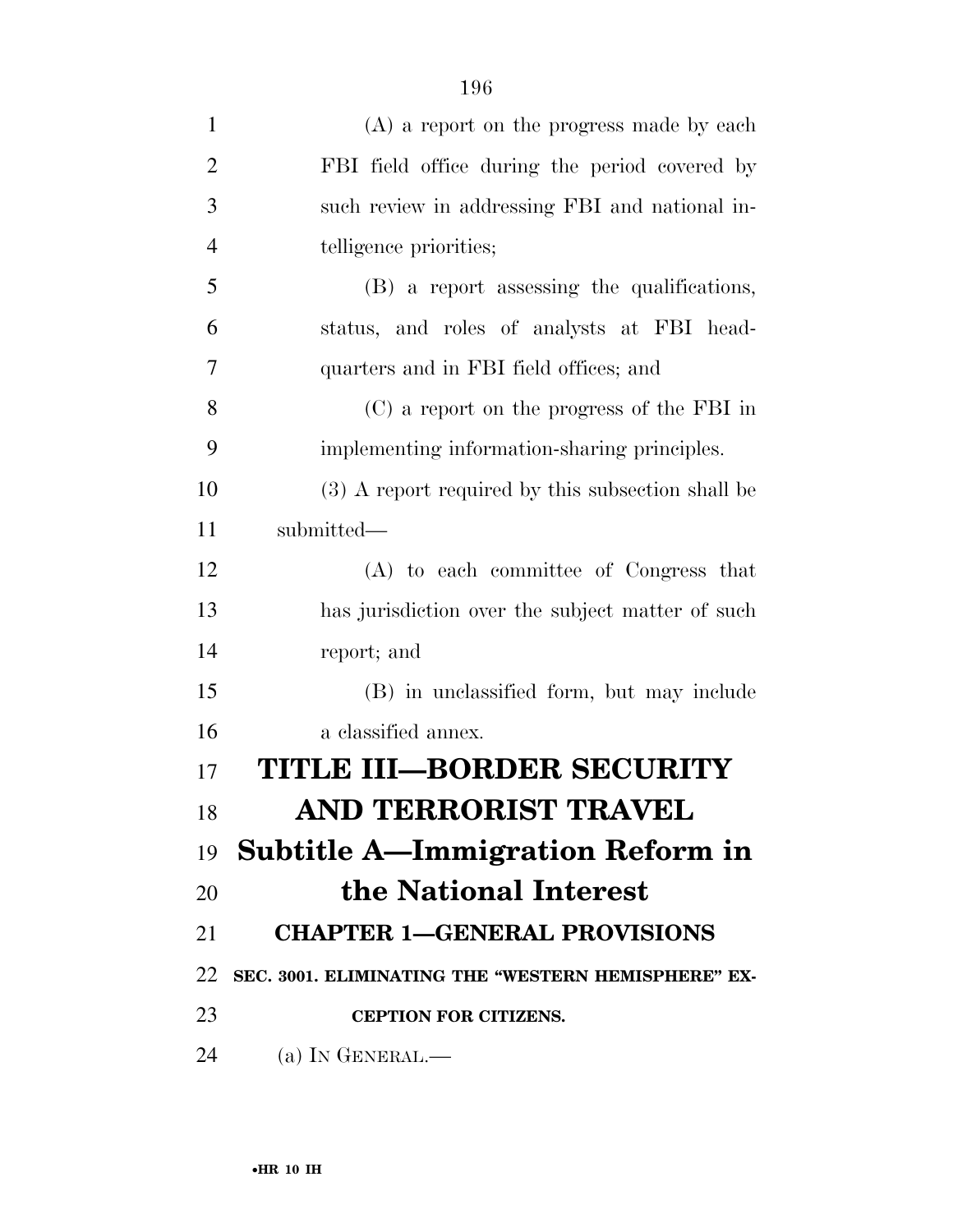(1) IN GENERAL.—Section 215(b) of the Immi- gration and Nationality Act (8 U.S.C. 1185(b)) is amended to read as follows:

 $\frac{4}{2}$  ''(b)(1) Except as otherwise provided in this sub- section, it shall be unlawful for any citizen of the United States to depart from or enter, or attempt to depart from or enter, the United States unless the citizen bears a valid United States passport.

 ''(2) Subject to such limitations and exceptions as the President may authorize and prescribe, the President may waive the application of paragraph (1) in the case of a citizen departing the United States to, or entering the United States from, foreign contiguous territory.

 ''(3) The President, if waiving the application of paragraph (1) pursuant to paragraph (2), shall require citizens departing the United States to, or entering the United States from, foreign contiguous territory to bear a document (or combination of documents) designated by the Secretary of Homeland Security under paragraph (4).

20  $\frac{1}{4}$  The Secretary of Homeland Security—

 $\langle A \rangle$  shall designate documents that are suffi- cient to denote identity and citizenship in the United States such that they may be used, either individ- ually or in conjunction with another document, to establish that the bearer is a citizen or national of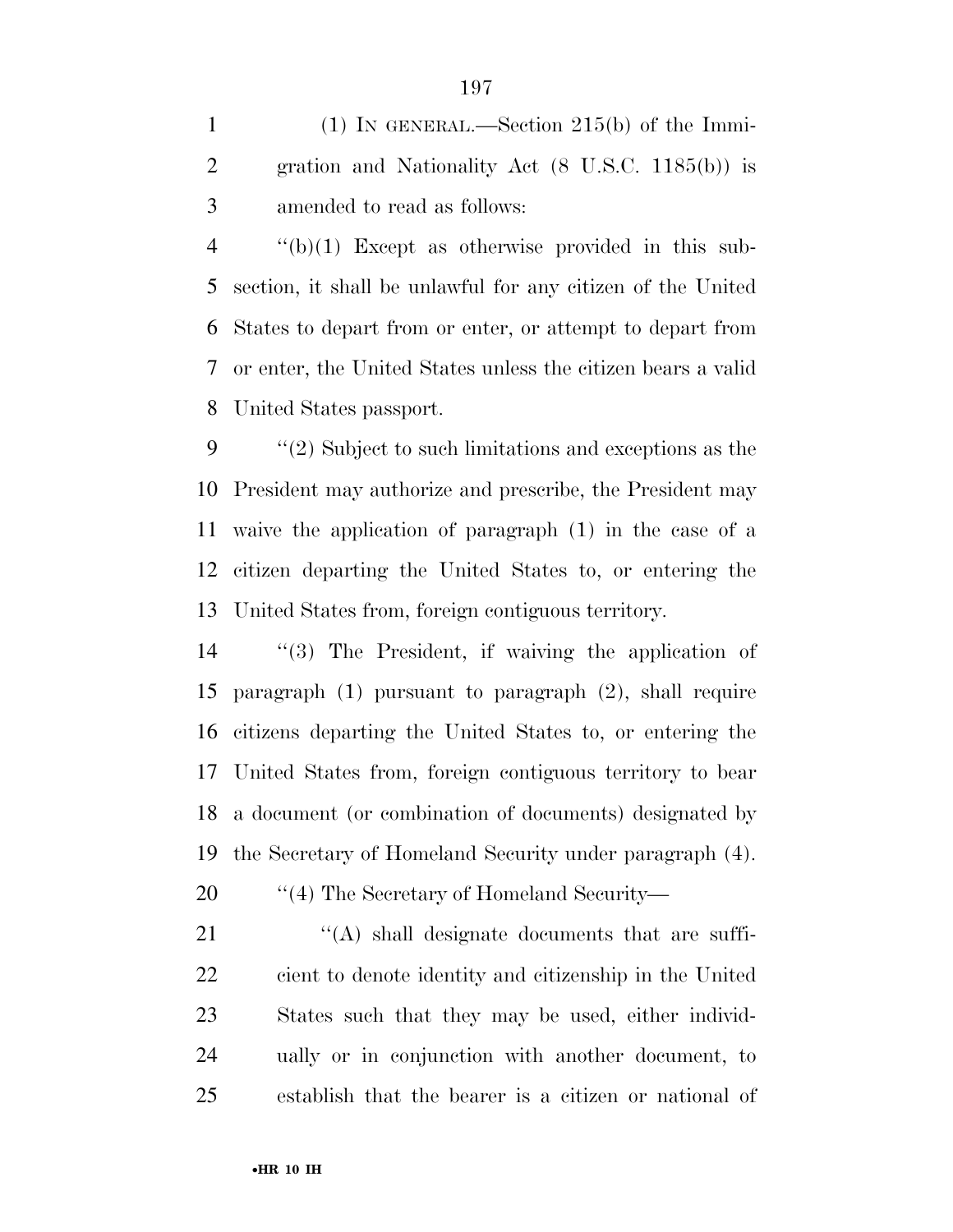| $\mathbf{1}$   | the United States for purposes of lawfully departing          |
|----------------|---------------------------------------------------------------|
| $\overline{2}$ | from or entering the United States; and                       |
| 3              | $\lq$ (B) shall publish a list of those documents in          |
| $\overline{4}$ | the Federal Register.                                         |
| 5              | $\cdot\cdot$ (5) A document may not be designated under para- |
| 6              | graph (4) (whether alone or in combination with other         |
| 7              | documents) unless the Secretary of Homeland Security de-      |
| 8              | termines that the document—                                   |
| 9              | "(A) may be relied upon for the purposes of                   |
| 10             | this subsection; and                                          |
| 11             | $\cdot$ (B) may not be issued to an alien unlawfully          |
| 12             | present in the United States.".                               |
| 13             | (2) EFFECTIVE DATE.—The amendment made                        |
| 14             | by paragraph (1) shall take effect on October 1,              |
| 15             | 2006.                                                         |
| 16             | (b) INTERIM RULE.—                                            |
| 17             | $(1)$ In GENERAL.—Not later than 60 days after                |
| 18             | the date of the enactment of this Act, the Secretary          |
| 19             | of Homeland Security—                                         |
| 20             | (A) shall designate documents that are suf-                   |
| 21             | ficient to denote identity and citizenship in the             |
| 22             | United States such that they may be used, ei-                 |
| 23             | ther individually or in conjunction with another              |
| 24             | document, to establish that the bearer is a cit-              |
| 25             | izen or national of the United States for pur-                |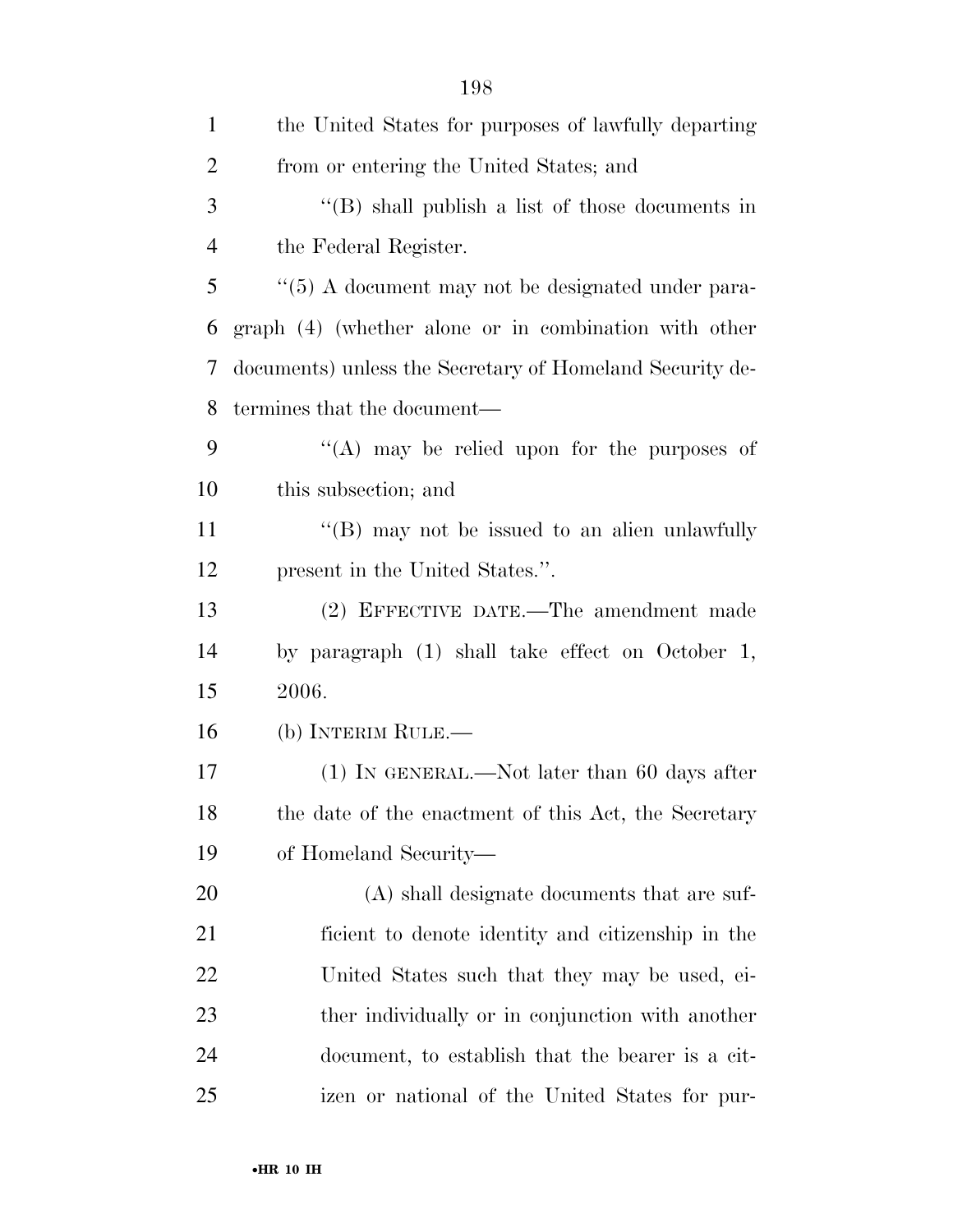| $\mathbf{1}$   | poses of lawfully departing from or entering the             |
|----------------|--------------------------------------------------------------|
| $\overline{2}$ | United States; and                                           |
| 3              | (B) shall publish a list of those documents                  |
| 4              | in the Federal Register.                                     |
| 5              | (2) LIMITATION ON PRESIDENTIAL AUTHOR-                       |
| 6              | ITY.—Beginning on the date that is 90 days after             |
| 7              | the publication described in paragraph $(1)(B)$ , the        |
| 8              | President, notwithstanding section $215(b)$ of the Im-       |
| 9              | migration and Nationality Act $(8 \text{ U.S.C. } 1185(b)),$ |
| 10             | may not exercise the President's authority under             |
| 11             | such section so as to permit any citizen of the              |
| 12             | United States to depart from or enter, or attempt to         |
| 13             | depart from or enter, the United States from any             |
| 14             | country other than foreign contiguous territory, un-         |
| 15             | less the citizen bears a document (or combination of         |
| 16             | documents) designated under paragraph $(1)(A)$ .             |
| 17             | (3) CRITERIA FOR DESIGNATION.—A document                     |
| 18             | may not be designated under paragraph $(1)(A)$               |
| 19             | (whether alone or in combination with other docu-            |
| 20             | ments) unless the Secretary of Homeland Security             |
| 21             | determines that the document—                                |
| 22             | $(A)$ may be relied upon for the purposes of                 |
| 23             | this subsection; and                                         |
| 24             | (B) may not be issued to an alien unlaw-                     |
| 25             | fully present in the United States.                          |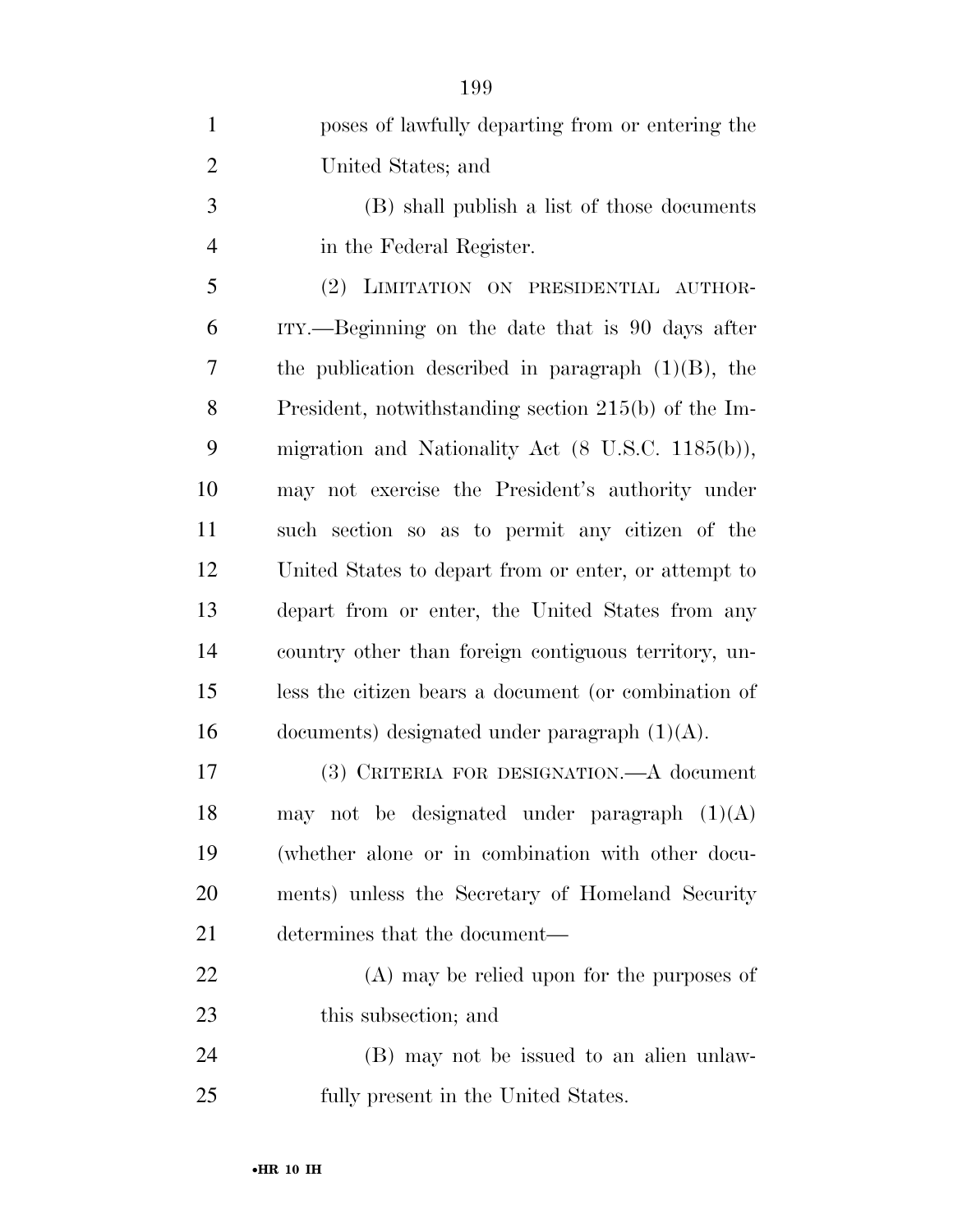| $\mathbf{1}$   | (4) EFFECTIVE DATE.—This subsection shall                     |
|----------------|---------------------------------------------------------------|
| $\overline{2}$ | take effect on the date of the enactment of this Act          |
| 3              | and shall cease to be effective on September 30,              |
| 4              | 2006.                                                         |
| 5              | SEC. 3002. MODIFICATION OF WAIVER AUTHORITY WITH              |
| 6              | RESPECT TO DOCUMENTATION REQUIRE-                             |
| 7              | MENTS FOR NATIONALS OF FOREIGN CON-                           |
| 8              | TIGUOUS TERRITORIES AND ADJACENT IS-                          |
| 9              | LANDS.                                                        |
| 10             | (a) IN GENERAL.—Section $212(d)(4)$ of the Immi-              |
| 11             | gration and Nationality Act $(8 \text{ U.S.C.1182}(d)(4))$ is |
| 12             | amended—                                                      |
| 13             | (1) by striking "Attorney General" and insert-                |
| 14             | ing "Secretary of Homeland Security";                         |
| 15             | (2) by striking "on the basis of reciprocity" and             |
| 16             | all that follows through "or $(C)$ "; and                     |
| 17             | $(3)$ by adding at the end the following:                     |
| 18             | "Either or both of the requirements of such para-             |
| 19             | graph may also be waived by the Secretary of Home-            |
| 20             | land Security and the Secretary of State, acting              |
| 21             | jointly and on the basis of reciprocity, with respect         |
| 22             | to nationals of foreign contiguous territory or of ad-        |
| 23             | jacent islands, but only if such nationals are re-            |
| 24             | quired, in order to be admitted into the United               |
| 25             | States, to be in possession of identification deemed          |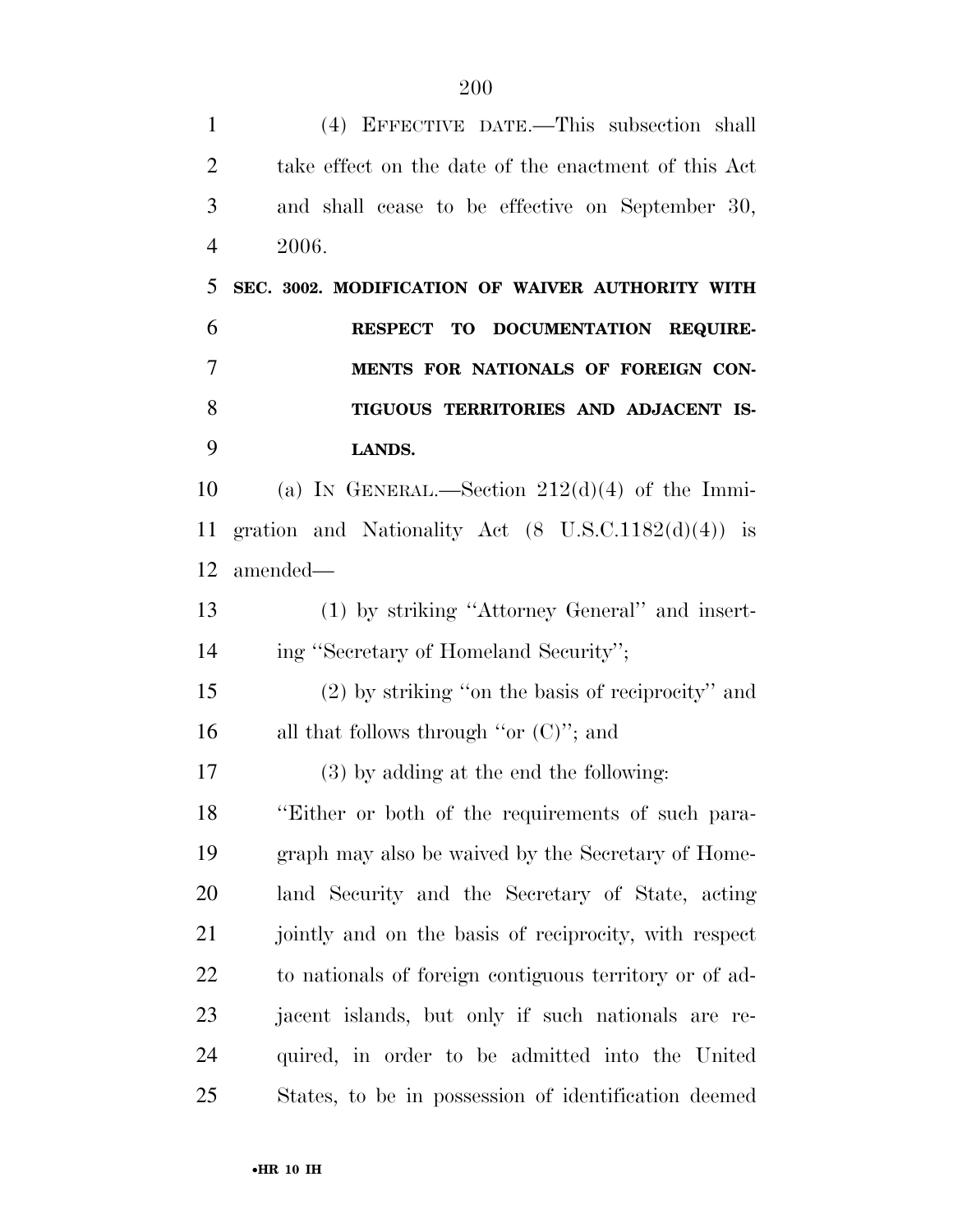by the Secretary of Homeland Security to be se-cure.''.

 (b) EFFECTIVE DATE.—The amendment made by subsection (a) shall take effect on December 31, 2006.

 **SEC. 3003. INCREASE IN FULL-TIME BORDER PATROL AGENTS.** 

 The Secretary of Homeland Security, in each of fiscal years 2006 through 2010, shall increase by not less than 2,000 the number of positions for full-time active-duty border patrol agents within the Department of Homeland Security above the number of such positions for which funds were allotted for the preceding fiscal year.

## **SEC. 3004. INCREASE IN FULL-TIME IMMIGRATION AND CUSTOMS ENFORCEMENT INVESTIGATORS.**

 The Secretary of Homeland Security, in each of fiscal years 2006 through 2010, shall increase by not less than 800 the number of positions for full-time active-duty in- vestigators within the Department of Homeland Security investigating violations of immigration laws (as defined in section 101(a)(17) of the Immigration and Nationality Act 21 (8 U.S.C.  $1101(a)(17)$ ) above the number of such posi- tions for which funds were allotted for the preceding fiscal year. At least half of these additional investigators shall be designated to investigate potential violations of section 274A of the Immigration and Nationality Act (8 U.S.C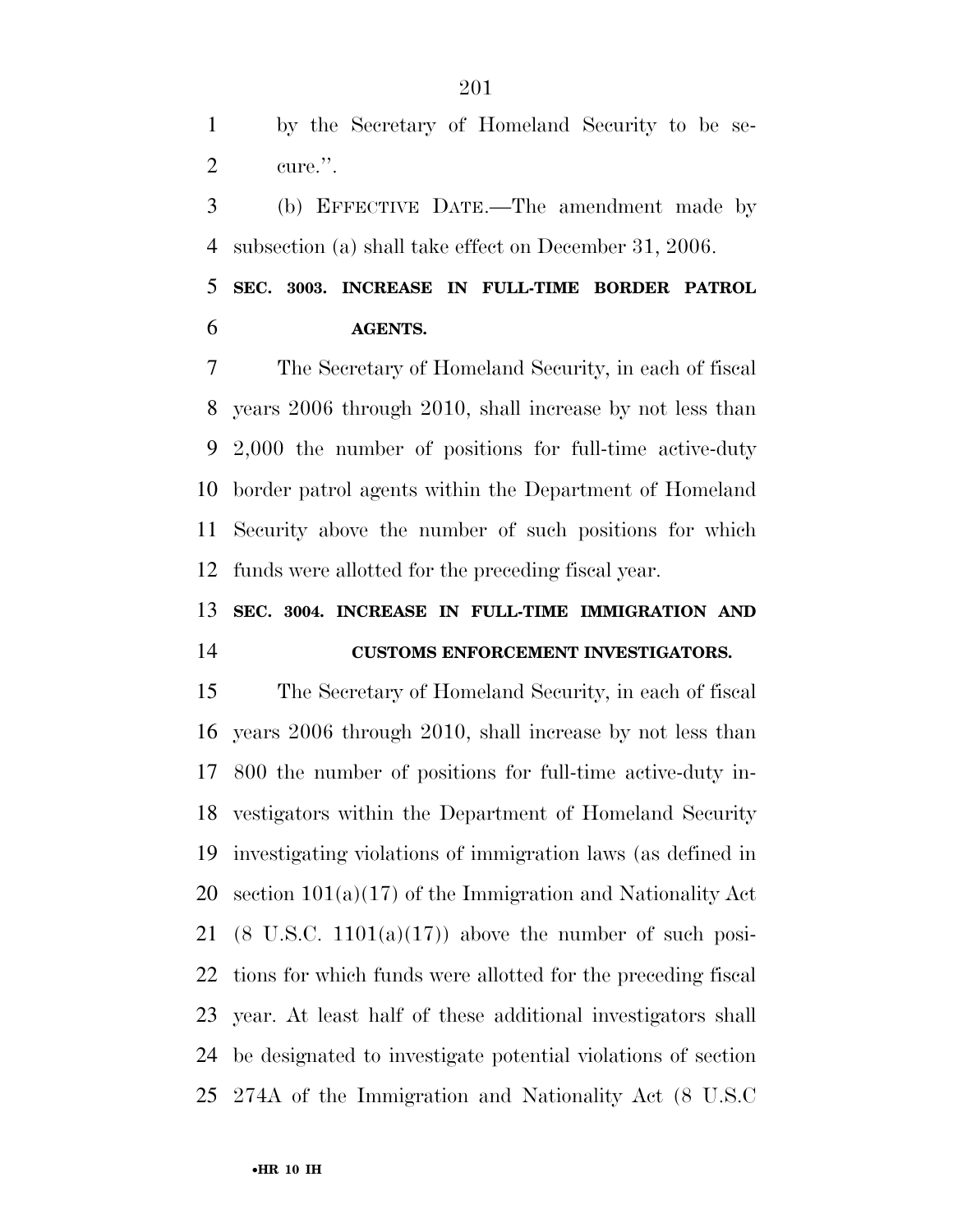1324a). Each State shall be allotted at least 3 of these additional investigators.

#### **SEC. 3005. ALIEN IDENTIFICATION STANDARDS.**

 Section 211 of the Immigration and Nationality Act (8 U.S.C. 1181) is amended by adding at the end the fol-lowing:

 ''(d) For purposes of establishing identity to any Fed- eral employee, an alien present in the United States may present any document issued by the Attorney General or the Secretary of Homeland Security under the authority of one of the immigration laws (as defined in section  $12 \quad 101(a)(17)$ , or an unexpired lawfully issued foreign pass- port. Subject to the limitations and exceptions in immigra-14 tion laws (as defined in section  $101(a)(17)$  of the Immi- gration and Nationality Act (8 U.S.C. 1101(a)(17)), no other document may be presented for those purposes.''. **SEC. 3006. EXPEDITED REMOVAL.** 

18 Section  $235(b)(1)(A)$  of the Immigration and Nation-19 ality Act (8 U.S.C.  $1225(b)(1)(A)$ ) is amended by striking clauses (i) through (iii) and inserting the following:

21 ""(i) IN GENERAL.—If an immigration officer determines that an alien (other than an alien described in subparagraph (F)) who is arriving in the United States, or who has not been admitted or paroled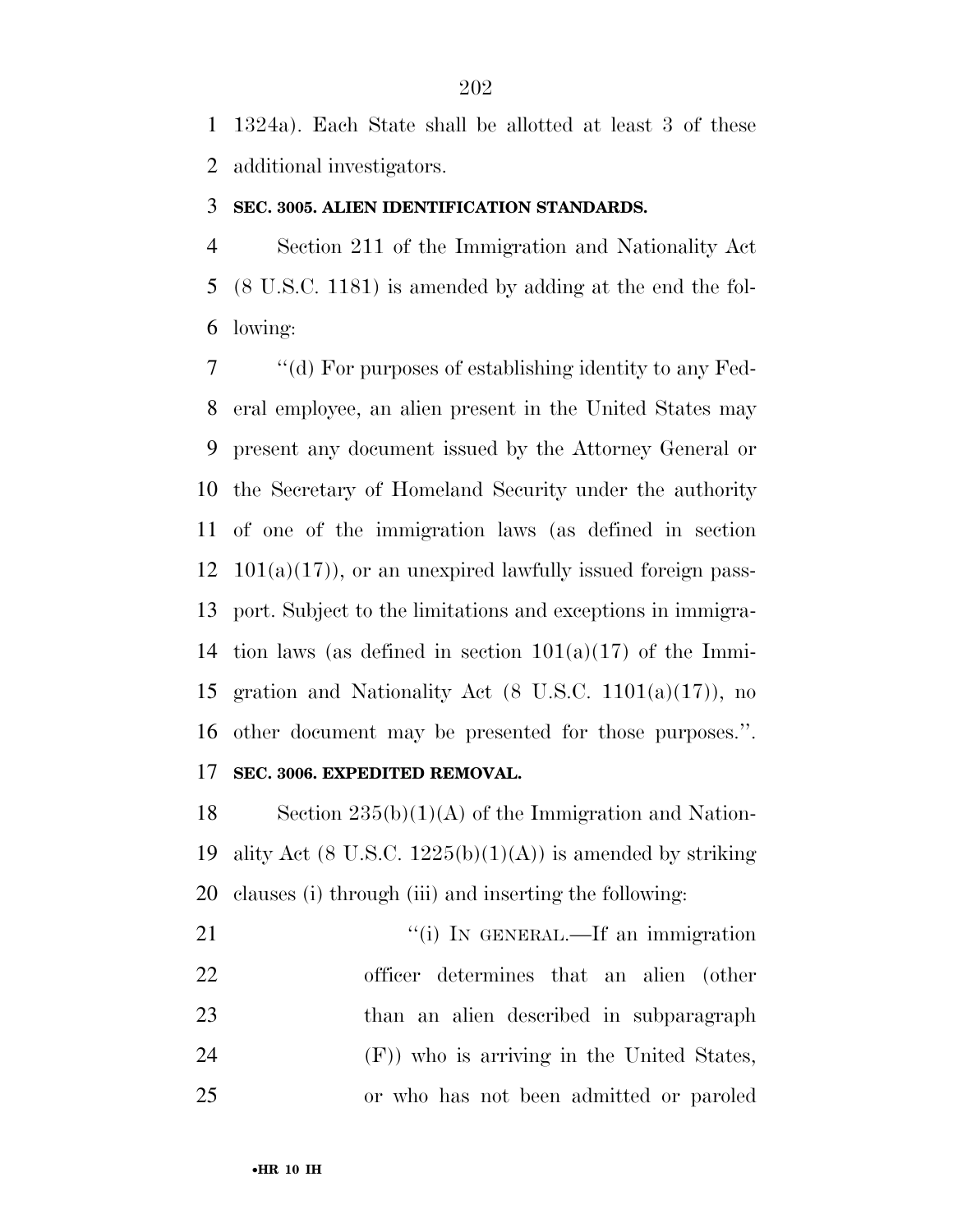| $\mathbf{1}$   | into the United States and has not been           |
|----------------|---------------------------------------------------|
| $\overline{2}$ | physically present in the United States           |
| 3              | continuously for the 5-year period imme-          |
| $\overline{4}$ | diately prior to the date of the determina-       |
| 5              | tion of inadmissibility under this para-          |
| 6              | graph, is inadmissible under section              |
| $\overline{7}$ | $212(a)(6)(C)$ or $212(a)(7)$ , the officer shall |
| 8              | order the alien removed from the United           |
| 9              | States without further hearing or review,         |
| 10             | unless—                                           |
| 11             | $\lq\lq$ (I) the alien has been charged           |
| 12             | with a crime, is in criminal pro-                 |
| 13             | ceedings, or is serving a criminal sen-           |
| 14             | tence; or                                         |
| 15             | $\lq\lq$ (II) the alien indicates an inten-       |
| 16             | tion to apply for asylum under section            |
| 17             | 208 or a fear of persecution and the              |
| 18             | officer determines that the alien has             |
| 19             | been physically present in the United             |
| 20             | States for less than 1 year.                      |
| 21             | "(ii) CLAIMS FOR ASYLUM.—If an im-                |
| 22             | migration officer determines that an alien        |
| 23             | (other than an alien described in subpara-        |
| 24             | $graph$ (F)) who is arriving in the United        |
| 25             | States, or who has not been admitted or           |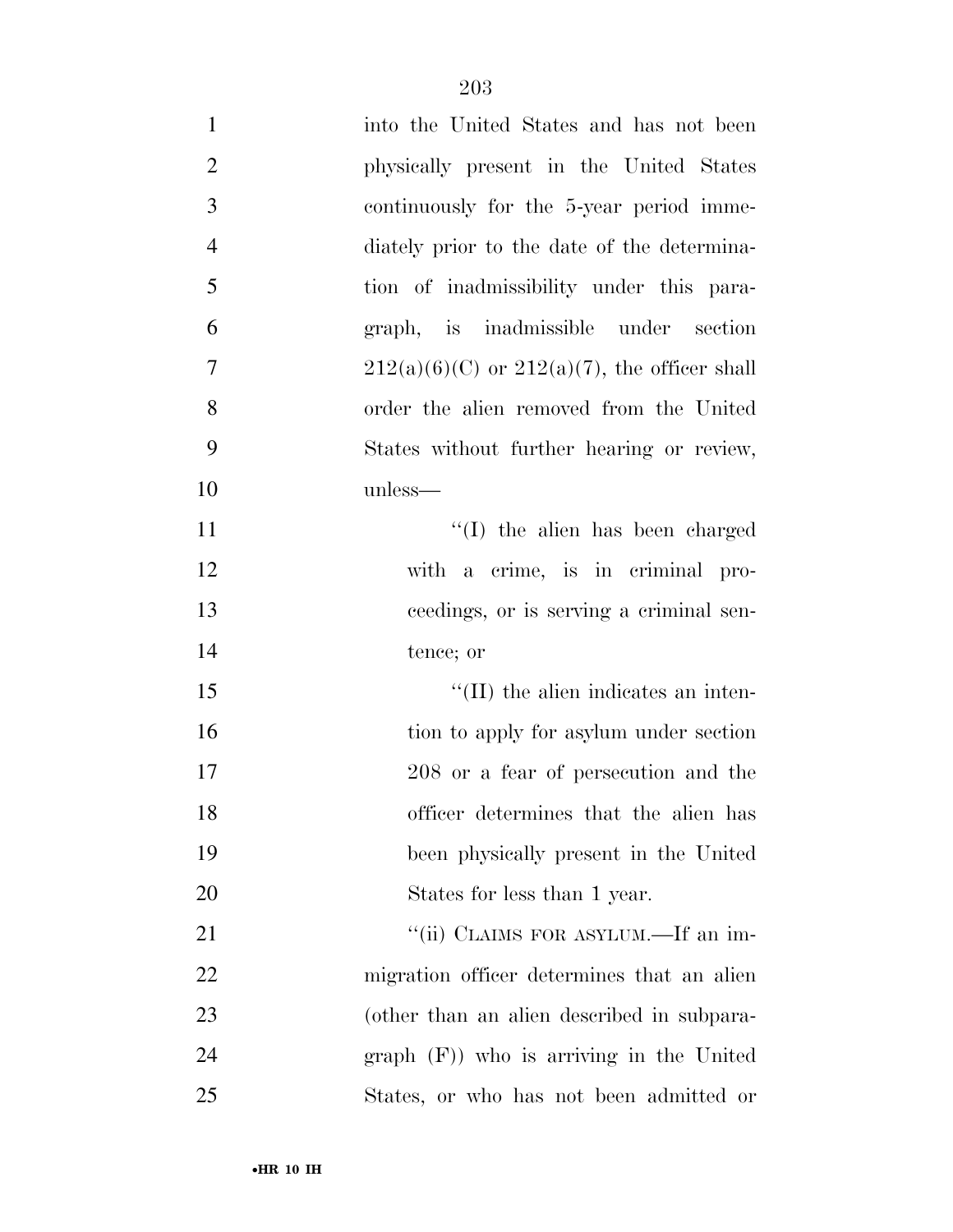| $\mathbf{1}$   | paroled into the United States and has not              |
|----------------|---------------------------------------------------------|
| $\overline{2}$ | been physically present in the United                   |
| 3              | States continuously for the 5-year period               |
| $\overline{4}$ | immediately prior to the date of the deter-             |
| 5              | mination of inadmissibility under this                  |
| 6              | paragraph, is inadmissible under section                |
| $\overline{7}$ | $212(a)(6)(C)$ or $212(a)(7)$ , and the alien           |
| 8              | indicates either an intention to apply for              |
| 9              | asylum under section 208 or a fear of per-              |
| 10             | secution, the officer shall refer the alien             |
| 11             | for an interview by an asylum officer under             |
| 12             | subparagraph (B) if the officer determines              |
| 13             | that the alien has been physically present              |
| 14             | in the United States for less than 1 year.".            |
| 15             | SEC. 3007. PREVENTING TERRORISTS FROM OBTAINING         |
| 16             | <b>ASYLUM.</b>                                          |
| 17             | (a) CONDITIONS FOR GRANTING ASYLUM.—Section             |
| 18             | 208(b) of the Immigration and Nationality Act (8 U.S.C. |
| 19             | $1158(b)$ ) is amended—                                 |
| 20             | $(1)$ in paragraph $(1)$ , by striking "The Attorney"   |
| 21             | General" and inserting the following:                   |
| 22             | ``(A)<br>ELIGIBILITY.—The Secretary of                  |
| 23             | Homeland Security or the Attorney General";             |
| 24             | and                                                     |
| 25             | $(2)$ by adding at the end the following:               |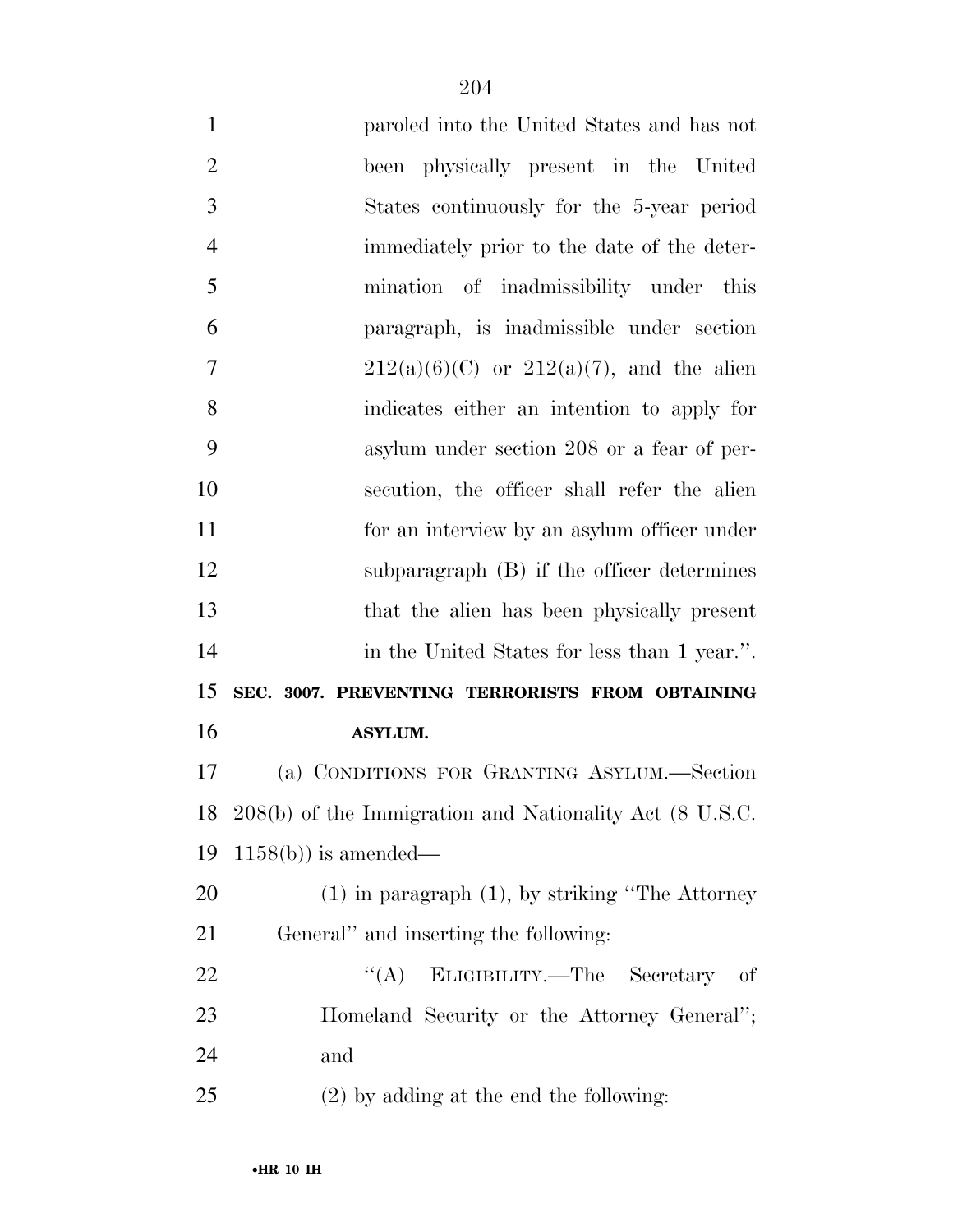| $\mathbf{1}$   | "(B) BURDEN OF PROOF.—The burden of                  |
|----------------|------------------------------------------------------|
| $\mathfrak{2}$ | proof is on the applicant to establish that the      |
| 3              | applicant is a refugee within the meaning of         |
| $\overline{4}$ | section $101(a)(42)(A)$ . To establish that the ap-  |
| 5              | plicant is a refugee within the meaning of this      |
| 6              | Act, the applicant must establish that race, reli-   |
| 7              | gion, nationality, membership in a particular        |
| 8              | social group, or political opinion was or will be    |
| 9              | the central motive for persecuting the applicant.    |
| 10             | The testimony of the applicant may be suffi-         |
| 11             | cient to sustain such burden without corrobora-      |
| 12             | tion, but only if it is credible, is persuasive, and |
| 13             | refers to specific facts that demonstrate that       |
| 14             | the applicant is a refugee. Where the trier of       |
| 15             | fact finds that it is reasonable to expect cor-      |
| 16             | roborating evidence for certain alleged facts        |
| 17             | pertaining to the specifics of the applicant's       |
| 18             | claim, such evidence must be provided unless a       |
| 19             | reasonable explanation is given as to why such       |
| 20             | information is not provided. The credibility de-     |
| 21             | termination of the trier of fact may be based,       |
| 22             | in addition to other factors, on the demeanor,       |
| 23             | candor, or responsiveness of the applicant or        |
| 24             | witness, the consistency between the applicant's     |
| 25             | or witness's written and oral statements, wheth-     |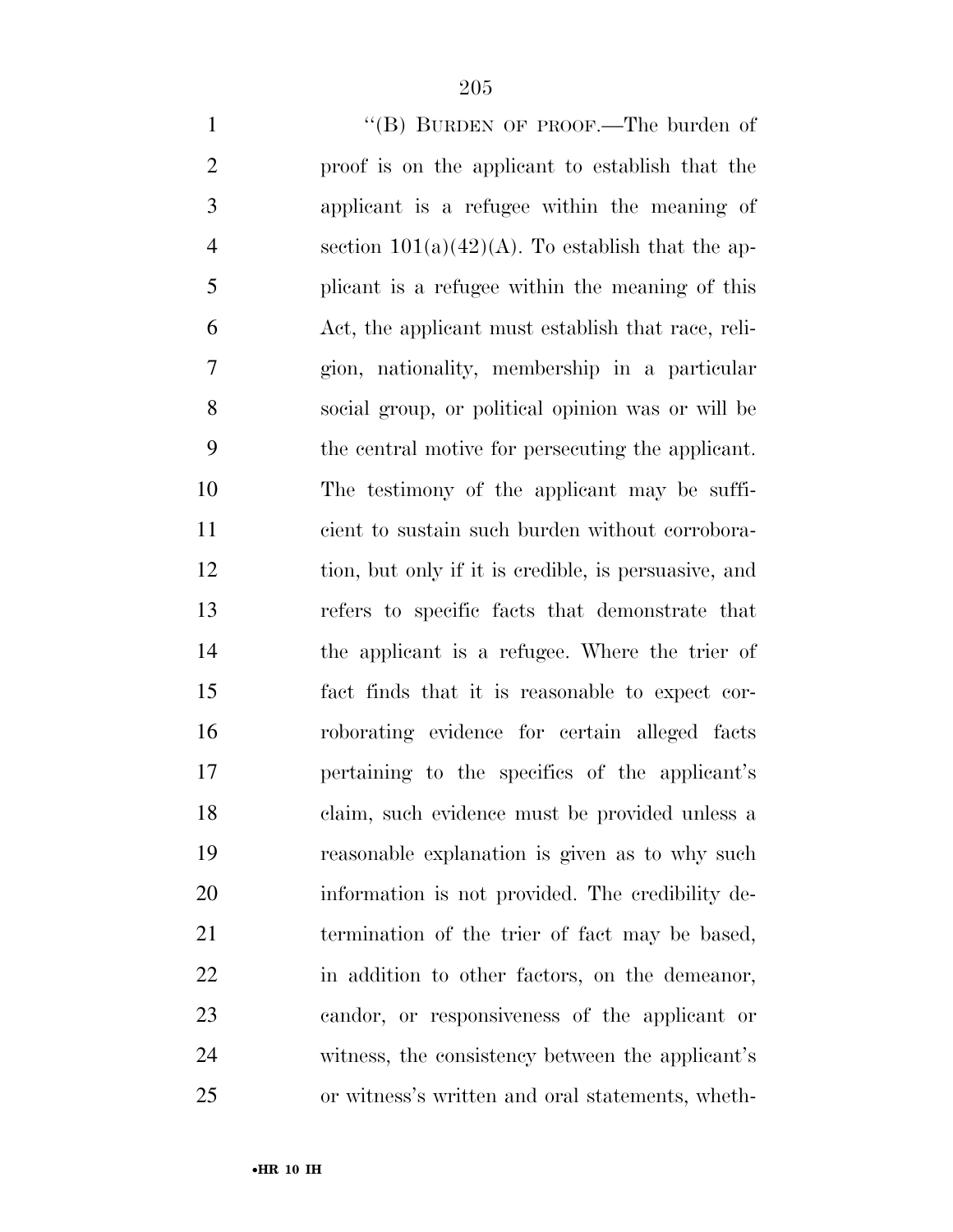er or not under oath, made at any time to any officer, agent, or employee of the United States, the internal consistency of each such statement, the consistency of such statements with the country conditions in the country from which the applicant claims asylum (as presented by the Department of State) and any inaccuracies or falsehoods in such statements. These factors may be considered individually or cumula-10 tively.".

 (b) STANDARD OF REVIEW FOR ORDERS OF RE- MOVAL.—Section 242(b)(4) of the Immigration and Na- tionality Act (8 U.S.C. 1252(b)(4)) is amended by adding after subparagraph (D) the following flush language: ''No court shall reverse a determination made by an adjudi- cator with respect to the availability of corroborating evi-17 dence as described in section  $208(b)(1)(B)$ , unless the court finds that a reasonable adjudicator is compelled to conclude that such corroborating evidence is unavailable.''.

 (c) EFFECTIVE DATE.—The amendment made by subsection (b) shall take effect upon the date of enactment of this Act and shall apply to cases in which the final ad- ministrative removal order was issued before, on, or after the date of enactment of this Act.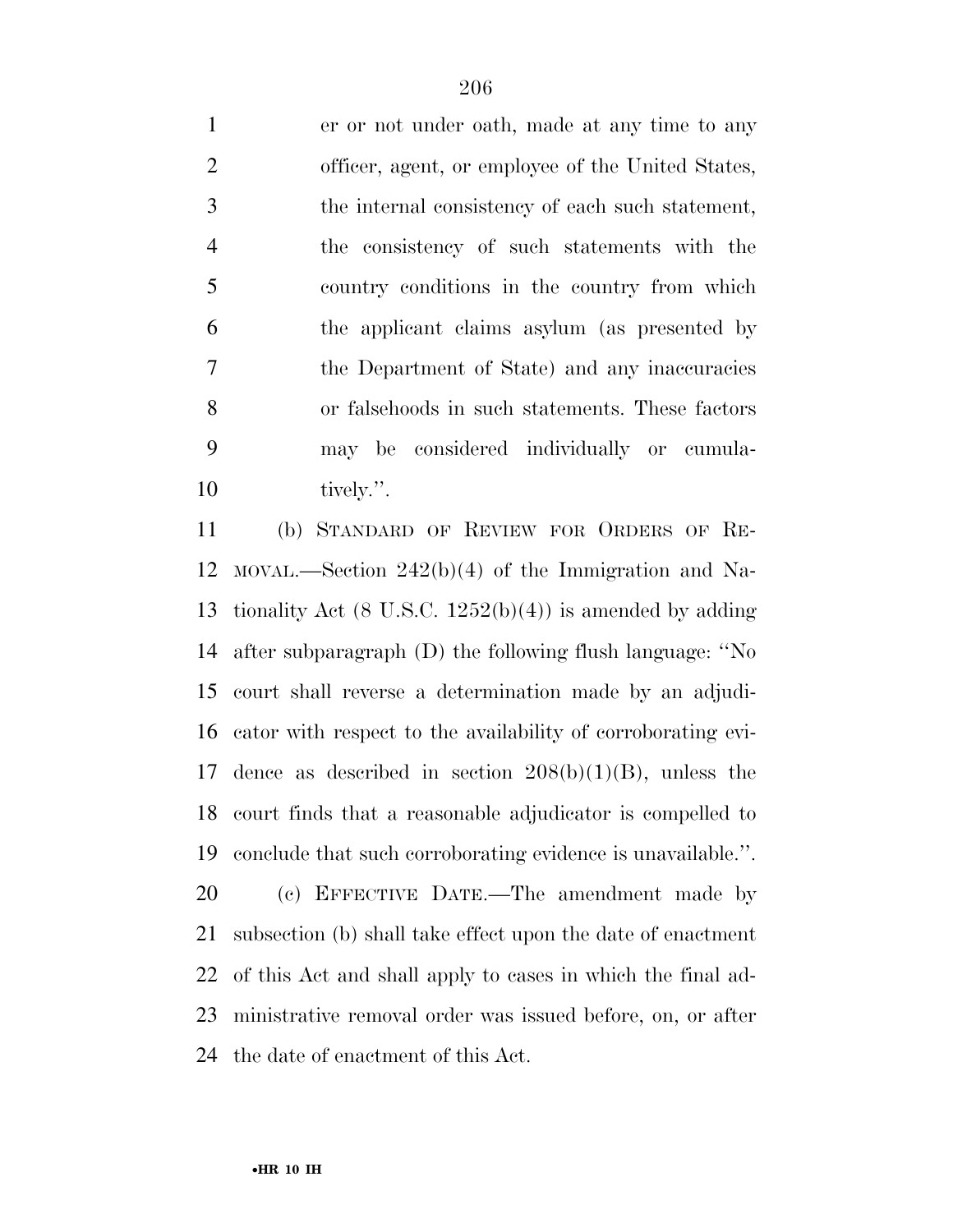## **SEC. 3008. REVOCATION OF VISAS AND OTHER TRAVEL DOCUMENTATION.**

 (a) LIMITATION ON REVIEW.—Section 221(i) of the Immigration and Nationality Act (8 U.S.C. 1201(i)) is amended by adding at the end the following: ''There shall be no means of administrative or judicial review of a rev- ocation under this subsection, and no court or other per- son otherwise shall have jurisdiction to consider any claim challenging the validity of such a revocation.''.

 (b) CLASSES OF DEPORTABLE ALIENS.—Section 237(a)(1)(B) of the Immigration and Nationality Act (8 U.S.C. 1227(a)(1)(B)) is amended by striking ''United States is'' and inserting the following: ''United States, or whose nonimmigrant visa (or other documentation author- izing admission into the United States as a nonimmigrant) has been revoked under section 221(i), is''.

 (c) REVOCATION OF PETITIONS.—Section 205 of the Immigration and Nationality Act (8 U.S.C. 1155) is amended—

 (1) by striking ''Attorney General'' and insert-ing ''Secretary of Homeland Security''; and

(2) by striking the final two sentences.

 (d) EFFECTIVE DATE.—The amendments made by this section shall take effect on the date of the enactment of this Act and shall apply to revocations under sections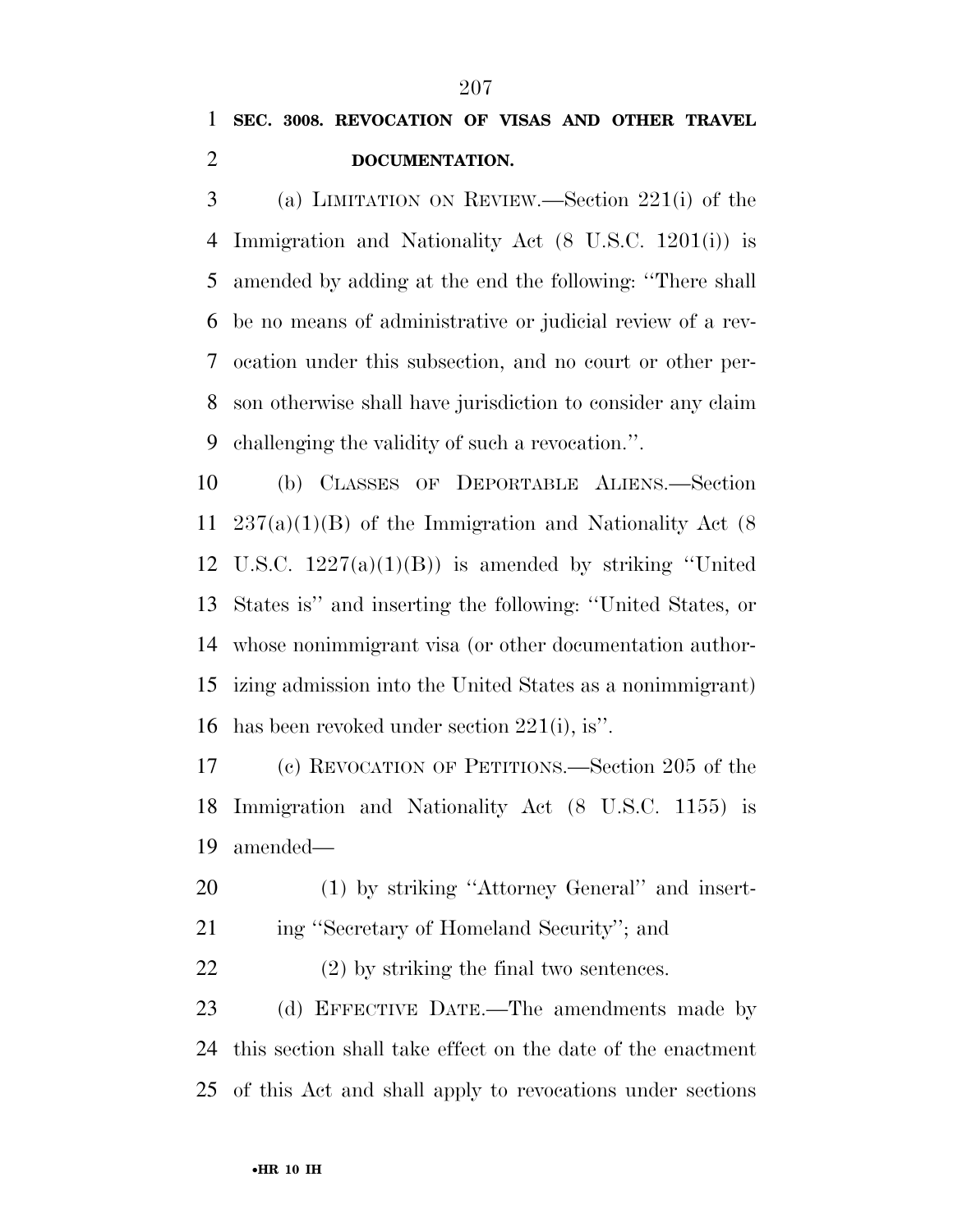| $\mathbf{1}$   | $205$ and $221(i)$ of the Immigration and Nationality Act |
|----------------|-----------------------------------------------------------|
| 2              | made before, on, or after such date.                      |
| 3              | SEC. 3009. JUDICIAL REVIEW OF ORDERS OF REMOVAL.          |
| $\overline{4}$ | (a) IN GENERAL.—Section 242 of the Immigration            |
| 5              | and Nationality Act (8 U.S.C. 1252) is amended—           |
| 6              | $(1)$ in subsection $(a)$ —                               |
| 7              | (A) in paragraph $(2)$ —                                  |
| 8              | (i) in subparagraphs $(A)$ , $(B)$ , and                  |
| 9              | (C), by inserting "(statutory and nonstatu-               |
| 10             | tory), including section $2241$ of title $28$ ,           |
| 11             | United States Code, or any other habeas                   |
| 12             | corpus provision, and sections 1361 and                   |
| 13             | 1651 of title 28, United States Code" after               |
| 14             | "Notwithstanding any other provision of                   |
| 15             | $law$ "; and                                              |
| 16             | (ii) by adding at the end the fol-                        |
| 17             | lowing:                                                   |
| 18             | "(D) JUDICIAL REVIEW OF CERTAIN                           |
| 19             | LEGAL CLAIMS.—Nothing in this paragraph                   |
| 20             | shall be construed as precluding consideration            |
| 21             | by the circuit courts of appeals of constitutional        |
| 22             | claims or pure questions of law raised upon pe-           |
| 23             | titions for review filed in accordance with this          |
| 24             | section. Notwithstanding any other provision of           |
| 25             | law (statutory and nonstatutory), including sec-          |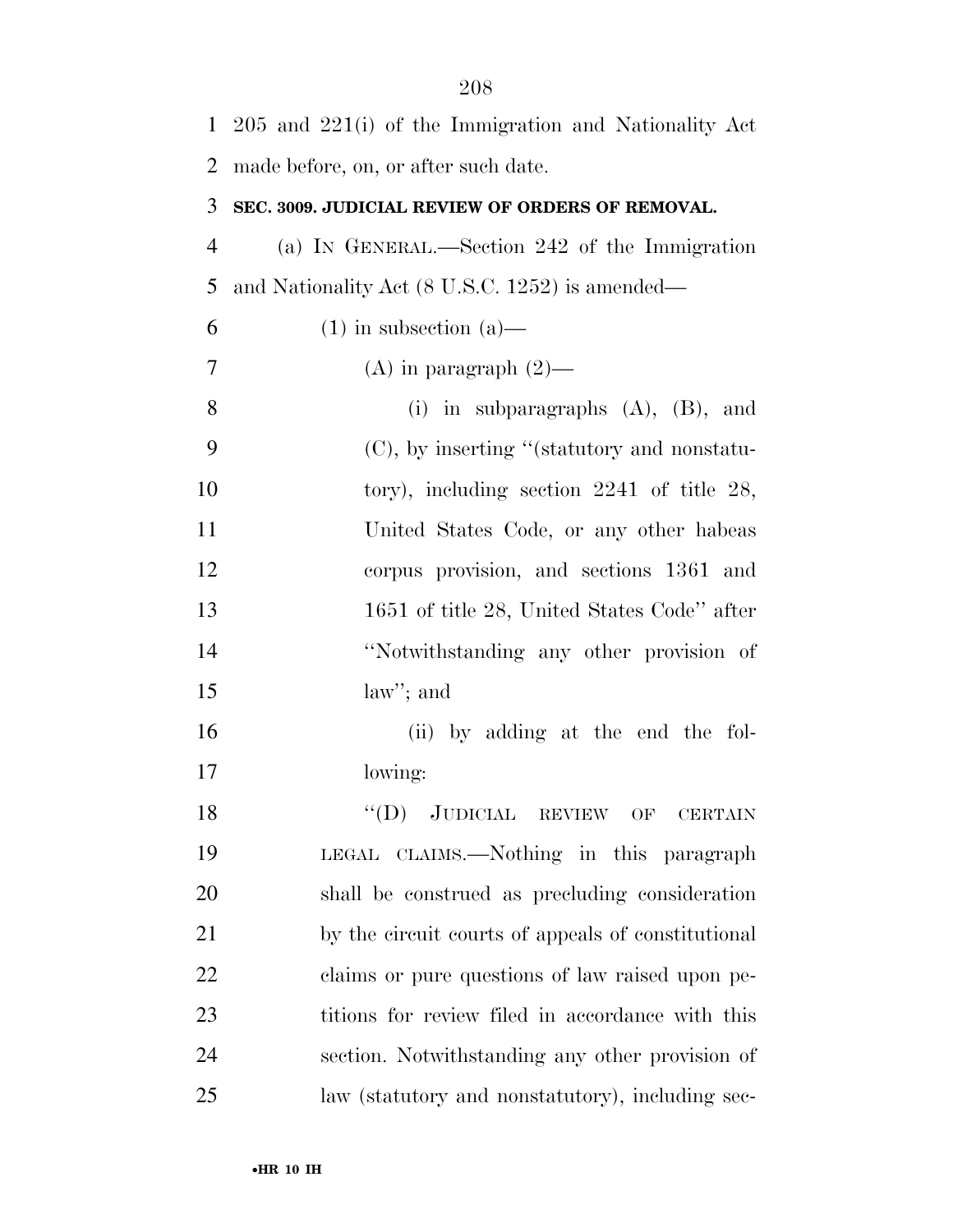| $\mathbf{1}$   | tion 2241 of title 28, United States Code, or,           |
|----------------|----------------------------------------------------------|
| $\overline{2}$ | except as provided in subsection (e), any other          |
| 3              | habeas corpus provision, and sections 1361 and           |
| $\overline{4}$ | 1651 of title 28, United States Code, such peti-         |
| 5              | tions for review shall be the sole and exclusive         |
| 6              | means of raising any and all claims with respect         |
| 7              | to orders of removal entered or issued under             |
| 8              | any provision of this Act."; and                         |
| 9              | (B) by adding at the end the following:                  |
| 10             | "(4) CLAIMS UNDER THE UNITED NATIONS                     |
| 11             | CONVENTION.—Notwithstanding any other provision          |
| 12             | of law (statutory and nonstatutory), including sec-      |
| 13             | tion 2241 of title 28, United States Code, or any        |
| 14             | other habeas corpus provision, and sections 1361         |
| 15             | and 1651 of title 28, United States Code, a petition     |
| 16             | for review by the circuit courts of appeals filed in ac- |
| 17             | cordance with this section is the sole and exclusive     |
| 18             | means of judicial review of claims arising under the     |
| 19             | United Nations Convention Against Torture and            |
| 20             | Other Forms of Cruel, Inhuman, or Degrading              |
| 21             | Treatment or Punishment.                                 |
| 22             | " $(5)$ EXCLUSIVE MEANS OF REVIEW.—The ju-               |

 dicial review specified in this subsection shall be the sole and exclusive means for review by any court of an order of removal entered or issued under any pro-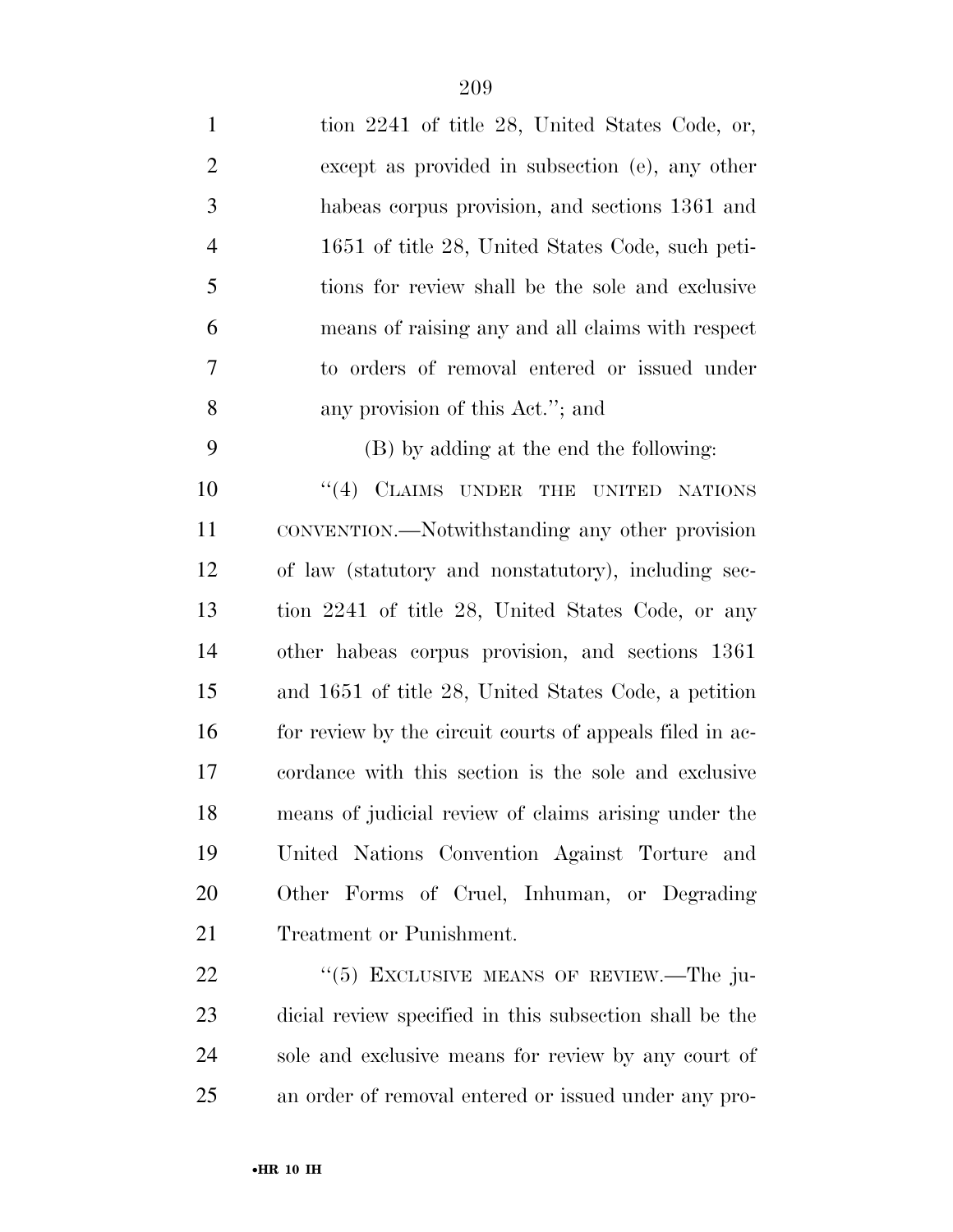| $\mathbf{1}$   | vision of this Act. For purposes of this title, in every |
|----------------|----------------------------------------------------------|
| $\overline{2}$ | provision that limits or eliminates judicial review or   |
| 3              | jurisdiction to review, the terms 'judicial review' and  |
| $\overline{4}$ | 'jurisdiction to review' include habeas corpus review    |
| 5              | pursuant to section 2241 of title 28, United States      |
| 6              | Code, or any other habeas corpus provision, sections     |
| 7              | 1361 and 1651 of title 28, United States Code, and       |
| 8              | review pursuant to any other provision of law.";         |
| 9              | $(2)$ in subsection $(b)$ —                              |
| 10             | $(A)$ in paragraph $(3)(B)$ , by inserting               |
| 11             | "pursuant to subsection $(f)$ " after "unless";          |
| 12             | and                                                      |
| 13             | $(B)$ in paragraph $(9)$ , by adding at the end          |
| 14             | the following: "Except as otherwise provided in          |
| 15             | this subsection, no court shall have jurisdiction,       |
| 16             | by habeas corpus under section 2241 of title             |
| 17             | 28, United States Code, or any other habeas              |
| 18             | corpus provision, by section 1361 or 1651 of             |
| 19             | title 28, United States Code, or by any other            |
| 20             | provision of law (statutory or nonstatutory), to         |
| 21             | hear any cause or claim subject to these con-            |
| 22             | solidation provisions.";                                 |
| 23             | $(3)$ in subsection $(f)(2)$ , by inserting "or stay,    |
| 24             | by temporary or permanent order, including stays         |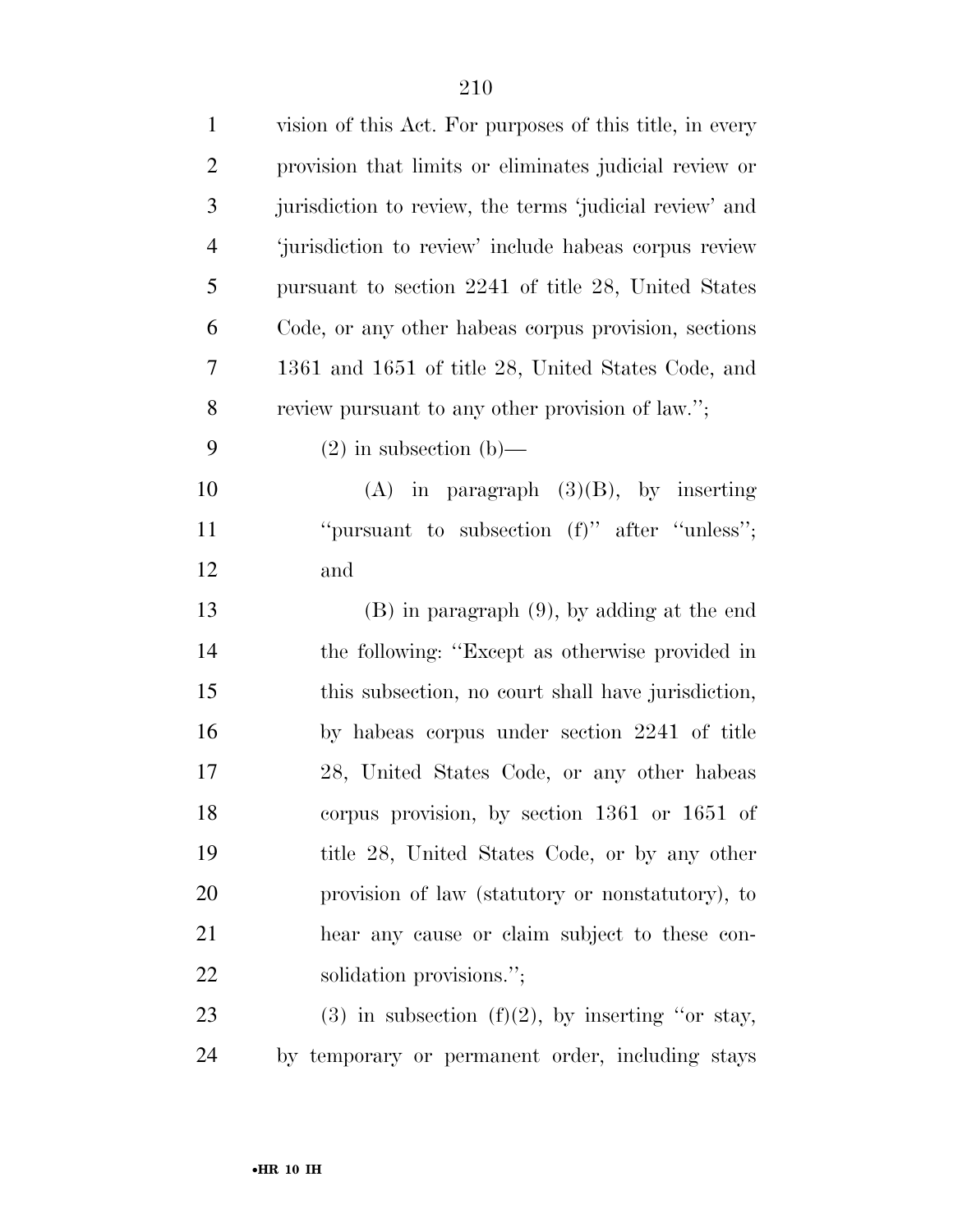pending judicial review,'' after ''no court shall en-join''; and

 $3 \t(4)$  in subsection (g), by inserting "(statutory and nonstatutory), including section 2241 of title 28, United States Code, or any other habeas corpus provision, and sections 1361 and 1651 of title 28, United States Code'' after ''notwithstanding any other provision of law''.

 (b) EFFECTIVE DATE.—The amendments made by subsection (a) shall take effect upon the date of enactment of this Act and shall apply to cases in which the final ad- ministrative removal order was issued before, on, or after the date of enactment of this Act.

# **CHAPTER 2—DEPORTATION OF TERROR- ISTS AND SUPPORTERS OF TER-RORISM**

 **SEC. 3031. EXPANDED INAPPLICABILITY OF RESTRICTION ON REMOVAL.** 

 (a) IN GENERAL.—Section 241(b)(3)(B) (8 U.S.C. 20  $1231(b)(3)(B)$  is amended—

 (1) in the matter preceding clause (i), by strik-22 ing "section  $237(a)(4)(D)$ " and inserting "para-23 graph  $(4)(B)$  or  $(4)(D)$  of section  $237(a)$ "; and

24 (2) in clause (iii), by striking "or";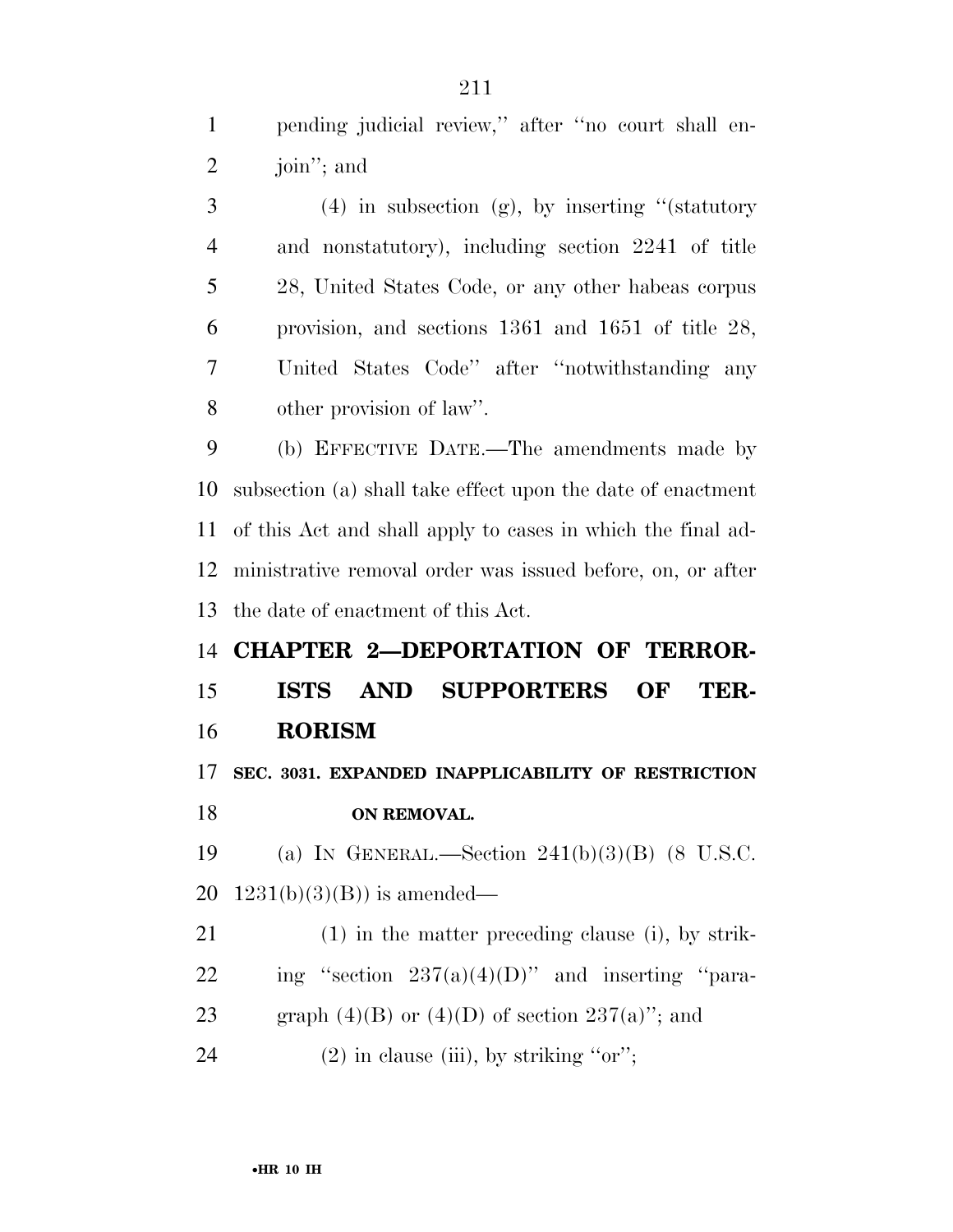| $\mathbf{1}$   | $(3)$ in clause (iv), by striking the period and in-         |
|----------------|--------------------------------------------------------------|
| $\overline{2}$ | serting "; or" ;                                             |
| 3              | (4) by inserting after clause (iv) and following:            |
| $\overline{4}$ | $f'(v)$ the alien is described in sub-                       |
| 5              | clause $(I)$ , $(II)$ , $(III)$ , $(IV)$ , or $(VI)$ of sec- |
| 6              | $212(a)(3)(B)(i)$ or<br>tion<br>section                      |
| $\tau$         | $237(a)(4)(B)$ , unless, in the case only of                 |
| 8              | an alien described in subclause (IV) of sec-                 |
| 9              | tion $212(a)(3)(B)(i)$ , the Secretary of                    |
| 10             | Homeland Security determines, in the Sec-                    |
| 11             | retary's discretion, that there are not rea-                 |
| 12             | sonable grounds for regarding the alien as                   |
| 13             | a danger to the security of the United                       |
| 14             | States."; and                                                |
| 15             | $(5)$ by striking the last sentence.                         |
| 16             | EXCEPTIONS.—Section $208(b)(2)(A)(v)$ of the<br>(b)          |
| 17             | Immigration and Nationality Act<br>$(8$ U.S.C.               |
|                | 18 1158(b)(2)(A)(v)) is amended—                             |
| 19             | (1) by striking "inadmissible under" each place              |
| <b>20</b>      | such term appears and inserting "described in"; and          |
| 21             | $(2)$ by striking "removable under".                         |
| 22             | (c) EFFECTIVE DATE.—The amendments made by                   |
| 23             | this section shall take effect on the date of the enactment  |
| 24             | of this Act and shall apply to-                              |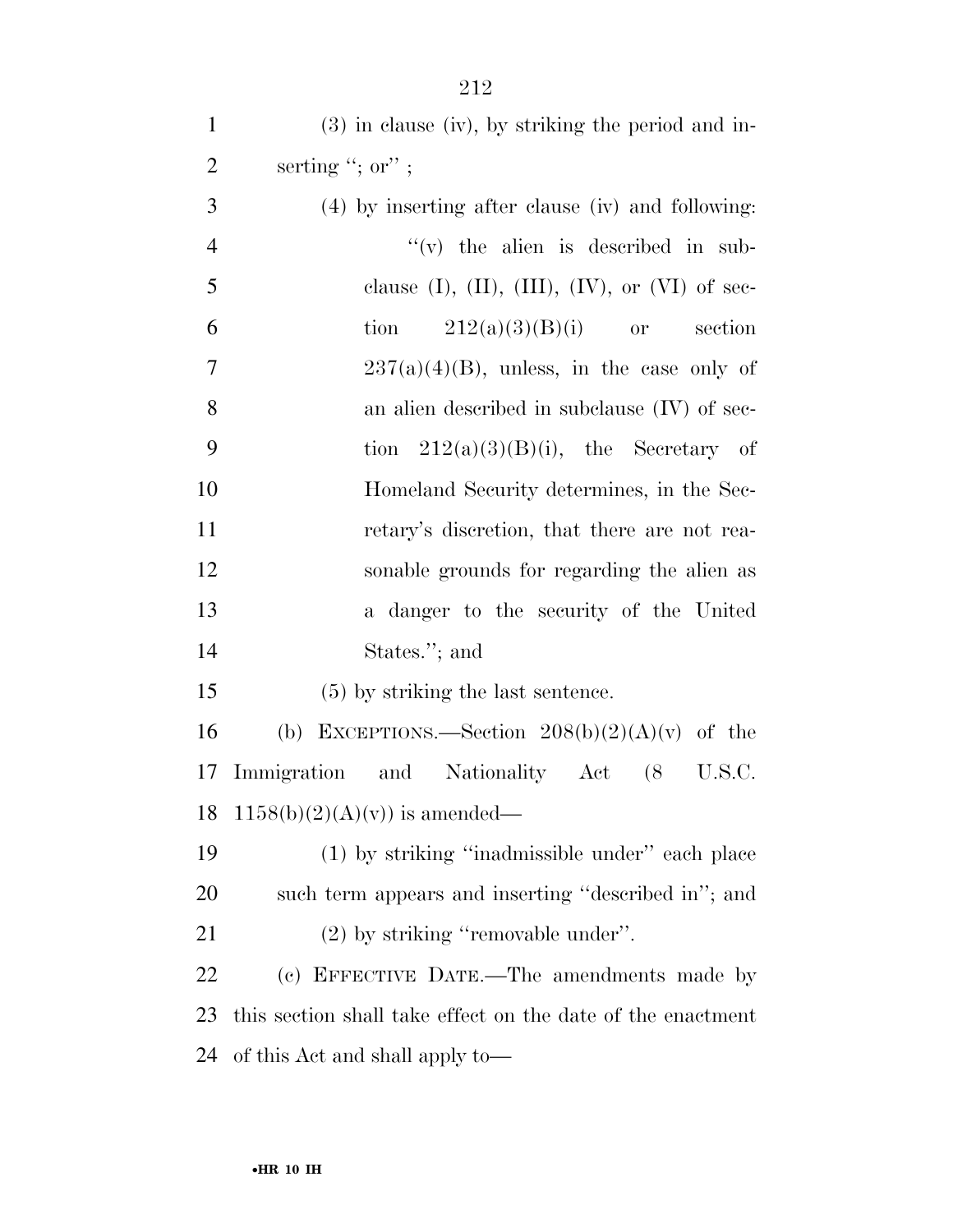| $\mathbf{1}$   | (1) removal proceedings instituted before, on, or     |
|----------------|-------------------------------------------------------|
| $\overline{2}$ | after the date of the enactment of this Act; and      |
| 3              | (2) acts and conditions constituting a ground         |
| $\overline{4}$ | for inadmissibility or removal occurring or existing  |
| 5              | before, on, or after such date.                       |
| 6              | SEC. 3032. EXCEPTION TO RESTRICTION ON REMOVAL FOR    |
| 7              | TERRORISTS AND CRIMINALS.                             |
| 8              | (a) REGULATIONS.—                                     |
| 9              | $(1)$ REVISION DEADLINE.—Not later than 120           |
| 10             | days after the date of the enactment of this Act, the |
| 11             | Secretary of Homeland Security shall revise the reg-  |
| 12             | ulations prescribed by the Secretary to implement     |
| 13             | the United Nations Convention Against Torture and     |
| 14             | Other Forms of Cruel, Inhuman or Degrading            |
| 15             | Treatment or Punishment, done at New York on          |
| 16             | December 10, 1984.                                    |
| 17             | (2) EXCLUSION OF CERTAIN ALIENS.—The re-              |
| 18             | vision—                                               |
| 19             | (A) shall exclude from the protection of              |
| 20             | such regulations aliens described in section          |
| 21             | $241(b)(3)(B)$ of the Immigration and Nation-         |
| 22             | ality Act $(8$ U.S.C. $1231(b)(3)(B))$ (as amended    |
| 23             | by this title), including rendering such aliens in-   |
| 24             | eligible for withholding or deferral of removal       |
| 25             | under the Convention; and                             |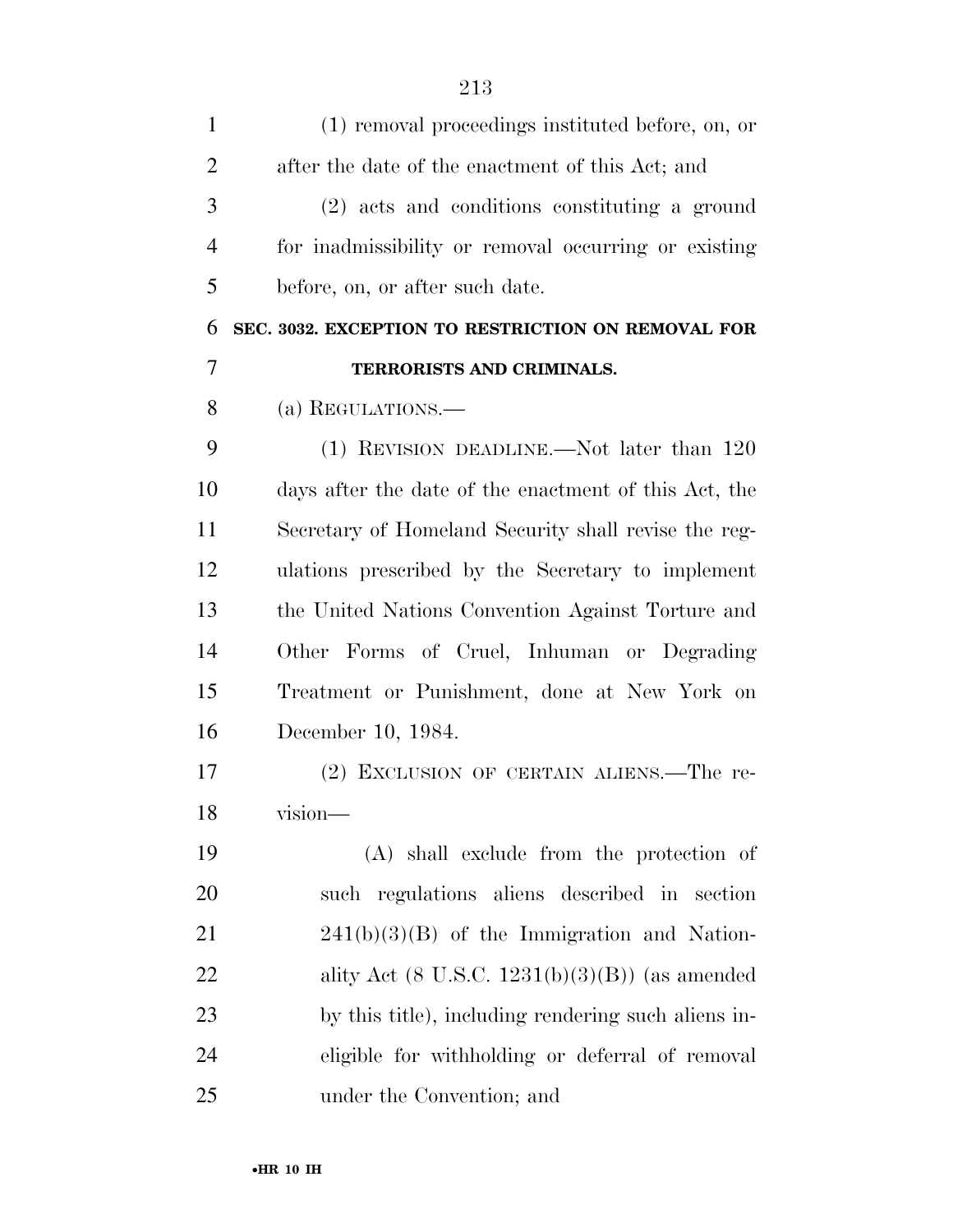| $\mathbf{1}$   | (B) shall ensure that the revised regula-                    |
|----------------|--------------------------------------------------------------|
| $\overline{2}$ | tions operate so as to-                                      |
| 3              | (i) allow for the reopening of deter-                        |
| $\overline{4}$ | minations made under the regulations be-                     |
| 5              | fore the effective date of the revision; and                 |
| 6              | (ii) apply to acts and conditions con-                       |
| 7              | stituting a ground for ineligibility for the                 |
| 8              | protection of such regulations, as revised,                  |
| 9              | regardless of when such acts or conditions                   |
| 10             | occurred.                                                    |
| 11             | BURDEN OF PROOF.—The revision shall<br>(3)                   |
| 12             | also ensure that the burden of proof is on the appli-        |
| 13             | cant for withholding or deferral of removal under the        |
| 14             | Convention to establish by clear and convincing evi-         |
| 15             | dence that he or she would be tortured if removed            |
| 16             | to the proposed country of removal.                          |
| 17             | (b) JUDICIAL REVIEW.—Notwithstanding any other               |
| 18             | provision of law, no court shall have jurisdiction to review |
| 19             | the regulations adopted to implement this section, and       |
| 20             | nothing in this section shall be construed as providing any  |
| 21             | court jurisdiction to consider or review claims raised under |
| 22             | the Convention or this section, except as part of the review |
| 23             | of a final order of removal pursuant to section 242 of the   |
| 24             | Immigration and Nationality Act (8 U.S.C. 1252).             |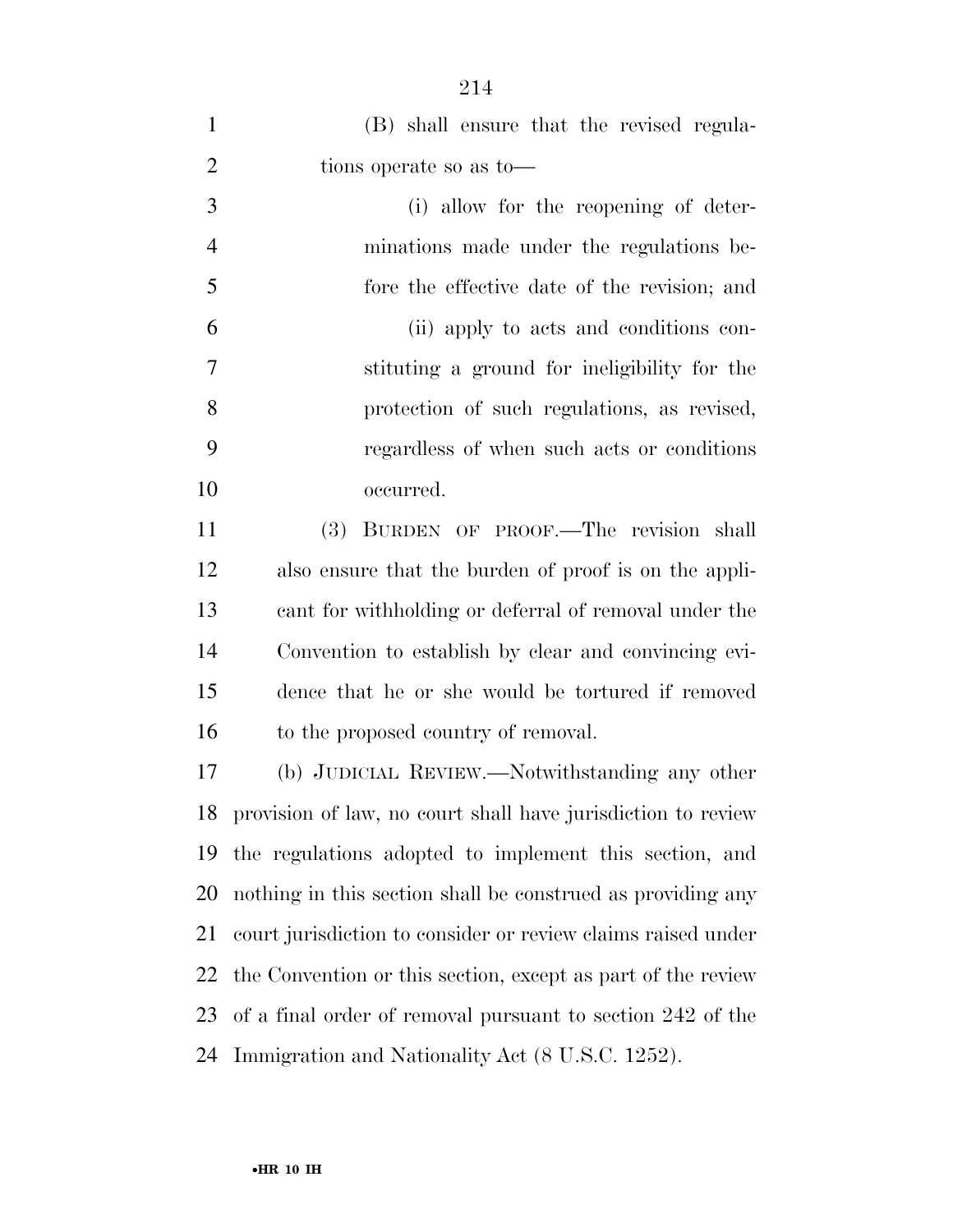| $\mathbf{1}$   | SEC. 3033. ADDITIONAL REMOVAL AUTHORITIES.                         |
|----------------|--------------------------------------------------------------------|
| $\overline{2}$ | (a) IN GENERAL.—Section 241(b) of the Immigra-                     |
| 3              | tion and Nationality Act $(8 \text{ U.S.C. } 1231(b))$ is amended— |
| $\overline{4}$ | $(1)$ in paragraph $(1)$ —                                         |
| 5              | $(A)$ in each of subparagraphs $(A)$ and $(B)$ ,                   |
| 6              | by striking the period at the end and inserting                    |
| 7              | "unless, in the opinion of the Secretary of                        |
| 8              | Homeland Security, removing the alien to such                      |
| 9              | country would be prejudicial to the United                         |
| 10             | States."; and                                                      |
| 11             | $(B)$ by amending subparagraph $(C)$ to read                       |
| 12             | as follows:                                                        |
| 13             | "(C) ALTERNATIVE COUNTRIES.—If the                                 |
| 14             | alien is not removed to a country designated in                    |
| 15             | subparagraph $(A)$ or $(B)$ , the Secretary of                     |
| 16             | Homeland Security shall remove the alien to-                       |
| 17             | "(i) the country of which the alien is                             |
| 18             | a citizen, subject, or national, where the                         |
| 19             | alien was born, or where the alien has a                           |
| 20             | residence, unless the country physically                           |
| 21             | prevents the alien from entering the coun-                         |
| 22             | try upon the alien's removal there; or                             |
| 23             | "(ii) any country whose government                                 |
| 24             | will accept the alien into that country.";                         |
| 25             | and                                                                |
| 26             | $(2)$ in paragraph $(2)$ —                                         |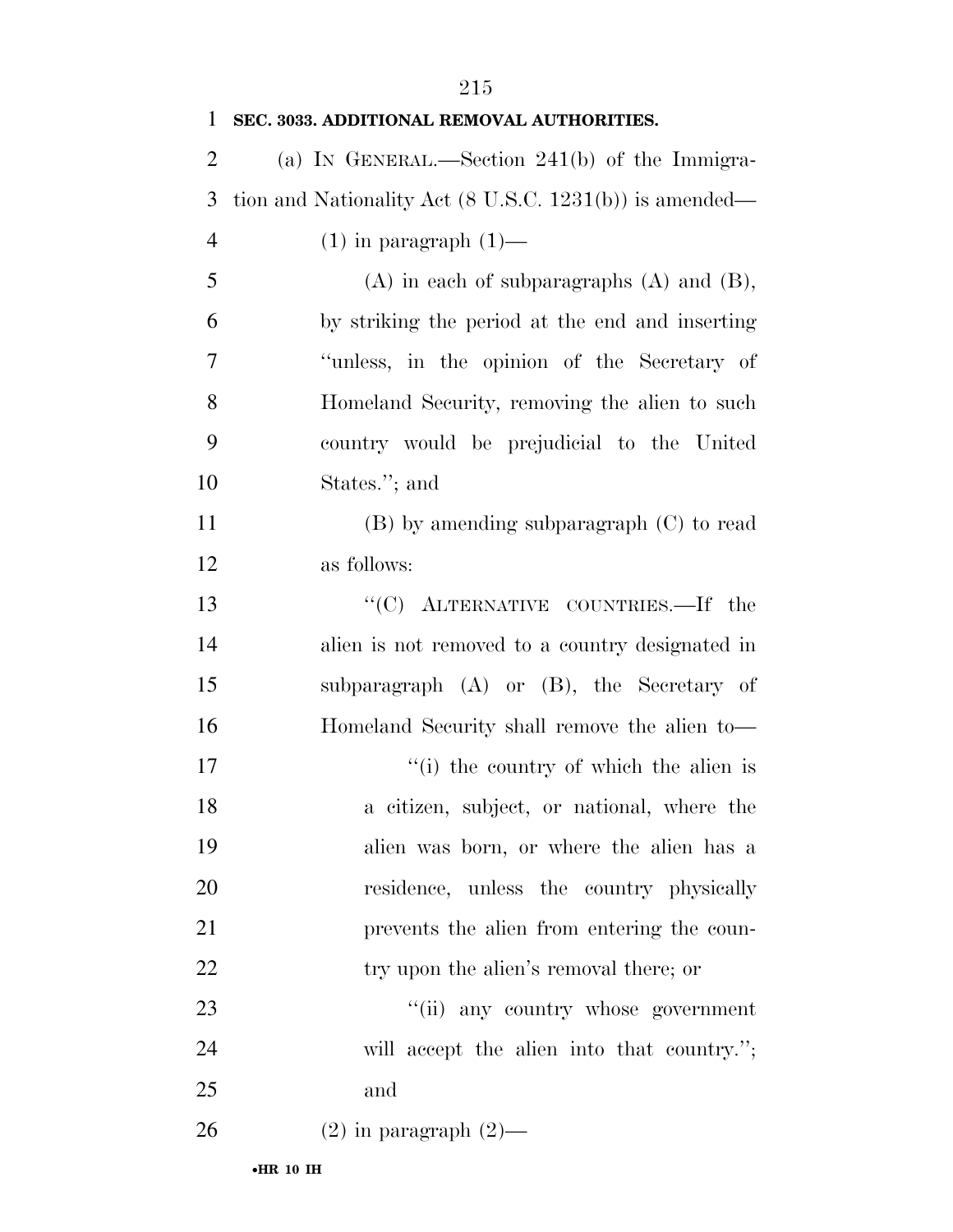| $\mathbf{1}$   | (A) by striking "Attorney General" each                    |
|----------------|------------------------------------------------------------|
| $\overline{2}$ | place such term appears and inserting "Sec-                |
| 3              | retary of Homeland Security";                              |
| 4              | $(B)$ by amending subparagraph $(D)$ to                    |
| 5              | read as follows:                                           |
| 6              | "(D) ALTERNATIVE COUNTRIES.—If the                         |
| $\overline{7}$ | alien is not removed to a country designated               |
| 8              | under subparagraph $(A)(i)$ , the Secretary of             |
| 9              | Homeland Security shall remove the alien to a              |
| 10             | country of which the alien is a subject, national,         |
| 11             | or citizen, or where the alien has a residence,            |
| 12             | unless—                                                    |
| 13             | "(i) such country physically prevents                      |
| 14             | the alien from entering the country upon                   |
| 15             | the alien's removal there; or                              |
| 16             | "(ii) in the opinion of the Secretary of                   |
| 17             | Homeland Security, removing the alien to                   |
| 18             | the country would be prejudicial to the                    |
| 19             | United States."; and                                       |
| 20             | $(C)$ by amending subparagraph $(E)(\n\tiii)$ to           |
| 21             | read as follows:                                           |
| 22             | "(vii) Any country whose government                        |
| 23             | will accept the alien into that country.".                 |
| 24             | (b) EFFECTIVE DATE.—The amendments made by                 |
| 25             | subsection (a) shall take effect on the date of the enact- |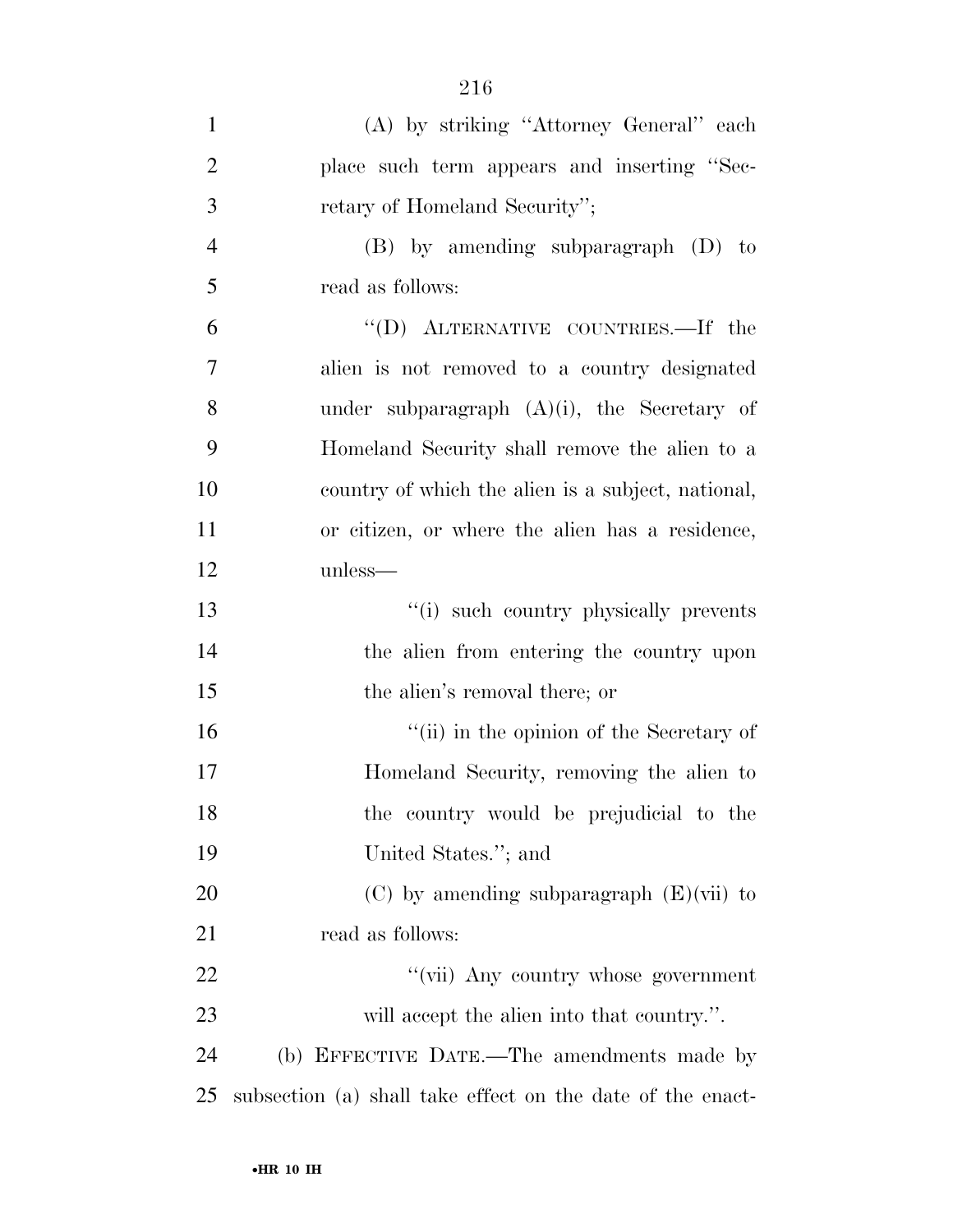ment of this Act and shall apply to any deportation, exclu- sion, or removal on or after such date pursuant to any deportation, exclusion, or removal order, regardless of whether such order is administratively final before, on, or after such date.

# **Subtitle B—Identity Management Security CHAPTER 1—IMPROVED SECURITY FOR**

**DRIVERS' LICENSES AND PERSONAL** 

### **IDENTIFICATION CARDS**

### **SEC. 3051. DEFINITIONS.**

In this chapter, the following definitions apply:

 (1) DRIVER'S LICENSE.—The term ''driver's li- cense'' means a motor vehicle operator's license, as defined in section 30301 of title 49, United States Code.

 (2) IDENTIFICATION CARD.—The term ''identi- fication card'' means a personal identification card, as defined in section 1028(d) of title 18, United States Code, issued by a State.

 (3) SECRETARY.—The term ''Secretary'' means 22 the Secretary of Homeland Security.

 (4) STATE.—The term ''State'' means a State of the United States, the District of Columbia, Puer-to Rico, the Virgin Islands, Guam, American Samoa,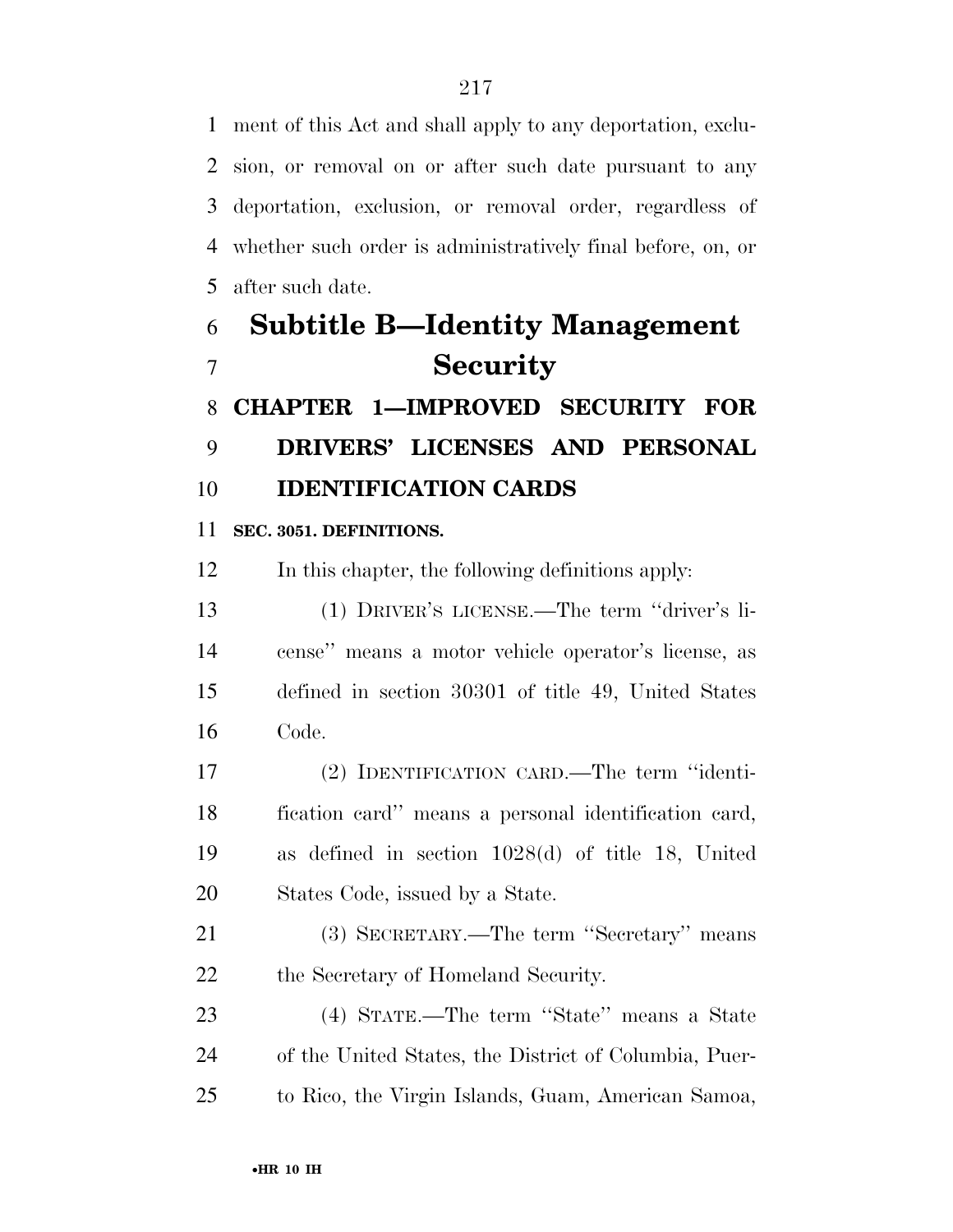| $\mathbf{1}$   | the Northern Mariana Islands, the Trust Territory           |
|----------------|-------------------------------------------------------------|
| $\overline{2}$ | of the Pacific Islands, and any other territory or          |
| 3              | possession of the United States.                            |
| $\overline{4}$ | SEC. 3052. MINIMUM DOCUMENT REQUIREMENTS AND                |
| 5              | ISSUANCE STANDARDS FOR FEDERAL REC-                         |
| 6              | <b>OGNITION.</b>                                            |
| 7              | (a) MINIMUM STANDARDS FOR FEDERAL USE.—                     |
| 8              | $(1)$ In GENERAL.—Beginning 3 years after the               |
| 9              | date of enactment of this Act, a Federal agency may         |
| 10             | not accept, for any official purpose, a driver's license    |
| 11             | or identification card issued by a State to any per-        |
| 12             | son unless the State is meeting the requirements of         |
| 13             | this section.                                               |
| 14             | CERTIFICATIONS.—The Secretary<br>$(2)$ STATE                |
| 15             | shall determine whether a State is meeting the re-          |
| 16             | quirements of this section based on certifications          |
| 17             | made by the State to the Secretary. Such certifi-           |
| 18             | cations shall be made at such times and in such             |
| 19             | manner as the Secretary, in consultation with the           |
| 20             | Secretary of Transportation, may prescribe by regu-         |
| 21             | lation.                                                     |
| 22             | (b) MINIMUM DOCUMENT REQUIREMENTS.—To meet                  |
| 23             | the requirements of this section, a State shall include, at |
| 24             | a minimum, the following information and features on        |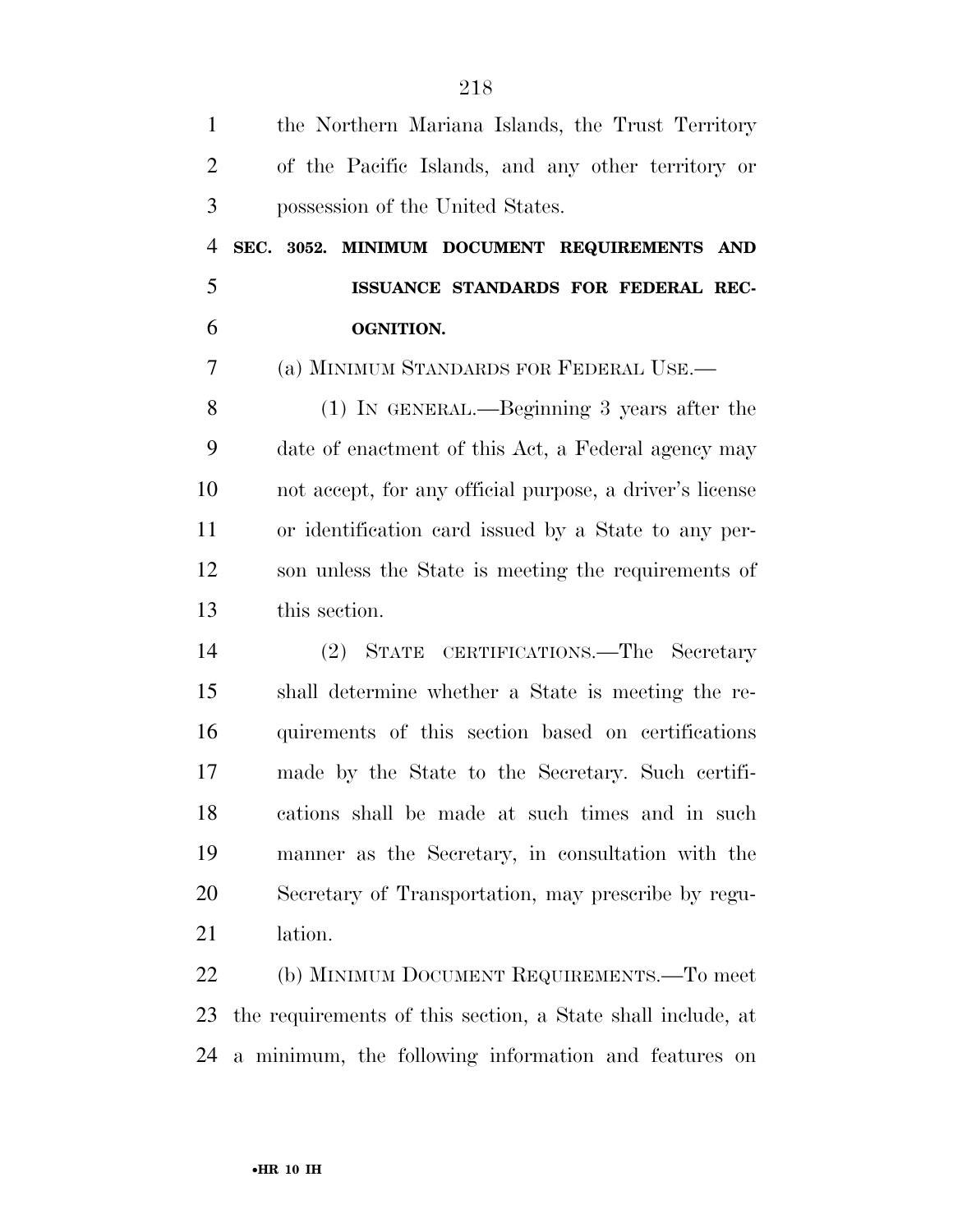| $\mathbf{1}$   | each driver's license and identification card issued to a |
|----------------|-----------------------------------------------------------|
| $\overline{2}$ | person by the State:                                      |
| 3              | (1) The person's full legal name.                         |
| $\overline{4}$ | $(2)$ The person's date of birth.                         |
| 5              | $(3)$ The person's gender.                                |
| 6              | (4) The person's driver license or identification         |
| 7              | card number.                                              |
| 8              | $(5)$ A photograph of the person.                         |
| 9              | (6) The person's address of principal residence.          |
| 10             | (7) The person's signature.                               |
| 11             | (8) Physical security features designed to pre-           |
| 12             | vent tampering, counterfeiting, or duplication of the     |
| 13             | document for fraudulent purposes.                         |
| 14             | (9) A common machine-readable technology,                 |
| 15             | with defined minimum data elements.                       |
| 16             | (c) MINIMUM ISSUANCE STANDARDS.-                          |
| 17             | (1) IN GENERAL.—To meet the requirements of               |
| 18             | this section, a State shall require, at a minimum,        |
| 19             | presentation and verification of the following infor-     |
| 20             | mation before issuing a driver's license or identifica-   |
| 21             | tion card to a person:                                    |
| 22             | (A) A photo identity document, except that                |
| 23             | a non-photo identity document is acceptable if            |
| 24             | it includes both the person's full legal name and         |
| 25             | date of birth.                                            |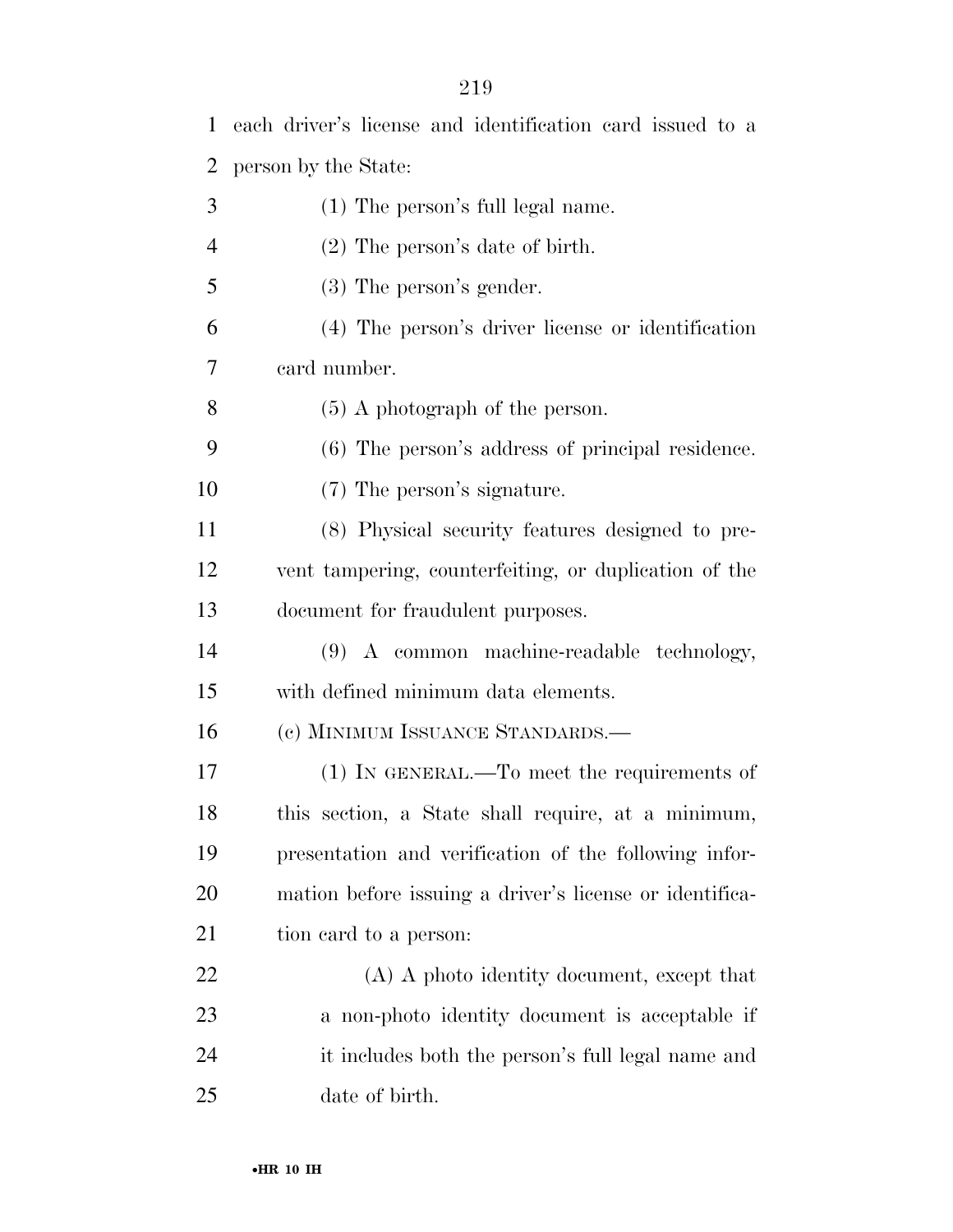| $\mathbf{1}$   | (B) Documentation showing the person's                         |
|----------------|----------------------------------------------------------------|
| $\overline{2}$ | date of birth.                                                 |
| 3              | (C) Proof of the person's social security                      |
| $\overline{4}$ | account number or verification that the person                 |
| 5              | is not eligible for a social security account num-             |
| 6              | ber.                                                           |
| 7              | (D) Documentation showing the person's                         |
| 8              | name and address of principal residence.                       |
| 9              | (2) VERIFICATION OF DOCUMENTS.-To meet                         |
| 10             | the requirements of this section, a State shall imple-         |
| 11             | ment the following procedures:                                 |
| 12             | (A) Before issuing a driver's license or                       |
| 13             | identification card to a person, the State shall               |
| 14             | verify, with the issuing agency, the issuance, va-             |
| 15             | lidity, and completeness of each document re-                  |
| 16             | quired to be presented by the person under                     |
| 17             | paragraph $(1)$ .                                              |
| 18             | (B) The State shall not accept any foreign                     |
| 19             | document, other than an official passport, to                  |
| 20             | satisfy a requirement of paragraph (1).                        |
| 21             | (d) OTHER REQUIREMENTS.—To meet the require-                   |
| 22             | ments of this section, a State shall adopt the following       |
| 23             | practices in the issuance of drivers' licenses and identifica- |
| 24             | tion cards:                                                    |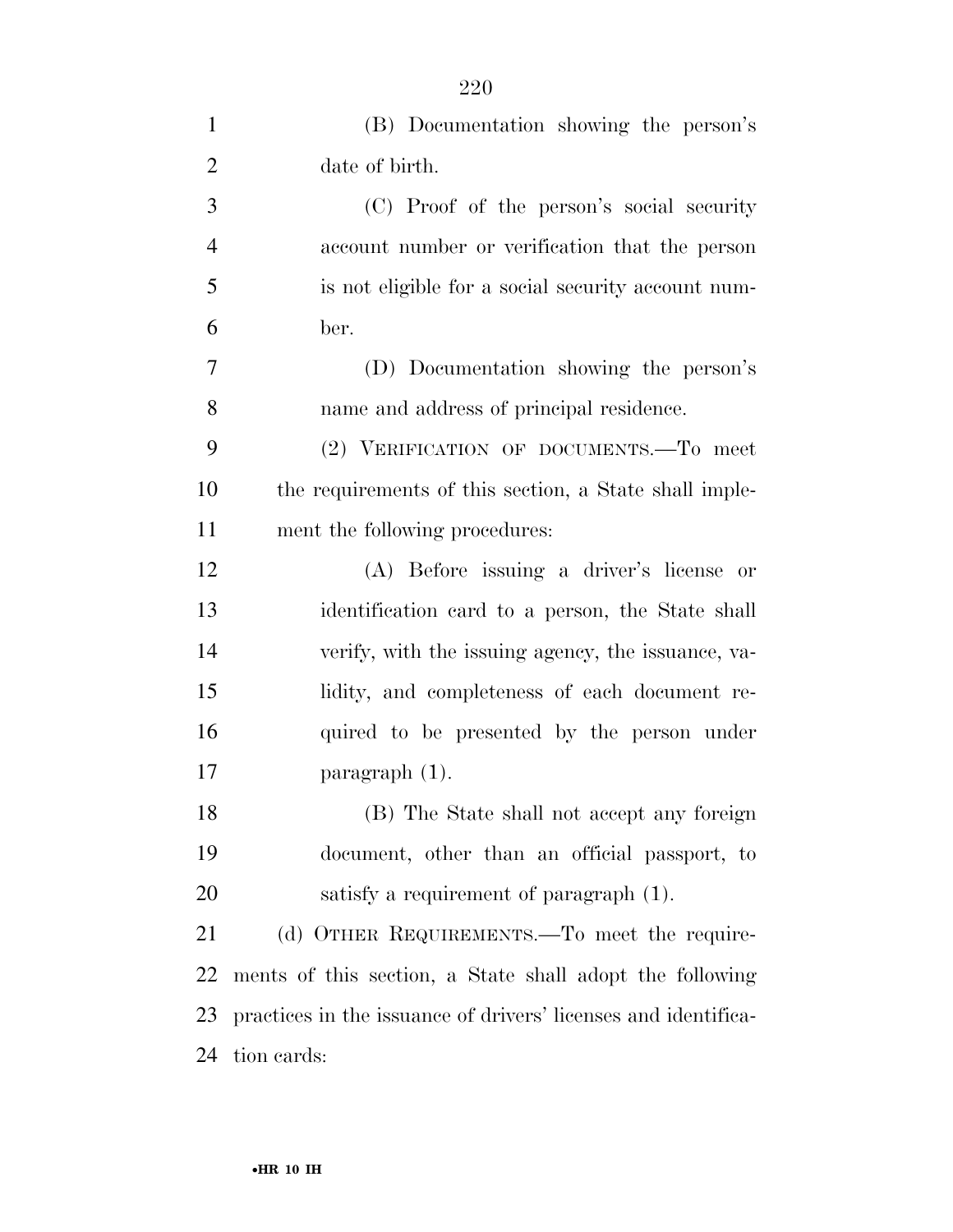(1) Employ technology to capture digital images of identity source documents so that the images can be retained in electronic storage in a transferable format.

 (2) Retain paper copies of source documents for a minimum of 7 years or images of source docu-ments presented for a minimum of 10 years.

 (3) Subject each person applying for a driver's license or identification card to mandatory facial image capture.

 (4) Establish an effective procedure to confirm or verify a renewing applicant's information.

 (5) Confirm with the Social Security Adminis- tration a social security account number presented by a person using the full social security account number. In the event that a social security account number is already registered to or associated with another person to which any State has issued a driv- er's license or identification card, the State shall re-solve the discrepancy and take appropriate action.

 (6) Refuse to issue a driver's license or identi- fication card to a person holding a driver's license issued by another State without confirmation that the person is terminating or has terminated the driv-er's license.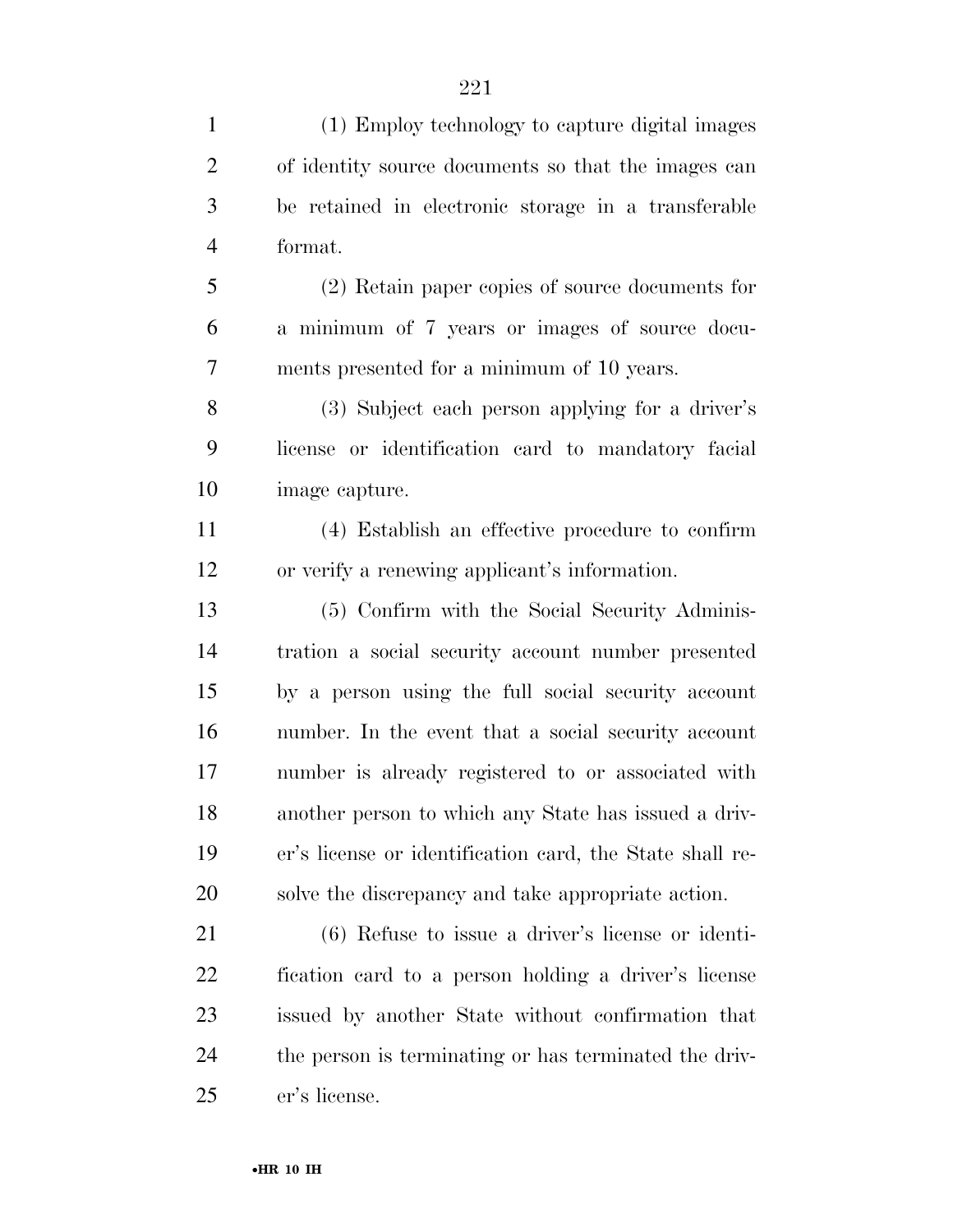(7) Ensure the physical security of locations where drivers' licenses and identification cards are produced and the security of document materials and papers from which drivers' licenses and identi- fication cards are produced. (8) Subject all persons authorized to manufac- ture or produce drivers' licenses and identification cards to appropriate security clearance requirements. (9) Establish fraudulent document recognition training programs for appropriate employees en- gaged in the issuance of drivers' licenses and identi- fication cards. **SEC. 3053. LINKING OF DATABASES.**  (a) IN GENERAL.—To be eligible to receive any grant or other type of financial assistance made available under this subtitle, a State shall participate in the interstate compact regarding sharing of driver license data, known as the ''Driver License Agreement'', in order to provide electronic access by a State to information contained in

the motor vehicle databases of all other States.

 (b) REQUIREMENTS FOR INFORMATION.—A State motor vehicle database shall contain, at a minimum, the following information:

 (1) All data fields printed on drivers' licenses and identification cards issued by the State.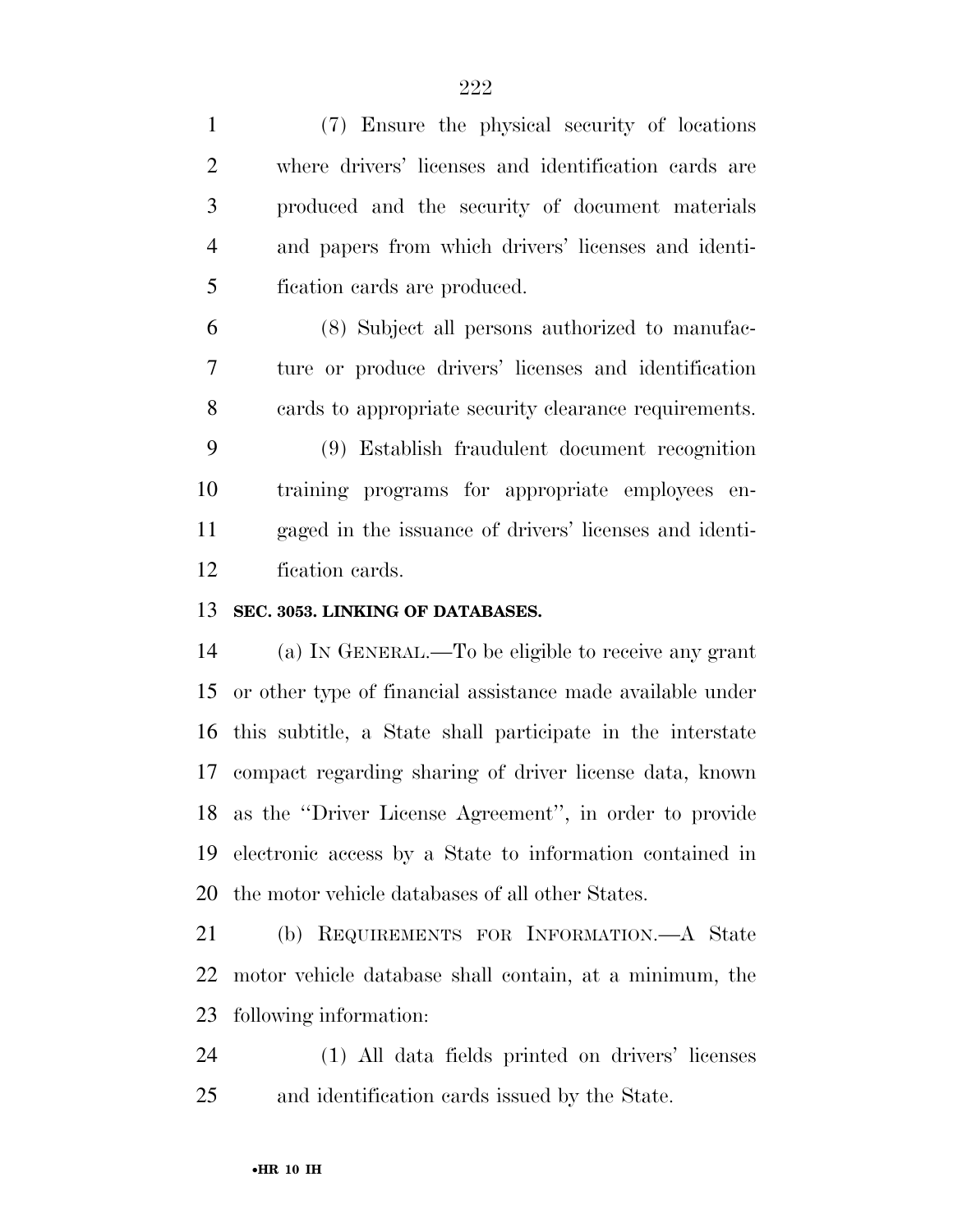(2) Motor vehicle drivers' histories, including motor vehicle violations, suspensions, and points on licenses.

# **SEC. 3054. TRAFFICKING IN AUTHENTICATION FEATURES FOR USE IN FALSE IDENTIFICATION DOCU-MENTS.**

 Section 1028(a)(8) of title 18, United States Code, is amended by striking ''false authentication features'' and inserting ''false or actual authentication features''.

### **SEC. 3055. GRANTS TO STATES.**

 (a) IN GENERAL.—The Secretary may make grants to a State to assist the State in conforming to the min-imum standards set forth in this chapter.

 (b) AUTHORIZATION OF APPROPRIATIONS.—There are authorized to be appropriated to the Secretary for each of the fiscal years 2005 through 2009 such sums as may be necessary to carry out this chapter.

### **SEC. 3056. AUTHORITY.**

 (a) PARTICIPATION OF SECRETARY OF TRANSPOR- TATION AND STATES.—All authority to issue regulations, certify standards, and issue grants under this chapter shall be carried out by the Secretary, in consultation with the Secretary of Transportation and the States.

 (b) EXTENSIONS OF DEADLINES.—The Secretary may grant to a State an extension of time to meet the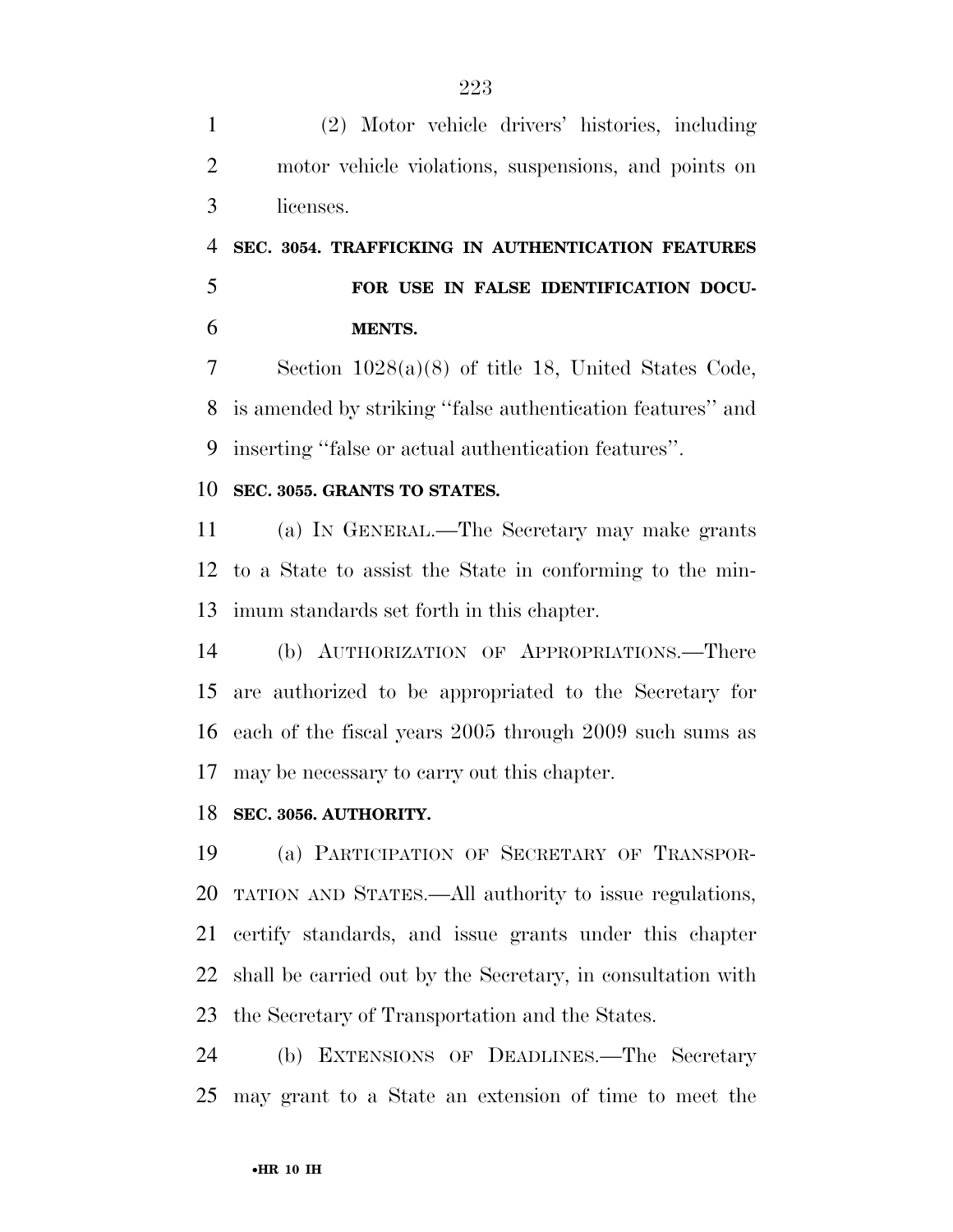| $\mathbf{1}$   | requirements of section $3052(a)(1)$ if the State provides    |
|----------------|---------------------------------------------------------------|
| 2              | adequate justification for noncompliance.                     |
| 3              | <b>CHAPTER 2-IMPROVED SECURITY FOR</b>                        |
| $\overline{4}$ | <b>BIRTH CERTIFICATES</b>                                     |
| 5              | SEC. 3061. DEFINITIONS.                                       |
| 6              | (a) APPLICABILITY OF DEFINITIONS.—Except as                   |
| 7              | otherwise specifically provided, the definitions contained in |
| 8              | section 3051 apply to this chapter.                           |
| 9              | (b) OTHER DEFINITIONS.—In this chapter, the fol-              |
| 10             | lowing definitions apply:                                     |
| 11             | (1) BIRTH CERTIFICATE.—The term "birth cer-                   |
| 12             | tificate" means a certificate of birth—                       |
| 13             | (A) for an individual (regardless of where                    |
| 14             | $born)$ —                                                     |
| 15             | (i) who is a citizen or national of the                       |
| 16             | United States at birth; and                                   |
| 17             | (ii) whose birth is registered in the                         |
| 18             | United States; and                                            |
| 19             | $(B)$ that—                                                   |
| 20             | (i) is issued by a Federal, State, or                         |
| 21             | local government agency or authorized cus-                    |
| 22             | todian of record and produced from birth                      |
| 23             | records maintained by such agency or cus-                     |
| 24             | todian of record; or                                          |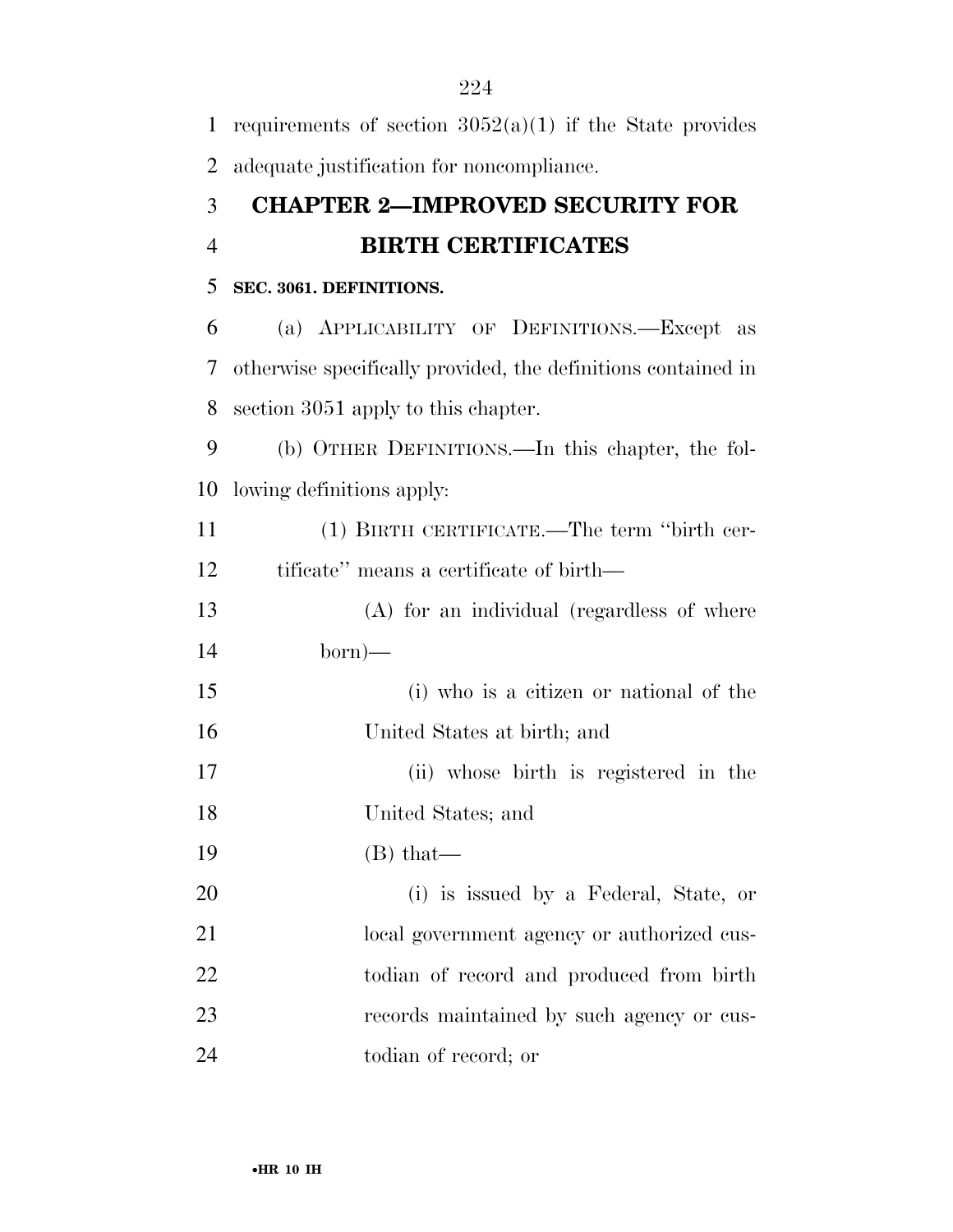| $\mathbf{1}$   | (ii) is an authenticated copy, issued                          |
|----------------|----------------------------------------------------------------|
| $\overline{2}$ | by a Federal, State, or local government                       |
| 3              | agency or authorized custodian of record,                      |
| $\overline{4}$ | of an original certificate of birth issued by                  |
| 5              | such agency or custodian of record.                            |
| 6              | REGISTRANT.—The term "registrant"<br>(2)                       |
| 7              | means, with respect to a birth certificate, the person         |
| 8              | whose birth is registered on the certificate.                  |
| 9              | (3) STATE.—The term "State" shall have the                     |
| 10             | meaning given such term in section 3051; except                |
| 11             | that New York City shall be treated as a State sepa-           |
| 12             | rate from New York.                                            |
|                |                                                                |
| 13             | SEC. 3062. APPLICABILITY OF MINIMUM STANDARDS TO               |
| 14             | <b>LOCAL GOVERNMENTS.</b>                                      |
| 15             | The minimum standards in this chapter applicable to            |
| 16             | birth certificates issued by a State shall also apply to birth |
| 17             | certificates issued by a local government in the State. It     |
| 18             | shall be the responsibility of the State to ensure that local  |
| 19             | governments in the State comply with the minimum stand-        |
| 20             | ards.                                                          |
| 21             | SEC. 3063. MINIMUM STANDARDS FOR FEDERAL RECOGNI-              |
| 22             | TION.                                                          |
| 23             | (a) MINIMUM STANDARDS FOR FEDERAL USE.—                        |
| 24             | $(1)$ In GENERAL.—Beginning 3 years after the                  |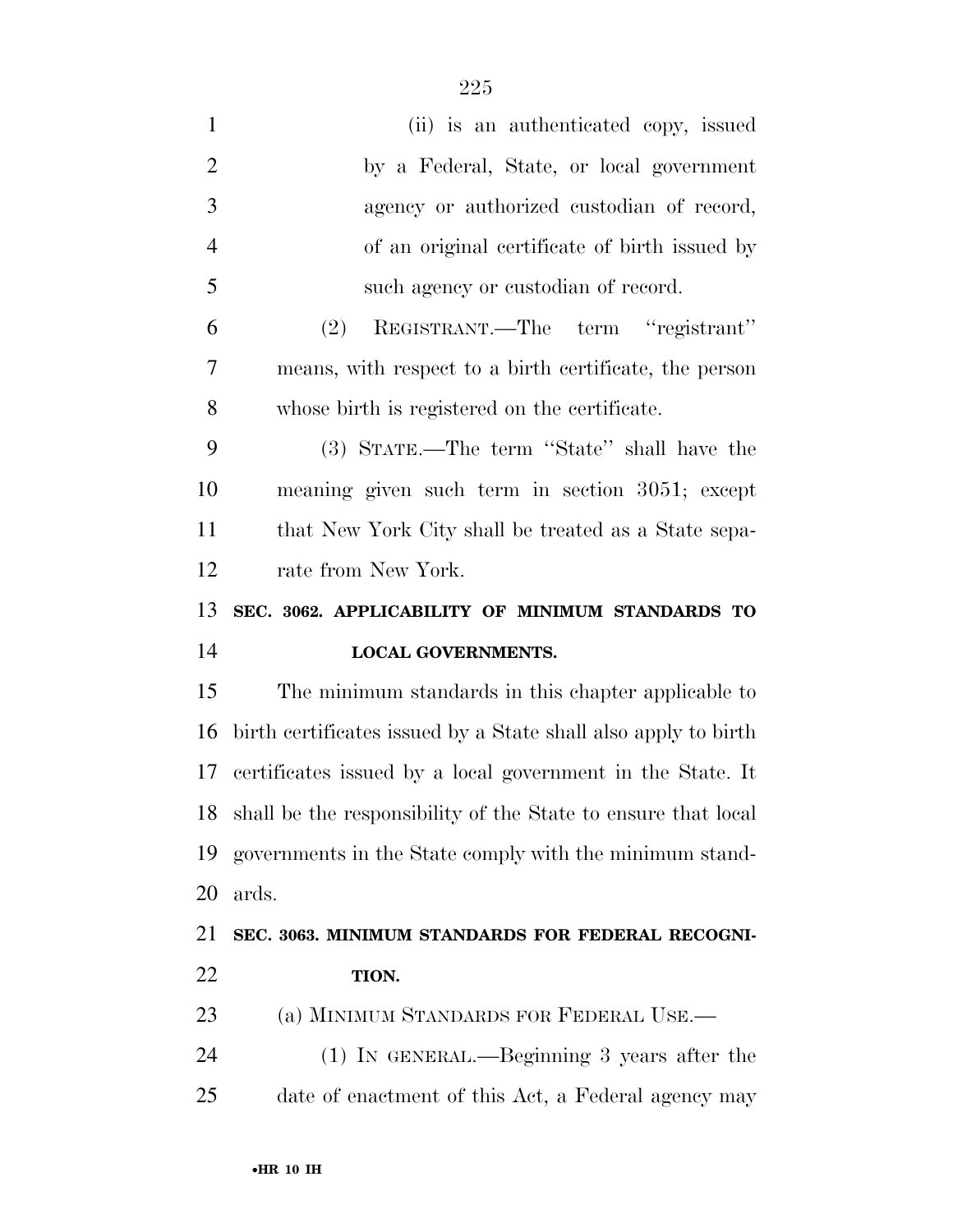not accept, for any official purpose, a birth certifi- cate issued by a State to any person unless the State is meeting the requirements of this section.

 (2) STATE CERTIFICATIONS.—The Secretary shall determine whether a State is meeting the re- quirements of this section based on certifications made by the State to the Secretary. Such certifi- cations shall be made at such times and in such manner as the Secretary, in consultation with the Secretary of Health and Human Services, may pre-scribe by regulation.

 (b) MINIMUM DOCUMENT STANDARDS.—To meet the requirements of this section, a State shall include, on each birth certificate issued to a person by the State, the use of safety paper, the seal of the issuing custodian of record, and such other features as the Secretary may determine necessary to prevent tampering, counterfeiting, and other- wise duplicating the birth certificate for fraudulent pur- poses. The Secretary may not require a single design to which birth certificates issued by all States must conform.

21 (c) MINIMUM ISSUANCE STANDARDS.—

22 (1) IN GENERAL.—To meet the requirements of this section, a State shall require and verify the fol- lowing information from the requestor before issuing an authenticated copy of a birth certificate: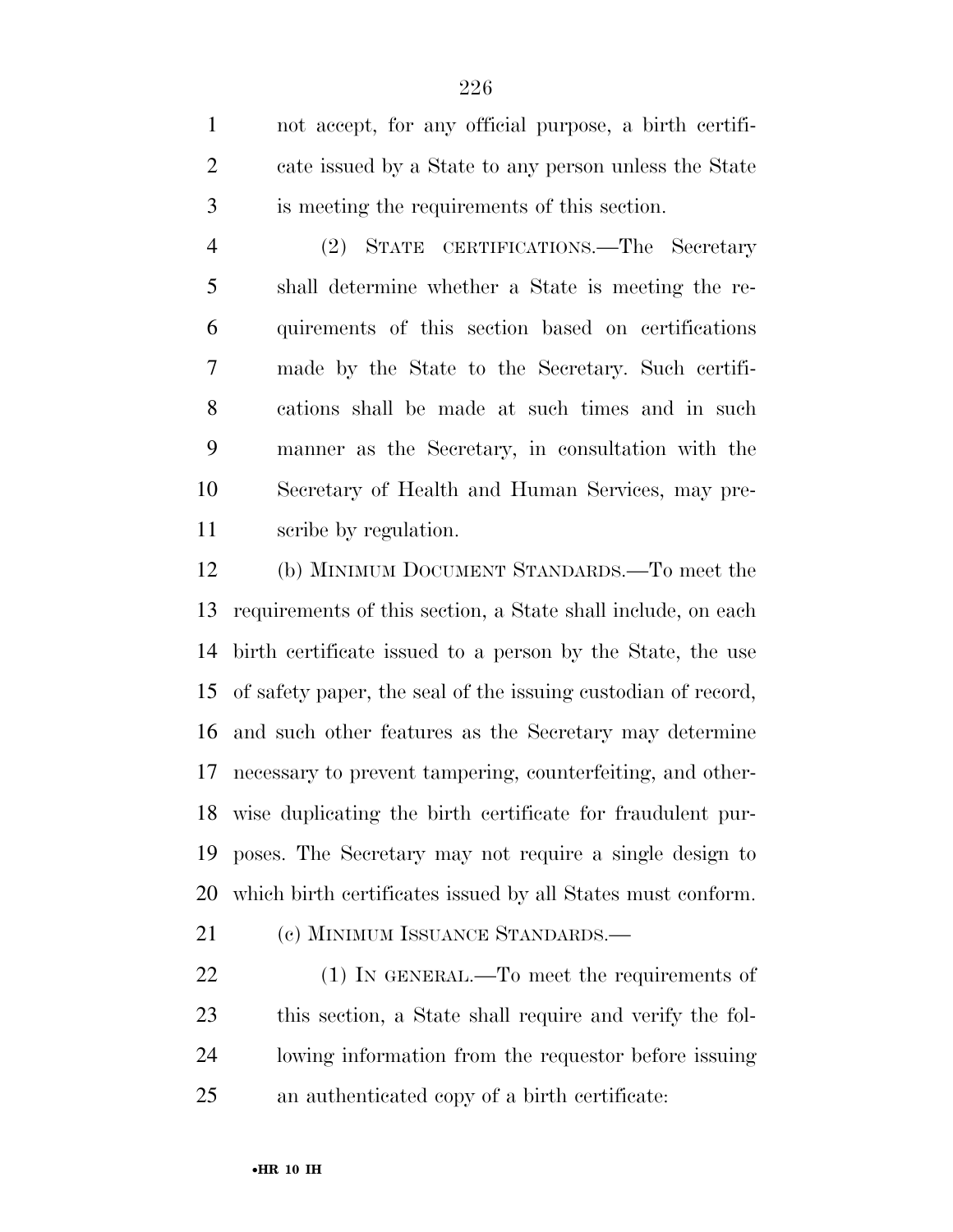| $\mathbf{1}$   | (A) The name on the birth certificate.                  |
|----------------|---------------------------------------------------------|
| $\overline{2}$ | (B) The date and location of the birth.                 |
| 3              | (C) The mother's maiden name.                           |
| $\overline{4}$ | (D) Substantial proof of the requestor's                |
| 5              | identity.                                               |
| 6              | (2) ISSUANCE TO PERSONS NOT NAMED ON                    |
| 7              | BIRTH CERTIFICATE.—To meet the requirements of          |
| 8              | this section, in the case of a request by a person who  |
| 9              | is not named on the birth certificate, a State must     |
| 10             | require the presentation of legal authorization to re-  |
| 11             | quest the birth certificate before issuance.            |
| 12             | (3) ISSUANCE TO FAMILY MEMBERS.—Not later               |
| 13             | than one year after the date of enactment of this       |
| 14             | Act, the Secretary, in consultation with the Sec-       |
| 15             | retary of Health and Human Services and the             |
| 16             | States, shall establish minimum standards for           |
| 17             | issuance of a birth certificate to specific family      |
| 18             | members, their authorized representatives, and oth-     |
| 19             | ers who demonstrate that the certificate is needed      |
| 20             | for the protection of the requestor's personal or       |
| 21             | property rights.                                        |
| 22             | (4) WAIVERS.—A State may waive the require-             |
| 23             | ments set forth in subparagraphs $(A)$ through $(C)$ of |
| 24             | subsection $(c)(1)$ in exceptional circumstances, such  |

as the incapacitation of the registrant.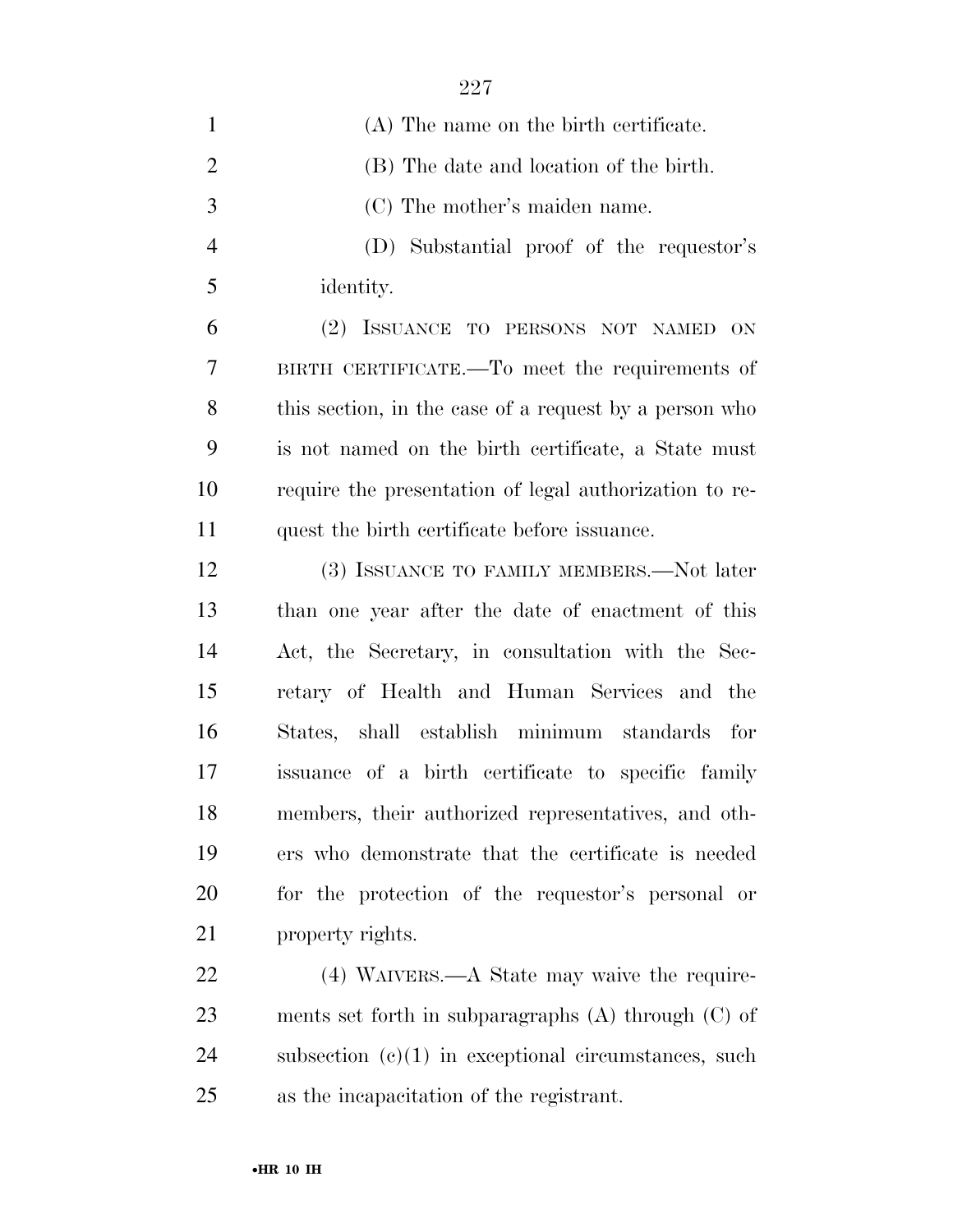| $\mathbf{1}$   | (5) APPLICATIONS BY ELECTRONIC MEANS.                      |
|----------------|------------------------------------------------------------|
| $\overline{2}$ | To meet the requirements of this section, for appli-       |
| 3              | cations by electronic means, through the mail or by        |
| $\overline{4}$ | phone or fax, a State shall employ third party             |
| 5              | verification, or equivalent verification, of the identity  |
| 6              | of the requestor.                                          |
| 7              | (6) VERIFICATION OF DOCUMENTS. To meet                     |
| 8              | the requirements of this section, a State shall verify     |
| 9              | the documents used to provide proof of identity of         |
| 10             | the requestor.                                             |
| 11             | (d) OTHER REQUIREMENTS.—To meet the require-               |
| 12             | ments of this section, a State shall adopt, at a minimum,  |
| 13             | the following practices in the issuance and administration |
| 14             | of birth certificates:                                     |
| 15             | (1) Establish and implement minimum building               |
| 16             | security standards for State and local vital record        |
| 17             | offices.                                                   |
| 18             | (2) Restrict public access to birth certificates           |
| 19             | and information gathered in the issuance process to        |
| 20             | ensure that access is restricted to entities with which    |
| 21             | the State has a binding privacy protection agree-          |
| 22             | ment.                                                      |
| 23             | (3) Subject all persons with access to vital               |
| 24             | records to appropriate security clearance require-         |
| 25             | ments.                                                     |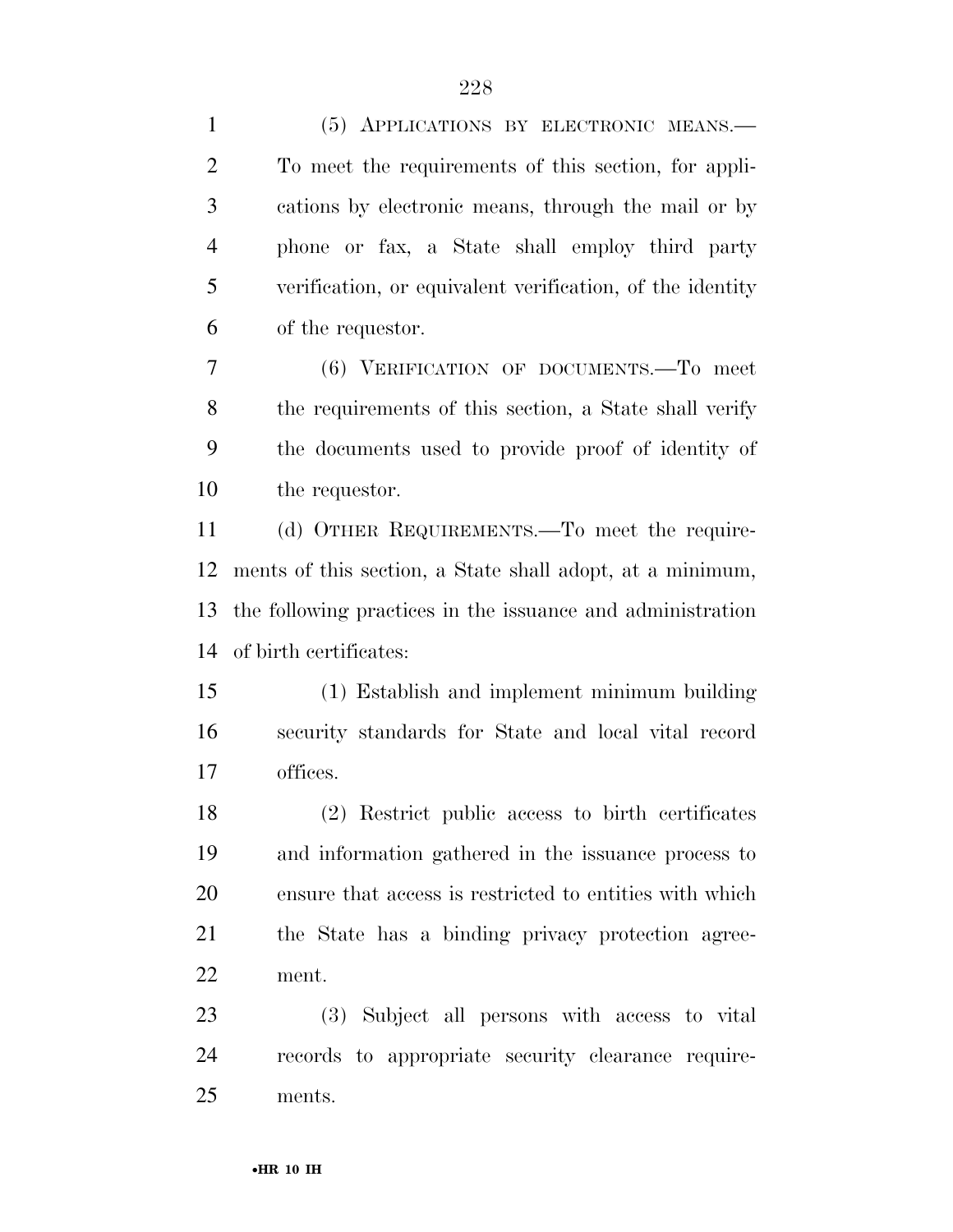| $\mathbf{1}$   | (4) Establish fraudulent document recognition           |
|----------------|---------------------------------------------------------|
| $\overline{2}$ | training programs for appropriate employees<br>en-      |
| 3              | gaged in the issuance process.                          |
| $\overline{4}$ | (5) Establish and implement internal operating          |
| 5              | system standards for paper and for electronic sys-      |
| 6              | tems.                                                   |
| 7              | $(6)$ Establish a central database that can pro-        |
| 8              | vide interoperative data exchange with other States     |
| 9              | and with Federal agencies, subject to privacy restric-  |
| 10             | tions and confirmation of the authority and identity    |
| 11             | of the requestor.                                       |
| 12             | (7) Ensure that birth and death records are             |
| 13             | matched in a comprehensive and timely manner, and       |
| 14             | that all electronic birth records and paper birth cer-  |
| 15             | tificates of decedents are marked "deceased".           |
| 16             | (8) Cooperate with the Secretary in the imple-          |
| 17             | mentation of electronic verification of vital events    |
| 18             | under section 3065.                                     |
| 19             | SEC. 3064. ESTABLISHMENT OF ELECTRONIC BIRTH AND        |
| 20             | DEATH REGISTRATION SYSTEMS.                             |
| 21             | In consultation with the Secretary of Health and        |
| 22             | Human Services and the Commissioner of Social Security, |
| 23             | the Secretary shall take the following actions:         |
| 24             | (1) Work with the States to establish a common          |
| 25             | data set and common data exchange protocol for          |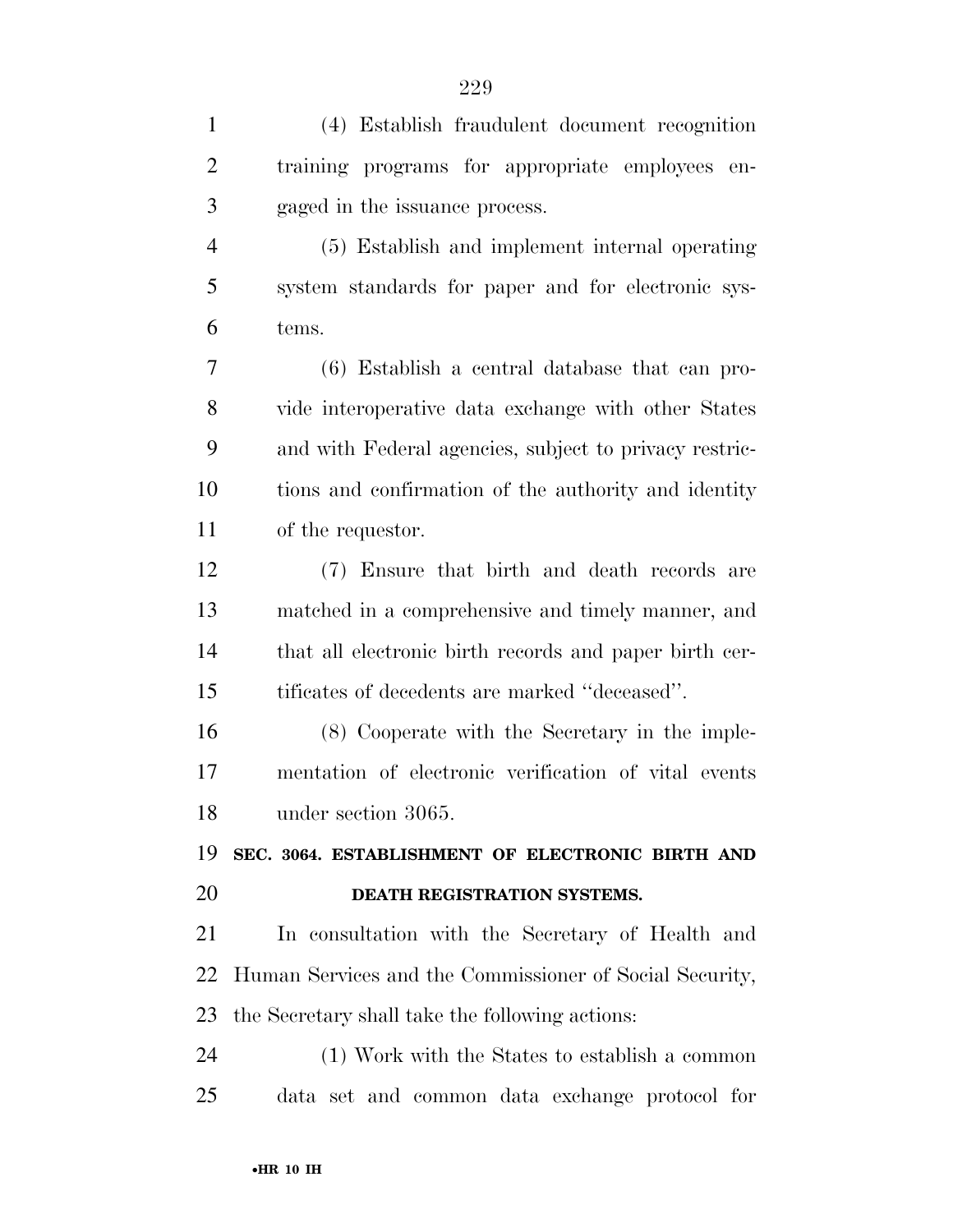| $\mathbf{1}$   | electronic birth registration systems and death reg-    |
|----------------|---------------------------------------------------------|
| $\overline{c}$ | istration systems.                                      |
| 3              | (2) Coordinate requirements for such systems            |
| $\overline{4}$ | to align with a national model.                         |
| 5              | (3) Ensure that fraud prevention is built into          |
| 6              | the design of electronic vital registration systems in  |
| 7              | the collection of vital event data, the issuance of     |
| 8              | birth certificates, and the exchange of data among      |
| 9              | government agencies.                                    |
| 10             | (4) Ensure that electronic systems for issuing          |
| 11             | birth certificates, in the form of printed abstracts of |
| 12             | birth records or digitized images, employ a common      |
| 13             | format of the certified copy, so that those requiring   |
| 14             | such documents can quickly confirm their validity.      |
| 15             | (5) Establish uniform field requirements for            |
| 16             | State birth registries.                                 |
| 17             | $(6)$ Not later than 1 year after the date of en-       |
| 18             | actment of this Act, establish a process with the De-   |
| 19             | partment of Defense that will result in the sharing     |
| <b>20</b>      | of data, with the States and the Social Security Ad-    |
| 21             | ministration, regarding deaths of United States mili-   |
| 22             | tary personnel and the birth and death of their de-     |
| 23             | pendents.                                               |
| 24             | (7) Not later than 1 year after the date of en-         |
| 25             | actment of this Act, establish a process with the De-   |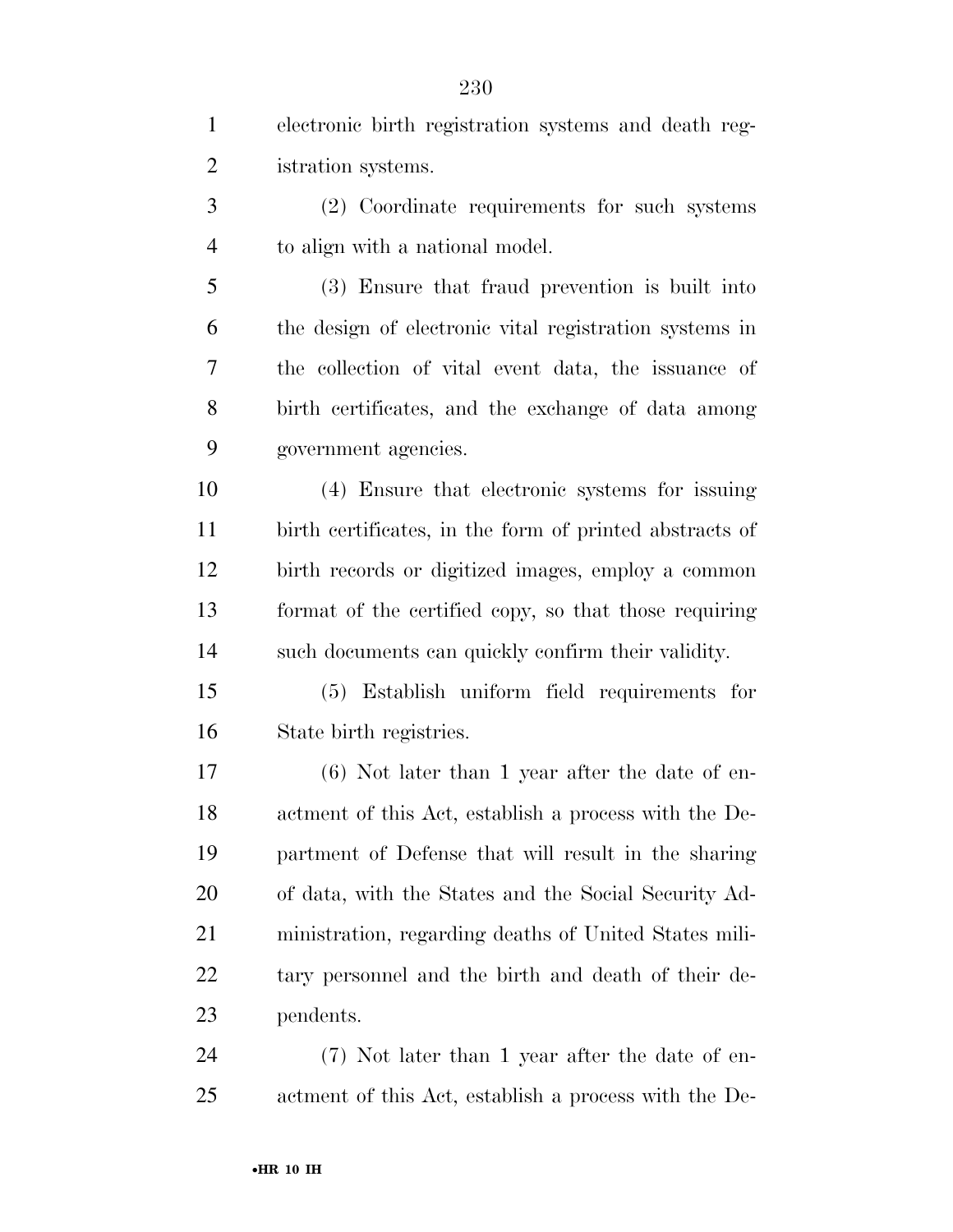partment of State to improve registration, notifica-2 tion, and the sharing of data with the States and the Social Security Administration, regarding births and deaths of United States citizens abroad. (8) Not later than 3 years after the date of es- tablishment of databases provided for under this sec- tion, require States to record and retain electronic records of pertinent identification information col- lected from requestors who are not the registrants. (9) Not later than 6 months after the date of enactment of this Act, submit to Congress, a report on whether there is a need for Federal laws to ad- dress penalties for fraud and misuse of vital records and whether violations are sufficiently enforced. **SEC. 3065. ELECTRONIC VERIFICATION OF VITAL EVENTS.**  (a) LEAD AGENCY.—The Secretary shall lead the im- plementation of electronic verification of a person's birth and death. (b) REGULATIONS.—In carrying out subsection (a), the Secretary shall issue regulations to establish a means by which authorized Federal and State agency users with a single interface will be able to generate an electronic query to any participating vital records jurisdiction throughout the Nation to verify the contents of a paper birth certificate. Pursuant to the regulations, an electronic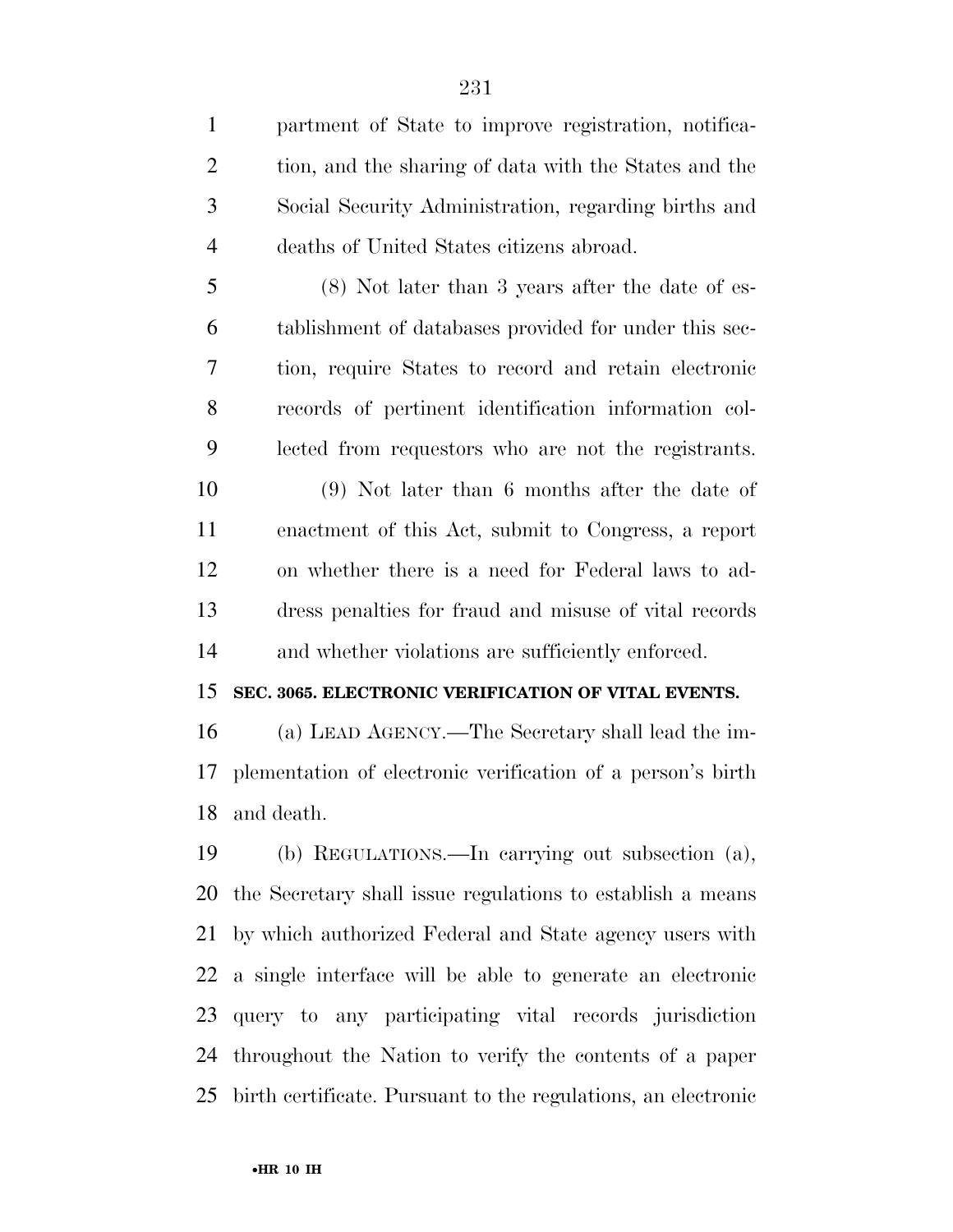response from the participating vital records jurisdiction as to whether there is a birth record in their database that matches the paper birth certificate will be returned to the user, along with an indication if the matching birth record has been flagged ''deceased''. The regulations shall take effect not later than 5 years after the date of enactment of this Act.

#### **SEC. 3066. GRANTS TO STATES.**

 (a) IN GENERAL.—The Secretary may make grants to a State to assist the State in conforming to the min-imum standards set forth in this chapter.

 (b) AUTHORIZATION OF APPROPRIATIONS.—There are authorized to be appropriated to the Secretary for each of the fiscal years 2005 through 2009 such sums as may be necessary to carry out this chapter.

#### **SEC. 3067. AUTHORITY.**

 (a) PARTICIPATION WITH FEDERAL AGENCIES AND STATES.—All authority to issue regulations, certify stand- ards, and issue grants under this chapter shall be carried out by the Secretary, with the concurrence of the Sec- retary of Health and Human Services and in consultation with State vital statistics offices and appropriate Federal agencies.

 (b) EXTENSIONS OF DEADLINES.—The Secretary may grant to a State an extension of time to meet the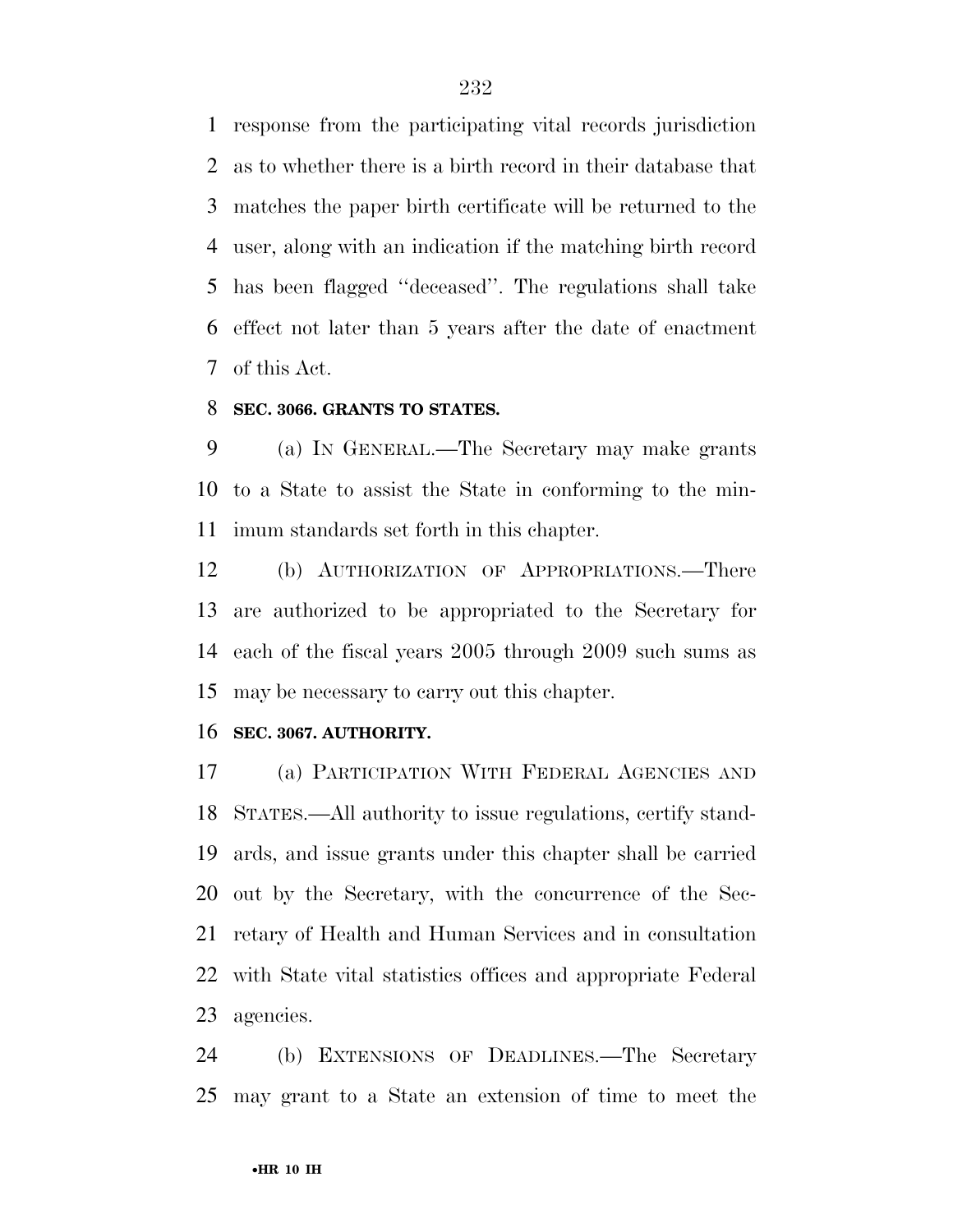1 requirements of section  $3063(a)(1)$  if the State provides adequate justification for noncompliance. **CHAPTER 3—MEASURES TO ENHANCE PRIVACY AND INTEGRITY OF SOCIAL SECURITY ACCOUNT NUMBERS SEC. 3071. PROHIBITION OF THE DISPLAY OF SOCIAL SECU- RITY ACCOUNT NUMBERS ON DRIVER'S LI- CENSES OR MOTOR VEHICLE REGISTRA- TIONS.**  10 (a) IN GENERAL.—Section  $205(e)(2)(C)(vi)$  of the 11 Social Security Act  $(42 \text{ U.S.C. } 405(c)(2)(C)(vi))$  is amended— 13 (1) by inserting " $(I)$ " after " $(vi)$ "; and (2) by adding at the end the following new sub- clause: ''(II) Any State or political subdivision thereof (and any person acting as an agent of such an agency or instru- mentality), in the administration of any driver's license or motor vehicle registration law within its jurisdiction, may not display a social security account number issued by the Commissioner of Social Security (or any derivative of such number) on any driver's license or motor vehicle registra- tion or any other document issued by such State or polit- ical subdivision to an individual for purposes of identifica-tion of such individual or include on any such licence, reg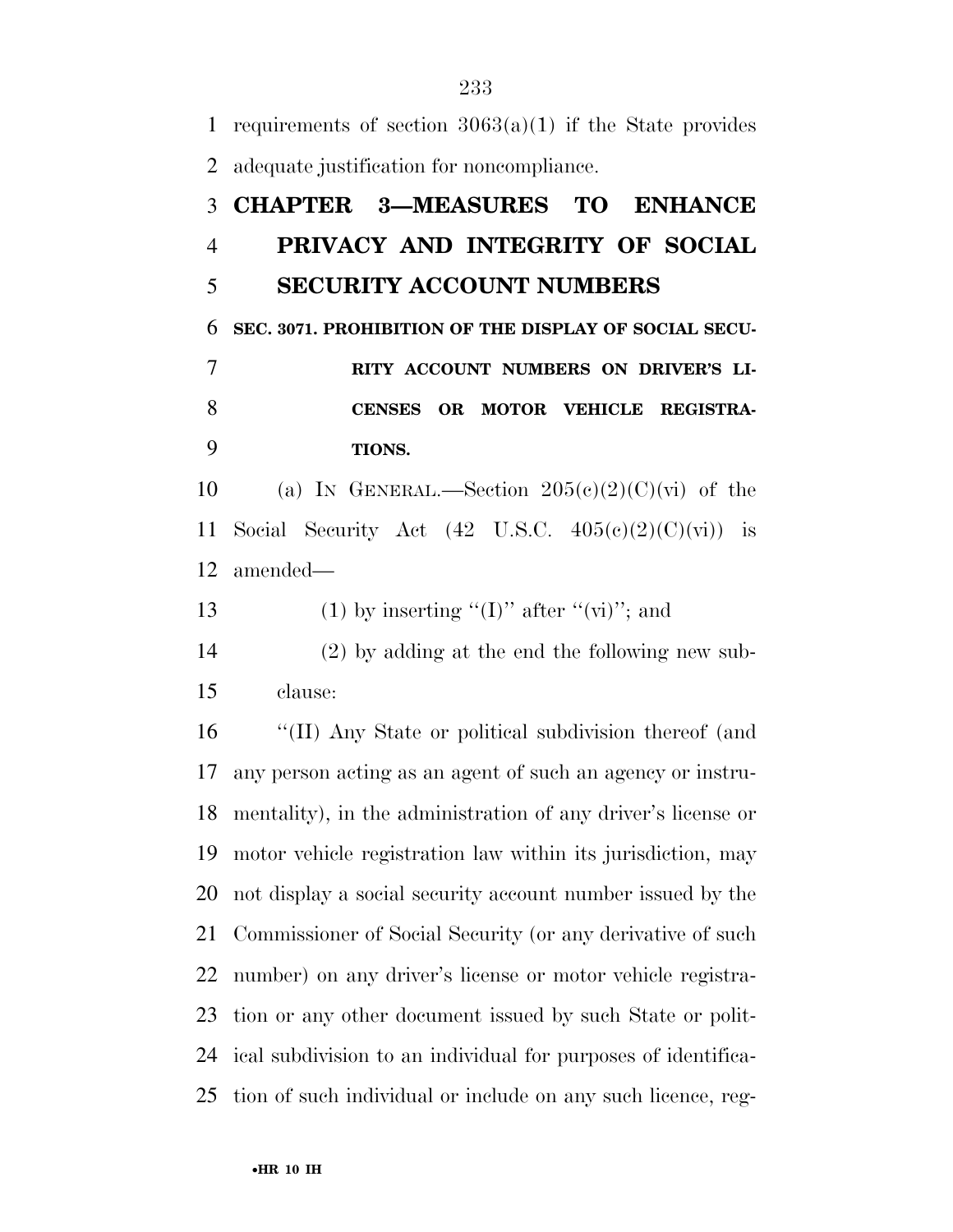istration, or other document a magnetic strip, bar code, or other means of communication which conveys such number (or derivative thereof).''.

 (b) EFFECTIVE DATE.—The amendments made by this section shall apply with respect to licenses, registra- tions, and other documents issued or reissued after 1 year after the date of the enactment of this Act.

 **SEC. 3072. INDEPENDENT VERIFICATION OF BIRTH RECORDS PROVIDED IN SUPPORT OF APPLI- CATIONS FOR SOCIAL SECURITY ACCOUNT NUMBERS.** 

 (a) APPLICATIONS FOR SOCIAL SECURITY ACCOUNT NUMBERS.—Section 205(c)(2)(B)(ii) of the Social Secu-14 rity Act (42 U.S.C.  $405(e)(2)(B(ii))$  is amended—

15 (1) by inserting "(I)" after "(ii)"; and

 (2) by adding at the end the following new sub-clause:

 ''(II) With respect to an application for a social secu- rity account number for an individual, other than for pur- poses of enumeration at birth, the Commissioner shall re- quire independent verification of any birth record provided by the applicant in support of the application. The Com- missioner may provide by regulation for reasonable excep- tions from the requirement for independent verification under this subclause in any case in which the Commis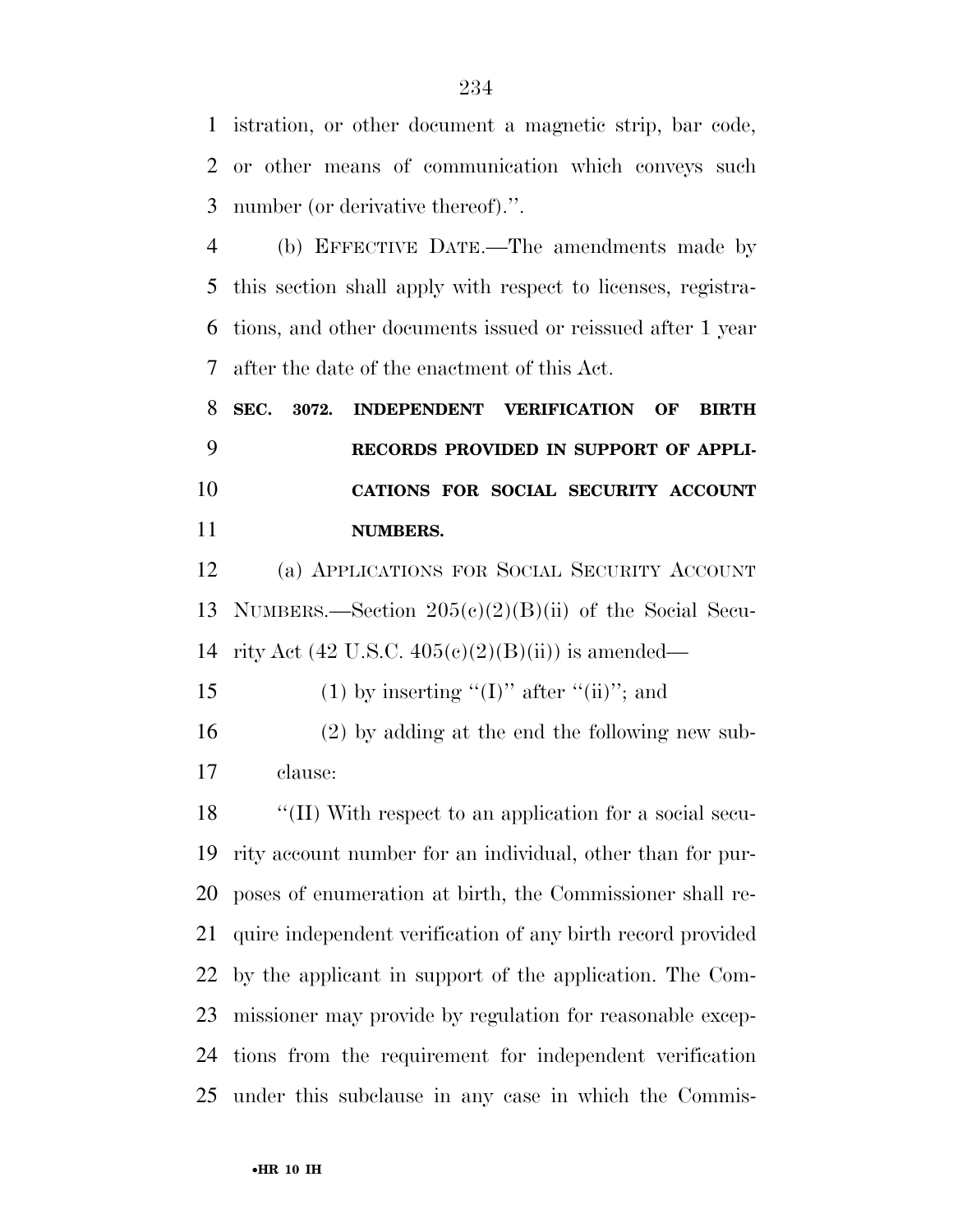sioner determines there is minimal opportunity for fraud.''.

 (b) EFFECTIVE DATE.—The amendment made by subsection (a) shall apply with respect to applications filed after 270 days after the date of the enactment of this Act.

 (c) STUDY REGARDING APPLICATIONS FOR RE-PLACEMENT SOCIAL SECURITY CARDS.—

 (1) IN GENERAL.—As soon as practicable after the date of the enactment of this Act, the Commis- sioner of Social Security shall undertake a study to test the feasibility and cost effectiveness of verifying all identification documents submitted by an appli- cant for a replacement social security card. As part of such study, the Commissioner shall determine the feasibility of, and the costs associated with, the de- velopment of appropriate electronic processes for third party verification of any such identification documents which are issued by agencies and instru- mentalities of the Federal Government and of the States (and political subdivisions thereof).

 (2) REPORT.—Not later than 2 years after the date of the enactment of this Act, the Commissioner shall report to the Committee on Ways and Means of the House of Representatives and the Committee on Finance of the Senate regarding the results of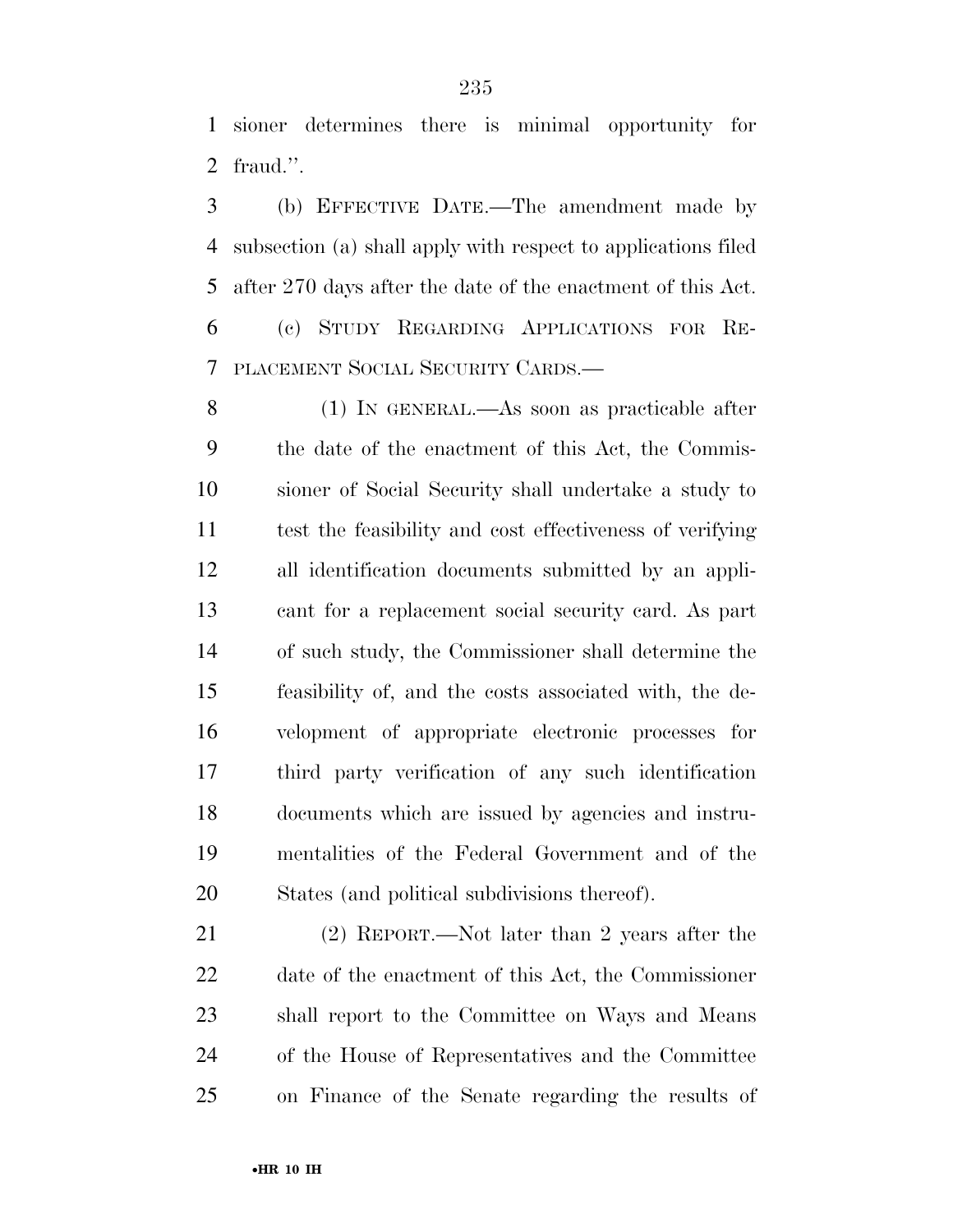| $\mathbf{1}$   | the study undertaken under paragraph (1). Such re-   |
|----------------|------------------------------------------------------|
| $\overline{2}$ | port shall contain such recommendations for legisla- |
| 3              | tive changes as the Commissioner considers nec-      |
| $\overline{4}$ | essary to implement needed improvements in the       |
| 5              | process for verifying identification documents sub-  |
| 6              | mitted by applicants for replacement social security |
| 7              | cards.                                               |
| 8              | SEC. 3073. ENUMERATION AT BIRTH.                     |
| 9              | (a) IMPROVEMENT OF APPLICATION PROCESS.—             |
| 10             | $(1)$ In GENERAL.—As soon as practicable after       |
| 11             | the date of the enactment of this Act, the Commis-   |
| 12             | sioner of Social Security shall undertake to make    |
| 13             | improvements to the enumeration at birth program     |
| 14             | for the issuance of social security account numbers  |
| 15             | to newborns. Such improvements shall be designed     |
| 16             | to prevent—                                          |
| 17             | (A) the assignment of social security ac-            |
| 18             | count numbers to unnamed children;                   |
| 19             | (B) the issuance of more than 1 social se-           |
| 20             | curity account number to the same child; and         |
| 21             | (C) other opportunities for fraudulently ob-         |
| 22             | taining a social security account number.            |
| 23             | REPORT TO THE CONGRESS.-Not later<br>(2)             |
| 24             | than 1 year after the date of the enactment of this  |
| 25             | Act, the Commissioner shall transmit to each House   |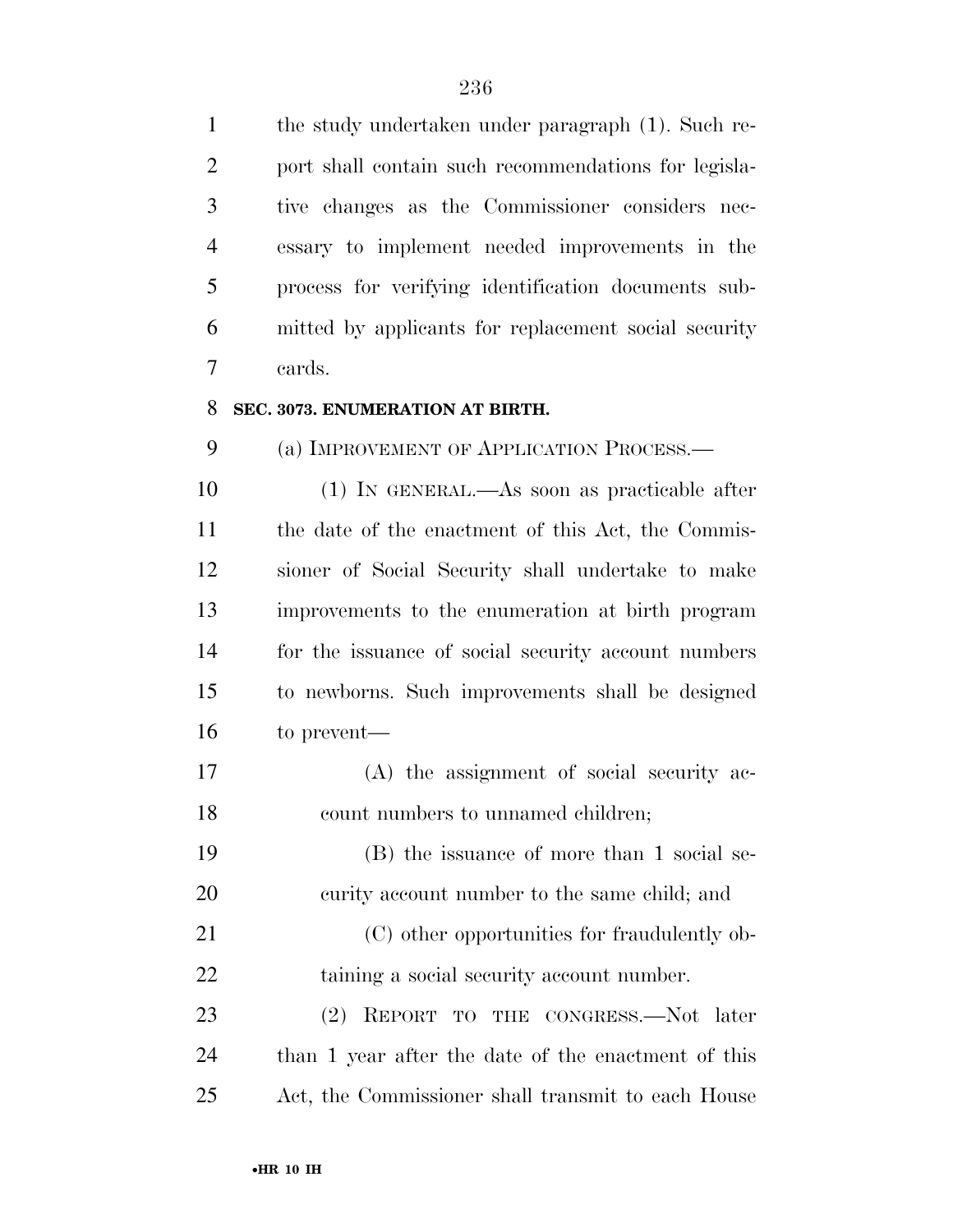of the Congress a report specifying in detail the ex- tent to which the improvements required under paragraph (1) have been made.

 (b) STUDY REGARDING PROCESS FOR ENUMERATION AT BIRTH.—

 (1) IN GENERAL.—As soon as practicable after the date of the enactment of this Act, the Commis- sioner of Social Security shall undertake a study to determine the most efficient options for ensuring the integrity of the process for enumeration at birth. Such study shall include an examination of available methods for reconciling hospital birth records with birth registrations submitted to agencies of States and political subdivisions thereof and with informa- tion provided to the Commissioner as part of the process for enumeration at birth.

 (2) REPORT.—Not later than 18 months after 18 the date of the enactment of this Act, the Commis- sioner shall report to the Committee on Ways and Means of the House of Representatives and the Committee on Finance of the Senate regarding the results of the study undertaken under paragraph (1). Such report shall contain such recommendations for legislative changes as the Commissioner con-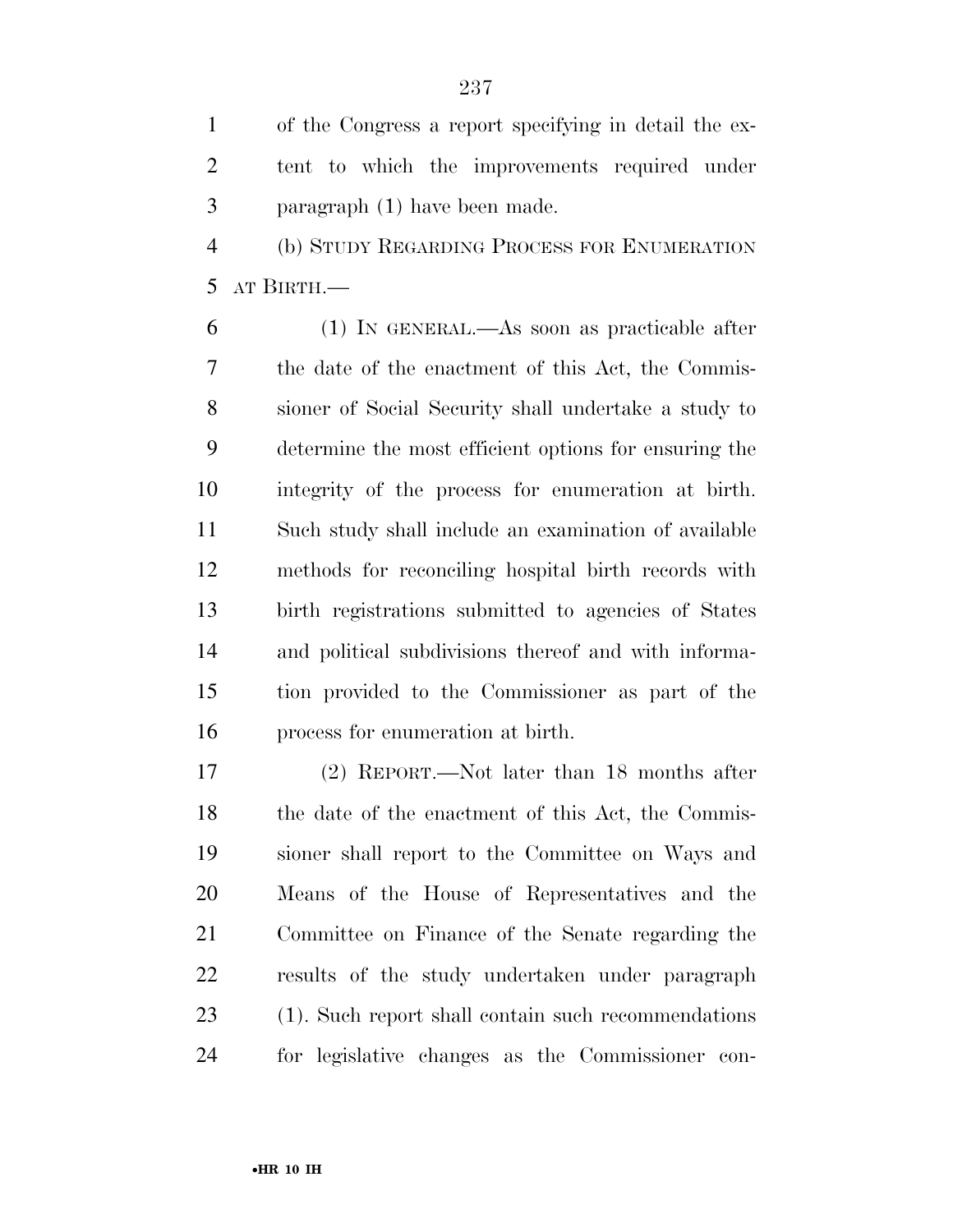siders necessary to implement needed improvements 2 in the process for enumeration at birth. **SEC. 3074. STUDY RELATING TO USE OF PHOTOGRAPHIC IDENTIFICATION IN CONNECTION WITH AP- PLICATIONS FOR BENEFITS, SOCIAL SECU- RITY ACCOUNT NUMBERS, AND SOCIAL SECU- RITY CARDS.**  (a) IN GENERAL.—As soon as practicable after the date of the enactment of this Act, the Commissioner of Social Security shall undertake a study to— (1) determine the best method of requiring and obtaining photographic identification of applicants for old-age, survivors, and disability insurance bene- fits under title II of the Social Security Act, for a social security account number, or for a replacement social security card, and of providing for reasonable exceptions to any requirement for photographic iden- tification of such applicants that may be necessary to promote efficient and effective administration of such title, and (2) evaluate the benefits and costs of instituting such a requirement for photographic identification,

 including the degree to which the security and integ- rity of the old-age, survivors, and disability insur-ance program would be enhanced.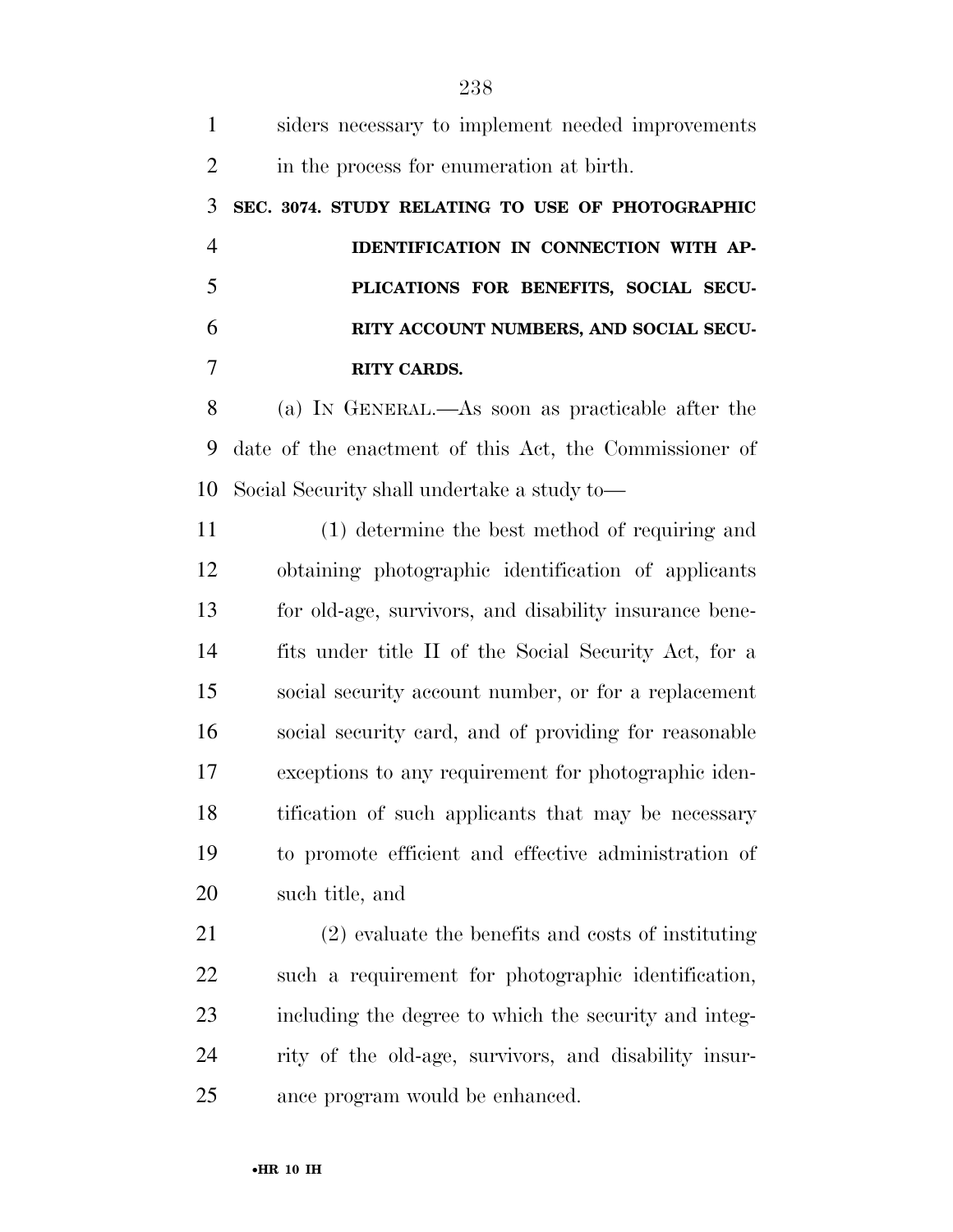(b) REPORT.—Not later than 18 months after the date of the enactment of this Act, the Commissioner shall report to the Committee on Ways and Means of the House of Representatives and the Committee on Finance of the Senate regarding the results of the study undertaken under subsection (a). Such report shall contain such rec- ommendations for legislative changes as the Commissioner considers necessary relating to requirements for photo- graphic identification of applicants described in subsection (a).

## **SEC. 3075. RESTRICTIONS ON ISSUANCE OF MULTIPLE RE-PLACEMENT SOCIAL SECURITY CARDS.**

13 (a) IN GENERAL.—Section  $205(c)(2)(G)$  of the Social 14 Security Act  $(42 \text{ U.S.C. } 405 \text{ (c)}(2) \text{ (G)})$  is amended by add- ing at the end the following new sentence: ''The Commis- sioner shall restrict the issuance of multiple replacement social security cards to any individual to 3 per year and to 10 for the life of the individual, except in any case in which the Commissioner determines there is minimal op-portunity for fraud.''.

 (b) REGULATIONS AND EFFECTIVE DATE.—The Commissioner of Social Security shall issue regulations under the amendment made by subsection (a) not later than 1 year after the date of the enactment of this Act. Systems controls developed by the Commissioner pursuant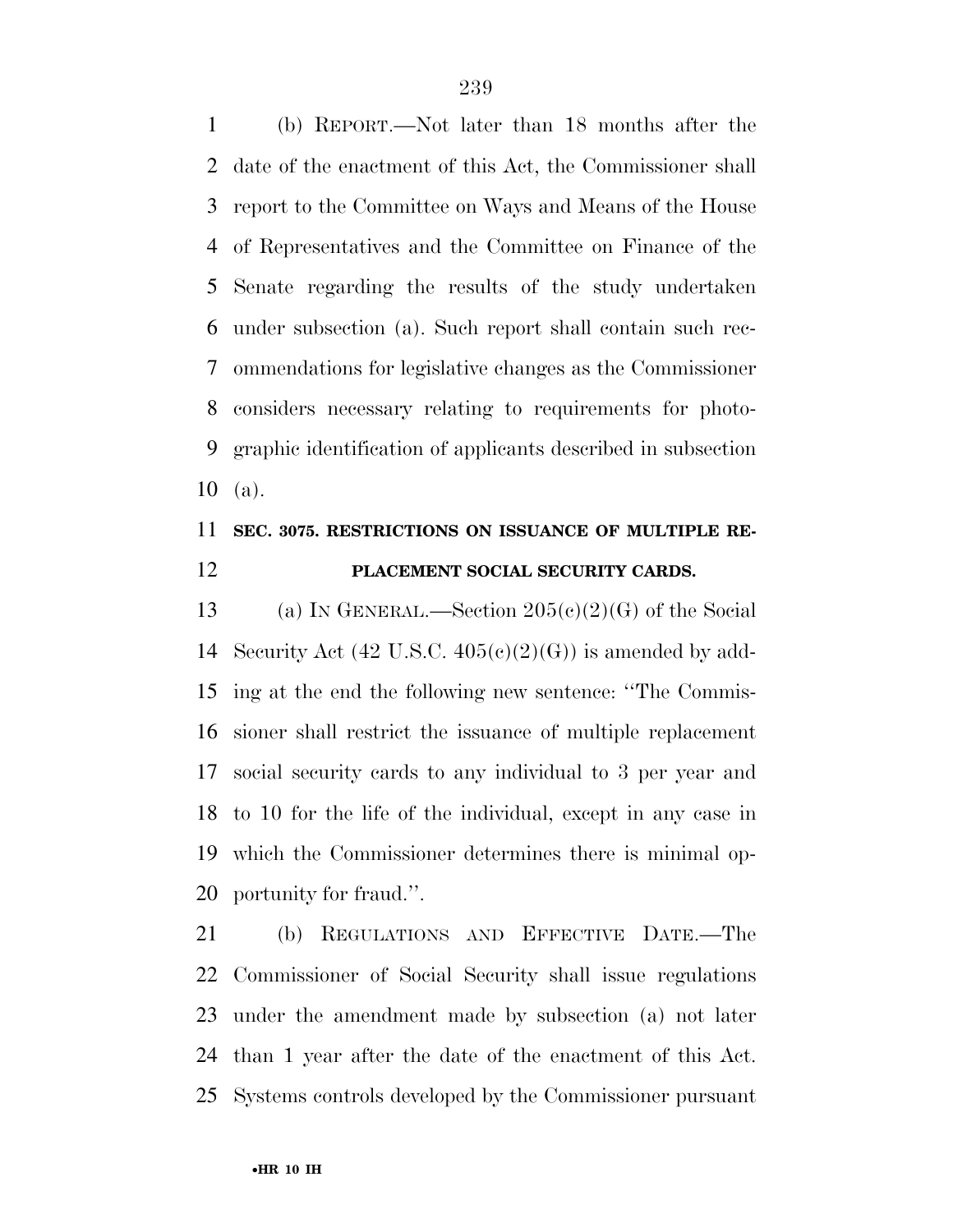to such amendment shall take effect upon the earlier of the issuance of such regulations or the end of such 1-year period.

# **SEC. 3076. STUDY RELATING TO MODIFICATION OF THE SO- CIAL SECURITY ACCOUNT NUMBERING SYS- TEM TO SHOW WORK AUTHORIZATION STA-TUS.**

 (a) IN GENERAL.—As soon as practicable after the date of the enactment of this Act, the Commissioner of Social Security, in consultation with the Secretary of Homeland Security, shall undertake a study to examine the best method of modifying the social security account number assigned to individuals who—

(1) are not citizens of the United States,

 (2) have not been admitted for permanent resi-dence, and

 (3) are not authorized by the Secretary of Homeland Security to work in the United States, or are so authorized subject to one or more restrictions, so as to include an indication of such lack of authorization to work or such restrictions on such an authorization.

 (b) REPORT.—Not later than 1 year after the date of the enactment of this Act, the Commissioner shall re- port to the Committee on Ways and Means of the House of Representatives and the Committee on Finance of the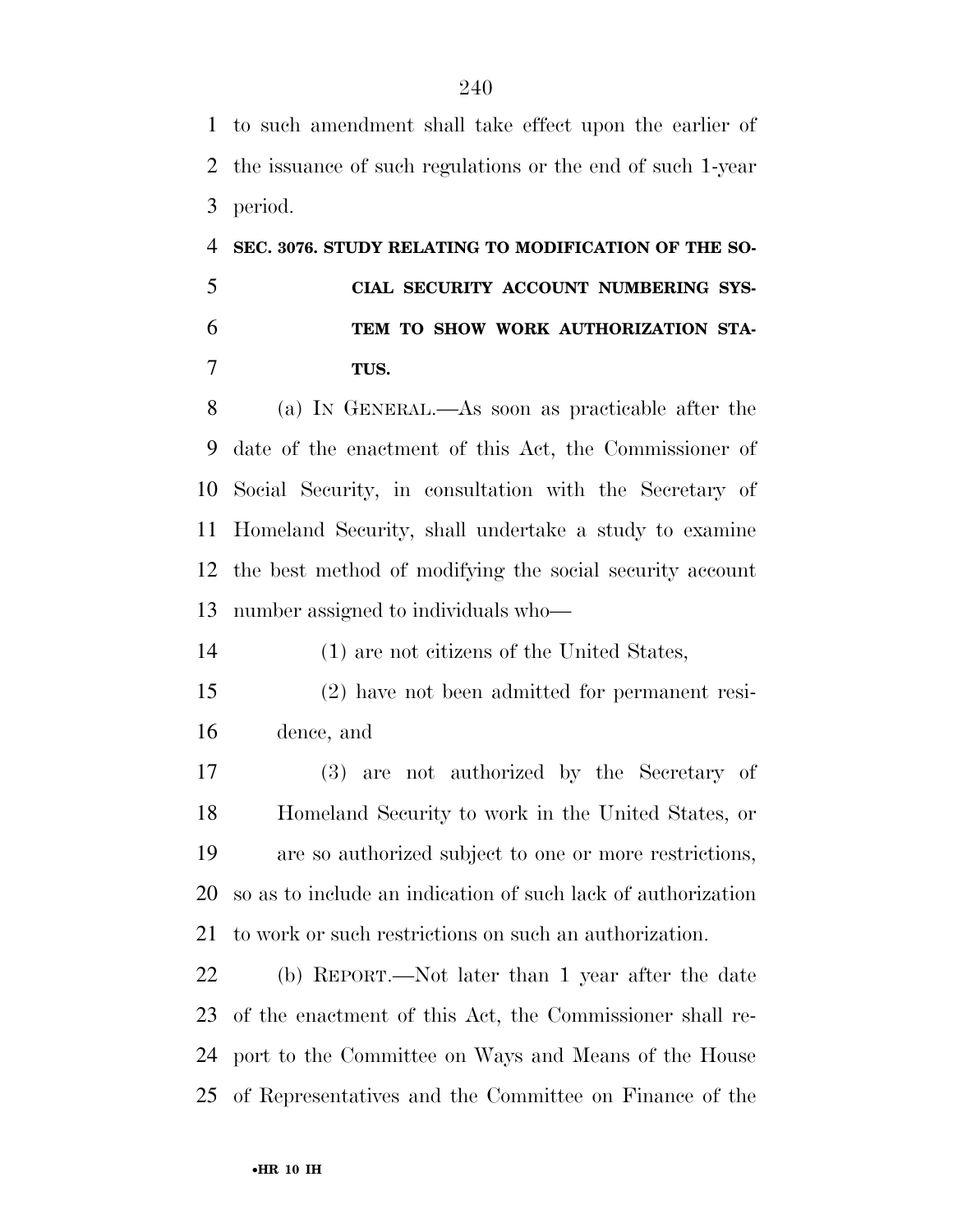Senate regarding the results of the study undertaken under this section. Such report shall include the Commis- sioner's recommendations of feasible options for modifying the social security account number in the manner de-scribed in subsection (a).

# **Subtitle C—Targeting Terrorist Travel**

## **SEC. 3081. STUDIES ON MACHINE-READABLE PASSPORTS AND TRAVEL HISTORY DATABASE.**

 (a) IN GENERAL.—Not later than May 31, 2005, the Comptroller General of the United States, the Secretary of State, and the Secretary of Homeland Security each shall submit to the Committees on the Judiciary of the House of Representatives and of the Senate, the Com- mittee on International Relations of the House of Rep- resentatives, and the Committee on Foreign Relations of the Senate the results of a separate study on the subjects described in subsection (c).

 (b) STUDY.—The study submitted by the Secretary of State under subsection (a) shall be completed by the Office of Visa and Passport Control of the Department of State, in coordination with the appropriate officials of the Department of Homeland Security.

 (c) CONTENTS.—The studies described in subsection (a) shall examine the feasibility, cost, potential benefits,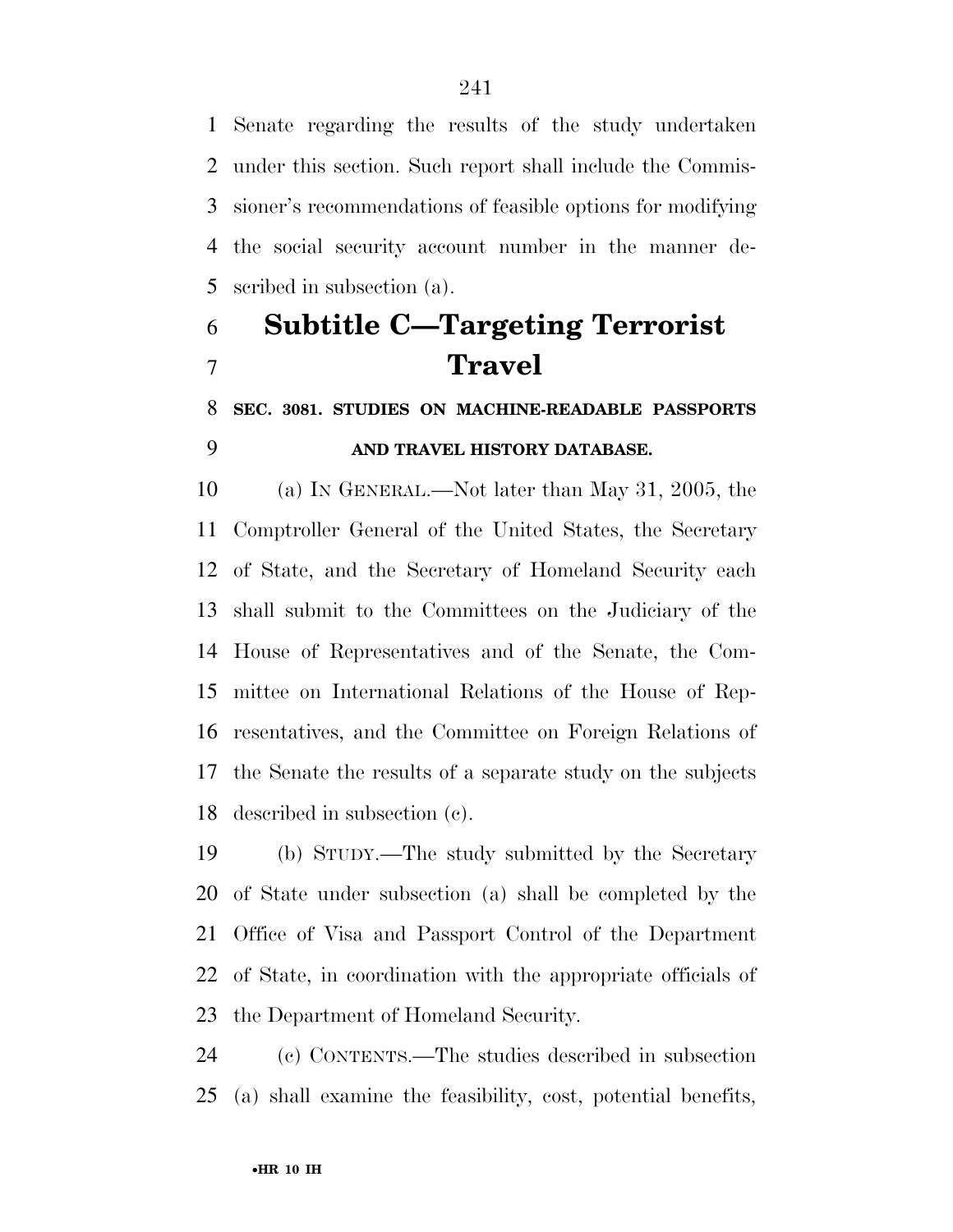and relative importance to the objectives of tracking sus- pected terrorists' travel, and apprehending suspected ter-rorists, of each of the following:

 (1) Requiring nationals of all countries to present machine-readable, tamper-resistant pass- ports that incorporate biometric and document au-thentication identifiers.

 (2) Creation of a database containing informa- tion on the lifetime travel history of each foreign na- tional or United States citizen who might seek to enter the United States or another country at any time, in order that border and visa issuance officials may ascertain the travel history of a prospective en-trant by means other than a passport.

 (d) INCENTIVES.—The studies described in sub- section (a) shall also make recommendations on incentives that might be offered to encourage foreign nations to par- ticipate in the initiatives described in paragraphs (1) and (2) of subsection (c).

 **SEC. 3082. EXPANDED PREINSPECTION AT FOREIGN AIR-PORTS.** 

22 (a) IN GENERAL.—Section  $235A(a)(4)$  of the Immi-23 gration and Nationality Act  $(8 \text{ U.S.C. } 1225(a)(4))$  is amended—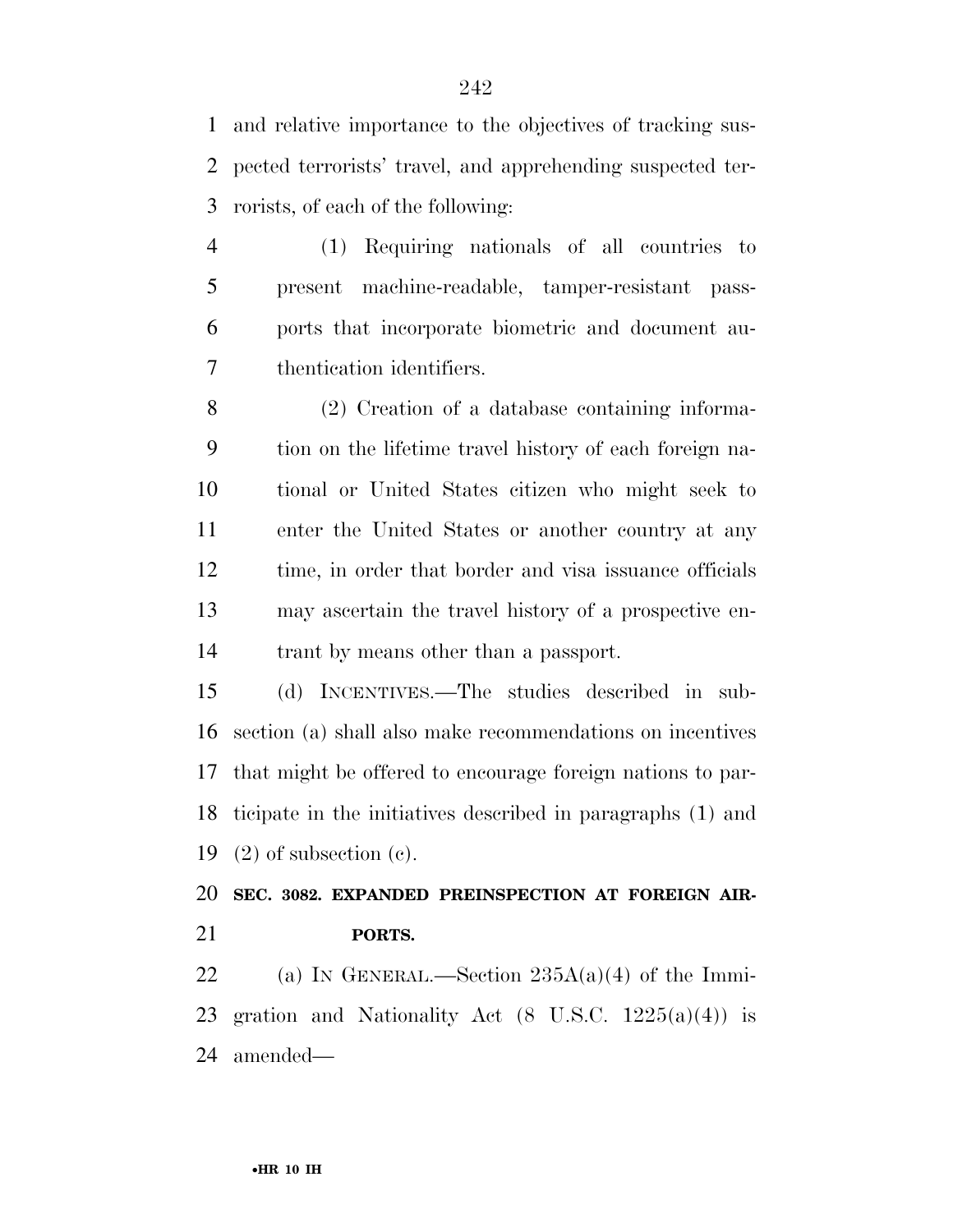| $\mathbf{1}$   | $(1)$ by striking "October 31, 2000," and insert-          |
|----------------|------------------------------------------------------------|
| $\overline{2}$ | ing "January 1, 2008,";                                    |
| 3              | $(2)$ by striking "5 additional" and inserting "up         |
| $\overline{4}$ | to $25$ additional";                                       |
| 5              | (3) by striking "number of aliens" and insert-             |
| 6              | ing "number of inadmissible aliens, especially aliens      |
| 7              | who are potential terrorists,";                            |
| 8              | $(4)$ by striking "who are inadmissible to the             |
| 9              | United States." and inserting a period; and                |
| 10             | (5) by striking "Attorney General" each place              |
| 11             | such term appears and inserting "Secretary of              |
| 12             | Homeland Security".                                        |
| 13             | (b) REPORT.—Not later than June 30, 2006, the              |
| 14             | Secretary of Homeland Security and the Secretary of        |
| 15             | State shall report to the Committees on the Judiciary of   |
| 16             | the House of Representatives and of the Senate, the Com-   |
| 17             | mittee on International Relations of the House of Rep-     |
|                | 18 resentatives, and the Committee on Foreign Relations of |
| 19             | the Senate on the progress being made in implementing      |
| 20             | the amendments made by subsection (a).                     |
| 21             | (c) AUTHORIZATION OF APPROPRIATIONS.—There                 |
| 22             | are authorized to be appropriated to the Secretary of      |
| 23             | Homeland Security to carry out the amendments made by      |
| 24             | subsection $(a)$ —                                         |

(1) \$24,000,000 for fiscal year 2005;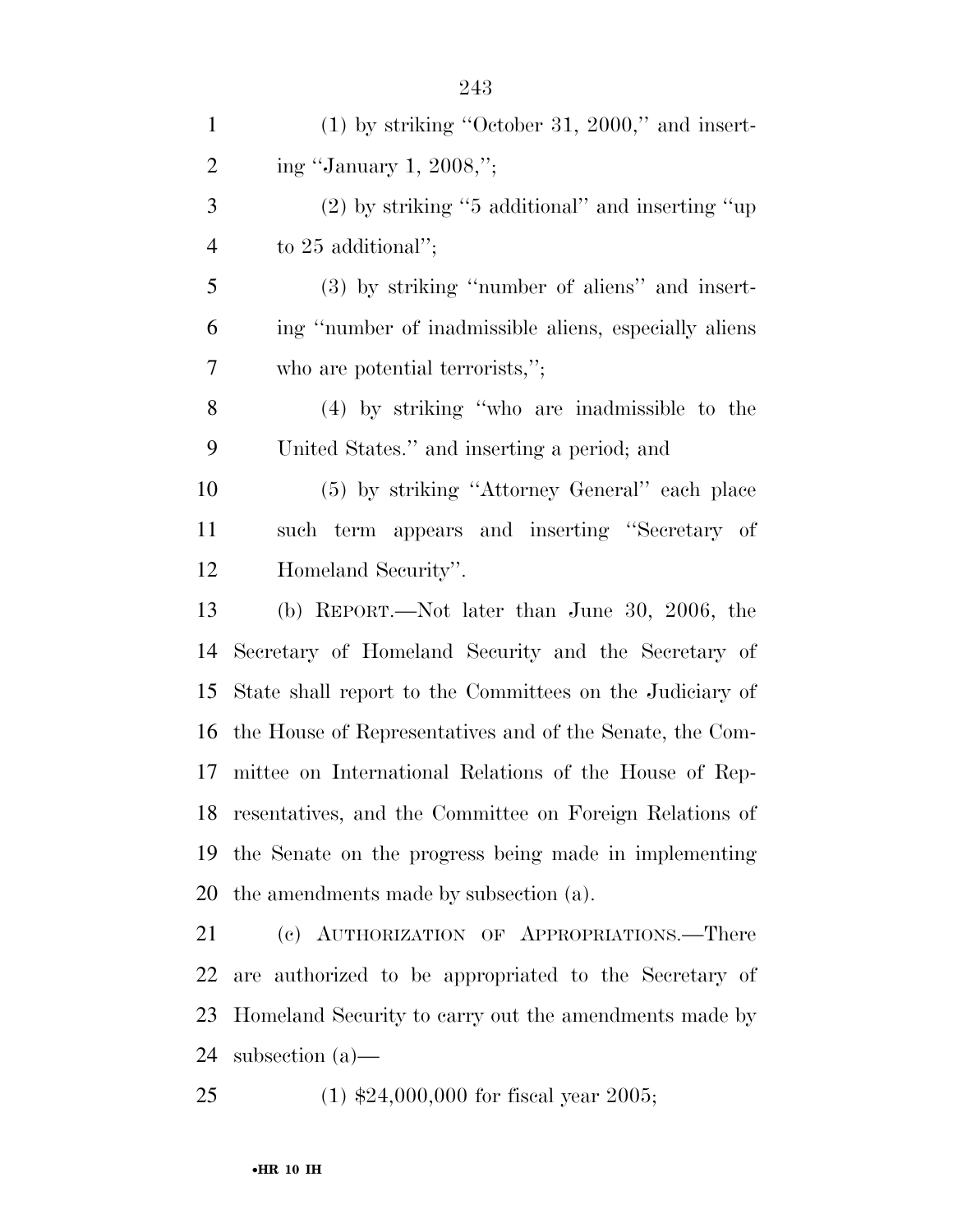| $(2)$ \$48,000,000 for fiscal year 2006; and                       |
|--------------------------------------------------------------------|
| $(3)$ \$97,000,000 for fiscal year 2007.                           |
| SEC. 3083. IMMIGRATION SECURITY INITIATIVE.                        |
| (a) IN GENERAL.—Section $235A(b)$ of the Immigra-                  |
| tion and Nationality Act $(8 \text{ U.S.C. } 1225(b))$ is amended— |
| $(1)$ in the subsection heading, by inserting                      |
| "AND IMMIGRATION SECURITY INITIATIVE" after                        |
| "PROGRAM"; and                                                     |
| $(2)$ by adding at the end the following:                          |
| "Beginning not later than December 31, 2006, the num-              |
| ber of airports selected for an assignment under this sub-         |
| section shall be at least 50.".                                    |
| (b) AUTHORIZATION OF APPROPRIATIONS.—There                         |
|                                                                    |
| are authorized to be appropriated to the Secretary of              |
| Homeland Security to carry out the amendments made by              |
| subsection $(a)$ —                                                 |
| $(1)$ \$25,000,000 for fiscal year 2005;                           |
| $(2)$ \$40,000,000 for fiscal year 2006; and                       |
| $(3)$ \$40,000,000 for fiscal year 2007.                           |
| SEC. 3084. RESPONSIBILITIES AND FUNCTIONS OF CON-                  |
| <b>SULAR OFFICERS.</b>                                             |
| (a) INCREASED NUMBER OF CONSULAR OFFICERS.—                        |
| The Secretary of State, in each of fiscal years 2006               |
| through 2009, may increase by 150 the number of posi-              |
|                                                                    |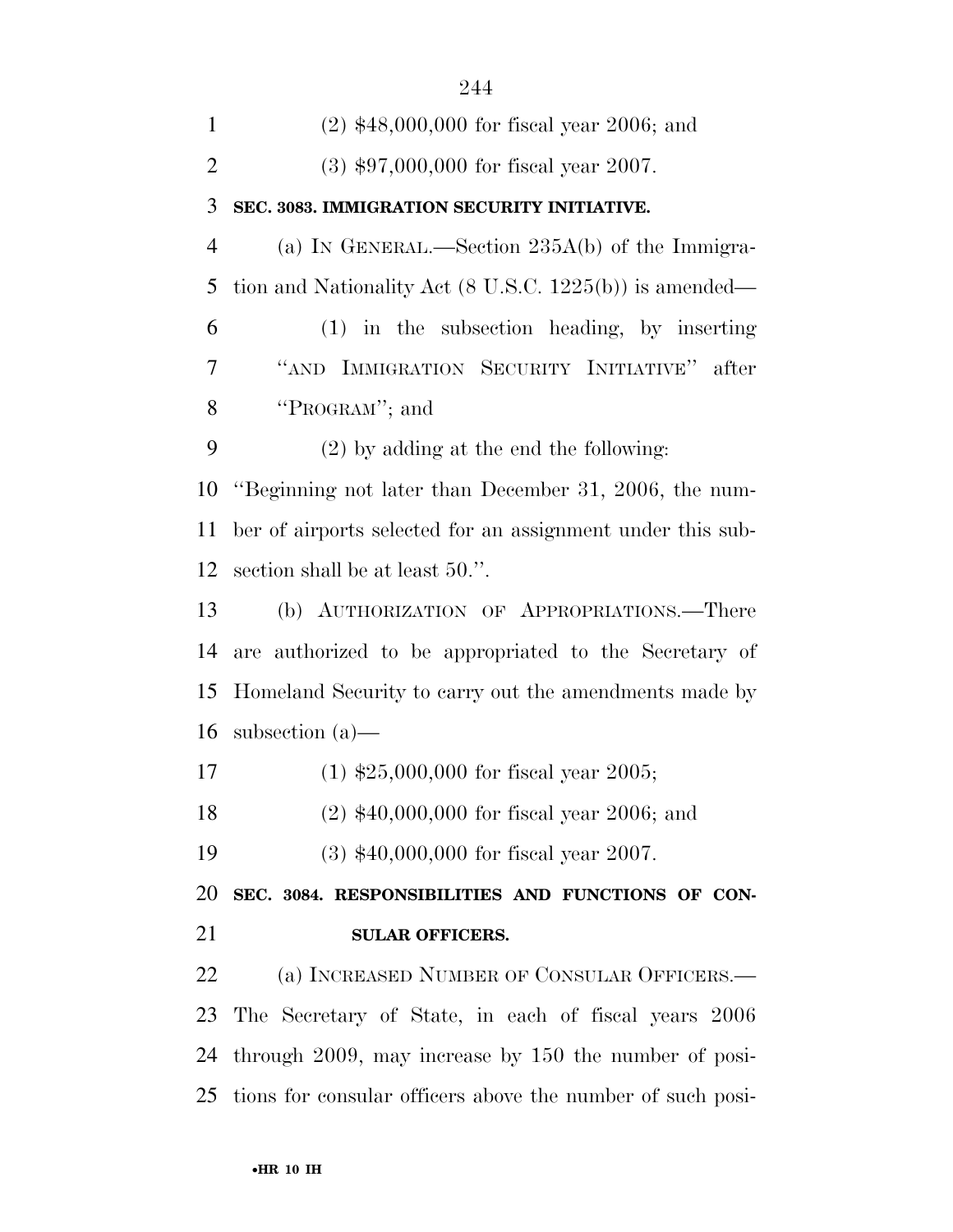tions for which funds were allotted for the preceding fiscal year.

 (b) LIMITATION ON USE OF FOREIGN NATIONALS FOR NONIMMIGRANT VISA SCREENING.—Section 222(d) of the Immigration and Nationality Act (8 U.S.C. 6 1202 $(d)$ ) is amended by adding at the end the following: ''All nonimmigrant visa applications shall be reviewed and adjudicated by a consular officer.''.

 (c) TRAINING FOR CONSULAR OFFICERS IN DETEC- TION OF FRAUDULENT DOCUMENTS.—Section 305(a) of the Enhanced Border Security and Visa Entry Reform Act of 2002 (8 U.S.C. 1734(a)) is amended by adding at the end the following: ''As part of the consular training pro- vided to such officers by the Secretary of State, such offi- cers shall also receive training in detecting fraudulent doc- uments and general document forensics and shall be re- quired as part of such training to work with immigration officers conducting inspections of applicants for admission into the United States at ports of entry.''.

20 (d) ASSIGNMENT OF ANTI-FRAUD SPECIALISTS.—

21 (1) SURVEY REGARDING DOCUMENT FRAUD. The Secretary of State, in coordination with the Sec- retary of Homeland Security, shall conduct a survey of each diplomatic and consular post at which visas are issued to assess the extent to which fraudulent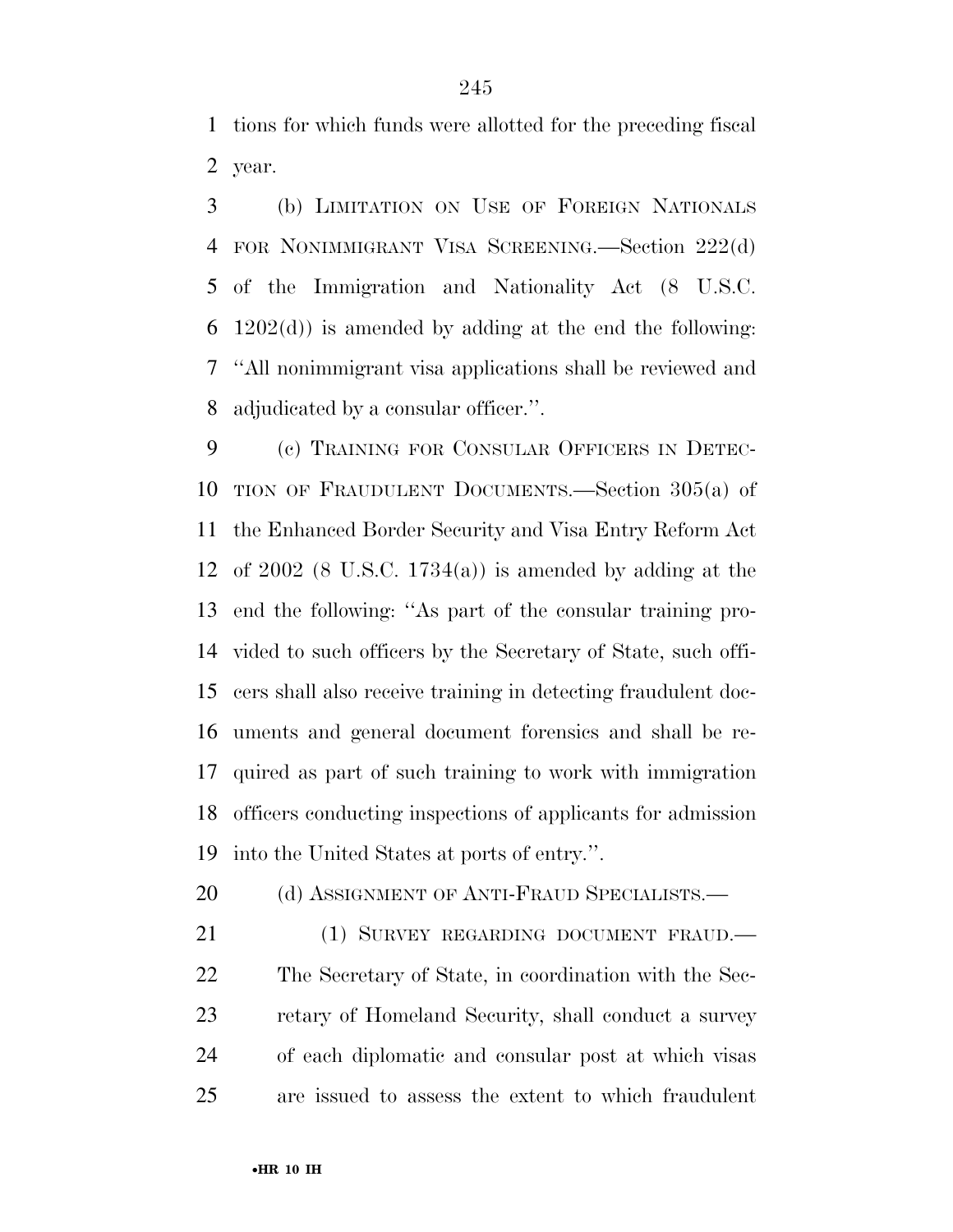documents are presented by visa applicants to con-sular officers at such posts.

 (2) PLACEMENT OF SPECIALIST.—Not later than July 31, 2005, the Secretary shall, in coordina- tion with the Secretary of Homeland Security, iden- tify 100 of such posts that experience the greatest frequency of presentation of fraudulent documents by visa applicants. The Secretary shall place in each such post at least one full-time anti-fraud specialist employed by the Department of State to assist the consular officers at each such post in the detection of such fraud.

## **SEC. 3085. INCREASE IN PENALTIES FOR FRAUD AND RE-LATED ACTIVITY.**

 Section 1028 of title 18, United States Code, relating to penalties for fraud and related activity in connection with identification documents and information, is amend-ed—

19 (1) in subsection  $(b)(1)(A)(i)$ , by striking ''issued by or under the authority of the United States'' and inserting the following: ''as described in 22 subsection (d)";

23 (2) in subsection  $(b)(2)$ , by striking "three years'' and inserting ''six years'';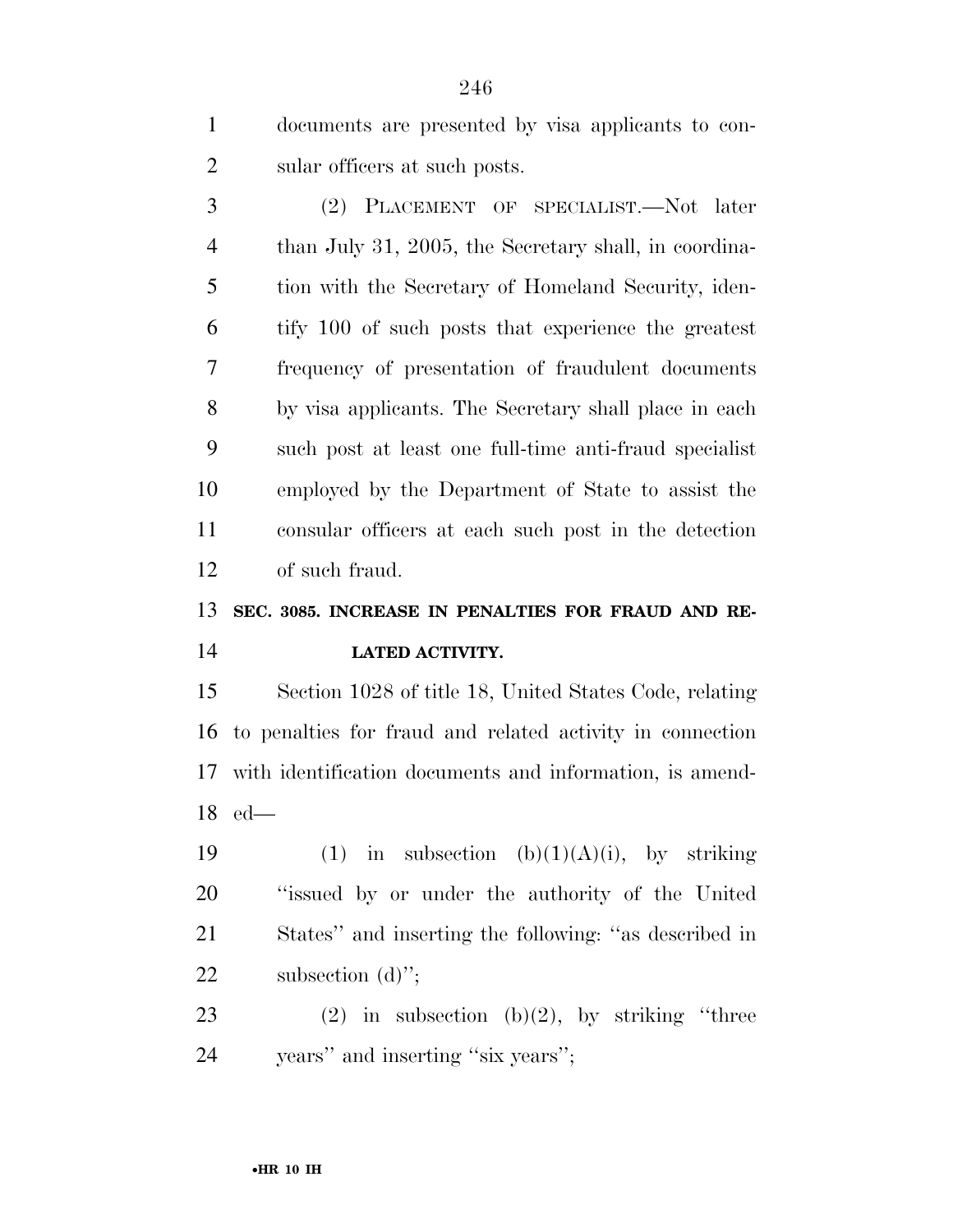| $\mathbf{1}$   | $(3)$ in subsection $(b)(3)$ , by striking "20 years"       |
|----------------|-------------------------------------------------------------|
| $\overline{2}$ | and inserting "25 years";                                   |
| 3              | $(4)$ in subsection (b)(4), by striking "25 years"          |
| $\overline{4}$ | and inserting "30 years"; and                               |
| 5              | $(5)$ in subsection $(e)(1)$ , by inserting after           |
| 6              | "United States" the following: "Government, a               |
| 7              | State, political subdivision of a State, a foreign gov-     |
| 8              | ernment, political subdivision of a foreign govern-         |
| 9              | ment, an international governmental or an inter-            |
| 10             | national quasi-governmental organization,".                 |
| 11             | SEC. 3086. CRIMINAL PENALTY FOR FALSE CLAIM TO CITI-        |
| 12             | ZENSHIP.                                                    |
| 13             | Section 1015 of title 18, United States Code, is            |
| 14             | amended—                                                    |
| 15             | $(1)$ by striking the dash at the end of sub-               |
| 16             | section $(f)$ and inserting "; or"; and                     |
| 17             | $(2)$ by inserting after subsection $(f)$ the fol-          |
| 18             | lowing:                                                     |
| 19             | "(g) Whoever knowingly makes any false statement            |
| 20             | or claim that he is a citizen of the United States in order |
| 21             | to enter into, or remain in, the United States—".           |
| 22             | SEC. 3087. ANTITERRORISM ASSISTANCE TRAINING OF THE         |
| 23             | DEPARTMENT OF STATE.                                        |
| 24             | (a) LIMITATION.—Notwithstanding any other provi-            |
| 25             | sion of law, the Secretary of State shall ensure, subject   |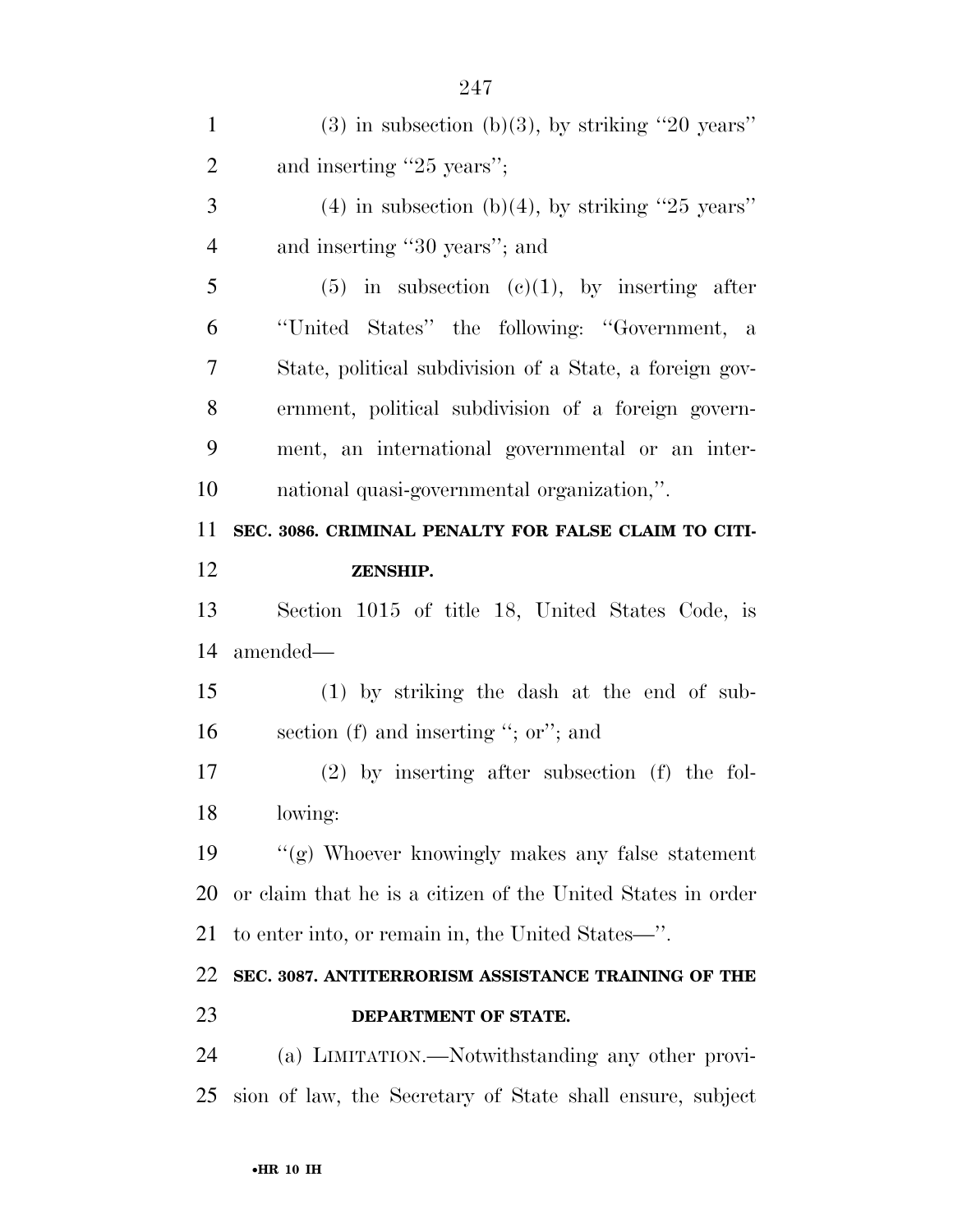to subsection (b), that the Antiterrorism Assistance Train- ing (ATA) program of the Department of State (or any successor or related program) under chapter 8 of part II of the Foreign Assistance Act of 1961 (22 U.S.C. 2349aa et seq.) (or other relevant provisions of law) is carried out primarily to provide training to host nation security serv- ices for the specific purpose of ensuring the physical secu- rity and safety of United States Government facilities and personnel abroad (as well as foreign dignitaries and train- ing related to the protection of such dignitaries), including security detail training and offenses related to passport or visa fraud.

 (b) EXCEPTION.—The limitation contained in sub- section (a) shall not apply, and the Secretary of State may expand the ATA program to include other types of antiterrorism assistance training, if the Secretary first consults with the Attorney General and provides written notification of such proposed expansion to the appropriate congressional committees.

 (c) DEFINITION.—In this section, the term ''appro-priate congressional committees'' means—

 (1) the Committee on International Relations and the Committee on the Judiciary of the House of Representatives; and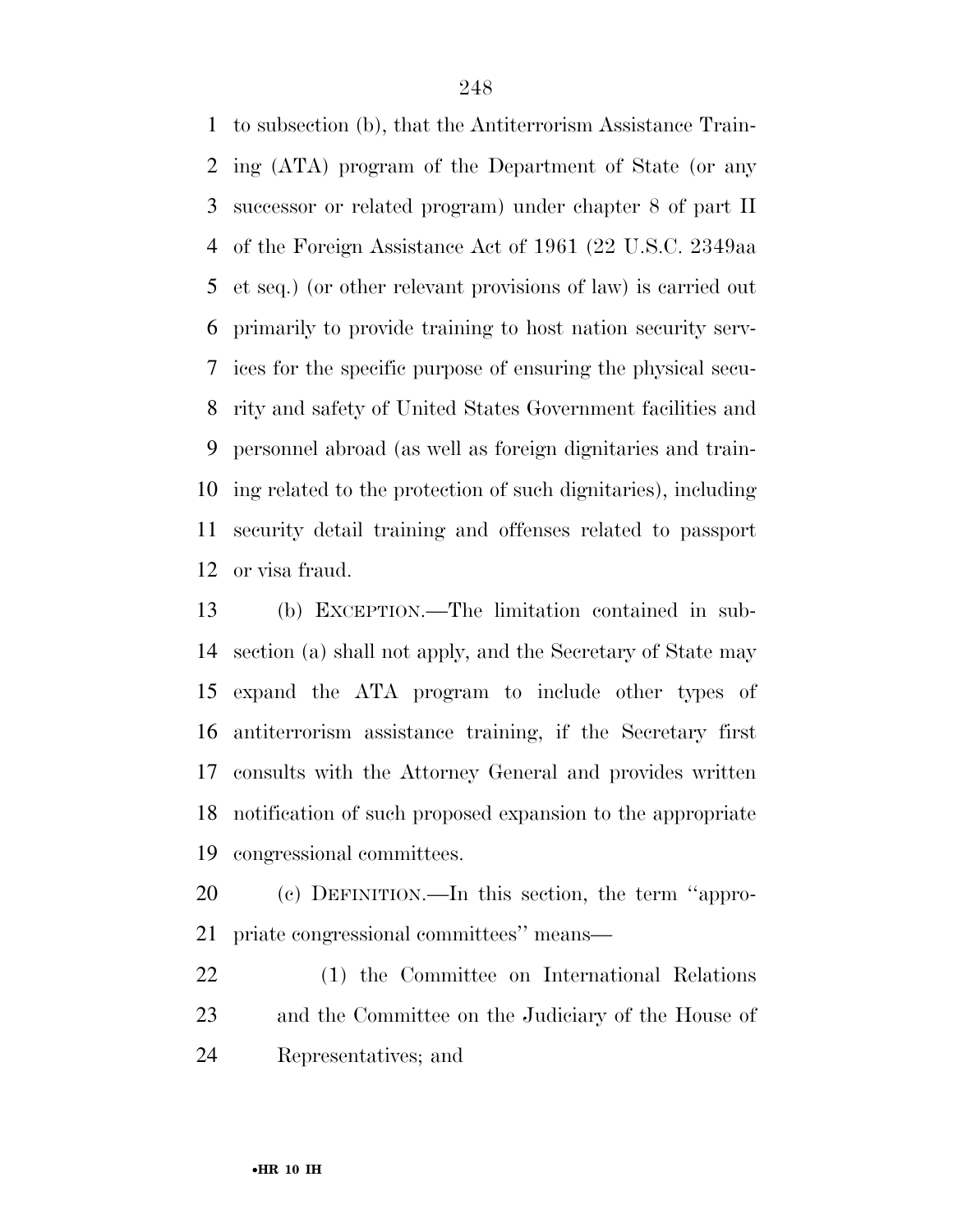| $\mathbf{1}$   | (2) the Committee on Foreign Relations and         |
|----------------|----------------------------------------------------|
| $\overline{2}$ | the Committee on the Judiciary of the Senate.      |
| 3              | SEC. 3088. INTERNATIONAL AGREEMENTS TO TRACK AND   |
| $\overline{4}$ | <b>CURTAIL TERRORIST TRAVEL THROUGH THE</b>        |
| 5              | USE OF FRAUDULENTLY OBTAINED DOCU-                 |
| 6              | <b>MENTS.</b>                                      |
| 7              | (a) FINDINGS.—Congress finds the following:        |
| 8              | (1) International terrorists travel across inter-  |
| 9              | national borders to raise funds, recruit members,  |
| 10             | train for operations, escape capture, communicate, |
| 11             | and plan and carry out attacks.                    |
| 12             | (2) The international terrorists who planned       |
| 13             | and carried out the attack on the World Trade Cen- |
| 14             | ter on February 26, 1993, the attack on the embas- |
| 15             | sies of the United States in Kenya and Tanzania on |
| 16             | August 7, 1998, the attack on the USS Cole on Oc-  |
| 17             | tober 12, 2000, and the attack on the World Trade  |
| 18             | Center and the Pentagon on September 11, 2001,     |
| 19             | traveled across international borders to plan and  |
| 20             | carry out these attacks.                           |
| 21             | (3) The international terrorists who planned       |
| 22             | other attacks on the United States, including the  |
| 23             | plot to bomb New York City landmarks in 1993, the  |
| 24             | plot to bomb the New York City subway in 1997,     |
| 25             | and the millennium plot to bomb Los Angeles Inter- |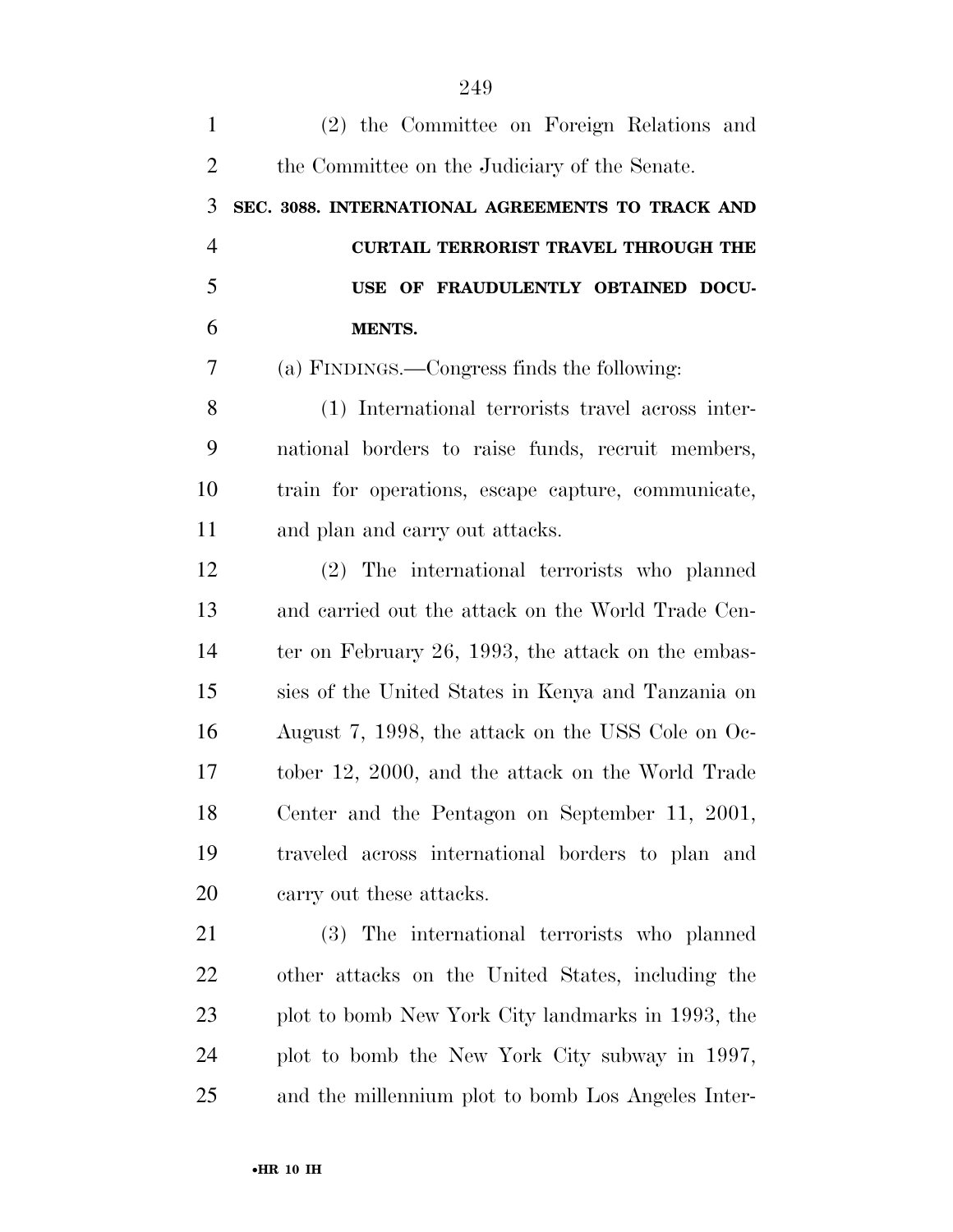national Airport on December 31, 1999, traveled across international borders to plan and carry out these attacks.

 (4) Many of the international terrorists who planned and carried out large-scale attacks against foreign targets, including the attack in Bali, Indo- nesia, on October 11, 2002, and the attack in Ma- drid, Spain, on March 11, 2004, traveled across international borders to plan and carry out these at-tacks.

 (5) Throughout the 1990s, international terror- ists, including those involved in the attack on the World Trade Center on February 26, 1993, the plot to bomb New York City landmarks in 1993, and the millennium plot to bomb Los Angeles International Airport on December 31, 1999, traveled on fraudu- lent passports and often had more than one pass-port.

 (6) Two of the September 11, 2001, hijackers were carrying passports that had been manipulated 21 in a fraudulent manner and several other hijackers whose passports did not survive the attacks on the World Trade Center and Pentagon were likely to have carried passports that were similarly manipu-lated.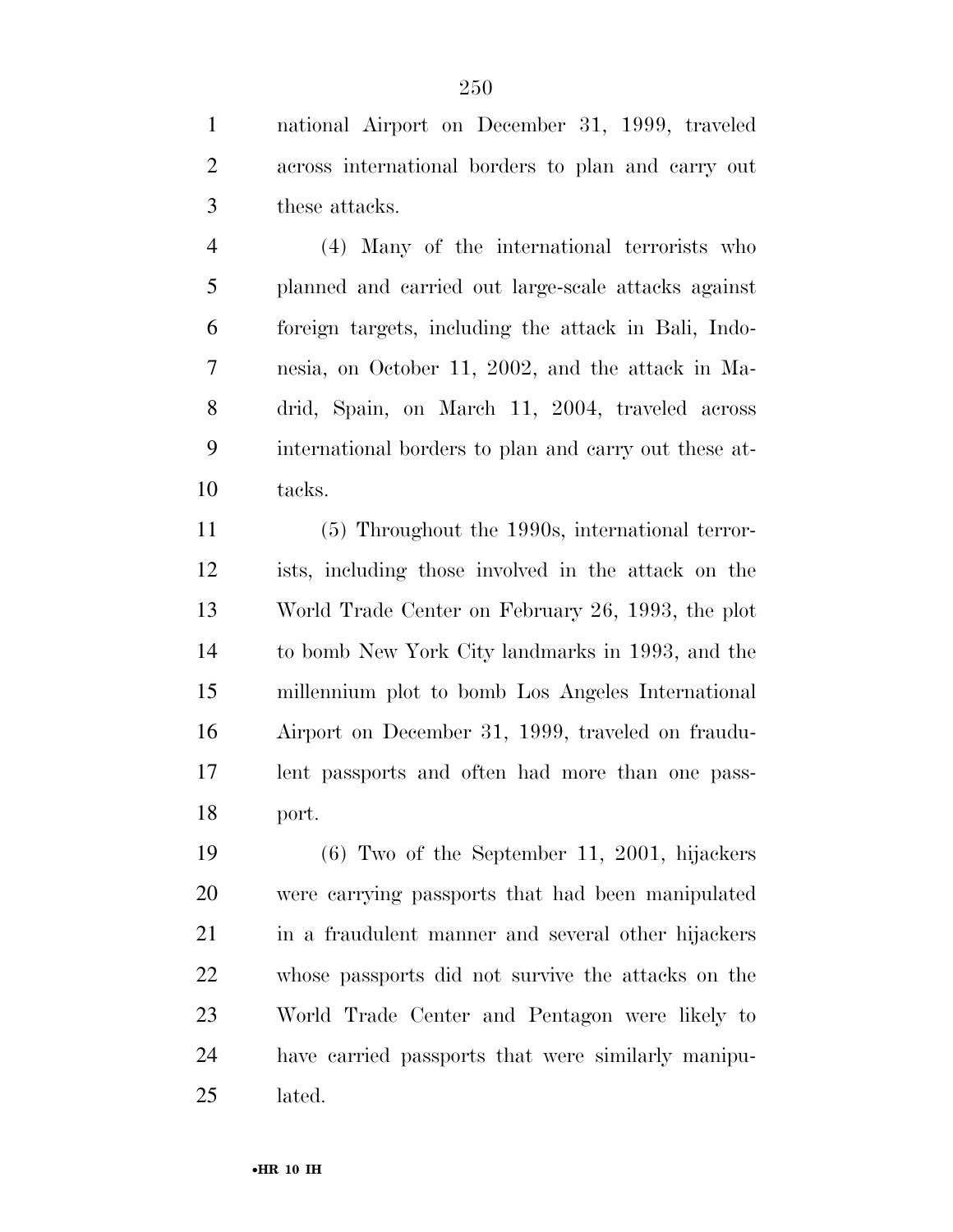(7) The National Commission on Terrorist At- tacks upon the United States, (commonly referred to as the 9/11 Commission), stated that ''Targeting travel is at least as powerful a weapon against ter-rorists as targeting their money.''.

 (b) INTERNATIONAL AGREEMENTS TO TRACK AND CURTAIL TERRORIST TRAVEL.—

8 (1) INTERNATIONAL AGREEMENT ON LOST, STOLEN, OR FALSIFIED DOCUMENTS.—The Presi- dent shall lead efforts to track and curtail the travel of terrorists by supporting the drafting, adoption, and implementation of international agreements, and by supporting the expansion of existing international agreements, to track and stop international travel by terrorists and other criminals through the use of lost, stolen, or falsified documents to augment exist- ing United Nations and other international anti-ter-rorism efforts.

 (2) CONTENTS OF INTERNATIONAL AGREE- MENT.—The President shall seek, in the appropriate fora, the drafting, adoption, and implementation of an effective international agreement requiring—

 (A) the establishment of a system to share information on lost, stolen, and fraudulent passports and other travel documents for the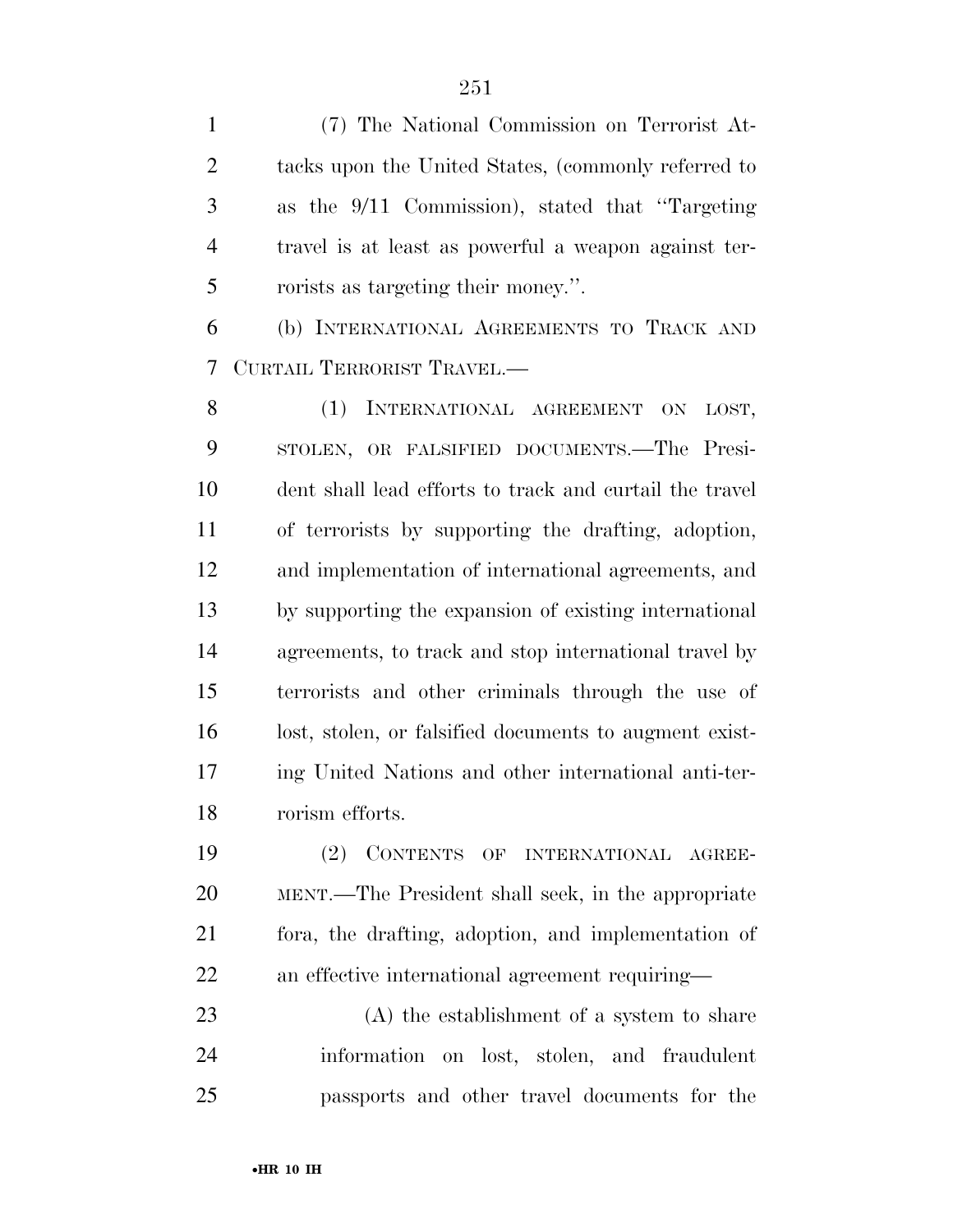| $\mathbf{1}$   | purposes of preventing the undetected travel of |
|----------------|-------------------------------------------------|
| $\overline{2}$ | persons using such passports and other travel   |
| 3              | documents that were obtained improperly;        |
| $\overline{4}$ | (B) the establishment and implementation        |
| 5              | of a real-time verification system of passports |
| 6              | and other travel documents with issuing au-     |
| 7              | thorities;                                      |
| 8              | (C) the assumption of an obligation by          |
| 9              | countries that are parties to the agreement to  |
| 10             | share with officials at ports of entry in any   |
| 11             | such country information relating to lost, sto- |
| 12             | len, and fraudulent passports and other travel  |
| 13             | documents;                                      |
| 14             | (D) the assumption of an obligation by          |
| 15             | countries that are parties to the agreement—    |
| 16             | (i) to criminalize—                             |
| 17             | (I) the falsification or counter-               |
| 18             | feiting of travel documents or breeder          |
| 19             | documents for any purpose;                      |
| 20             | (II) the use or attempted use of                |
| 21             | false documents to obtain a visa or             |
| 22             | cross a border for any purpose;                 |
| 23             | (III) the possession of tools or                |
| 24             | implements used to falsify or counter-          |
| 25             | feit such documents;                            |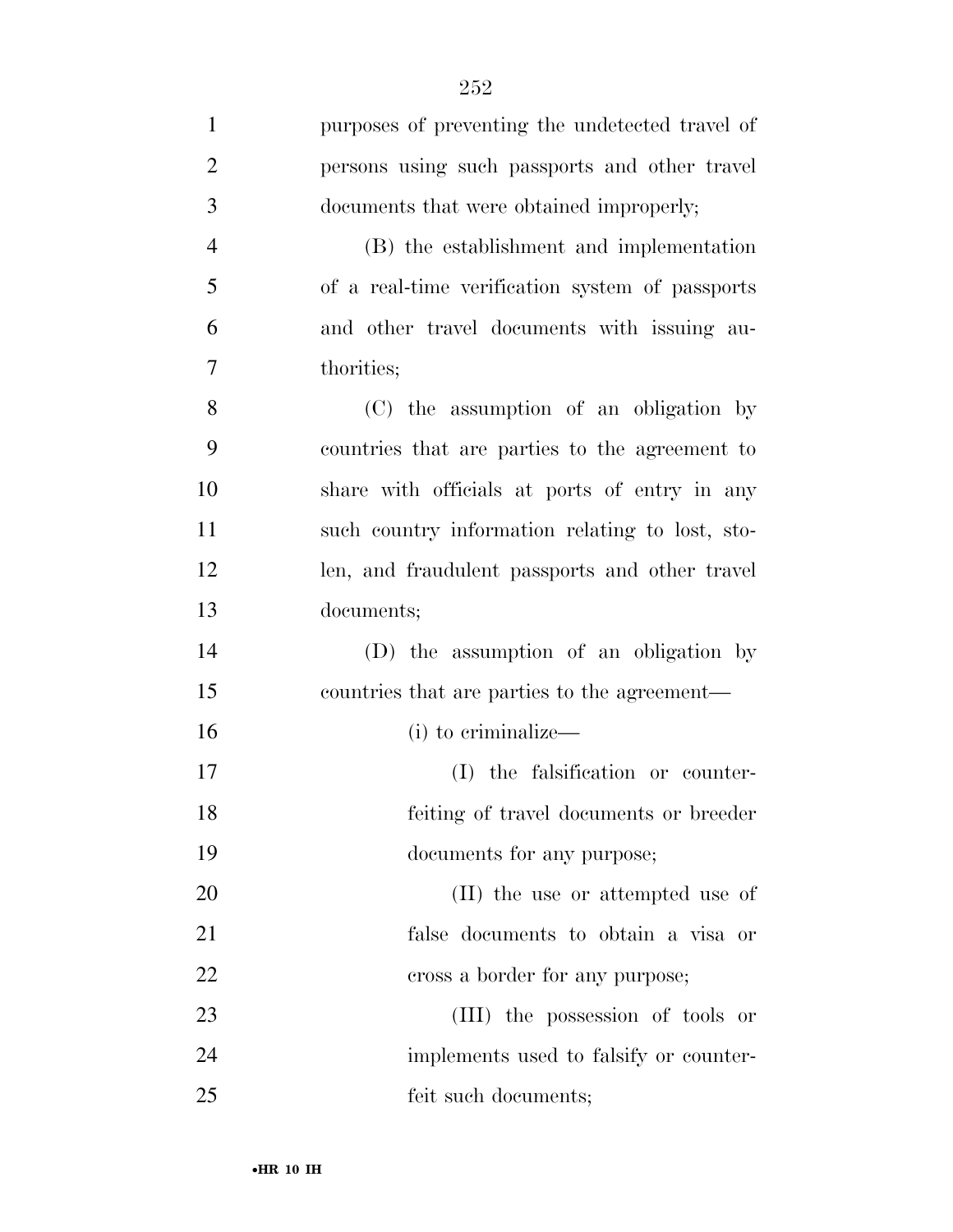| $\mathbf{1}$   | (IV) the trafficking in false or              |
|----------------|-----------------------------------------------|
| $\overline{2}$ | stolen travel documents and breeder           |
| 3              | documents for any purpose;                    |
| $\overline{4}$ | (V) the facilitation of travel by a           |
| 5              | terrorist; and                                |
| 6              | (VI) attempts to commit, includ-              |
| 7              | ing conspiracies to commit, the crimes        |
| 8              | specified above;                              |
| 9              | (ii) to impose significant penalties so       |
| 10             | as to appropriately punish violations and     |
| 11             | effectively deter these crimes; and           |
| 12             | (iii) to limit the issuance of citizenship    |
| 13             | papers, passports, identification docu-       |
| 14             | ments, and the like to persons whose iden-    |
| 15             | tity is proven to the issuing authority, who  |
| 16             | have a bona fide entitlement to or need for   |
| 17             | such documents, and who are not issued        |
| 18             | such documents principally on account of a    |
| 19             | disproportional payment made by them or       |
| 20             | on their behalf to the issuing authority;     |
| 21             | (E) the provision of technical assistance to  |
| 22             | State Parties to help them meet their obliga- |
| 23             | tions under the convention;                   |
| 24             | (F) the establishment and implementation      |
| 25             | of a system of self-assessments and peer re-  |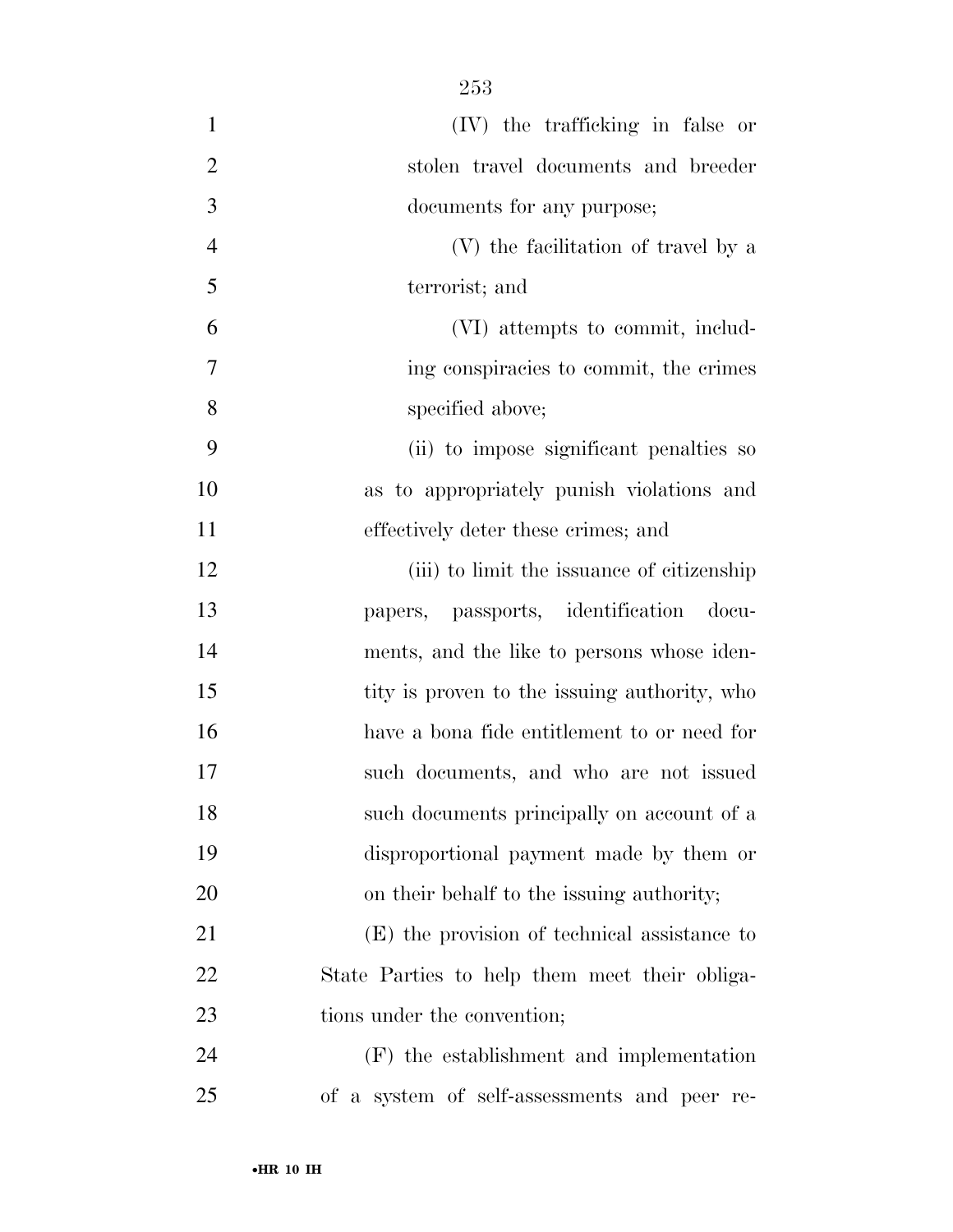| $\mathbf{1}$   | views to examine the degree of compliance with         |
|----------------|--------------------------------------------------------|
| $\overline{2}$ | the convention; and                                    |
| 3              | (G) an agreement that would permit immi-               |
| $\overline{4}$ | gration and border officials to confiscate a lost,     |
| 5              | stolen, or falsified passport at ports of entry        |
| 6              | and permit the traveler to return to the sending       |
| 7              | country without being in possession of the lost,       |
| 8              | stolen, or falsified passport, and for the deten-      |
| 9              | tion and investigation of such traveler upon the       |
| 10             | return of the traveler to the sending country.         |
| 11             | (3) INTERNATIONAL CIVIL AVIATION ORGANIZA-             |
| 12             | TION.—The United States shall lead efforts to track    |
| 13             | and curtail the travel of terrorists by supporting ef- |
| 14             | forts at the International Civil Aviation Organization |
| 15             | to continue to strengthen the security features of     |
| 16             | passports and other travel documents.                  |
| 17             | $(c)$ REPORT.—                                         |
| 18             | (1) IN GENERAL.—Not later than one year                |
| 19             | after the date of the enactment of this Act, and at    |
| 20             | least annually thereafter, the President shall submit  |
| 21             | to the appropriate congressional committees a report   |
| <u>22</u>      | on progress toward achieving the goals described in    |
| 23             | subsection (b).                                        |
| 24             | (2) TERMINATION.—Paragraph (1) shall cease             |
| 25             | to be effective when the President certifies to the    |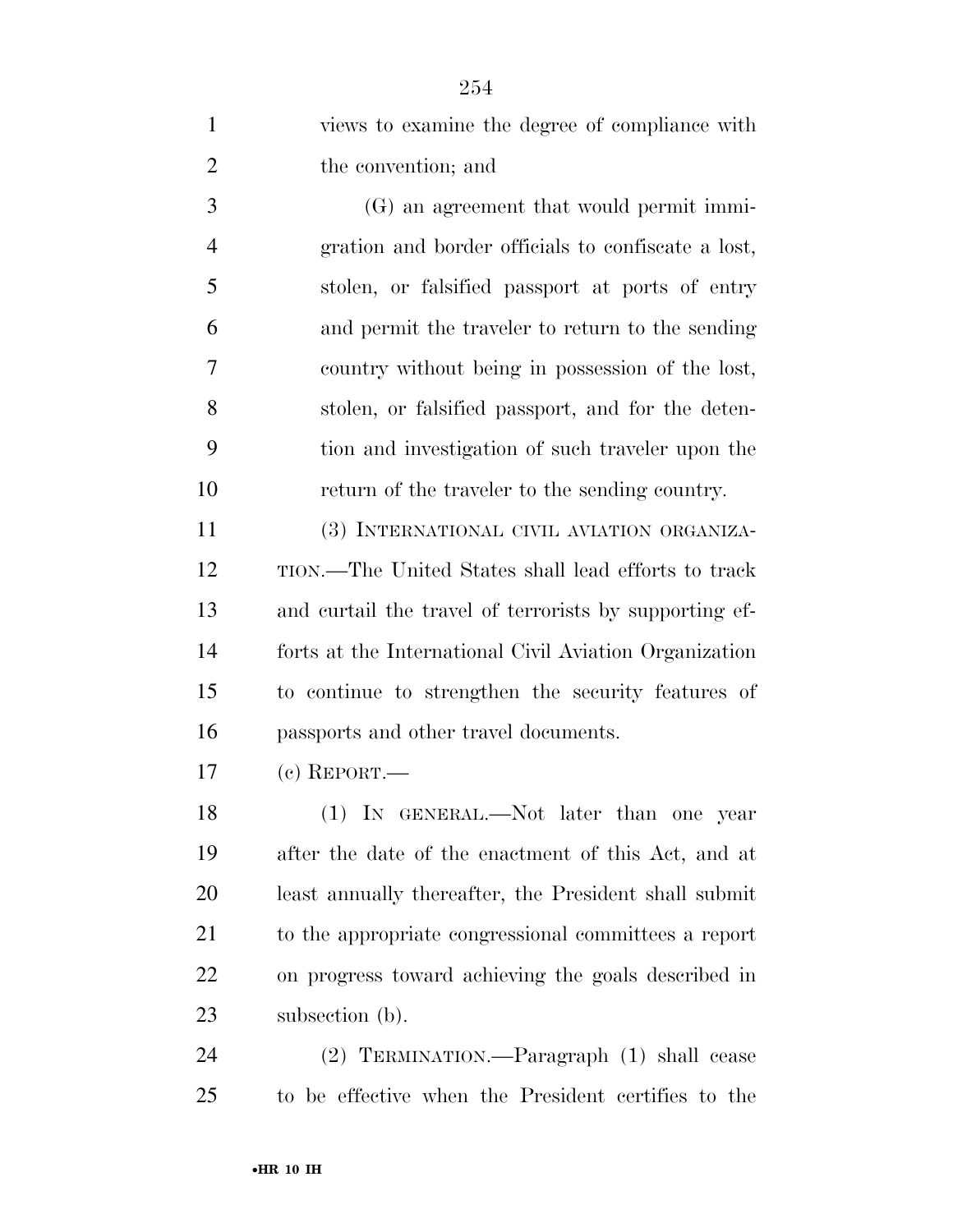| $\mathbf{1}$   | Committee on International Relations of the House            |
|----------------|--------------------------------------------------------------|
| $\overline{2}$ | of Representatives and the Committee on Foreign              |
| 3              | Relations of the Senate that the goals described in          |
| $\overline{4}$ | subsection (b) have been fully achieved.                     |
| 5              | SEC. 3089. INTERNATIONAL STANDARDS FOR TRANSLATION           |
| 6              | OF NAMES INTO THE ROMAN ALPHABET FOR                         |
| $\overline{7}$ | INTERNATIONAL TRAVEL DOCUMENTS AND                           |
| 8              | NAME-BASED WATCHLIST SYSTEMS.                                |
| 9              | (a) FINDINGS.—Congress finds that—                           |
| 10             | $(1)$ the current lack of a single convention for            |
| 11             | translating Arabic names enabled some of the 19 hi-          |
| 12             | jackers of aircraft used in the terrorist attacks            |
| 13             | against the United States that occurred on Sep-              |
| 14             | tember 11, 2001, to vary the spelling of their names         |
| 15             | to defeat name-based terrorist watchlist systems and         |
| 16             | to make more difficult any potential efforts to locate       |
| 17             | them; and                                                    |
| 18             | (2) although the development and utilization of              |
| 19             | terrorist watchlist systems using biometric identi-          |
| 20             | fiers will be helpful, the full development and utiliza-     |
| 21             | tion of such systems will take several years, and            |
| 22             | name-based terrorist watchlist systems will always           |
| 23             | be useful.                                                   |
| 24             | (b) SENSE OF CONGRESS.—It is the sense of Con-               |
| 25             | gress that the President should seek to enter into an inter- |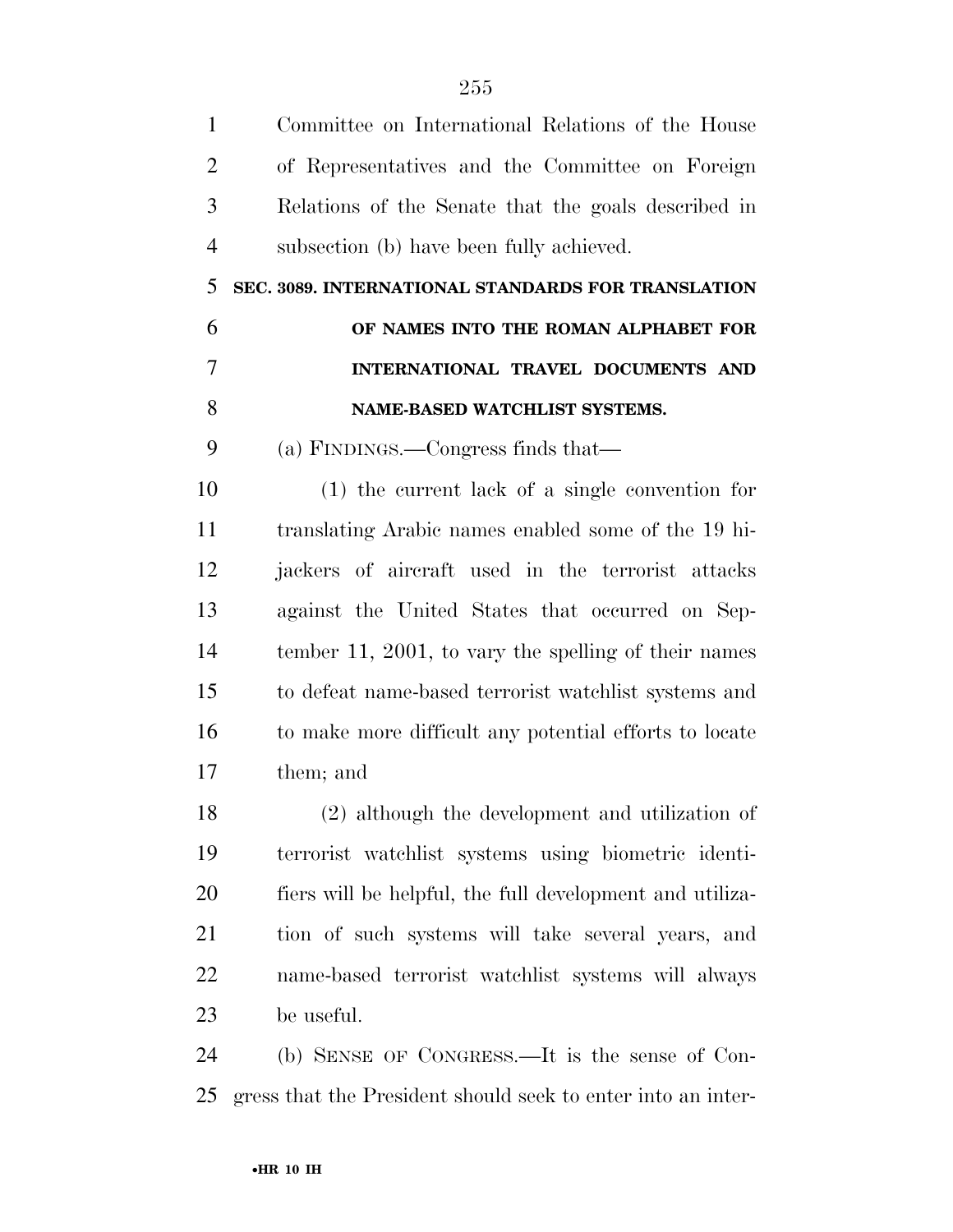national agreement to modernize and improve standards for the translation of names into the Roman alphabet in order to ensure one common spelling for such names for international travel documents and name-based watchlist systems.

#### **SEC. 3090. BIOMETRIC ENTRY AND EXIT DATA SYSTEM.**

 (a) FINDINGS.—Consistent with the report of the Na- tional Commission on Terrorist Attacks Upon the United States, Congress finds that completing a biometric entry and exit data system as expeditiously as possible is an es- sential investment in efforts to protect the United States by preventing the entry of terrorists.

(b) PLAN AND REPORT.—

 (1) DEVELOPMENT OF PLAN.—The Secretary of Homeland Security shall develop a plan to accel- erate the full implementation of an automated bio- metric entry and exit data system required by appli-cable sections of—

 (A) the Illegal Immigration Reform and Immigrant Responsibility Act of 1996 (Public 21 Law 104–208);

 (B) the Immigration and Naturalization Service Data Management Improvement Act of 2000 (Public Law 106–205);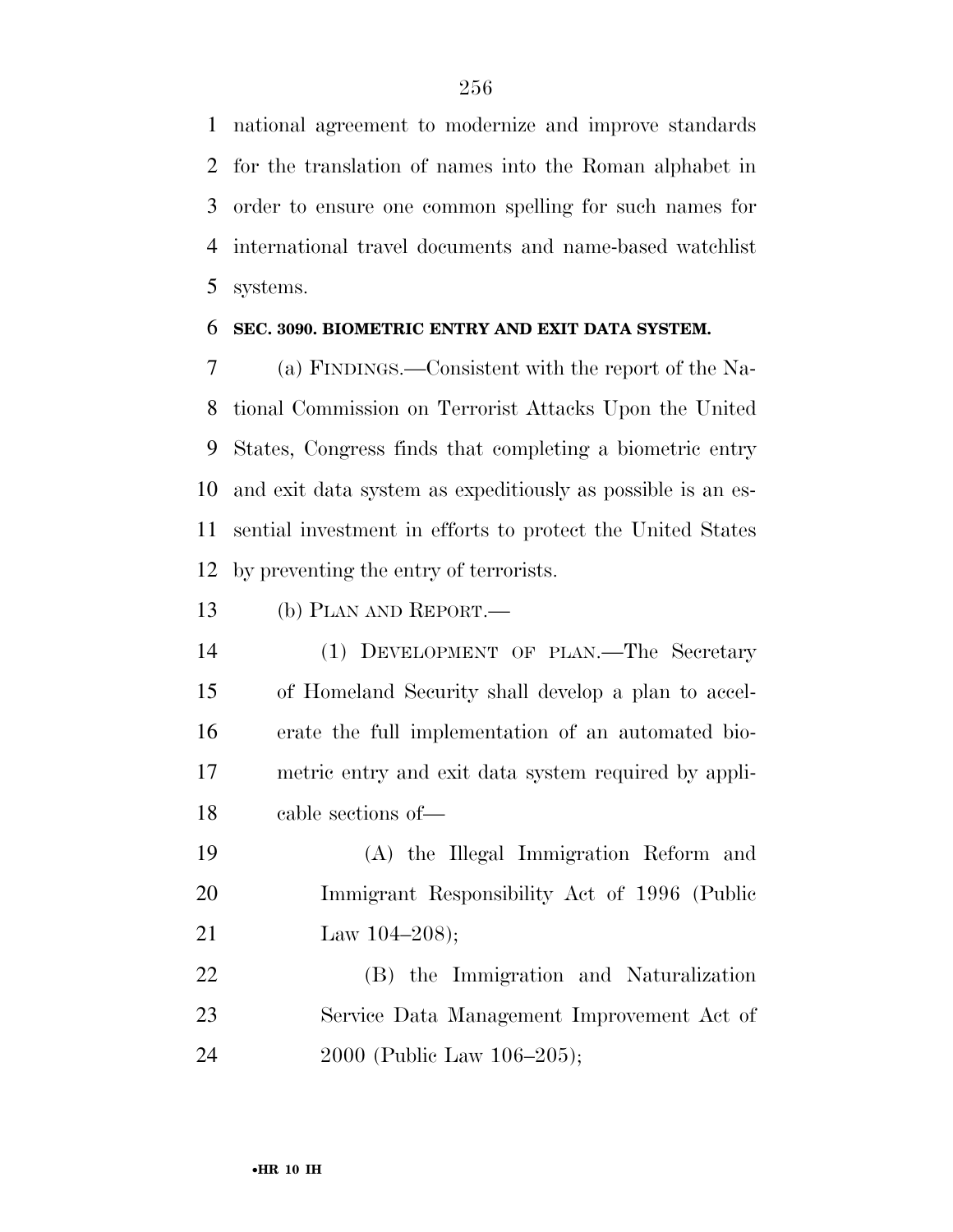| $\mathbf{1}$   | (C) the Visa Waiver Permanent Program                |
|----------------|------------------------------------------------------|
| $\overline{2}$ | Act (Public Law $106-396$ );                         |
| 3              | (D) the Enhanced Border Security and                 |
| $\overline{4}$ | Visa Entry Reform Act of 2002 (Public Law            |
| 5              | $107 - 173$ ; and                                    |
| 6              | (E) the Uniting and Strengthening Amer-              |
| 7              | ica by Providing Appropriate Tools Required to       |
| 8              | Intercept and Obstruct Terrorism Act of 2001         |
| 9              | (Public Law 107-56).                                 |
| 10             | (2) REPORT.—Not later than 180 days after            |
| 11             | the date of the enactment of this Act, the Secretary |
| 12             | shall submit a report to Congress on the plan devel- |
| 13             | oped under paragraph (1), which shall contain—       |
| 14             | a description of the current<br>(A)                  |
| 15             | functionality of the entry and exit data system,     |
| 16             | including—                                           |
| 17             | (i) a listing of ports of entry with bio-            |
| 18             | metric entry data systems in use<br>and              |
| 19             | whether such screening systems are located           |
| 20             | at primary or secondary inspection areas;            |
| 21             | (ii) a listing of ports of entry with bio-           |
| 22             | metric exit data systems in use;                     |
| 23             | (iii) a listing of databases and data                |
| 24             | systems with which the automated entry               |
| 25             | and exit data system are interoperable;              |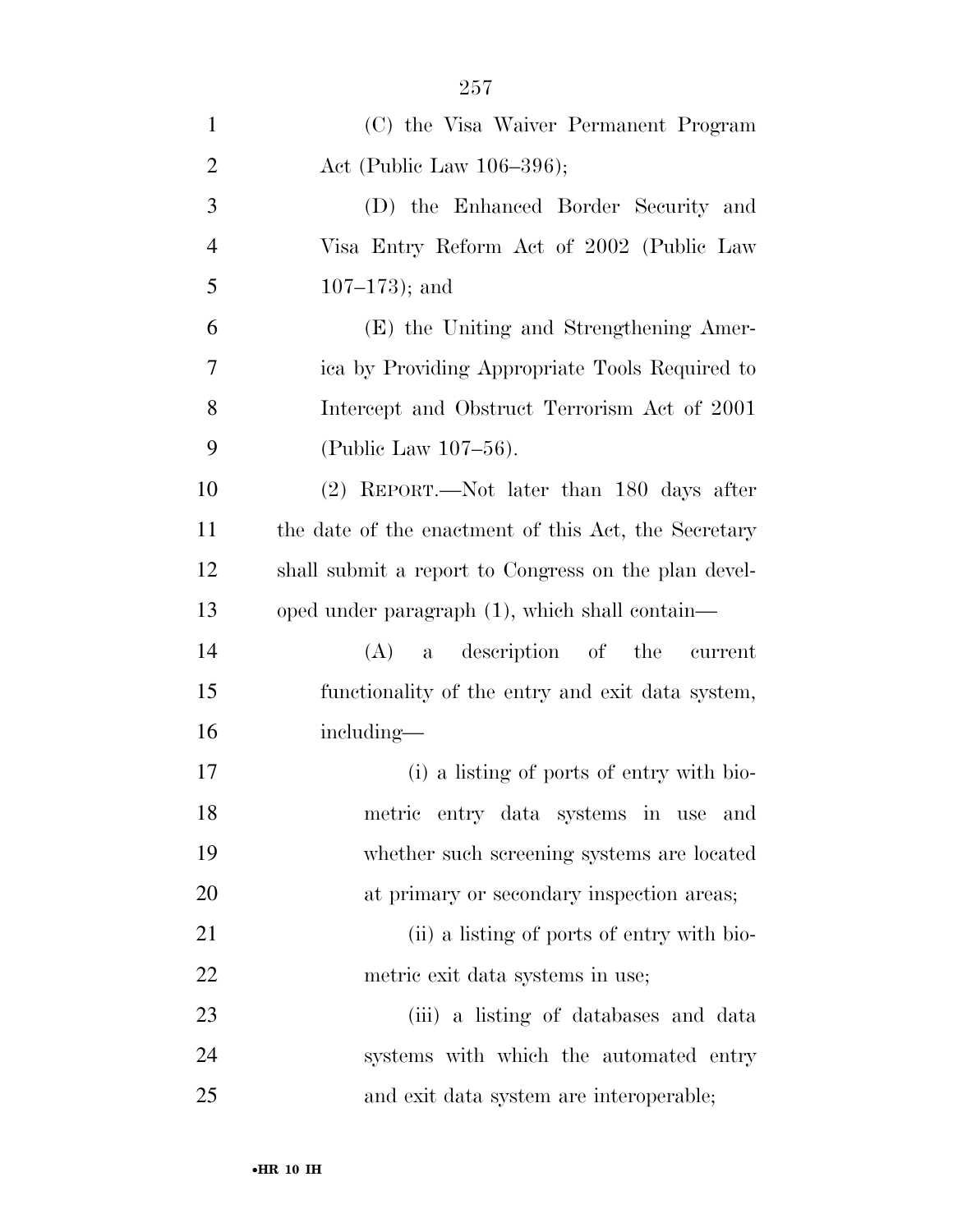| $\mathbf{1}$   | (iv) a description of-                        |
|----------------|-----------------------------------------------|
| $\overline{2}$ | (I) identified deficiencies con-              |
| 3              | cerning the accuracy or integrity of          |
| $\overline{4}$ | the information contained in the entry        |
| 5              | and exit data system;                         |
| 6              | (II) identified deficiencies con-             |
| $\overline{7}$ | cerning technology associated with            |
| 8              | processing individuals through the            |
| 9              | system; and                                   |
| 10             | (III) programs or policies                    |
| 11             | planned or implemented to correct             |
| 12             | problems identified in subclause (I) or       |
| 13             | $(II);$ and                                   |
| 14             | (v) an assessment of the effectiveness        |
| 15             | of the entry and exit data system in ful-     |
| 16             | filling its intended purposes, including pre- |
| 17             | venting terrorists from entering the United   |
| 18             | States;                                       |
| 19             | (B) a description of factors relevant to the  |
| 20             | accelerated implementation of the biometric   |
| 21             | entry and exit system, including—             |
| 22             | (i) the earliest date on which the Sec-       |
| 23             | retary estimates that full implementation     |
| 24             | of the biometric entry and exit data system   |
| 25             | can be completed;                             |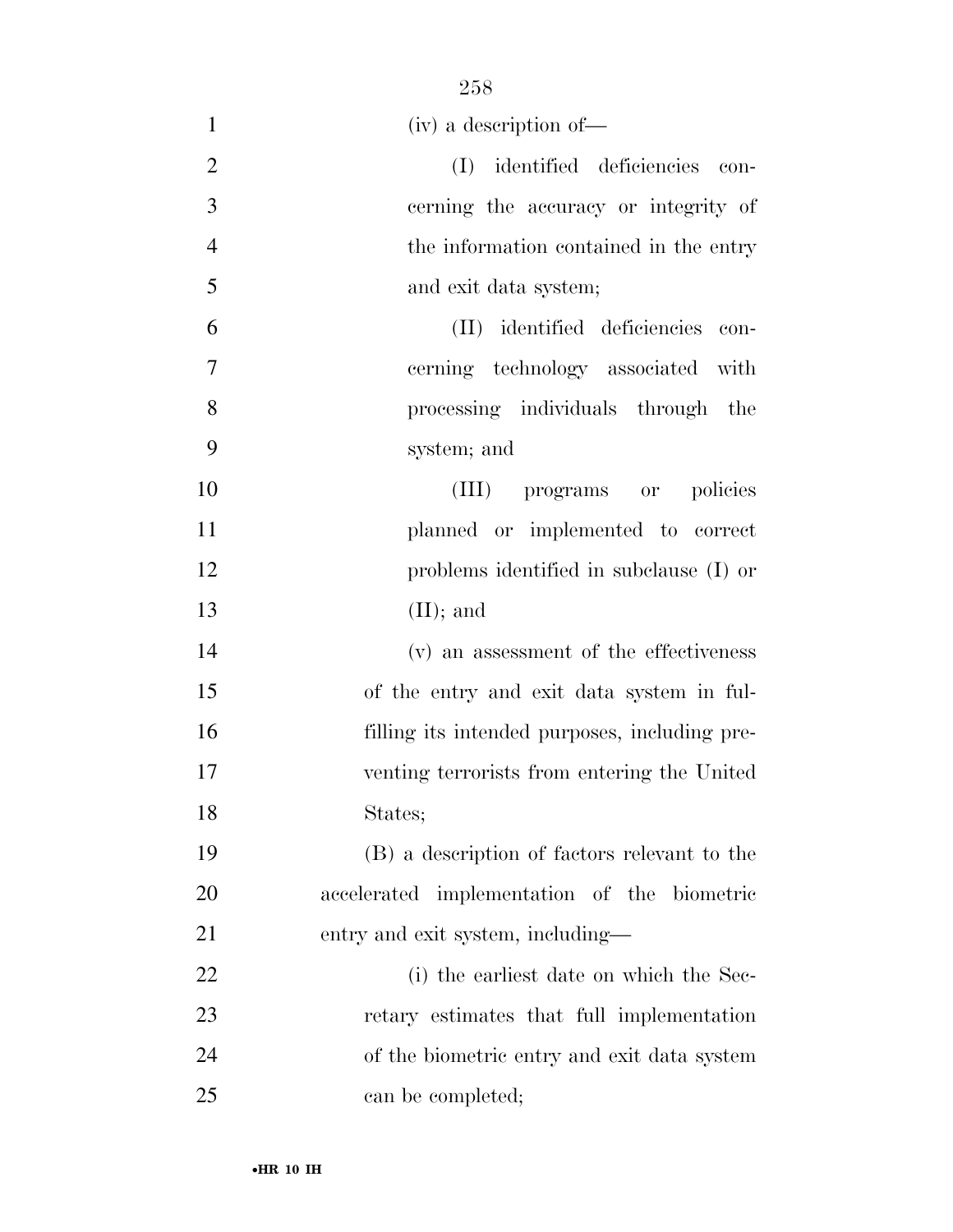| $\mathbf{1}$   | (ii) the actions the Secretary will take                       |
|----------------|----------------------------------------------------------------|
| $\overline{2}$ | to accelerate the full implementation of the                   |
| 3              | biometric entry and exit data system at all                    |
| $\overline{4}$ | ports of entry through which all aliens                        |
| 5              | must pass that are legally required to do                      |
| 6              | so; and                                                        |
| 7              | (iii) the resources and authorities re-                        |
| 8              | quired to enable the Secretary to meet the                     |
| 9              | implementation date described in clause                        |
| 10             | (i);                                                           |
| 11             | (C) a description of any improvements                          |
| 12             | needed in the information technology employed                  |
| 13             | for the entry and exit data system; and                        |
| 14             | (D) a description of plans for improved or                     |
| 15             | added interoperability with any other databases                |
| 16             | or data systems.                                               |
| 17             | (c) INTEGRATION REQUIREMENT.—Not later than 2                  |
|                | 18 years after the date of the enactment of this Act, the Sec- |
| 19             | retary shall integrate the biometric entry and exit data       |
| 20             | system with all databases and data systems maintained          |
| 21             | by the United States Citizenship and Immigration Serv-         |
| 22             | ices that process or contain information on aliens.            |
| 23             | (d) MAINTAINING ACCURACY AND INTEGRITY OF                      |
| 24             | ENTRY AND EXIT DATA SYSTEM.-                                   |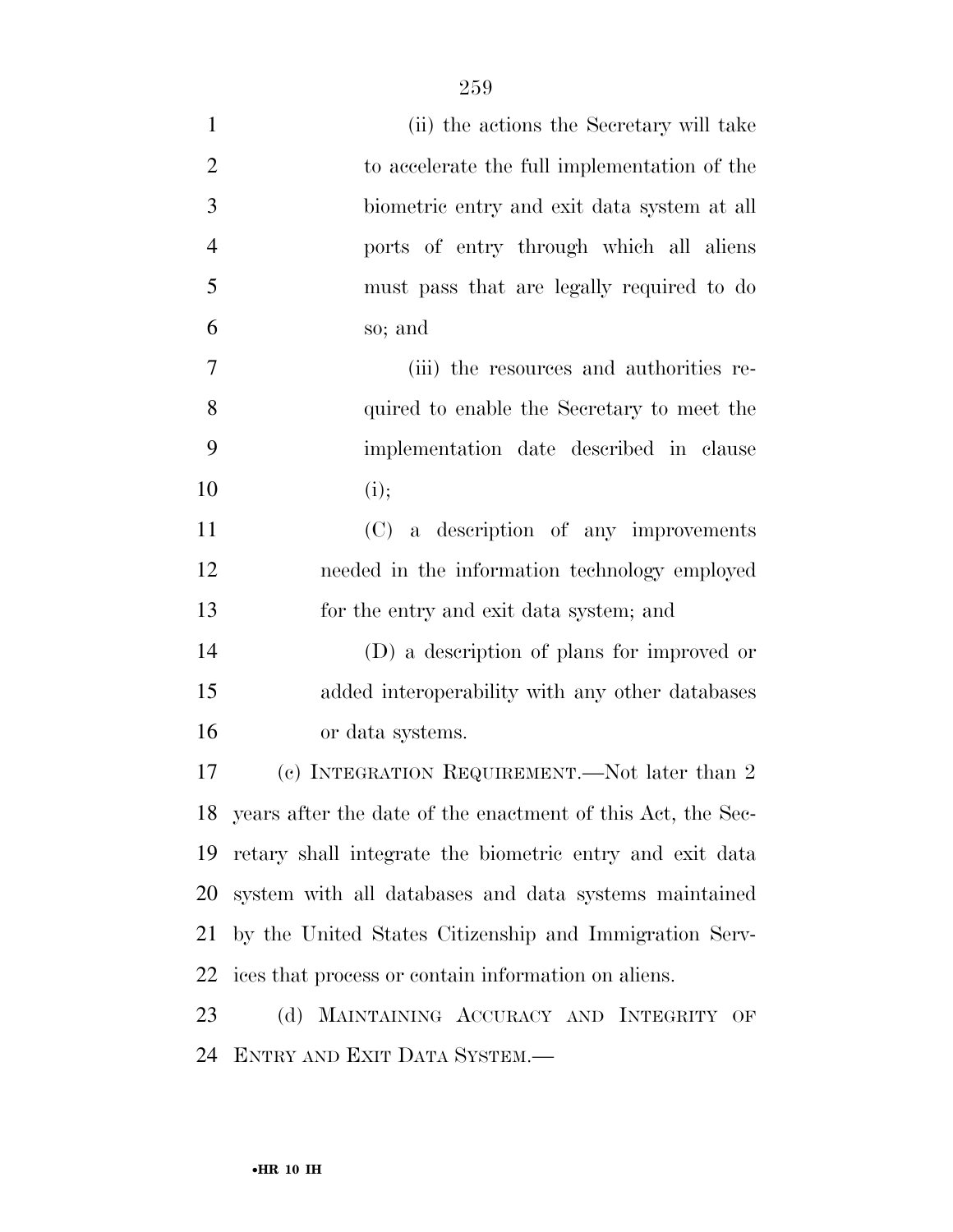| $\mathbf{1}$   | (1) IN GENERAL.—The Secretary, in consulta-           |
|----------------|-------------------------------------------------------|
| $\overline{2}$ | tion with other appropriate agencies, shall establish |
| 3              | rules, guidelines, policies, and operating and audit- |
| $\overline{4}$ | ing procedures for collecting, removing, and updat-   |
| 5              | ing data maintained in, and adding information to,    |
| 6              | the entry and exit data system, and databases and     |
| 7              | data systems linked to the entry and exit data sys-   |
| 8              | tem, that ensure the accuracy and integrity of the    |
| 9              | data.                                                 |
| 10             | REQUIREMENTS.—The rules, guidelines,<br>(2)           |
| 11             | policies, and procedures established under paragraph  |
| 12             | $(1)$ shall—                                          |
| 13             | (A) incorporate a simple and timely meth-             |
| 14             | od for—                                               |
| 15             | (i) correcting errors; and                            |
| 16             | (ii) clarifying information known to                  |
| 17             | cause false hits or misidentification errors;         |
| 18             | and                                                   |
| 19             | (B) include procedures for individuals to             |
| 20             | seek corrections of data contained in the data        |
| 21             | systems.                                              |
| 22             | (e) EXPEDITING REGISTERED TRAVELERS ACROSS            |
| 23             | INTERNATIONAL BORDERS.                                |
|                |                                                       |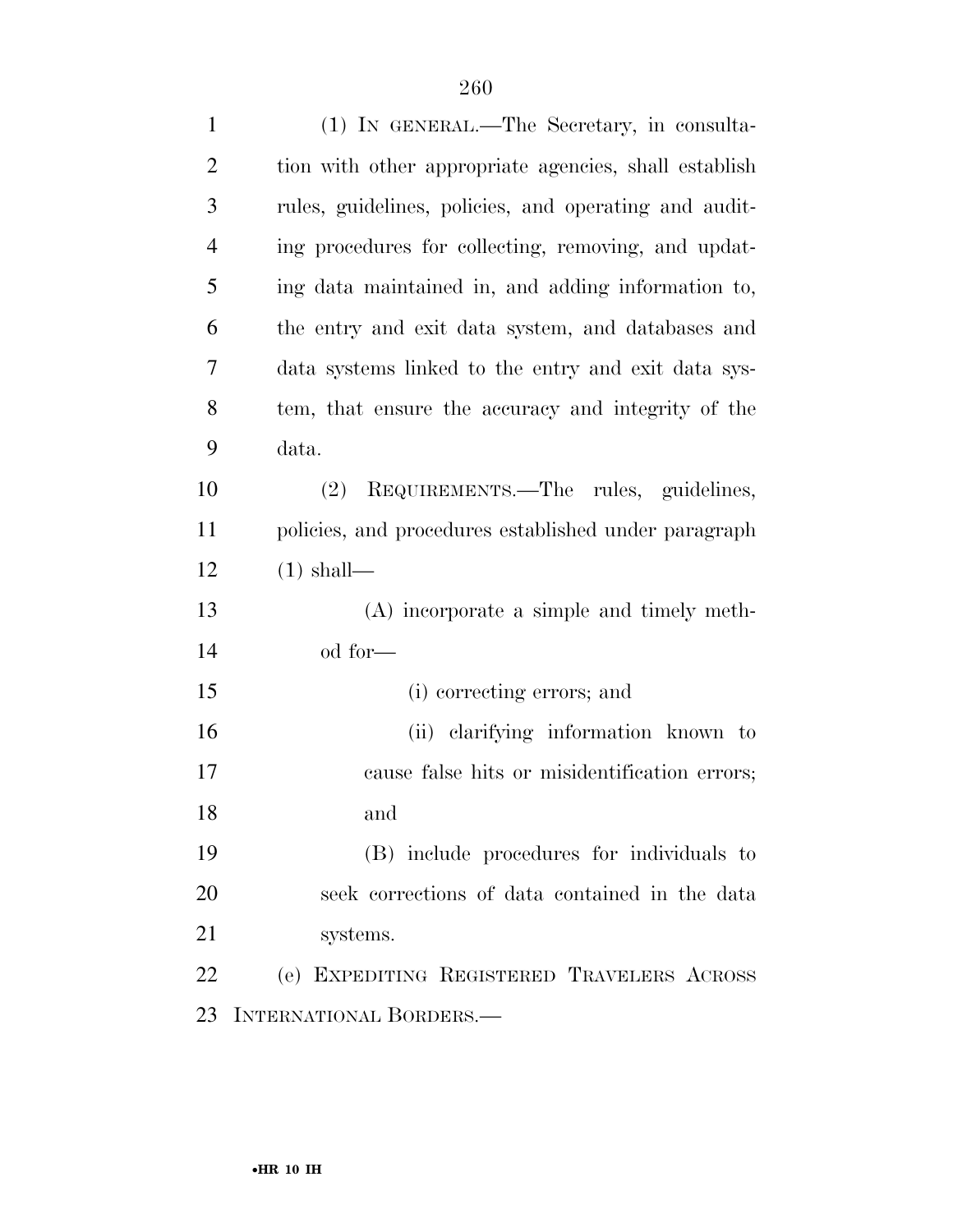| $\mathbf{1}$   | (1) FINDINGS.—Consistent with the report of        |
|----------------|----------------------------------------------------|
| $\overline{2}$ | the National Commission on Terrorist Attacks Upon  |
| 3              | the United States, Congress finds that—            |
| $\overline{4}$ | (A) expediting the travel of previously            |
| 5              | screened and known travelers across the bor-       |
| 6              | ders of the United States should be a high pri-    |
| 7              | ority; and                                         |
| 8              | (B) the process of expediting known trav-          |
| 9              | elers across the border can permit inspectors to   |
| 10             | better focus on identifying terrorists attempting  |
| 11             | to enter the United States.                        |
| 12             | (2) DEFINITION.—The term "registered trav-         |
| 13             | eler program" means any program designed to expe-  |
| 14             | dite the travel of previously screened and known   |
| 15             | travelers across the borders of the United States. |
| 16             | $(3)$ REGISTERED TRAVEL PLAN.—                     |
| 17             | $(A)$ In GENERAL.—As soon as is prac-              |
| 18             | ticable, the Secretary shall develop and imple-    |
| 19             | ment a plan to expedite the processing of reg-     |
| 20             | istered travelers who enter and exit the United    |
| 21             | States through a single registered traveler pro-   |
| 22             | gram.                                              |
| 23             | (B) INTEGRATION.—The registered trav-              |
| 24             | eler program developed under this paragraph        |
| 25             | shall be integrated into the automated biometric   |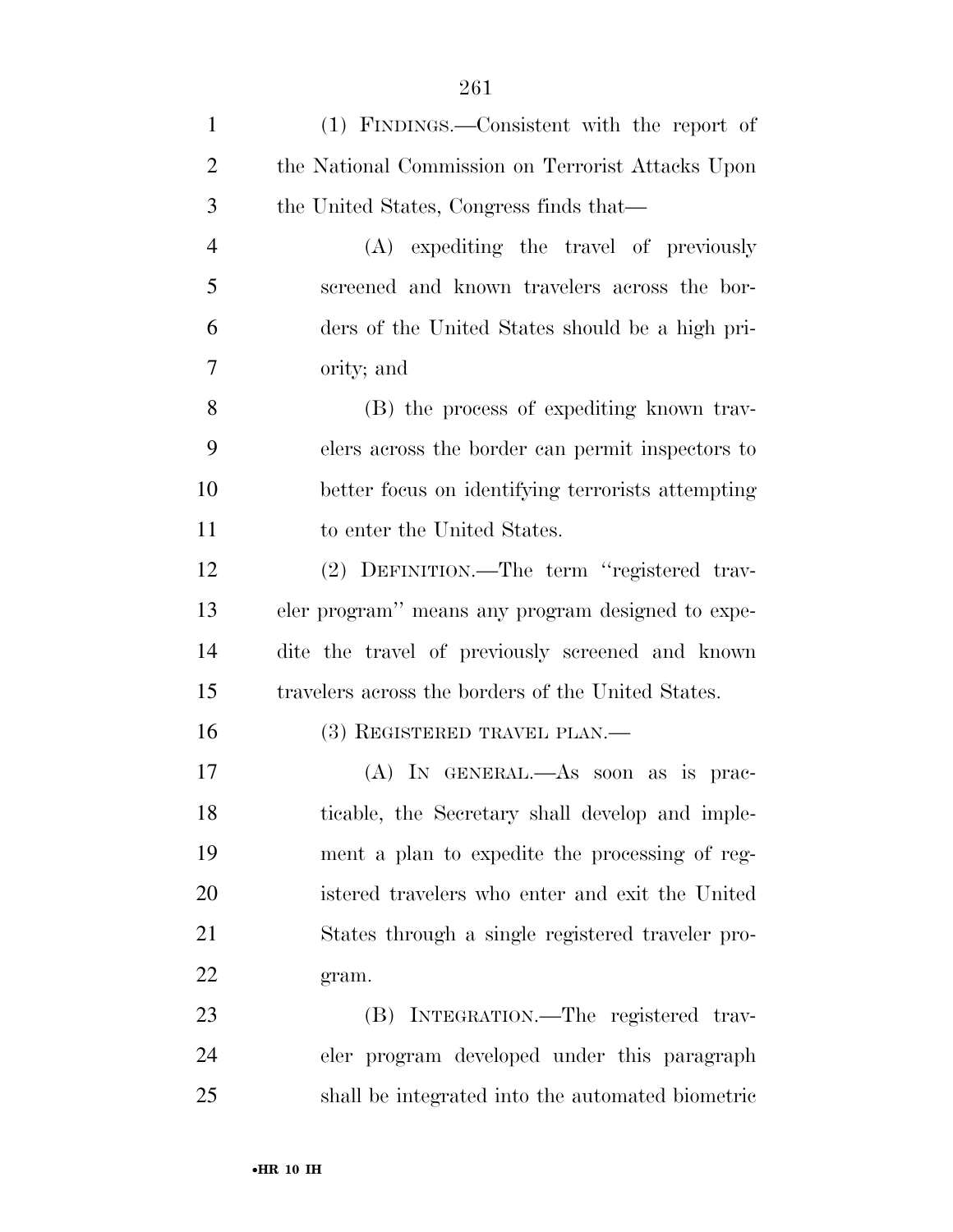| $\mathbf{1}$   | entry and exit data system described in this            |
|----------------|---------------------------------------------------------|
| $\overline{2}$ | section.                                                |
| 3              | (C) REVIEW AND EVALUATION.—In devel-                    |
| $\overline{4}$ | oping the program under this paragraph, the             |
| 5              | Secretary shall—                                        |
| 6              | (i) review existing programs or pilot                   |
| 7              | projects designed to expedite the travel of             |
| 8              | registered travelers across the borders of              |
| 9              | the United States;                                      |
| 10             | (ii) evaluate the effectiveness of the                  |
| 11             | programs described in clause (i), the costs             |
| 12             | associated with such programs, and the                  |
| 13             | costs to travelers to join such programs;               |
| 14             | and                                                     |
| 15             | (iii) increase research and develop-                    |
| 16             | ment efforts to accelerate the development              |
| 17             | and implementation of a single registered               |
| 18             | traveler program.                                       |
| 19             | (4) REPORT.—Not later than 1 year after the             |
| 20             | date of the enactment of this Act, the Secretary        |
| 21             | shall submit to the Congress a report describing the    |
| 22             | Department's progress on the development and im-        |
| 23             | plementation of the plan required by this subsection.   |
| 24             | (f) AUTHORIZATION OF APPROPRIATIONS.—There              |
| 25             | are authorized to be appropriated to the Secretary, for |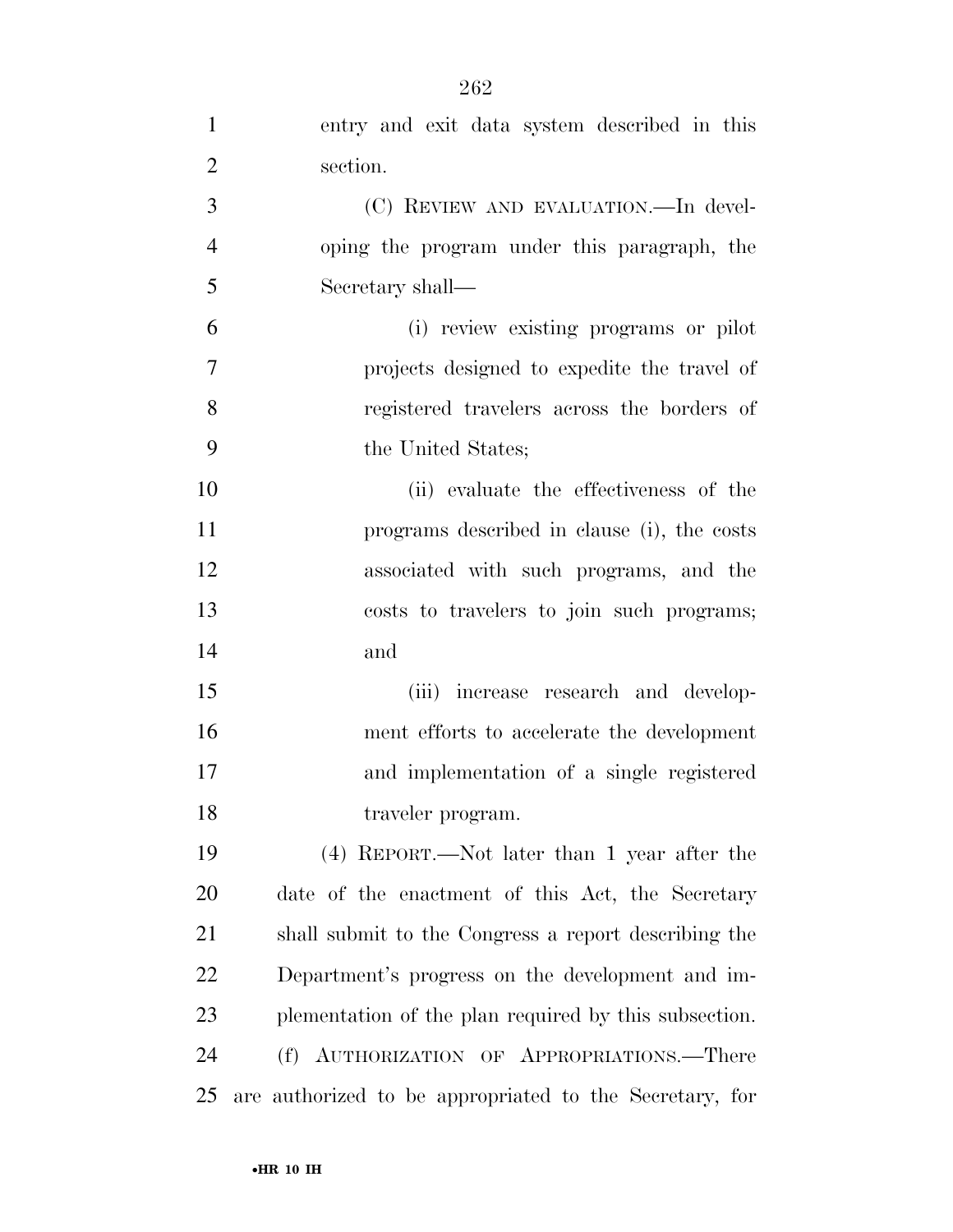each of the fiscal years 2005 through 2009, such sums as may be necessary to carry out the provisions of this section.

### **SEC. 3091. ENHANCED RESPONSIBILITIES OF THE COORDI-NATOR FOR COUNTERTERRORISM.**

 (a) DECLARATION OF UNITED STATES POLICY.— Congress declares that it shall be the policy of the United States to—

 (1) make combating terrorist travel and those who assist them a priority for the United States counterterrorism policy; and

 (2) ensure that the information relating to indi- viduals who help facilitate terrorist travel by cre- ating false passports, visas, documents used to ob- tain such travel documents, and other documents are fully shared within the United States Government and, to the extent possible, with and from foreign governments, in order to initiate United States and foreign prosecutions of such individuals.

 (b) AMENDMENT.—Section 1(e)(2) of the State De- partment Basic Authorities Act of 1956 (22 U.S.C.  $2651a(e)(2)$  is amended by adding at the end the fol-lowing:

24 "(C) ADDITIONAL DUTIES RELATING TO TERRORIST TRAVEL.—In addition to the prin-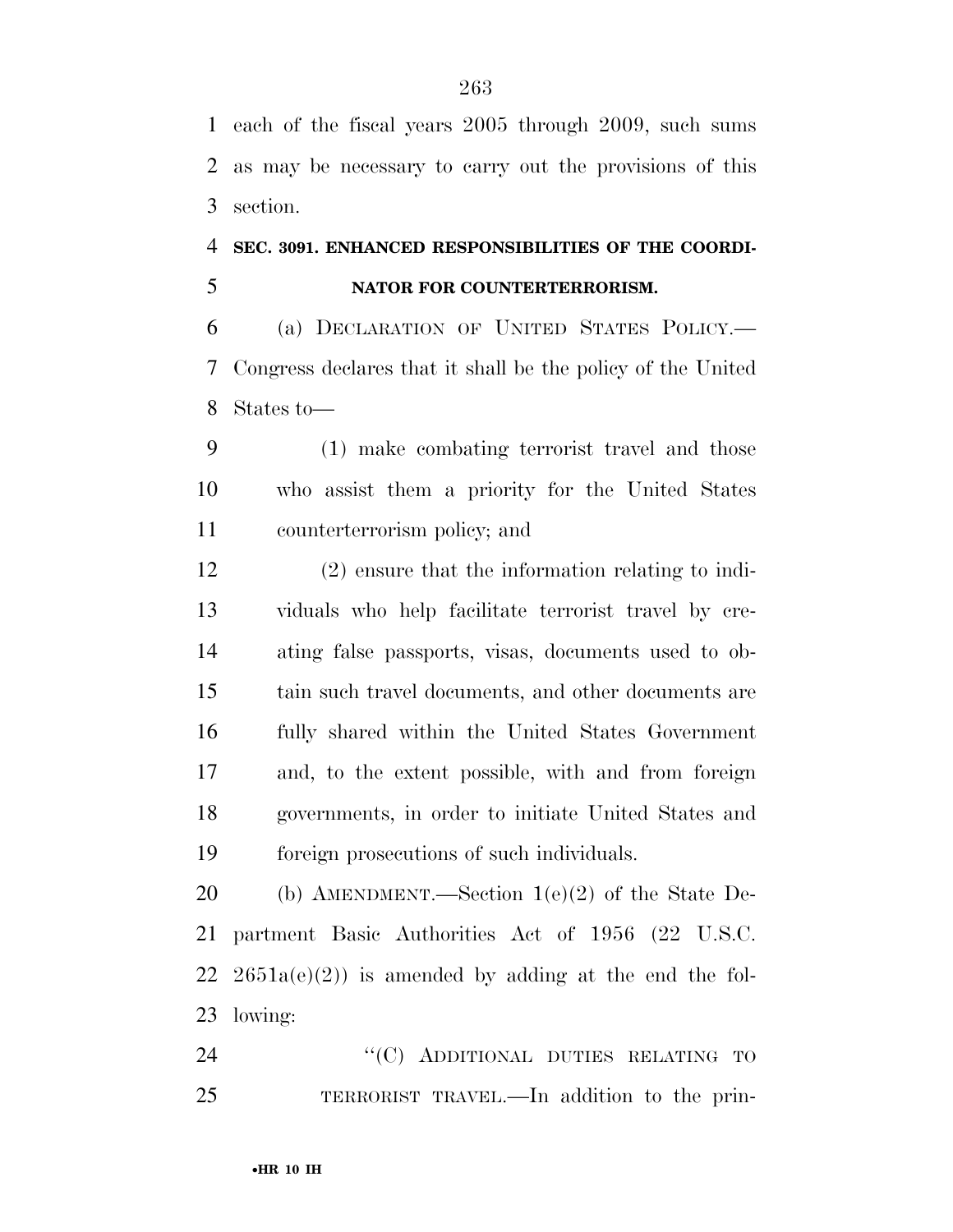| $\mathbf{1}$   | cipal duties of the Coordinator described in sub-           |
|----------------|-------------------------------------------------------------|
| $\overline{2}$ | paragraph (B), the Coordinator shall analyze                |
| 3              | methods used by terrorists to travel internation-           |
| $\overline{4}$ | ally, develop policies with respect to curtailing           |
| 5              | terrorist travel, and coordinate such policies              |
| 6              | with the appropriate bureaus and other entities             |
| 7              | of the Department of State, other United                    |
| 8              | States Government agencies, the Human Traf-                 |
| 9              | ficking and Smuggling Center, and foreign gov-              |
| 10             | ernments.".                                                 |
| 11             | SEC. 3092. ESTABLISHMENT OF OFFICE OF VISA AND PASS-        |
| 12             | PORT SECURITY IN THE DEPARTMENT OF                          |
|                |                                                             |
| 13             | STATE.                                                      |
| 14             | (a) ESTABLISHMENT.—There is established within              |
|                | the Bureau of Diplomatic Security of the Department of      |
| 15<br>16       | State an Office of Visa and Passport Security (in this sec- |
|                | tion referred to as the "Office".                           |
| 17<br>18       | (b) HEAD OF OFFICE.—                                        |
|                | (1) IN GENERAL.—Notwithstanding any other                   |
| 19<br>20       | provision of law, the head of the Office shall be an        |
| 21             | individual who shall have the rank and status of            |
| 22             | Deputy Assistant Secretary of State for Diplomatic          |
| 23             | Security (in this section referred to as the "Deputy"       |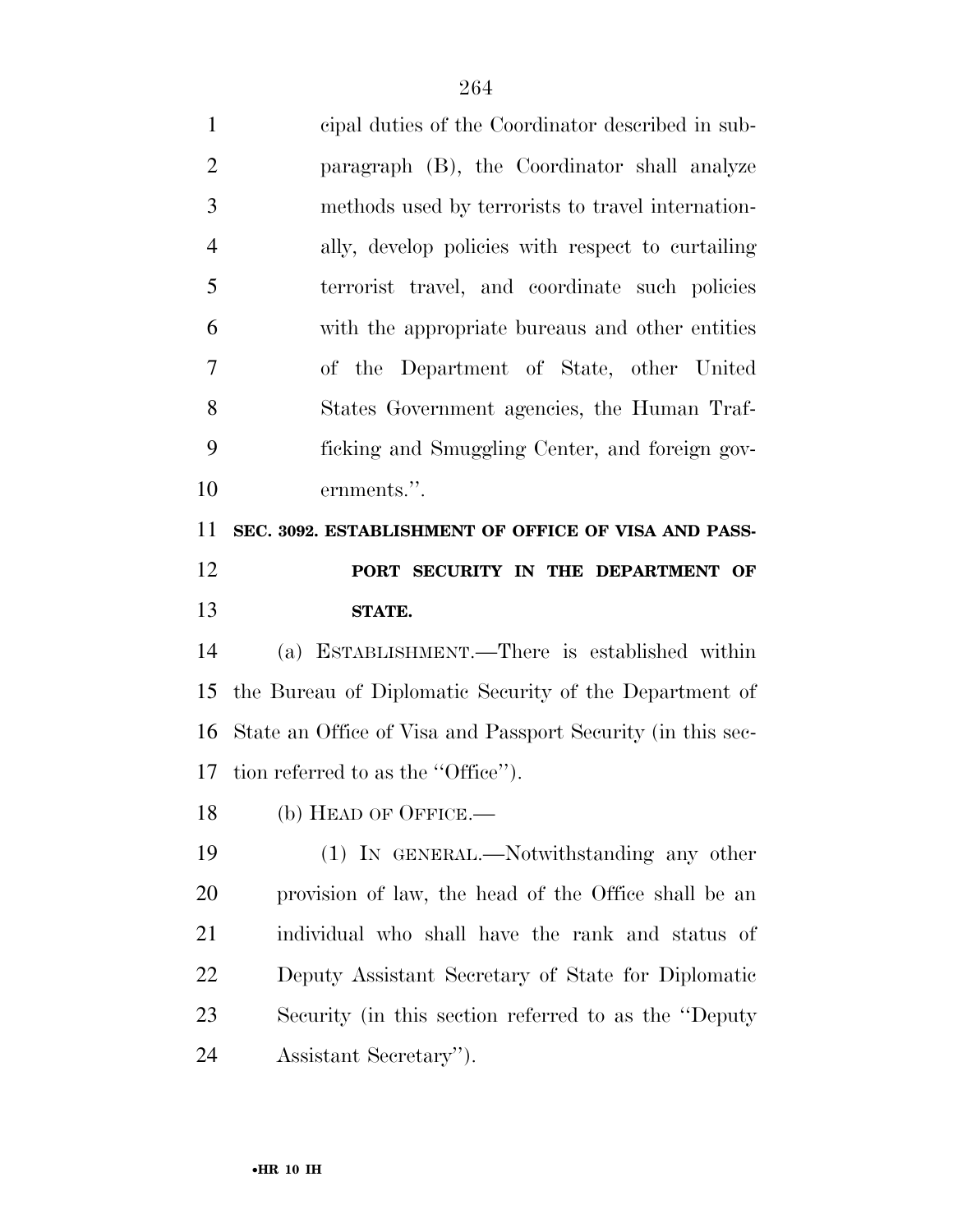| $\mathbf{1}$   | (2) RECRUITMENT.—The Under Secretary of              |
|----------------|------------------------------------------------------|
| $\overline{2}$ | State for Management shall chose the Deputy As-      |
| 3              | sistant Secretary from among individuals who are     |
| $\overline{4}$ | Diplomatic Security Agents.                          |
| 5              | (3) QUALIFICATIONS.—The Diplomatic Security          |
| 6              | Agent chosen to serve as the Deputy Assistant Sec-   |
| 7              | retary shall have expertise and experience in inves- |
| 8              | tigating and prosecuting visa and passport fraud.    |
| 9              | $(e)$ DUTIES.—                                       |
| 10             | (1) PREPARATION OF STRATEGIC PLAN.—                  |
| 11             | (A) IN GENERAL.—The Deputy Assistant                 |
| 12             | Secretary, in coordination with the appropriate      |
| 13             | officials of the Department of Homeland Secu-        |
| 14             | rity, shall ensure the preparation of a strategic    |
| 15             | plan to target and disrupt individuals and orga-     |
| 16             | nizations at home and in foreign countries that      |
| 17             | are involved in the fraudulent production, dis-      |
| 18             | tribution, use, or other similar activity—           |
| 19             | (i) of a United States visa or United                |
| 20             | States passport;                                     |
| 21             | (ii) of documents intended to help                   |
| 22             | fraudulently procure a United States visa            |
| 23             | or United States passport, or other docu-            |
| 24             | ments intended to gain unlawful entry into           |
| 25             | the United States; or                                |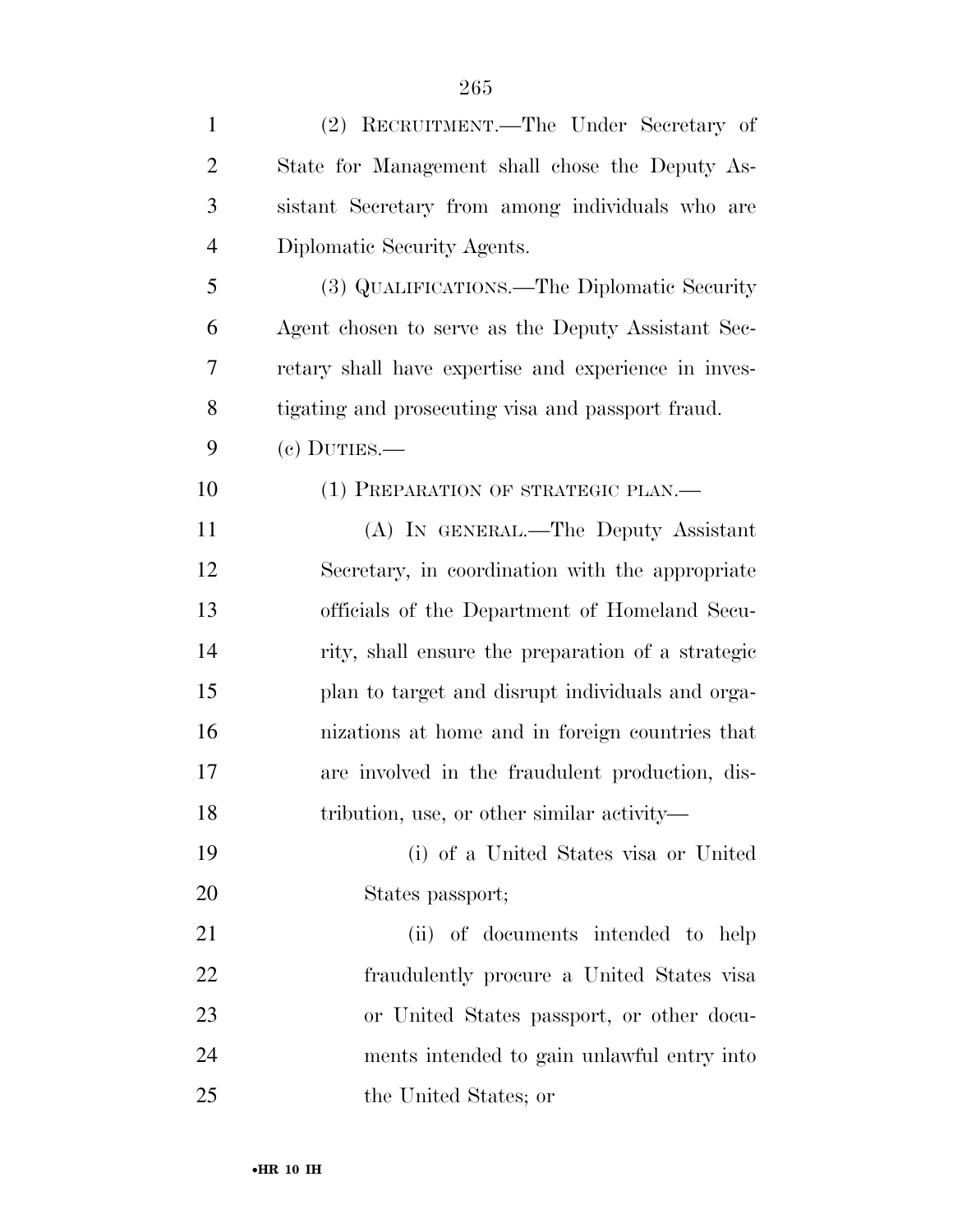| $\mathbf{1}$   | (iii) of passports and visas issued by         |
|----------------|------------------------------------------------|
| $\overline{2}$ | foreign countries intended to gain unlawful    |
| 3              | entry into the United States.                  |
| $\overline{4}$ | (B) EMPHASIS.—Such plan shall—                 |
| 5              | (i) focus particular emphasis on indi-         |
| 6              | viduals and organizations that may have        |
| $\tau$         | links to domestic terrorist organizations or   |
| 8              | foreign terrorist organizations (as such       |
| 9              | term is defined in Section 219 of the Im-      |
| 10             | migration and Nationality Act (8 U.S.C.        |
| 11             | $(1189)$ ;                                     |
| 12             | (ii) require the development of a stra-        |
| 13             | training course under<br>tegic<br>the          |
| 14             | Antiterrorism Assistance Training (ATA)        |
| 15             | program of the Department of State (or         |
| 16             | any successor or related program) under        |
| 17             | chapter 8 of part II of the Foreign Assist-    |
| 18             | ance Act of 1961 (22 U.S.C. 2349aa et          |
| 19             | seq.) (or other relevant provisions of law)    |
| <b>20</b>      | to train participants in the identification of |
| 21             | fraudulent documents and the forensic de-      |
| 22             | tection of such documents which may be         |
| 23             | used to obtain unlawful entry into the         |
| 24             | United States; and                             |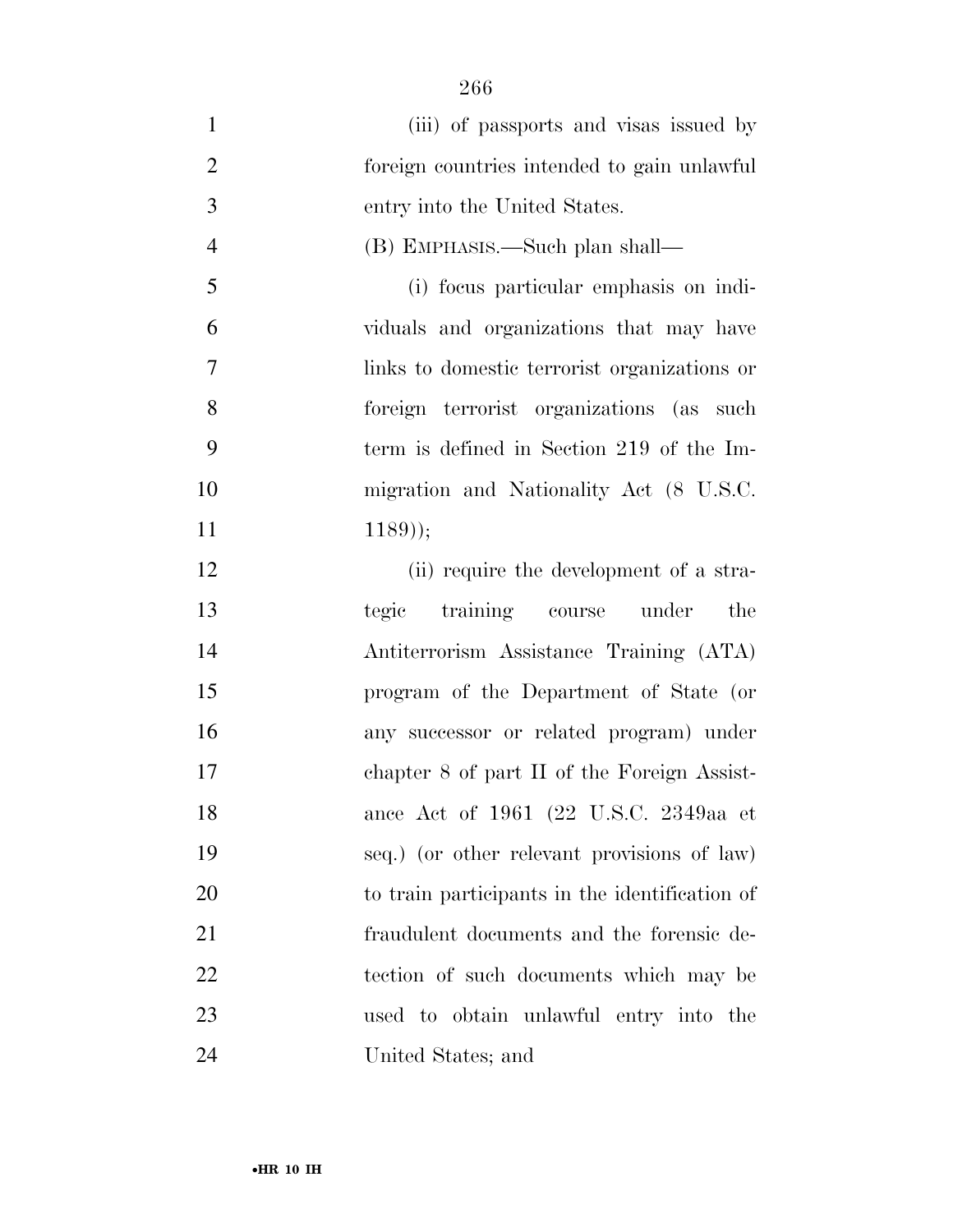| $\mathbf{1}$   | (iii) determine the benefits and costs               |
|----------------|------------------------------------------------------|
| $\overline{2}$ | of providing technical assistance to foreign         |
| 3              | governments to ensure the security of pass-          |
| $\overline{4}$ | ports, visas, and related documents and to           |
| 5              | investigate, arrest, and prosecute individ-          |
| 6              | uals who facilitate travel by the creation of        |
| $\overline{7}$ | false passports and visas, documents to ob-          |
| 8              | tain such passports and visas, and other             |
| 9              | types of travel documents.                           |
| 10             | (2) DUTIES OF OFFICE.—The Office shall have          |
| 11             | the following duties:                                |
| 12             | (A) ANALYSIS OF METHODS.—Analyze                     |
| 13             | methods used by terrorists to travel internation-    |
| 14             | ally, particularly the use of false or altered trav- |
| 15             | el documents to illegally enter foreign countries    |
| 16             | and the United States, and advise the Bureau         |
| 17             | of Consular Affairs on changes to the visa           |
| 18             | issuance process that could combat such meth-        |
| 19             | ods, including the introduction of new tech-         |
| 20             | nologies into such process.                          |
| 21             | (B) IDENTIFICATION OF INDIVIDUALS AND                |
| 22             | DOCUMENTS.—Identify, in cooperation with the         |
| 23             | Human Trafficking and Smuggling Center, in-          |
| 24             | dividuals who facilitate travel by the creation of   |
| 25             | false passports and visas, documents used to         |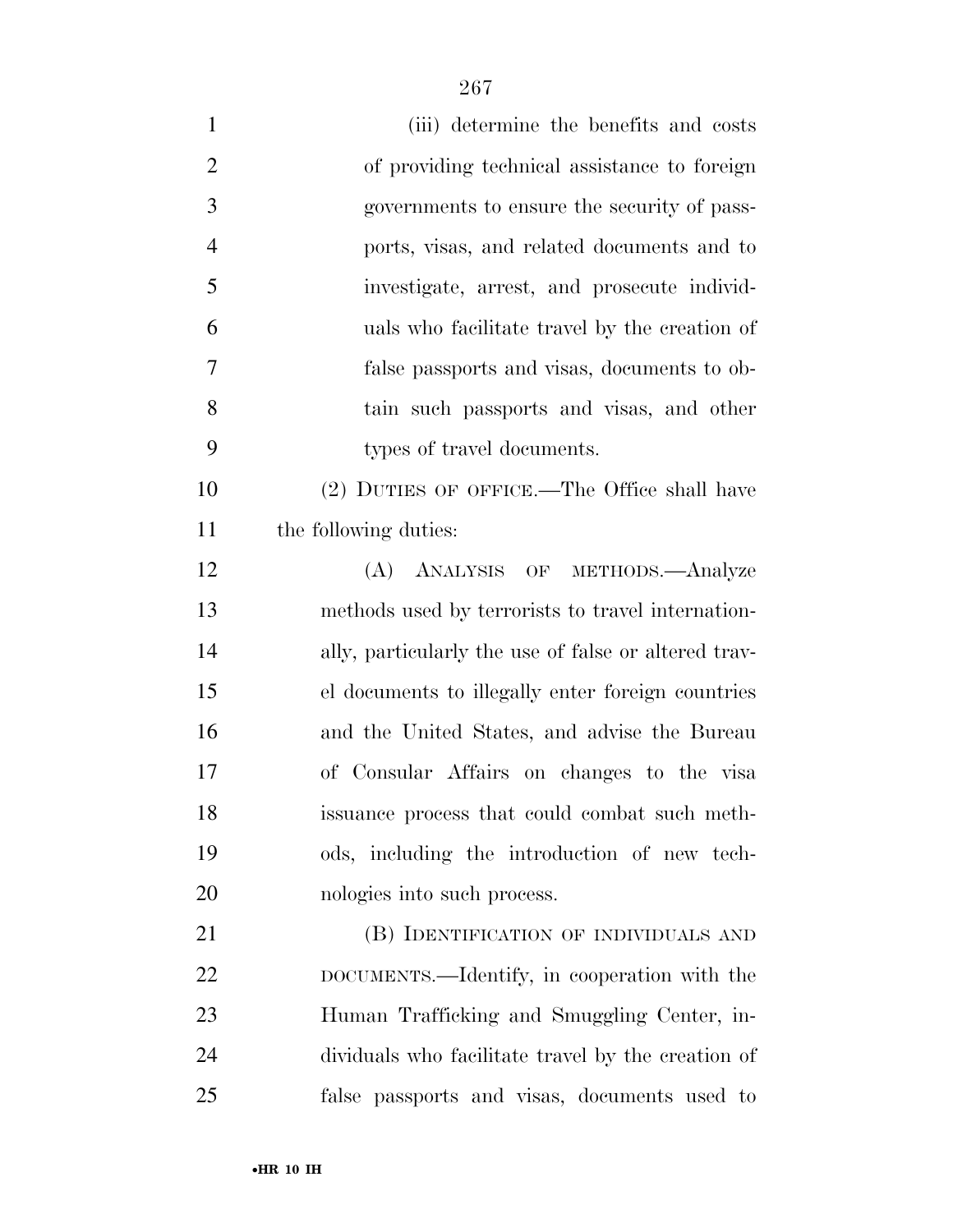obtain such passports and visas, and other types of travel documents, and ensure that the appropriate agency is notified for further inves- tigation and prosecution or, in the case of such individuals abroad for which no further inves- tigation or prosecution is initiated, ensure that all appropriate information is shared with for- eign governments in order to facilitate inves- tigation, arrest, and prosecution of such individ-uals.

 (C) IDENTIFICATION OF FOREIGN COUN- TRIES NEEDING ASSISTANCE.—Identify foreign countries that need technical assistance, such as law reform, administrative reform, prosecutorial training, or assistance to police and other inves- tigative services, to ensure passport, visa, and related document security and to investigate, arrest, and prosecute individuals who facilitate travel by the creation of false passports and visas, documents used to obtain such passports and visas, and other types of travel documents.

22 (D) INSPECTION OF APPLICATIONS.—Ran- domly inspect visa and passport applications for accuracy, efficiency, and fraud, especially at high terrorist threat posts, in order to prevent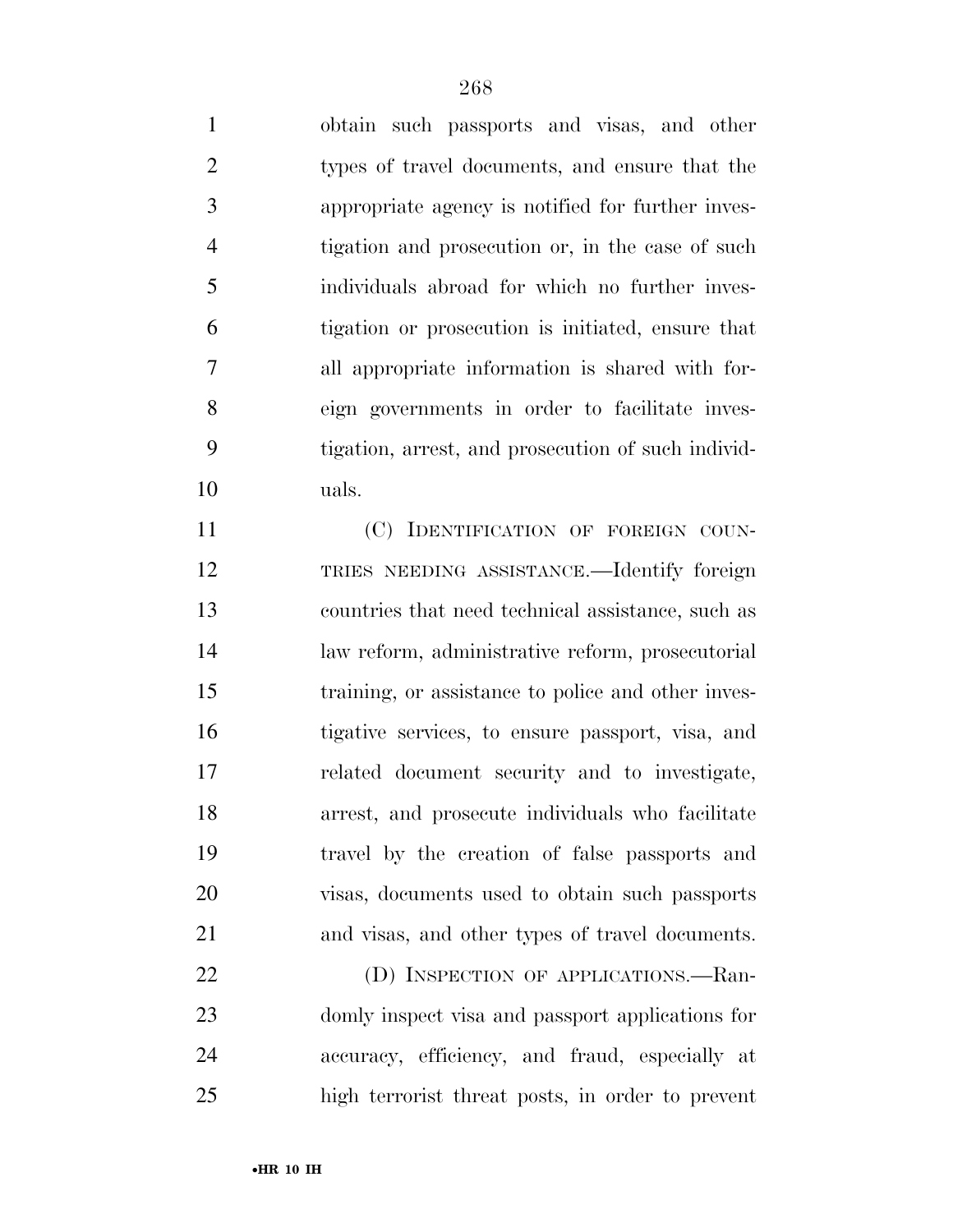| $\mathbf{1}$   | a recurrence of the issuance of visas to those          |
|----------------|---------------------------------------------------------|
| $\overline{2}$ | who submit incomplete, fraudulent, or otherwise         |
| 3              | irregular or incomplete applications.                   |
| $\overline{4}$ | (3) REPORT.—Not later than 90 days after the            |
| 5              | date of the enactment of this Act, the Deputy As-       |
| 6              | sistant Secretary shall submit to Congress a report     |
| $\overline{7}$ | containing—                                             |
| 8              | (A) a description of the strategic plan pre-            |
| 9              | pared under paragraph (1); and                          |
| 10             | (B) an evaluation of the feasibility of es-             |
| 11             | tablishing civil service positions in field offices     |
| 12             | of the Bureau of Diplomatic Security to inves-          |
| 13             | tigate visa and passport fraud, including an            |
| 14             | evaluation of whether to allow diplomatic secu-         |
| 15             | rity agents to convert to civil service officers to     |
| 16             | fill such positions.                                    |
| 17             | <b>Subtitle D-Terrorist Travel</b>                      |
| 18             | SEC. 3101. INFORMATION SHARING AND COORDINATION.        |
| 19             | The Secretary of Homeland Security shall establish      |
| 20             | a mechanism to-                                         |
| 21             | (1) ensure the coordination and dissemination           |
| 22             | of terrorist travel intelligence and operational infor- |
| 23             | mation among the appropriate agencies within the        |
| 24             | Department of Homeland Security, including the          |
| 25             | Bureau of Customs and Border Protection, the Bu-        |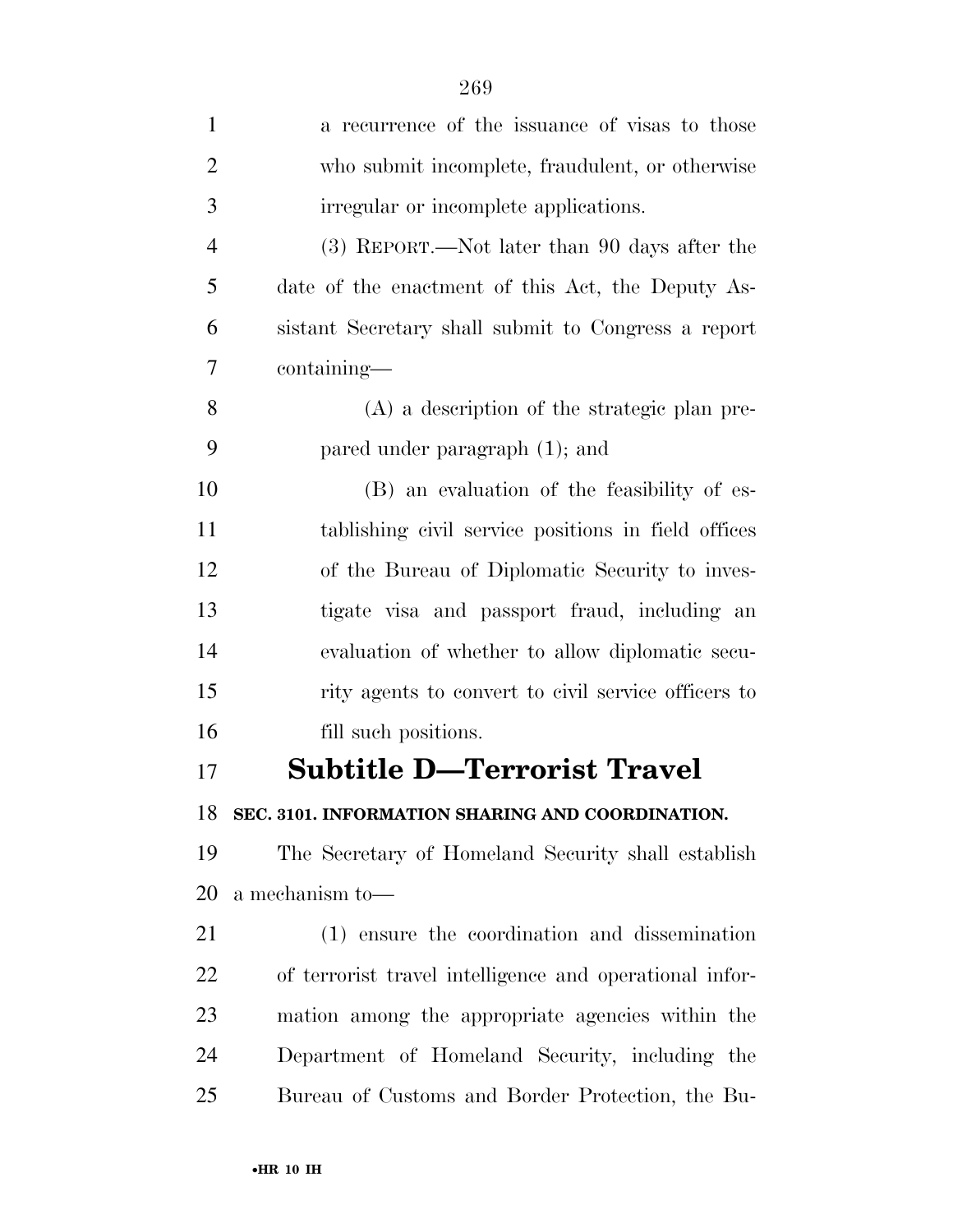reau of Immigration and Customs Enforcement, the Bureau of Citizenship and Immigration Services, the Transportation Security Administration, the Coast Guard, and other agencies as directed by the Sec- retary; and (2) ensure the sharing of terrorist travel intel- ligence and operational information with the Depart- ment of State, the National Counterterrorism Cen- ter, and other appropriate Federal agencies. **SEC. 3102. TERRORIST TRAVEL PROGRAM.**  The Secretary of Homeland Security shall establish a program to— (1) analyze and utilize information and intel- ligence regarding terrorist travel tactics, patterns, trends, and practices; and (2) disseminate that information to all front- line Department of Homeland Security personnel who are at ports of entry or between ports of entry, to immigration benefits offices, and, in coordination with the Secretary of State, to appropriate individ- uals at United States embassies and consulates. **SEC. 3103. TRAINING PROGRAM.**  (a) REVIEW, EVALUATION, AND REVISION OF EXIST- ING TRAINING PROGRAMS.—The Secretary of Homeland Security shall—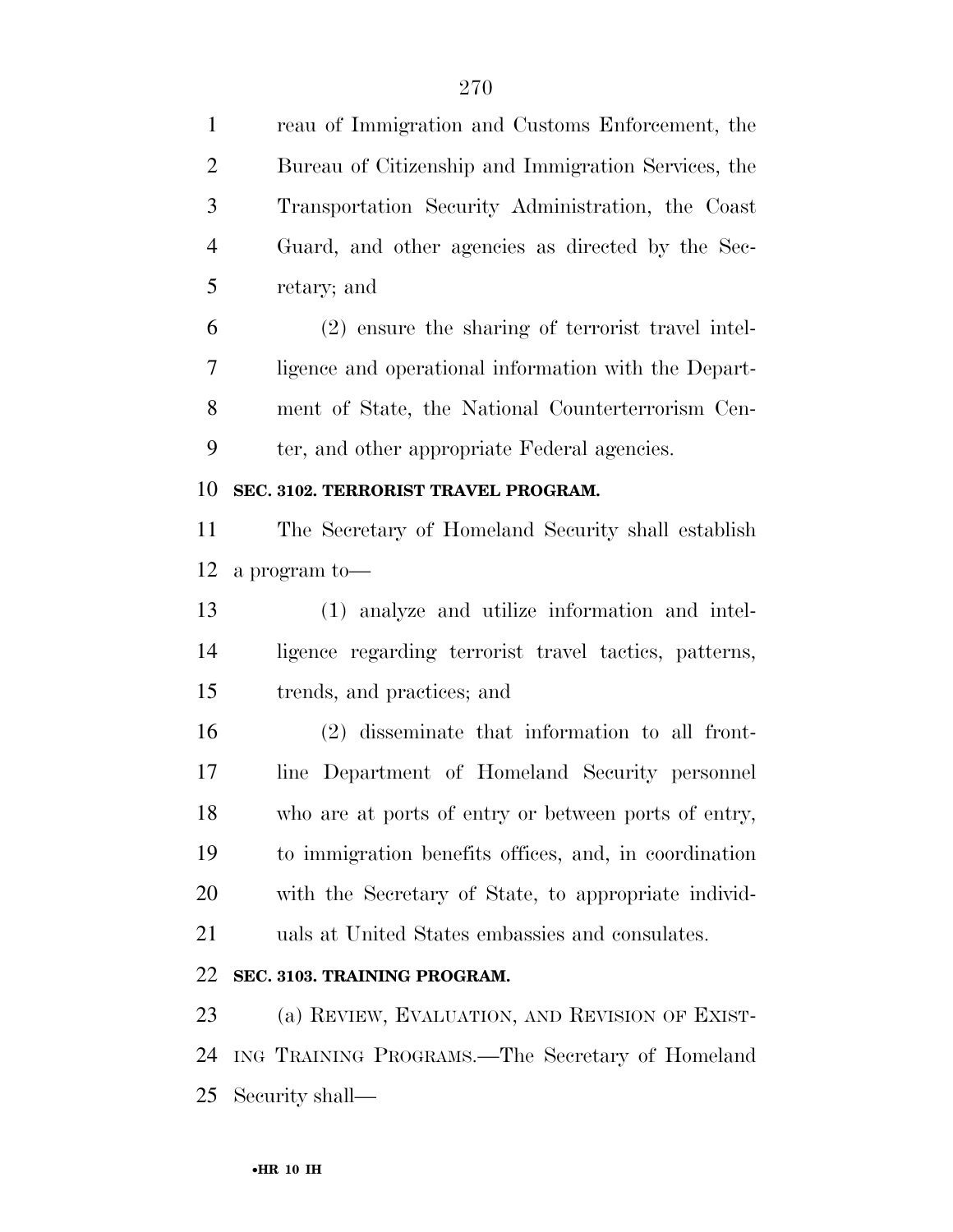| $\mathbf{1}$   | (1) review and evaluate the training currently           |
|----------------|----------------------------------------------------------|
| $\overline{2}$ | provided to Department of Homeland Security per-         |
| 3              | sonnel and, in consultation with the Secretary of        |
| $\overline{4}$ | State, relevant Department of State personnel with       |
| 5              | respect to travel and identity documents, and tech-      |
| 6              | niques, patterns, and trends associated with terrorist   |
| 7              | travel; and                                              |
| 8              | (2) develop and implement a revised training             |
| 9              | program for border, immigration, and consular offi-      |
| 10             | cials in order to teach such officials how to effec-     |
| 11             | tively detect, intercept, and disrupt terrorist travel.  |
| 12             | (b) REQUIRED TOPICS OF REVISED PROGRAMS.-                |
| 13             | The training program developed under subsection $(a)(2)$ |
| 14             | shall include training in the following areas:           |
| 15             | (1) Methods for identifying fraudulent and gen-          |
| 16             | uine travel documents.                                   |
| 17             | (2) Methods for detecting terrorist indicators on        |
| 18             | travel documents and other relevant identity docu-       |
| 19             | ments.                                                   |
| 20             | (3) Recognizing travel patterns, tactics, and be-        |
| 21             | haviors exhibited by terrorists.                         |
| 22             | (4) Effectively utilizing information contained          |
| 23             | in databases and data systems available to the De-       |
| 24             | partment of Homeland Security.                           |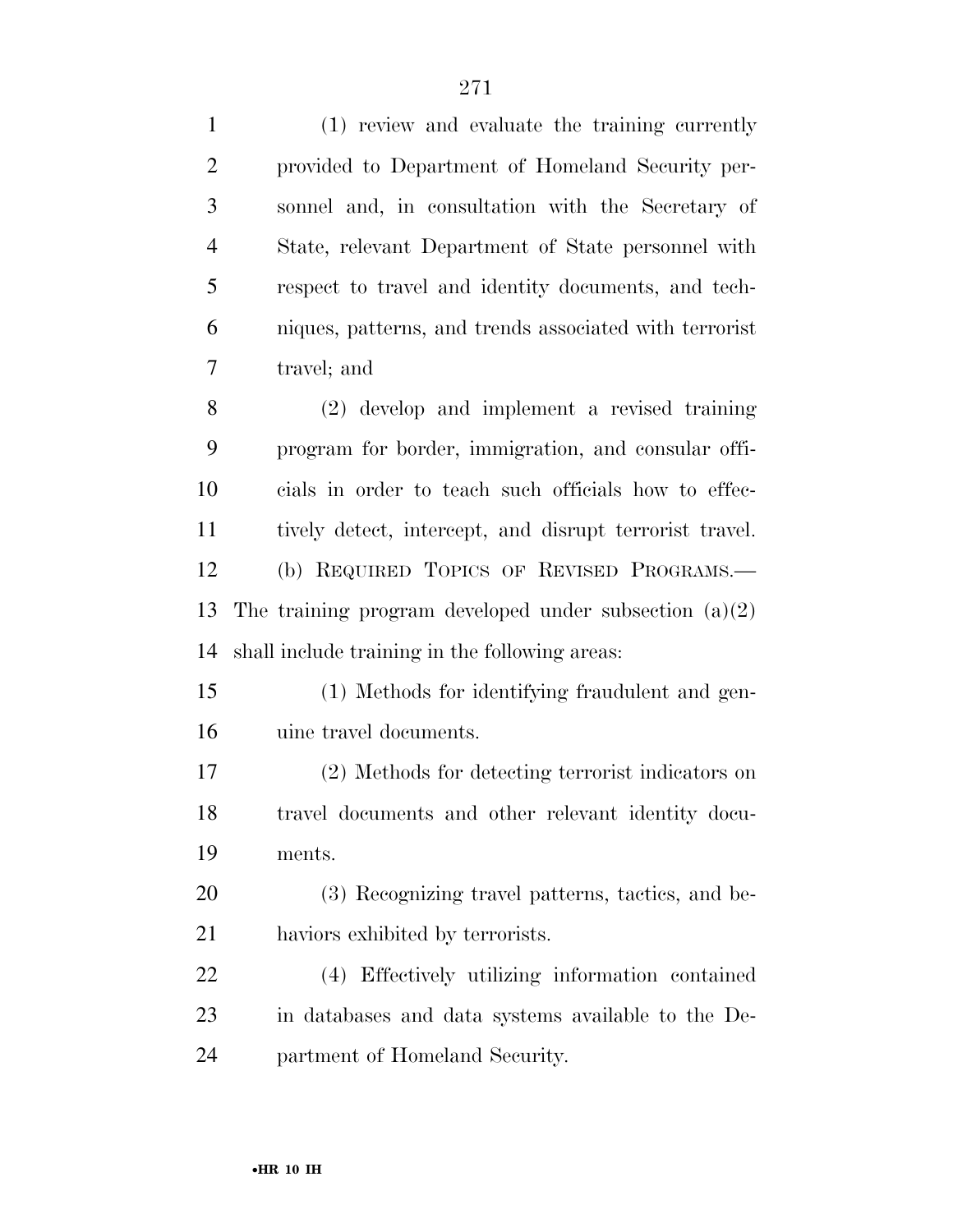(5) Other topics determined to be appropriate by the Secretary of Homeland Security in consulta- tion with the Secretary of State or the National In-telligence Director.

### **SEC. 3104. TECHNOLOGY ACQUISITION AND DISSEMINA-TION PLAN.**

 (a) PLAN REQUIRED.—Not later than 180 days after the date of the enactment of this Act, the Secretary of Homeland Security, in consultation with the Secretary of State, shall submit to the Congress a plan to ensure that the Department of Homeland Security and the Depart- ment of State acquire and deploy, to all consulates, ports of entry, and immigration benefits offices, technologies that facilitate document authentication and the detection of potential terrorist indicators on travel documents.

 (b) INTEROPERABILITY REQUIREMENT.—To the ex- tent possible, technologies to be acquired and deployed under the plan shall be compatible with current systems used by the Department of Homeland Security to detect and identify fraudulent documents and genuine docu-ments.

 (c) PASSPORT SCREENING.—The plan shall address the feasibility of using such technologies to screen pass- ports submitted for identification purposes to a United States consular, border, or immigration official.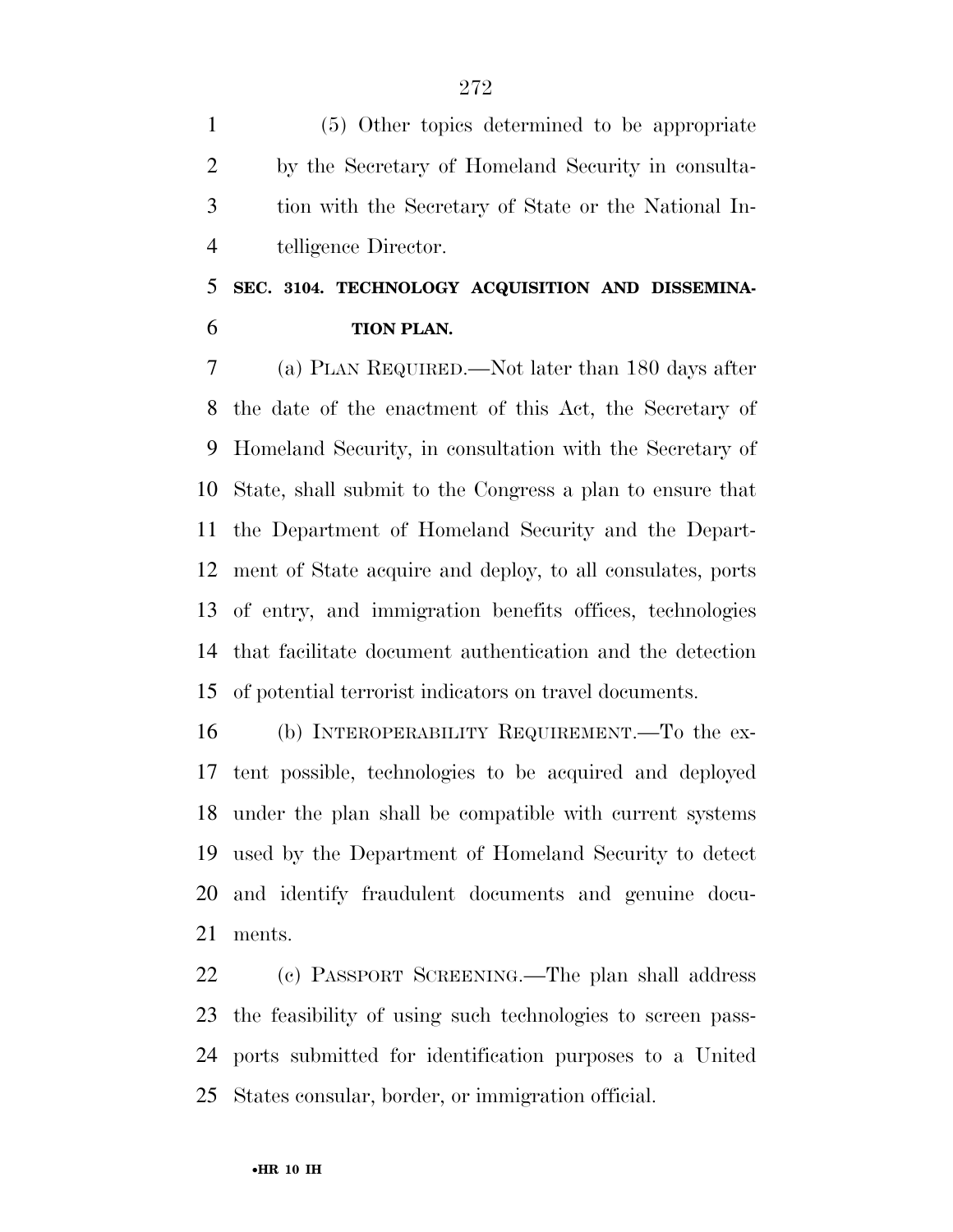# **Subtitle E—Maritime Security Requirements**

 **SEC. 3111. DEADLINES FOR IMPLEMENTATION OF MARI-TIME SECURITY REQUIREMENTS.** 

 (a) NATIONAL MARITIME TRANSPORTATION SECU- RITY PLAN.—Section 70103(a) of the 46, United States Code, is amended by striking ''The Secretary'' and insert- ing ''Not later than December 31, 2004, the Secretary''. (b) FACILITY AND VESSEL VULNERABILITY ASSESS- MENTS.—Section 70102(b)(1) of the 46, United States Code, is amended by striking '', the Secretary'' and insert- ing ''and by not later than December 31, 2004, the Sec-retary''.

 (c) TRANSPORTATION SECURITY CARD REGULA- TIONS.—Section 70105(a) of the 46, United States Code, is amended by striking ''The Secretary'' and inserting ''Not later than December 31, 2004, the Secretary''.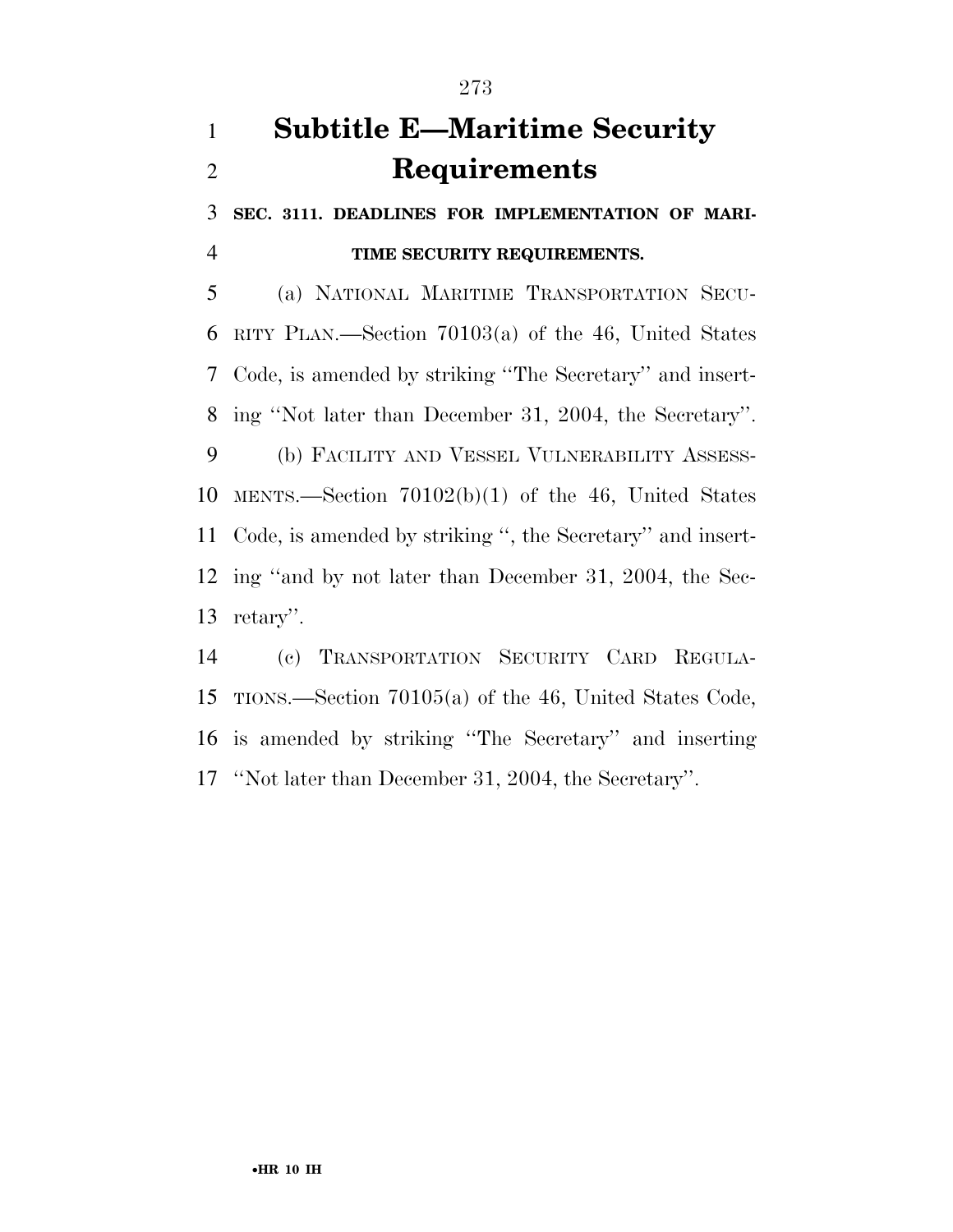| $\mathbf{1}$   | TITLE IV-INTERNATIONAL CO-                               |
|----------------|----------------------------------------------------------|
| $\overline{2}$ | <b>OPERATION AND COORDINA-</b>                           |
| 3              | <b>TION</b>                                              |
| $\overline{4}$ | <b>Subtitle A—Attack Terrorists and</b>                  |
| 5              | <b>Their Organizations</b>                               |
| 6              | <b>CHAPTER 1-PROVISIONS RELATING TO</b>                  |
| 7              | <b>TERRORIST SANCTUARIES</b>                             |
| 8              | SEC. 4001. UNITED STATES POLICY ON TERRORIST SANC-       |
| 9              | <b>TUARIES.</b>                                          |
| 10             | It is the sense of Congress that it should be the policy |
| 11             | of the United States—                                    |
| 12             | (1) to identify and prioritize foreign countries         |
| 13             | that are or that could be used as terrorist sanc-        |
| 14             | tuaries;                                                 |
| 15             | (2) to assess current United States resources            |
| 16             | being provided to such foreign countries;                |
| 17             | (3) to develop and implement a coordinated               |
| 18             | strategy to prevent terrorists from using such for-      |
| 19             | eign countries as sanctuaries; and                       |
| 20             | (4) to work in bilateral and multilateral fora to        |
| 21             | prevent foreign countries from being used as ter-        |
| 22             | rorist sanctuaries.                                      |
| 23             | SEC. 4002. REPORTS ON TERRORIST SANCTUARIES.             |
| 24             | (a) INITIAL REPORT.—                                     |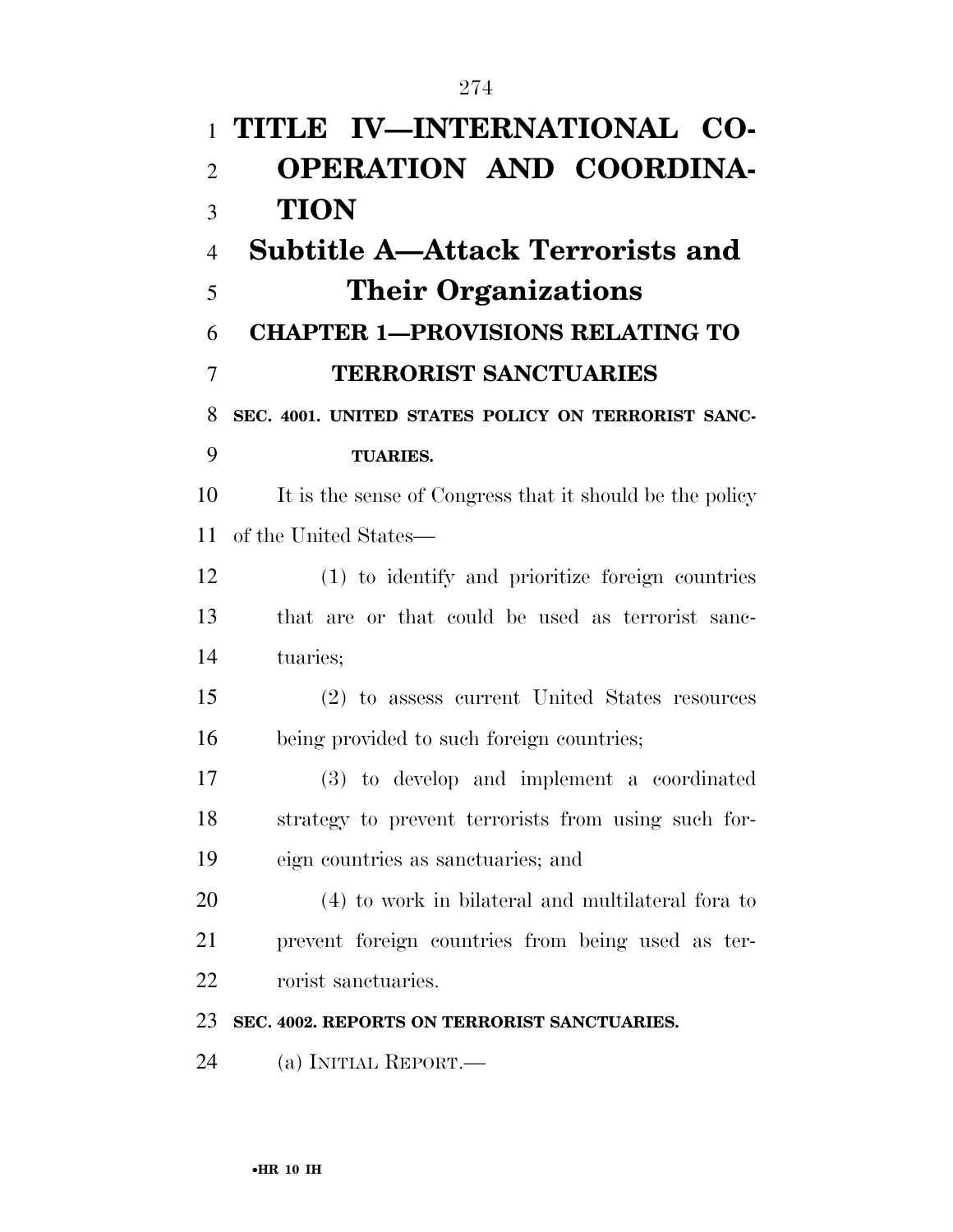| $\mathbf{1}$   | $(1)$ In GENERAL.—Not later than 90 days after       |
|----------------|------------------------------------------------------|
| $\overline{2}$ | the date of the enactment of this Act, the President |
| 3              | shall transmit to Congress a report that describes a |
| $\overline{4}$ | strategy for addressing and, where possible, elimi-  |
| 5              | nating terrorist sanctuaries.                        |
| 6              | (2) CONTENT.—The report required under this          |
| 7              | subsection shall include the following:              |
| 8              | (A) A list that prioritizes each actual and          |
| 9              | potential terrorist sanctuary and a description      |
| 10             | of activities in the actual and potential sanc-      |
| 11             | tuaries.                                             |
| 12             | (B) An outline of strategies for preventing          |
| 13             | the use of, disrupting, or ending the use of such    |
| 14             | sanctuaries.                                         |
| 15             | (C) A detailed description of efforts, in-           |
| 16             | cluding an assessment of successes and set-          |
| 17             | backs, by the United States to work with other       |
| 18             | countries in bilateral and multilateral for ato      |
| 19             | address or eliminate each actual or potential        |
| 20             | terrorist sanctuary and disrupt or eliminate the     |
| 21             | security provided to terrorists by each such         |
| 22             | sanctuary.                                           |
| 23             | (D) A description of long-term goals and             |
| 24             | actions designed to reduce the conditions that       |
| 25             | allow the formation of terrorist sanctuaries.        |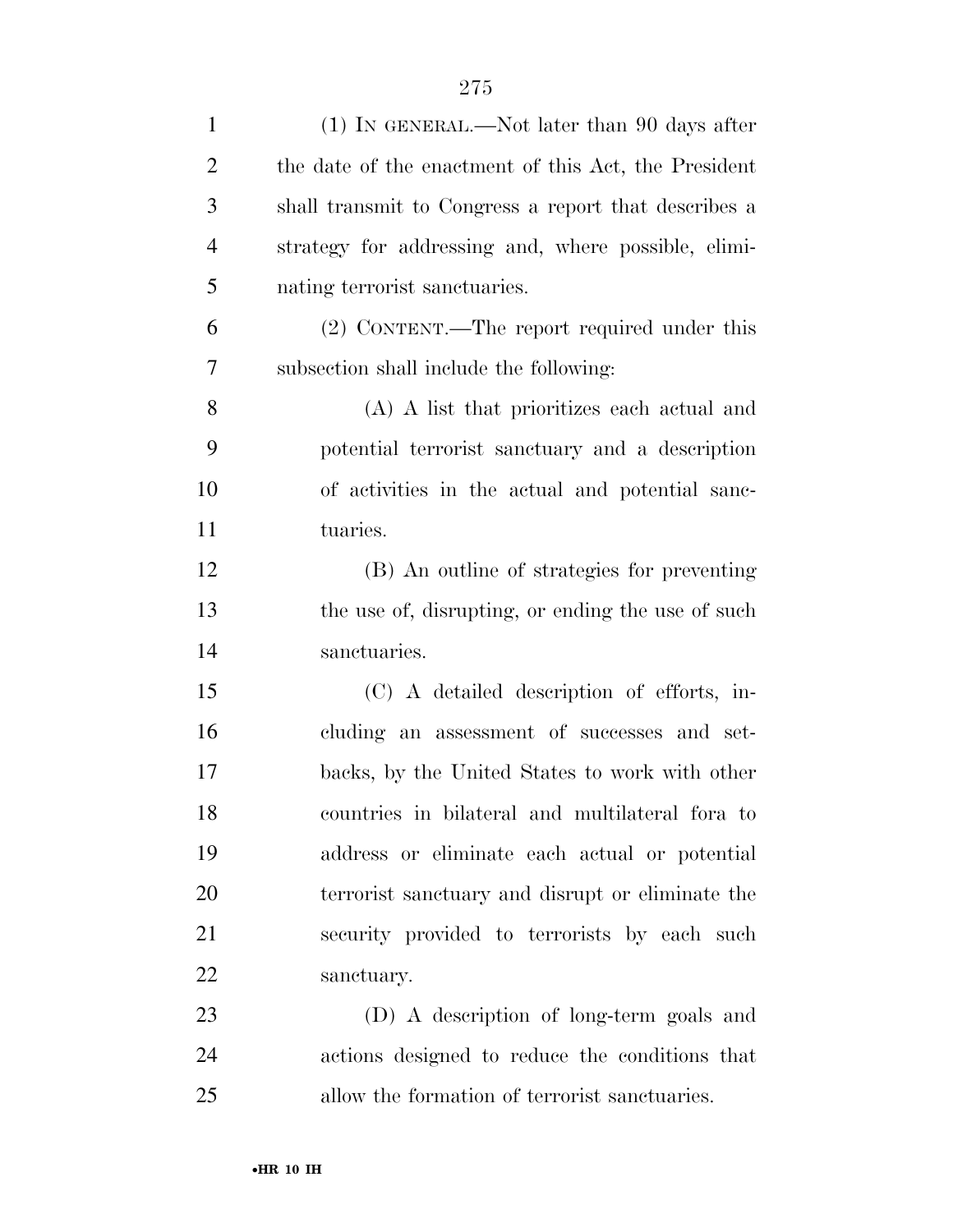| $\mathbf{1}$   | (b) SUBSEQUENT REPORTS.—                                 |
|----------------|----------------------------------------------------------|
| $\overline{2}$ | REQUIREMENT OF REPORTS.-Section<br>(1)                   |
| 3              | $140(a)(1)$ of the Foreign Relations Authorization       |
| $\overline{4}$ | Act, Fiscal Years 1988 and 1989 (22 U.S.C.               |
| 5              | $2656f(a)(1)$ is amended—                                |
| 6              | (A) by striking $"(1)"$ and inserting                    |
| $\overline{7}$ | $``(1)(A)''$ ;                                           |
| 8              | $(B)$ by redesignating subparagraphs $(A)$               |
| 9              | through (C) as clauses (i) through (iii), respec-        |
| 10             | tively;                                                  |
| 11             | $(C)$ in subparagraph $(A)(iii)$ (as redesig-            |
| 12             | nated), by adding "and" at the end; and                  |
| 13             | (D) by adding at the end the following:                  |
| 14             | "(B) detailed assessments with respect to each           |
| 15             | foreign country whose territory is being used or         |
| 16             | could potentially be used as a sanctuary for terror-     |
| 17             | ists or terrorist organizations;".                       |
| 18             | (2) PROVISIONS TO BE INCLUDED IN RE-                     |
| 19             | PORT.—Section $140(b)$ of such Act $(22 \text{ U.S.C.})$ |
| 20             | $2656f(b)$ ) is amended—                                 |
| 21             | $(A)$ in paragraph $(1)$ —                               |
| 22             | (i) in the matter preceding subpara-                     |
| 23             | graph (A), by striking "subsection $(a)(1)$ "            |
| 24             | and inserting "subsection $(a)(1)(A)$ "; and             |
| 25             | (ii) by striking "and" at the end;                       |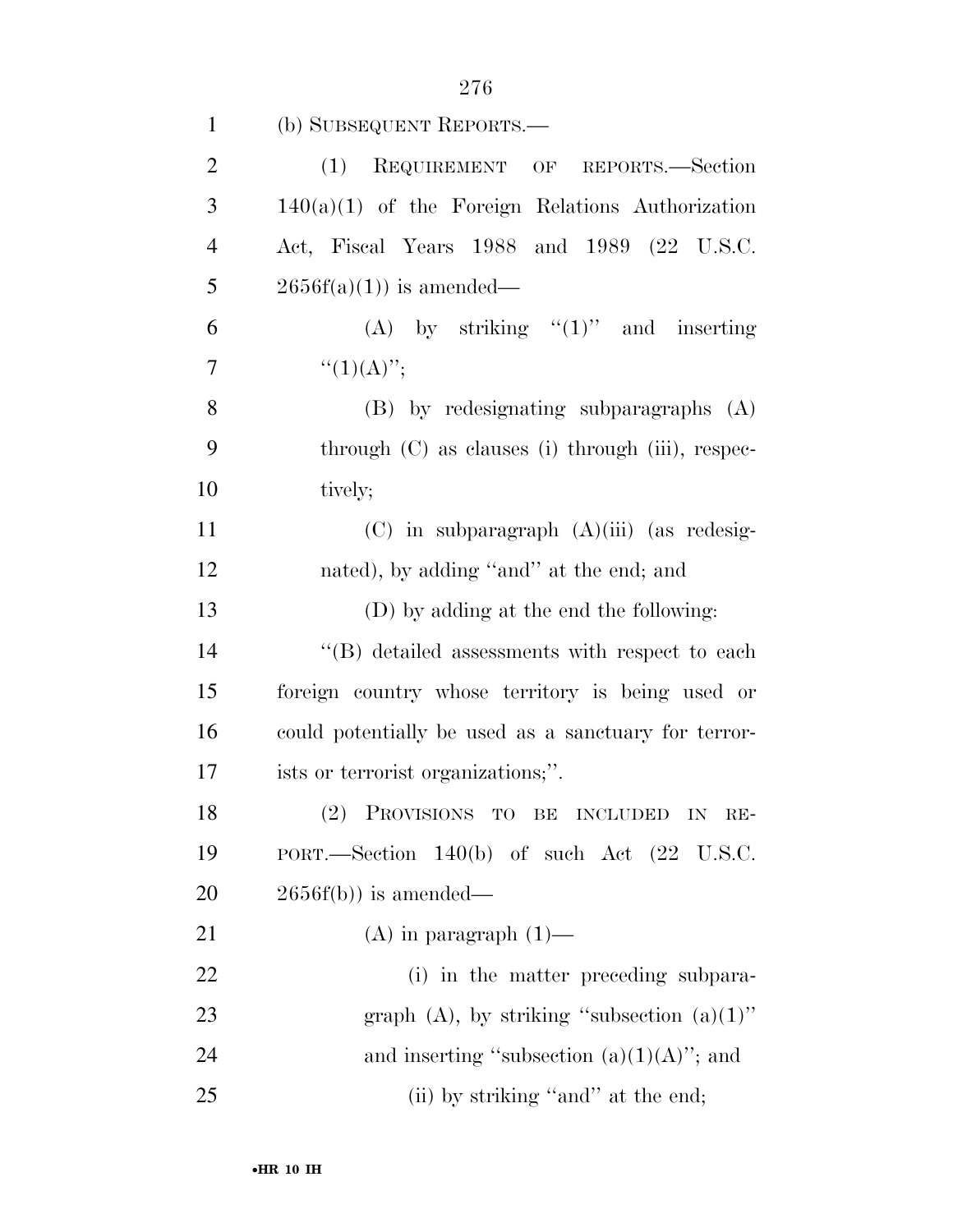| $\mathbf{1}$   | $(B)$ by redesignating paragraph $(2)$ as               |
|----------------|---------------------------------------------------------|
| $\overline{2}$ | paragraph $(3)$ ;                                       |
| 3              | $(C)$ by inserting after paragraph $(1)$ the            |
| $\overline{4}$ | following:                                              |
| 5              | "(2) with respect to subsection $(a)(1)(B)$ —           |
| 6              | "(A) the extent of knowledge by the gov-                |
| $\overline{7}$ | ernment of the country with respect to terrorist        |
| 8              | activities in the territory of the country; and         |
| 9              | $\lq\lq$ (B) the actions by the country—                |
| 10             | "(i) to eliminate each terrorist sanc-                  |
| 11             | tuary in the territory of the country;                  |
| 12             | "(ii) to cooperate with United States                   |
| 13             | antiterrorism efforts; and                              |
| 14             | "(iii) to prevent the proliferation of                  |
| 15             | and trafficking in weapons of mass de-                  |
| 16             | struction in and through the territory of               |
| 17             | the country;";                                          |
| 18             | (D) by striking the period at the end of                |
| 19             | paragraph (3) (as redesignated) and inserting a         |
| 20             | semicolon; and                                          |
| 21             | (E) by inserting after paragraph (3) (as                |
| 22             | redesignated) the following:                            |
| 23             | $\cdot$ (4) a strategy for addressing and, where pos-   |
| 24             | sible, eliminating terrorist sanctuaries that shall in- |
| 25             | clude                                                   |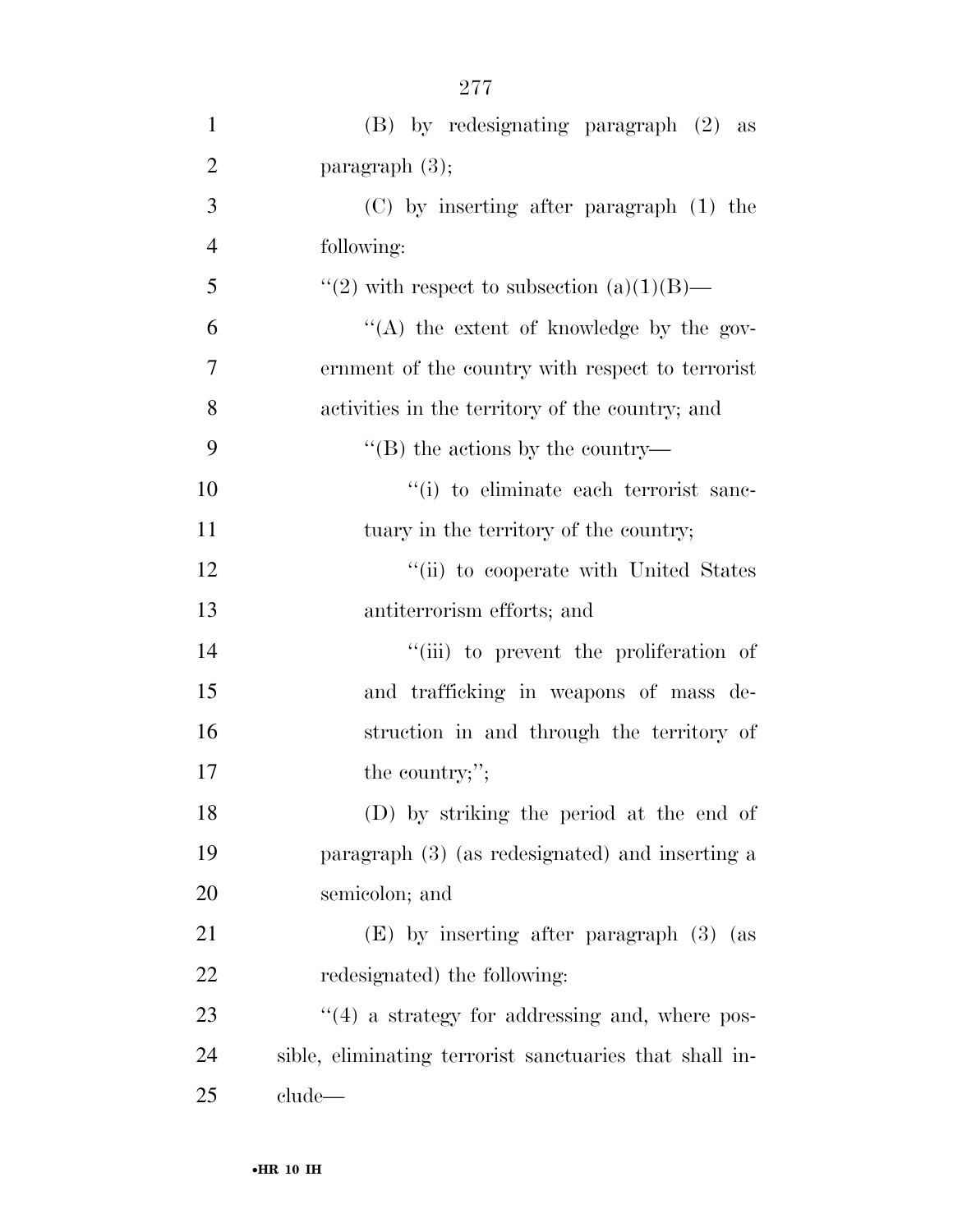| $\mathbf{1}$   | $\lq\lq$ a description of actual and potential                   |
|----------------|------------------------------------------------------------------|
| $\overline{2}$ | terrorist sanctuaries, together with an assess-                  |
| 3              | ment of the priorities of addressing and elimi-                  |
| $\overline{4}$ | nating such sanctuaries;                                         |
| 5              | "(B) an outline of strategies for disrupting                     |
| 6              | or eliminating the security provided to terrorists               |
| 7              | by such sanctuaries;                                             |
| 8              | $\lq\lq$ (C) a description of efforts by the United              |
| 9              | States to work with other countries in bilateral                 |
| 10             | and multilateral for ato address or eliminate ac-                |
| 11             | tual or potential terrorist sanctuaries and dis-                 |
| 12             | rupt or eliminate the security provided to ter-                  |
| 13             | rorists by such sanctuaries; and                                 |
| 14             | "(D) a description of long-term goals and                        |
| 15             | actions designed to reduce the conditions that                   |
| 16             | allow the formation of terrorist sanctuaries;                    |
| 17             | $\cdot\cdot$ (5) an update of the information contained in       |
| 18             | the report required to be transmitted to Congress                |
| 19             | pursuant to section $4002(a)(2)$ of the 9/11 Rec-                |
| 20             | ommendations Implementation Act;                                 |
| 21             | $\cdot\cdot\cdot(6)$ to the extent practicable, complete statis- |
| 22             | tical information on the number of individuals, in-              |
| 23             | cluding United States citizens and dual nationals,               |
| 24             | killed, injured, or kidnapped by each terrorist group            |
| 25             | during the preceding calendar year; and                          |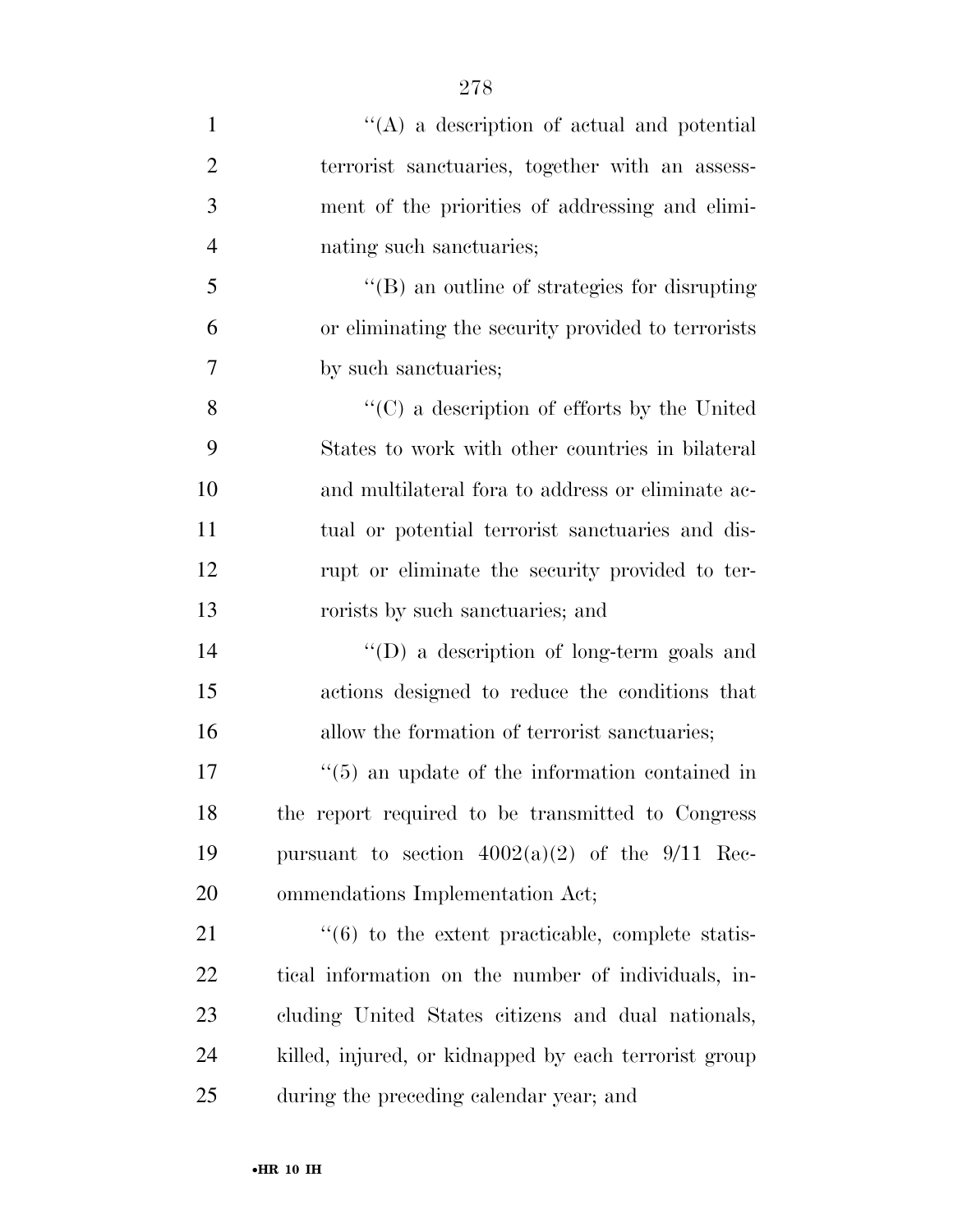| $\mathbf{1}$   | $\lq(7)$ an analysis, as appropriate, relating to     |
|----------------|-------------------------------------------------------|
| $\overline{c}$ | trends in international terrorism, including changes  |
| 3              | in technology used, methods and targets of attacks,   |
| $\overline{4}$ | demographic information on terrorists, and other ap-  |
| 5              | propriate information.".                              |
| 6              | $(3)$ DEFINITIONS.—Section 140 $(d)$ of such Act      |
| 7              | $(22 \text{ U.S.C. } 2656f(d))$ is amended—           |
| 8              | (A) in paragraph $(2)$ , by striking "and" at         |
| 9              | the end;                                              |
| 10             | $(B)$ in paragraph $(3)$ , by striking the pe-        |
| 11             | riod at the end and inserting a semicolon; and        |
| 12             | (C) by adding at the end the following:               |
| 13             | $\lq(4)$ the term 'territory' and 'territory of the   |
| 14             | country' means the land, waters, and airspace of the  |
| 15             | country; and                                          |
| 16             | $\lq(5)$ the term 'terrorist sanctuary' or 'sanc-     |
| 17             | tuary' means an area in the territory of a country    |
| 18             | that is used by a terrorist group with the express or |
| 19             | implied consent of the government of the country—     |
| 20             | "(A) to carry out terrorist activities, in-           |
| 21             | cluding training, fundraising, financing, recruit-    |
| 22             | ment, and education activities; or                    |
| 23             | "(B) to provide transit through the coun-             |
| 24             | try.''.                                               |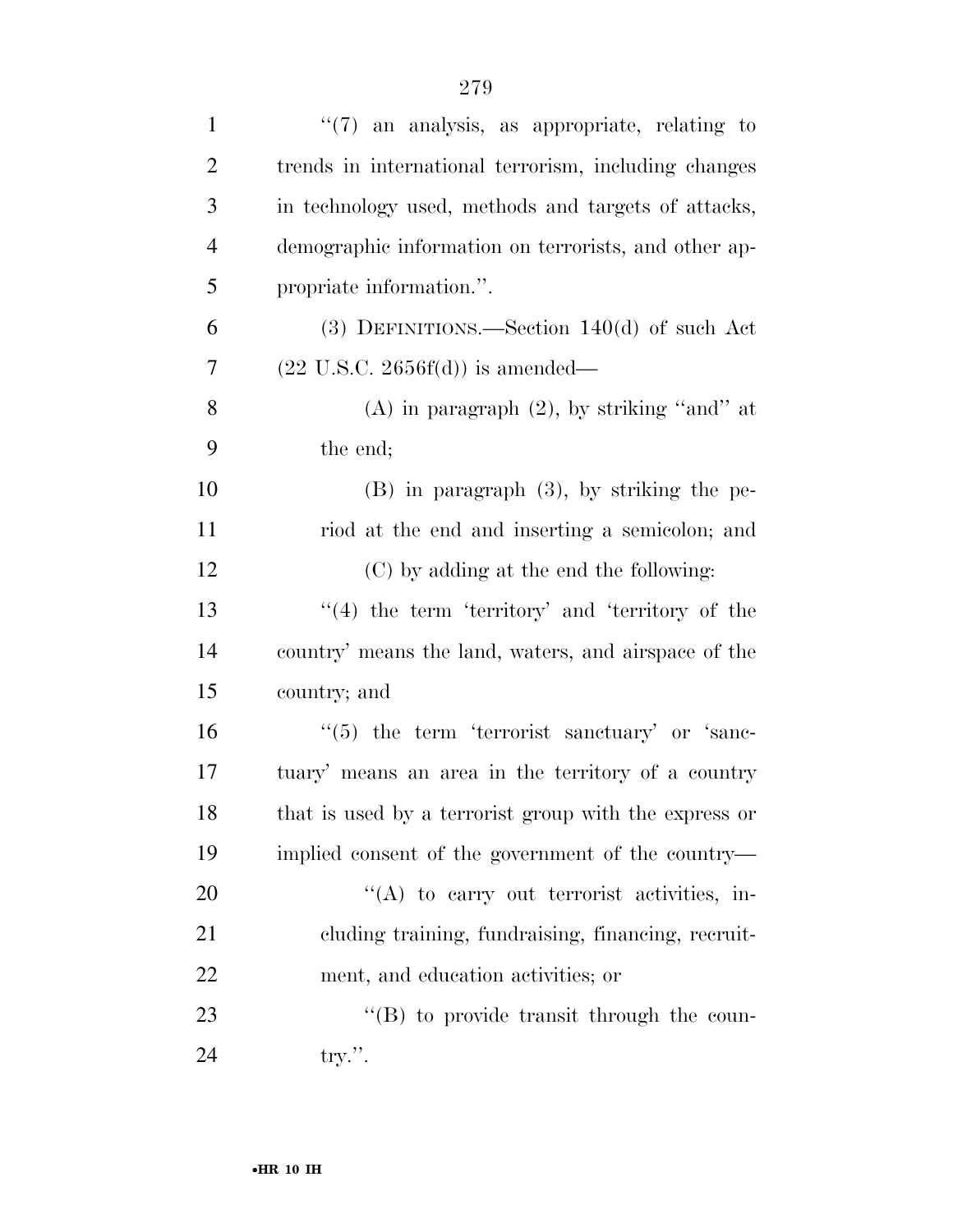| $\mathbf{1}$   | (4) EFFECTIVE DATE.—The amendments made                    |
|----------------|------------------------------------------------------------|
| $\overline{2}$ | by paragraphs $(1)$ , $(2)$ , and $(3)$ apply with respect |
| 3              | to the report required to be transmitted under sec-        |
| $\overline{4}$ | tion 140 of the Foreign Relations Authorization Act,       |
| 5              | Fiscal Years 1988 and 1989, by April 30, 2006, and         |
| 6              | by April 30 of each subsequent year.                       |
| 7              | SEC. 4003. AMENDMENTS TO EXISTING LAW TO INCLUDE           |
| 8              | TERRORIST SANCTUARIES.                                     |
| 9              | (a) AMENDMENTS.—Section $6(j)$ of the Export Ad-           |
| 10             | ministration Act of 1979 (50 U.S.C. App. 2405(j)) is       |
| 11             | amended—                                                   |
| 12             | $(1)$ in paragraph $(1)$ —                                 |
| 13             | $(A)$ by redesignating subparagraph $(B)$ as               |
| 14             | subparagraph $(C)$ ; and                                   |
| 15             | $(B)$ by inserting after subparagraph $(A)$                |
| 16             | the following:                                             |
| 17             | "(B) Any part of the territory of the country is           |
| 18             | being used as a sanctuary for terrorists or terrorist      |
| 19             | organizations.";                                           |
| 20             | $(2)$ in paragraph $(3)$ , by striking "paragraph          |
| 21             | $(1)(A)$ " and inserting "subparagraph $(A)$ or $(B)$ of   |
| 22             | paragraph $(1)$ ";                                         |
| 23             | $(3)$ by redesignating paragraph $(5)$ as para-            |
| 24             | graph(6);                                                  |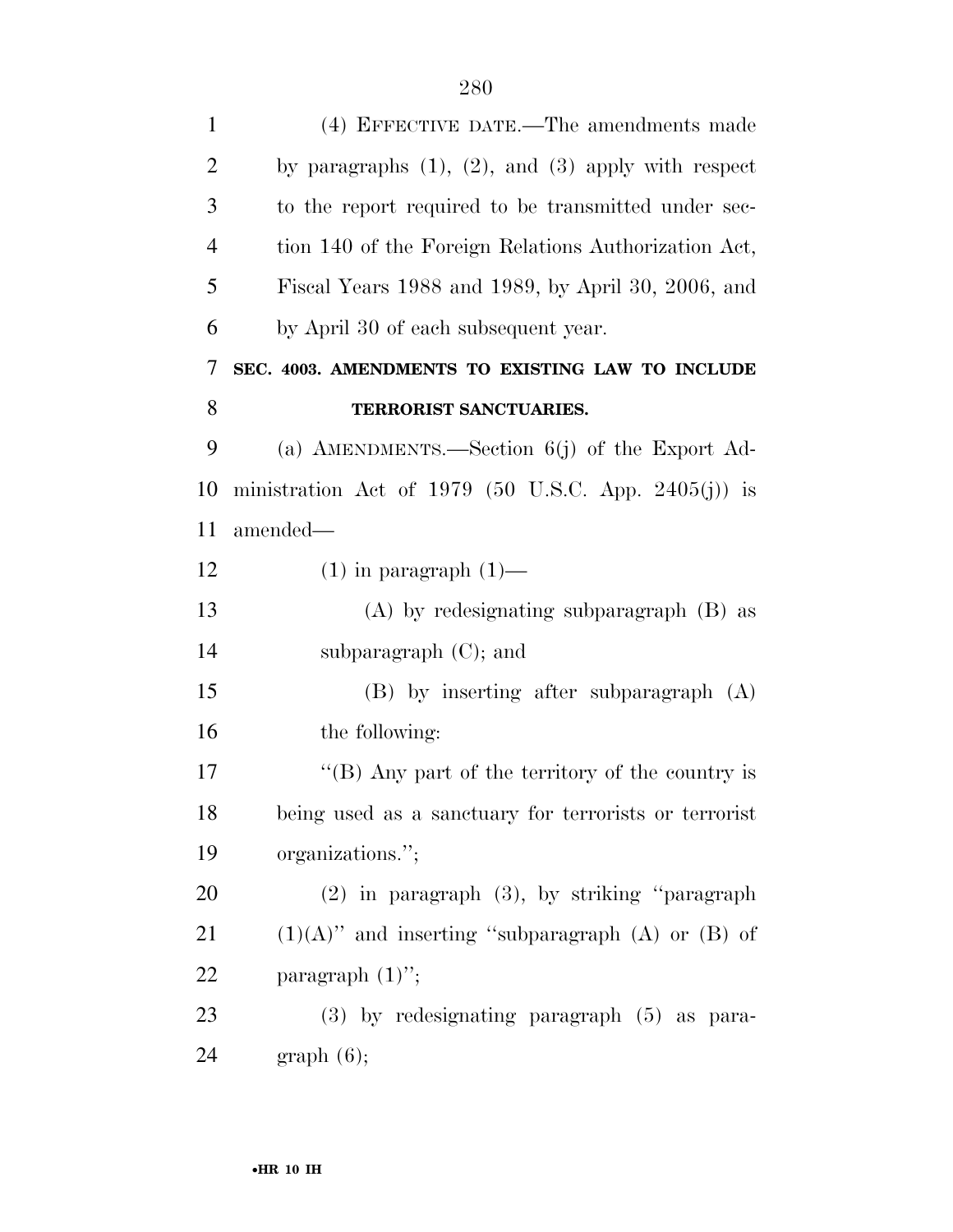(4) by inserting after paragraph (4) the fol-lowing:

 ''(5) A determination made by the Secretary of State under paragraph (1)(B) may not be rescinded unless the President submits to the Speaker of the House of Rep- resentatives and the chairman of the Committee on Bank- ing, Housing, and Urban Affairs and the chairman of the Committee on Foreign Relations of the Senate before the proposed rescission would take effect a report certifying that the government of the country concerned —

11  $\langle \hat{A} \rangle$  is taking concrete, verifiable steps to elimi- nate each terrorist sanctuary in the territory of the country;

 ''(B) is cooperating with United States antiterrorism efforts; and

 $\mathcal{L}^{\prime\prime}(C)$  is taking all appropriate actions to prevent the proliferation of and trafficking in weapons of mass destruction in and through the territory of the country.''; and

 (5) by inserting after paragraph (6) (as redesig-nated) the following:

22  $\frac{1}{2}$   $\frac{1}{2}$   $\frac{1}{2}$  In this subsection—

23 ''(A) the term 'territory of the country' means the land, waters, and airspace of the country; and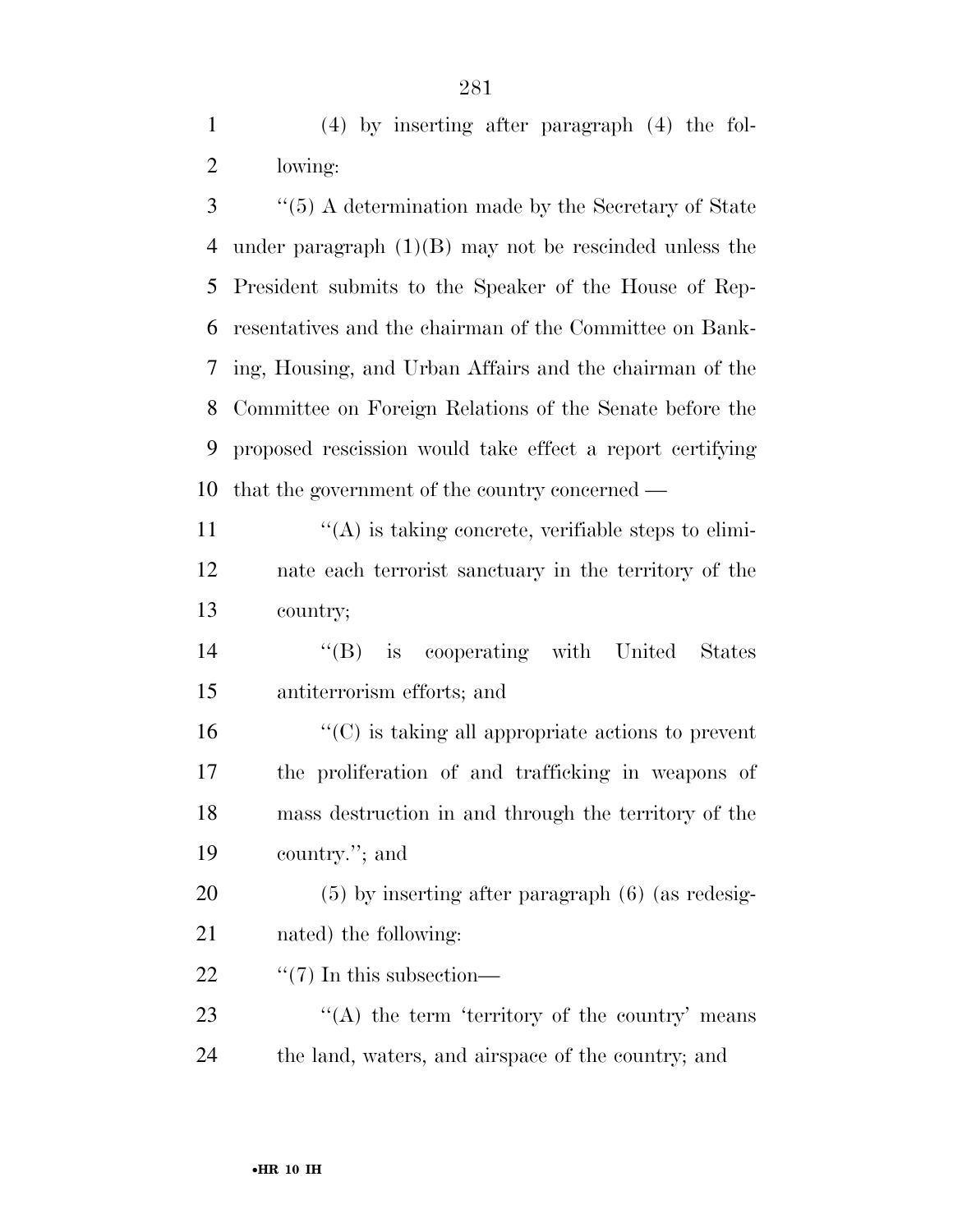| $\mathbf{1}$   | "(B) the term 'terrorist sanctuary' or 'sanc-                |
|----------------|--------------------------------------------------------------|
| $\overline{2}$ | tuary' means an area in the territory of a country           |
| 3              | that is used by a terrorist group with the express or        |
| $\overline{4}$ | implied consent of the government of the country—            |
| 5              | "(i) to carry out terrorist activities, includ-              |
| 6              | ing training, fundraising, financing, recruit-               |
| 7              | ment, and education activities; or                           |
| 8              | "(ii) to provide transit through the coun-                   |
| 9              | try.''.                                                      |
| 10             | (b) IMPLEMENTATION.—The President shall imple-               |
| 11             | ment the amendments made by subsection (a) by exer-          |
| 12             | cising the authorities the President has under the Inter-    |
| 13             | national Emergency Economic Powers Act (50 U.S.C.            |
| 14             | $1701$ et seq.).                                             |
| 15             | <b>CHAPTER 2-OTHER PROVISIONS</b>                            |
| 16             | SEC. 4011. APPOINTMENTS TO FILL VACANCIES IN ARMS            |
| 17             | CONTROL AND NONPROLIFERATION ADVI-                           |
| 18             | <b>SORY BOARD.</b>                                           |
| 19             | (a) REQUIREMENT.—Not later than December 31,                 |
|                |                                                              |
| 20             | 2004, the Secretary of State shall appoint individuals to    |
| 21             | the Arms Control and Nonproliferation Advisory Board to      |
| 22             | fill all vacancies in the membership of the Board that exist |
| 23             | on the date of the enactment of this Act.                    |
| 24             | (b) CONSULTATION.—Appointments to the Board                  |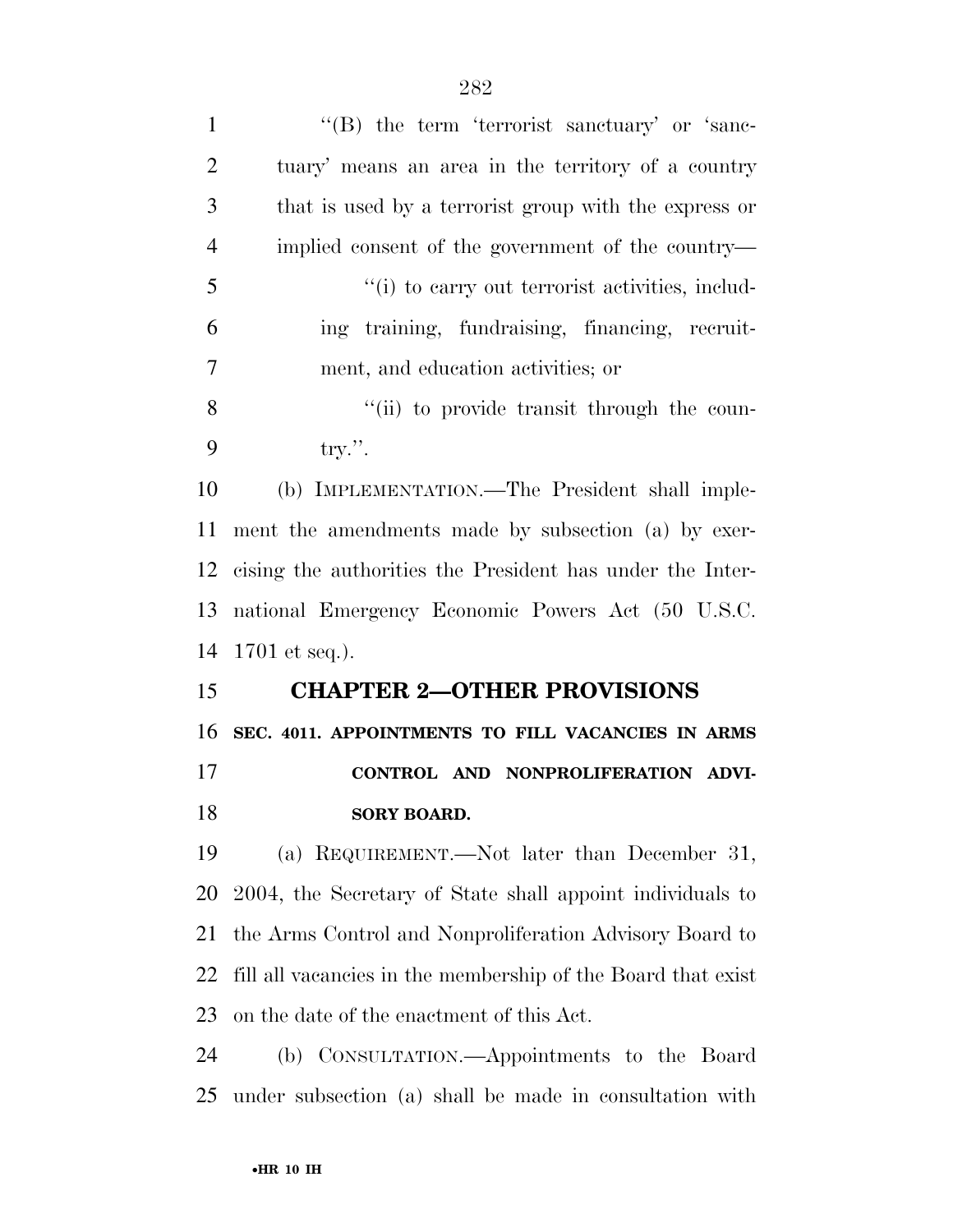the Committee on International Relations of the House of Representatives and the Committee on Foreign Rela- tions of the Senate. **SEC. 4012. REVIEW OF UNITED STATES POLICY ON PRO- LIFERATION OF WEAPONS OF MASS DE- STRUCTION AND CONTROL OF STRATEGIC WEAPONS.**  (a) REVIEW.— (1) IN GENERAL.—The Undersecretary of State for Arms Control and International Security shall instruct the Arms Control and Nonproliferation Ad- visory Board (in this section referred to as the ''Ad- visory Board'') to carry out a review of existing poli- cies of the United States relating to the proliferation of weapons of mass destruction and the control of strategic weapons. (2) COMPONENTS.—The review required under this subsection shall contain at a minimum the fol- lowing: (A) An identification of all major defi- ciencies in existing United States policies relat-22 ing to the proliferation of weapons of mass de- struction and the control of strategic weapons. (B) Proposals that contain a range of op-tions that if implemented would adequately ad-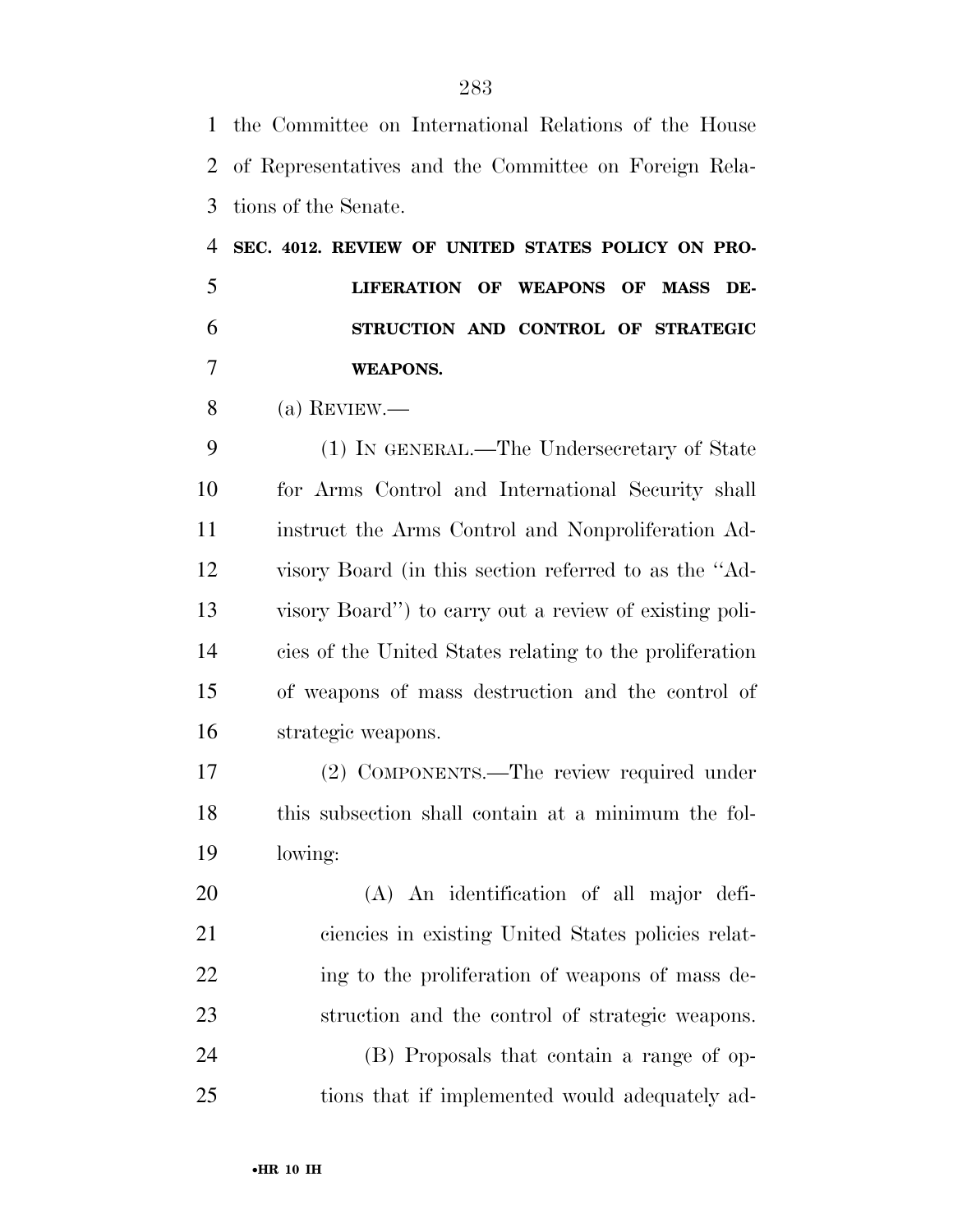| $\mathbf{1}$   | dress any significant threat deriving from the            |
|----------------|-----------------------------------------------------------|
| $\overline{2}$ | deficiencies in existing United States policies           |
| $\mathfrak{Z}$ | described in subparagraph $(A)$ .                         |
| $\overline{4}$ | (b) REPORTS.—                                             |
| 5              | $(1)$ INTERIM REPORT.—Not later than June 15,             |
| 6              | 2005, the Advisory Board shall prepare and submit         |
| 7              | to the Undersecretary of State for Arms Control and       |
| 8              | International Security an interim report that con-        |
| 9              | tains the initial results of the review carried out pur-  |
| 10             | suant to subsection (a).                                  |
| 11             | (2) FINAL REPORT.—Not later than December                 |
| 12             | 1, 2005, the Advisory Board shall prepare and sub-        |
| 13             | mit to the Undersecretary of State for Arms Control       |
| 14             | and International Security, and to the Committee on       |
| 15             | International Relations of the House of Representa-       |
| 16             | tives and the Committee on Foreign Relations of the       |
| 17             | Senate, a final report that contains the comprehen-       |
| 18             | sive results of the review carried out pursuant to        |
| 19             | subsection (a).                                           |
| 20             | (c) EXPERTS AND CONSULTANTS. In carrying out              |
| 21             | this section, the Advisory Board may procure temporary    |
| 22             | and intermittent services of experts and consultants, in- |
| 23             | cluding experts and consultants from nongovernmental or-  |
| 24             | ganizations, under section 3109(b) of title 5, United     |

States Code.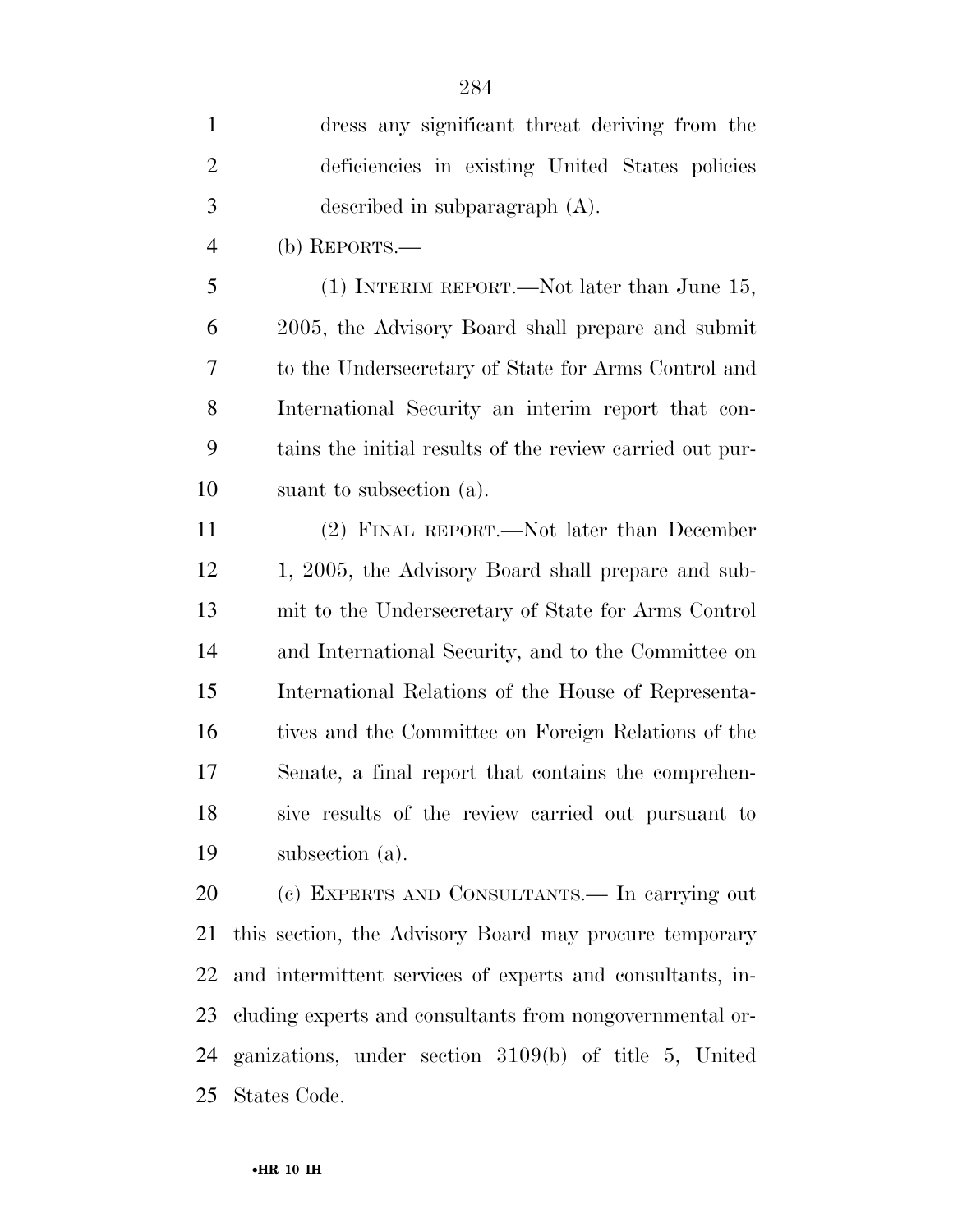(d) FUNDING AND OTHER RESOURCES.—The Sec- retary of State shall provide to the Advisory Board an ap- propriate amount of funding and other resources to enable the Advisory Board to carry out this section.

#### **SEC. 4013. INTERNATIONAL AGREEMENTS TO INTERDICT ACTS OF INTERNATIONAL TERRORISM.**

 Section 1(e)(2) of the State Department Basic Au-8 thorities Act of 1956 (22 U.S.C. 2651a(e)(2)), as amend- ed by section 3091(b), is further amended by adding at the end the following:

11 "(D) ADDITIONAL DUTIES RELATING TO INTERNATIONAL AGREEMENTS TO INTERDICT 13 ACTS OF INTERNATIONAL TERRORISM.—

14 ''(i) IN GENERAL.—In addition to the principal duties of the Coordinator de- scribed in subparagraph (B), the Coordi- nator, in consultation with relevant United States Government agencies, shall seek to negotiate on a bilateral basis international agreements under which parties to an agreement work in partnership to address and interdict acts of international ter-rorism.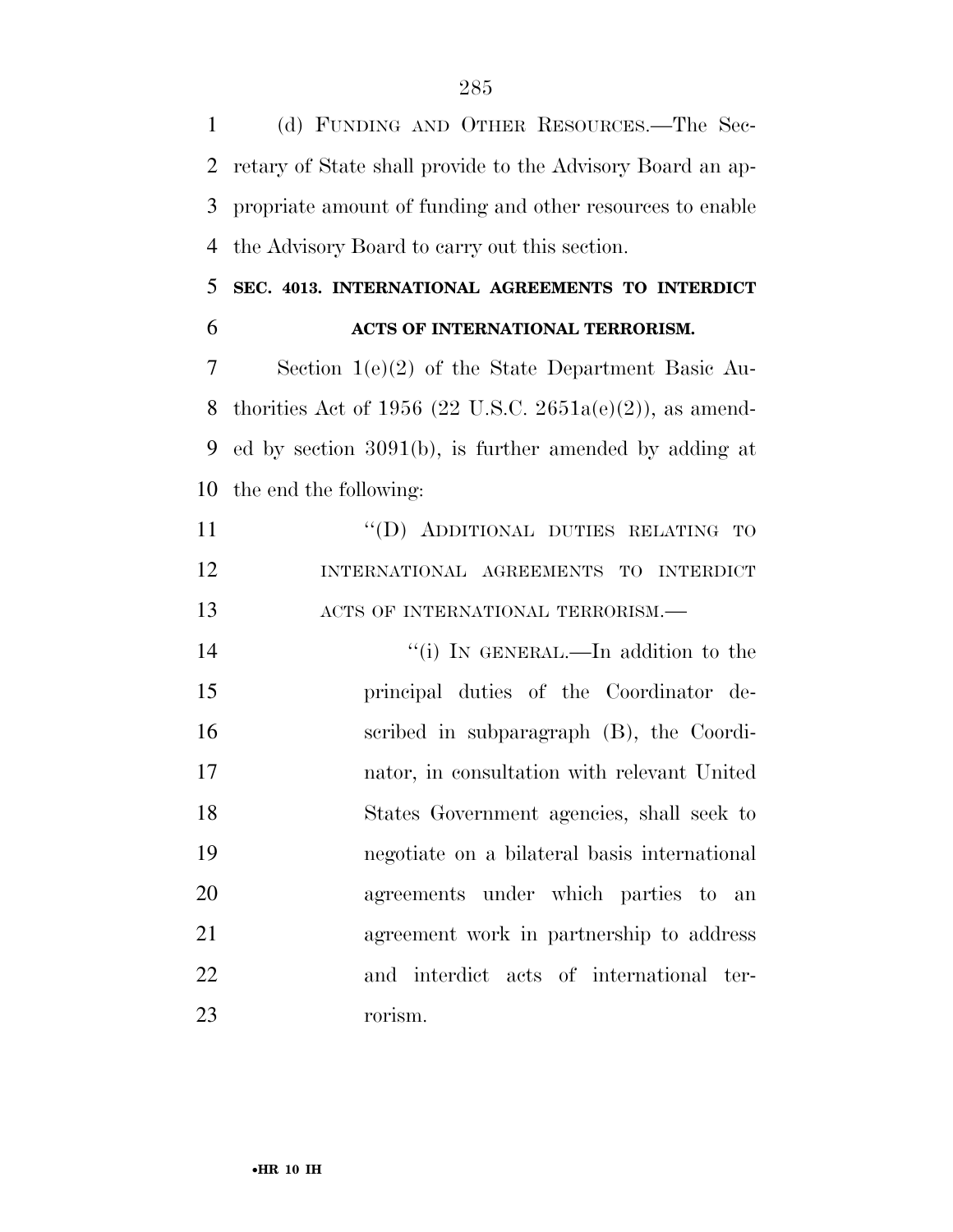| $\mathbf{1}$   | "(ii) TERMS OF INTERNATIONAL           |
|----------------|----------------------------------------|
| $\overline{2}$ | AGREEMENT.—It is the sense of Congress |
| 3              | $that-$                                |
| $\overline{4}$ | $\lq\lq$ (I) each party to an inter-   |
| 5              | national agreement referred to in      |
| 6              | clause $(i)$ —                         |
| 7              | "(aa) should be in full com-           |
| 8              | pliance with United Nations Se-        |
| 9              | curity Council Resolution 1373         |
| 10             | (September 28, 2001), other ap-        |
| 11             | propriate international agree-         |
| 12             | ments relating to antiterrorism        |
| 13             | measures, and such other appro-        |
| 14             | priate criteria relating to            |
| 15             | antiterrorism measures;                |
| 16             | "(bb) should sign and ad-              |
| 17             | a Counterterrorism<br>here<br>to       |
| 18             | Pledge' and a list of 'Interdiction    |
| 19             | Principles', to be determined by       |
| 20             | the parties to the agreement;          |
| 21             | "(cc) should identify assets           |
| 22             | and agree to multilateral efforts      |
| 23             | maximizes the country's<br>that        |
| 24             | strengths and resources to ad-         |
| 25             | dress and interdict acts of inter-     |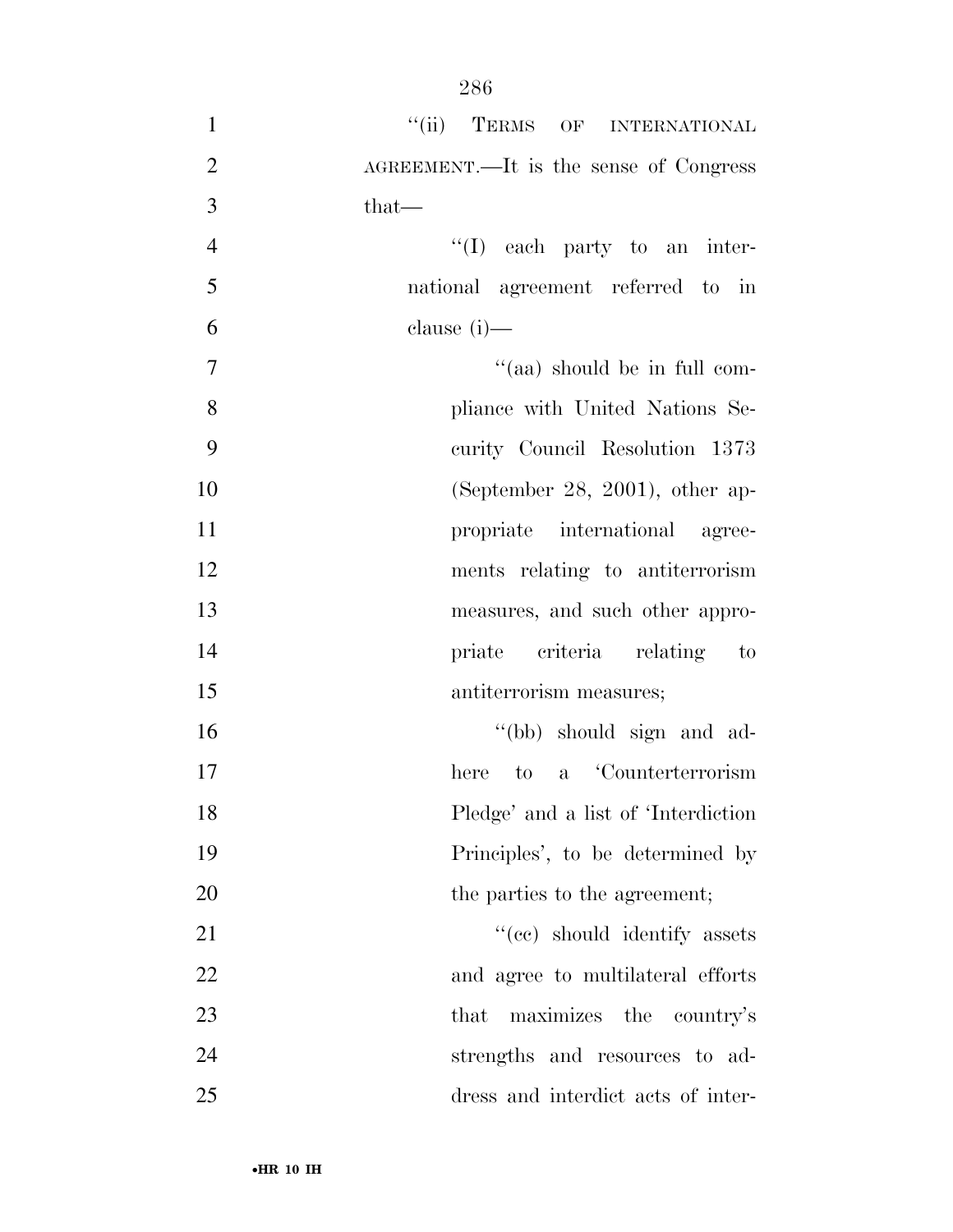| $\mathbf{1}$   | national terrorism or the financ-        |
|----------------|------------------------------------------|
| $\overline{2}$ | ing of such acts;                        |
| 3              | "(dd) should agree to joint              |
| $\overline{4}$ | training exercises among the             |
| 5              | other parties to the agreement;          |
| 6              | and                                      |
| $\tau$         | "(ee) should agree to the ne-            |
| 8              | gotiation and implementation of          |
| 9              | relevant international<br>other          |
| 10             | agreements and consensus-based           |
| 11             | international standards; and             |
| 12             | "(II) an international agreement         |
| 13             | referred to in clause (i) should contain |
| 14             | provisions that require the parties to   |
| 15             | the agreement—                           |
| 16             | "(aa) to identify regions                |
| 17             | throughout the world that are            |
| 18             | emerging terrorist threats;              |
| 19             | "(bb) to establish terrorism             |
| 20             | interdiction centers in such re-         |
| 21             | gions and other regions, as ap-          |
| 22             | propriate;                               |
| 23             | "(ce) to deploy terrorism                |
| 24             | prevention teams to such regions,        |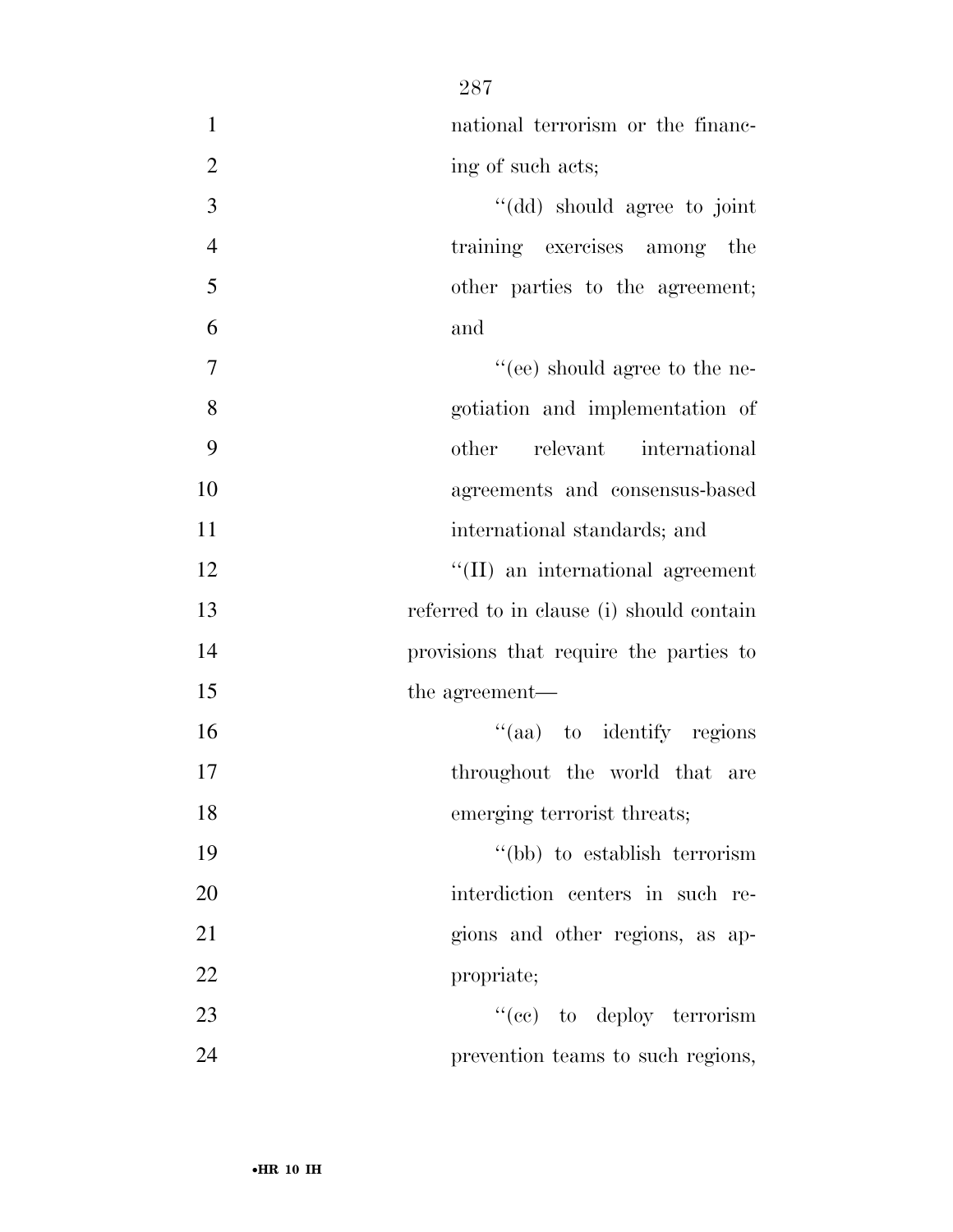|                |                                                    | including United States-led         |  |  |  |  |  |  |  |
|----------------|----------------------------------------------------|-------------------------------------|--|--|--|--|--|--|--|
| 2              |                                                    | teams; and                          |  |  |  |  |  |  |  |
| 3              |                                                    | "(dd) to integrate intel-           |  |  |  |  |  |  |  |
| $\overline{4}$ |                                                    | ligence, military, and law enforce- |  |  |  |  |  |  |  |
| 5              |                                                    | ment personnel from countries       |  |  |  |  |  |  |  |
| 6              |                                                    | that are parties to the agreement   |  |  |  |  |  |  |  |
| 7              |                                                    | in order to work directly with the  |  |  |  |  |  |  |  |
| 8              |                                                    | regional centers described in item  |  |  |  |  |  |  |  |
| 9              |                                                    | (bb) and regional teams de-         |  |  |  |  |  |  |  |
| 10             |                                                    | scribed in item $(ec)$ .".          |  |  |  |  |  |  |  |
| 11             | SEC. 4014. EFFECTIVE COALITION APPROACH TOWARD DE- |                                     |  |  |  |  |  |  |  |

# **TENTION AND HUMANE TREATMENT OF CAP-TURED TERRORISTS.**

 It is the sense of Congress that the President should pursue by all appropriate diplomatic means with countries that are participating in the Coalition to fight terrorism the development of an effective approach toward the de- tention and humane treatment of captured terrorists. The effective approach referred to in this section may, as ap- propriate, draw on Article 3 of the Convention Relative to the Treatment of Prisoners of War, done at Geneva on August 12, 1949 (6 UST 3316).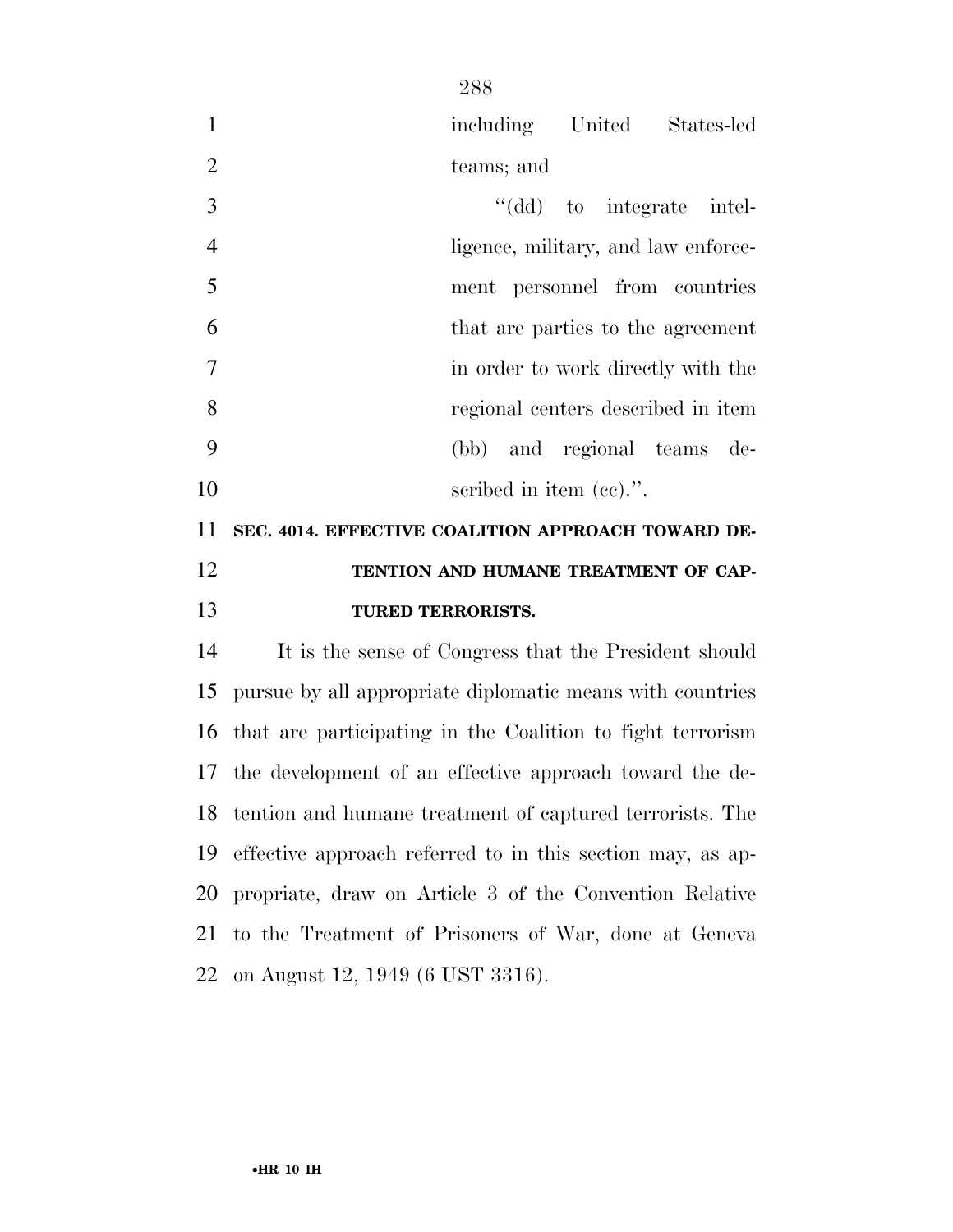# **SEC. 4015. SENSE OF CONGRESS AND REPORT REGARDING COUNTER-DRUG EFFORTS IN AFGHANISTAN.**  (a) SENSE OF CONGRESS.—It is the sense of Con-gress that—

 (1) the President should make the substantial reduction of illegal drug production and trafficking in Afghanistan a priority in the Global War on Ter-rorism;

 (2) the Secretary of Defense, in coordination with the Secretary of State and the heads of other appropriate Federal agencies, should expand co- operation with the Government of Afghanistan and international organizations involved in counter-drug activities to assist in providing a secure environment for counter-drug personnel in Afghanistan; and

 (3) the United States, in conjunction with the Government of Afghanistan and coalition partners, should undertake additional efforts to reduce illegal drug trafficking and related activities that provide financial support for terrorist organizations in Af-ghanistan and neighboring countries.

 (b) REPORT REQUIRED.—(1) The Secretary of De- fense and the Secretary of State shall jointly prepare a report that describes—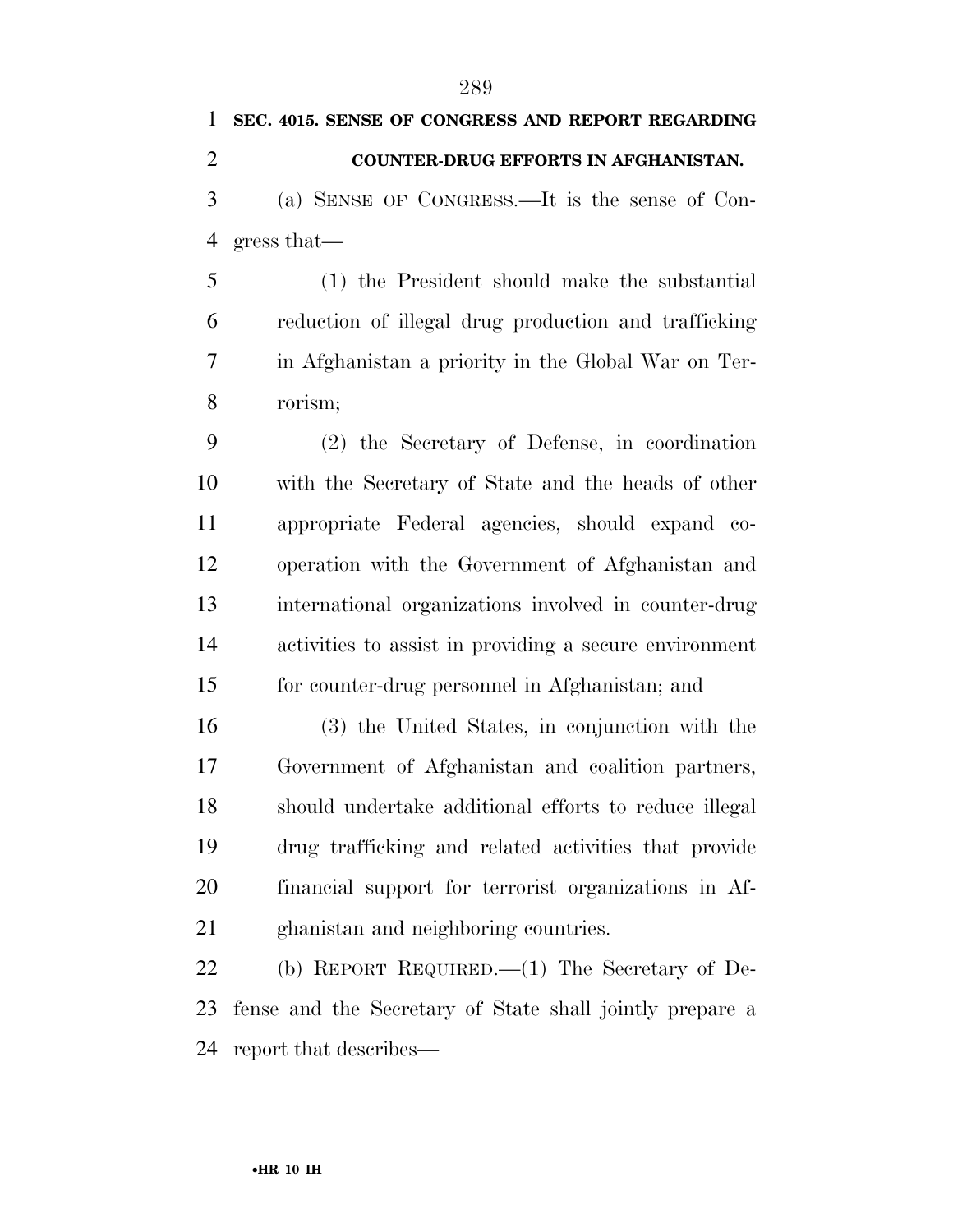(A) the progress made towards substantially re- ducing poppy cultivation and heroin production ca- pabilities in Afghanistan; and (B) the extent to which profits from illegal drug activity in Afghanistan are used to financially sup- port terrorist organizations and groups seeking to undermine the Government of Afghanistan. (2) The report required by this subsection shall be submitted to Congress not later than 120 days after the date of the enactment of this Act. **Subtitle B—Prevent the Continued Growth of Terrorism CHAPTER 1—UNITED STATES PUBLIC DIPLOMACY SEC. 4021. ANNUAL REVIEW AND ASSESSMENT OF PUBLIC DIPLOMACY STRATEGY.**  (a) IN GENERAL.—The Secretary of State, in coordi- nation with all appropriate Federal agencies, shall submit to the Committee on International Relations of the House of Representatives and the Committee on Foreign Rela- tions of the Senate an annual assessment of the impact of public diplomacy efforts on target audiences. Each as-

 sessment shall review the United States public diplomacy strategy worldwide and by region, including an examina-tion of the allocation of resources and an evaluation and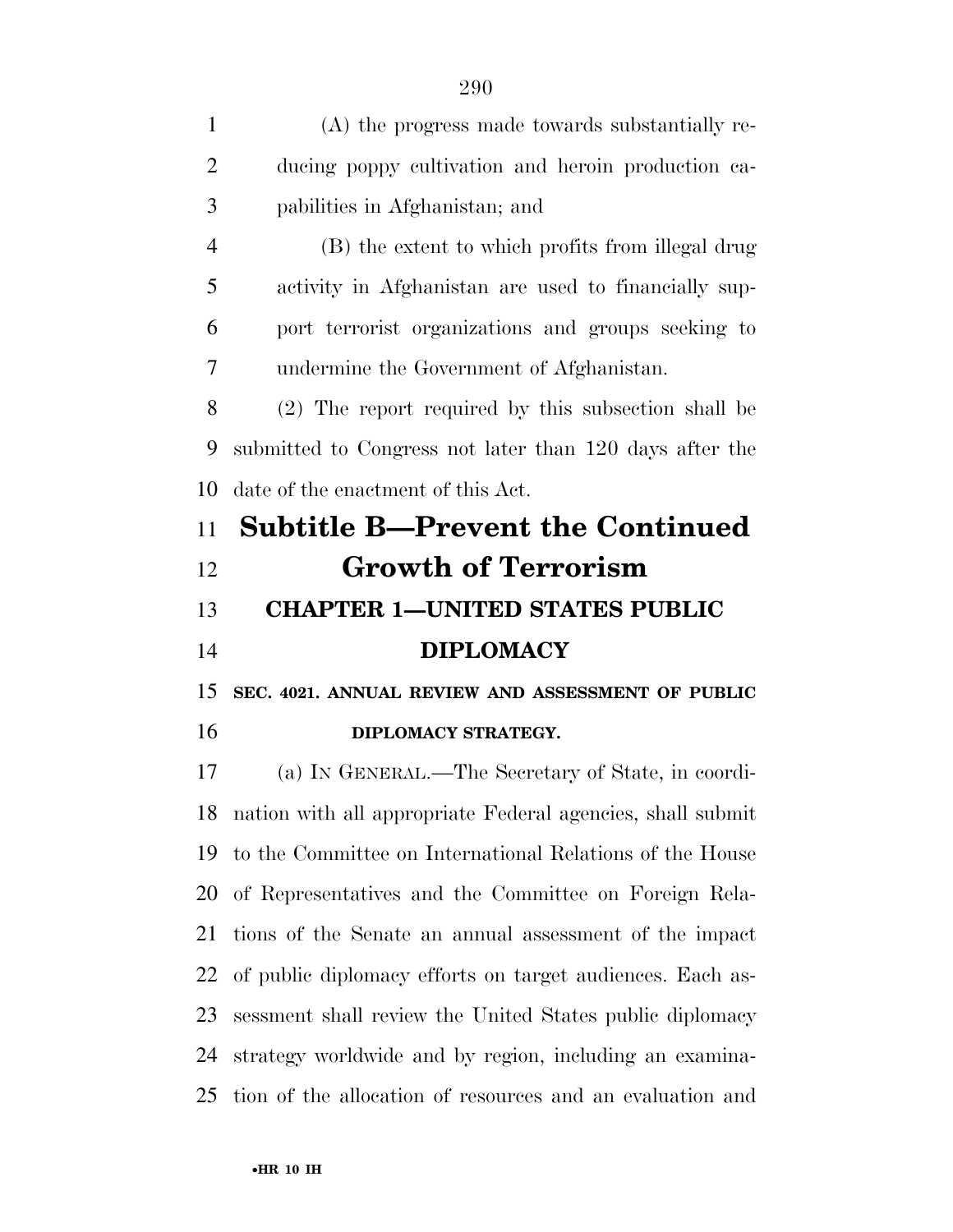assessment of the progress in, and barriers to, achieving the goals set forth under previous plans submitted under this section. Not later than March 15 of every year, the Secretary shall submit the assessment required by this subsection.

 (b) FURTHER ACTION.— On the basis of such review, the Secretary, in coordination with all appropriate Federal agencies, shall submit, as part of the annual budget sub- mission, a public diplomacy strategy plan which specifies goals, agency responsibilities, and necessary resources and mechanisms for achieving such goals during the next fiscal year. The plan may be submitted in classified form.

#### **SEC. 4022. PUBLIC DIPLOMACY TRAINING.**

 (a) STATEMENT OF POLICY.—It should be the policy of the United States:

 (1) The Foreign Service should recruit individ- uals with expertise and professional experience in public diplomacy.

 (2) United States chiefs of mission should have a prominent role in the formulation of public diplo- macy strategies for the countries and regions to which they are assigned and should be accountable for the operation and success of public diplomacy ef-forts at their posts.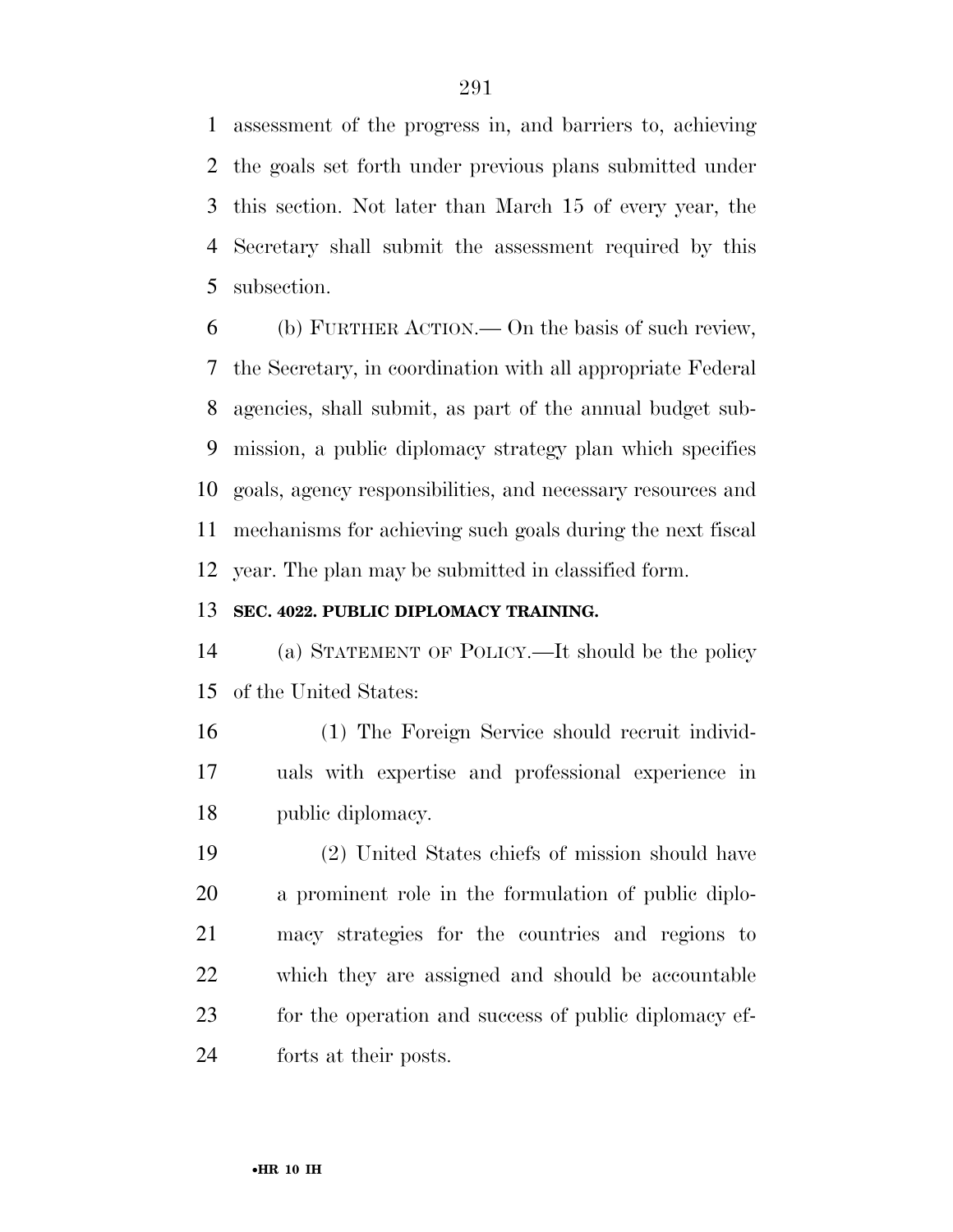(3) Initial and subsequent training of Foreign Service officers should be enhanced to include infor- mation and training on public diplomacy and the tools and technology of mass communication.

(b) PERSONNEL.—

 (1) QUALIFICATIONS.—In the recruitment, training, and assignment of members of the Foreign Service, the Secretary of State shall emphasize the importance of public diplomacy and applicable skills and techniques. The Secretary shall consider the pri- ority recruitment into the Foreign Service, at mid- dle-level entry, of individuals with expertise and pro- fessional experience in public diplomacy, mass com- munications, or journalism. The Secretary shall give special consideration to individuals with language fa- cility and experience in particular countries and re-gions.

 (2) LANGUAGES OF SPECIAL INTEREST.—The Secretary of State shall seek to increase the number of Foreign Service officers proficient in languages spoken in predominantly Muslim countries. Such in- crease shall be accomplished through the recruit- ment of new officers and incentives for officers in service.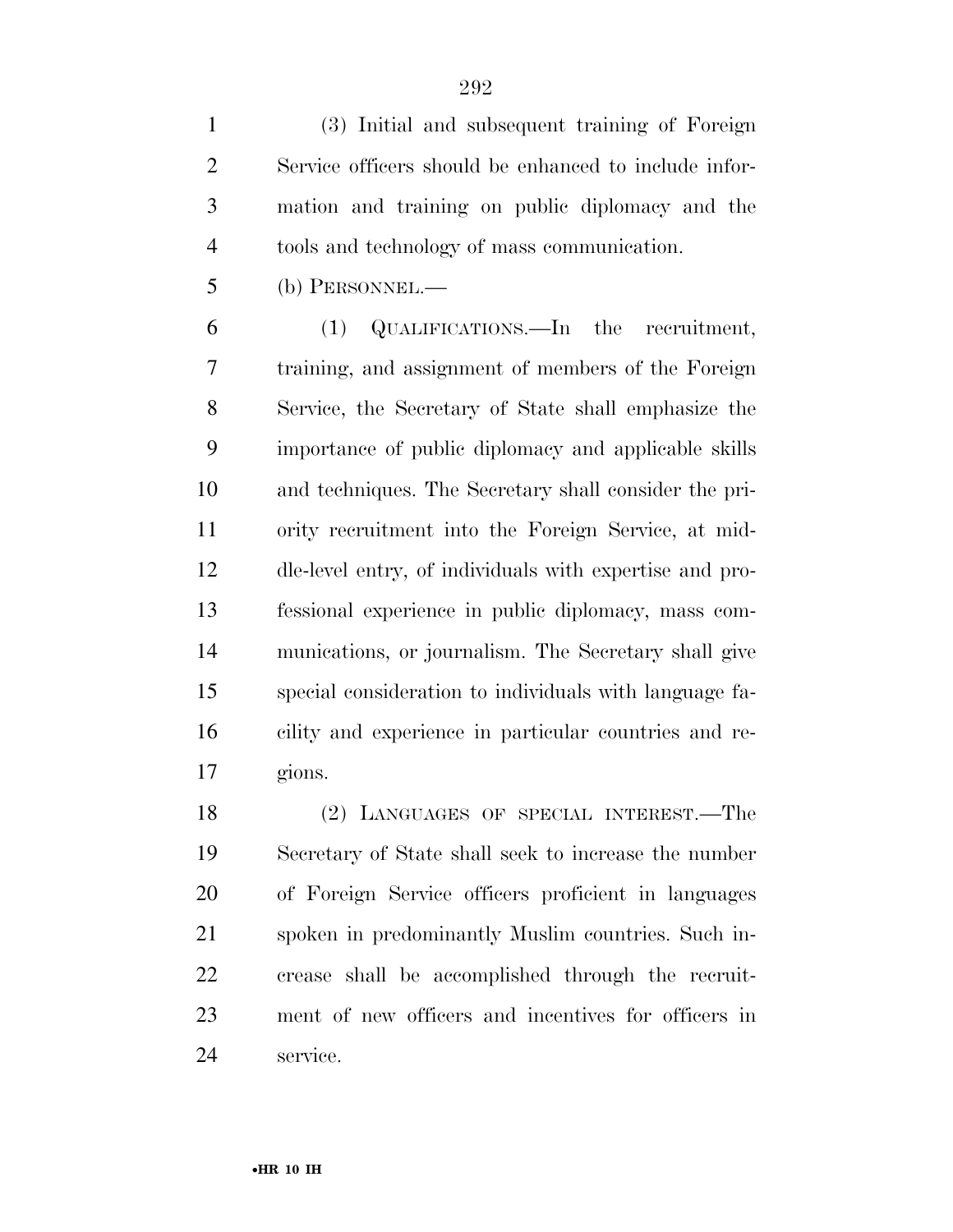**COUNTRIES.** 

 (a) DECLARATION OF POLICY.—Congress declares that the United States should commit to a long-term and sustainable investment in promoting engagement with peo- ple of all levels of society in countries with predominantly Muslim populations, particularly with youth and those who influence youth. Such an investment should make use of the talents and resources in the private sector and should include programs to increase the number of people who can be exposed to the United States and its fundamental ideas and values in order to dispel misconceptions. Such programs should include youth exchange programs, young ambassadors programs, international visitor programs, academic and cultural exchange programs, American Cor- ner programs, library programs, journalist exchange pro- grams, sister city programs, and other programs related to people-to-people diplomacy.

 (b) SENSE OF CONGRESS.—It is the sense of Con- gress that the United States should significantly increase its investment in the people-to-people programs described in subsection (a).

### **SEC. 4024. PUBLIC DIPLOMACY REQUIRED FOR PRO-MOTION IN FOREIGN SERVICE.**

•**HR 10 IH**  (a) IN GENERAL.—Section 603(b) of the Foreign Service Act of 1980 (22 U.S.C. 4003(b)) is amended by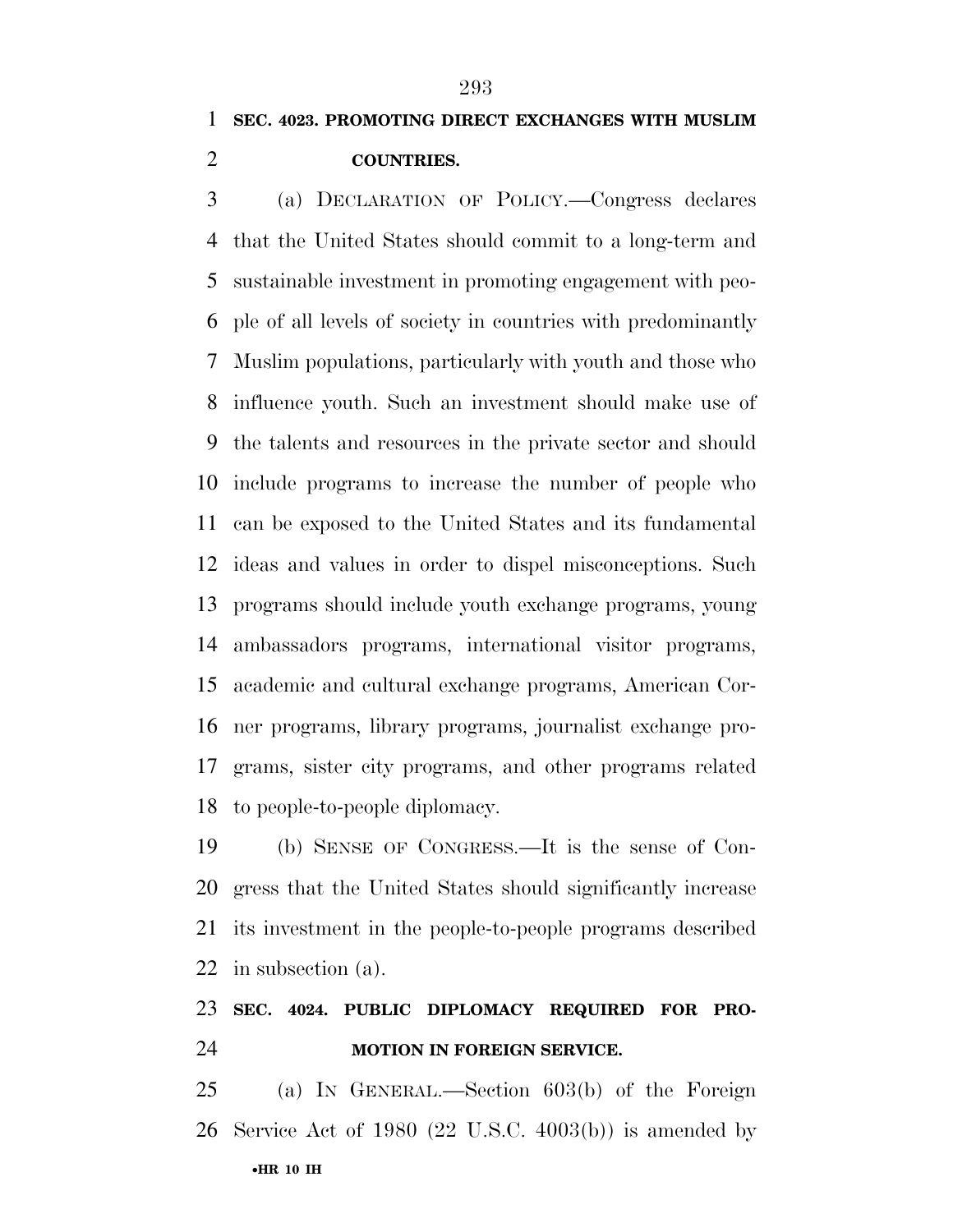adding at the end the following new sentences: ''The pre- cepts for such selection boards shall also consider whether the member of the Service or the member of the Senior Foreign Service, as the case may be, has served in at least one position in which the primary responsibility of such member was related to public diplomacy. A member may not be promoted into or within the Senior Foreign Service if such member has not served in at least one such posi-tion.''.

 (b) EFFECTIVE DATE.—The amendment made by subsection (a) shall take effect on January 1, 2009.

## **CHAPTER 2—UNITED STATES MULTILATERAL DIPLOMACY**

#### **SEC. 4031. PURPOSE.**

 It is the purpose of this chapter to strengthen United States leadership and effectiveness at international organi-zations and multilateral institutions.

**SEC. 4032. SUPPORT AND EXPANSION OF DEMOCRACY CAU-**

**CUS.** 

 (a) IN GENERAL.—The President, acting through the Secretary of State and the relevant United States chiefs of mission, shall—

23 (1) continue to strongly support and seek to ex-pand the work of the democracy caucus at the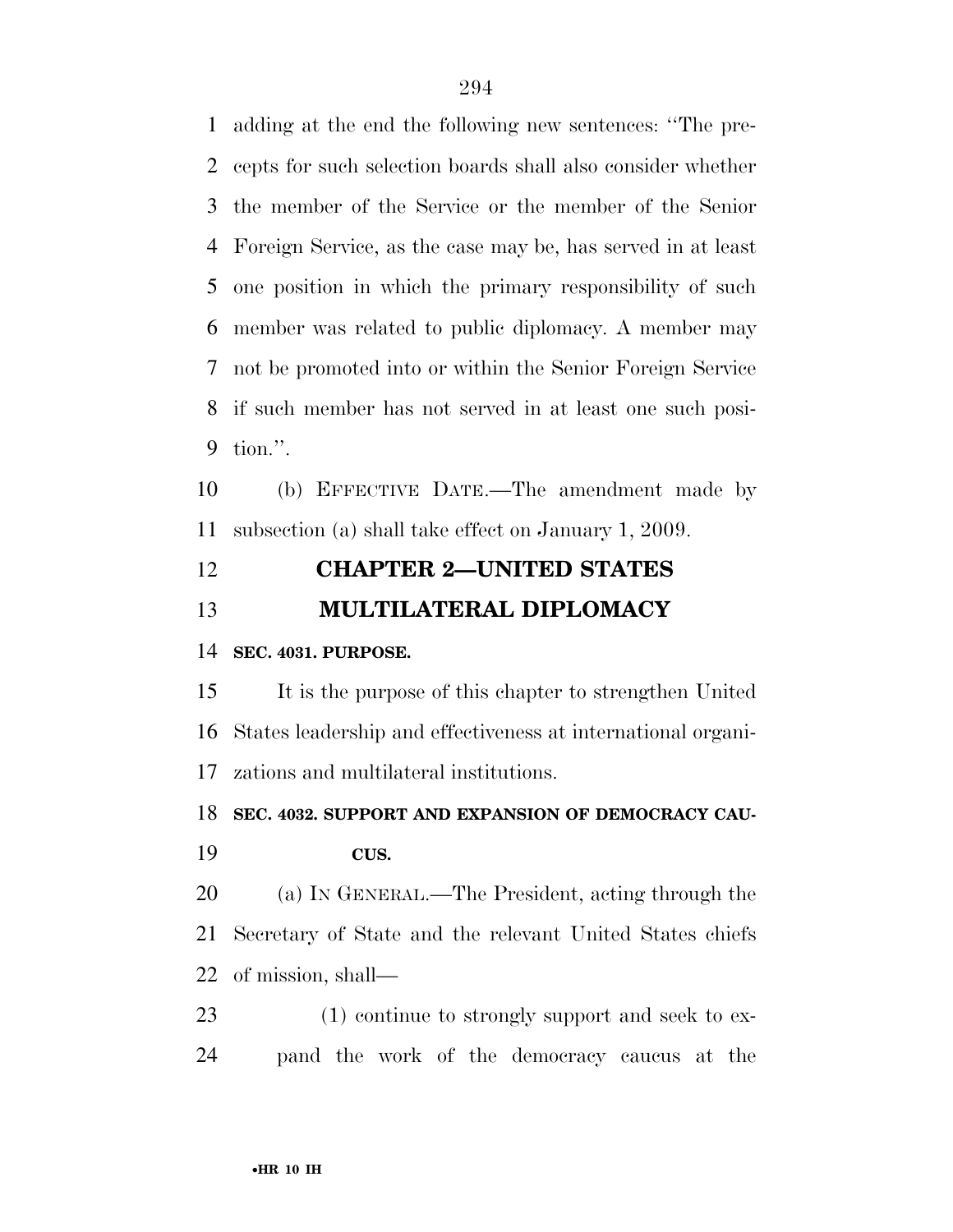| $\mathbf{1}$   | United Nations General Assembly and the United               |
|----------------|--------------------------------------------------------------|
| $\overline{2}$ | Nations Human Rights Commission; and                         |
| 3              | (2) seek to establish a democracy caucus at the              |
| $\overline{4}$ | United Nations Conference on Disarmament and at              |
| 5              | other broad-based international organizations.               |
| 6              | (b) PURPOSES OF THE CAUCUS.—A democracy cau-                 |
| 7              | cus at an international organization should—                 |
| 8              | (1) forge common positions, including, as ap-                |
| 9              | propriate, at the ministerial level, on matters of con-      |
| 10             | cern before the organization and work within and             |
| 11             | across regional lines to promote agreed positions;           |
| 12             | (2) work to revise an increasingly outmoded                  |
| 13             | system of membership selection, regional voting, and         |
| 14             | decision making; and                                         |
| 15             | (3) establish a rotational leadership agreement              |
| 16             | to provide member countries an opportunity, for a            |
| 17             | set period of time, to serve as the designated presi-        |
| 18             | dent of the caucus, responsible for serving as its           |
| 19             | voice in each organization.                                  |
| 20             | SEC. 4033. LEADERSHIP AND MEMBERSHIP OF INTER-               |
| 21             | NATIONAL ORGANIZATIONS.                                      |
| 22             | (a) UNITED STATES POLICY.—The President, acting              |
| 23             | through the Secretary of State and the relevant United       |
| 24             | States chiefs of mission, shall use the voice, vote, and in- |
| 25             | fluence of the United States to—                             |
|                |                                                              |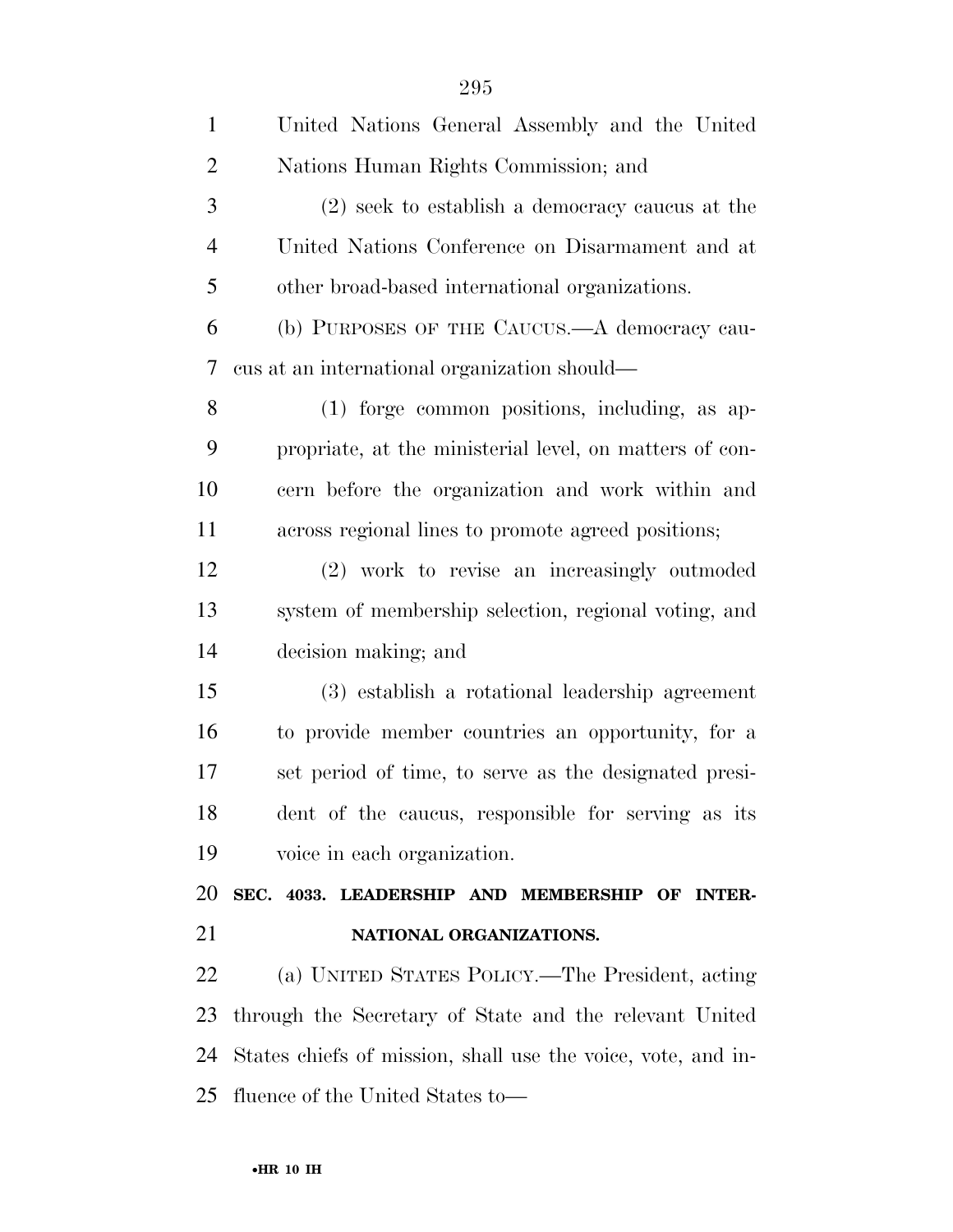(1) where appropriate, reform the criteria for leadership and, in appropriate cases, for member- ship, at all United Nations bodies and at other inter- national organizations and multilateral institutions to which the United States is a member so as to ex-

clude countries that violate the principles of the spe-

cific organization;

 (2) make it a policy of the United Nations and other international organizations and multilateral in- stitutions of which the United States is a member that a member country may not stand in nomination for membership or in nomination or in rotation for a leadership position in such bodies if the member country is subject to sanctions imposed by the United Nations Security Council; and

 (3) work to ensure that no member country stand in nomination for membership, or in nomina- tion or in rotation for a leadership position in such organizations, or for membership on the United Na-20 tions Security Council, if the member country is sub-21 ject to a determination under section  $6(j)(1)(A)$  of the Export Administration Act of 1979 (50 U.S.C. 23 App. 2405(j)(1)(A)), section 620A(a) of the Foreign Assistance Act of 1961 (22 U.S.C. 2371(a)), or sec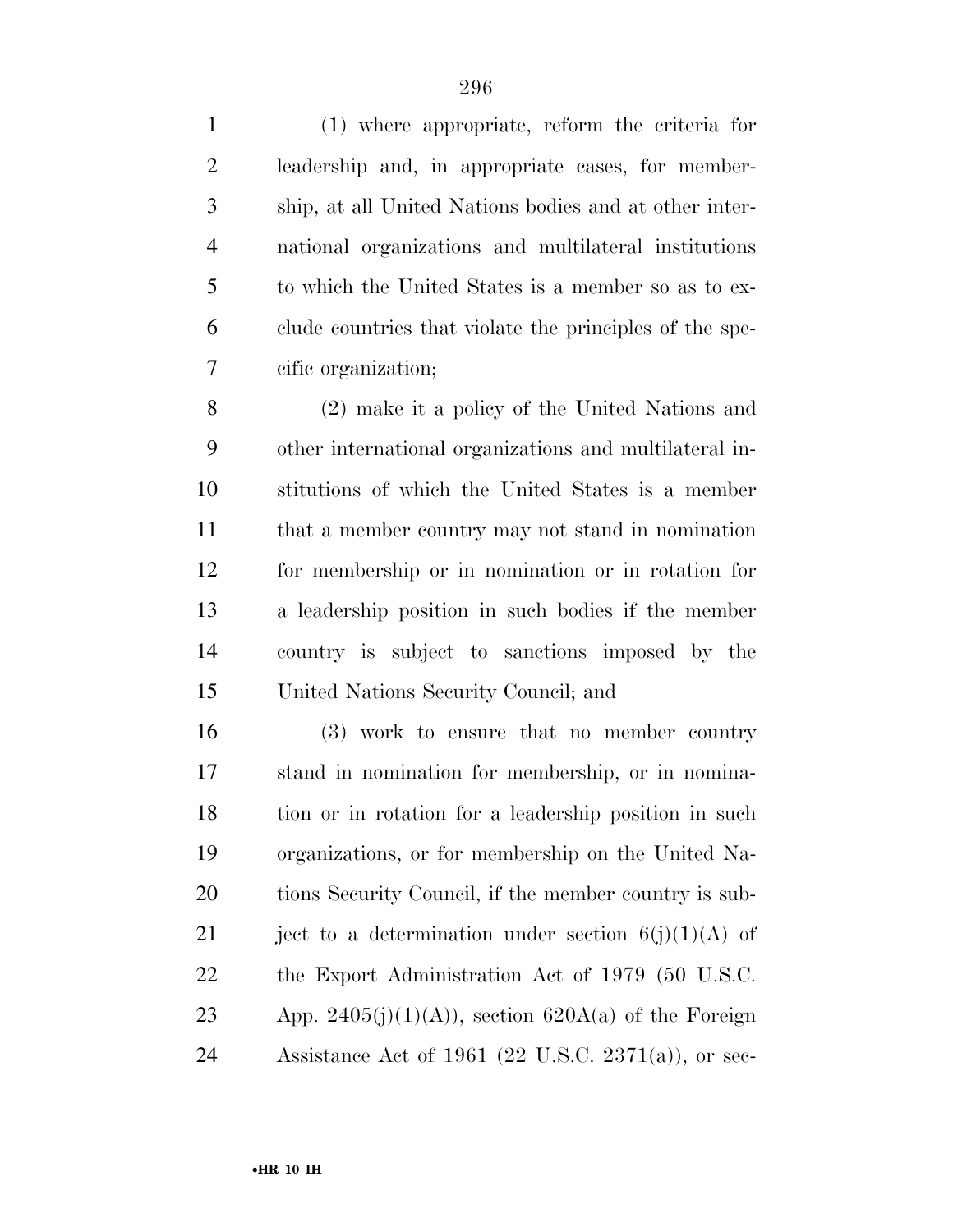tion 40(d) of the Arms Export Control Act (22 2 U.S.C.  $2780(d)$ ).

 (b) REPORT TO CONGRESS.—Not later than 15 days after a country subject to a determination under one or 5 more of the provisions of law specified in subsection  $(a)(3)$  is selected for membership or a leadership post in an inter- national organization of which the United States is a member or for membership on the United Nations Secu- rity Council, the Secretary of State shall submit to the Committee on International Relations of the House of Representatives and the Committee on Foreign Relations of the Senate a report on any steps taken pursuant to subsection (a)(3).

#### **SEC. 4034. INCREASED TRAINING IN MULTILATERAL DIPLO-**

#### **MACY.**

 (a) TRAINING PROGRAMS.—Section 708 of the For- eign Service Act of 1980 (22 U.S.C. 4028) is amended by adding at the end the following new subsection:

19 "(c) TRAINING IN MULTILATERAL DIPLOMACY.—

20 "(1) IN GENERAL.—The Secretary shall estab- lish a series of training courses for officers of the Service, including appropriate chiefs of mission, on the conduct of diplomacy at international organiza-tions and other multilateral institutions and at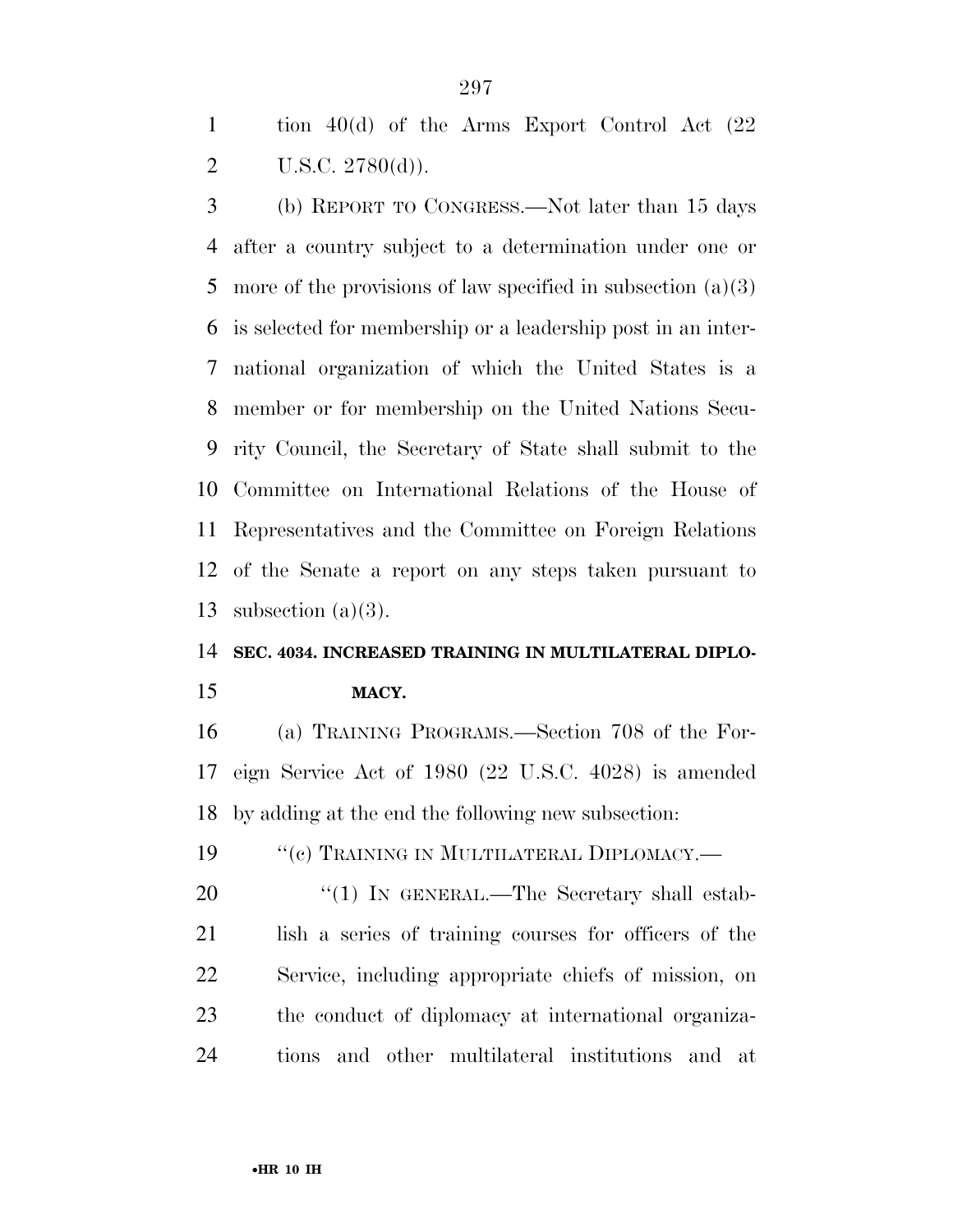| $\mathbf{1}$   | broad-based multilateral negotiations of inter-       |
|----------------|-------------------------------------------------------|
| $\overline{2}$ | national instruments.                                 |
| 3              | "(2) PARTICULAR PROGRAMS.—The Secretary               |
| $\overline{4}$ | shall ensure that the training described in paragraph |
| 5              | (1) is provided at various stages of the career of    |
| 6              | members of the service. In particular, the Secretary  |
| 7              | shall ensure that after January 1, $2006$ —           |
| 8              | $\lq\lq$ officers of the Service receive training     |
| 9              | on the conduct of diplomacy at international or-      |
| 10             | ganizations and other multilateral institutions       |
| 11             | and at broad-based multilateral negotiations of       |
| 12             | international instruments as part of their train-     |
| 13             | ing upon entry into the Service; and                  |
| 14             | "(B) officers of the Service, including               |
| 15             | chiefs of mission, who are assigned to United         |
| 16             | States missions representing the United States        |
| 17             | to international organizations and other multi-       |
| 18             | lateral institutions or who are assigned in           |
| 19             | Washington, D.C., to positions that have as           |
| 20             | their primary responsibility formulation of pol-      |
| 21             | icy towards such organizations and institutions       |
| 22             | or towards participation in broad-based multi-        |
| 23             | lateral negotiations of international instru-         |
| 24             | ments, receive specialized training in the areas      |
| 25             | described in paragraph (1) prior to beginning of      |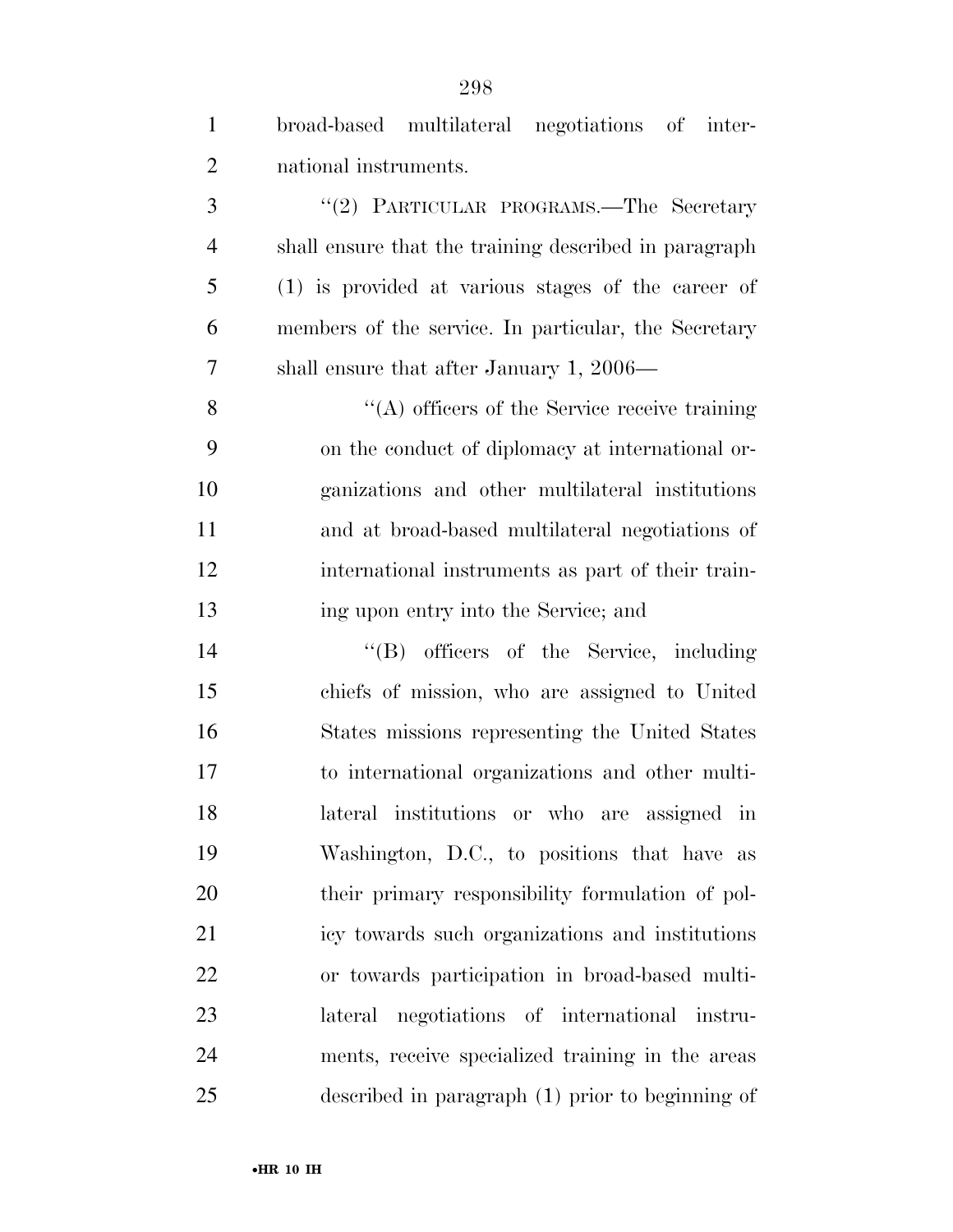| $\mathbf{1}$   | service for such assignment or, if receiving such            |
|----------------|--------------------------------------------------------------|
| $\overline{2}$ | training at that time is not practical, within the           |
| 3              | first year of beginning such assignment.".                   |
| $\overline{4}$ | (b) TRAINING FOR CIVIL SERVICE EMPLOYEES.-                   |
| 5              | The Secretary shall ensure that employees of the Depart-     |
| 6              | ment of State who are members of the civil service and       |
| 7              | who are assigned to positions described in section $708(c)$  |
| 8              | of the Foreign Service Act of 1980 (as amended by sub-       |
| 9              | section (a)) receive training described in such section.     |
| 10             | (c) CONFORMING AMENDMENTS.-Section 708 of                    |
| 11             | such Act is further amended—                                 |
| 12             | $(1)$ in subsection (a), by striking "(a) The" and           |
| 13             | inserting "(a) TRAINING ON HUMAN RIGHTS.                     |
| 14             | The"; and                                                    |
| 15             | $(2)$ in subsection (b), by striking "(b) The" and           |
| 16             | inserting "(b) TRAINING ON REFUGEE LAW AND                   |
| 17             | RELIGIOUS PERSECUTION.—The".                                 |
| 18             | SEC. 4035. IMPLEMENTATION AND ESTABLISHMENT OF OF-           |
| 19             | FICE ON MULTILATERAL NEGOTIATIONS.                           |
| 20             | (a) ESTABLISHMENT OF OFFICE.—The Secretary of                |
| 21             | State is authorized to establish, within the Bureau of       |
| 22             | International Organizational Affairs, an Office on Multi-    |
| 23             | lateral Negotiations to be headed by a Special Representa-   |
| 24             | tive for Multilateral Negotiations (in this section referred |
| 25             | to as the "Special Representative").                         |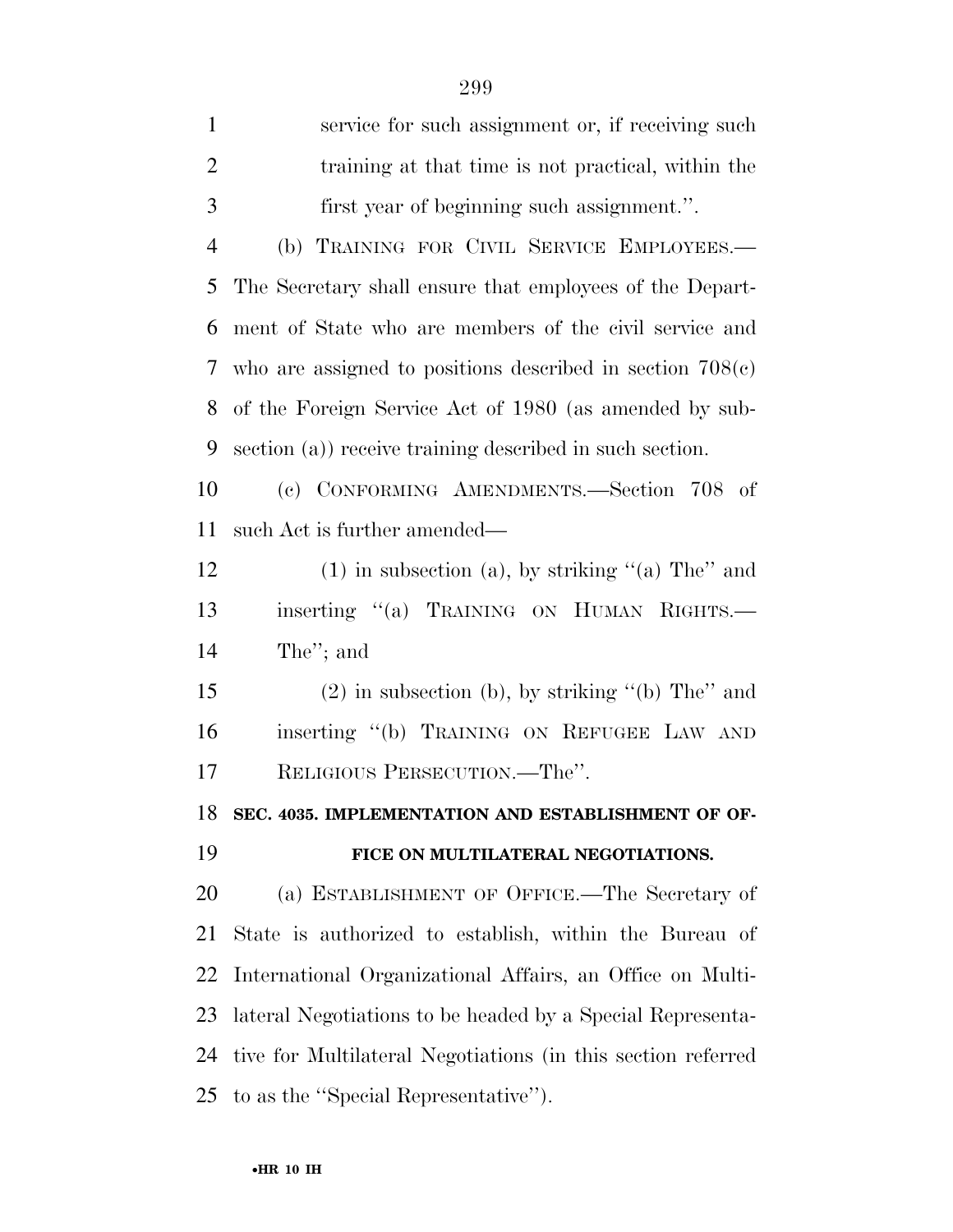(b) APPOINTMENT.—The Special Representative shall be appointed by the President and shall have the rank of Ambassador-at-Large. At the discretion of the President another official at the Department may serve as the Special Representative.

 (c) STAFFING.—The Special Representative shall have a staff of Foreign Service and civil service officers skilled in multilateral diplomacy.

 (d) DUTIES.—The Special Representative shall have the following responsibilities:

 (1) IN GENERAL.—The primary responsibility of the Special Representative shall be to assist in the organization of, and preparation for, United States participation in multilateral negotiations, including advocacy efforts undertaken by the Department of State and other United States Government agencies.

 (2) CONSULTATIONS.—The Special Representa- tive shall consult with Congress, international orga- nizations, nongovernmental organizations, and the private sector on matters affecting multilateral nego-21 tiations.

 (3) ADVISORY ROLE.—The Special Representa- tive shall advise the Assistant Secretary for Inter- national Organizational Affairs and, as appropriate, the Secretary of State, regarding advocacy at inter-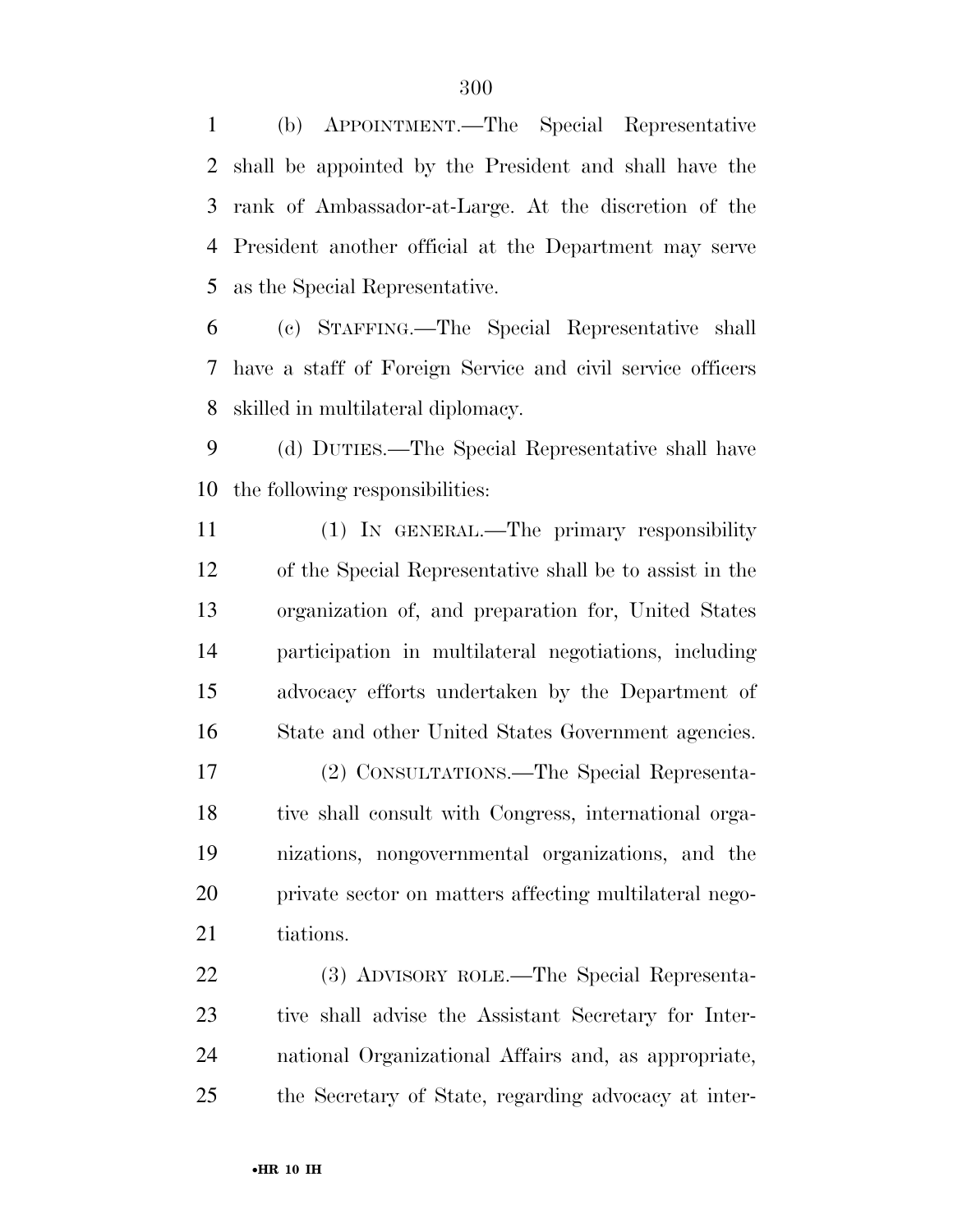| $\mathbf{1}$   | national organizations, multilateral institutions, and |
|----------------|--------------------------------------------------------|
| $\overline{2}$ | negotiations, and shall make recommendations re-       |
| 3              | garding—                                               |
| $\overline{4}$ | (A) effective strategies (and tactics) to              |
| 5              | achieve United States policy objectives at multi-      |
| 6              | lateral negotiations;                                  |
| 7              | (B) the need for and timing of high level              |
| 8              | intervention by the President, the Secretary of        |
| 9              | State, the Deputy Secretary of State, and other        |
| 10             | United States officials to secure support from         |
| 11             | key foreign government officials for United            |
| 12             | States positions at such organizations, institu-       |
| 13             | tions, and negotiations; and                           |
| 14             | (C) the composition of United States dele-             |
| 15             | gations to multilateral negotiations.                  |
| 16             | (4) ANNUAL DIPLOMATIC MISSIONS OF MULTI-               |
| 17             | LATERAL ISSUES.—The Special Representative, in         |
| 18             | coordination with the Assistant Secretary for Inter-   |
| 19             | national Organizational Affairs, shall organize an-    |
| 20             | nual diplomatic missions to appropriate foreign        |
| 21             | countries to conduct consultations between principal   |
| 22             | officers responsible for advising the Secretary of     |
| 23             | State on international organizations and high-level    |
| 24             | representatives of the governments of such foreign     |
| 25             | countries to promote the United States agenda at       |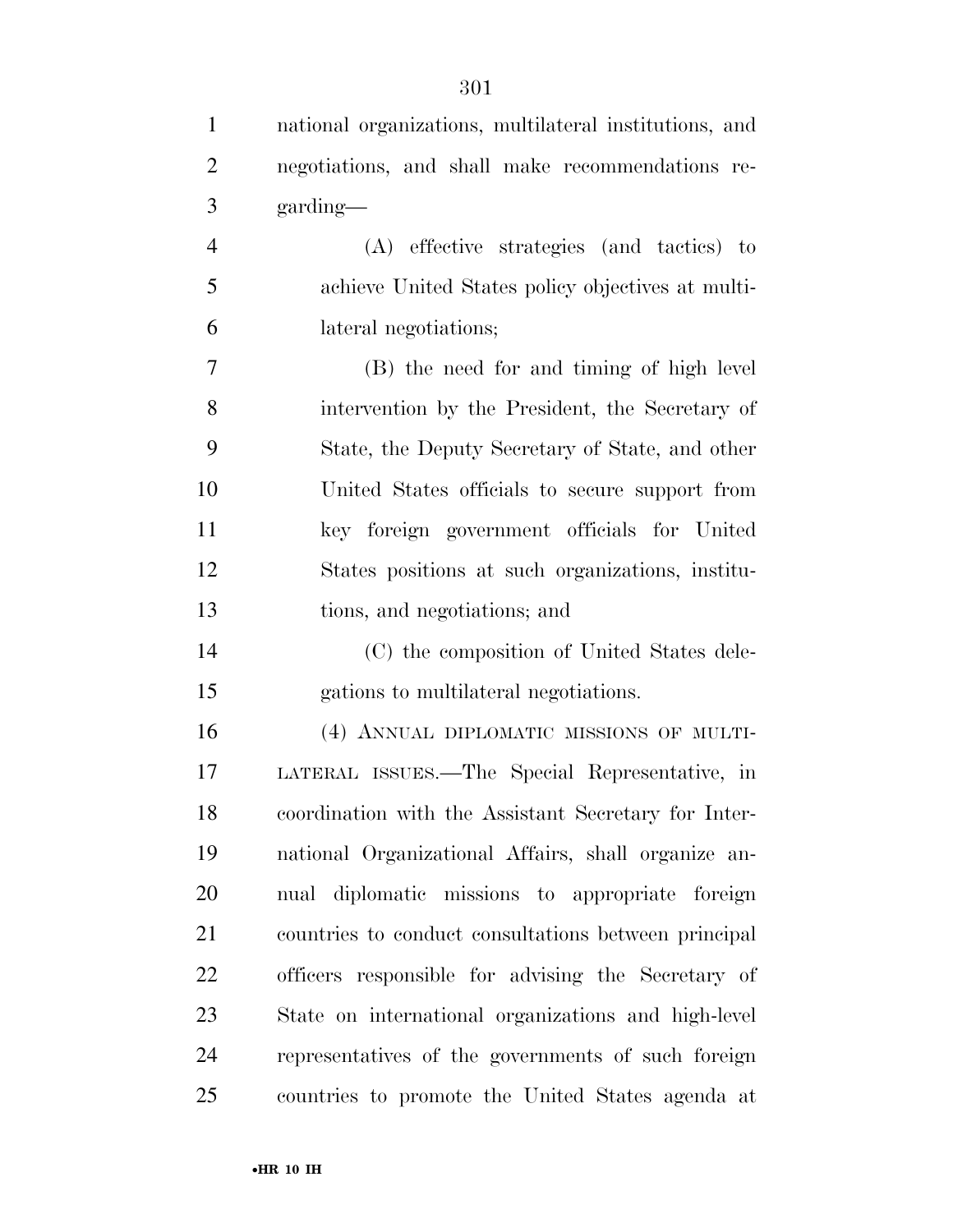(5) LEADERSHIP AND MEMBERSHIP OF INTER- NATIONAL ORGANIZATIONS.—The Special Represent- ative, in coordination with the Assistant Secretary of International Organizational Affairs, shall direct the efforts of the United States to reform the criteria for leadership of and membership in international organizations as described in section 4033.

 (6) PARTICIPATION IN MULTILATERAL NEGO- TIATIONS.—The Secretary of State may direct the Special Representative to serve as a member of a United States delegation to any multilateral negotia-tion.

### **CHAPTER 3—OTHER PROVISIONS**

**SEC. 4041. PILOT PROGRAM TO PROVIDE GRANTS TO AMER-**

 **ICAN-SPONSORED SCHOOLS IN PREDOMI- NANTLY MUSLIM COUNTRIES TO PROVIDE SCHOLARSHIPS.** 

(a) FINDINGS.—Congress finds the following:

 (1) During the 2003–2004 school year, the Of- fice of Overseas Schools of the Department of State is financially assisting 189 elementary and sec-ondary schools in foreign countries.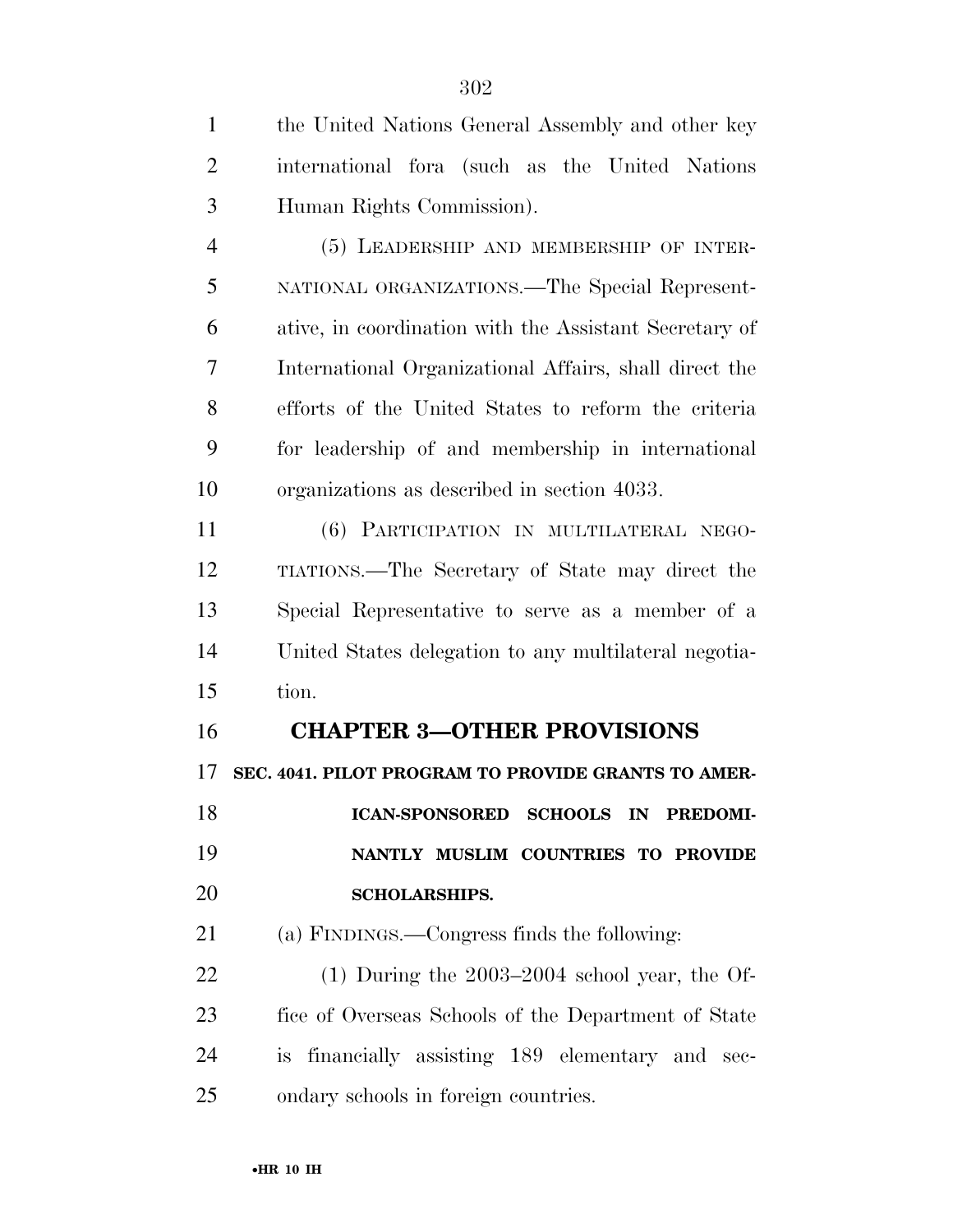(2) American-sponsored elementary and sec-2 ondary schools are located in more than 20 countries with significant Muslim populations in the Near East, Africa, South Asia, Central Asia, and East Asia. (3) American-sponsored elementary and sec- ondary schools provide an American-style education in English, with curricula that typically include an emphasis on the development of critical thinking and analytical skills. (b) PURPOSE.—The United States has an interest in increasing the level of financial support provided to Amer- ican-sponsored elementary and secondary schools in pre- dominantly Muslim countries, in order to— (1) increase the number of students in such countries who attend such schools; (2) increase the number of young people who may thereby gain at any early age an appreciation for the culture, society, and history of the United States; and (3) increase the number of young people who may thereby improve their proficiency in the English language. (c) PILOT PROGRAM AUTHORIZED.—The Secretary of State, acting through the Director of the Office of Over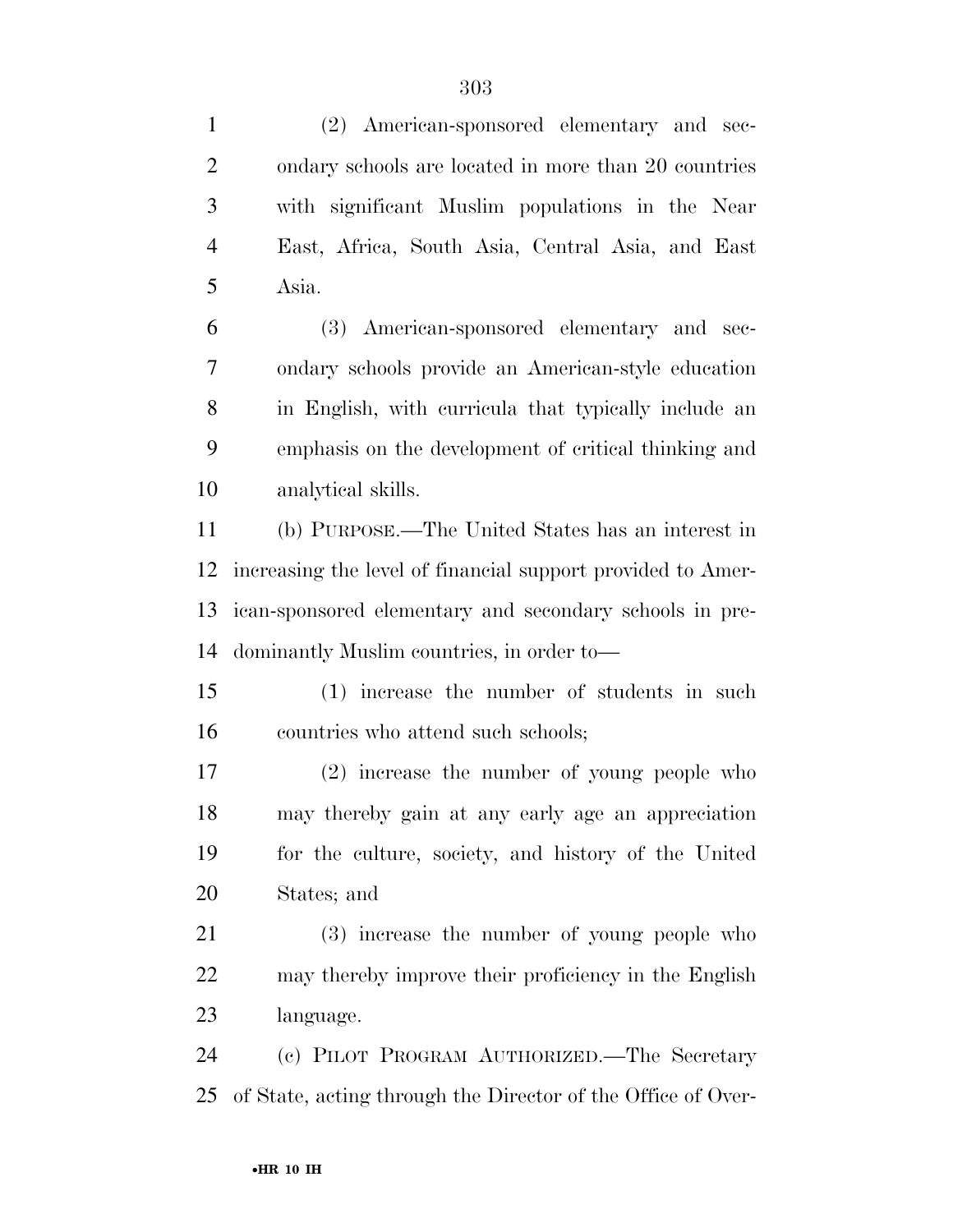seas Schools of the Department of State, may conduct a pilot program to make grants to American-sponsored ele- mentary and secondary schools in predominantly Muslim countries for the purpose of providing full or partial merit- based scholarships to students from lower- and middle-in-come families of such countries to attend such schools.

 (d) DETERMINATION OF ELIGIBLE STUDENTS.—For purposes of expending grant funds, an American-spon- sored elementary and secondary school that receives a grant under subsection (c) is authorized to establish cri- teria to be implemented by such school to determine what constitutes lower- and middle-income families in the coun- try (or region of the country, if regional variations in in- come levels in the country are significant) in which such school is located.

 (e) RESTRICTION ON USE OF FUNDS.—Amounts ap- propriated to the Secretary of State pursuant to the au- thorization of appropriations in subsection (h) shall be used for the sole purpose of making grants under this sec- tion, and may not be used for the administration of the Office of Overseas Schools of the Department of State or for any other activity of the Office.

 (f) VOLUNTARY PARTICIPATION.—Nothing in this section shall be construed to require participation in the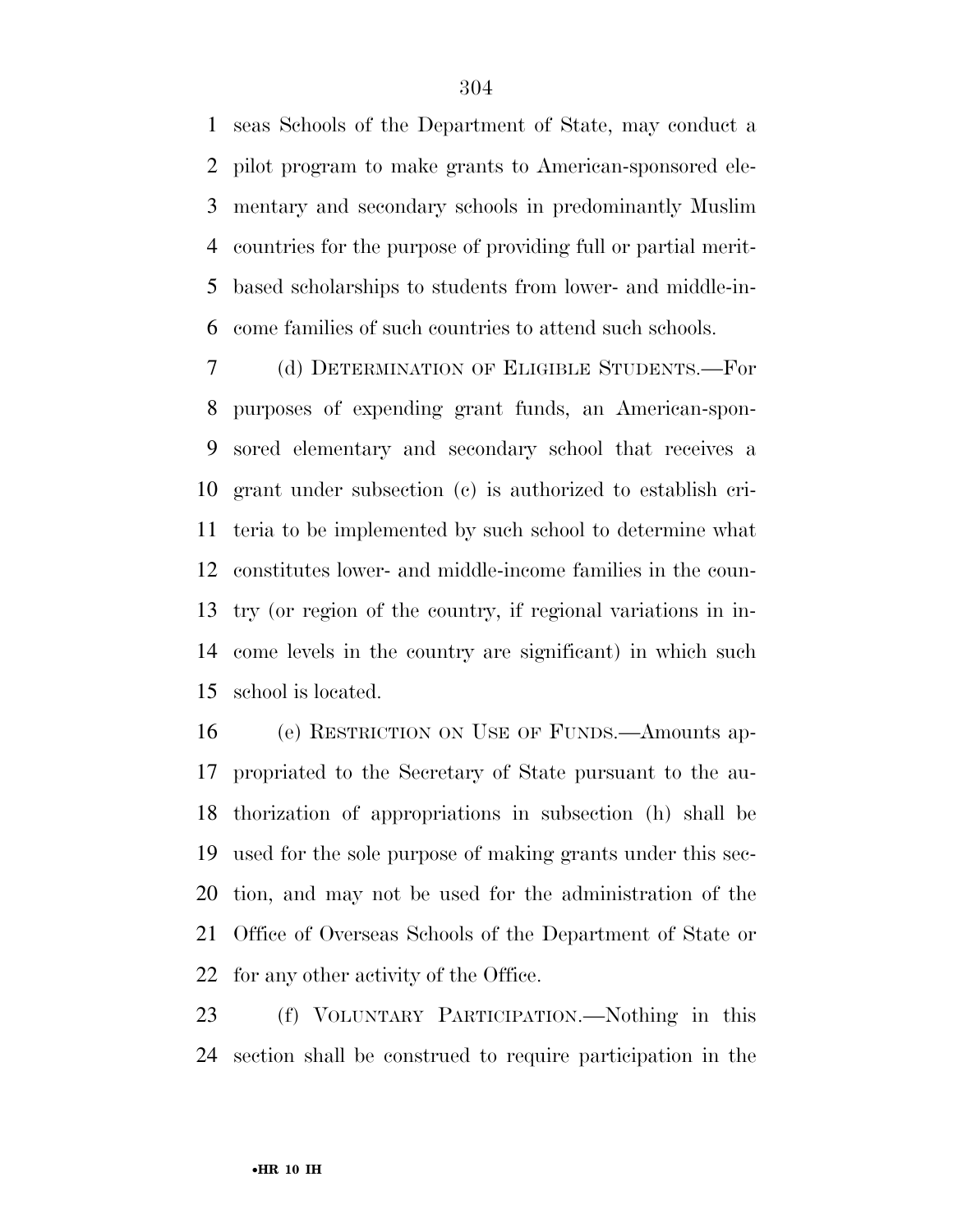pilot program by an American-sponsored elementary or secondary school in a predominantly Muslim country.

 (g) REPORT.—Not later than April 15, 2006, the Secretary shall submit to the Committee on International Relations of the House of Representatives and the Com- mittee on Foreign Relations of the Senate a report on the pilot program. The report shall assess the success of the program, examine any obstacles encountered in its imple- mentation, and address whether it should be continued, and if so, provide recommendations to increase its effec-tiveness.

 (h) FUNDING.—There are authorized to be appro- priated to the Secretary of State such sums as may be necessary for each of fiscal years 2005, 2006, and 2007 to carry out this section.

#### **SEC. 4042. ENHANCING FREE AND INDEPENDENT MEDIA.**

 (a) FINDINGS.—Congress makes the following find-ings:

 (1) Freedom of speech and freedom of the press are fundamental human rights.

 (2) The United States has a national interest in promoting these freedoms by supporting free media abroad, which is essential to the development of free and democratic societies consistent with our own.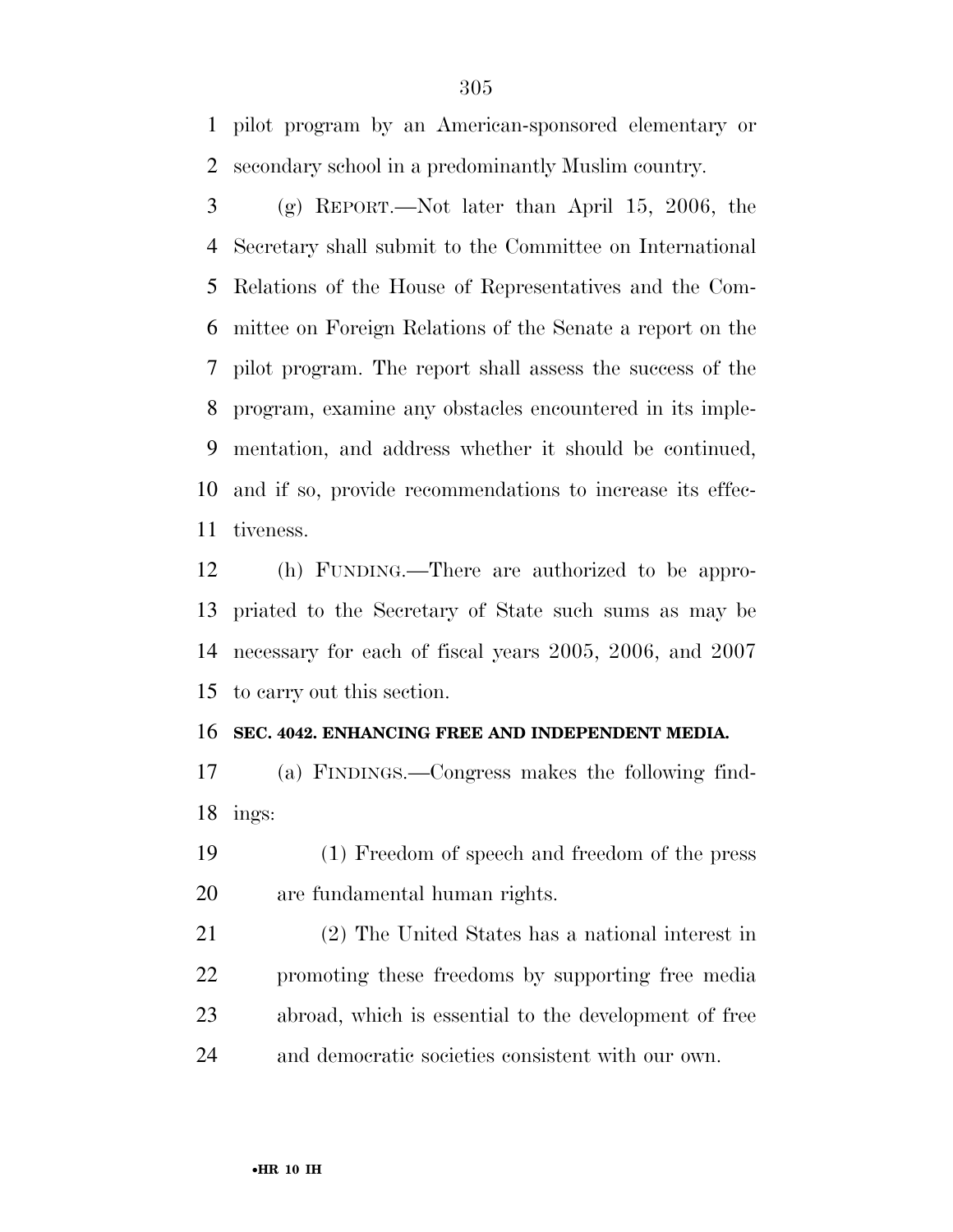| $\mathbf{1}$   | (3) Free media is undermined, endangered, or          |
|----------------|-------------------------------------------------------|
| $\overline{2}$ | nonexistent in many repressive and transitional soci- |
| 3              | eties around the world, including in Eurasia, Africa, |
| $\overline{4}$ | and the Middle East.                                  |
| 5              | (4) Individuals lacking access to a plurality of      |
| 6              | free media are vulnerable to misinformation and       |
| 7              | propaganda and are potentially more likely to adopt   |
| 8              | anti-American views.                                  |
| 9              | (5) Foreign governments have a responsibility         |
| 10             | to actively and publicly discourage and rebut unpro-  |
| 11             | fessional and unethical media while respecting jour-  |
| 12             | nalistic integrity and editorial independence.        |
| 13             | (b) STATEMENTS OF POLICY.—It shall be the policy      |
| 14             | of the United States, acting through the Secretary of |
| 15             | State, to-                                            |
| 16             | (1) ensure that the promotion of press freedoms       |
| 17             | and free media worldwide is a priority of United      |
| 18             | States foreign policy and an integral component of    |
| 19             | United States public diplomacy;                       |
| 20             | (2) respect the journalistic integrity and edi-       |
| 21             | torial independence of free media worldwide; and      |
| 22             | (3) ensure that widely accepted standards for         |
| 23             | professional and ethical journalistic and editorial   |
| 24             | practices are employed when assessing international   |
| 25             | media.                                                |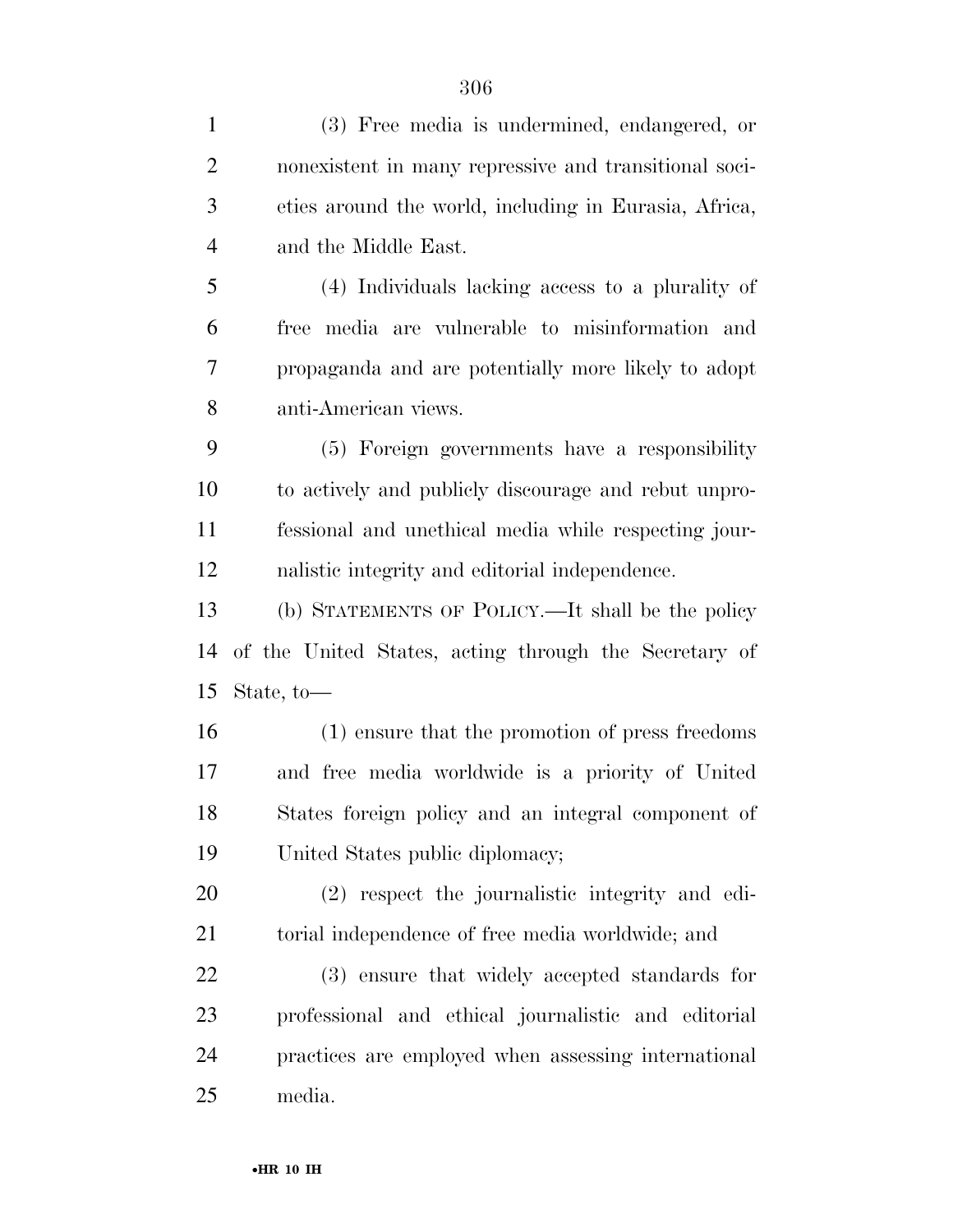(c) GRANTS TO PRIVATE SECTOR GROUP TO ESTAB-LISH MEDIA NETWORK.—

 (1) IN GENERAL.—Grants made available to the National Endowment for Democracy (NED) pursu- ant to paragraph (3) shall be used by NED to pro- vide funding to a private sector group to establish and manage a free and independent media network in accordance with paragraph (2).

 (2) PURPOSE.—The purpose of the network shall be to provide an effective forum to convene a broad range of individuals, organizations, and gov- ernmental participants involved in journalistic activi- ties and the development of free and independent media to—

 (A) fund a clearinghouse to collect and share information concerning international media development and training;

 (B) improve research in the field of media assistance and program evaluation to better in- form decisions regarding funding and program design for government and private donors;

22 (C) explore the most appropriate use of ex- isting means to more effectively encourage the involvement of the private sector in the field of media assistance; and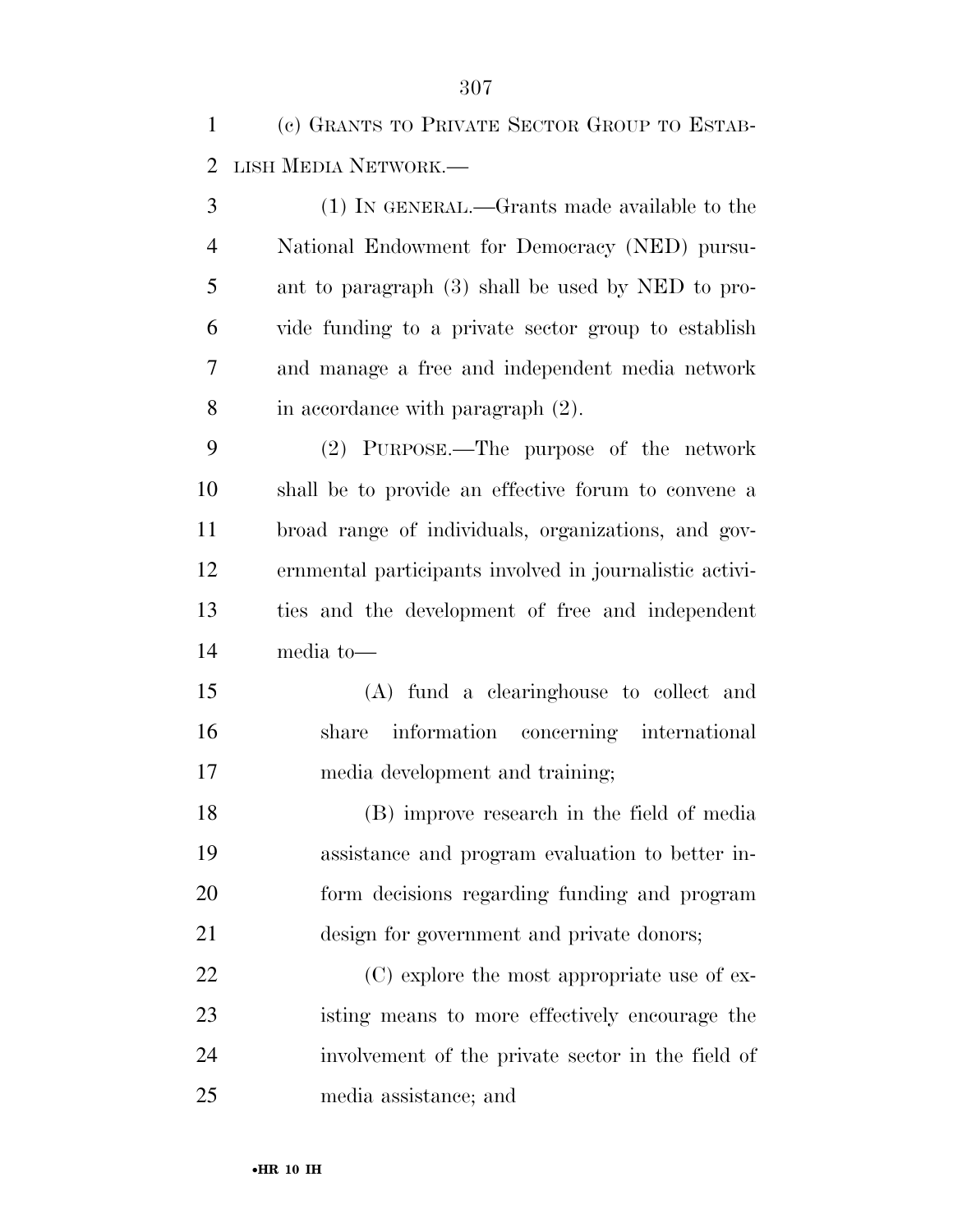| 1              | (D) identify effective methods for the de-               |
|----------------|----------------------------------------------------------|
| $\overline{2}$ | velopment of a free and independent media in             |
| 3              | societies in transition.                                 |
| $\overline{4}$ | (3) FUNDING.—For grants made by the De-                  |
| 5              | partment of State to NED as authorized by the Na-        |
| 6              | tional Endowment for Democracy Act (Pub. L. 98–          |
| 7              | $164, 97$ Stat. $1039$ ), there are authorized to be ap- |
| 8              | propriated to the Secretary of State such sums as        |
| 9              | may be necessary for each of fiscal years 2005,          |
| 10             | 2006, and 2007 to carry out this section.                |
| 11             | SEC. 4043. COMBATING BIASED OR FALSE FOREIGN MEDIA       |
| 12             | <b>COVERAGE OF THE UNITED STATES.</b>                    |
| 13             | (a) FINDINGS.—Congress finds the following:              |
| 14             | (1) Biased or false media coverage of the                |
| 15             | United States and its allies is a significant factor en- |
| 16             | couraging terrorist acts against the people of the       |
| 17             | United States.                                           |
| 18             | (2) Public diplomacy efforts designed to encour-         |
| 19             | age an accurate understanding of the people of the       |
| 20             | United States and the policies of the United States      |
| 21             | are unlikely to succeed if foreign publics are sub-      |
| 22             | jected to unrelenting biased or false local media cov-   |
| 23             | erage of the United States.                              |
| 24             | (3) Where freedom of the press exists in foreign         |
| 25             | countries the United States can combat biased or         |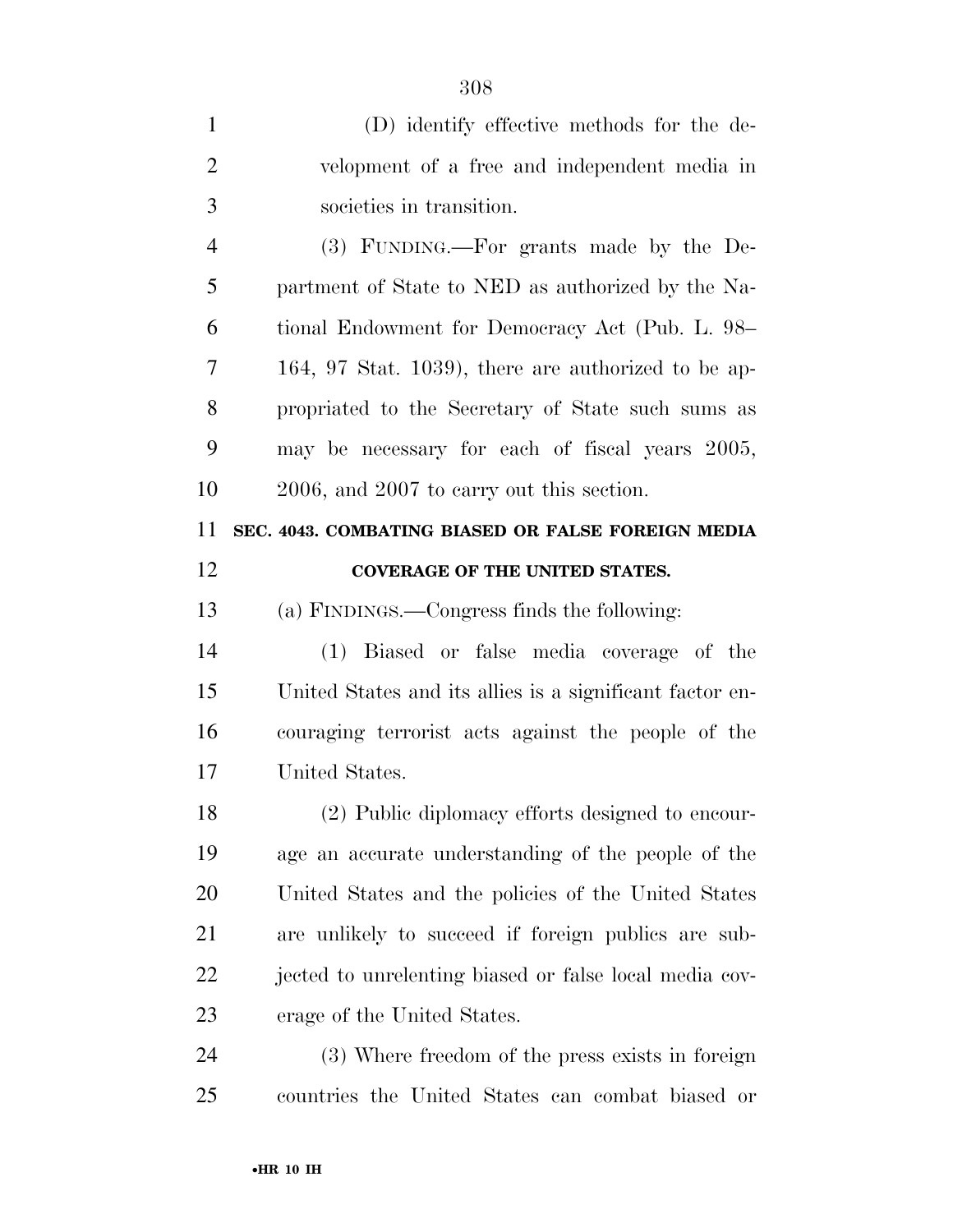| $\mathbf{1}$   | false media coverage by responding in the foreign     |
|----------------|-------------------------------------------------------|
| $\overline{2}$ | media or by communicating directly to foreign         |
| 3              | publics in such countries.                            |
| $\overline{4}$ | (4) Foreign governments which encourage bi-           |
| 5              | ased or false media coverage of the United States     |
| 6              | bear a significant degree of responsibility for cre-  |
| $\overline{7}$ | ating a climate within which terrorism can flourish.  |
| 8              | Such governments are responsible for encouraging      |
| 9              | biased or false media coverage if they—               |
| 10             | (A) issue direct or indirect instructions to          |
| 11             | the media to publish biased or false information      |
| 12             | regarding the United States;                          |
| 13             | (B) make deliberately biased or false                 |
| 14             | charges expecting that such charges will be dis-      |
| 15             | seminated; or                                         |
| 16             | (C) so severely constrain the ability of the          |
| 17             | media to express criticism of any such govern-        |
| 18             | ment that one of the few means of political ex-       |
| 19             | pression available is criticism of the United         |
| 20             | States.                                               |
| 21             | (b) STATEMENTS OF POLICY.—                            |
| 22             | (1) FOREIGN GOVERNMENTS.—It shall be the              |
| 23             | policy of the United States to regard foreign govern- |
| 24             | ments as knowingly engaged in unfriendly acts to-     |
| 25             | ward the United States if such governments—           |
|                |                                                       |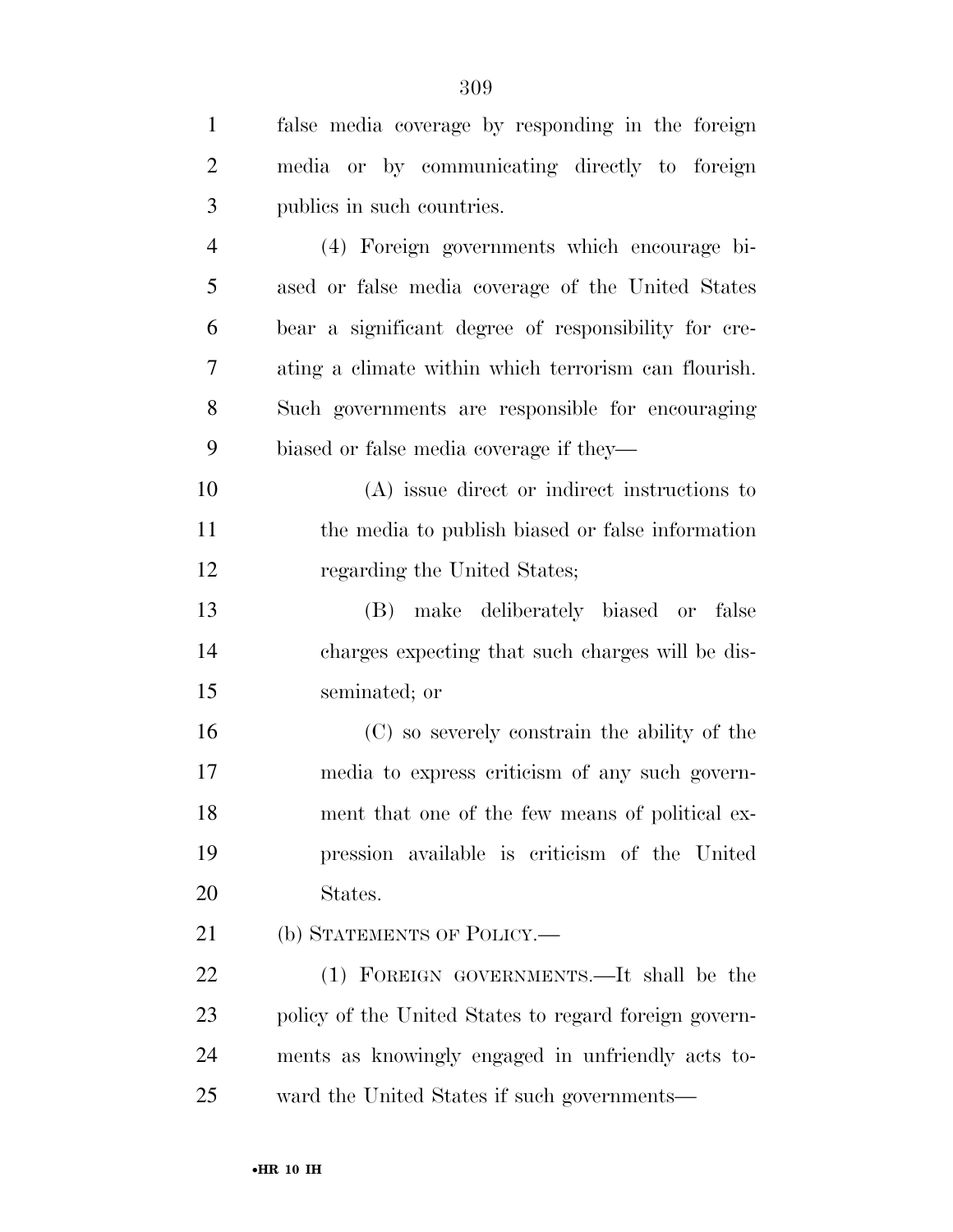| $\mathbf{1}$   | (A) instruct their state-owned or influ-            |
|----------------|-----------------------------------------------------|
| $\overline{2}$ | enced media to include content that is anti-        |
| 3              | American or prejudicial to the foreign and secu-    |
| $\overline{4}$ | rity policies of the United States; or              |
| 5              | (B) make deliberately false charges regard-         |
| 6              | ing the United States or permit false or biased     |
| 7              | charges against the United States to be made        |
| 8              | while constraining normal political discourse.      |
| 9              | (2) SEEKING MEDIA ACCESS; RESPONDING TO             |
| 10             | FALSE CHARGES.—It shall be the policy of the        |
| 11             | United States to-                                   |
| 12             | (A) seek access to the media in foreign             |
| 13             | countries on terms no less favorable than those     |
| 14             | afforded any other foreign entity or on terms       |
| 15             | available to the foreign country in the United      |
| 16             | States; and                                         |
| 17             | (B) combat biased or false media coverage           |
| 18             | in foreign countries of the United States and its   |
| 19             | allies by responding in the foreign media or by     |
| 20             | communicating directly to foreign publics.          |
| 21             | RESPONSIBILITIES REGARDING BIASED<br>(e)<br>OR      |
| 22             | FALSE MEDIA COVERAGE.                               |
| 23             | (1) SECRETARY OF STATE.—The Secretary of            |
| 24             | State shall instruct chiefs of mission to report on |
| 25             | and combat biased or false media coverage origi-    |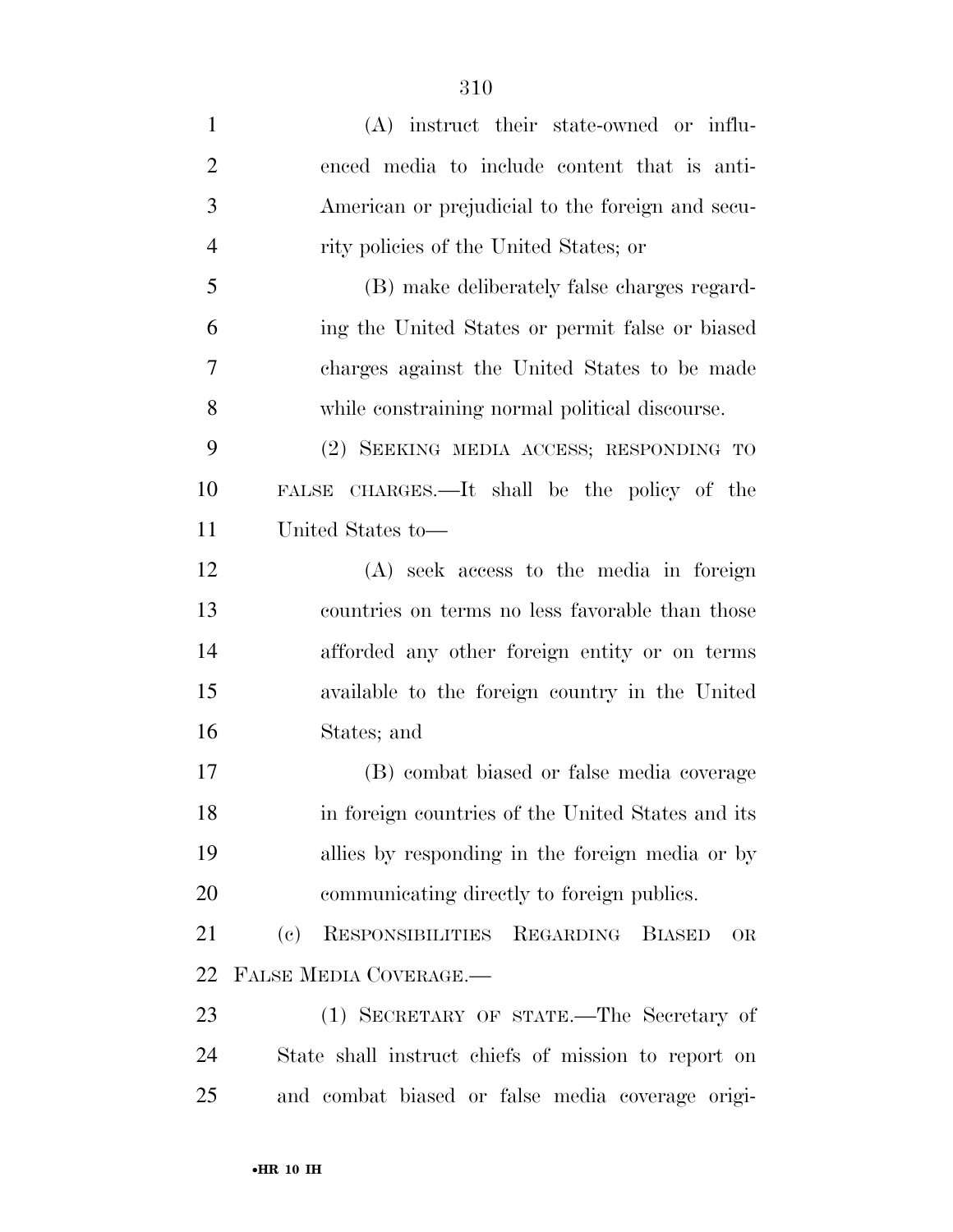| $\mathbf{1}$   | nating in or received in foreign countries to which     |
|----------------|---------------------------------------------------------|
| $\overline{2}$ | such chiefs are posted. Based on such reports and       |
| 3              | other information available to the Secretary, the       |
| $\overline{4}$ | Secretary shall prioritize efforts to combat such       |
| 5              | media coverage, giving special attention to audiences   |
| 6              | where fostering popular opposition to terrorism is      |
| $\tau$         | most important and such media coverage is most          |
| 8              | prevalent.                                              |
| 9              | (2) CHIEFS OF MISSION.—Chiefs of mission                |
| 10             | shall have the following responsibilities:              |
| 11             | (A) Chiefs of mission shall give strong pri-            |
| 12             | ority to combatting biased or false media re-           |
| 13             | ports in foreign countries to which such chiefs         |
| 14             | are posted regarding the United States.                 |
| 15             | (B) Chiefs of mission posted to foreign                 |
| 16             | countries in which freedom of the press exists          |
| 17             | shall inform the governments of such countries          |
| 18             | of the policies of the United States regarding          |
| 19             | biased or false media coverage of the United            |
| 20             | States, and shall make strong efforts to per-           |
| 21             | suade such governments to change policies that          |
| 22             | encourage such media coverage.                          |
| 23             | (d) REPORTS.—Not later than 120 days after the          |
| 24             | date of the enactment of this Act and at least annually |
|                |                                                         |

thereafter until January 1, 2015, the Secretary shall sub-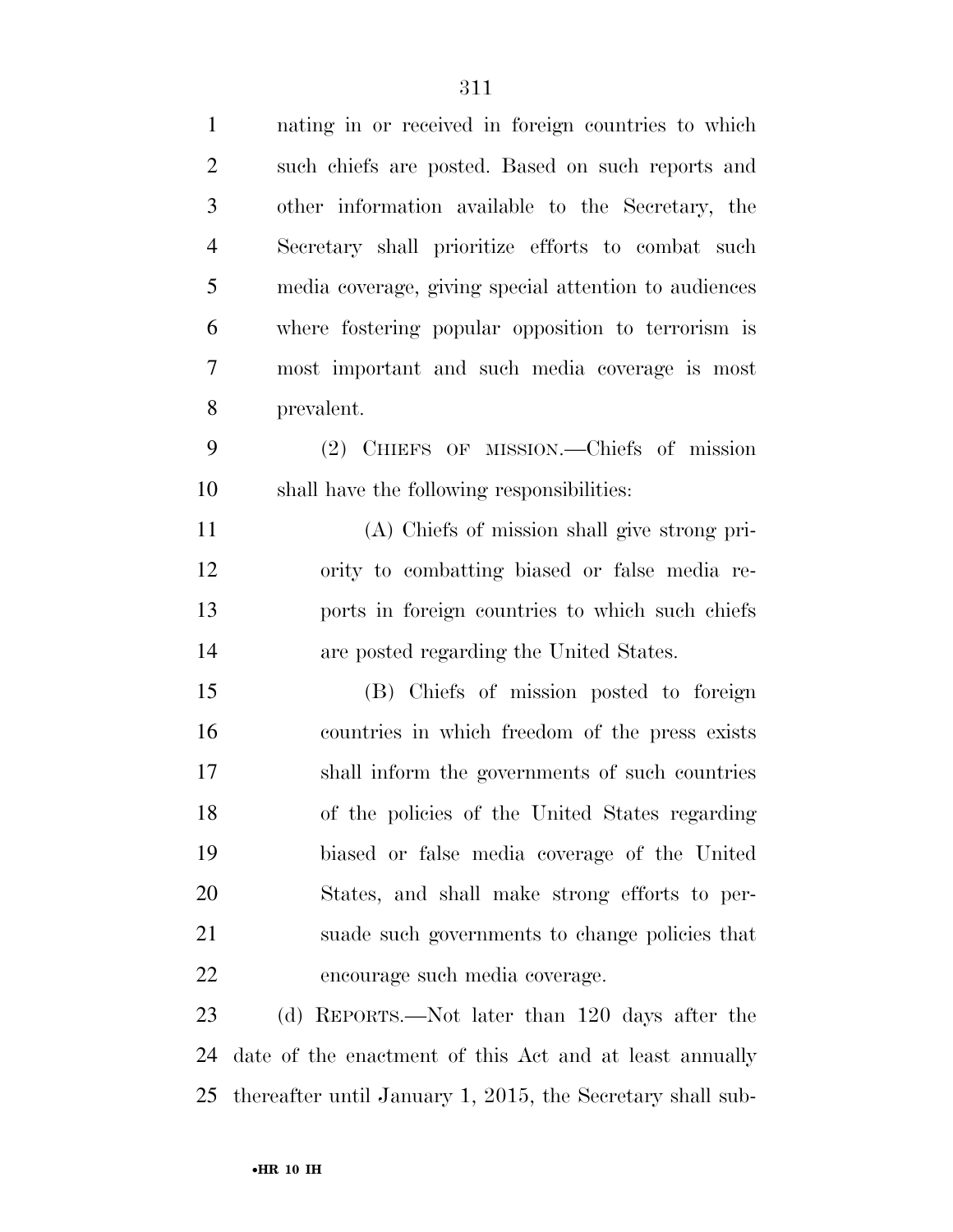mit to the Committee on International Relations of the House of Representatives and the Committee on Foreign Relations of the Senate a report regarding the major themes of biased or false media coverage of the United States in foreign countries, the actions taken to persuade foreign governments to change policies that encourage such media coverage (and the results of such actions), and any other actions taken to combat such media coverage in foreign countries.

#### **SEC. 4044. REPORT ON BROADCAST OUTREACH STRATEGY.**

 (a) REPORT.—Not later than 180 days after the date of the enactment of this Act, the President shall transmit to the Committee on International Relations of the House of Representatives and the Committee on Foreign Rela- tions of the Senate a report on the strategy of the United States to expand its outreach to foreign Muslim audiences through broadcast media.

 (b) CONTENT.—The report required under subsection (a) shall contain the following:

 (1) An assessment of the Broadcasting Board of Governors and the public diplomacy activities of the Department of State with respect to outreach to foreign Muslim audiences through broadcast media. (2) An outline of recommended actions that the United States should take to more regularly and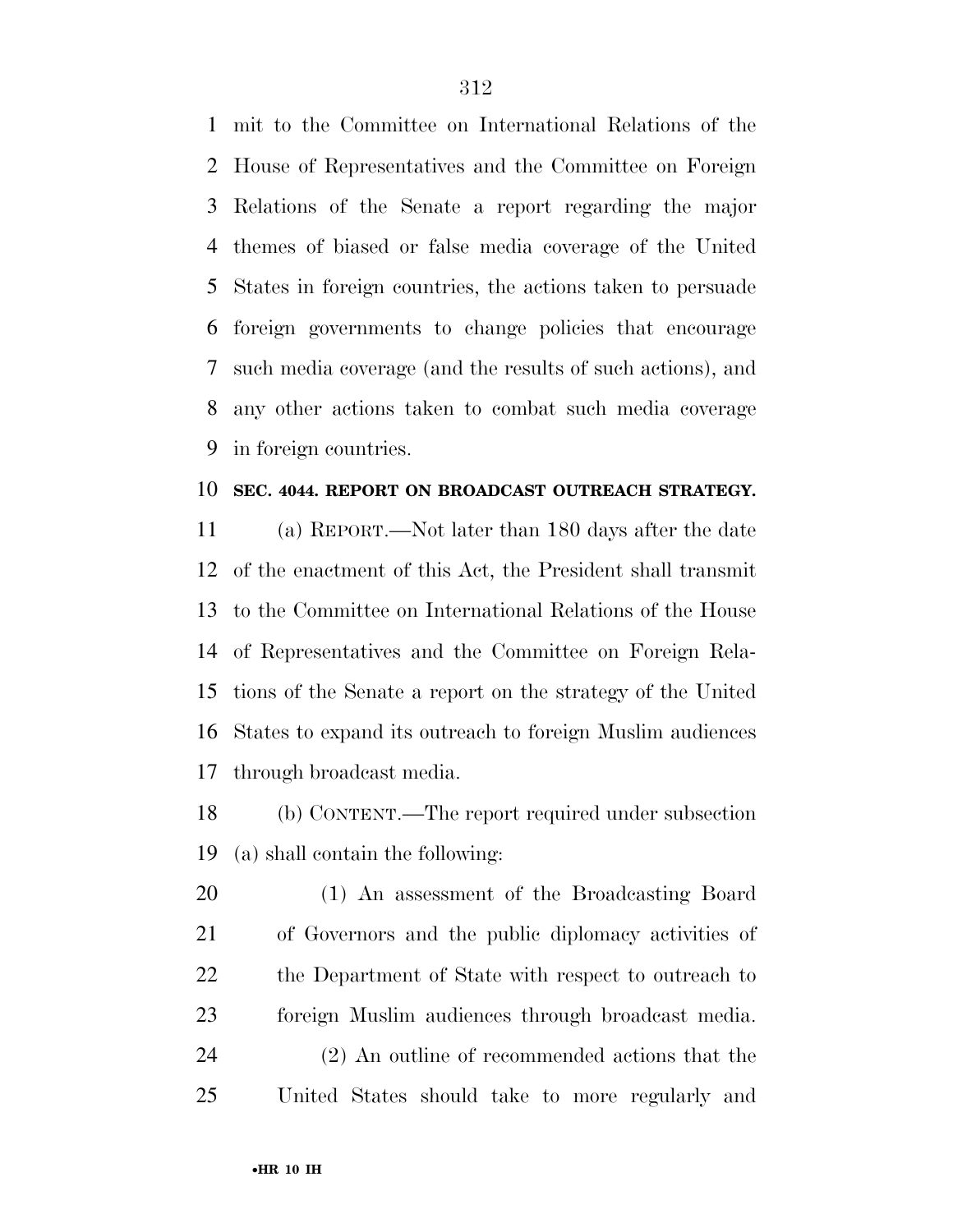comprehensively present a United States point of view through indigenous broadcast media in coun- tries with sizeable Muslim populations, including in- creasing appearances by United States Government officials, experts, and citizens. (3) An assessment of potential incentives for, and costs associated with, encouraging United States broadcasters to dub or subtitle into Arabic and other relevant languages their news and public affairs programs broadcast in Muslim countries in order to present those programs to a much broader Muslim audience than is currently reached. (4) An assessment of providing a training pro- gram in media and press affairs for members of the Foreign Service. **SEC. 4045. OFFICE RELOCATION.**  As soon as practicable after the date of the enactment

 of this Act, the Secretary of State shall take such actions as are necessary to consolidate within the Harry S. Tru- man Building all offices of the Department of State that are responsible for the conduct of public diplomacy, in-cluding the Bureau of Educational and Cultural Affairs.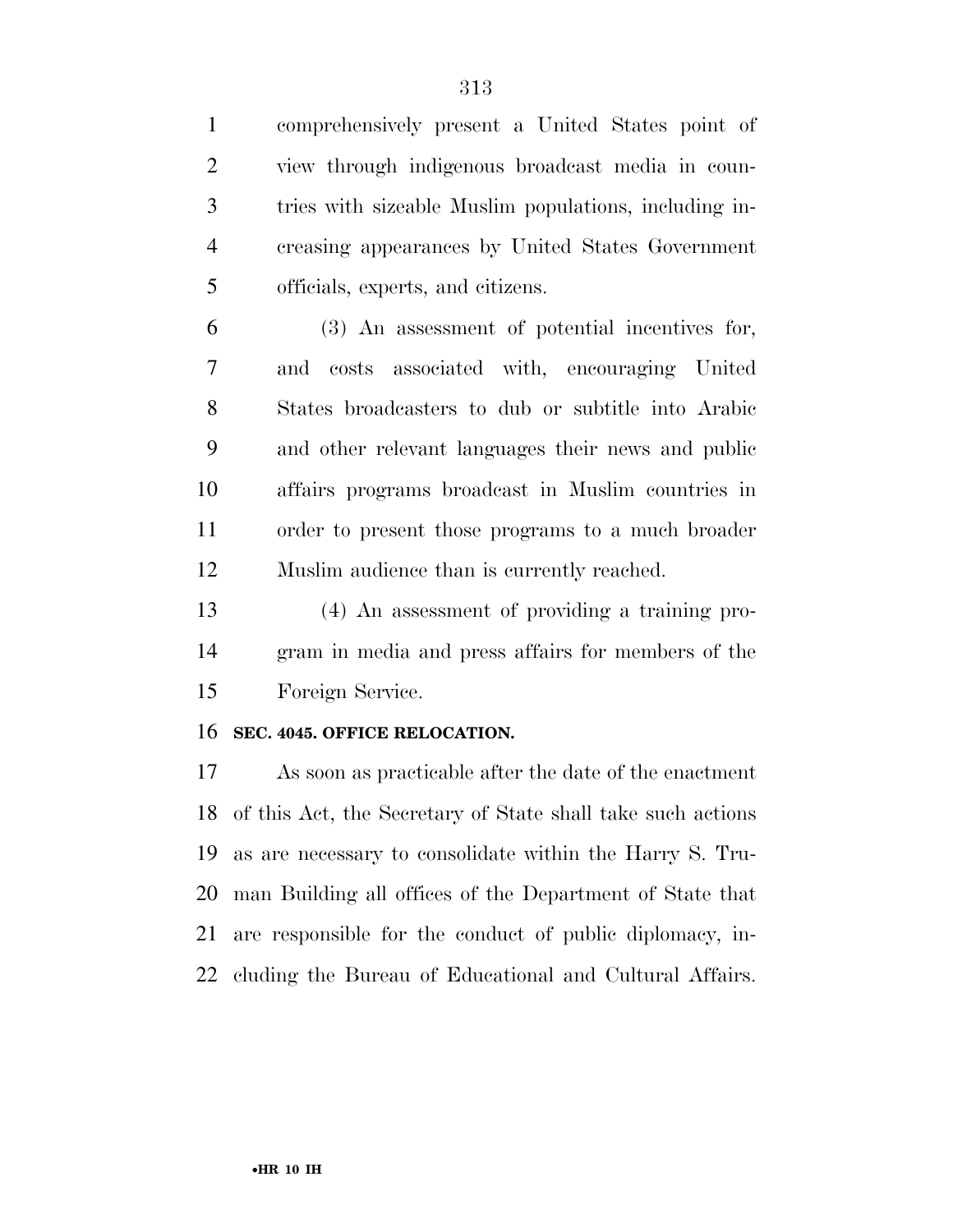| 1              | SEC. 4046. STRENGTHENING THE COMMUNITY OF DEMOC-        |
|----------------|---------------------------------------------------------|
| $\overline{2}$ | RACIES FOR MUSLIM COUNTRIES.                            |
| 3              | (a) SENSE OF CONGRESS.—It is the sense of Con-          |
| 4              | gress that the United States—                           |
| 5              | (1) should work with the Community of Democ-            |
| 6              | racies to discuss, develop, and refine policies and as- |
| 7              | sistance programs to support and promote political,     |
| 8              | economic, judicial, educational, and social reforms in  |
| 9              | Muslim countries;                                       |
| 10             | $(2)$ should, as part of that effort, secure sup-       |
| 11             | port to require countries seeking membership in the     |
| 12             | Community of Democracies to be in full compliance       |
| 13             | with the Community's criteria for participation, as     |
| 14             | established by the Community's Convening Group,         |
| 15             | should work to ensure that the criteria are part of     |
| 16             | a legally binding document, and should urge other       |
| 17             | donor countries to use compliance with the criteria     |
| 18             | as a basis for determining diplomatic and economic      |
| 19             | relations (including assistance programs) with such     |
| 20             | participating countries; and                            |
| 21             | (3) should seek support for international con-          |
| 22             | tributions to the Community of Democracies and          |
| 23             | should seek authority for the Community's Con-          |
| 24             | vening Group to oversee adherence and compliance        |

of participating countries with the criteria.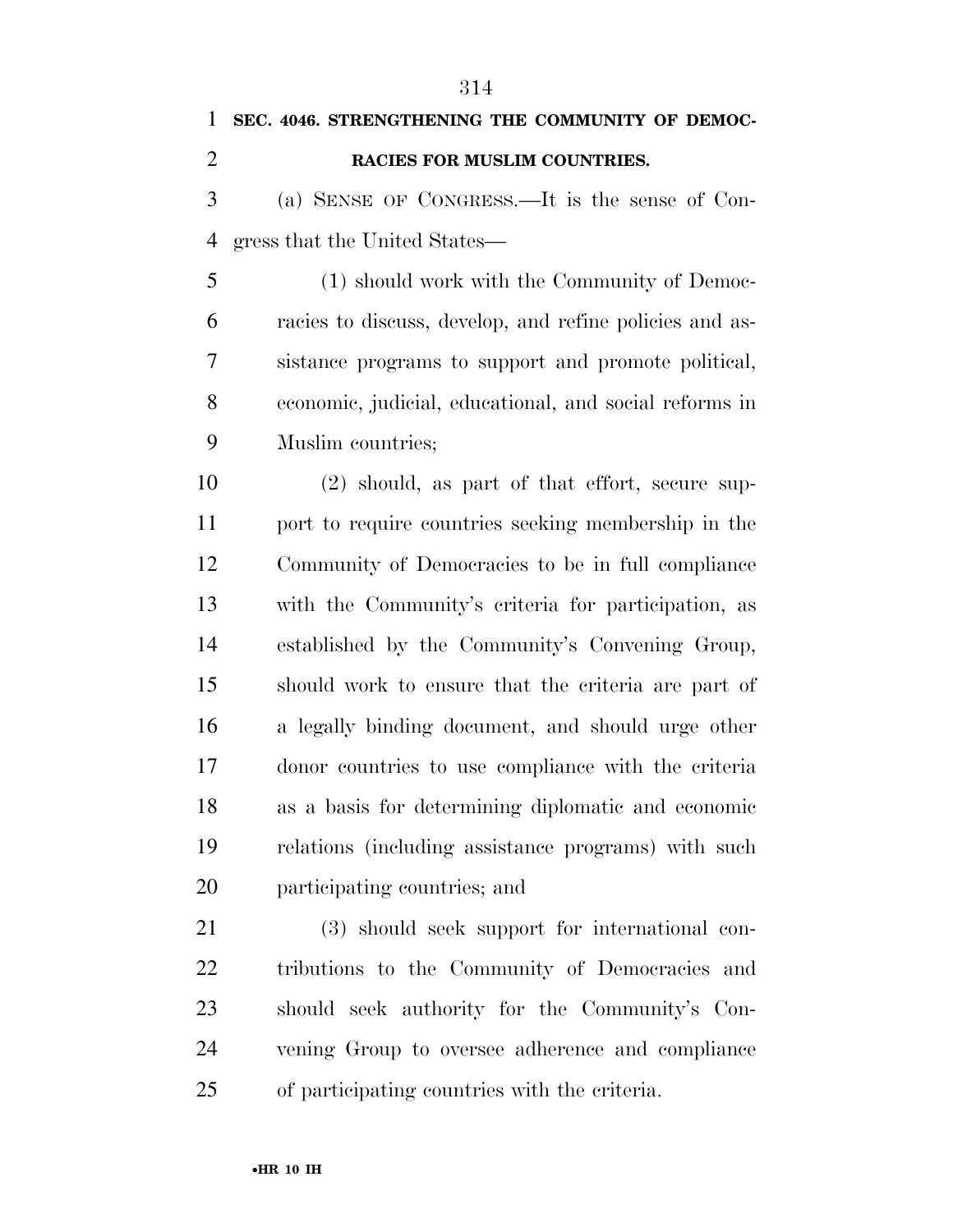(b) MIDDLE EAST PARTNERSHIP INITIATIVE AND BROADER MIDDLE EAST AND NORTH AFRICA INITIATIVE .—Amounts made available to carry out the Middle East Partnership Initiative and the Broader Middle East and North Africa Initiative may be made available to the Com- munity of Democracies in order to strengthen and expand its work with Muslim countries.

 (c) REPORT.—The Secretary of State shall include in the annual report entitled ''Supporting Human Rights and Democracy: The U.S. Record'' a description of efforts by the Community of Democracies to support and promote political, economic, judicial, educational, and social re- forms in Muslim countries and the extent to which such countries meet the criteria for participation in the Com-munity of Democracies.

# **Subtitle C—Reform of Designation of Foreign Terrorist Organizations**

**SEC. 4051. DESIGNATION OF FOREIGN TERRORIST ORGANI-**

#### **ZATIONS.**

20 (a) PERIOD OF DESIGNATION.—Section  $219(a)(4)$  of the Immigration and Nationality Act (8 U.S.C. 22 1189(a)(4)) is amended—

23  $(1)$  in subparagraph  $(A)$ —

 (A) by striking ''Subject to paragraphs (5) 25 and (6), a" and inserting "A"; and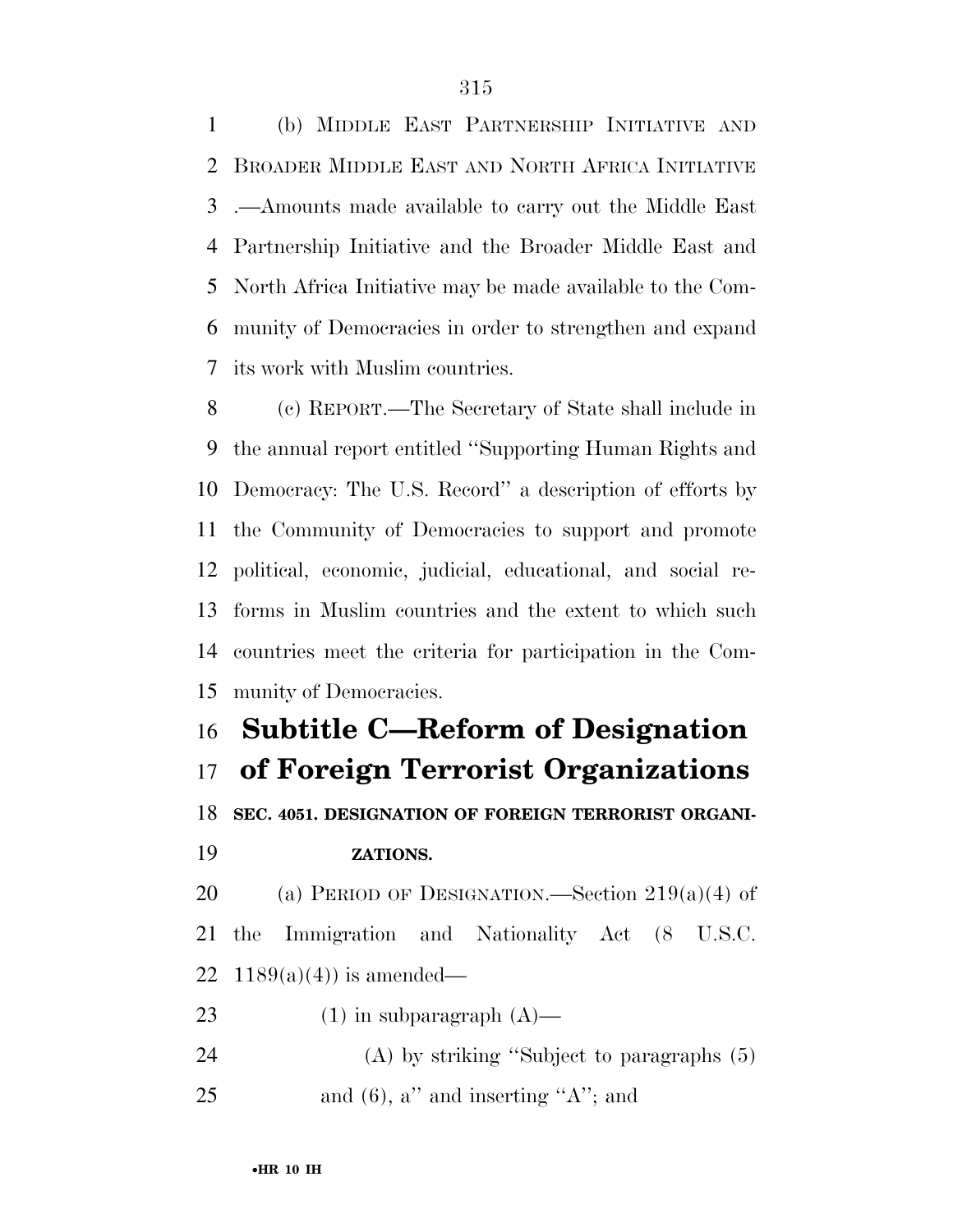| $\mathbf{1}$   | (B) by striking "for a period of 2 years be-        |
|----------------|-----------------------------------------------------|
| $\overline{2}$ | ginning on the effective date of the designation    |
| 3              | under paragraph $(2)(B)$ " and inserting "until     |
| $\overline{4}$ | revoked under paragraph $(5)$ or $(6)$ or set aside |
| 5              | pursuant to subsection $(e)$ ";                     |
| 6              | $(2)$ by striking subparagraph $(B)$ and inserting  |
| 7              | the following:                                      |
| 8              | "(B) REVIEW OF DESIGNATION UPON PE-                 |
| 9              | TITION.                                             |
| 10             | "(i) IN GENERAL.—The Secretary                      |
| 11             | shall review the designation of a foreign           |
| 12             | terrorist organization under the procedures         |
| 13             | set forth in clauses (iii) and (iv) if the des-     |
| 14             | ignated organization files a petition for           |
| 15             | revocation within the petition period de-           |
| 16             | scribed in clause (ii).                             |
| 17             | "(ii) PETITION PERIOD.-For pur-                     |
| 18             | poses of clause (i)-                                |
| 19             | $\lq\lq$ if the designated organiza-                |
| 20             | tion has not previously filed a petition            |
| 21             | revocation under this subpara-<br>for               |
| 22             | graph, the petition period begins 2                 |
| 23             | years after the date on which the des-              |
| 24             | ignation was made; or                               |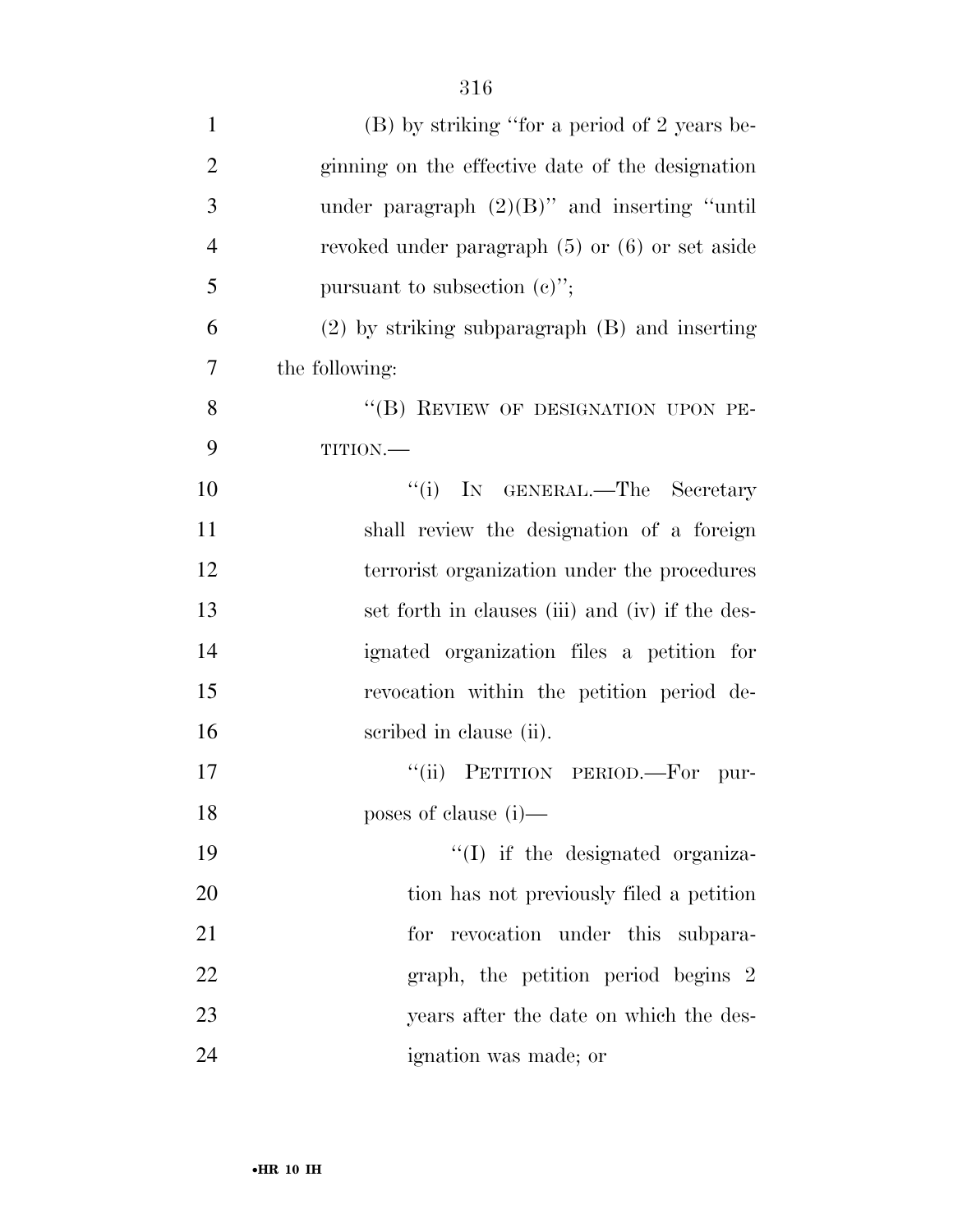| $\mathbf{1}$   | "(II) if the designated organiza-           |
|----------------|---------------------------------------------|
| $\overline{2}$ | tion has previously filed a petition for    |
| 3              | revocation under this subparagraph,         |
| $\overline{4}$ | the petition period begins 2 years          |
| 5              | after the date of the determination         |
| 6              | made under clause (iv) on that peti-        |
| 7              | tion.                                       |
| 8              | "(iii) PROCEDURES.—Any foreign ter-         |
| 9              | rorist organization that submits a petition |
| 10             | for revocation under this subparagraph      |
| 11             | must provide evidence in that petition that |
| 12             | the relevant circumstances described in     |
| 13             | paragraph (1) have changed in such a        |
| 14             | manner as to warrant revocation with re-    |
| 15             | spect to the organization.                  |
| 16             | "(iv) DETERMINATION.-                       |
| 17             | "(I) IN GENERAL.—Not later                  |
| 18             | than 180 days after receiving a peti-       |
| 19             | tion for revocation submitted under         |
| 20             | this subparagraph, the Secretary shall      |
| 21             | make a determination as to such rev-        |
| 22             | ocation.                                    |
| 23             | $``(\Pi)$<br>CLASSIFIED<br>INFORMA-         |
| 24             | TION.—The Secretary may consider            |
| 25             | classified information in making a de-      |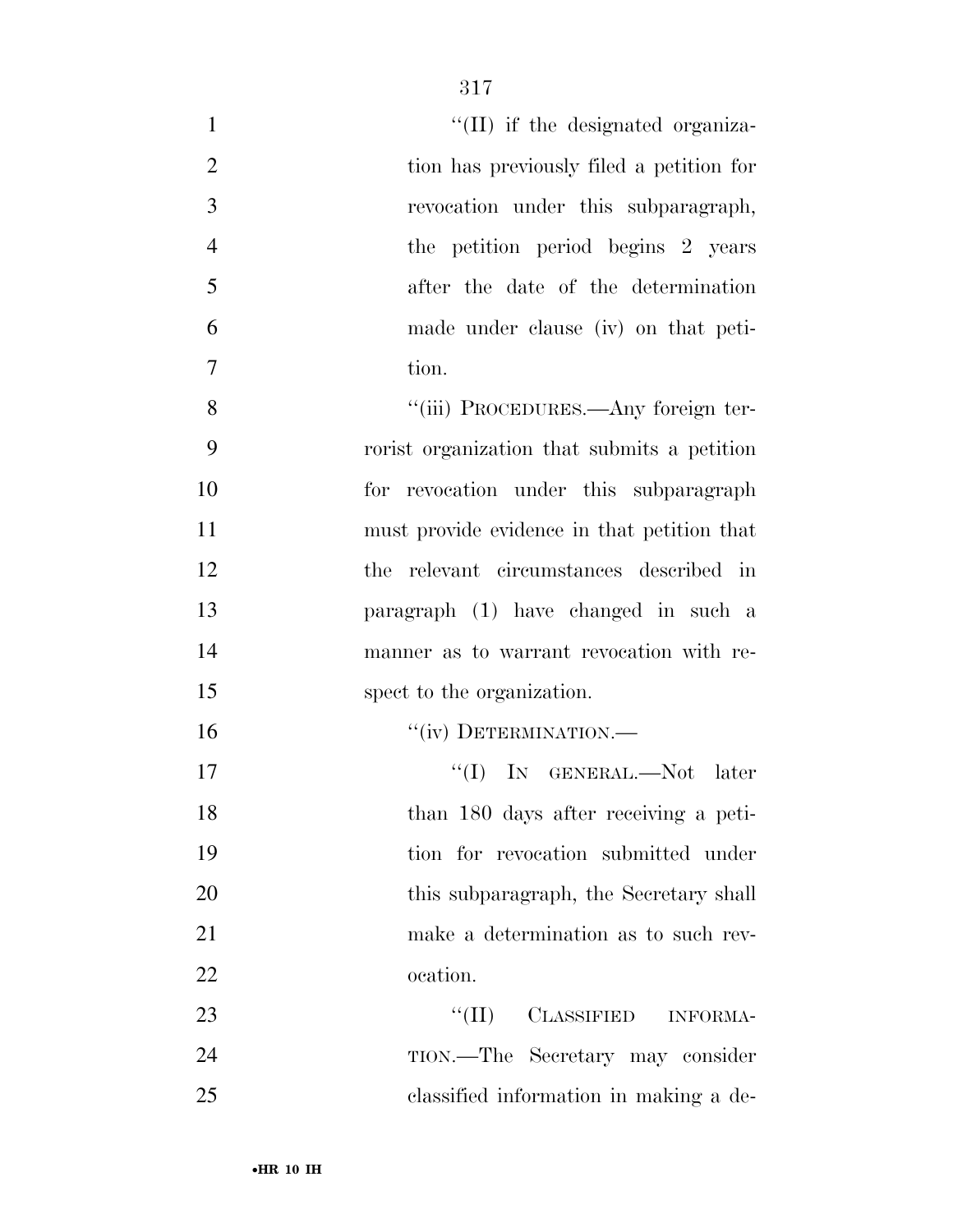| $\mathbf{1}$   | termination in response to a petition        |
|----------------|----------------------------------------------|
| $\overline{2}$ | for revocation. Classified information       |
| 3              | shall not be subject to disclosure for       |
| $\overline{4}$ | such time as it remains classified, ex-      |
| 5              | cept that such information may be            |
| 6              | disclosed to a court ex parte and in         |
| 7              | camera for purposes of judicial review       |
| 8              | under subsection $(e)$ .                     |
| 9              | "(III) PUBLICATION OF DETER-                 |
| 10             | MINATION.—A determination made by            |
| 11             | the Secretary under this clause shall        |
| 12             | be published in the Federal Register.        |
| 13             | "(IV) PROCEDURES.—Any rev-                   |
| 14             | ocation by the Secretary shall be            |
| 15             | made in accordance with paragraph            |
| 16             | $(6).$ "; and                                |
| 17             | (3) by adding at the end the following:      |
| 18             | $\lq\lq(C)$ OTHER REVIEW OF DESIGNATION.—    |
| 19             | "(i) IN GENERAL.—If in a 6-year pe-          |
| 20             | riod no review has taken place under sub-    |
| 21             | paragraph (B), the Secretary shall review    |
| 22             | the designation of the foreign terrorist or- |
| 23             | ganization in order to determine whether     |
| 24             | such designation should be revoked pursu-    |
| 25             | ant to paragraph $(6)$ .                     |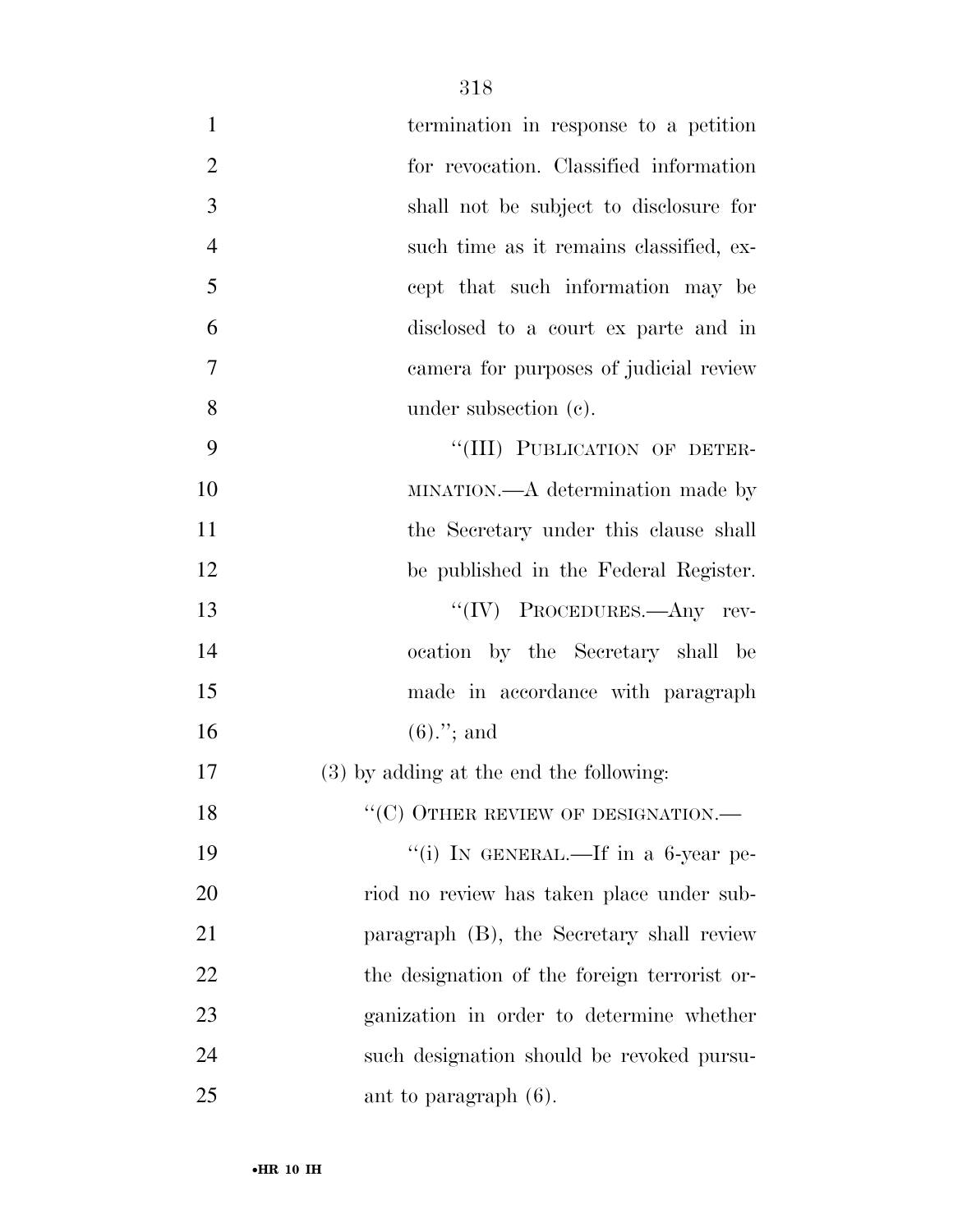| $\mathbf{1}$   | "(ii) PROCEDURES.—If a review does                   |
|----------------|------------------------------------------------------|
| $\overline{2}$ | not take place pursuant to subparagraph              |
| 3              | (B) in response to a petition for revocation         |
| $\overline{4}$ | that is filed in accordance with that sub-           |
| 5              | paragraph, then the review shall be con-             |
| 6              | ducted pursuant to procedures established            |
| 7              | by the Secretary. The results of such re-            |
| 8              | view and the applicable procedures shall             |
| 9              | not be reviewable in any court.                      |
| 10             | "(iii) PUBLICATION OF RESULTS OF                     |
| 11             | REVIEW.—The Secretary shall publish any              |
| 12             | determination made pursuant to this sub-             |
| 13             | paragraph in the Federal Register.".                 |
| 14             | (b) ALIASES.—Section 219 of the Immigration and      |
| 15             | Nationality Act (8 U.S.C. 1189) is amended—          |
| 16             | $(1)$ by redesignating subsections (b) and (c) as    |
| 17             | subsections (c) and (d), respectively; and           |
| 18             | $(2)$ by inserting after subsection (a) the fol-     |
| 19             | lowing new subsection (b):                           |
| 20             | "(b) AMENDMENTS TO A DESIGNATION.-                   |
| 21             | " $(1)$ In GENERAL.—The Secretary may amend          |
| 22             | a designation under this subsection if the Secretary |
| 23             | finds that the organization has changed its name,    |
| 24             | adopted a new alias, dissolved and then reconsti-    |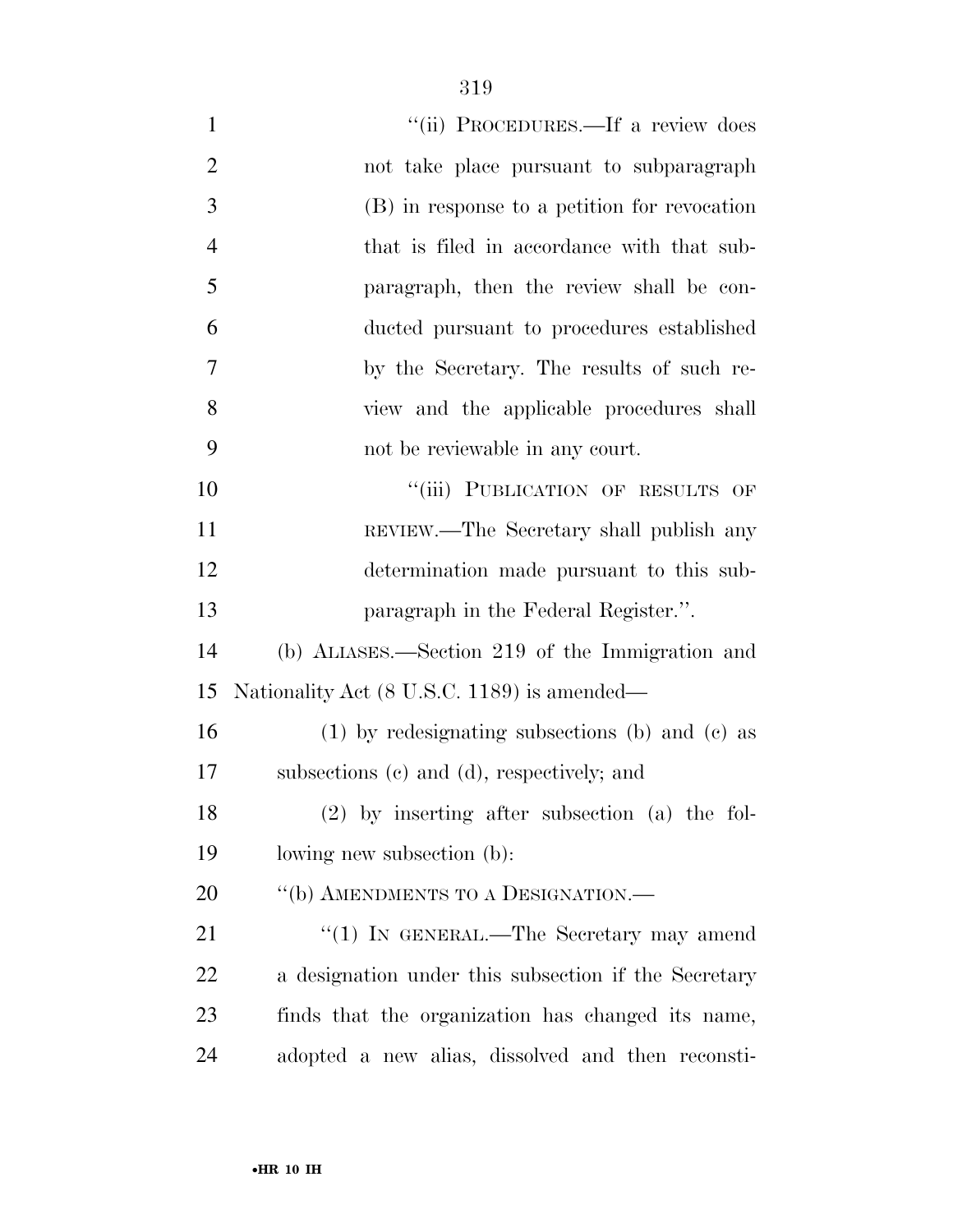| $\mathbf{1}$   | tuted itself under a different name or names, or                      |
|----------------|-----------------------------------------------------------------------|
| $\overline{2}$ | merged with another organization.                                     |
| 3              | "(2) PROCEDURE.—Amendments made to a                                  |
| $\overline{4}$ | designation in accordance with paragraph (1) shall                    |
| 5              | be effective upon publication in the Federal Register.                |
| 6              | Subparagraphs $(B)$ and $(C)$ of subsection $(a)(2)$                  |
| 7              | shall apply to an amended designation upon such                       |
| 8              | publication. Paragraphs $(2)(A)(i)$ , $(4)$ , $(5)$ , $(6)$ , $(7)$ , |
| 9              | and (8) of subsection (a) shall also apply to an                      |
| 10             | amended designation.                                                  |
| 11             | "(3) ADMINISTRATIVE RECORD.—The adminis-                              |
| 12             | trative record shall be corrected to include the                      |
| 13             | amendments as well as any additional relevant infor-                  |
| 14             | mation that supports those amendments.                                |
| 15             | "(4) CLASSIFIED INFORMATION.—The<br>$\rm Sec-$                        |
| 16             | retary may consider classified information in amend-                  |
| 17             | ing a designation in accordance with this subsection.                 |
| 18             | Classified information shall not be subject to disclo-                |
| 19             | sure for such time as it remains classified, except                   |
| 20             | that such information may be disclosed to a court ex                  |
| 21             | parte and in camera for purposes of judicial review                   |
| 22             | under subsection $(e)$ .".                                            |
| 23             | (c) TECHNICAL AND CONFORMING AMENDMENTS.—                             |
| 24             | Section 219 of the Immigration and Nationality Act (8)                |

U.S.C. 1189) is amended—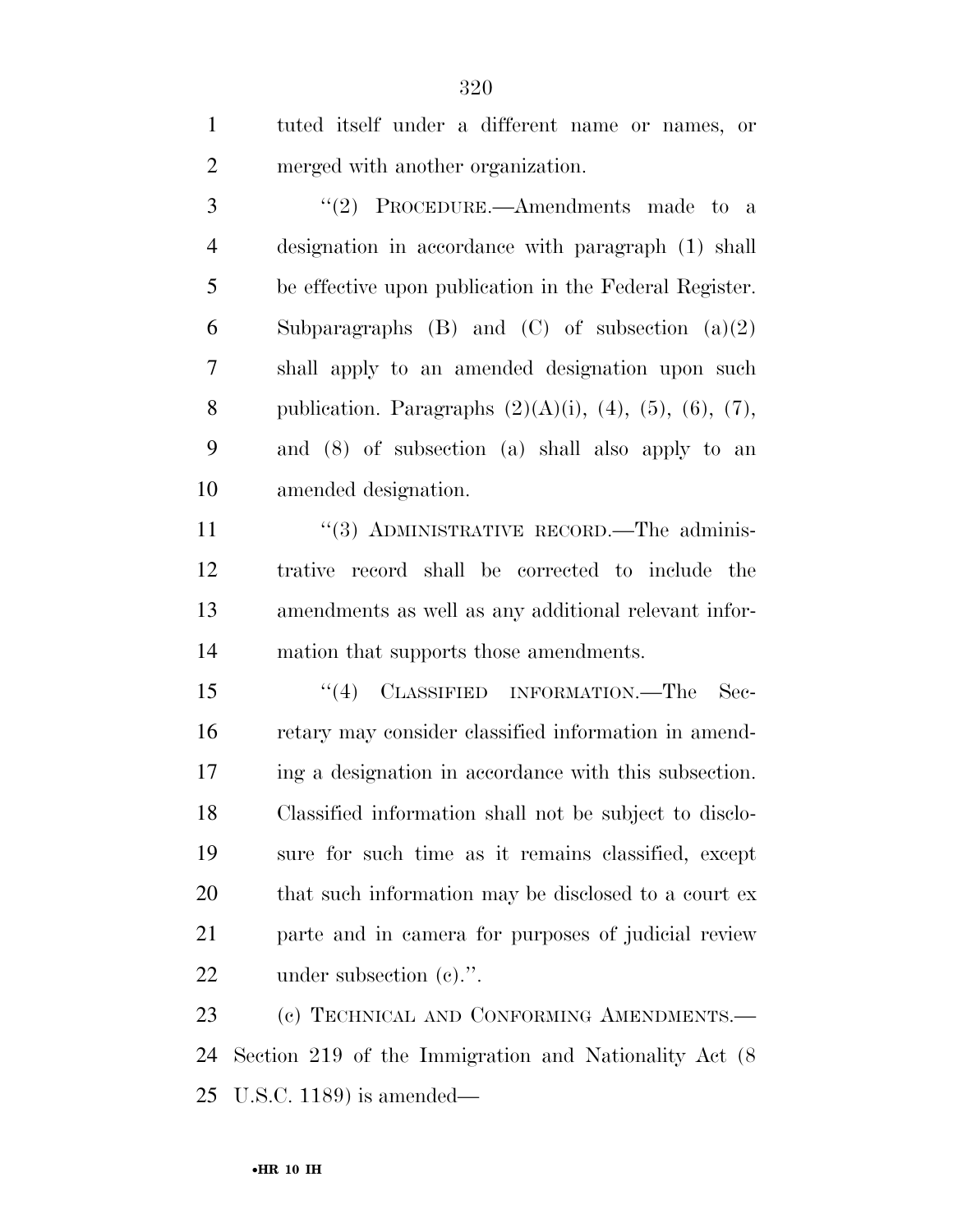| $\mathbf{1}$   | $(1)$ in subsection $(a)$ —                      |
|----------------|--------------------------------------------------|
| $\overline{2}$ | (A) in paragraph $(3)(B)$ , by striking "sub-    |
| 3              | section (b)" and inserting "subsection $(c)$ ";  |
| $\overline{4}$ | (B) in paragraph $(6)(A)$ —                      |
| 5              | (i) in the matter preceding clause (i),          |
| 6              | by striking "or a redesignation made under       |
| 7              | paragraph $(4)(B)$ " and inserting "at any       |
| 8              | time, and shall revoke a designation upon        |
| 9              | completion of a review conducted pursuant        |
| 10             | to subparagraphs $(B)$ and $(C)$ of para-        |
| 11             | graph $(4)$ "; and                               |
| 12             | (ii) in clause (i), by striking "or redes-       |
| 13             | ignation";                                       |
| 14             | $(C)$ in paragraph $(7)$ , by striking ", or the |
| 15             | revocation of a redesignation under paragraph    |
| 16             | $(6),$ "; and                                    |
| 17             | (D) in paragraph $(8)$ —                         |
| 18             | (i) by striking ", or if a redesignation         |
| 19             | under this subsection has become effective       |
| <b>20</b>      | under paragraph $(4)(B)$ ,"; and                 |
| 21             | (ii) by striking "or redesignation";             |
| 22             | and                                              |
| 23             | $(2)$ in subsection $(c)$ , as so redesignated—  |
| 24             | $(A)$ in paragraph $(1)$ , by striking "of the   |
| 25             | designation in the Federal Register," and all    |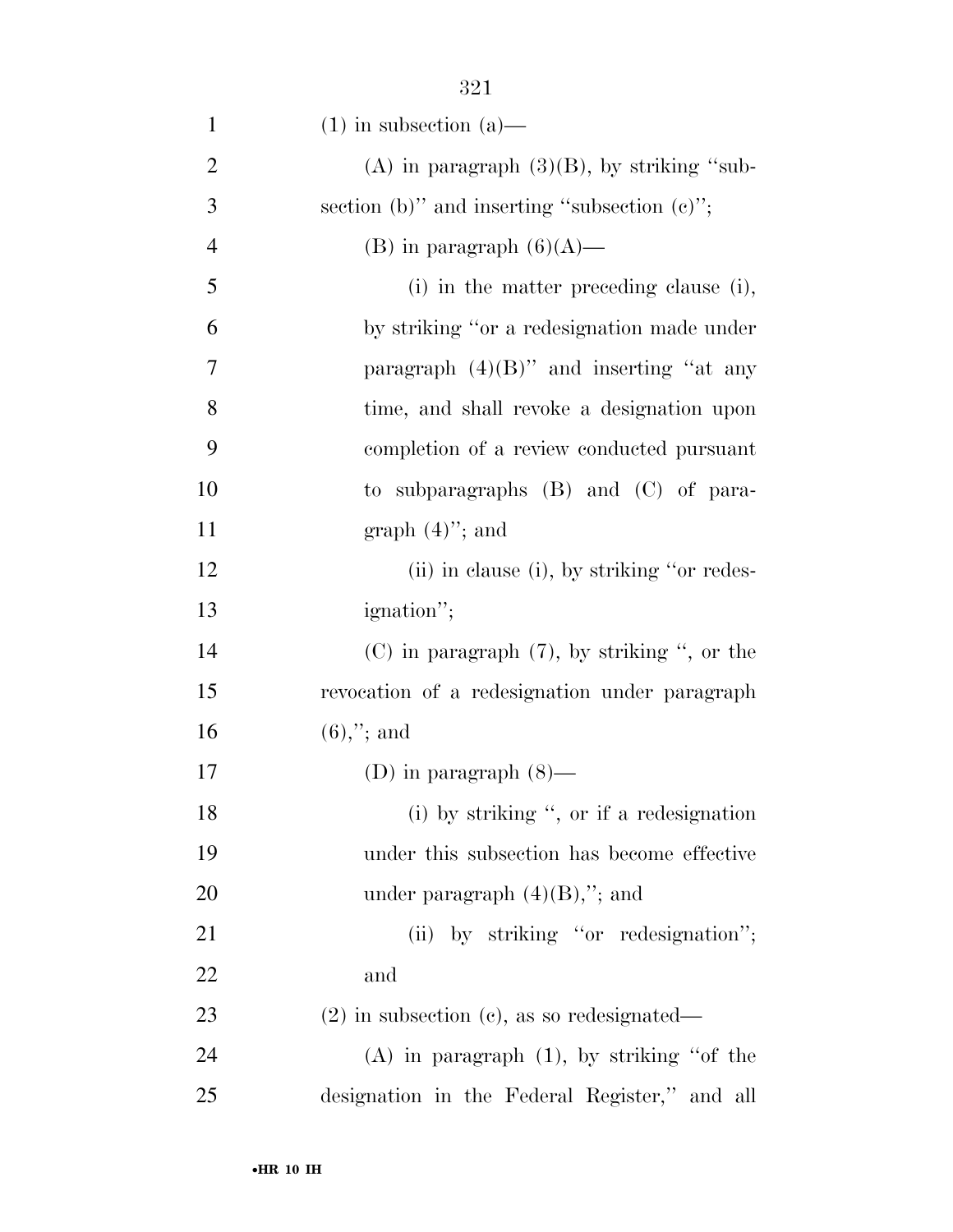| $\mathbf{1}$   | that follows through "review of the designa-                    |
|----------------|-----------------------------------------------------------------|
| $\overline{2}$ | tion" and inserting "in the Federal Register of                 |
| 3              | a designation, an amended designation, or a de-                 |
| $\overline{4}$ | termination in response to a petition for revoca-               |
| 5              | tion, the designated organization may seek judi-                |
| 6              | cial review";                                                   |
| 7              | (B) in paragraph $(2)$ , by inserting ",                        |
| 8              | amended designation, or determination in re-                    |
| 9              | sponse to a petition for revocation" after "des-                |
| 10             | ignation";                                                      |
| 11             | $(C)$ in paragraph $(3)$ , by inserting ",                      |
| 12             | amended designation, or determination in re-                    |
| 13             | sponse to a petition for revocation" after "des-                |
| 14             | ignation"; and                                                  |
| 15             | (D) in paragraph $(4)$ , by inserting ",                        |
| 16             | amended designation, or determination in re-                    |
| 17             | sponse to a petition for revocation" after "des-                |
| 18             | ignation" each place that term appears.                         |
| 19             | (d) SAVINGS PROVISION.—For purposes of applying                 |
| 20             | section 219 of the Immigration and Nationality Act on           |
| 21             | or after the date of enactment of this Act, the term "des-      |
| 22             | ignation", as used in that section, includes all redesigna-     |
| 23             | tions made pursuant to section $219(a)(4)(B)$ of the Immi-      |
| 24             | gration and Nationality Act $(8 \text{ U.S.C. } 1189(a)(4)(B))$ |
| 25             | prior to the date of enactment of this Act, and such redes-     |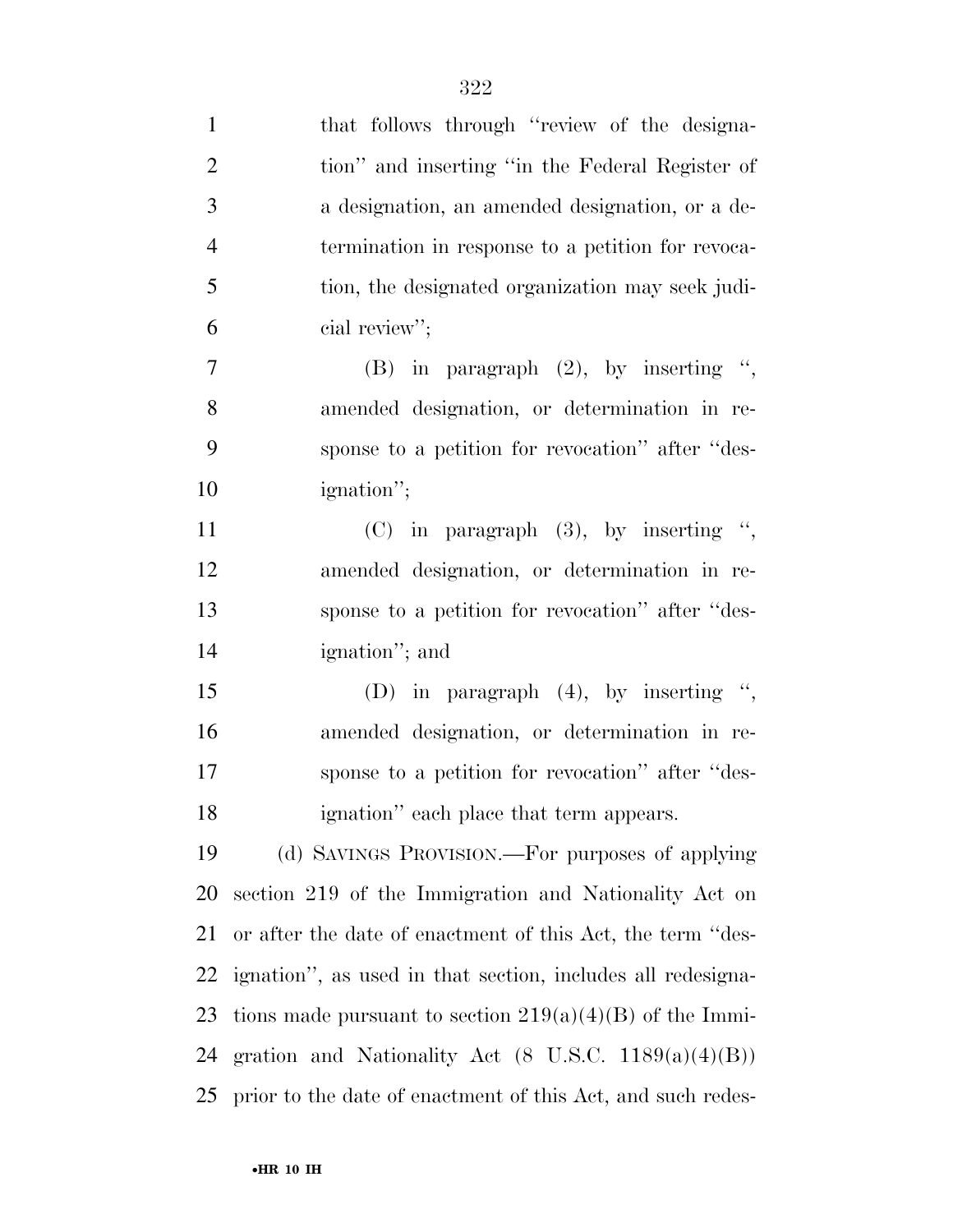ignations shall continue to be effective until revoked as provided in paragraph (5) or (6) of section 219(a) of the Immigration and Nationality Act (8 U.S.C. 1189(a)). **SEC. 4052. INCLUSION IN ANNUAL DEPARTMENT OF STATE COUNTRY REPORTS ON TERRORISM OF IN- FORMATION ON TERRORIST GROUPS THAT SEEK WEAPONS OF MASS DESTRUCTION AND GROUPS THAT HAVE BEEN DESIGNATED AS FOREIGN TERRORIST ORGANIZATIONS.**  (a) INCLUSION IN REPORTS.—Section 140 of the Foreign Relations Authorization Act, Fiscal Years 1988 and 1989 (22 U.S.C. 2656f) is amended— 13 (1) in subsection  $(a)(2)$ — (A) by inserting ''any terrorist group known to have obtained or developed, or to have attempted to obtain or develop, weapons of mass destruction,'' after ''during the preceding five years,''; and (B) by inserting ''any group designated by the Secretary as a foreign terrorist organization under section 219 of the Immigration and Na-22 tionality Act (8 U.S.C. 1189)," after "Export" 23 Administration Act of 1979,"; 24 (2) in subsection  $(b)(1)(C)(iii)$ , by striking 25 "and" at the end;

•**HR 10 IH**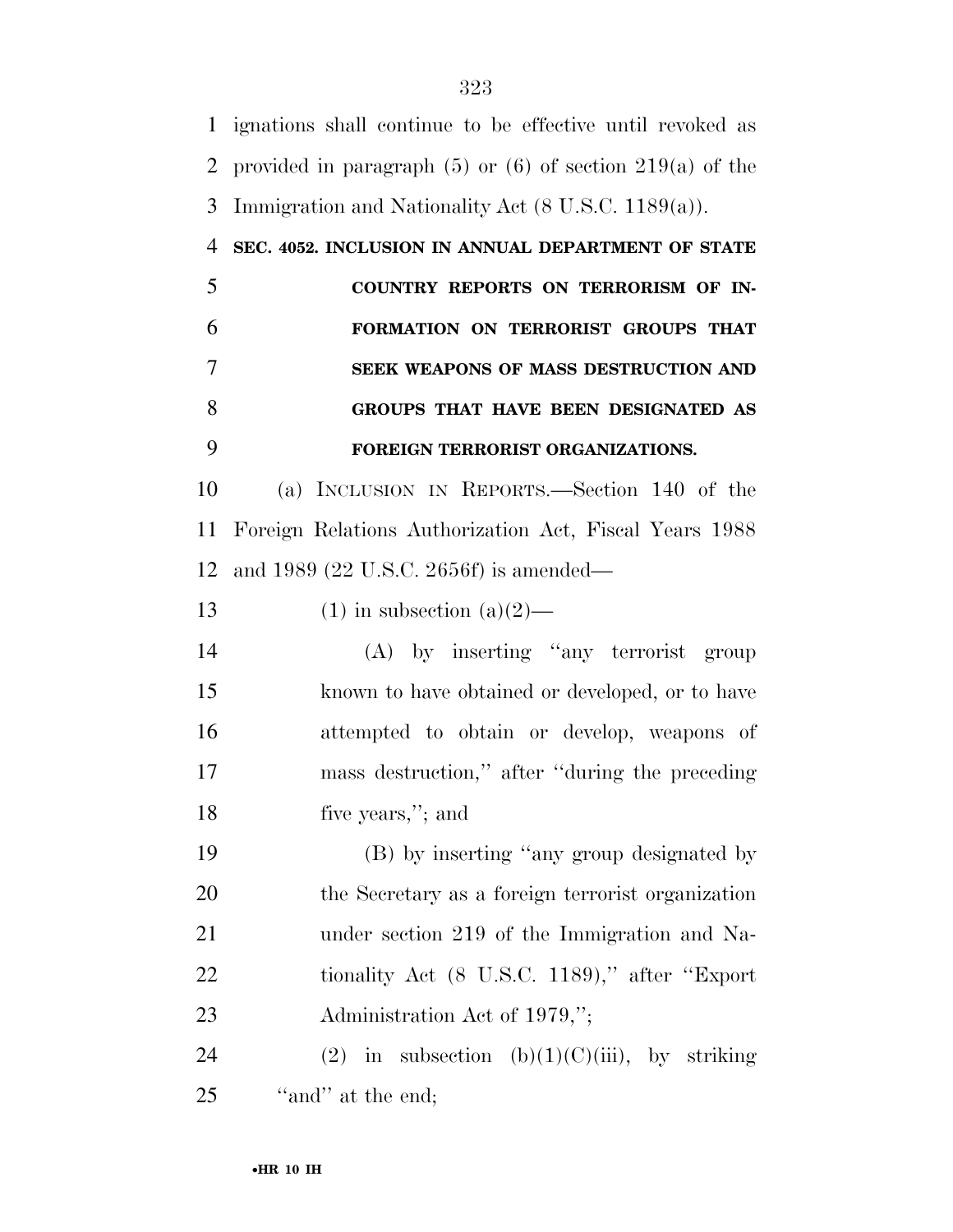| $\mathbf{1}$   | $(3)$ in subsection $(b)(1)(C)$ —                              |
|----------------|----------------------------------------------------------------|
| $\overline{2}$ | (A) by redesignating clause (iv) as clause                     |
| 3              | $(v)$ ; and                                                    |
| $\overline{4}$ | (B) by inserting after clause (iii) the fol-                   |
| 5              | lowing new clause:                                             |
| 6              | "(iv) providing weapons of mass de-                            |
| 7              | struction, or assistance in obtaining or de-                   |
| 8              | veloping such weapons, to terrorists or ter-                   |
| 9              | rorist groups; and"; and                                       |
| 10             | $(4)$ in subsection (b)(3) (as redesignated by sec-            |
| 11             | tion $4002(b)(2)(B)$ of this Act)—                             |
| 12             | $(A)$ by redesignating subparagraphs $(C)$ ,                   |
| 13             | $(D)$ , and $(E)$ as $(D)$ , $(E)$ , and $(F)$ , respectively; |
| 14             | and                                                            |
| 15             | $(B)$ by inserting after subparagraph $(B)$                    |
| 16             | the following new subparagraph:                                |
| 17             | "(C) efforts by those groups to obtain or                      |
| 18             | develop weapons of mass destruction;".                         |
| 19             | (b) EFFECTIVE DATE.—The amendments made by                     |
| 20             | subsection (a) shall apply beginning with the first report     |
| 21             | under section 140 of the Foreign Relations Authorization       |
| 22             | Act, Fiscal Years 1988 and 1989 (22 U.S.C. 2656f), sub-        |
| 23             | mitted more than one year after the date of the enactment      |
| 24             | of this Act.                                                   |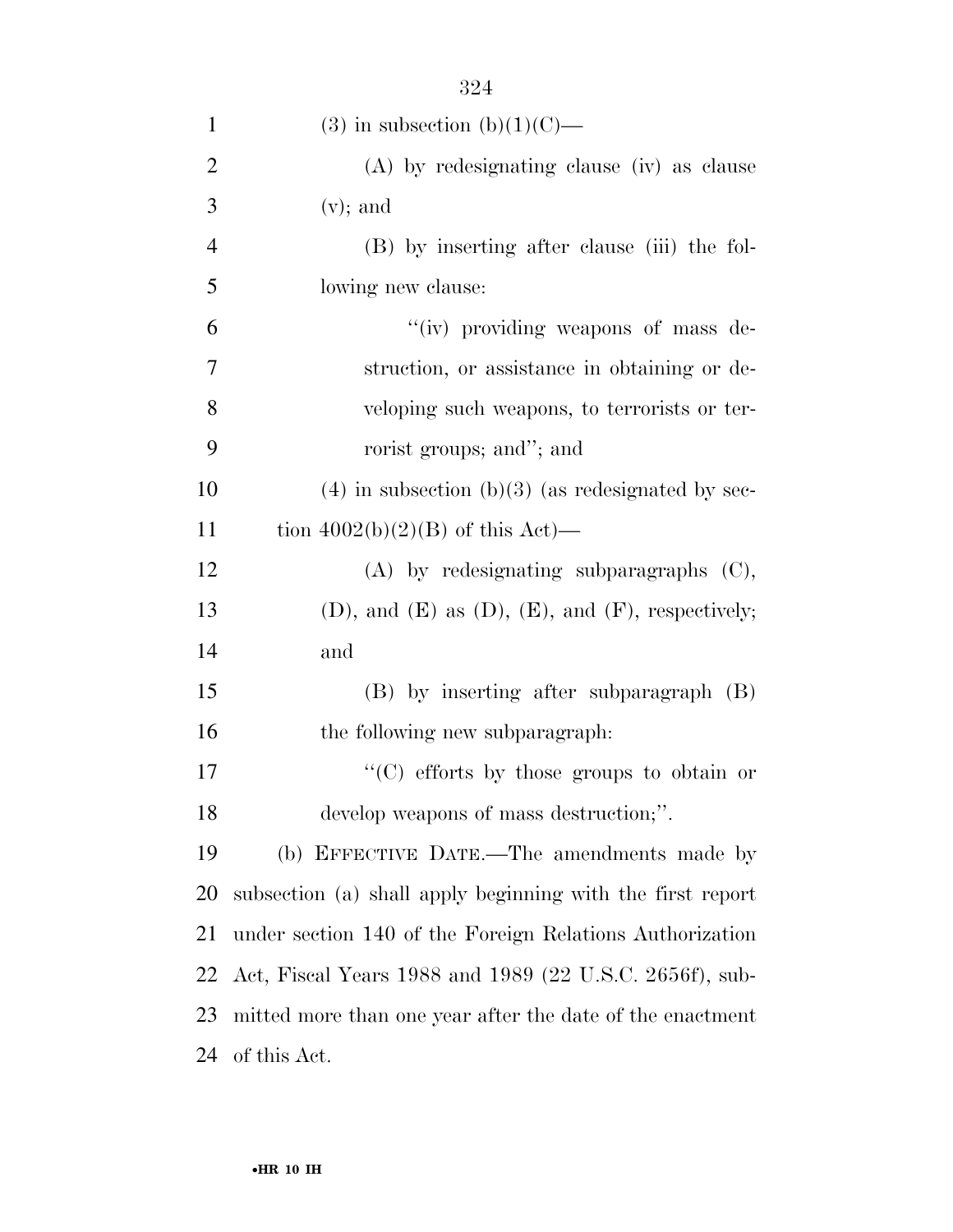# **Subtitle D—Afghanistan Freedom Support Act Amendments of 2004 SEC. 4061. SHORT TITLE.**  This subtitle may be cited as the ''Afghanistan Free- dom Support Act Amendments of 2004''. **SEC. 4062. COORDINATION OF ASSISTANCE FOR AFGHANI- STAN.**  (a) FINDINGS.—Congress finds that— (1) the Final Report of the National Commis- sion on Terrorist Attacks Upon the United States criticized the provision of United States assistance to Afghanistan for being too inflexible; and (2) the Afghanistan Freedom Support Act of 2002 (Public Law 107–327; 22 U.S.C. 7501 et seq.) contains provisions that provide for flexibility in the provision of assistance for Afghanistan and are not subject to the requirements of typical foreign assist- ance programs and provide for the designation of a coordinator to oversee United States assistance for Afghanistan. (b) DESIGNATION OF COORDINATOR.—Section 104(a) of the Afghanistan Freedom Support Act of 2002 (22 U.S.C. 7514(a)) is amended in the matter preceding paragraph (1) by striking ''is strongly urged to'' and in-

serting ''shall''.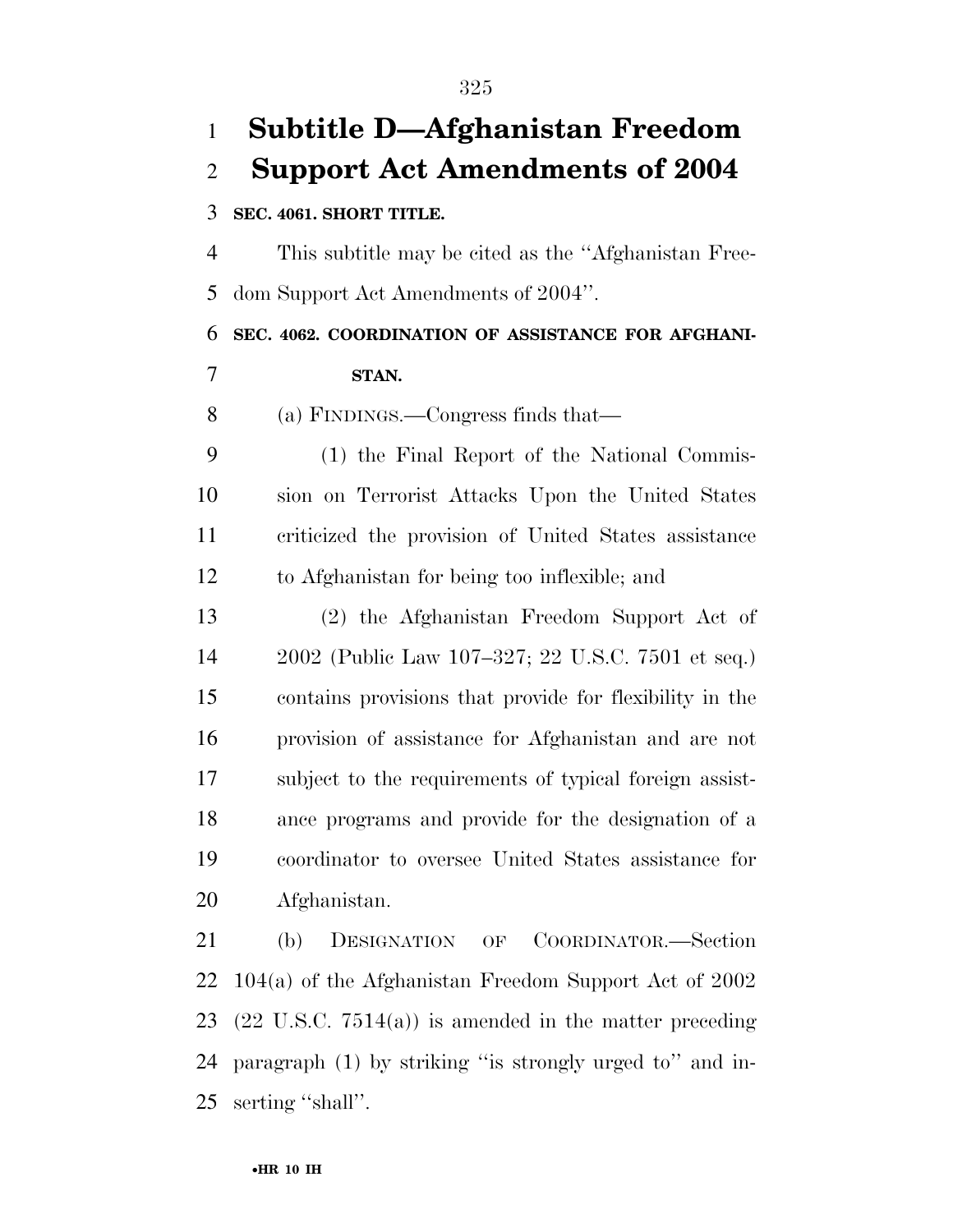(c) OTHER MATTERS.—Section 104 of such Act (22 U.S.C. 7514) is amended by adding at the end the fol-lowing:

 ''(c) PROGRAM PLAN.—The coordinator designated under subsection (a) shall annually submit to the Commit- tees on International Relations and Appropriations of the House of Representatives and the Committees on Foreign Relations and Appropriations of the Senate the Adminis- tration's plan for assistance to Afghanistan together with a description of such assistance in prior years.

11 "(d) COORDINATION WITH INTERNATIONAL COMMU- NITY.—The coordinator designated under subsection (a) shall work with the international community, including multilateral organizations and international financial in- stitutions, and the Government of Afghanistan to ensure that assistance to Afghanistan is implemented in a coher- ent, consistent, and efficient manner to prevent duplica-tion and waste.''.

# **SEC. 4063. GENERAL PROVISIONS RELATING TO THE AF- GHANISTAN FREEDOM SUPPORT ACT OF 2002.**  (a) ASSISTANCE TO PROMOTE ECONOMIC, POLITICAL AND SOCIAL DEVELOPMENT.—

23 (1) DECLARATION OF POLICY.—Congress reaf- firms the authorities contained in title I of the Af-ghanistan Freedom Support Act of 2002 (22 U.S.C.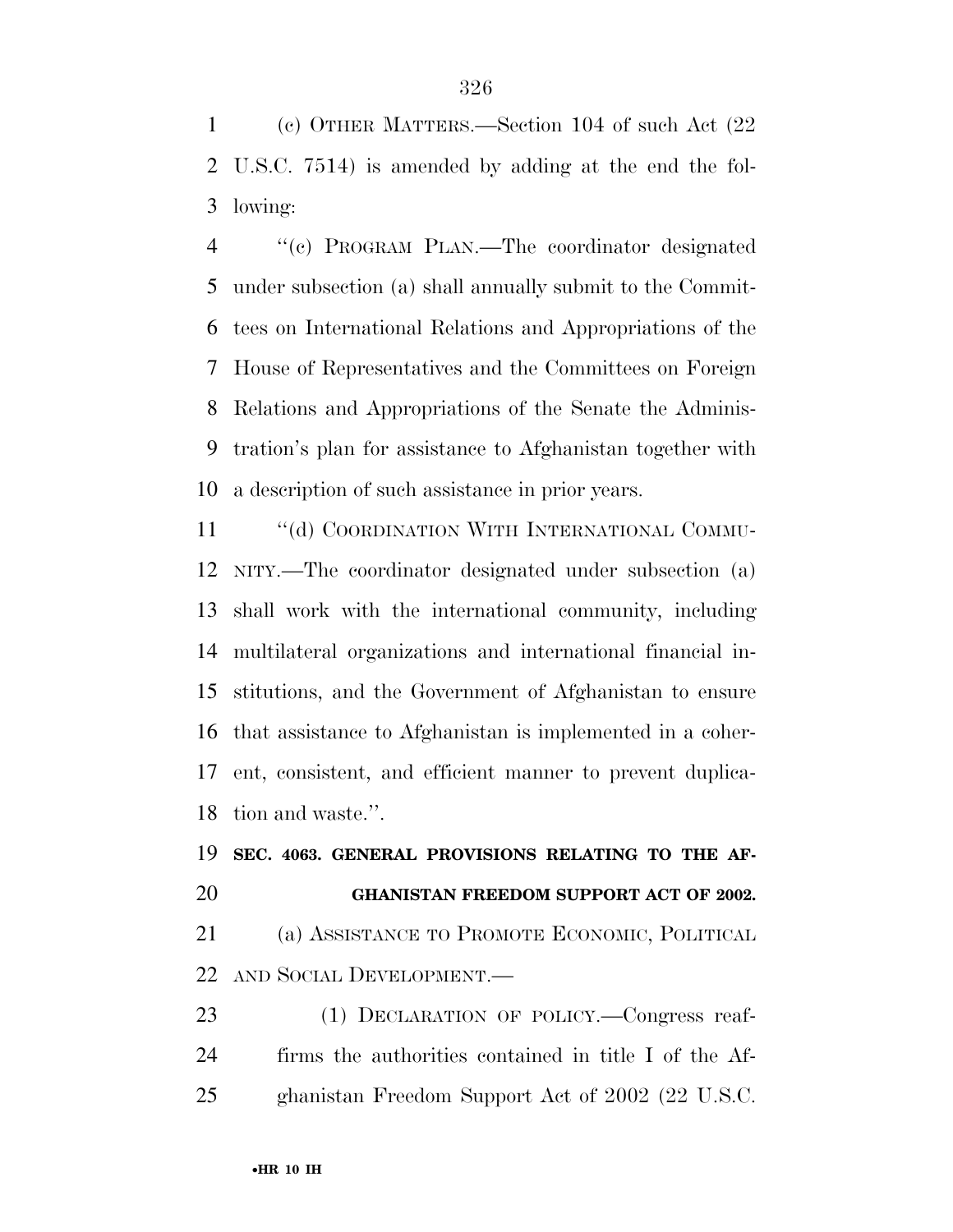| $\mathbf{1}$   | 7501 et seq.; relating to economic and democratic     |
|----------------|-------------------------------------------------------|
| $\overline{c}$ | development assistance for Afghanistan).              |
| 3              | (2)<br>PROVISION OF ASSISTANCE.-Section               |
| $\overline{4}$ | $103(a)$ of such Act (22 U.S.C. 7513(a)) is amended   |
| 5              | in the matter preceding paragraph (1) by striking     |
| 6              | "section $512$ of Public Law $107-115$ or any other   |
| 7              | similar" and inserting "any other".                   |
| 8              | (b) DECLARATIONS OF POLICY.—Congress makes the        |
| 9              | following declarations:                               |
| 10             | (1) The United States reaffirms the support           |
| 11             | that it and other countries expressed for the report  |
| 12             | entitled "Securing Afghanistan's Future" in their     |
| 13             | Berlin Declaration of April 2004. The United States   |
| 14             | should help enable the growth needed to create an     |
| 15             | economically sustainable Afghanistan capable of the   |
| 16             | poverty reduction and social development foreseen in  |
| 17             | the report.                                           |
| 18             | (2) The United States supports the parliamen-         |
| 19             | tary elections to be held in Afghanistan by April     |
| 20             | 2005 and will help ensure that such elections are not |
| 21             | undermined by warlords or narcotics traffickers.      |
| <u>22</u>      | $(3)(A)$ The United States continues to urge          |
| 23             | North Atlantic Treaty Organization members and        |
| 24             | other friendly countries to make much greater mili-   |
|                |                                                       |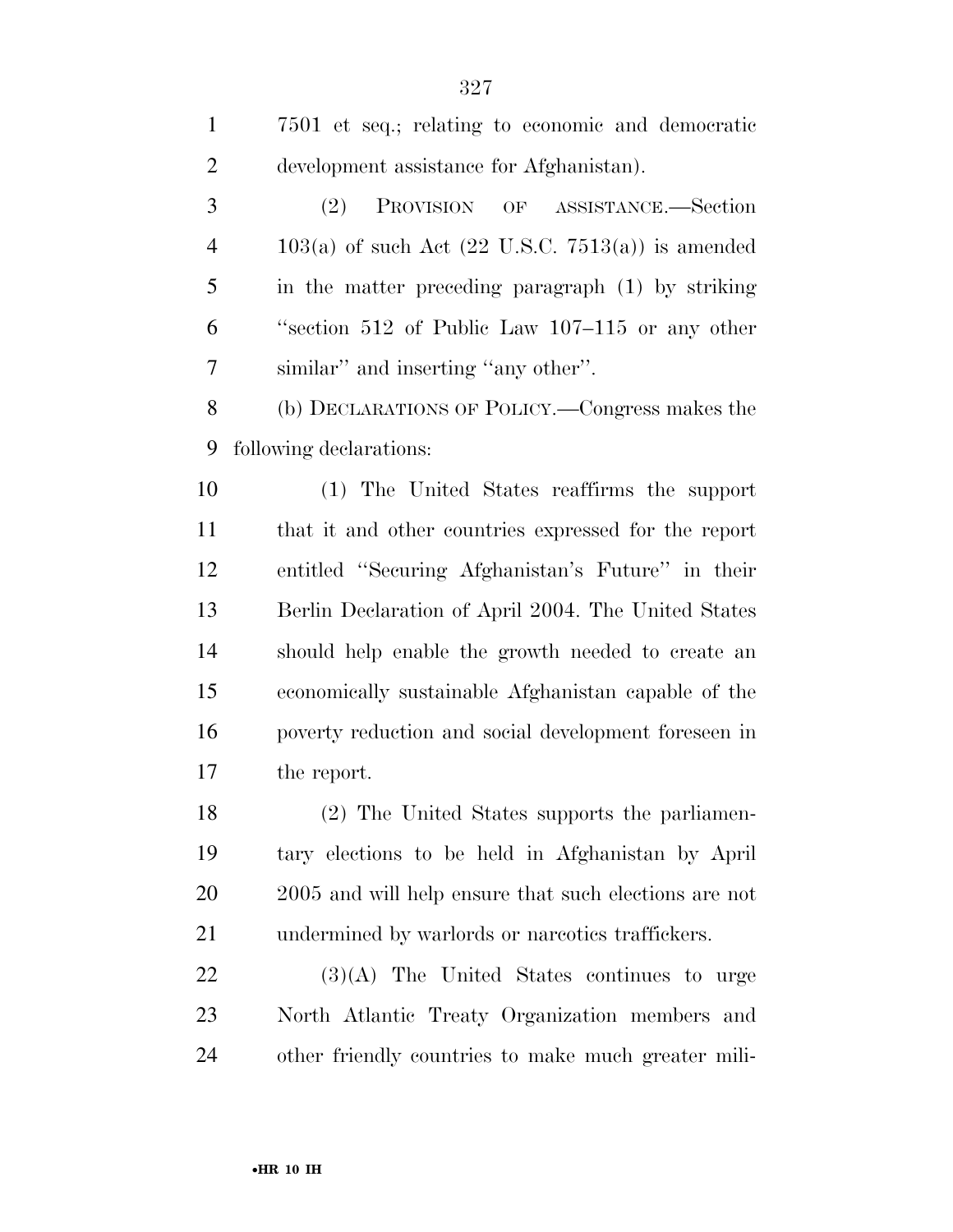|   | tary contributions toward securing the peace in Af-     |
|---|---------------------------------------------------------|
| 2 | ghanistan.                                              |
|   | (B) The United States should continue to lead           |
|   | in the security domain by, among other things, pro-     |
| 5 | viding logistical support to facilitate those contribu- |
|   |                                                         |

 (C) In coordination with the Government of Af- ghanistan, the United States should urge others, and act itself, to increase efforts to promote disar- mament, demobilization, and reintegration efforts, to enhance counternarcotics activities, to expand de- ployments of Provincial Reconstruction Teams, and to increase training of Afghanistan's National Army and its police and border security forces.

(c) LONG-TERM STRATEGY.—

 (1) STRATEGY.—Title III of such Act (22 U.S.C. 7551 et seq.) is amended by adding at the end the following:

 **''SEC. 304. FORMULATION OF LONG-TERM STRATEGY FOR AFGHANISTAN.** 

21  $\frac{1}{(a)}$  STRATEGY.

tions.

22 "(1) In GENERAL.—Not later than 180 days after the date of the enactment of the Afghanistan Freedom Support Act Amendments of 2004, the President shall formulate and transmit to the Com-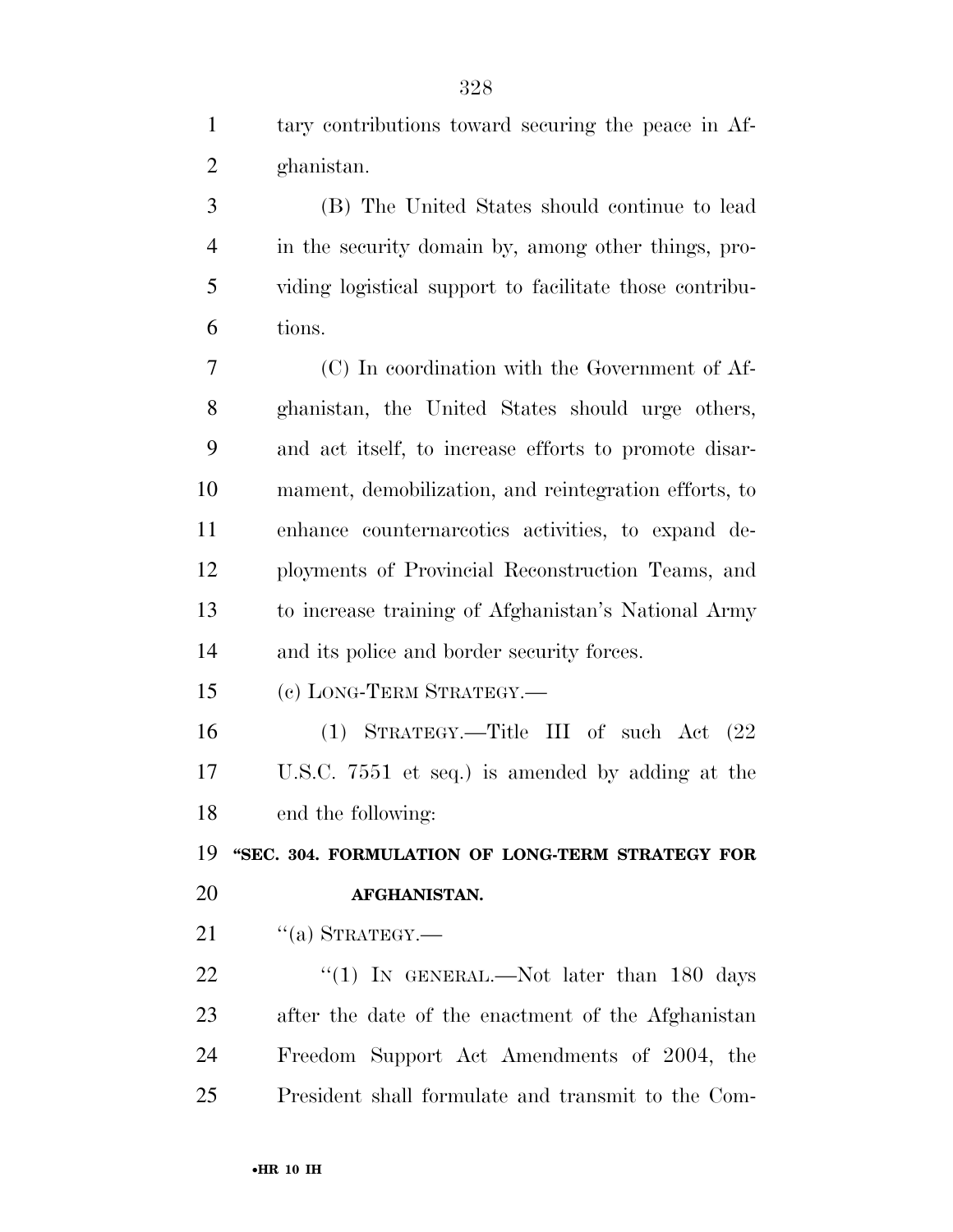mittee on International Relations of the House of Representatives and the Committee on Foreign Re- lations of the Senate a 5-year strategy for Afghani- stan that includes specific and measurable goals, timeframes for accomplishing such goals, and spe- cific resource levels necessary for accomplishing such goals for addressing the long-term development and security needs of Afghanistan, including sectors such as agriculture and irrigation, parliamentary and democratic development, the judicial system and rule of law, human rights, education, health, tele- communications, electricity, women's rights, counter- narcotics, police, border security, anti-corruption, and other law-enforcement activities.

 ''(2) ADDITIONAL REQUIREMENT.—The strat- egy shall also delineate responsibilities for achieving such goals and identify and address possible external factors that could significantly affect the achieve-ment of such goals.

20 "(b) IMPLEMENTATION.—Not later than 30 days after the date of the transmission of the strategy required by subsection (a), the Secretary of State, the Adminis- trator of the United States Agency for International De- velopment, and the Secretary of Defense shall submit to the Committee on International Relations of the House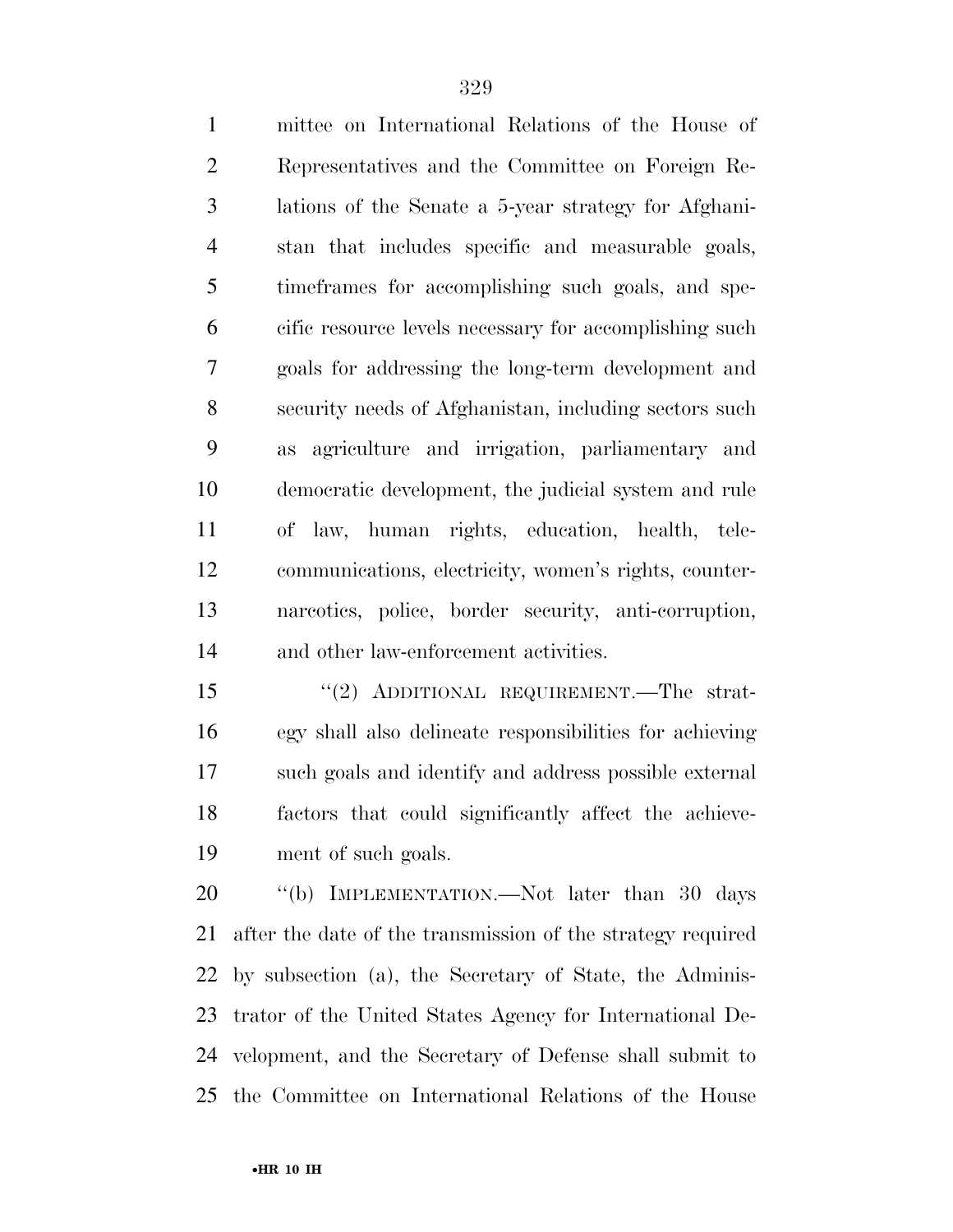of Representatives and the Committee on Foreign Rela- tions of the Senate a written 5-year action plan to imple- ment the strategy developed pursuant to subsection (a). Such action plan shall include a description and schedule of the program evaluations that will monitor progress to-ward achieving the goals described in subsection (a).

 ''(c) REVIEW.—The Secretary of State, the Adminis- trator of the United States Agency for International De- velopment, and the Secretary of Defense shall carry out an annual review of the strategy required by subsection (a) and the action plan required by subsection (b).

12 "(d) MONITORING.—The report required by section 13  $206(c)(2)$  of this Act shall include—

 $\frac{1}{2}$  (1) a description of progress toward implemen- tation of both the strategy required by subsection (a) and the action plan required by subsection (b); and

18  $\frac{1}{2}$  a description of any changes to the strat- egy or action plan since the date of the submission of the last report required by such section.''.

21 (2) CLERICAL AMENDMENT.—The table of con- tents for such Act (22 U.S.C. 7501 note) is amend- ed by adding after the item relating to section 303 the following:

''Sec. 304. Formulation of long-term strategy for Afghanistan.''.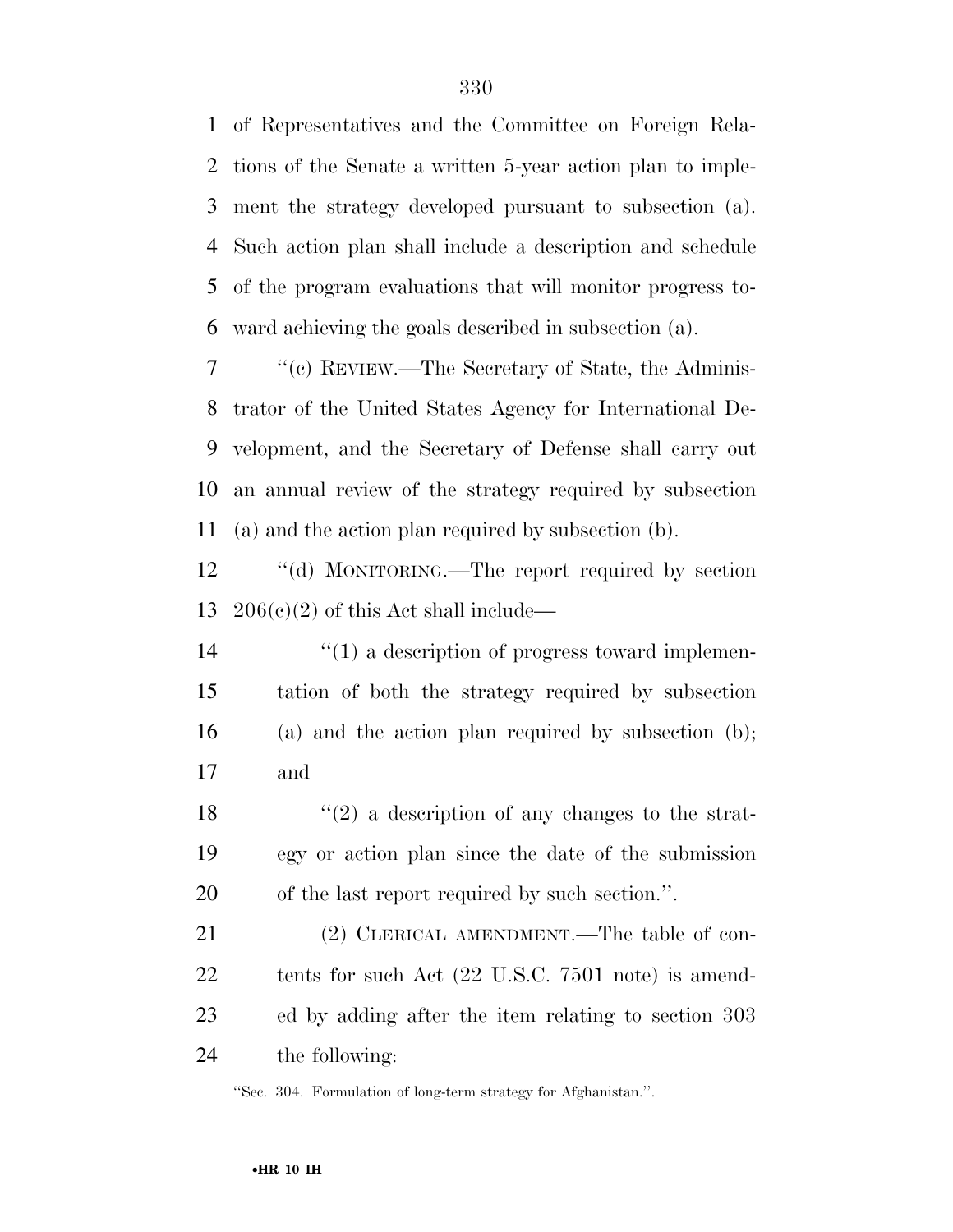| 1              | SEC. 4064. RULE OF LAW AND RELATED ISSUES.                 |
|----------------|------------------------------------------------------------|
| $\overline{2}$ | Section $103(a)(5)(A)$ of the Afghanistan Freedom          |
| 3              | Support Act of 2002 (22 U.S.C. $7513(a)(5)(A)$ ) is amend- |
| $\overline{4}$ | $ed$ —                                                     |
| 5              | $(1)$ in clause $(v)$ , to read as follows:                |
| 6              | $f'(v)$ support for the activities of the                  |
| 7              | Government of Afghanistan to develop                       |
| 8              | modern legal codes and court rules, to pro-                |
| 9              | vide for the creation of legal assistance                  |
| 10             | programs, and other initiatives to promote                 |
| 11             | the rule of law in Afghanistan;";                          |
| 12             | $(2)$ in clause (xii), to read as follows:                 |
| 13             | "(xii) support for the effective admin-                    |
| 14             | istration of justice at the national, re-                  |
| 15             | gional, and local levels, including programs               |
| 16             | to improve penal institutions and the reha-                |
| 17             | bilitation of prisoners, to establish a re-                |
| 18             | sponsible and community-based police                       |
| 19             | force, and to rehabilitate or construct                    |
| 20             | courthouses and detention facilities;"; and                |
| 21             | $(3)$ in clause (xiii), by striking "and" at the           |
| 22             | end;                                                       |
| 23             | $(4)$ in clause (xiv), by striking the period at the       |
| 24             | end and inserting "; and"; and                             |
| 25             | $(5)$ by adding at the end the following:                  |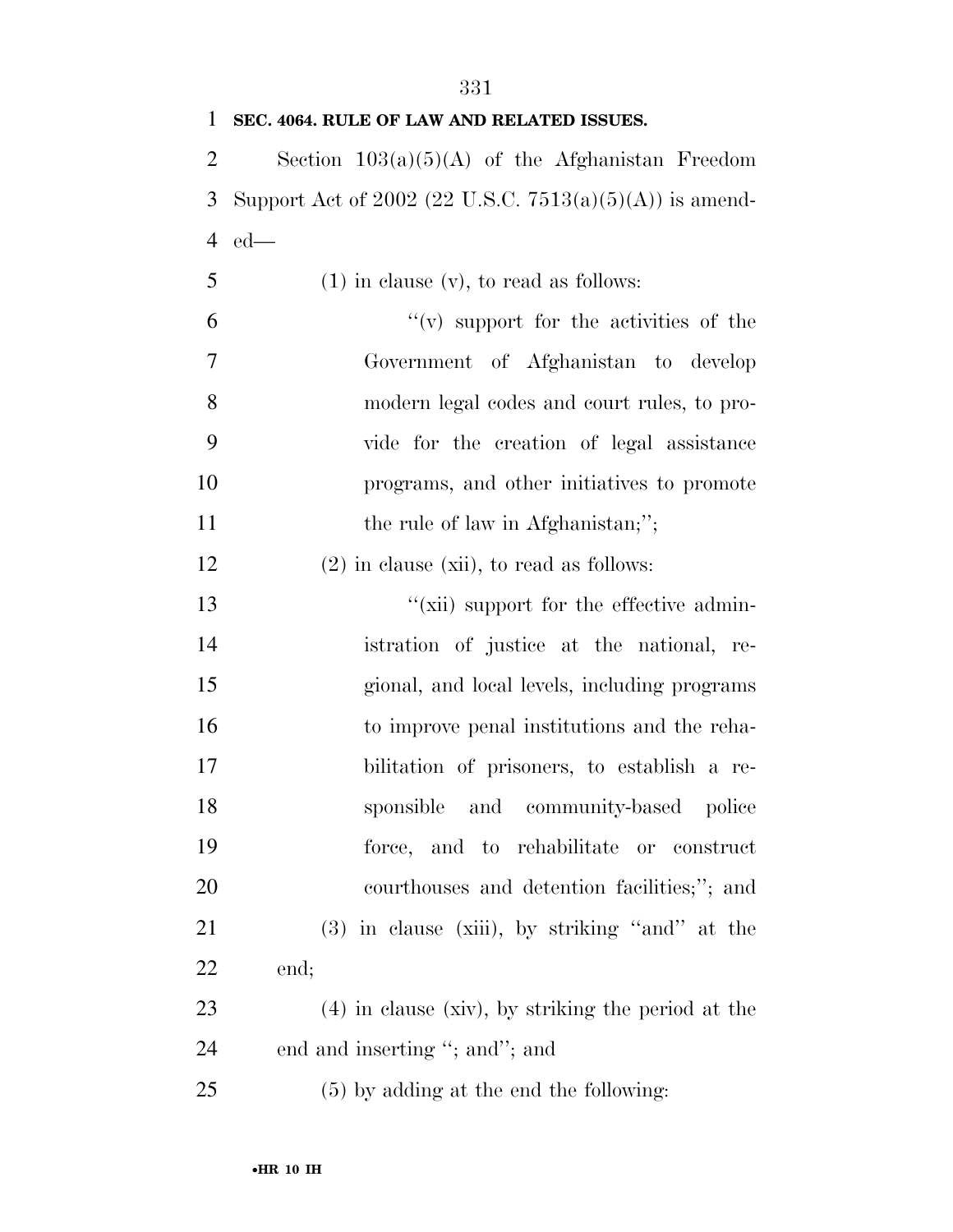$''(xy)$  assistance for the protection of Afghanistan's culture, history, and na- tional identity, including with the rehabili- tation of Afghanistan's museums and sites of cultural significance.''.

#### **SEC. 4065. MONITORING OF ASSISTANCE.**

 Section 108 of the Afghanistan Freedom Support Act of 2002 (22 U.S.C. 7518) is amended by adding at the end the following:

10 "(c) MONITORING OF ASSISTANCE FOR AFGHANI-STAN.—

12 "(1) REPORT.—Not later than January 15, 2005, and every six months thereafter, the Secretary of State, in consultation with the Administrator for the United States Agency for International Develop- ment, shall submit to the Committee on Inter- national Relations of the House of Representatives and the Committee on Foreign Relations of the Sen- ate a report on the obligations and expenditures of United States assistance for Afghanistan from all United States Government agencies.

22 "(2) SUBMISSION OF INFORMATION FOR RE- PORT.—The head of each United States Government agency referred to in paragraph (1) shall provide on a timely basis to the Secretary of State such infor-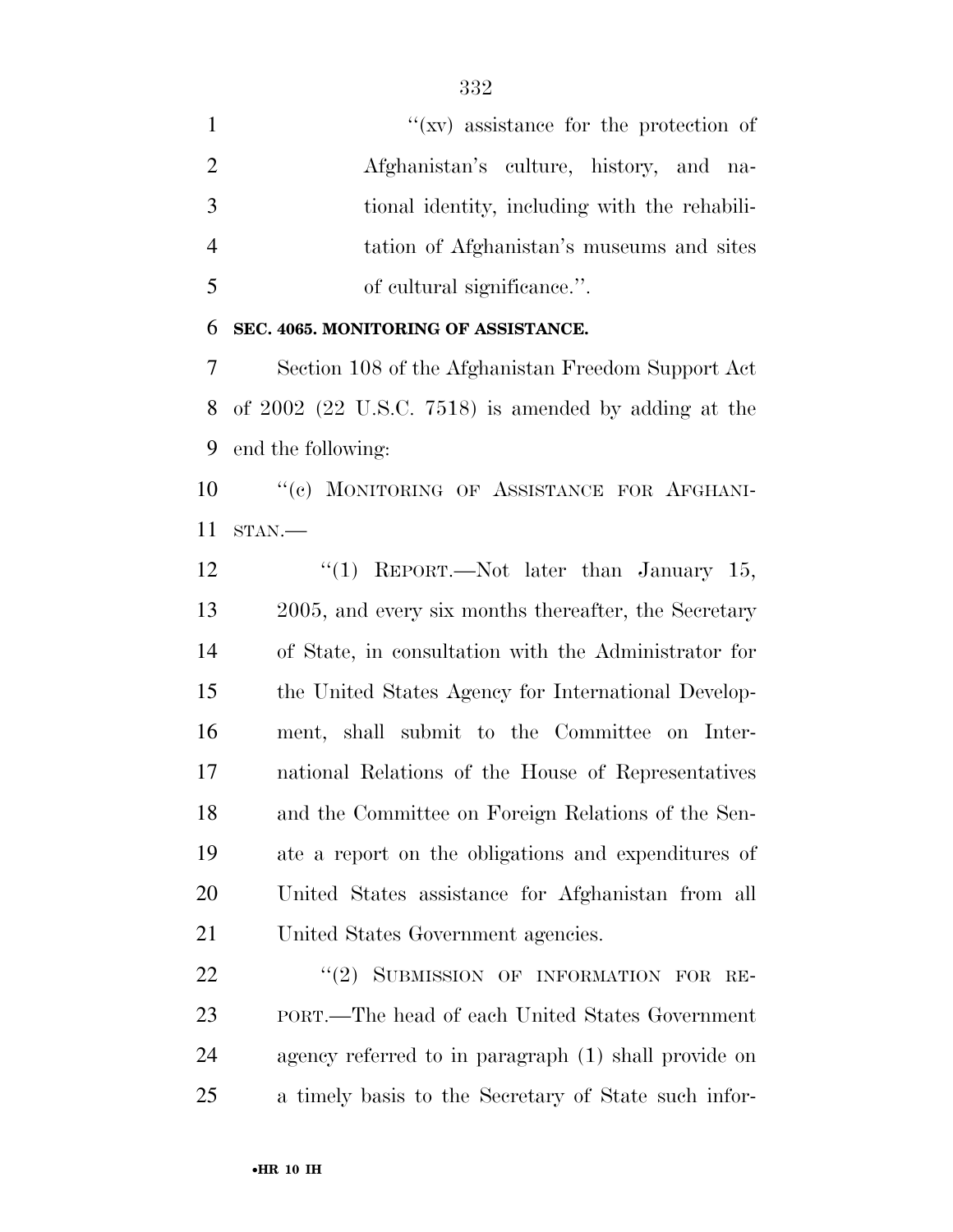| $\mathbf{1}$   | mation as the Secretary may reasonably require to          |
|----------------|------------------------------------------------------------|
| $\overline{2}$ | allow the Secretary to prepare and submit the report       |
| 3              | required by such paragraph.".                              |
| $\overline{4}$ | SEC. 4066. UNITED STATES POLICY TO SUPPORT DISAR-          |
| 5              | MAMENT OF PRIVATE MILITIAS AND TO SUP-                     |
| 6              | <b>PORT</b><br><b>EXPANSION OF</b><br><b>INTERNATIONAL</b> |
| $\overline{7}$ | PEACEKEEPING AND SECURITY OPERATIONS                       |
| 8              | IN AFGHANISTAN.                                            |
| 9              | (a) DISARMAMENT OF PRIVATE MILITIAS.—Section               |
| 10             | 103 of the Afghanistan Freedom Support Act of 2002 (22)    |
| 11             | U.S.C. 7513) is amended by adding at the end the fol-      |
| 12             | lowing:                                                    |
| 13             | "(d) UNITED STATES POLICY RELATING TO DISAR-               |
| 14             | MAMENT OF PRIVATE MILITIAS.                                |
| 15             | "(1) IN GENERAL.—It shall be the policy of the             |
| 16             | United States to take immediate steps to provide ac-       |
| 17             | tive support for the disarmament, demobilization,          |
| 18             | and reintegration of armed soldiers, particularly          |
| 19             | child soldiers, in Afghanistan, in close consultation      |
| 20             | with the President of Afghanistan.                         |
| 21             | "(2) REPORT.—The report required by section                |
| 22             | $206(c)(2)$ of this Act shall include a description of     |
| 23             | the progress to implement paragraph $(1)$ .".              |
| 24             | (b) INTERNATIONAL PEACEKEEPING AND SECURITY                |
| 25             | OPERATIONS.—Section 103 of such Act (22 U.S.C.             |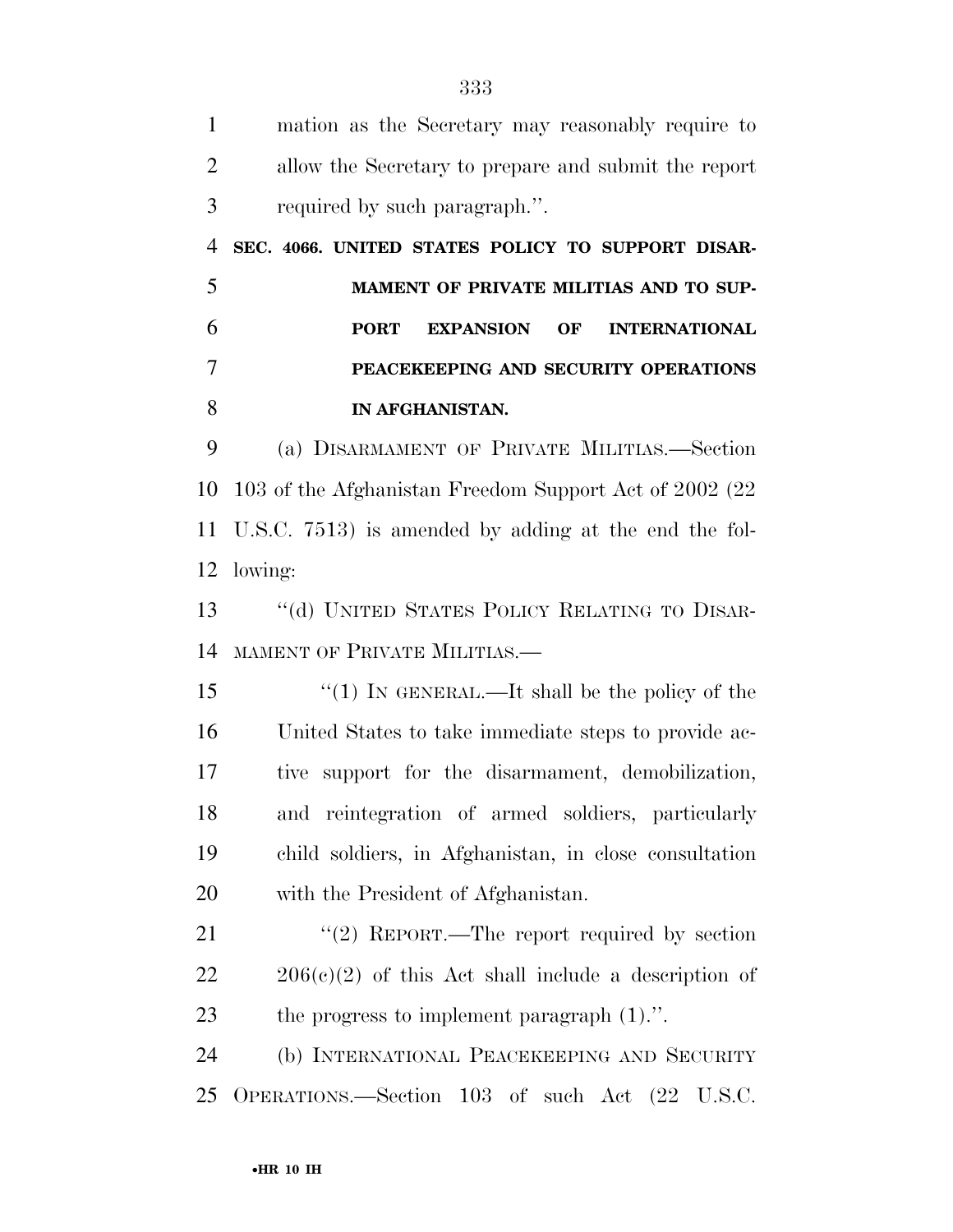7513(d)), as amended by subsection (a), is further amend-ed by adding at the end the following:

 ''(e) UNITED STATES POLICY RELATING TO INTER- NATIONAL PEACEKEEPING AND SECURITY OPER- ATIONS.—It shall be the policy of the United States to make every effort to support the expansion of inter- national peacekeeping and security operations in Afghani-stan in order to—

 $\frac{4}{1}$  increase the area in which security is pro- vided and undertake vital tasks related to promoting security, such as disarming warlords, militias, and irregulars, and disrupting opium production; and ''(2) safeguard highways in order to allow the free flow of commerce and to allow material assist-ance to the people of Afghanistan, and aid personnel

in Afghanistan, to move more freely.''.

**SEC. 4067. EFFORTS TO EXPAND INTERNATIONAL PEACE-**

## **KEEPING AND SECURITY OPERATIONS IN AF-GHANISTAN.**

 Section 206(d)(1) of the Afghanistan Freedom Sup-21 port Act of (22 U.S.C.  $7536(d)(1)$ ) is amended to read as follows:

23 "(1) EFFORTS TO EXPAND INTERNATIONAL PEACEKEEPING AND SECURITY OPERATIONS IN AF-GHANISTAN.—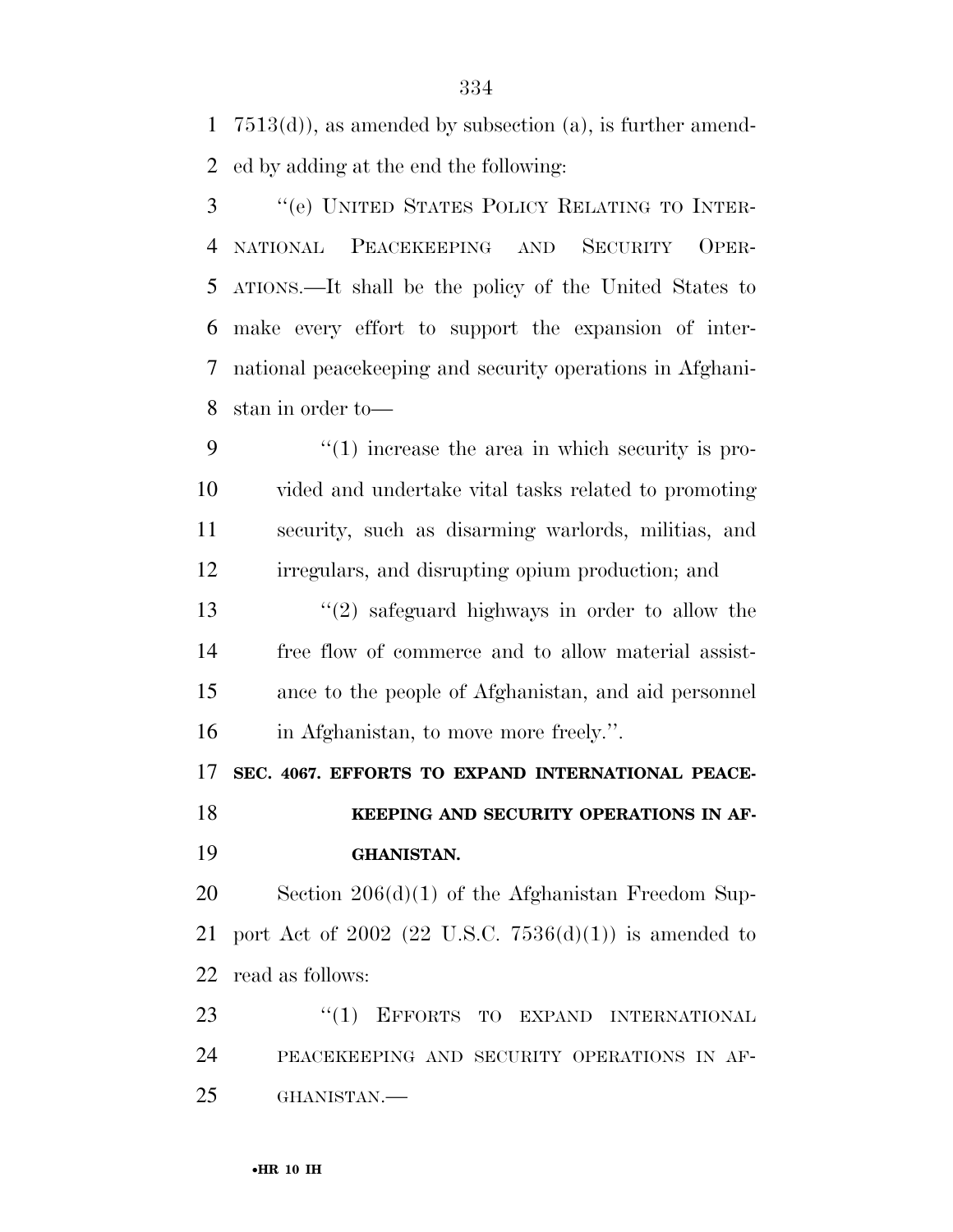1 "(A) EFFORTS.—The President shall en- courage, and, as authorized by law, enable other countries to actively participate in expanded international peacekeeping and security oper- ations in Afghanistan, especially through the provision of military personnel for extended pe- riods of time. ''(B) REPORTS.—The President shall pre-

 pare and transmit to the Committee on Inter- national Relations of the House of Representa- tives and the Committee on Foreign Relations of the Senate a report on efforts carried out pursuant to subparagraph (A). The first report under this subparagraph shall be transmitted not later than 60 days after the date of the en- actment of the Afghanistan Freedom Support Act Amendments of 2004 and subsequent re- ports shall be transmitted every six months thereafter and may be included in the report re-20 quired by section  $206(e)(2)$  of this Act.".

# **SEC. 4068. PROVISIONS RELATING TO COUNTERNARCOTICS**

**EFFORTS IN AFGHANISTAN.** 

 (a) COUNTERNARCOTICS EFFORTS.—The Afghani- stan Freedom Support Act of 2002 (22 U.S.C. 7501 et seq.) is amended—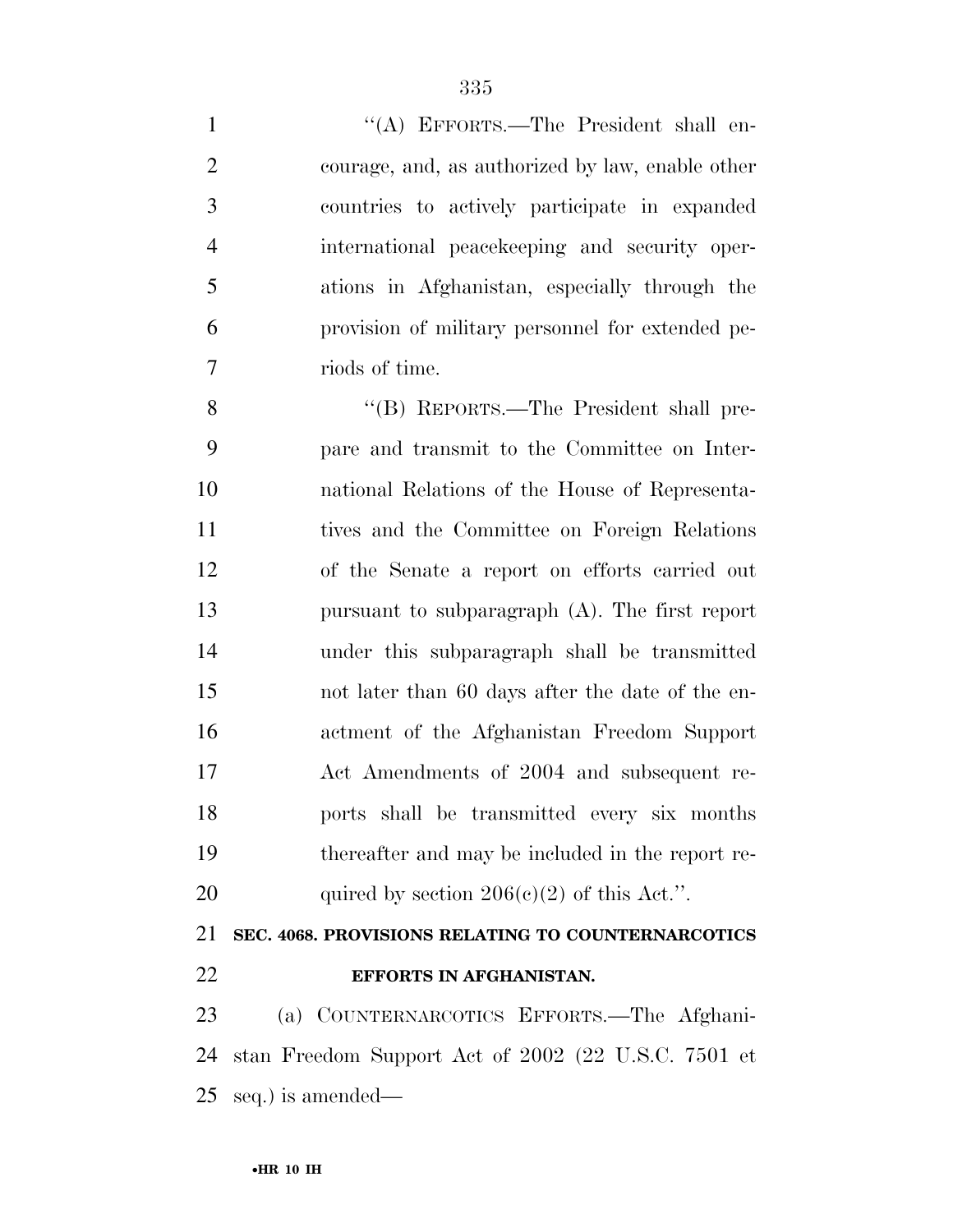(1) by redesignating— 2 (A) title III as title IV; and (B) sections 301 through 304 as sections 4 401 through 404, respectively; and (2) by inserting after title II the following: **''TITLE III—PROVISIONS RELAT- ING TO COUNTERNARCOTICS EFFORTS IN AFGHANISTAN ''SEC. 301. ASSISTANCE FOR COUNTERNARCOTICS EF- FORTS.**  ''In addition to programs established pursuant to sec-

12 tion  $103(a)(3)$  of this Act or other similar programs, the President is authorized and encouraged to implement spe- cific initiatives to assist in the eradication of poppy cul- tivation and the disruption of heroin production in Af-ghanistan, such as—

 $\frac{1}{2}$  (1) promoting alternatives to poppy cultiva- tion, including the introduction of high value crops that are suitable for export and the provision of ap- propriate technical assistance and credit mechanisms for farmers;

22  $\frac{1}{2}$   $\frac{1}{2}$  enhancing the ability of farmers to bring legitimate agricultural goods to market;

24  $(3)$  notwithstanding section 660 of the For-eign Assistance Act of 1961 (22 U.S.C. 2420), as-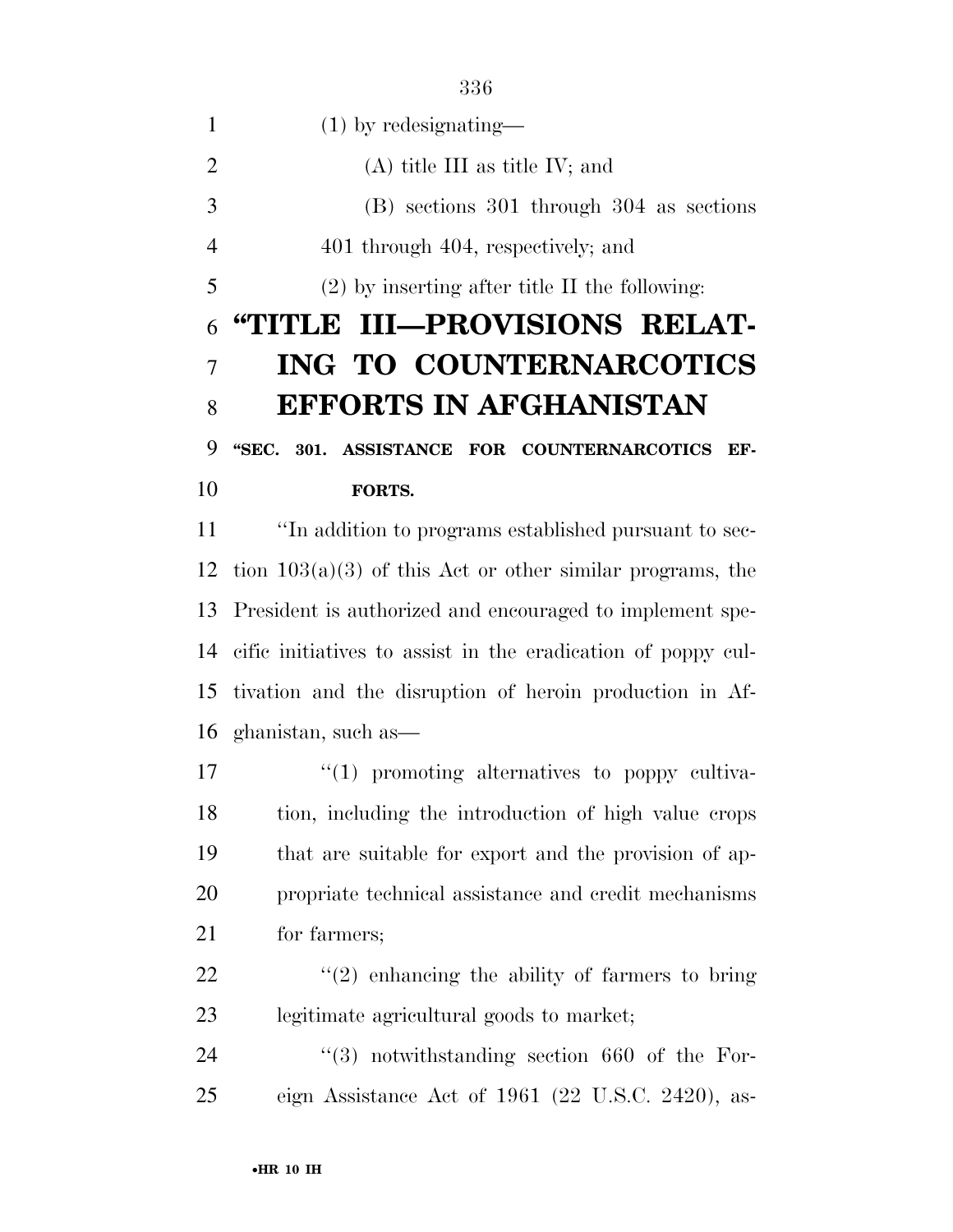| $\mathbf{1}$   | sistance, including nonlethal equipment, training (in-                       |
|----------------|------------------------------------------------------------------------------|
| $\overline{2}$ | cluding training in internationally recognized stand-                        |
| 3              | ards of human rights, the rule of law, anti-corrup-                          |
| $\overline{4}$ | tion, and the promotion of civilian police roles that                        |
| 5              | support democracy), and payments, during fiscal                              |
| 6              | years 2006 through 2008, for salaries for special                            |
| 7              | counternareotics police and supporting units;                                |
| 8              | "(4) training the Afghan National Army in                                    |
| 9              | counternareotics activities; and                                             |
| 10             | "(5) creating special counternareotics courts,                               |
| 11             | prosecutors, and places of incarceration.".                                  |
| 12             | (b) CLERICAL AMENDMENTS.—The table of contents                               |
| 13             | for such Act $(22 \text{ U.S.C. } 7501 \text{ note})$ is amended—            |
| 14             | $(1)$ by redesignating—                                                      |
| 15             | $(A)$ the item relating to title III as the                                  |
| 16             | item relating to title IV; and                                               |
| 17             | $(B)$ the items relating to sections 301                                     |
| 18             | through 304 as the items relating to sections                                |
| 19             | $401$ through $404$ ; and                                                    |
| 20             | $(2)$ by inserting after the items relating to title                         |
| 21             | II the following:                                                            |
|                | "TITLE III—PROVISIONS RELATING TO COUNTERNARCOTICS<br>EFFORTS IN AFGHANISTAN |

''Sec. 301. Assistance for counternarcotics efforts.''.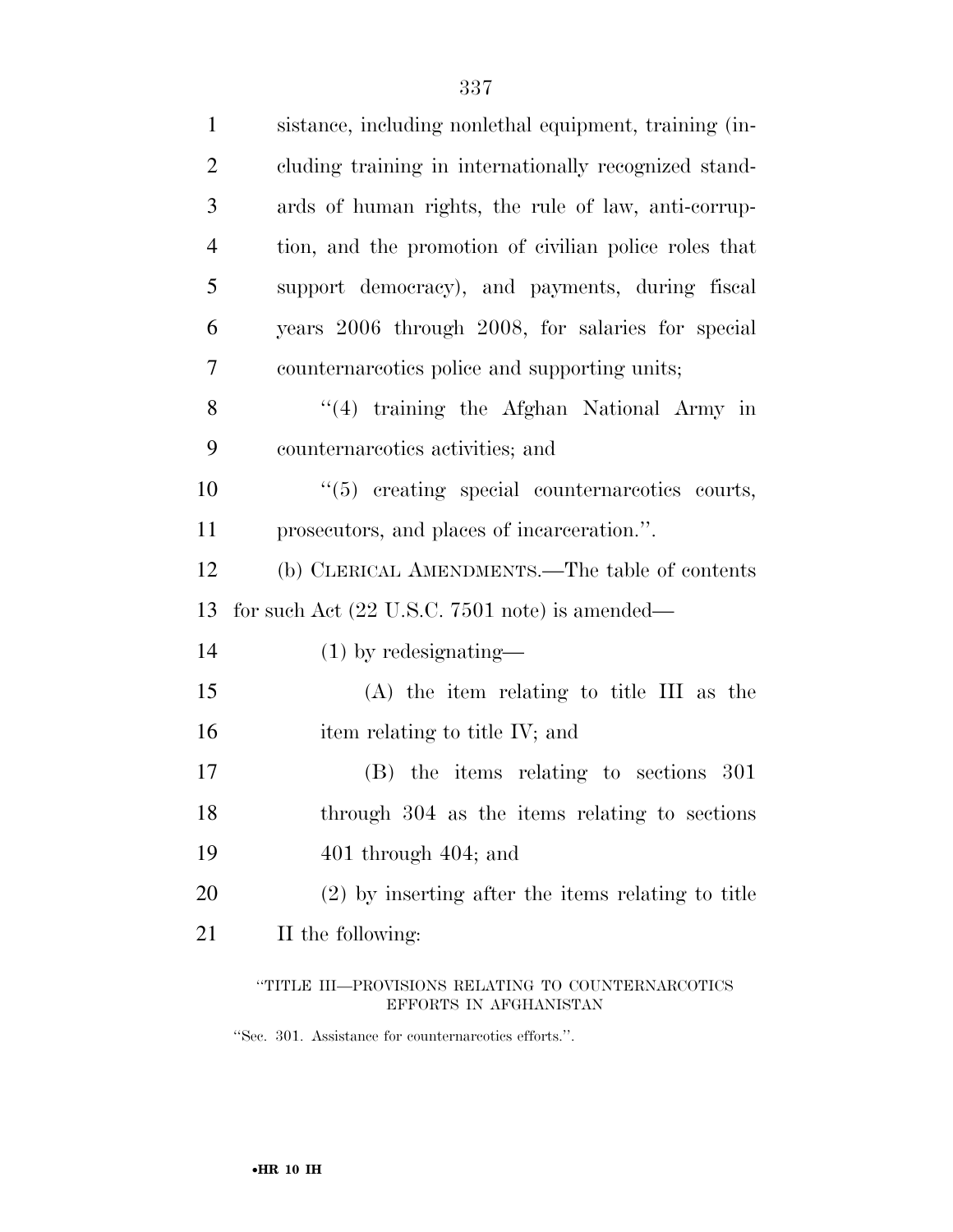## **SEC. 4069. ADDITIONAL AMENDMENTS TO THE AFGHANI-STAN FREEDOM SUPPORT ACT OF 2002.**

 (a) TECHNICAL AMENDMENT.—Section 103(a)(7)(A)(xii) of the Afghanistan Freedom Support 5 Act of 2002 (22 U.S.C.  $7513(a)(7)(A)(xii)$ ) is amended by striking ''National'' and inserting ''Afghan Inde-pendent''.

8 (b) REPORTING REQUIREMENT.—Section  $206(c)(2)$ 9 of such Act  $(22 \text{ U.S.C. } 7536(c)(2))$  is amended in the mat- ter preceding subparagraph (A) by striking ''2007'' and 11 inserting "2012".

#### **SEC. 4070. REPEAL.**

 Section 620D of the Foreign Assistance Act of 1961 (22 U.S.C. 2374; relating to prohibition on assistance to Afghanistan) is hereby repealed.

## **Subtitle E—Provisions Relating to Saudi Arabia and Pakistan**

**SEC. 4081. NEW UNITED STATES STRATEGY FOR RELATION-**

#### **SHIP WITH SAUDI ARABIA.**

 (a) SENSE OF CONGRESS.—It is the sense of Con- gress that the relationship between the United States and Saudi Arabia should include a more robust dialogue be- tween the people and Government of the United States and the people and Government of Saudi Arabia in order to provide for a reevaluation of, and improvements to, the relationship by both sides.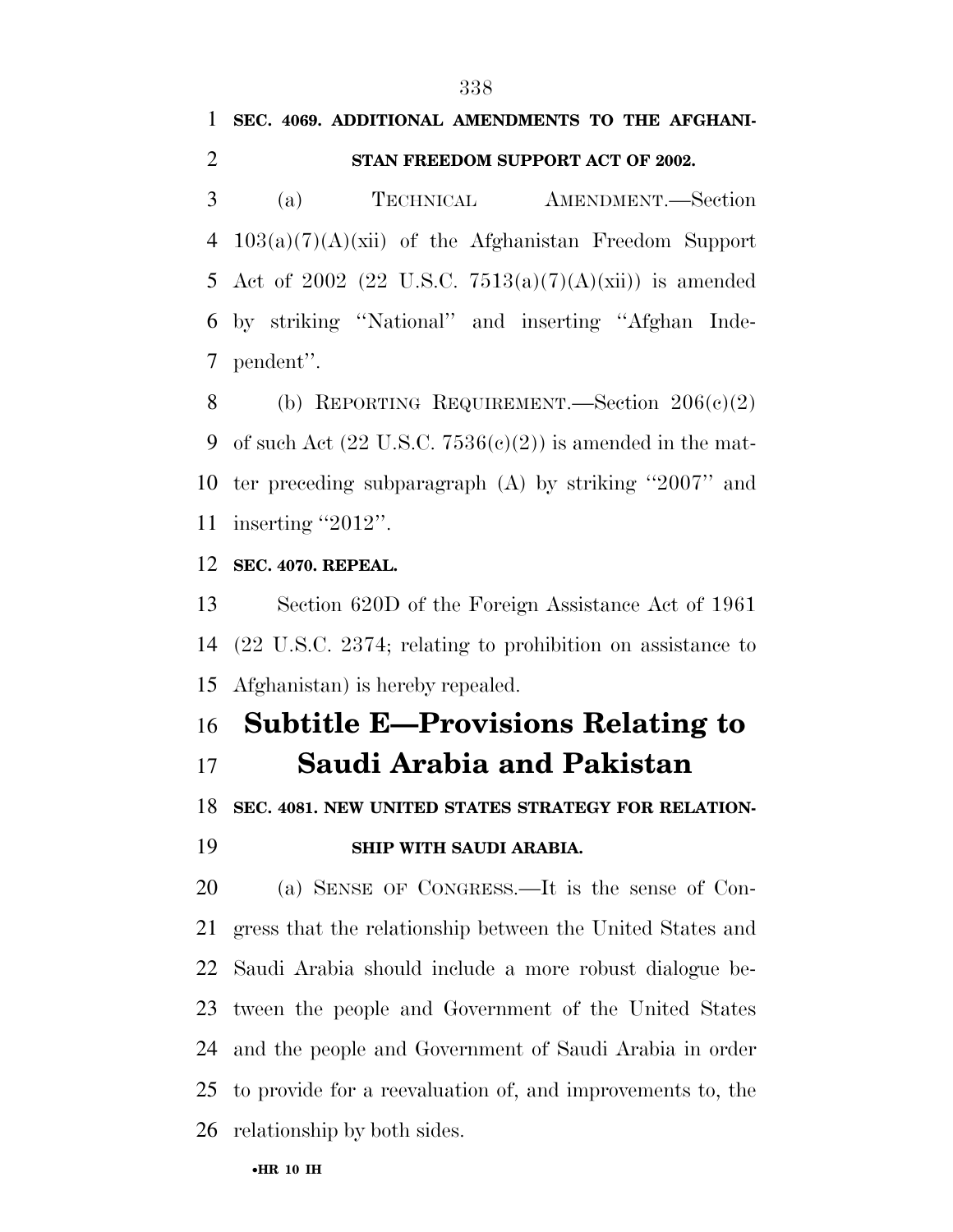(b) REPORT.—

| $\mathbf{2}$   | (1) IN GENERAL.— Not later than one year              |
|----------------|-------------------------------------------------------|
| 3              | after the date of the enactment of this Act, the      |
| $\overline{4}$ | President shall transmit to the Committee on Inter-   |
| 5              | national Relations of the House of Representatives    |
| 6              | and the Committee on Foreign Relations of the Sen-    |
| 7              | ate a strategy for collaboration with the people and  |
| 8              | Government of Saudi Arabia on subjects of mutual      |
| 9              | interest and importance to the United States.         |
| 10             | (2) CONTENTS.—The strategy required under             |
| 11             | paragraph (1) shall include the following provisions: |
| 12             | (A) A framework for security cooperation              |
| 13             | in the fight against terrorism, with special ref-     |
| 14             | erence to combating terrorist financing and an        |
| 15             | examination of the origins of modern terrorism.       |
| 16             | (B) A framework for political and eco-                |
| 17             | nomic reform in Saudi Arabia and throughout           |
| 18             | the Middle East.                                      |
| 19             | (C) An examination of steps that should be            |
| 20             | taken to reverse the trend toward extremism in        |
| 21             | Saudi Arabia and other Muslim countries and           |
| 22             | throughout the Middle East.                           |
| 23             | (D) A framework for promoting greater                 |
| 24             | tolerance and respect for cultural and religious      |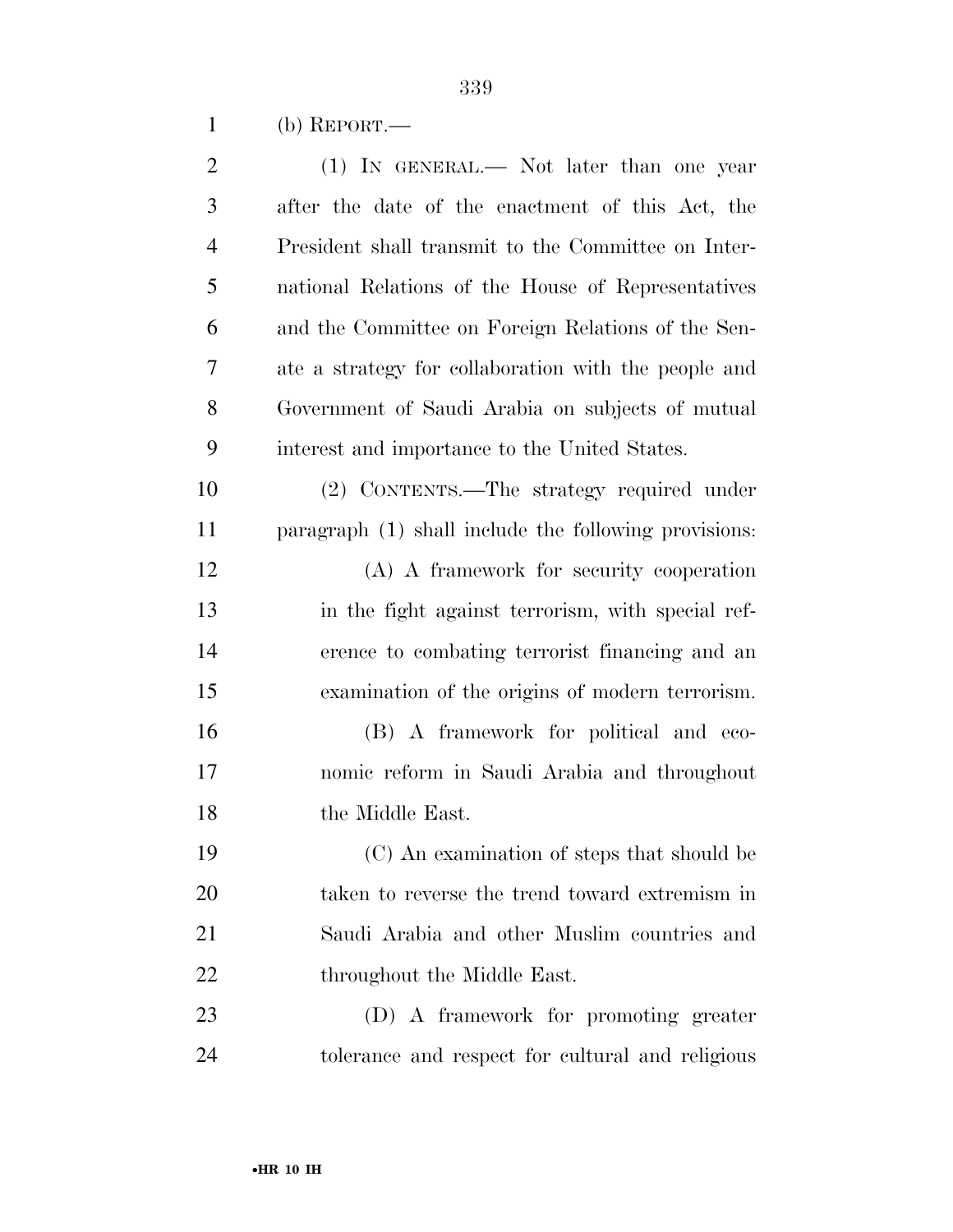| $\mathbf{1}$   | diversity in Saudi Arabia and throughout the                |
|----------------|-------------------------------------------------------------|
| $\overline{2}$ | Middle East.                                                |
| 3              | SEC. 4082. UNITED STATES COMMITMENT TO THE FUTURE           |
| 4              | OF PAKISTAN.                                                |
| 5              | (a) SENSE OF CONGRESS.—It is the sense of Con-              |
| 6              | gress that the United States should, over a long-term pe-   |
| 7              | riod, help to ensure a promising, stable, and secure future |
| 8              | for Pakistan, and should in particular provide assistance   |
| 9              | to encourage and enable Pakistan—                           |
| 10             | $(1)$ to continue and improve upon its commit-              |
| 11             | ment to combating extremists;                               |
| 12             | (2) to seek to resolve any outstanding difficul-            |
| 13             | ties with its neighbors and other countries in its re-      |
| 14             | gion;                                                       |
| 15             | (3) to continue to make efforts to fully control            |
| 16             | its territory and borders;                                  |
| 17             | (4) to progress towards becoming a more effec-              |
| 18             | tive and participatory democracy;                           |
| 19             | (5) to participate more vigorously in the global            |
| 20             | marketplace and to continue to modernize its econ-          |
| 21             | omy;                                                        |
| 22             | $(6)$ to take all necessary steps to halt the               |
| 23             | spread of weapons of mass destruction;                      |
| 24             | (7) to continue to reform its education system;             |
| 25             | and                                                         |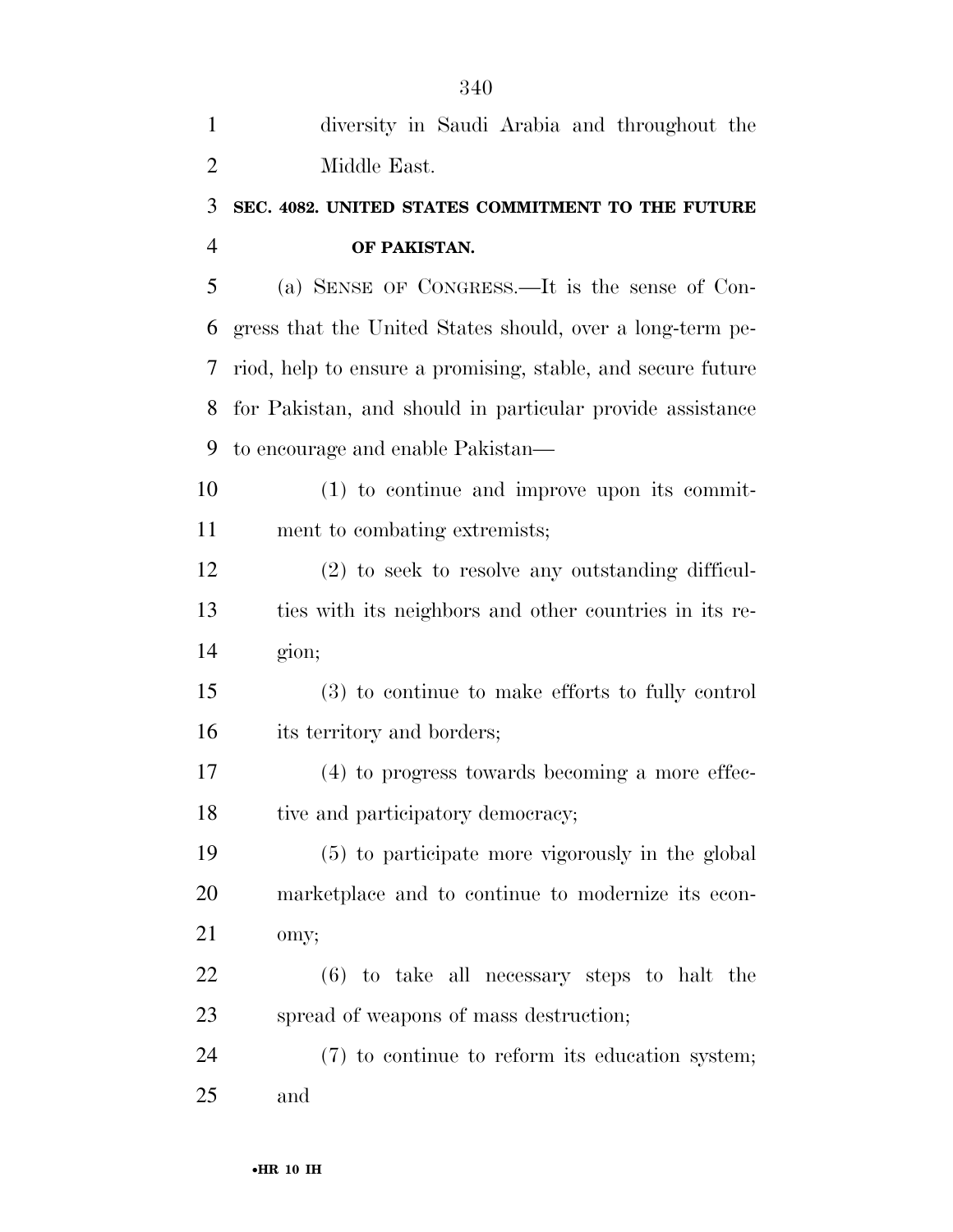(8) to, in other ways, implement a general strategy of moderation.

 (b) STRATEGY.—Not later than 180 days after the date of the enactment of this Act, the President shall transmit to Congress a detailed proposed strategy for the future, long-term, engagement of the United States with Pakistan.

#### **SEC. 4083. EXTENSION OF PAKISTAN WAIVERS.**

 The Act entitled ''An Act to authorize the President to exercise waivers of foreign assistance restrictions with respect to Pakistan through September 30, 2003, and for other purposes'', approved October 27, 2001 (Public Law 107–57; 115 Stat. 403), as amended by section 2213 of the Emergency Supplemental Appropriations Act for De- fense and for the Reconstruction of Iraq and Afghanistan, 2004 (Public Law 108–106; 117 Stat. 1232), is further amended—

18 (1) in section  $1(b)$ —

 (A) in the heading, by striking ''FISCAL YEAR 2004'' and inserting ''FISCAL YEARS 2005 AND 2006''; and

 (B) in paragraph (1), by striking ''2004'' 23 and inserting "2005 or 2006";

 (2) in section 3(2), by striking ''and 2004,'' and inserting ''2004, 2005, and 2006''; and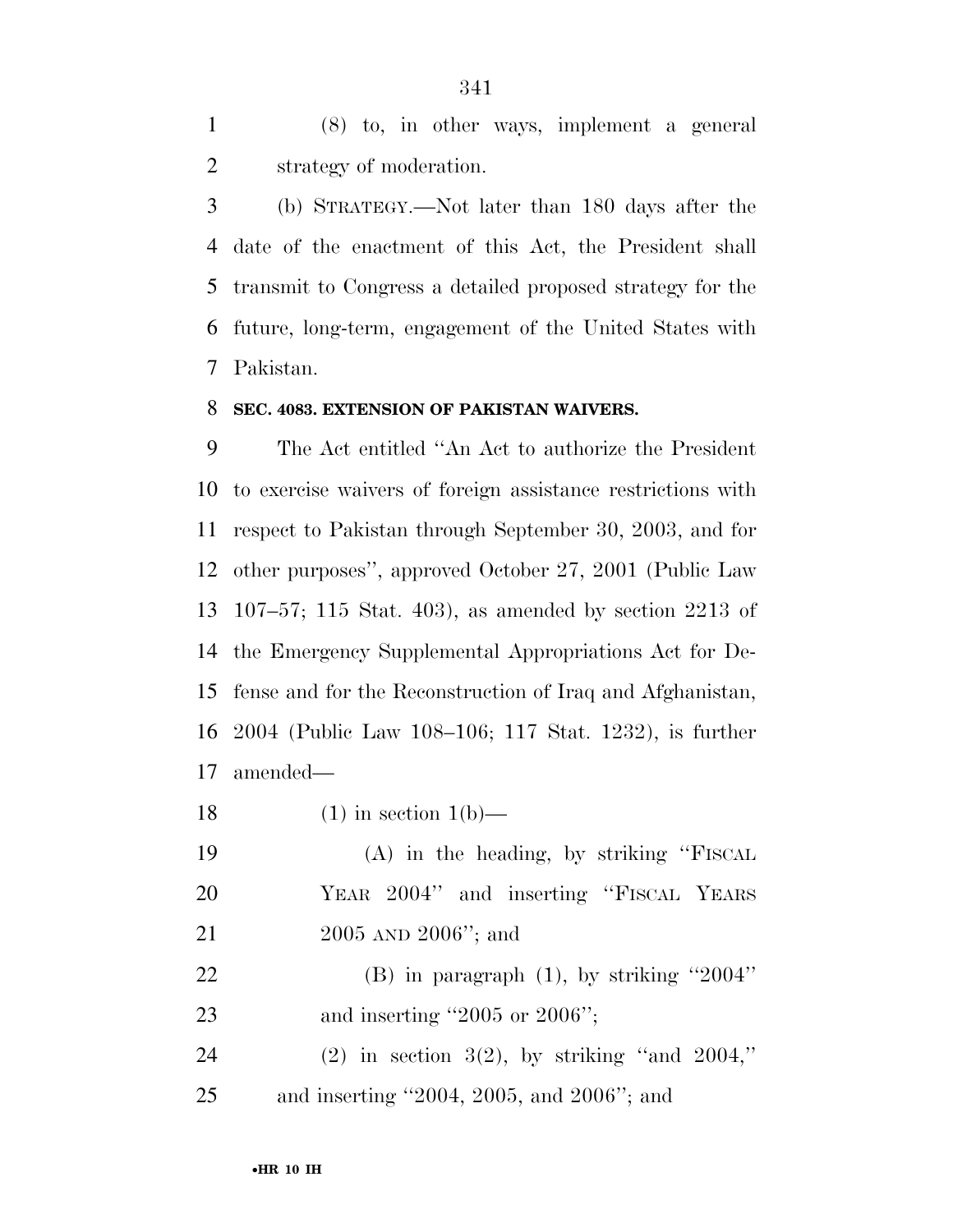(3) in section 6, by striking ''2004'' and insert-2 ing  $"2006"$ .

### **Subtitle F—Oversight Provisions**

#### **SEC. 4091. CASE-ZABLOCKI ACT REQUIREMENTS.**

 (a) AVAILABILITY OF TREATIES AND INTER- NATIONAL AGREEMENTS.—Section 112a of title 1, United States Code, is amended by adding at the end the fol-lowing:

 ''(d) The Secretary of State shall cause to be pub- lished in slip form or otherwise made publicly available through the Internet website of the Department of State each treaty or international agreement proposed to be published in the compilation entitled 'United States Trea- ties and Other International Agreements' not later than 180 days after the date on which the treaty or agreement enters into force.''.

 (b) TRANSMISSION TO CONGRESS.—Section 112b(a) of title 1, United States Code (commonly referred to as the ''Case-Zablocki Act''), is amended—

 (1) in the first sentence, by striking ''has en- tered into force'' and inserting ''has been signed or entered into force''; and

 (2) in the second sentence, by striking ''Com- mittee on Foreign Affairs'' and inserting ''Com-mittee on International Relations''.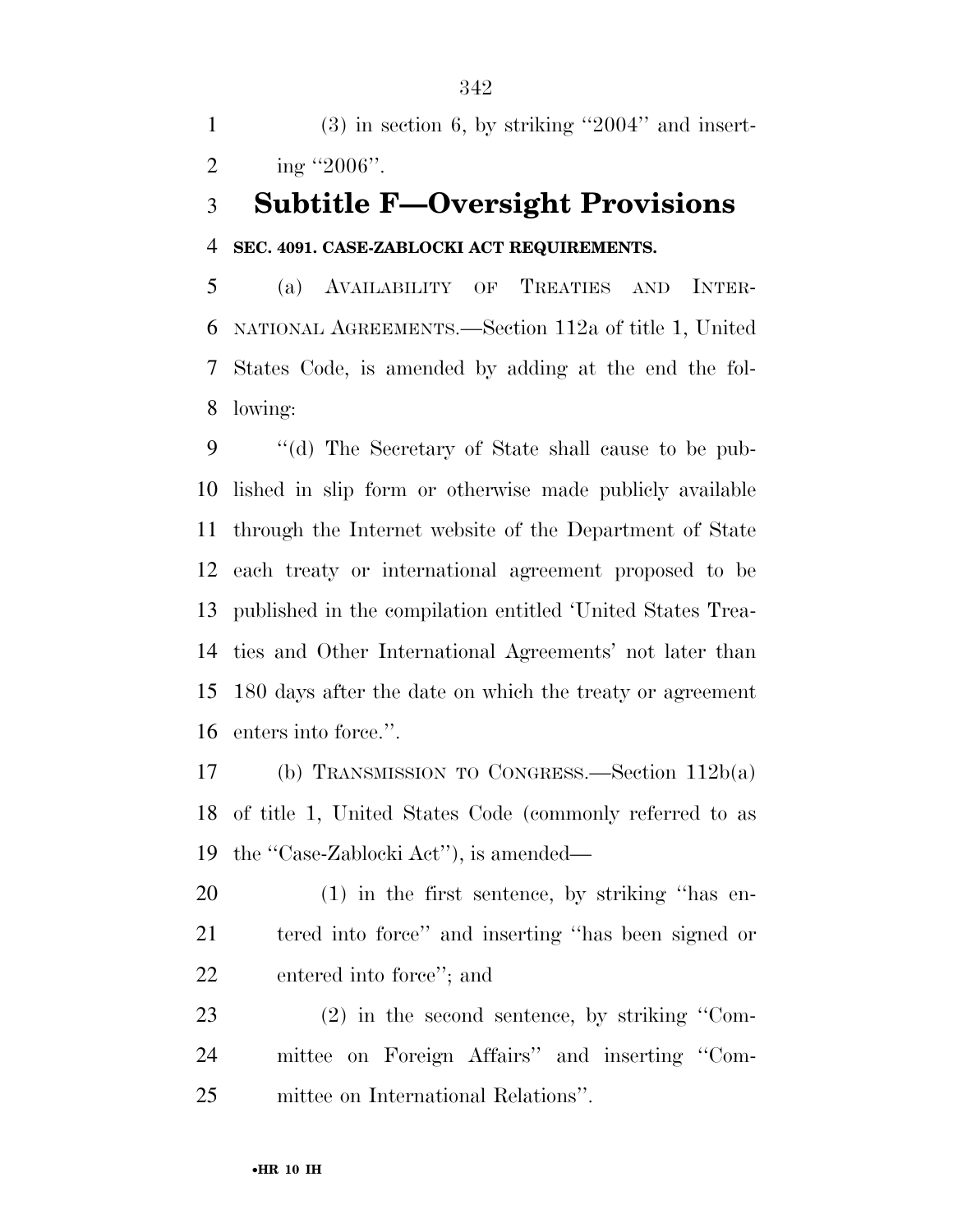(c) REPORT.—Section 112b of title 1, United States Code, is amended—

 (1) by redesignating subsections (d) and (e) as subsections (e) and (f), respectively; and

 (2) by inserting after subsection (c) the fol-lowing:

 ''(d)(1) The Secretary of State shall submit to Con- gress on an annual basis a report that contains an index of all international agreements (including oral agree- ments), listed by country, date, title, and summary of each such agreement (including a description of the duration of activities under the agreement and the agreement itself), that the United States—

 ''(A) has signed, proclaimed, or with reference to which any other final formality has been executed, or that has been extended or otherwise modified, during the preceding calendar year; and

18 ''(B) has not been published, or is not proposed to be published, in the compilation entitled 'United States Treaties and Other International Agree-ments'.

22 "(2) The report described in paragraph (1) may be submitted in classified form.''.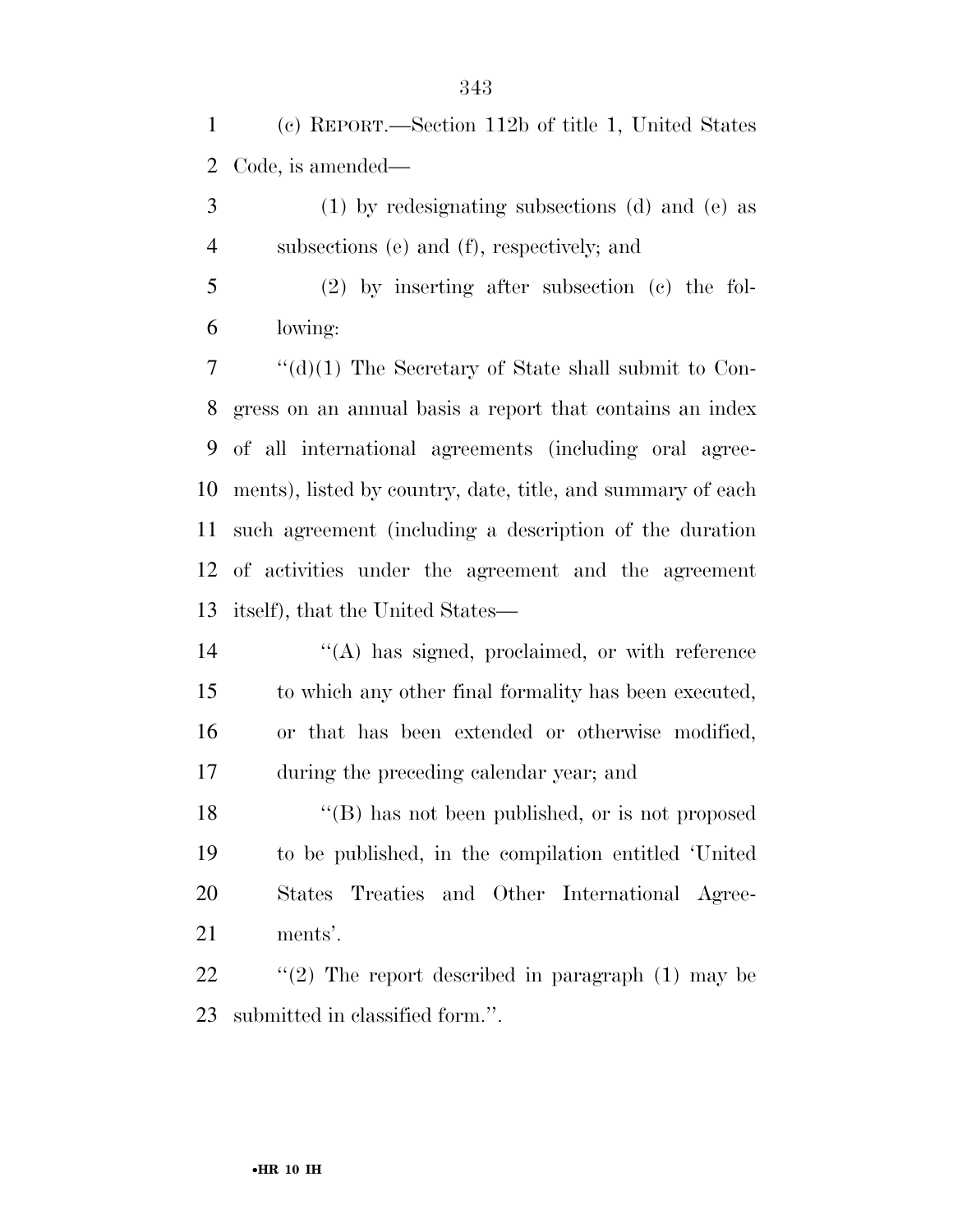(d) DETERMINATION OF INTERNATIONAL AGREE- MENT.—Subsection (e) of section 112b of title 1, United States Code, (as redesignated) is amended—

 (1) by striking ''(e) The Secretary of State'' 5 and inserting  $(e)(1)$  Subject to paragraph  $(2)$ , the Secretary of State''; and

(2) by adding at the end the following:

 "(2)(A) An arrangement shall constitute an inter- national agreement within the meaning of this section (other than subsection (c) of this section) irrespective of the duration of activities under the arrangement or the arrangement itself.

 ''(B) Arrangements that constitute an international agreement within the meaning of this section (other than subsection (c) of this section) include, but are not limited to, the following:

17 <sup>"</sup>(i) A bilateral or multilateral counterterrorism agreement.

19 ''(ii) A bilateral agreement with a country that is subject to a determination under section 21 6(j)(1)(A) of the Export Administration Act of 1979 22 (50 U.S.C. App. 2405(j)(1)(A)), section 620A(a) of the Foreign Assistance Act of 1961 (22 U.S.C. 24  $2371(a)$ , or section 40(d) of the Arms Export Con-25 trol Act (22 U.S.C. 2780(d)).".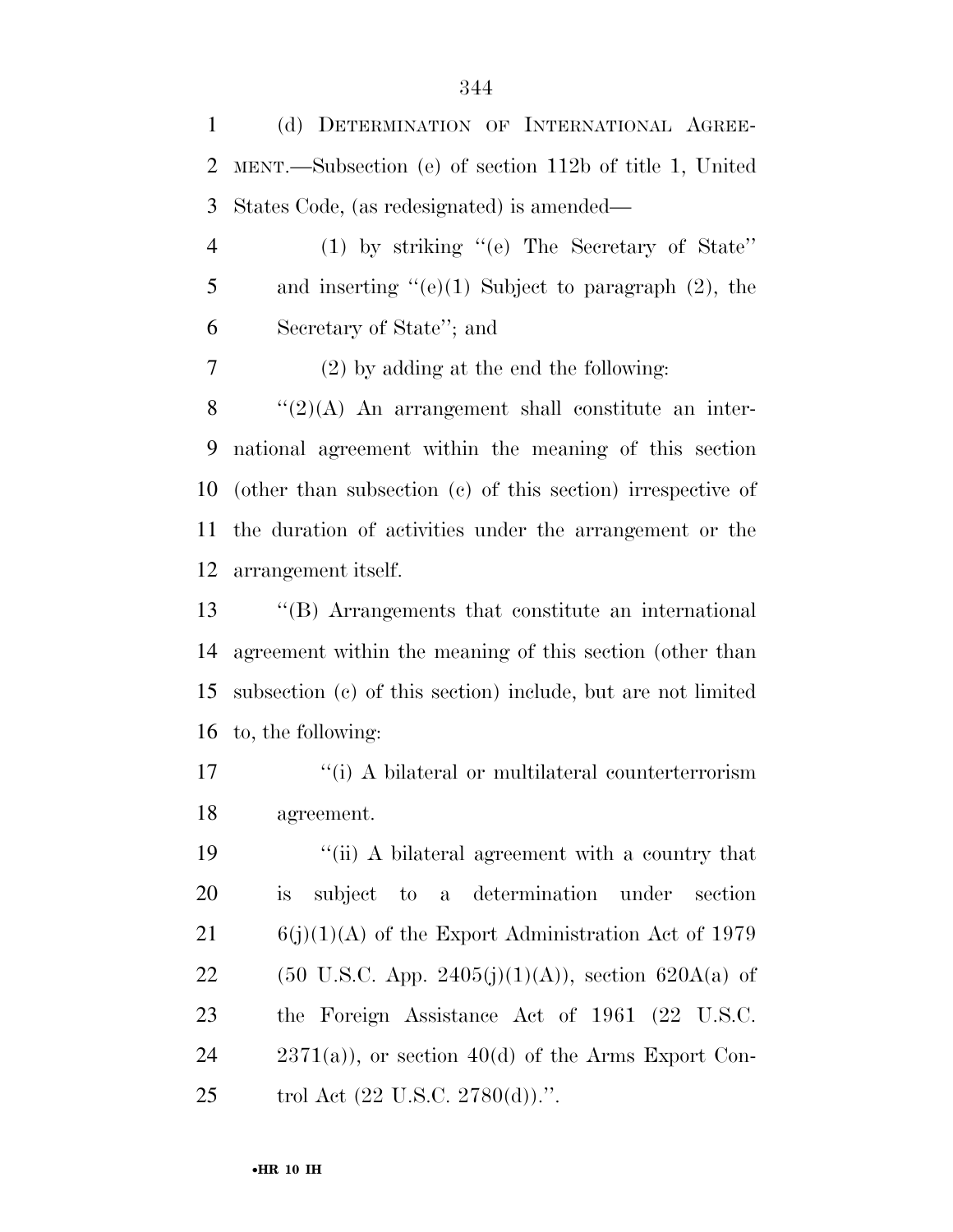(e) ENFORCEMENT OF REQUIREMENTS.—Section 139(b) of the Foreign Relations Authorization Act, Fiscal Years 1988 and 1989 is amended to read as follows: ''(b) EFFECTIVE DATE.—Subsection (a) shall take effect 60 days after the date of the enactment of the 9/ 11 Recommendations Implementation Act and shall apply during fiscal years 2005, 2006, and 2007.''. **Subtitle G—Additional Protections of United States Aviation Sys- tem from Terrorist Attacks SEC. 4101. INTERNATIONAL AGREEMENTS TO ALLOW MAX- IMUM DEPLOYMENT OF FEDERAL FLIGHT DECK OFFICERS.** 

 The President is encouraged to pursue aggressively international agreements with foreign governments to allow the maximum deployment of Federal air marshals and Federal flight deck officers on international flights. **SEC. 4102. FEDERAL AIR MARSHAL TRAINING.** 

 Section 44917 of title 49, United States Code, is amended by adding at the end the following:

21 "(d) TRAINING FOR FOREIGN LAW ENFORCEMENT PERSONNEL.—

23 "(1) IN GENERAL.—The Assistant Secretary for Immigration and Customs Enforcement of the De-partment of Homeland Security, after consultation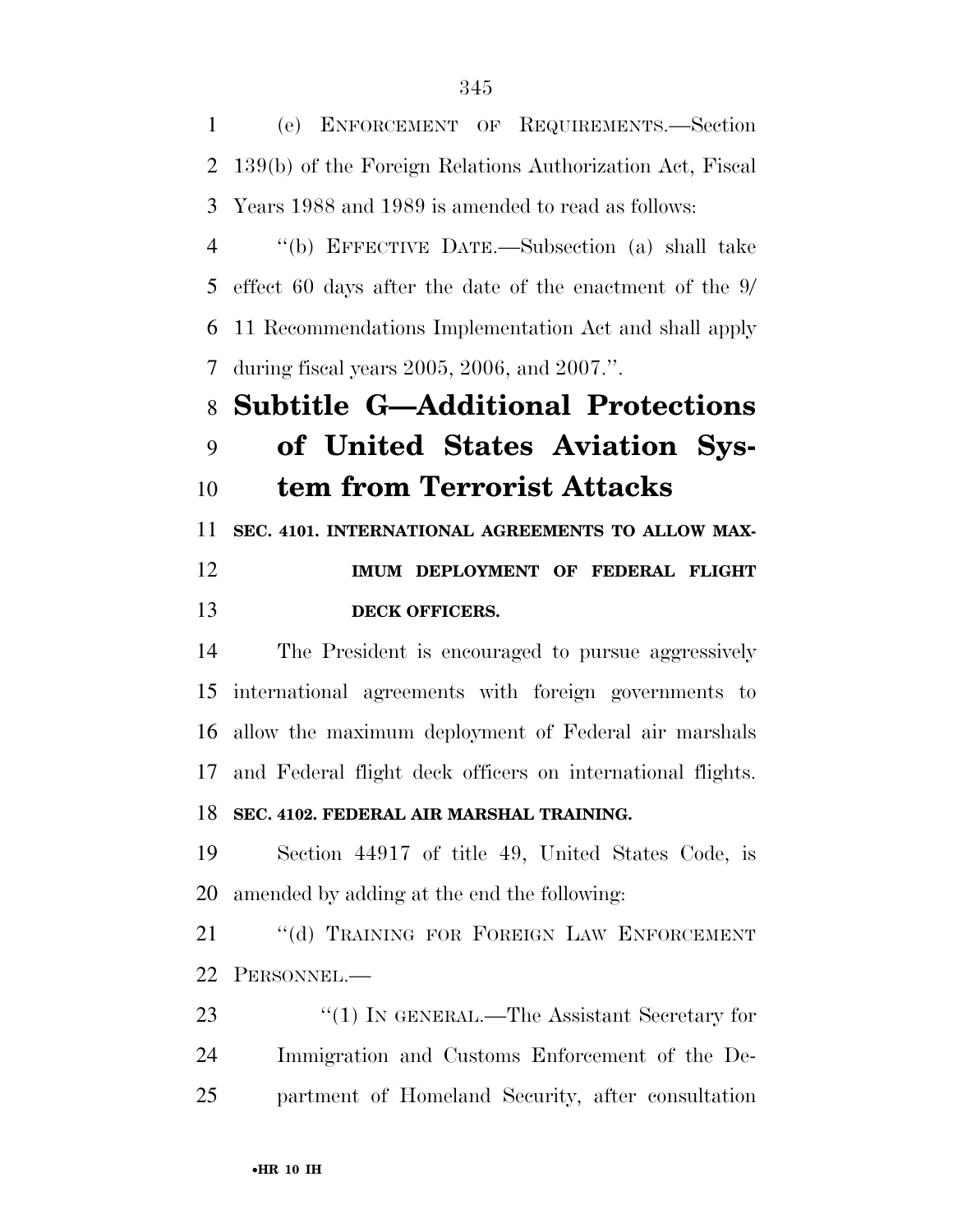with the Secretary of State, may direct the Federal Air Marshal Service to provide appropriate air mar- shal training to law enforcement personnel of foreign countries.

 ''(2) WATCHLIST SCREENING.—The Federal Air Marshal Service may only provide appropriate air marshal training to law enforcement personnel of foreign countries after comparing the identifying in- formation and records of law enforcement personnel of foreign countries against appropriate records in the consolidated and integrated terrorist watchlists of the Federal Government.

13 ''(3) FEES.—The Assistant Secretary shall es- tablish reasonable fees and charges to pay expenses incurred in carrying out this subsection. Funds col- lected under this subsection shall be credited to the account in the Treasury from which the expenses were incurred and shall be available to the Assistant Secretary for purposes for which amounts in such account are available.''.

 **SEC. 4103. MAN-PORTABLE AIR DEFENSE SYSTEMS (MANPADS).** 

 (a) UNITED STATES POLICY ON NONPROLIFERATION AND EXPORT CONTROL.—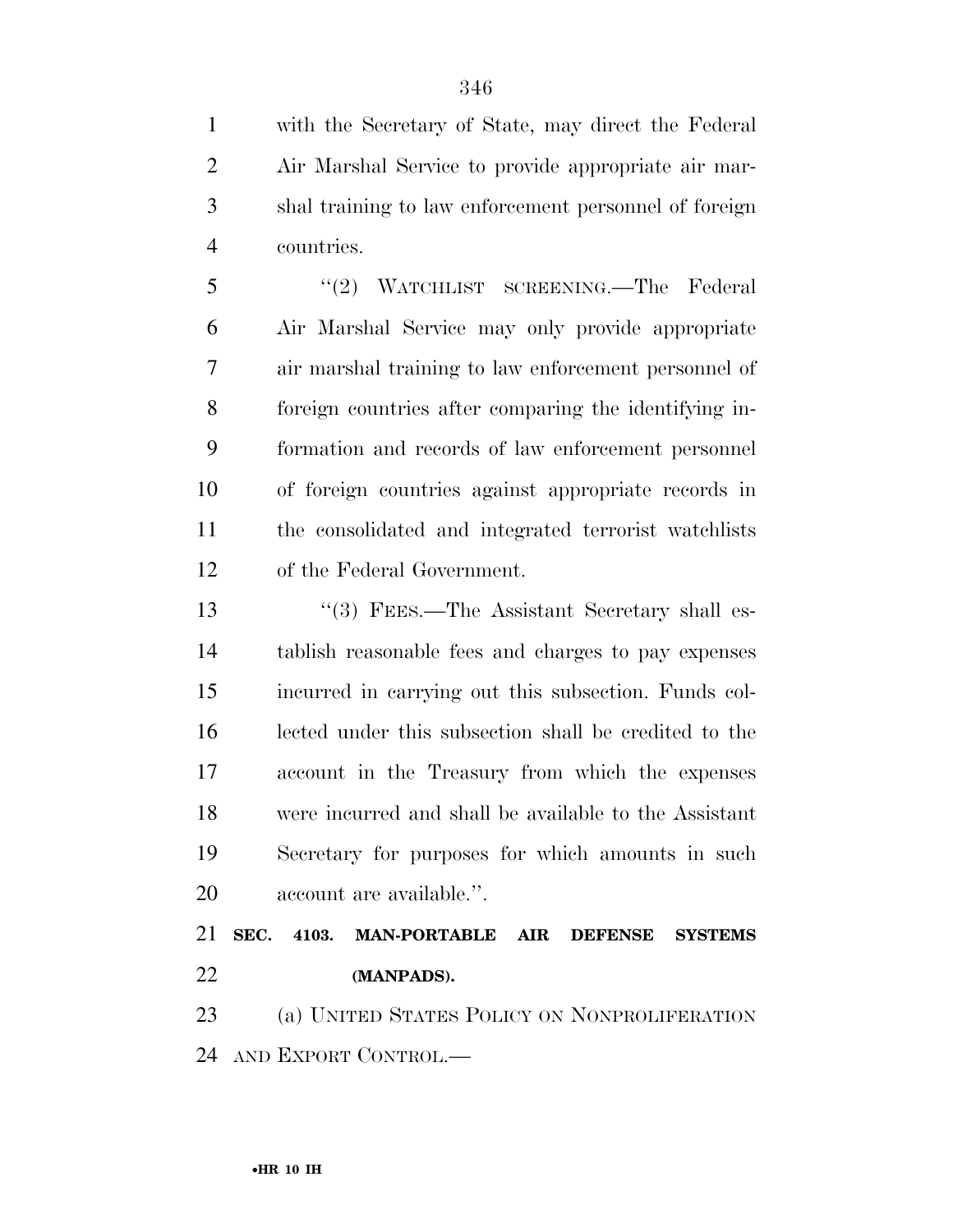| $\mathbf{1}$   | (1) TO LIMIT AVAILABILITY AND TRANSFER OF             |
|----------------|-------------------------------------------------------|
| $\overline{2}$ | MANPADS.—The President shall pursue, on an ur-        |
| 3              | gent basis, further strong international diplomatic   |
| $\overline{4}$ | and cooperative efforts, including bilateral and mul- |
| 5              | tilateral treaties, in the appropriate forum to limit |
| 6              | availability, transfer, and proliferation of<br>the   |
| 7              | MANPADSs worldwide.                                   |
| 8              | To<br>(2)<br>LIMIT THE PROLIFERATION<br>OF            |
| 9              | MANPADS.—The President is encouraged to seek to       |
| 10             | enter into agreements with the governments of for-    |
| 11             | eign countries that, at a minimum, would—             |
| 12             | (A) prohibit the entry into force of a                |
| 13             | MANPADS manufacturing license agreement               |
| 14             | and MANPADS co-production agreement, other            |
| 15             | than the entry into force of a manufacturing li-      |
| 16             | cense or co-production agreement with a coun-         |
| 17             | try that is party to such an agreement;               |
| 18             | (B) prohibit, except pursuant to transfers            |
| 19             | governments, the export of<br>between<br>a            |
| 20             | MANPADS, including any component, part, ac-           |
| 21             | cessory, or attachment thereof, without an indi-      |
| 22             | vidual validated license; and                         |
| 23             | (C) prohibit the reexport or retransfer of a          |
| 24             | MANPADS, including any component, part, ac-           |
| 25             | cessory, or attachment thereof, to a third per-       |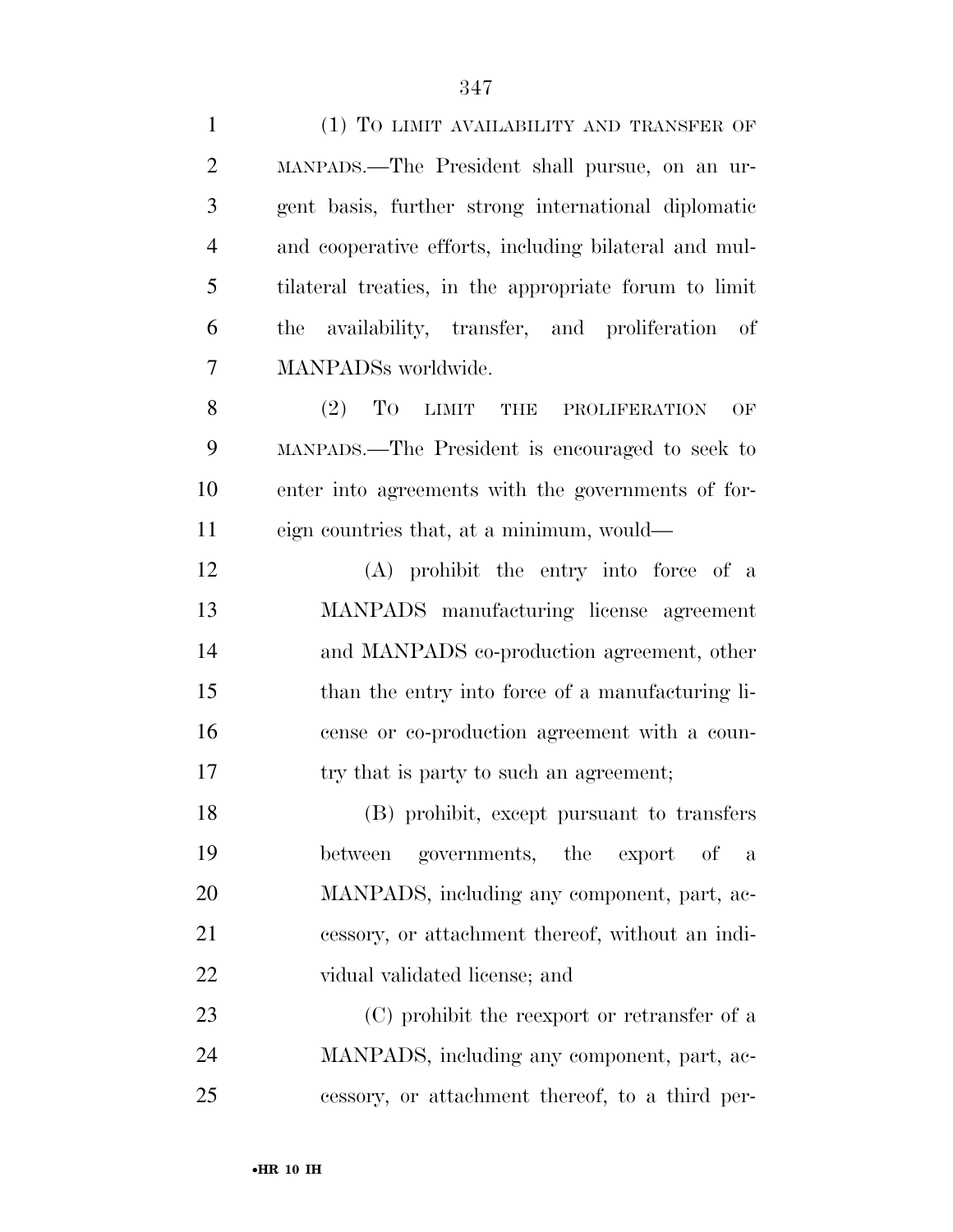son, organization, or government unless the written consent of the government that ap- proved the original export or transfer is first obtained. (3) TO ACHIEVE DESTRUCTION OF MANPADS.— The President should continue to pursue further strong international diplomatic and cooperative ef-

 forts, including bilateral and multilateral treaties, in the appropriate forum to assure the destruction of excess, obsolete, and illicit stocks of MANPADSs worldwide.

 (4) REPORTING AND BRIEFING REQUIRE-MENT.—

 (A) PRESIDENT'S REPORT.—Not later than 180 days after the date of enactment of 16 this Act, the President shall transmit to the ap- propriate congressional committees a report that contains a detailed description of the sta- tus of diplomatic efforts under paragraphs (1), (2), and (3) and of efforts by the appropriate United States agencies to comply with the rec- ommendations of the General Accounting Office set forth in its report GAO–04–519, entitled ''Nonproliferation: Further Improvements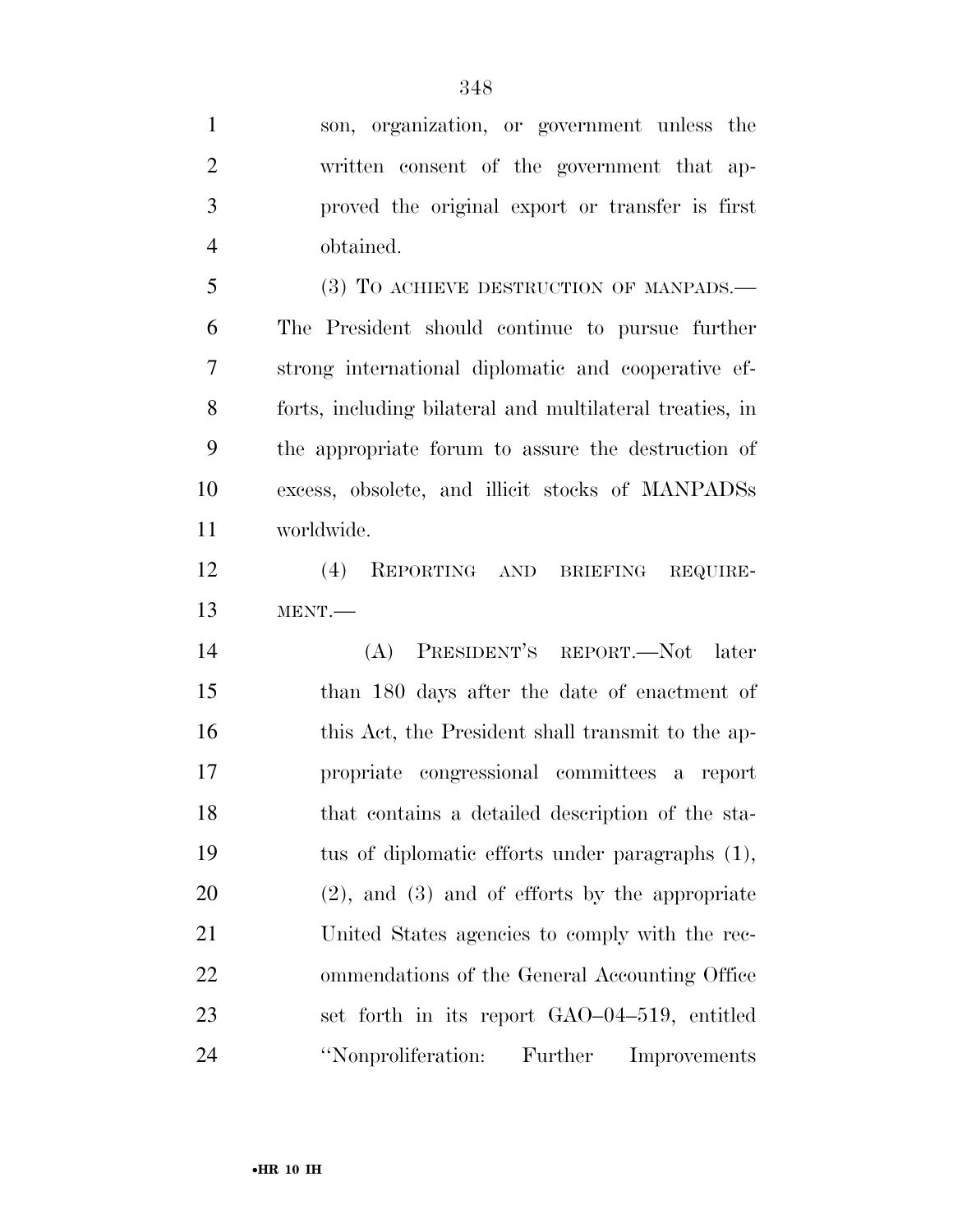| $\mathbf{1}$   | Needed in U.S. Efforts to Counter Threats            |
|----------------|------------------------------------------------------|
| $\overline{2}$ | from Man-Portable Air Defense Systems".              |
| 3              | (B) ANNUAL BRIEFINGS.—Annually after                 |
| $\overline{4}$ | the date of submission of the report under sub-      |
| 5              | paragraph (A) and until completion of the dip-       |
| 6              | lomatic and compliance efforts referred to in        |
| 7              | subparagraph $(A)$ , the Secretary of State shall    |
| 8              | brief the appropriate congressional committees       |
| 9              | on the status of such efforts.                       |
| 10             | (b) FAA AIRWORTHINESS CERTIFICATION OF MIS-          |
| 11             | SILE DEFENSE SYSTEMS FOR COMMERCIAL AIRCRAFT.—       |
| 12             | (1) IN GENERAL.—As soon as practicable, but          |
| 13             | not later than the date of completion of Phase II of |
| 14             | the Department of Homeland Security's counter-       |
| 15             | man-portable air defense system (MANPADS) devel-     |
| 16             | opment and demonstration program, the Adminis-       |
| 17             | trator of the Federal Aviation Administration shall  |
| 18             | establish a process for conducting airworthiness and |
| 19             | safety certification of missile defense systems for  |
| 20             | commercial aircraft certified as effective and func- |
| 21             | tional by the Department of Homeland Security.       |
| 22             | The process shall require a certification by the Ad- |
| 23             | ministrator that such systems can be safely inte-    |
| 24             | grated into aircraft systems and ensure airworthi-   |
| 25             | ness and aircraft system integrity.                  |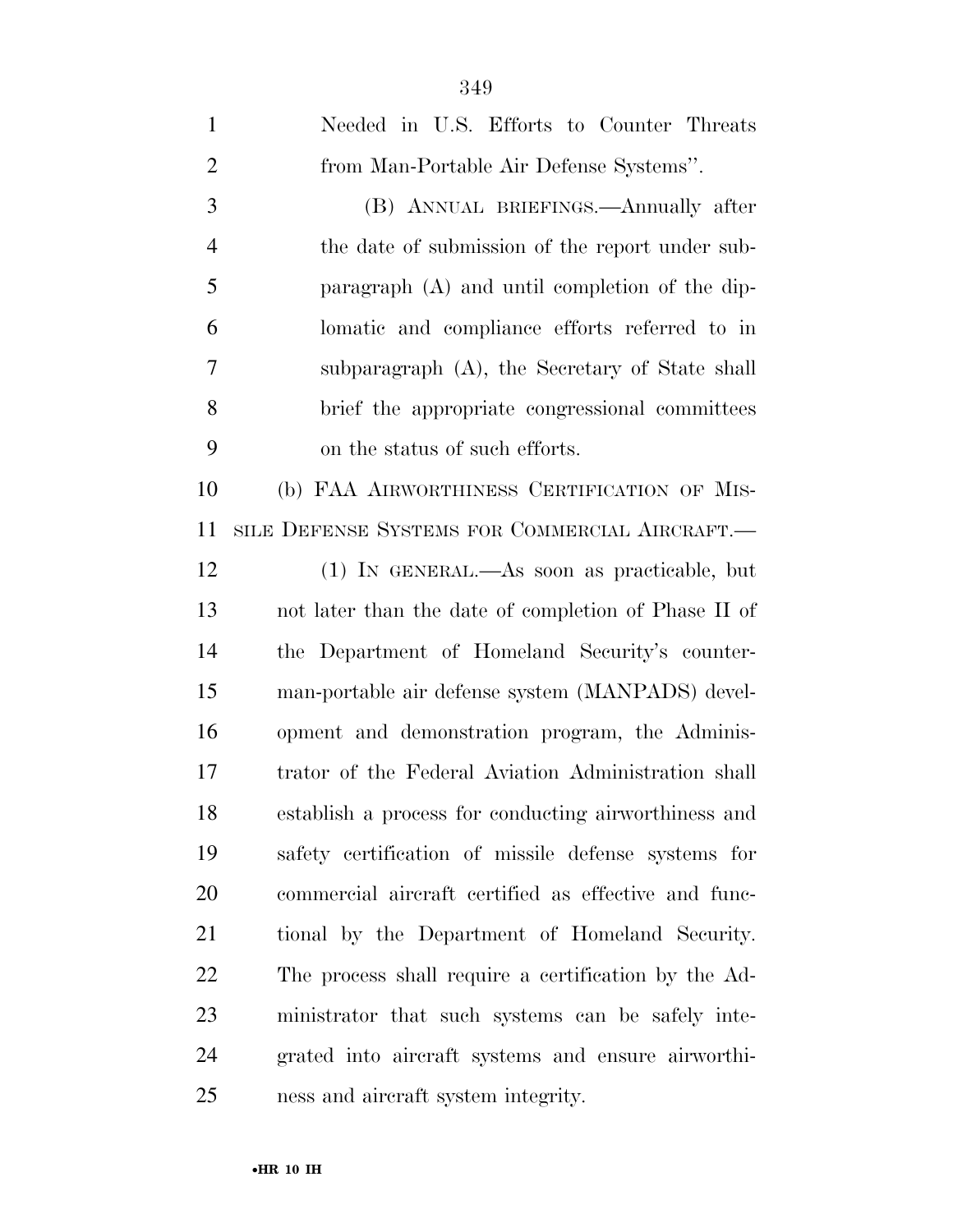| $\mathbf{1}$   | (2) CERTIFICATION ACCEPTANCE.—Under the                |
|----------------|--------------------------------------------------------|
| $\overline{2}$ | process, the Administrator shall accept the certifi-   |
| 3              | cation of the Department of Homeland Security that     |
| $\overline{4}$ | a missile defense system is effective and functional   |
| 5              | to defend commercial aircraft against MANPADSs.        |
| 6              | (3) EXPEDITIOUS CERTIFICATION.—Under the               |
| 7              | process, the Administrator shall expedite the air-     |
| 8              | worthiness and safety certification of missile defense |
| 9              | systems for commercial aircraft certified by the De-   |
| 10             | partment of Homeland Security.                         |
| 11             | (4) REPORTS.—Not later than 90 days after              |
| 12             | the first airworthiness and safety certification for a |
| 13             | missile defense system for commercial aircraft is      |
| 14             | issued by the Administrator, and annually thereafter   |
| 15             | until December 31, 2008, the Federal Aviation Ad-      |
| 16             | ministration shall transmit to the Committee on        |
| 17             | Transportation and Infrastructure of the House of      |
| 18             | Representatives and the Committee on Commerce,         |
| 19             | Science, and Transportation of the Senate a report     |
| 20             | that contains a detailed description of each air-      |
| 21             | worthiness and safety certification issued for a mis-  |
| 22             | sile defense system for commercial aircraft.           |
| 23             | (c) PROGRAMS TO REDUCE MANPADS.—                       |
| 24             | (1) IN GENERAL.—The President is encouraged            |
| 25             | to pursue strong programs to reduce the number of      |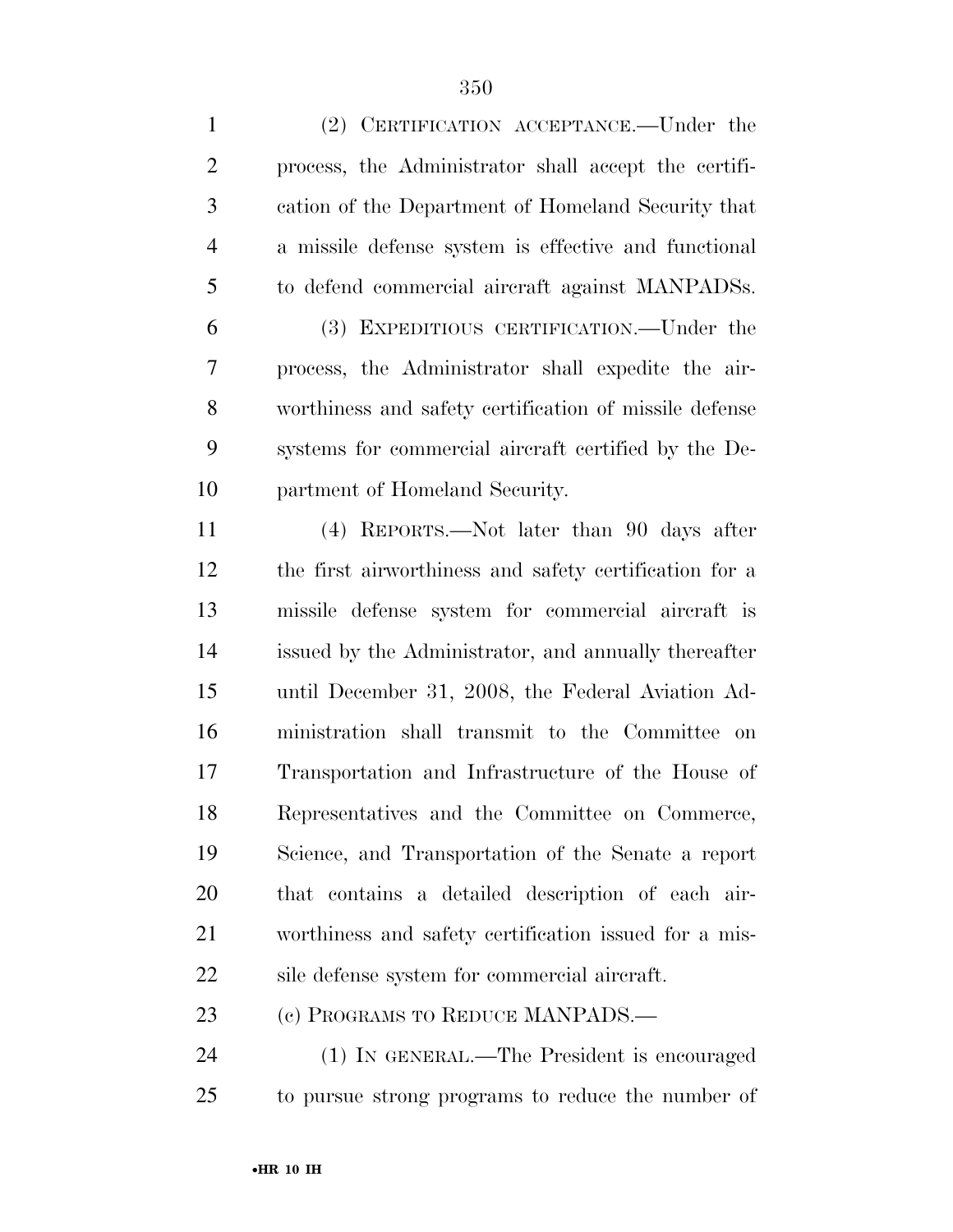| $\mathbf{1}$   | MANPADSs worldwide so that fewer MANPADSs                     |
|----------------|---------------------------------------------------------------|
| $\overline{2}$ | will be available for trade, proliferation, and sale.         |
| 3              | (2)<br>REPORTING AND<br>$\operatorname{BRIEFING}$<br>REQUIRE- |
| $\overline{4}$ | MENTS.—Not later than 180 days after the date of              |
| 5              | enactment of this Act, the President shall transmit           |
| 6              | to the appropriate congressional committees a report          |
| 7              | that contains a detailed description of the status of         |
| 8              | the programs being pursued under subsection (a).              |
| 9              | Annually thereafter until the programs are no longer          |
| 10             | needed, the Secretary of State shall brief the appro-         |
| 11             | priate congressional committees on the status of pro-         |
| 12             | grams.                                                        |
| 13             | (3) FUNDING.—There are authorized to be ap-                   |
| 14             | propriated such sums as may be necessary to carry             |
| 15             | out this section.                                             |
| 16             | (d) MANPADS VULNERABILITY ASSESSMENTS RE-                     |
| 17             | PORT.                                                         |
| 18             | (1) IN GENERAL.—Not later than one year                       |
| 19             | after the date of enactment of this Act, the Sec-             |
| 20             | retary of Homeland Security shall transmit to the             |
| 21             | Committee on Transportation and Infrastructure of             |
| 22             | the House of Representatives and the Committee on             |
| 23             | Commerce, Science, and Transportation of the Sen-             |
| 24             | ate a report describing the Department of Homeland            |
| 25             | Security's plans to secure airports and the aircraft          |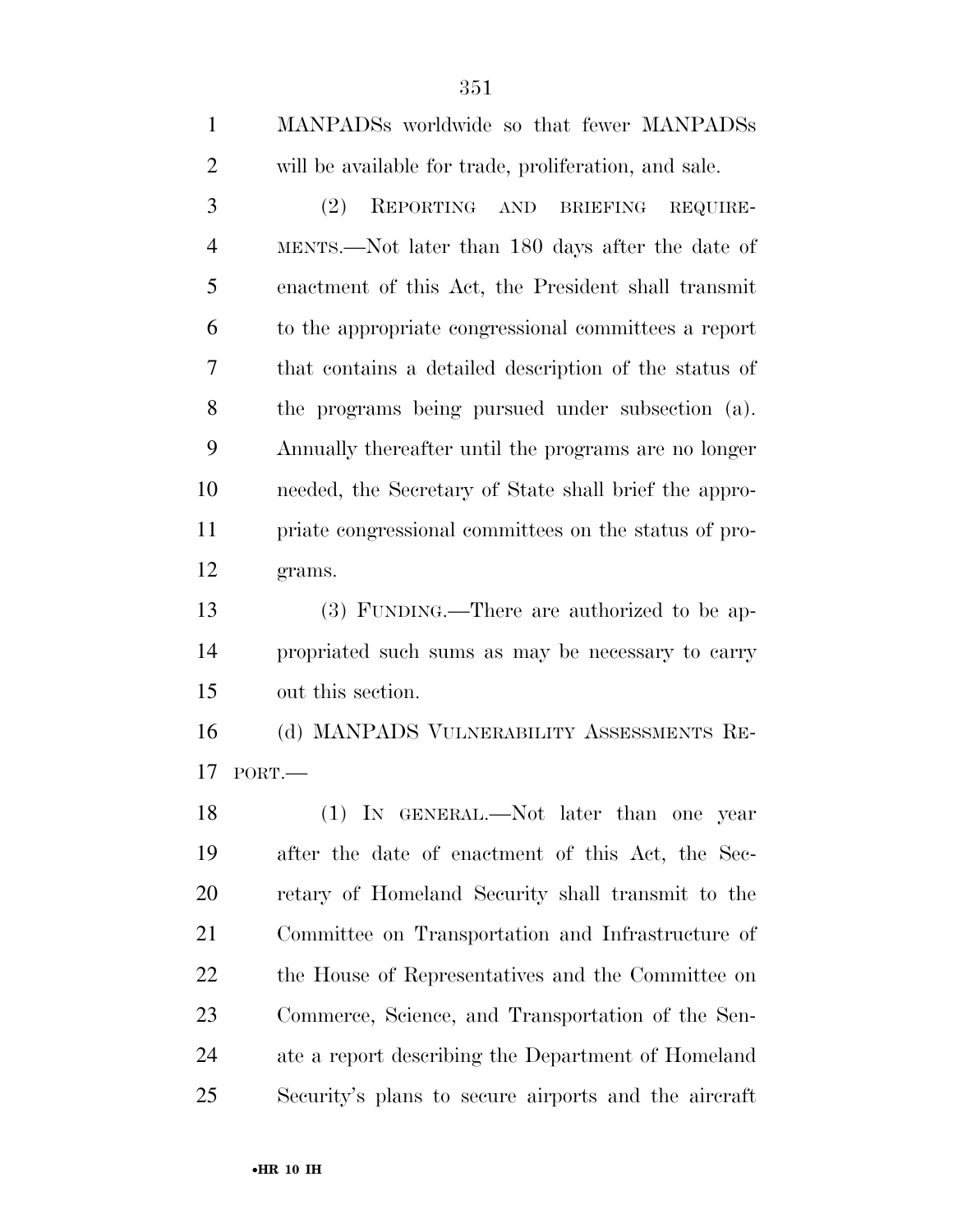| $\mathbf{1}$   | arriving and departing from airports against          |
|----------------|-------------------------------------------------------|
| $\overline{2}$ | <b>MANPADS</b> attacks.                               |
| 3              | (2) MATTERS TO BE ADDRESSED.—The Sec-                 |
| $\overline{4}$ | retary's report shall address, at a minimum, the fol- |
| 5              | lowing:                                               |
| 6              | (A) The status of the Department's efforts            |
| 7              | to conduct MANPADSs vulnerability assess-             |
| 8              | ments at United States airports at which the          |
| 9              | Department is conducting assessments.                 |
| 10             | (B) How intelligence is shared between the            |
| 11             | United States intelligence agencies and Federal,      |
| 12             | State, and local law enforcement to address the       |
| 13             | MANPADS threat and potential ways to im-              |
| 14             | prove such intelligence sharing.                      |
| 15             | (C) Contingency plans that the Depart-                |
| 16             | ment has developed in the event that it receives      |
| 17             | intelligence indicating a high threat of a            |
| 18             | MANPADS attack on aircraft at or<br>near              |
| 19             | United States airports.                               |
| 20             | (D) The feasibility and effectiveness of im-          |
| 21             | plementing public education and neighborhood          |
| 22             | watch programs in areas surrounding United            |
| 23             | States airports in cases in which intelligence re-    |
| 24             | ports indicate there is a high risk of                |
| 25             | MANPADS attacks on aircraft.                          |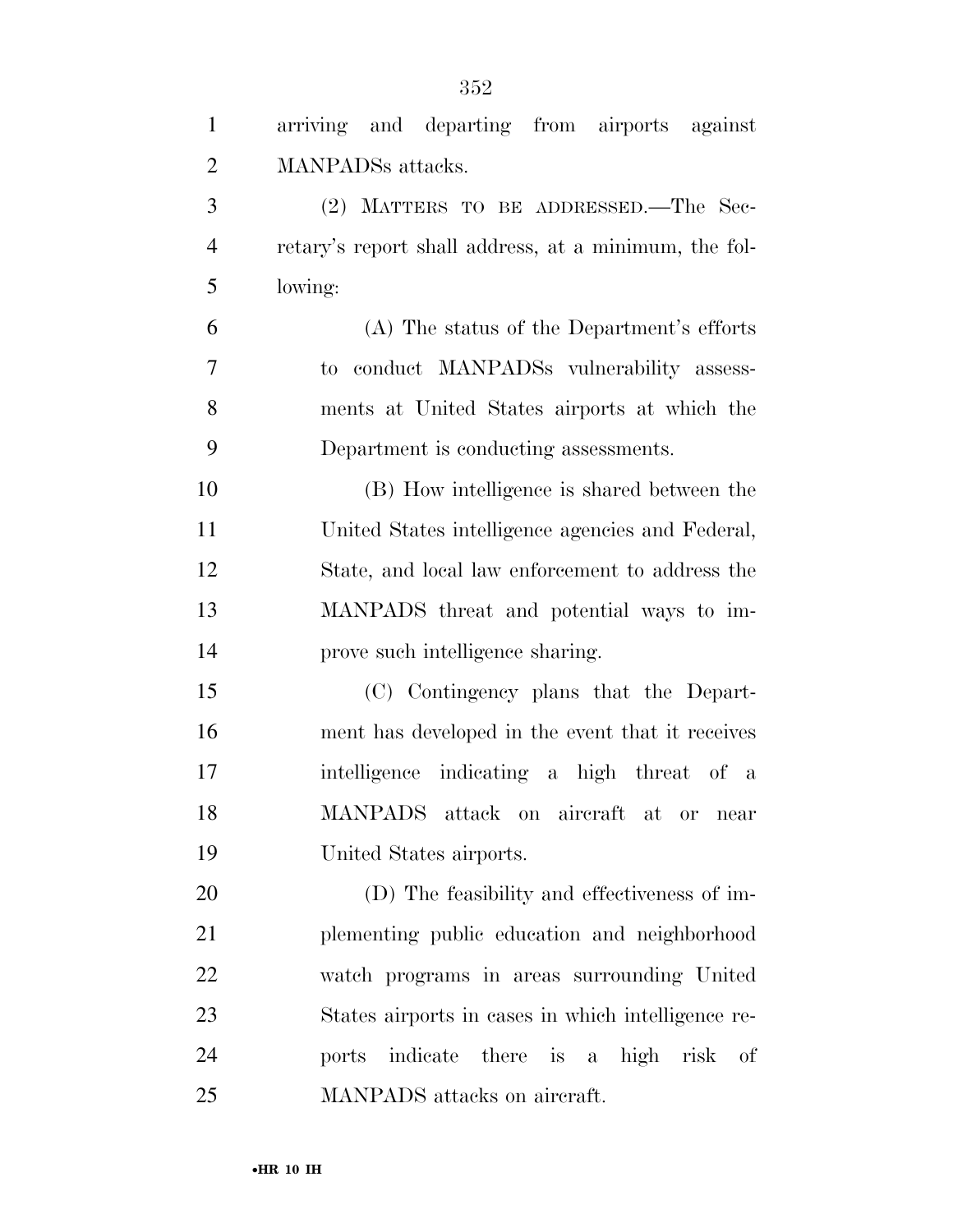| $\mathbf{1}$   | (E) Any other issues that the Secretary               |
|----------------|-------------------------------------------------------|
| $\overline{2}$ | deems relevant.                                       |
| 3              | (3) FORMAT.—The report required by this sub-          |
| $\overline{4}$ | section may be submitted in a classified format.      |
| 5              | (e) DEFINITIONS.—In this section, the following defi- |
| 6              | nitions apply:                                        |
| 7              | APPROPRIATE CONGRESSIONAL COMMIT-<br>(1)              |
| 8              | TEES.—The term "appropriate congressional com-        |
| 9              | mittees" means—                                       |
| 10             | (A) the Committee on Armed Services, the              |
| 11             | Committee on International Relations, and the         |
| 12             | Committee on Transportation and Infrastruc-           |
| 13             | ture of the House of Representatives; and             |
| 14             | (B) the Committee on Armed Services, the              |
| 15             | Committee on Foreign Relations, and the Com-          |
| 16             | mittee on Commerce, Science, and Transpor-            |
| 17             | tation of the Senate.                                 |
| 18             | (2) MANPADS.—The term "MANPADS"                       |
| 19             | means-                                                |
| 20             | (A) a surface-to-air missile system de-               |
| 21             | signed to be man-portable and carried and fired       |
| 22             | by a single individual; and                           |
| 23             | (B) any other surface-to-air missile system           |
| 24             | designed to be operated and fired by more than        |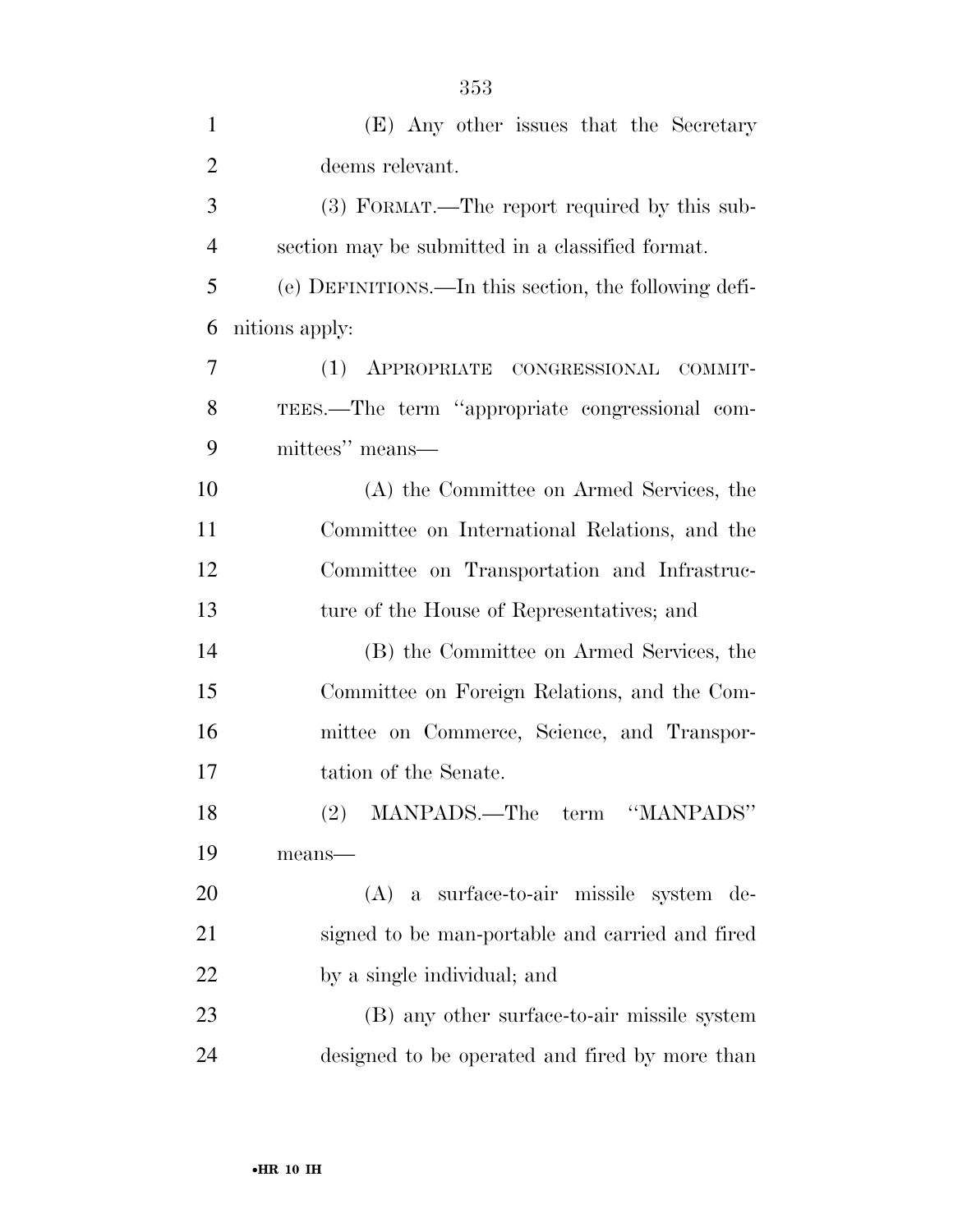one individual acting as a crew and portable by several individuals.

## **Subtitle H—Improving Inter- national Standards and Co- operation to Fight Terrorist Fi-nancing**

#### **SEC. 4111. SENSE OF THE CONGRESS REGARDING SUCCESS**

#### **IN MULTILATERAL ORGANIZATIONS.**

 (a) COMMENDATION.—The Congress commends the Secretary of the Treasury for success and leadership in establishing international standards for fighting terrorist finance through multilateral organizations, including the Financial Action Task Force (FATF) at the Organization for Economic Cooperation and Development, the Inter- national Monetary Fund, the International Bank for Re- construction and Development, and the regional multilat-eral development banks.

 (b) POLICY GUIDANCE.—The Congress encourages the Secretary of the Treasury to direct the United States Executive Director at each international financial institu- tion to use the voice and vote of the United States to urge the institution, and encourages the Secretary of the Treas- ury to use the voice and vote of the United States in other multilateral financial policymaking bodies, to—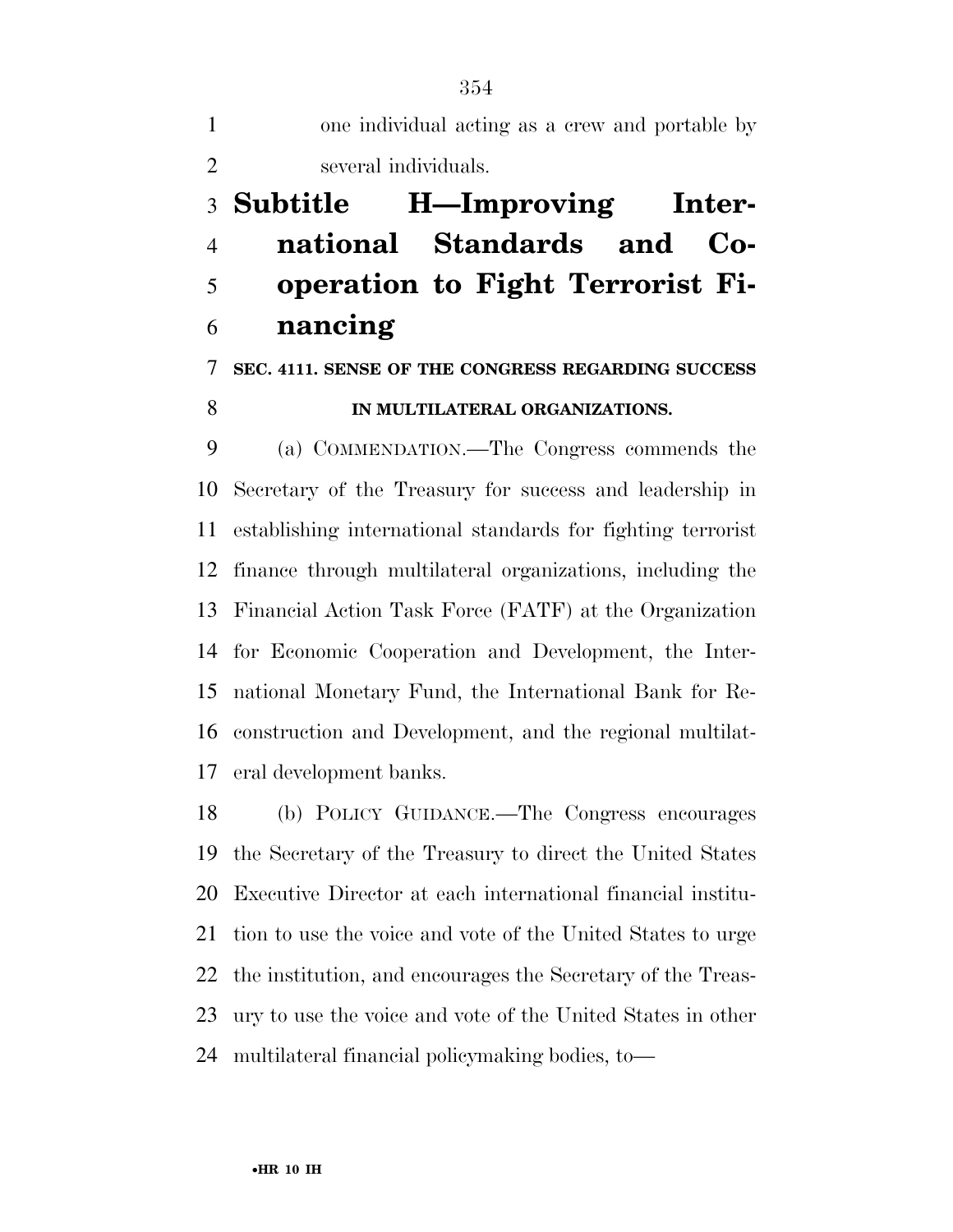| $(1)$ provide funding for the implementation of                       |
|-----------------------------------------------------------------------|
| FATF anti-money laundering and anti-terrorist fi-                     |
| nancing standards; and                                                |
| (2) promote economic development in the Mid-                          |
| dle East.                                                             |
| SEC. 4112. EXPANDED REPORTING REQUIREMENT FOR THE                     |
| SECRETARY OF THE TREASURY.                                            |
| (a) IN GENERAL.—Section $1701(b)$ of the Inter-                       |
| national Financial Institutions Act $(22 \text{ U.S.C. } 262r(b))$ is |
| amended—                                                              |
| (1) by striking "and" at the end of paragraph                         |
| $(10);$ and                                                           |
| $(2)$ by redesignating paragraph $(11)$ as para-                      |
| graph $(12)$ and inserting after paragraph $(10)$ the                 |
| following:                                                            |
| $\lq(11)$ an assessment of —                                          |
| $\lq\lq$ the progress made by the Inter-                              |
| national Terrorist Finance Coordinating Coun-                         |
| cil in developing policies to be pursued with the                     |
| international financial institutions and other                        |
| multilateral financial policymaking bodies re-                        |
| garding anti-terrorist financing initiatives;                         |
| "(B) the progress made by the United                                  |
| States in negotiations with the international fi-                     |
|                                                                       |

nancial institutions and other multilateral fi-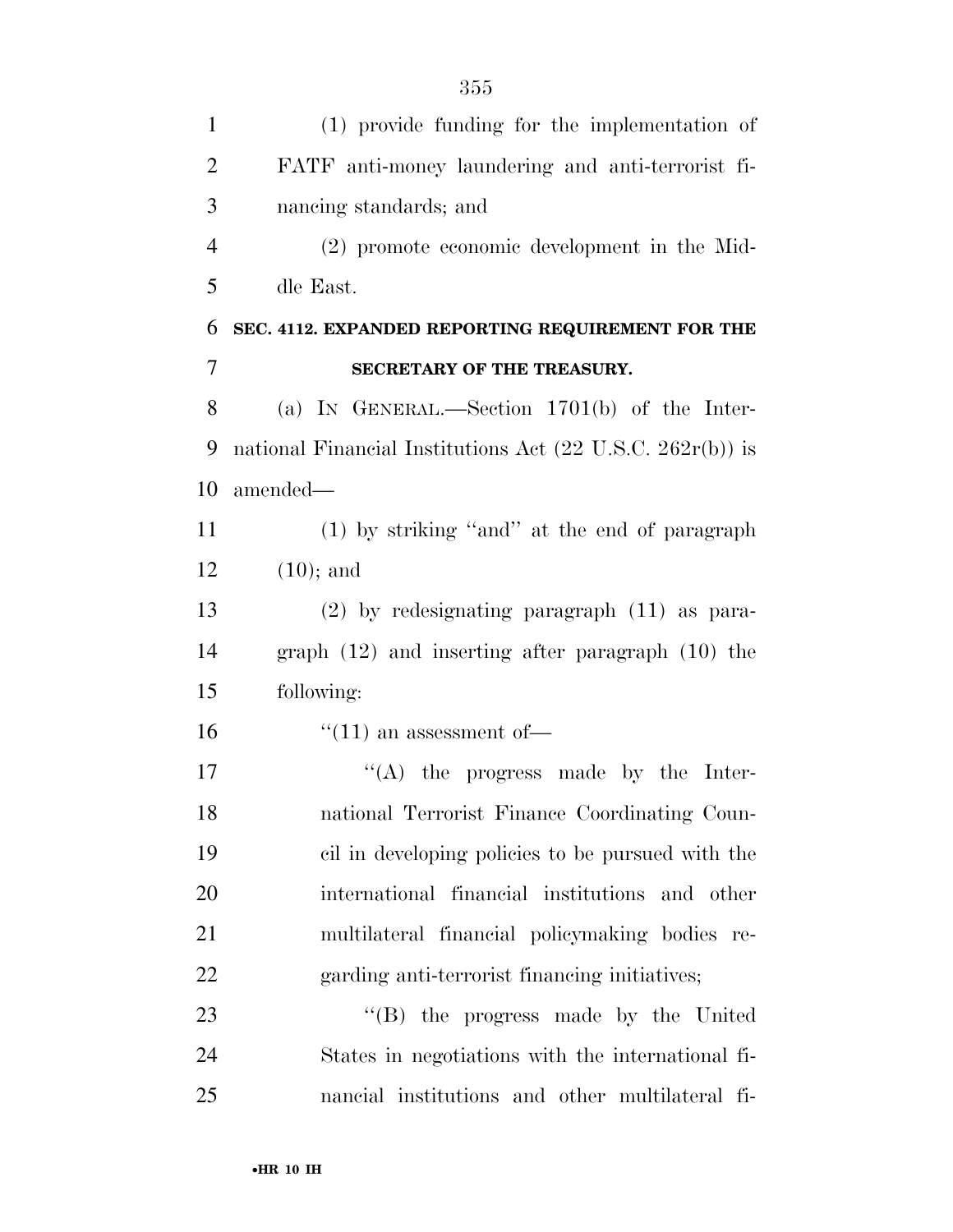| $\mathbf{1}$   | nancial policymaking bodies to set common                    |
|----------------|--------------------------------------------------------------|
| $\overline{2}$ | anti-terrorist financing standards;                          |
| 3              | $\cdot$ (C) the extent to which the international            |
| $\overline{4}$ | financial institutions and other multilateral fi-            |
| 5              | nancial policymaking bodies have adopted anti-               |
| 6              | terrorist financing standards advocated by the               |
| $\overline{7}$ | United States; and                                           |
| 8              | $\lq\lq$ (D) whether and how the international fi-           |
| 9              | nancial institutions are contributing to the fight           |
| 10             | against the financing of terrorist activities;               |
| 11             | and".                                                        |
| 12             | (b) OTHER MULTILATERAL POLICYMAKING BODIES                   |
| 13             | DEFINED.—Section $1701(e)$ of such Act $(22 \text{ U.S.C.})$ |
| 14             | $262r(c)$ ) is amended by adding at the end the following:   |
| 15             | "(5) OTHER MULTILATERAL FINANCIAL POL-                       |
| 16             | ICYMAKING BODIES.—The term 'other multilateral               |
| 17             | financial policymaking bodies' means-                        |
| 18             | "(A) the Financial Action Task Force at                      |
| 19             | the Organization for Economic Cooperation and                |
| 20             | Development;                                                 |
| 21             | $\lq\lq$ the international network of financial              |
| 22             | intelligence units known as the Egmont                       |
| 23             | Group';                                                      |
| 24             | "(C) the United States, Canada, the                          |
| 25             | United Kingdom, France, Germany, Italy,                      |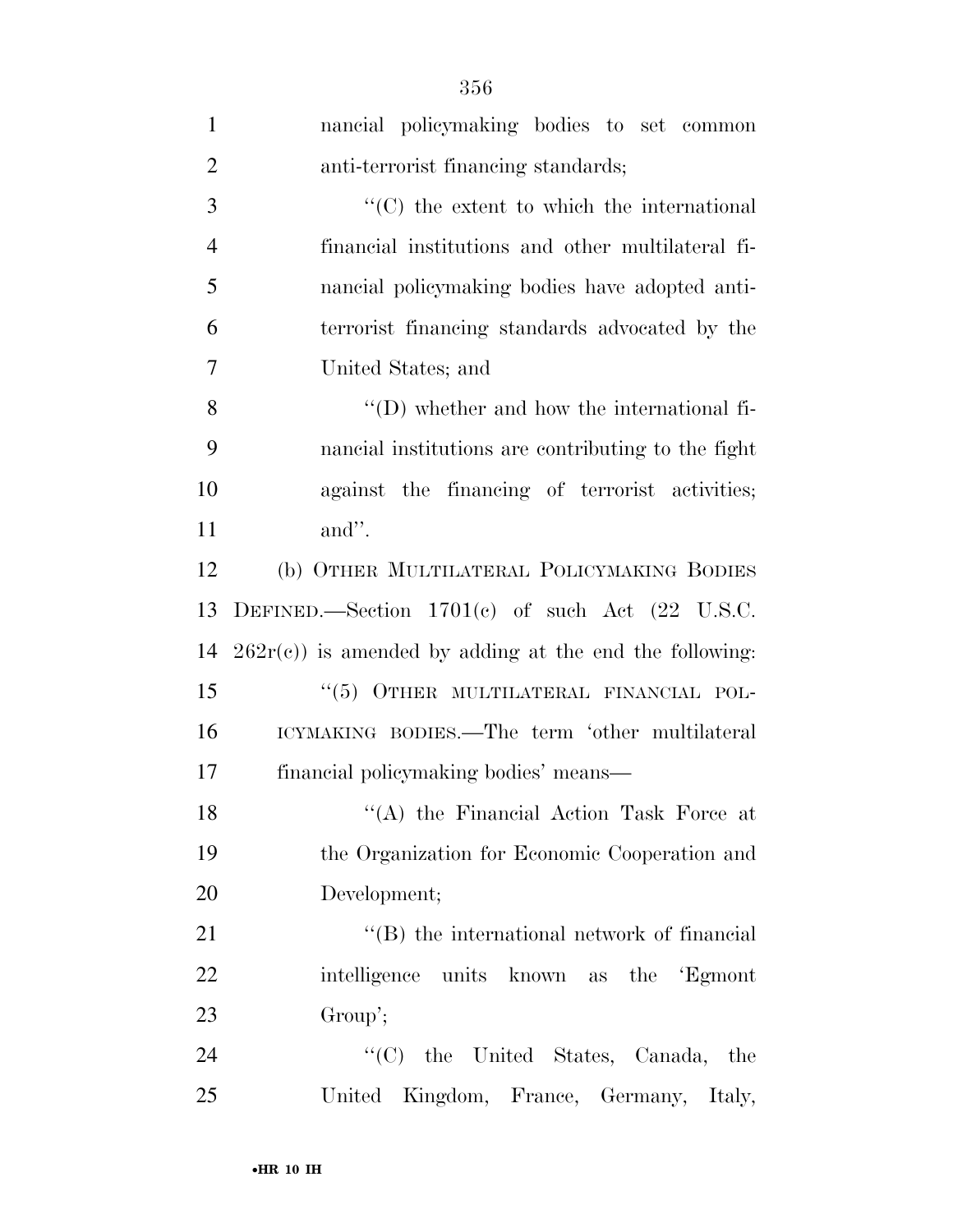Japan, and Russia, when meeting as the Group of Eight; and  $\qquad$  "(D) any other multilateral financial pol-icymaking group in which the Secretary of the

Treasury represents the United States.''.

## **SEC. 4113. INTERNATIONAL TERRORIST FINANCE COORDI-NATING COUNCIL.**

 (a) ESTABLISHMENT.—The Secretary of the Treas- ury shall establish and convene an interagency council, to be known as the ''International Terrorist Finance Coordi- nating Council'' (in this section referred to as the ''Coun- cil''), which shall advise the Secretary on policies to be pursued by the United States at meetings of the inter- national financial institutions and other multilateral finan- cial policymaking bodies, regarding the development of international anti-terrorist financing standards.

- (b) MEETINGS.—
- 18 (1) ATTENDEES.—

 (A) GENERAL ATTENDEES.—The Sec- retary of the Treasury (or a representative of the Secretary of the Treasury) and the Sec- retary of State (or a representative of the Sec- retary of State) shall attend each Council meet-ing.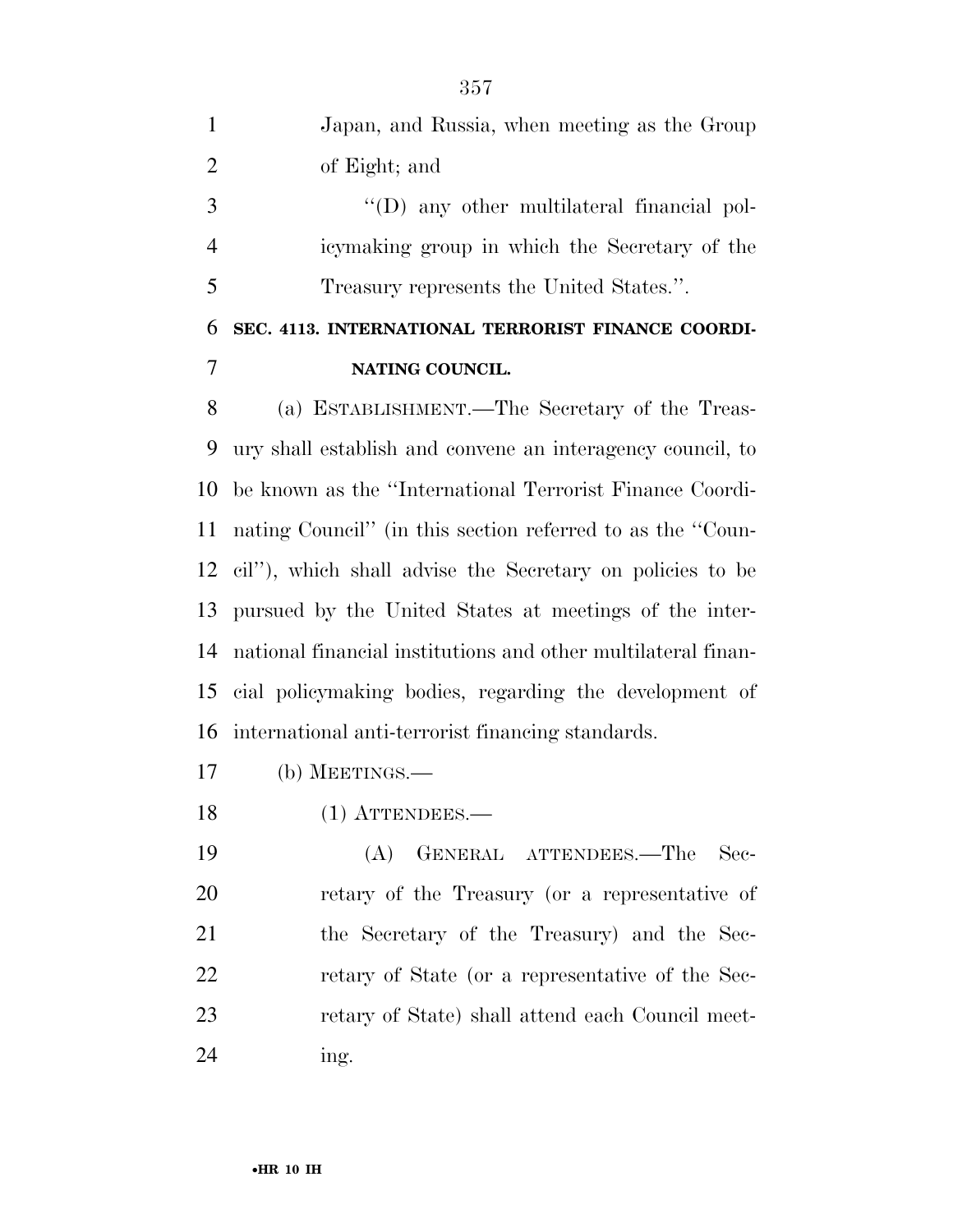(B) OTHER ATTENDEES.—The Secretary of the Treasury shall determine which other of- ficers of the Federal Government shall attend a Council meeting, on the basis of the issues to be raised for consideration at the meeting. The Secretary shall include in the meeting rep- resentatives from all relevant Federal agencies with authority to address the issues.

 (2) SCHEDULE.—Not less frequently than an- nually, the Secretary of the Treasury shall convene Council meetings at such times as the Secretary deems appropriate, based on the notice, schedule, and agenda items of the international financial insti- tutions and other multilateral financial policymaking bodies.

#### **SEC. 4114. DEFINITIONS.**

In this subtitle:

 (1) INTERNATIONAL FINANCIAL INSTITU- TIONS.—The term ''international financial institu-20 tions" has the meaning given in section  $1701(c)(2)$ of the International Financial Institutions Act.

22 (2) OTHER MULTILATERAL FINANCIAL POLICY- MAKING BODIES.—The term ''other multilateral fi-nancial policymaking bodies'' means—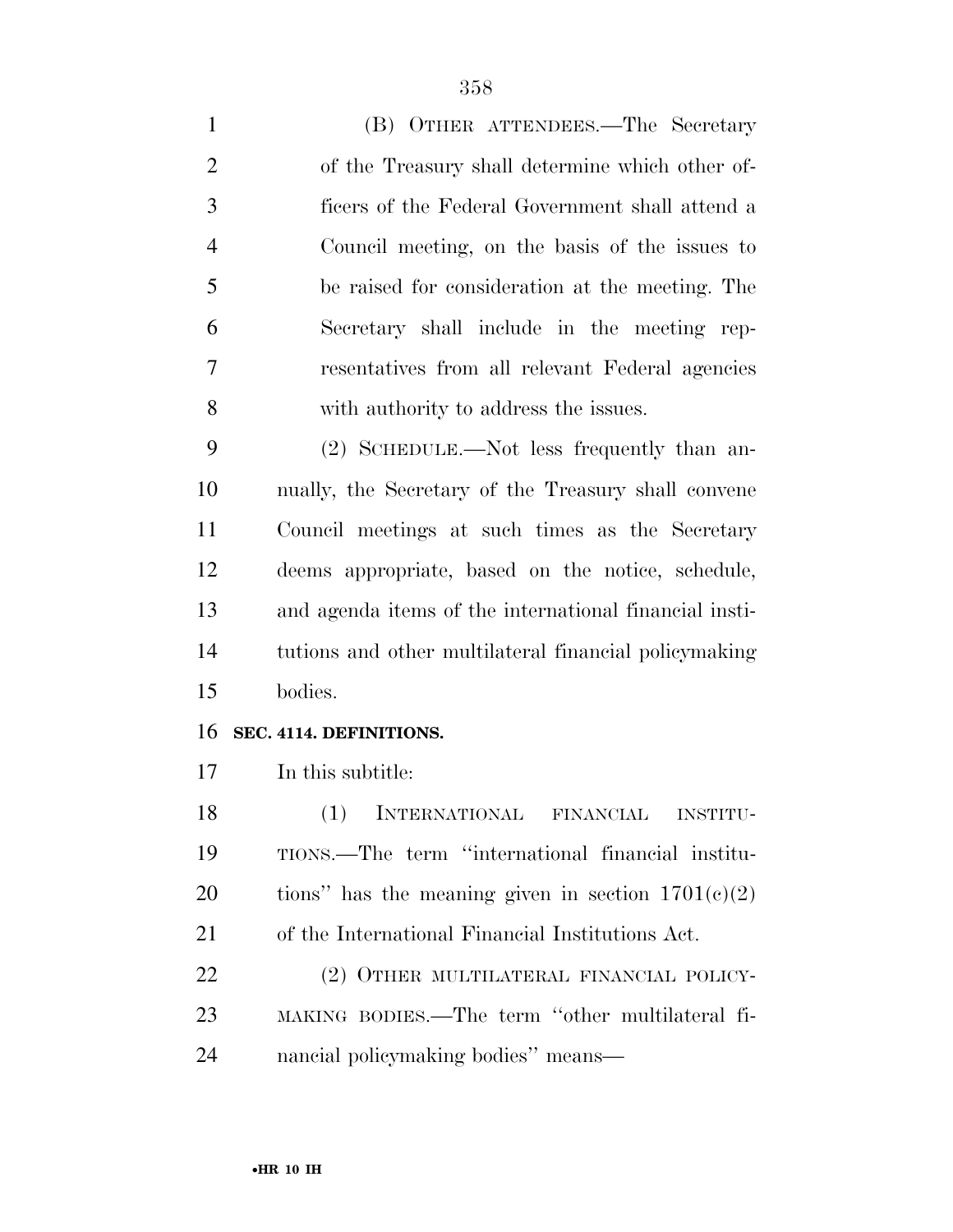| $\mathbf{1}$   | (A) the Financial Action Task Force at the           |
|----------------|------------------------------------------------------|
| $\overline{2}$ | Organization for Economic Cooperation and            |
| 3              | Development;                                         |
| $\overline{4}$ | (B) the international network of financial           |
| 5              | intelligence units known as the "Egmont"             |
| 6              | Group";                                              |
| 7              | (C) the United States, Canada, the United            |
| 8              | Kingdom, France, Germany, Italy, Japan, and          |
| 9              | Russia, when meeting as the Group of Eight;          |
| 10             | and                                                  |
| 11             | (D) any other multilateral financial policy-         |
| 12             | making group in which the Secretary of the           |
| 13             | Treasury represents the United States.               |
| 14             | <b>TITLE V-GOVERNMENT</b>                            |
| 15             | <b>RESTRUCTURING</b>                                 |
| 16             | <b>Subtitle A–Faster and Smarter</b>                 |
| 17             | <b>Funding for First Responders</b>                  |
| 18             | SEC. 5001. SHORT TITLE.                              |
| 19             | This subtitle may be cited as the "Faster and Smart- |
| 20             | er Funding for First Responders Act of 2004".        |
| 21             | SEC. 5002. FINDINGS.                                 |
| 22             | The Congress finds the following:                    |
| 23             | (1) In order to achieve its objective of mini-       |
| 24             | mizing the damage, and assisting in the recovery,    |
| 25             | from terrorist attacks, the Department of Homeland   |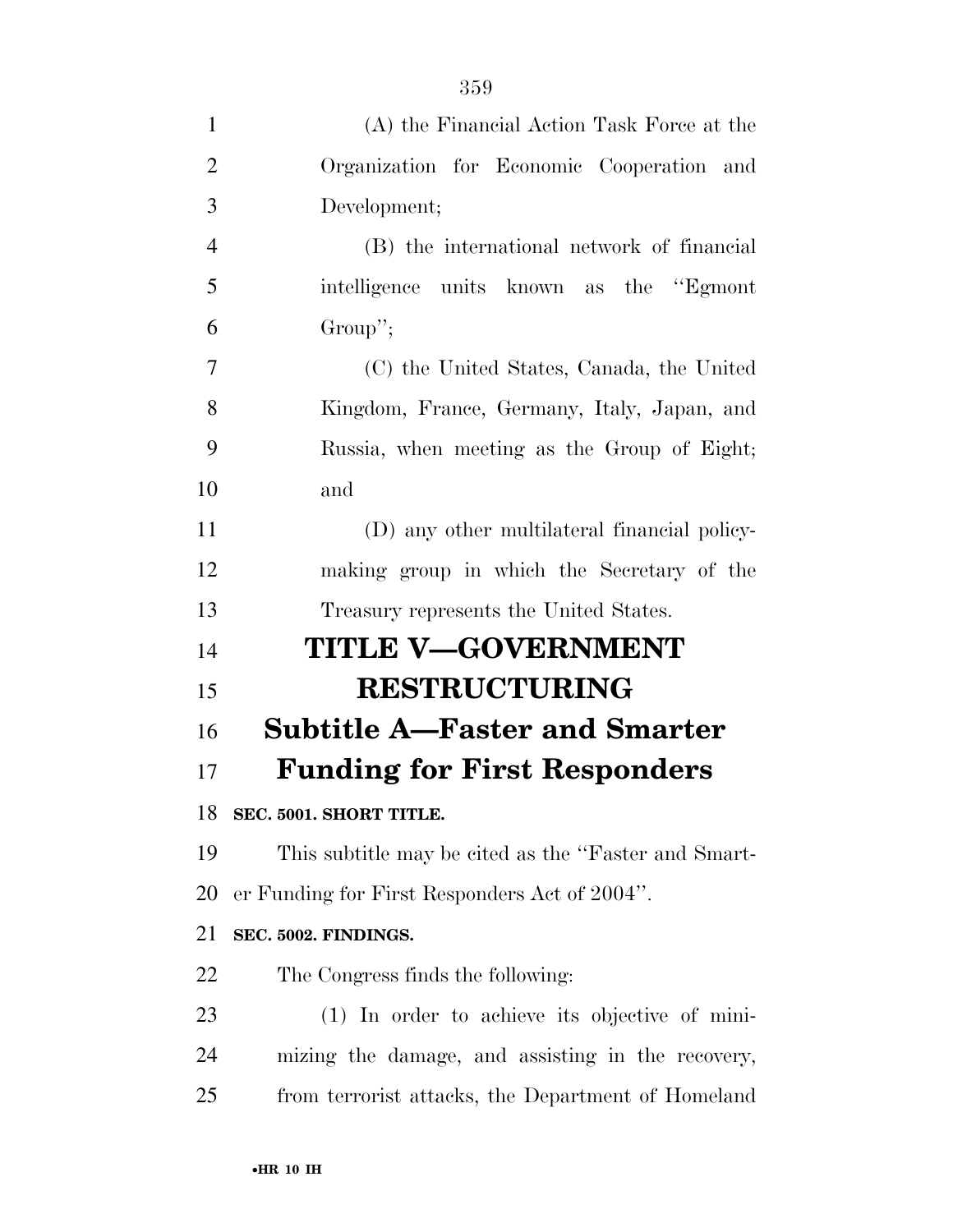| $\mathbf{1}$   | Security must play a leading role in assisting com-    |
|----------------|--------------------------------------------------------|
| $\overline{2}$ | munities to reach the level of preparedness they need  |
| 3              | to respond to a terrorist attack.                      |
| $\overline{4}$ | (2) First responder funding is not reaching the        |
| 5              | men and women of our Nation's first response teams     |
| 6              | quickly enough, and sometimes not at all.              |
| 7              | (3) To reform the current bureaucratic process         |
| 8              | so that homeland security dollars reach the first re-  |
| 9              | sponders who need it most, it is necessary to clarify  |
| 10             | and consolidate the authority and procedures of the    |
| 11             | Department of Homeland Security that support first     |
| 12             | responders.                                            |
| 13             | (4) Ensuring adequate resources for the new            |
| 14             | national mission of homeland security, without de-     |
| 15             | grading the ability to address effectively other types |
| 16             | of major disasters and emergencies, requires a dis-    |
| 17             | crete and separate grant making process for home-      |
| 18             | land security funds for first response to terrorist    |
| 19             | acts, on the one hand, and for first responder pro-    |
| 20             | grams designed to meet pre-September 11 priorities,    |
| 21             | on the other.                                          |
| 22             | (5) While a discrete homeland security grant           |
| 23             | making process is necessary to ensure proper focus     |

 on the unique aspects of terrorism prevention, pre-paredness, and response, it is essential that State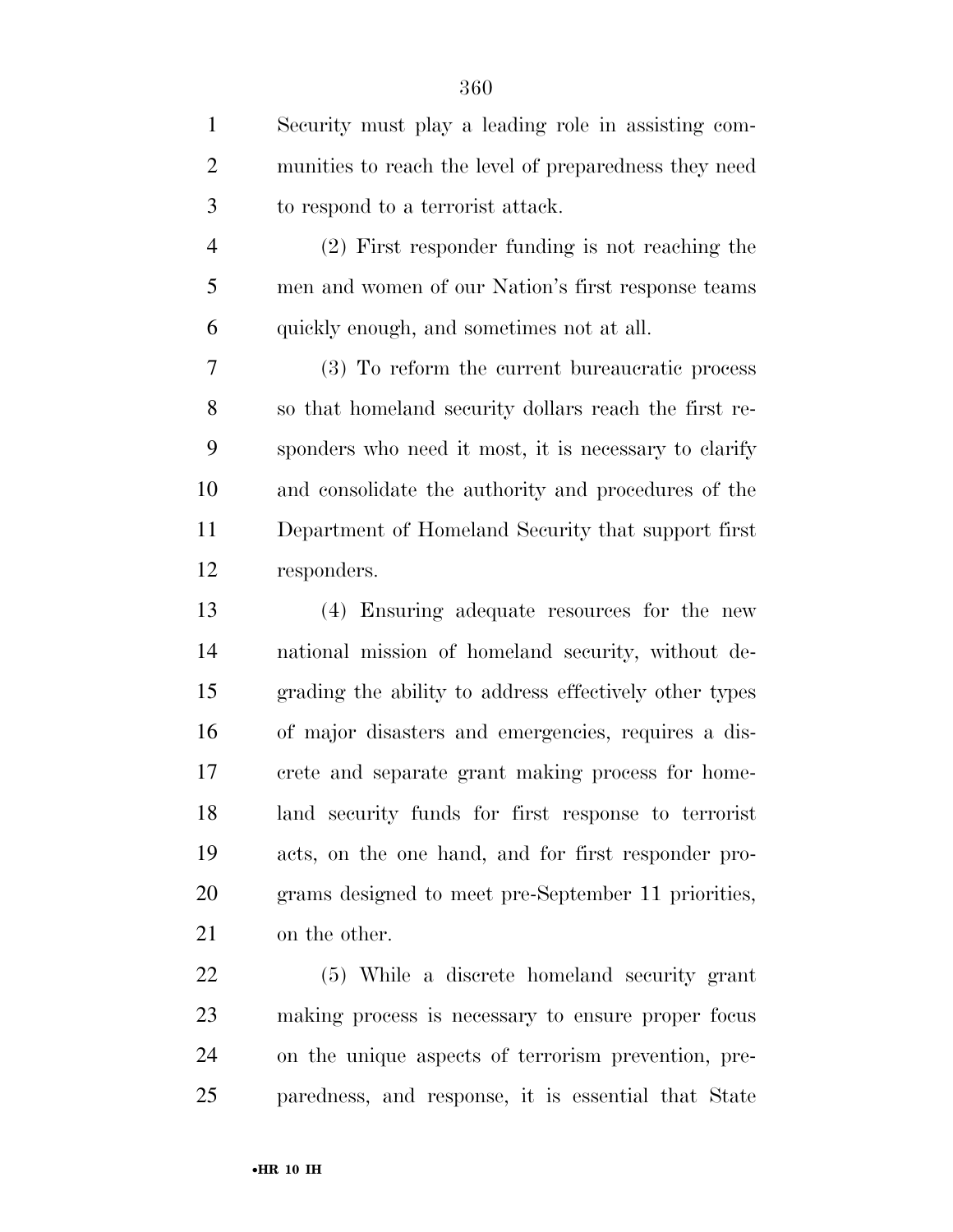and local strategies for utilizing such grants be inte- grated, to the greatest extent practicable, with exist-ing State and local emergency management plans.

 (6) Homeland security grants to first respond- ers must be based on the best intelligence con- cerning the capabilities and intentions of our ter- rorist enemies, and that intelligence must be used to target resources to the Nation's greatest threats, vulnerabilities, and consequences.

 (7) The Nation's first response capabilities will be improved by sharing resources, training, plan- ning, personnel, and equipment among neighboring jurisdictions through mutual aid agreements and re- gional cooperation. Such regional cooperation should be supported, where appropriate, through direct grants from the Department of Homeland Security.

 (8) An essential prerequisite to achieving the Nation's homeland security objectives for first re- sponders is the establishment of well-defined na- tional goals for terrorism preparedness. These goals should delineate the essential capabilities that every jurisdiction in the United States should possess or to which it should have access.

 (9) A national determination of essential capa-bilities is needed to identify levels of State and local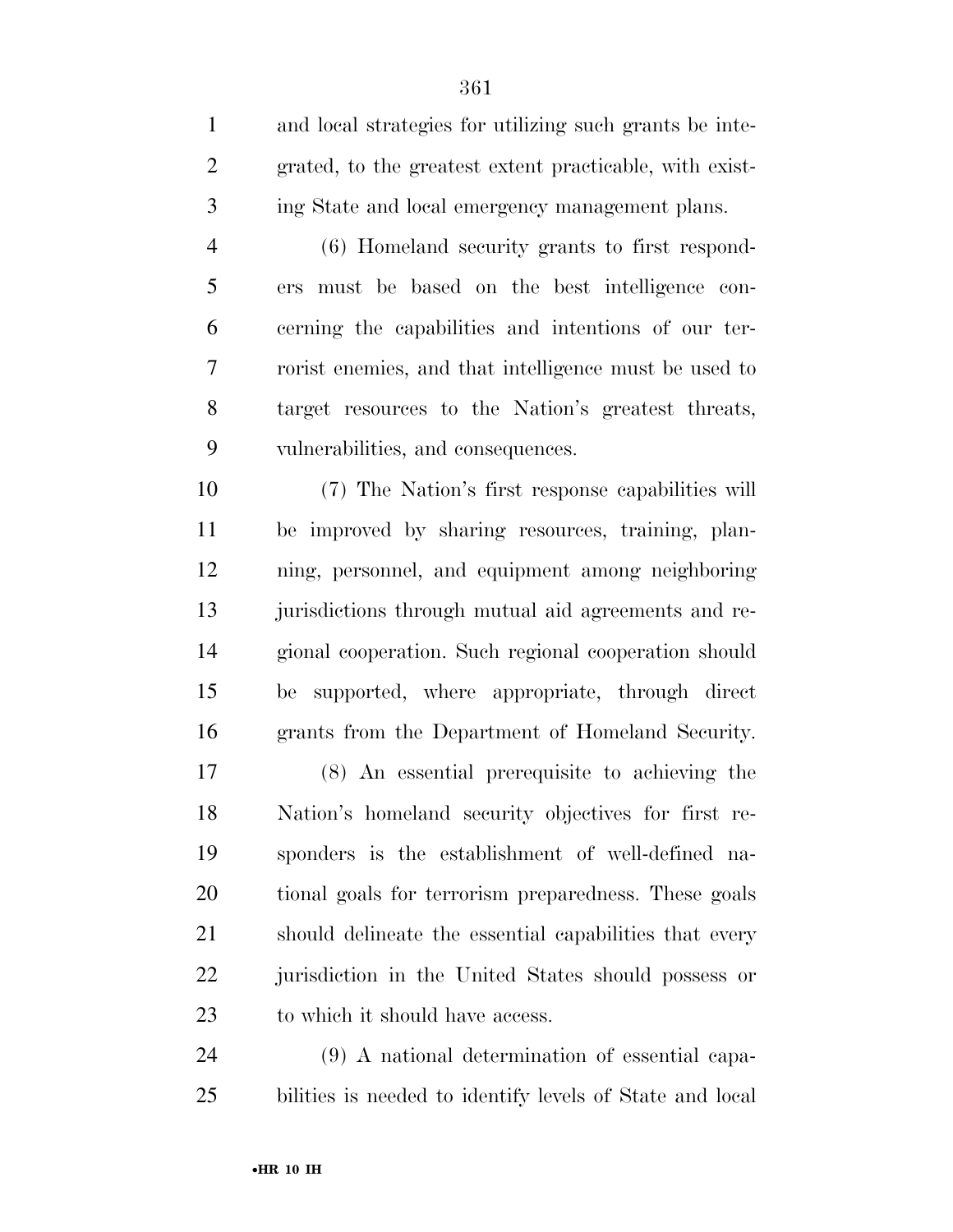government terrorism preparedness, to determine the nature and extent of State and local first re- sponder needs, to identify the human and financial resources required to fulfill them, and to direct fund- ing to meet those needs and to measure prepared-ness levels on a national scale.

 (10) To facilitate progress in achieving, main- taining, and enhancing essential capabilities for State and local first responders, the Department of Homeland Security should seek to allocate homeland security funding for first responders to meet nation-wide needs.

 (11) Private sector resources and citizen volun- teers can perform critical functions in assisting in preventing and responding to terrorist attacks, and should be integrated into State and local planning efforts to ensure that their capabilities and roles are understood, so as to provide enhanced State and local operational capability and surge capacity.

 (12) Public-private partnerships, such as the partnerships between the Business Executives for National Security and the States of New Jersey and Georgia, can be useful to identify and coordinate pri-vate sector support for State and local first respond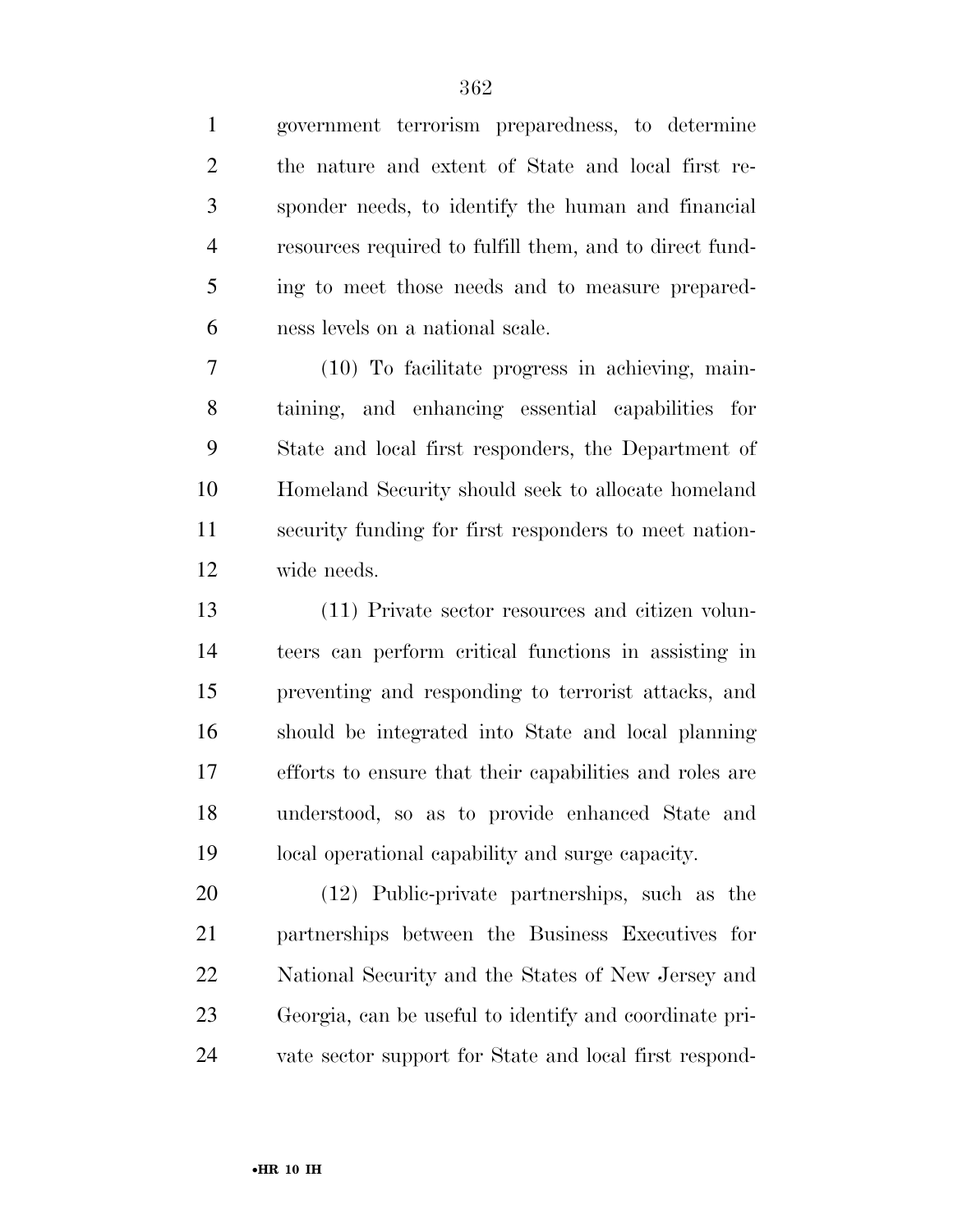ers. Such models should be expanded to cover all States and territories.

 (13) An important aspect of essential capabili- ties is measurability, so that it is possible to deter- mine how prepared a State or local government is now, and what additional steps it needs to take, in order to respond to acts of terrorism.

 (14) The Department of Homeland Security should establish, publish, and regularly update na- tional voluntary consensus standards for both equip- ment and training, in cooperation with both public and private sector standard setting organizations, to assist State and local governments in obtaining the equipment and training to attain the essential capa- bilities for first response to acts of terrorism, and to ensure that first responder funds are spent wisely. **SEC. 5003. FASTER AND SMARTER FUNDING FOR FIRST RE-SPONDERS.** 

 (a) IN GENERAL.—The Homeland Security Act of 2002 (Public Law 107–296; 6 U.S.C. 361 et seq.) is amended—

 (1) in section 1(b) in the table of contents by adding at the end the following:

''TITLE XVIII—FUNDING FOR FIRST RESPONDERS

''Sec. 1801. Definitions.

•**HR 10 IH** 

<sup>&#</sup>x27;'Sec. 1802. Faster and smarter funding for first responders.

<sup>&#</sup>x27;'Sec. 1803. Essential capabilities for first responders.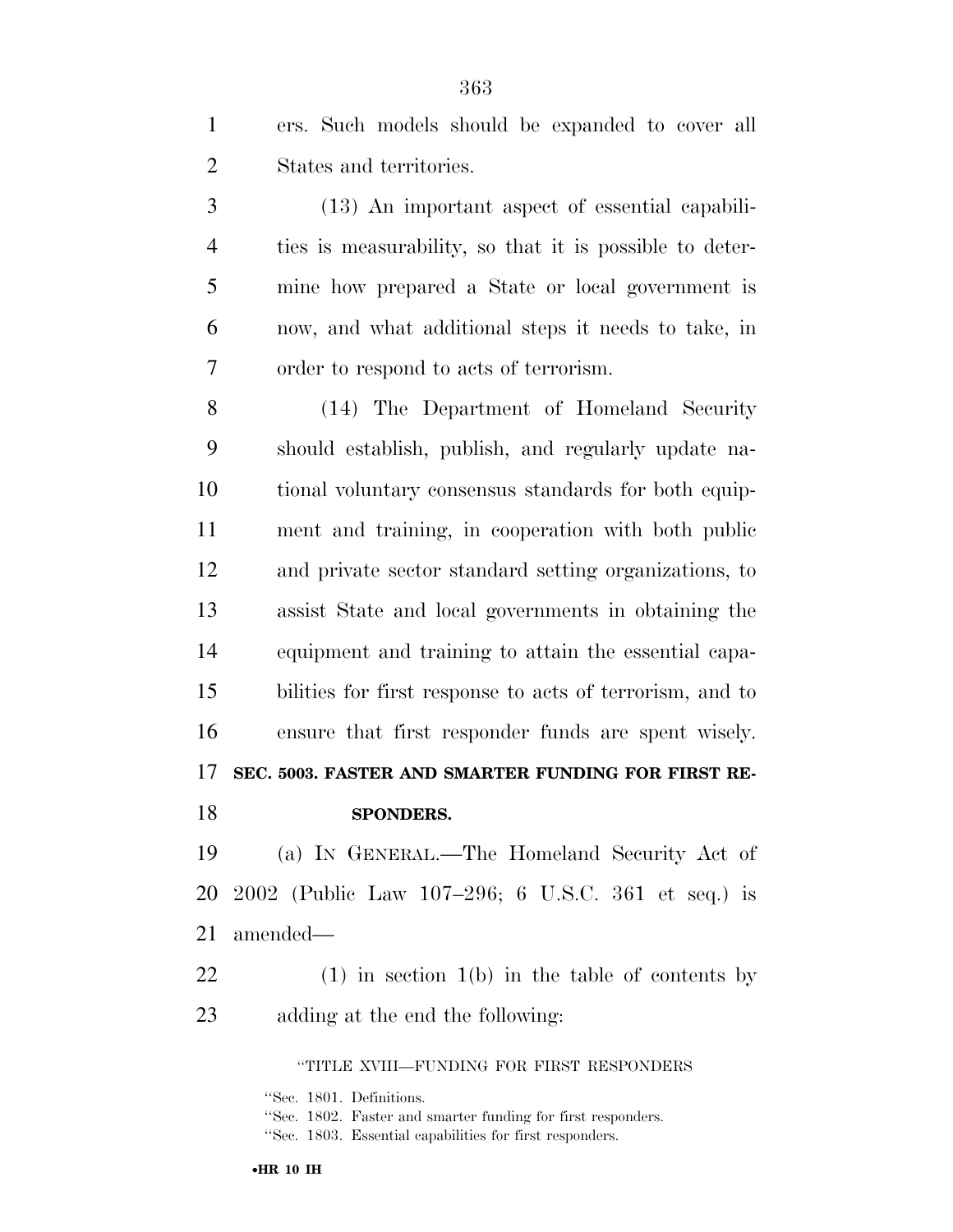''Sec. 1804. Task Force on Essential Capabilities for First Responders. ''Sec. 1805. Covered grant eligibility and criteria. ''Sec. 1806. Use of funds and accountability requirements. ''Sec. 1807. National standards for first responder equipment and training.''; and (2) by adding at the end the following: **''TITLE XVIII—FUNDING FOR FIRST RESPONDERS ''SEC. 1801. DEFINITIONS.**  ''In this title: ''(1) BOARD.—The term 'Board' means the First Responder Grants Board established under section 1805(f). 9 "(2) COVERED GRANT.—The term 'covered grant' means any grant to which this title applies under section 1802. 12 "(3) DIRECTLY ELIGIBLE TRIBE.—The term 'directly eligible tribe' means any Indian tribe or consortium of Indian tribes that— ''(A) meets the criteria for inclusion in the qualified applicant pool for Self-Governance that are set forth in section 402(c) of the In- dian Self-Determination and Education Assist-19 ance Act  $(25 \text{ U.S.C. } 458 \text{bb}(c))$ ;  $((B)$  employs at least 10 full-time per-sonnel in a law enforcement or emergency re-

sponse agency with the capacity to respond to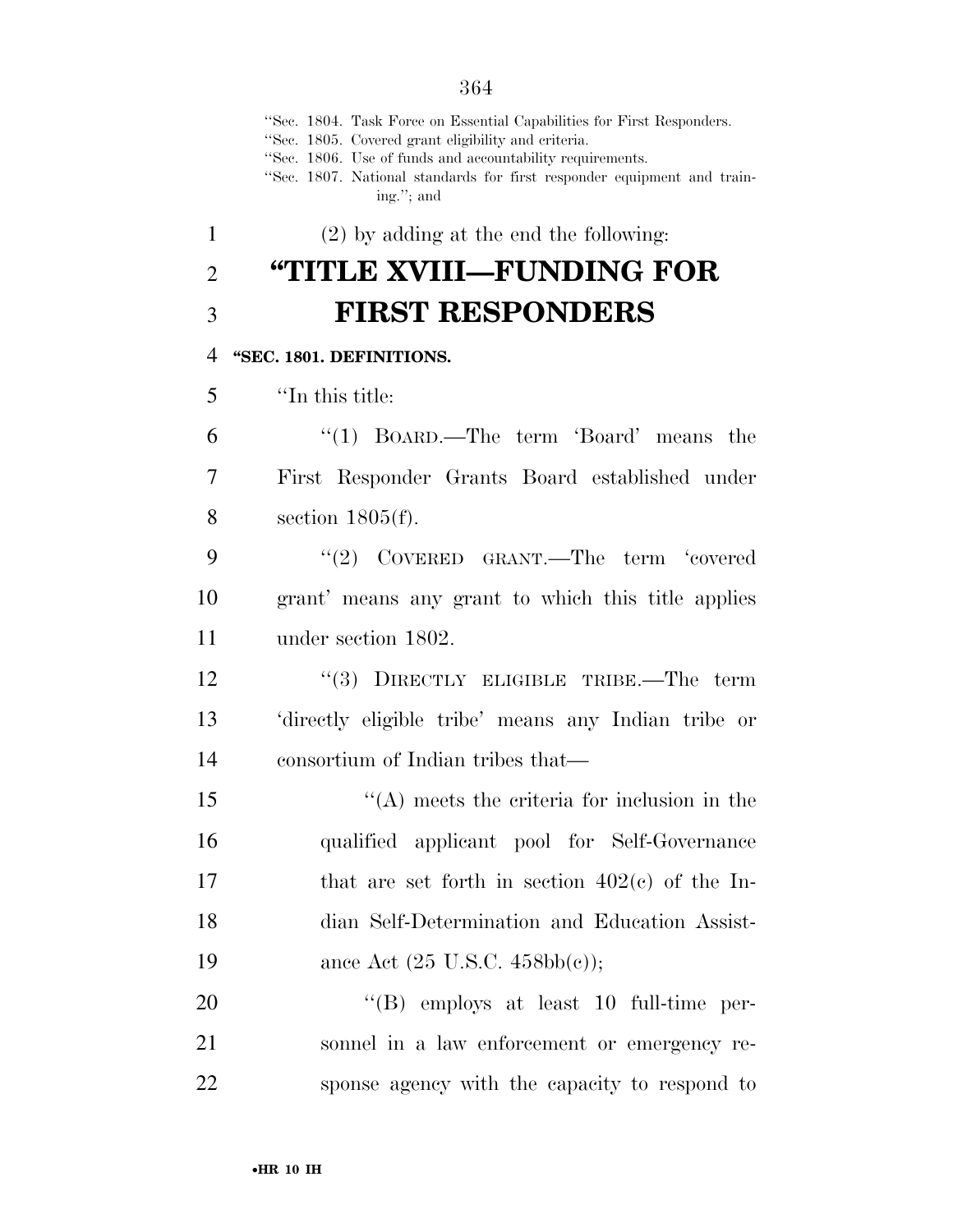| $\mathbf{1}$   | calls for law enforcement or emergency services;     |
|----------------|------------------------------------------------------|
| $\overline{2}$ | and                                                  |
| 3              | $``(C)(i)$ is located on, or within 5 miles of,      |
| $\overline{4}$ | an international border or waterway;                 |
| 5              | "(ii) is located within 5 miles of a facility        |
| 6              | within a critical infrastructure sector identified   |
| $\overline{7}$ | in section $1803(c)(2)$ ;                            |
| 8              | "(iii) is located within or contiguous to one        |
| 9              | of the 50 largest metropolitan statistical areas     |
| 10             | in the United States; or                             |
| 11             | "(iv) has more than $1,000$ square miles of          |
| 12             | Indian country, as that term is defined in sec-      |
| 13             | tion 1151 of title 18, United States Code.           |
| 14             | "(4) ELEVATIONS IN THE THREAT ALERT                  |
| 15             | LEVEL.—The term 'elevations in the threat alert      |
| 16             | level' means any designation (including those that   |
| 17             | are less than national in scope) that raises the     |
| 18             | homeland security threat level to either the highest |
| 19             | or second highest threat level under the Homeland    |
| 20             | Security Advisory System referred to in section      |
| 21             | $201(d)(7)$ .                                        |
| 22             | $\cdot\cdot$ (5) EMERGENCY PREPAREDNESS.—The term    |
| 23             | 'emergency preparedness' shall have the same mean-   |
| 24             | ing that term has under section 602 of the Robert    |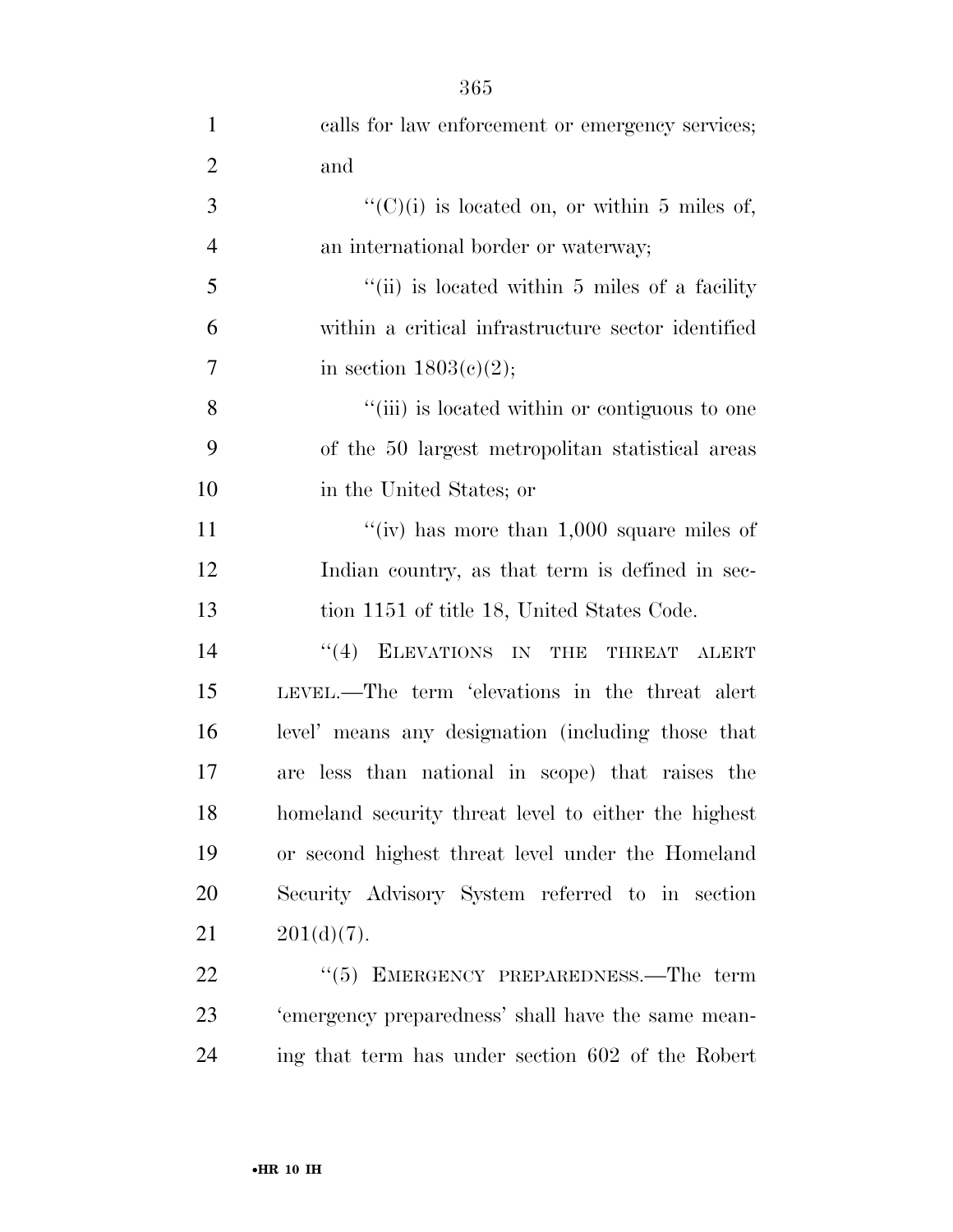| $\mathbf{1}$   | T. Stafford Disaster Relief and Emergency Assist-             |
|----------------|---------------------------------------------------------------|
| $\overline{2}$ | ance Act (42 U.S.C. 5195a).                                   |
| 3              | $\cdot\cdot$ (6) ESSENTIAL CAPABILITIES.—The term $\cdot$ es- |
| $\overline{4}$ | sential capabilities' means the levels, availability,         |
| 5              | and competence of emergency personnel, planning,              |
| 6              | training, and equipment across a variety of dis-              |
| 7              | ciplines needed to effectively and efficiently prevent,       |
| 8              | prepare for, and respond to acts of terrorism con-            |
| 9              | sistent with established practices.                           |
| 10             | " $(7)$ FIRST RESPONDER.—The term 'first re-                  |
| 11             | sponder' shall have the same meaning as the term              |
| 12             | 'emergency response provider'.                                |
| 13             | "(8) INDIAN TRIBE.—The term 'Indian tribe'                    |
| 14             | means any Indian tribe, band, nation, or other orga-          |
| 15             | nized group or community, including any Alaskan               |
| 16             | Native village or regional or village corporation as          |
| 17             | defined in or established pursuant to the Alaskan             |
| 18             | Native Claims Settlement Act (43 U.S.C. 1601 et               |
| 19             | seq.), which is recognized as eligible for the special        |
| 20             | programs and services provided by the United States           |
| 21             | to Indians because of their status as Indians.                |
| 22             | $\lq(9)$ REGION.—The term 'region' means—                     |
| 23             | "(A) any geographic area consisting of all                    |
| 24             | or parts of 2 or more contiguous States, coun-                |
| 25             | ties, municipalities, or other local governments              |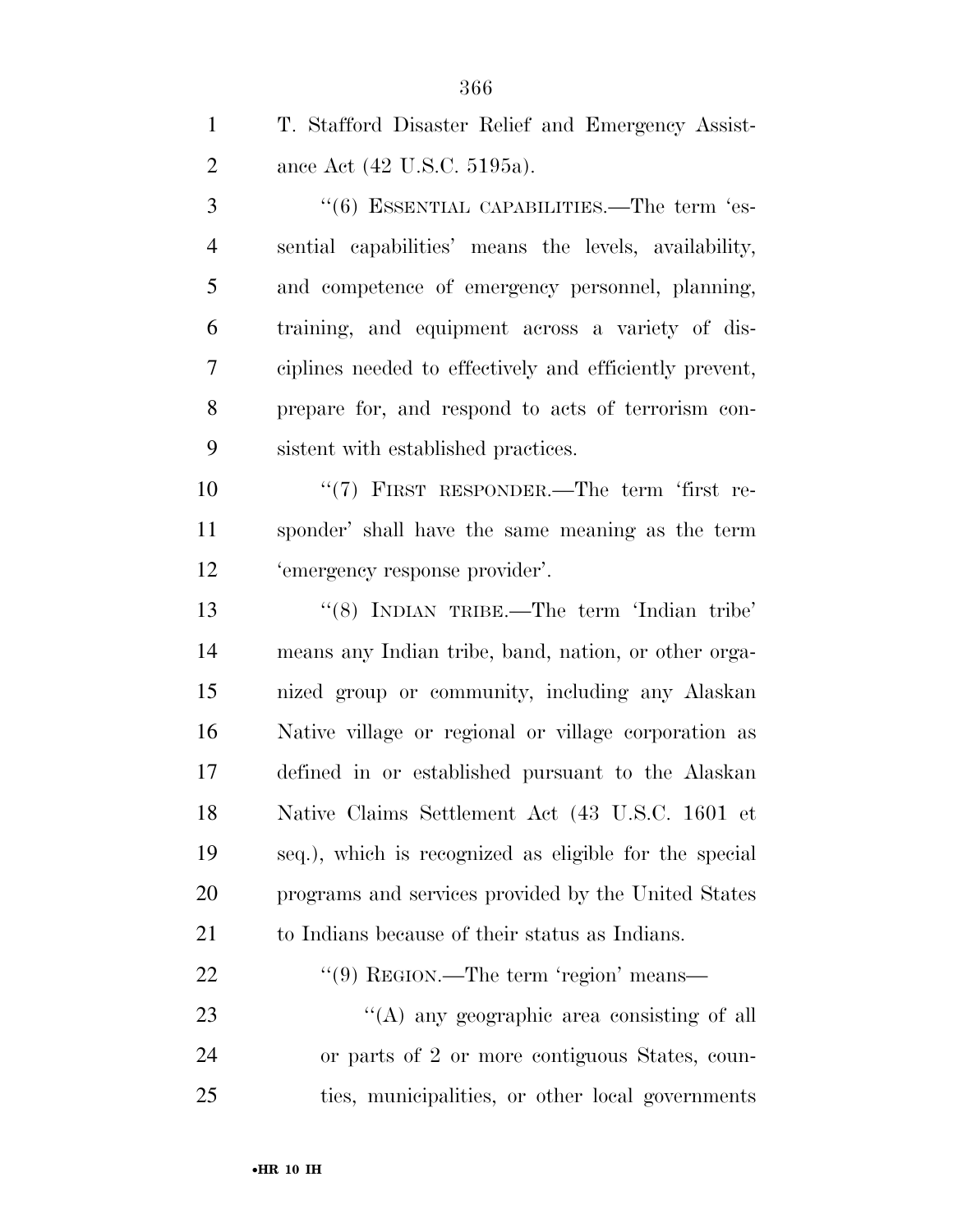| $\mathbf{1}$   | that have a combined population of at least      |
|----------------|--------------------------------------------------|
| $\overline{2}$ | $1,650,000$ or have an area of not less than     |
| 3              | $20,000$ square miles, and that, for purposes of |
| $\overline{4}$ | an application for a covered grant, is rep-      |
| 5              | resented by 1 or more governments or govern-     |
| 6              | mental agencies within such geographic area,     |
| 7              | and that is established by law or by agreement   |
| 8              | of 2 or more such governments or governmental    |
| 9              | agencies in a mutual aid agreement; or           |
| 10             | $\lq\lq (B)$ any other combination of contiguous |
| 11             | local government units (including such a com-    |
| 12             | bination established by law or agreement of two  |
| 13             | or more governments or governmental agencies     |
| 14             | in a mutual aid agreement) that is formally cer- |
| 15             | tified by the Secretary as a region for purposes |
| 16             | of this Act with the consent of—                 |
| 17             | "(i) the State or States in which they           |
| 18             | are located, including a multi-State entity      |
| 19             | established by a compact between two or          |
| 20             | more States; and                                 |
| 21             | "(ii) the incorporated municipalities,           |
| 22             | counties, and parishes that they encom-          |
| 23             | pass.                                            |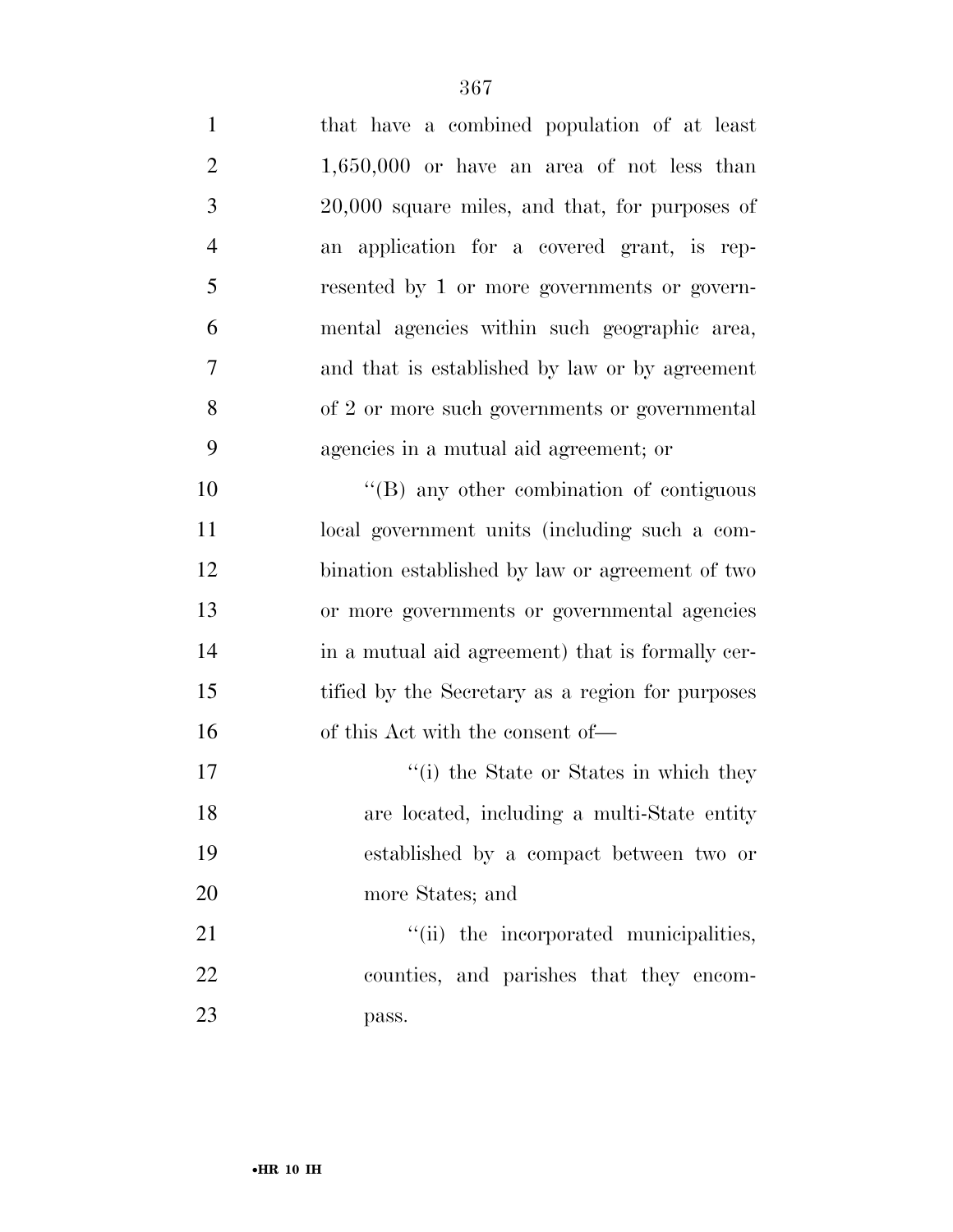1 "(10) TASK FORCE.—The term 'Task Force' means the Task Force on Essential Capabilities for First Responders established under section 1804. **''SEC. 1802. FASTER AND SMARTER FUNDING FOR FIRST RE- SPONDERS.**  ''(a) COVERED GRANTS.—This title applies to grants provided by the Department to States, regions, or directly eligible tribes for the primary purpose of improving the ability of first responders to prevent, prepare for, respond to, or mitigate threatened or actual terrorist attacks, espe- cially those involving weapons of mass destruction, admin-istered under the following:

13 "(1) STATE HOMELAND SECURITY GRANT PRO- GRAM.—The State Homeland Security Grant Pro- gram of the Department, or any successor to such grant program.

17 "(2) URBAN AREA SECURITY INITIATIVE.—The Urban Area Security Initiative of the Department, or any successor to such grant program.

20 "(3) LAW ENFORCEMENT TERRORISM PREVEN- TION PROGRAM.—The Law Enforcement Terrorism Prevention Program of the Department, or any suc-cessor to such grant program.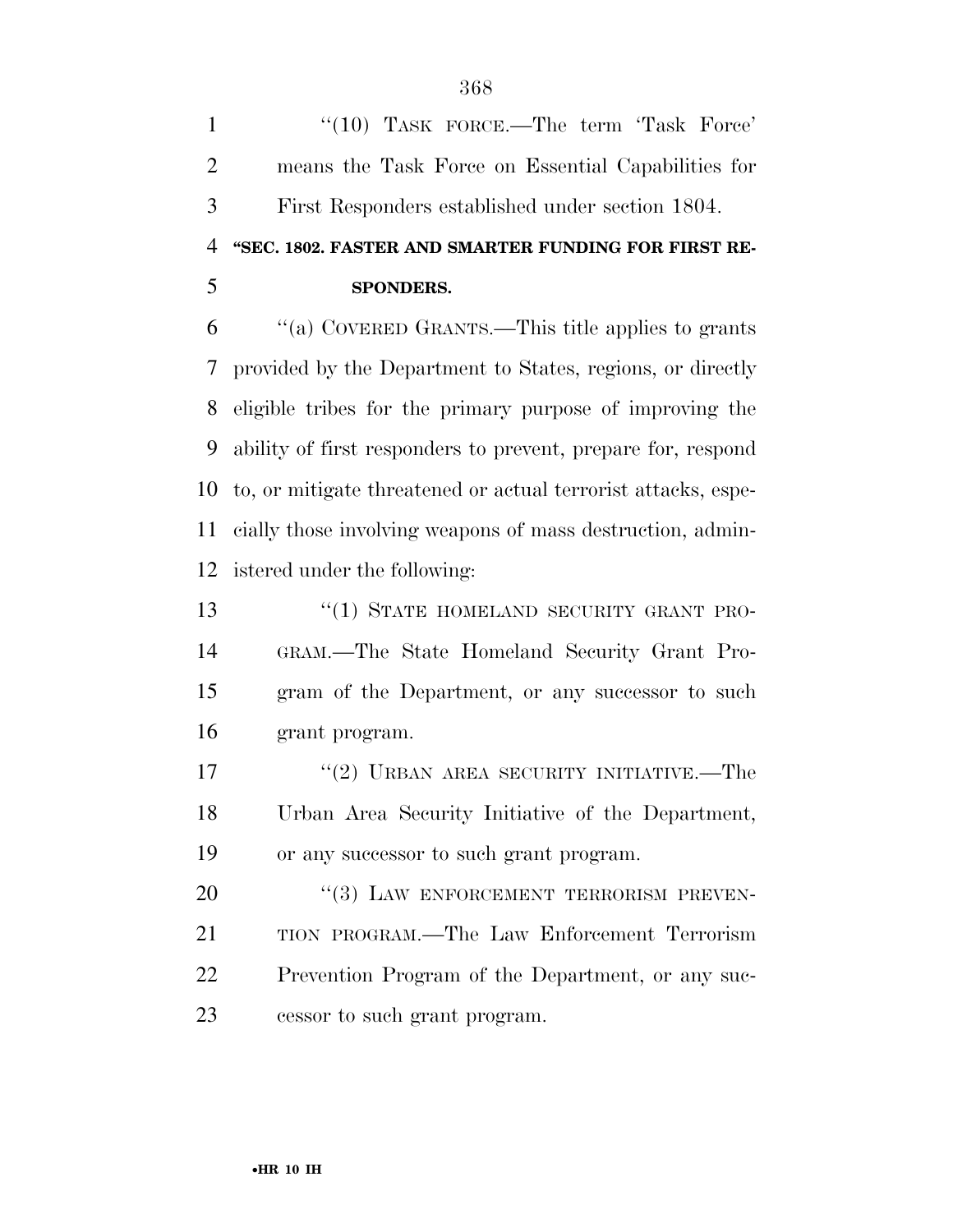| $\mathbf{1}$   | "(4) CITIZEN CORPS PROGRAM.—The Citizen                              |
|----------------|----------------------------------------------------------------------|
| $\overline{2}$ | Corps Program of the Department, or any successor                    |
| 3              | to such grant program.                                               |
| $\overline{4}$ | "(b) EXCLUDED PROGRAMS.—This title does not                          |
| 5              | apply to or otherwise affect the following Federal grant             |
| 6              | programs or any grant under such a program:                          |
| 7              | "(1) NONDEPARTMENT PROGRAMS.—Any Fed-                                |
| 8              | eral grant program that is not administered by the                   |
| 9              | Department.                                                          |
| 10             | "(2) FIRE GRANT PROGRAMS.—The fire grant                             |
| 11             | programs authorized by sections 33 and 34 of the                     |
| 12             | Federal Fire Prevention and Control Act of 1974                      |
| 13             | $(15 \text{ U.S.C. } 2229, 2229a).$                                  |
| 14             | (3)<br>EMERGENCY MANAGEMENT PLANNING                                 |
| 15             | AND ASSISTANCE ACCOUNT GRANTS.—The Emer-                             |
| 16             | gency Management Performance Grant program and                       |
| 17             | the Urban Search and Rescue Grants program au-                       |
| 18             | thorized by title VI of the Robert T. Stafford Dis-                  |
| 19             | aster Relief and Emergency Assistance Act (42)                       |
| 20             | U.S.C. 5195 et seq.); the Departments of Veterans                    |
| 21             | Affairs and Housing and Urban Development, and                       |
| 22             | Independent Agencies Appropriations Act, 2000                        |
| 23             | $(113 \text{ Stat. } 1047 \text{ et seq.});$ and the Earthquake Haz- |
| 24             | ards Reduction Act of 1977 (42 U.S.C. 7701 et                        |
| 25             | seq.).                                                               |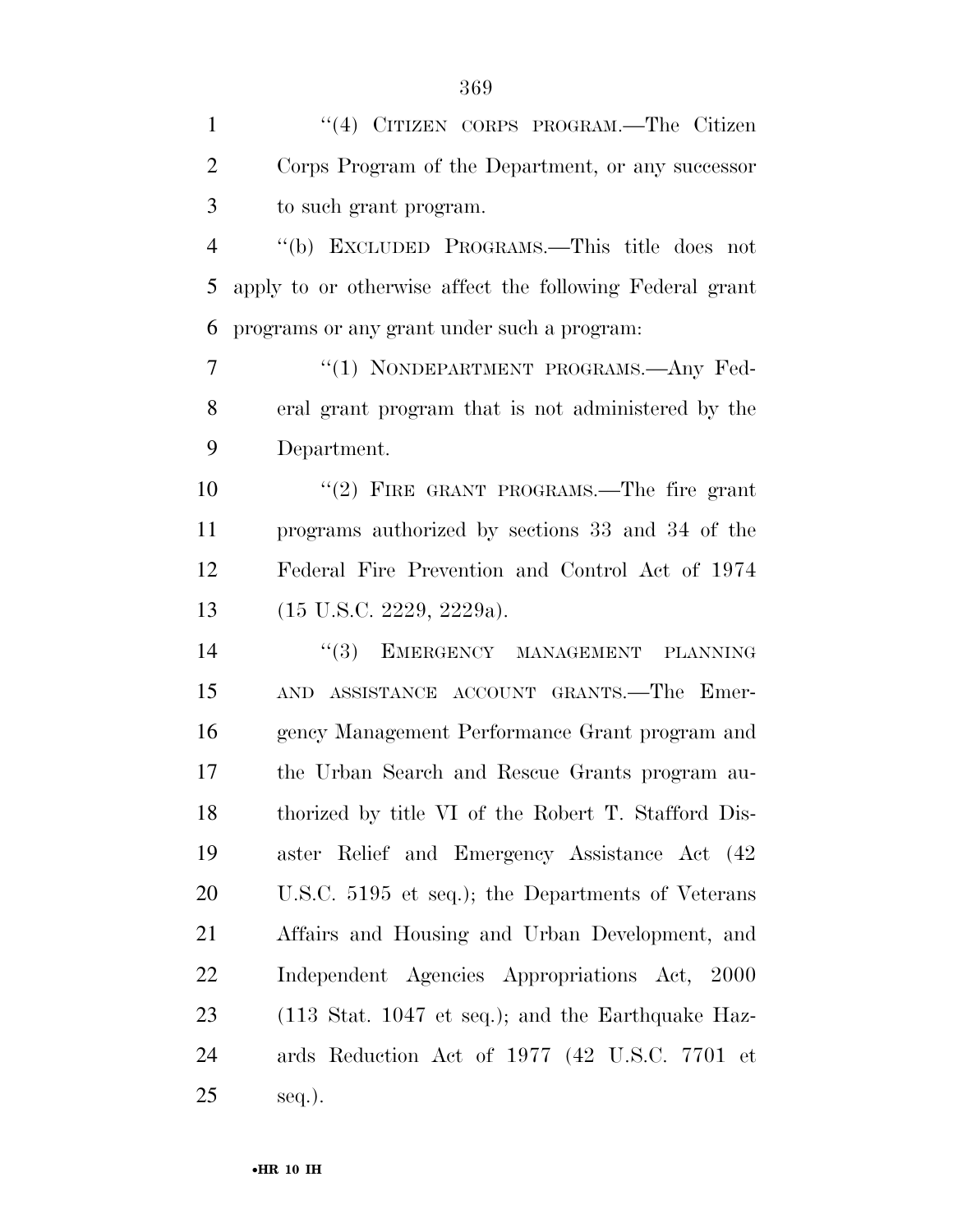|                | 370                                                   |
|----------------|-------------------------------------------------------|
| 1              | "SEC. 1803. ESSENTIAL CAPABILITIES FOR FIRST RESPOND- |
| $\overline{2}$ | ERS.                                                  |
| 3              | ESTABLISHMENT OF ESSENTIAL CAPABILI-<br>$\lq(3)$      |
| $\overline{4}$ | TIES.                                                 |
| 5              | "(1) IN GENERAL.—For purposes of covered              |
| 6              | grants, the Secretary shall establish clearly defined |
| 7              | essential capabilities for State and local government |
| 8              | preparedness for terrorism, in consultation with—     |
| 9              | "(A) the Task Force on Essential Capabili-            |
| 10             | ties for First Responders established under sec-      |
| 11             | tion $1804;$                                          |
| 12             | "(B) the Under Secretaries for Emergency              |
| 13             | Preparedness and Response, Border and Trans-          |
| 14             | portation Security, Information Analysis and          |
| 15             | Infrastructure Protection, and Science<br>and         |
| 16             | Technology, and the Director of the Office for        |
| 17             | Domestic Preparedness;                                |
| 18             | "(C) the Secretary of Health and Human                |
| 19             | Services;                                             |
| 20             | $\lq\lq$ other appropriate Federal agencies;          |

21 ''(E) State and local first responder agen-cies and officials; and

23 "'(F) consensus-based standard making or- ganizations responsible for setting standards relevant to the first responder community.

26 "(2) DEADLINES.—The Secretary shall—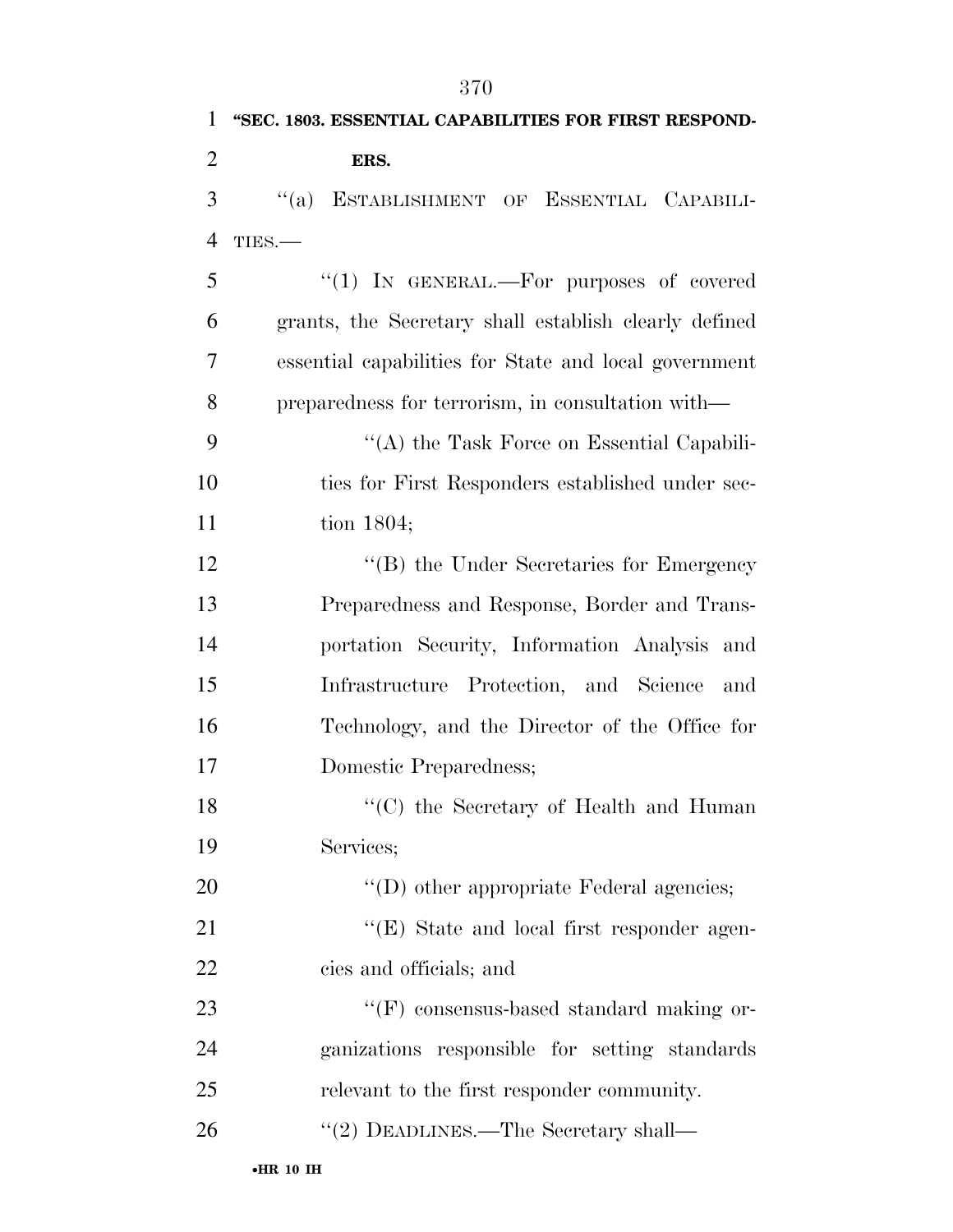| $\mathbf{1}$   | $\lq\lq$ establish essential capabilities under              |
|----------------|--------------------------------------------------------------|
| $\overline{2}$ | paragraph (1) within 30 days after receipt of                |
| 3              | the report under section $1804(b)$ ; and                     |
| $\overline{4}$ | "(B) regularly update such essential capa-                   |
| 5              | bilities as necessary, but not less than every 3             |
| 6              | years.                                                       |
| 7              | (3)<br>PROVISION OF ESSENTIAL CAPABILI-                      |
| 8              | TIES.—The Secretary shall ensure that a detailed             |
| 9              | description of the essential capabilities established        |
| 10             | under paragraph (1) is provided promptly to the              |
| 11             | States and to the Congress. The States shall make            |
| 12             | the essential capabilities available as necessary and        |
| 13             | appropriate to local governments within their juris-         |
| 14             | dictions.                                                    |
| 15             | "(b) OBJECTIVES.—The Secretary shall ensure that             |
| 16             | essential capabilities established under subsection $(a)(1)$ |
| 17             | meet the following objectives:                               |
| 18             | $\lq(1)$ SPECIFICITY.—The determination of es-               |
| 19             | sential capabilities specifically shall describe the         |
| 20             | training, planning, personnel, and equipment that            |
| 21             | different types of communities in the Nation should          |
| 22             | possess, or to which they should have access, in             |
| 23             | order to meet the Department's goals for terrorism           |
| 24             | preparedness based upon—                                     |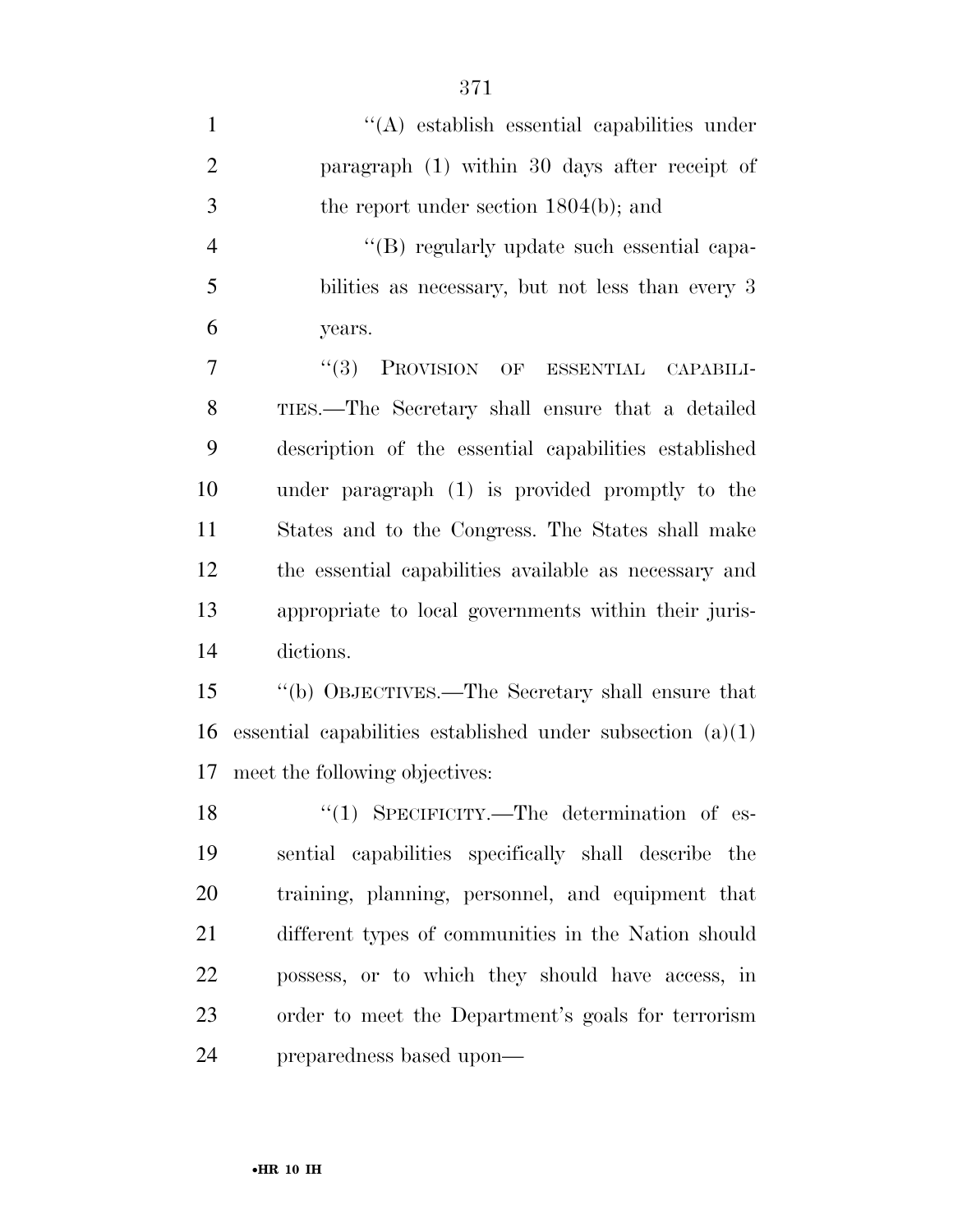1 ''(A) the most current risk assessment available by the Directorate for Information Analysis and Infrastructure Protection of the threats of terrorism against the United States; ''(B) the types of threats, vulnerabilities, geography, size, and other factors that the Sec- retary has determined to be applicable to each different type of community; and  $\cdot$  (C) the principles of regional coordination and mutual aid among State and local govern- ments. 12 "(2) FLEXIBILITY.—The establishment of es- sential capabilities shall be sufficiently flexible to allow State and local government officials to set pri- orities based on particular needs, while reaching na- tionally determined terrorism preparedness levels within a specified time period. ''(3) MEASURABILITY.—The establishment of

 essential capabilities shall be designed to enable measurement of progress towards specific terrorism preparedness goals.

22 "(4) COMPREHENSIVENESS.—The determina- tion of essential capabilities for terrorism prepared- ness shall be made within the context of a com-prehensive State emergency management system.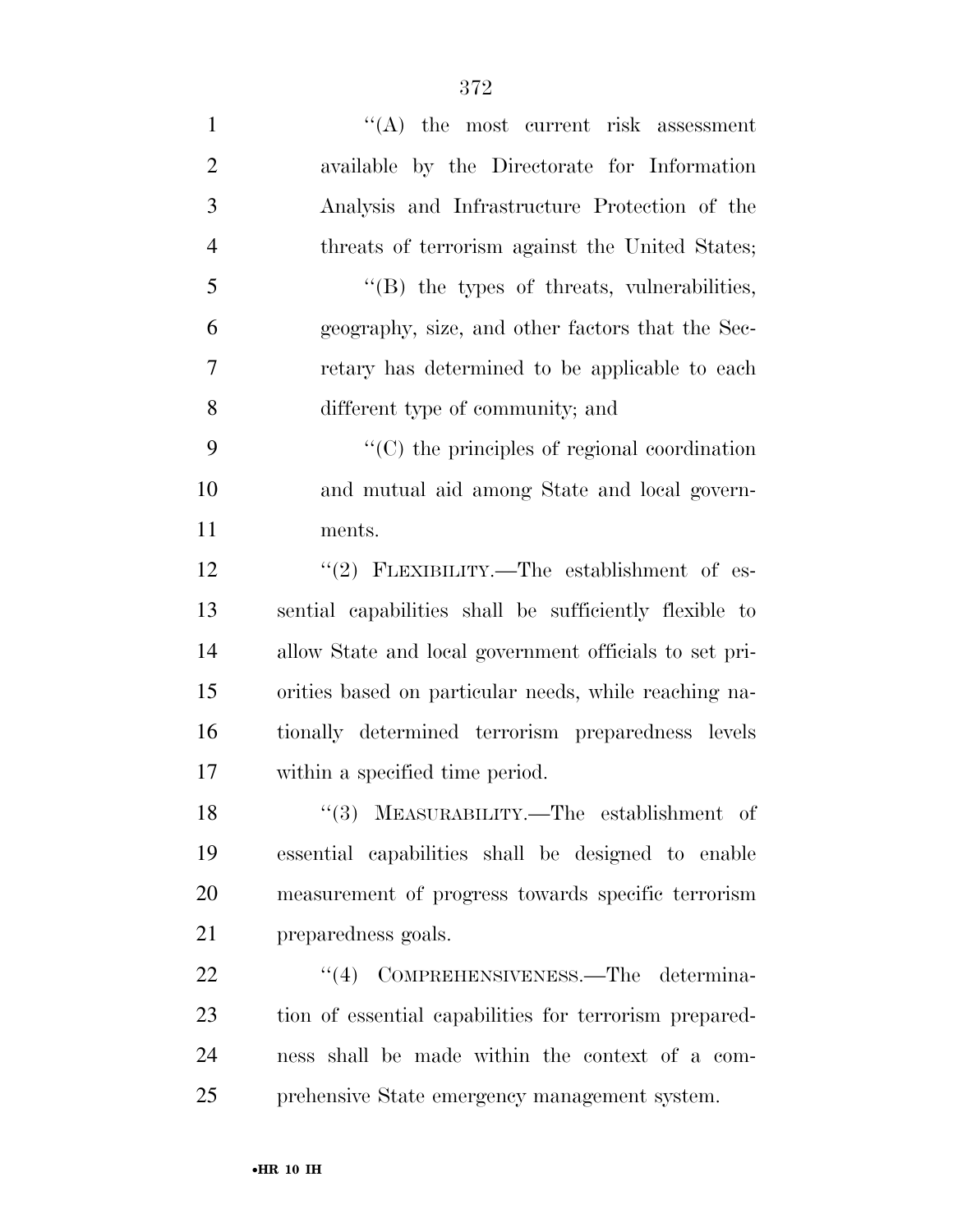373

 $\frac{1}{2}$  (1) In GENERAL.—In establishing essential ca- pabilities under subsection (a)(1), the Secretary spe- cifically shall consider the variables of threat, vulner- ability, and consequences with respect to the Na- tion's population (including transient commuting and tourist populations) and critical infrastructure. Such consideration shall be based upon the most current risk assessment available by the Directorate for Information Analysis and Infrastructure Protec- tion of the threats of terrorism against the United 12 States. 13 "(2) CRITICAL INFRASTRUCTURE SECTORS.— The Secretary specifically shall consider threats of terrorism against the following critical infrastructure sectors in all areas of the Nation, urban and rural: 17 ''(A) Agriculture. 18 ''(B) Banking and finance.  $\cdot$  (C) Chemical industries.  $\text{``(D) The defense industrial base.}$ 

21 "(E) Emergency services.

- 22  $"({\rm F})$  Energy.
- 23  $\text{``(G) Food.}$
- 24 ''(H) Government.
- 25  $\frac{1}{2}$  The Newsletter Contract of the Shipping.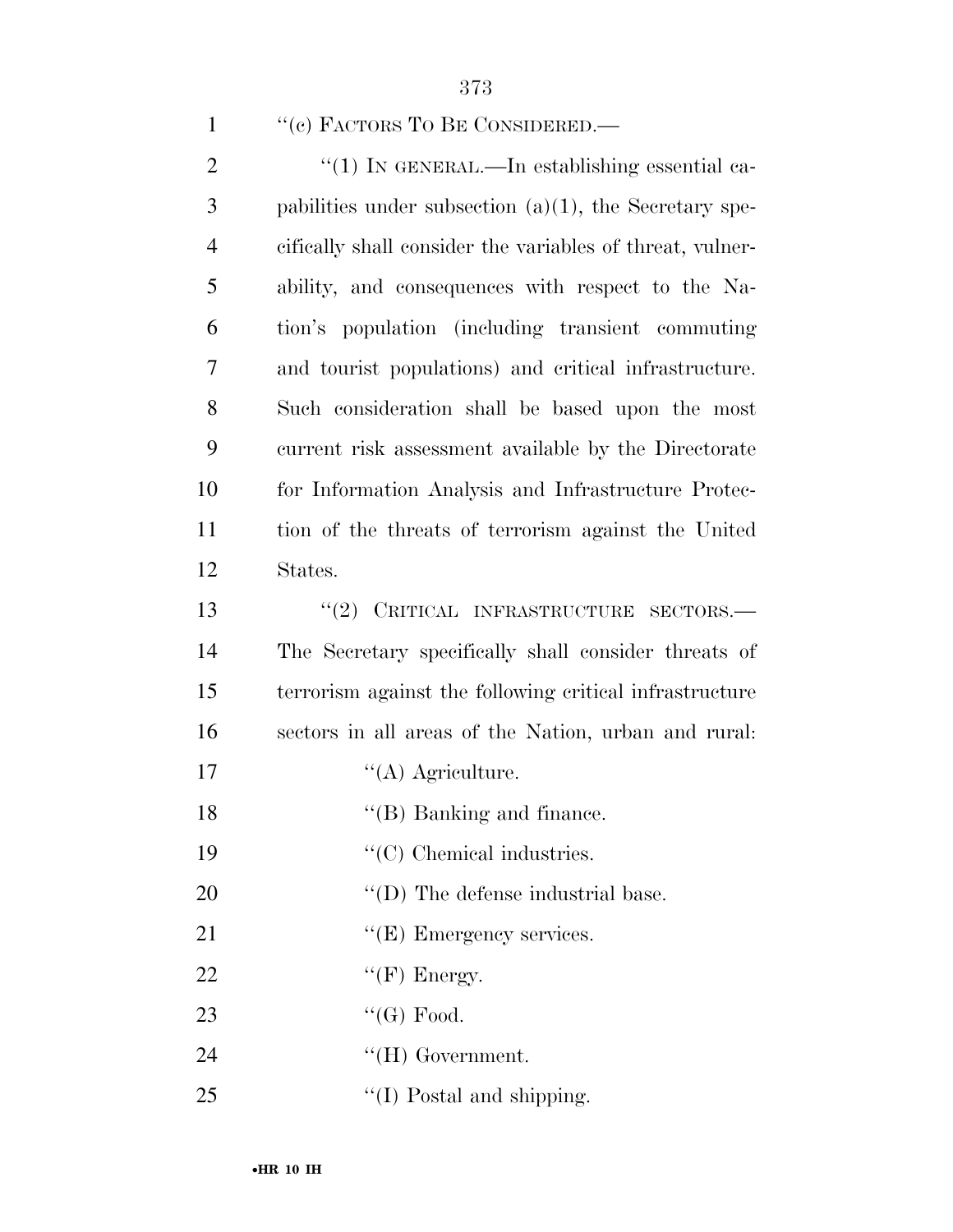| $\mathbf{1}$   | $\lq\lq$ (J) Public health.                              |
|----------------|----------------------------------------------------------|
| $\overline{2}$ | $\lq\lq$ (K) Information and telecommunications          |
| 3              | networks.                                                |
| $\overline{4}$ | $\lq\lq$ (L) Transportation.                             |
| 5              | $\lq\lq (M)$ Water.                                      |
| 6              | The order in which the critical infrastructure sectors   |
| 7              | are listed in this paragraph shall not be construed      |
| 8              | as an order of priority for consideration of the im-     |
| 9              | portance of such sectors.                                |
| 10             | "(3) TYPES OF THREAT.—The Secretary spe-                 |
| 11             | cifically shall consider the following types of threat   |
| 12             | to the critical infrastructure sectors described in      |
| 13             | paragraph $(2)$ , and to populations in all areas of the |
| 14             | Nation, urban and rural:                                 |
| 15             | $\lq\lq$ Biological threats.                             |
| 16             | $\lq\lq$ (B) Nuclear threats.                            |
| 17             | $\lq\lq$ <sup>(C)</sup> Radiological threats.            |
| 18             | $\lq\lq$ (D) Incendiary threats.                         |
| 19             | $\lq\lq (E)$ Chemical threats.                           |
| 20             | " $(F)$ Explosives.                                      |
| 21             | $\lq\lq (G)$ Suicide bombers.                            |
| 22             | $\lq\lq$ (H) Cyber threats.                              |
| 23             | "(I) Any other threats based on proximity                |
| 24             | to specific past acts of terrorism or the known          |
| 25             | activity of any terrorist group.                         |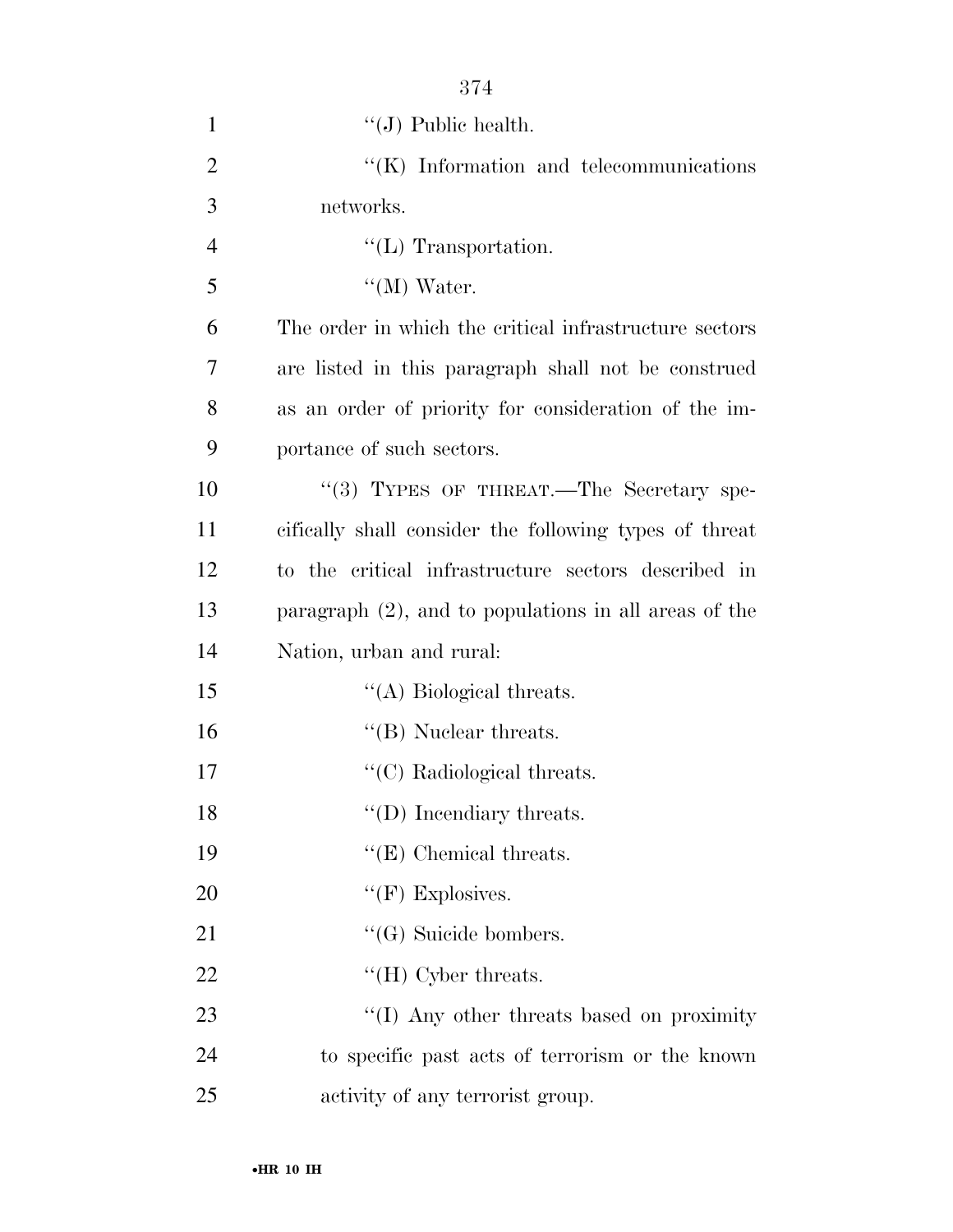The order in which the types of threat are listed in this paragraph shall not be construed as an order of priority for consideration of the importance of such threats.

5 "(4) CONSIDERATION OF ADDITIONAL FAC- TORS.—In establishing essential capabilities under subsection (a)(1), the Secretary shall take into ac- count any other specific threat to a population (in- cluding a transient commuting or tourist population) or critical infrastructure sector that the Secretary has determined to exist.

## **''SEC. 1804. TASK FORCE ON ESSENTIAL CAPABILITIES FOR FIRST RESPONDERS.**

 ''(a) ESTABLISHMENT.—To assist the Secretary in establishing essential capabilities under section  $16 \quad 1803(a)(1)$ , the Secretary shall establish an advisory body pursuant to section 871(a) not later than 60 days after the date of the enactment of this section, which shall be known as the Task Force on Essential Capabilities for First Responders.

"(b) REPORT.—

22 "(1) IN GENERAL.—The Task Force shall sub- mit to the Secretary, not later than 9 months after its establishment by the Secretary under subsection (a) and every 3 years thereafter, a report on its rec-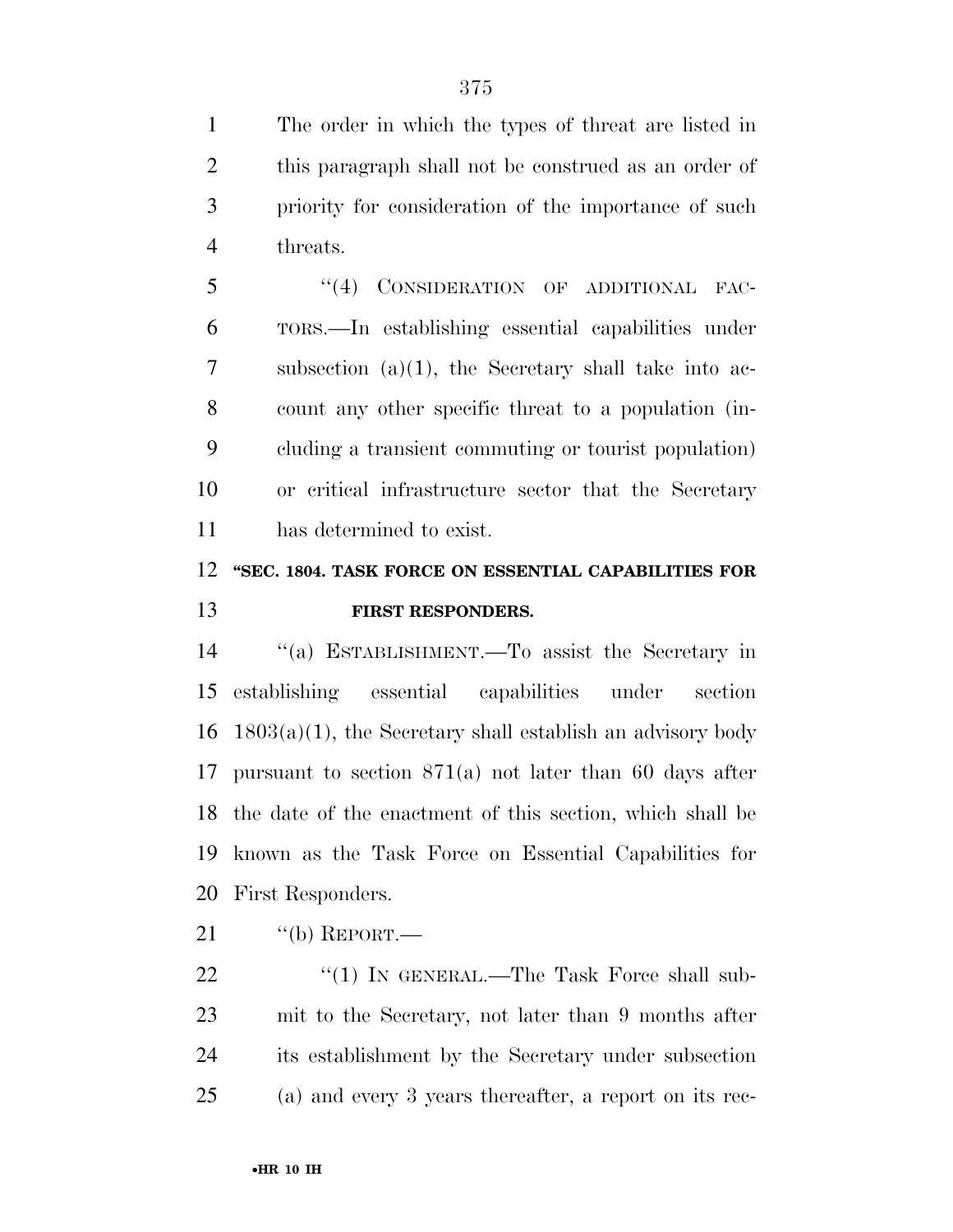| $\mathbf{1}$   | ommendations for essential capabilities for prepared- |
|----------------|-------------------------------------------------------|
| $\overline{2}$ | ness for terrorism.                                   |
| 3              | "(2) CONTENTS.—The report shall—                      |
| $\overline{4}$ | $\lq\lq$ include a priority ranking of essential      |
| 5              | capabilities in order to provide guidance to the      |
| 6              | Secretary and to the Congress on determining          |
| 7              | the appropriate allocation of, and funding levels     |
| 8              | for, first responder needs;                           |
| 9              | "(B) set forth a methodology by which any             |
| 10             | State or local government will be able to deter-      |
| 11             | mine the extent to which it possesses or has ac-      |
| 12             | cess to the essential capabilities that States and    |
| 13             | local governments having similar risks should         |
| 14             | obtain;                                               |
| 15             | "(C) describe the availability of national            |
| 16             | voluntary consensus standards, and whether            |
| 17             | there is a need for new national voluntary con-       |
| 18             | sensus standards, with respect to first re-           |
| 19             | sponder training and equipment;                       |
| 20             | "(D) include such additional matters as               |
| 21             | the Secretary may specify in order to further         |
| 22             | the terrorism preparedness capabilities of first      |
| 23             | responders; and                                       |
| 24             | $\lq\lq(E)$ include such revisions to the contents    |
| 25             | of past reports as are necessary to take into ac-     |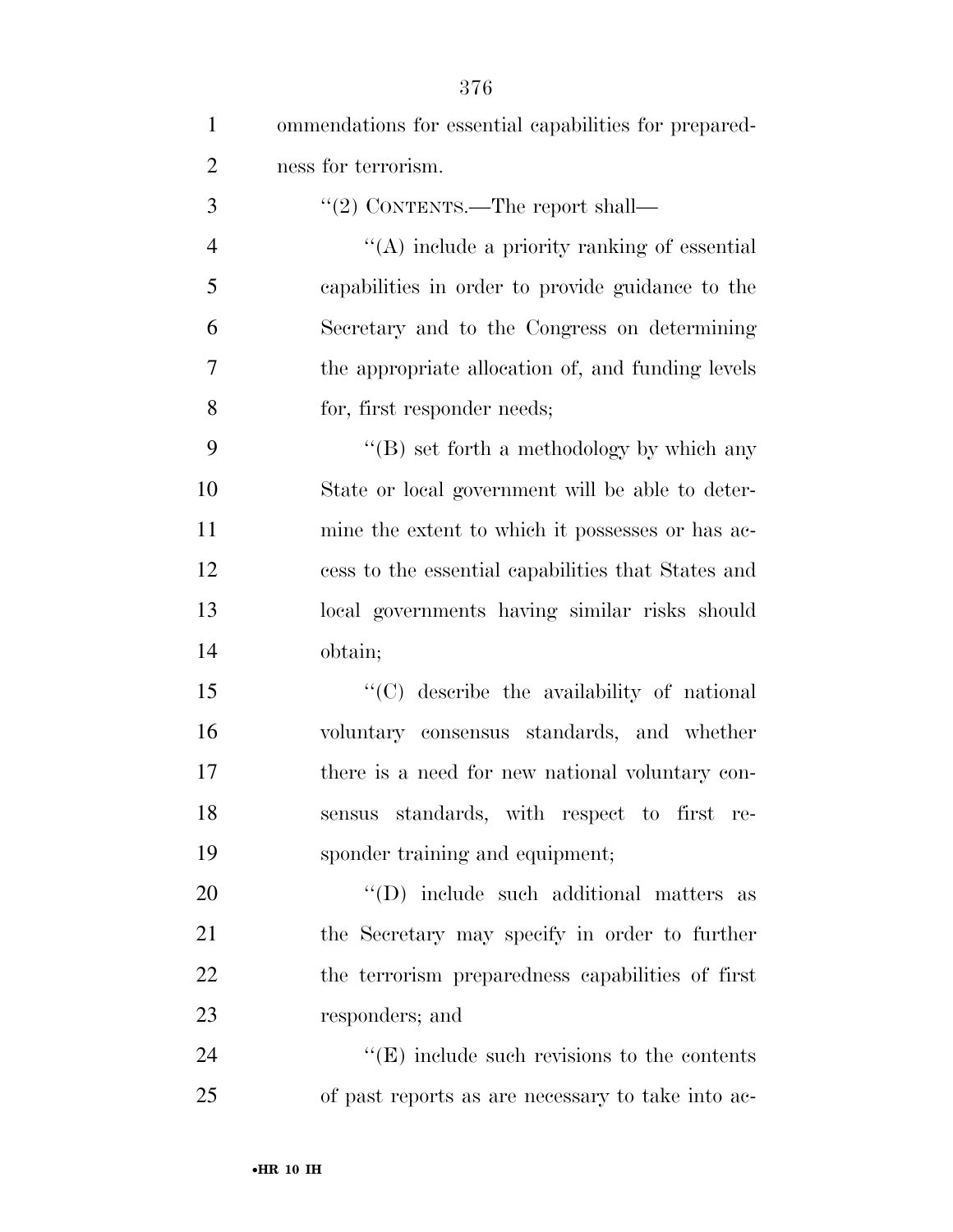| $\mathbf{1}$   | count changes in the most current risk assess-           |
|----------------|----------------------------------------------------------|
| $\overline{2}$ | ment available by the Directorate for Informa-           |
| 3              | tion Analysis and Infrastructure Protection or           |
| $\overline{4}$ | other relevant information as determined by the          |
| 5              | Secretary.                                               |
| 6              | "(3) CONSISTENCY WITH FEDERAL WORKING                    |
| 7              | GROUP.—The Task Force shall ensure that its rec-         |
| 8              | ommendations for essential capabilities are, to the      |
| 9              | extent feasible, consistent with any preparedness        |
| 10             | goals or recommendations of the Federal working          |
| 11             | group established under section $319F(a)$ of the Pub-    |
| 12             | lic Health Service Act $(42 \text{ U.S.C. } 247d-6(a)).$ |
| 13             | "(4) COMPREHENSIVENESS.—The Task Force                   |
| 14             | shall ensure that its recommendations regarding es-      |
| 15             | sential capabilities for terrorism preparedness are      |
| 16             | made within the context of a comprehensive State         |
| 17             | emergency management system.                             |
| 18             | "(5) PRIOR MEASURES.—The Task Force shall                |
| 19             | ensure that its recommendations regarding essential      |
| 20             | capabilities for terrorism preparedness take into ac-    |
| 21             | count any capabilities that State or local officials     |
| 22             | have determined to be essential and have undertaken      |
| 23             | since September 11, 2001, to prevent or prepare for      |
| 24             | terrorist attacks.                                       |
| 25             | $``(c)$ MEMBERSHIP.—                                     |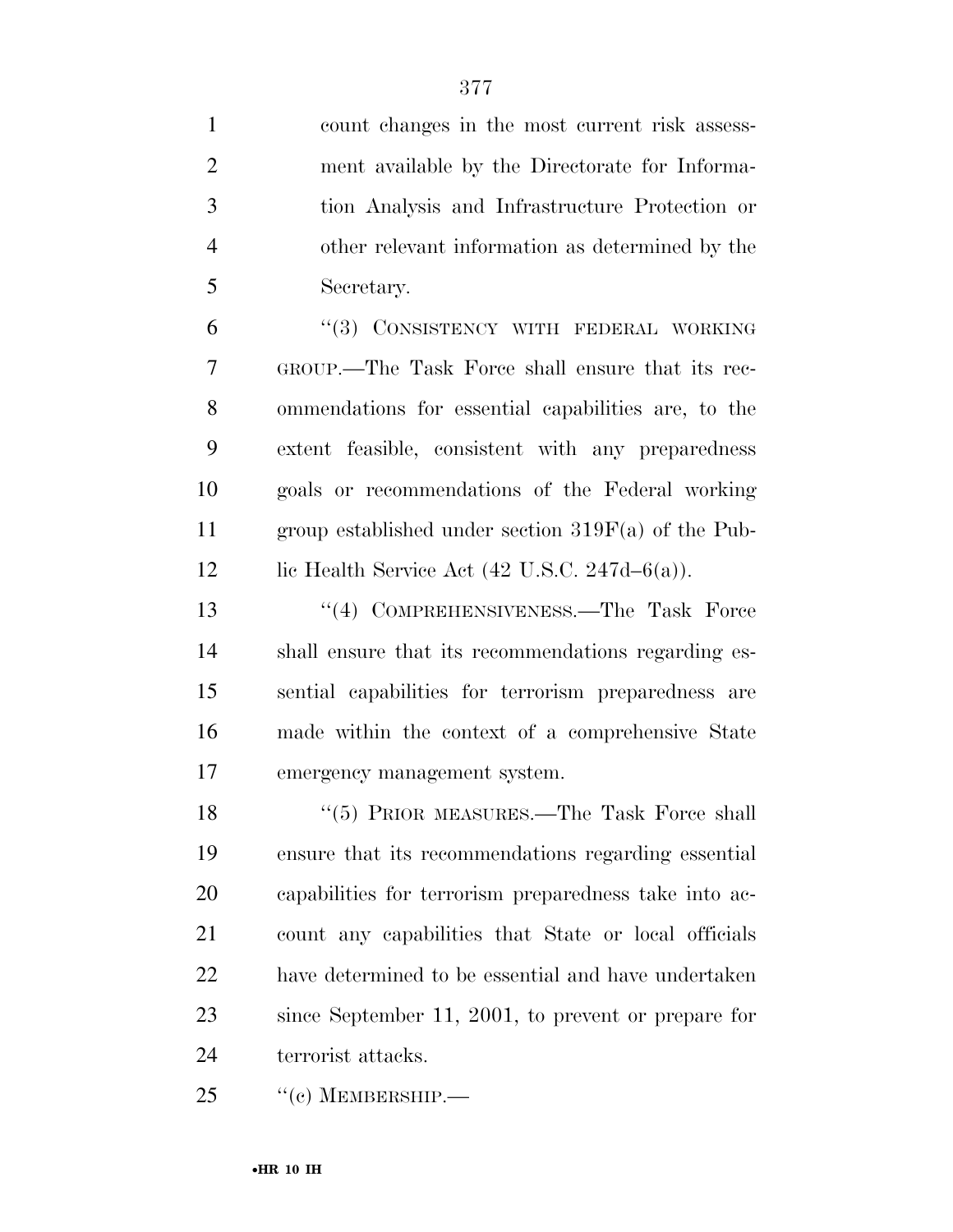| $\mathbf{1}$   | "(1) IN GENERAL.—The Task Force shall con-             |
|----------------|--------------------------------------------------------|
| $\overline{2}$ | sist of 25 members appointed by the Secretary, and     |
| 3              | shall, to the extent practicable, represent a geo-     |
| $\overline{4}$ | graphic and substantive cross section of govern-       |
| 5              | mental and nongovernmental first responder dis-        |
| 6              | ciplines from the State and local levels, including as |
| 7              | appropriate—                                           |
| 8              | $\lq\lq$ members selected from the emergency           |
| 9              | response field, including fire service and law en-     |
| 10             | forcement, hazardous materials response, emer-         |
| 11             | gency medical services, and emergency manage-          |
| 12             | ment personnel (including public works per-            |
| 13             | sonnel routinely engaged in emergency re-              |
| 14             | sponse);                                               |
| 15             | "(B) health scientists, emergency and in-              |
| 16             | patient medical providers, and public health           |
| 17             | professionals, including experts in emergency          |
| 18             | health care response to chemical, biological, ra-      |
| 19             | diological, and nuclear terrorism, and experts in      |
| 20             | providing mental health care during emergency          |
| 21             | response operations;                                   |
| 22             | "(C) experts from Federal, State, and local            |
| 23             | governments, and the private sector, rep-              |
| 24             | resenting standards-setting organizations, in-         |
| 25             | cluding representation from the voluntary con-         |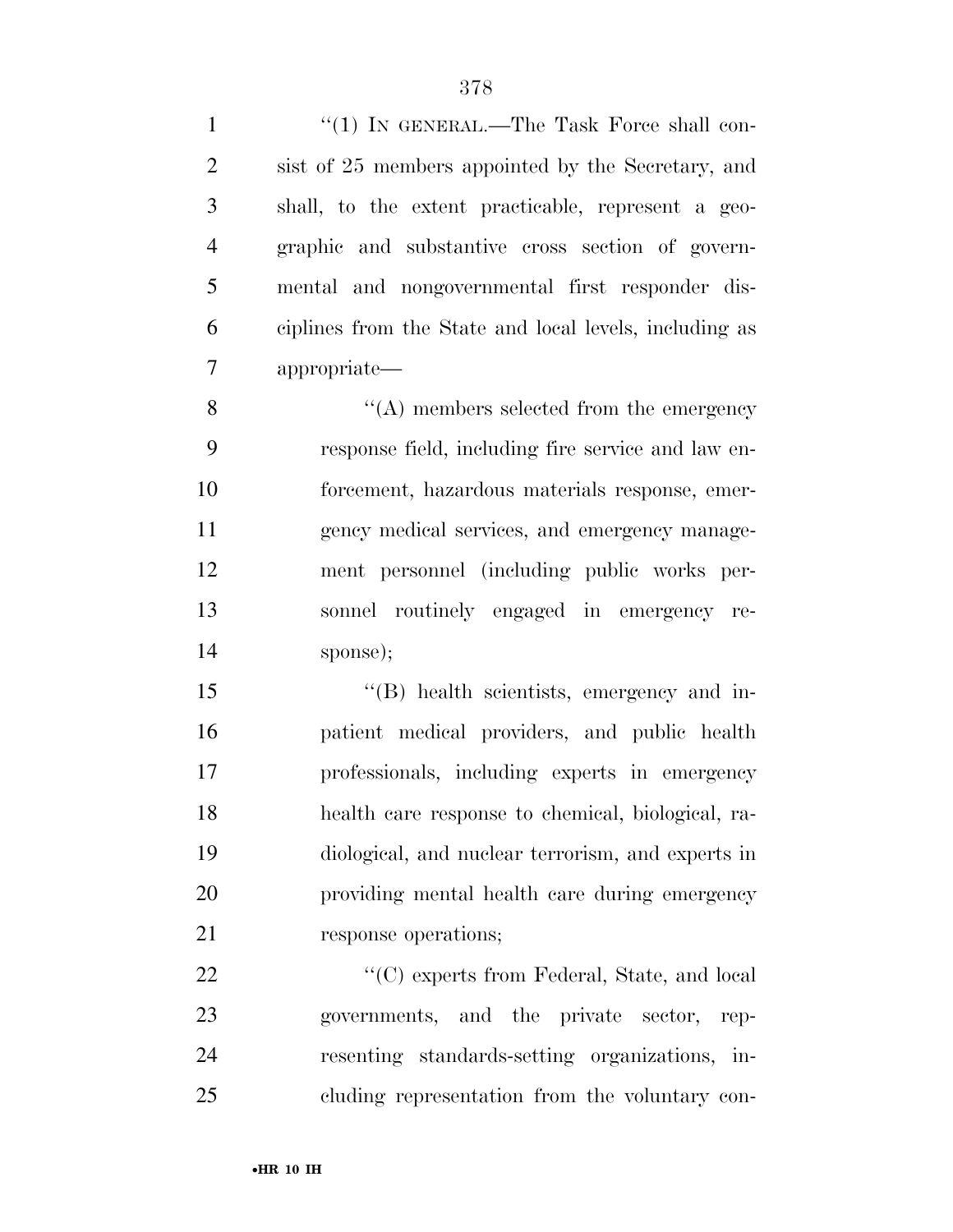| $\mathbf{1}$   | sensus codes and standards development com-            |
|----------------|--------------------------------------------------------|
| $\overline{2}$ | munity, particularly those with expertise in first     |
| 3              | responder disciplines; and                             |
| $\overline{4}$ | "(D) State and local officials with exper-             |
| 5              | tise in terrorism preparedness, subject to the         |
| 6              | condition that if any such official is an elected      |
| 7              | official representing one of the two major polit-      |
| 8              | ical parties, an equal number of elected officials     |
| 9              | shall be selected from each such party.                |
| 10             | "(2) COORDINATION WITH THE DEPARTMENT                  |
| 11             | OF HEALTH AND HEALTH SERVICES.—In the selec-           |
| 12             | tion of members of the Task Force who are health       |
| 13             | professionals, including emergency medical profes-     |
| 14             | sionals, the Secretary shall coordinate the selection  |
| 15             | with the Secretary of Health and Human Services.       |
| 16             | "(3) EX OFFICIO MEMBERS.—The Secretary                 |
| 17             | and the Secretary of Health and Human Services         |
| 18             | shall each designate one or more officers of their re- |
| 19             | spective Departments to serve as ex officio members    |
| 20             | of the Task Force. One of the ex officio members       |
| 21             | from the Department of Homeland Security shall be      |
| 22             | the designated officer of the Federal Government for   |
| 23             | purposes of subsection (e) of section 10 of the Fed-   |
| 24             | eral Advisory Committee Act (5 App. U.S.C.).           |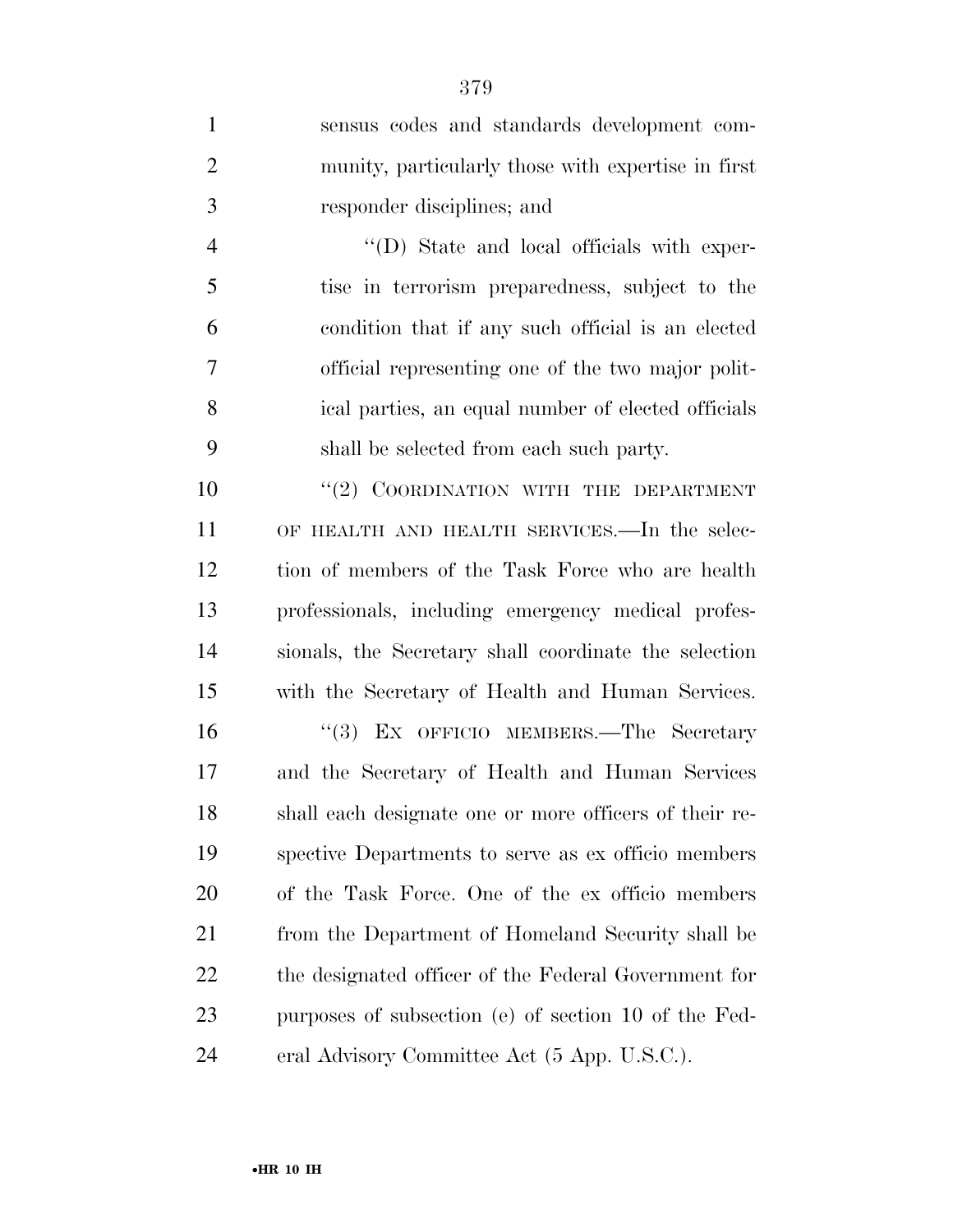1 "(d) APPLICABILITY OF FEDERAL ADVISORY COM- MITTEE ACT.—Notwithstanding section 871(a), the Fed- eral Advisory Committee Act (5 U.S.C. App.), including subsections (a), (b), and (d) of section 10 of such Act, and section 552b(c) of title 5, United States Code, shall apply to the Task Force.

## **''SEC. 1805. COVERED GRANT ELIGIBILITY AND CRITERIA.**

 ''(a) GRANT ELIGIBILITY.—Any State, region, or di- rectly eligible tribe shall be eligible to apply for a covered grant.

 ''(b) GRANT CRITERIA.—In awarding covered grants, the Secretary shall assist States and local governments in achieving, maintaining, and enhancing the essential capa- bilities for first responders established by the Secretary under section 1803.

16 "(c) STATE HOMELAND SECURITY PLANS.—

17 "(1) SUBMISSION OF PLANS.—The Secretary shall require that any State applying to the Sec- retary for a covered grant must submit to the Sec-20 retary a 3-year State homeland security plan that— 21 ''(A) demonstrates the extent to which the

 State has achieved the essential capabilities 23 that apply to the State;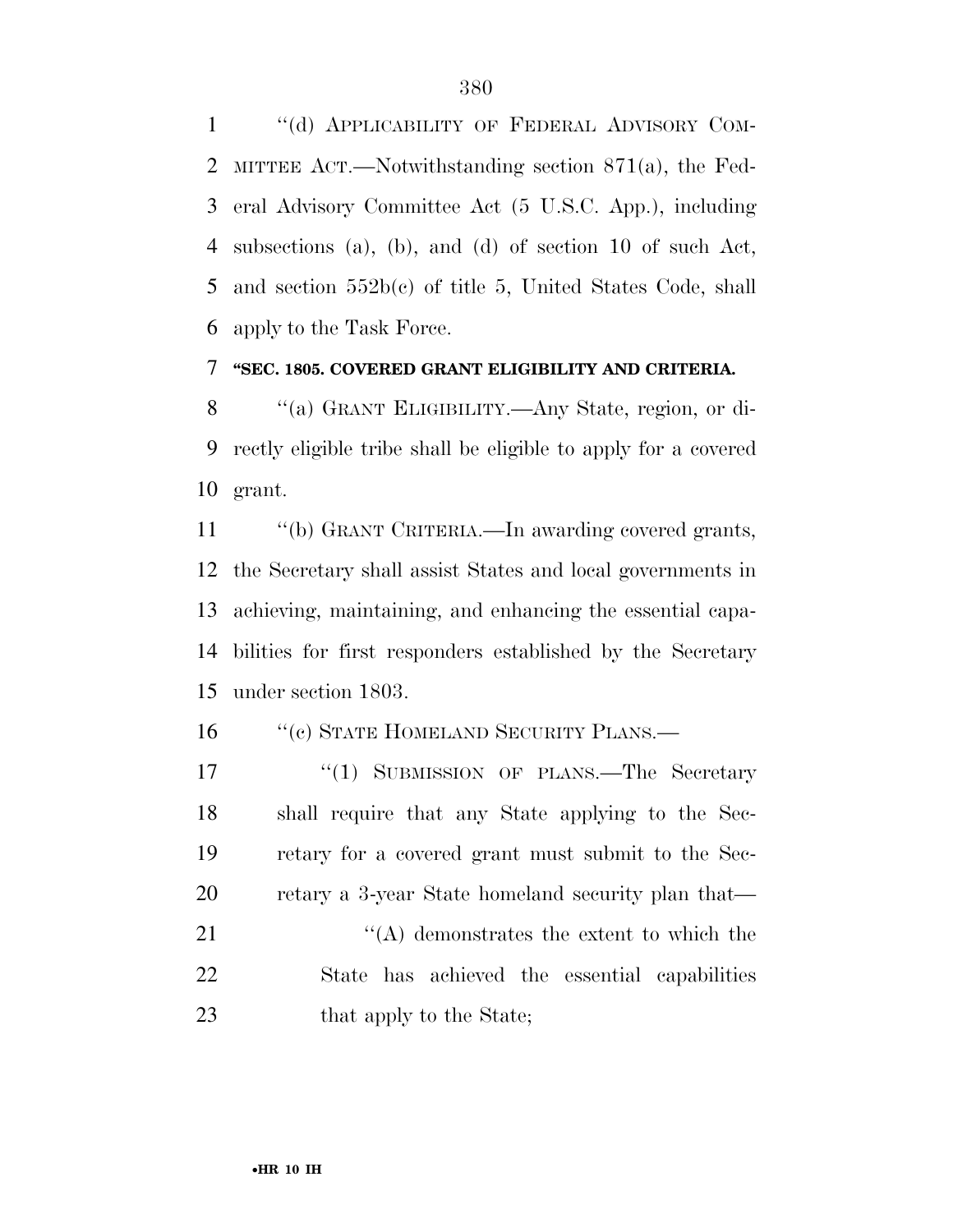| $\mathbf{1}$   | "(B) demonstrates the needs of the State                     |
|----------------|--------------------------------------------------------------|
| $\overline{2}$ | necessary to achieve, maintain, or enhance the               |
| 3              | essential capabilities that apply to the State;              |
| $\overline{4}$ | $\lq\lq$ (C) includes a prioritization of such needs         |
| 5              | based on threat, vulnerability, and consequence              |
| 6              | assessment factors applicable to the State;                  |
| 7              | $\lq\lq$ (D) describes how the State intends—                |
| 8              | $\lq\lq$ <sup>"</sup> (i) to address such needs at the city, |
| 9              | county, regional, tribal, State, and inter-                  |
| 10             | state level, including a precise description                 |
| 11             | of any regional structure the State has es-                  |
| 12             | tablished for the purpose of organizing                      |
| 13             | homeland security preparedness activities                    |
| 14             | funded by covered grants;                                    |
| 15             | "(ii) to use all Federal, State, and                         |
| 16             | local resources available for the purpose of                 |
| 17             | addressing such needs; and                                   |
| 18             | "(iii) to give particular emphasis to                        |
| 19             | regional planning and cooperation, includ-                   |
| 20             | the activities of multijurisdictional<br>ing                 |
| 21             | planning agencies governed by local offi-                    |
| 22             | cials, both within its jurisdictional borders                |
| 23             | and with neighboring States;                                 |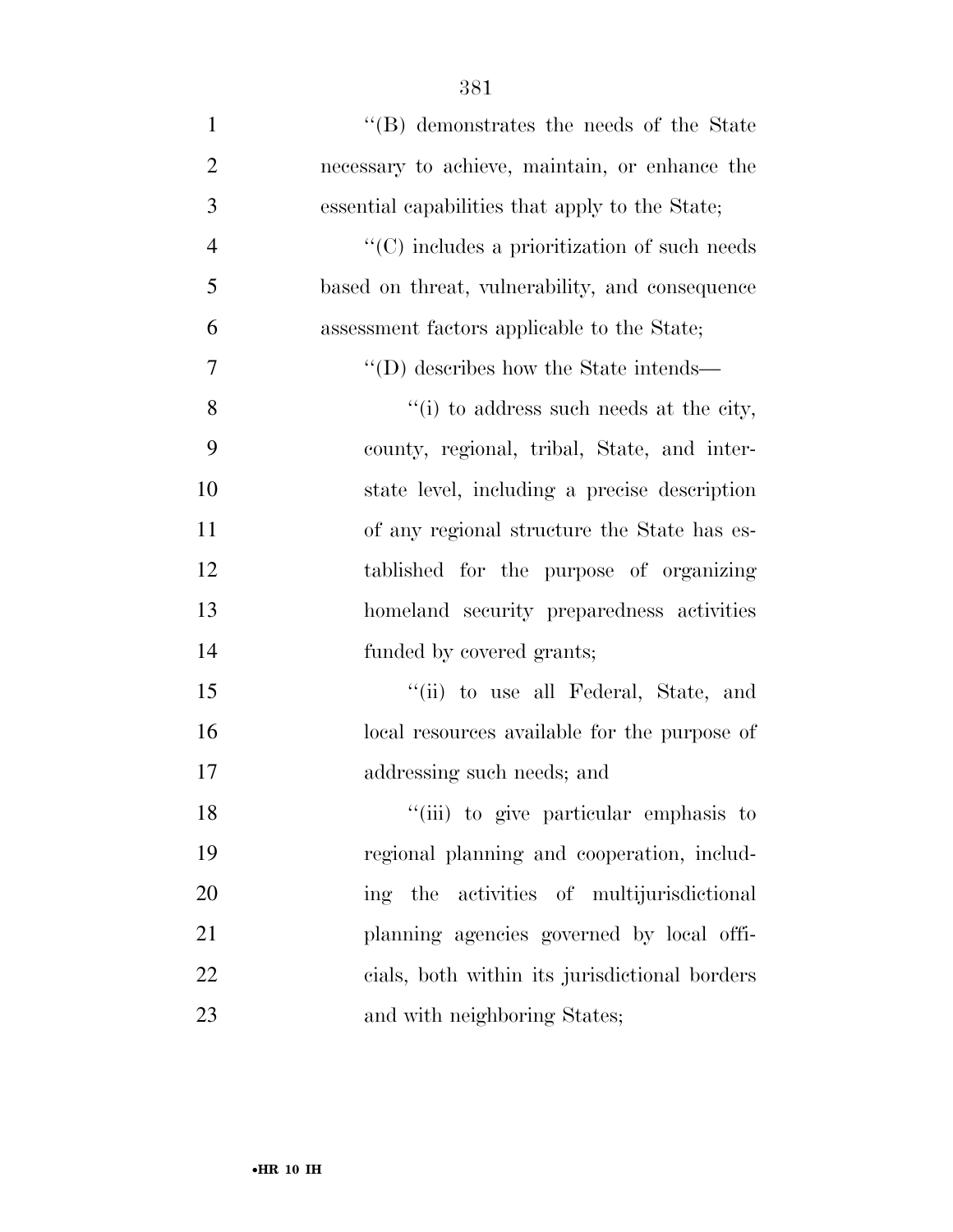1 ''(E) is developed in consultation with and subject to appropriate comment by local govern- ments within the State; and  $"$ (F) with respect to the emergency pre-paredness of first responders, addresses the

 unique aspects of terrorism as part of a com-prehensive State emergency management plan.

8 "(2) APPROVAL BY SECRETARY.—The Sec- retary may not award any covered grant to a State unless the Secretary has approved the applicable State homeland security plan.

12 "(d) CONSISTENCY WITH STATE PLANS.—The Sec- retary shall ensure that each covered grant is used to sup- plement and support, in a consistent and coordinated manner, the applicable State homeland security plan or plans.

17 <sup>"</sup>(e) APPLICATION FOR GRANT.—

18 "(1) In GENERAL.—Except as otherwise pro- vided in this subsection, any State, region, or di-20 rectly eligible tribe may apply for a covered grant by submitting to the Secretary an application at such time, in such manner, and containing such informa- tion as is required under this subsection, or as the Secretary may reasonably require.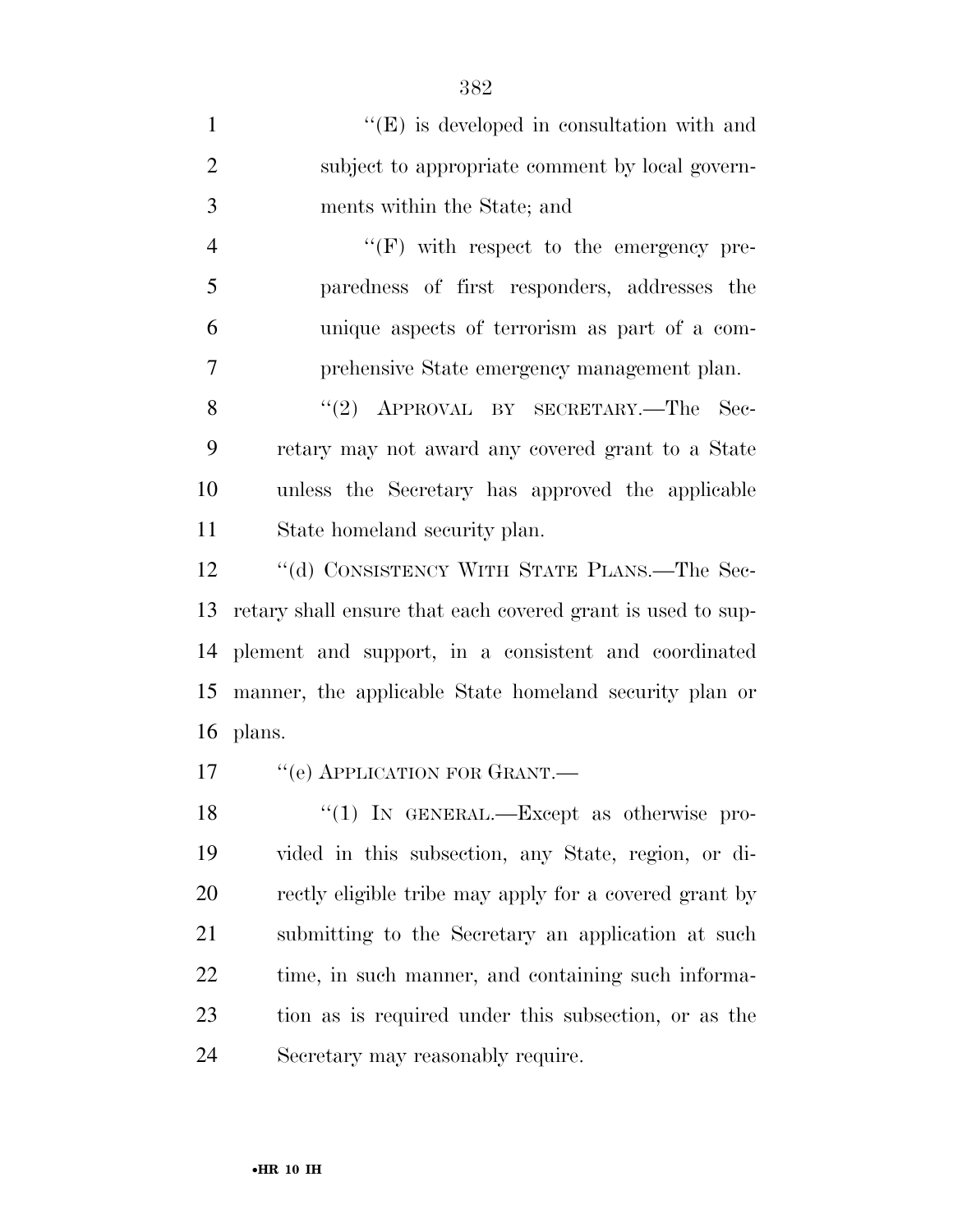| $\mathbf{1}$   | "(2) DEADLINES FOR APPLICATIONS<br><b>AND</b>          |
|----------------|--------------------------------------------------------|
| $\overline{2}$ | AWARDS.—All applications for covered grants must       |
| 3              | be submitted at such time as the Secretary may rea-    |
| $\overline{4}$ | sonably require for the fiscal year for which they are |
| 5              | submitted. The Secretary shall award covered grants    |
| 6              | pursuant to all approved applications for such fiscal  |
| 7              | year as soon as practicable, but not later than        |
| 8              | March 1 of such year.                                  |
| 9              | "(3) AVAILABILITY OF FUNDS.—All<br>funds               |
| 10             | awarded by the Secretary under covered grants in a     |
| 11             | fiscal year shall be available for obligation through  |
| 12             | the end of the subsequent fiscal year.                 |
| 13             | "(4) MINIMUM CONTENTS OF APPLICATION.-                 |
| 14             | The Secretary shall require that each applicant in-    |
| 15             | elude in its application, at a minimum—                |
| 16             | $\lq\lq$ the purpose for which the applicant           |
| 17             | seeks covered grant funds and the reasons why          |
| 18             | the applicant needs the covered grant to meet          |
| 19             | the essential capabilities for terrorism prepared-     |
| 20             | ness within the State, region, or directly eligible    |
| 21             | tribe to which the application pertains;               |
| 22             | $\lq\lq (B)$ a description of how, by reference to     |
| 23             | the applicable State homeland security plan or         |
| 24             | plans under subsection (c), the allocation of          |
| 25             | grant funding proposed in the application, in-         |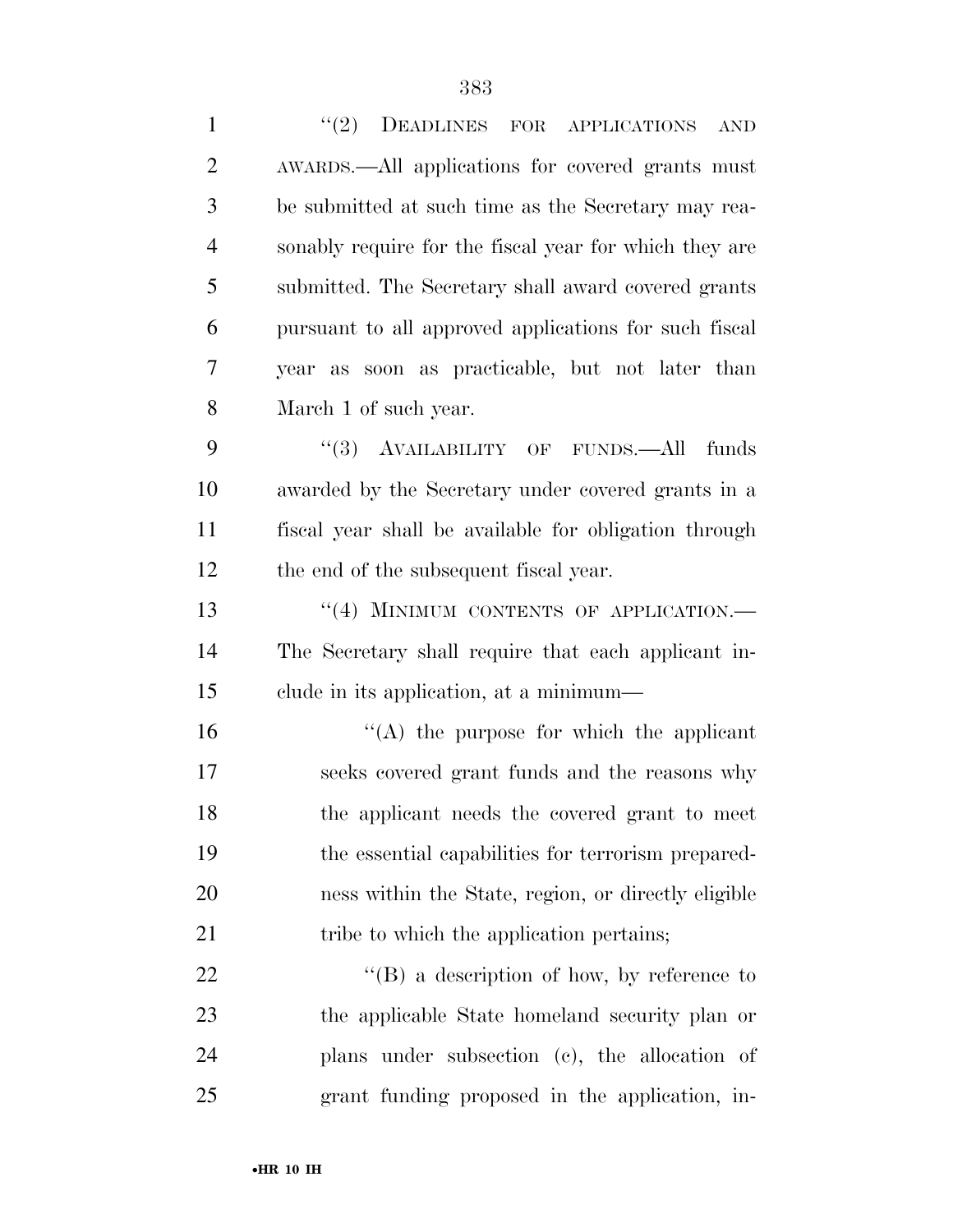| $\mathbf{1}$   | cluding, where applicable, the amount not             |
|----------------|-------------------------------------------------------|
| $\overline{2}$ | passed through under section $1806(g)(1)$ , would     |
| 3              | assist in fulfilling the essential capabilities spec- |
| $\overline{4}$ | ified in such plan or plans;                          |
| 5              | $\lq\lq$ a statement of whether a mutual aid          |
| 6              | agreement applies to the use of all or any por-       |
| 7              | tion of the covered grant funds;                      |
| 8              | "(D) if the applicant is a State, a descrip-          |
| 9              | tion of how the State plans to allocate the cov-      |
| 10             | ered grant funds to regions, local governments,       |
| 11             | and Indian tribes;                                    |
| 12             | $\lq\lq$ (E) if the applicant is a region—            |
| 13             | "(i) a precise geographical description               |
| 14             | of the region and a specification of all par-         |
| 15             | ticipating and nonparticipating local gov-            |
| 16             | ernments within the geographical area                 |
| 17             | comprising that region;                               |
| 18             | "(ii) a specification of what govern-                 |
| 19             | mental entity within the region will admin-           |
| 20             | ister the expenditure of funds under the              |
| 21             | covered grant; and                                    |
| 22             | "(iii) a designation of a specific indi-              |
| 23             | vidual to serve as regional liaison;                  |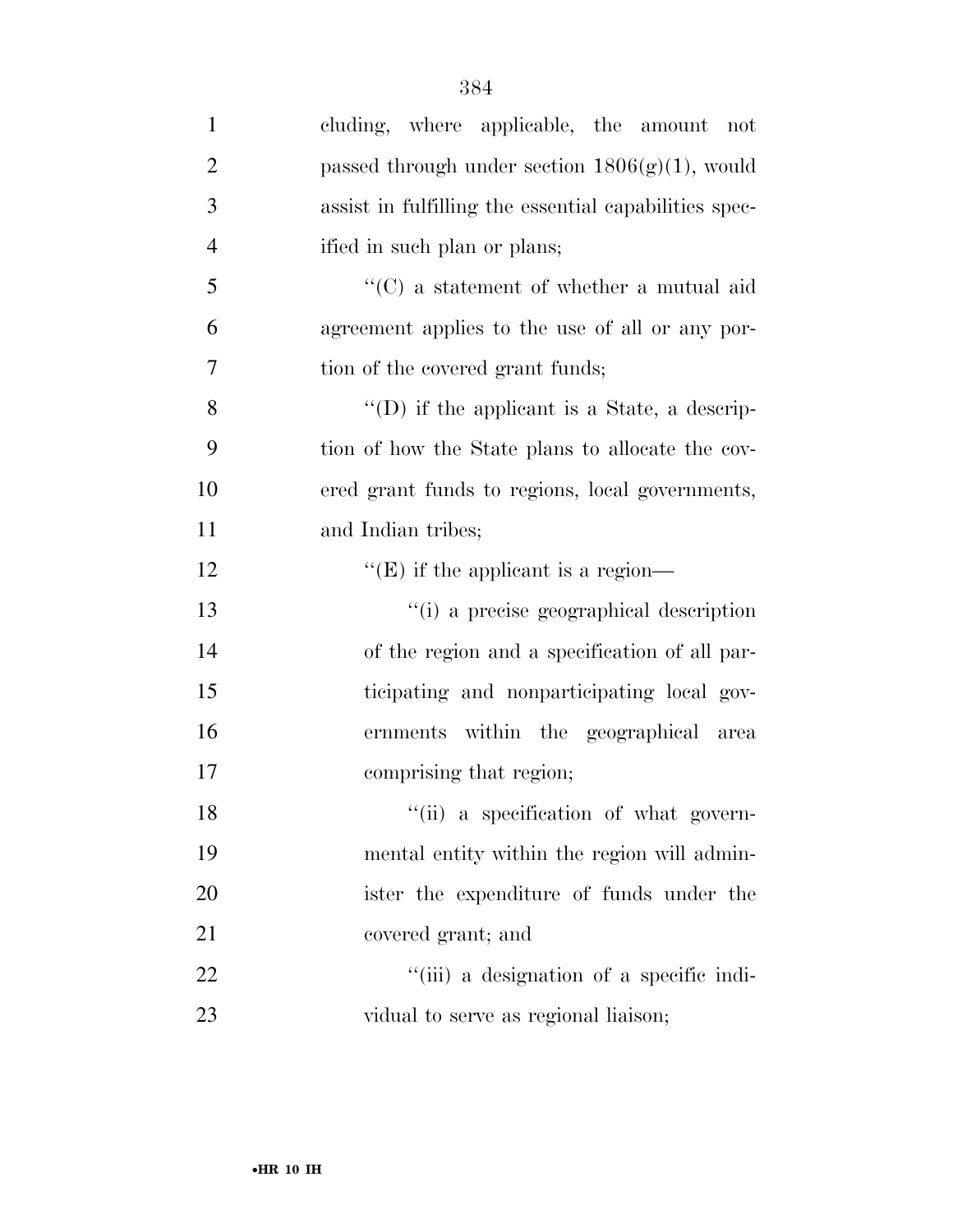| $\mathbf{1}$   | " $(F)$ a capital budget showing how the ap-        |
|----------------|-----------------------------------------------------|
| $\overline{2}$ | plicant intends to allocate and expend the cov-     |
| 3              | ered grant funds;                                   |
| $\overline{4}$ | $\lq\lq(G)$ if the applicant is a directly eligible |
| 5              | tribe, a designation of a specific individual to    |
| 6              | serve as the tribal liaison; and                    |
| 7              | $\lq\lq (H)$ a statement of how the applicant in-   |
| 8              | tends to meet the matching requirement, if any,     |
| 9              | that applies under section $1806(g)(2)$ .           |
| 10             | $\cdot\cdot$ (5) REGIONAL APPLICATIONS.—            |
| 11             | "(A) RELATIONSHIP TO STATE APPLICA-                 |
| 12             | TIONS.—A regional application—                      |
| 13             | "(i) shall be coordinated with an ap-               |
| 14             | plication submitted by the State or States          |
| 15             | of which such region is a part;                     |
| 16             | "(ii) shall supplement and avoid dupli-             |
| 17             | cation with such State application; and             |
| 18             | "(iii) shall address the unique regional            |
| 19             | aspects of such region's terrorism pre-             |
| 20             | paredness needs beyond those provided for           |
| 21             | in the application of such State or States.         |
| 22             | "(B) STATE REVIEW AND SUBMISSION.-                  |
| 23             | To ensure the consistency required under sub-       |
| 24             | section (d) and the coordination required under     |
| 25             | subparagraph (A) of this paragraph, an appli-       |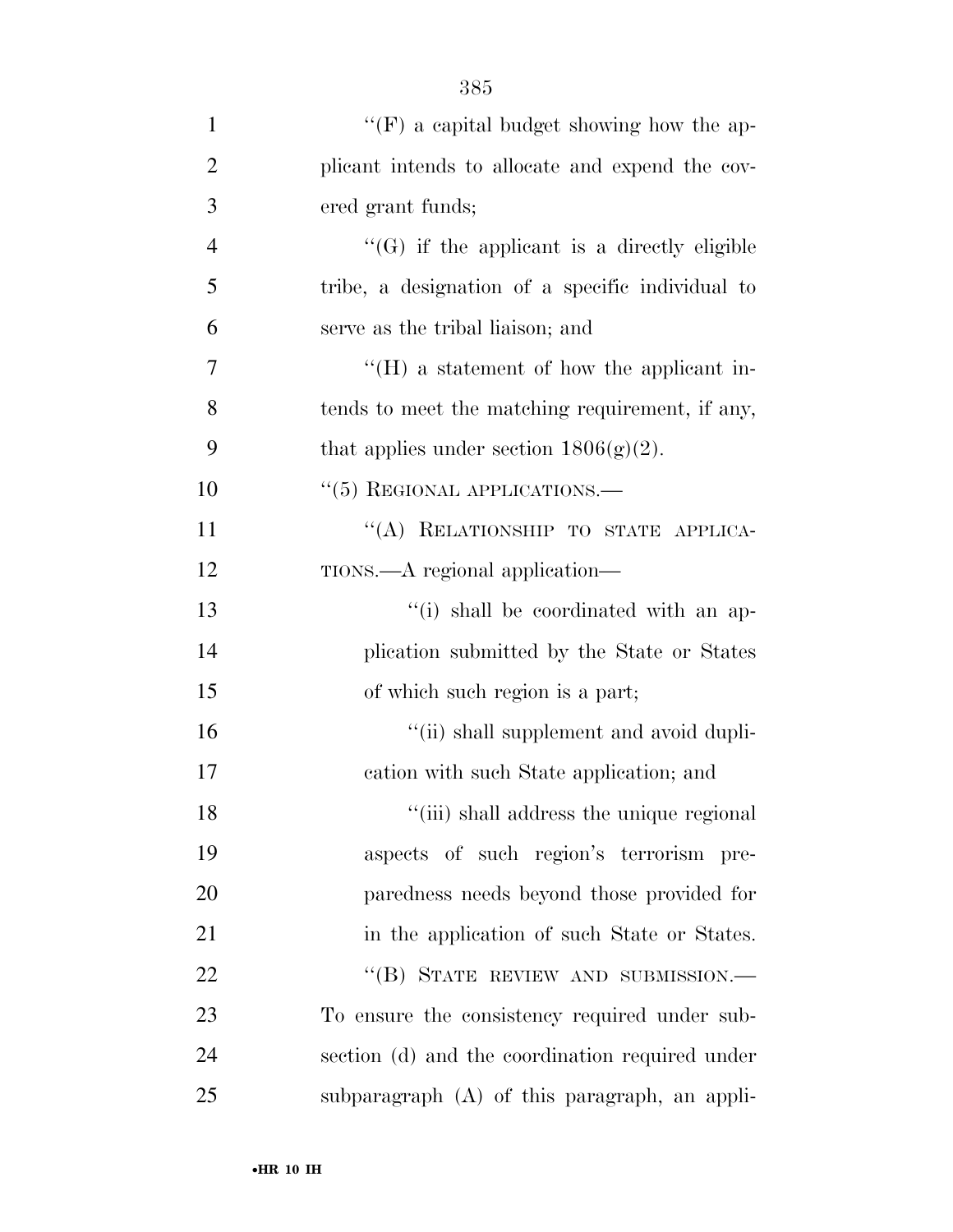cant that is a region must submit its applica- tion to each State of which any part is included in the region for review and concurrence prior to the submission of such application to the Secretary. The regional application shall be transmitted to the Secretary through each such State within 30 days of its receipt, unless the Governor of such a State notifies the Secretary, in writing, that such regional application is in- consistent with the State's homeland security plan and provides an explanation of the reasons therefor.

13 "<sup>(C)</sup> DISTRIBUTION OF REGIONAL AWARDS.—If the Secretary approves a regional application, then the Secretary shall distribute a regional award to the State or States submit- ting the applicable regional application under subparagraph (B), and each such State shall, not later than the end of the 45-day period be- ginning on the date after receiving a regional award, pass through to the region all covered 22 grant funds or resources purchased with such funds, except those funds necessary for the State to carry out its responsibilities with re-spect to such regional application; *Provided*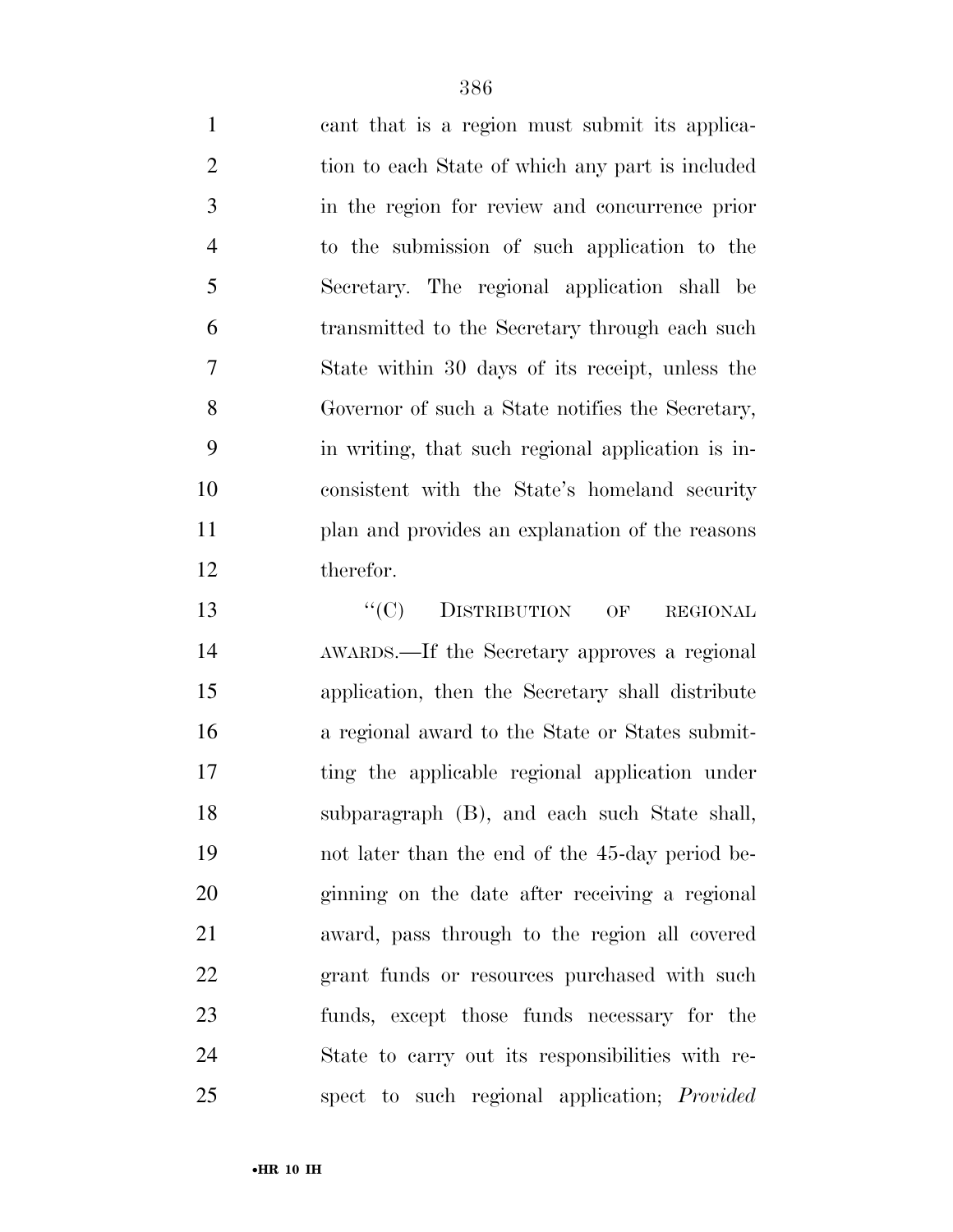That, in no such case shall the State or States pass through to the region less than 80 percent of the regional award.

 ''(D) CERTIFICATIONS REGARDING DIS- TRIBUTION OF GRANT FUNDS TO REGIONS.— Any State that receives a regional award under subparagraph (C) shall certify to the Secretary, by not later than 30 days after the expiration of the period described in subparagraph (C) with respect to the grant, that the State has made available to the region the required funds and resources in accordance with subparagraph (C).

14 "(E) DIRECT PAYMENTS TO REGIONS.—If any State fails to pass through a regional award to a region as required by subparagraph (C) within 45 days after receiving such award and does not request or receive an extension of such period under section 1806(h)(2), the re- gion may petition the Secretary to receive di- rectly the portion of the regional award that is required to be passed through to such region under subparagraph (C).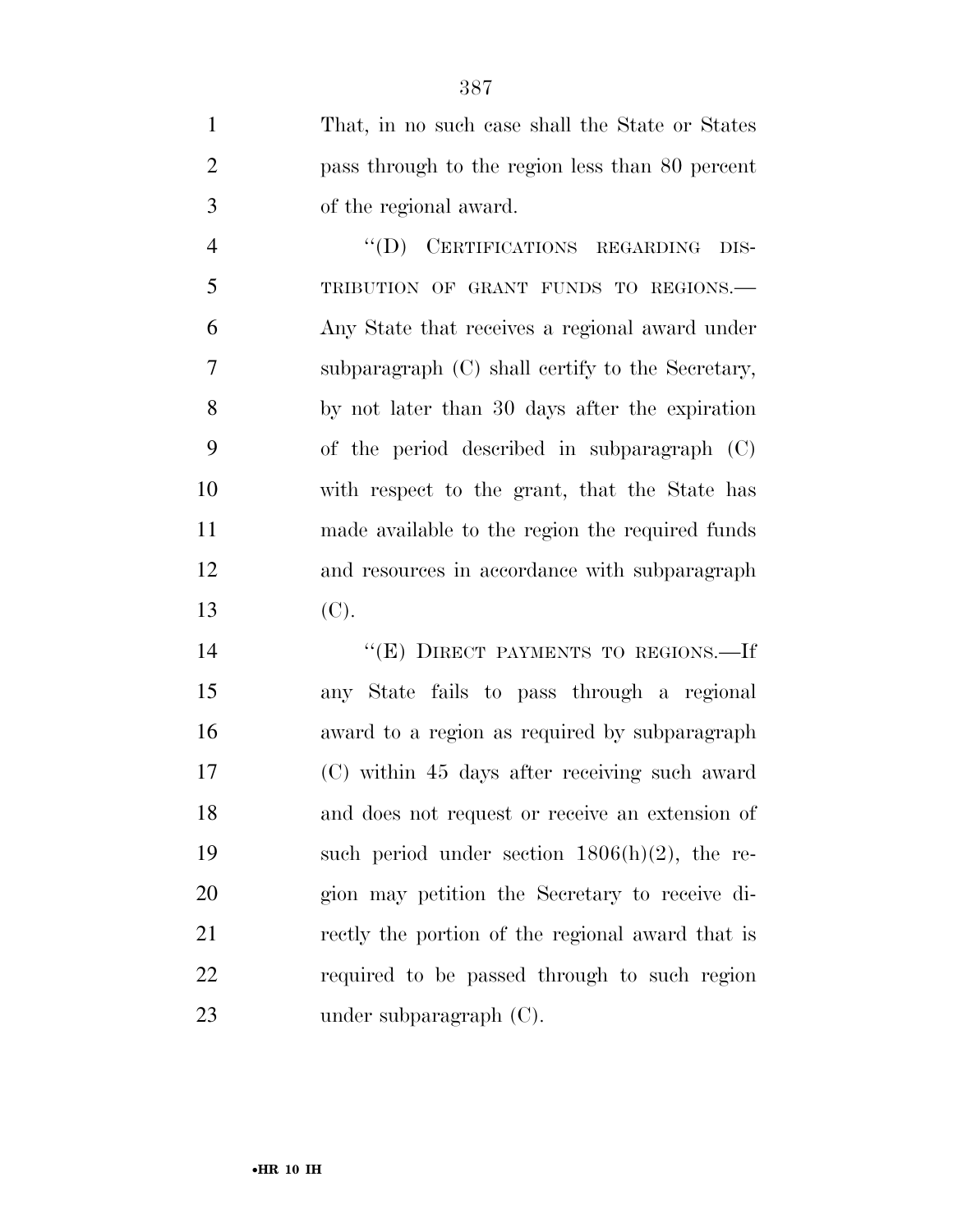| $\mathbf{1}$   | "(F) REGIONAL LIAISONS.—A regional li-            |
|----------------|---------------------------------------------------|
| $\overline{2}$ | aison designated under paragraph $(4)(E)(iii)$    |
| 3              | shall—                                            |
| $\overline{4}$ | "(i) coordinate with Federal, State,              |
| 5              | local, regional, and private officials within     |
| 6              | the region concerning terrorism prepared-         |
| 7              | ness;                                             |
| 8              | "(ii) develop a process for receiving             |
| 9              | input from Federal, State, local, regional,       |
| 10             | and private sector officials within the re-       |
| 11             | gion to assist in the development of the re-      |
| 12             | gional application and to improve the re-         |
| 13             | gion's access to covered grants; and              |
| 14             | "(iii) administer, in consultation with           |
| 15             | State, local, regional, and private officials     |
| 16             | within the region, covered grants awarded         |
| 17             | to the region.                                    |
| 18             | $``(6)$ TRIBAL APPLICATIONS.—                     |
| 19             | "(A) SUBMISSION TO THE STATE<br>OR                |
| 20             | STATES.—To ensure the consistency required        |
| 21             | under subsection (d), an applicant that is a di-  |
| 22             | rectly eligible tribe must submit its application |
| 23             | to each State within the boundaries of which      |
|                |                                                   |

any part of such tribe is located for direct sub-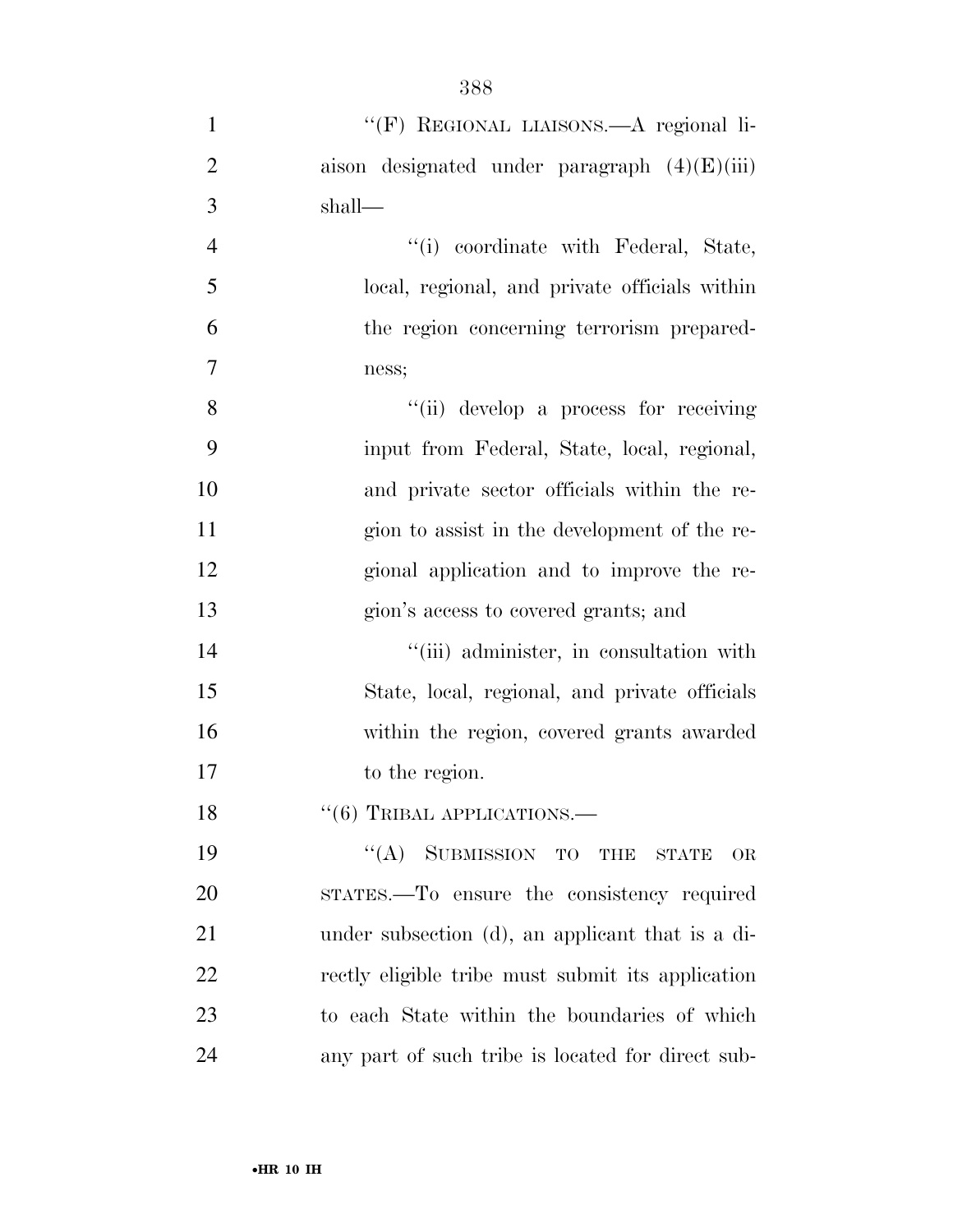| $\mathbf{1}$   | mission to the Department along with the appli-     |
|----------------|-----------------------------------------------------|
| $\overline{2}$ | cation of such State or States.                     |
| 3              | "(B) OPPORTUNITY FOR STATE<br>$COM-$                |
| $\overline{4}$ | MENT.—Before awarding any covered grant to          |
| 5              | a directly eligible tribe, the Secretary shall pro- |
| 6              | vide an opportunity to each State within the        |
| 7              | boundaries of which any part of such tribe is lo-   |
| 8              | cated to comment to the Secretary on the con-       |
| 9              | sistency of the tribe's application with the        |
| 10             | State's homeland security plan. Any such com-       |
| 11             | ments shall be submitted to the Secretary con-      |
| 12             | currently with the submission of the State and      |
| 13             | tribal applications.                                |
|                |                                                     |
| 14             | "(C) FINAL AUTHORITY.—The Secretary                 |
| 15             | shall have final authority to determine the con-    |
| 16             | sistency of any application of a directly eligible  |
| 17             | tribe with the applicable State homeland secu-      |
| 18             | rity plan or plans, and to approve any applica-     |
| 19             | tion of such tribe. The Secretary shall notify      |
| 20             | each State within the boundaries of which any       |
| 21             | part of such tribe is located of the approval of    |
| 22             | an application by such tribe.                       |
| 23             | "(D) TRIBAL LIAISON.—A tribal liaison               |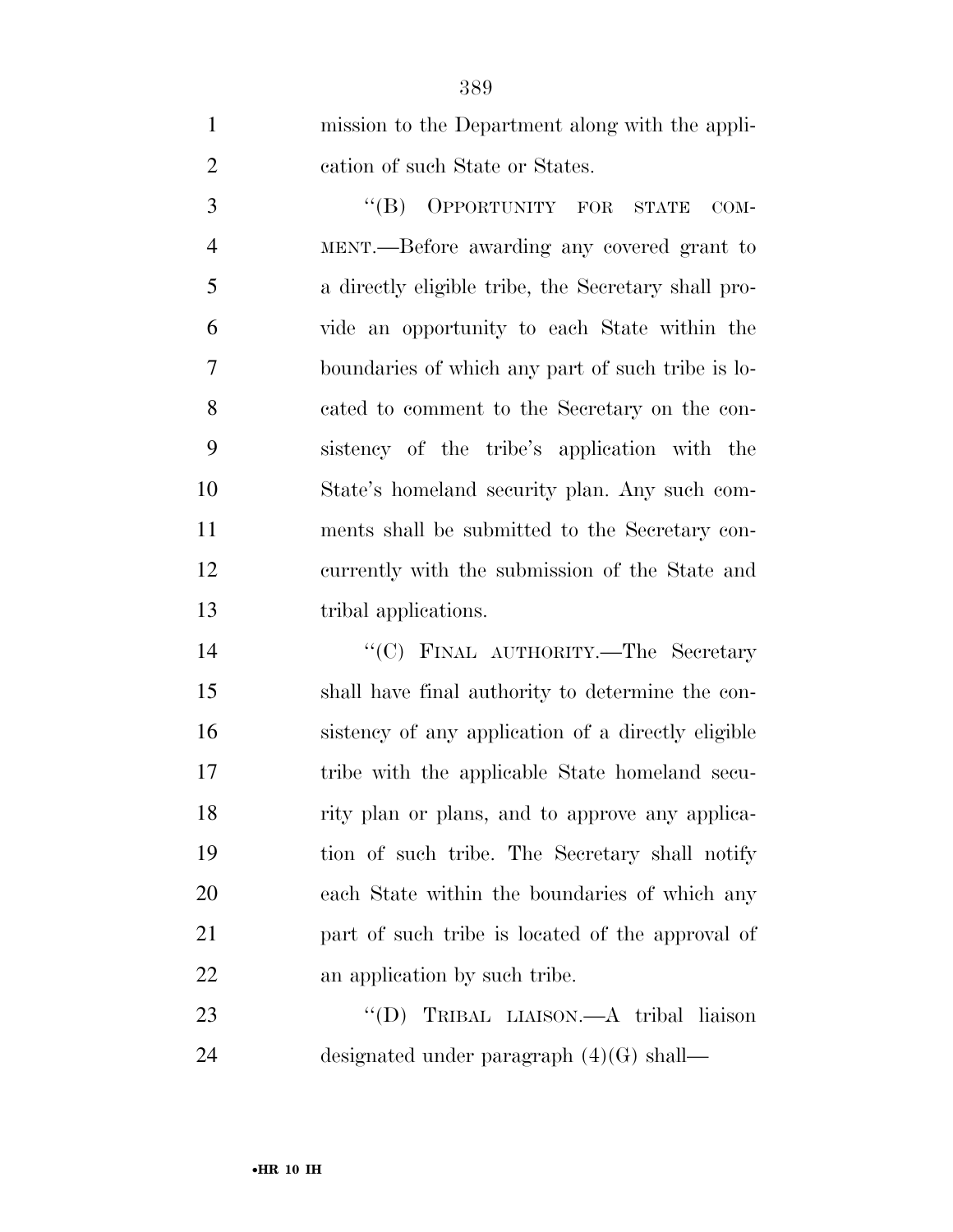- 1  $\frac{1}{10}$  coordinate with Federal, State, local, regional, and private officials con- cerning terrorism preparedness; ''(ii) develop a process for receiving input from Federal, State, local, regional, and private sector officials to assist in the development of the application of such tribe and to improve the tribe's access to covered grants; and 10  $"$ (iii) administer, in consultation with State, local, regional, and private officials, covered grants awarded to such tribe. 13 "(E) LIMITATION ON THE NUMBER OF DI- RECT GRANTS.—The Secretary may make cov- ered grants directly to not more than 20 di- rectly eligible tribes per fiscal year. 17 ""(F) TRIBES NOT RECEIVING DIRECT GRANTS.—An Indian tribe that does not receive a grant directly under this section is eligible to receive funds under a covered grant from the State or States within the boundaries of which
- any part of such tribe is located, consistent with the homeland security plan of the State as de- scribed in subsection (c). If a State fails to 25 comply with section  $1806(g)(1)$ , the tribe may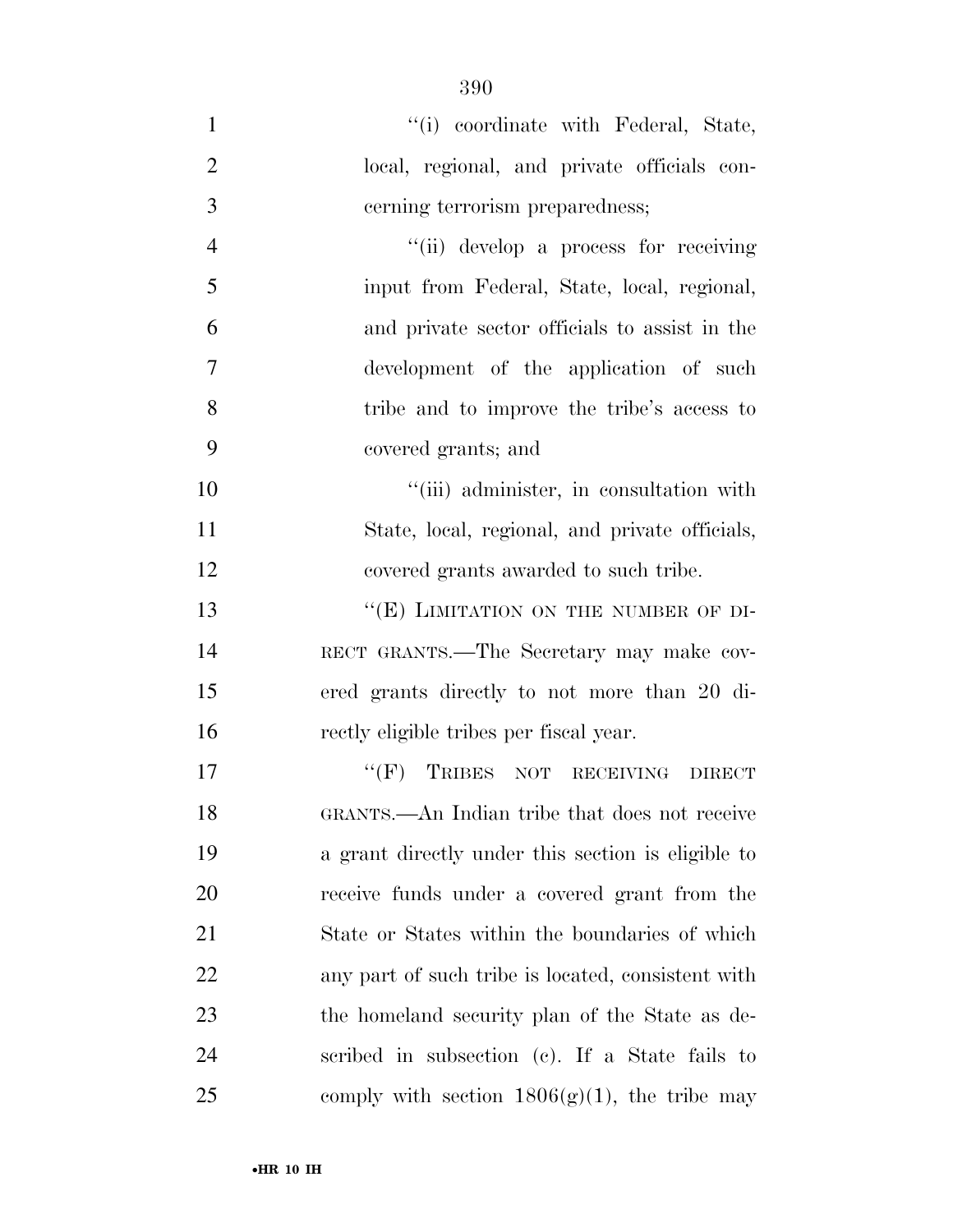| $\mathbf{1}$   | request payment under section $1806(h)(3)$ in         |
|----------------|-------------------------------------------------------|
| $\overline{2}$ | the same manner as a local government.                |
| 3              | "(7) EQUIPMENT STANDARDS.—If an applicant             |
| $\overline{4}$ | for a covered grant proposes to upgrade or purchase,  |
| 5              | with assistance provided under the grant, new equip-  |
| 6              | ment or systems that do not meet or exceed any ap-    |
| 7              | plicable national voluntary consensus standards es-   |
| 8              | tablished by the Secretary under section $1807(a)$ ,  |
| 9              | the applicant shall include in the application an ex- |
| 10             | planation of why such equipment or systems will       |
| 11             | serve the needs of the applicant better than equip-   |
| 12             | ment or systems that meet or exceed such standards.   |
| 13             | "(f) FIRST RESPONDER GRANTS BOARD.—                   |
| 14             | ESTABLISHMENT OF BOARD.-The Sec-<br>``(1)             |
| 15             | retary shall establish a First Responder Grants       |
| 16             | Board, consisting of-                                 |
| 17             | $\lq\lq$ the Secretary;                               |
| 18             | "(B) the Under Secretary for Emergency                |
| 19             | Preparedness and Response;                            |
| 20             | "(C) the Under Secretary for Border and               |
| 21             | Transportation Security;                              |
| 22             | $\lq\lq$ the Under Secretary for Information          |
| 23             | Analysis and Infrastructure Protection;               |
| 24             | "(E) the Under Secretary for Science and              |
| 25             | Technology; and                                       |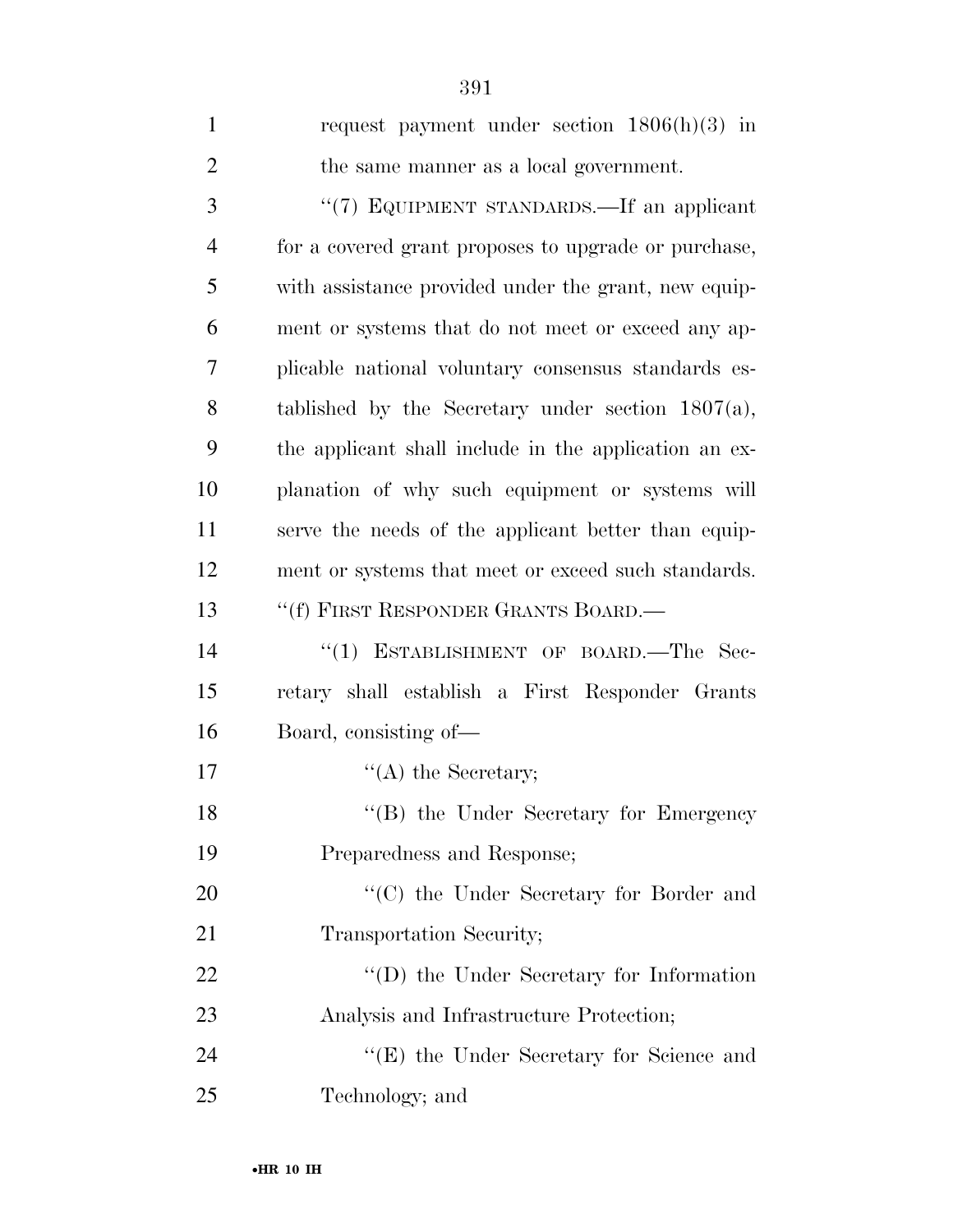| $\mathbf{1}$   | $``(F)$ the Director of the Office for Domes-  |
|----------------|------------------------------------------------|
| $\overline{2}$ | tic Preparedness.                              |
| 3              | $(2)$ CHAIRMAN.—                               |
| $\overline{4}$ | "(A) IN GENERAL.—The Secretary shall be        |
| 5              | the Chairman of the Board.                     |
| 6              | "(B) EXERCISE OF AUTHORITIES BY DEP-           |
| 7              | UTY SECRETARY.—The Deputy Secretary of         |
| 8              | Homeland Security may exercise the authorities |
| 9              | of the Chairman, if the Secretary so directs.  |
| 10             | "(3) RANKING OF GRANT APPLICATIONS.-           |
| 11             | "(A) PRIORITIZATION OF GRANTS.-The             |
| 12             | Board—                                         |
| 13             | "(i) shall evaluate and annually               |
| 14             | prioritize all pending applications for cov-   |
| 15             | ered grants based upon the degree to           |
| 16             | which they would, by achieving, maintain-      |
| 17             | ing, or enhancing the essential capabilities   |
| 18             | of the applicants on a nationwide basis,       |
| 19             | lessen the threat to, vulnerability of, and    |
| 20             | consequences for persons and critical infra-   |
| 21             | structure; and                                 |
| 22             | "(ii) in evaluating the threat to per-         |
| 23             | sons and critical infrastructure for pur-      |
| 24             | poses of prioritizing covered grants, shall    |
| 25             | give greater weight to threats of terrorism    |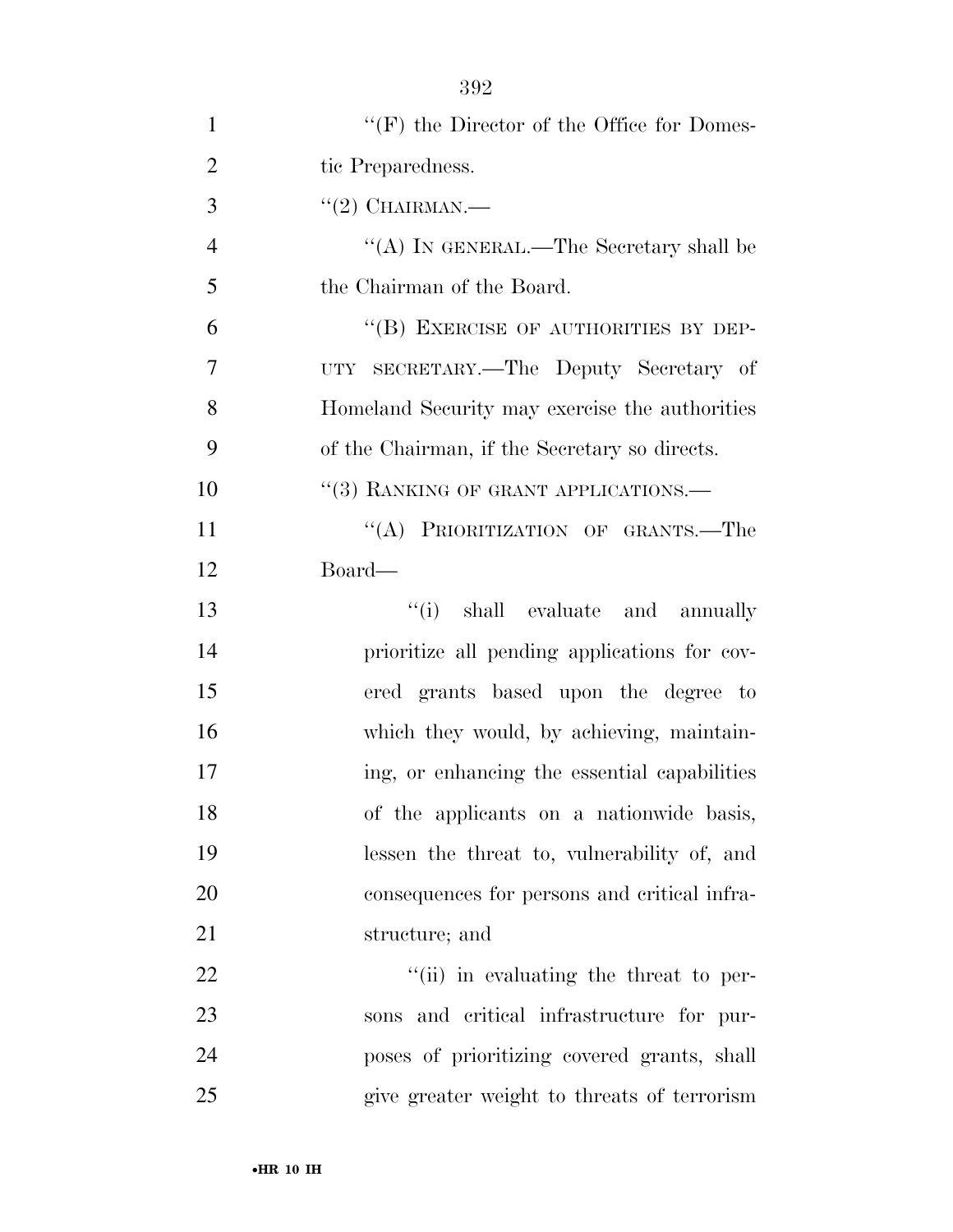| $\mathbf{1}$     | based on their specificity and credibility,     |
|------------------|-------------------------------------------------|
| $\overline{2}$   | including any pattern of repetition.            |
| 3                | "(B) MINIMUM AMOUNTS.—After evalu-              |
| $\overline{4}$   | ating and prioritizing grant applications under |
| 5                | subparagraph (A), the Board shall ensure that,  |
| 6                | for each fiscal year—                           |
| $\boldsymbol{7}$ | "(i) each of the States, other than the         |
| 8                | Virgin Islands, American Samoa, Guam,           |
| 9                | and the Northern Mariana Islands, that          |
| 10               | has an approved State homeland security         |
| 11               | plan receives no less than $0.25$ percent of    |
| 12               | the funds available for covered grants for      |
| 13               | that fiscal year for purposes of imple-         |
| 14               | menting its homeland security plan in ac-       |
| 15               | cordance with the prioritization of needs       |
| 16               | under subsection $(e)(1)(C)$ ;                  |
| 17               | "(ii) each of the States, other than            |
| 18               | Virgin Islands, American<br>Samoa,<br>the       |
| 19               | Guam, and the Northern Mariana Islands,         |
| 20               | that has an approved State homeland secu-       |
| 21               | rity plan and that meets one or both of the     |
| 22               | additional high-risk qualifying criteria        |
| 23               | under subparagraph (C) receives no less         |
| 24               | than 0.45 percent of the funds available        |
| 25               | for covered grants for that fiscal year for     |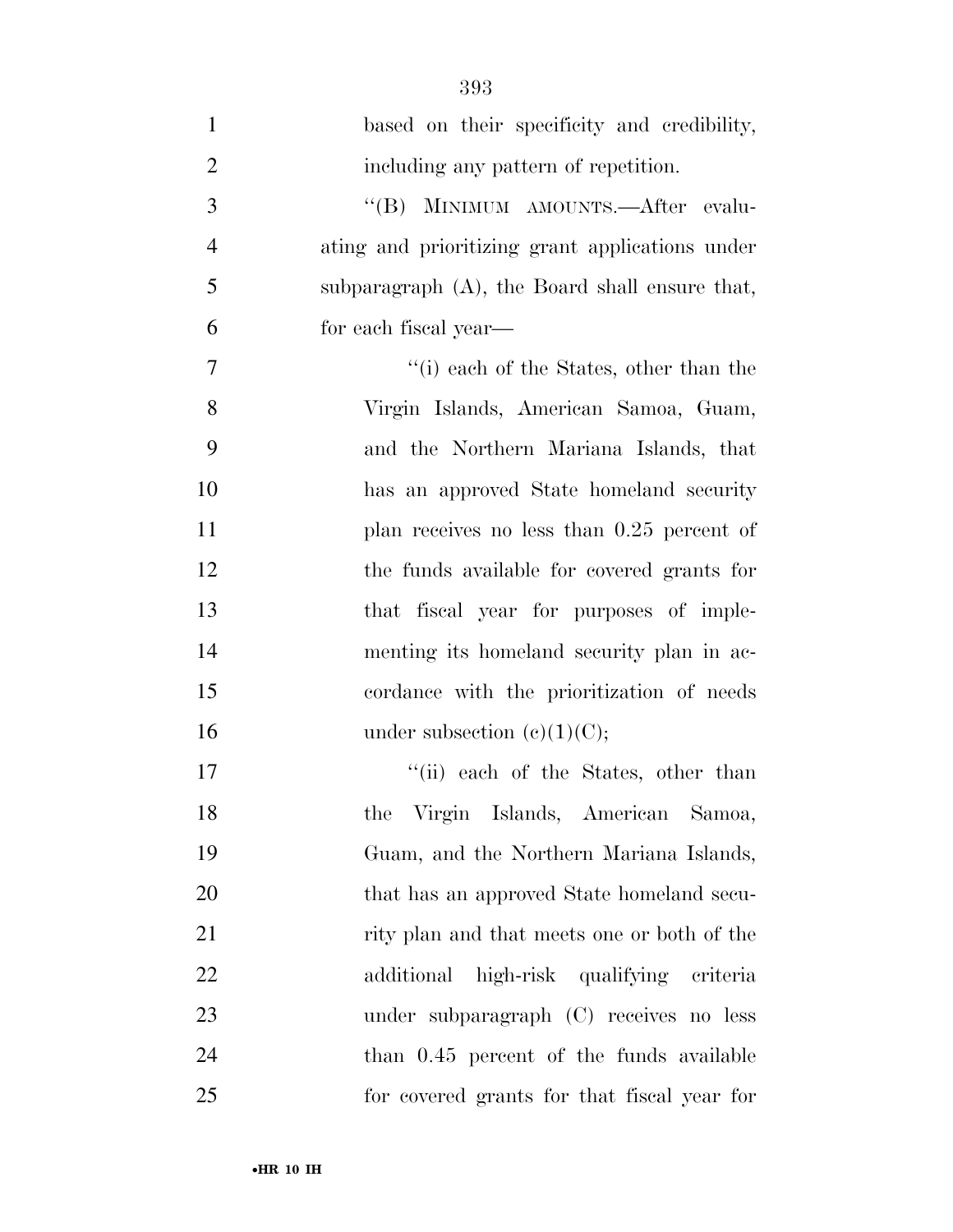| $\mathbf{1}$   | purposes of implementing its homeland se-     |
|----------------|-----------------------------------------------|
| $\overline{2}$ | curity plan in accordance with<br>the         |
| 3              | prioritization of needs under subsection      |
| $\overline{4}$ | (c)(1)(C);                                    |
| 5              | "(iii) the Virgin Islands, American           |
| 6              | Samoa, Guam, and the Northern Mariana         |
| 7              | Islands each receives no less than 0.08 per-  |
| 8              | cent of the funds available for covered       |
| 9              | grants for that fiscal year for purposes of   |
| 10             | implementing its approved State homeland      |
| 11             | security plan in accordance with the          |
| 12             | prioritization of needs under subsection      |
| 13             | $(e)(1)(C)$ ; and                             |
| 14             | "(iv) directly eligible tribes collectively   |
| 15             | receive no less than 0.08 percent of the      |
| 16             | funds available for covered grants for such   |
| 17             | fiscal year for purposes of addressing the    |
| 18             | needs identified in the applications of such  |
| 19             | tribes, consistent with the homeland secu-    |
| 20             | rity plan of each State within the bound-     |
| 21             | aries of which any part of any such tribe     |
| 22             | is located, except that this clause shall not |
| 23             | apply with respect to funds available for a   |
| 24             | fiscal year if the Secretary receives less    |
| 25             | than 5 applications for such fiscal year      |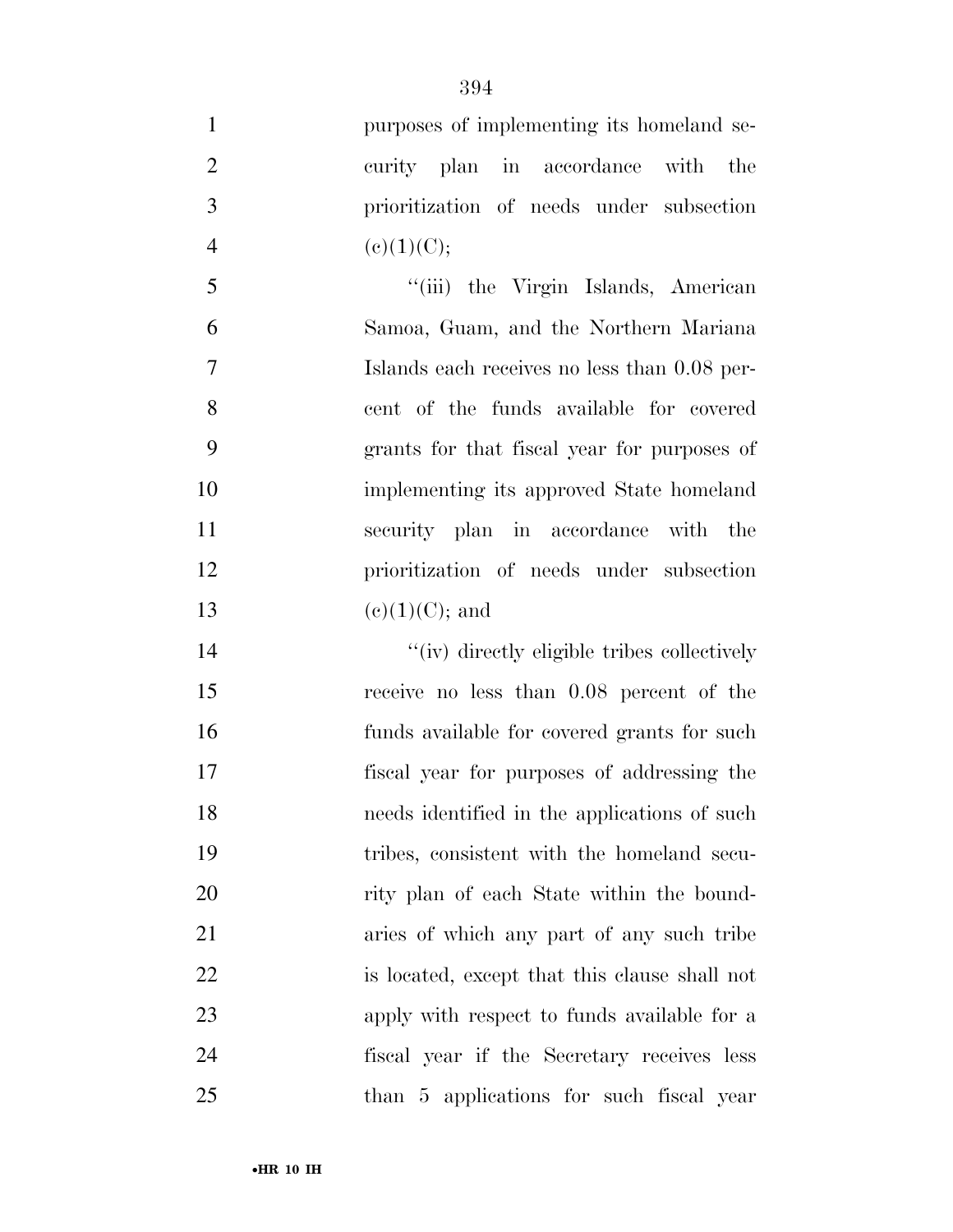| $\mathbf{1}$   | tribes under<br>such<br>from<br>subsection             |
|----------------|--------------------------------------------------------|
| $\overline{2}$ | $(e)(6)(A)$ or does not approve at least one           |
| $\overline{3}$ | such application.                                      |
| $\overline{4}$ | "(C) ADDITIONAL HIGH-RISK QUALIFYING                   |
| 5              | CRITERIA.—For purposes of subparagraph                 |
| 6              | $(B)(ii)$ , additional high-risk qualifying criteria   |
| $\overline{7}$ | consist of-                                            |
| 8              | "(i) having a significant international                |
| 9              | land border; or                                        |
| 10             | "(ii) adjoining a body of water within                 |
| 11             | North America through which an inter-                  |
| 12             | national boundary line extends.                        |
| 13             | "(4) EFFECT OF REGIONAL AWARDS ON STATE                |
| 14             | MINIMUM.—Any regional award, or portion thereof,       |
| 15             | provided to a State under subsection $(e)(5)(C)$ shall |
| 16             | not be considered in calculating the minimum State     |
| 17             | award under paragraph $(3)(B)$ of this subsection.     |
| 18             | $``(5)$ FUNCTIONS OF UNDER SECRETARIES.—               |
| 19             | The Under Secretaries referred to in paragraph (1)     |
| 20             | shall seek to ensure that the relevant expertise and   |
| 21             | input of the staff of their directorates are available |
| 22             | to and considered by the Board.                        |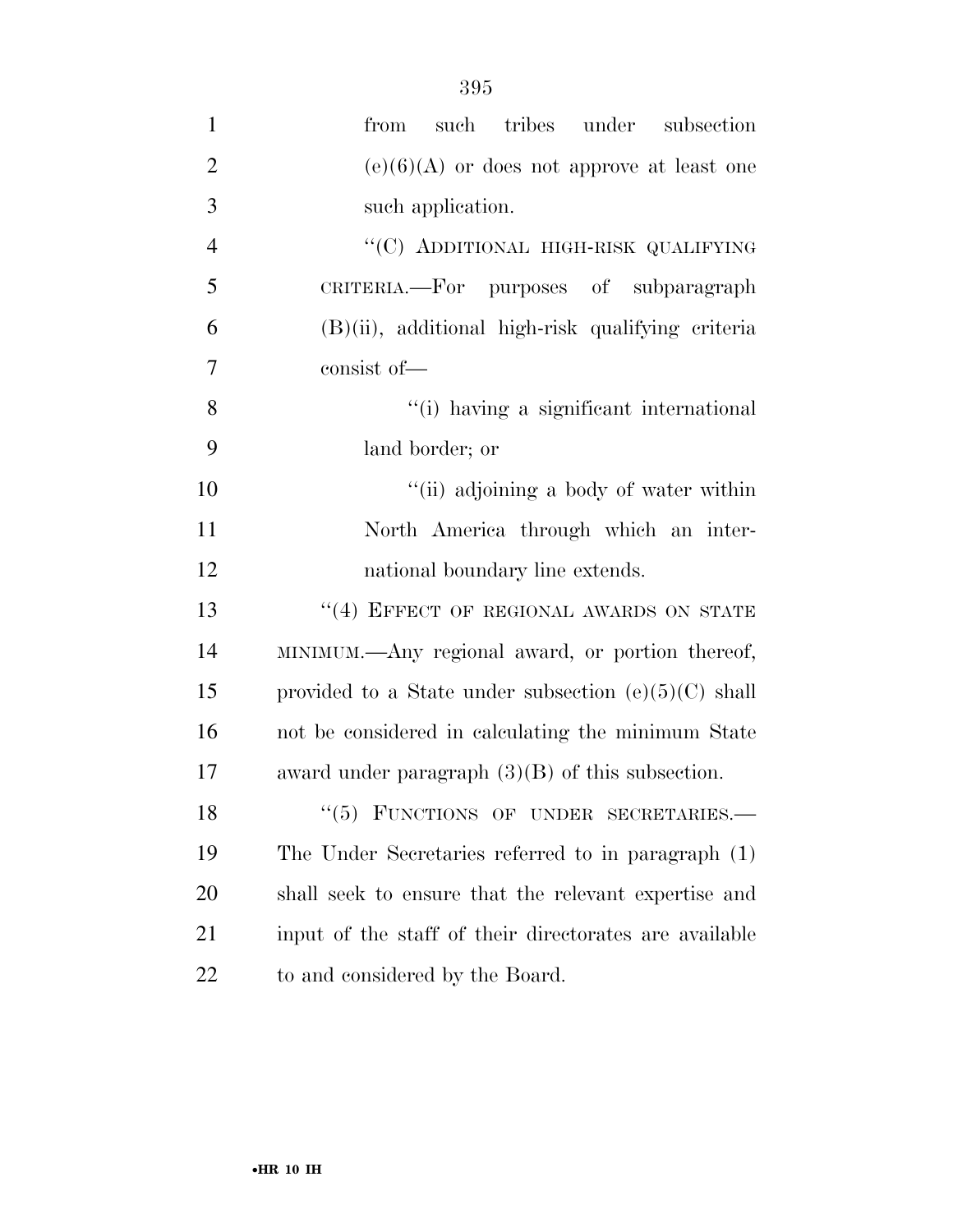**''SEC. 1806. USE OF FUNDS AND ACCOUNTABILITY RE- QUIREMENTS.**  ''(a) IN GENERAL.—A covered grant may be used for— 5 "(1) purchasing or upgrading equipment, in- cluding computer software, to enhance terrorism preparedness and response; 8 ''(2) exercises to strengthen terrorism prepared- ness and response;  $\frac{10}{3}$  training for prevention (including detec- tion) of, preparedness for, or response to attacks in- volving weapons of mass destruction, including train- ing in the use of equipment and computer software;  $\frac{1}{2}$   $\frac{1}{4}$  developing or updating response plans; ''(5) establishing or enhancing mechanisms for sharing terrorism threat information;  $\frac{17}{6}$  systems architecture and engineering, pro- gram planning and management, strategy formula- tion and strategic planning, life-cycle systems de- sign, product and technology evaluation, and proto- type development for terrorism preparedness and re- sponse purposes;  $\frac{4}{7}$  additional personnel costs resulting from— 24 ''(A) elevations in the threat alert level of the Homeland Security Advisory System by the Secretary, or a similar elevation in threat alert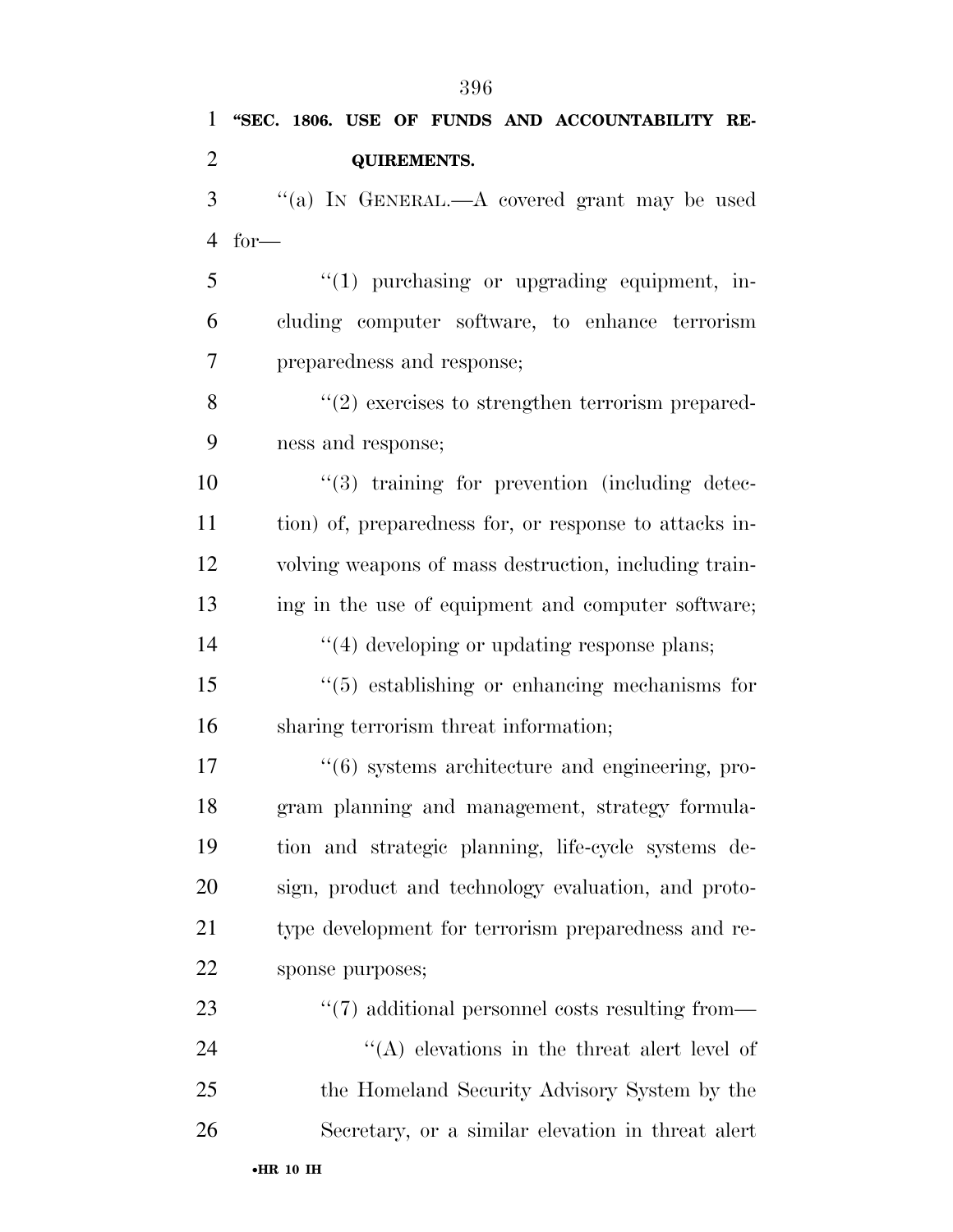| $\mathbf{1}$   | level issued by a State, region, or local govern-           |
|----------------|-------------------------------------------------------------|
| $\overline{2}$ | ment with the approval of the Secretary;                    |
| 3              | $\lq\lq (B)$ travel to and participation in exer-           |
| $\overline{4}$ | cises and training in the use of equipment and              |
| 5              | on prevention activities; and                               |
| 6              | $\lq\lq$ the temporary replacement of per-                  |
| 7              | sonnel during any period of travel to and par-              |
| 8              | ticipation in exercises and training in the use of          |
| 9              | equipment and on prevention activities;                     |
| 10             | $\cdot$ (8) the costs of equipment (including software)     |
| 11             | required to receive, transmit, handle, and store clas-      |
| 12             | sified information;                                         |
| 13             | "(9) protecting critical infrastructure against             |
| 14             | potential attack by the addition of barriers, fences,       |
| 15             | gates, and other such devices, except that the cost         |
| 16             | of such measures may not exceed the greater of—             |
| 17             | "(A) $$1,000,000$ per project; or                           |
| 18             | $\lq\lq (B)$ such greater amount as may be ap-              |
| 19             | proved by the Secretary, which may not exceed               |
| 20             | 10 percent of the total amount of the covered               |
| 21             | grant;                                                      |
| 22             | $\cdot\cdot(10)$ the costs of commercially available inter- |
| 23             | operable communications equipment (which, where             |
| 24             | applicable, is based on national, voluntary consensus       |
| 25             | standards) that the Secretary, in consultation with         |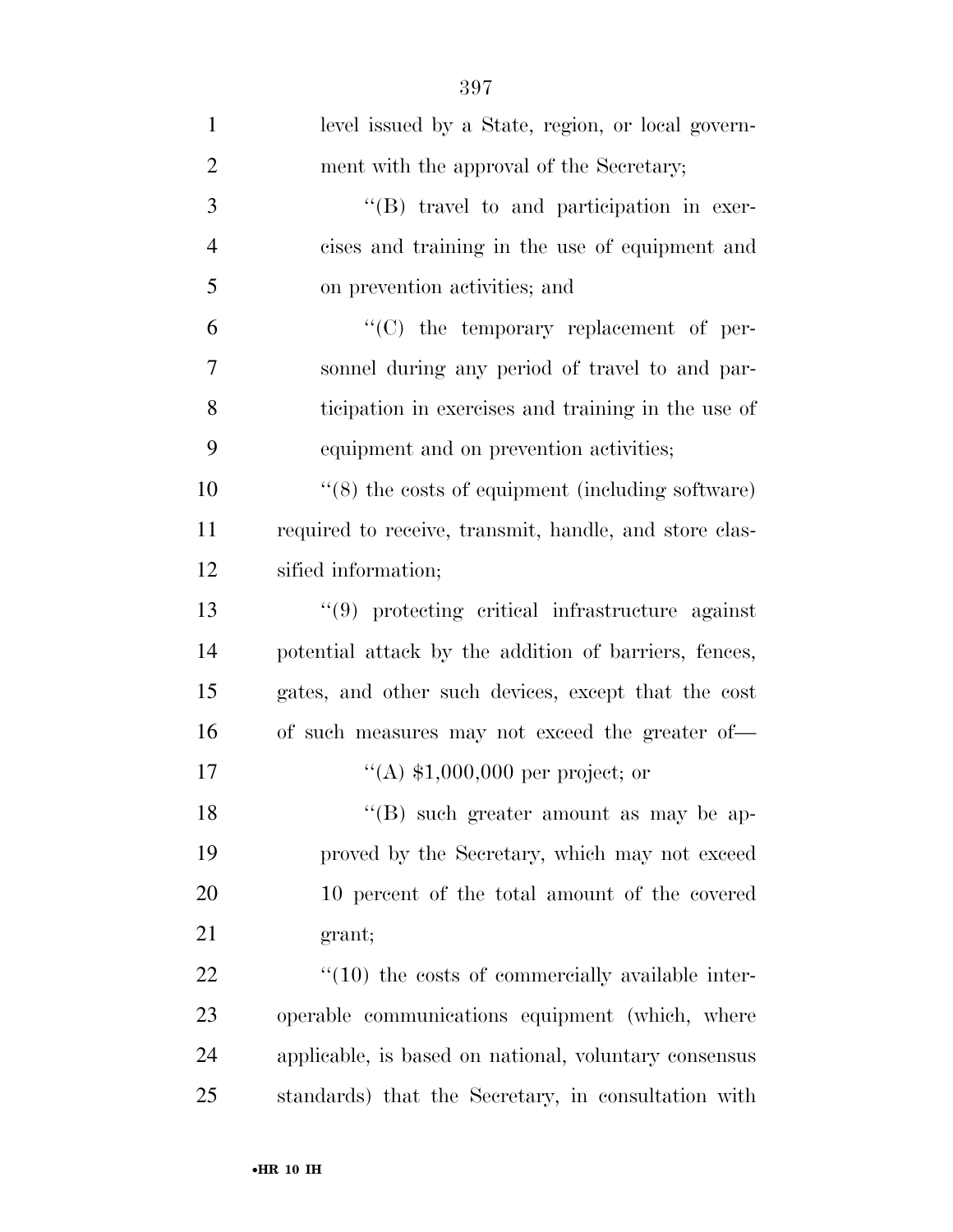| $\mathbf{1}$   | the Chairman of the Federal Communications Com-                   |
|----------------|-------------------------------------------------------------------|
| $\overline{2}$ | mission, deems best suited to facilitate interoper-               |
| 3              | ability, coordination, and integration between and                |
| $\overline{4}$ | among emergency communications systems, and that                  |
| 5              | complies with prevailing grant guidance of the De-                |
| 6              | partment for interoperable communications;                        |
| $\tau$         | $\lq(11)$ educational curricula development for                   |
| 8              | first responders to ensure that they are prepared for             |
| 9              | terrorist attacks;                                                |
| 10             | $"(12)$ training and exercises to assist public ele-              |
| 11             | mentary and secondary schools in developing and                   |
| 12             | implementing programs to instruct students regard-                |
| 13             | ing age-appropriate skills to prepare for and respond             |
| 14             | to an act of terrorism;                                           |
| 15             | $\cdot\cdot(13)$ paying of administrative expenses directly       |
| 16             | related to administration of the grant, except that               |
| 17             | such expenses may not exceed 3 percent of the                     |
| 18             | amount of the grant; and                                          |
| 19             | $\cdot$ (14) other appropriate activities as determined           |
| 20             | by the Secretary.                                                 |
| 21             | "(b) PROHIBITED USES.—Funds provided as a cov-                    |
| 22             | ered grant may not be used—                                       |
| 23             | $\lq(1)$ to supplant State or local funds;                        |
| 24             | $\cdot\cdot\cdot(2)$ to construct buildings or other physical fa- |
| 25             | cilities;                                                         |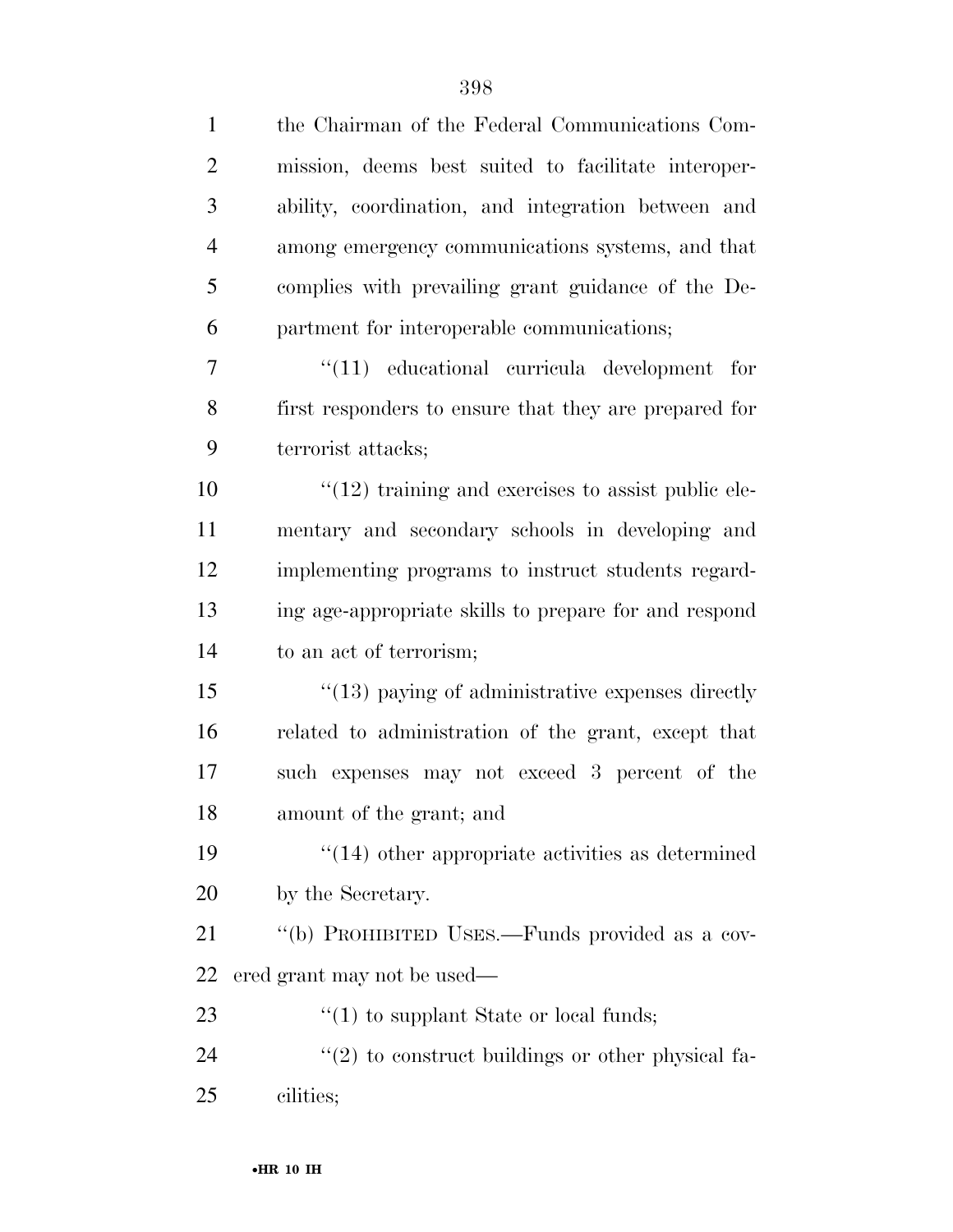1  $\frac{1}{2}$   $\frac{1}{3}$  to acquire land; or

2 "(4) for any State or local government cost sharing contribution.

 ''(c) MULTIPLE-PURPOSE FUNDS.—Nothing in this section shall be construed to preclude State and local gov- ernments from using covered grant funds in a manner that also enhances first responder preparedness for emer- gencies and disasters unrelated to acts of terrorism, if such use assists such governments in achieving essential capabilities for terrorism preparedness established by the Secretary under section 1803.

 ''(d) REIMBURSEMENT OF COSTS.—In addition to the activities described in subsection (a), a covered grant may be used to provide a reasonable stipend to paid-on- call or volunteer first responders who are not otherwise compensated for travel to or participation in training cov- ered by this section. Any such reimbursement shall not be considered compensation for purposes of rendering such a first responder an employee under the Fair Labor Standards Act of 1938 (29 U.S.C. 201 et seq.).

 ''(e) ASSISTANCE REQUIREMENT.—The Secretary may not request that equipment paid for, wholly or in part, with funds provided as a covered grant be made available for responding to emergencies in surrounding States, regions, and localities, unless the Secretary under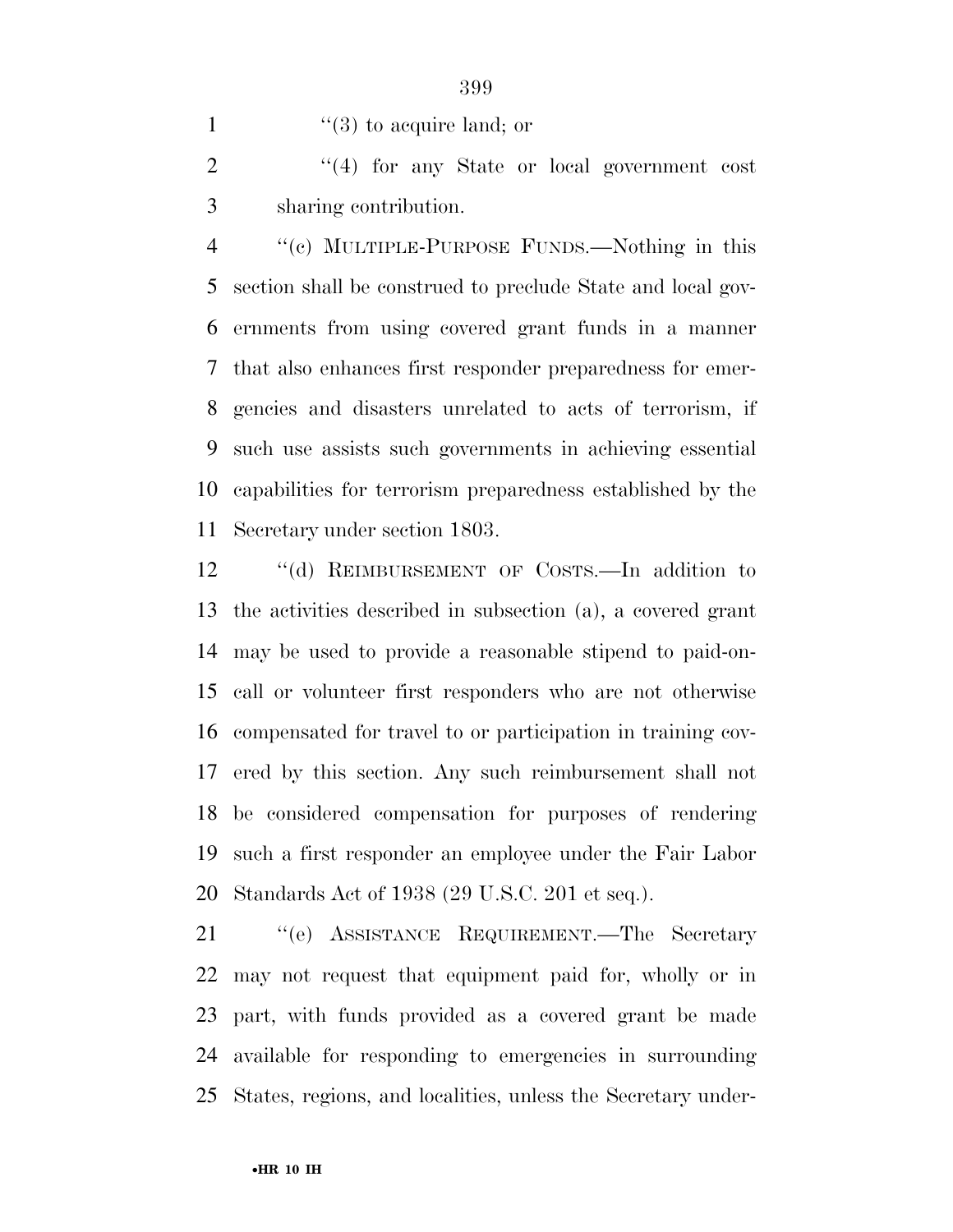takes to pay the costs directly attributable to transporting and operating such equipment during such response.

 ''(f) FLEXIBILITY IN UNSPENT HOMELAND SECU- RITY GRANT FUNDS.—Upon request by the recipient of a covered grant, the Secretary may authorize the grantee to transfer all or part of funds provided as the covered grant from uses specified in the grant agreement to other uses authorized under this section, if the Secretary deter- mines that such transfer is in the interests of homeland security.

 ''(g) STATE, REGIONAL, AND TRIBAL RESPONSIBIL-ITIES.—

13 "(1) PASS-THROUGH.—The Secretary shall re- quire a recipient of a covered grant that is a State to obligate or otherwise make available to local gov- ernments, first responders, and other local groups, to the extent required under the State homeland se- curity plan or plans specified in the application for the grant, not less than 80 percent of the grant funds, resources purchased with the grant funds having a value equal to at least 80 percent of the amount of the grant, or a combination thereof, by not later than the end of the 45-day period begin- ning on the date the grant recipient receives the grant funds.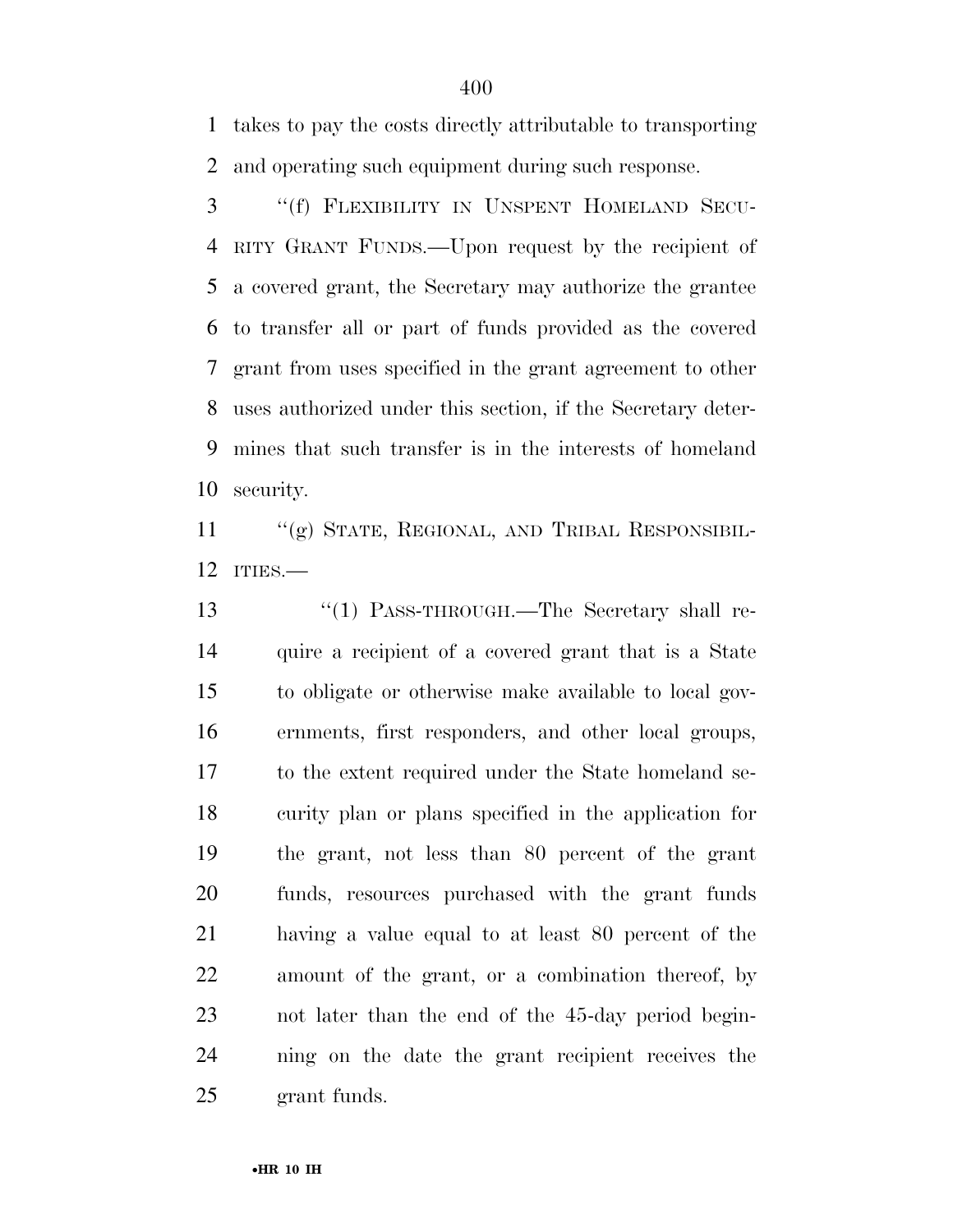1  $"(2)$  COST SHARING.—

| $\overline{2}$ | "(A) IN GENERAL.—The Federal share of               |
|----------------|-----------------------------------------------------|
| 3              | the costs of an activity carried out with a cov-    |
| $\overline{4}$ | ered grant to a State, region, or directly eligible |
| 5              | tribe awarded after the 2-year period beginning     |
| 6              | on the date of the enactment of this section        |
| 7              | shall not exceed 75 percent.                        |
| 8              | "(B) INTERIM RULE.—The Federal share                |
| 9              | of the costs of an activity carried out with a      |
| 10             | covered grant awarded before the end of the 2-      |
| 11             | year period beginning on the date of the enact-     |
| 12             | ment of this section shall be 100 percent.          |
| 13             | "(C) IN-KIND MATCHING.—Each recipient               |
| 14             | of a covered grant may meet the matching re-        |
| 15             | quirement under subparagraph (A) by making          |
| 16             | in-kind contributions of goods or services that     |
| 17             | are directly linked with the purpose for which      |
| 18             | the grant is made, including, but not limited to,   |
| 19             | any necessary personnel overtime, contractor        |
| 20             | services, administrative costs, equipment fuel      |
| 21             | and maintenance, and rental space.                  |
| 22             | "(3) CERTIFICATIONS REGARDING DISTRIBU-             |
| 23             | TION OF GRANT FUNDS TO LOCAL GOVERNMENTS.-          |

 Any State that receives a covered grant shall certify to the Secretary, by not later than 30 days after the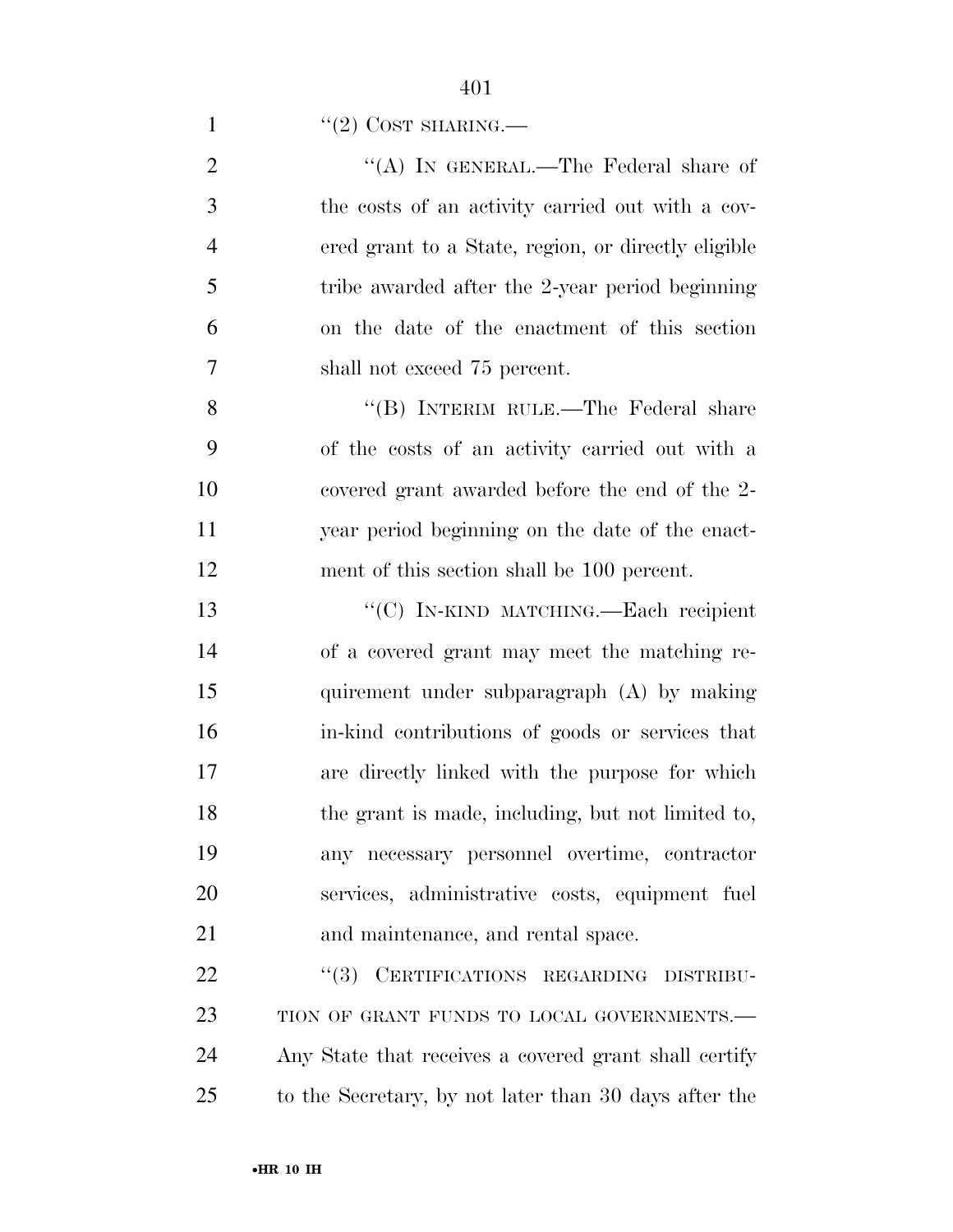| $\mathbf{1}$   | expiration of the period described in paragraph (1)    |
|----------------|--------------------------------------------------------|
| $\overline{2}$ | with respect to the grant, that the State has made     |
| 3              | available for expenditure by local governments, first  |
| $\overline{4}$ | responders, and other local groups the required        |
| 5              | amount of grant funds pursuant to paragraph (1).       |
| 6              | "(4) QUARTERLY REPORT ON HOMELAND SECU-                |
| 7              | RITY SPENDING.—The Federal share described in          |
| 8              | paragraph $(2)(A)$ may be increased by up to 2 per-    |
| 9              | cent for any State, region, or directly eligible tribe |
| 10             | that, not later than 30 days after the end of each     |
| 11             | fiscal quarter, submits to the Secretary a report on   |
| 12             | that fiscal quarter. Each such report must include,    |
| 13             | for each recipient of a covered grant or a pass-       |
| 14             | through under paragraph $(1)$ —                        |
| 15             | $\lq\lq$ the amount obligated to that recipient        |
| 16             | in that quarter;                                       |
| 17             | $\lq\lq (B)$ the amount expended by that recipi-       |
| 18             | ent in that quarter; and                               |
| 19             | $\lq\lq$ (C) a summary description of the items        |
| 20             | purchased by such recipient with such amount.          |
| 21             | "(5) ANNUAL REPORT ON HOMELAND SECU-                   |
| 22             | RITY SPENDING.—Each recipient of a covered grant       |
| 23             | shall submit an annual report to the Secretary not     |
| 24             | later than 60 days after the end of each fiscal year.  |
| 25             | Each recipient of a covered grant that is a region     |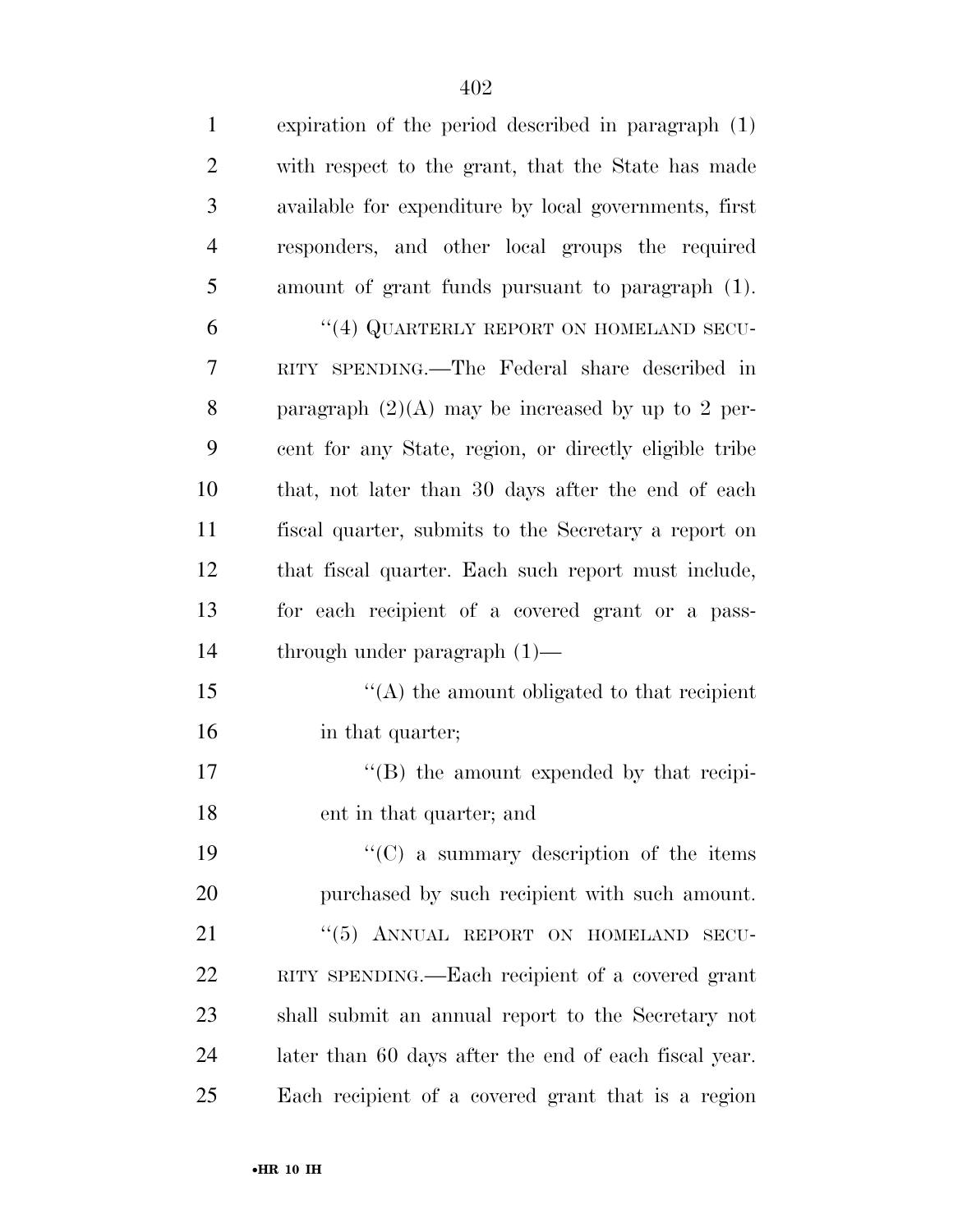| $\mathbf{1}$   | must simultaneously submit its report to each State    |
|----------------|--------------------------------------------------------|
| $\overline{2}$ | of which any part is included in the region. Each re-  |
| 3              | cipient of a covered grant that is a directly eligible |
| $\overline{4}$ | tribe must simultaneously submit its report to each    |
| 5              | State within the boundaries of which any part of       |
| 6              | such tribe is located. Each report must include the    |
| $\overline{7}$ | following:                                             |
| 8              | $\lq\lq$ . The amount, ultimate recipients, and        |
| 9              | dates of receipt of all funds received under the       |
| 10             | grant during the previous fiscal year.                 |
| 11             | $\lq\lq$ (B) The amount and the dates of dis-          |
| 12             | bursements of all such funds expended in com-          |
| 13             | pliance with paragraph (1) or pursuant to mu-          |
| 14             | tual aid agreements or other sharing arrange-          |
| 15             | ments that apply within the State, region, or di-      |
| 16             | rectly eligible tribe, as applicable, during the       |
| 17             | previous fiscal year.                                  |
| 18             | "(C) How the funds were utilized by each               |
| 19             | ultimate recipient or beneficiary during the pre-      |
| <b>20</b>      | ceding fiscal year.                                    |
| 21             | "(D) The extent to which essential capa-               |
| 22             | bilities identified in the applicable State home-      |
| 23             | land security plan or plans were achieved, main-       |
| 24             | tained, or enhanced as the result of the expend-       |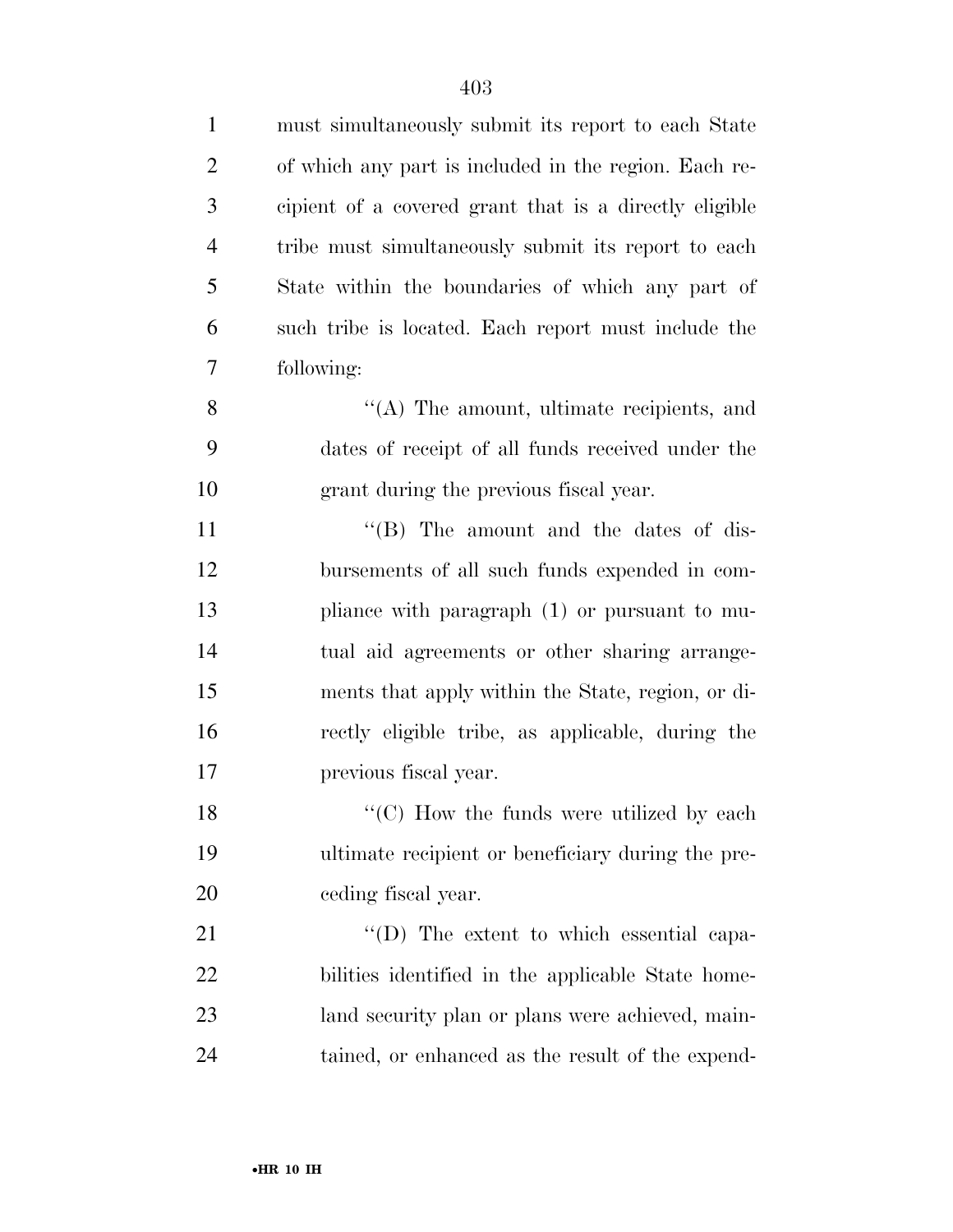| $\mathbf{1}$   | iture of grant funds during the preceding fiscal         |
|----------------|----------------------------------------------------------|
| $\overline{2}$ | year.                                                    |
| 3              | $\lq\lq$ (E) The extent to which essential capa-         |
| $\overline{4}$ | bilities identified in the applicable State home-        |
| 5              | land security plan or plans remain unmet.                |
| 6              | $``(6)$ INCLUSION OF RESTRICTED ANNEXES.—A               |
| 7              | recipient of a covered grant may submit to the Sec-      |
| 8              | retary an annex to the annual report under para-         |
| 9              | graph (5) that is subject to appropriate handling re-    |
| 10             | strictions, if the recipient believes that discussion in |
| 11             | the report of unmet needs would reveal sensitive but     |
| 12             | unclassified information.                                |
| 13             | "(7) PROVISION OF REPORTS.—The Secretary                 |
| 14             | shall ensure that each annual report under para-         |
| 15             | graph (5) is provided to the Under Secretary for         |
| 16             | Emergency Preparedness and Response and the Di-          |
| 17             | rector of the Office for Domestic Preparedness.          |
| 18             | $\lq\lq(h)$ INCENTIVES TO EFFICIENT ADMINISTRATION       |
| 19             | OF HOMELAND SECURITY GRANTS.-                            |
| 20             | "(1) PENALTIES FOR DELAY IN PASSING                      |
| 21             | THROUGH LOCAL SHARE.—If a recipient of a cov-            |
| 22             | ered grant that is a State fails to pass through to      |
| 23             | local governments, first responders, and other local     |
| 24             | groups funds or resources required by subsection         |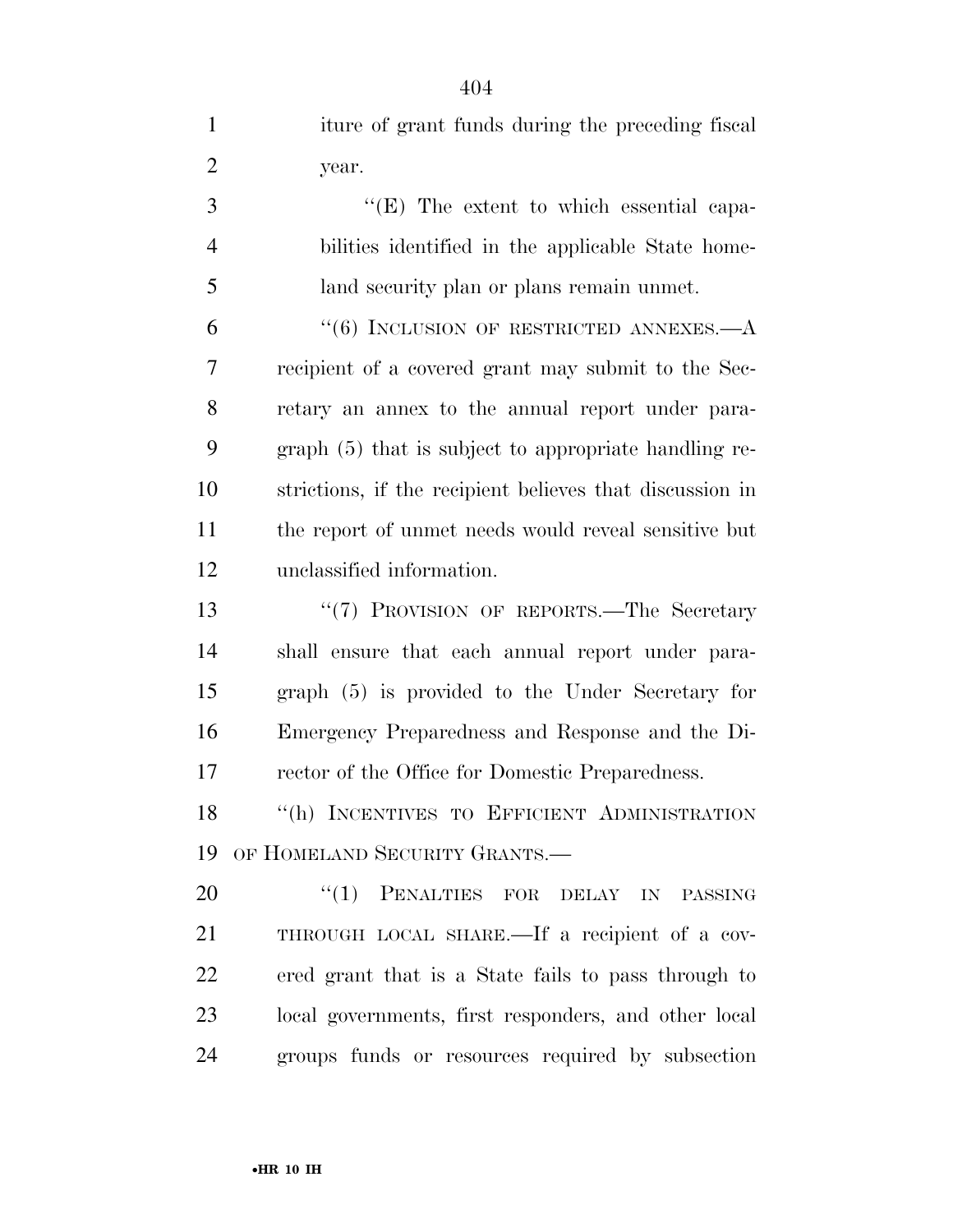| $\mathbf{1}$   | $(g)(1)$ within 45 days after receiving funds under             |
|----------------|-----------------------------------------------------------------|
| $\overline{2}$ | the grant, the Secretary may—                                   |
| 3              | "(A) reduce grant payments to the grant                         |
| $\overline{4}$ | recipient from the portion of grant funds that                  |
| 5              | is not required to be passed through under sub-                 |
| 6              | section $(g)(1);$                                               |
| 7              | "(B) terminate payment of funds under                           |
| 8              | the grant to the recipient, and transfer the ap-                |
| 9              | propriate portion of those funds directly to local              |
| 10             | first responders that were intended to receive                  |
| 11             | funding under that grant; or                                    |
| 12             | "(C) impose additional restrictions or bur-                     |
| 13             | dens on the recipient's use of funds under the                  |
| 14             | grant, which may include—                                       |
| 15             | "(i) prohibiting use of such funds to                           |
| 16             | pay the grant recipient's grant-related                         |
| 17             | overtime or other expenses;                                     |
| 18             | "(ii) requiring the grant recipient to                          |
| 19             | distribute to local government beneficiaries                    |
| 20             | all or a portion of grant funds that are not                    |
| 21             | required to be passed through under sub-                        |
| 22             | section $(g)(1)$ ; or                                           |
| 23             | "(iii) for each day that the grant re-                          |
| 24             | cipient fails to pass through funds or re-                      |
| 25             | accordance with<br>subsection<br>$\operatorname{in}$<br>sources |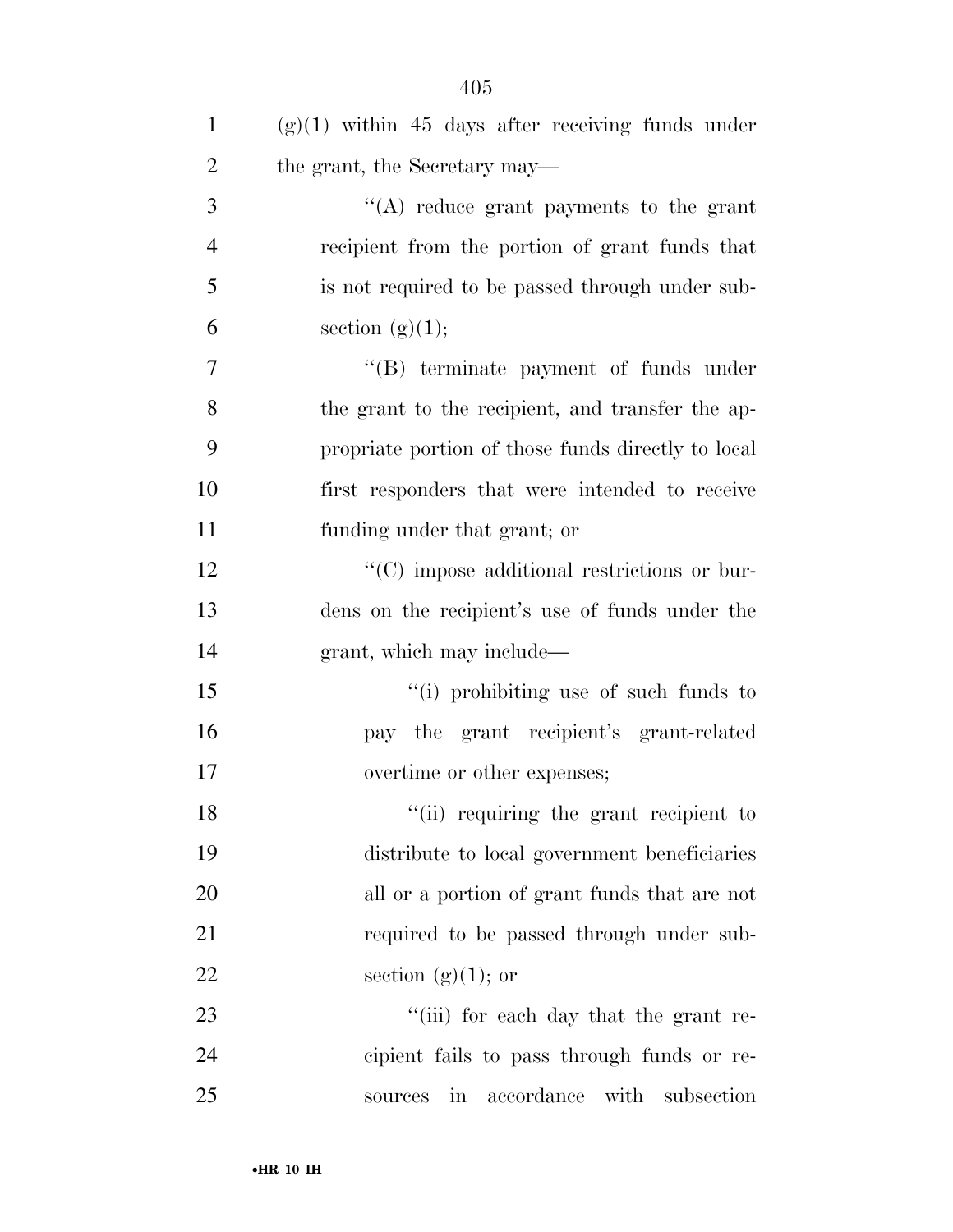| $\mathbf{1}$   | $(g)(1)$ , reducing grant payments to the  |
|----------------|--------------------------------------------|
| 2              | grant recipient from the portion of grant  |
| 3              | funds that is not required to be passed    |
| $\overline{4}$ | through under subsection $(g)(1)$ , except |
| 5              | that the total amount of such reduction    |
| 6              | may not exceed 20 percent of the total     |
|                | amount of the grant.                       |
|                |                                            |

8 "(2) EXTENSION OF PERIOD.—The Governor of a State may request in writing that the Secretary extend the 45-day period under section 1805(e)(5)(E) or paragraph (1) for an additional 15-day period. The Secretary may approve such a request, and may extend such period for additional 15-day periods, if the Secretary determines that the resulting delay in providing grant funding to the local government entities that will receive funding under the grant will not have a significant detri- mental impact on such entities' terrorism prepared-ness efforts.

20 "(3) PROVISION OF NON-LOCAL SHARE TO LOCAL GOVERNMENT.—

22 "'(A) In GENERAL.—The Secretary may upon request by a local government pay to the local government a portion of the amount of a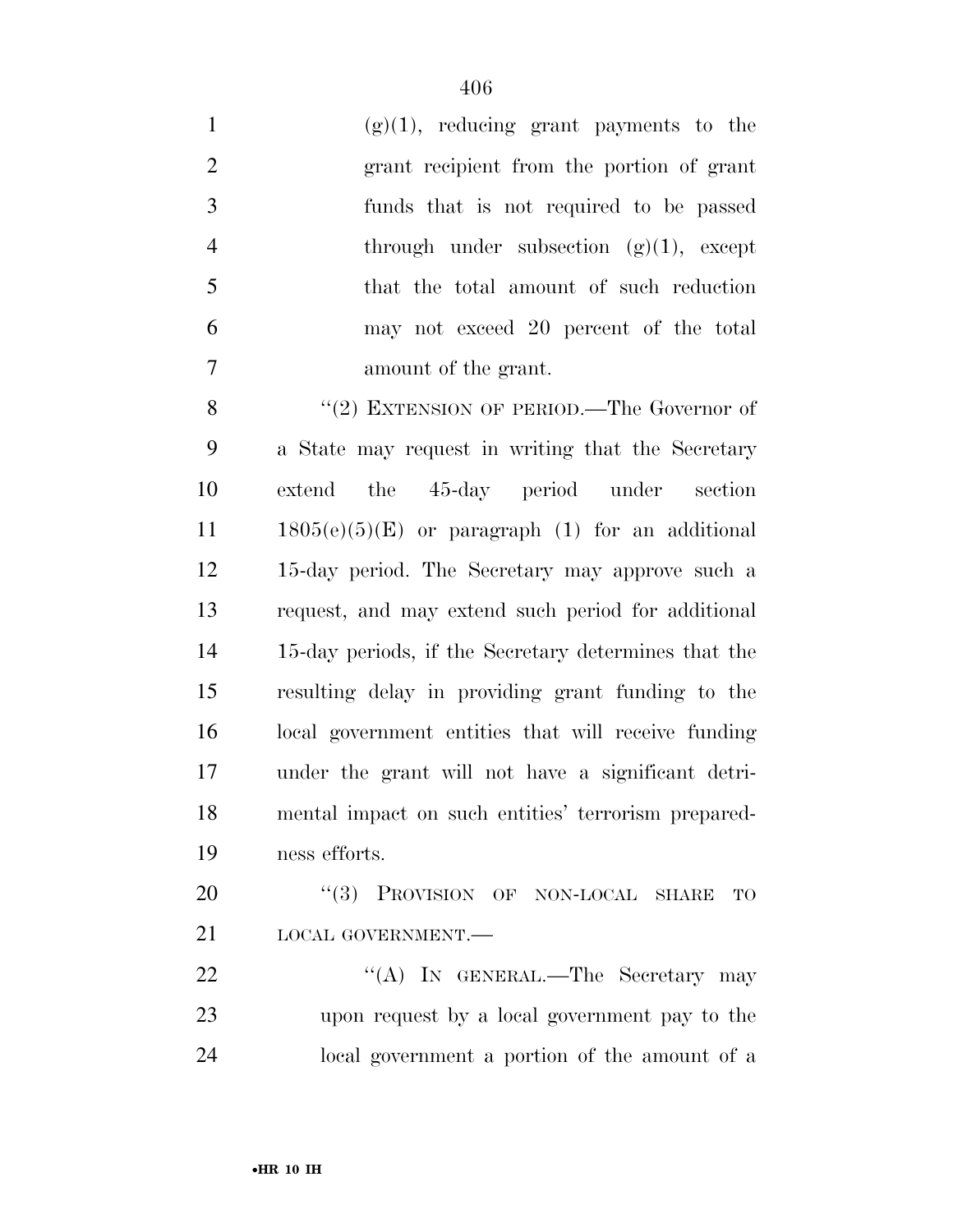| $\mathbf{1}$   | covered grant awarded to a State in which the |
|----------------|-----------------------------------------------|
| $\overline{2}$ | local government is located, if—              |
| 3              | "(i) the local government will use the        |
| $\overline{4}$ | amount paid to expedite planned enhance-      |
| 5              | ments to its terrorism preparedness as de-    |
| 6              | scribed in any applicable State homeland      |
| 7              | security plan or plans;                       |
| 8              | "(ii) the State has failed to pass            |
| 9              | through funds or resources in accordance      |
| 10             | with subsection $(g)(1)$ ; and                |
| 11             | "(iii) the local government complies          |
| 12             | with subparagraphs $(B)$ and $(C)$ .          |
| 13             | "(B) SHOWING REQUIRED. To receive a           |
| 14             | payment under this paragraph, a local govern- |
| 15             | ment must demonstrate that—                   |
| 16             | "(i) it is identified explicitly as an ul-    |
| 17             | timate recipient or intended beneficiary in   |
| 18             | the approved grant application;               |
| 19             | "(ii) it was intended by the grantee to       |
| 20             | receive a severable portion of the overall    |
| 21             | grant for a specific purpose that is identi-  |
| 22             | fied in the grant application;                |
| 23             | "(iii) it petitioned the grantee for the      |
| 24             | funds or resources after expiration of the    |
| 25             | period within which the funds or resources    |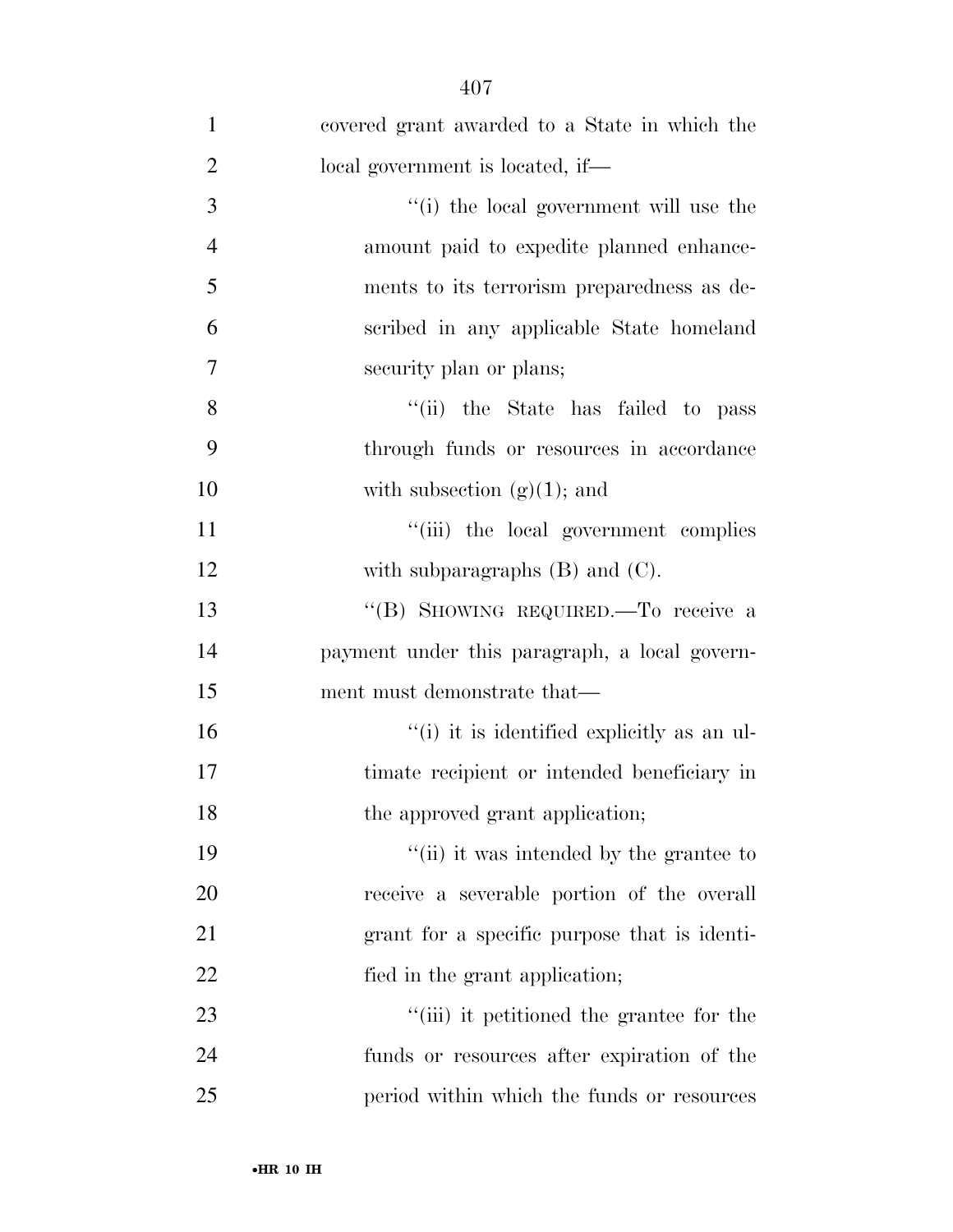| $\overline{2}$ | subsection $(g)(1)$ ; and                              |
|----------------|--------------------------------------------------------|
| 3              | $f'(iv)$ it did not receive the portion of             |
| $\overline{4}$ | the overall grant that was earmarked or                |
| 5              | designated for its use or benefit.                     |
| 6              | "(C) EFFECT OF PAYMENT.--Payment of                    |
| 7              | grant funds to a local government under this           |
| 8              | paragraph—                                             |
| 9              | "(i) shall not affect any payment to                   |
| 10             | another local government under this para-              |
| 11             | graph; and                                             |
| 12             | "(ii) shall not prejudice consideration                |
| 13             | of a request for payment under this para-              |
| 14             | graph that is submitted by another local               |
| 15             | government.                                            |
| 16             | "(D) DEADLINE FOR ACTION BY<br>SEC-                    |
| 17             | RETARY.—The Secretary shall approve or dis-            |
| 18             | approve each request for payment under this            |
| 19             | paragraph by not later than 15 days after the          |
| 20             | date the request is received by the Department.        |
| 21             | "(i) REPORTS TO CONGRESS.—The Secretary shall          |
| 22             | submit an annual report to the Congress by December 31 |
| 23             | of each year—                                          |
| 24             | $\lq(1)$ describing in detail the amount of Federal    |

funds provided as covered grants that were directed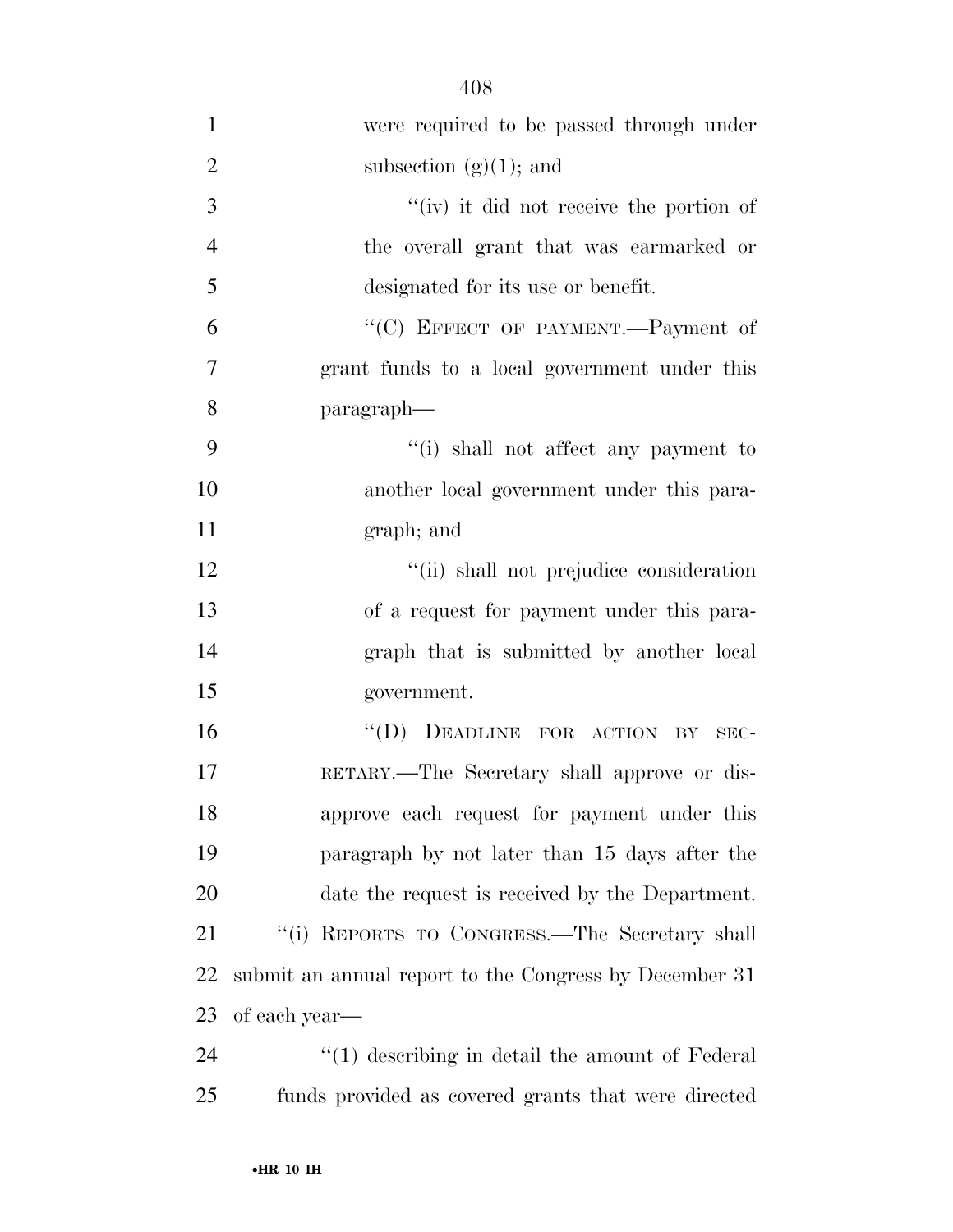| $\mathbf{1}$   | to each State, region, and directly eligible tribe in |
|----------------|-------------------------------------------------------|
| $\overline{2}$ | the preceding fiscal year;                            |
| 3              | $\lq(2)$ containing information on the use of such    |
| $\overline{4}$ | grant funds by grantees; and                          |
| 5              | $\lq(3)$ describing—                                  |
| 6              | "(A) the Nation's progress in achieving,              |
| 7              | maintaining, and enhancing the essential capa-        |
| 8              | bilities established under section $1803(a)$ as a     |
| 9              | result of the expenditure of covered grant funds      |
| 10             | during the preceding fiscal year; and                 |
| 11             | $\lq\lq (B)$ an estimate of the amount of expend-     |
| 12             | itures required to attain across the United           |
| 13             | States the essential capabilities established         |
| 14             | under section $1803(a)$ .                             |
| 15             | "SEC. 1807. NATIONAL STANDARDS FOR FIRST RESPONDER    |
| 16             | EQUIPMENT AND TRAINING.                               |
| 17             | "(a) EQUIPMENT STANDARDS.—                            |
| 18             | "(1) IN GENERAL.—The Secretary, in consulta-          |
| 19             | tion with the Under Secretaries for Emergency Pre-    |
| 20             | paredness and Response and Science and Tech-          |
| 21             | nology and the Director of the Office for Domestic    |
| 22             | Preparedness, shall, not later than 6 months after    |
| 23             | the date of enactment of this section, support the    |
| 24             | development of, promulgate, and update as nec-        |
| 25             | essary national voluntary consensus standards for     |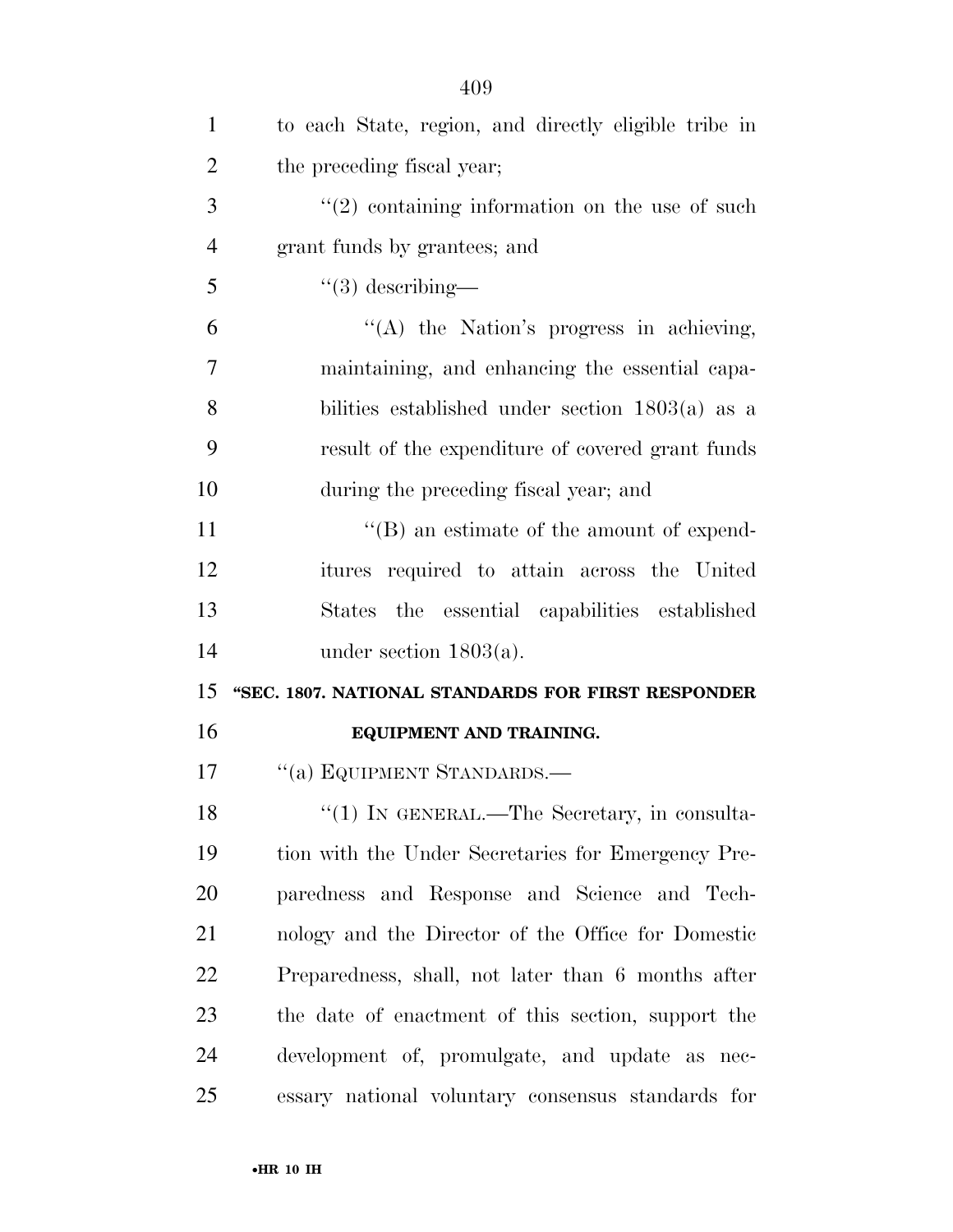| $\mathbf{1}$   | the performance, use, and validation of first re-    |
|----------------|------------------------------------------------------|
| $\overline{2}$ | sponder equipment for purposes of section            |
| 3              | $1805(e)(7)$ . Such standards—                       |
| $\overline{4}$ | $\lq\lq$ shall be, to the maximum extent prac-       |
| 5              | ticable, consistent with any existing voluntary      |
| 6              | consensus standards;                                 |
| $\overline{7}$ | $\lq\lq$ shall take into account, as appro-          |
| 8              | priate, new types of terrorism threats that may      |
| 9              | not have been contemplated when such existing        |
| 10             | standards were developed;                            |
| 11             | "(C) shall be focused on maximizing inter-           |
| 12             | operability, interchangeability, durability, flexi-  |
| 13             | bility, efficiency, efficacy, portability, sustain-  |
| 14             | ability, and safety; and                             |
| 15             | "(D) shall cover all appropriate uses of the         |
| 16             | equipment.                                           |
| 17             | "(2) REQUIRED CATEGORIES.—In carrying out            |
| 18             | paragraph (1), the Secretary shall specifically con- |
| 19             | sider the following categories of first responder    |
| 20             | equipment:                                           |
| 21             | $\lq\lq$ Thermal imaging equipment.                  |
| 22             | "(B) Radiation detection and analysis                |
| 23             | equipment.                                           |
| 24             | "(C) Biological detection and analysis               |
| 25             | equipment.                                           |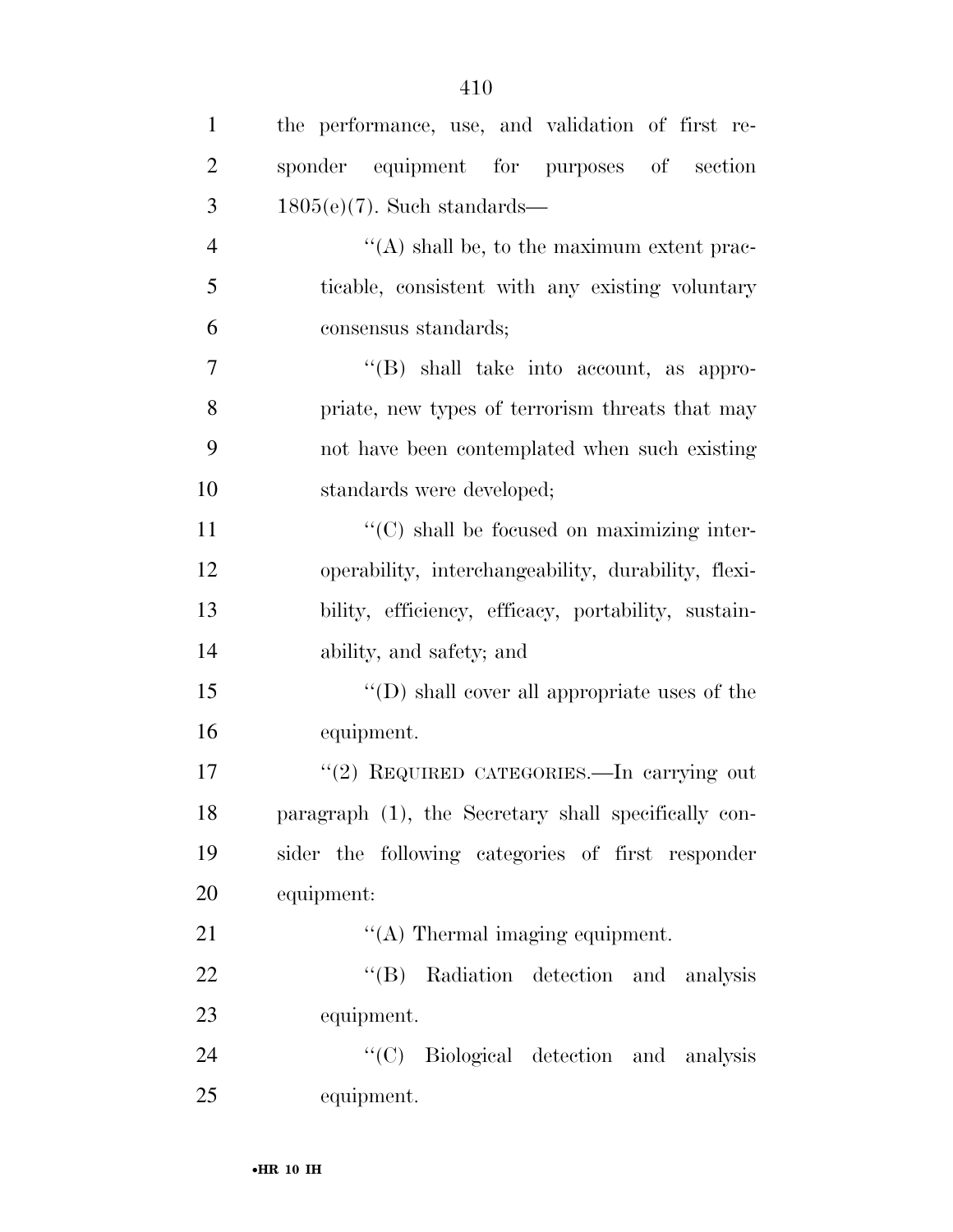| $\mathbf{1}$   | "(D) Chemical detection and analysis                 |
|----------------|------------------------------------------------------|
| $\overline{2}$ | equipment.                                           |
| 3              | $\lq\lq$ (E) Decontamination and sterilization       |
| $\overline{4}$ | equipment.                                           |
| 5              | "(F) Personal protective equipment, in-              |
| 6              | cluding garments, boots, gloves, and hoods and       |
| $\overline{7}$ | other protective clothing.                           |
| 8              | $\lq\lq (G)$ Respiratory protection equipment.       |
| 9              | "(H) Interoperable communications, in-               |
| 10             | cluding wireless and wireline voice, video, and      |
| 11             | data networks.                                       |
| 12             | "(I) Explosive mitigation devices and ex-            |
| 13             | plosive detection and analysis equipment.            |
| 14             | $\lq\lq(J)$ Containment vessels.                     |
| 15             | $\lq\lq$ (K) Contaminant-resistant vehicles.         |
| 16             | $\lq\lq$ . Such other equipment for which the        |
| 17             | Secretary determines that national voluntary         |
| 18             | consensus standards would be appropriate.            |
| 19             | "(b) TRAINING STANDARDS.—                            |
| 20             | " $(1)$ In GENERAL.—The Secretary, in consulta-      |
| 21             | tion with the Under Secretaries for Emergency Pre-   |
| <u>22</u>      | paredness and Response and Science and Tech-         |
| 23             | nology and the Director of the Office for Domestic   |
| 24             | Preparedness, shall support the development of, pro- |
| 25             | mulgate, and regularly update as necessary national  |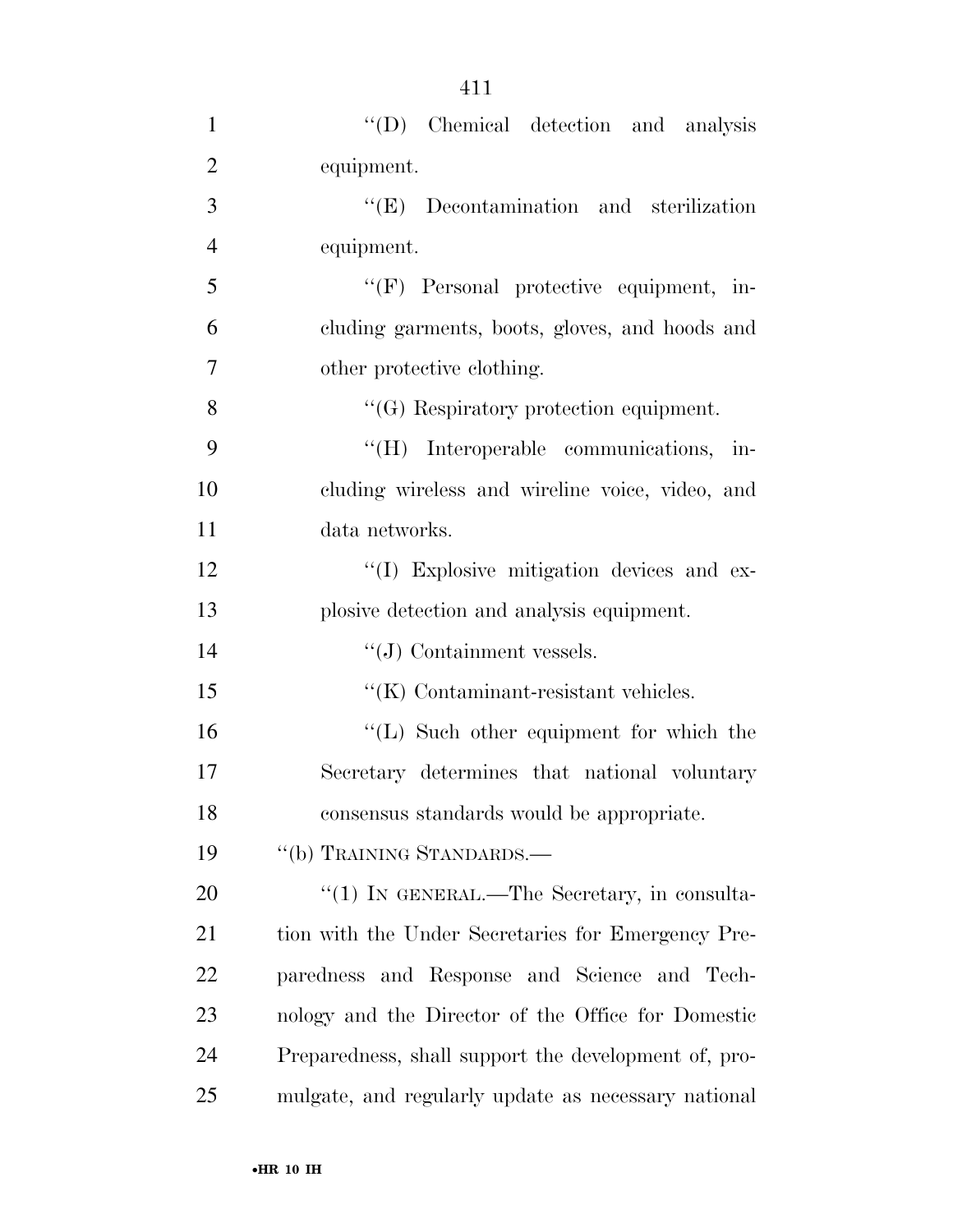| $\mathbf{1}$   | voluntary consensus standards for first responder     |
|----------------|-------------------------------------------------------|
| $\overline{2}$ | training carried out with amounts provided under      |
| 3              | covered grant programs, that will enable State and    |
| $\overline{4}$ | local government first responders to achieve optimal  |
| 5              | levels of terrorism preparedness as quickly as prac-  |
| 6              | ticable. Such standards shall give priority to pro-   |
| 7              | viding training to-                                   |
| 8              | $\lq\lq$ enable first responders to prevent,          |
| 9              | prepare for, respond to, and mitigate terrorist       |
| 10             | threats, including threats from chemical, bio-        |
| 11             | logical, nuclear, and radiological weapons and        |
| 12             | explosive devices capable of inflicting significant   |
| 13             | human casualties; and                                 |
| 14             | "(B) familiarize first responders with the            |
| 15             | proper use of equipment, including software,          |
| 16             | developed pursuant to the standards established       |
| 17             | under subsection (a).                                 |
| 18             | "(2) REQUIRED CATEGORIES.—In carrying out             |
| 19             | paragraph (1), the Secretary specifically shall in-   |
| 20             | clude the following categories of first responder ac- |
| 21             | tivities:                                             |
| 22             | $\lq\lq$ Regional planning.                           |
| 23             | $\lq\lq(B)$ Joint exercises.                          |
| 24             | "(C) Intelligence collection, analysis, and           |
| 25             | sharing.                                              |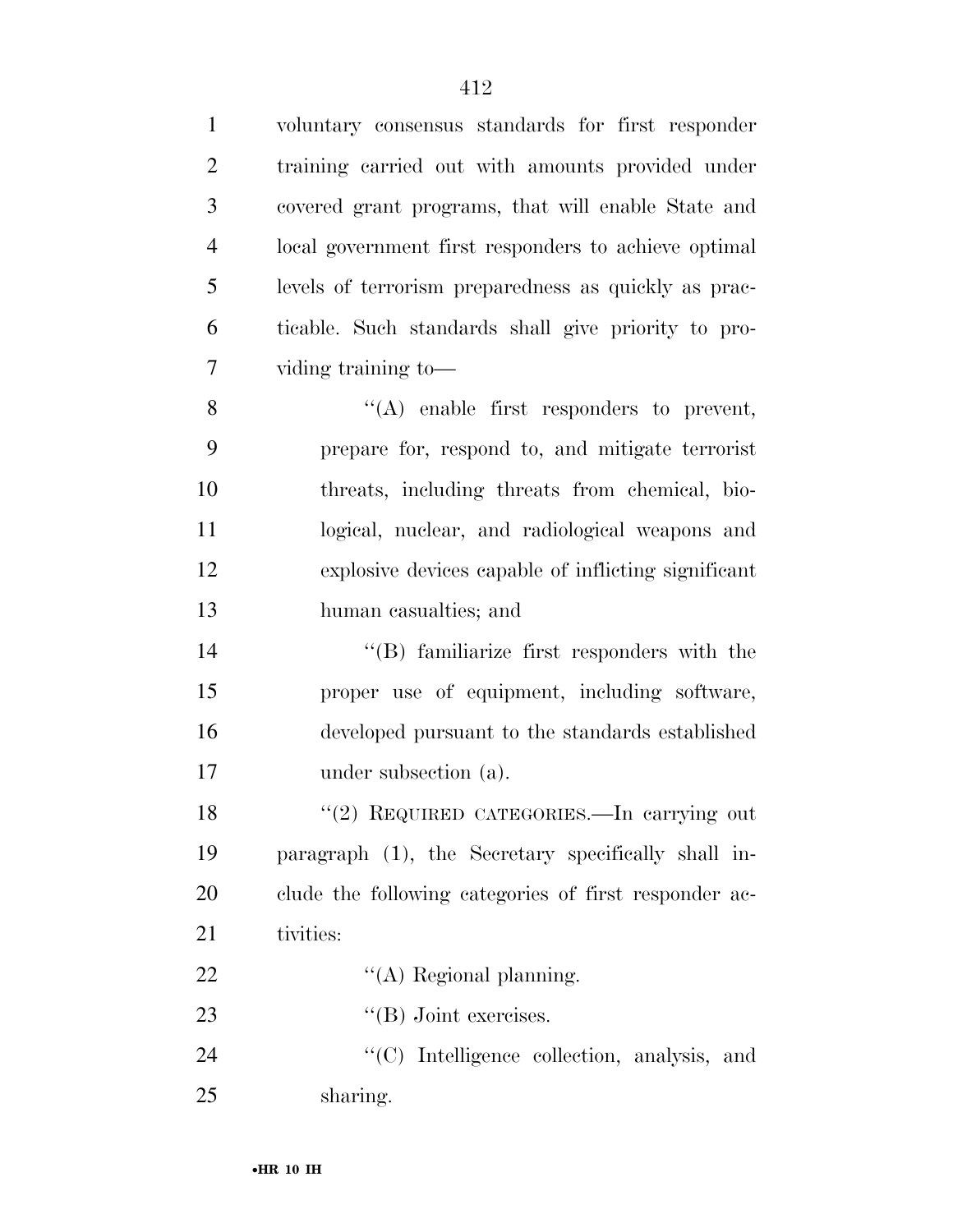| $\mathbf{1}$   | "(D) Emergency notification of affected                        |
|----------------|----------------------------------------------------------------|
| $\overline{2}$ | populations.                                                   |
| 3              | "(E) Detection of biological, nuclear, radi-                   |
| $\overline{4}$ | ological, and chemical weapons of mass destruc-                |
| 5              | tion.                                                          |
| 6              | $\lq\lq(F)$ Such other activities for which the                |
| $\overline{7}$ | Secretary determines that national voluntary                   |
| 8              | consensus training standards would be appro-                   |
| 9              | priate.                                                        |
| 10             | "(3) CONSISTENCY.—In carrying out this sub-                    |
| 11             | section, the Secretary shall ensure that such training         |
| 12             | standards are consistent with the principles of emer-          |
| 13             | gency preparedness for all hazards.                            |
| 14             | "(c) CONSULTATION WITH STANDARDS ORGANIZA-                     |
| 15             | TIONS.—In establishing national voluntary consensus            |
| 16             | standards for first responder equipment and training           |
| 17             | under this section, the Secretary shall consult with rel-      |
| 18             | evant public and private sector groups, including—             |
| 19             | $\lq(1)$ the National Institute of Standards and               |
| 20             | Technology;                                                    |
| 21             | $\cdot\cdot\cdot(2)$ the National Fire Protection Association; |
| 22             | "(3) the National Association of County and                    |
| 23             | City Health Officials;                                         |
| 24             | "(4) the Association of State and Territorial                  |
| 25             | Health Officials;                                              |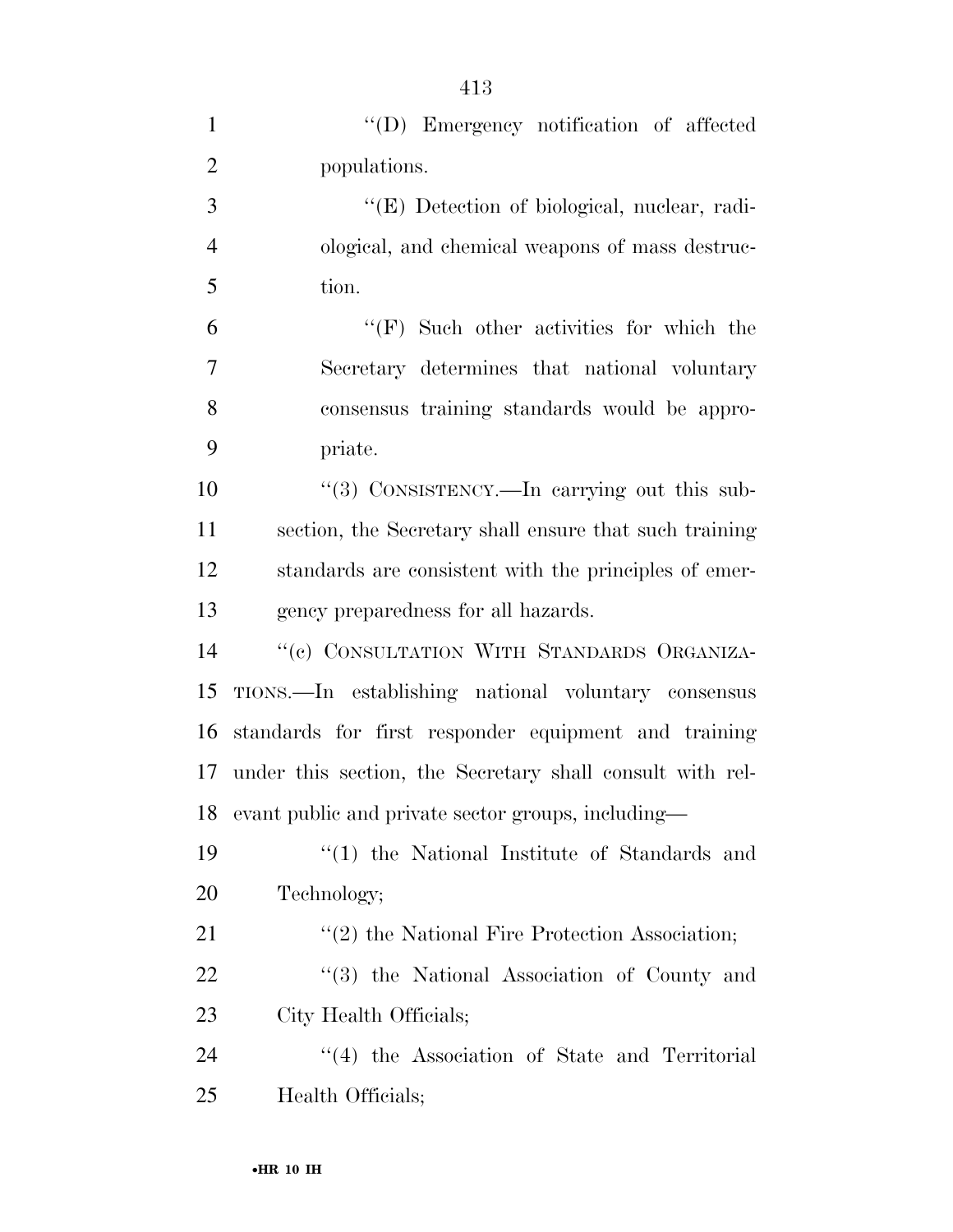| $\mathbf{1}$   | $\lq(5)$ the American National Standards Insti-              |
|----------------|--------------------------------------------------------------|
| $\overline{2}$ | tute;                                                        |
| 3              | $\cdot\cdot\cdot(6)$ the National Institute of Justice;      |
| $\overline{4}$ | $\lq(7)$ the Inter-Agency Board for Equipment                |
| 5              | Standardization and Interoperability;                        |
| 6              | "(8) the National Public Health Performance                  |
| 7              | Standards Program;                                           |
| 8              | $\lq(9)$ the National Institute for Occupational             |
| 9              | Safety and Health;                                           |
| 10             | "(10) ASTM International;                                    |
| 11             | $\cdot\cdot(11)$ the International Safety Equipment Asso-    |
| 12             | ciation;                                                     |
| 13             | $"(12)$ the Emergency Management Accredita-                  |
| 14             | tion Program; and                                            |
| 15             | $\cdot$ (13) to the extent the Secretary considers ap-       |
| 16             | propriate, other national voluntary consensus stand-         |
| 17             | ards development organizations, other interested             |
| 18             | Federal, State, and local agencies, and other inter-         |
| 19             | ested persons.                                               |
| 20             | "(d) COORDINATION WITH SECRETARY OF HHS.-                    |
| 21             | In establishing any national voluntary consensus stand-      |
| 22             | ards under this section for first responder equipment or     |
| 23             | training that involve or relate to health professionals, in- |
| 24             | cluding emergency medical professionals, the Secretary       |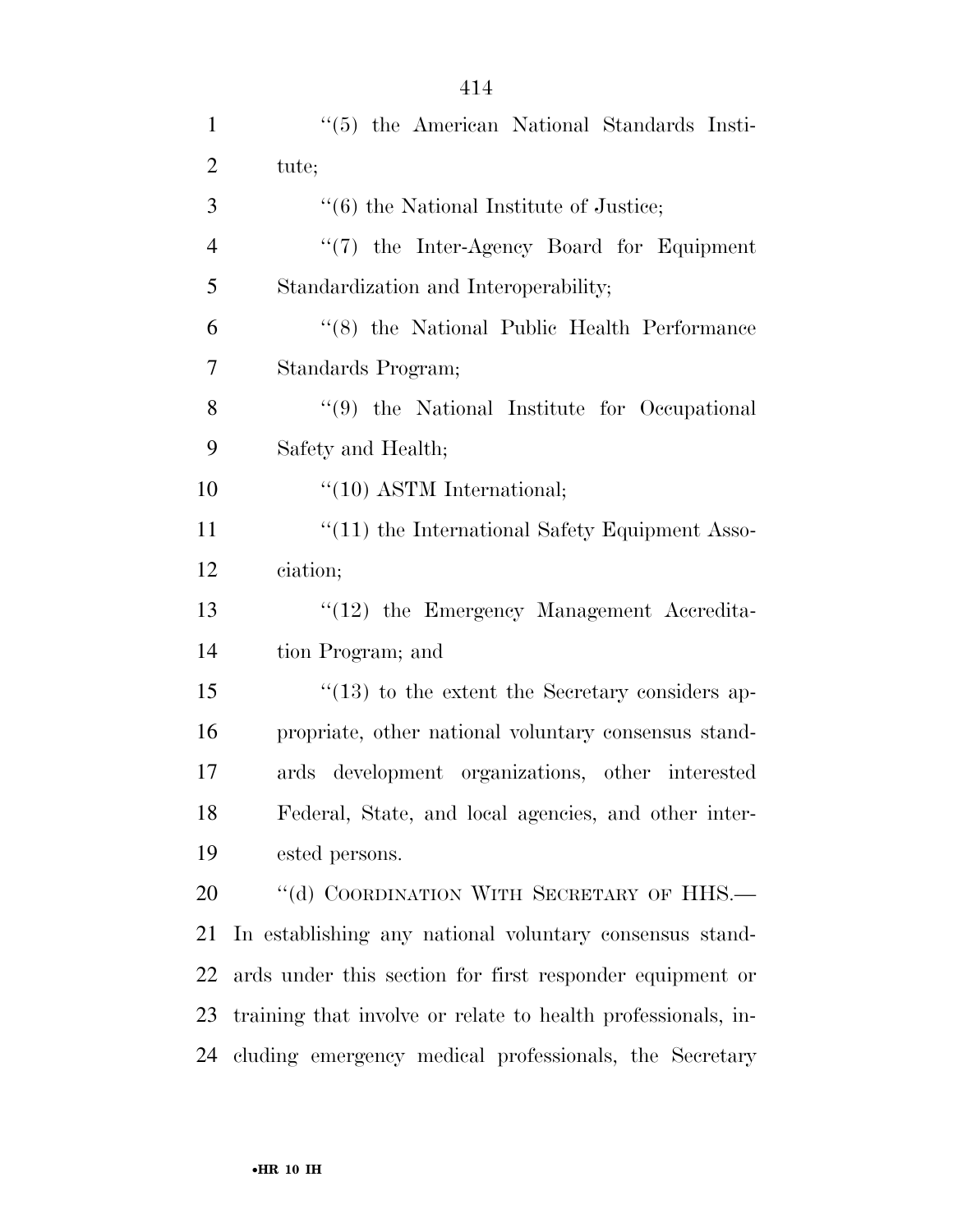shall coordinate activities under this section with the Sec-retary of Health and Human Services.''.

 (b) DEFINITION OF EMERGENCY RESPONSE PRO- VIDERS.—Paragraph (6) of section 2 of the Homeland Se- curity Act of 2002 (Public Law 107–296; 6 U.S.C. 101(6)) is amended by striking ''includes'' and all that follows and inserting ''includes Federal, State, and local governmental and nongovernmental emergency public safety, law enforcement, fire, emergency response, emer- gency medical (including hospital emergency facilities), and related personnel, organizations, agencies, and au-thorities.''.

(c) TEMPORARY LIMITATIONS ON APPLICATION.—

 (1) 1-YEAR DELAY IN APPLICATION.—The fol- lowing provisions of title XVIII of the Homeland Se- curity Act of 2002, as amended by subsection (a), shall not apply during the 1-year period beginning on the date of the enactment of this Act:

19 (A) Subsections (b), (c), and  $(e)(4)(A)$  and (B) of section 1805.

21 (B) In section  $1805(f)(3)(A)$ , the phrase ", by enhancing the essential capabilities of the applicants,''.

24 (2) 2-YEAR DELAY IN APPLICATION.—The fol-lowing provisions of title XVIII of the Homeland Se-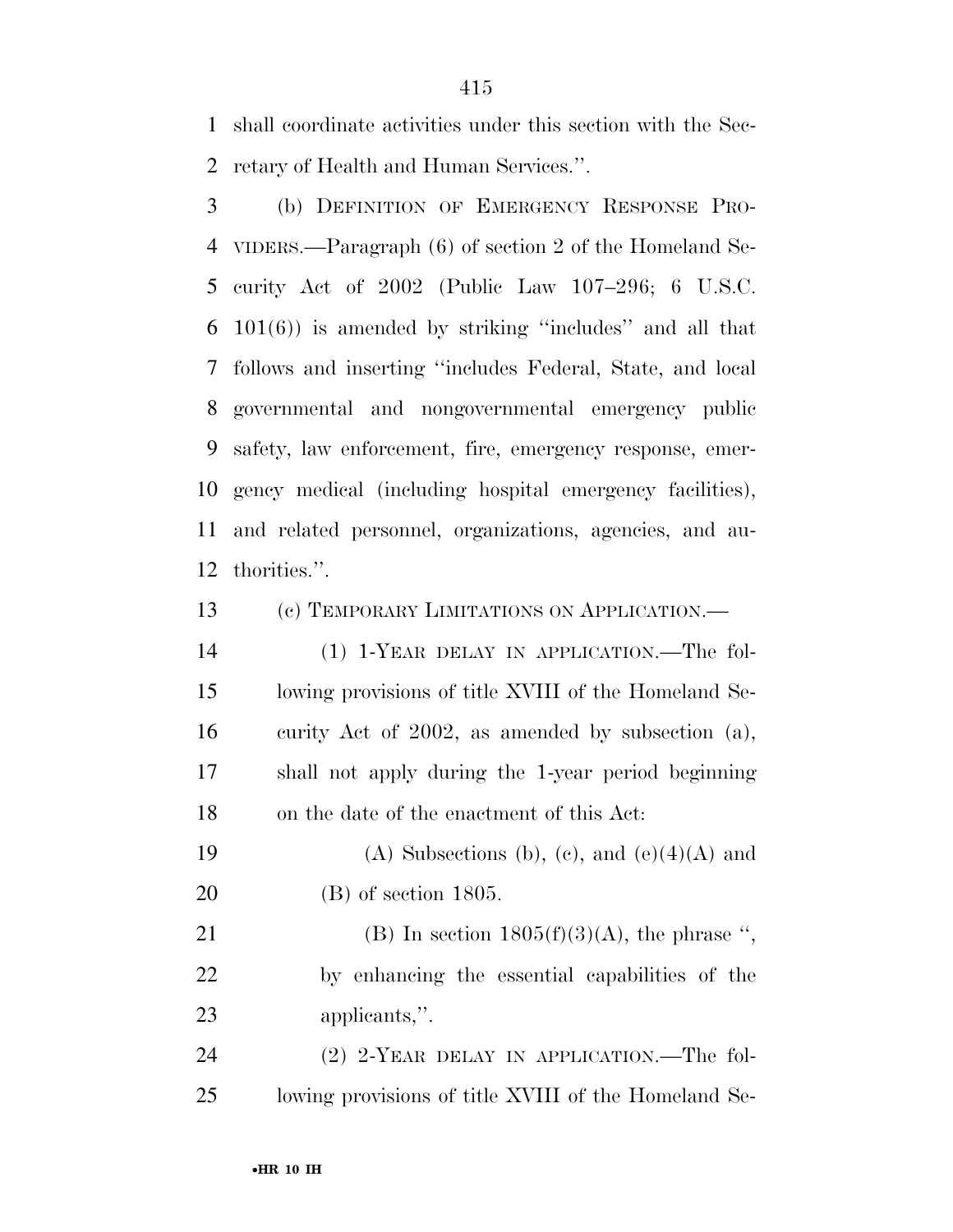curity Act of 2002, as amended by subsection (a), shall not apply during the 2-year period beginning on the date of the enactment of this Act: (A) Subparagraphs (D) and (E) of section  $1806(g)(5)$ . 6 (B) Section  $1806(i)(3)$ . **SEC. 5004. MODIFICATION OF HOMELAND SECURITY ADVI-SORY SYSTEM.**  (a) IN GENERAL.—Subtitle A of title II of the Home- land Security Act of 2002 (Public Law 107–296; 6 U.S.C. 121 et seq.) is amended by adding at the end the fol- lowing: **''SEC. 203. HOMELAND SECURITY ADVISORY SYSTEM.** 

 ''(a) IN GENERAL.—The Secretary shall revise the Homeland Security Advisory System referred to in section  $201(d)(7)$  to require that any designation of a threat level or other warning shall be accompanied by a designation of the geographic regions or economic sectors to which the designation applies.

 ''(b) REPORTS.—The Secretary shall report to the Congress annually by not later than December 31 each year regarding the geographic region-specific warnings and economic sector-specific warnings issued during the preceding fiscal year under the Homeland Security Advi-25 sory System referred to in section  $201(d)(7)$ , and the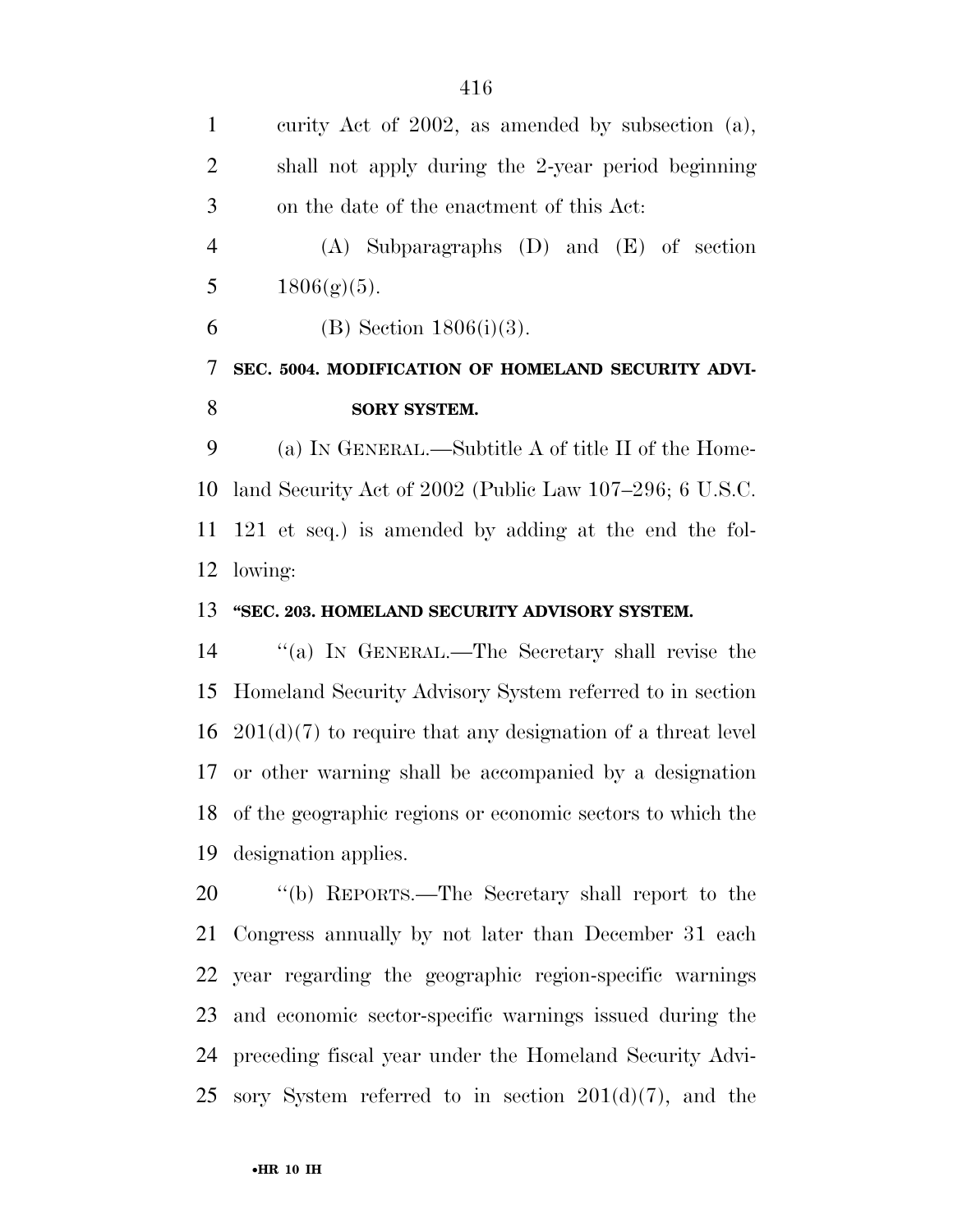bases for such warnings. The report shall be submitted in unclassified form and may, as necessary, include a clas-sified annex.''.

 (b) CLERICAL AMENDMENT.—The table of contents in section 1(b) of the Homeland Security Act of 2002 (6 U.S.C. 101 et seq.) is amended by inserting after the item relating to section 202 the following: ''203. Homeland Security Advisory System.''.

#### **SEC. 5005. COORDINATION OF INDUSTRY EFFORTS.**

 Section 102(f) of the Homeland Security Act of 2002 (Public Law 107–296; 6 U.S.C. 112(f)) is amended by striking ''and'' after the semicolon at the end of paragraph (6), by striking the period at the end of paragraph (7) and inserting ''; and'', and by adding at the end the fol-lowing:

 ''(8) coordinating industry efforts, with respect to functions of the Department of Homeland Secu- rity, to identify private sector resources and capabili- ties that could be effective in supplementing Federal, State, and local government agency efforts to pre-vent or respond to a terrorist attack.''.

### **SEC. 5006. SUPERSEDED PROVISION.**

 This subtitle supersedes section 1014 of Public Law 107–56.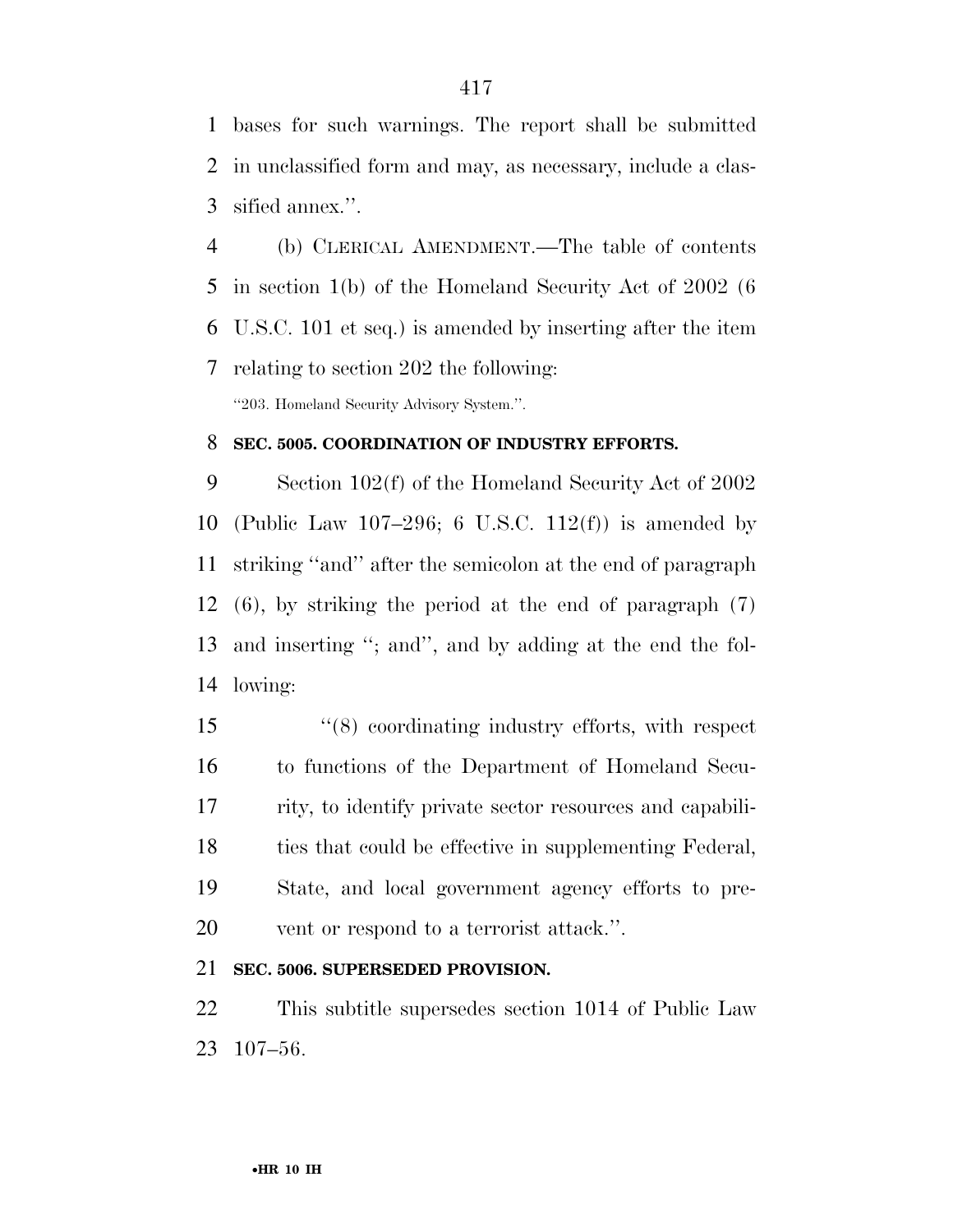**SEC. 5007. SENSE OF CONGRESS REGARDING INTEROPER-**

#### **ABLE COMMUNICATIONS.**

(a) FINDING.—The Congress finds that—

 (1) many first responders working in the same jurisdiction or in different jurisdictions cannot effec- tively and efficiently communicate with one another; and

 (2) their inability to do so threatens the public's safety and may result in unnecessary loss of lives and property.

 (b) SENSE OF CONGRESS.—It is the sense of the Congress that interoperable emergency communications systems and radios should continue to be deployed as soon as practicable for use by the first responder community, and that upgraded and new digital communications sys- tems and new digital radios must meet prevailing national, voluntary consensus standards for interoperability.

# **SEC. 5008. SENSE OF CONGRESS REGARDING CITIZEN CORPS COUNCILS.**

 (a) FINDING.—The Congress finds that Citizen Corps councils help to enhance local citizen participation in terrorism preparedness by coordinating multiple Citizen Corps programs, developing community action plans, as-sessing possible threats, and identifying local resources.

•**HR 10 IH**  (b) SENSE OF CONGRESS.—It is the sense of the Congress that individual Citizen Corps councils should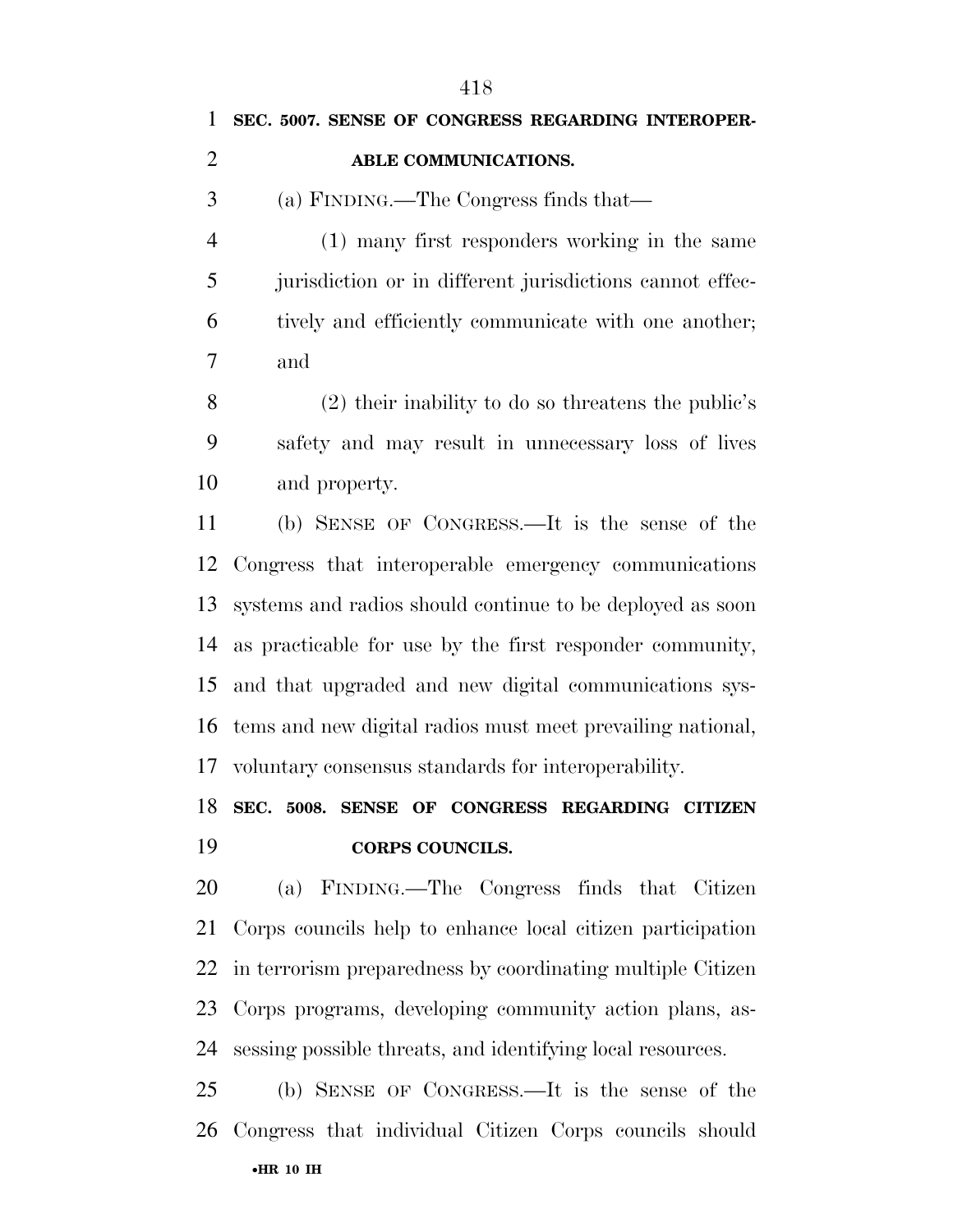seek to enhance the preparedness and response capabilities of all organizations participating in the councils, including by providing funding to as many of their participating or- ganizations as practicable to promote local terrorism pre-paredness programs.

## **SEC. 5009. STUDY REGARDING NATIONWIDE EMERGENCY NOTIFICATION SYSTEM.**

 (a) STUDY.—The Secretary of Homeland Security, in consultation with the heads of other appropriate Federal agencies and representatives of providers and participants in the telecommunications industry, shall conduct a study to determine whether it is cost-effective, efficient, and fea- sible to establish and implement an emergency telephonic alert notification system that will—

 (1) alert persons in the United States of immi- nent or current hazardous events caused by acts of terrorism; and

 (2) provide information to individuals regarding appropriate measures that may be undertaken to al- leviate or minimize threats to their safety and wel-fare posed by such events.

 (b) TECHNOLOGIES TO CONSIDER.—In conducting the study, the Secretary shall consider the use of the tele- phone, wireless communications, and other existing com-munications networks to provide such notification.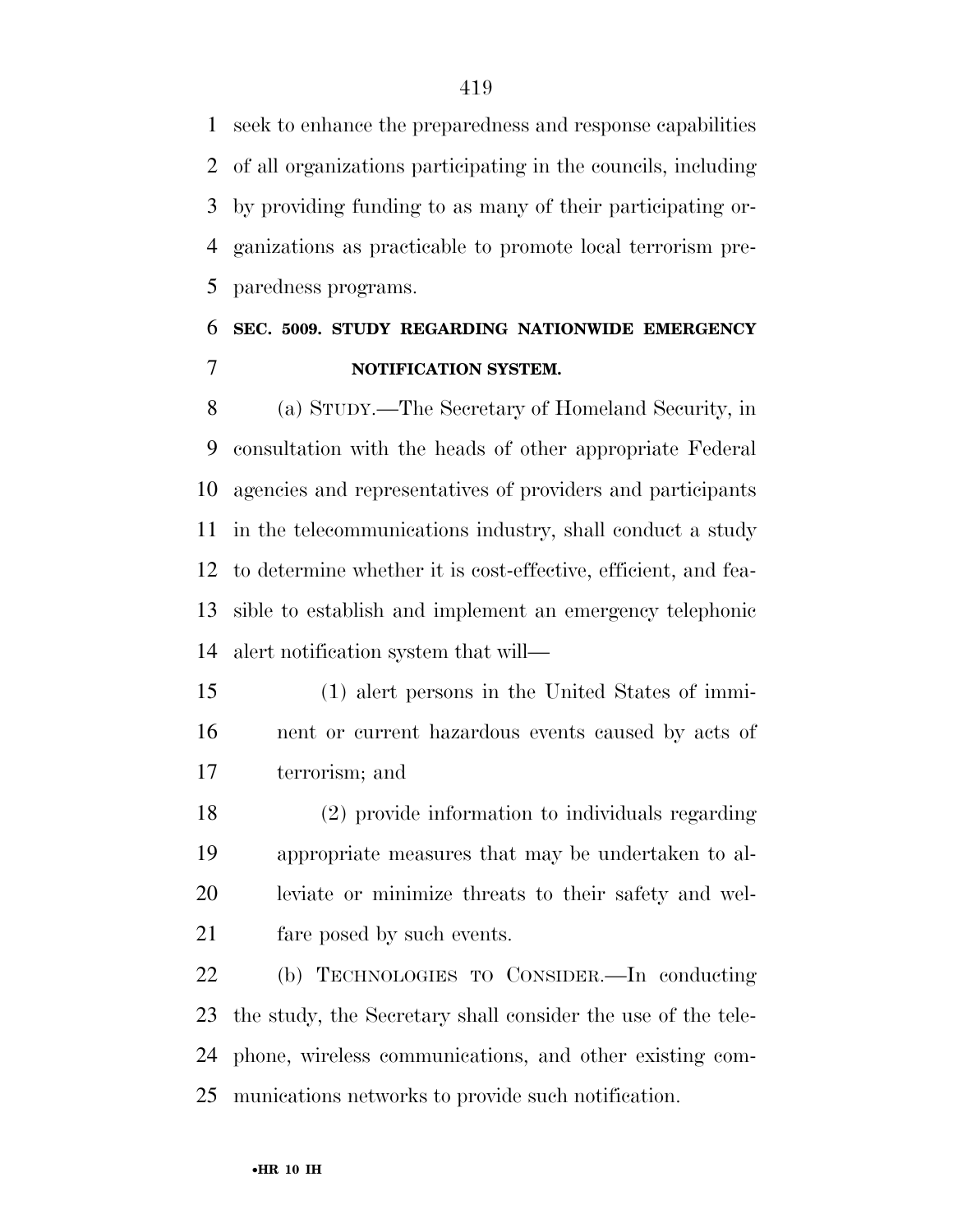(c) REPORT.—Not later than 9 months after the date of the enactment of this Act, the Secretary shall submit to the Congress a report regarding the conclusions of the study.

#### **SEC. 5010. REQUIRED COORDINATION.**

 The Secretary of Homeland Security shall ensure that there is effective and ongoing coordination of Federal efforts to prevent, prepare for, and respond to acts of ter- rorism and other major disasters and emergencies among the divisions of the Department of Homeland Security, in- cluding the Directorate of Emergency Preparedness and Response and the Office for State and Local Government Coordination and Preparedness.

### **Subtitle B—Government**

**Reorganization Authority** 

**SEC. 5021. AUTHORIZATION OF INTELLIGENCE COMMUNITY** 

**REORGANIZATION PLANS.** 

 (a) REORGANIZATION PLANS.—Section 903(a)(2) of title 5, United States Code, is amended to read as follows: ''(2) the abolition of all or a part of the func-21 tions of an agency;".

 (b) REPEAL OF LIMITATIONS.—Section 905 of title 5, United States Code, is amended to read as follows: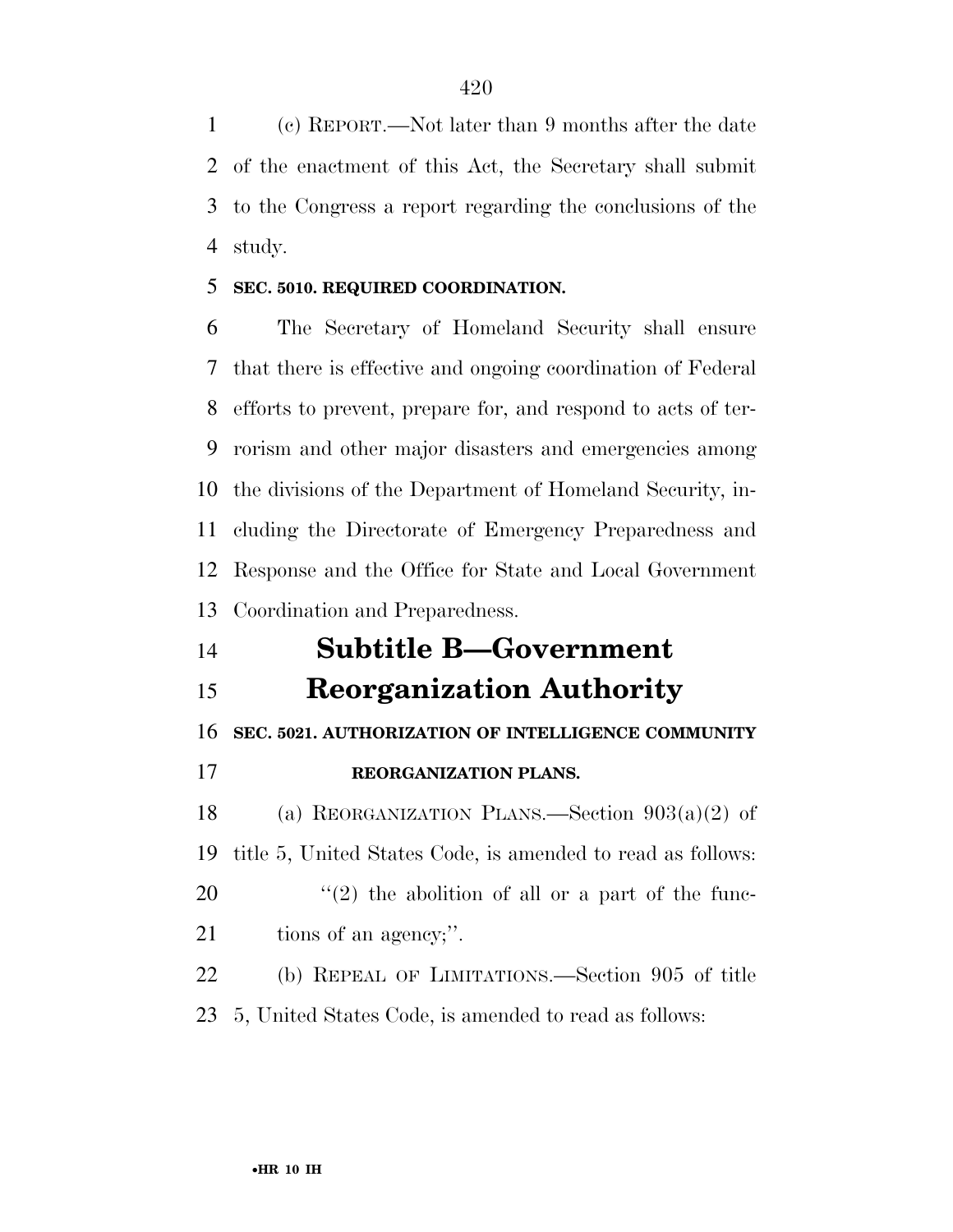| $\mathbf{1}$   | "§905. Limitation on authority.                         |
|----------------|---------------------------------------------------------|
| $\overline{2}$ | "The authority to submit reorganization plans under     |
| 3              | this chapter is limited to the following organizational |
| $\overline{4}$ | units:                                                  |
| 5              | $\lq(1)$ The Office of the National Intelligence Di-    |
| 6              | rector.                                                 |
| 7              | $"(2)$ The Central Intelligence Agency.                 |
| 8              | $\lq(3)$ The National Security Agency.                  |
| 9              | $\lq(4)$ The Defense Intelligence Agency.               |
| 10             | "(5) The National Geospatial-Intelligence Agen-         |
| 11             | cy.                                                     |
| 12             | $\cdot\cdot$ (6) The National Reconnaissance Office.    |
| 13             | $\lq(7)$ Other offices within the Department of         |
| 14             | Defense for the collection of specialized national in-  |
| 15             | telligence through reconnaissance programs.             |
| 16             | $\lq(8)$ The intelligence elements of the Army, the     |
| 17             | Navy, the Air Force, the Marine Corps, the Federal      |
| 18             | Bureau of Investigation, and the Department of En-      |
| 19             | ergy.                                                   |
| 20             | "(9) The Bureau of Intelligence and Research            |
| 21             | of the Department of State.                             |
| 22             | "(10) The Office of Intelligence Analysis of the        |
| 23             | Department of Treasury.                                 |
| 24             | $\lq(11)$ The elements of the Department of             |
| 25             | Homeland Security concerned with the analysis of        |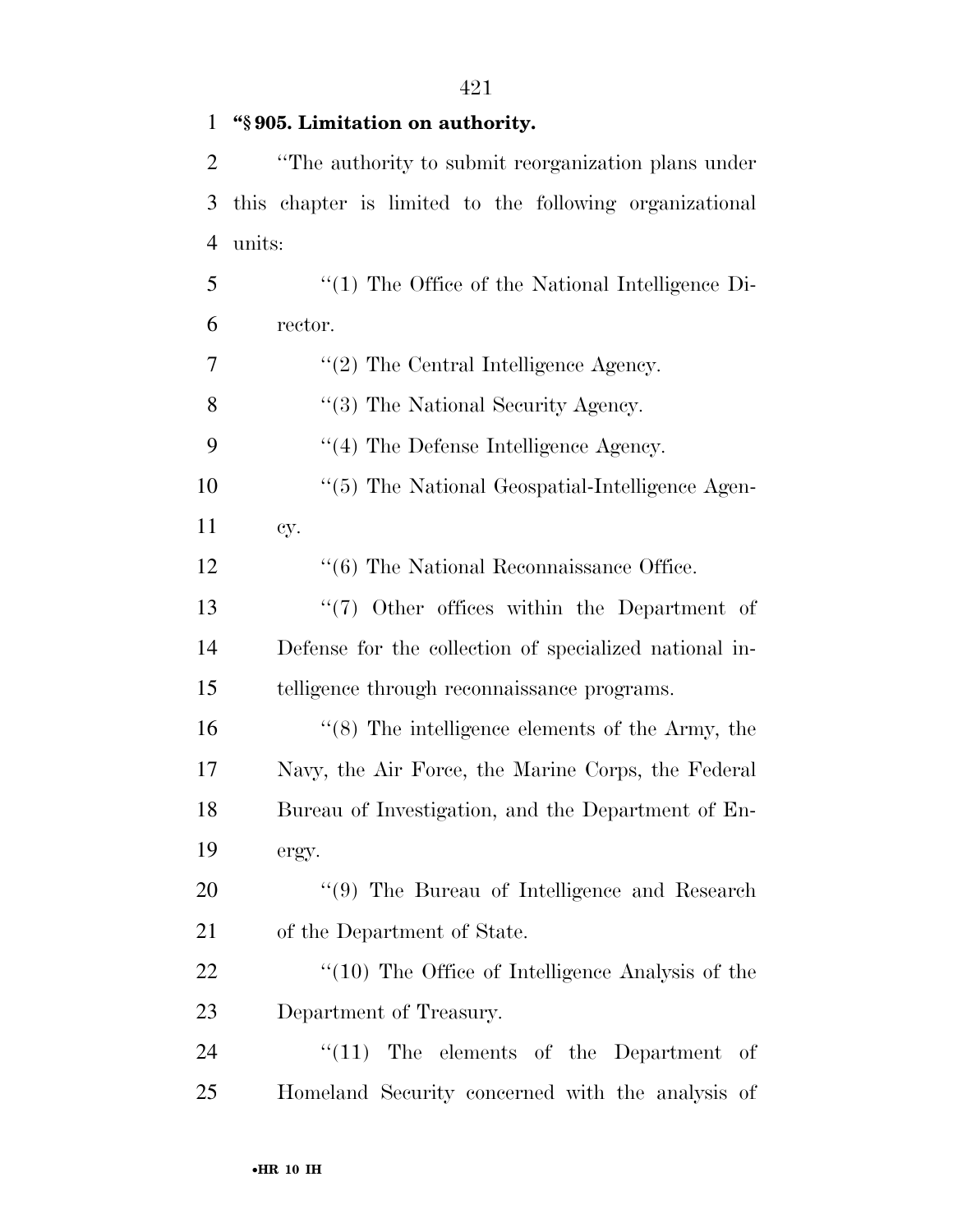| $\mathbf{1}$   | intelligence information, including the Office of In-     |
|----------------|-----------------------------------------------------------|
| $\overline{2}$ | telligence of the Coast Guard.                            |
| 3              | $\lq(12)$ Such other elements of any other depart-        |
| $\overline{4}$ | ment or agency as may be designated by the Presi-         |
| 5              | dent, or designated jointly by the National Intel-        |
| 6              | ligence Director and the head of the department or        |
| $\overline{7}$ | agency concerned, as an element of the intelligence       |
| 8              | community.".                                              |
| 9              | (c) REORGANIZATION PLANS. $-903(a)$ of title 5,           |
| 10             | United States Code, is amended—                           |
| 11             | $(1)$ in paragraph $(5)$ , by striking "or" after the     |
| 12             | semicolon;                                                |
| 13             | $(2)$ in paragraph $(6)$ , by striking the period and     |
| 14             | inserting "; or"; and                                     |
| 15             | $(3)$ by inserting after paragraph $(6)$ the fol-         |
| 16             | lowing:                                                   |
| 17             | $\lq(7)$ the creation of an agency.".                     |
| 18             | (d) APPLICATION OF CHAPTER.—Chapter 9 of title            |
| 19             | 5, United States Code, is amended by adding at the end    |
| 20             | the following:                                            |
| 21             | "\\$913. Application of chapter                           |
| 22             | "This chapter shall apply to any reorganization plan      |
| 23             | transmitted to Congress in accordance with section 903(b) |
| 24             | on or after the date of enactment of this section.".      |
| 25             | (e) TECHNICAL AND CONFORMING AMENDMENTS.-                 |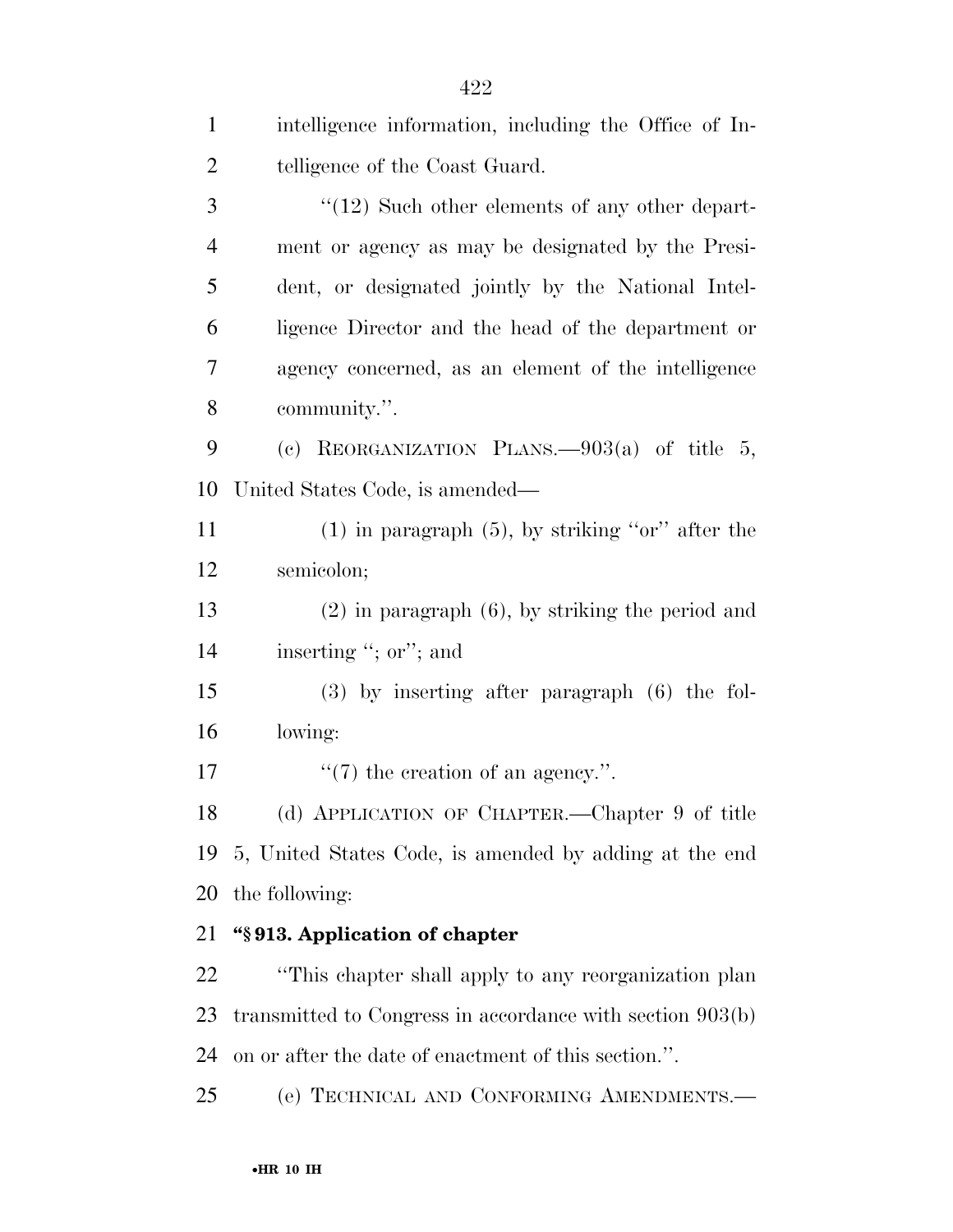| $\mathbf{1}$   | (1) TABLE OF SECTIONS.—The table of sections         |
|----------------|------------------------------------------------------|
| $\overline{2}$ | for chapter 9 of title 5, United States Code, is     |
| 3              | amended by adding after the item relating to section |
| $\overline{4}$ | 912 the following:                                   |
|                | "913. Application of chapter.".                      |
| 5              | (2) REFERENCES.—Chapter 9 of title 5, United         |
| 6              | States Code, is amended—                             |
| 7              | $(A)$ in section 908(1), by striking "on or          |
| 8              | before December 31, 1984"; and $(B)$ in section      |
| 9              | 910, by striking "Government Operations" each        |
| 10             | place it appears and inserting "Government Re-       |
| 11             | form".                                               |
| 12             | (3) DATE MODIFICATION.—Section 909 of title          |
| 13             | 5, United States Code, is amended in the first sen-  |
| 14             | tence by striking " $19$ " and inserting " $20$ ".   |
| 15             | <b>Subtitle C-Restructuring Relating</b>             |
| 16             | to the Department of Homeland                        |
| 17             | Security and Congressional                           |
| 18             | Oversight                                            |
| 19             | SEC. 5025. RESPONSIBILITIES OF COUNTERNARCOTICS OF-  |
| 20             | FICE.                                                |
| 21             | (a) AMENDMENT.—Section 878 of the Homeland Se-       |
| 22             | curity Act of 2002 (6 U.S.C. 458) is amended to read |
| 23             | as follows:                                          |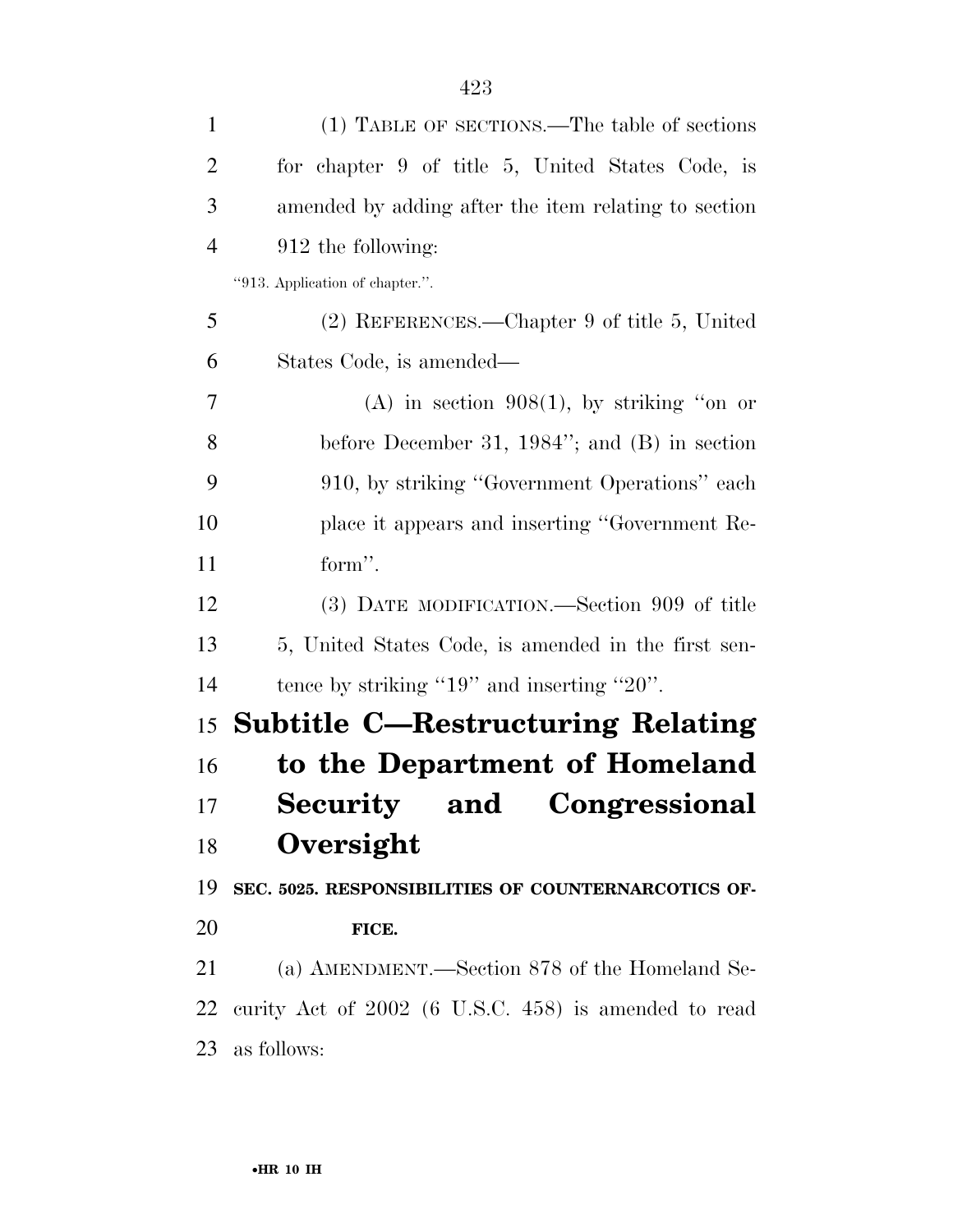''(a) OFFICE.—There shall be in the Department an Office of Counternarcotics Enforcement, which shall be headed by a Director appointed by the President, by and with the advice and consent of the Senate.

 ''(b) ASSIGNMENT OF PERSONNEL.—(1) The Sec- retary shall assign to the Office permanent staff and other appropriate personnel detailed from other subdivisions of the Department to carry out responsibilities under this section.

 ''(2) The Secretary shall designate senior employees from each appropriate subdivision of the Department that has significant counternarcotics responsibilities to act as a liaison between that subdivision and the Office of Coun-ternarcotics Enforcement.

17 <sup>"</sup>(c) LIMITATION ON CONCURRENT EMPLOYMENT. Except as provided in subsection (d), the Director of the Office of Counternarcotics Enforcement shall not be em- ployed by, assigned to, or serve as the head of, any other branch of the Federal Government, any State or local gov- ernment, or any subdivision of the Department other than the Office of Counternarcotics Enforcement.

•**HR 10 IH**  ''(d) ELIGIBILITY TO SERVE AS THE UNITED STATES INTERDICTION COORDINATOR.—The Director of the Office of Counternarcotics Enforcement may be ap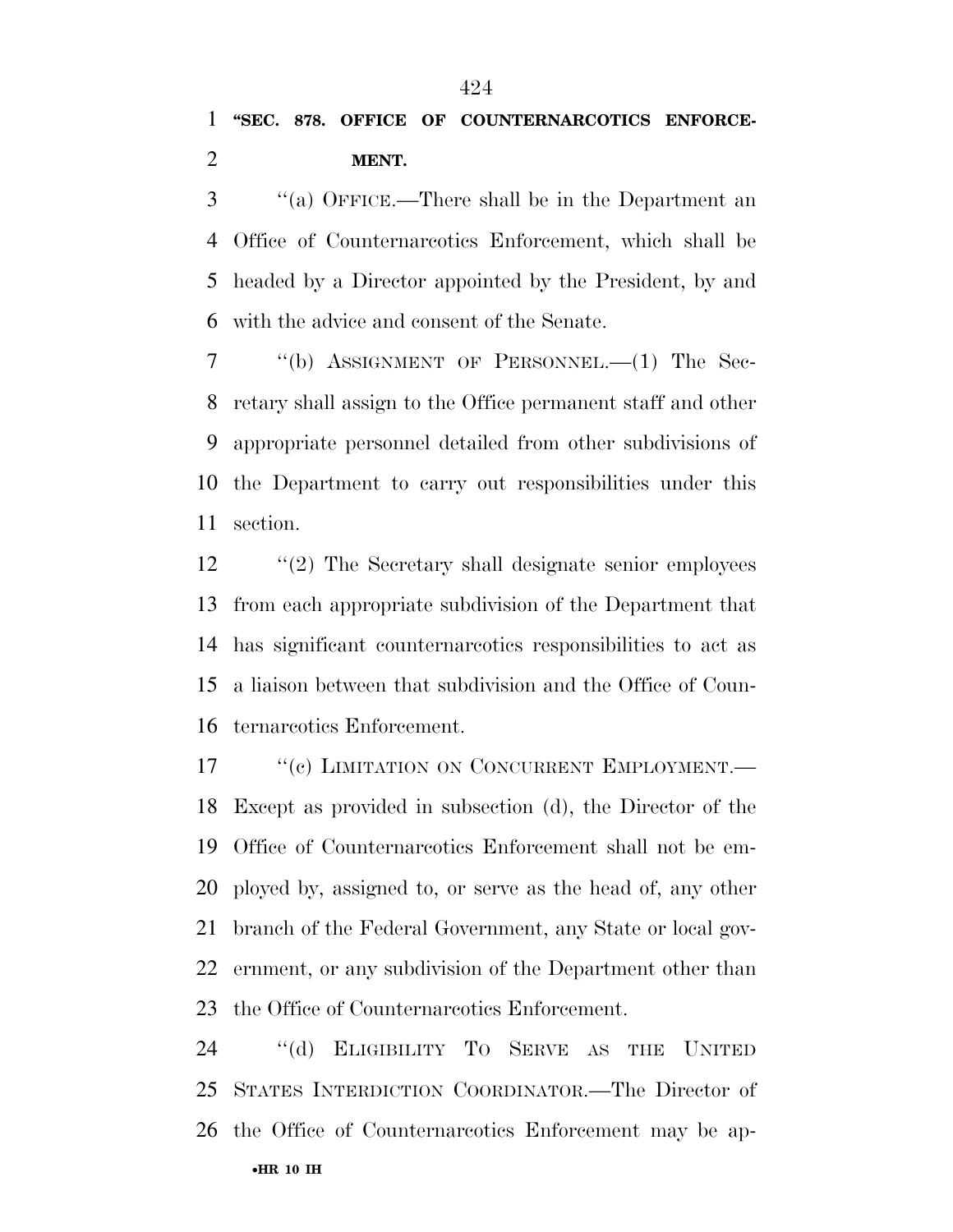pointed as the United States Interdiction Coordinator by the Director of the Office of National Drug Control Policy, and shall be the only person at the Department eligible to be so appointed.

 ''(e) RESPONSIBILITIES.—The Secretary shall direct the Director of the Office of Counternarcotics Enforce-ment—

8 ''(1) to coordinate policy and operations within the Department, between the Department and other Federal departments and agencies, and between the Department and State and local agencies with re- spect to stopping the entry of illegal drugs into the United States;

14  $(2)$  to ensure the adequacy of resources within the Department for stopping the entry of illegal drugs into the United States;

 $\frac{17}{2}$  (3) to recommend the appropriate financial and personnel resources necessary to help the De- partment better fulfill its responsibility to stop the entry of illegal drugs into the United States;

21 ''(4) to track and sever connections between il-legal drug trafficking and terrorism; and

23  $\frac{1}{2}$  (5) to be a representative of the Department on all task forces, committees, or other entities whose purpose is to coordinate the counternarcotics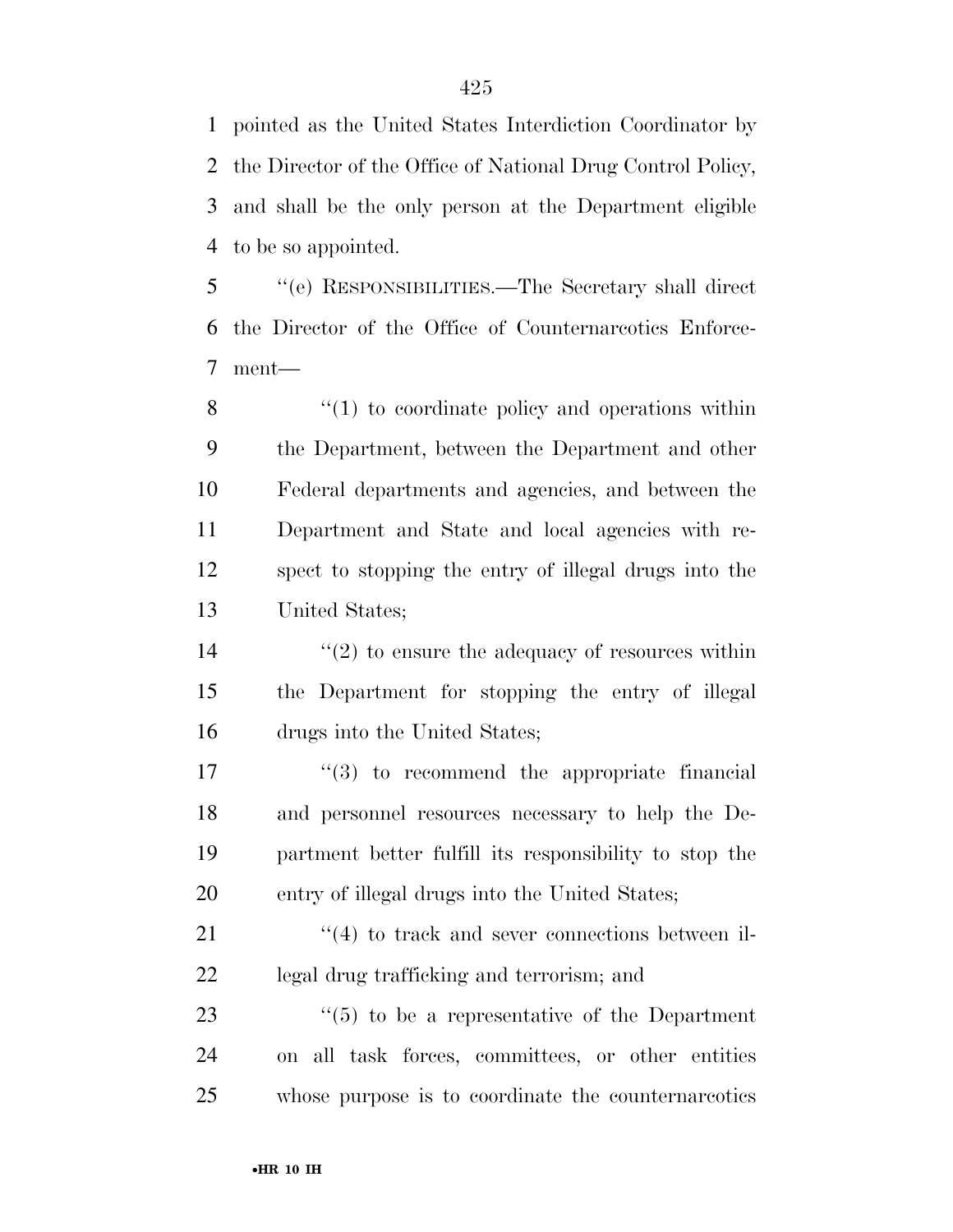| $\mathbf{1}$   | enforcement activities of the Department and other   |
|----------------|------------------------------------------------------|
| 2              | Federal, state or local agencies.                    |
| 3              | "(f) REPORTS TO CONGRESS.—                           |
| $\overline{4}$ | "(1) ANNUAL BUDGET REVIEW.—The Director              |
| 5              | of the Office of Counternareotics Enforcement shall, |
| 6              | not later than 30 days after the submission by the   |
| 7              | President to Congress of any request for expendi-    |
| 8              | tures for the Department, submit to the Committees   |
| 9              | on Appropriations and the authorizing committees of  |
| 10             | jurisdiction of the House of Representatives and the |
| 11             | Senate a review and evaluation of such request. The  |
| 12             | review and evaluation shall—                         |
| 13             | "(A) identify any request or subpart of any          |
| 14             | request that affects or may affect the counter-      |
| 15             | narcotics activities of the Department or any of     |
| 16             | its subdivisions, or that affects the ability of the |
| 17             | Department or any subdivision of the Depart-         |
| 18             | ment to meet its responsibility to stop the entry    |
| 19             | of illegal drugs into the United States;             |
| 20             | "(B) describe with particularity how such            |
| 21             | requested funds would be or could be expended        |

in furtherance of counternarcotics activities;

and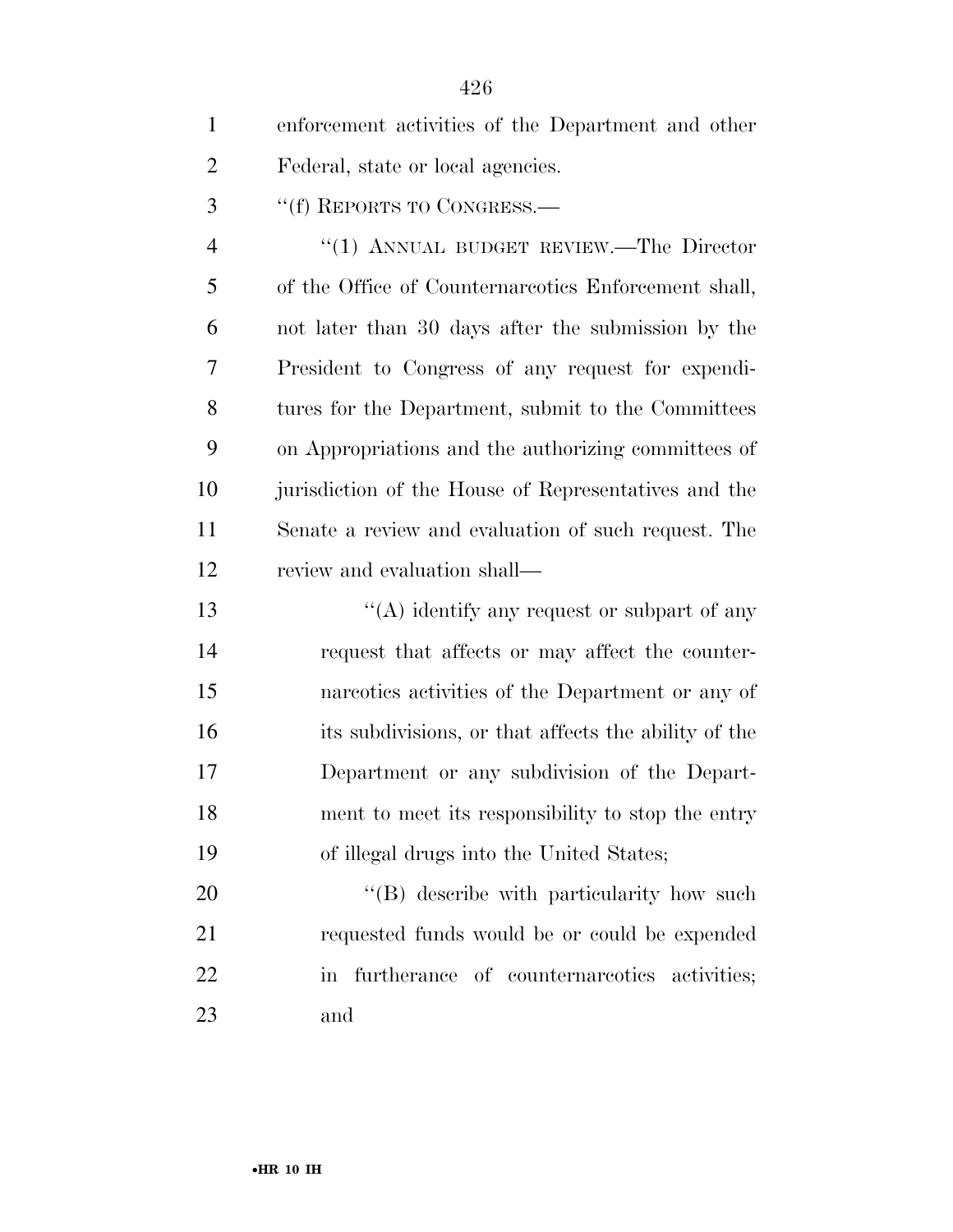| $\mathbf{1}$   | "(C) compare such requests with requests             |
|----------------|------------------------------------------------------|
| $\overline{2}$ | for expenditures and amounts appropriated by         |
| 3              | Congress in the previous fiscal year.                |
| $\overline{4}$ | "(2) EVALUATION OF COUNTERNARCOTICS AC-              |
| 5              | TIVITIES.—The Director of the Office of Counter-     |
| 6              | narcotics Enforcement shall, not later than Feb-     |
| 7              | ruary 1 of each year, submit to the Committees on    |
| 8              | Appropriations and the authorizing committees of     |
| 9              | jurisdiction of the House of Representatives and the |
| 10             | Senate a review and evaluation of the counter-       |
| 11             | narcotics activities of the Department for the pre-  |
| 12             | vious fiscal year. The review and evaluation shall—  |
| 13             | $\lq\lq$ describe the counternareotics activi-       |
| 14             | ties of the Department and each subdivision of       |
| 15             | the Department (whether individually or in co-       |
| 16             | operation with other subdivisions of the Depart-     |
| 17             | ment, or in cooperation with other branches of       |
| 18             | the Federal Government or with State or local        |
| 19             | agencies), including the methods, procedures,        |
| 20             | and systems (including computer systems) for         |

collecting, analyzing, sharing, and dissemi-

nating information concerning narcotics activity

within the Department and between the De-

partment and other Federal, State, and local

•**HR 10 IH** 

agencies;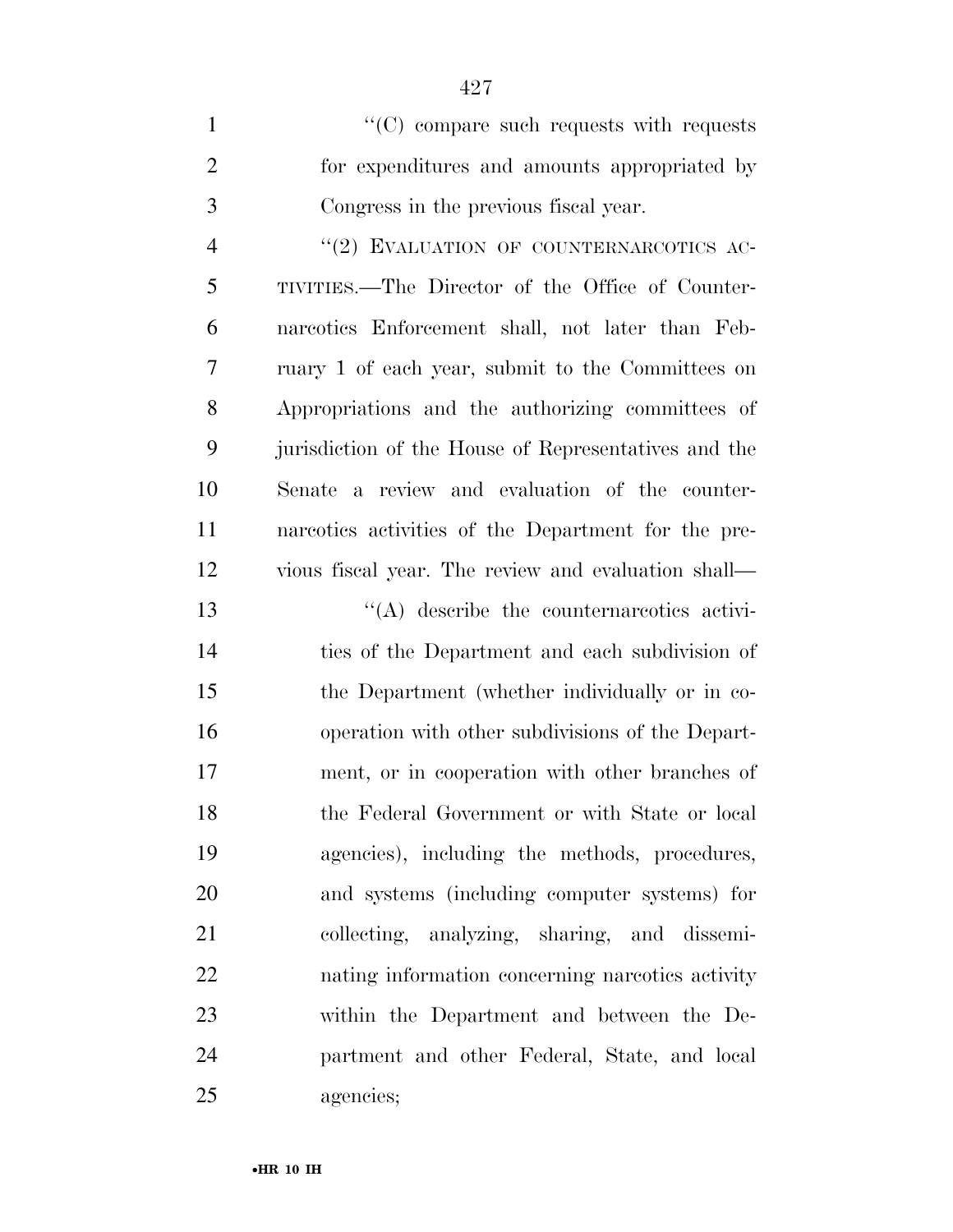| $\mathbf{1}$   | $\lq\lq$ describe the results of those activi-        |
|----------------|-------------------------------------------------------|
| $\overline{2}$ | ties, using quantifiable data whenever possible;      |
| 3              | "(C) state whether those activities were              |
| $\overline{4}$ | sufficient to meet the responsibility of the De-      |
| 5              | partment to stop the entry of illegal drugs into      |
| 6              | the United States, including a description of the     |
| 7              | performance measures of effectiveness that were       |
| 8              | used in making that determination; and                |
| 9              | "(D) recommend, where appropriate,                    |
| 10             | changes to those activities to improve the per-       |
| 11             | formance of the Department in meeting its re-         |
| 12             | sponsibility to stop the entry of illegal drugs       |
| 13             | into the United States.                               |
| 14             | "(3) CLASSIFIED OR LAW ENFORCEMENT SEN-               |
| 15             | SITIVE INFORMATION.—Any content of a review and       |
| 16             | evaluation described in the reports required in this  |
| 17             | subsection that involves information classified under |
| 18             | criteria established by an Executive order, or whose  |
| 19             | public disclosure, as determined by the Secretary,    |
| 20             | would be detrimental to the law enforcement or na-    |
| 21             | tional security activities of the Department or any   |
| 22             | other Federal, State, or local agency, shall be pre-  |
| 23             | sented to Congress separately from the rest of the    |
| 24             | review and evaluation.".                              |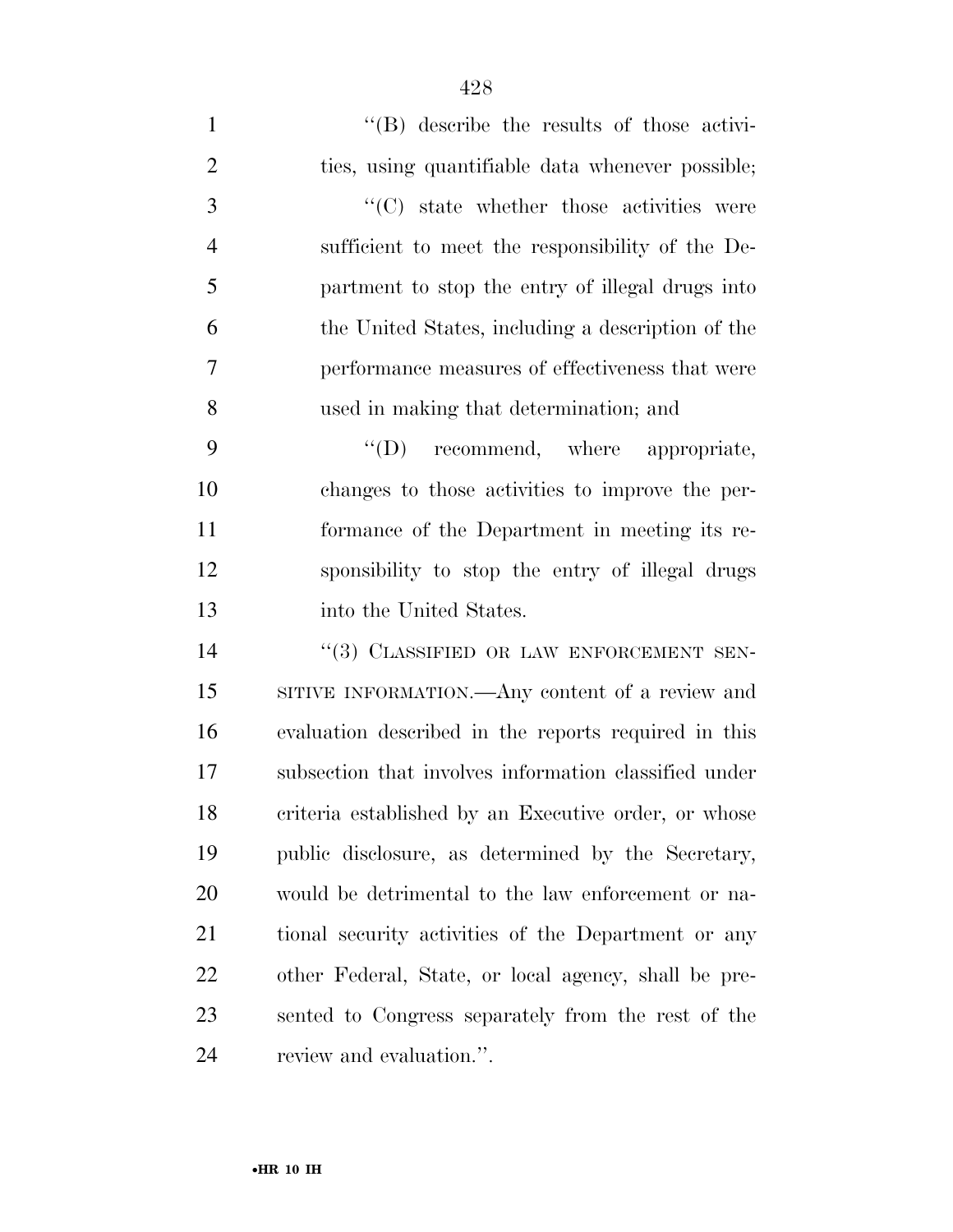(b) CONFORMING AMENDMENT.—Section 103(a) of the Homeland Security Act of 2002 (6 U.S.C. 113(a)) is amended—

 (1) by redesignating paragraphs (8) and (9) as paragraphs (9) and (10), respectively; and

 (2) by inserting after paragraph (7) the fol-lowing new paragraph (8):

8 "(8) A Director of the Office of Counter-narcotics Enforcement.''.

 (c) AUTHORIZATION OF APPROPRIATIONS.—Of the amounts appropriated for the Department of Homeland Security for Departmental management and operations for fiscal year 2005, there is authorized up to \$6,000,000 to carry out section 878 of the Department of Homeland Security Act of 2002 (as amended by this section).

 **SEC. 5026. USE OF COUNTERNARCOTICS ENFORCEMENT ACTIVITIES IN CERTAIN EMPLOYEE PER-**

**FORMANCE APPRAISALS.** 

 (a) IN GENERAL.—Subtitle E of title VIII of the Homeland Security Act of 2002 (6 U.S.C. 411 and fol-lowing) is amended by adding at the end the following: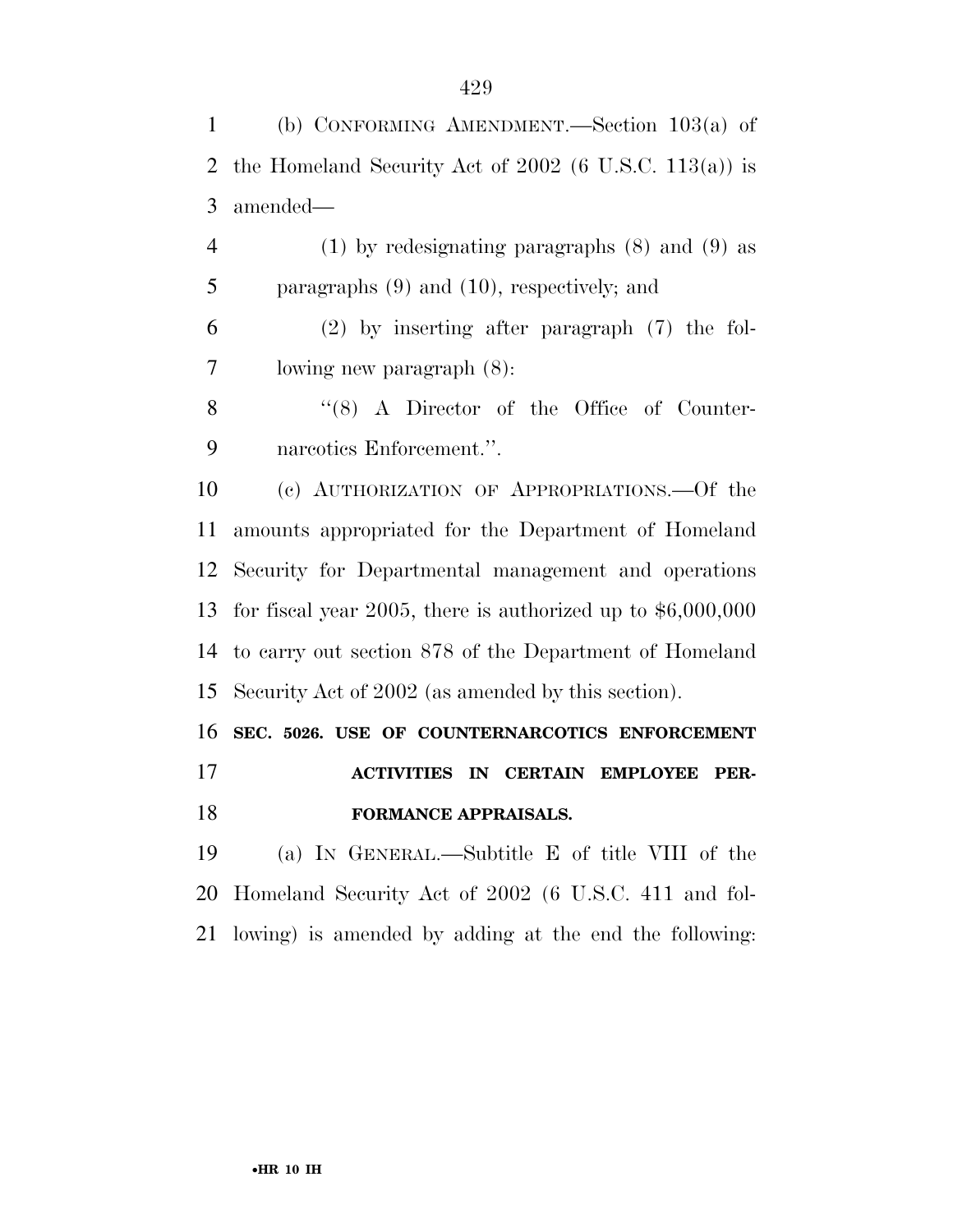# **''SEC. 843. USE OF COUNTERNARCOTICS ENFORCEMENT ACTIVITIES IN CERTAIN EMPLOYEE PER-FORMANCE APPRAISALS.**

 ''(a) IN GENERAL.—Each subdivision of the Depart- ment that is a National Drug Control Program Agency shall include as one of the criteria in its performance ap- praisal system, for each employee directly or indirectly in- volved in the enforcement of Federal, State, or local nar- cotics laws, the performance of that employee with respect to the enforcement of Federal, State, or local narcotics laws, relying to the greatest extent practicable on objective performance measures, including—

13  $\frac{13}{2}$   $\frac{13}{2}$  the contribution of that employee to sei- zures of narcotics and arrests of violators of Fed-eral, State, or local narcotics laws; and

 $\frac{16}{2}$  the degree to which that employee cooper- ated with or contributed to the efforts of other em- ployees, either within the Department or other Fed- eral, State, or local agencies, in counternarcotics en-forcement.

 ''(b) DEFINITIONS.—For purposes of this section— 22 "(1) the term 'National Drug Control Program Agency' means—

 ''(A) a National Drug Control Program Agency, as defined in section 702(7) of the Of-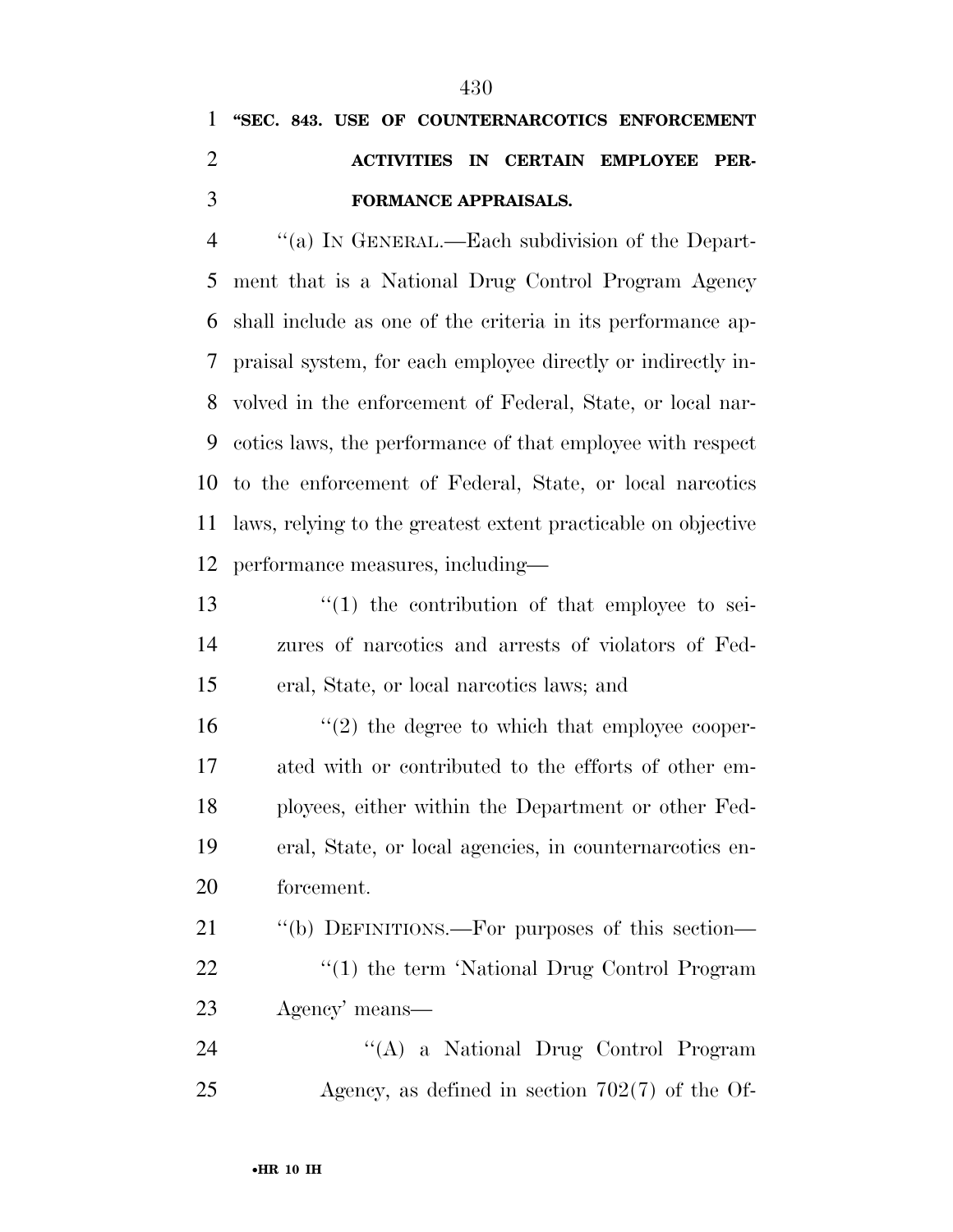| $\mathbf{1}$   | fice of National Drug Control Policy Reauthor-                                                             |
|----------------|------------------------------------------------------------------------------------------------------------|
| $\overline{2}$ | ization Act of 1998 (as last in effect); and                                                               |
| 3              | "(B) any subdivision of the Department                                                                     |
| $\overline{4}$ | that has a significant counternareotics responsi-                                                          |
| 5              | bility, as determined by—                                                                                  |
| 6              | "(i) the counternareotics officer, ap-                                                                     |
| 7              | pointed under section 878; or                                                                              |
| 8              | "(ii) if applicable, the counter-                                                                          |
| 9              | nareotics officer's successor in function (as                                                              |
| 10             | determined by the Secretary); and                                                                          |
| 11             | $\lq(2)$ the term 'performance appraisal system'                                                           |
| 12             | means a system under which periodic appraisals of                                                          |
| 13             | job performance of employees are made, whether                                                             |
| 14             | under chapter 43 of title 5, United States Code, or                                                        |
| 15             | otherwise.".                                                                                               |
| 16             | (b) CLERICAL AMENDMENT.—The table of contents                                                              |
| 17             | for the Homeland Security Act of 2002 is amended by                                                        |
| 18             | inserting after the item relating to section 842 the fol-                                                  |
| 19             | lowing:                                                                                                    |
|                | "Sec. 843. Use of counternareotics enforcement activities in certain employee<br>performance appraisals.". |
| 20             | SEC. 5027. SENSE OF THE HOUSE OF REPRESENTATIVES ON                                                        |
| 21             | ADDRESSING HOMELAND SECURITY FOR THE                                                                       |
| 22             | <b>AMERICAN PEOPLE.</b>                                                                                    |
| 23             | (a) FINDINGS.—The House of Representatives finds                                                           |
| 24             | that—                                                                                                      |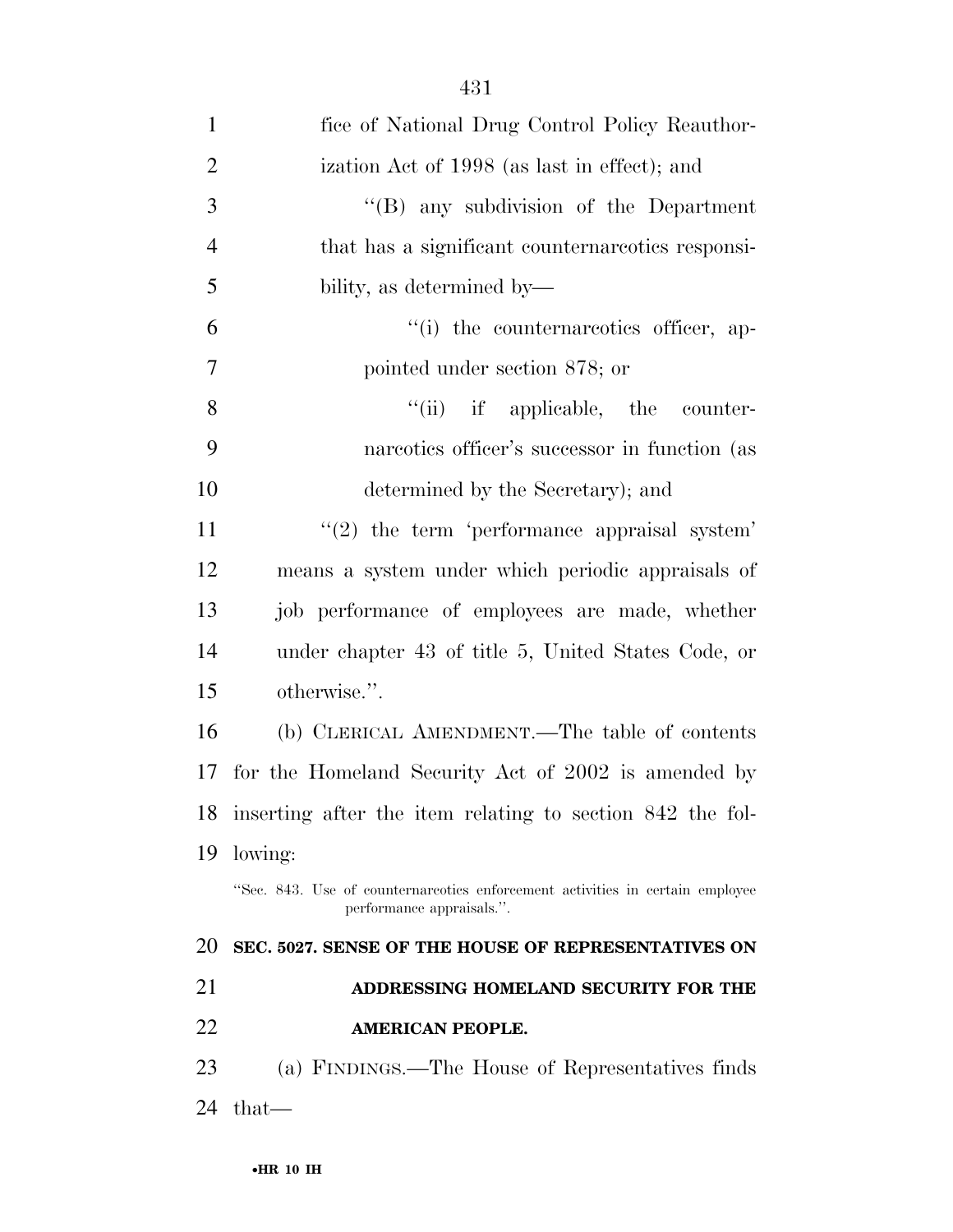(1) the House of Representatives created a Se- lect Committee on Homeland Security at the start of the 108th Congress to provide for vigorous congres- sional oversight for the implementation and oper- ation of the Department of Homeland Security; (2) the House of Representatives also charged the Select Committee on Homeland Security, includ- ing its Subcommittee on Rules, with undertaking a thorough and complete study of the operation and implementation of the rules of the House, including the rule governing committee jurisdiction, with re- spect to the issue of homeland security and to make their recommendations to the Committee on Rules; (3) on February 11, 2003, the Committee on Appropriations of the House of Representatives cre- ated a new Subcommittee on Homeland Security with jurisdiction over the Transportation Security Administration, the Coast Guard, and other entities within the Department of Homeland Security to help address the integration of the Department of Home-land Security's 22 legacy agencies; and

 (4) during the 108th Congress, the House of Representatives has taken several steps to help en- sure its continuity in the event of a terrorist attack, including—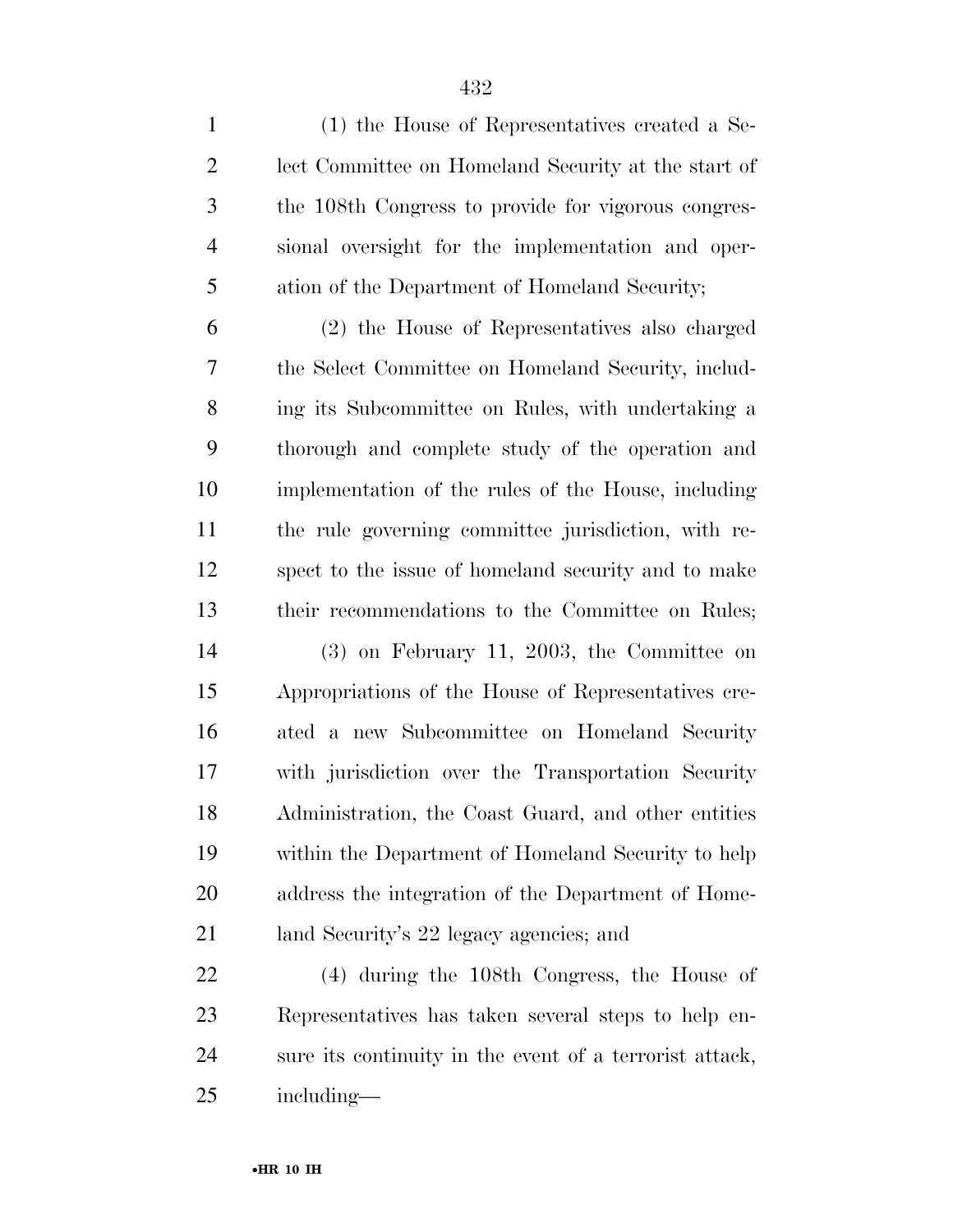| $\mathbf{1}$   | $(A)$ adopting H.R. 2844, the Continuity of        |
|----------------|----------------------------------------------------|
| $\overline{c}$ | Representation Act, a bill to require States to    |
| 3              | hold expedited special elections to fill vacancies |
| $\overline{4}$ | in the House of Representatives not later than     |
| 5              | 45 days after the vacancy is announced by the      |
| 6              | Speaker in extraordinary circumstances;            |
| $\overline{7}$ | (B) granting authority for joint-leadership        |
| 8              | recalls from a period of adjournment to an al-     |
| 9              | ternate place;                                     |
| 10             | (C) allowing for anticipatory consent with         |
| 11             | the Senate to assemble in an alternate place;      |
| 12             | (D) establishing the requirement that the          |
| 13             | Speaker submit to the Clerk a list of Members      |
| 14             | in the order in which each shall act as Speaker    |
| 15             | pro tempore in the case of a vacancy in the Of-    |
| 16             | fice of Speaker (including physical inability of   |
| 17             | the Speaker to discharge his duties) until the     |
| 18             | election of a Speaker or a Speaker pro tempore,    |
| 19             | exercising such authorities of the Speaker as      |
| 20             | may be necessary and appropriate to that end;      |
| 21             | (E) granting authority for the Speaker to          |
| 22             | declare an emergency recess of the House sub-      |
| 23             | ject to the call of the Chair when notified of an  |
| 24             | imminent threat to the safety of the House;        |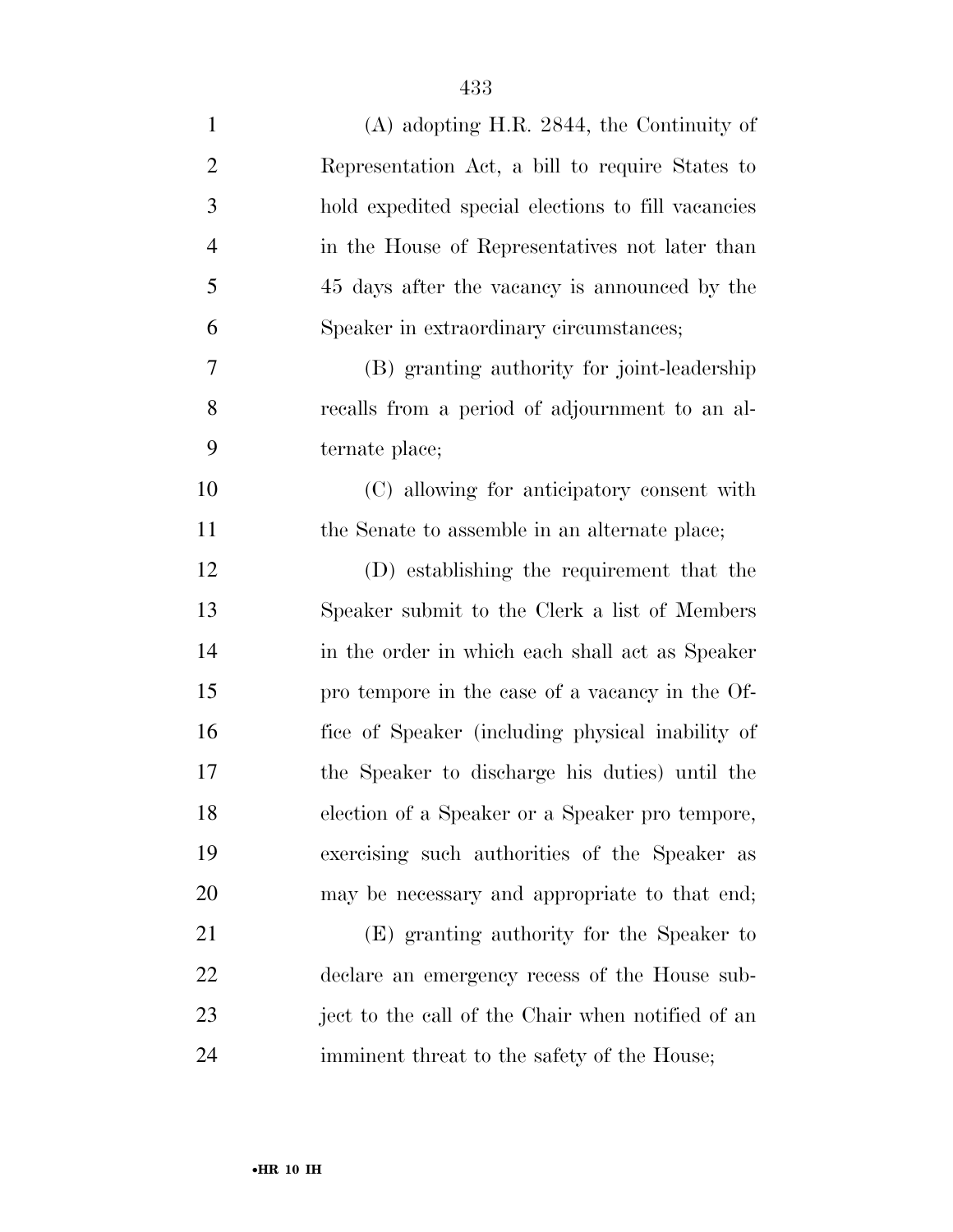| $\mathbf{1}$   | (F) granting authority for the Speaker,                        |
|----------------|----------------------------------------------------------------|
| $\overline{2}$ | during any recess or adjournment of not more                   |
| 3              | than three days, in consultation with the Minor-               |
| $\overline{4}$ | ity Leader, to postpone the time for recon-                    |
| 5              | vening or to reconvene before the time pre-                    |
| 6              | viously appointed solely to declare the House in               |
| 7              | recess, in each case within the constitutional                 |
| 8              | three-day limit;                                               |
| 9              | (G) establishing the authority for the                         |
| 10             | Speaker to convene the House in an alternate                   |
| 11             | place within the seat of Government; and                       |
| 12             | (H) codifying the long-standing practice                       |
| 13             | that the death, resignation, expulsion, disquali-              |
| 14             | fication, or removal of a Member results in an                 |
| 15             | adjustment of the quorum of the House, which                   |
| 16             | the Speaker shall announce to the House and                    |
| 17             | which shall not be subject to appeal.                          |
| 18             | (b) SENSE OF THE HOUSE.—It is the sense of the                 |
| 19             | House of Representatives that the Committee on Rules           |
| 20             | should act upon the recommendations provided by the Se-        |
| 21             | lect Committee on Homeland Security, and other commit-         |
| 22             | tees of existing jurisdiction, regarding the jurisdiction over |
| 23             | proposed legislation, messages, petitions, memorials and       |
| 24             | other matters relating to homeland security prior to or at     |
| 25             | the start of the 109th Congress.                               |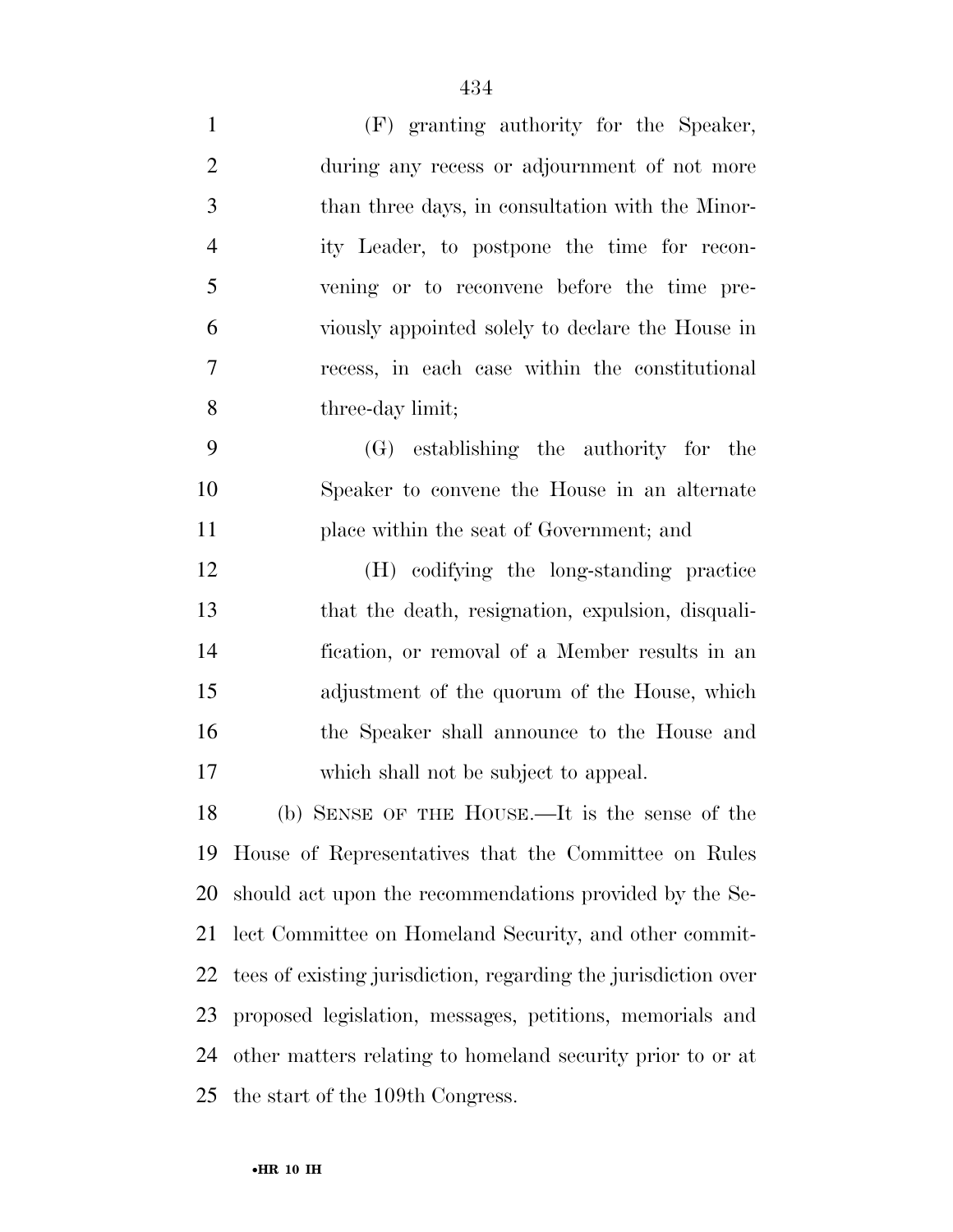| $\mathbf{1}$   | <b>Subtitle D—Improvements to</b>                      |
|----------------|--------------------------------------------------------|
| $\overline{2}$ | <b>Information Security</b>                            |
| 3              | SEC. 5031. AMENDMENTS TO CLINGER-COHEN PROVISIONS      |
| $\overline{4}$ | TO ENHANCE AGENCY PLANNING FOR INFOR-                  |
| 5              | MATION SECURITY NEEDS.                                 |
| 6              | Chapter 113 of title 40, United States Code, is        |
| $\overline{7}$ | amended—                                               |
| 8              | $(1)$ in section 11302(b), by inserting "security,"    |
| 9              | after "use,";                                          |
| 10             | $(2)$ in section 11302 $(e)$ , by inserting ", includ- |
| 11             | ing information security risks," after "risks" both    |
| 12             | places it appears;                                     |
| 13             | $(3)$ in section 11312(b)(1), by striking "infor-      |
| 14             | mation technology investments" and inserting "in-      |
| 15             | vestments in information technology (including infor-  |
| 16             | mation security needs)"; and                           |
| 17             | $(4)$ in section 11315(b)(2), by inserting ", se-      |
| 18             | cure," after "sound".                                  |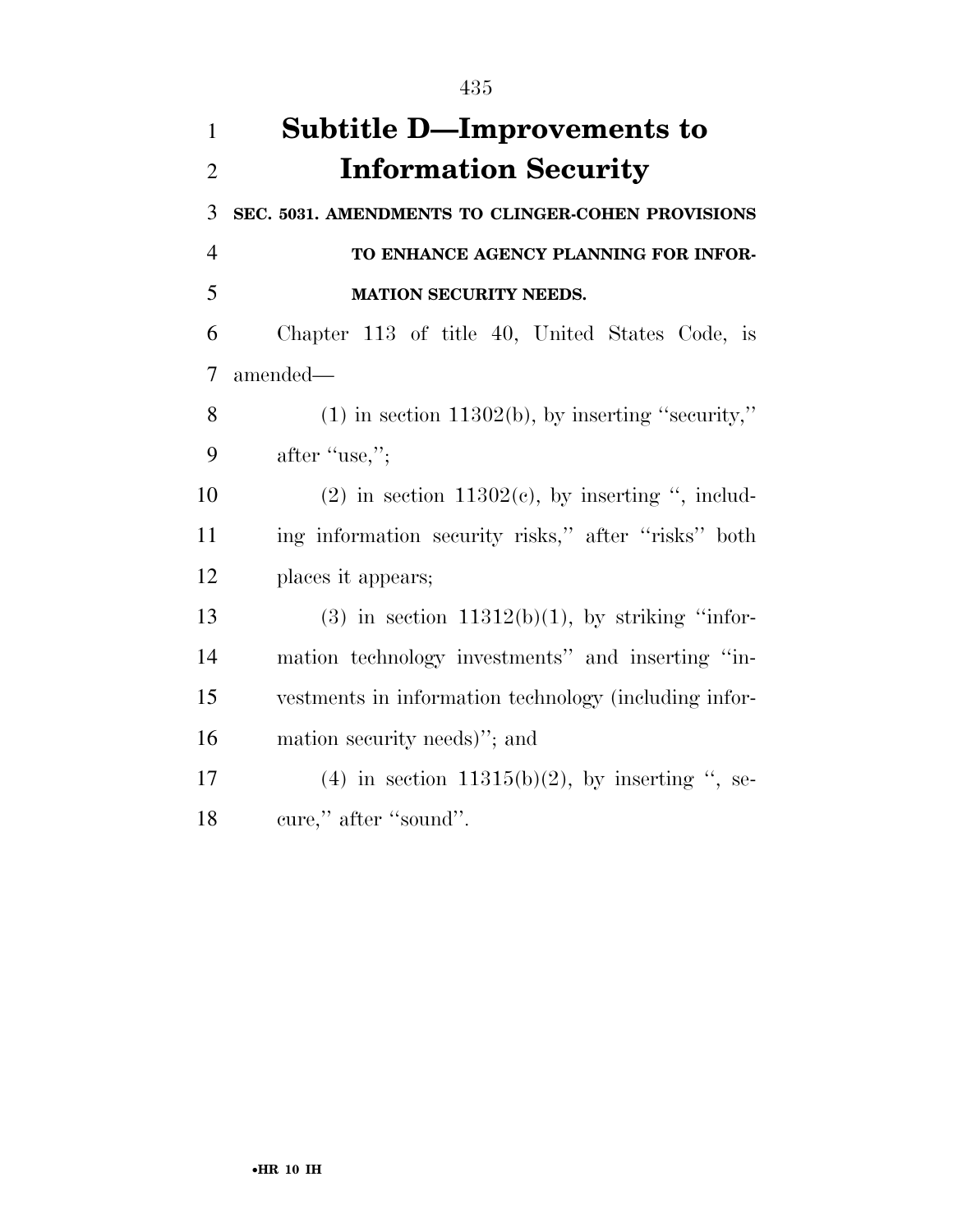# **Subtitle E—Personnel Management Improvements CHAPTER 1—APPOINTMENTS PROCESS REFORM**

**SEC. 5041. APPOINTMENTS TO NATIONAL SECURITY POSI-**

**TIONS.** 

 (a) DEFINITION OF NATIONAL SECURITY POSI- TION.—For purposes of this section, the term ''national security position'' shall include—

 (1) those positions that involve activities of the United States Government that are concerned with the protection of the Nation from foreign aggression, terrorism, or espionage, including development of de- fense plans or policies, intelligence or counterintel- ligence activities, and related activities concerned with the preservation of military strength of the United States and protection of the homeland; and (2) positions that require regular use of, or ac-cess to, classified information.

20 (b) PUBLICATION IN THE FEDERAL REGISTER. Not later than 60 days after the effective date of this section, the Director of the Office of Personnel Management shall publish in the Federal Register a list of offices that con- stitute national security positions under section (a) for which Senate confirmation is required by law, and the Di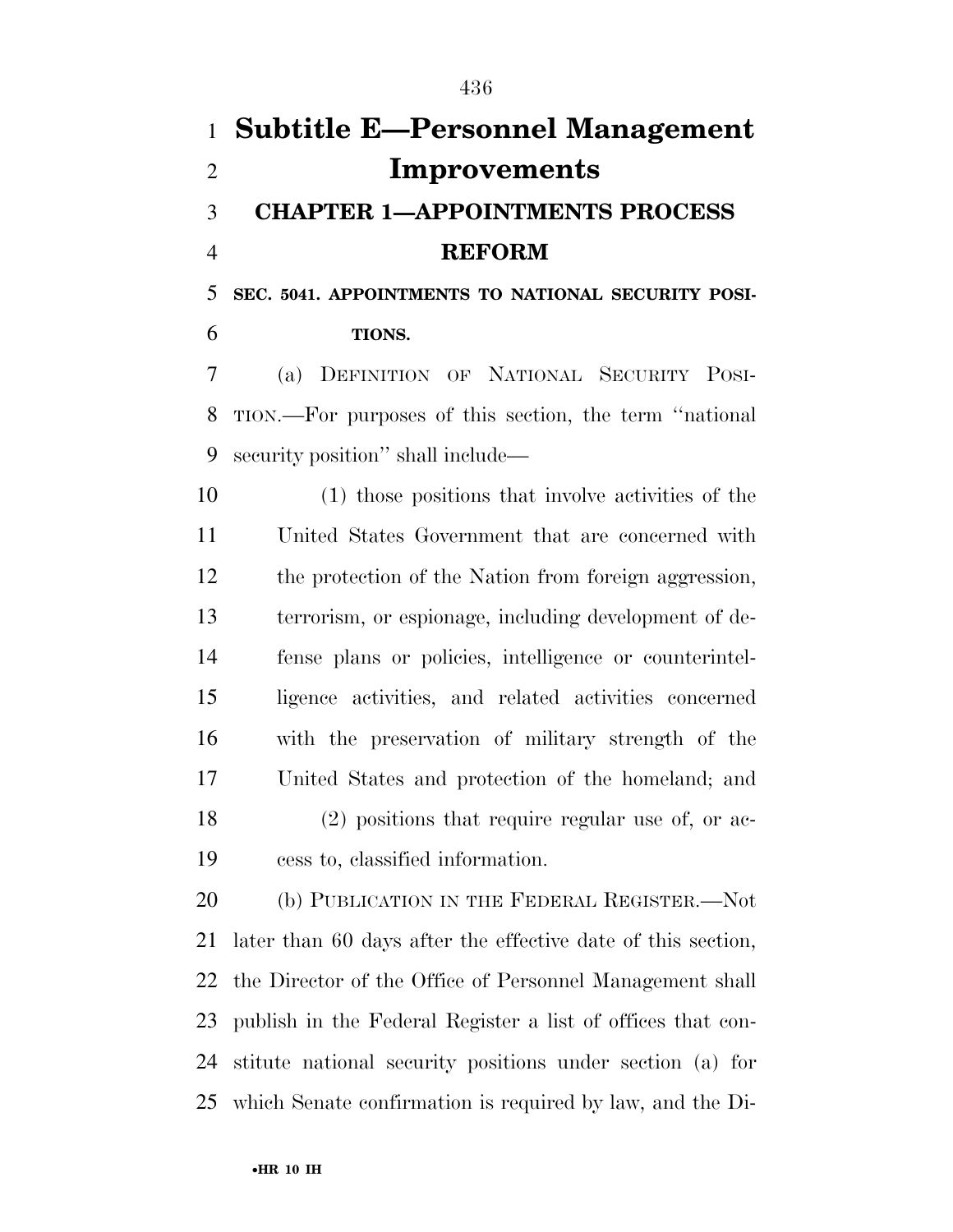rector shall revise such list from time to time as appro-priate.

 (c) PRESIDENTIAL APPOINTMENTS.—(1) With re- spect to appointment of individuals to offices identified under section (b) and listed in sections 5315 or 5316 of title 5, United States Code, which shall arise after the publication of the list required by section (b), and notwith- standing any other provision of law, the advice and con- sent of the Senate shall not be required, but rather such appointment shall be made by the President alone.

 (2) With respect to appointment of individuals to of- fices identified under section (b) and listed in sections 5313 or 5314 of title 5, United States Code, which shall arise after the publication of the list required by section (b), and notwithstanding any other provision of law, the advice and consent of the Senate shall be required, except that if 30 legislative days shall have expired from the date on which a nomination is submitted to the Senate without a confirmation vote occurring in the Senate, such appoint-ment shall be made by the President alone.

 (3) For the purposes of this subsection, the term ''legislative day'' means a day on which the Senate is in session.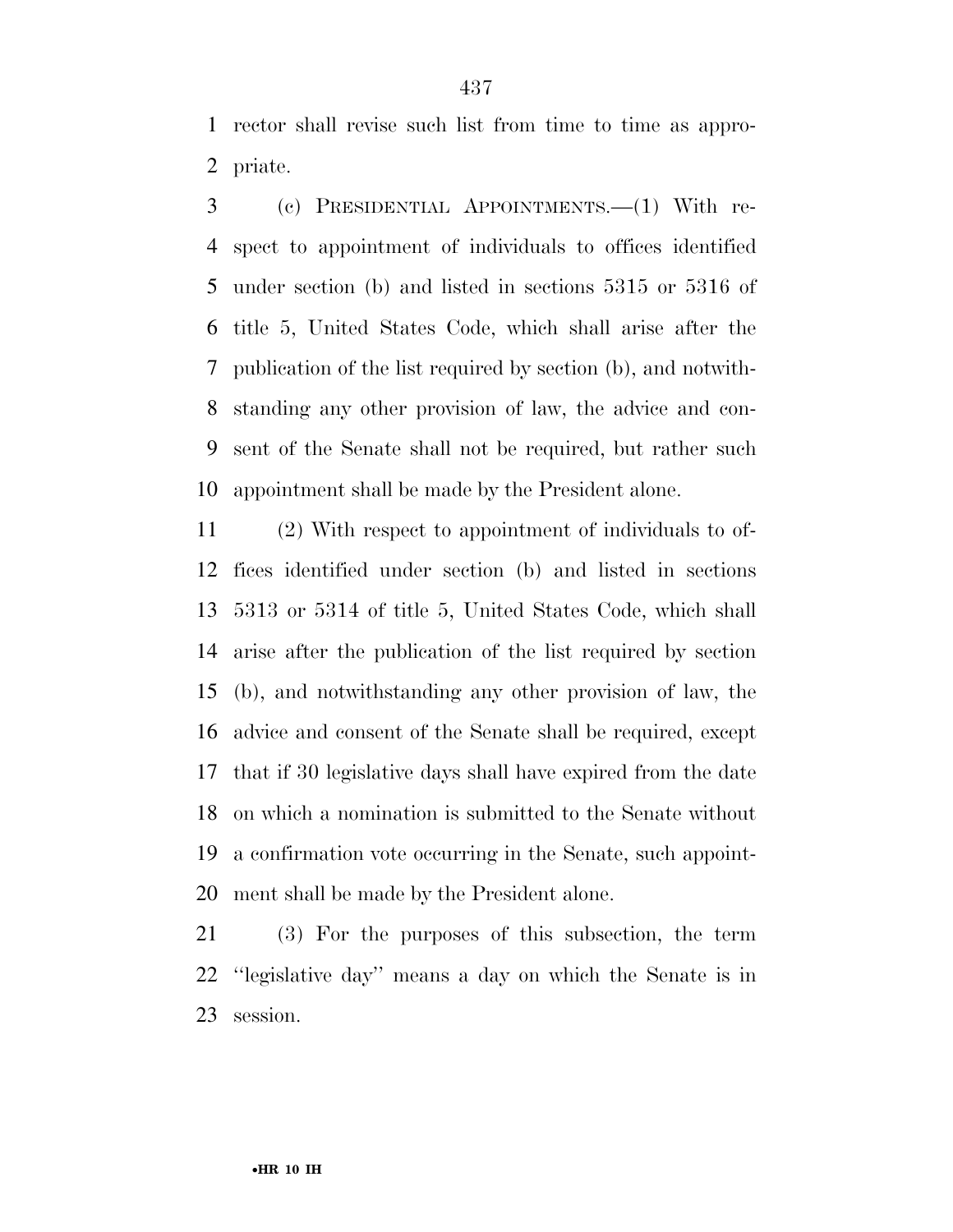| $\mathbf{1}$   | SEC. 5042. PRESIDENTIAL INAUGURAL TRANSITIONS.             |
|----------------|------------------------------------------------------------|
| 2              | Subsections (a) and (b) of section $3349a$ of title 5,     |
| 3              | United States Code, are amended to read as follows:        |
| $\overline{4}$ | $\cdot$ (a) As used in this section—                       |
| 5              | $f(1)$ the term 'inauguration day' means the               |
| 6              | date on which any person swears or affirms the oath        |
| 7              | of office as President; and                                |
| 8              | $\lq(2)$ the term 'specified national security posi-       |
| 9              | tion' shall mean not more than 20 positions requir-        |
| 10             | ing Senate confirmation, not to include more than 3        |
| 11             | heads of Executive Departments, which are des-             |
| 12             | ignated by the President on or after an inauguration       |
| 13             | day as positions for which the duties involve sub-         |
| 14             | stantial responsibility for national security.             |
| 15             | "(b) With respect to any vacancy that exists during        |
| 16             | the 60-day period beginning on an inauguration day, ex-    |
| 17             | cept where the person swearing or affirming the oath of    |
|                | 18 office was the President on the date preceding the date |
| 19             | of swearing or affirming such oath of office, the 210-day  |
| 20             | period under section 3346 or 3348 shall be deemed to       |
| 21             | begin on the later of the date occurring—                  |
| 22             | $\lq(1)$ 90 days after such transitional inaugura-         |
| 23             | tion day; or                                               |
| 24             | $\cdot\cdot(2)$ 90 days after the date on which the va-    |

cancy occurs.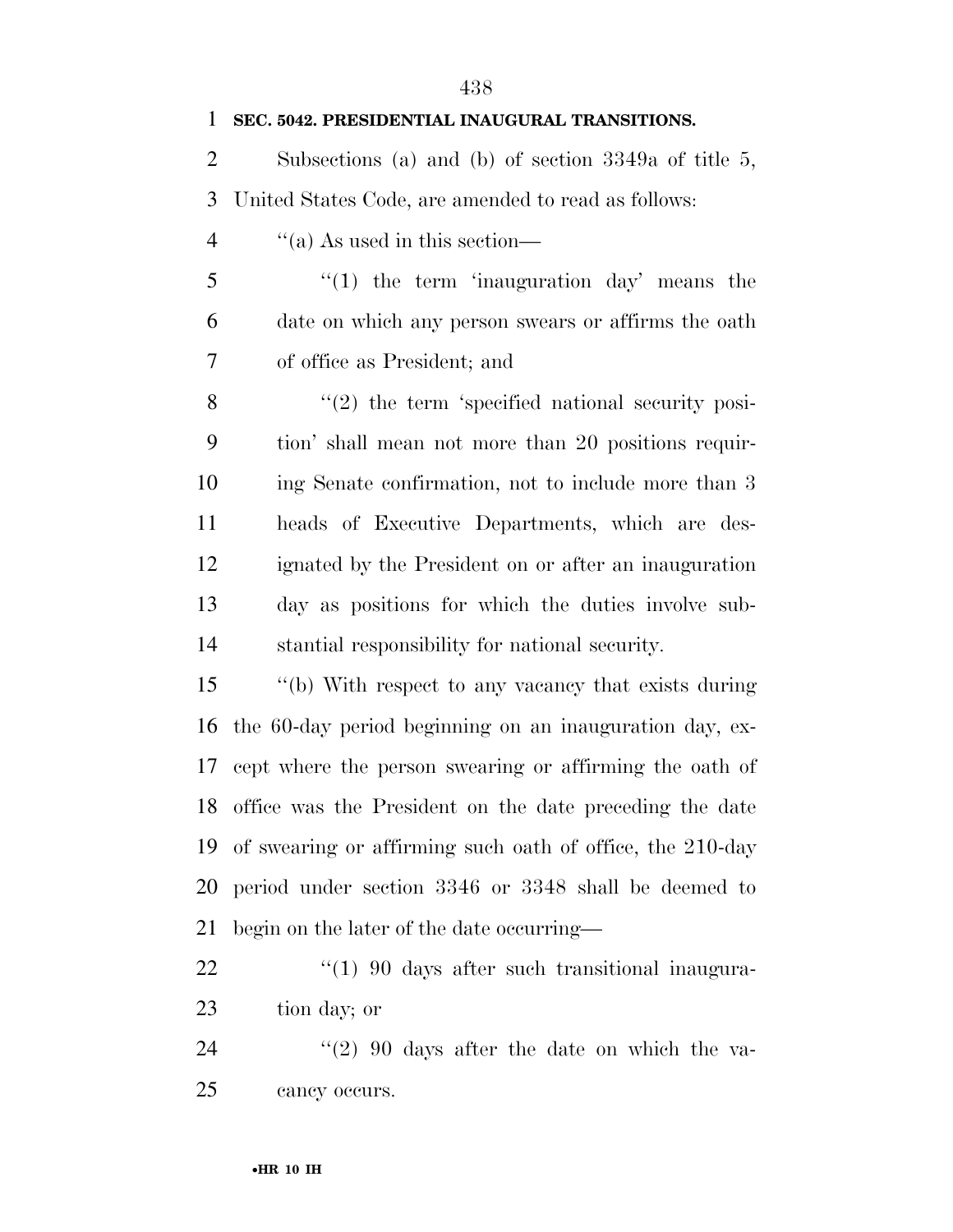''(c) With respect to any vacancy in any specified na- tional security position that exists during the 60-day pe- riod beginning on an inauguration day, the requirements 4 of subparagraphs (A) and (B) of section  $3345(a)(3)$  shall not apply.''.

### **SEC. 5043. PUBLIC FINANCIAL DISCLOSURE FOR THE IN-TELLIGENCE COMMUNITY.**

 (a) IN GENERAL.—The Ethics in Government Act of 1978 (5 U.S.C. App.) is amended by inserting before title IV the following:

## **''TITLE III—INTELLIGENCE PER- SONNEL FINANCIAL DISCLO-SURE REQUIREMENTS**

### **''SEC. 301. PERSONS REQUIRED TO FILE.**

 ''(a) Within 30 days of assuming the position of an officer or employee described in subsection (e), an indi- vidual shall file a report containing the information de- scribed in section 302(b) unless the individual has left an- other position described in subsection (e) within 30 days prior to assuming such new position or has already filed a report under this title with respect to nomination for the new position or as a candidate for the position.

23  $\qquad$  "(b)(1) Within 5 days of the transmittal by the Presi- dent to the Senate of the nomination of an individual to a position in the executive branch, appointment to which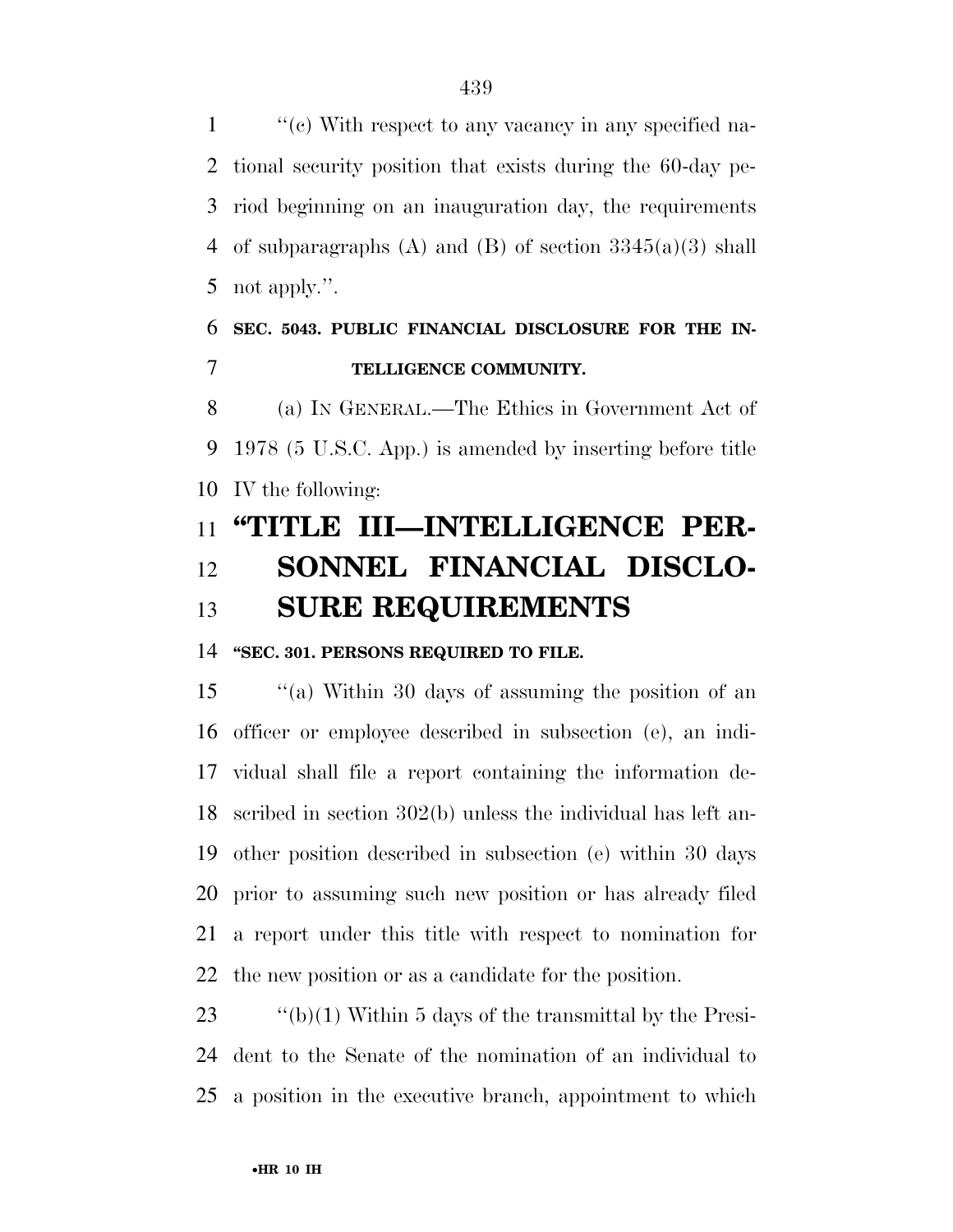requires the advice and consent of the Senate, such indi- vidual shall file a report containing the information de- scribed in section 302(b). Such individual shall, not later than the date of the first hearing to consider the nomina- tion of such individual, make current the report filed pur- suant to this paragraph by filing the information required 7 by section  $302(a)(1)(A)$  with respect to income and hono- raria received as of the date which occurs 5 days before the date of such hearing. Nothing in this Act shall prevent any congressional committee from requesting, as a condi- tion of confirmation, any additional financial information from any Presidential nominee whose nomination has been referred to that committee.

 ''(2) An individual whom the President or the Presi- dent-elect has publicly announced he intends to nominate to a position may file the report required by paragraph (1) at any time after that public announcement, but not later than is required under the first sentence of such paragraph.

 $\frac{1}{20}$  (c) Any individual who is an officer or employee de- scribed in subsection (e) during any calendar year and performs the duties of his position or office for a period in excess of 60 days in that calendar year shall file on or before May 15 of the succeeding year a report con-taining the information described in section 302(a).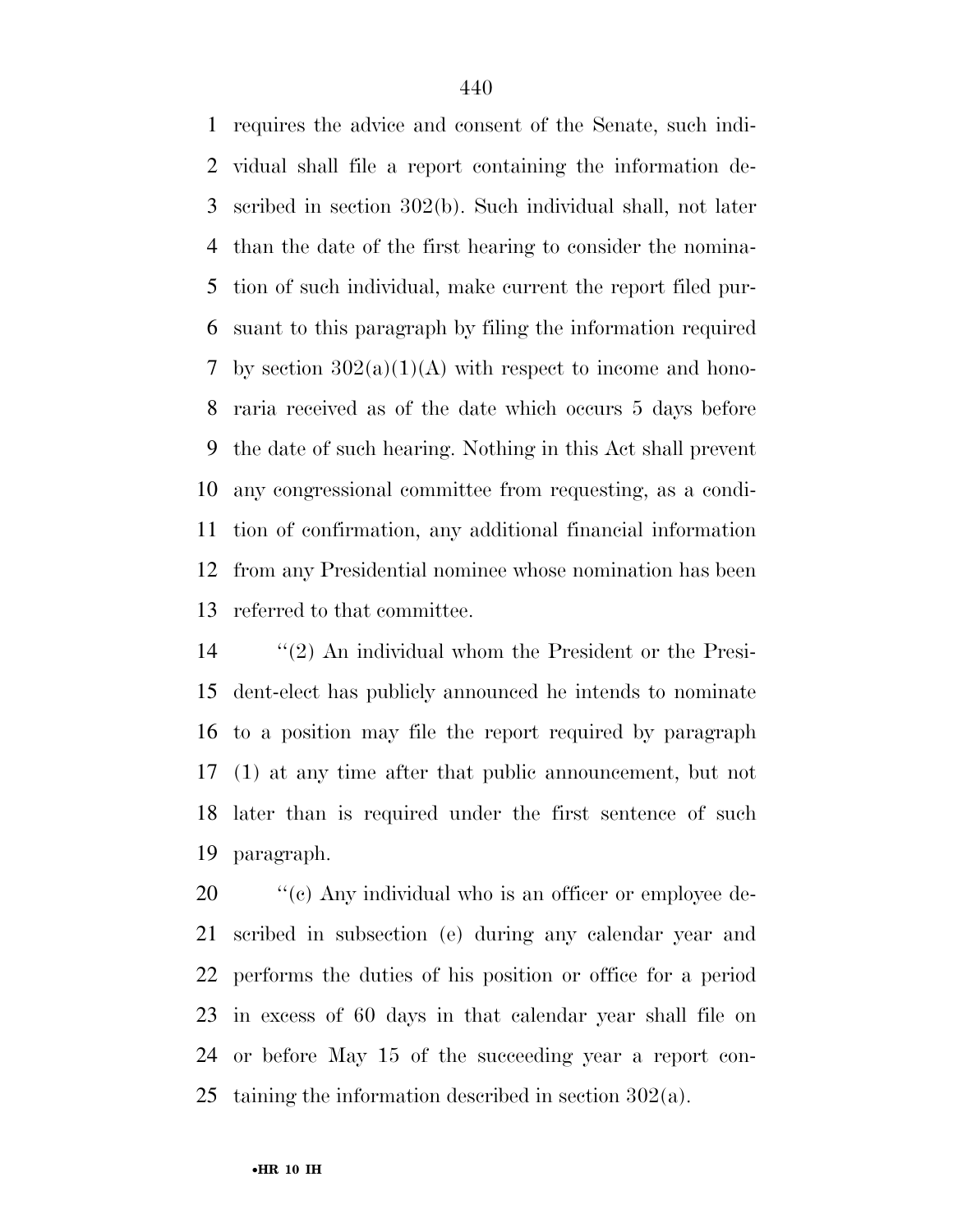''(d) Any individual who occupies a position described in subsection (e) shall, on or before the 30th day after termination of employment in such position, file a report containing the information described in section 302(a) covering the preceding calendar year if the report required by subsection (c) has not been filed and covering the por- tion of the calendar year in which such termination occurs up to the date the individual left such office or position, unless such individual has accepted employment in or takes the oath of office for another position described in subsection (e) or section 101(f).

 ''(e) The officers and employees referred to in sub-sections (a), (c), and (d) are those employed in or under—

- ''(1) the Office of the National Intelligence Di-rector; or
- 16  $\frac{u(2)}{2}$  an element of the intelligence community, as defined in section 3(4) of the National Security 18 Act of 1947 (50 U.S.C. 401a(4)).

 $\frac{f'(f)}{1}$  Reasonable extensions of time for filing any report may be granted under procedures prescribed by the Office of Government Ethics, but the total of such exten-sions shall not exceed 90 days.

23  $\frac{1}{2}(2)(A)$  In the case of an individual who is serving in the Armed Forces, or serving in support of the Armed Forces, in an area while that area is designated by the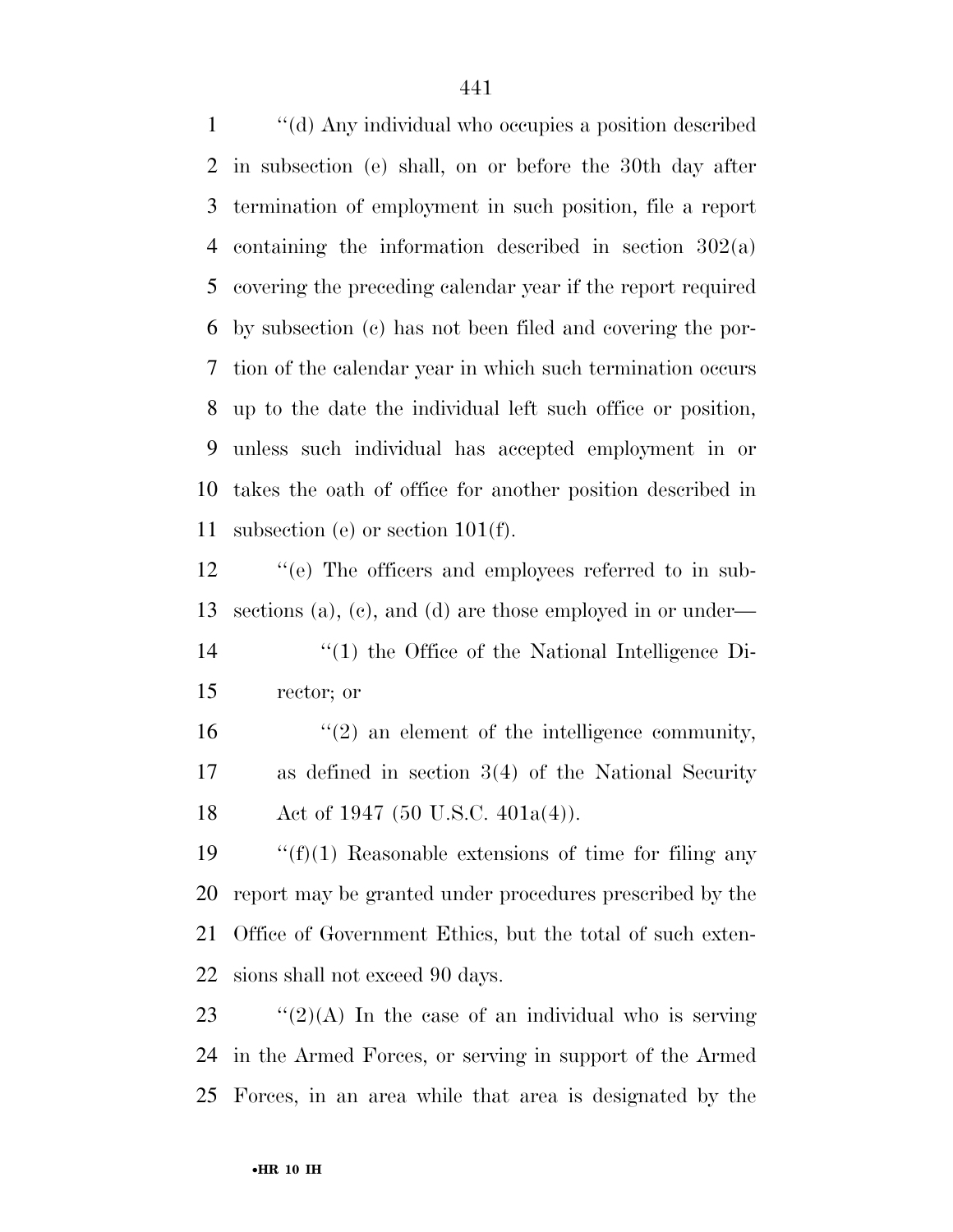| $\mathbf{1}$ | President by Executive order as a combat zone for pur-         |  |
|--------------|----------------------------------------------------------------|--|
| 2            | poses of section 112 of the Internal Revenue Code of           |  |
| 3            | 1986, the date for the filing of any report shall be ex-       |  |
| 4            | tended so that the date is 180 days after the later of—        |  |
| 5            | "(i) the last day of the individual's service"                 |  |
| 6            | in such area during such designated period; or                 |  |
| 7            | "(ii) the last day of the individual's hos-                    |  |
| 8            | pitalization as a result of injury received or dis-            |  |
| 9            | ease contracted while serving in such area.                    |  |
| 10           | "(B) The Office of Government Ethics, in consulta-             |  |
| 11           | tion with the Secretary of Defense, may prescribe proce-       |  |
| 12           | dures under this paragraph.                                    |  |
| 13           | "(g) The Director of the Office of Government Ethics           |  |
| 14           | may grant a publicly available request for a waiver of any     |  |
| 15           | reporting requirement under this title with respect to an      |  |
| 16           | individual if the Director determines that—                    |  |
| 17           | $\cdot$ (1) such individual is not a full-time employee        |  |
| 18           | of the Government;                                             |  |
| 19           | $(2)$ such individual is able to provide special               |  |
| <b>20</b>    | services needed by the Government;                             |  |
| 21           | $\cdot\cdot$ (3) it is unlikely that such individual's outside |  |
| 22           | employment or financial interests will create a con-           |  |
| 23           | flict of interest; and                                         |  |
| 24           | $\lq(4)$ public financial disclosure by such indi-             |  |
| 25           | vidual is not necessary in the circumstances.                  |  |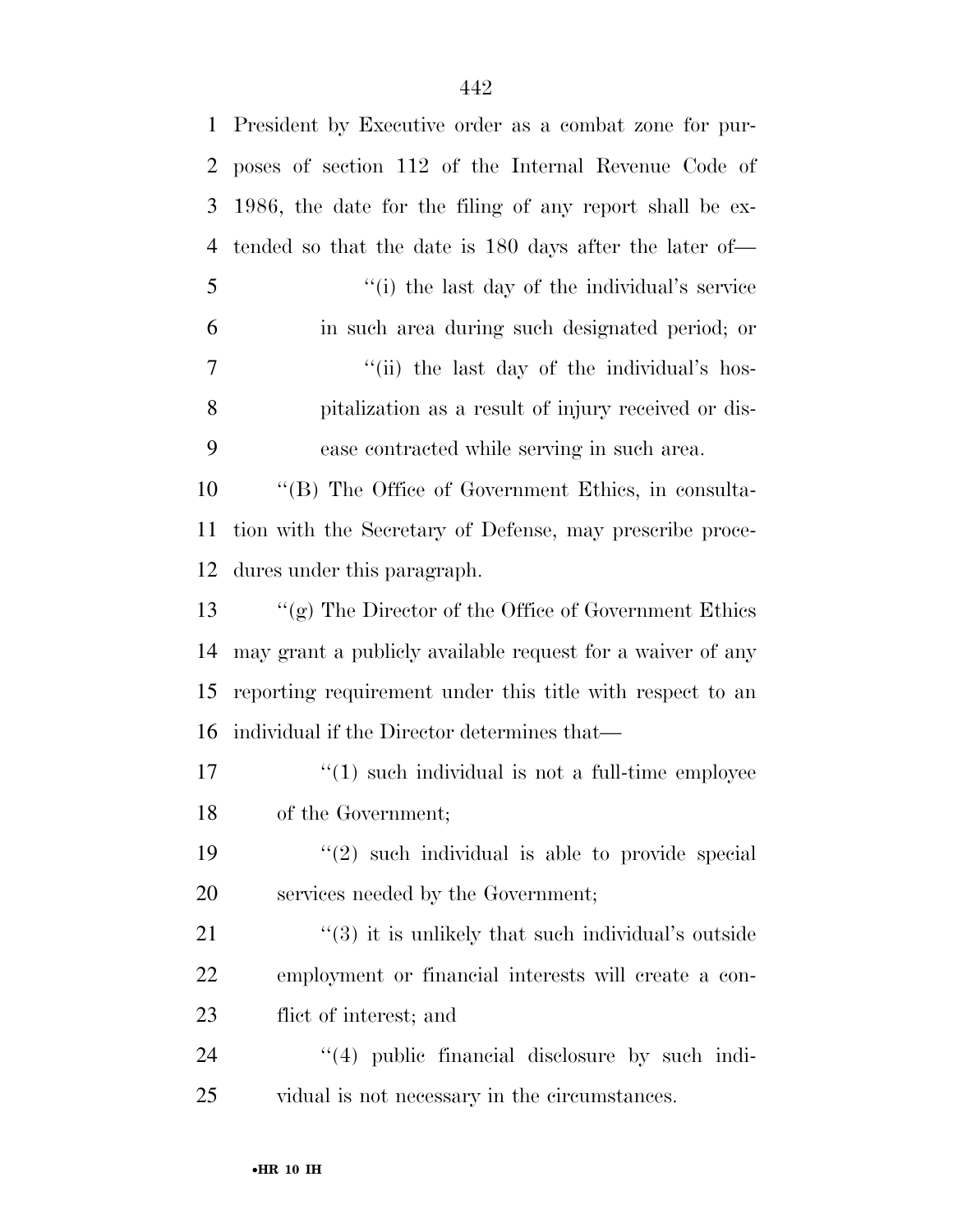''(h)(1) The Director of the Office of Government Ethics may establish procedures under which an incoming individual can take actions to avoid conflicts of interest while in office if the individual has holdings or other finan-cial interests that raise conflict concerns.

 "(2) The actions referenced in paragraph (1) may in- clude, but are not limited to, signed agreements with the individual's employing agency, the establishment of blind trusts, or requirements for divesting interests or holdings while in office.

### **''SEC. 302. CONTENTS OF REPORTS.**

 ''(a) Each report filed pursuant to section 301 (c) and (d) shall include a full and complete statement with respect to the following:

 " $(1)(A)$  The source, description, and category of value of income (other than income referred to in subparagraph (B)) from any source (other than from current employment by the United States Gov- ernment), received during the preceding calendar year, aggregating more than \$500 in value, except that honoraria received during Government service by an officer or employee shall include, in addition to the source, the exact amount and the date it was received.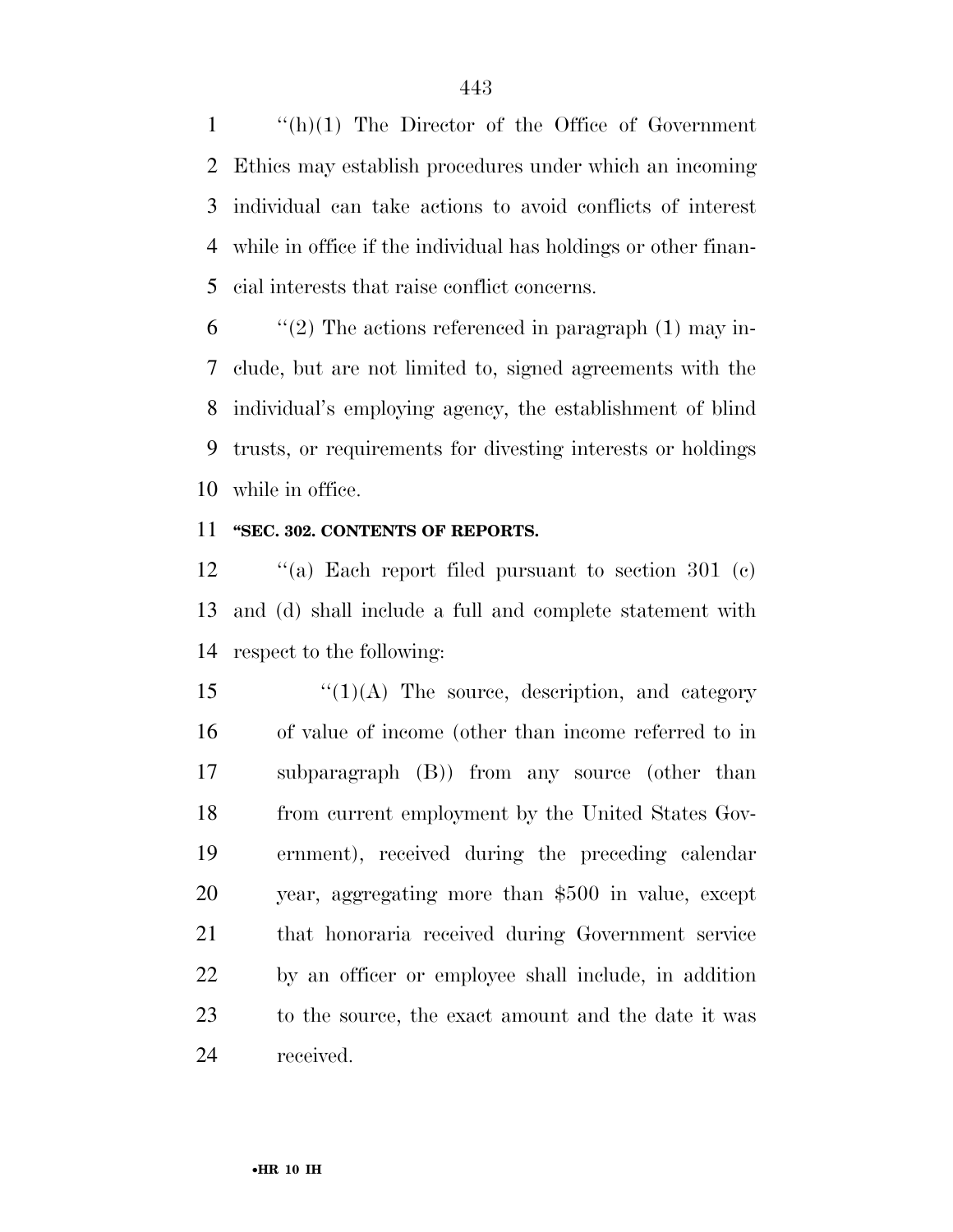| $\mathbf{1}$   | $\lq\lq$ (B) The source and description of investment  |
|----------------|--------------------------------------------------------|
| $\overline{2}$ | income which may include but is not limited to divi-   |
| 3              | dends, rents, interest, and capital gains, received    |
| $\overline{4}$ | during the preceding calendar year which exceeds       |
| 5              | \$500 in amount or value.                              |
| 6              | "(C) The categories for reporting the amount           |
| 7              | for income covered in subparagraphs $(A)$ and $(B)$    |
| 8              | are—                                                   |
| 9              | "(i) greater than $$500$ but not more than             |
| 10             | \$20,000;                                              |
| 11             | "(ii) greater than $$20,000$ but not more              |
| 12             | than \$100,000;                                        |
| 13             | "(iii) greater than $$100,000$ but not more            |
| 14             | than \$1,000,000;                                      |
| 15             | "(iv) greater than $$1,000,000$ but not                |
| 16             | more than $$2,500,000$ ; and                           |
| 17             | "(v) greater than $$2,500,000$ .                       |
| 18             | " $(2)(A)$ The identity of the source, a brief de-     |
| 19             | scription, and the value of all gifts aggregating more |
| 20             | than the minimal value as established by section       |
| 21             | $7342(a)(5)$ of title 5, United States Code, or \$250, |
| 22             | whichever is greater, received from any source other   |
| 23             | than a relative of the reporting individual during the |
| 24             | preceding calendar year, except that any food, lodg-   |
| 25             | ing, or entertainment received as personal hospitality |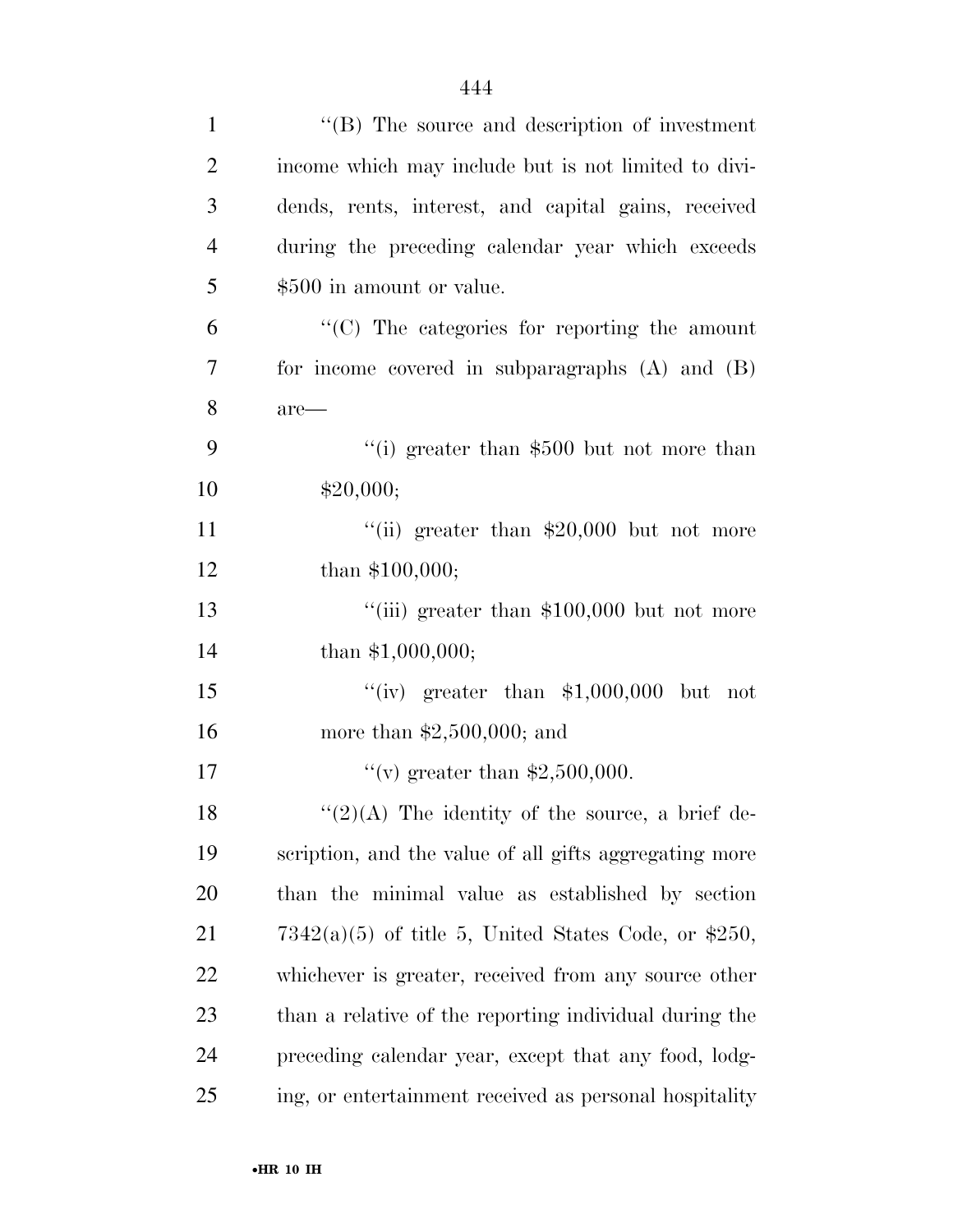of an individual need not be reported, and any gift with a fair market value of \$100 or less, as adjusted at the same time and by the same percentage as the minimal value is adjusted, need not be aggregated for purposes of this subparagraph.

 ''(B) The identity of the source and a brief de- scription (including dates of travel and nature of ex- penses provided) of reimbursements received from any source aggregating more than the minimal value 10 as established by section  $7342(a)(5)$  of title 5, United States Code, or \$250, whichever is greater and received during the preceding calendar year.

13 ''(3) The identity and category of value of any interest in property held during the preceding cal- endar year in a trade or business, or for investment or the production of income, which has a fair market value which exceeds \$5,000 as of the close of the preceding calendar year, excluding any personal li- ability owed to the reporting individual by a spouse, or by a parent, brother, sister, or child of the report-21 ing individual or of the reporting individual's spouse, or any deposit accounts aggregating \$100,000 or less in a financial institution, or any Federal Gov-ernment securities aggregating \$100,000 or less.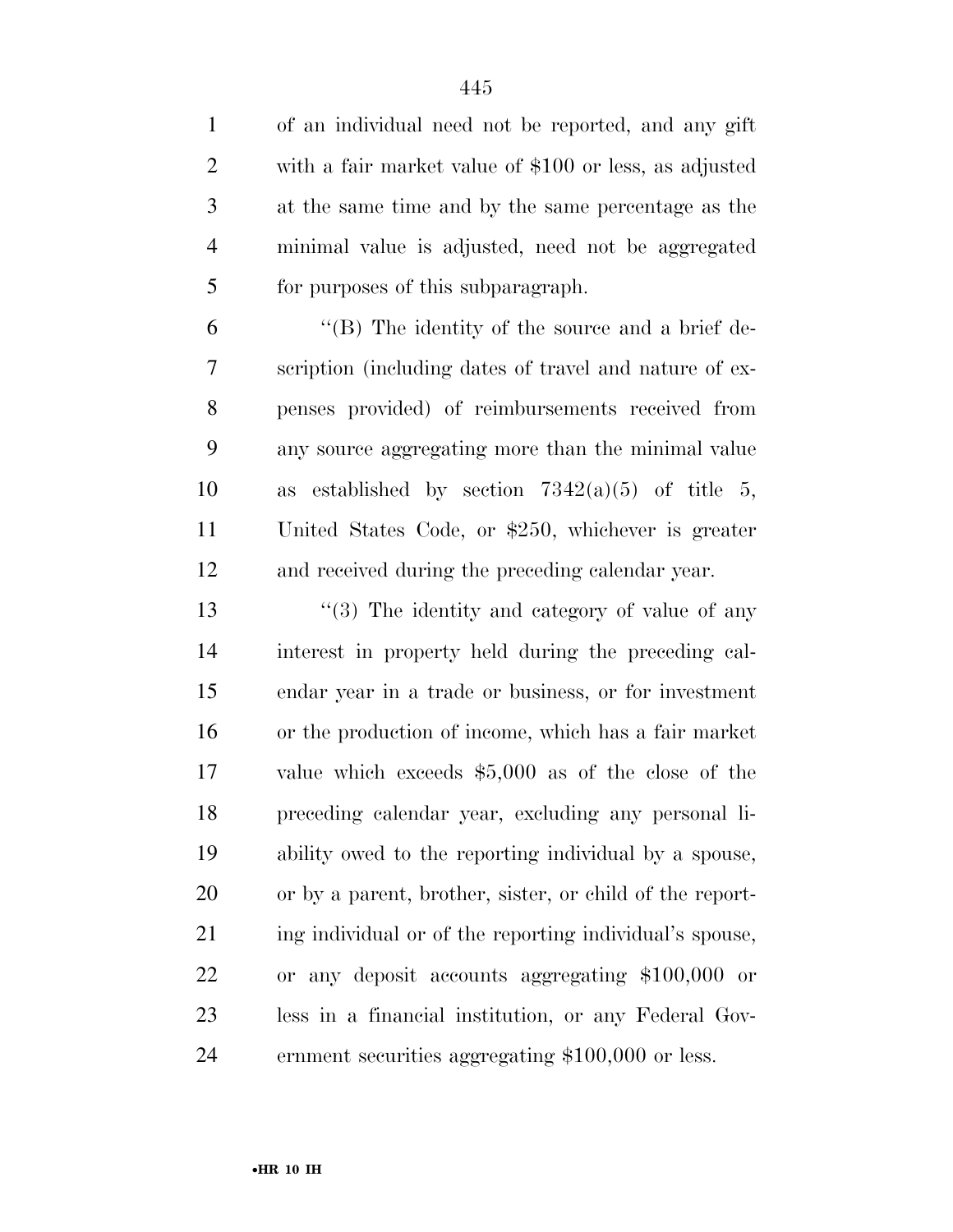| $\mathbf{1}$   | $(4)$ The identity and category of value of the         |
|----------------|---------------------------------------------------------|
| $\overline{2}$ | total liabilities owed to any creditor other than a     |
| 3              | spouse, or a parent, brother, sister, or child of the   |
| $\overline{4}$ | reporting individual or of the reporting individual's   |
| 5              | spouse which exceed $$20,000$ at any time during the    |
| 6              | preceding calendar year, excluding—                     |
| 7              | "(A) any mortgage secured by real prop-                 |
| 8              | erty which is a personal residence of the report-       |
| 9              | ing individual or his spouse; and                       |
| 10             | "(B) any loan secured by a personal motor               |
| 11             | vehicle, household furniture, or appliances,            |
| 12             | which loan does not exceed the purchase price           |
| 13             | of the item which secures it.                           |
| 14             | With respect to revolving charge accounts, only         |
| 15             | those with an outstanding liability which exceeds       |
| 16             | $$20,000$ as of the close of the preceding calendar     |
| 17             | year need be reported under this paragraph. Not-        |
| 18             | withstanding the preceding sentence, individuals re-    |
| 19             | quired to file pursuant to section $301(b)$ shall also  |
| 20             | report the aggregate sum of the outstanding bal-        |
| 21             | ances of all revolving charge accounts as of any date   |
| 22             | that is within 30 days of the date of filing if the ag- |
| 23             | gregate sum of those balances exceeds $$20,000$ .       |
| 24             | $\lq(5)$ Except as provided in this paragraph, a        |
| 25             | brief description of any real property, other than      |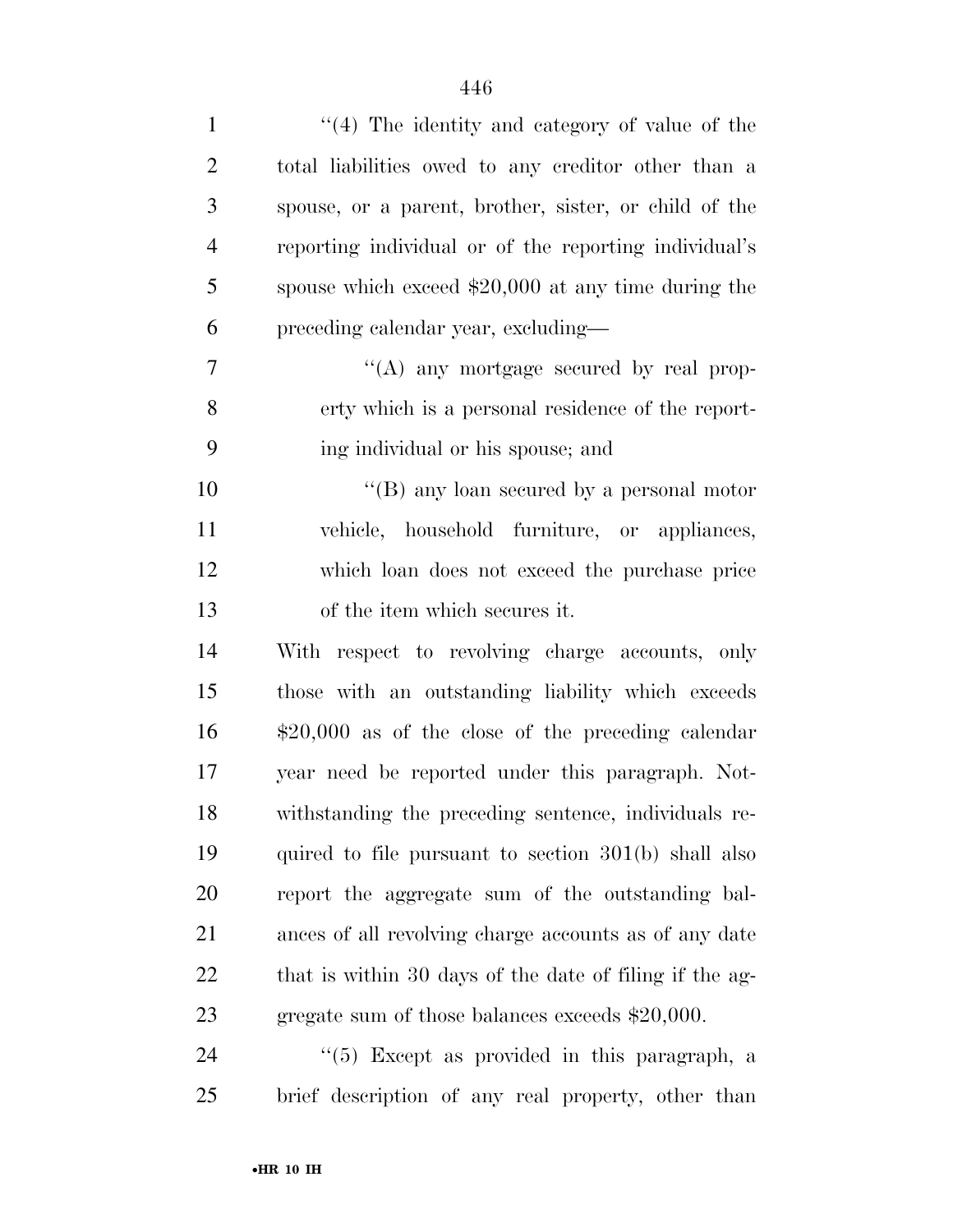| $\mathbf{1}$   | property used solely as a personal residence of the      |
|----------------|----------------------------------------------------------|
| $\overline{2}$ | reporting individual or his spouse, or stocks, bonds,    |
| 3              | commodities futures, and other forms of securities,      |
| $\overline{4}$ | $if$ —                                                   |
| 5              | "(A) purchased, sold, or exchanged during                |
| 6              | the preceding calendar year;                             |
| 7              | $\lq$ (B) the value of the transaction exceeded          |
| $8\,$          | $$5,000;$ and                                            |
| 9              | $\lq\lq$ (C) the property or security is not already     |
| 10             | required to be reported as a source of income            |
| 11             | pursuant to paragraph $(1)(B)$ or as an asset            |
| 12             | pursuant to paragraph (3).                               |
| 13             | " $(6)(A)$ The identity of all positions held on or      |
| 14             | before the date of filing during the current calendar    |
| 15             | year (and, for the first report filed by an individual,  |
| 16             | during the 1-year period preceding such calendar         |
| 17             | year) as an officer, director, trustee, partner, propri- |
| 18             | etor, representative, employee, or consultant of any     |
| 19             | corporation, company, firm, partnership, or other        |
| 20             | business enterprise, any nonprofit organization, any     |
| 21             | labor organization, or any educational or other insti-   |
| 22             | tution other than the United States Government.          |
| 23             | This subparagraph shall not require the reporting of     |
| 24             | positions held in any religious, social, fraternal, or   |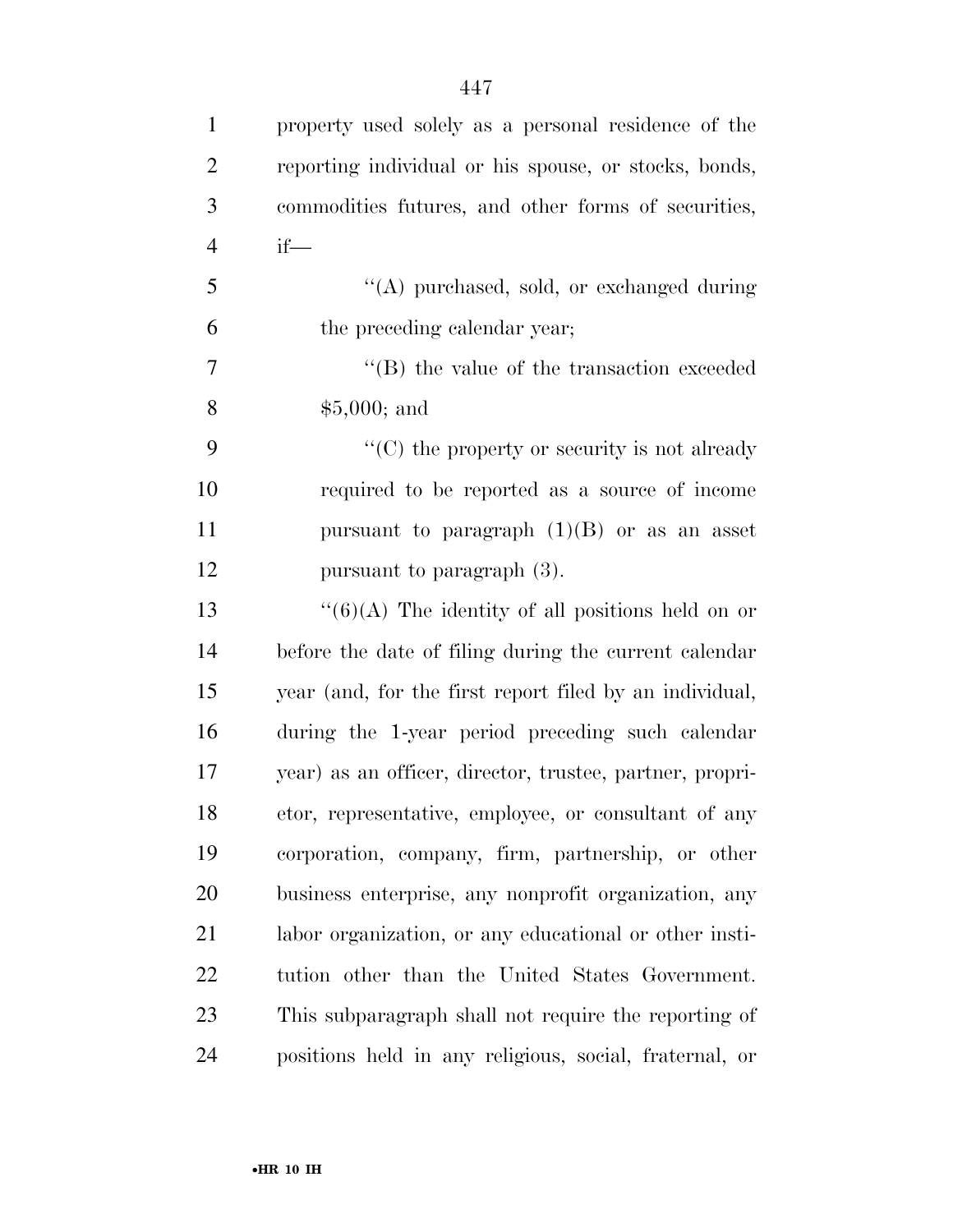political entity and positions solely of an honorary nature.

| 3              | "(B) If any person, other than a person re-                   |
|----------------|---------------------------------------------------------------|
| $\overline{4}$ | ported as a source of income under paragraph                  |
| 5              | $(1)(A)$ or the United States Government, paid a              |
| 6              | nonelected reporting individual compensation in ex-           |
| 7              | cess of $$25,000$ in the calendar year in which, or the       |
| 8              | calendar year prior to the calendar year in which,            |
| 9              | the individual files his first report under this title,       |
| 10             | the individual shall include in the report—                   |
| 11             | "(i) the identity of each source of such                      |
| 12             | compensation; and                                             |
| 13             | "(ii) a brief description of the nature of                    |
| 14             | the duties performed or services rendered by                  |
| 15             | the reporting individual for each such source.                |
| 16             | The preceding sentence shall not require any individual       |
| 17             | to include in such report any information which is consid-    |
| 18             | ered confidential as a result of a privileged relationship,   |
| 19             | established by law, between such individual and any per-      |
|                | 20 son or any information which the person for whom the       |
| 21             | services are provided has a reasonable expectation of pri-    |
| 22             | vacy, nor shall it require an individual to report any infor- |
| 23             | mation with respect to any person for whom services were      |
| 24             | provided by any firm or association of which such indi-       |
|                | 25 vidual was a member, partner, or employee unless such      |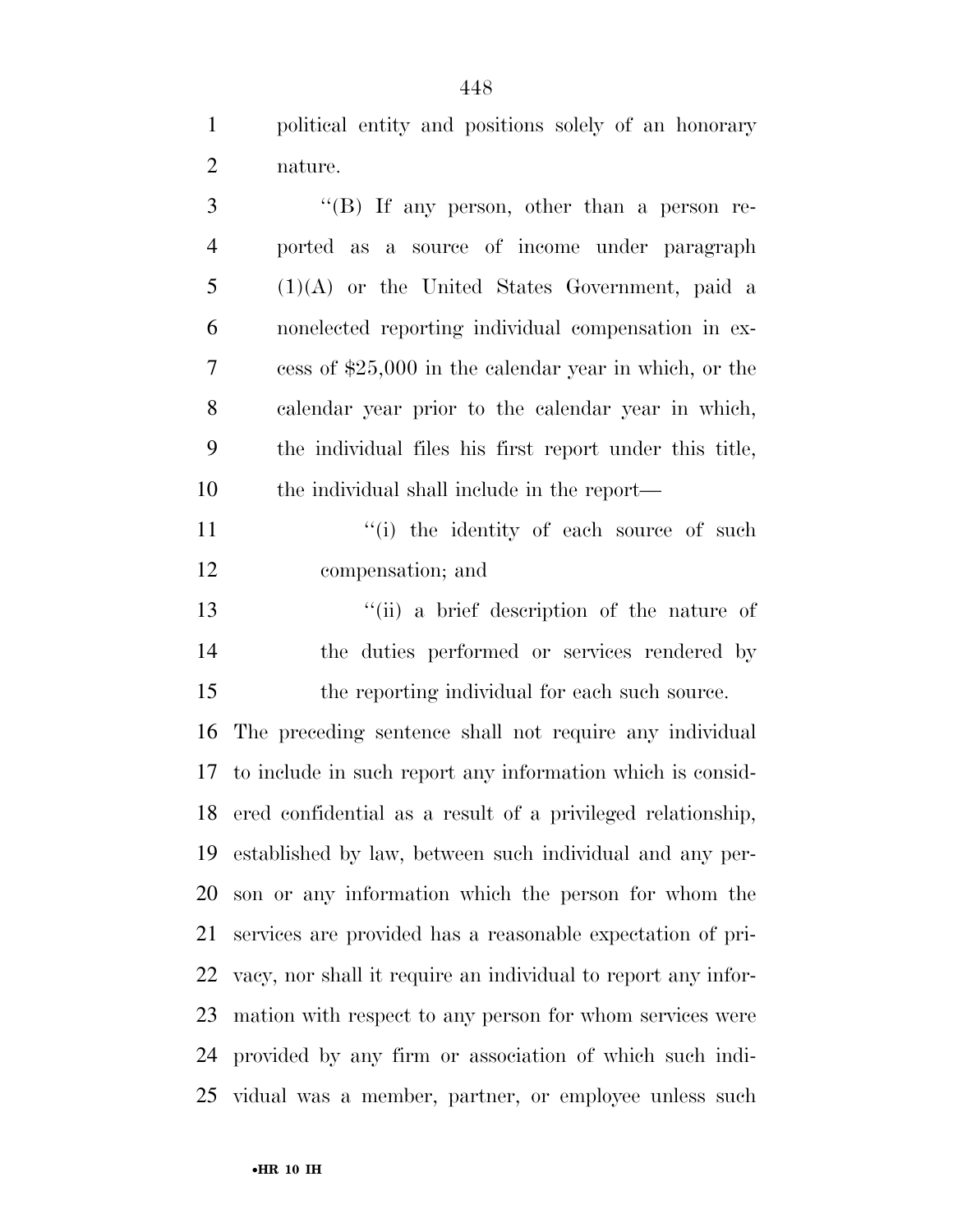individual was directly involved in the provision of such services.

3 "(7) A description of parties to and terms of any agreement or arrangement with respect to (A) future employment; (B) a leave of absence during the period of the reporting individual's Government service; (C) continuation of payments by a former employer other than the United States Government; and (D) continuing participation in an employee wel- fare or benefit plan maintained by a former em- ployer. The description of any formal agreement for future employment shall include the date on which that agreement was entered into.

14 ''(8) The category of the total cash value of any interest of the reporting individual in a qualified blind trust.

 ''(b)(1) Each report filed pursuant to subsections (a) and (b) of section 301 shall include a full and complete statement with respect to the information required by—  $\qquad$  "(A) paragraphs (1) and (6) of subsection (a) for the year of filing and the preceding calendar year,

23 "(B) paragraphs (3) and (4) of subsection (a) as of the date specified in the report but which is less than 31 days before the filing date, and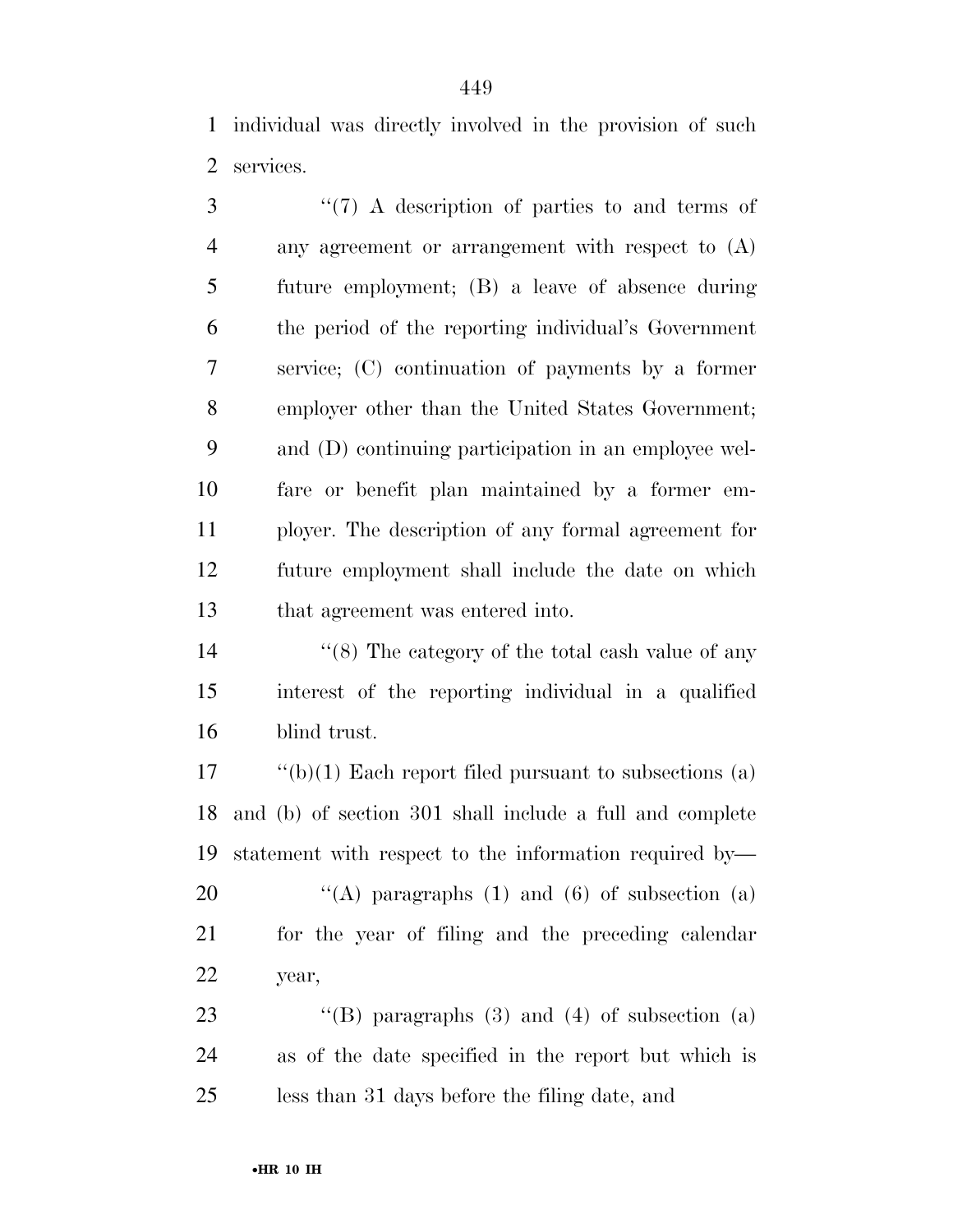1  $\langle (C)$  paragraph (7) of subsection (a) as of the filing date but for periods described in such para-graph.

 $\frac{4}{2}(2)$ (A) In lieu of filling out 1 or more schedules of a financial disclosure form, an individual may supply the required information in an alternative format, pursuant to either rules adopted by the Office of Government Ethics or pursuant to a specific written determination by the Di- rector of the Office of Government Ethics for a reporting individual.

 ''(B) In lieu of indicating the category of amount or value of any item contained in any report filed under this title, a reporting individual may indicate the exact dollar amount of such item.

 $\frac{1}{2}$  (c)(1) In the case of any individual referred to in section 301(c), the Office of Government Ethics may by regulation require a reporting period to include any period in which the individual served as an officer or employee described in section 301(e) and the period would not oth- erwise be covered by any public report filed pursuant to this title.

22  $\frac{1}{2}$  (2) In the case of any individual referred to in sec- tion 301(d), any reference to the preceding calendar year shall be considered also to include that part of the cal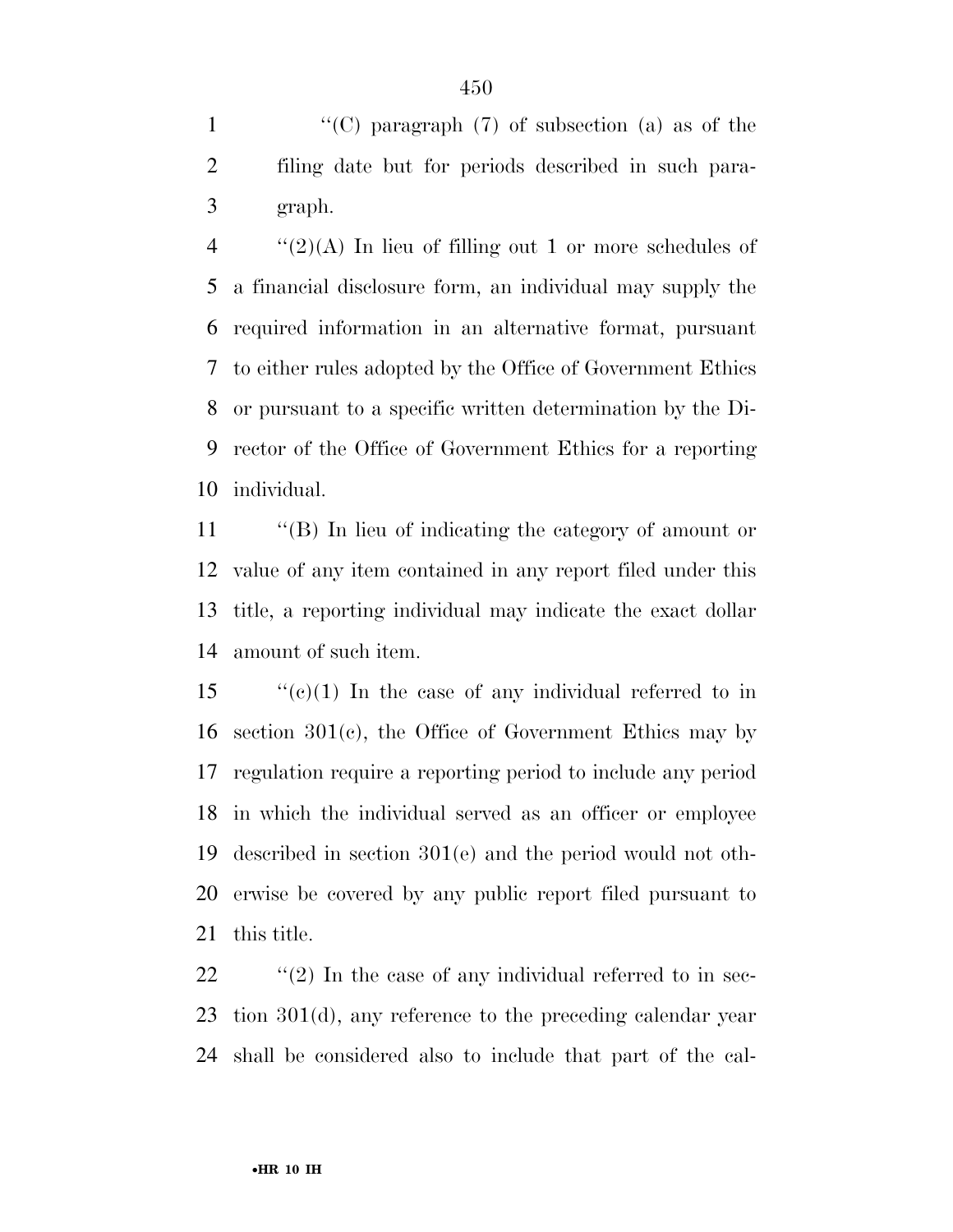endar year of filing up to the date of the termination of employment.

 ''(d)(1) The categories for reporting the amount or value of the items covered in subsection (a)(3) are—

 ''(A) greater than \$5,000 but not more than \$15,000;

 ''(B) greater than \$15,000 but not more than \$100,000;

9  $\cdot$  (C) greater than \$100,000 but not more than \$1,000,000;

11  $\langle \text{`(D)} \rangle$  greater than \$1,000,000 but not more than \$2,500,000; and

''(E) greater than \$2,500,000.

 $\qquad$  "(2) For the purposes of subsection (a)(3) if the cur- rent value of an interest in real property (or an interest in a real estate partnership) is not ascertainable without an appraisal, an individual may list (A) the date of pur- chase and the purchase price of the interest in the real property, or (B) the assessed value of the real property for tax purposes, adjusted to reflect the market value of the property used for the assessment if the assessed value is computed at less than 100 percent of such market value, but such individual shall include in his report a full and complete description of the method used to determine such assessed value, instead of specifying a category of value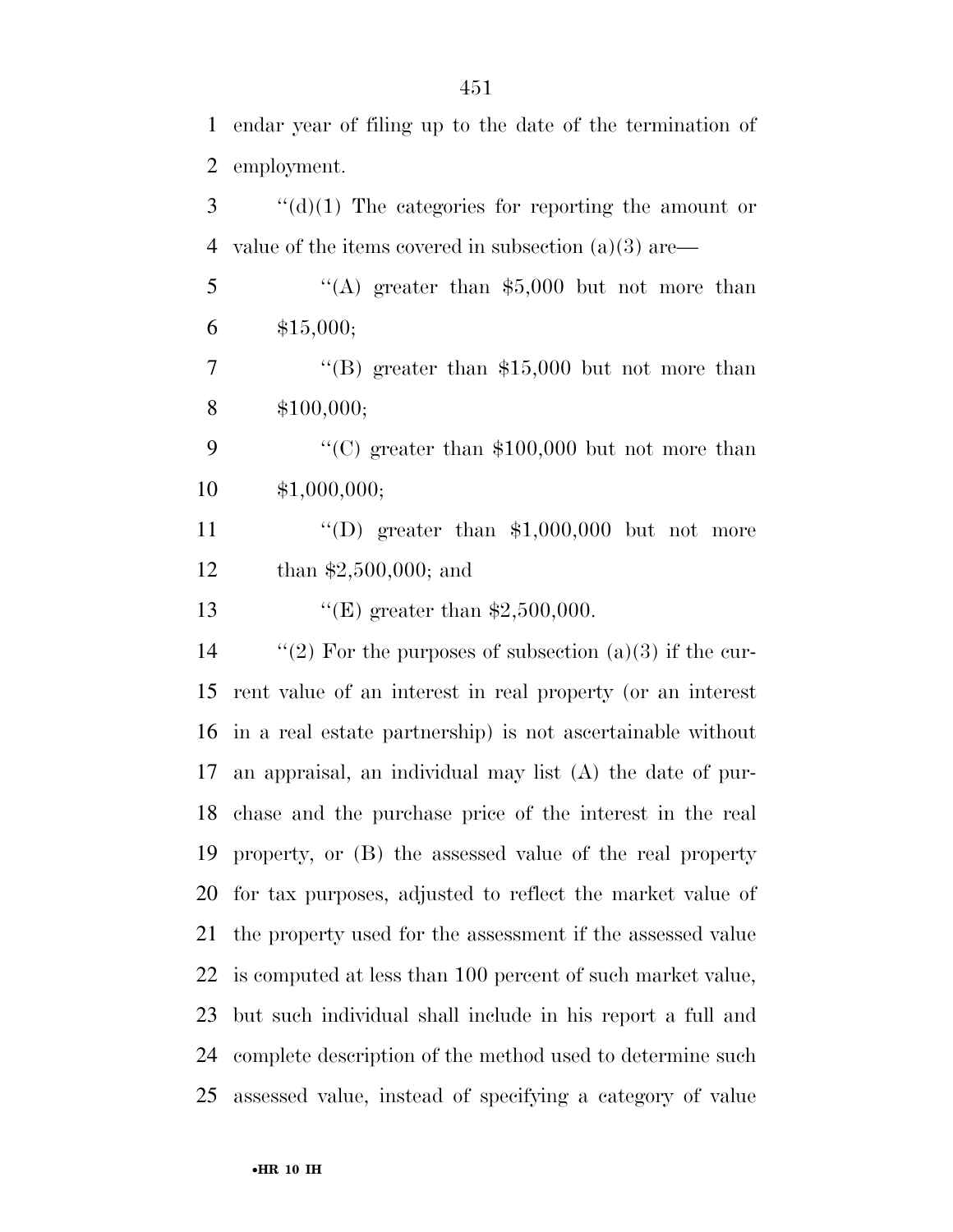pursuant to paragraph (1). If the current value of any 2 other item required to be reported under subsection  $(a)(3)$  is not ascertainable without an appraisal, such individual may list the book value of a corporation whose stock is not publicly traded, the net worth of a business partner- ship, the equity value of an individually owned business, or with respect to other holdings, any recognized indica- tion of value, but such individual shall include in his report a full and complete description of the method used in de- termining such value. In lieu of any value referred to in the preceding sentence, an individual may list the assessed value of the item for tax purposes, adjusted to reflect the market value of the item used for the assessment if the assessed value is computed at less than 100 percent of such market value, but a full and complete description of the method used in determining such assessed value shall be included in the report.

18 ''(3) The categories for reporting the amount or value of the items covered in paragraphs (4) and (8) of sub-section (a) are—

21  $\frac{1}{(A)}$  greater than \$20,000 but not more than \$100,000;

23 "(B) greater than \$100,000 but not more than \$500,000;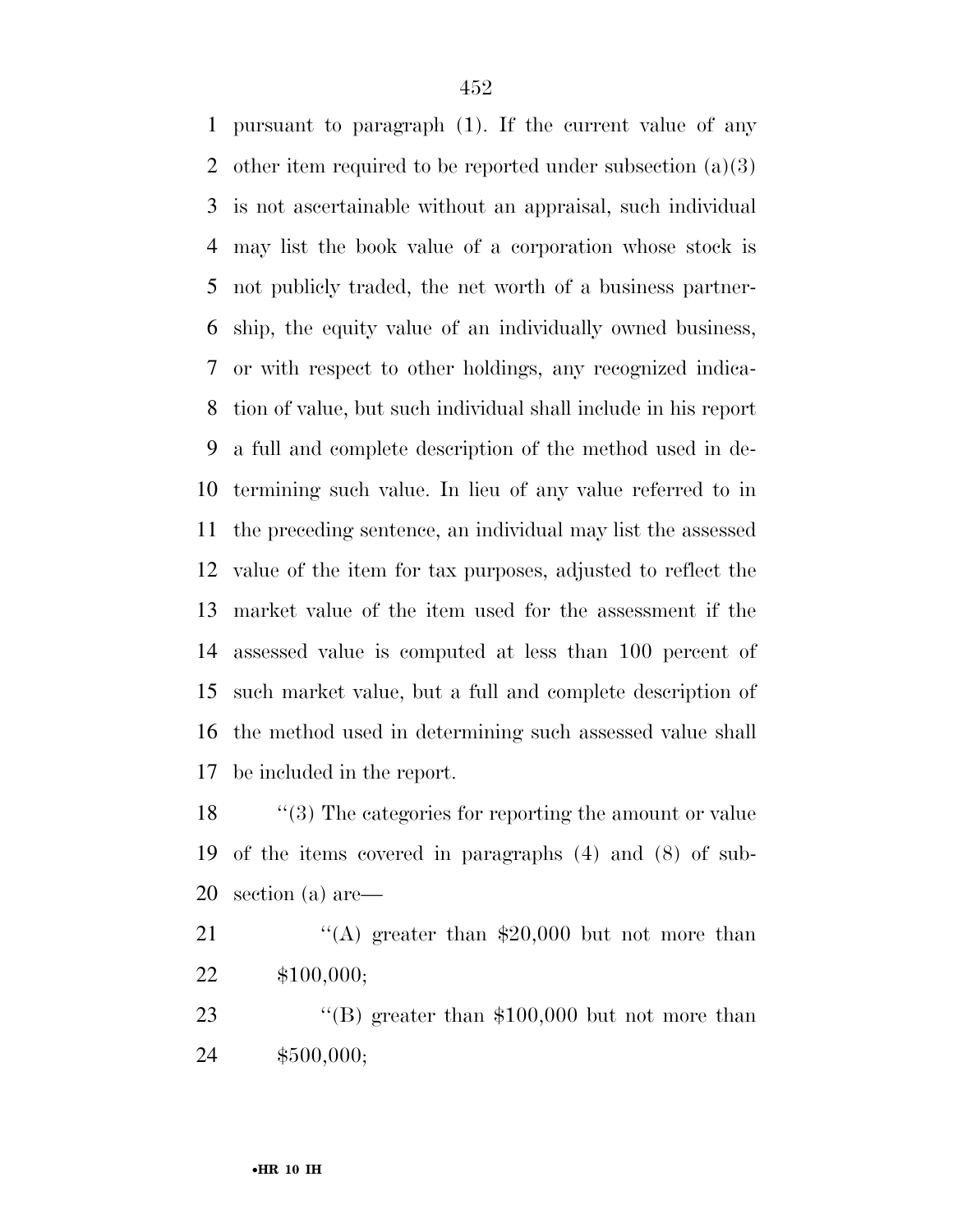|               | "(C) greater than $$500,000$ but not more than |
|---------------|------------------------------------------------|
| 2             | $$1,000,000;$ and                              |
| $\mathcal{R}$ | "(D) greater than $$1,000,000$ .               |

 $\frac{4}{(e)}$  (e)(1) Except as provided in subparagraph (F), each report required by section 301 shall also contain informa- tion listed in paragraphs (1) through (5) of subsection (a) respecting the spouse or dependent child of the reporting individual as follows:

9 "(A) The sources of earned income earned by a spouse including honoraria which exceed \$500 ex- cept that, with respect to earned income if the spouse is self-employed in business or a profession, only the nature of such business or profession need be reported.

 ''(B) All information required to be reported in 16 subsection  $(a)(1)(B)$  with respect to investment in-come derived by a spouse or dependent child.

 $\langle ^{\prime}(C) \rangle$  In the case of any gifts received by a spouse or dependent child which are not received to- tally independent of the relationship of the spouse or dependent child to the reporting individual, the iden-22 tity of the source and a brief description of gifts of transportation, lodging, food, or entertainment and a brief description and the value of other gifts.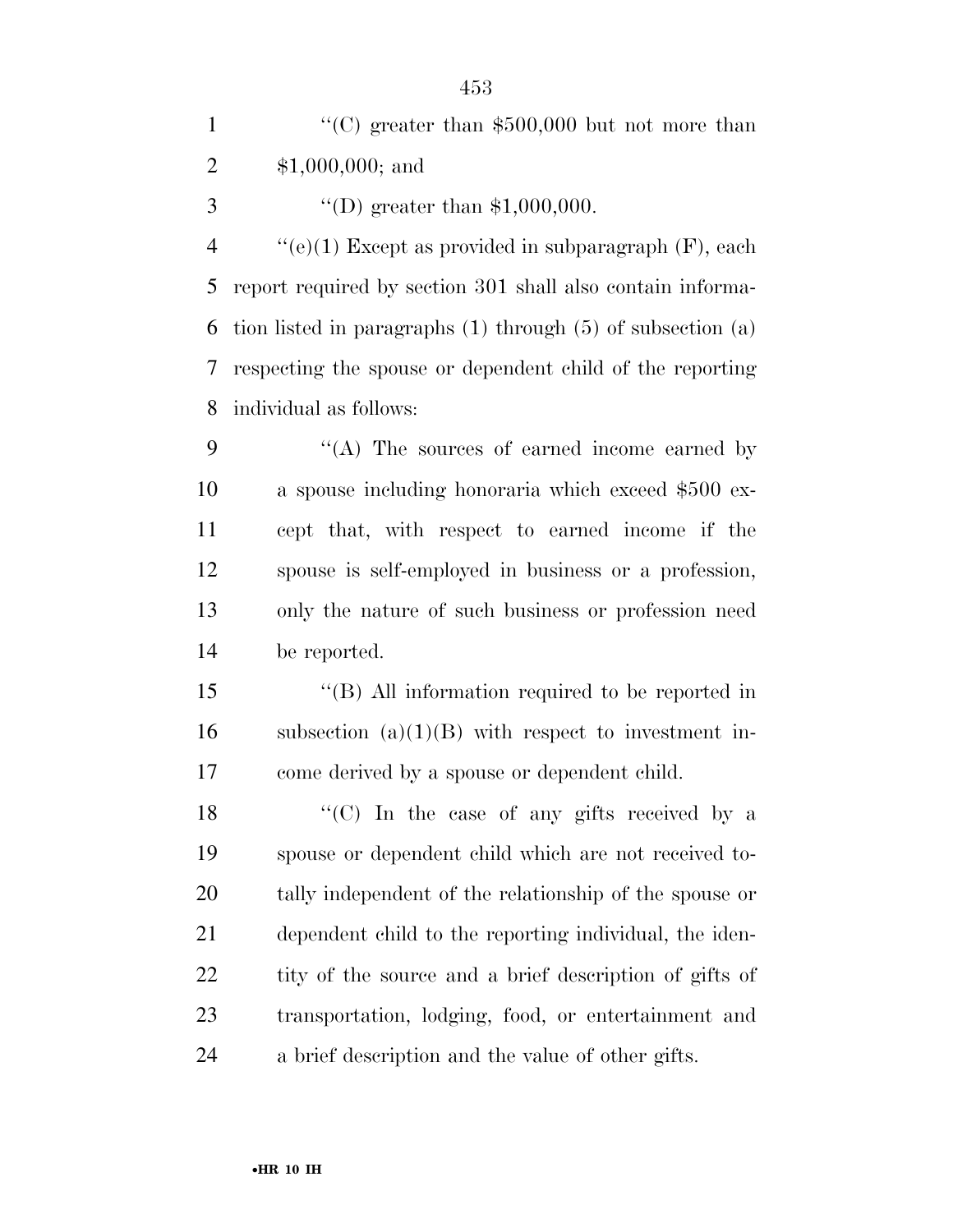1 ''(D) In the case of any reimbursements re- ceived by a spouse or dependent child which are not received totally independent of the relationship of the spouse or dependent child to the reporting indi- vidual, the identity of the source and a brief descrip-tion of each such reimbursement.

7 "'(E) In the case of items described in para- graphs (3) through (5) of subsection (a), all infor- mation required to be reported under these para- graphs other than items which the reporting indi- vidual certifies (i) represent the spouse's or depend- ent child's sole financial interest or responsibility and which the reporting individual has no knowledge of, (ii) are not in any way, past or present, derived from the income, assets, or activities of the reporting individual, and (iii) that he neither derives, nor ex-pects to derive, any financial or economic benefit.

18 "(F) Reports required by subsections (a), (b), and (c) of section 301 shall, with respect to the spouse and dependent child of the reporting indi- vidual, only contain information listed in paragraphs 22 (1), (3), and (4) of subsection (a).

23 "(2) No report shall be required with respect to a spouse living separate and apart from the reporting indi-vidual with the intention of terminating the marriage or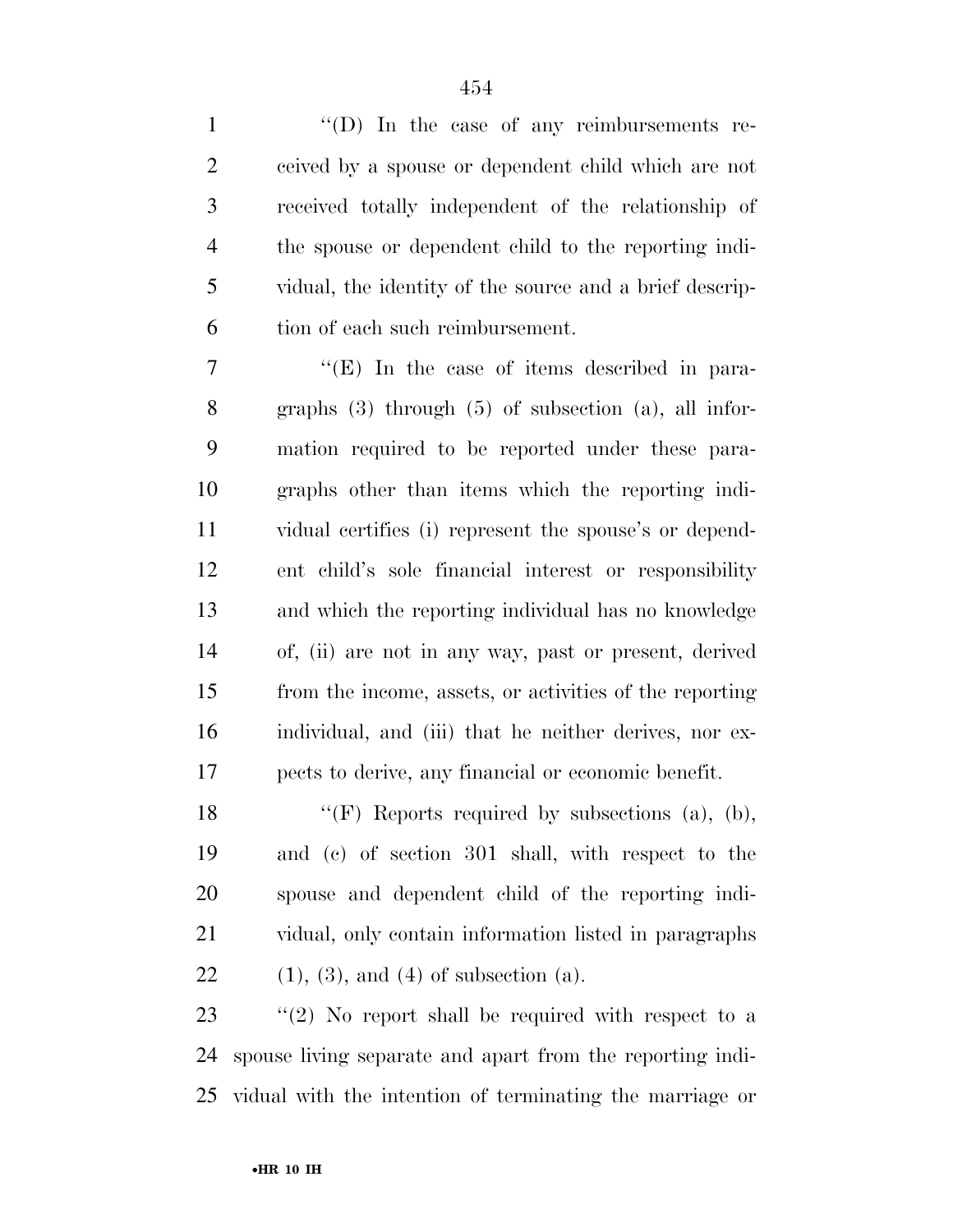providing for permanent separation, or with respect to any income or obligations of an individual arising from the dis- solution of his marriage or the permanent separation from his spouse.

 $\qquad$  "(f)(1) Except as provided in paragraph (2), each re- porting individual shall report the information required to be reported pursuant to subsections (a), (b), and (c) with respect to the holdings of and the income from a trust or other financial arrangement from which income is re- ceived by, or with respect to which a beneficial interest in principal or income is held by, such individual, his spouse, or any dependent child.

 ''(2) A reporting individual need not report the hold- ings of or the source of income from any of the holdings of—

16  $\frac{16}{16}$   $\frac{16}{16}$  any qualified blind trust (as defined in paragraph (3));

18  $"$ (B) a trust—

19  $\frac{1}{2}$  (i) which was not created directly by such individual, his spouse, or any dependent child, and

22  $\frac{1}{2}$   $\frac{1}{2}$   $\frac{1}{2}$  the holdings or sources of income of which such individual, his spouse, and any de-pendent child have no knowledge; or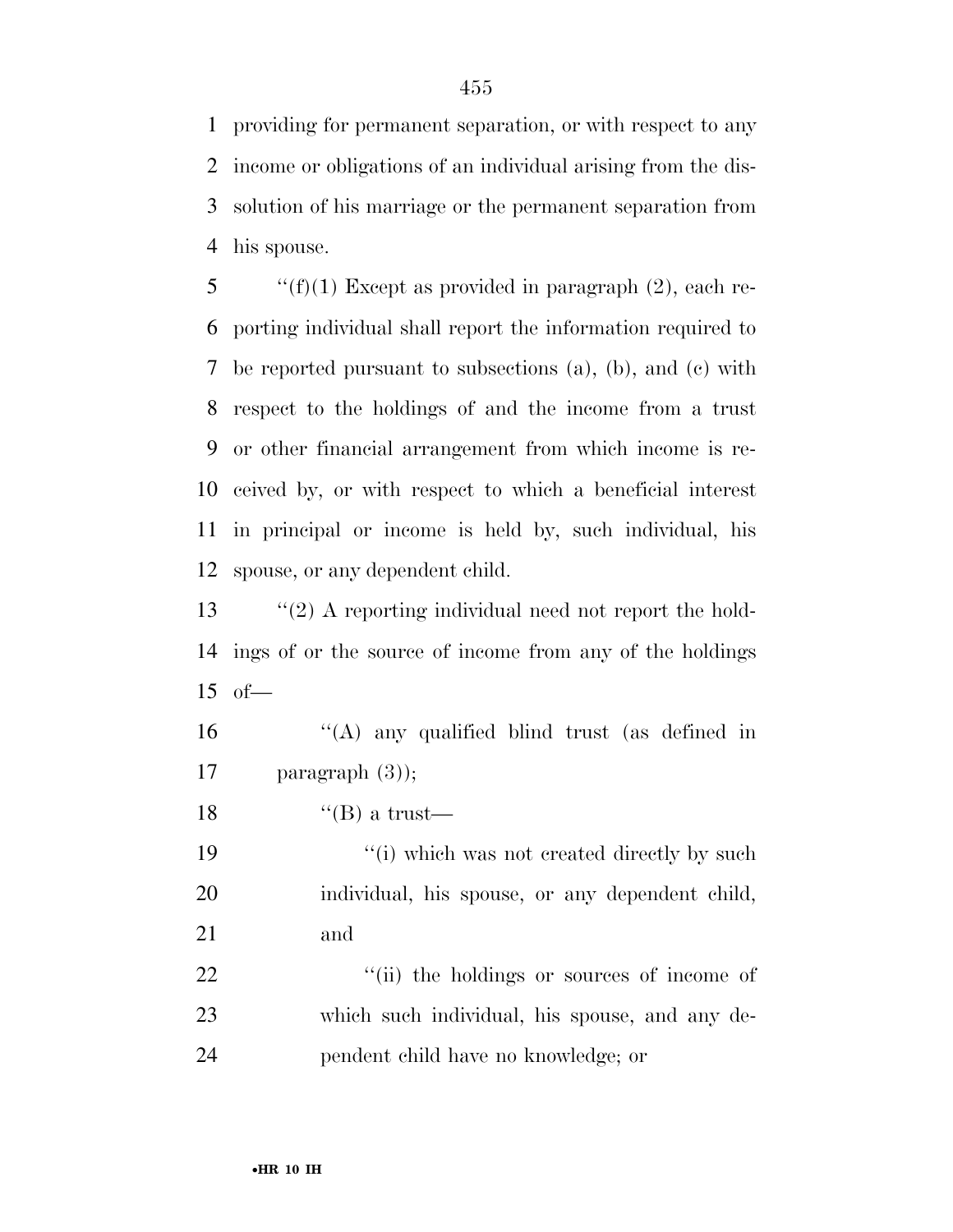$\langle ^{\prime}(C) \rangle$  an entity described under the provisions of paragraph (8), but such individual shall report the category of the amount of income received by him, his spouse, or any dependent child from the entity 5 under subsection  $(a)(1)(B)$ .

 "(3) For purposes of this subsection, the term 'quali- fied blind trust' includes any trust in which a reporting individual, his spouse, or any minor or dependent child has a beneficial interest in the principal or income, and which meets the following requirements:

 $\langle (A)(i) \rangle$  The trustee of the trust and any other entity designated in the trust instrument to perform fiduciary duties is a financial institution, an attor- ney, a certified public accountant, a broker, or an in-vestment advisor who—

 ''(I) is independent of and not associated with any interested party so that the trustee or other person cannot be controlled or influenced in the administration of the trust by any inter-ested party;

21 ''(II) is not and has not been an employee of or affiliated with any interested party and is not a partner of, or involved in any joint ven- ture or other investment with, any interested party; and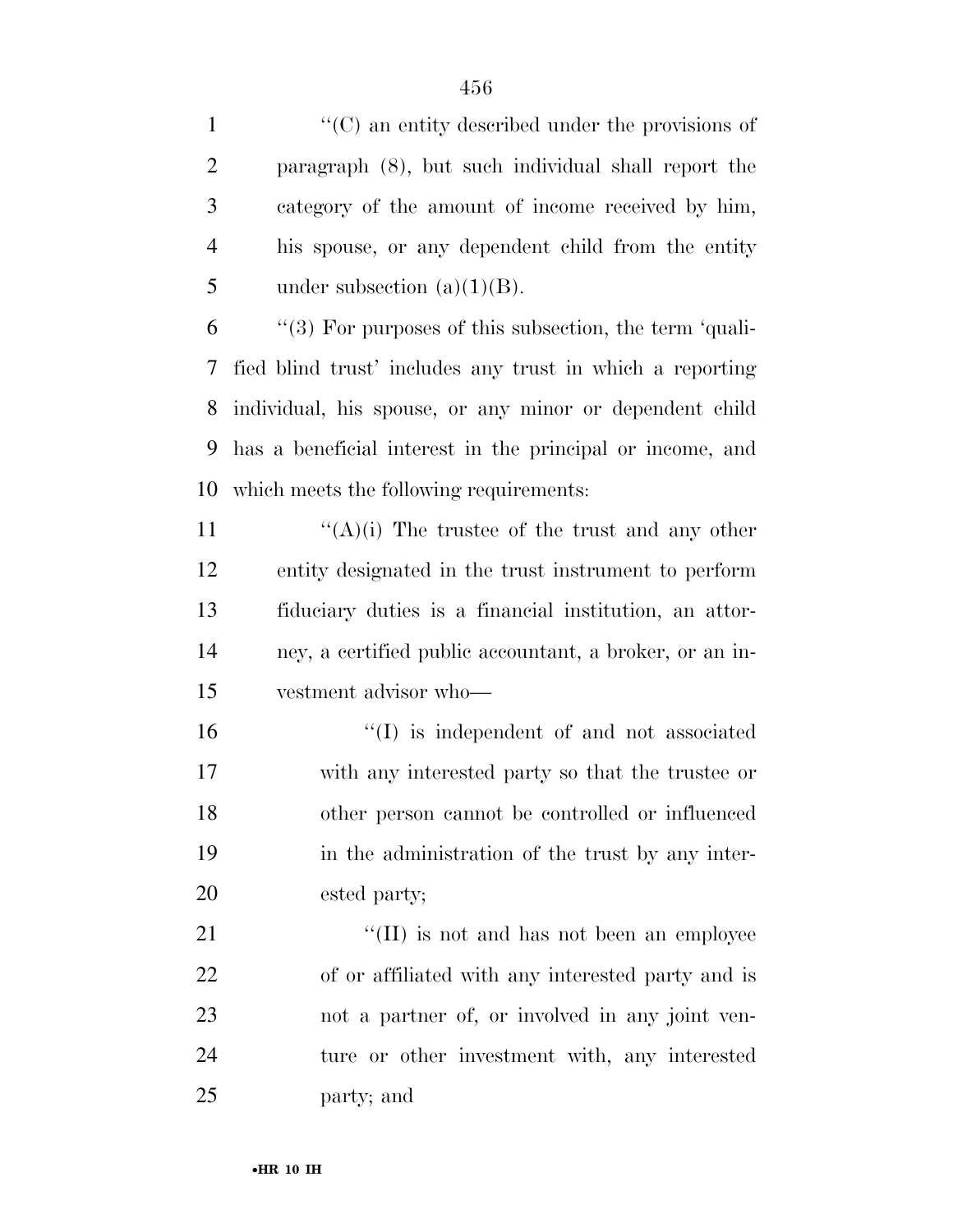| $\mathbf{1}$   | "(III) is not a relative of any interested                           |
|----------------|----------------------------------------------------------------------|
| $\overline{2}$ | party.                                                               |
| 3              | "(ii) Any officer or employee of a trustee or                        |
| $\overline{4}$ | other entity who is involved in the management or                    |
| 5              | control of the trust—                                                |
| 6              | $\lq\lq$ is independent of and not associated                        |
| 7              | with any interested party so that such officer or                    |
| 8              | employee cannot be controlled or influenced in                       |
| 9              | the administration of the trust by any inter-                        |
| 10             | ested party;                                                         |
| 11             | "(II) is not a partner of, or involved in any                        |
| 12             | joint venture or other investment with, any in-                      |
| 13             | terested party; and                                                  |
| 14             | "(III) is not a relative of any interested                           |
| 15             | party.                                                               |
| 16             | "(B) Any asset transferred to the trust by an                        |
| 17             | interested party is free of any restriction with re-                 |
| 18             | spect to its transfer or sale unless such restriction                |
| 19             | is expressly approved by the Office of Government                    |
| 20             | Ethics.                                                              |
| 21             | $\lq\lq$ <sup>c</sup> (C) The trust instrument which establishes the |
| 22             | trust provides that—                                                 |
| 23             | "(i) except to the extent provided in sub-                           |
| 24             | paragraph $(B)$ , the trustee in the exercise of his                 |
| 25             | authority and discretion to manage and control                       |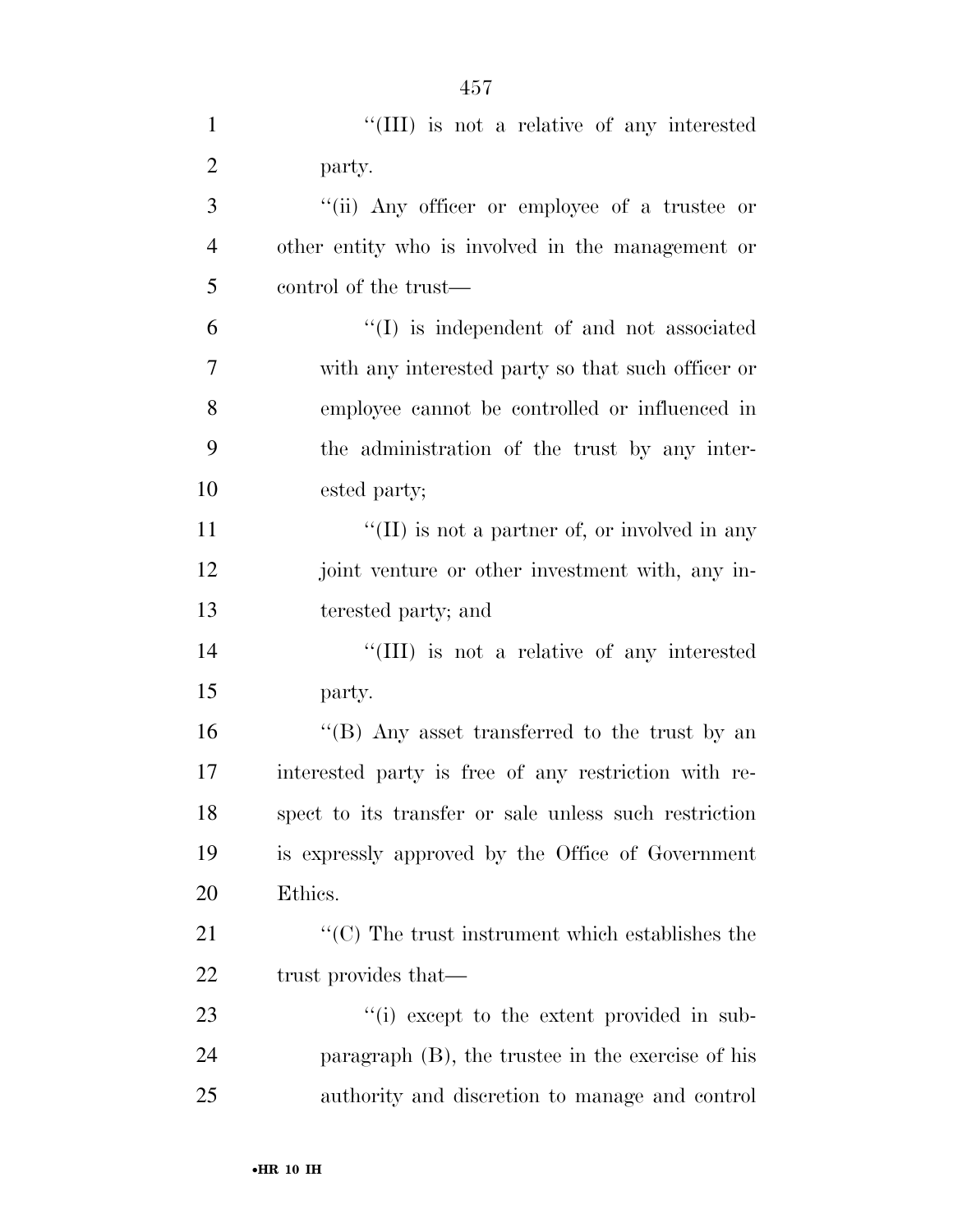| $\mathbf{1}$   | the assets of the trust shall not consult or no-   |
|----------------|----------------------------------------------------|
| $\overline{2}$ | tify any interested party;                         |
| 3              | "(ii) the trust shall not contain any asset        |
| $\overline{4}$ | the holding of which by an interested party is     |
| 5              | prohibited by any law or regulation;               |
| 6              | "(iii) the trustee shall promptly notify the       |
| 7              | reporting individual and the Office of Govern-     |
| 8              | ment Ethics when the holdings of any par-          |
| 9              | ticular asset transferred to the trust by any in-  |
| 10             | terested party are disposed of or when the value   |
| 11             | of such holding is less than $$1,000;$             |
| 12             | "(iv) the trust tax return shall be prepared       |
| 13             | by the trustee or his designee, and such return    |
| 14             | and any information relating thereto (other        |
| 15             | than the trust income summarized in appro-         |
| 16             | priate categories necessary to complete an inter-  |
| 17             | ested party's tax return), shall not be disclosed  |
| 18             | to any interested party;                           |
| 19             | $f'(v)$ an interested party shall not receive      |
| 20             | any report on the holdings and sources of in-      |
| 21             | come of the trust, except a report at the end of   |
| 22             | each calendar quarter with respect to the total    |
| 23             | cash value of the interest of the interested party |
| 24             | in the trust or the net income or loss of the      |
| 25             | trust or any reports necessary to enable the in-   |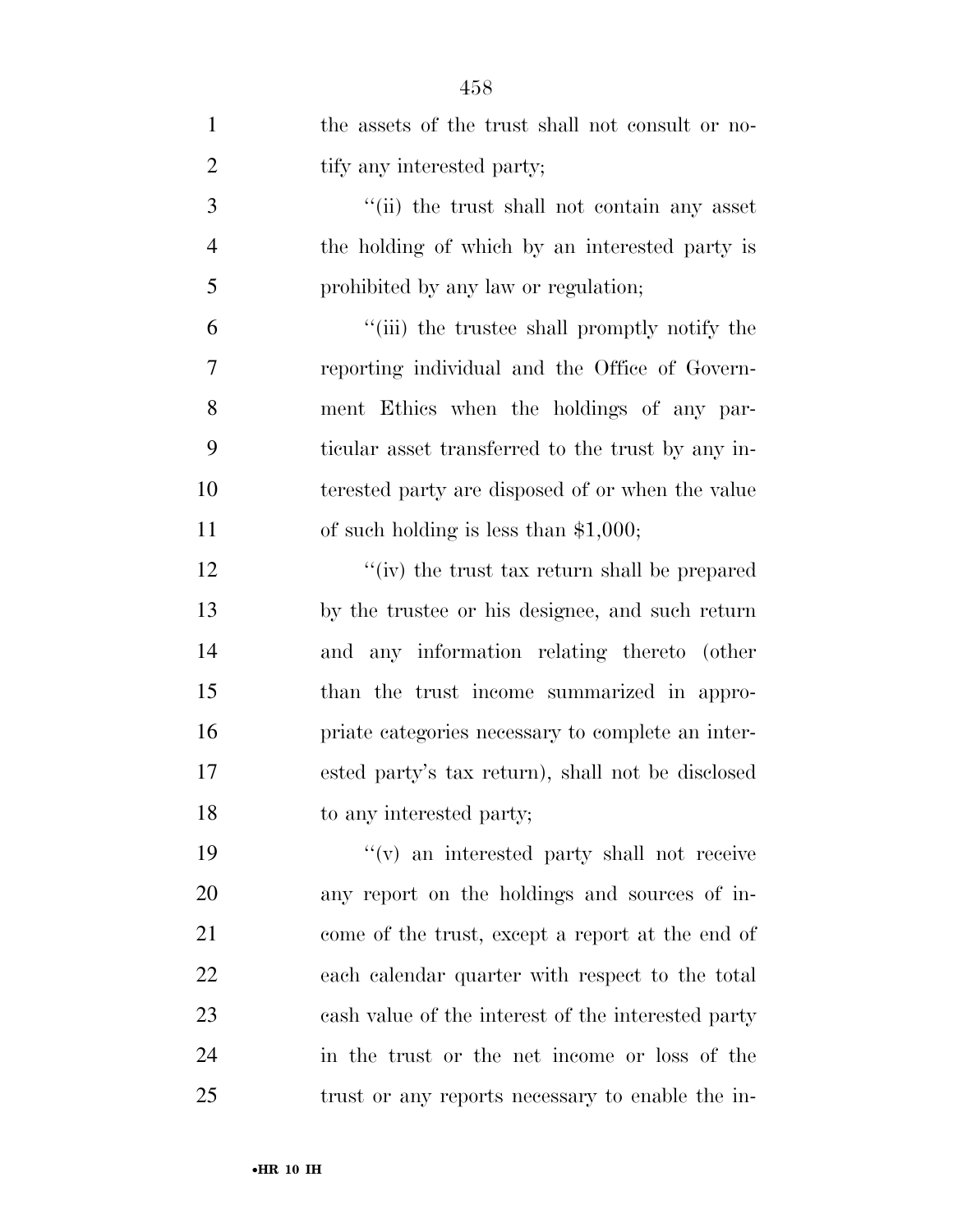terested party to complete an individual tax re-2 turn required by law or to provide the informa- tion required by subsection  $(a)(1)$  of this sec- tion, but such report shall not identify any asset or holding;

 ''(vi) except for communications which solely consist of requests for distributions of cash or other unspecified assets of the trust, there shall be no direct or indirect communica- tion between the trustee and an interested party with respect to the trust unless such com- munication is in writing and unless it relates only (I) to the general financial interest and needs of the interested party (including, but not limited to, an interest in maximizing income or long-term capital gain), (II) to the notification of the trustee of a law or regulation subse- quently applicable to the reporting individual which prohibits the interested party from hold- ing an asset, which notification directs that the asset not be held by the trust, or (III) to direc- tions to the trustee to sell all of an asset ini- tially placed in the trust by an interested party which in the determination of the reporting in-dividual creates a conflict of interest or the ap-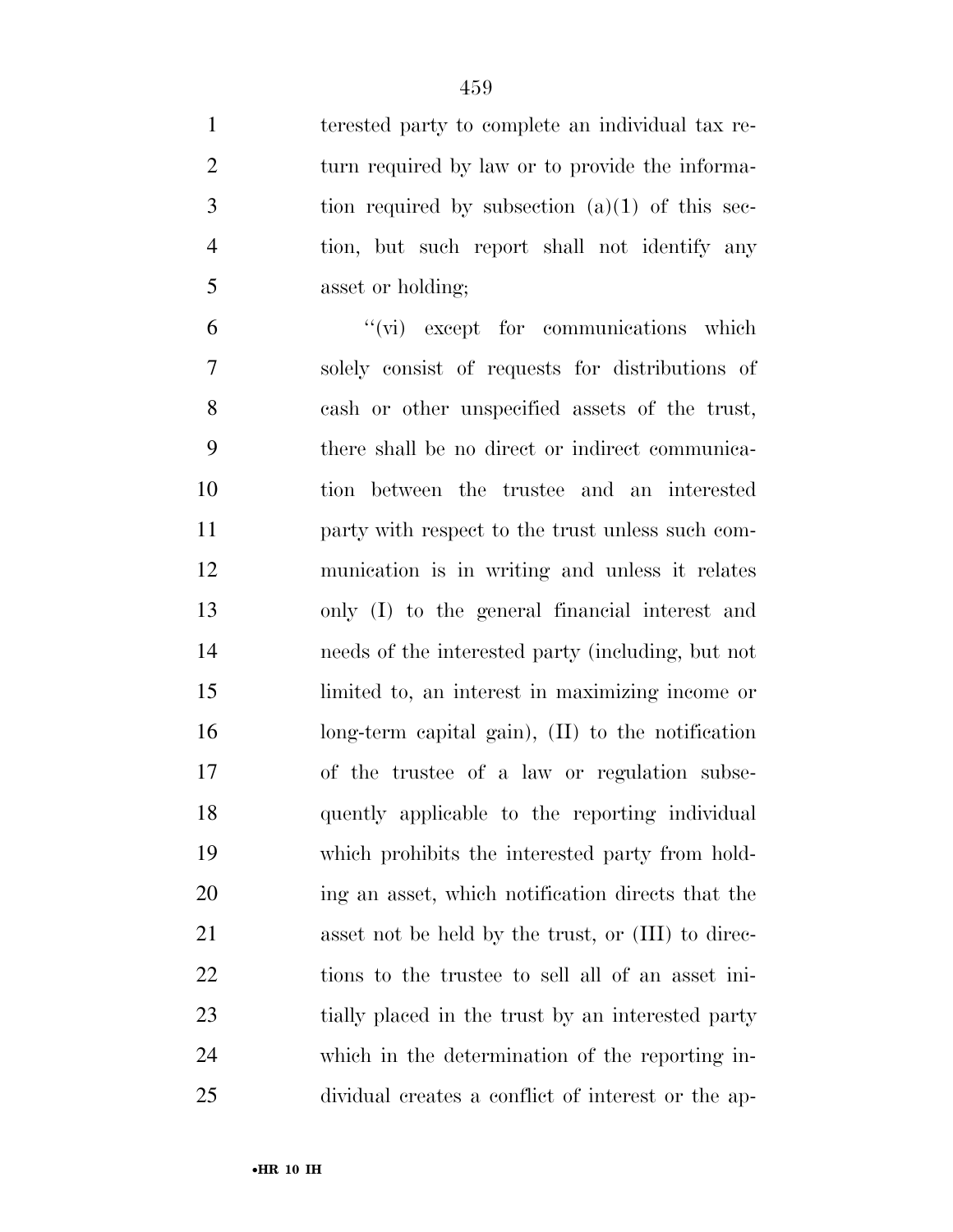pearance thereof due to the subsequent assump- tion of duties by the reporting individual (but nothing herein shall require any such direction); and ''(vii) the interested parties shall make no effort to obtain information with respect to the holdings of the trust, including obtaining a copy of any trust tax return filed or any information relating thereto except as otherwise provided in this subsection. 11 ''(D) The proposed trust instrument and the proposed trustee is approved by the Office of Gov- ernment Ethics. 14 "(E) For purposes of this subsection, 'inter- ested party' means a reporting individual, his spouse, and any minor or dependent child; 'broker' 17 has the meaning set forth in section  $3(a)(4)$  of the Securities and Exchange Act of 1934 (15 U.S.C.  $78c(a)(4)$ ; and 'investment adviser' includes any in- vestment adviser who, as determined under regula- tions prescribed by the supervising ethics office, is generally involved in his role as such an adviser in the management or control of trusts.

24  $\frac{1}{2}$  (4)(A) An asset placed in a trust by an interested party shall be considered a financial interest of the report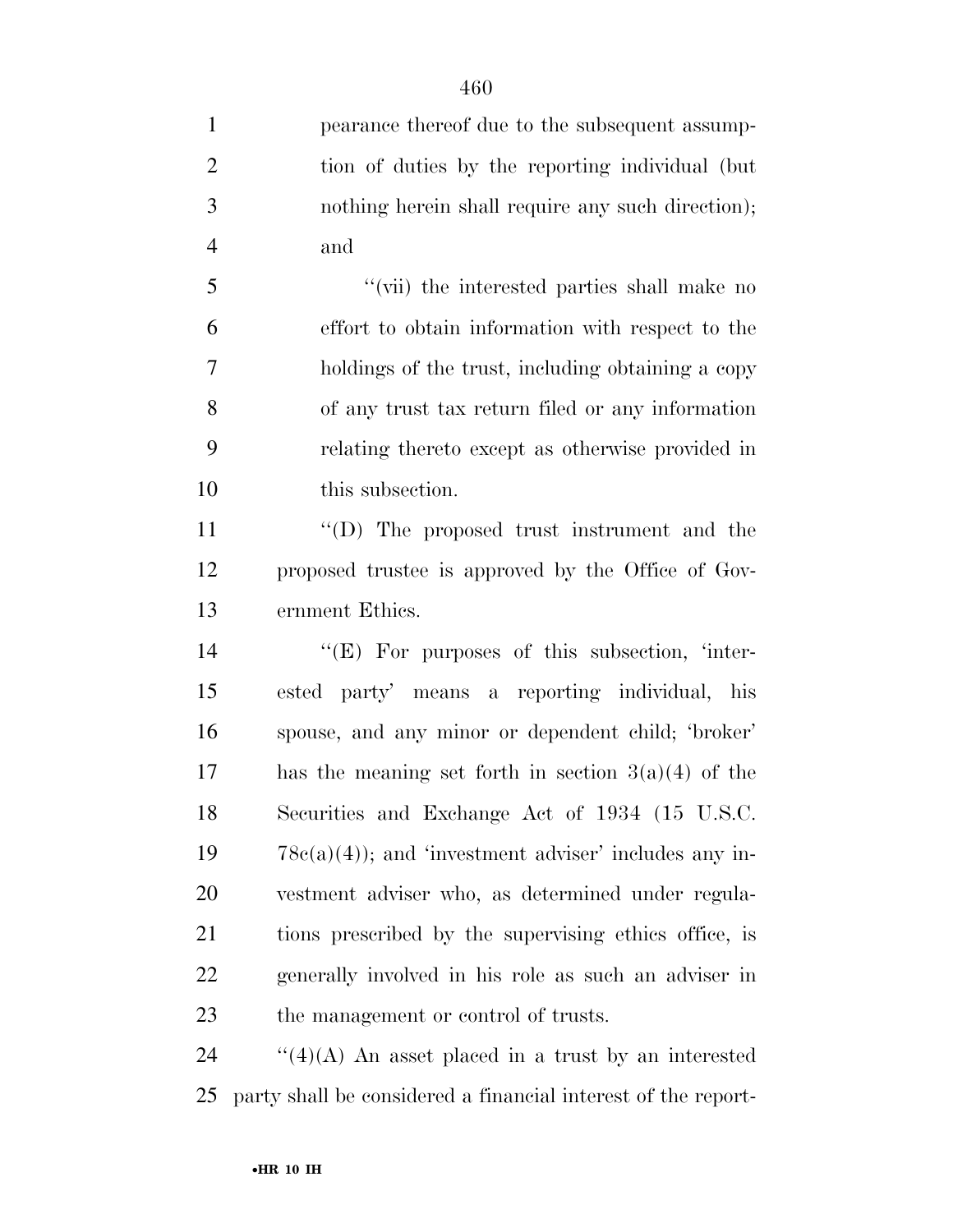ing individual, for the purposes of any applicable conflict of interest statutes, regulations, or rules of the Federal Government (including section 208 of title 18, United States Code), until such time as the reporting individual is notified by the trustee that such asset has been disposed of, or has a value of less than \$1,000.

 $\langle$  "(B)(i) The provisions of subparagraph (A) shall not apply with respect to a trust created for the benefit of a reporting individual, or the spouse, dependent child, or minor child of such a person, if the Office of Government Ethics finds that—

 ''(I) the assets placed in the trust consist of a well-diversified portfolio of readily marketable securi-ties;

 ''(II) none of the assets consist of securities of entities having substantial activities in the area of the reporting individual's primary area of responsi-bility;

19 ''(III) the trust instrument prohibits the trust- ee, notwithstanding the provisions of paragraph (3)(C) (iii) and (iv), from making public or inform-22 ing any interested party of the sale of any securities;  $\frac{1}{2}$  (IV) the trustee is given power of attorney, notwithstanding the provisions of paragraph (3)(C)(v), to prepare on behalf of any interested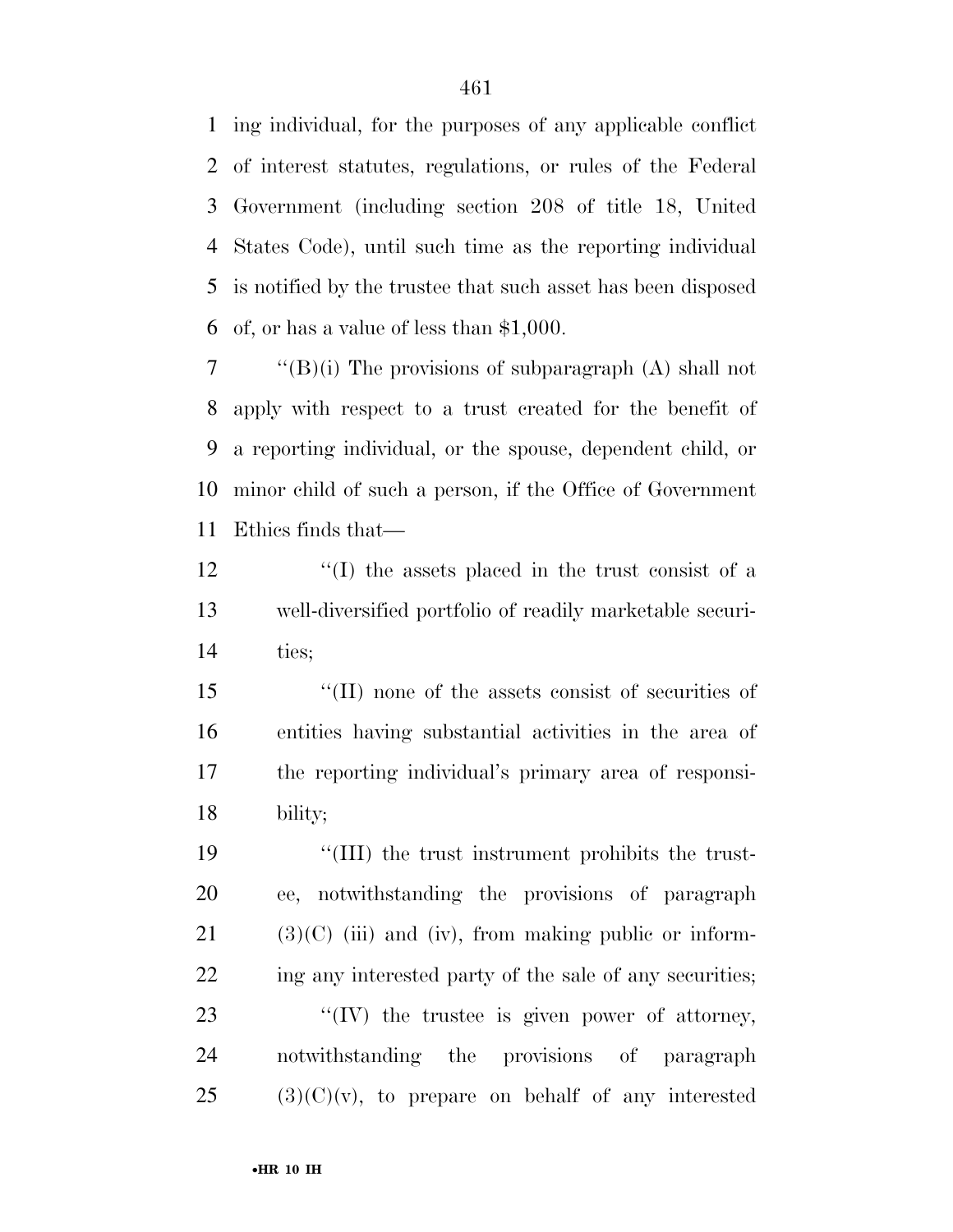party the personal income tax returns and similar returns which may contain information relating to the trust; and

 $\langle V \rangle$  except as otherwise provided in this para- graph, the trust instrument provides (or in the case of a trust which by its terms does not permit amend- ment, the trustee, the reporting individual, and any other interested party agree in writing) that the trust shall be administered in accordance with the requirements of this subsection and the trustee of such trust meets the requirements of paragraph 12  $(3)(A)$ .

 ''(ii) In any instance covered by subparagraph (B) in which the reporting individual is an individual whose nomination is being considered by a congressional com- mittee, the reporting individual shall inform the congres- sional committee considering his nomination before or dur- ing the period of such individual's confirmation hearing of his intention to comply with this paragraph.

 ''(5)(A) The reporting individual shall, within 30 days after a qualified blind trust is approved by the Office of Government Ethics, file with such office a copy of—  $\frac{1}{2}$  (i) the executed trust instrument of such trust (other than those provisions which relate to the tes-tamentary disposition of the trust assets), and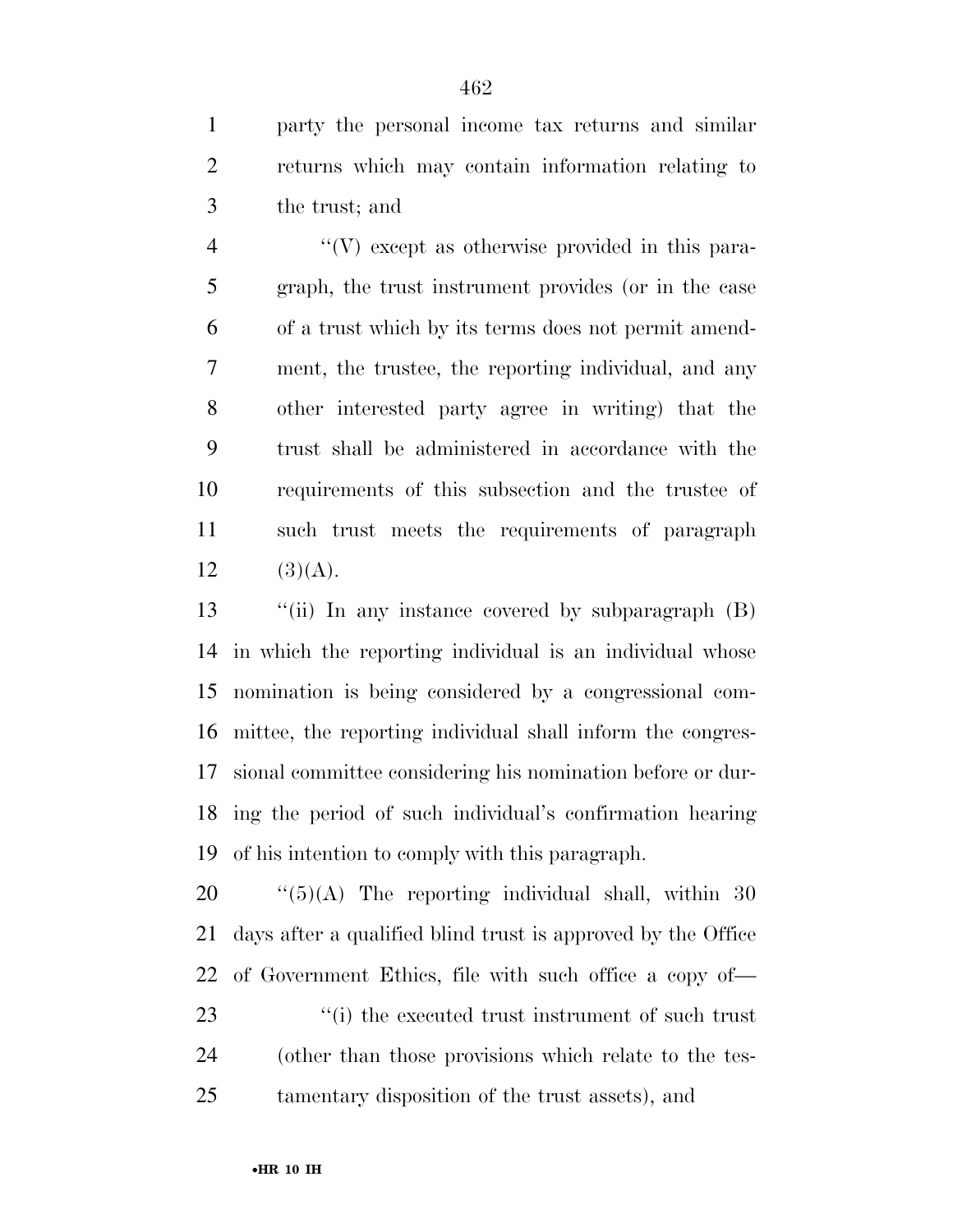1 ''(ii) a list of the assets which were transferred to such trust, including the category of value of each asset as determined under subsection (d).

 This subparagraph shall not apply with respect to a trust meeting the requirements for being considered a qualified blind trust under paragraph (7).

 ''(B) The reporting individual shall, within 30 days of transferring an asset (other than cash) to a previously established qualified blind trust, notify the Office of Gov- ernment Ethics of the identity of each such asset and the category of value of each asset as determined under sub-section (d) of this section.

 ''(C) Within 30 days of the dissolution of a qualified blind trust, a reporting individual shall notify the Office of Government Ethics of such dissolution.

 ''(D) Documents filed under subparagraphs (A), (B), and (C) and the lists provided by the trustee of assets placed in the trust by an interested party which have been sold shall be made available to the public in the same man- ner as a report is made available under section 305 and the provisions of that section shall apply with respect to such documents and lists.

23 ""(E) A copy of each written communication with re-24 spect to the trust under paragraph  $(3)(C)(vi)$  shall be filed by the person initiating the communication with the Office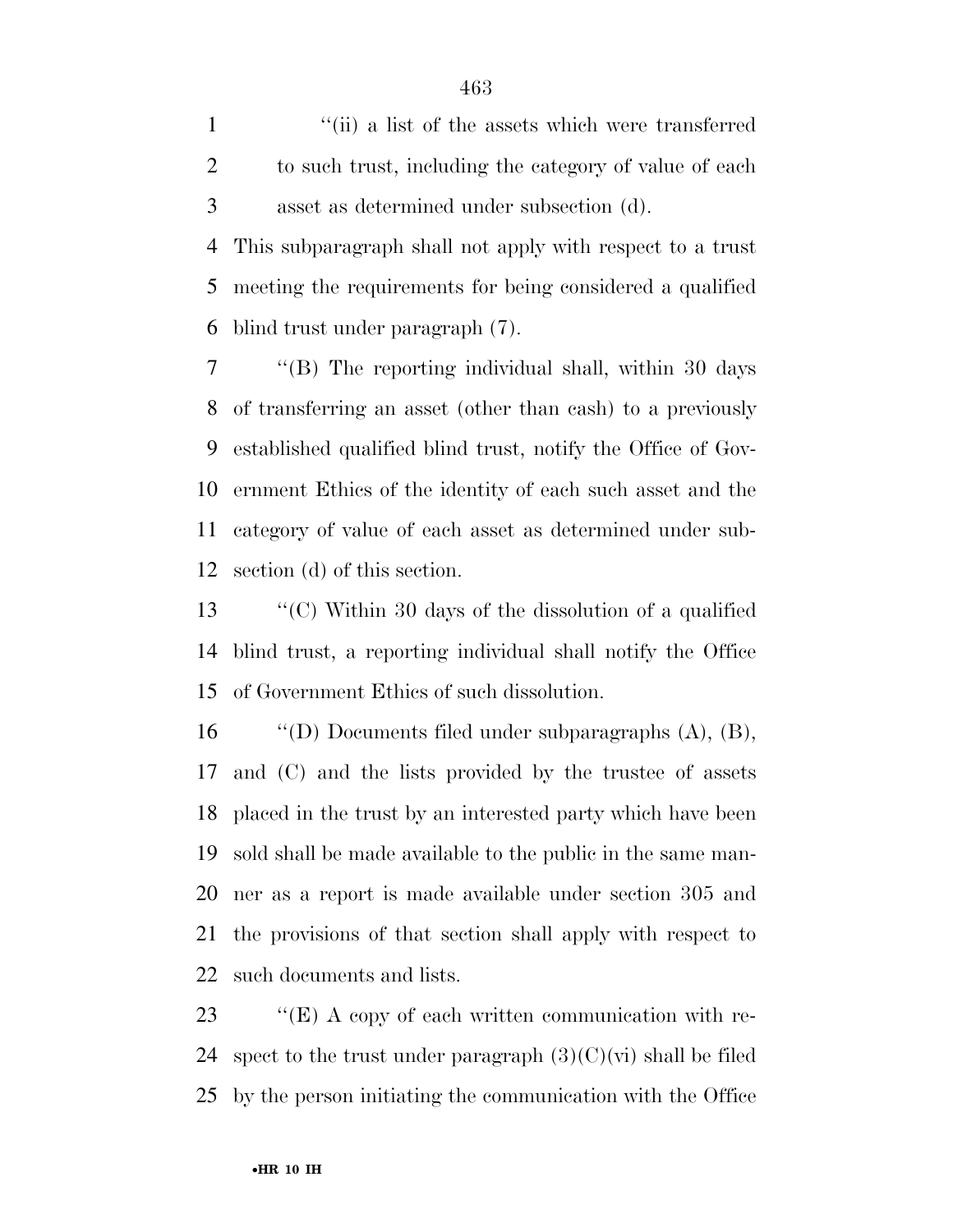of Government Ethics within 5 days of the date of the communication.

 ''(6)(A) A trustee of a qualified blind trust shall not knowingly and willfully, or negligently, (i) disclose any in- formation to an interested party with respect to such trust that may not be disclosed under paragraph (3); (ii) ac- quire any holding the ownership of which is prohibited by the trust instrument; (iii) solicit advice from any inter- ested party with respect to such trust, which solicitation is prohibited by paragraph (3) or the trust agreement; or (iv) fail to file any document required by this subsection.

 ''(B) A reporting individual shall not knowingly and willfully, or negligently, (i) solicit or receive any informa- tion with respect to a qualified blind trust of which he is an interested party that may not be disclosed under 16 paragraph  $(3)(C)$  or (ii) fail to file any document required by this subsection.

 ''(C)(i) The Attorney General may bring a civil action in any appropriate United States district court against any individual who knowingly and willfully violates the provisions of subparagraph (A) or (B). The court in which such action is brought may assess against such individual a civil penalty in any amount not to exceed \$10,000.

 ''(ii) The Attorney General may bring a civil action in any appropriate United States district court against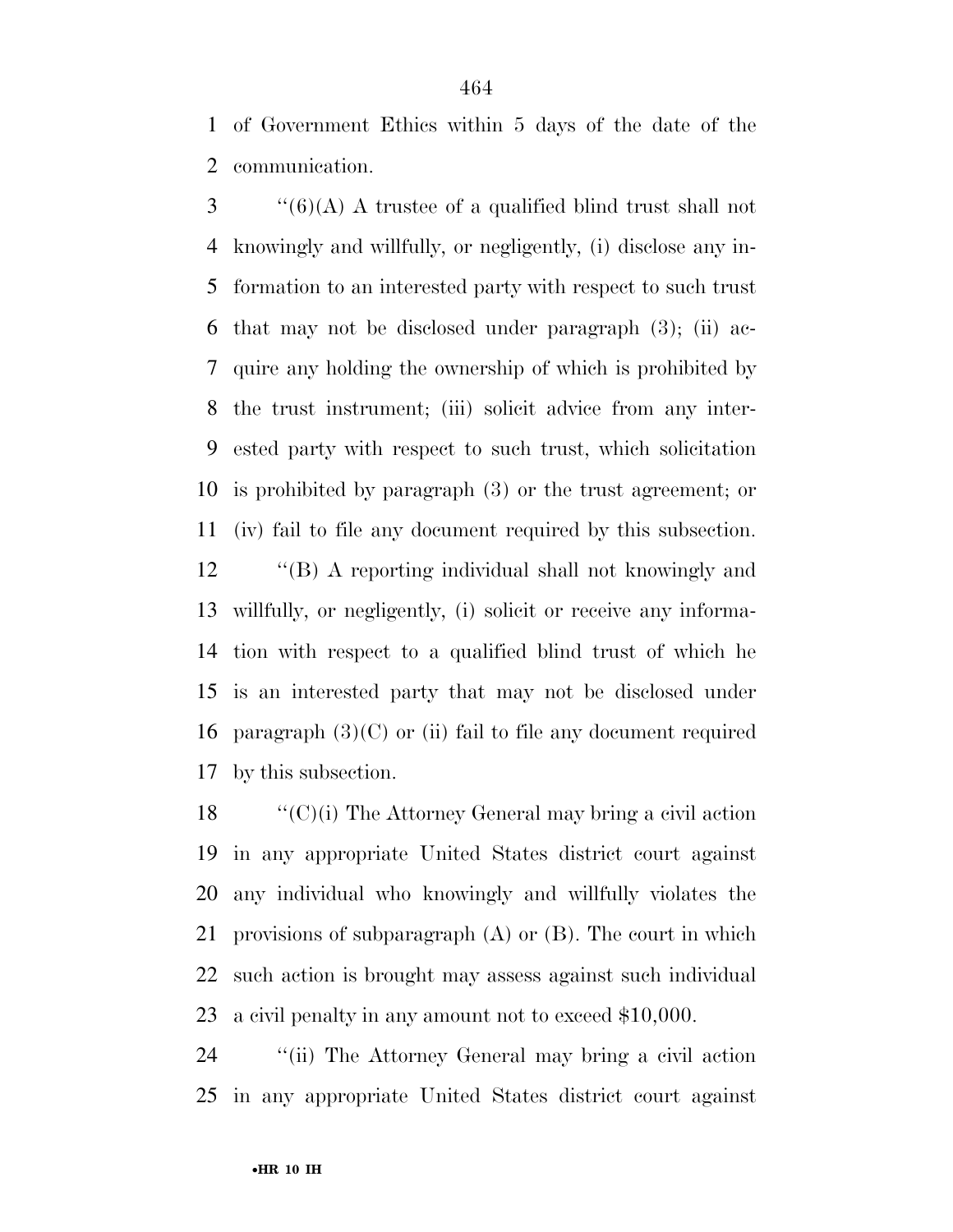any individual who negligently violates the provisions of subparagraph (A) or (B). The court in which such action is brought may assess against such individual a civil pen-alty in any amount not to exceed \$5,000.

 ''(7) Any trust may be considered to be a qualified blind trust if—

 $\langle (A)$  the trust instrument is amended to comply with the requirements of paragraph (3) or, in the case of a trust instrument which does not by its terms permit amendment, the trustee, the reporting individual, and any other interested party agree in writing that the trust shall be administered in ac- cordance with the requirements of this subsection and the trustee of such trust meets the requirements 15 of paragraph  $(3)(A)$ ; except that in the case of any interested party who is a dependent child, a parent or guardian of such child may execute the agreement referred to in this subparagraph;

 ''(B) a copy of the trust instrument (except tes- tamentary provisions) and a copy of the agreement referred to in subparagraph (A), and a list of the as- sets held by the trust at the time of approval by the Office of Government Ethics, including the category of value of each asset as determined under sub-section (d), are filed with such office and made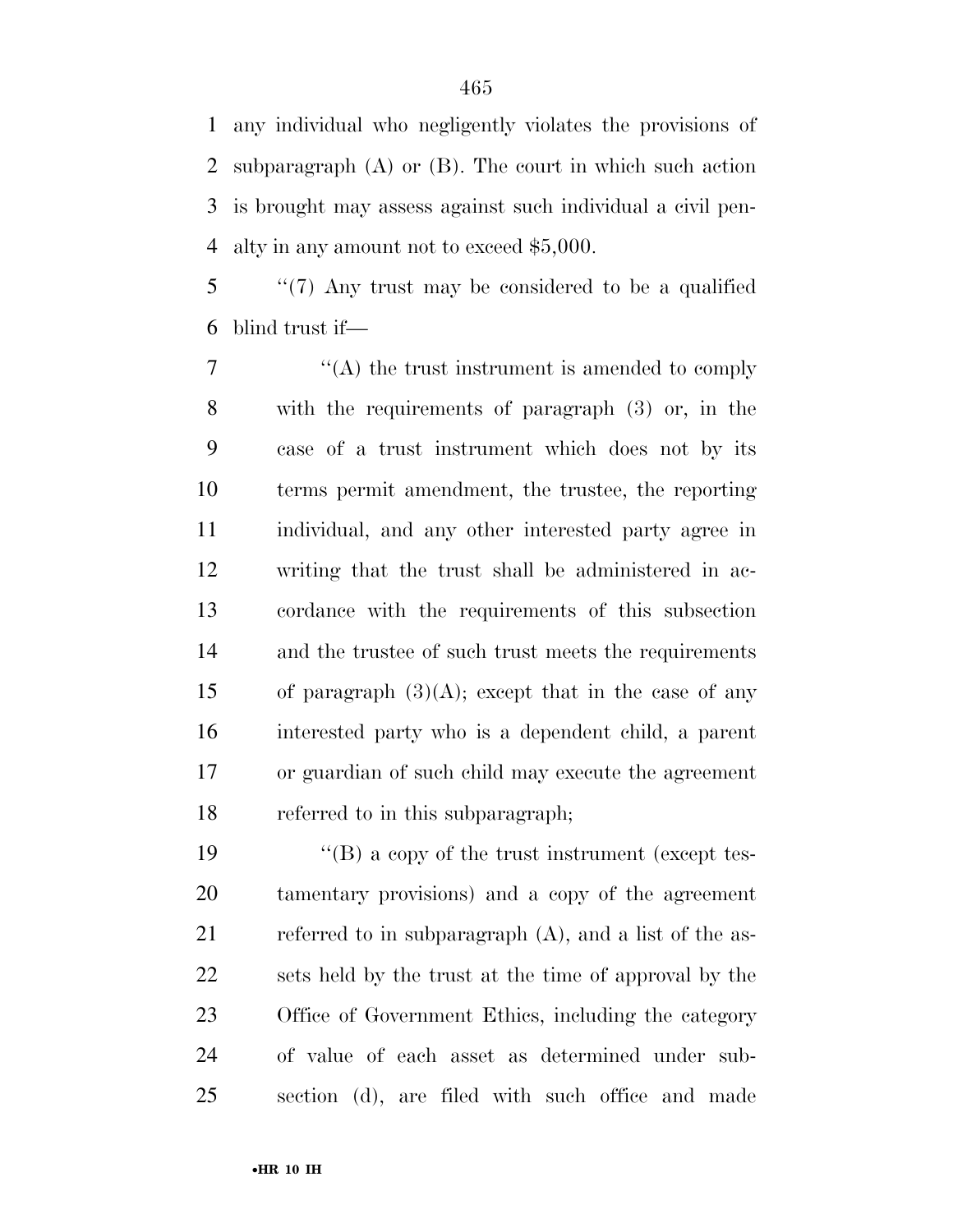available to the public as provided under paragraph  $(5)(D)$ ; and ''(C) the Director of the Office of Government Ethics determines that approval of the trust ar- rangement as a qualified blind trust is in the par- ticular case appropriate to assure compliance with applicable laws and regulations. ''(8) A reporting individual shall not be required to report the financial interests held by a widely held invest- ment fund (whether such fund is a mutual fund, regulated investment company, pension or deferred compensation plan, or other investment fund), if—  $\frac{1}{2}$   $\frac{1}{2}$   $\frac{1}{2}$   $\frac{1}{2}$  the fund is publicly traded; or 14 ''(ii) the assets of the fund are widely diversi- fied; and ''(B) the reporting individual neither exercises control over nor has the ability to exercise control over the financial interests held by the fund.  $\frac{1}{9}$  (9)(A)(i) A reporting individual described in sub- section (a) or (b) of section 301 shall not be required to report the holdings or sources of income of any trust or investment fund where—

23  $\frac{1}{2}$  (I) reporting would result in the disclosure of assets or sources of income of another person whose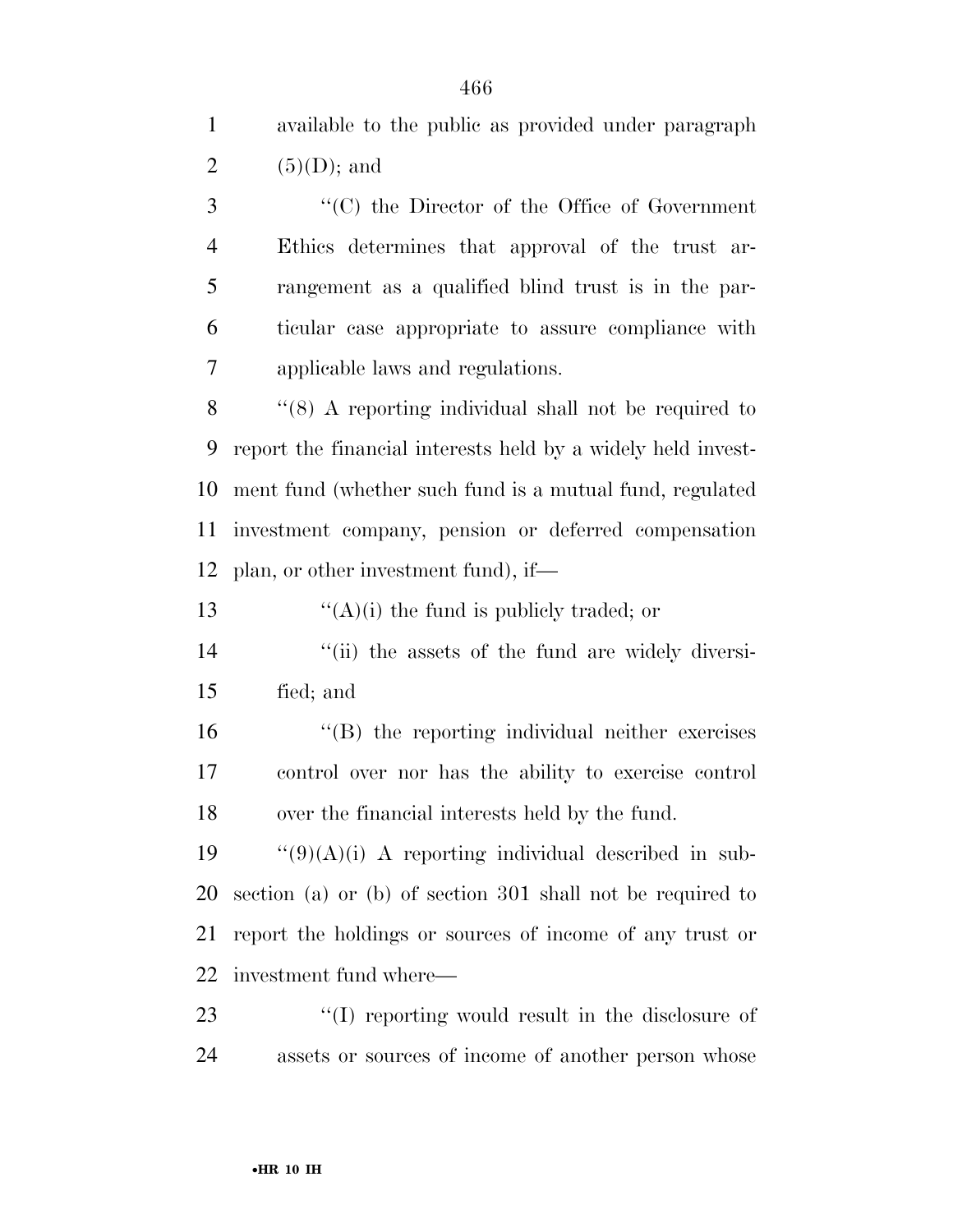| $\mathbf{1}$   | interests are not required to be reported by the re-         |
|----------------|--------------------------------------------------------------|
| $\overline{2}$ | porting individual under this title;                         |
| 3              | "(II) the disclosure of such assets and sources              |
| $\overline{4}$ | of income is prohibited by contract or the assets and        |
| 5              | sources of income are not otherwise publicly avail-          |
| 6              | able; and                                                    |
| 7              | "(III) the reporting individual has executed a               |
| 8              | written ethics agreement which contains a general            |
| 9              | description of the trust or investment fund and a            |
| 10             | commitment to divest the interest in the trust or in-        |
| 11             | vestment fund not later than 90 days after the date          |
| 12             | of the agreement.                                            |
| 13             | "(ii) An agreement described under clause $(i)(III)$         |
| 14             | shall be attached to the public financial disclosure which   |
| 15             | would otherwise include a listing of the holdings or sources |
| 16             | of income from this trust or investment fund.                |
| 17             | " $(B)(i)$ The provisions of subparagraph $(A)$ shall        |
| 18             | apply to an individual described in subsection (c) or (d)    |
| 19             | of section $301$ if—                                         |
| 20             | $\lq\lq$ (I) the interest in the trust or investment fund    |
| 21             | is acquired involuntarily during the period to be cov-       |
| 22             | ered by the report, such as through marriage or in-          |
| 23             | heritance, and                                               |
| 24             | "(II) for an individual described in subsection              |
| 25             | (c), the individual executes a written ethics agree-         |
|                |                                                              |

•**HR 10 IH**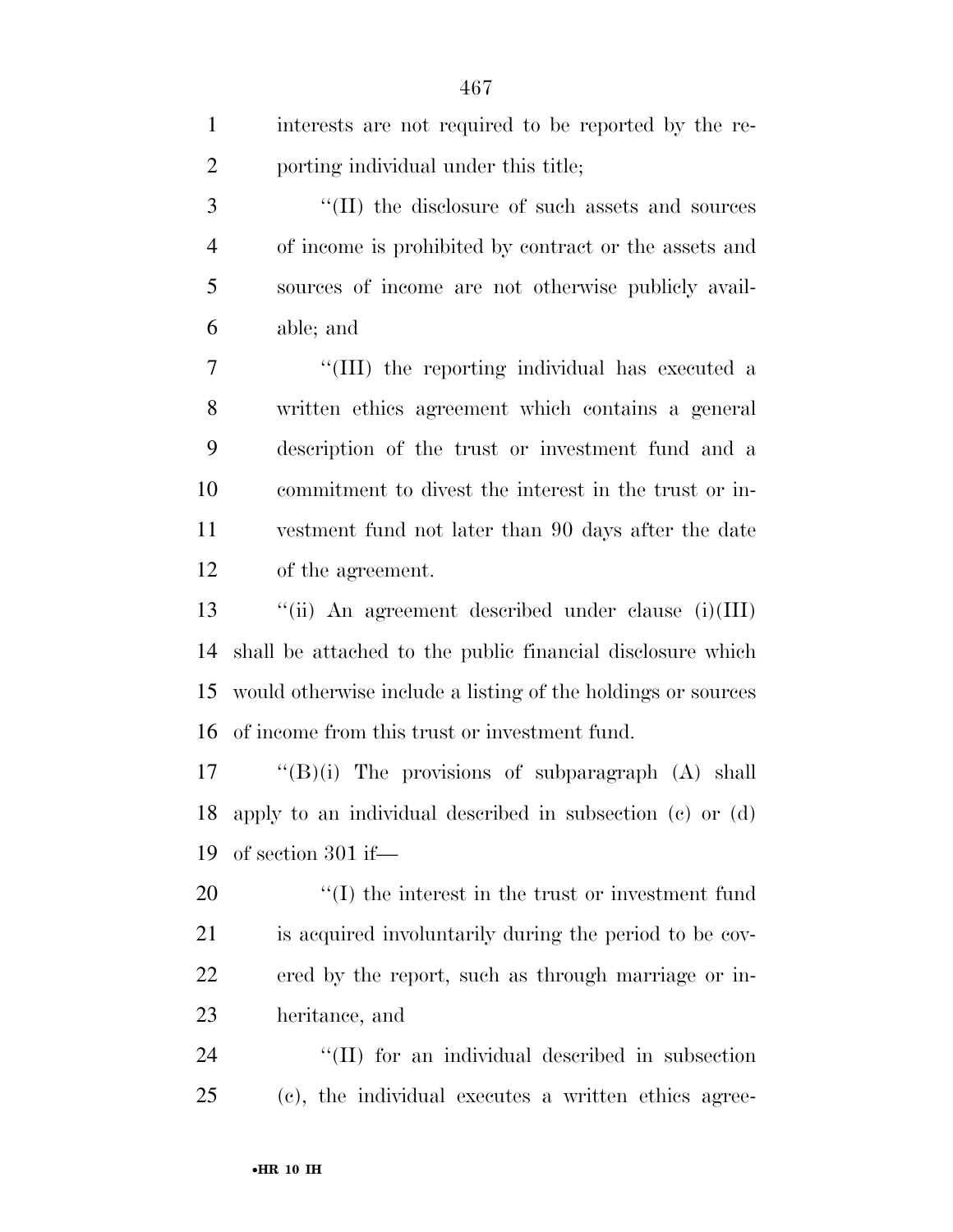ment containing a commitment to divest the interest no later than 90 days after the date on which the report is due.

 ''(ii) An agreement described under clause (i)(II) shall be attached to the public financial disclosure which would otherwise include a listing of the holdings or sources of income from this trust or investment fund.

 ''(iii) Failure to divest within the time specified or after an extension granted by the Director of the Office of Government Ethics for good cause shown shall result in an immediate requirement to report as specified in paragraph (1).

 ''(g) Political campaign funds, including campaign re- ceipts and expenditures, need not be included in any re-port filed pursuant to this title.

 $\qquad$  "(h) A report filed pursuant to subsection (a), (c), or (d) of section 301 need not contain the information de- scribed in subparagraphs (A), (B), and (C) of subsection (a)(2) with respect to gifts and reimbursements received in a period when the reporting individual was not an offi-cer or employee of the Federal Government.

 ''(i) A reporting individual shall not be required under this title to report—

24  $\frac{1}{2}$  (1) financial interests in or income derived from—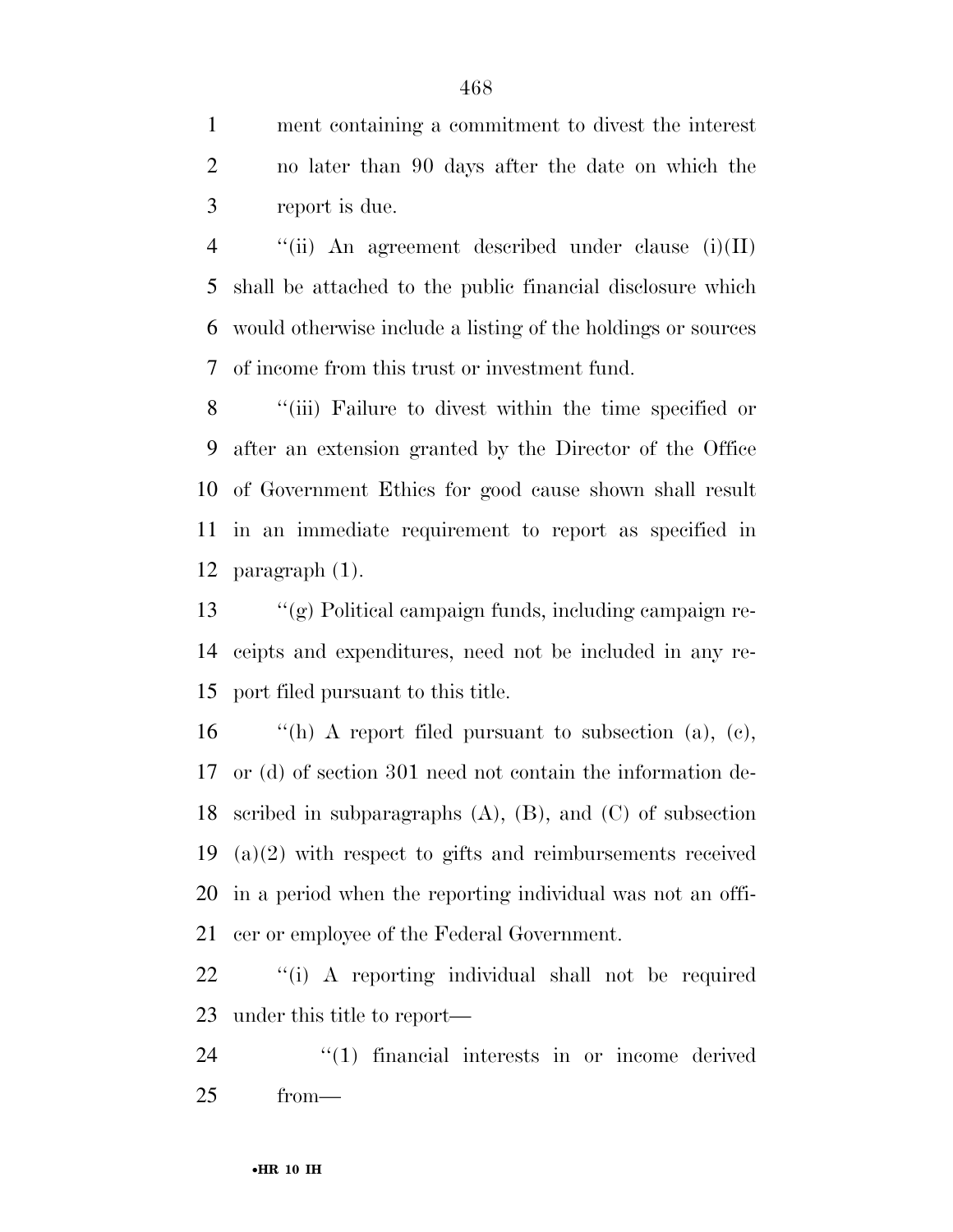| $\mathbf{1}$   | "(A) any retirement system under title $5$ ,                    |
|----------------|-----------------------------------------------------------------|
| $\overline{2}$ | United States Code (including the Thrift Sav-                   |
| 3              | ings Plan under subchapter III of chapter 84 of                 |
| $\overline{4}$ | such title); or                                                 |
| 5              | "(B) any other retirement system main-                          |
| 6              | tained by the United States for officers or em-                 |
| 7              | ployees of the United States, including the                     |
| 8              | President, or for members of the uniformed                      |
| 9              | services; or                                                    |
| 10             | $\lq(2)$ benefits received under the Social Security            |
| 11             | Act $(42 \text{ U.S.C. } 301 \text{ et seq.}).$                 |
| 12             | $\lq\lq(j)(1)$ Every month, each designated agency ethics       |
| 13             | officer shall submit to the Office of Government Ethics         |
| 14             | notification of any waiver of criminal conflict of interest     |
| 15             | laws granted to any individual in the preceding month           |
| 16             | with respect to a filing under this title that is not confiden- |
| 17             | tial.                                                           |
| 18             | $\lq(2)$ Every month, the Office of Government Ethics           |
| 19             | shall make publicly available on the Internet—                  |
| 20             | "(A) all notifications of waivers submitted                     |
| 21             | under paragraph (1) in the preceding month; and                 |
| 22             | "(B) notification of all waivers granted by the                 |
| 23             | Office of Government Ethics in the preceding                    |
| 24             | month.                                                          |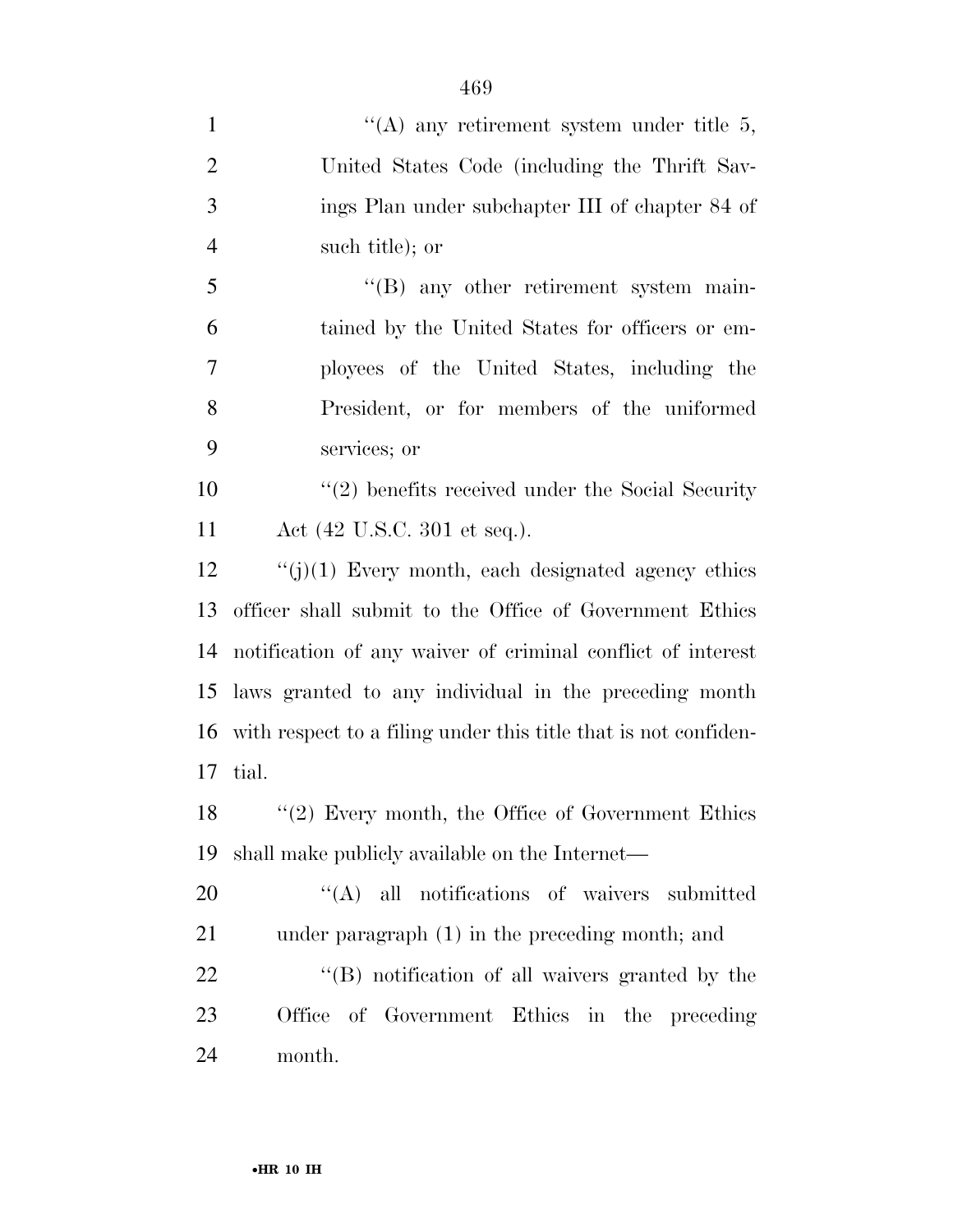''(k) A full copy of any waiver of criminal conflict of interest laws granted shall be included with any filing required under this title with respect to the year in which the waiver is granted.

 ''(l) The Office of Government Ethics shall provide upon request any waiver on file for which notice has been published.

#### **''SEC. 303. FILING OF REPORTS.**

 ''(a) Except as otherwise provided in this section, the reports required under this title shall be filed by the re- porting individual with the designated agency ethics offi- cial at the agency by which he is employed (or in the case of an individual described in section 301(d), was em- ployed) or in which he will serve. The date any report is received (and the date of receipt of any supplemental re-port) shall be noted on such report by such official.

 ''(b) Reports required to be filed under this title by the Director of the Office of Government Ethics shall be filed in the Office of Government Ethics and, immediately after being filed, shall be made available to the public in accordance with this title.

22  $\cdot$  "(c) Reports required of members of the uniformed services shall be filed with the Secretary concerned.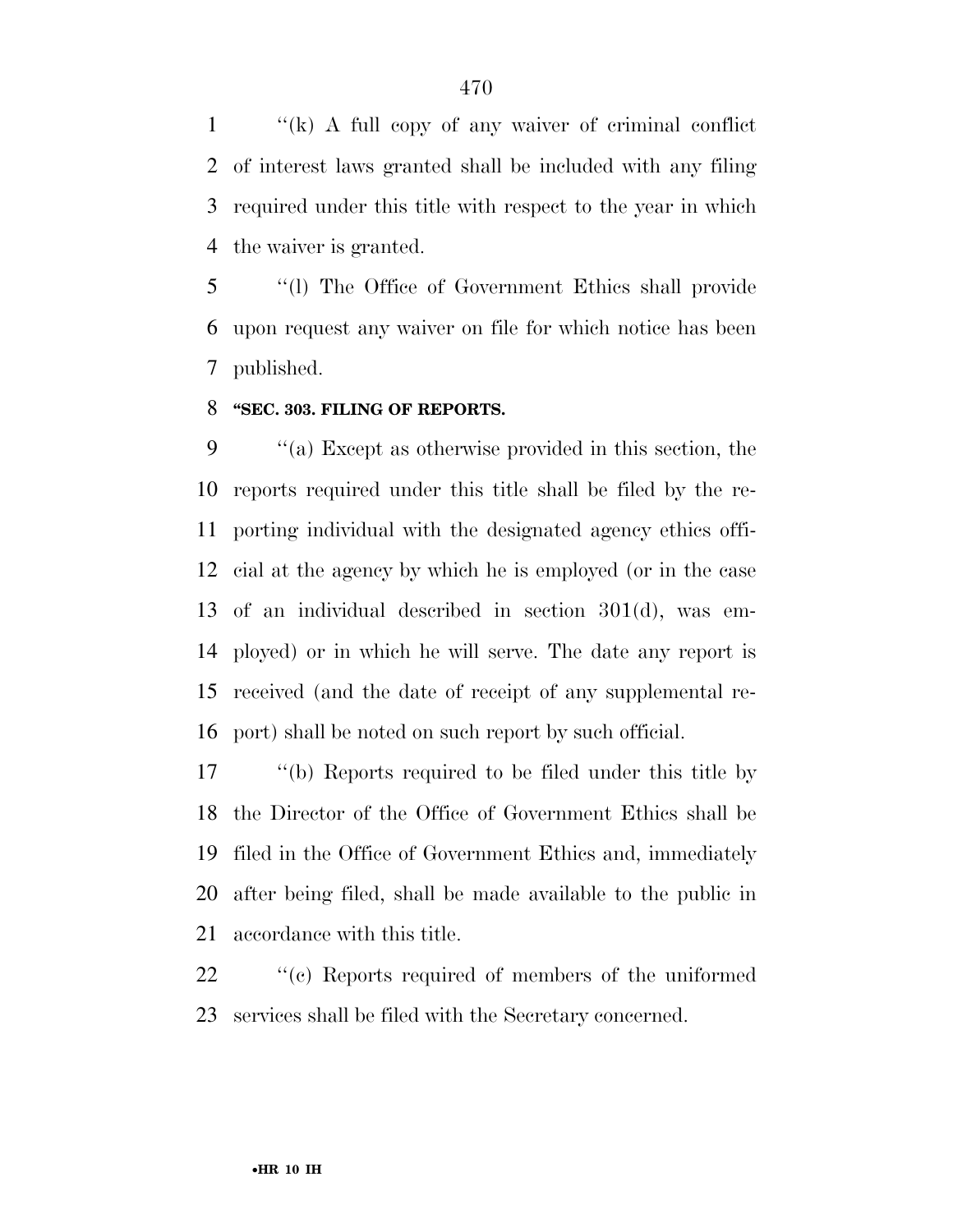''(d) The Office of Government Ethics shall develop and make available forms for reporting the information required by this title.

#### **''SEC. 304. FAILURE TO FILE OR FILING FALSE REPORTS.**

 ''(a) The Attorney General may bring a civil action in any appropriate United States district court against any individual who knowingly and willfully falsifies or who knowingly and willfully fails to file or report any informa- tion that such individual is required to report pursuant to section 302. The court in which such action is brought may assess against such individual a civil penalty in any amount, not to exceed \$10,000.

 ''(b) The head of each agency, each Secretary con- cerned, or the Director of the Office of Government Eth- ics, as the case may be, shall refer to the Attorney General the name of any individual which such official has reason- able cause to believe has willfully failed to file a report or has willfully falsified or willfully failed to file informa-tion required to be reported.

 $\cdot$  "(c) The President, the Vice President, the Secretary concerned, or the head of each agency may take any ap- propriate personnel or other action in accordance with ap- plicable law or regulation against any individual failing to file a report or falsifying or failing to report information required to be reported.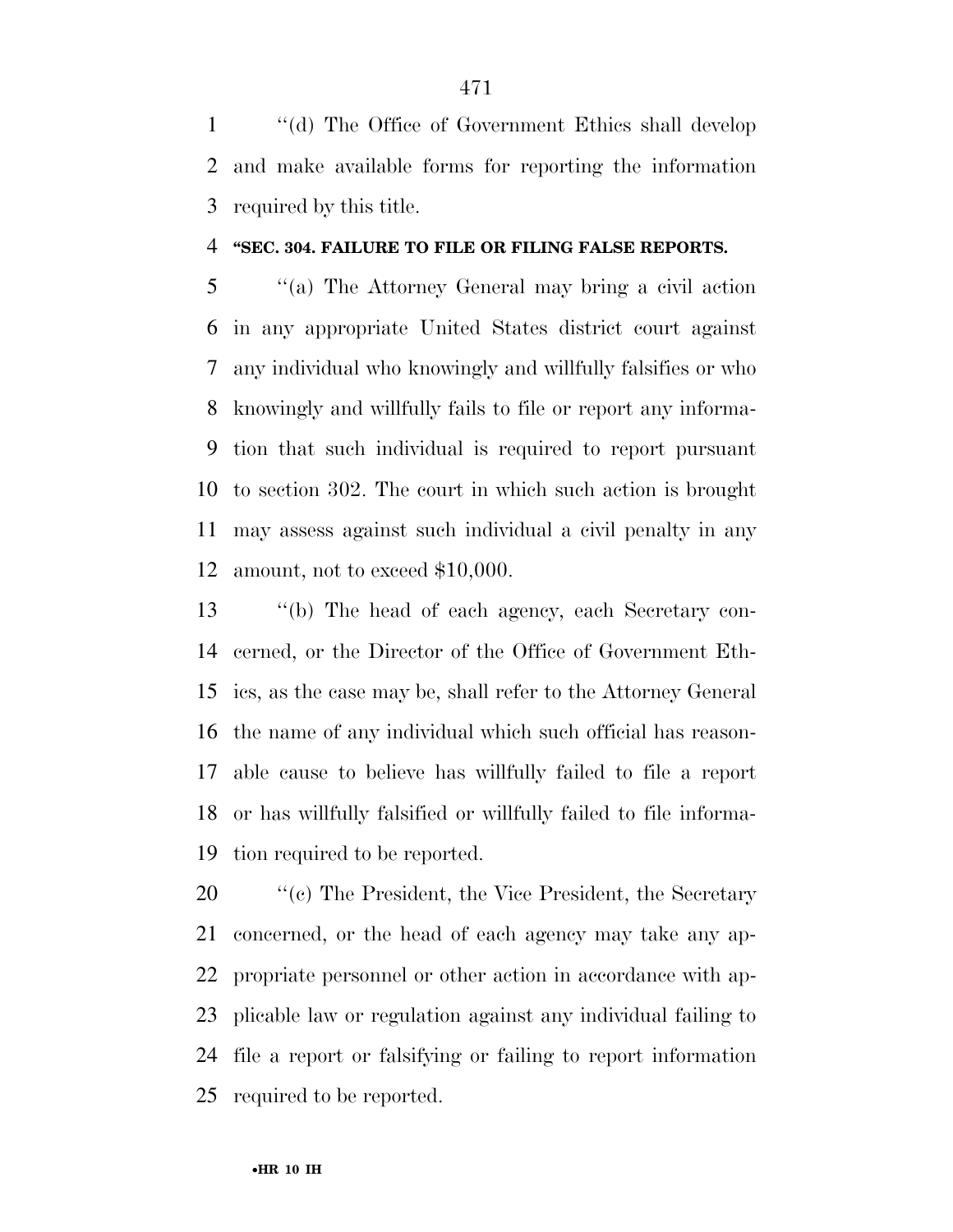1  $\langle d \rangle$ (1) Any individual who files a report required to be filed under this title more than 30 days after the later of—

 ''(A) the date such report is required to be filed pursuant to the provisions of this title and the rules and regulations promulgated thereunder; or

 ''(B) if a filing extension is granted to such in-8 dividual under section  $301(g)$ , the last day of the fil- ing extension period, shall, at the direction of and pursuant to regulations issued by the Office of Gov- ernment Ethics, pay a filing fee of \$500. All such fees shall be deposited in the miscellaneous receipts of the Treasury. The authority under this paragraph to direct the payment of a filing fee may be dele- gated by the Office of Government Ethics to other agencies in the executive branch.

 ''(2) The Office of Government Ethics may waive the filing fee under this subsection for good cause shown.

**''SEC. 305. CUSTODY OF AND PUBLIC ACCESS TO REPORTS.** 

 ''Any report filed with or transmitted to an agency or the Office of Government Ethics pursuant to this title shall be retained by such agency or Office, as the case may be, for a period of 6 years after receipt of the report. After such 6-year period the report shall be destroyed un-less needed in an ongoing investigation, except that in the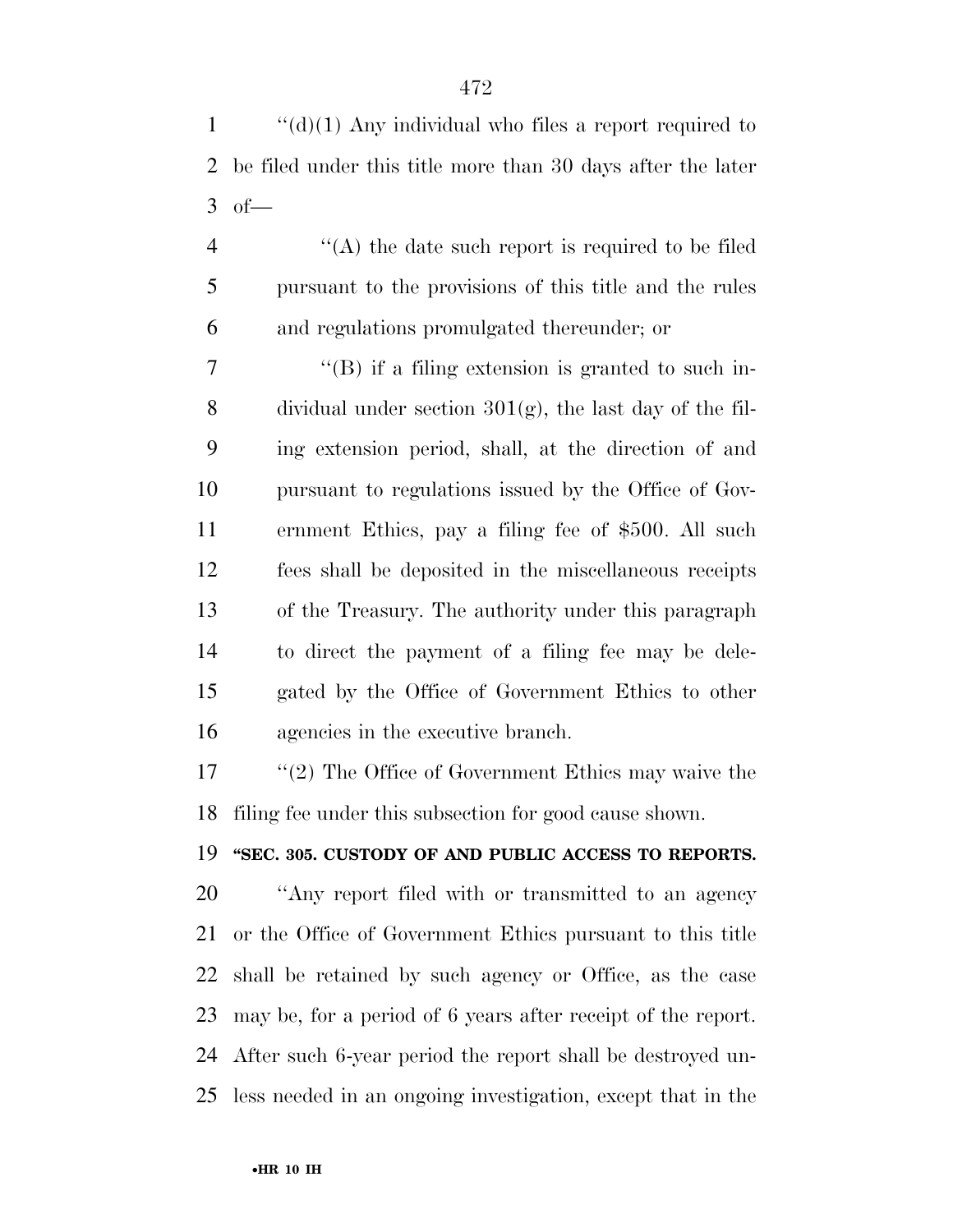case of an individual who filed the report pursuant to sec- tion 301(b) and was not subsequently confirmed by the Senate, such reports shall be destroyed 1 year after the individual is no longer under consideration by the Senate, unless needed in an ongoing investigation.

#### **''SEC. 306. REVIEW OF REPORTS.**

 ''(a) Each designated agency ethics official or Sec- retary concerned shall make provisions to ensure that each report filed with him under this title is reviewed within 60 days after the date of such filing, except that the Direc- tor of the Office of Government Ethics shall review only those reports required to be transmitted to him under this title within 60 days after the date of transmittal.

 ''(b)(1) If after reviewing any report under subsection (a), the Director of the Office of Government Ethics, the Secretary concerned, or the designated agency ethics offi- cial, as the case may be, is of the opinion that on the basis of information contained in such report the individual sub- mitting such report is in compliance with applicable laws and regulations, he shall state such opinion on the report, and shall sign such report.

 $\qquad$  "(2) If the Director of the Office of Government Eth- ics, the Secretary concerned, or the designated agency eth- ics official after reviewing any report under subsection (a) —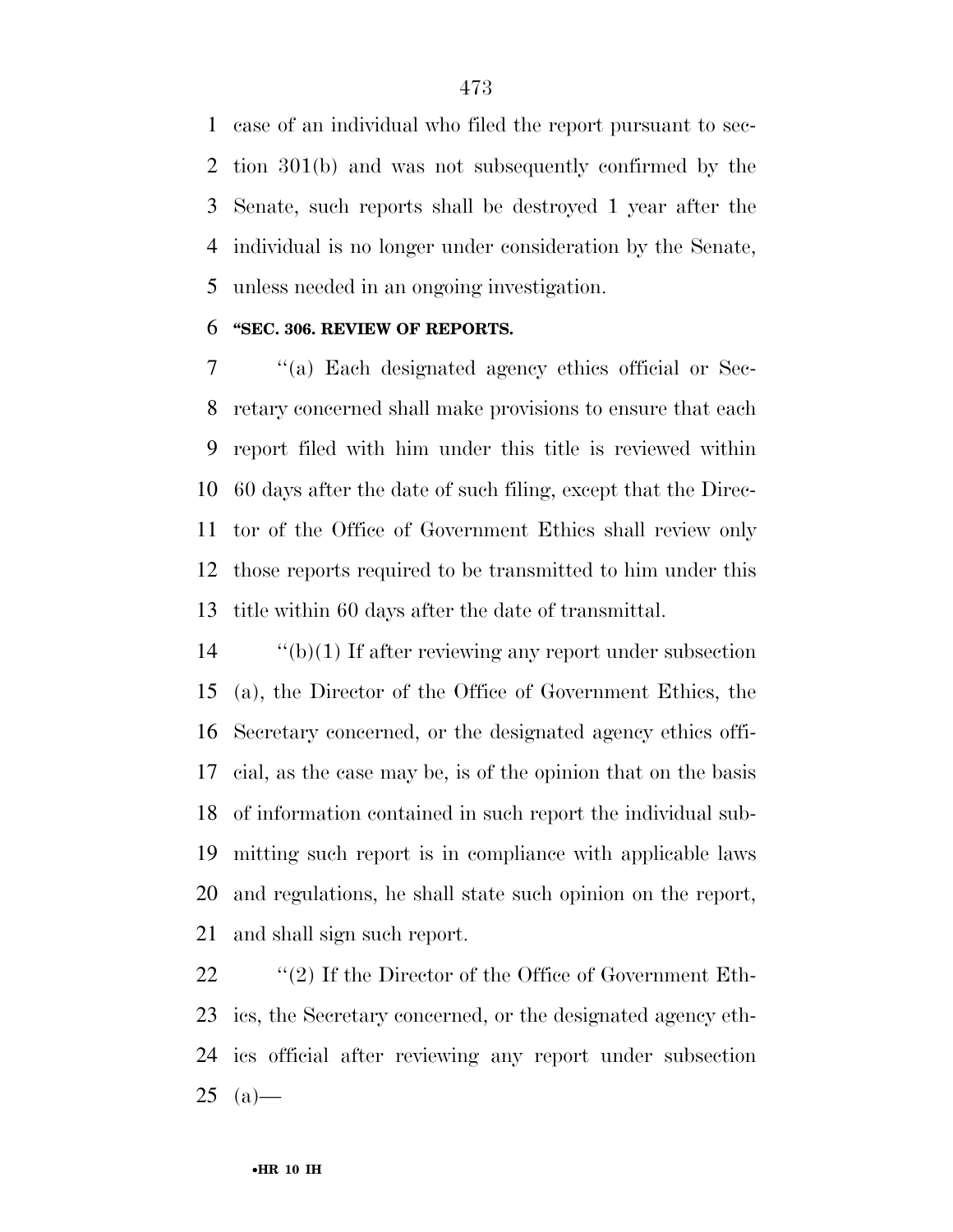1 ''(A) believes additional information is required to be submitted to complete the form or to perform a conflict of interest analysis, he shall notify the in- dividual submitting such report what additional in- formation is required and the time by which it must be submitted, or

 $\langle$  (B) is of the opinion, on the basis of informa- tion submitted, that the individual is not in compli- ance with applicable laws and regulations, he shall notify the individual, afford a reasonable opportunity for a written or oral response, and after consider- ation of such response, reach an opinion as to whether or not, on the basis of information sub- mitted, the individual is in compliance with such laws and regulations.

 ''(3) If the Director of the Office of Government Eth- ics, the Secretary concerned, or the designated agency eth- ics official reaches an opinion under paragraph (2)(B) that an individual is not in compliance with applicable laws and regulations, the official shall notify the individual of that opinion and, after an opportunity for personal con- sultation (if practicable), determine and notify the indi- vidual of which steps, if any, would in the opinion of such official be appropriate for assuring compliance with such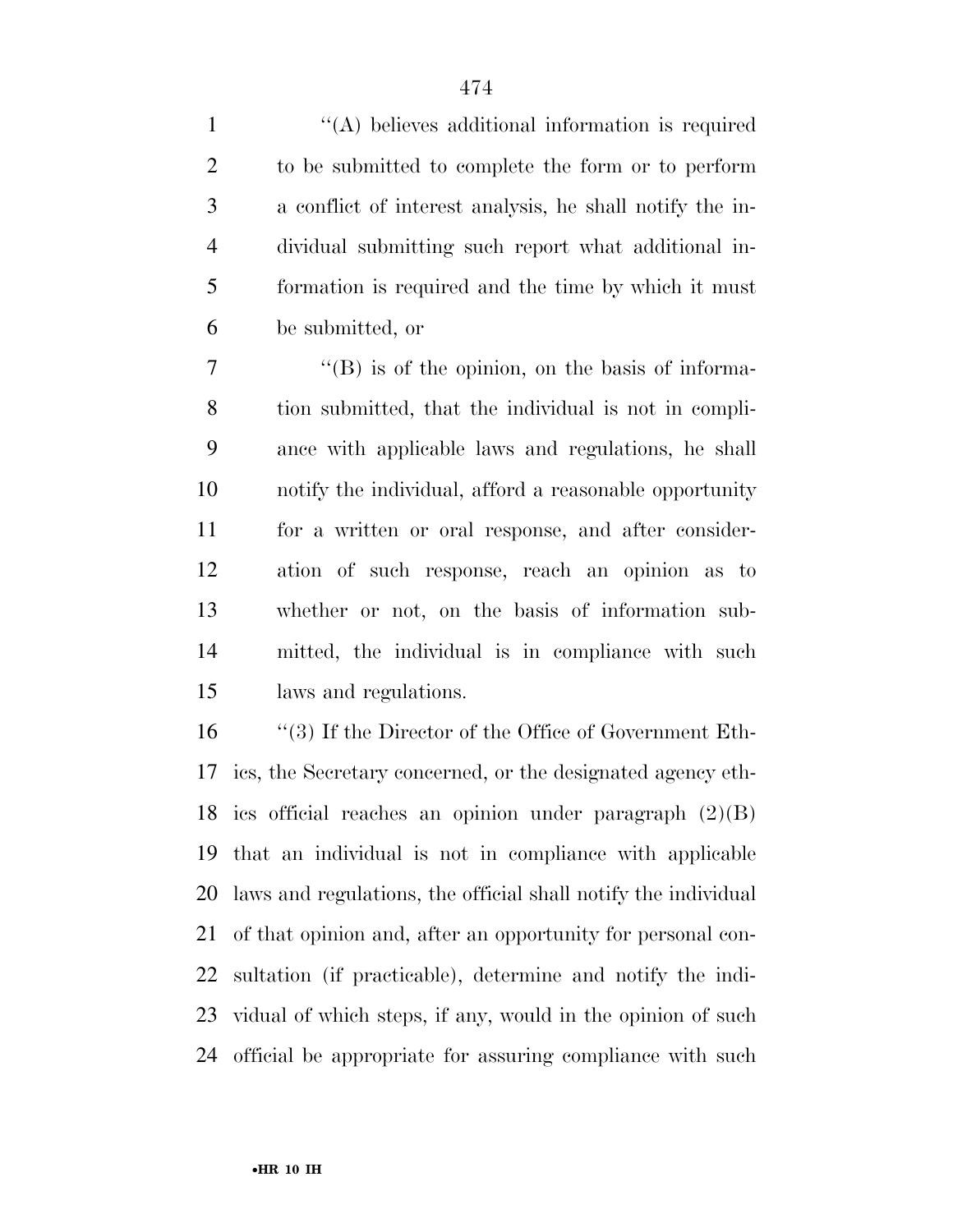| $\mathbf{1}$   | laws and regulations and the date by which such steps        |
|----------------|--------------------------------------------------------------|
| $\overline{2}$ | should be taken. Such steps may include, as appropriate—     |
| 3              | $\lq\lq$ divestiture,                                        |
| $\overline{4}$ | $\lq\lq(B)$ restitution,                                     |
| 5              | $\lq\lq$ (C) the establishment of a blind trust,             |
| 6              | "(D) request for an exemption under section                  |
| $\overline{7}$ | 208(b) of title 18, United States Code, or                   |
| 8              | $\lq\lq(E)$ voluntary request for transfer, reassign-        |
| 9              | ment, limitation of duties, or resignation.                  |
| 10             | The use of any such steps shall be in accordance with such   |
| 11             | rules or regulations as the Office of Government Ethics      |
| 12             | may prescribe.                                               |
| 13             | $\lq(4)$ If steps for assuring compliance with applicable    |
| 14             | laws and regulations are not taken by the date set under     |
| 15             | paragraph (3) by a member of the Foreign Service or the      |
| 16             | uniformed services, the Secretary concerned shall take ap-   |
| 17             | propriate action.                                            |
| 18             | $\lq(5)$ If steps for assuring compliance with applicable    |
| 19             | laws and regulations are not taken by the date set under     |
| 20             | paragraph $(3)$ by any other officer or employee, the matter |

for appropriate action.

 ''(6) The Office of Government Ethics may render advisory opinions interpreting this title. Notwithstanding any other provision of law, the individual to whom a public

shall be referred to the head of the appropriate agency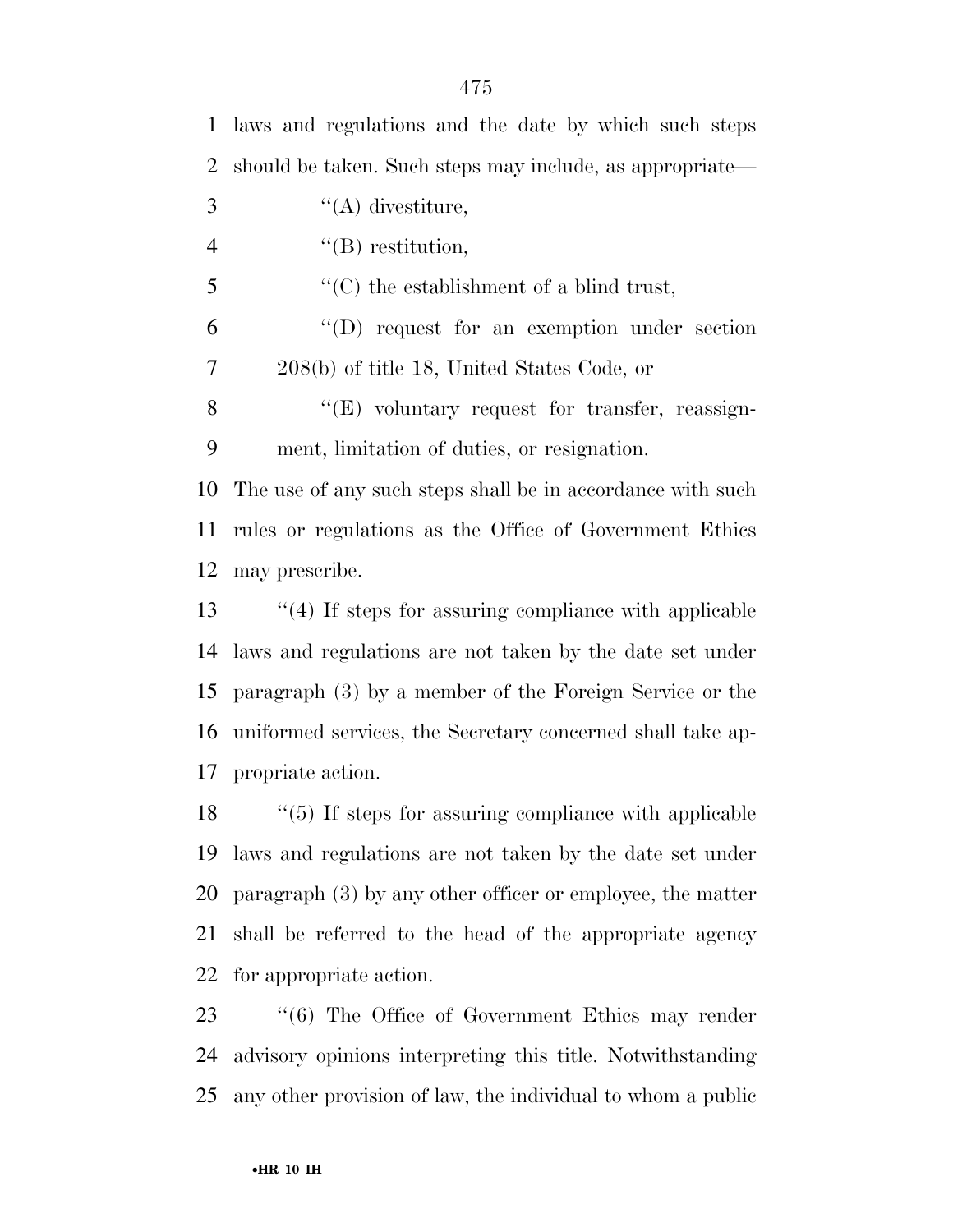advisory opinion is rendered in accordance with this para- graph, and any other individual covered by this title who is involved in a fact situation which is indistinguishable in all material aspects, and who acts in good faith in ac- cordance with the provisions and findings of such advisory opinion shall not, as a result of such act, be subject to any penalty or sanction provided by this title.

## **''SEC. 307. CONFIDENTIAL REPORTS AND OTHER ADDI-TIONAL REQUIREMENTS.**

 ''(a)(1) The Office of Government Ethics may require officers and employees of the executive branch (including special Government employees as defined in section 202 of title 18, United States Code) to file confidential finan- cial disclosure reports, in such form as it may prescribe. The information required to be reported under this sub- section by the officers and employees of any department or agency listed in section 301(e) shall be set forth in rules or regulations prescribed by the Office of Government Ethics, and may be less extensive than otherwise required by this title, or more extensive when determined by the Office of Government Ethics to be necessary and appro- priate in light of sections 202 through 209 of title 18, United States Code, regulations promulgated thereunder, or the authorized activities of such officers or employees. Any individual required to file a report pursuant to section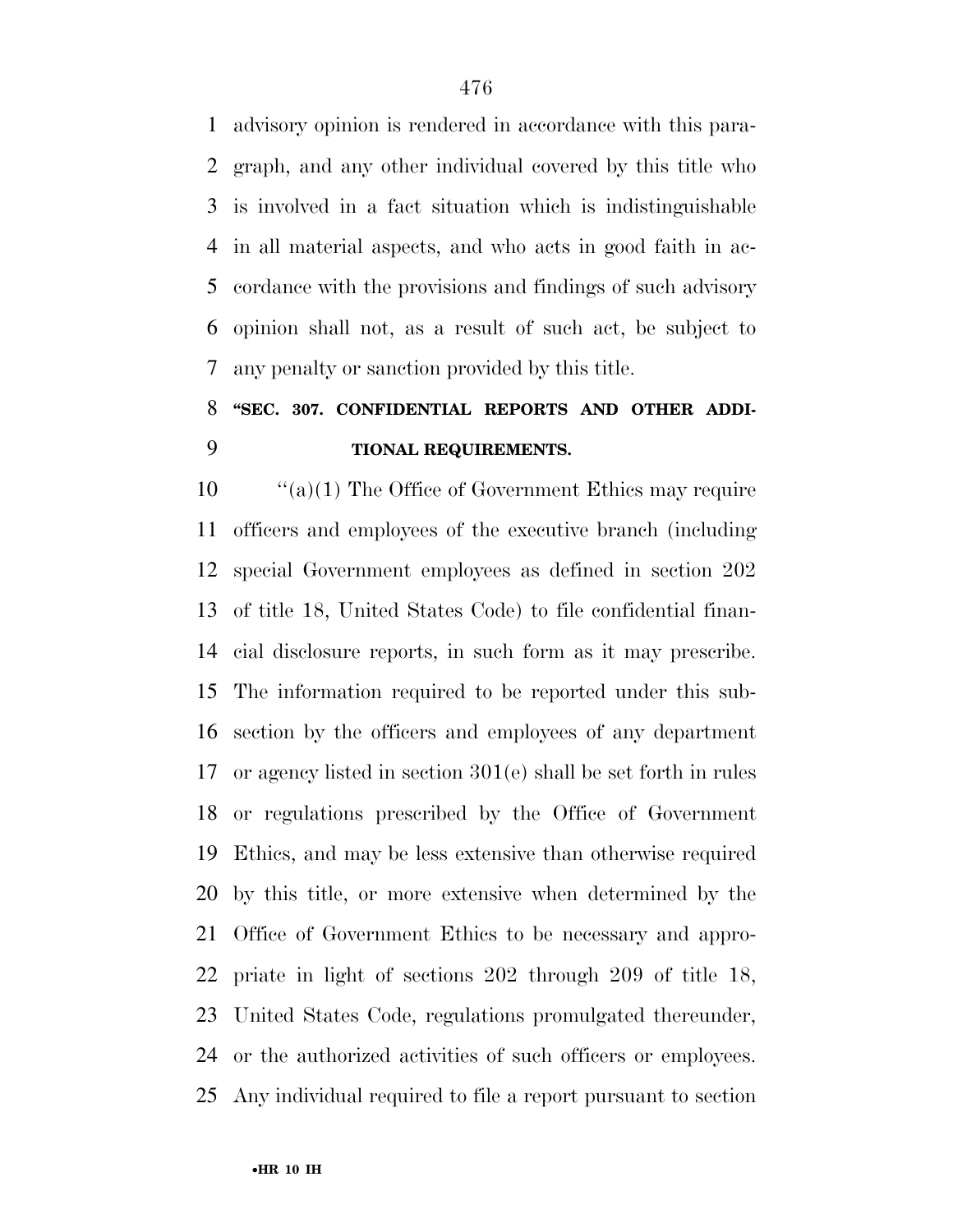301 shall not be required to file a confidential report pur- suant to this subsection, except with respect to informa- tion which is more extensive than information otherwise required by this title. Section 305 shall not apply with re-spect to any such report.

 "(2) Any information required to be provided by an individual under this subsection shall be confidential and shall not be disclosed to the public.

 ''(3) Nothing in this subsection exempts any indi- vidual otherwise covered by the requirement to file a public financial disclosure report under this title from such re-quirement.

 ''(b) The provisions of this title requiring the report- ing of information shall supersede any general require- ment under any other provision of law or regulation with respect to the reporting of information required for pur- poses of preventing conflicts of interest or apparent con- flicts of interest. Such provisions of this title shall not su- persede the requirements of section 7342 of title 5, United States Code.

 $\frac{1}{2}$  (c) Nothing in this Act requiring reporting of infor- mation shall be deemed to authorize the receipt of income, gifts, or reimbursements; the holding of assets, liabilities, or positions; or the participation in transactions that are prohibited by law, Executive order, rule, or regulation.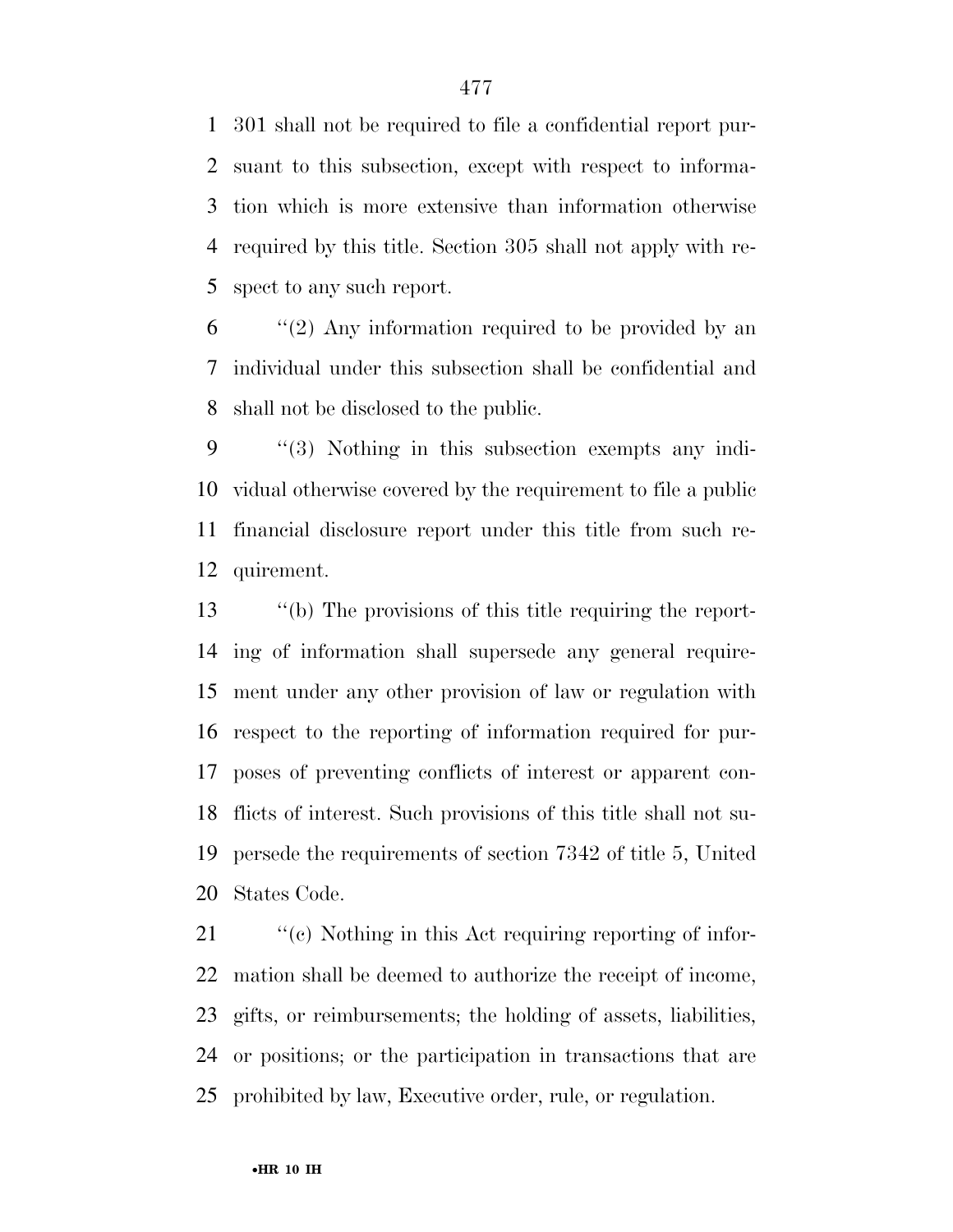| 1              | "SEC. 308. AUTHORITY OF COMPTROLLER GENERAL.                |
|----------------|-------------------------------------------------------------|
| $\overline{2}$ | "The Comptroller General shall have access to finan-        |
| 3              | cial disclosure reports filed under this title for the pur- |
| $\overline{4}$ | poses of carrying out his statutory responsibilities.       |
| 5              | "SEC. 309. DEFINITIONS.                                     |
| 6              | "For the purposes of this title—                            |
| 7              | $\lq(1)$ the term 'dependent child' means, when             |
| 8              | used with respect to any reporting individual, any          |
| 9              | individual who is a son, daughter, stepson, or step-        |
| 10             | daughter and who-                                           |
| 11             | "(A) is unmarried and under age 21 and                      |
| 12             | is living in the household of such reporting indi-          |
| 13             | vidual; or                                                  |
| 14             | $\lq\lq (B)$ is a dependent of such reporting indi-         |
| 15             | vidual within the meaning of section 152 of the             |
| 16             | Internal Revenue Code of 1986 (26 U.S.C.                    |
| 17             | 152);                                                       |
| 18             | $\lq(2)$ the term 'designated agency ethics official'       |
| 19             | means an officer or employee who is designated to           |
| 20             | administer the provisions of this title within<br>an        |
| 21             | agency;                                                     |
| 22             | $\cdot\cdot\cdot(3)$ the term 'executive branch' includes—  |
| 23             | "(A) each Executive agency (as defined in                   |
| 24             | section 105 of title 5, United States Code),                |
| 25             | other than the General Accounting Office; and               |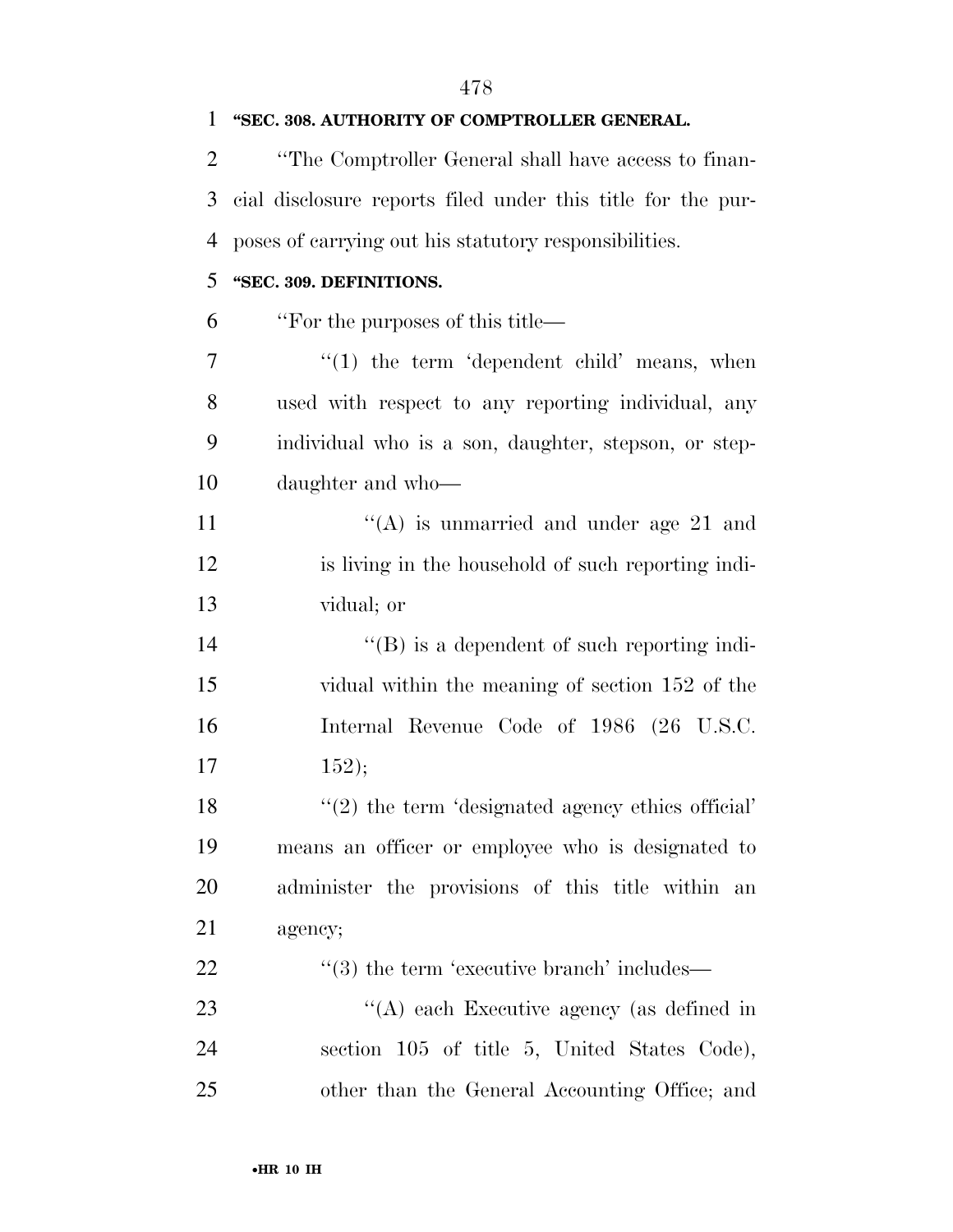| $\mathbf{1}$   | "(B) any other entity or administrative              |
|----------------|------------------------------------------------------|
| $\overline{2}$ | unit in the executive branch;                        |
| 3              | $\lq(4)$ the term 'gift' means a payment, advance,   |
| $\overline{4}$ | forbearance, rendering, or deposit of money, or any  |
| 5              | thing of value, unless consideration of equal or     |
| 6              | greater value is received by the donor, but does not |
| 7              | include-                                             |
| 8              | $\lq\lq$ bequests and other forms of inherit-        |
| 9              | ance;                                                |
| 10             | $\lq\lq (B)$ suitable mementos of a function hon-    |
| 11             | oring the reporting individual;                      |
| 12             | "(C) food, lodging, transportation, and en-          |
| 13             | tertainment provided by a foreign government         |
| 14             | within a foreign country or by the United            |
| 15             | States Government, the District of Columbia, or      |
| 16             | a State or local government or political subdivi-    |
| 17             | sion thereof;                                        |
| 18             | "(D) food and beverages which are not                |
| 19             | consumed in connection with a gift of overnight      |
| 20             | lodging;                                             |
| 21             | "(E) communications to the offices of a re-          |
| 22             | porting individual, including subscriptions to       |
| 23             | newspapers and periodicals; or                       |
| 24             | $\lq\lq(F)$ items that are accepted pursuant to      |
| 25             | or are required to be reported by the reporting      |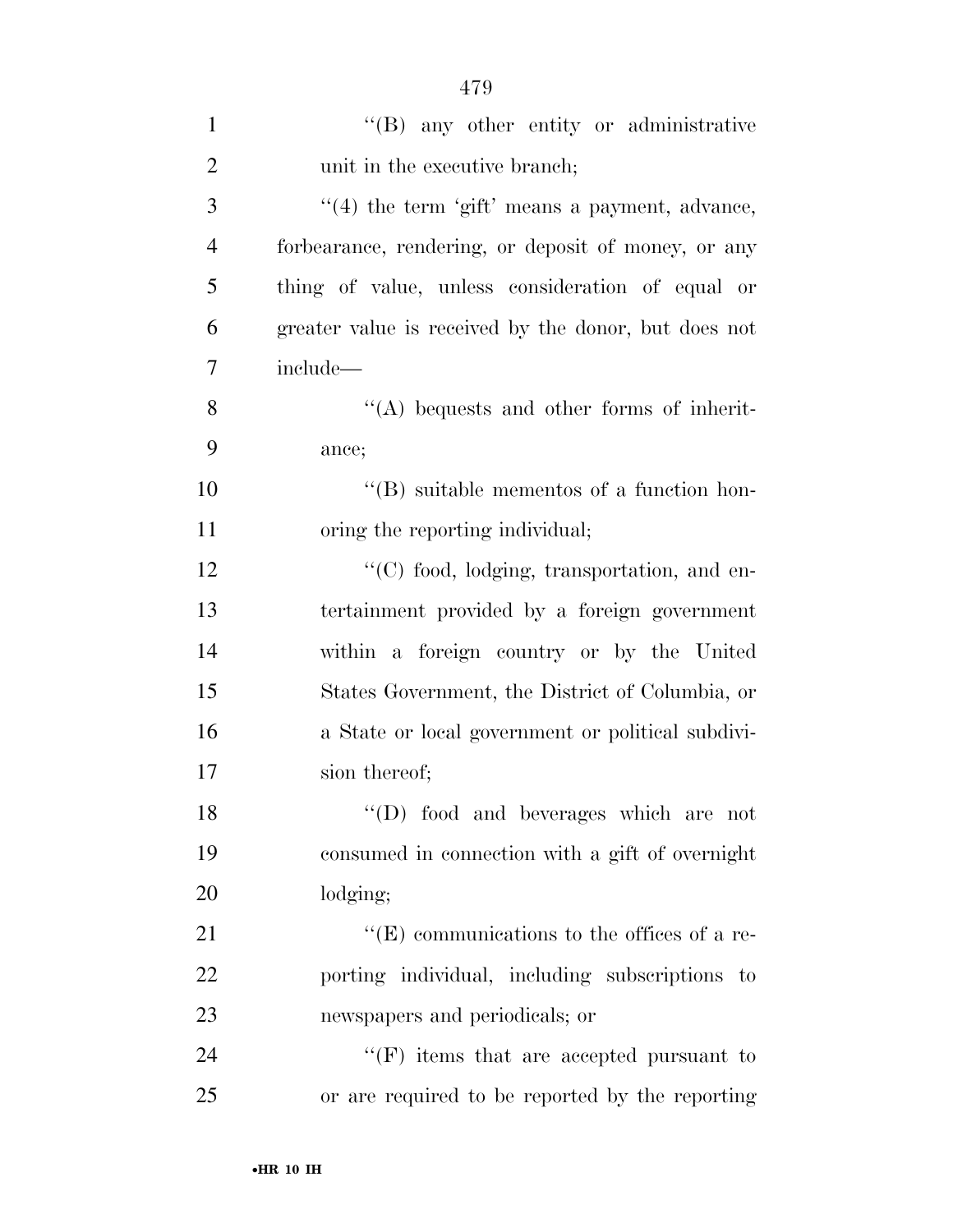individual under section 7342 of title 5, United States Code.

3 ''(5) the term 'honorarium' means a payment of money or anything of value for an appearance, speech, or article;

 "'(6) the term 'income' means all income from whatever source derived, including but not limited to the following items: compensation for services, in- cluding fees, commissions, and similar items; gross income derived from business (and net income if the individual elects to include it); gains derived from dealings in property; interest; rents; royalties; prizes and awards; dividends; annuities; income from life insurance and endowment contracts; pensions; in- come from discharge of indebtedness; distributive share of partnership income; and income from an in-terest in an estate or trust;

 $\frac{1}{2}$  (7) the term 'personal hospitality of any indi- vidual' means hospitality extended for a nonbusiness purpose by an individual, not a corporation or orga- nization, at the personal residence of that individual or his family or on property or facilities owned by that individual or his family;

24 "(8) the term 'reimbursement' means any pay-ment or other thing of value received by the report-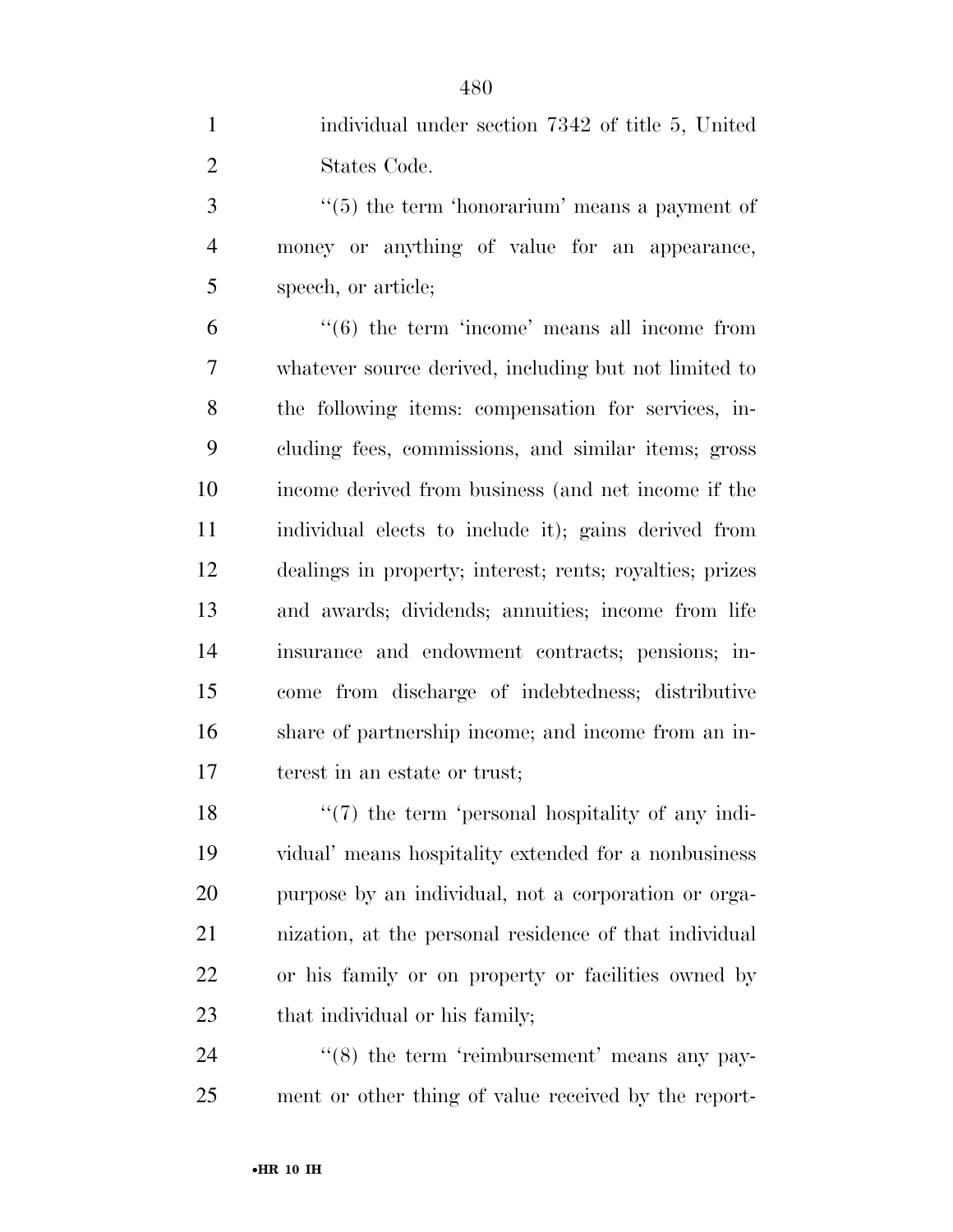| $\mathbf{1}$   | ing individual, other than gifts, to cover travel-re-        |
|----------------|--------------------------------------------------------------|
| $\overline{2}$ | lated expenses of such individual other than those           |
| 3              | which are—                                                   |
| $\overline{4}$ | "(A) provided by the United States Gov-                      |
| 5              | ernment, the District of Columbia, or a State or             |
| 6              | local government or political subdivision thereof;           |
| 7              | $\lq\lq (B)$ required to be reported by the report-          |
| 8              | ing individual under section 7342 of title 5,                |
| 9              | United States Code; or                                       |
| 10             | $\lq\lq$ required to be reported under section               |
| 11             | 304 of the Federal Election Campaign Act of                  |
| 12             | 1971 (2 U.S.C. 434);                                         |
| 13             | $\cdot\cdot\cdot(9)$ the term 'relative' means an individual |
| 14             | who is related to the reporting individual, as father,       |
| 15             | mother, son, daughter, brother, sister, uncle, aunt,         |
| 16             | great aunt, great uncle, first cousin, nephew, niece,        |
| 17             | husband, wife, grandfather, grandmother, grandson,           |
| 18             | granddaughter, father-in-law, mother-in-law, son-in-         |
| 19             | law, daughter-in-law, brother-in-law, sister-in-law,         |
| <b>20</b>      | stepfather, stepmother, stepson, stepdaughter, step-         |
| 21             | brother, stepsister, half brother, half sister, or who       |
| 22             | is the grandfather or grandmother of the spouse of           |
| 23             | the reporting individual, and shall be deemed to in-         |
| 24             | clude the fiance or fiance of the reporting indi-            |
| 25             | vidual;                                                      |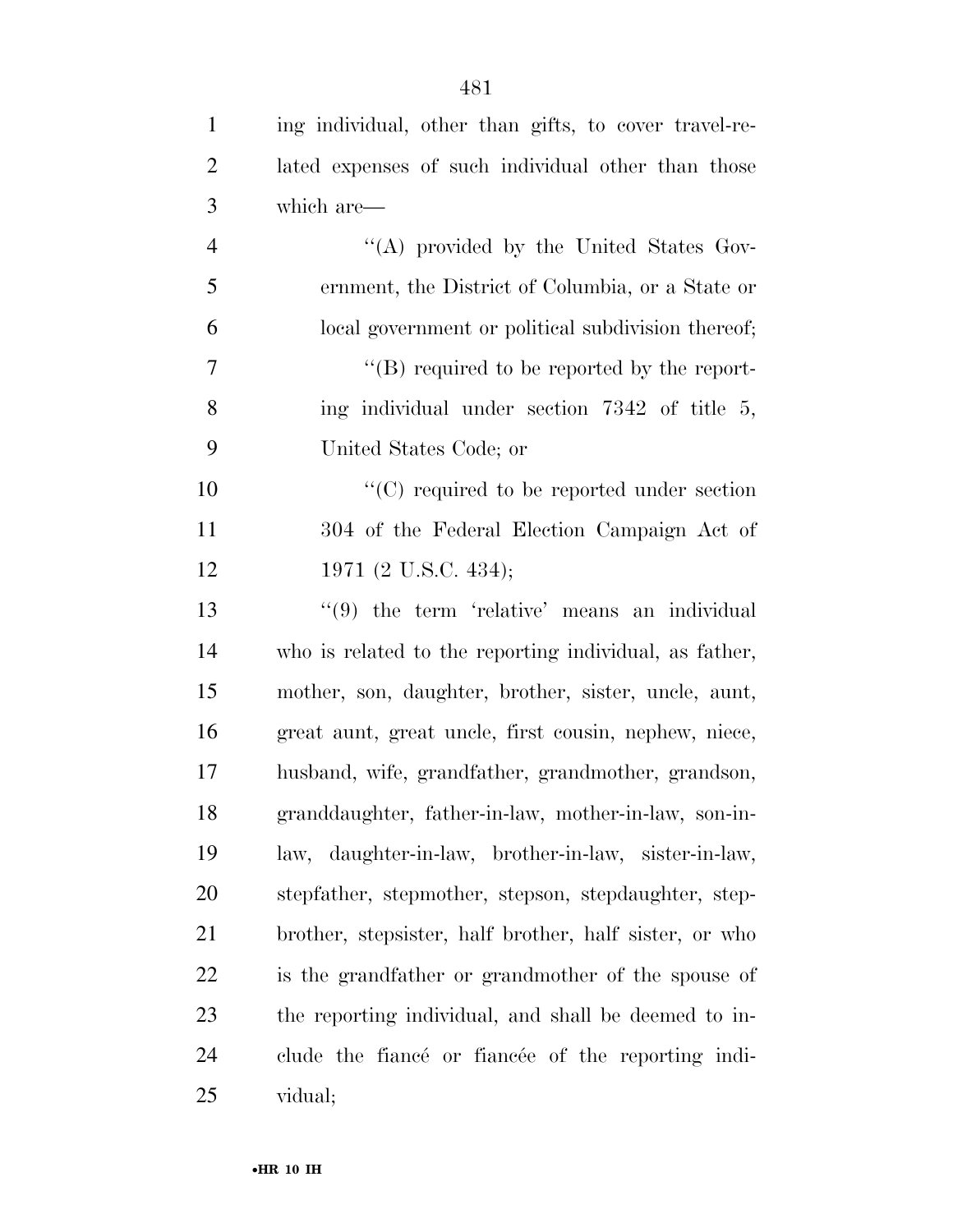1 ''(10) the term 'Secretary concerned' has the 2 meaning set forth in section  $101(a)(9)$  of title 10, United States Code; and

4 "(11) the term 'value' means a good faith esti- mate of the dollar value if the exact value is neither known nor easily obtainable by the reporting indi-vidual.

## **''SEC. 310. NOTICE OF ACTIONS TAKEN TO COMPLY WITH ETHICS AGREEMENTS.**

 ''(a) In any case in which an individual agrees with that individual's designated agency ethics official, the Of- fice of Government Ethics, or a Senate confirmation com- mittee, to take any action to comply with this Act or any other law or regulation governing conflicts of interest of, or establishing standards of conduct applicable with re- spect to, officers or employees of the Government, that individual shall notify in writing the designated agency ethics official, the Office of Government Ethics, or the ap- propriate committee of the Senate, as the case may be, of any action taken by the individual pursuant to that agreement. Such notification shall be made not later than the date specified in the agreement by which action by the individual must be taken, or not later than 3 months after the date of the agreement, if no date for action is so specified. If all actions agreed to have not been com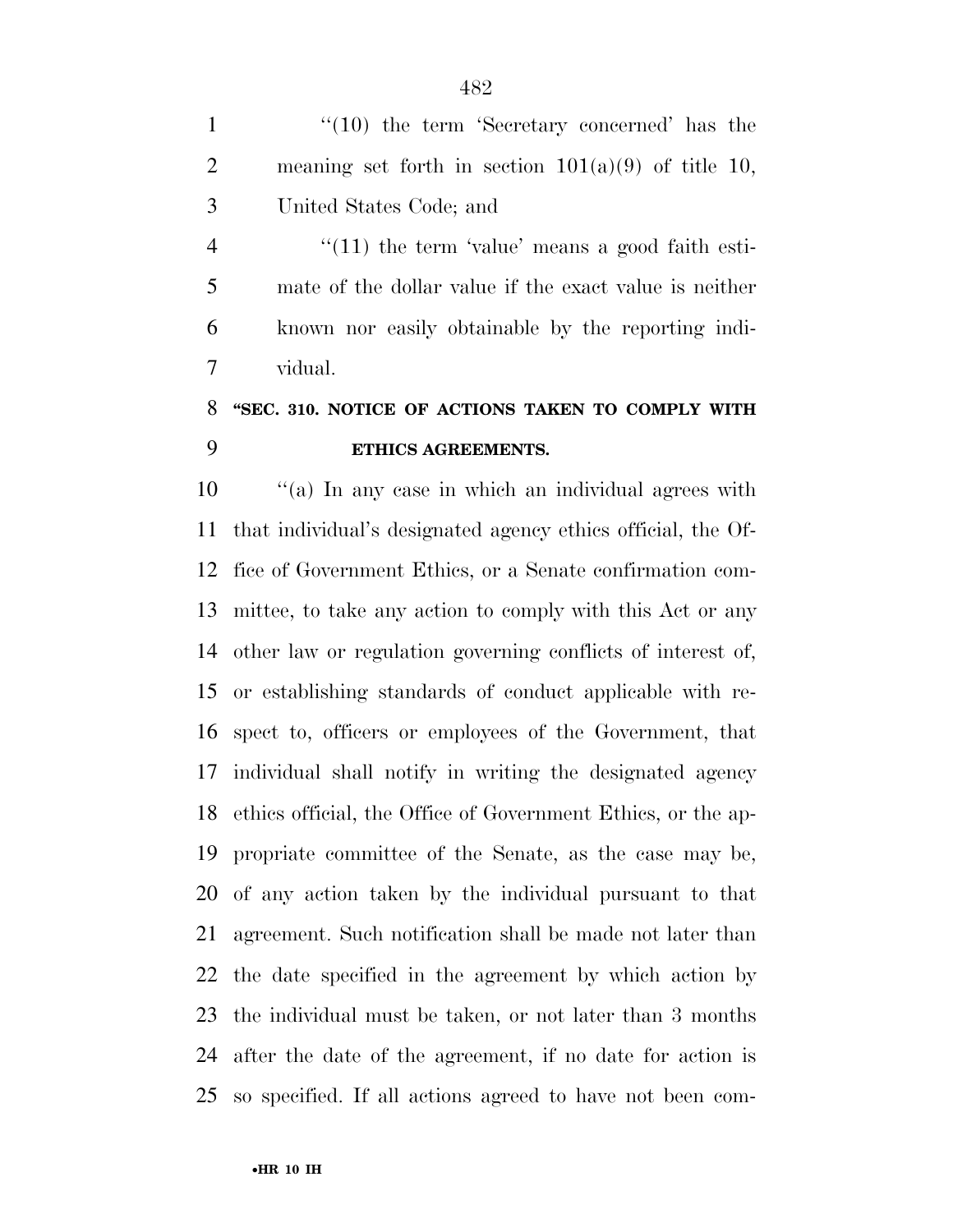pleted by the date of this notification, such notification shall continue on a monthly basis thereafter until the indi-vidual has met the terms of the agreement.

 ''(b) If an agreement described in subsection (a) re- quires that the individual recuse himself or herself from particular categories of agency or other official action, the individual shall reduce to writing those subjects regarding which the recusal agreement will apply and the process by which it will be determined whether the individual must recuse himself or herself in a specific instance. An indi- vidual shall be considered to have complied with the re- quirements of subsection (a) with respect to such recusal agreement if such individual files a copy of the document setting forth the information described in the preceding sentence with such individual's designated agency ethics official or the Office of Government Ethics within the time prescribed in the penultimate sentence of subsection (a). **''SEC. 311. ADMINISTRATION OF PROVISIONS.** 

 ''The Office of Government Ethics shall issue regula- tions, develop forms, and provide such guidance as is nec-essary to implement and interpret this title.''.

 (b) EXEMPTION FROM PUBLIC ACCESS TO FINAN- CIAL DISCLOSURES.—Section 105(a)(1) of such Act is amended by inserting ''the Office of the National Intel-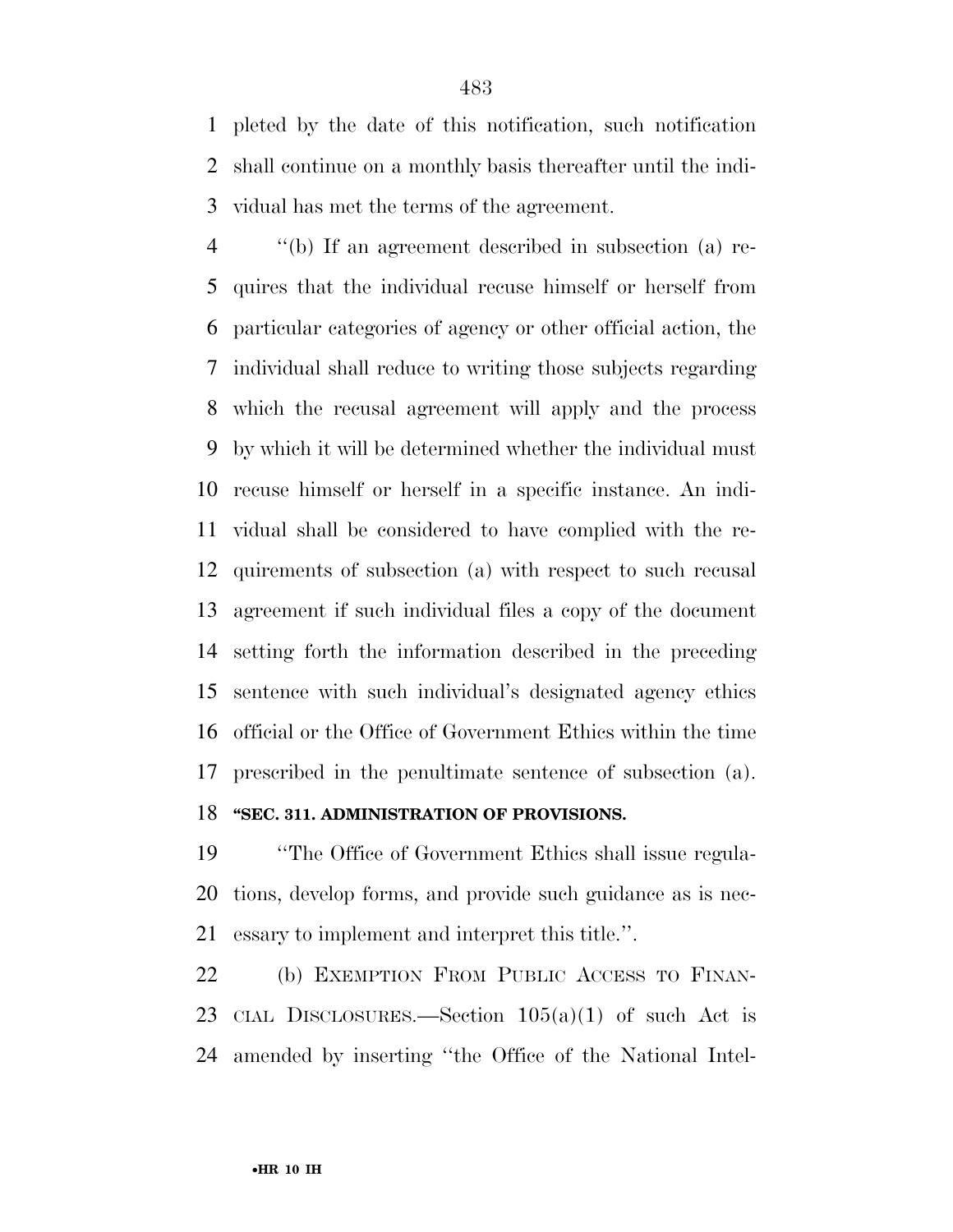| $\mathbf{1}$   | ligence Director," before "the Central Intelligence Agen-  |
|----------------|------------------------------------------------------------|
| $\overline{2}$ | $cy$ .                                                     |
| 3              | (c) CONFORMING AMENDMENT. Section $101(f)$ of              |
| $\overline{4}$ | such Act is amended—                                       |
| 5              | $(1)$ in paragraph $(12)$ , by striking the period at      |
| 6              | the end and inserting a semicolon; and                     |
| $\tau$         | $(2)$ by adding at the end the following:                  |
| 8              | "but do not include any officer or employee of any depart- |
| 9              | ment or agency listed in section $301(e)$ .".              |
| 10             | SEC. 5044. REDUCTION OF POSITIONS REQUIRING AP-            |
| 11             | POINTMENT WITH SENATE CONFIRMATION.                        |
| 12             | (a) DEFINITION.—In this section, the term "agency"         |
| 13             | means an Executive agency, as defined under section 105    |
| 14             | of title 5, United States Code.                            |
| 15             | (b) REDUCTION PLAN.—                                       |
| 16             | (1) IN GENERAL.—Not later than 180 days                    |
| 17             |                                                            |
|                | after the date of enactment of this Act, the head of       |
| 18             | each agency shall submit a Presidential appointment        |
| 19             | reduction plan to-                                         |
| 20             | (A) the President;                                         |
| 21             | (B) the Committee on Governmental Af-                      |
| 22             | fairs of the Senate; and                                   |
| 23             | (C) the Committee on Government Reform                     |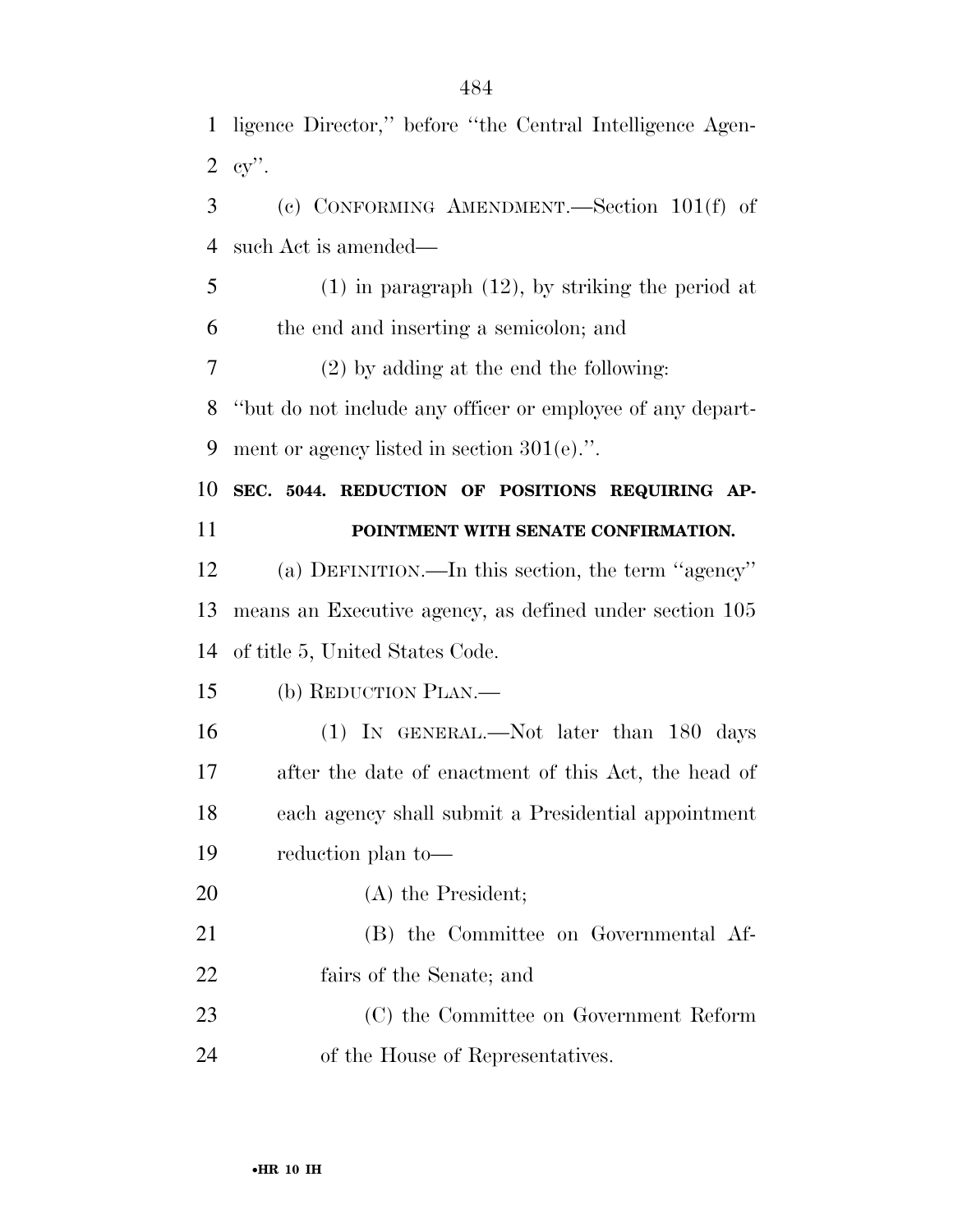| $\mathbf{1}$   | (2) CONTENT.—The plan under this subsection           |
|----------------|-------------------------------------------------------|
| $\overline{2}$ | shall provide for the reduction of—                   |
| 3              | (A) the number of positions within that               |
| $\overline{4}$ | agency that require an appointment by the             |
| 5              | President, by and with the advice and consent         |
| 6              | of the Senate; and                                    |
| 7              | (B) the number of levels of such positions            |
| 8              | within that agency.                                   |
| 9              | SEC. 5045. EFFECTIVE DATES.                           |
| 10             | (a) SECTION $5043$ .                                  |
| 11             | (1) IN GENERAL.—Subject to paragraph (2),             |
| 12             | the amendments made by section 5043 shall take ef-    |
| 13             | fect on January 1 of the year following the year in   |
| 14             | which occurs the date of enactment of this Act.       |
| 15             | (2) LATER DATE.—If this Act is enacted on or          |
| 16             | after July 1 of a year, the amendments made by sec-   |
| 17             | tion 301 shall take effect on July 1 of the following |
| 18             | year.                                                 |
| 19             | (b) SECTION $5044$ .—Section $5044$ shall take effect |
| 20             | on the date of enactment of this Act.                 |
| 21             | <b>CHAPTER 2-FEDERAL BUREAU OF</b>                    |
| 22             | <b>INVESTIGATION REVITALIZATION</b>                   |
| 23             | SEC. 5051. MANDATORY SEPARATION AGE.                  |
| 24             | (a) CIVIL SERVICE RETIREMENT SYSTEM.-Section          |
| 25             | 8335(b) of title 5, United States Code, is amended—   |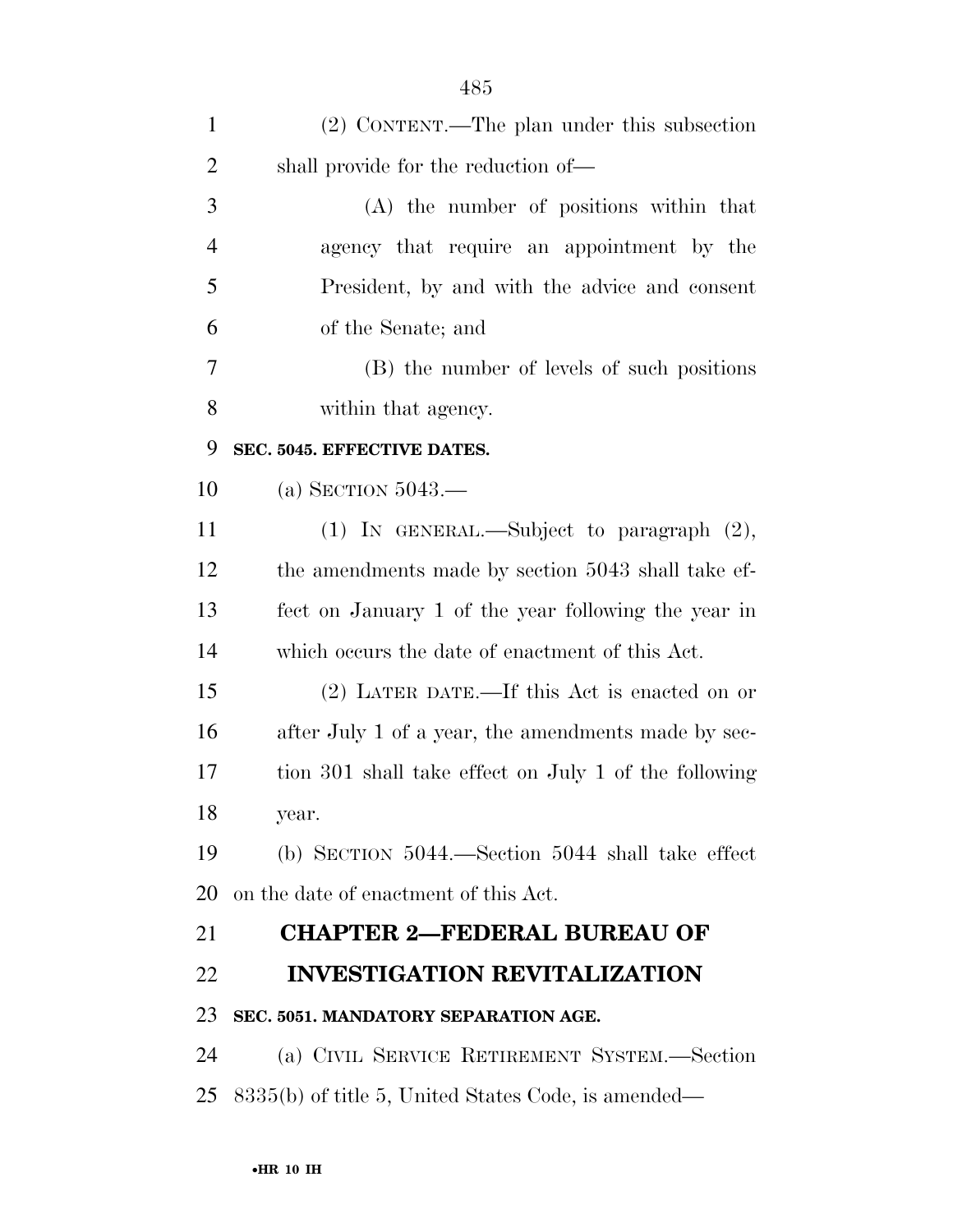- 
- (2) by adding at the end the following:

 ''(2) In the case of employees of the Federal Bureau of Investigation, the second sentence of paragraph (1) shall be applied by substituting '65 years of age' for '60 years of age'. The authority to grant exemptions in ac- cordance with the preceding sentence shall cease to be available after December 31, 2009.''.

 (b) FEDERAL EMPLOYEES' RETIREMENT SYSTEM.— Section 8425(b) of title 5, United States Code, is amend-ed—

13 (1) by striking "(b)" and inserting "(b)(1)"; and

(2) by adding at the end the following:

 ''(2) In the case of employees of the Federal Bureau of Investigation, the second sentence of paragraph (1) shall be applied by substituting '65 years of age' for '60 years of age'. The authority to grant exemptions in ac- cordance with the preceding sentence shall cease to be available after December 31, 2009.''.

## **SEC. 5052. RETENTION AND RELOCATION BONUSES.**

 (a) IN GENERAL.—Subchapter IV of chapter 57 of title 5, United States Code, is amended by adding at the end the following: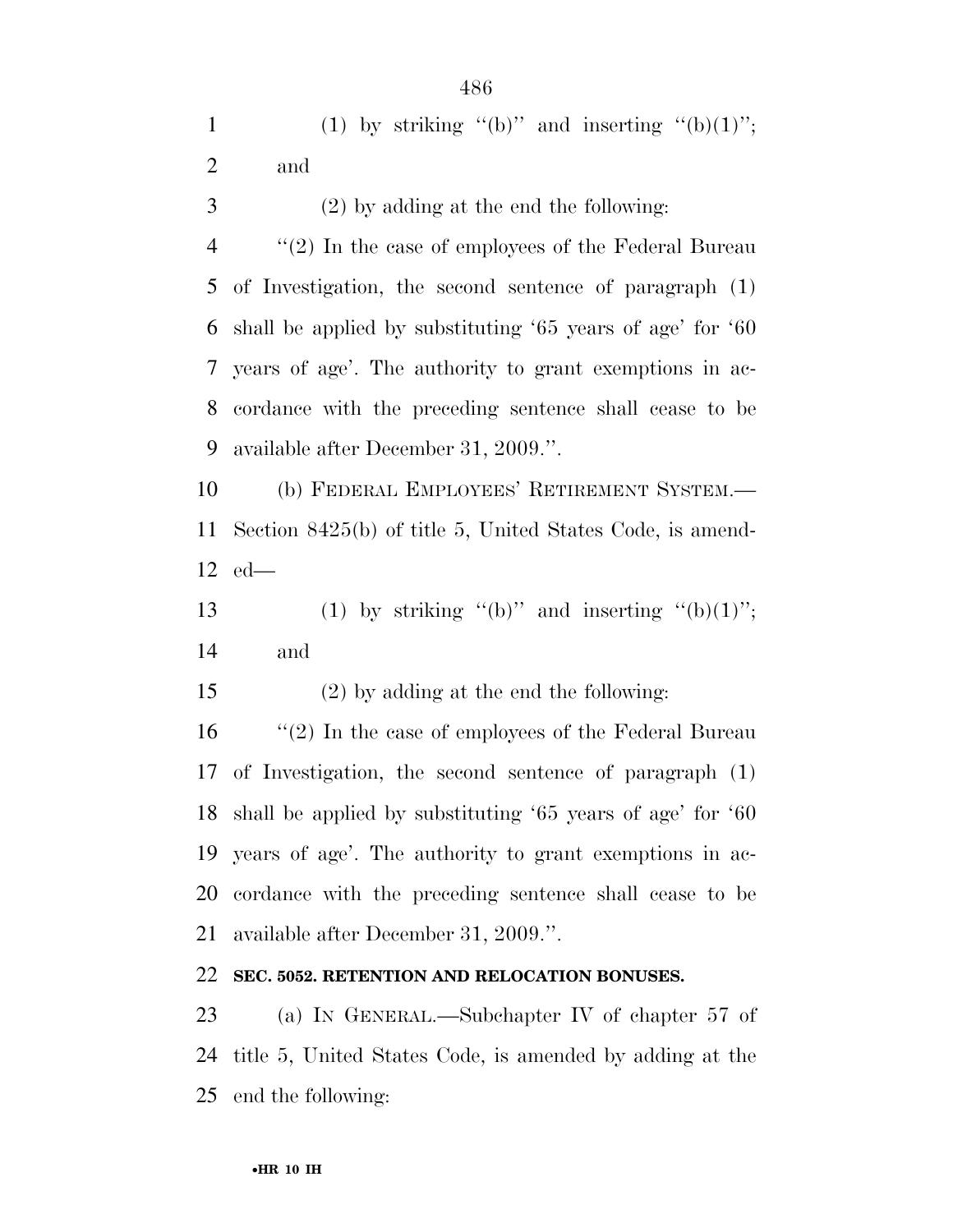## **''§ 5759. Retention and relocation bonuses for the Federal Bureau of Investigation**

 ''(a) AUTHORITY.—The Director of the Federal Bu- reau of Investigation, after consultation with the Director of the Office of Personnel Management, may pay, on a case-by-case basis, a bonus under this section to an em-ployee of the Bureau if—

 $\frac{u'(1)(A)}{A}$  the unusually high or unique qualifica- tions of the employee or a special need of the Bu- reau for the employee's services makes it essential to retain the employee; and

 ''(B) the Director of the Federal Bureau of In- vestigation determines that, in the absence of such a bonus, the employee would be likely to leave—

''(i) the Federal service; or

 ''(ii) for a different position in the Federal service; or

 $\frac{1}{2}$  the individual is transferred to a different geographic area with a higher cost of living (as de- termined by the Director of the Federal Bureau of Investigation).

 ''(b) SERVICE AGREEMENT.—Payment of a bonus under this section is contingent upon the employee enter- ing into a written service agreement with the Bureau to complete a period of service with the Bureau. Such agree-ment shall include—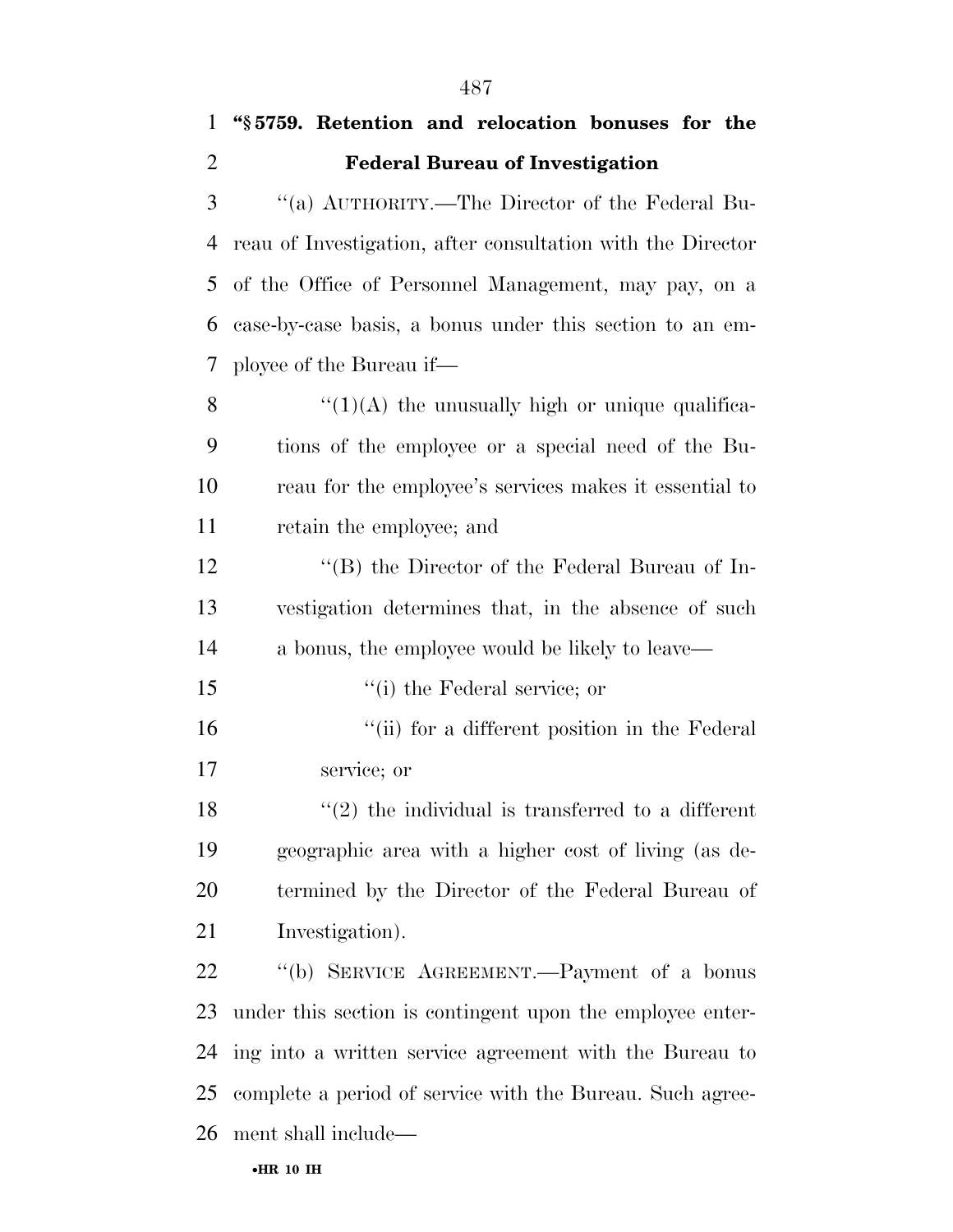$\frac{1}{1}$   $\frac{1}{1}$  the period of service the individual shall be required to complete in return for the bonus; and ''(2) the conditions under which the agreement may be terminated before the agreed-upon service period has been completed, and the effect of the ter- mination. ''(c) LIMITATION ON AUTHORITY.—A bonus paid under this section may not exceed 50 percent of the em- ployee's basic pay. ''(d) IMPACT ON BASIC PAY.—A retention bonus is not part of the basic pay of an employee for any purpose. 12 "'(e) TERMINATION OF AUTHORITY.—The authority to grant bonuses under this section shall cease to be avail- able after December 31, 2009.''. (b) CLERICAL AMENDMENT.—The analysis for chap- ter 57 of title 5, United States Code, is amended by add- ing at the end the following: ''5759. Retention and relocation bonuses for the Federal Bureau of Investigation.''. **SEC. 5053. FEDERAL BUREAU OF INVESTIGATION RESERVE SERVICE.**  (a) IN GENERAL.—Chapter 35 of title 5, United States Code, is amended by adding at the end the fol-lowing: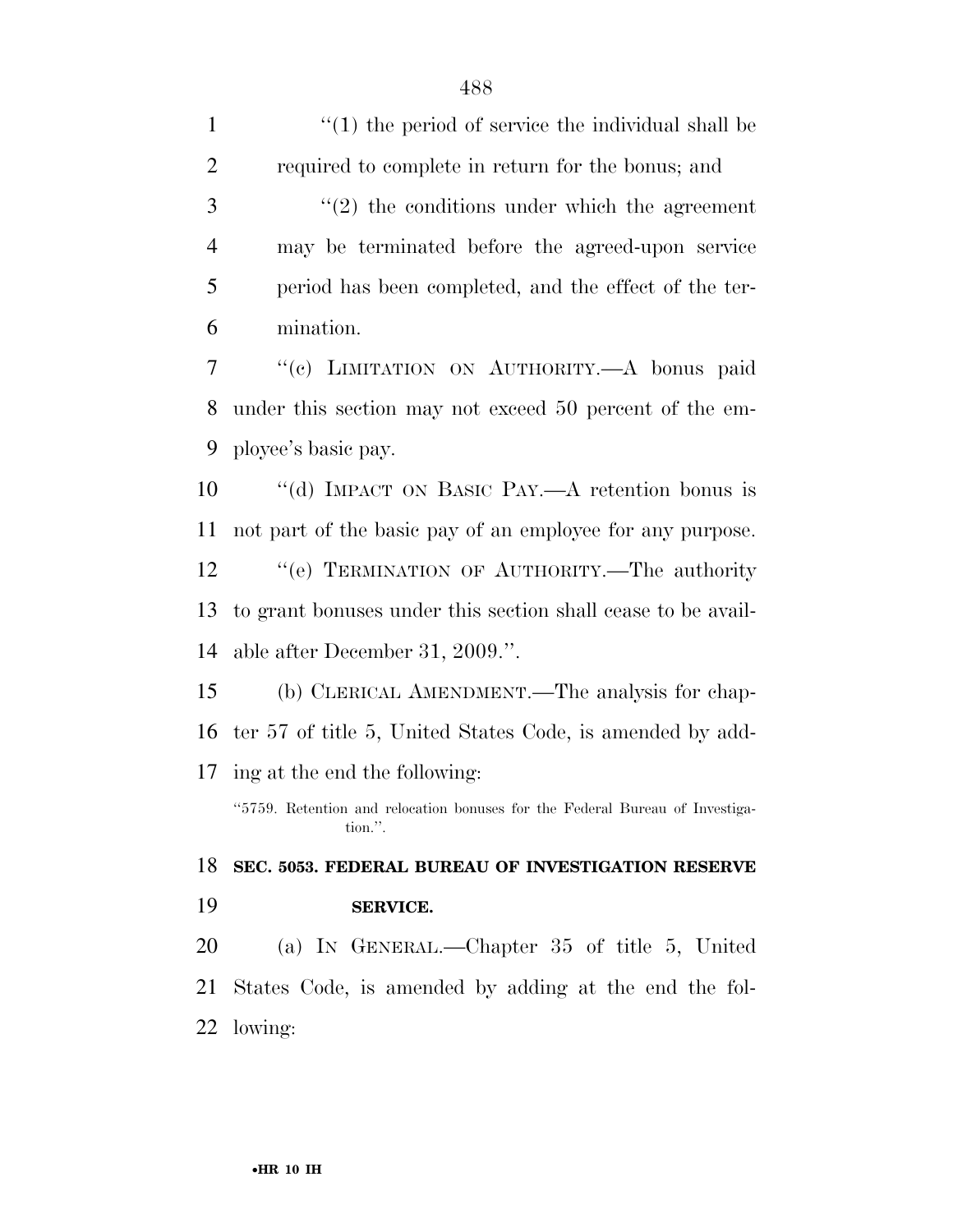**Service** 

 ''(a) ESTABLISHMENT.—The Director of the Federal Bureau of Investigation may provide for the establishment and training of a Federal Bureau of Investigation Reserve Service (hereinafter in this section referred to as the 'FBI Reserve Service') for temporary reemployment of employ- ees in the Bureau during periods of emergency, as deter-mined by the Director.

 ''(b) MEMBERSHIP.—Membership in the FBI Re- serve Service shall be limited to individuals who previously served as full-time employees of the Bureau.

 ''(c) ANNUITANTS.—If an individual receiving an an- nuity from the Civil Service Retirement and Disability Fund on the basis of such individual's service becomes temporarily reemployed pursuant to this section, such an- nuity shall not be discontinued thereby. An individual so reemployed shall not be considered an employee for the purposes of chapter 83 or 84.

 ''(d) NO IMPACT ON BUREAU PERSONNEL CEIL-ING.—FBI Reserve Service members reemployed on a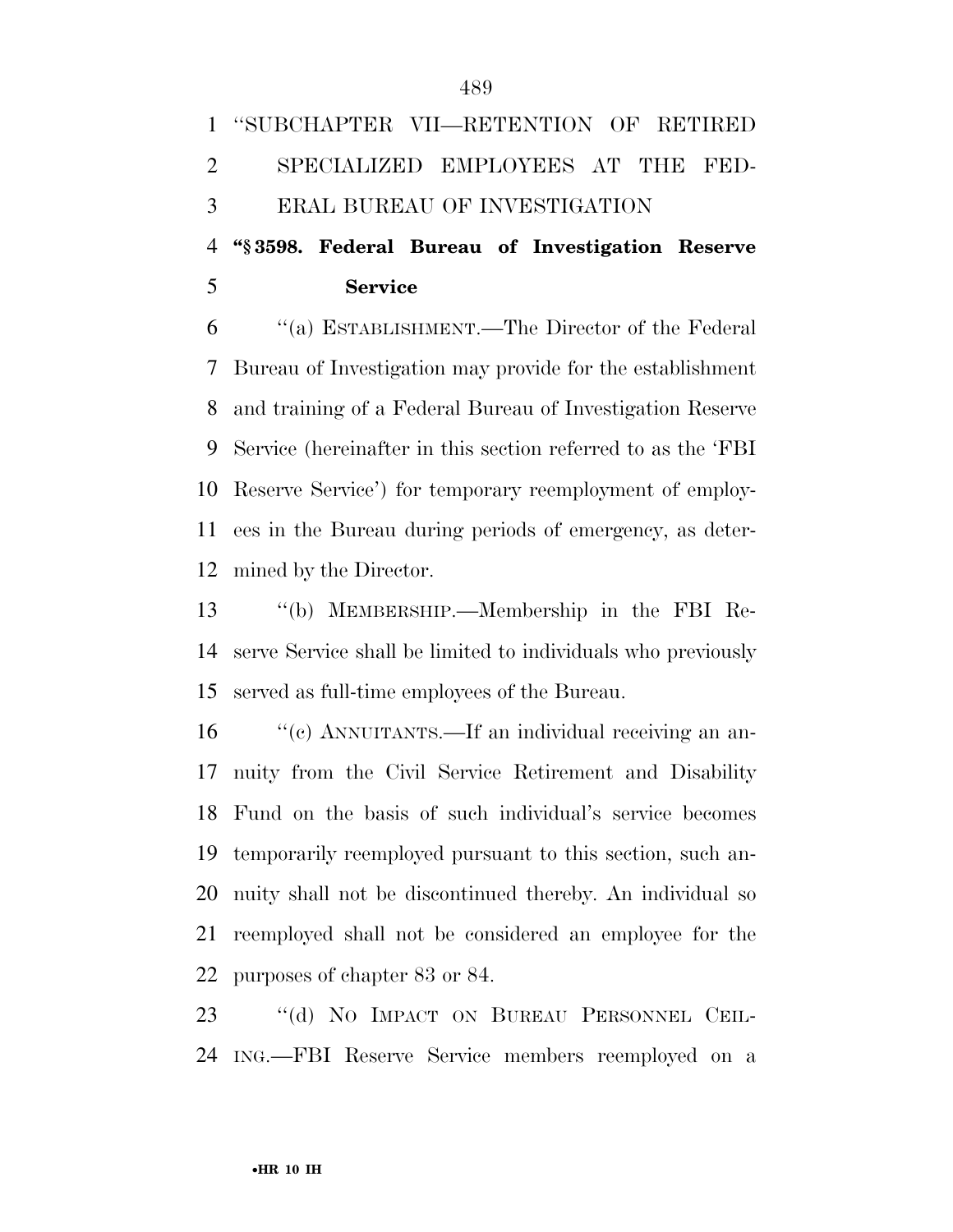temporary basis pursuant to this section shall not count against any personnel ceiling applicable to the Bureau.

 ''(e) EXPENSES.—The Director may provide mem- bers of the FBI Reserve Service transportation and per diem in lieu of subsistence, in accordance with applicable provisions of this title, for the purpose of participating in any training that relates to service as a member of the FBI Reserve Service.

9 ""(f) LIMITATION ON MEMBERSHIP.—Membership of the FBI Reserve Service is not to exceed 500 members at any given time.''.

 (b) CLERICAL AMENDMENT.—The analysis for chap- ter 35 of title 5, United States Code, is amended by add-ing at the end the following:

''SUBCHAPTER VII—RETENTION OF RETIRED SPECIALIZED EMPLOYEES AT THE FEDERAL BUREAU OF INVESTIGATION

''3598. Federal Bureau of Investigation Reserve Service.''.

 **SEC. 5054. CRITICAL POSITIONS IN THE FEDERAL BUREAU OF INVESTIGATION INTELLIGENCE DIREC- TORATE.**  18 Section  $5377(a)(2)$  of title 5, United States Code, is amended— (1) by striking ''and'' at the end of subpara- graph  $(E)$ ; (2) by striking the period at the end of sub-23 paragraph (F) and inserting "; and"; and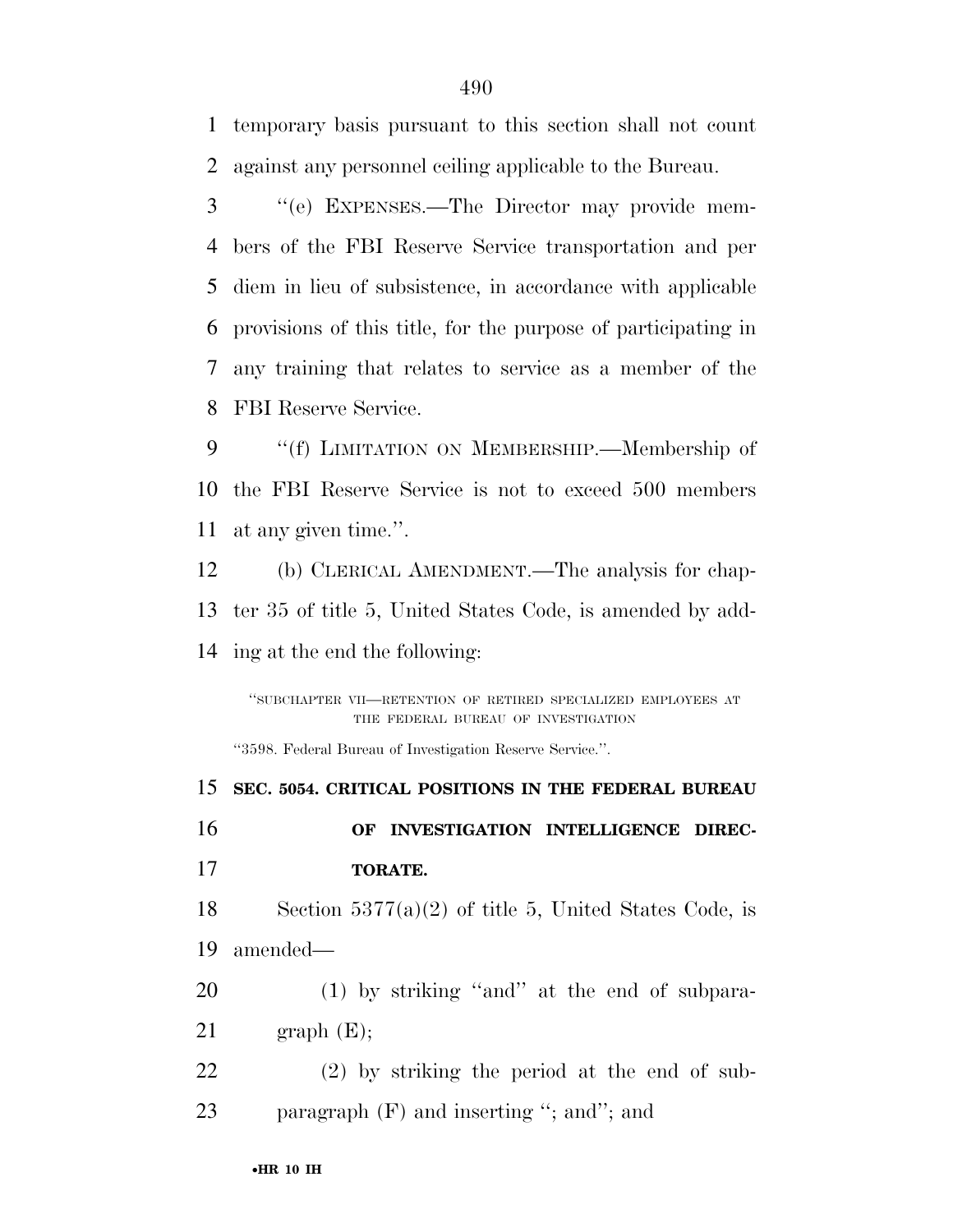| $\mathbf{1}$   | $(3)$ by inserting after subparagraph $(F)$ the fol-       |
|----------------|------------------------------------------------------------|
| $\overline{2}$ | lowing:                                                    |
| 3              | $\lq\lq(G)$ a position at the Federal Bureau of            |
| $\overline{4}$ | Investigation, the primary duties and respon-              |
| 5              | sibilities of which relate to intelligence functions       |
| 6              | (as determined by the Director of the Federal              |
| 7              | Bureau of Investigation).".                                |
| 8              | <b>CHAPTER 3-MANAGEMENT AUTHORITY</b>                      |
| 9              | SEC. 5061. MANAGEMENT AUTHORITY.                           |
| 10             | <b>MANAGEMENT</b><br>AUTHORITY.—Section<br>(a)             |
| 11             | $7103(b)(1)(A)$ of title 5, United States Code, is amended |
| 12             | by adding "homeland security," after "investigative,".     |
| 13             | (b) EXCLUSIONARY AUTHORITY.—Section 842 of the             |
| 14             | Homeland Security Act (Public Law 107–296; 6 U.S.C.        |
| 15             | $412$ ) is repealed.                                       |
| 16             | <b>Subtitle F-Security Clearance</b>                       |
| 17             | <b>Modernization</b>                                       |
| 18             | SEC. 5071. DEFINITIONS.                                    |
| 19             | In this subtitle:                                          |
| 20             | (1) The term "Director" means the National                 |
| 21             | Intelligence Director.                                     |
| 22             | $(2)$ The term "agency" means—                             |
| 23             | $(A)$ an executive agency, as defined in sec-              |
| 24             | tion 105 of title 5, United States Code;                   |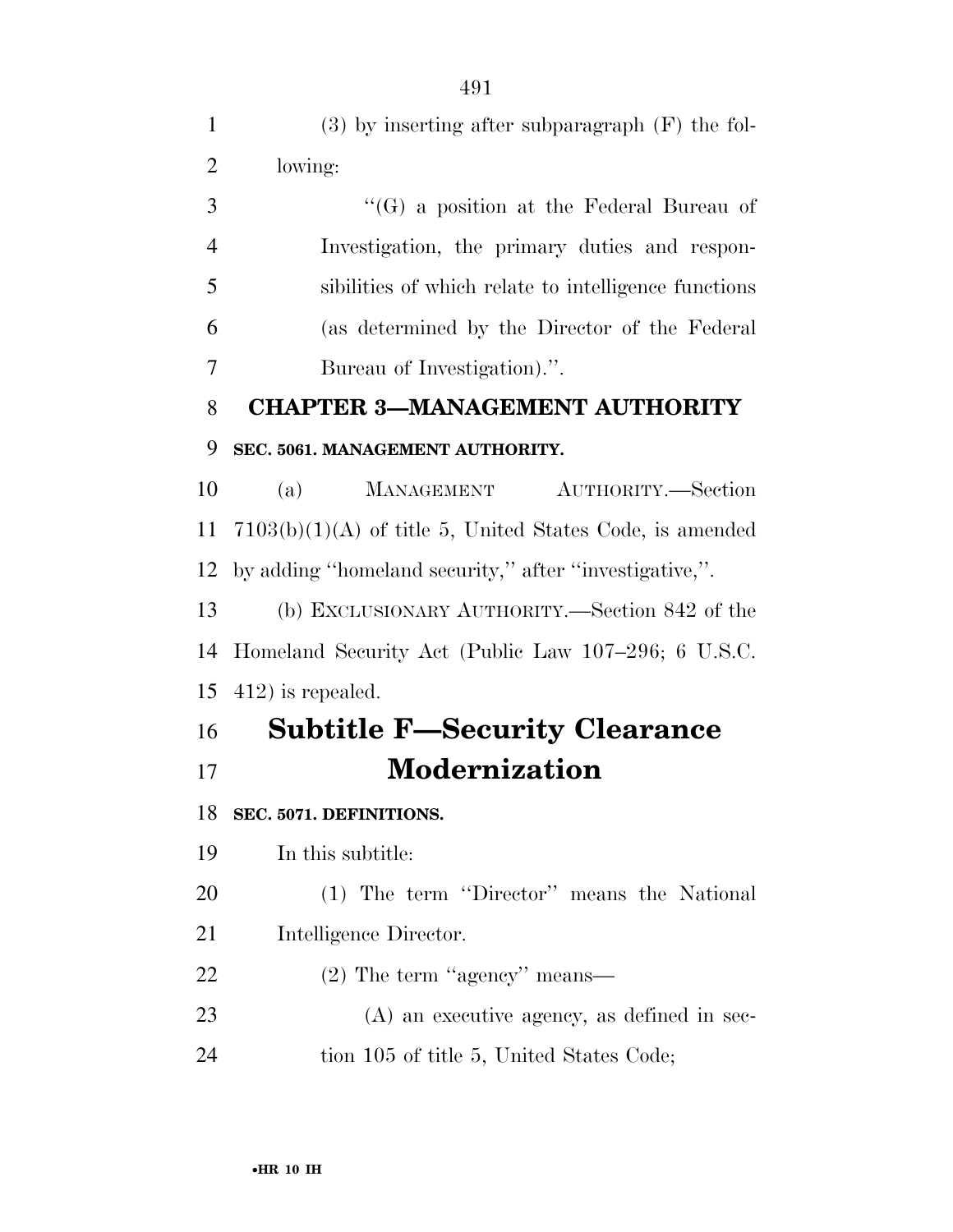| $\mathbf{1}$   | (B) a military department, as defined in                 |
|----------------|----------------------------------------------------------|
| $\overline{2}$ | section 102 of title 5, United States Code; and          |
| 3              | (C) elements of the intelligence community,              |
| $\overline{4}$ | as defined in section $3(4)$ of the National Secu-       |
| 5              | rity Act of 1947 (50 U.S.C. $401a(4)$ ).                 |
| 6              | (3) The term "authorized investigative agency"           |
| 7              | means an agency authorized by law, regulation or di-     |
| 8              | rection of the Director to conduct a counterintel-       |
| 9              | ligence investigation or investigation of persons who    |
| 10             | are proposed for access to classified information to     |
| 11             | ascertain whether such persons satisfy the criteria      |
| 12             | for obtaining and retaining access to such informa-      |
| 13             | tion.                                                    |
|                |                                                          |
| 14             | (4) The term "authorized adjudicative agency"            |
| 15             | means an agency authorized by law, regulation or di-     |
| 16             | rection of the Director to determine eligibility for ac- |
| 17             | cess to classified information in accordance with Ex-    |
| 18             | ecutive Order 12968.                                     |
| 19             | (5) The term "highly sensitive program"                  |
| 20             | means-                                                   |
| 21             | (A) a government program designated as a                 |
| 22             | Special Access Program (as defined by section            |
| 23             | $4.1(h)$ of Executive Order 12958); and                  |
| 24             | (B) a government program that applies re-                |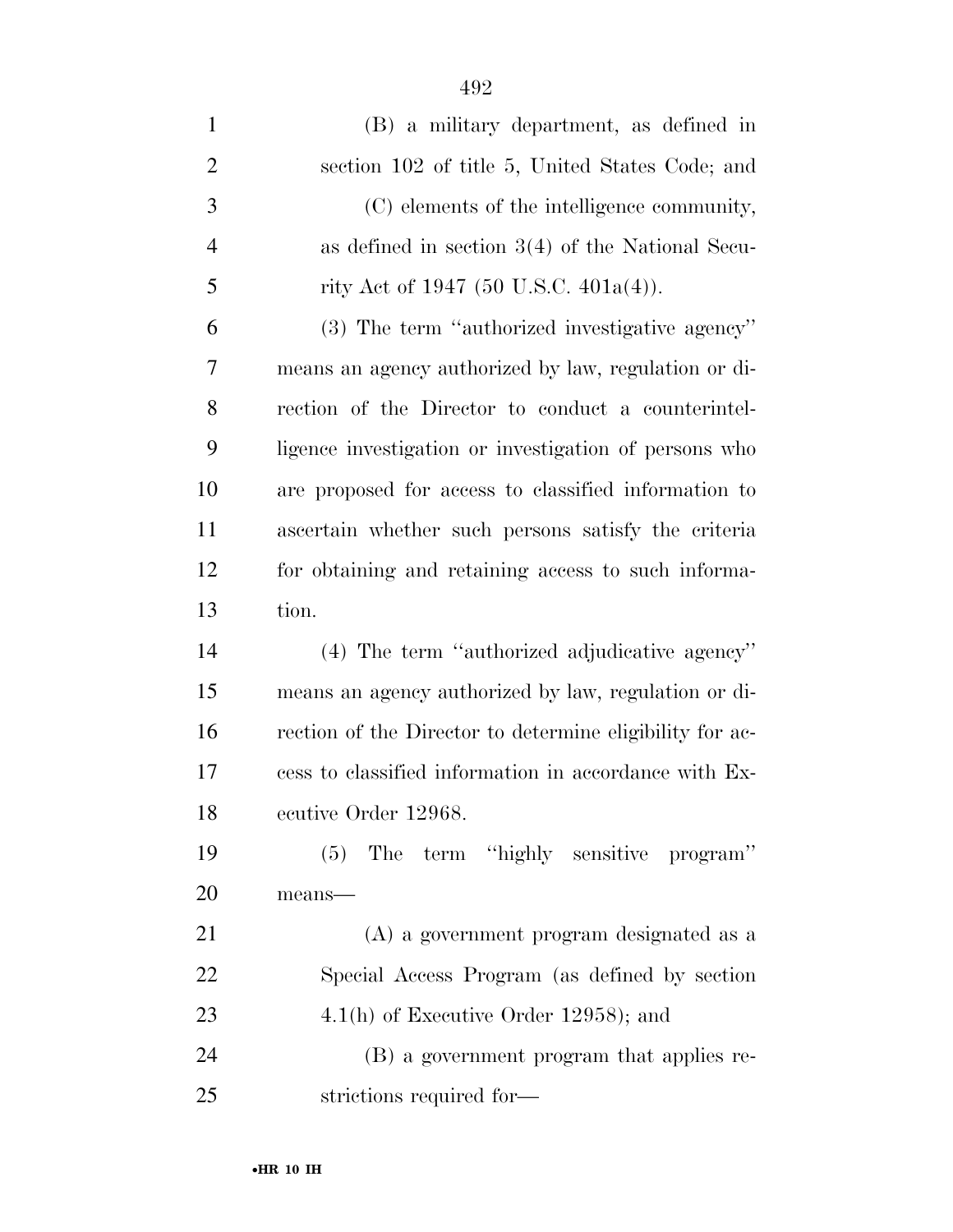| $\mathbf{1}$   | (i) Restricted Data (as defined by sec-                   |
|----------------|-----------------------------------------------------------|
| $\overline{2}$ | tion 11 y. of the Atomic Energy Act of                    |
| 3              | 1954 (42 U.S.C. 2014(y)); or                              |
| $\overline{4}$ | (ii) other information commonly re-                       |
| 5              | ferred to as "Sensitive Compartmented In-                 |
| 6              | formation".                                               |
| $\tau$         | The term "current investigation"<br>(6)<br>file"          |
| 8              | means, with respect to a security clearance, a file on    |
| 9              | an investigation or adjudication that has been con-       |
| 10             | ducted during—                                            |
| 11             | $(A)$ the 5-year period beginning on the                  |
| 12             | date the security clearance was granted, in the           |
| 13             | case of a Top Secret Clearance, or the date ac-           |
| 14             | cess was granted to a highly sensitive program;           |
| 15             | (B) the 10-year period beginning on the                   |
| 16             | date the security clearance was granted in the            |
| 17             | case of a Secret Clearance; and                           |
| 18             | $(C)$ the 15-year period beginning on the                 |
| 19             | date the security clearance was granted in the            |
| 20             | case of a Confidential Clearance.                         |
| 21             | (7) The term "personnel security investigation"           |
| 22             | means any investigation required for the purpose of       |
| 23             | determining the eligibility of any military, civilian, or |
| 24             | government contractor personnel to access classified      |
| 25             | information.                                              |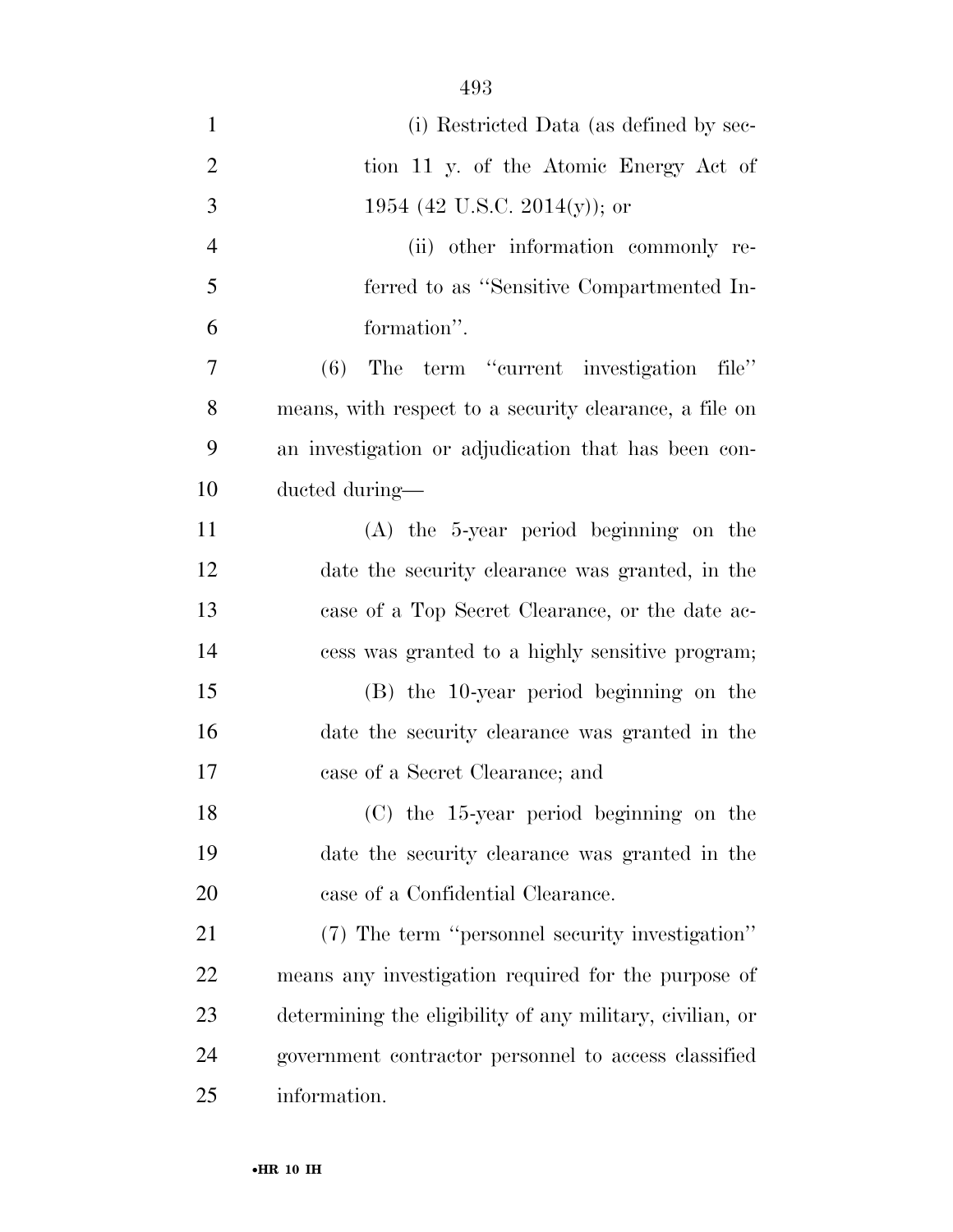| $\mathbf{1}$   | The term "periodic reinvestigations"<br>(8)     |
|----------------|-------------------------------------------------|
| $\overline{2}$ | means-                                          |
| 3              | (A) investigations conducted for the pur-       |
| $\overline{4}$ | pose of updating a previously completed back-   |
| 5              | ground investigation—                           |
| 6              | (i) every five years in the case of a           |
| $\overline{7}$ | Top Secret Clearance or access to a highly      |
| 8              | sensitive program;                              |
| 9              | (ii) every 10 years in the case of a Se-        |
| 10             | cret Clearance; and                             |
| 11             | (iii) every 15 years in the case of a           |
| 12             | Confidential Clearance;                         |
| 13             | (B) on-going investigations to identify per-    |
| 14             | sonnel security risks as they develop, pursuant |
| 15             | to section $105(c)$ .                           |
| 16             | $(9)$ The term "appropriate committees of Con-  |
| 17             | gress" means—                                   |
| 18             | (A) the Permanent Select Committee on           |
| 19             | Intelligence and the Committees on Armed        |
| <b>20</b>      | Services, Judiciary, and Government Reform of   |
| 21             | the House of Representatives; and               |
| 22             | (B) the Select Committee on Intelligence        |
| 23             | and the Committees on Armed Services, Judici-   |
| 24             | ary, and Governmental Affairs of the Senate.    |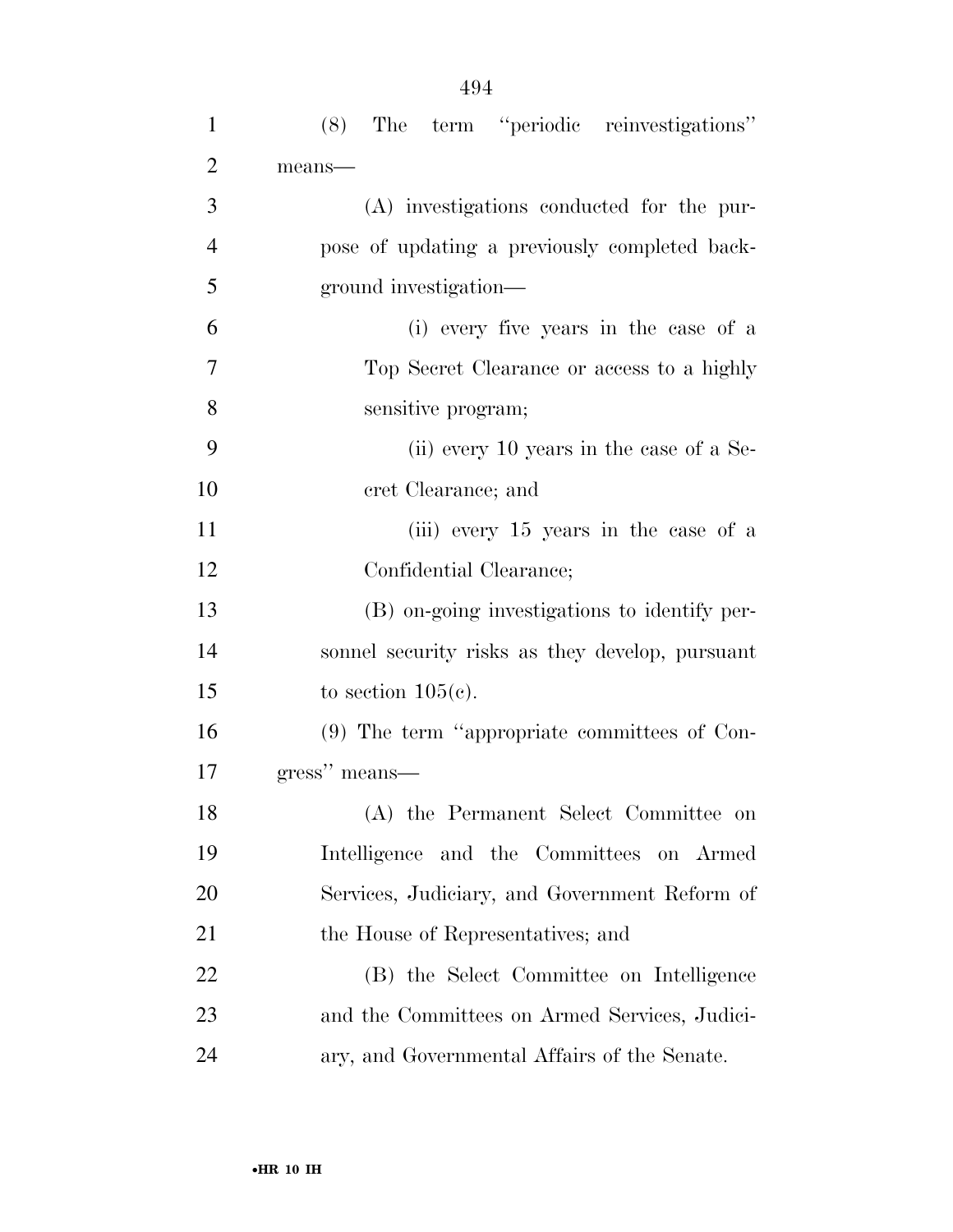# **PROGRAMS OVERSIGHT AND ADMINISTRA-TION.**

 The Deputy National Intelligence Director for Com- munity Management and Resources shall have responsi-bility for the following:

 (1) Directing day-to-day oversight of investiga- tions and adjudications for personnel security clear- ances to highly sensitive programs throughout the Federal Government.

 (2) Developing and implementing uniform and consistent policies and procedures to ensure the ef- fective, efficient, and timely completion of security clearances and determinations for access to highly sensitive programs, including the standardization of security questionnaires, financial disclosure require- ments for security clearance applicants, and poly-graph policies and procedures.

 (3) Serving as the final authority to designate an authorized investigative agency or authorized ad-21 judicative agency pursuant to section 5074(d).

 (4) Ensuring reciprocal recognition of access to classified information among agencies, including act- ing as the final authority to arbitrate and resolve disputes involving the reciprocity of security clear-ances and access to highly sensitive programs.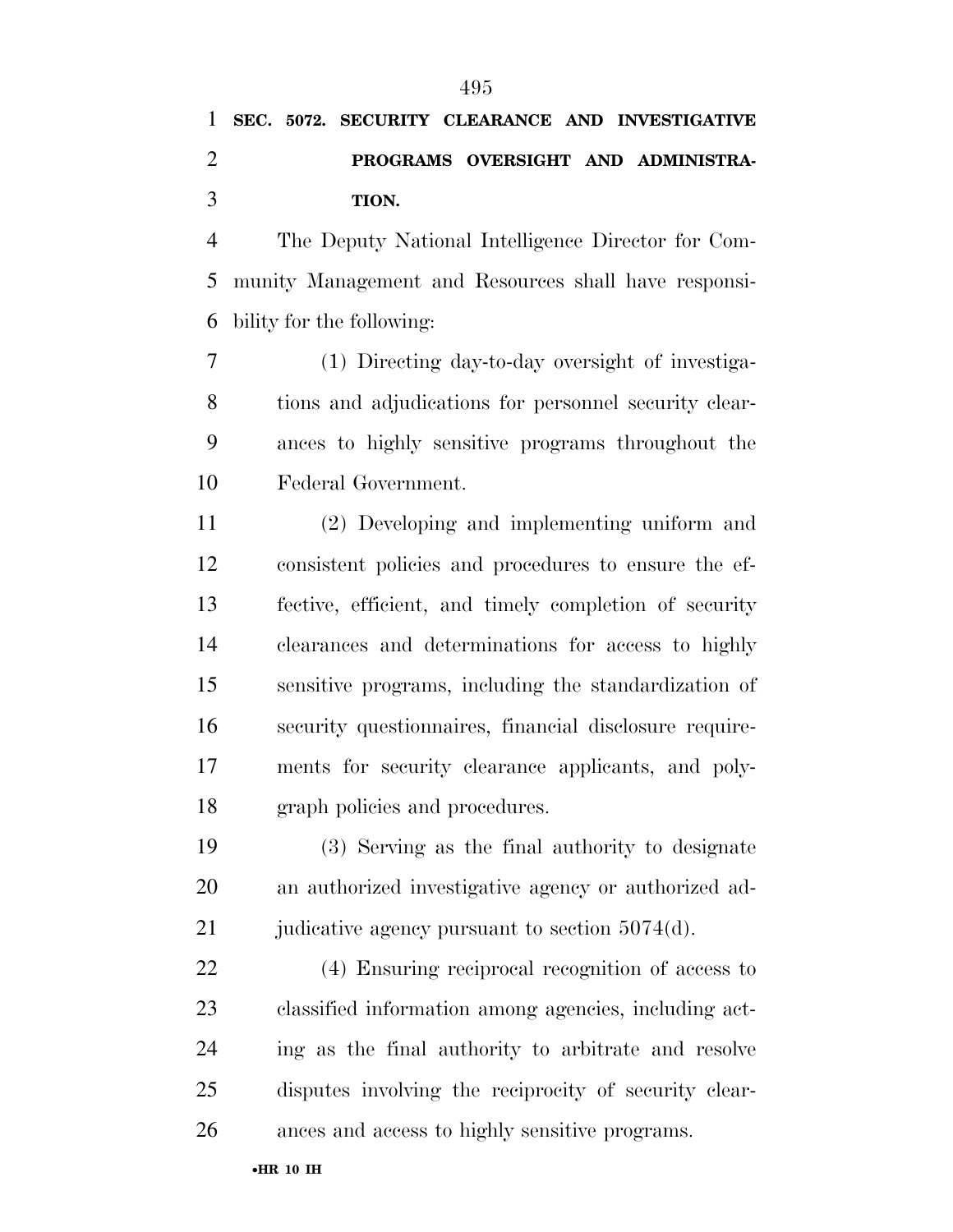(5) Ensuring, to the maximum extent prac-2 ticable, that sufficient resources are available in each agency to achieve clearance and investigative pro-gram goals.

 (6) Reviewing and coordinating the development of tools and techniques for enhancing the conduct of investigations and granting of clearances.

## **SEC. 5073. RECIPROCITY OF SECURITY CLEARANCE AND ACCESS DETERMINATIONS.**

 (a) REQUIREMENT FOR RECIPROCITY.—(1) All secu- rity clearance background investigations and determina- tions completed by an authorized investigative agency or authorized adjudicative agency shall be accepted by all agencies.

 (2) All security clearance background investigations initiated by an authorized investigative agency shall be transferable to any other authorized investigative agency. (b) PROHIBITION ON ESTABLISHING ADDITIONAL REQUIREMENTS.—(1) An authorized investigative agency or authorized adjudicative agency may not establish addi- tional investigative or adjudicative requirements (other than requirements for the conduct of a polygraph exam- ination) that exceed requirements specified in Executive Orders establishing security requirements for access to classified information.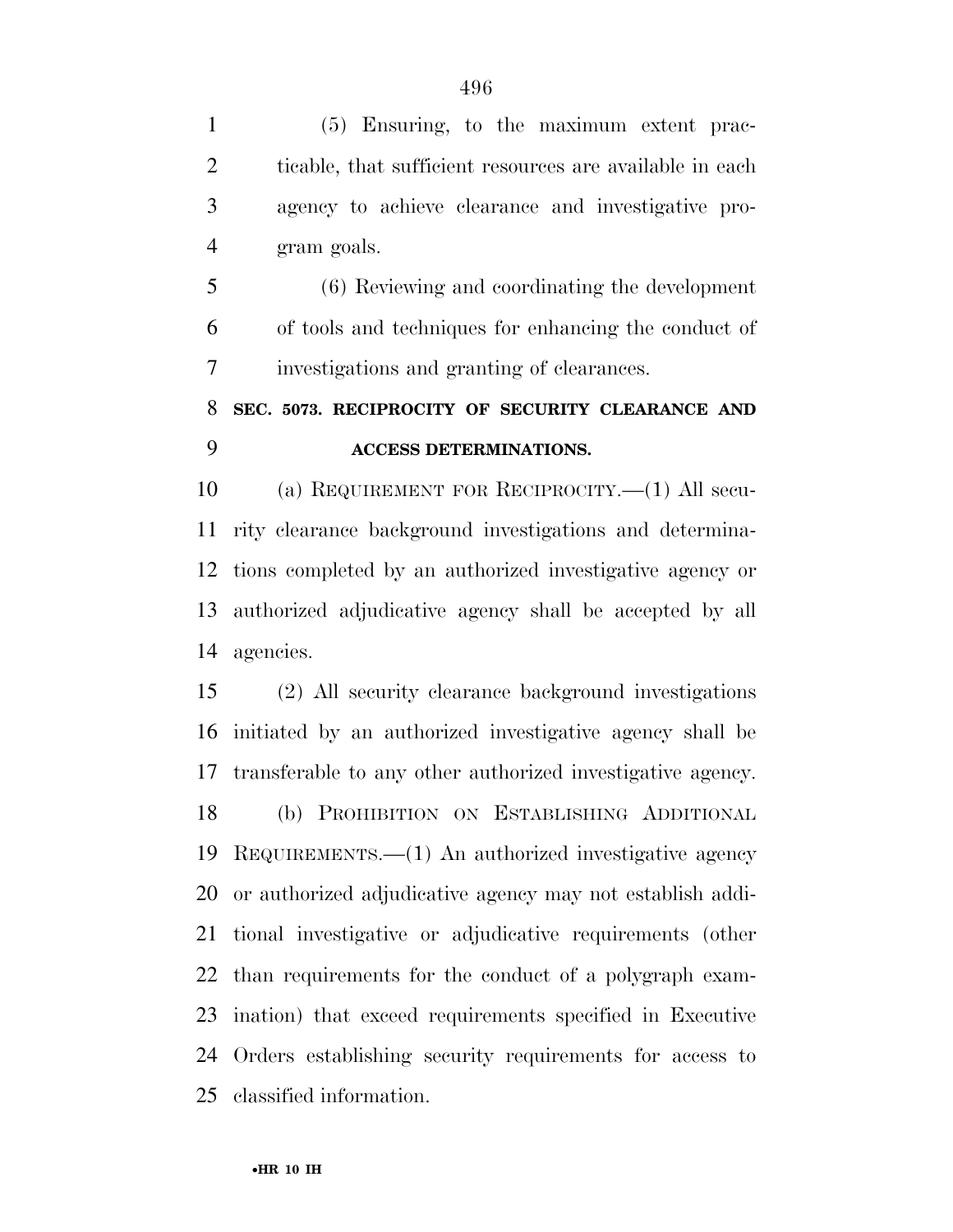(2) Notwithstanding the paragraph (1), the Director may establish additional requirements as needed for na-tional security purposes.

 (c) PROHIBITION ON DUPLICATIVE INVESTIGA- TIONS.—An authorized investigative agency or authorized adjudicative agency may not conduct an investigation for purposes of determining whether to grant a security clear- ance to an individual where a current investigation or clearance of equal level already exists or has been granted by another authorized adjudicative agency.

### **SEC. 5074. ESTABLISHMENT OF NATIONAL DATABASE.**

 (a) ESTABLISHMENT.—Not later than 12 months after the date of the enactment of this Act, the Director of the Office of Personnel Management, in cooperation with the Director, shall establish, and begin operating and maintaining, an integrated, secure, national database into which appropriate data relevant to the granting, denial, or revocation of a security clearance or access pertaining to military, civilian, or government contractor personnel shall be entered from all authorized investigative and adju-dicative agencies.

 (b) INTEGRATION.—The national database estab- lished under subsection (a) shall function to integrate in-formation from existing Federal clearance tracking sys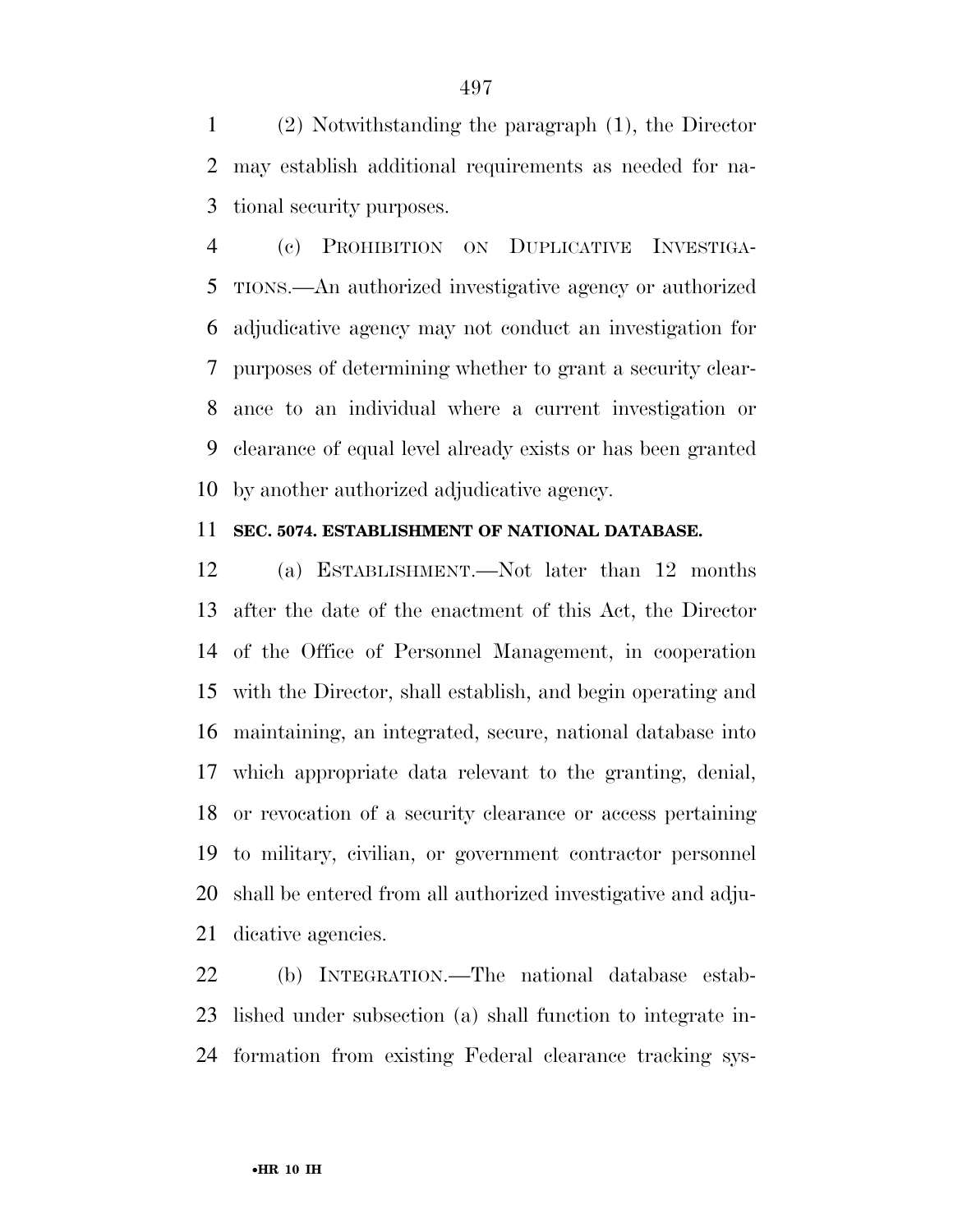tems from other authorized investigative and adjudicative agencies into a single consolidated database.

 (c) REQUIREMENT TO CHECK DATABASE.—Each au- thorized investigative or adjudicative agency shall check the national database established under subsection (a) to determine whether an individual the agency has identified as requiring a security clearance has already been granted or denied a security clearance, or has had a security clear- ance revoked, by any other authorized investigative or ad-judicative agency.

 (d) CERTIFICATION OF AUTHORIZED INVESTIGATIVE AGENCIES OR AUTHORIZED ADJUDICATIVE AGENCIES.— The Director shall evaluate the extent to which an agency is submitting information to, and requesting information from, the national database established under subsection (a) as part of a determination of whether to certify the agency as an authorized investigative agency or authorized adjudicative agency.

 (e) EXCLUSION OF CERTAIN INTELLIGENCE OPERATIVES.—The Director may authorize an agency to withhold information about certain individuals from the database established under subsection (a) if the Director determines it is necessary for national security purposes.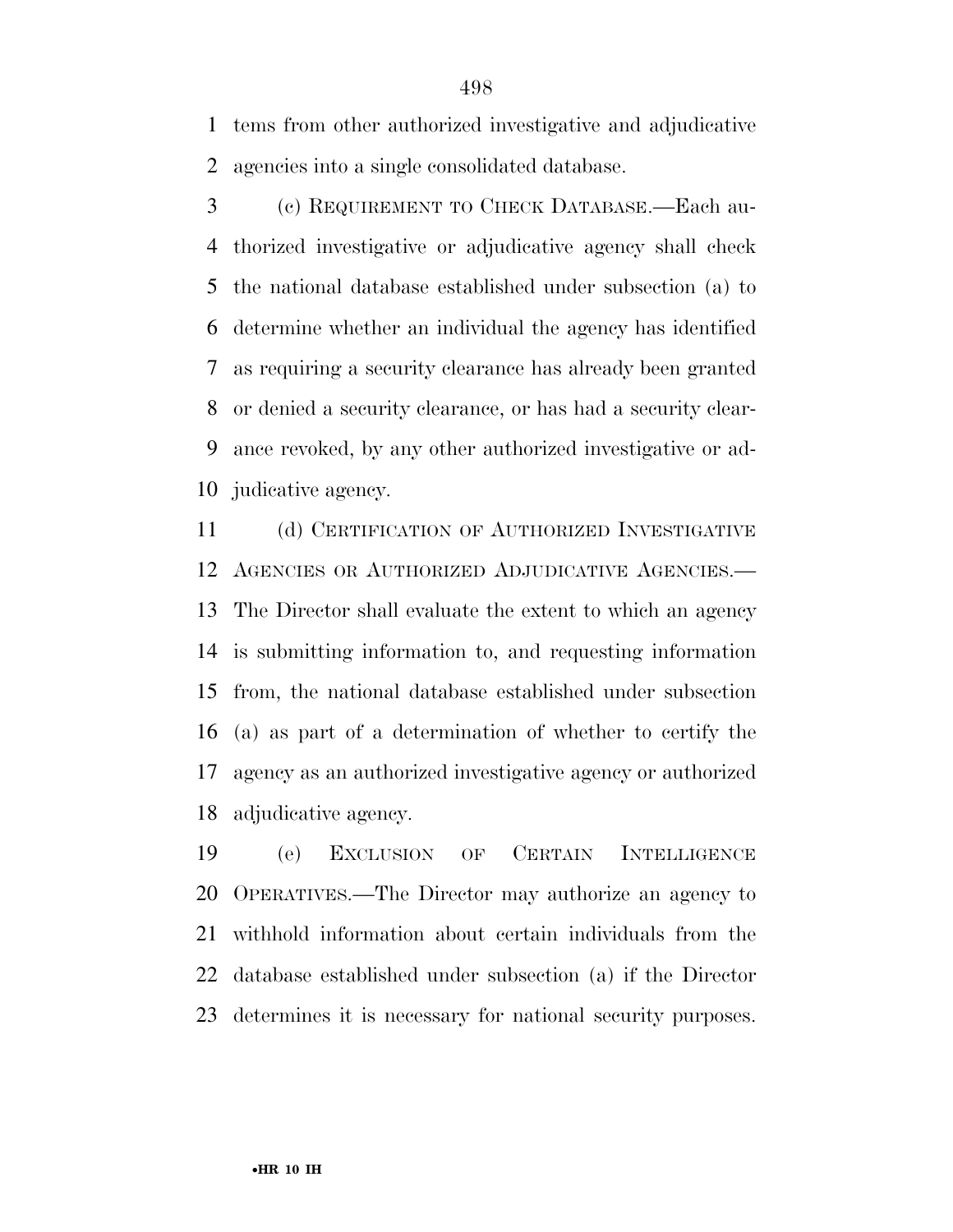(f) COMPLIANCE.—The Director shall establish a re- view procedure by which agencies can seek review of ac-tions required under section 5073.

 (g) AUTHORIZATION OF APPROPRIATIONS.—There is authorized to be appropriated such sums as may be nec- essary for fiscal year 2005 and each subsequent fiscal year for the implementation, maintenance and operation of the database established in subsection (a).

## **SEC. 5075. USE OF AVAILABLE TECHNOLOGY IN CLEAR-ANCE INVESTIGATIONS.**

 (a) INVESTIGATIONS.—Not later than 12 months after the date of the enactment of this Act, each author- ized investigative agency that conducts personnel security clearance investigations shall use, to the maximum extent practicable, available information technology and data- bases to expedite investigative processes and to verify standard information submitted as part of an application for a security clearance.

 (b) INTERIM CLEARANCE.—If the application of an applicant for an interim clearance has been processed using the technology under subsection (a), the interim clearances for the applicant at the secret, top secret, and special access program levels may be granted before the completion of the appropriate investigation. Any request to process an interim clearance shall be given priority, and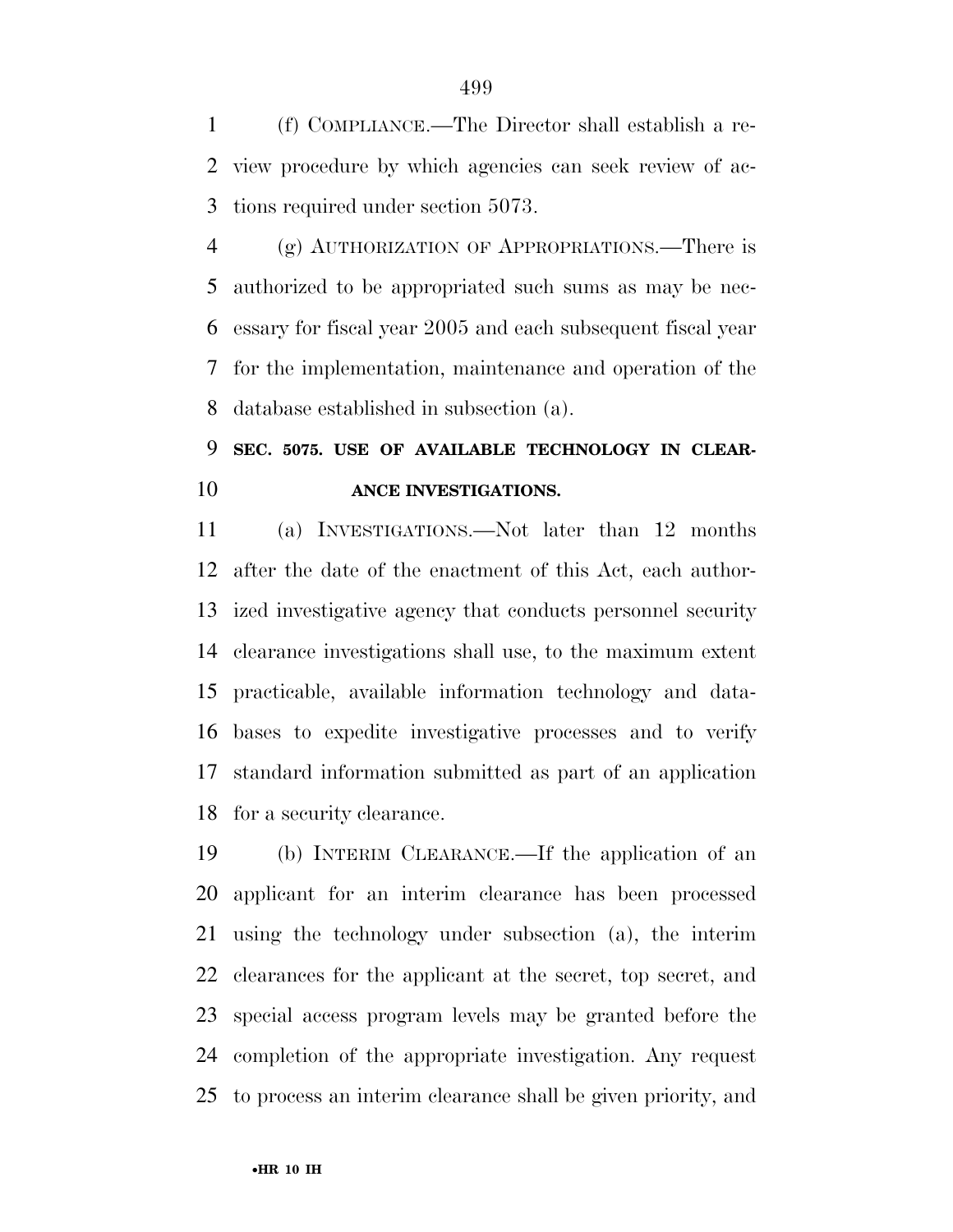the authority granting the interim clearance shall ensure that final adjudication on the application is made within 90 days after the initial clearance is granted.

 (c) ON-GOING MONITORING OF INDIVIDUALS WITH SECURITY CLEARANCES.—(1) Authorized investigative agencies and authorized adjudicative agencies shall estab- lish procedures for the regular, ongoing verification of per- sonnel with security clearances in effect for continued ac- cess to classified information. Such procedures shall in- clude the use of available technology to detect, on a regu- larly recurring basis, any issues of concern that may arise involving such personnel and such access.

 (2) Such regularly recurring verification may be used as a basis for terminating a security clearance or access and shall be used in periodic reinvestigations to address emerging threats and adverse events associated with indi- viduals with security clearances in effect to the maximum extent practicable.

 (3) If the Director certifies that the national security of the United States is not harmed by the discontinuation of periodic reinvestigations, the regularly recurring verification under this section may replace periodic re-investigations.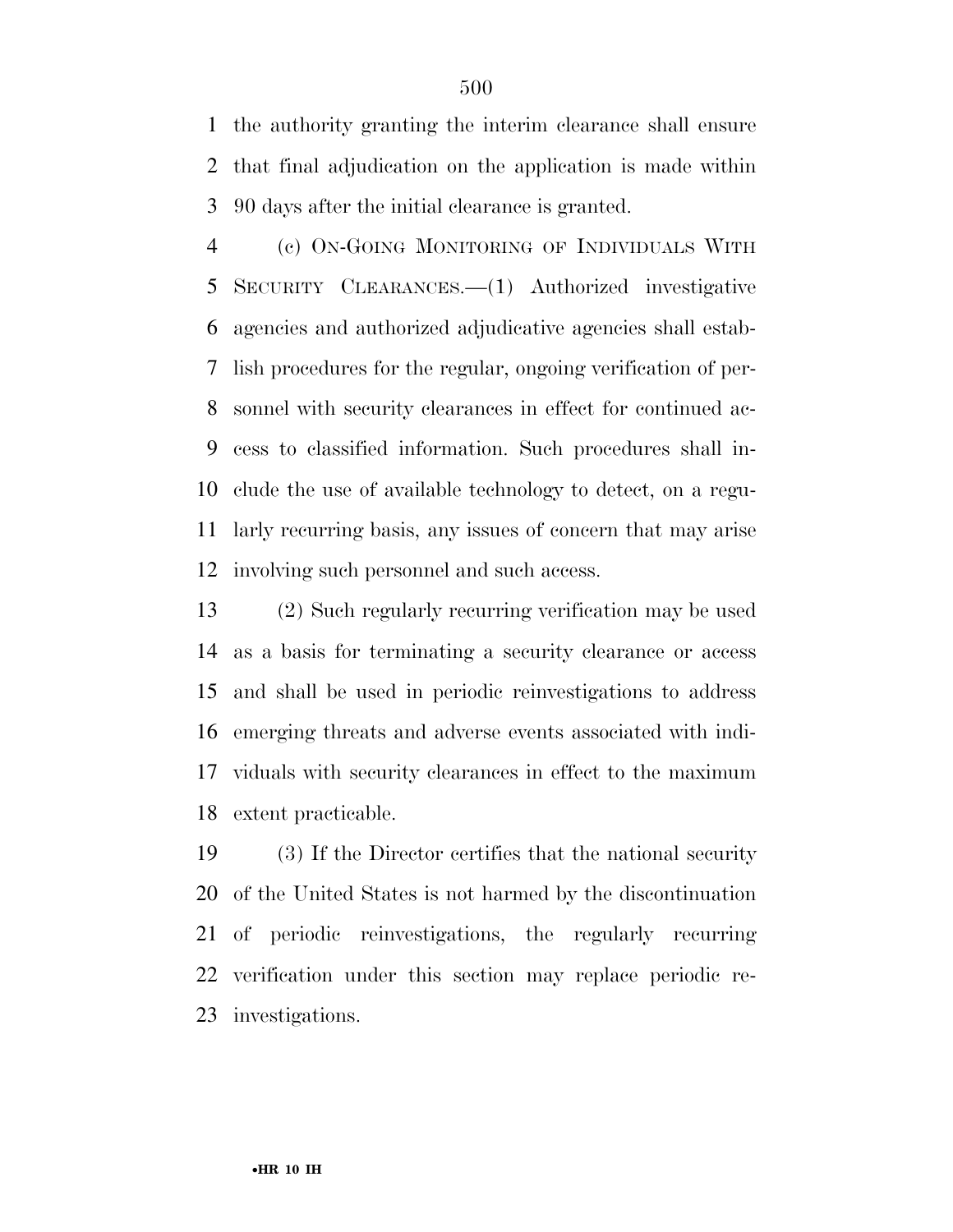| 1              | ЭUІ<br>SEC. 5076. REDUCTION IN LENGTH OF PERSONNEL SECU-    |
|----------------|-------------------------------------------------------------|
| $\overline{2}$ | RITY CLEARANCE PROCESS.                                     |
|                |                                                             |
| 3              | 60-Day PERIOD FOR DETERMINATION<br>(a)<br><b>ON</b>         |
| 4              | CLEARANCES.—Each authorized adjudicative agency shall       |
| 5              | make a determination on an application for a personnel      |
| 6              | security clearance within 60 days after the date of receipt |
| 7              | of the completed application for a security clearance by    |
| 8              | an authorized investigative agency. The 60-day period       |
| 9              | shall include—                                              |
| 10             | $(1)$ a period of not longer than 40 days to com-           |
| 11             | plete the investigative phase of the clearance review;      |
| 12             | and                                                         |
| 13             | $(2)$ a period of not longer than 20 days to com-           |
| 14             | plete the adjudicative phase of the clearance review.       |
| 15             | (b) EFFECTIVE DATE AND PHASE-IN.—                           |
| 16             | EFFECTIVE DATE.—Subsection (a) shall<br>(1)                 |
| 17             | take effect 5 years after the date of the enactment         |
| 18             | of this Act.                                                |
| 19             | (2) PHASE-IN.—During the period beginning on                |
| 20             | a date not later than 2 years after the date after the      |
| 21             | enactment of this Act and ending on the date on             |
| 22             | which subsection (a) takes effect as specified in           |
| 23             | paragraph (1), each authorized adjudicative agency          |
| 24             | shall make a determination on an application for a          |
| 25             | personnel security clearance pursuant to this title         |
| 26             | within 120 days after the date of receipt of the ap-        |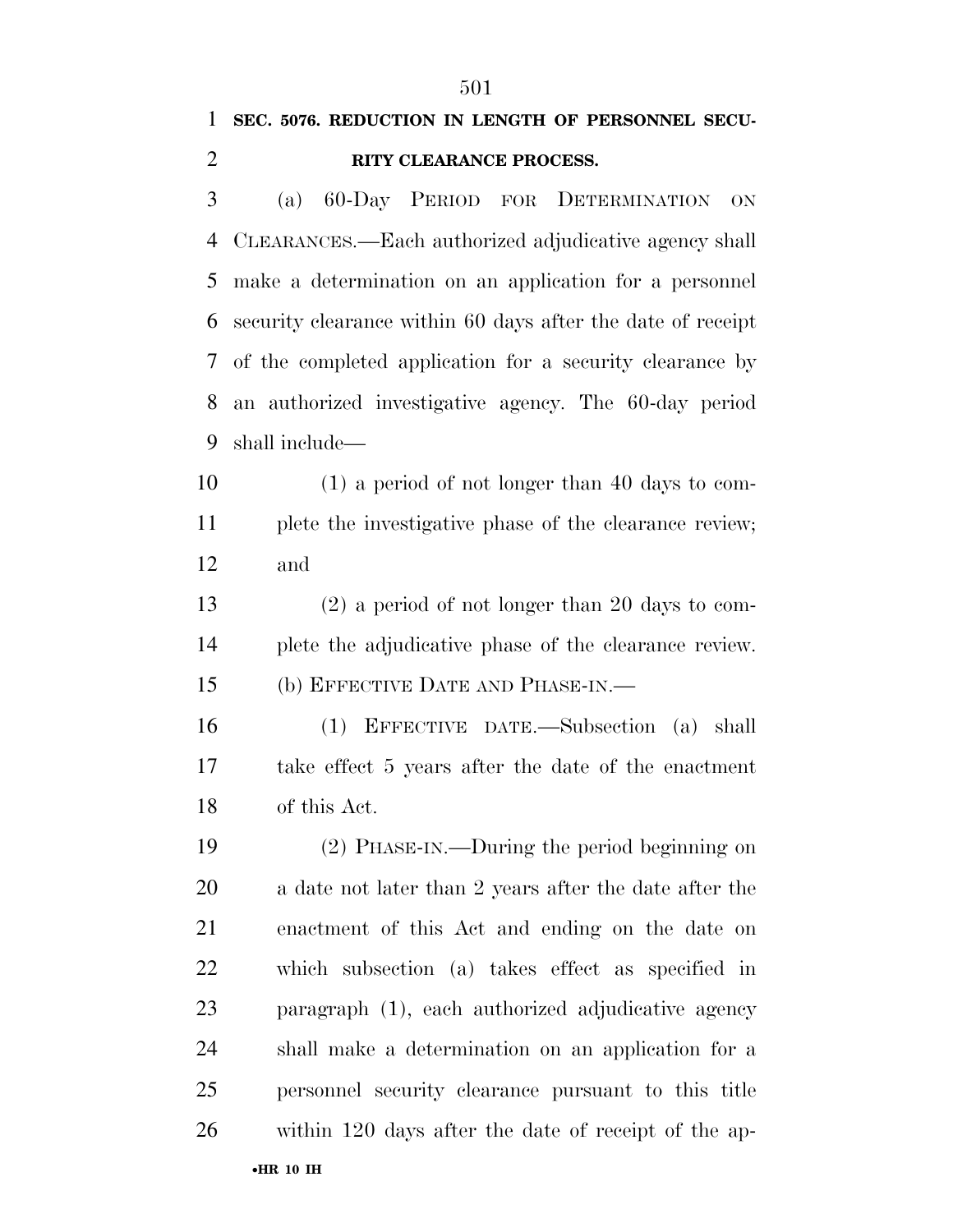| $\mathbf{1}$   | plication for a security clearance by an authorized           |
|----------------|---------------------------------------------------------------|
| $\overline{2}$ | investigative agency. The 120-day period shall in-            |
| 3              | clude—                                                        |
| $\overline{4}$ | $(A)$ a period of not longer than 90 days to                  |
| 5              | complete the investigative phase of the clear-                |
| 6              | ance review; and                                              |
| 7              | (B) a period of not longer than 30 days to                    |
| 8              | complete the adjudicative phase of the clearance              |
| 9              | review.                                                       |
| 10             | SEC. 5077. SECURITY CLEARANCES FOR PRESIDENTIAL               |
|                | <b>TRANSITION.</b>                                            |
| 11             |                                                               |
| 12             | (a) CANDIDATES FOR NATIONAL SECURITY POSI-                    |
| 13             | $TIONS.$ The President-elect shall submit to the Direc-       |
| 14             | tor the names of candidates for high-level national security  |
| 15             | positions, for positions at the level of under secretary of   |
| 16             | executive departments and above, as soon as possible after    |
| 17             | the date of the general elections held to determine the elec- |
|                | 18 tors of President and Vice President under section 1 or    |
| 19             | 2 of title 3, United States Code.                             |
| 20             | (2) The Director shall be responsible for the expedi-         |
| 21             | tious completion of the background investigations nec-        |

(1) before the date of the inauguration of the President-

dividuals who are candidates described under paragraph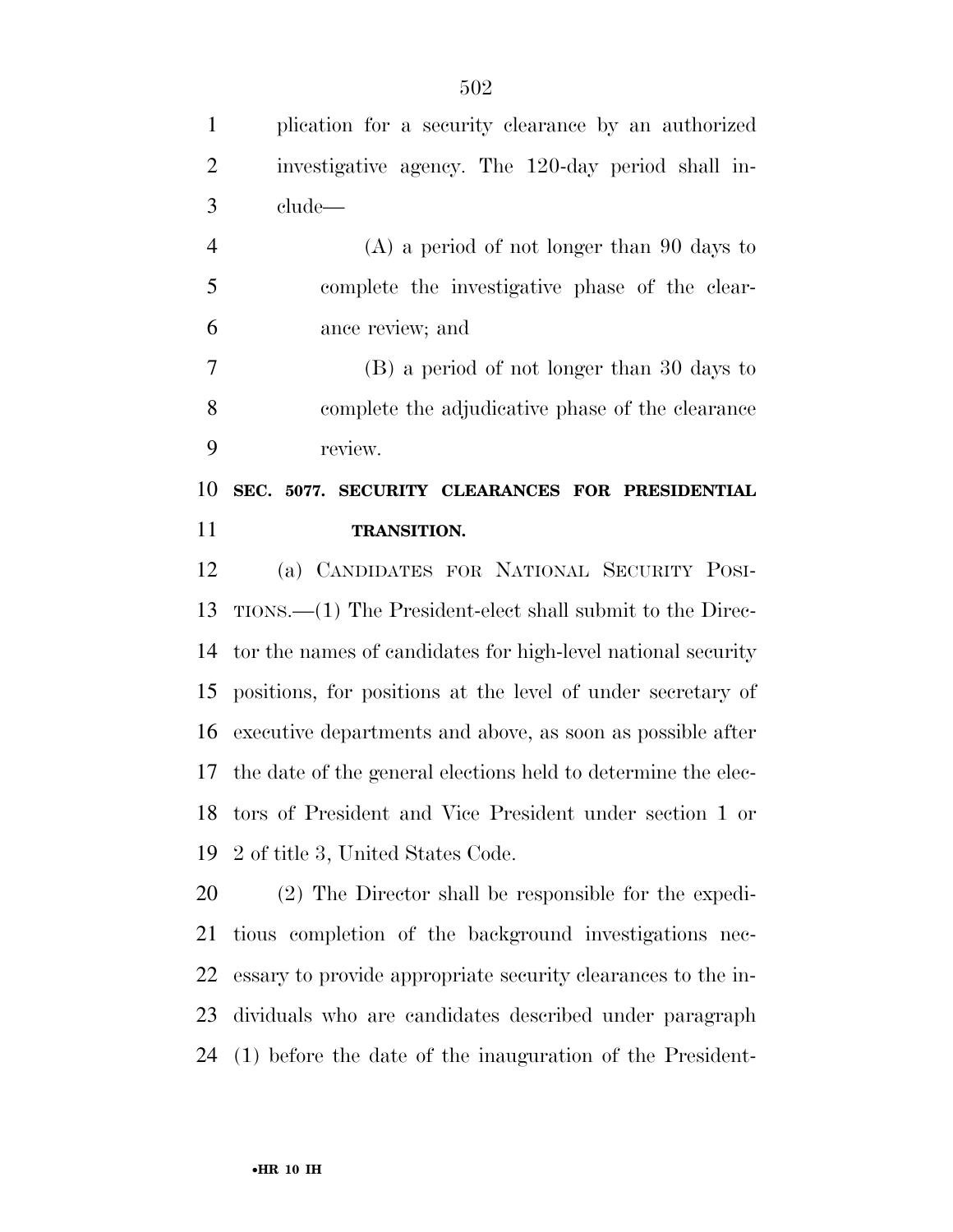elect as President and the inauguration of the Vice-Presi-dent-elect as Vice President.

 (b) SECURITY CLEARANCES FOR TRANSITION TEAM MEMBERS.—(1) In this section, the term ''major party'' has the meaning provided under section 9002(6) of the Internal Revenue Code of 1986.

 (2) Each major party candidate for President, except a candidate who is the incumbent President, shall submit, before the date of the general presidential election, re- quests for security clearances for prospective transition team members who will have a need for access to classified information to carry out their responsibilities as members of the President-elect's transition team.

 (3) Necessary background investigations and eligi- bility determinations to permit appropriate prospective transition team members to have access to classified infor- mation shall be completed, to the fullest extent practicable, by the day after the date of the general presidential elec-tion.

#### **SEC. 5078. REPORTS.**

 Not later than February 15, 2006, and annually thereafter through 2016, the Director shall submit to the appropriate committees of Congress a report on the progress made during the preceding year toward meeting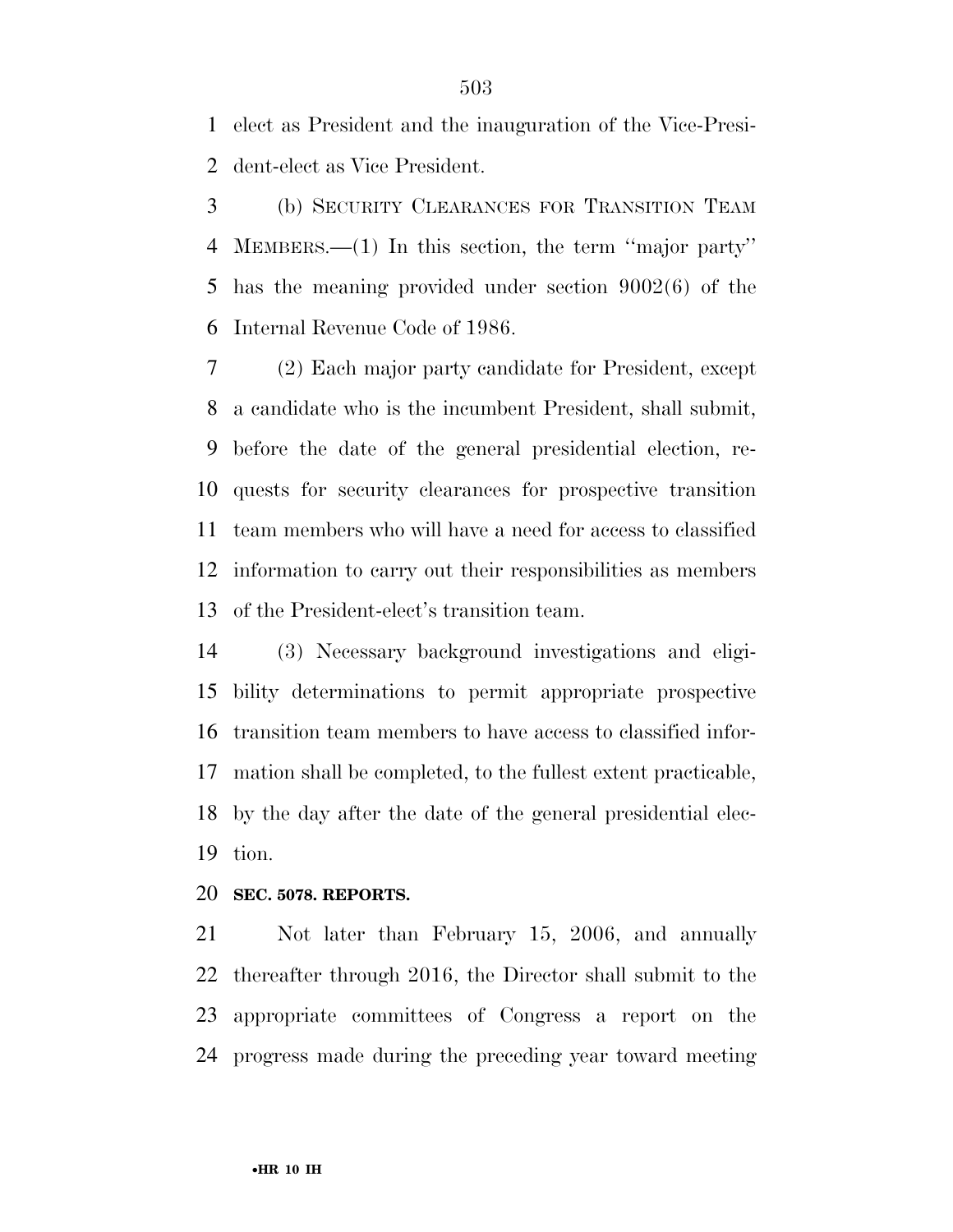the requirements specified in this Act. The report shall include—

| 3              | (1) the periods of time required by the author-          |
|----------------|----------------------------------------------------------|
| $\overline{4}$ | ized investigative agencies and authorized adjudica-     |
| 5              | tive agencies during the year covered by the report      |
| 6              | for conducting investigations, adjudicating cases,       |
| 7              | and granting elearances, from date of submission to      |
| 8              | ultimate disposition and notification to the subject     |
| 9              | and the subject's employer;                              |
| 10             | $(2)$ a discussion of any impediments to the             |
| 11             | smooth and timely functioning of the implementation      |
| 12             | of this title; and                                       |
| 13             | (3) such other information or recommendations            |
| 14             | as the Deputy Director deems appropriate.                |
| 15             | <b>Subtitle G-Emergency Financial</b>                    |
| 16             | <b>Preparedness</b>                                      |
| 17             | SEC. 5081. DELEGATION AUTHORITY OF THE SECRETARY         |
| 18             | OF THE TREASURY.                                         |
| 19             | Subsection (d) of section 306 of title 31, United        |
| 20             | States Code, is amended by inserting "or employee" after |
| 21             | "another officer".                                       |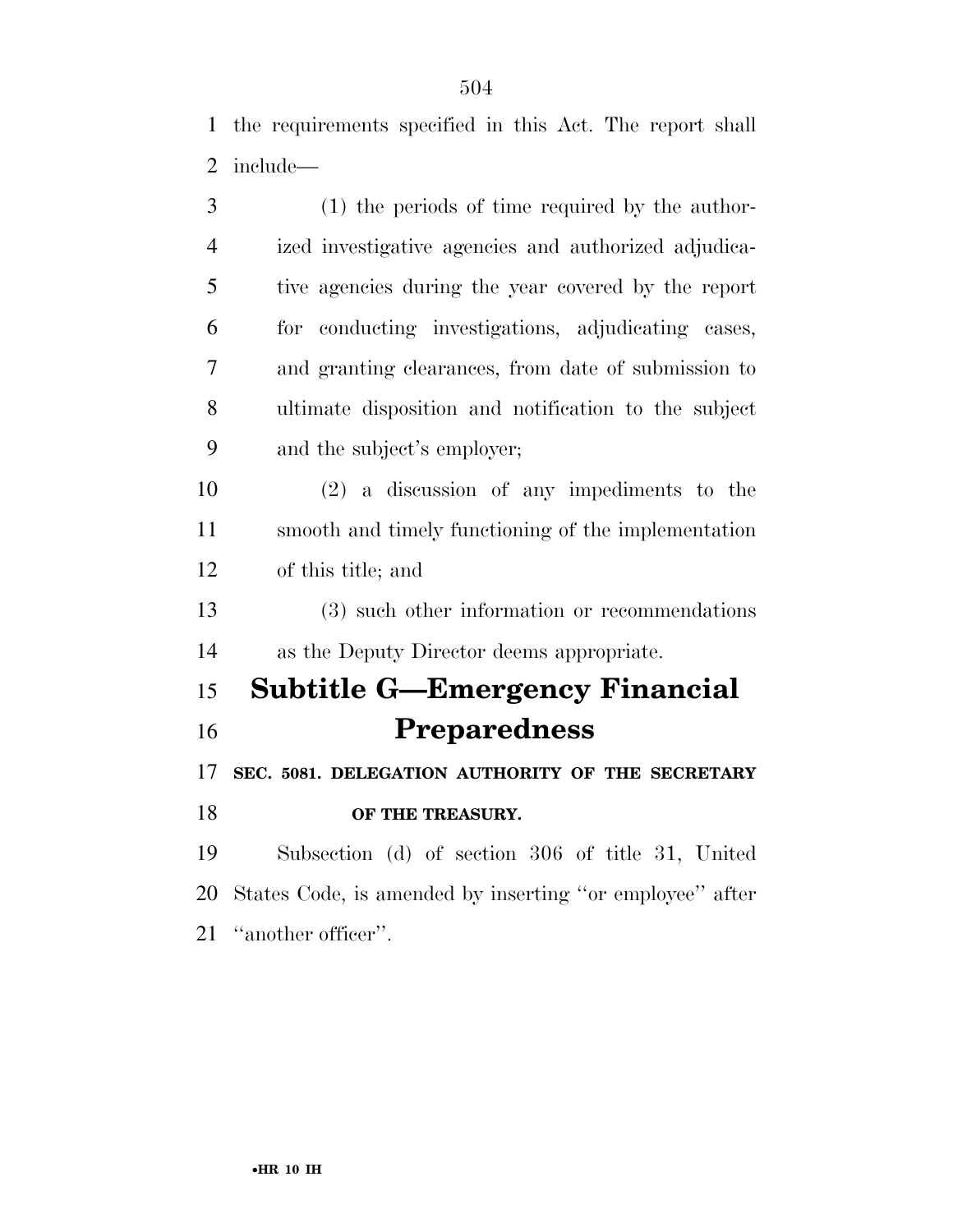# **SEC. 5082. EXTENSION OF EMERGENCY ORDER AUTHORITY OF THE SECURITIES AND EXCHANGE COM-MISSION.**

 (a) EXTENSION OF AUTHORITY.—Paragraph (2) of section 12(k) of the Securities Exchange Act of 1934 (15 6 U.S.C.  $78l(k)(2)$  is amended to read as follows:

7 "(2) EMERGENCY ORDERS.—(A) The Commis- sion, in an emergency, may by order summarily take such action to alter, supplement, suspend, or impose requirements or restrictions with respect to any mat-11 ter or action subject to regulation by the Commis- sion or a self-regulatory organization under the secu- rities laws, as the Commission determines is nec- essary in the public interest and for the protection of investors—

16  $\frac{1}{10}$  to maintain or restore fair and orderly securities markets (other than markets in ex-18 empted securities);

19  $\frac{1}{10}$  to ensure prompt, accurate, and safe clearance and settlement of transactions in se-curities (other than exempted securities); or

 $\frac{1}{2}$   $\frac{1}{2}$   $\frac{1}{2}$  to reduce, eliminate, or prevent the substantial disruption by the emergency of (I) securities markets (other than markets in ex- empted securities), investment companies, or any other significant portion or segment of such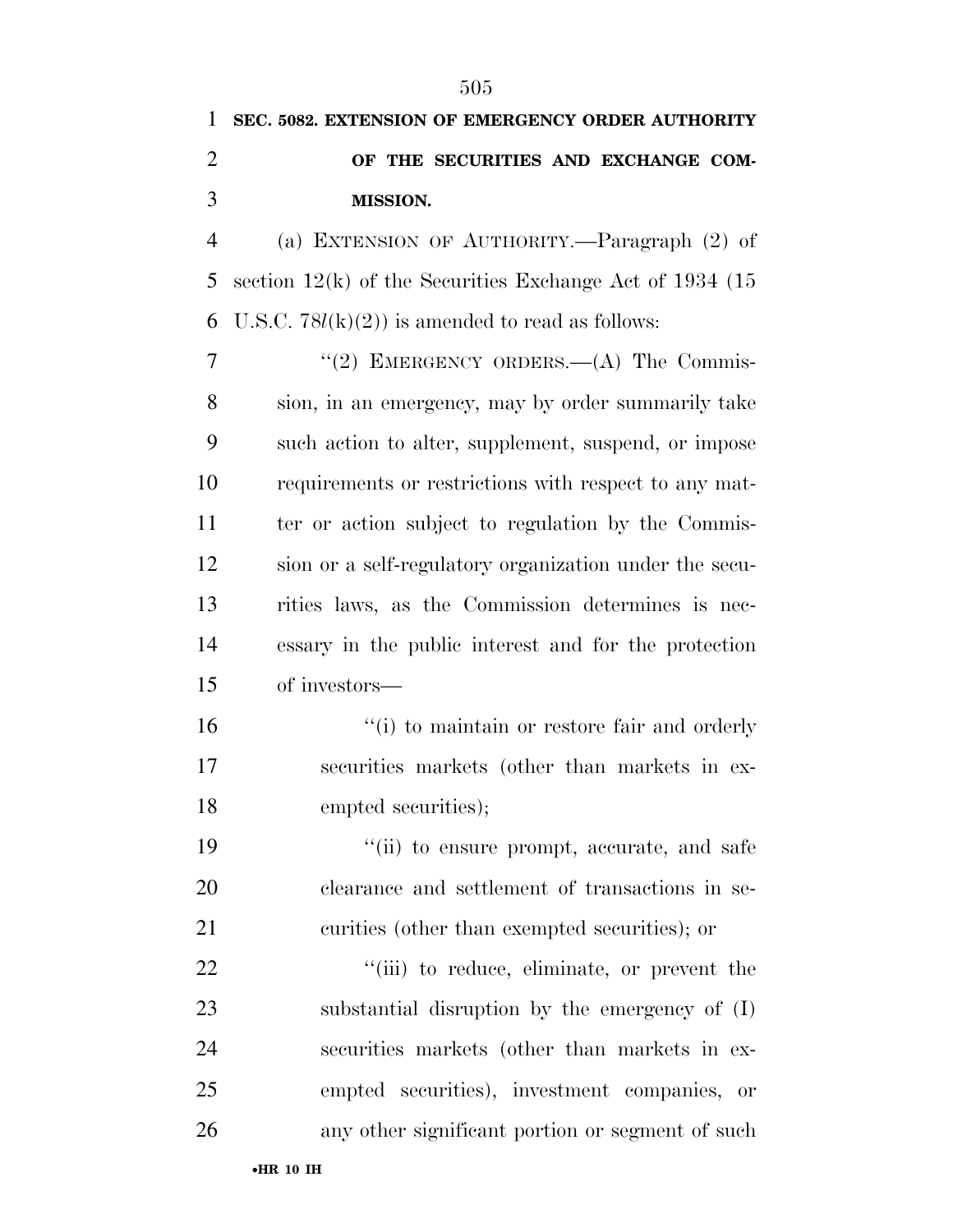| $\mathbf{1}$   | markets, or (II) the transmission or processing          |
|----------------|----------------------------------------------------------|
| $\overline{2}$ | of securities transactions (other than trans-            |
| 3              | actions in exempted securities).                         |
| $\overline{4}$ | "(B) An order of the Commission under this               |
| 5              | paragraph $(2)$ shall continue in effect for the period  |
| 6              | specified by the Commission, and may be extended.        |
| $\overline{7}$ | Except as provided in subparagraph $(C)$ , the Com-      |
| 8              | mission's action may not continue in effect for more     |
| 9              | than 30 business days, including extensions.             |
| 10             | "(C) An order of the Commission under this               |
| 11             | paragraph $(2)$ may be extended to continue in effect    |
| 12             | for more than 30 business days if, at the time of the    |
| 13             | extension, the Commission finds that the emergency       |
| 14             | still exists and determines that the continuation of     |
| 15             | the order beyond 30 business days is necessary in        |
| 16             | the public interest and for the protection of investors  |
| 17             | to attain an objective described in clause (i), (ii), or |
| 18             | (iii) of subparagraph (A). In no event shall an order    |
| 19             | of the Commission under this paragraph (2) con-          |
| 20             | tinue in effect for more than 90 calendar days.          |
| 21             | $\lq\lq$ (D) If the actions described in subparagraph    |

 $\text{``(D)}$  If the actions described in subparagraph (A) involve a security futures product, the Commis- sion shall consult with and consider the views of the Commodity Futures Trading Commission. In exer-cising its authority under this paragraph, the Com-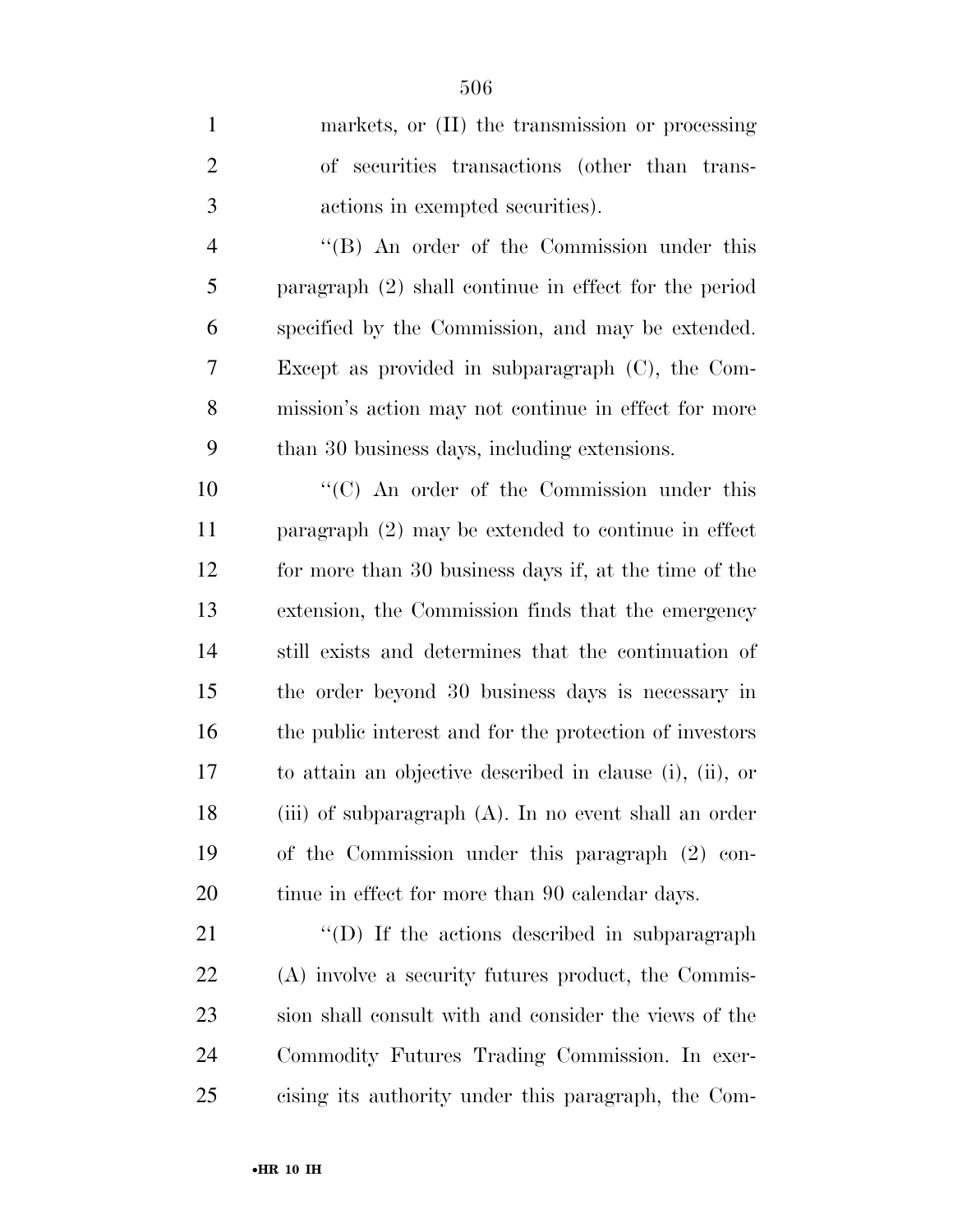| $\mathbf{1}$   | mission shall not be required to comply with the pro-       |
|----------------|-------------------------------------------------------------|
| $\overline{2}$ | visions of section 553 of title 5, United States Code,      |
| 3              | or with the provisions of section $19(c)$ of this title.    |
| $\overline{4}$ | $\lq\lq$ (E) Notwithstanding the exclusion of exempt-       |
| 5              | ed securities (and markets therein) from the Com-           |
| 6              | mission's authority under subparagraph (A), the             |
| 7              | Commission may use such authority to take action            |
| 8              | to alter, supplement, suspend, or impose require-           |
| 9              | ments or restrictions with respect to clearing agen-        |
| 10             | cies for transactions in such exempted securities. In       |
| 11             | taking any action under this subparagraph, the              |
| 12             | Commission shall consult with and consider the              |
| 13             | views of the Secretary of the Treasury.".                   |
| 14             | (b) CONSULTATION; DEFINITION OF EMERGENCY.-                 |
| 15             | Section $12(k)$ of the Securities Exchange Act of 1934 (15) |
| 16             | U.S.C. $78l(k)$ is further amended by striking paragraph    |
| 17             | $(6)$ and inserting the following:                          |
| 18             | "(6) CONSULTATION.—Prior to taking any ac-                  |
| 19             | tion described in paragraph $(1)(B)$ , the Commission       |
| 20             | shall consult with and consider the views of the Sec-       |
| 21             | retary of the Treasury, Board of Governors of the           |
| 22             | Federal Reserve System, and the Commodity Fu-               |
| 23             | tures Trading Commission, unless such consultation          |

is impracticable in light of the emergency.

25 "(7) DEFINITIONS.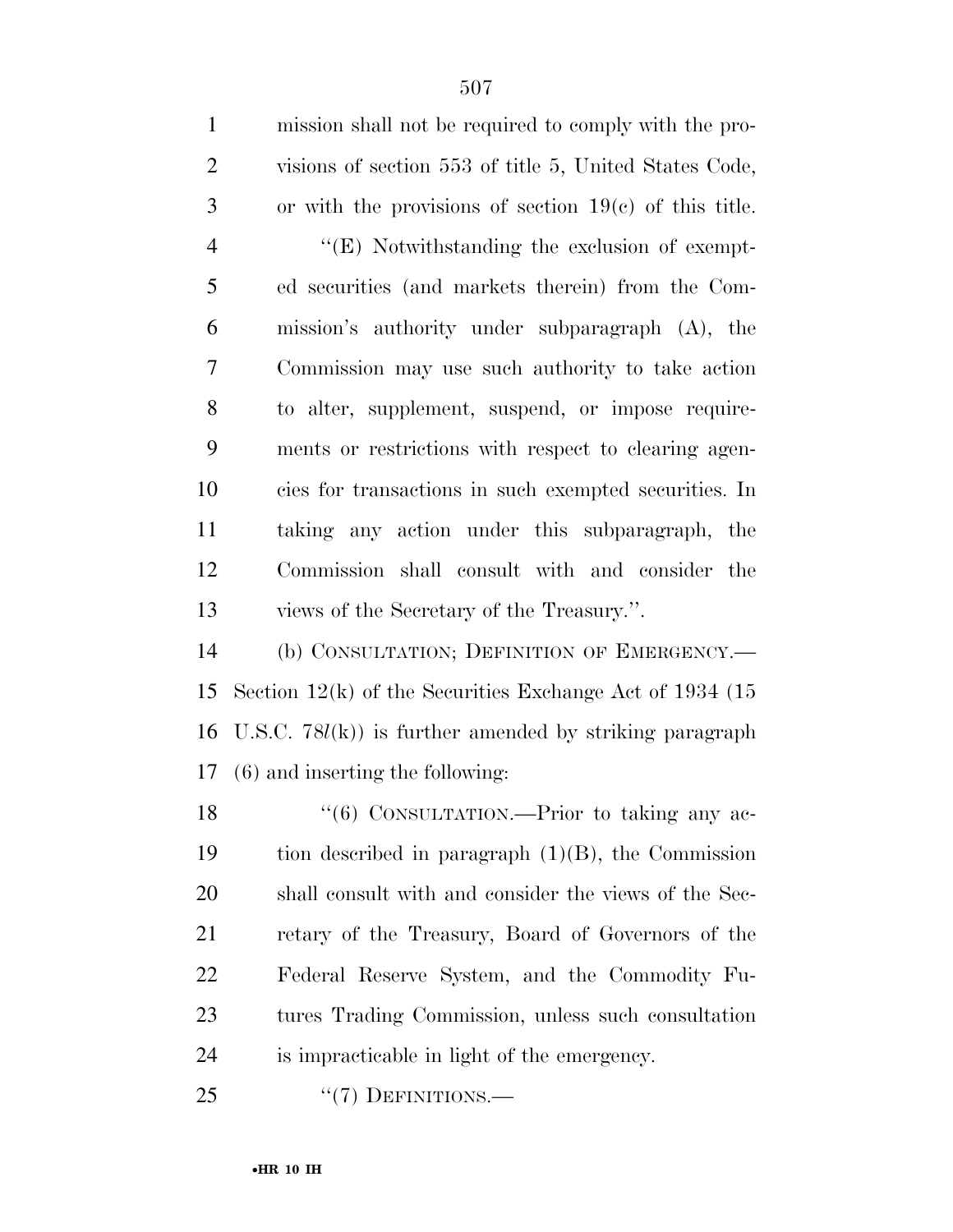| $\mathbf{1}$   | "(A) EMERGENCY.—For purposes of this             |
|----------------|--------------------------------------------------|
| $\overline{2}$ | subsection, the term 'emergency' means—          |
| 3              | "(i) a major market disturbance char-            |
| $\overline{4}$ | acterized by or constituting—                    |
| 5              | $\lq\lq$ sudden and excessive fluc-              |
| 6              | tuations of securities prices generally,         |
| 7              | or a substantial threat thereof, that            |
| 8              | threaten fair and orderly markets; or            |
| 9              | "(II) a substantial disruption of                |
| 10             | the safe or efficient operation of the           |
| 11             | national system for clearance and set-           |
| 12             | tlement of transactions in securities,           |
| 13             | or a substantial threat thereof; or              |
| 14             | "(ii) a major disturbance that sub-              |
| 15             | stantially disrupts, or threatens to substan-    |
| 16             | tially disrupt—                                  |
| 17             | $\lq\lq$ (I) the functioning of securities       |
| 18             | markets, investment companies, or                |
| 19             | any other significant portion or seg-            |
| 20             | ment of the securities markets; or               |
| 21             | $\lq\lq$ (II) the transmission or proc-          |
| 22             | essing of securities transactions.               |
| 23             | "(B) SECURITIES LAWS.—Notwithstanding            |
| 24             | section $3(a)(47)$ , for purposes of this sub-   |
| 25             | section, the term 'securities laws' does not in- |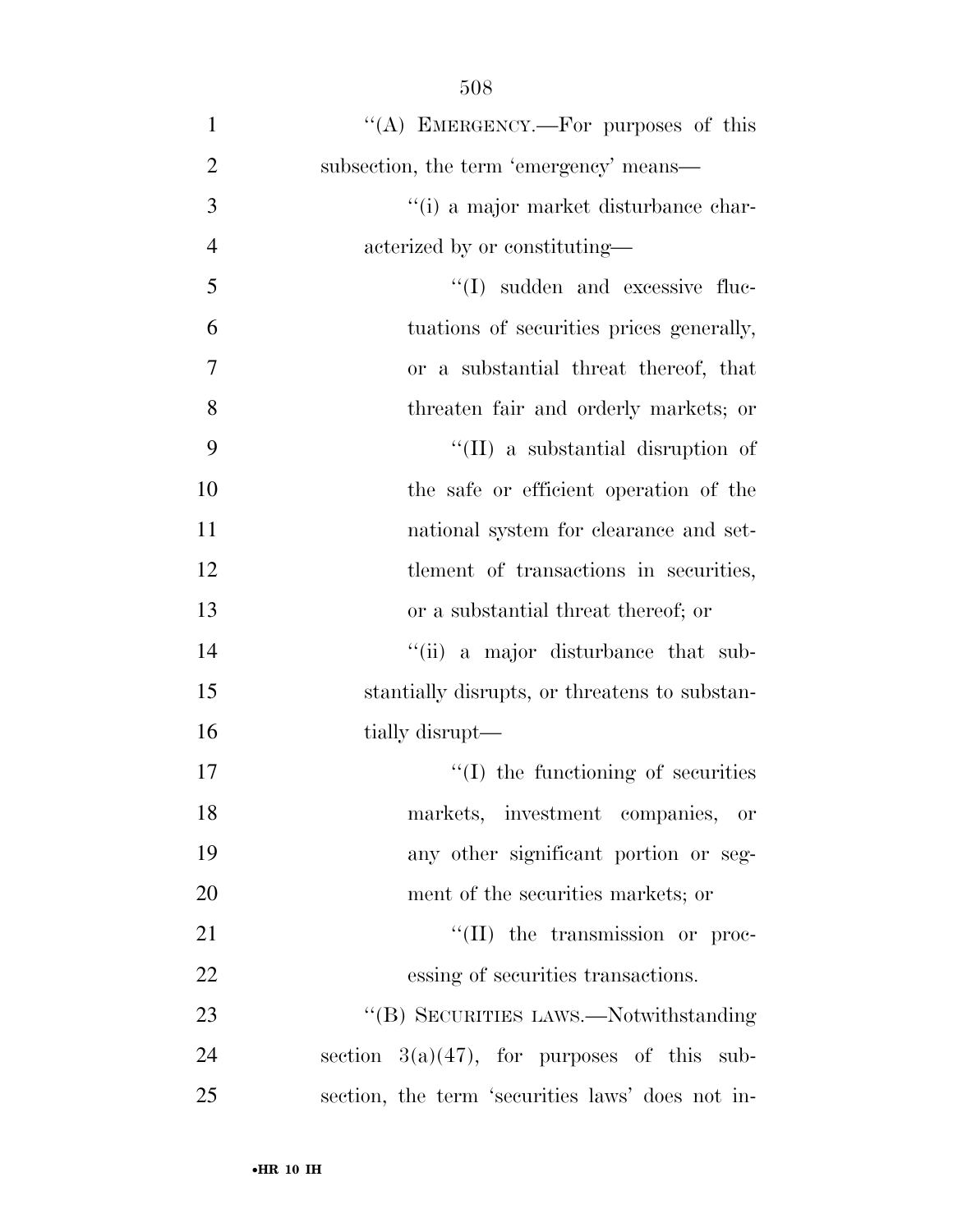| 1              | clude the Public Utility Holding Company Act                     |
|----------------|------------------------------------------------------------------|
| $\overline{2}$ | of 1935 (15 U.S.C. 79a et seq.).".                               |
| 3              | SEC. 5083. PARALLEL AUTHORITY OF THE SECRETARY OF                |
| $\overline{4}$ | THE TREASURY WITH RESPECT TO GOVERN-                             |
| 5              | <b>MENT SECURITIES.</b>                                          |
| 6              | Section 15C of the Securities Exchange Act of 1934               |
| $\tau$         | $(15 \text{ U.S.C. } 780-5)$ is amended by adding at the end the |
| 8              | following new subsection:                                        |
| 9              | "(h) EMERGENCY AUTHORITY.—The Secretary may                      |
| 10             | by order take any action with respect to a matter or action      |
| 11             | subject to regulation by the Secretary under this section,       |
| 12             | or the rules of the Secretary thereunder, involving a gov-       |
| 13             | ernment security or a market therein (or significant por-        |
| 14             | tion or segment of that market), that the Commission may         |
| 15             | take under section $12(k)(2)$ of this title with respect to      |
| 16             | transactions in securities (other than exempted securities)      |
| 17             | or a market therein (or significant portion or segment of        |
| 18             | that market).".                                                  |
| 19             | <b>Subtitle H-Other Matters</b>                                  |

- **Subtitle H—Other Matters**
- 

# **Chapter 1—Privacy Matters**

 **SEC. 5091. REQUIREMENT THAT AGENCY RULEMAKING TAKE INTO CONSIDERATION IMPACTS ON IN-DIVIDUAL PRIVACY.** 

 (a) SHORT TITLE.—This section may be cited as the ''Federal Agency Protection of Privacy Act of 2004''.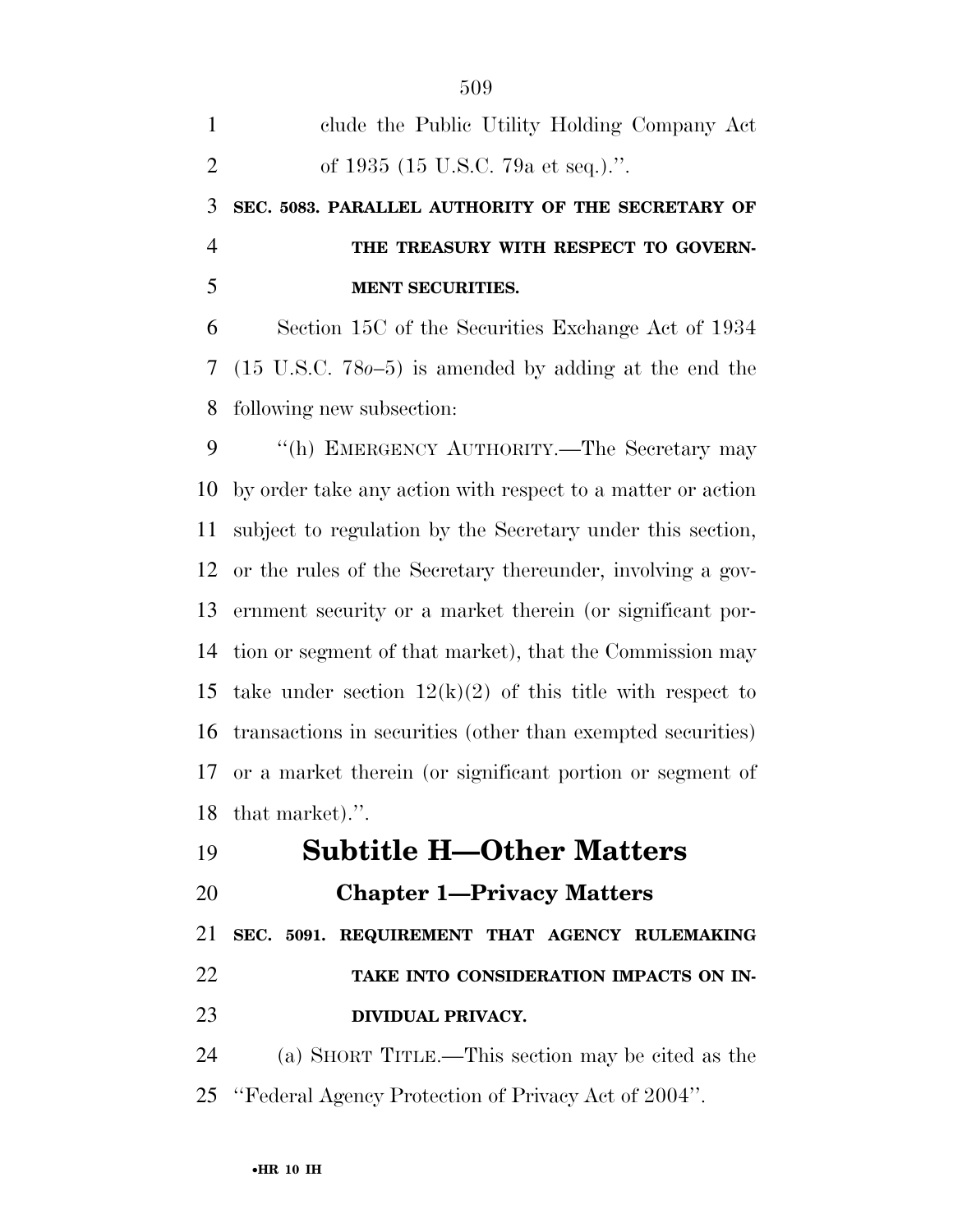(b) IN GENERAL.—Title 5, United States Code, is amended by adding after section 553 the following new section:

#### **''§ 553a. Privacy impact assessment in rulemaking**

## ''(a) INITIAL PRIVACY IMPACT ASSESSMENT.—

 $^{\prime\prime}(1)$  In GENERAL.—Whenever an agency is re- quired by section 553 of this title, or any other law, to publish a general notice of proposed rulemaking for a proposed rule, or publishes a notice of pro- posed rulemaking for an interpretative rule involving the internal revenue laws of the United States, and such rule or proposed rulemaking pertains to the collection, maintenance, use, or disclosure of person- ally identifiable information from 10 or more indi- viduals, other than agencies, instrumentalities, or employees of the Federal government, the agency shall prepare and make available for public comment an initial privacy impact assessment that describes the impact of the proposed rule on the privacy of in- dividuals. Such assessment or a summary thereof shall be signed by the senior agency official with pri- mary responsibility for privacy policy and be pub- lished in the Federal Register at the time of the publication of a general notice of proposed rule-making for the rule.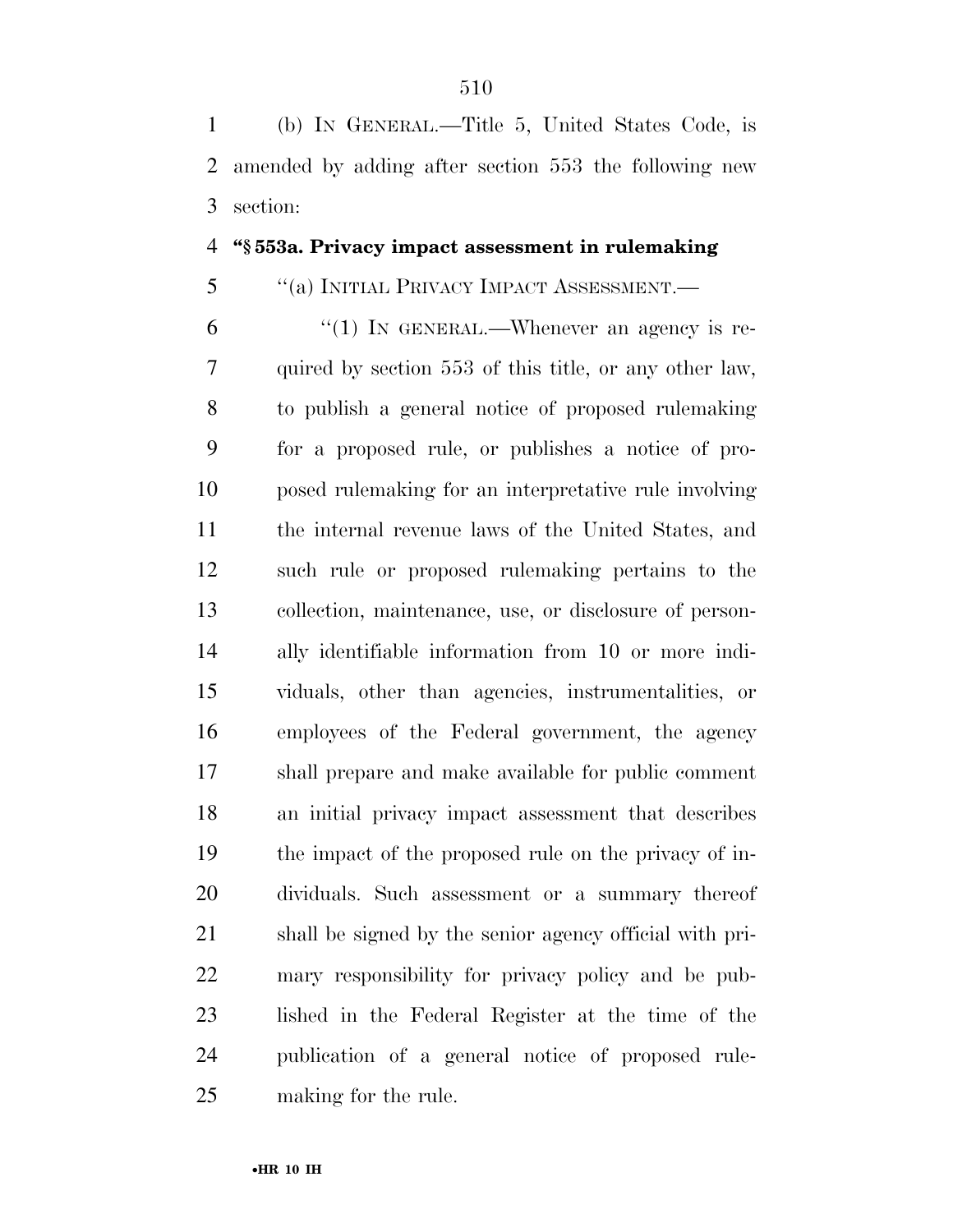| $\mathbf{1}$   | "(2) CONTENTS.—Each initial privacy impact           |
|----------------|------------------------------------------------------|
| $\overline{2}$ | assessment required under this subsection shall con- |
| 3              | tain the following:                                  |
| $\overline{4}$ | "(A) A description and analysis of the ex-           |
| 5              | tent to which the proposed rule will impact the      |
| 6              | privacy interests of individuals, including the      |
| 7              | extent to which the proposed rule—                   |
| 8              | "(i) provides notice of the collection of            |
| 9              | personally identifiable information, and             |
| 10             | specifies what personally identifiable infor-        |
| 11             | mation is to be collected and how it is to           |
| 12             | be collected, maintained, used, and dis-             |
| 13             | closed;                                              |
| 14             | "(ii) allows access to such information              |
| 15             | by the person to whom the personally iden-           |
| 16             | tifiable information pertains and provides           |
| 17             | an opportunity to correct inaccuracies;              |
| 18             | "(iii) prevents such information,                    |
| 19             | which is collected for one purpose, from             |
| 20             | being used for another purpose; and                  |
| 21             | "(iv) provides security for such infor-              |
| 22             | mation.                                              |
| 23             | $\lq\lq (B)$ A description of any significant alter- |
| 24             | natives to the proposed rule which accomplish        |
| 25             | the stated objectives of applicable statutes and     |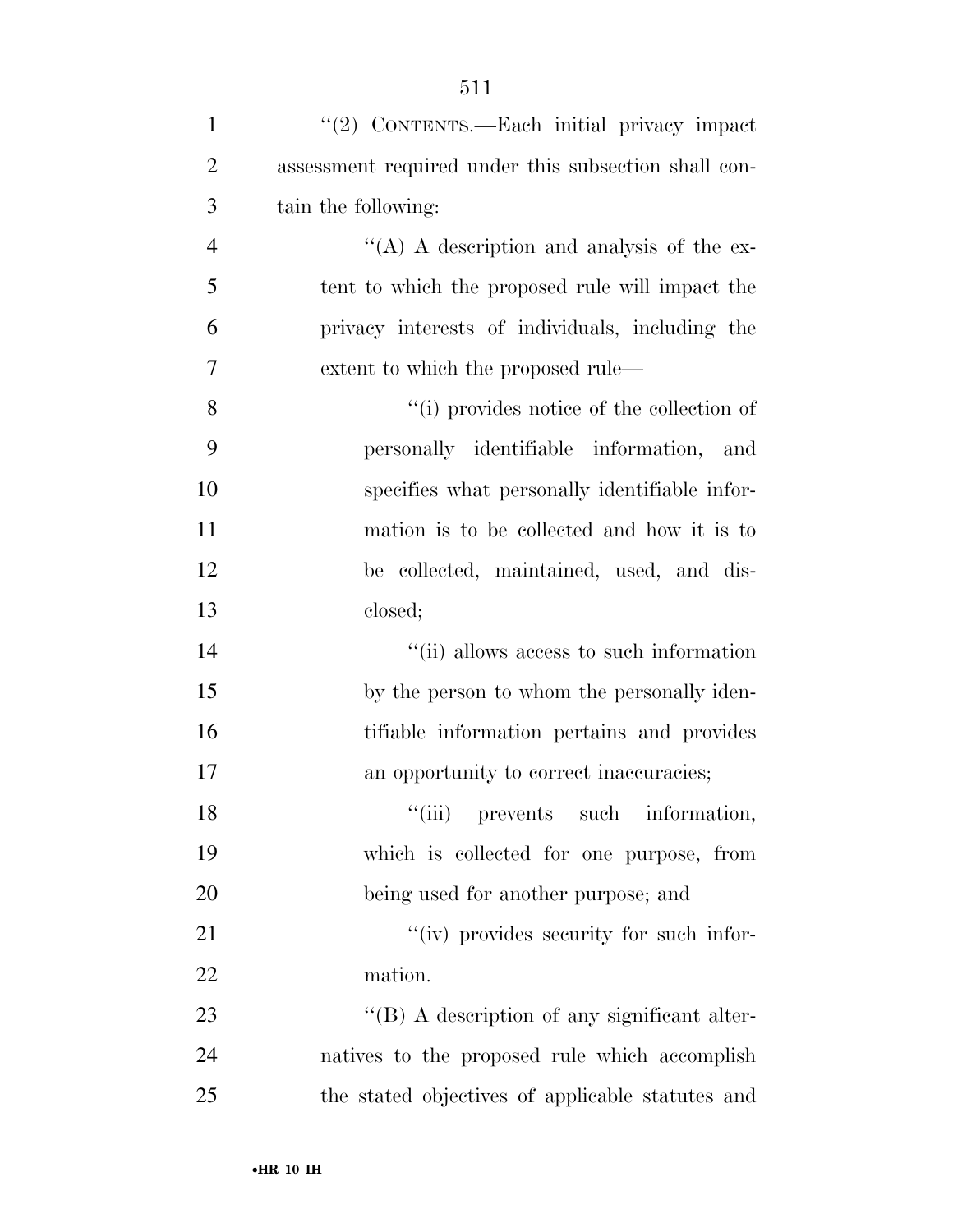| $\mathbf{1}$   | which minimize any significant privacy impact          |
|----------------|--------------------------------------------------------|
| $\overline{2}$ | of the proposed rule on individuals.                   |
| 3              | "(b) FINAL PRIVACY IMPACT ASSESSMENT.-                 |
| $\overline{4}$ | "(1) IN GENERAL.—Whenever an agency pro-               |
| 5              | mulgates a final rule under section 553 of this title, |
| 6              | after being required by that section or any other law  |
| 7              | to publish a general notice of proposed rulemaking,    |
| 8              | or promulgates a final interpretative rule involving   |
| 9              | the internal revenue laws of the United States, and    |
| 10             | such rule or proposed rulemaking pertains to the       |
| 11             | collection, maintenance, use, or disclosure of person- |
| 12             | ally identifiable information from 10 or more indi-    |
| 13             | viduals, other than agencies, instrumentalities, or    |
| 14             | employees of the Federal government, the agency        |
| 15             | shall prepare a final privacy impact assessment,       |
| 16             | signed by the senior agency official with primary re-  |
| 17             | sponsibility for privacy policy.                       |
| 18             | "(2) CONTENTS.—Each final privacy impact as-           |
| 19             | sessment required under this subsection shall con-     |
| 20             | tain the following:                                    |
| 21             | $\lq\lq$ (A) A description and analysis of the ex-     |
| 22             | tent to which the final rule will impact the pri-      |
| 23             | vacy interests of individuals, including the ex-       |
| 24             | tent to which such rule—                               |
|                |                                                        |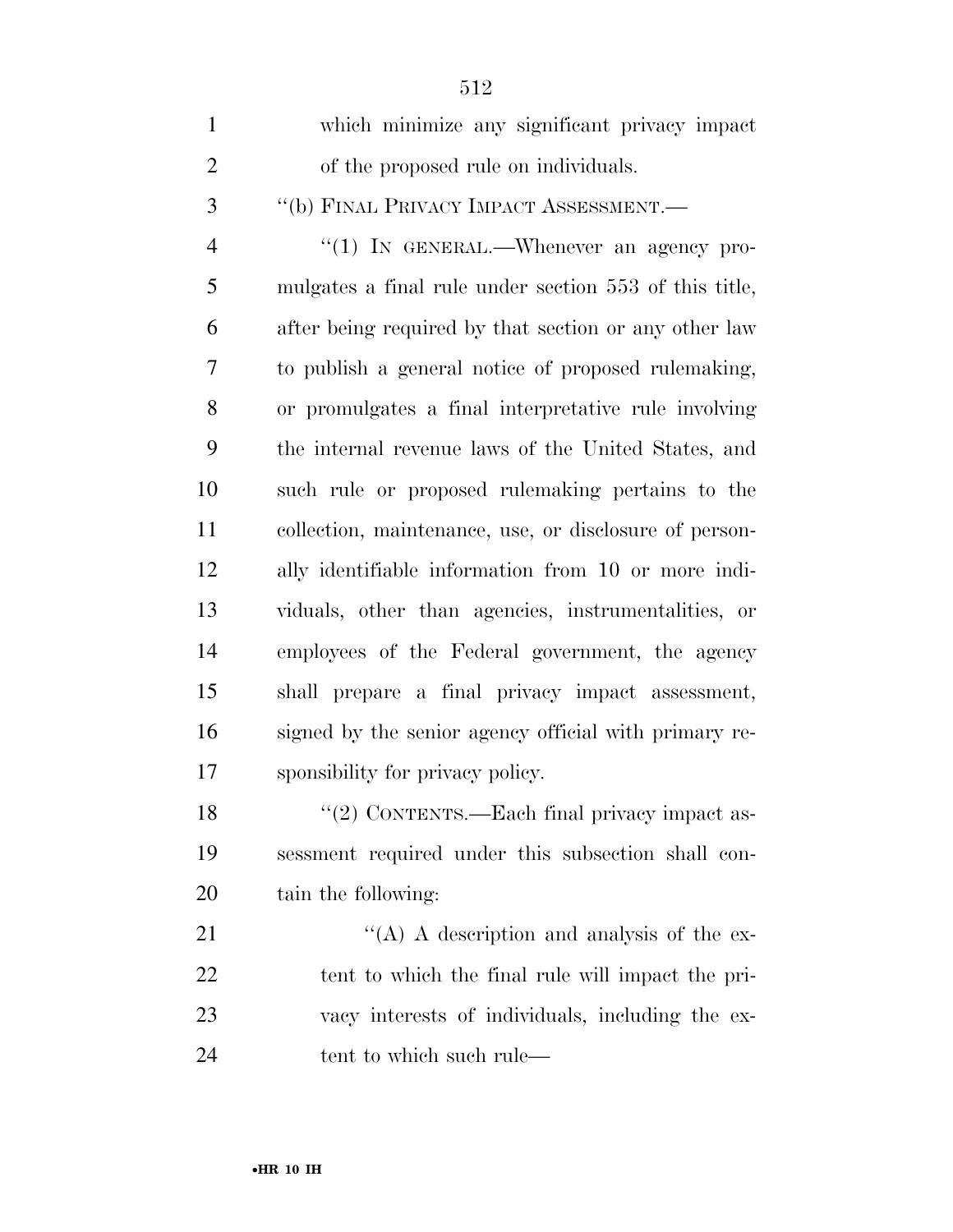| $\mathbf{1}$     | "(i) provides notice of the collection of          |
|------------------|----------------------------------------------------|
| $\overline{2}$   | personally identifiable information, and           |
| $\mathfrak{Z}$   | specifies what personally identifiable infor-      |
| $\overline{4}$   | mation is to be collected and how it is to         |
| 5                | be collected, maintained, used, and dis-           |
| 6                | closed;                                            |
| $\boldsymbol{7}$ | "(ii) allows access to such information            |
| 8                | by the person to whom the personally iden-         |
| 9                | tifiable information pertains and provides         |
| 10               | an opportunity to correct inaccuracies;            |
| 11               | "(iii) prevents such information,                  |
| 12               | which is collected for one purpose, from           |
| 13               | being used for another purpose; and                |
| 14               | "(iv) provides security for such infor-            |
| 15               | mation.                                            |
| 16               | $\lq\lq(B)$ A summary of any significant issues    |
| 17               | raised by the public comments in response to       |
| 18               | the initial privacy impact assessment, a sum-      |
| 19               | mary of the analysis of the agency of such         |
| 20               | issues, and a statement of any changes made in     |
| 21               | such rule as a result of such issues.              |
| 22               | $\lq\lq$ (C) A description of the steps the agency |
| 23               | has taken to minimize the significant privacy      |
| 24               | impact on individuals consistent with the stated   |
| 25               | objectives of applicable statutes, including a     |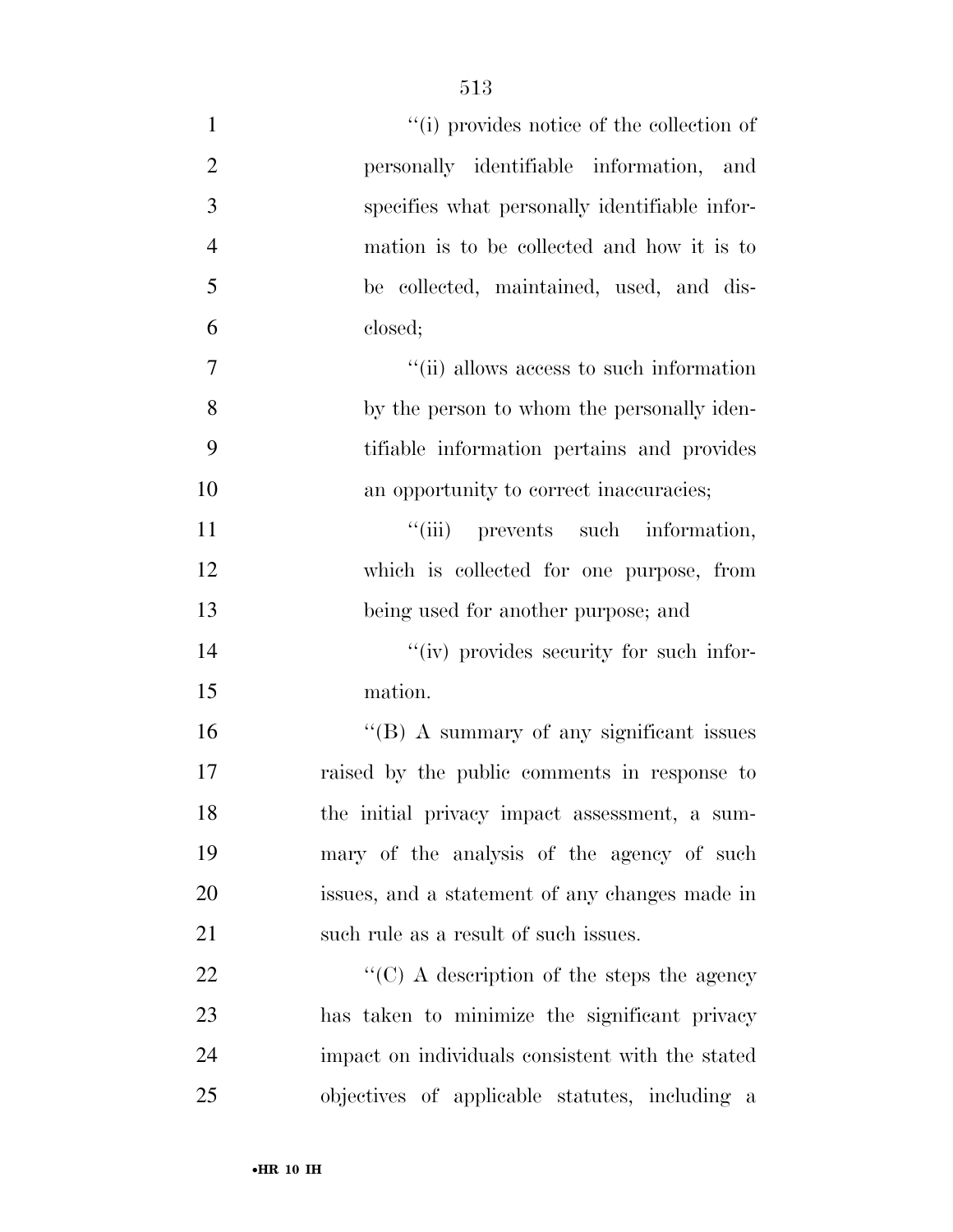statement of the factual, policy, and legal rea- sons for selecting the alternative adopted in the final rule and why each one of the other signifi- cant alternatives to the rule considered by the agency which affect the privacy interests of in- dividuals was rejected. 7 "(3) AVAILABILITY TO PUBLIC.—The agency shall make copies of the final privacy impact assess- ment available to members of the public and shall publish in the Federal Register such assessment or a summary thereof. "(e) WAIVERS.— 13 ''(1) EMERGENCIES.—An agency head may waive or delay the completion of some or all of the requirements of subsections (a) and (b) to the same extent as the agency head may, under section 608, waive or delay the completion of some or all of the requirements of sections 603 and 604, respectively. ''(2) NATIONAL SECURITY.—An agency head may, for national security reasons, or to protect from disclosure classified information, confidential commercial information, or information the disclo- sure of which may adversely affect a law enforce- ment effort, waive or delay the completion of some or all of the following requirements: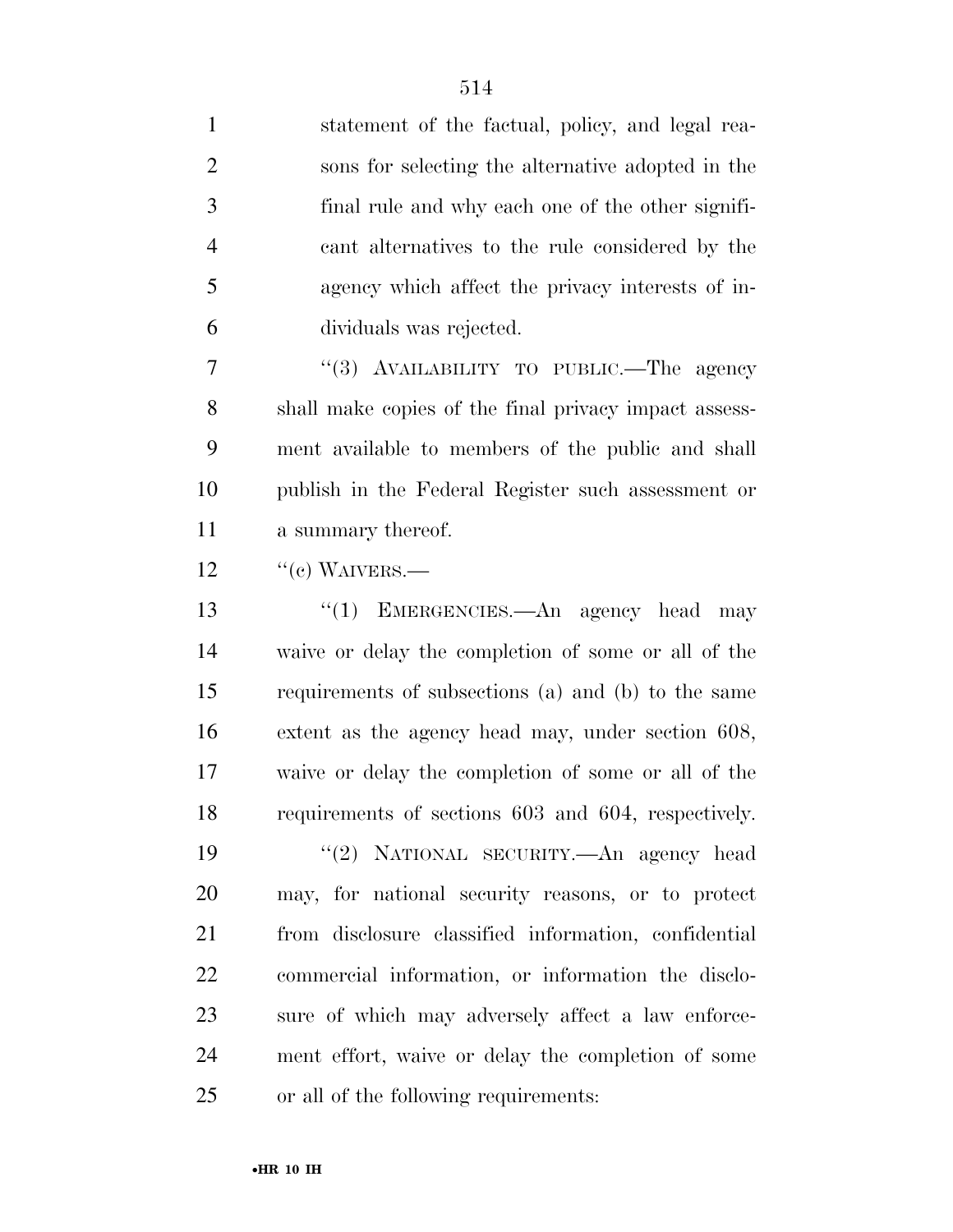|               | "(A) The requirement of subsection $(a)(1)$     |
|---------------|-------------------------------------------------|
| $\mathcal{D}$ | to make an assessment available for public com- |
| $\mathcal{R}$ | ment.                                           |

4  $\text{``(B)}$  The requirement of subsection (a)(1) to have an assessment or summary thereof pub-lished in the Federal Register.

7  $\text{``(C)}$  The requirements of subsection 8 (b)(3).

9 "(d) PROCEDURES FOR GATHERING COMMENTS.— When any rule is promulgated which may have a signifi- cant privacy impact on individuals, or a privacy impact on a substantial number of individuals, the head of the agency promulgating the rule or the official of the agency with statutory responsibility for the promulgation of the rule shall assure that individuals have been given an op- portunity to participate in the rulemaking for the rule through techniques such as—

18 ''(1) the inclusion in an advance notice of pro- posed rulemaking, if issued, of a statement that the proposed rule may have a significant privacy impact on individuals, or a privacy impact on a substantial number of individuals;

23  $\frac{1}{2}$  (2) the publication of a general notice of pro- posed rulemaking in publications of national circula-tion likely to be obtained by individuals;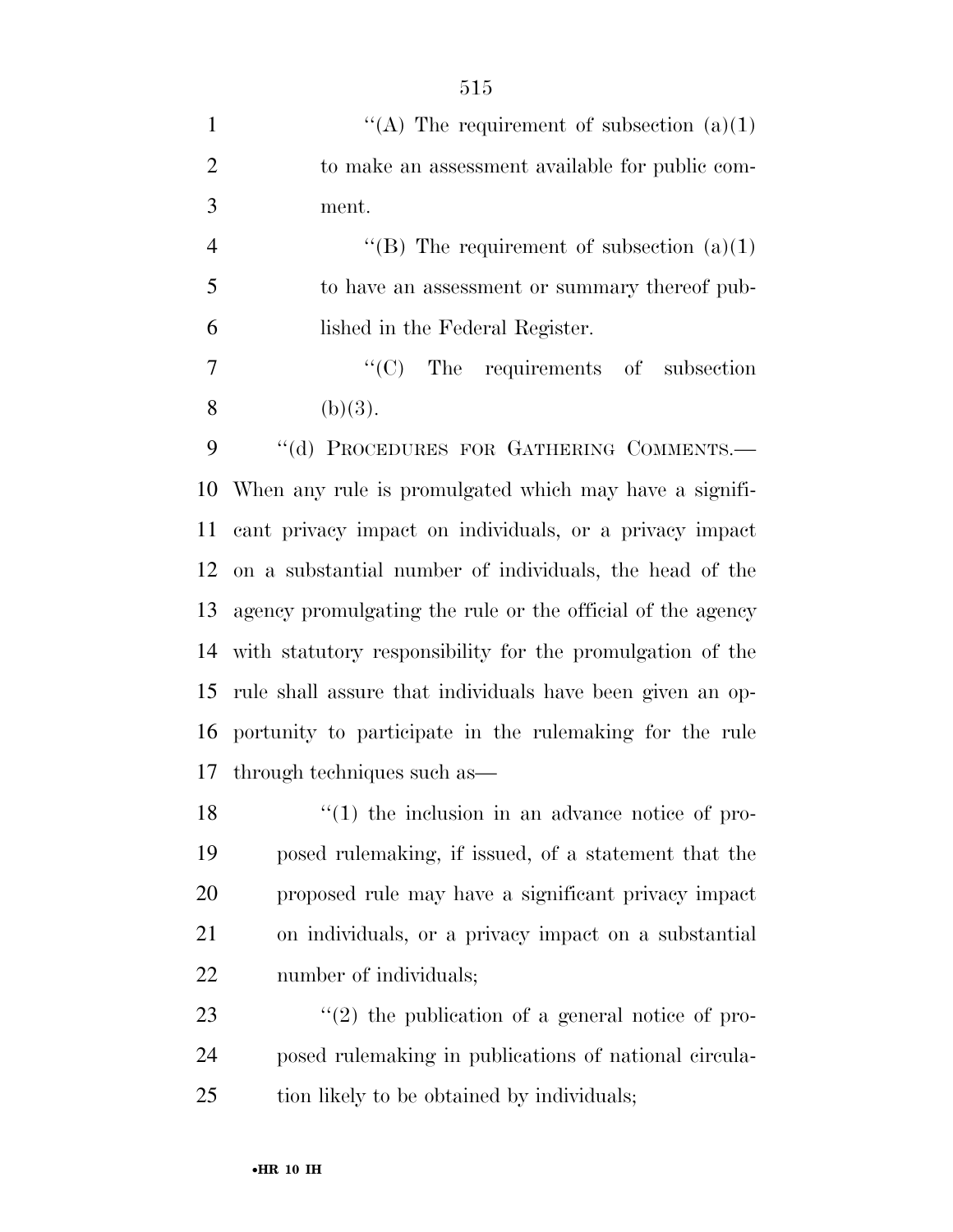1 ''(3) the direct notification of interested individ-

| uals;                                                 |
|-------------------------------------------------------|
| $\cdot$ (4) the conduct of open conferences or public |
| hearings concerning the rule for individuals, includ- |
| ing soliciting and receiving comments over computer   |
| networks; and                                         |
| $\lq(5)$ the adoption or modification of agency       |
| procedural rules to reduce the cost or complexity of  |
| participation in the rule making by individuals.      |
| $``$ (e) PERIODIC REVIEW OF RULES.—                   |
| "(1) IN GENERAL.—Each agency shall carry              |
| out a periodic review of the rules promulgated by the |
| agency that have a significant privacy impact on in-  |
| dividuals, or a privacy impact on a substantial num-  |
| ber of individuals. Under such periodic review, the   |
| agency shall determine, for each such rule, whether   |
| the rule can be amended or rescinded in a manner      |
| that minimizes any such impact while remaining in     |
| accordance with applicable statutes. For each such    |
| determination, the agency shall consider the fol-     |
| lowing factors:                                       |
| $\lq\lq$ (A) The continued need for the rule.         |
| "(B) The nature of complaints or com-                 |
| ments received from the public concerning the         |
| rule.                                                 |
| $\bullet$ HR 10 IH                                    |
|                                                       |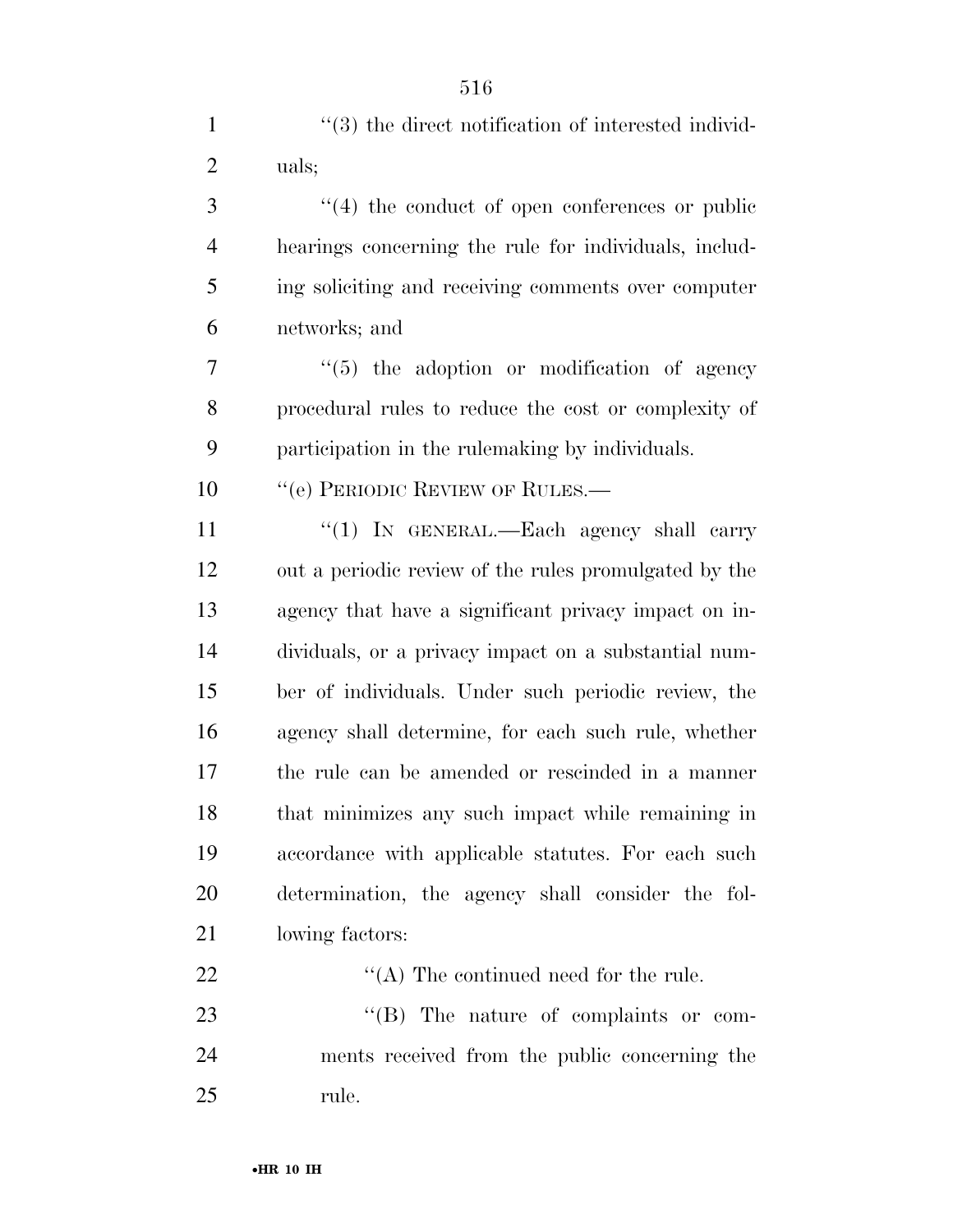| $\mathbf{1}$   | $\lq\lq$ (C) The complexity of the rule.             |
|----------------|------------------------------------------------------|
| $\overline{2}$ | $\lq\lq$ (D) The extent to which the rule over-      |
| 3              | laps, duplicates, or conflicts with other Federal    |
| $\overline{4}$ | rules, and, to the extent feasible, with State and   |
| 5              | local governmental rules.                            |
| 6              | " $(E)$ The length of time since the rule was        |
| 7              | last reviewed under this subsection.                 |
| 8              | $\lq\lq(F)$ The degree to which technology, eco-     |
| 9              | nomic conditions, or other factors have changed      |
| 10             | in the area affected by the rule since the rule      |
| 11             | was last reviewed under this subsection.             |
| 12             | "(2) PLAN REQUIRED.—Each agency shall                |
| 13             | carry out the periodic review required by paragraph  |
| 14             | (1) in accordance with a plan published by such      |
| 15             | agency in the Federal Register. Each such plan shall |
| 16             | provide for the review under this subsection of each |
| 17             | rule promulgated by the agency not later than 10     |
| 18             | years after the date on which such rule was pub-     |
| 19             | lished as the final rule and, thereafter, not later  |
| 20             | than 10 years after the date on which such rule was  |
| 21             | last reviewed under this subsection. The agency may  |
| 22             | amend such plan at any time by publishing the revi-  |
| 23             | sion in the Federal Register.                        |
| 24             | "(3) ANNUAL PUBLICATION.—Each year, each             |

agency shall publish in the Federal Register a list of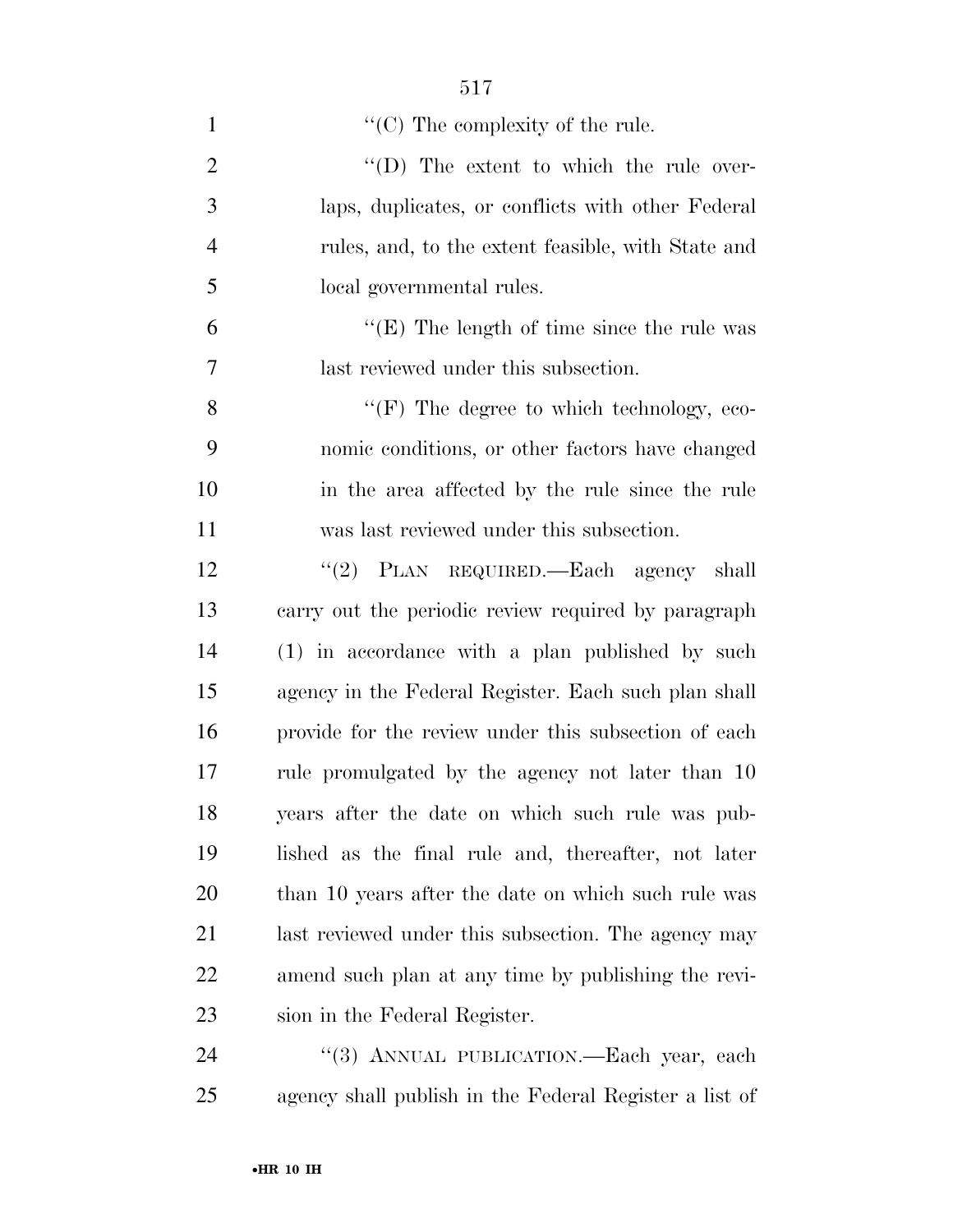the rules to be reviewed by such agency under this subsection during the following year. The list shall include a brief description of each such rule and the need for and legal basis of such rule and shall invite public comment upon the determination to be made under this subsection with respect to such rule.

''(f) JUDICIAL REVIEW.—

8 "(1) IN GENERAL.—For any rule subject to this section, an individual who is adversely affected or aggrieved by final agency action is entitled to judi- cial review of agency compliance with the require- ments of subsections (b) and (c) in accordance with chapter 7. Agency compliance with subsection (d) shall be judicially reviewable in connection with judi-cial review of subsection (b).

16 "(2) JURISDICTION.—Each court having juris- diction to review such rule for compliance with sec- tion 553, or under any other provision of law, shall have jurisdiction to review any claims of noncompli- ance with subsections (b) and (c) in accordance with chapter 7. Agency compliance with subsection (d) shall be judicially reviewable in connection with judi-cial review of subsection (b).

24 "(3) LIMITATIONS.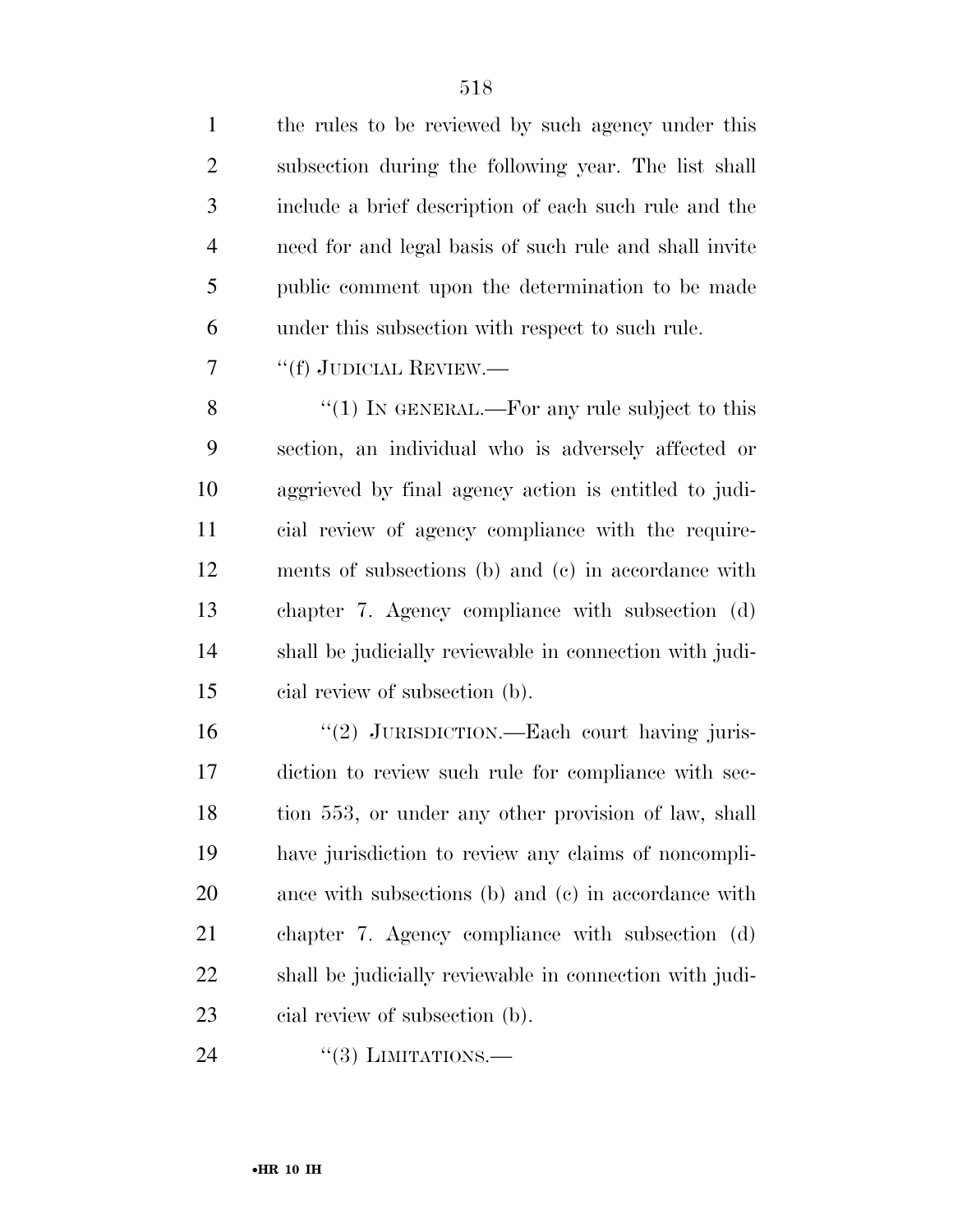| $\mathbf{1}$   | "(A) An individual may seek such review                  |
|----------------|----------------------------------------------------------|
| $\overline{2}$ | during the period beginning on the date of final         |
| 3              | agency action and ending 1 year later, except            |
| $\overline{4}$ | that where a provision of law requires that an           |
| 5              | action challenging a final agency action be com-         |
| 6              | menced before the expiration of 1 year, such             |
| $\overline{7}$ | lesser period shall apply to an action for judicial      |
| 8              | review under this subsection.                            |
| 9              | "(B) In the case where an agency delays                  |
| 10             | the issuance of a final privacy impact assess-           |
| 11             | ment pursuant to subsection $(c)$ , an action for        |
| 12             | judicial review under this section shall be filed        |
| 13             | not later than—                                          |
| 14             | $\lq$ <sup>"</sup> (i) 1 year after the date the assess- |
| 15             | ment is made available to the public; or                 |
| 16             | "(ii) where a provision of law requires                  |
| 17             | that an action challenging a final agency                |
| 18             | regulation be commenced before the expi-                 |
| 19             | ration of the 1-year period, the number of               |
| 20             | days specified in such provision of law that             |
| 21             | is after the date the assessment is made                 |
| 22             | available to the public.                                 |
| 23             | "(4) RELIEF.—In granting any relief in an ac-            |
| 24             | tion under this subsection, the court shall order the    |
| 25             | agency to take corrective action consistent with this    |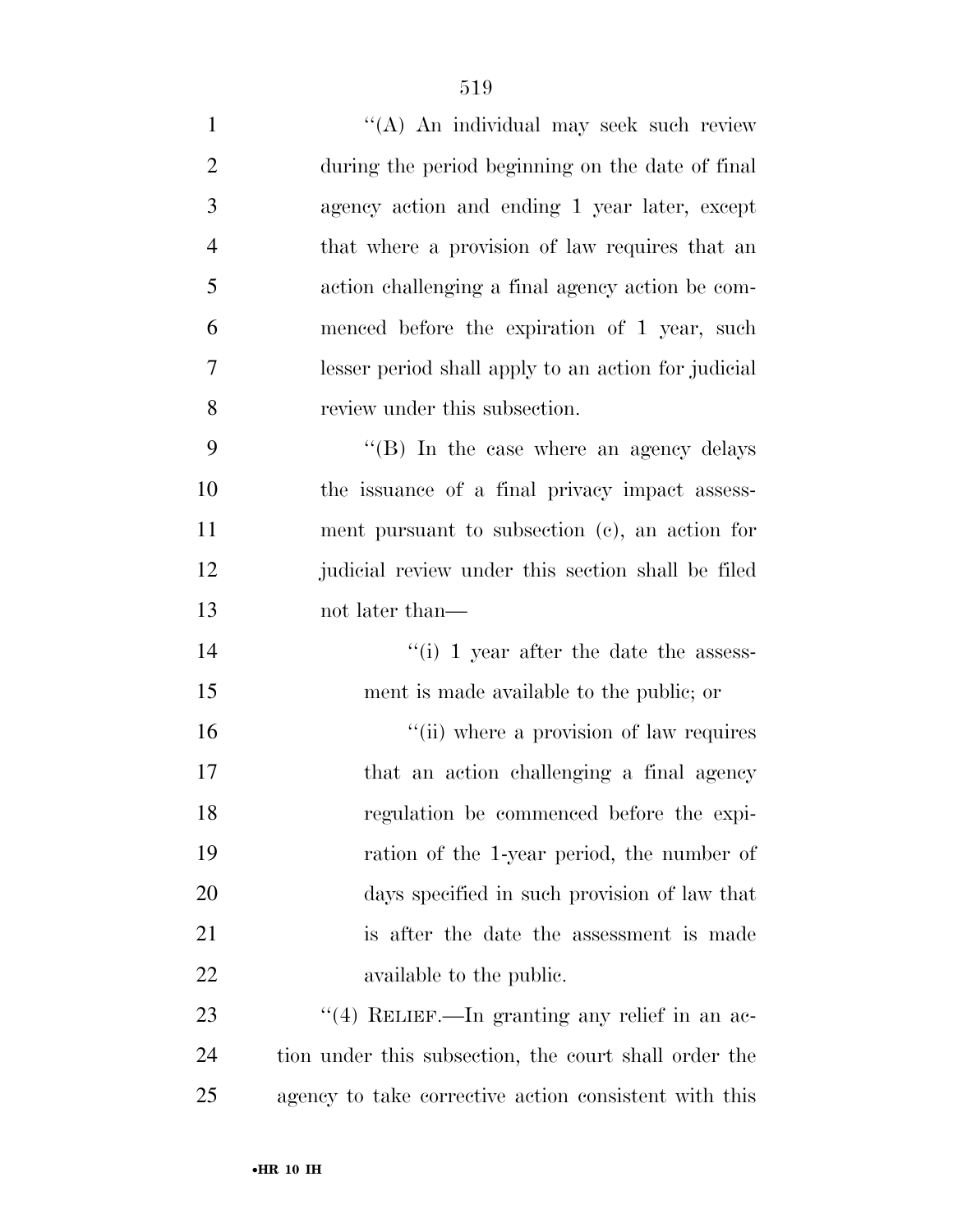''(A) remanding the rule to the agency; and

 ''(B) deferring the enforcement of the rule against individuals, unless the court finds that continued enforcement of the rule is in the pub-lic interest.

9 "(5) RULE OF CONSTRUCTION.—Nothing in this subsection shall be construed to limit the au- thority of any court to stay the effective date of any rule or provision thereof under any other provision of law or to grant any other relief in addition to the requirements of this subsection.

15 "(6) RECORD OF AGENCY ACTION.—In an ac-16 tion for the judicial review of a rule, the privacy im- pact assessment for such rule, including an assess- ment prepared or corrected pursuant to paragraph (4), shall constitute part of the entire record of agency action in connection with such review.

21 "(7) EXCLUSIVITY.—Compliance or noncompli- ance by an agency with the provisions of this section shall be subject to judicial review only in accordance with this subsection.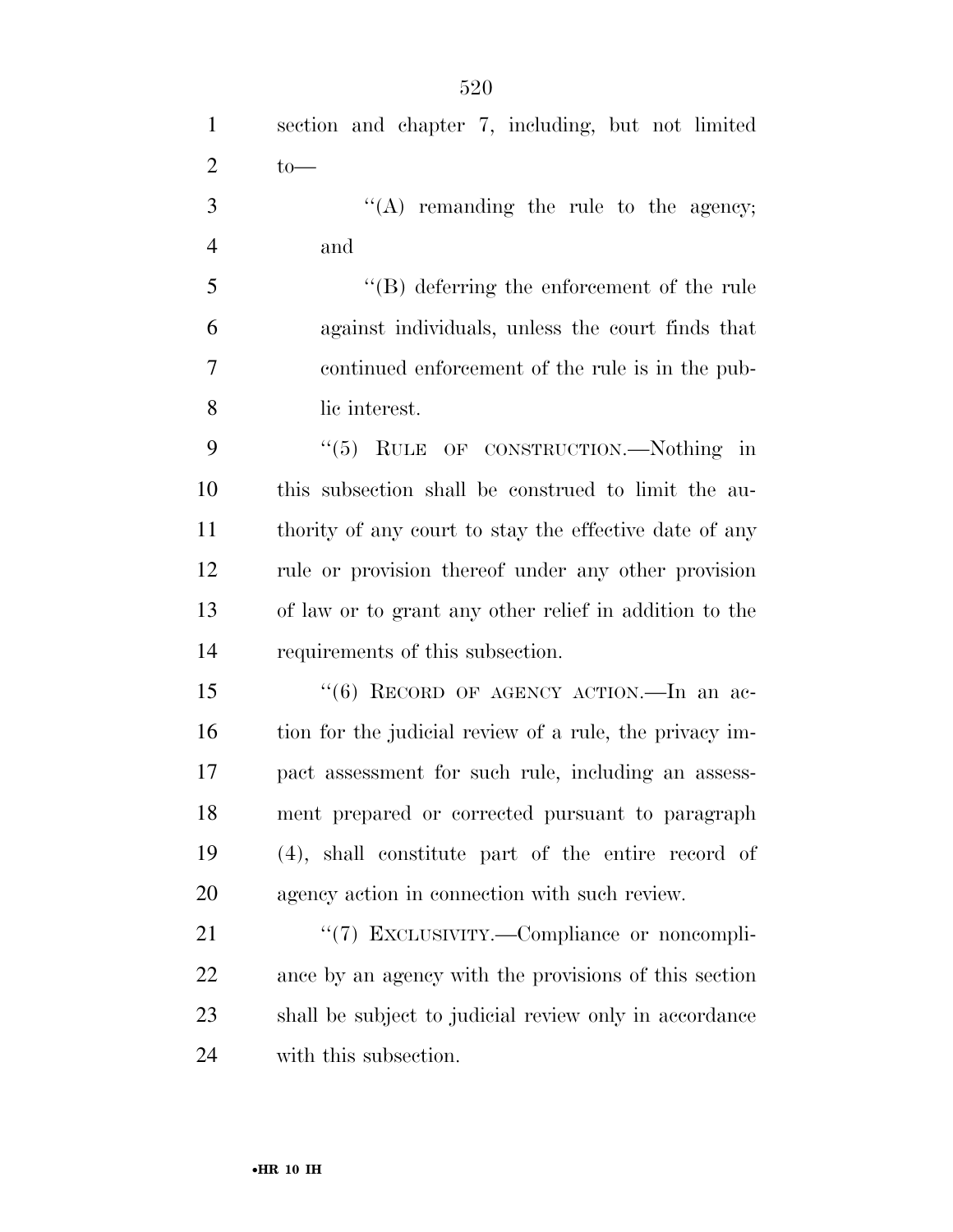1 "(8) SAVINGS CLAUSE.—Nothing in this sub- section bars judicial review of any other impact statement or similar assessment required by any other law if judicial review of such statement or as-sessment is otherwise permitted by law.

 "(g) DEFINITION.—For purposes of this section, the term 'personally identifiable information' means informa- tion that can be used to identify an individual, including such individual's name, address, telephone number, photo- graph, social security number or other identifying infor- mation. It includes information about such individual's medical or financial condition.''.

(c) PERIODIC REVIEW TRANSITION PROVISIONS.—

 (1) INITIAL PLAN.—For each agency, the plan required by subsection (e) of section 553a of title 5, United States Code (as added by subsection (a)), shall be published not later than 180 days after the date of the enactment of this Act.

 (2) In the case of a rule promulgated by an agency before the date of the enactment of this Act, such plan shall provide for the periodic review of such rule before the expiration of the 10-year period beginning on the date of the enactment of this Act. For any such rule, the head of the agency may pro-vide for a 1-year extension of such period if the head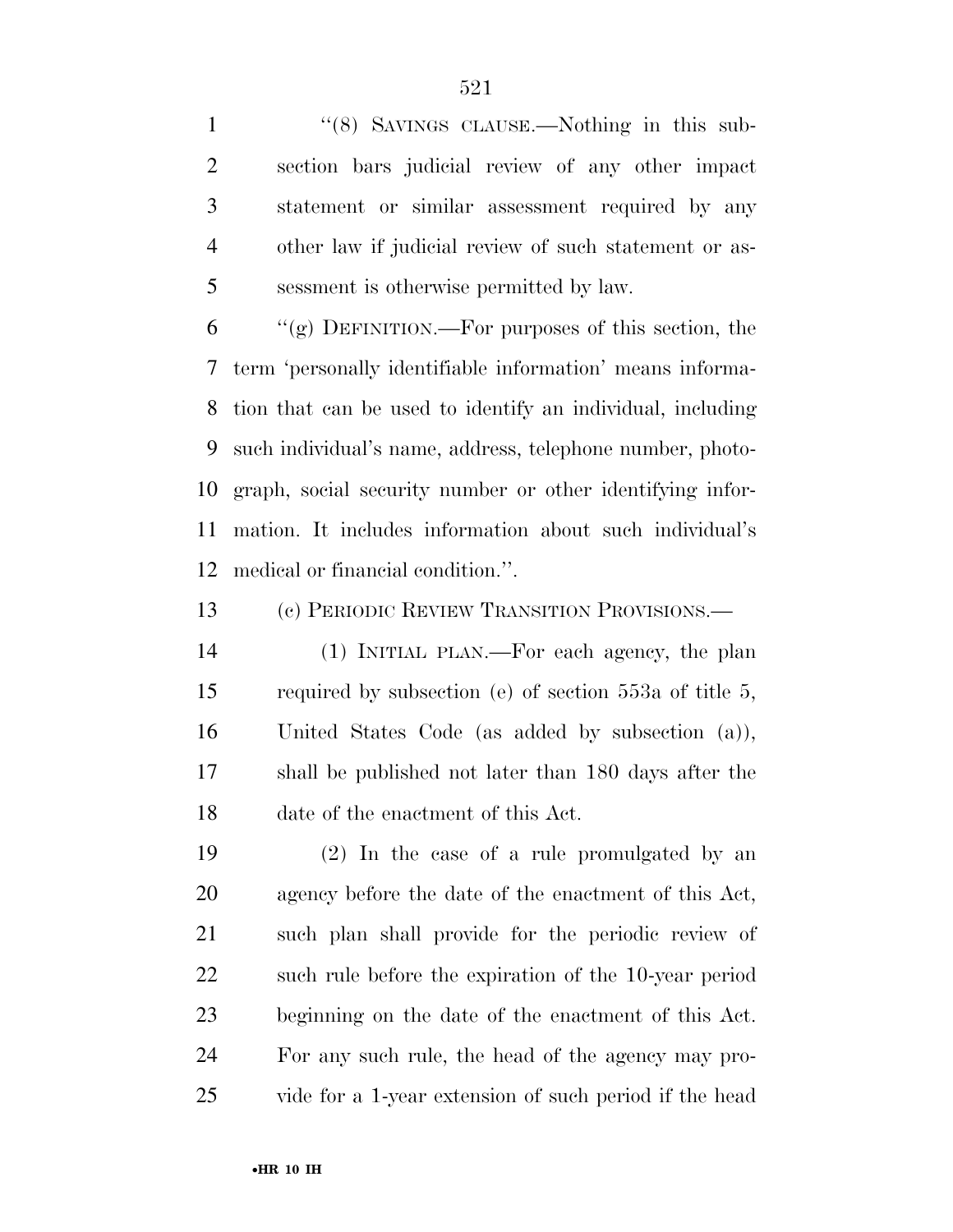| $\mathbf{1}$   | of the agency, before the expiration of the period,           |
|----------------|---------------------------------------------------------------|
| $\mathbf{2}$   | certifies in a statement published in the Federal             |
| 3              | Register that reviewing such rule before the expira-          |
| $\overline{4}$ | tion of the period is not feasible. The head of the           |
| 5              | agency may provide for additional 1-year extensions           |
| 6              | of the period pursuant to the preceding sentence,             |
| 7              | but in no event may the period exceed 15 years.               |
| 8              | (d) CONGRESSIONAL REVIEW.—Section $801(a)(1)(B)$              |
| 9              | of title 5, United States Code, is amended—                   |
| 10             | (1) by redesignating clauses (iii) and (iv) as                |
| 11             | clauses (iv) and (v), respectively; and                       |
| 12             | $(2)$ by inserting after clause (ii) the following            |
| 13             | new clause:                                                   |
| 14             | "(iii) the agency's actions relevant to section               |
| 15             | $553a$ ;".                                                    |
| 16             | (e) CLERICAL AMENDMENT.—The table of sections                 |
| 17             | at the beginning of chapter 5 of title 5, United States       |
|                | 18 Code, is amended by adding after the item relating to sec- |
| 19             | tion 553 the following new item:                              |
|                | 553a. Privacy impact assessment in rulemaking.".              |
| 20             | SEC. 5092. CHIEF PRIVACY OFFICERS FOR AGENCIES WITH           |
| 21             | ENFORCEMENT OR ANTI-TERRORISM<br><b>LAW</b>                   |
| 22             | <b>FUNCTIONS.</b>                                             |
| 23             | (a) IN GENERAL.—There shall be within each Fed-               |
| 24             | eral agency with law enforcement or anti-terrorism func-      |
| 25             | tions a chief privacy officer, who shall have primary re-     |
|                | $\bullet$ HR 10 IH                                            |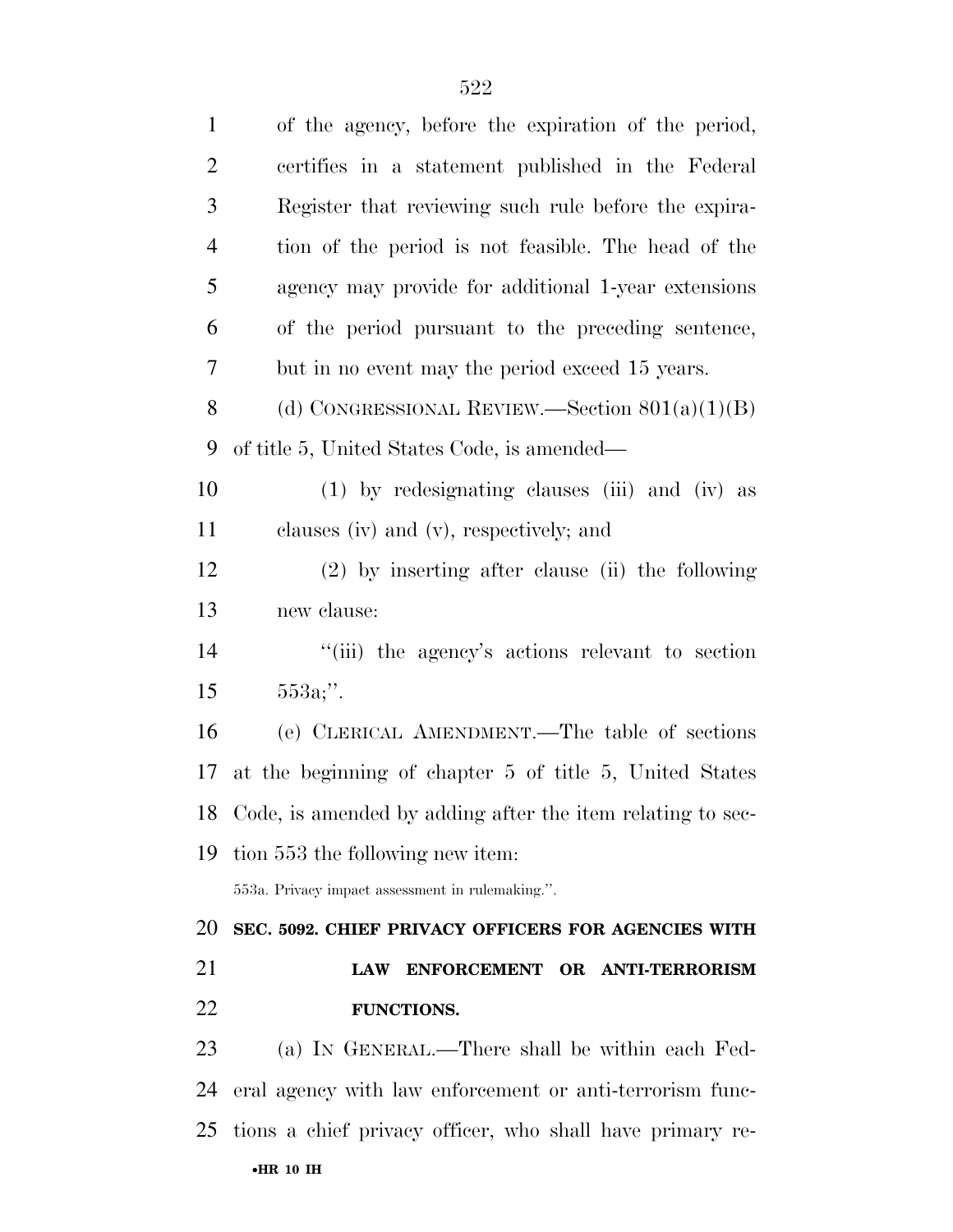sponsibility within that agency for privacy policy. The agency chief privacy officer shall be designated by the head of the agency.

 (b) RESPONSIBILITIES.—The responsibilities of each agency chief privacy officer shall include—

 (1) ensuring that the use of technologies sus- tains, and does not erode, privacy protections relat- ing to the use, collection, and disclosure of person-ally identifiable information;

 (2) ensuring that personally identifiable infor- mation contained in systems of records is handled in full compliance with fair information practices as set out in section 552a of title 5, United States Code; (3) evaluating legislative and regulatory pro- posals involving collection, use, and disclosure of personally identifiable information by the Federal

Government;

 (4) conducting a privacy impact assessment of proposed rules of the agency on the privacy of per- sonally identifiable information, including the type of personally identifiable information collected and the number of people affected;

 (5) preparing and submitting a report to Con- gress on an annual basis on activities of the agency that affect privacy, including complaints of privacy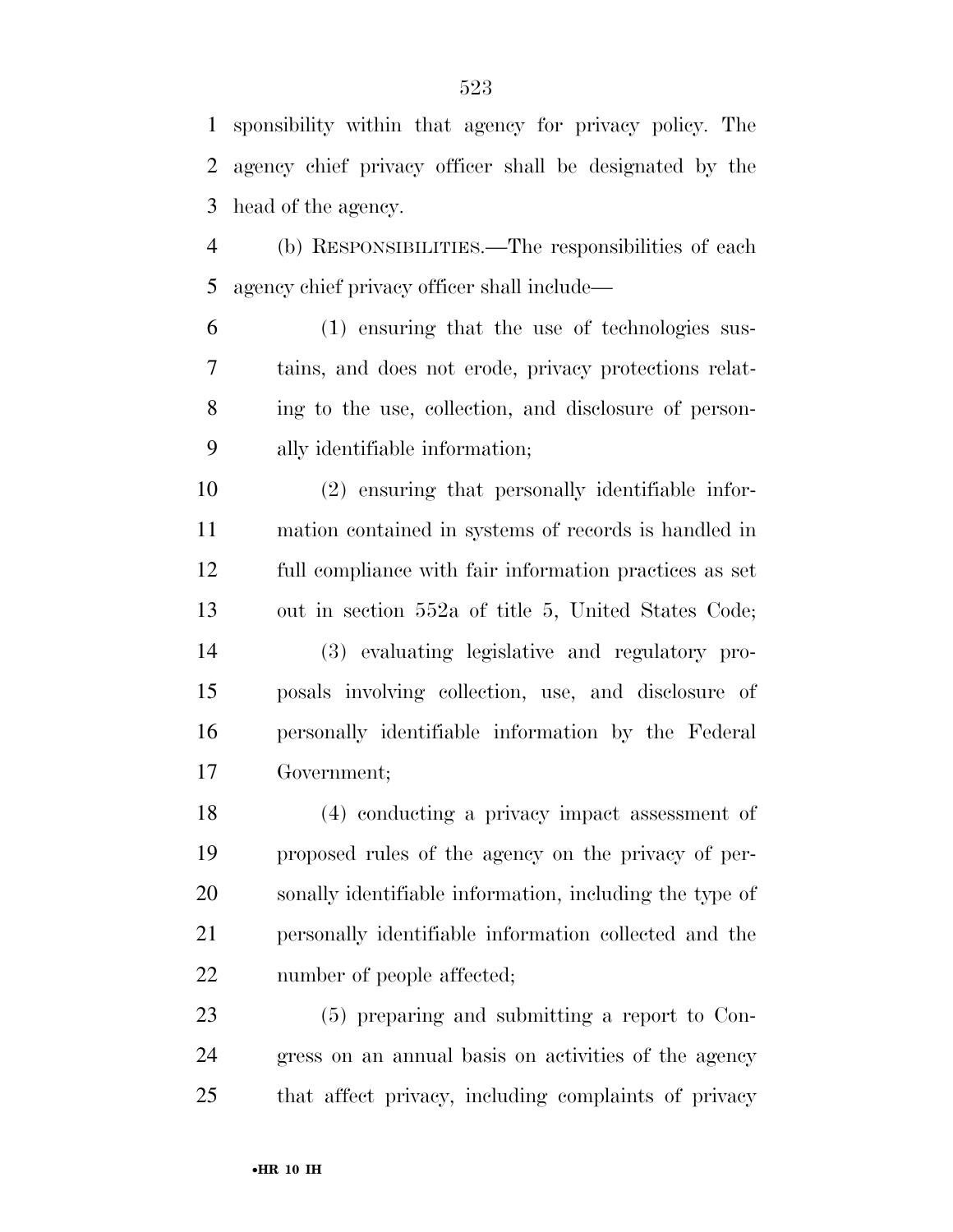| $\mathbf{1}$   | violations, implementation of section $552a$ of title 5, |
|----------------|----------------------------------------------------------|
| $\overline{2}$ | United States Code, internal controls, and other rel-    |
| 3              | evant matters;                                           |
| $\overline{4}$ | (6) ensuring that the agency protects personally         |
| 5              | identifiable information and information systems         |
| 6              | from unauthorized access, use, disclosure, disrup-       |
| 7              | tion, modification, or destruction in order to pro-      |
| 8              | vide-                                                    |
| 9              | integrity, which means guarding<br>(A)                   |
| 10             | against improper information modification or             |
| 11             | destruction, and includes ensuring information           |
| 12             | nonrepudiation and authenticity;                         |
| 13             | (B) confidentially, which means preserving               |
| 14             | authorized restrictions on access and disclosure,        |
| 15             | including means for protecting personal privacy          |
| 16             | and proprietary information;                             |
| 17             | (C) availability, which means ensuring                   |
| 18             | timely and reliable access to and use of that in-        |
| 19             | formation; and                                           |
| 20             | (D) authentication, which means utilizing                |
| 21             | digital credentials to assure the identity of            |
| 22             | users and validate their access; and                     |
| 23             | (7) advising the head of the agency and the Di-          |
| 24             | rector of the Office of Management and Budget on         |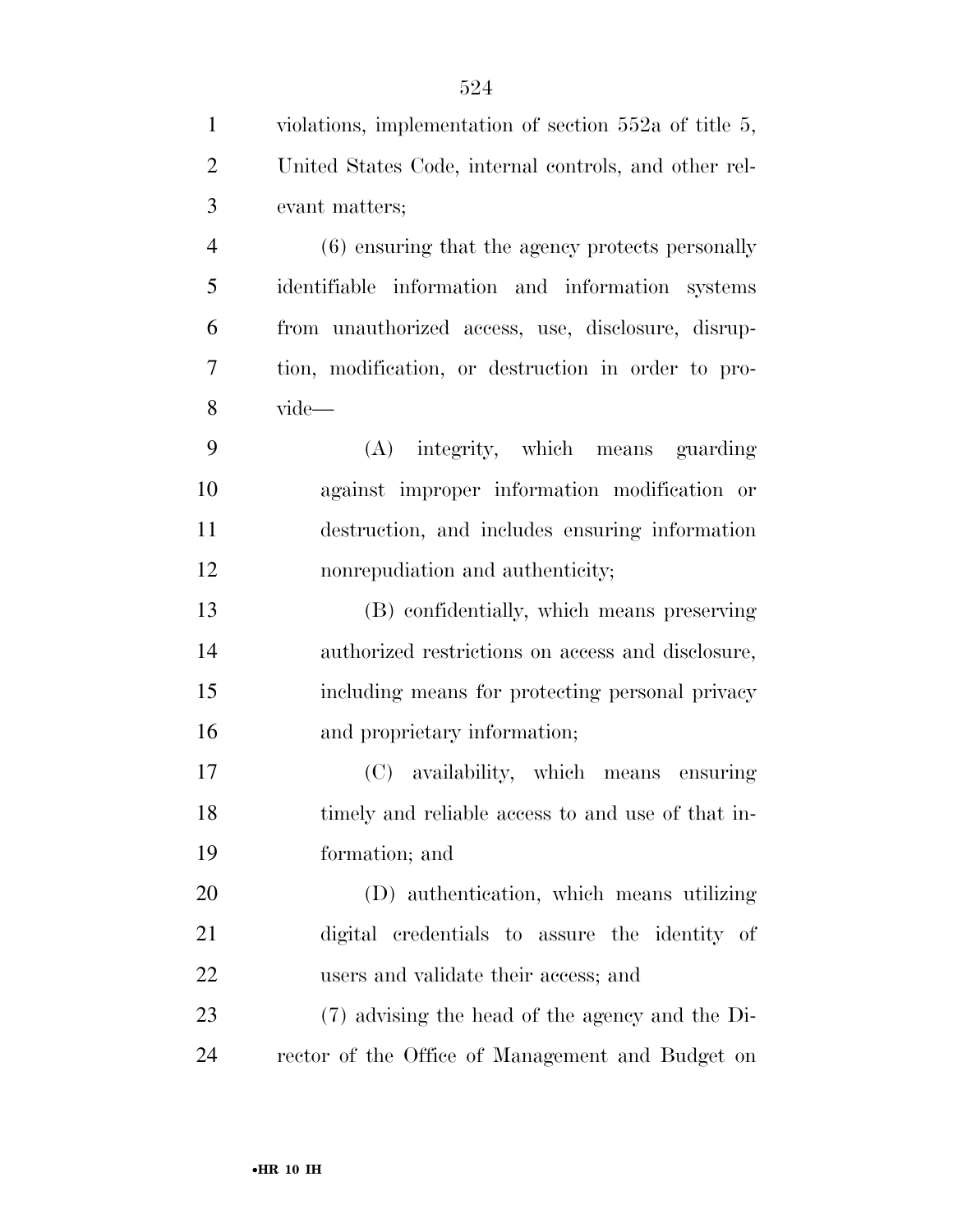information security and privacy issues pertaining to Federal Government information systems. **CHAPTER 2—MUTUAL AID AND LITIGATION MANAGEMENT SEC. 5101. SHORT TITLE.**  This chapter may be cited as the ''Mutual Aid and Litigation Management Authorization Act of 2004''. **SEC. 5102. MUTUAL AID AUTHORIZED.**  (a) AUTHORIZATION TO ENTER INTO AGREE- MENTS.— (1) IN GENERAL.—The authorized representa- tive of a State, locality, or the Federal Government may enter into an interstate mutual aid agreement or a mutual aid agreement with the Federal Govern- ment on behalf of the State, locality, or Federal Government under which, at the request of any party to the agreement, the other party to the agree- ment may— (A) provide law enforcement, fire, rescue, emergency health and medical services, trans-portation, communications, public works and

 engineering, mass care, and resource support in an emergency or public service event occurring in the jurisdiction of the requesting party;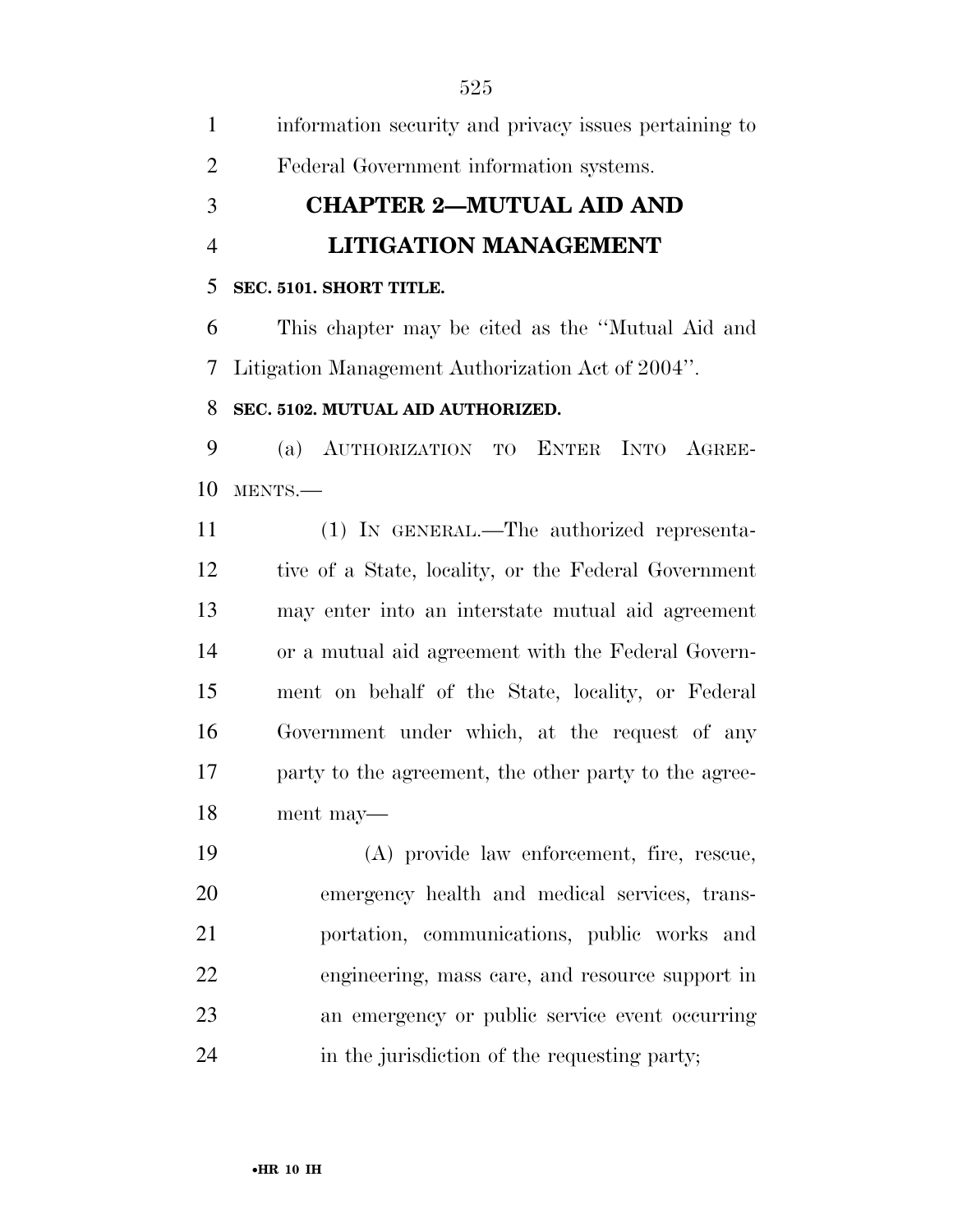(B) provide other services to prepare for, mitigate, manage, respond to, or recover from an emergency or public service event occurring in the jurisdiction of the requesting party; and (C) participate in training events occurring in the jurisdiction of the requesting party. (b) LIABILITY AND ACTIONS AT LAW.— (1) LIABILITY.—A responding party or its offi- cers or employees shall be liable on account of any act or omission occurring while providing assistance or participating in a training event in the jurisdic- tion of a requesting party under a mutual aid agree- ment (including any act or omission arising from the maintenance or use of any equipment, facilities, or supplies in connection therewith), but only to the ex- tent permitted under and in accordance with the laws and procedures of the State of the responding party and subject to this chapter. 19 (2) JURISDICTION OF COURTS.— 20 (A) In GENERAL.—Subject to subpara- graph (B) and section 3, any action brought against a responding party or its officers or em- ployees on account of an act or omission de-scribed in subsection (b)(1) may be brought

only under the laws and procedures of the State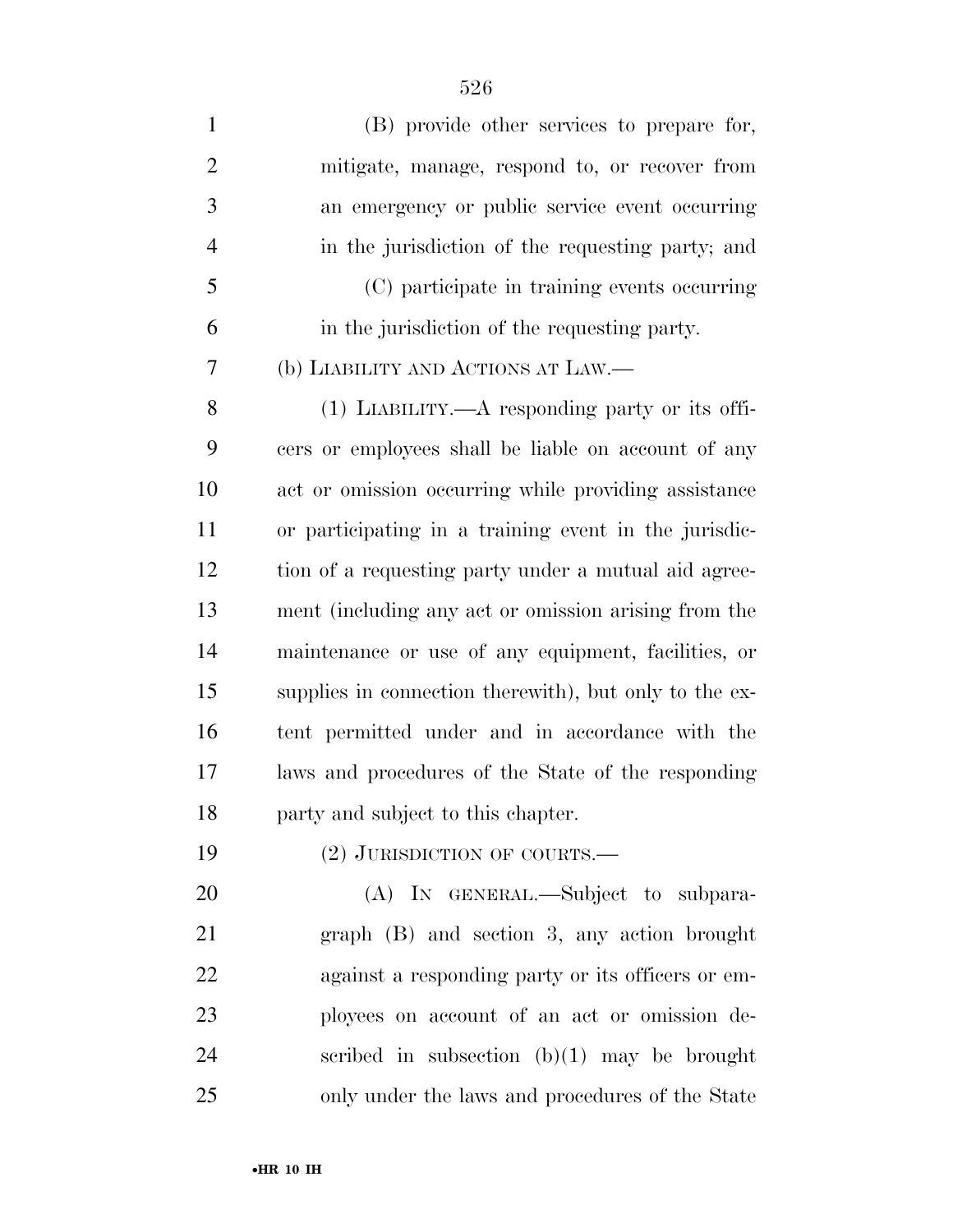of the responding party and only in the State courts or United States District Courts located therein.

 (B) UNITED STATES AS PARTY.—If the United States is the party against whom an ac- tion described in paragraph (1) is brought, the action may be brought only in a United States District Court.

 (c) WORKERS' COMPENSATION AND DEATH BENE-FITS.—

 (1) PAYMENT OF BENEFITS.—A responding party shall provide for the payment of workers' com- pensation and death benefits with respect to officers or employees of the party who sustain injuries or are killed while providing assistance or participating in a training event under a mutual aid agreement in the same manner and on the same terms as if the injury or death were sustained within the jurisdic-tion of the responding party.

 (2) LIABILITY FOR BENEFITS.—No party shall be liable under the law of any State other than its own (or, in the case of the Federal Government, under any law other than Federal law) for the pay- ment of workers' compensation and death benefits with respect to injured officers or employees of the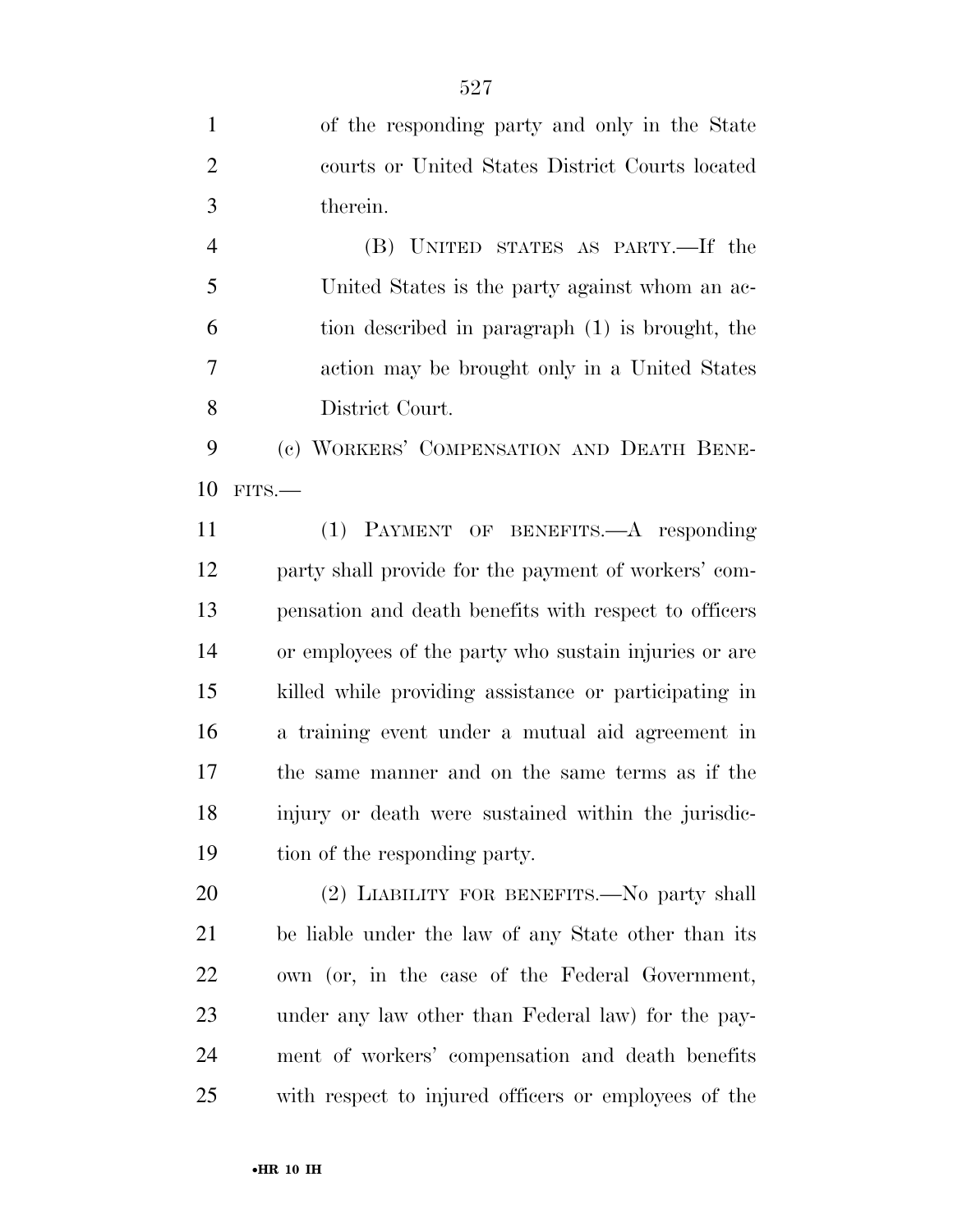party who sustain injuries or are killed while pro- viding assistance or participating in a training event under a mutual aid agreement.

 (d) LICENSES AND PERMITS.—Whenever any person holds a license, certificate, or other permit issued by any responding party evidencing the meeting of qualifications for professional, mechanical, or other skills, such person will be deemed licensed, certified, or permitted by the re- questing party to provide assistance involving such skill under a mutual aid agreement.

 (e) SCOPE.—Except to the extent provided in this section, the rights and responsibilities of the parties to a mutual aid agreement shall be as described in the mutual aid agreement.

 (f) EFFECT ON OTHER AGREEMENTS.—Nothing in this section precludes any party from entering into supple- mentary mutual aid agreements with fewer than all the parties, or with another, or affects any other agreements already in force among any parties to such an agreement, including the Emergency Management Assistance Com-pact (EMAC) under Public Law 104–321.

 (g) FEDERAL GOVERNMENT.—Nothing in this sec- tion may be construed to limit any other expressed or im- plied authority of any entity of the Federal Government to enter into mutual aid agreements.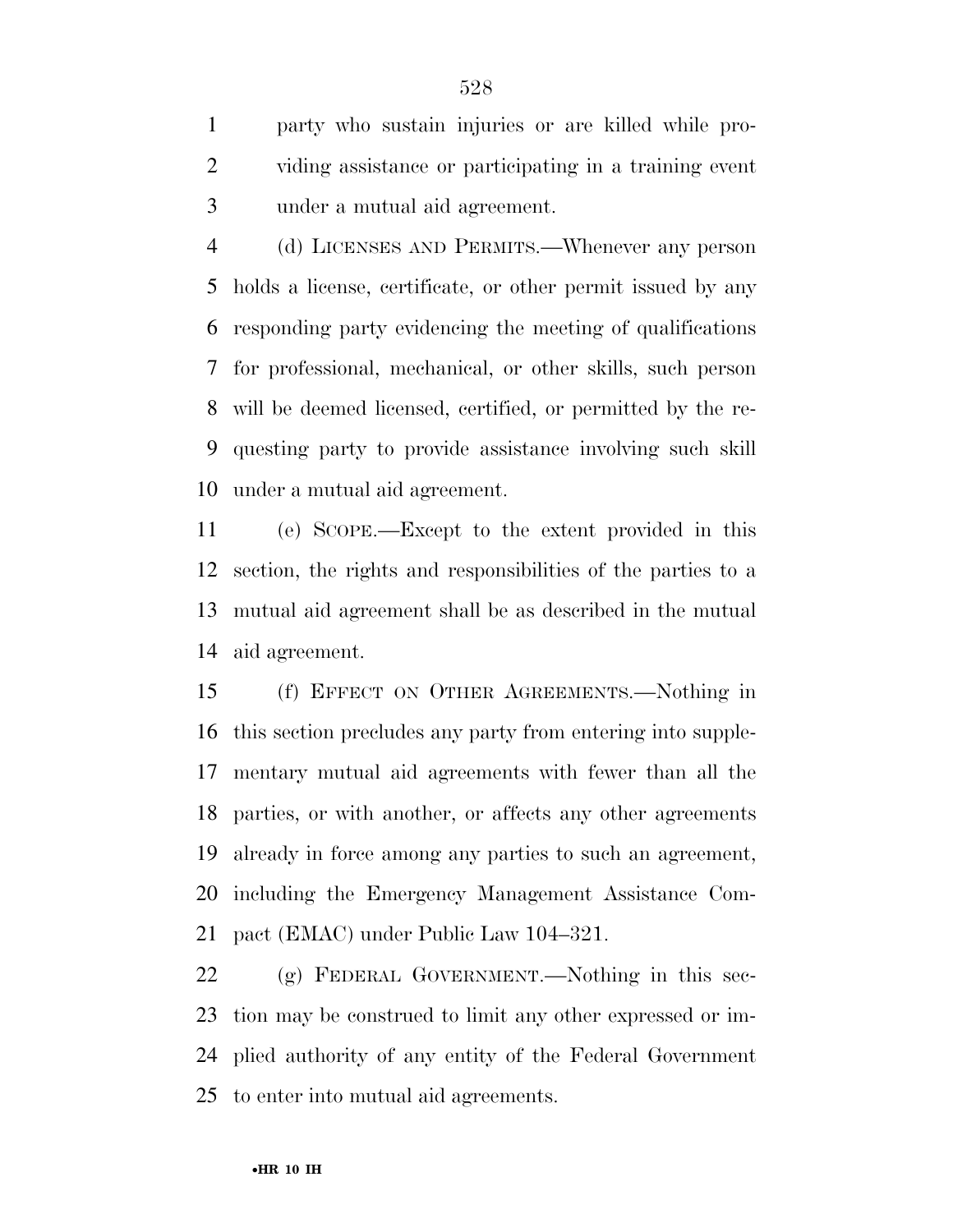(h) CONSISTENCY WITH STATE LAW.—A party may enter into a mutual aid agreement under this chapter only insofar as the agreement is in accord with State law.

#### **SEC. 5103. LITIGATION MANAGEMENT AGREEMENTS.**

 (a) AUTHORIZATION TO ENTER INTO LITIGATION MANAGEMENT AGREEMENTS.—The authorized represent- ative of a State or locality may enter into a litigation man- agement agreement on behalf of the State or locality. Such litigation management agreements may provide that all claims against such Emergency Response Providers aris- ing out of, relating to, or resulting from an act of ter- rorism when Emergency Response Providers from more than 1 State have acted in defense against, in response to, or recovery from such act shall be governed by the fol-lowing provisions.

(b) FEDERAL CAUSE OF ACTION.—

 (1) IN GENERAL.—There shall exist a Federal cause of action for claims against Emergency Re- sponse Providers arising out of, relating to, or re- sulting from an act of terrorism when Emergency Response Providers from more than 1 State have acted in defense against, in response to, or recovery from such act. As determined by the parties to a liti- gation management agreement, the substantive law for decision in any such action shall be—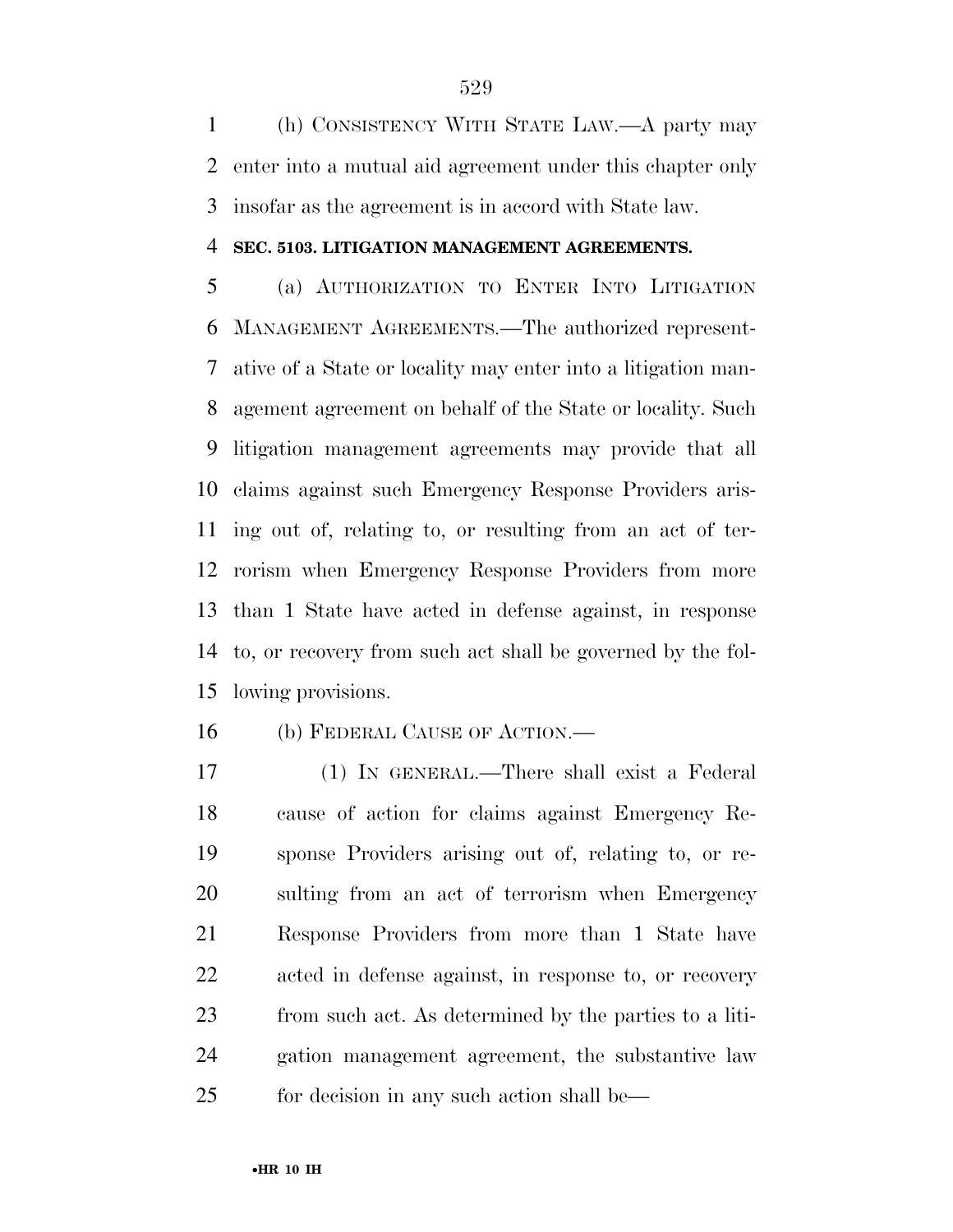| $\mathbf{1}$   | (A) derived from the law, including choice              |
|----------------|---------------------------------------------------------|
| $\overline{2}$ | of law principles, of the State in which such           |
| 3              | acts of terrorism occurred, unless such law is          |
| $\overline{4}$ | inconsistent with or preempted by Federal law;          |
| 5              | <b>or</b>                                               |
| 6              | (B) derived from the choice of law prin-                |
| 7              | ciples agreed to by the parties to a litigation         |
| 8              | management agreement as described in the liti-          |
| 9              | gation management agreement, unless such                |
| 10             | principles are inconsistent with or preempted by        |
| 11             | Federal law.                                            |
| 12             | (2) JURISDICTION.—Such appropriate district             |
| 13             | court of the United States shall have original and      |
| 14             | exclusive jurisdiction over all actions for any claim   |
| 15             | against Emergency Response Providers for loss of        |
| 16             | property, personal injury, or death arising out of, re- |
| 17             | lating to, or resulting from an act of terrorism when   |
| 18             | Emergency Response Providers from more than 1           |
| 19             | State have acted in defense against, in response to,    |
| 20             | or recovery from an act of terrorism.                   |
| 21             | (3) SPECIAL RULES.—In an action brought for             |
| 22             | damages that is governed by a litigation manage-        |
| 23             | ment agreement, the following provisions apply:         |
| 24             | PUNITIVE DAMAGES.-No punitive<br>(A)                    |
| 25             | damages intended to punish or deter, exemplary          |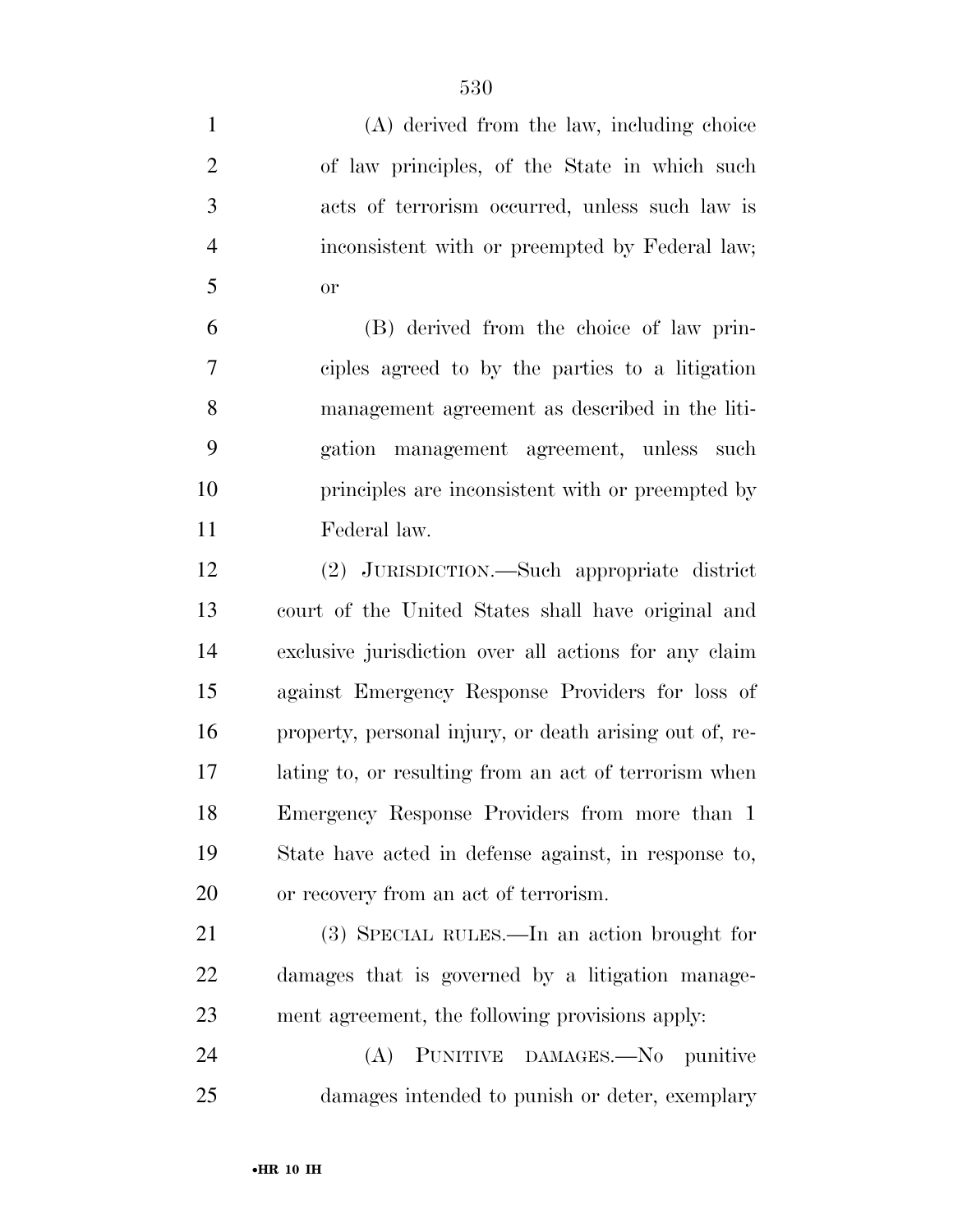| $\mathbf{1}$   | damages, or other damages not intended to                |
|----------------|----------------------------------------------------------|
| $\overline{2}$ | compensate a plaintiff for actual losses may be          |
| 3              | awarded, nor shall any party be liable for inter-        |
| $\overline{4}$ | est prior to the judgment.                               |
| 5              | (B) COLLATERAL SOURCES.—Any recovery                     |
| 6              | by a plaintiff in an action governed by a litiga-        |
| 7              | tion management agreement shall be reduced by            |
| 8              | the amount of collateral source compensation, if         |
| 9              | any, that the plaintiff has received or is entitled      |
| 10             | to receive as a result of such acts of terrorism.        |
| 11             | (4) EXCLUSIONS.—Nothing in this section shall            |
| 12             | in any way limit the ability of any person to seek       |
| 13             | any form of recovery from any person, government,        |
| 14             | or other entity that—                                    |
| 15             | (A) attempts to commit, knowingly partici-               |
| 16             | pates in, aids and abets, or commits any act of          |
| 17             | terrorism, or any criminal act related to or re-         |
| 18             | sulting from such act of terrorism; or                   |
| 19             | (B) participates in a conspiracy to commit               |
| 20             | any such act of terrorism or any such criminal           |
| 21             | act.                                                     |
| 22             | SEC. 5104. ADDITIONAL PROVISIONS.                        |
| 23             | (a) NO ABROGATION OF OTHER IMMUNITIES.                   |
| 24             | Nothing in this chapter shall abrogate any other immuni- |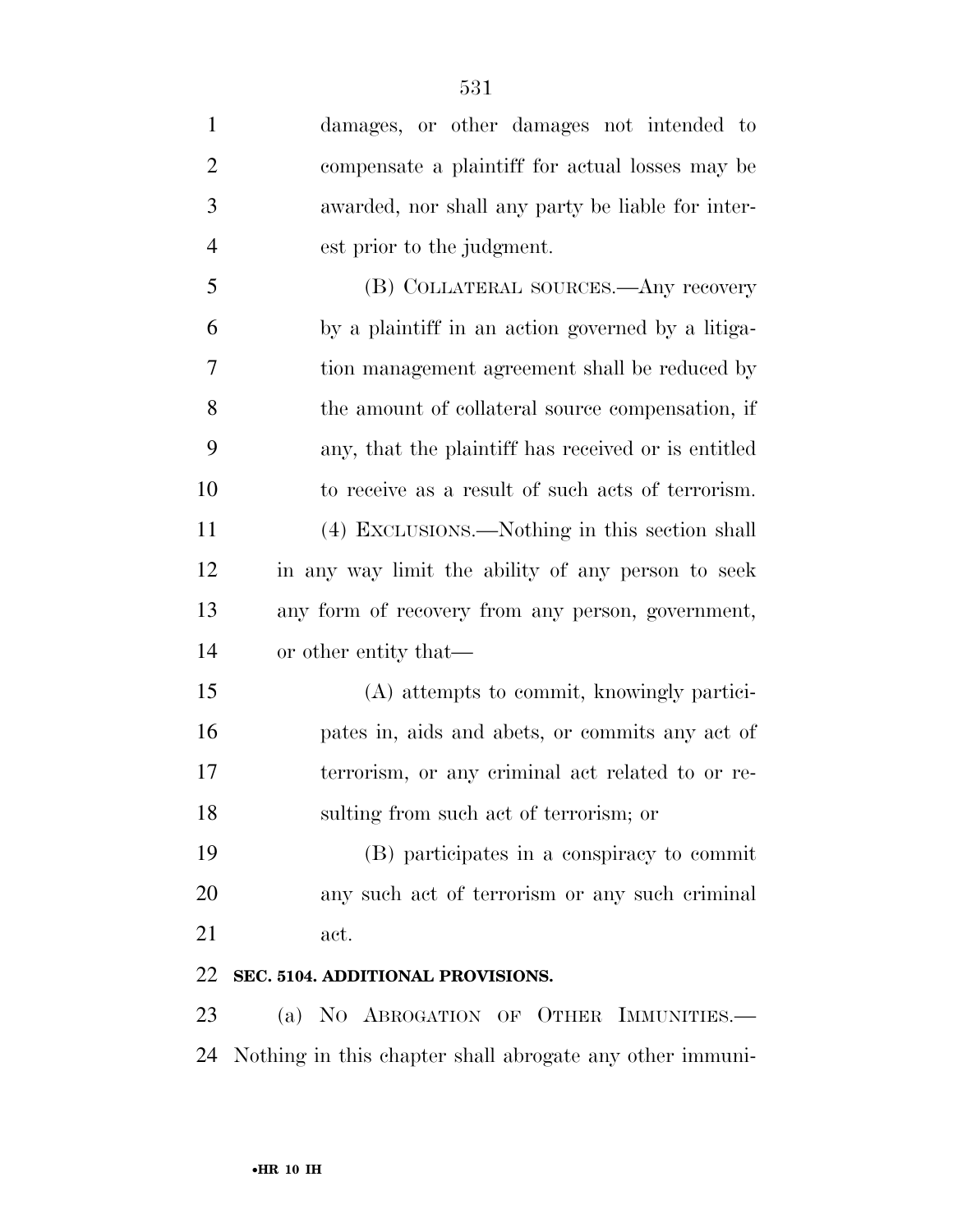ties from liability that any party may have under any other State or Federal law.

 (b) EXCEPTION FOR CERTAIN FEDERAL LAW EN- FORCEMENT ACTIVITIES.—A mutual aid agreement or a litigation management agreement may not apply to law enforcement security operations at special events of na- tional significance under section 3056(e) of title 18, United States Code, or to other law enforcement functions of the United States Secret Service.

 (c) SECRET SERVICE.—Section 3056 of title 18, United States Code, is amended by adding at the end the following new subsection:

 ''(g) The Secret Service shall be maintained as a dis- tinct entity within the Department of Homeland Security and shall not be merged with any other department func- tion. All personnel and operational elements of the United States Secret Service shall report to the Director of the Secret Service, who shall report directly to the Secretary of Homeland Security without being required to report through any other official of the Department.''.

## **SEC. 5105. DEFINITIONS.**

 For purposes of this chapter, the following definitions apply:

 (1) AUTHORIZED REPRESENTATIVE.—The term ''authorized representative'' means—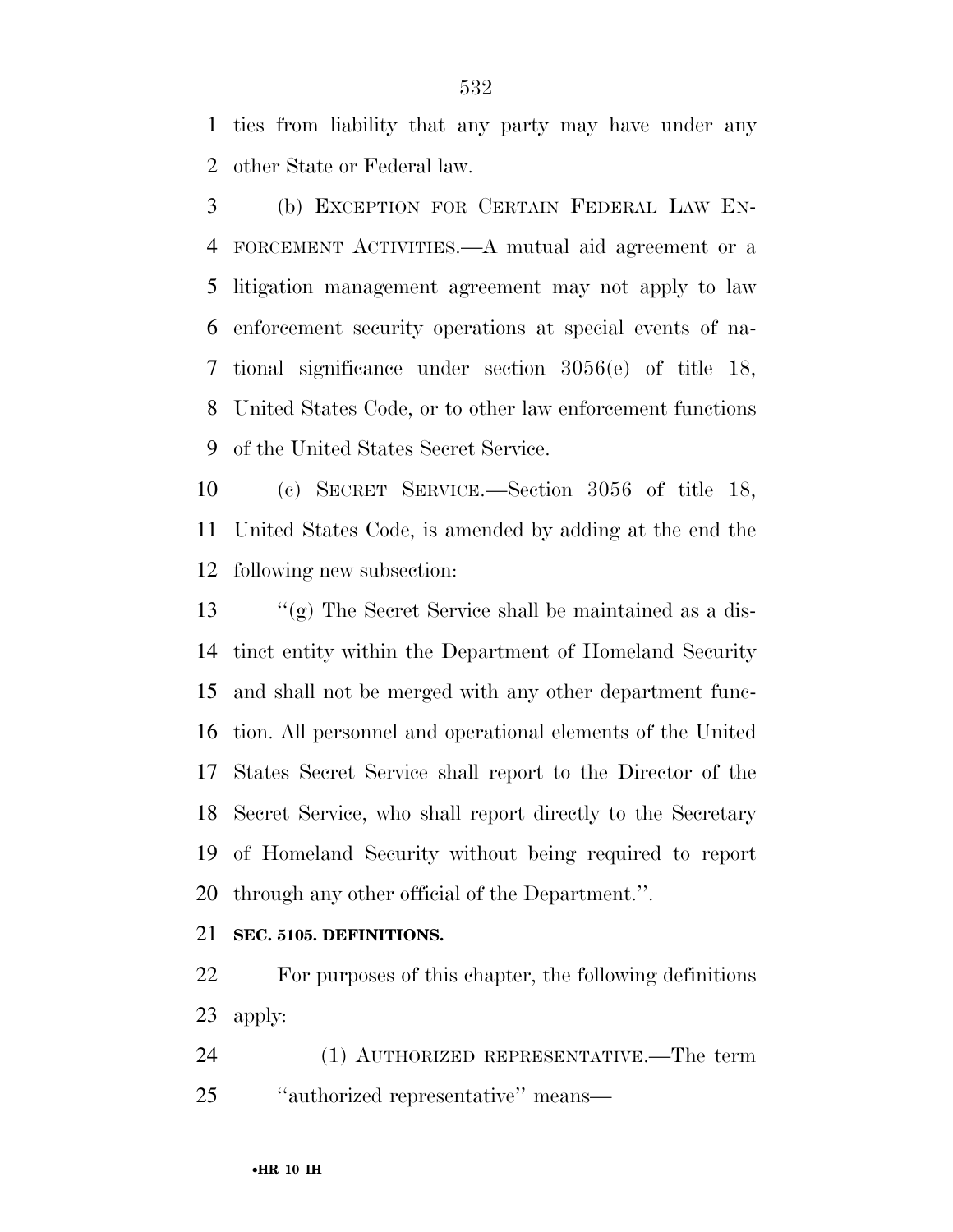| $\mathbf{1}$   | $(A)$ in the case of the Federal Government,            |
|----------------|---------------------------------------------------------|
| $\overline{2}$ | any individual designated by the President with         |
| 3              | respect to the executive branch, the Chief Jus-         |
| $\overline{4}$ | tice of the United States with respect to the ju-       |
| 5              | dicial branch, or the President pro Tempore of          |
| 6              | the Senate and Speaker of the House of Rep-             |
| 7              | resentatives with respect to the Congress, or           |
| 8              | their designees, to enter into a mutual aid             |
| 9              | agreement;                                              |
| 10             | (B) in the case of a locality, the official             |
| 11             | designated by law to declare an emergency in            |
| 12             | and for the locality, or the official's designee;       |
| 13             | (C) in the case of a State, the Governor or             |
| 14             | the Governor's designee.                                |
| 15             | EMERGENCY.—The term "emergency"<br>(2)                  |
| 16             | means a major disaster or emergency declared by         |
| 17             | the President, or a State of Emergency declared by      |
| 18             | an authorized representative of a State or locality, in |
| 19             | response to which assistance may be provided under      |
| 20             | a mutual aid agreement.                                 |
| 21             | (3) EMERGENCY RESPONSE PROVIDER.—The                    |
| 22             | term "Emergency Response Provider" means State          |
| 23             | or local emergency public safety, law enforcement,      |
| 24             | emergency response, emergency medical (including        |
| 25             | hospital emergency facilities), and related personnel,  |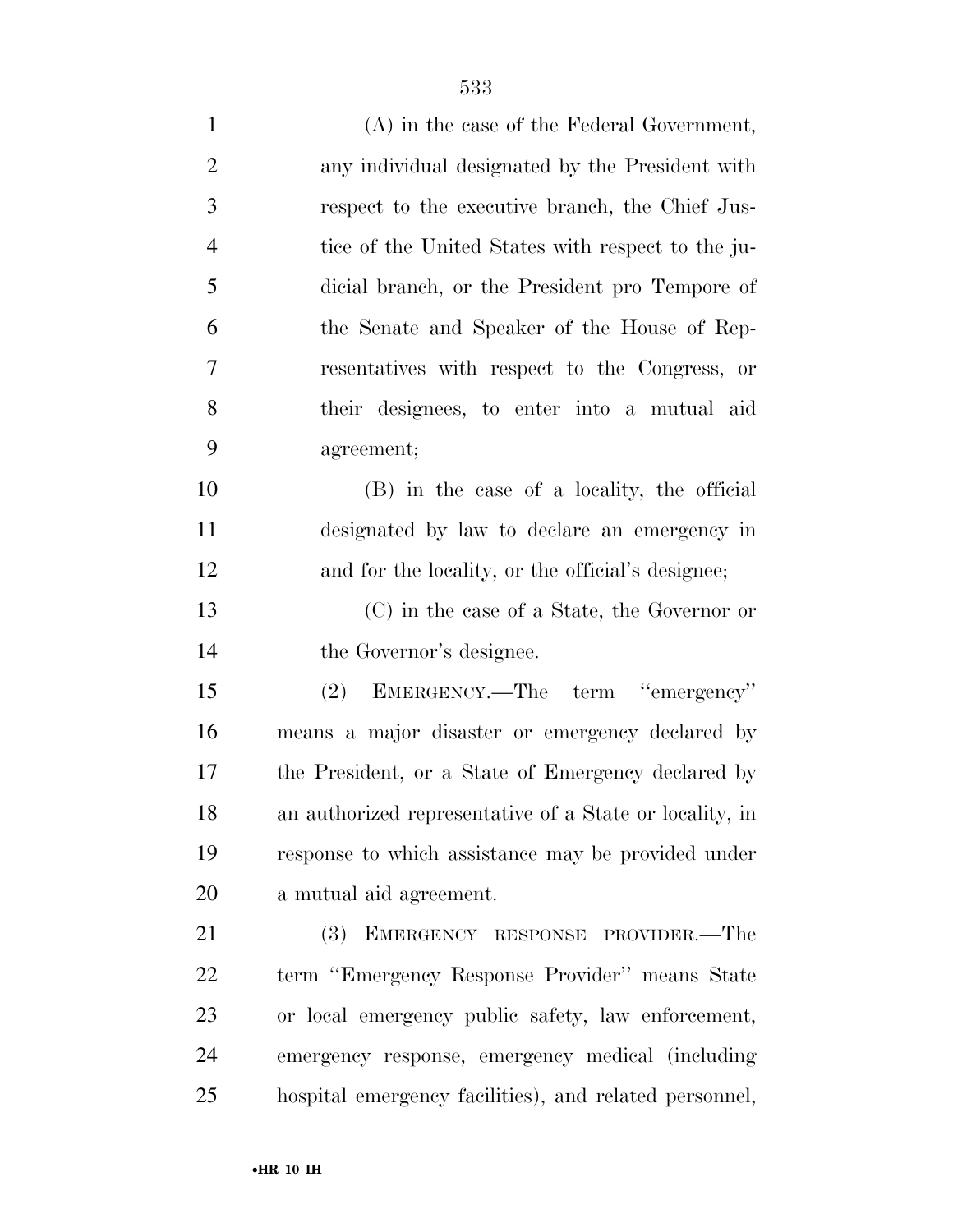| $\mathbf{1}$   | agencies, and authorities that are a party to a litiga- |
|----------------|---------------------------------------------------------|
| $\overline{2}$ | tion management agreement.                              |
| 3              | (4) EMPLOYEE.—The term "employee" means,                |
| $\overline{4}$ | with respect to a party to a mutual aid agreement,      |
| 5              | the employees of the party, including its agents or     |
| 6              | authorized volunteers, who are committed to provide     |
| 7              | assistance under the agreement.                         |
| 8              | (5) LITIGATION MANAGEMENT AGREEMENT.                    |
| 9              | The term "litigation management agreement" means        |
| 10             | an agreement entered into pursuant to the authority     |
| 11             | granted under section 5103.                             |
| 12             | (6) LOCALITY.—The term "locality" means a               |
| 13             | county, city, or town.                                  |
| 14             | (7) MUTUAL AID AGREEMENT.—The term "mu-                 |
| 15             | tual aid agreement" means an agreement entered          |
| 16             | into pursuant to the authority granted under section    |
| 17             | 5102.                                                   |
| 18             | (8) PUBLIC SERVICE EVENT.—The term "pub-                |
| 19             | lic service event" means any undeclared emergency,      |
| 20             | incident, or situation in preparation for or response   |
| 21             | to which assistance may be provided under a mutual      |
| 22             | aid agreement.                                          |
| 23             | (9) REQUESTING PARTY.—The term "request-                |
| 24             | ing party" means, with respect to a mutual aid          |
| 25             | agreement, the party in whose jurisdiction assistance   |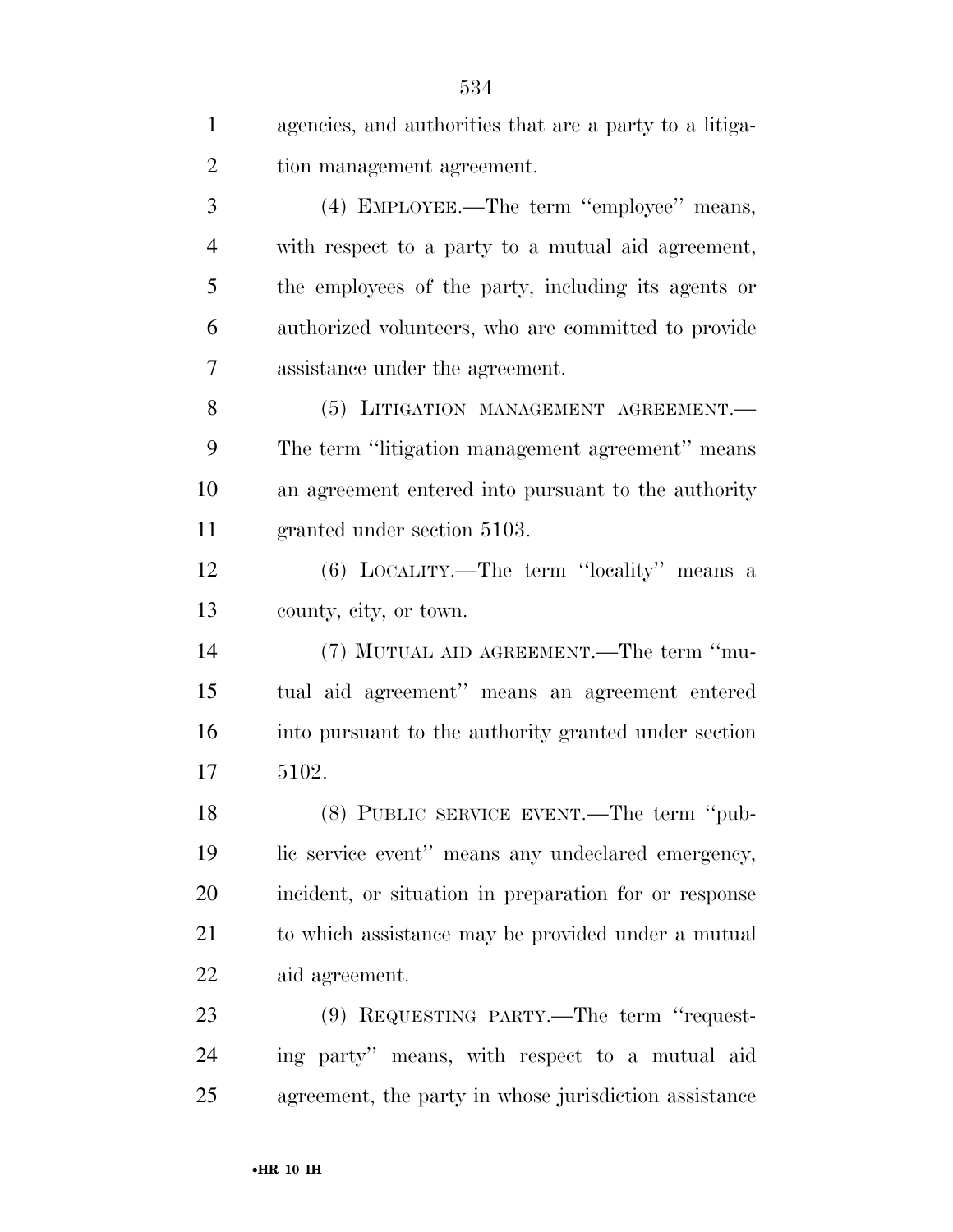is provided, or a training event is held, under the agreement.

 (10) RESPONDING PARTY.—The term ''respond- ing party'' means, with respect to a mutual aid agreement, the party providing assistance, or partici- pating in a training event, under the agreement, but does not include the requesting party.

 (11) STATE.—The term ''State'' includes each of the several States of the United States, the Dis- trict of Columbia, the Commonwealth of Puerto Rico, the Virgin Islands, Guam, American Samoa, and the Commonwealth of the Northern Mariana Is- lands, and any other territory or possession of the United States, and any political subdivision of any such place.

 (12) TRAINING EVENT.—The term ''training event'' means an emergency and public service event-related exercise, test, or other activity using equipment and personnel to prepare for or simulate performance of any aspect of the giving or receiving of assistance during emergencies or public service events, but does not include an actual emergency or public service event.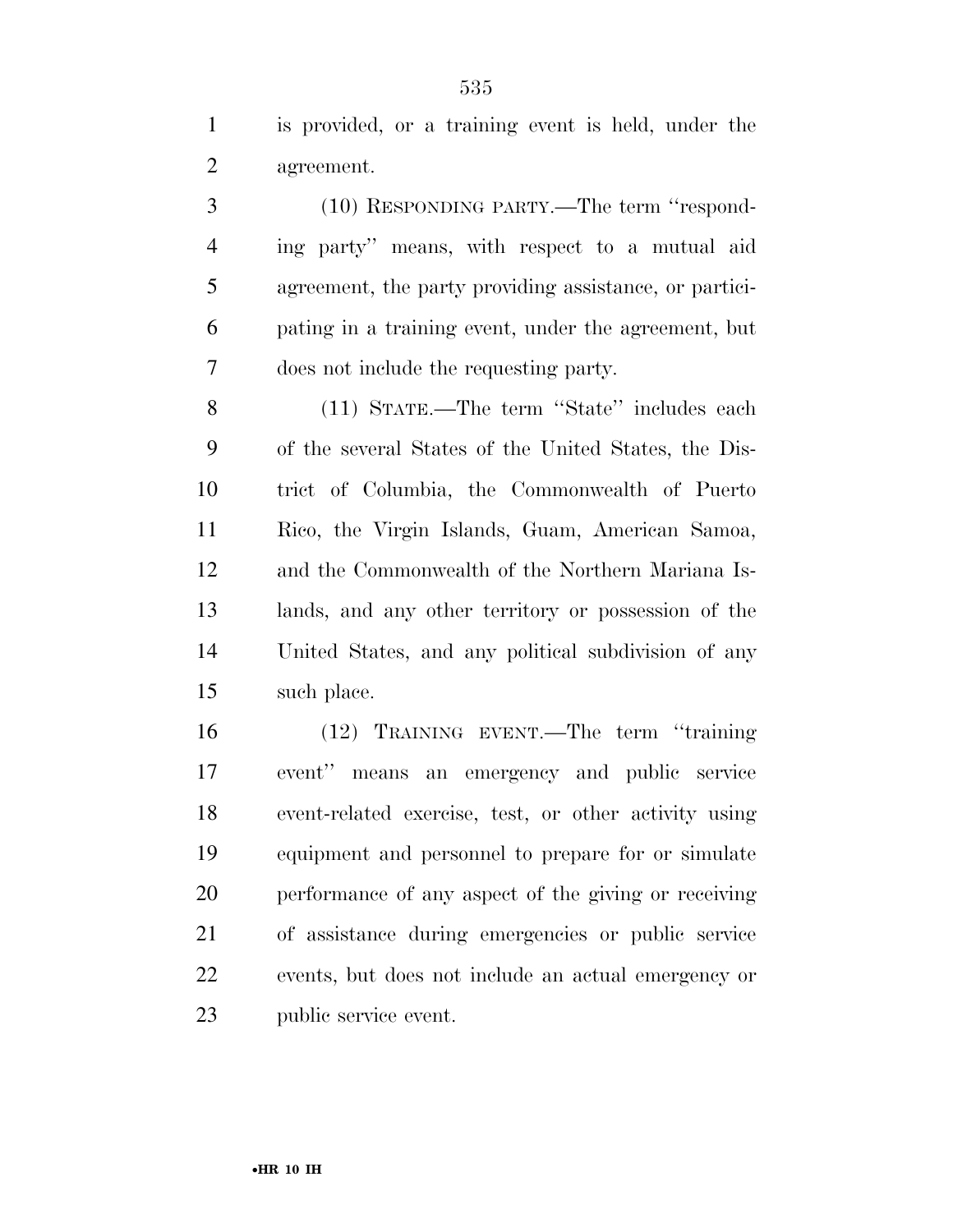| $\mathbf{1}$   | <b>Chapter 3-Miscellaneous Matters</b>              |
|----------------|-----------------------------------------------------|
| $\overline{2}$ | SEC. 5131. ENHANCEMENT OF PUBLIC SAFETY COMMU-      |
| 3              | NICATIONS INTEROPERABILITY.                         |
| $\overline{4}$ | (a) COORDINATION OF PUBLIC SAFETY INTEROPER-        |
| 5              | ABLE COMMUNICATIONS PROGRAMS.-                      |
| 6              | (1) PROGRAM.—The Secretary of Homeland Se-          |
| 7              | curity, in consultation with the Secretary of Com-  |
| 8              | merce and the Chairman of the Federal Communica-    |
| 9              | tions Commission, shall establish a program to en-  |
| 10             | hance public safety interoperable communications at |
| 11             | all levels of government. Such program shall—       |
| 12             | (A) establish a comprehensive national ap-          |
| 13             | proach to achieving public safety interoperable     |
| 14             | communications;                                     |
| 15             | (B) coordinate with other Federal agencies          |
| 16             | in carrying out subparagraph (A);                   |
| 17             | (C) develop, in consultation with other ap-         |
| 18             | propriate Federal agencies and State and local      |
| 19             | authorities, appropriate minimum capabilities       |
| 20             | for communications interoperability for Federal,    |
| 21             | State, and local public safety agencies;            |
| 22             | (D) accelerate, in consultation with other          |
| 23             | Federal agencies, including the National Insti-     |
| 24             | tute of Standards and Technology, the private       |
| 25             | sector, and nationally recognized standards or-     |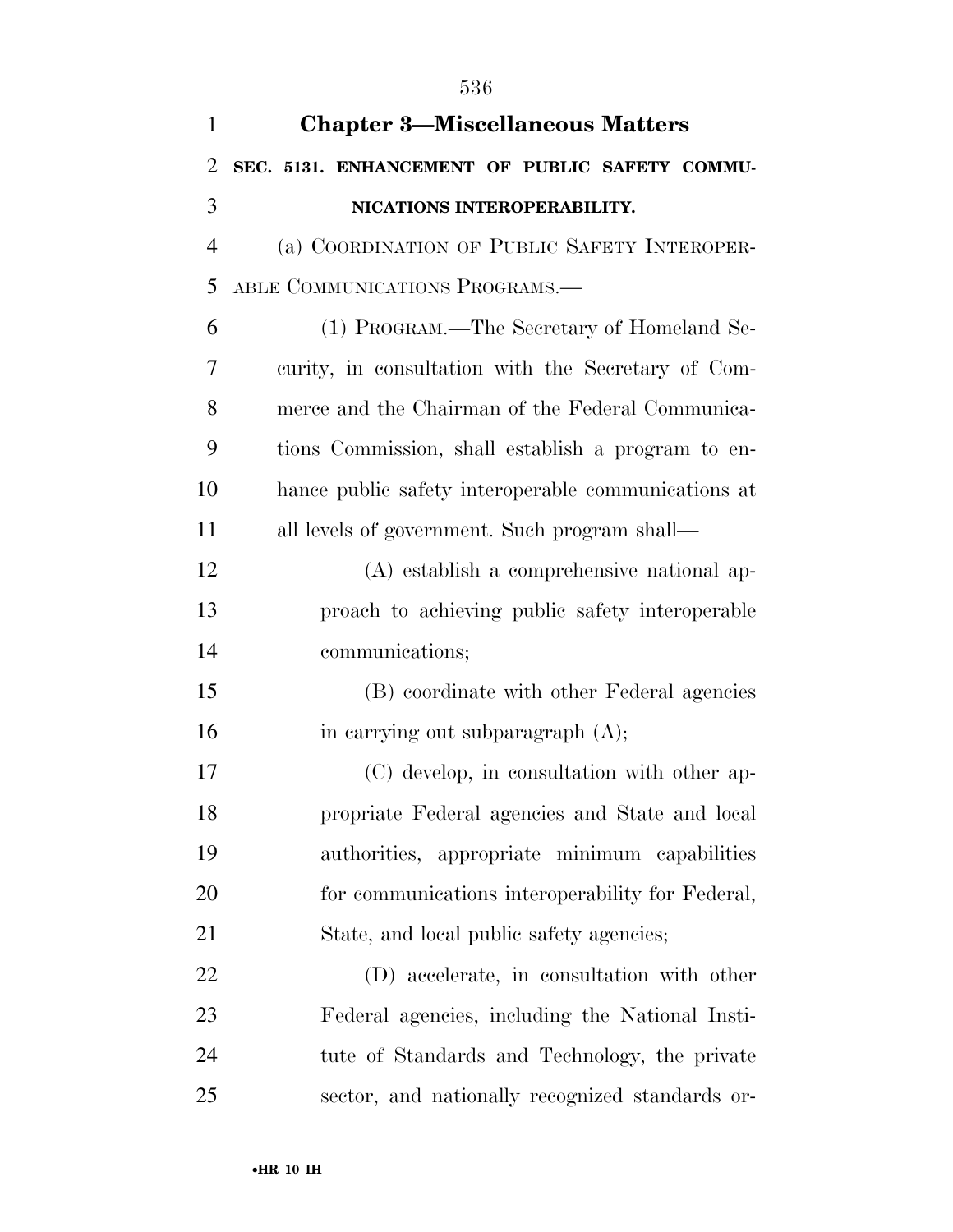| $\mathbf{1}$   | ganizations as appropriate, the development of     |
|----------------|----------------------------------------------------|
| $\overline{2}$ | national voluntary consensus standards for pub-    |
| 3              | lic safety interoperable communications;           |
| $\overline{4}$ | (E) encourage the development and imple-           |
| 5              | mentation of flexible and open architectures,      |
| 6              | with appropriate levels of security, for short-    |
| 7              | term and long-term solutions to public safety      |
| 8              | communications interoperability;                   |
| 9              | (F) assist other Federal agencies in identi-       |
| 10             | fying priorities for research, development, and    |
| 11             | testing and evaluation with regard to public       |
| 12             | safety interoperable communications;               |
| 13             | (G) identify priorities within the Depart-         |
| 14             | ment of Homeland Security for research, devel-     |
| 15             | opment, and testing and evaluation with regard     |
| 16             | to public safety interoperable communications;     |
| 17             | establish coordinated guidance for<br>(H)          |
| 18             | Federal grant programs for public safety inter-    |
| 19             | operable communications;                           |
| 20             | (I) provide technical assistance to State          |
| 21             | and local public safety agencies regarding plan-   |
| 22             | ning, acquisition strategies, interoperability ar- |
| 23             | chitectures, training, and other functions nec-    |
| 24             | essary to achieve public safety communications     |
| 25             | interoperability;                                  |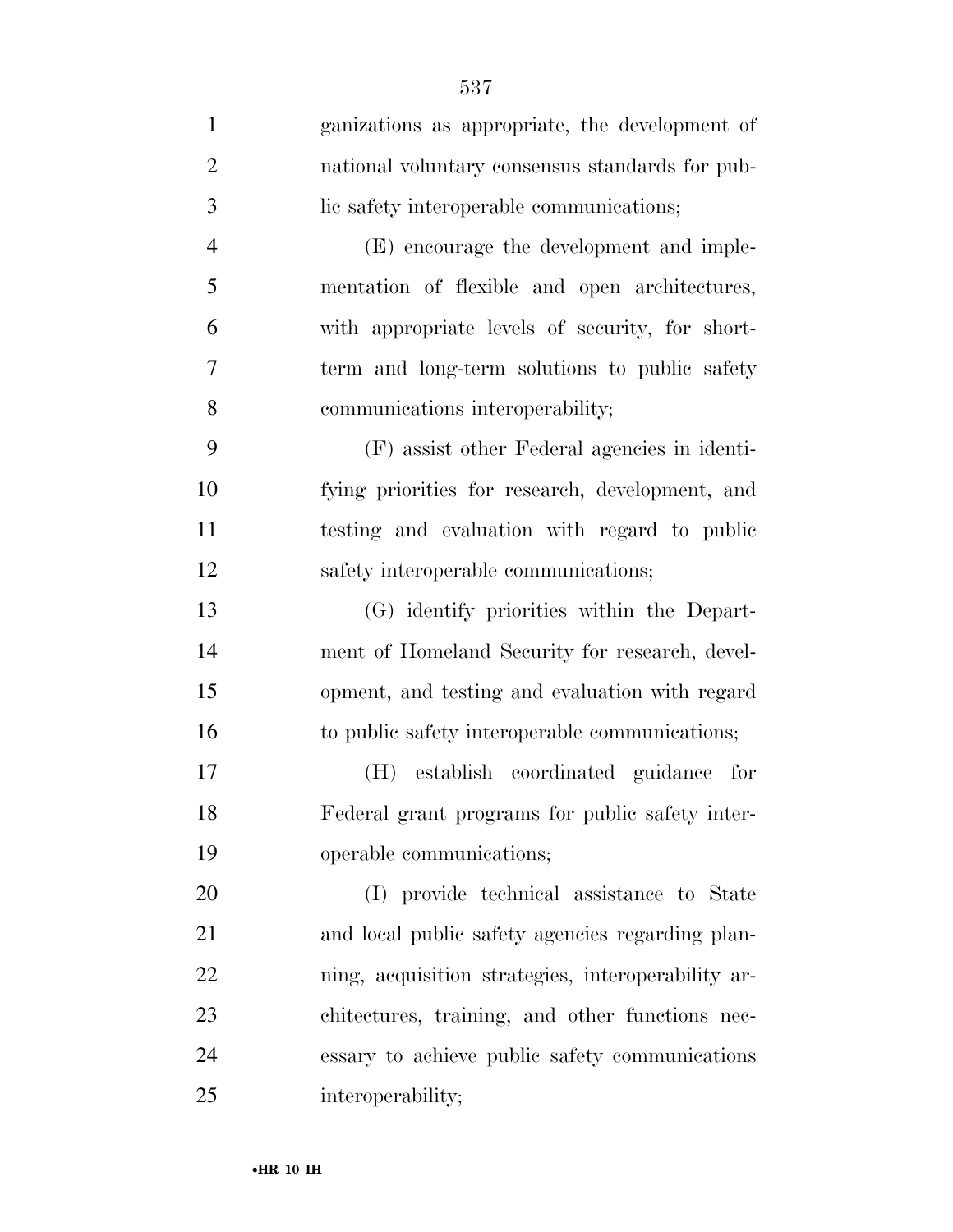| $\mathbf{1}$   | (J) develop and disseminate best practices       |
|----------------|--------------------------------------------------|
| $\overline{2}$ | to improve public safety communications inter-   |
| 3              | operability; and                                 |
| $\overline{4}$ | (K) develop appropriate performance meas-        |
| 5              | ures and milestones to systematically measure    |
| 6              | the Nation's progress towards achieving public   |
| 7              | safety communications interoperability, includ-  |
| 8              | ing the development of national voluntary con-   |
| 9              | sensus standards.                                |
| 10             | (2) OFFICE FOR INTEROPERABILITY AND COM-         |
| 11             | РАТІВШІТҮ.-                                      |
| 12             | (A) ESTABLISHMENT OF OFFICE.—The                 |
| 13             | Secretary may establish an Office for Interoper- |
| 14             | ability and Compatibility to carry out this sub- |
| 15             | section.                                         |
| 16             | (B) FUNCTIONS.—If the Secretary estab-           |
| 17             | lishes such office, the Secretary shall, through |
| 18             | such office—                                     |
| 19             | (i) carry out Department of Home-                |
| 20             | land Security responsibilities and authori-      |
| 21             | ties relating to the SAFECOM Program;            |
| 22             | and                                              |
| 23             | (ii) carry out subsection (c) (relating          |
| 24             | to rapid interoperable communications ca-        |
| 25             | pabilities for high risk jurisdictions).         |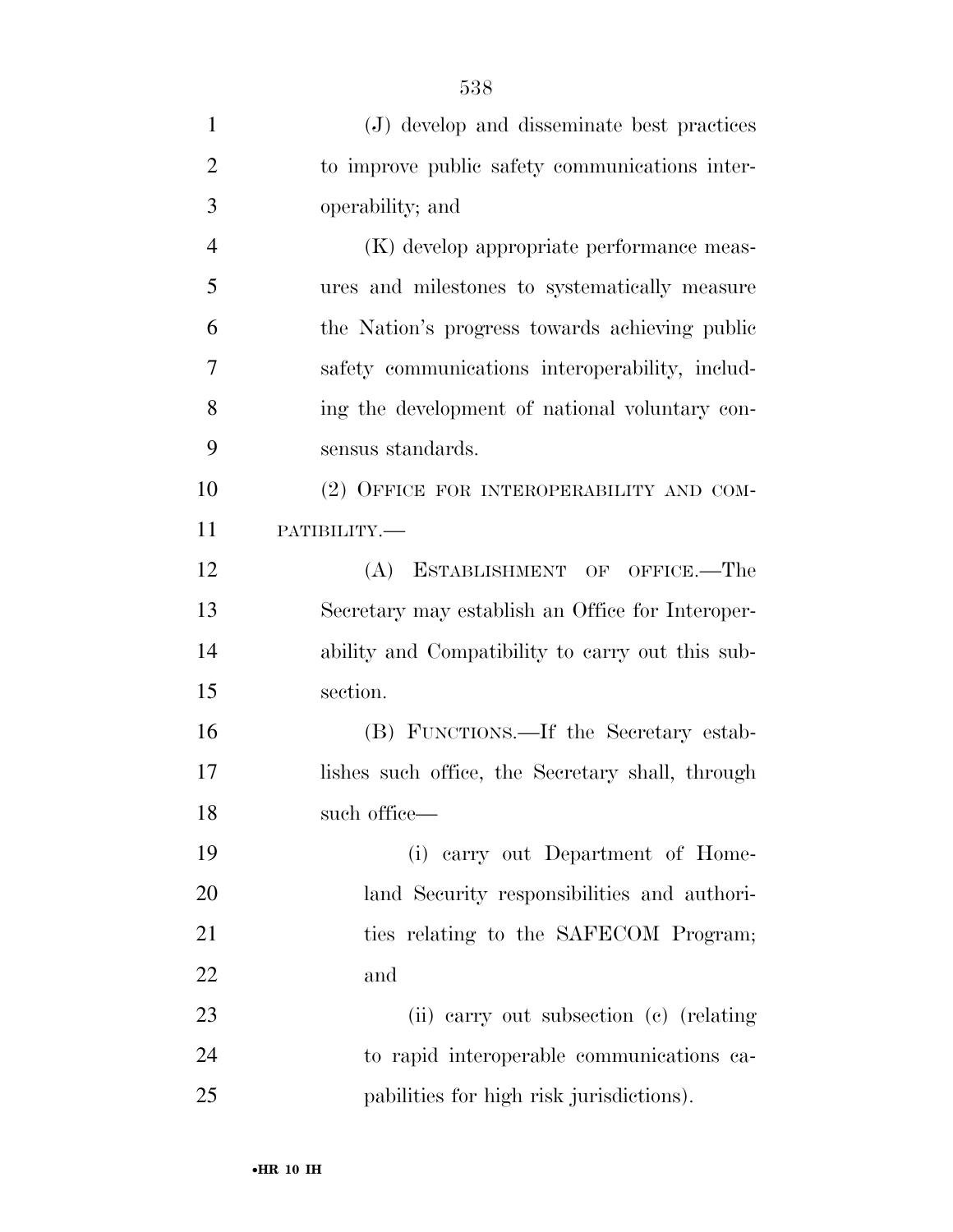(3) APPLICABILITY OF FEDERAL ADVISORY COMMITTEE ACT.—The Federal Advisory Committee Act (5 U.S.C. App.) shall not apply to advisory groups established and maintained by the Secretary for purposes of carrying out this subsection.

 (b) REPORT.—Not later than 120 days after the date of the enactment of this Act, the Secretary shall report to the Congress on Department of Homeland Security plans for accelerating the development of national vol- untary consensus standards for public safety interoperable communications, a schedule of milestones for such devel-opment, and achievements of such development.

 (c) RAPID INTEROPERABLE COMMUNICATIONS CAPA- BILITIES FOR HIGH RISK JURISDICTIONS.—The Sec- retary, in consultation with other relevant Federal, State, and local government agencies, shall provide technical, training, and other assistance as appropriate to support the rapid establishment of consistent, secure, and effective interoperable communications capabilities for emergency response providers in jurisdictions determined by the Sec- retary to be at consistently high levels of risk of terrorist attack.

(d) DEFINITIONS.—In this section:

 (1) INTEROPERABLE COMMUNICATIONS.—The term ''interoperable communications'' means the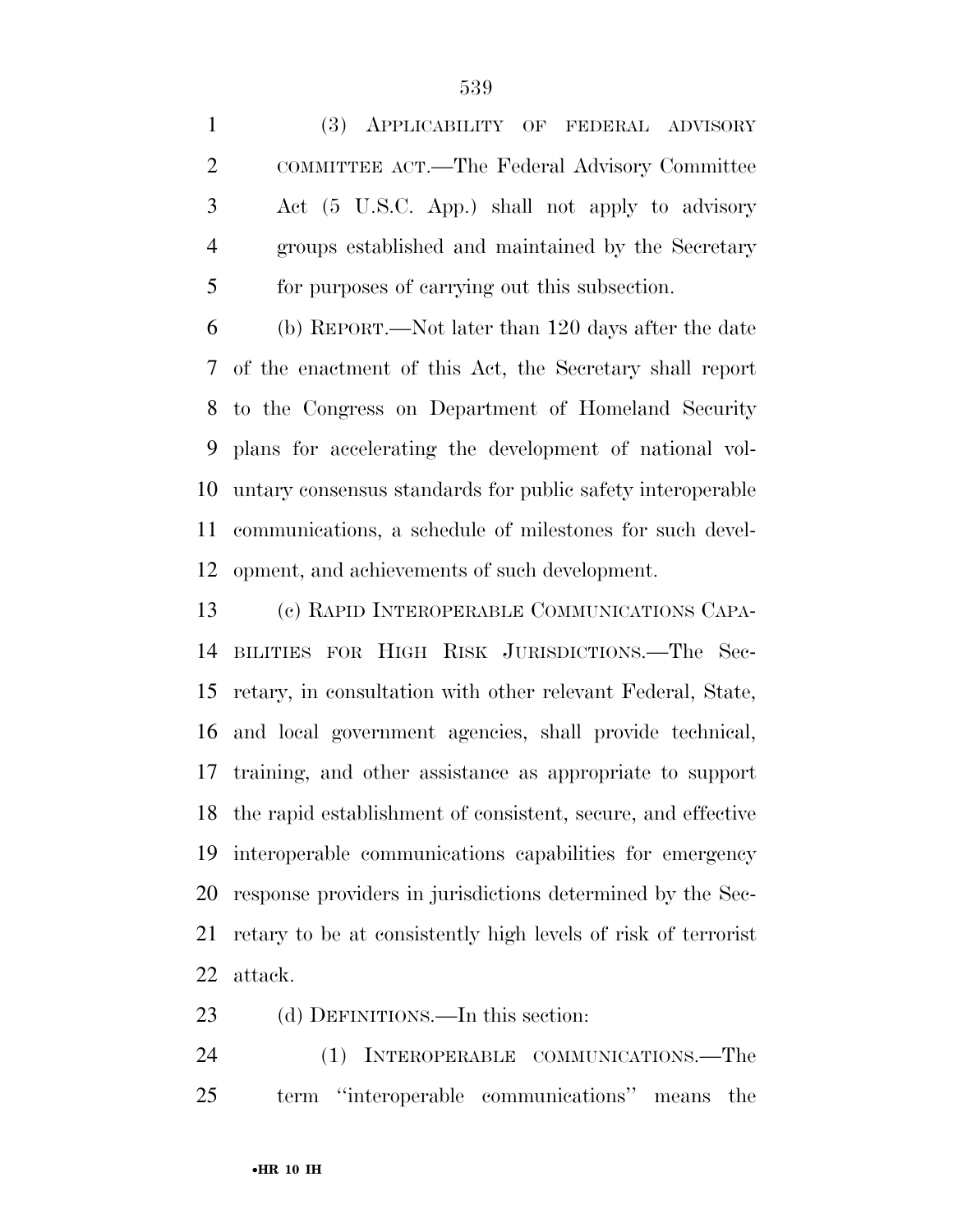| $\mathbf{1}$   | ability of emergency response providers and relevant              |
|----------------|-------------------------------------------------------------------|
| $\overline{2}$ | Federal, State, and local government agencies to                  |
| 3              | communicate with each other as necessary, through                 |
| $\overline{4}$ | a dedicated public safety network utilizing informa-              |
| 5              | tion technology systems and radio communications                  |
| 6              | systems, and to exchange voice, data, or video with               |
| 7              | one another on demand, in real time, as necessary.                |
| 8              | (2) EMERGENCY RESPONSE PROVIDERS.—The                             |
| 9              | term "emergency response providers" has the mean-                 |
| 10             | ing that term has under section 2 of the Homeland                 |
| 11             | Security Act of 2002 (6 U.S.C. 101)                               |
| 12             | (e) CLARIFICATION OF RESPONSIBILITY FOR INTER-                    |
| 13             | OPERABLE COMMUNICATIONS.—                                         |
| 14             | (1) UNDER SECRETARY FOR EMERGENCY PRE-                            |
| 15             | PAREDNESS AND RESPONSE.—Section $502(7)$ of the                   |
| 16             | Homeland Security Act of $2002$ (6 U.S.C. 312(7))                 |
| 17             | is amended—                                                       |
| 18             | (A) by striking "developing comprehensive                         |
| 19             | programs for developing interoperative commu-                     |
| 20             | nications technology, and"; and                                   |
| 21             | (B) by striking "such" and inserting                              |
| 22             | "interoperable communications".                                   |
| 23             | (2) OFFICE FOR DOMESTIC PREPAREDNESS.-                            |
| 24             | Section 430(c) of such Act $(6 \text{ U.S.C. } 238(\text{c}))$ is |
| 25             | amended—                                                          |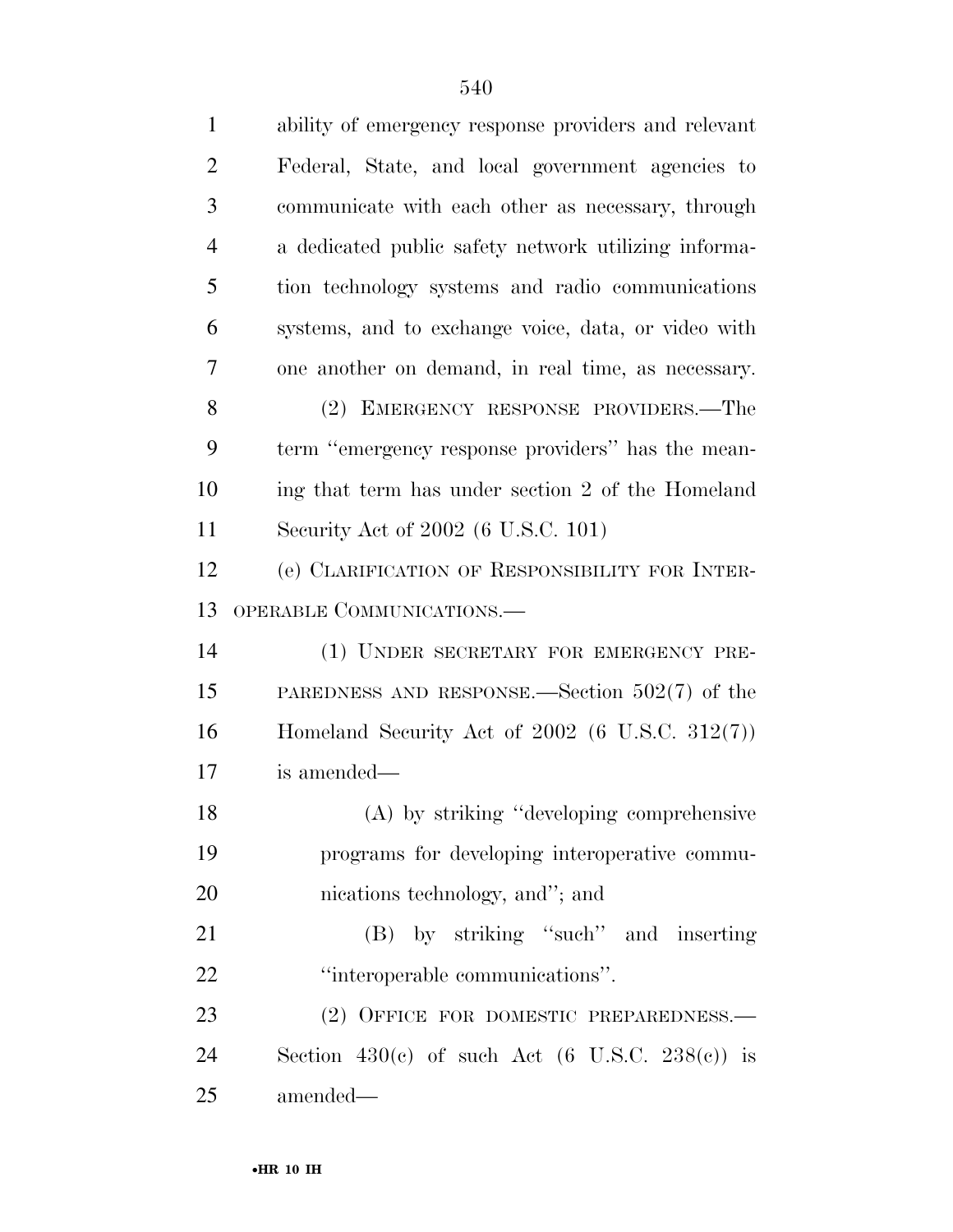| $\mathbf{1}$   | $(A)$ in paragraph $(7)$ by striking "and"            |
|----------------|-------------------------------------------------------|
| $\overline{2}$ | after the semicolon;                                  |
| 3              | $(B)$ in paragraph $(8)$ by striking the period       |
| $\overline{4}$ | and inserting "; and"; and                            |
| 5              | (C) by adding at the end the following:               |
| 6              | $\lq(9)$ helping to ensure the acquisition of inter-  |
| 7              | operable communication technology by State and        |
| 8              | local governments and emergency response pro-         |
| 9              | viders.".                                             |
| 10             | SEC. 5132. SENSE OF CONGRESS REGARDING THE INCI-      |
| 11             | DENT COMMAND SYSTEM.                                  |
| 12             | (a) FINDINGS.—The Congress finds that—                |
| 13             | (1) in Homeland Security Presidential Direc-          |
| 14             | tive–5, the President directed the Secretary of       |
| 15             | Homeland Security to develop an incident command      |
| 16             | system to be known as the National Incident Man-      |
| 17             | agement System (NIMS), and directed all Federal       |
| 18             | agencies to make the adoption of NIMS a condition     |
| 19             | for the receipt of Federal emergency preparedness     |
| 20             | assistance by States, territories, tribes, and local  |
| 21             | governments beginning in fiscal year 2005;            |
| 22             | $(2)$ in March 2004, the Secretary of Homeland        |
| 23             | Security established NIMS, which provides a unified   |
| 24             | structural framework for Federal, State, territorial, |
| 25             | tribal, and local governments to ensure coordination  |